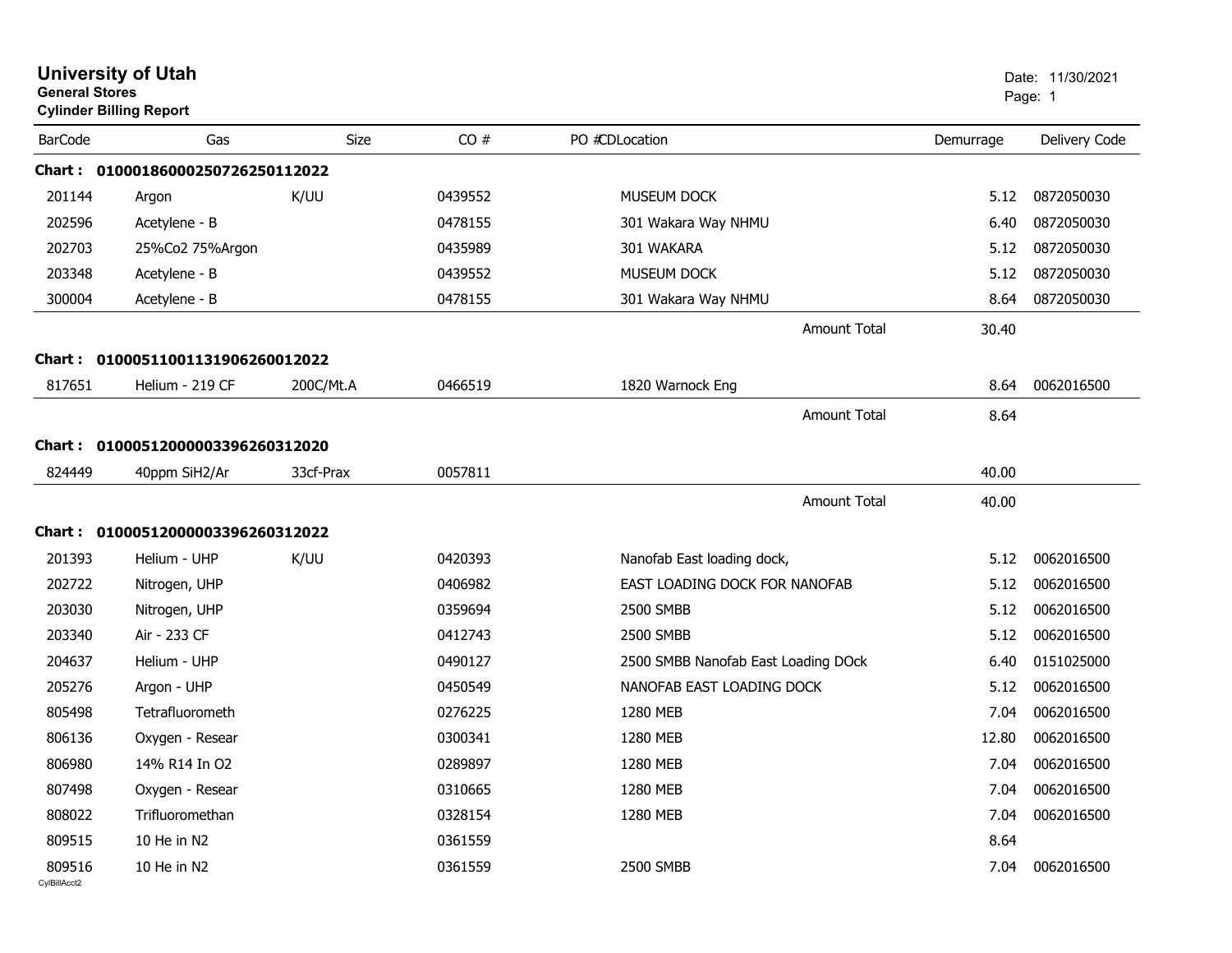| <b>General Stores</b>  | <b>University of Utah</b><br><b>Cylinder Billing Report</b> |      |         | Date: 11/30/2021<br>Page: 2   |           |                  |
|------------------------|-------------------------------------------------------------|------|---------|-------------------------------|-----------|------------------|
| <b>BarCode</b>         | Gas                                                         | Size | CO#     | PO #CDLocation                | Demurrage | Delivery Code    |
| 809517                 | 10 He in N2                                                 |      | 0361559 | 2500 SMBB                     | 7.04      | 0062016500       |
| 809521                 | 10 He in N2                                                 |      | 0359703 | 2500 SMBB                     | 7.04      | 0062016500       |
| 809859                 | 2.85%H2/Argon                                               |      | 0373036 | 1280 MEB                      | 7.04      | 0064012800       |
| 810114                 | Ammonia Elect                                               |      | 0359145 | 2500 SMBB                     | 28.48     | 0062016500       |
| 810523                 | 10 He in N2                                                 |      | 0390109 | BLDG 151 DOCK                 | 7.04      | 0151025000       |
| 810524                 | 10 He in N2                                                 |      | 0390109 | BLDG 151 DOCK                 | 7.04      | 0151025000       |
| 810739                 | 10 He in N2                                                 |      | 0391599 | 2500 SMBB                     | 7.04      | 0151025000       |
| 810740                 | 10 He in N2                                                 |      | 0391599 | 2500 SMBB                     | 7.04      | 0151025000       |
| 810842                 | 10 He in N2                                                 |      | 0394489 | 2500 SMBB                     | 7.04      | 0151025000       |
| 810844                 | 10 He in N2                                                 |      | 0394489 | 2500 SMBB                     | 7.04      | 0151025000       |
| 810862                 | Ammonia Elect                                               |      | 0403415 | 2500 SMBB                     | 17.60     | 0151025000       |
| 810864                 | Dichlorosilane                                              |      | 0406266 | 2500 SMBB                     | 28.48     | 0151025000       |
| 811054                 | Res. Nitrogen                                               |      | 0401849 | EAST LOADING DOCK             | 7.04      | 0151025000       |
| 811164                 | 2.85%H2/Argon                                               |      | 0402031 | NANOFAB LADING DOCK SMBB      | 7.04      | 0151025000       |
| 813311                 | Silane                                                      |      | 0424695 | 2500 SMBB - CLEAN ROOM        | 81.60     | 0151025000       |
| 813435                 | 10 He in N2                                                 |      | 0427208 | NANOFAB EAST LAB LOADING DOCK | 7.36      | 0151025000       |
| 813564                 | Silane                                                      |      | 0427615 | 2500 SMBB - CLEAN ROOM        | 35.20     | 0151025000       |
| 813565                 | 6% Ph3 iin Sih4                                             |      | 0427615 | 2500 SMBB - CLEAN ROOM        | 35.20     | 0151025000       |
| 814574                 | Dichlorosilane                                              |      | 0431156 | 2500 SMBB                     | 35.20     | 0151025000       |
| 817966                 | P2H4/Silane                                                 |      | 0455975 | FAB LAB SMBB                  | 9.28      | 0151025000       |
| 818023                 | Oxygen, UHP,                                                |      | 0462437 | NANOFAB EAST LOADINGDOCK      | 8.64      | 0062016500       |
| 818491                 | Sulfer Hexafluo                                             |      | 0464667 | FAB LAB SMBB                  | 8.64      | 0151025000       |
| 818691                 | C <sub>4F8</sub>                                            |      | 0464666 | <b>FAB LAB SMBB</b>           | 8.64      | 0151025000       |
| 819245                 | <b>Chlorine Elect</b>                                       |      | 0468246 | EAST LOADING DOCK SMBB        |           | 40.00 0151025000 |
| 819315                 | BCL3                                                        |      | 0470553 | EAST LOADING DOCK SMBB        | 8.64      | 0151025000       |
| 819922                 | ISP Helium                                                  |      | 0475237 | NANOFAB EAST LOADING DOCK     | 8.64      | 0151025000       |
| 820665                 | 40ppm SiH2/Ar                                               |      | 0478686 | 2500 SMBB                     | 40.00     | 0151025000       |
| 821179<br>CvIBillAcct2 | Oxygen, UHP,                                                |      | 0488734 | 2500 SMBB                     | 8.64      | 0151025000       |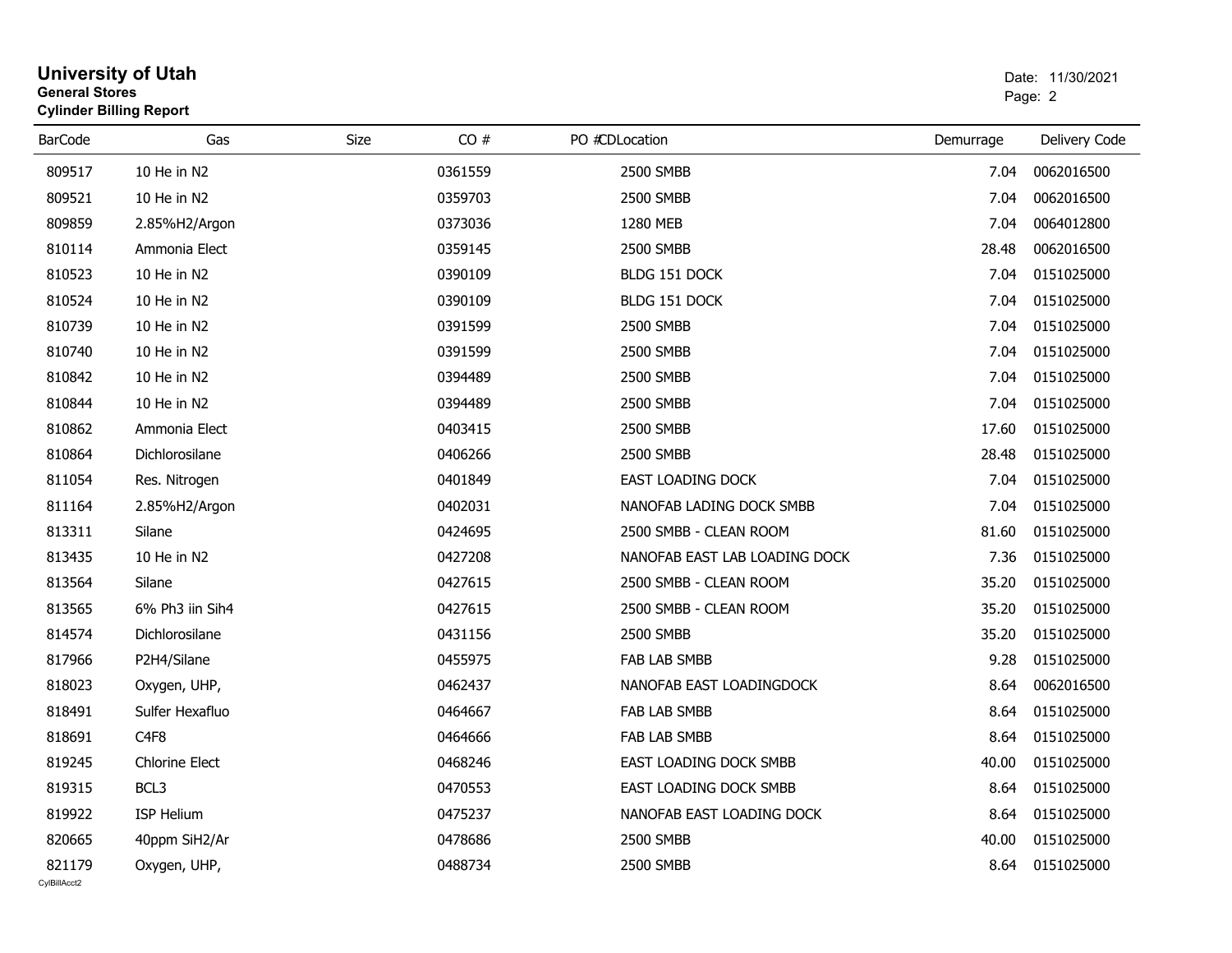| <b>General Stores</b> | <b>Cylinder Billing Report</b> |                  |         |                                      | Page: 3   |               |  |
|-----------------------|--------------------------------|------------------|---------|--------------------------------------|-----------|---------------|--|
| <b>BarCode</b>        | Gas                            | <b>Size</b>      | CO#     | PO #CDLocation                       | Demurrage | Delivery Code |  |
| 821181                | Oxygen, UHP,                   |                  | 0502866 | 2500 SMBB                            | 8.64      | 0151025000    |  |
| 821182                | Oxygen, UHP,                   |                  | 0502866 | 2500 SMBB                            | 8.64      | 0151025000    |  |
| 821873                | Argon - UHP                    |                  | 0488734 | 2500 SMBB                            | 8.64      | 0151025000    |  |
| 822136                | <b>BIP Nitrogen</b>            |                  | 0490287 | 2500 SMBB Nanofab East Loading DOck  | 8.64      | 0151025000    |  |
| 822274                | Oxygen, UHP,                   |                  | 0502866 | 2500 SMBB                            | 8.64      | 0151025000    |  |
| 822292                | C <sub>4F8</sub>               |                  | 0490505 | 2500 SMBB (NANOFAB LAB)              | 8.64      | 0151025000    |  |
| 822453                | <b>BIP Argon</b>               |                  | 0493071 | 2500 SMBB Nanofab East Loading Dock  | 8.64      | 0151025000    |  |
| 822812                | <b>BIP Argon</b>               |                  | 0497512 | 2500 SMBB                            | 8.64      | 0151025000    |  |
| 822815                | <b>BIP Argon</b>               |                  | 0497512 | 2500 SMBB                            | 8.64      | 0151025000    |  |
| 823198                | Oxygen, UHP,                   |                  | 0502866 | 2500 SMBB                            | 8.64      | 0151025000    |  |
| 823716                | Oxygen, UHP,                   |                  | 0509108 | SMBB- Nanofab East loading dock      | 8.64      | 0062016500    |  |
| 823717                | Oxygen, UHP,                   |                  | 0509108 | SMBB- Nanofab East loading dock      | 8.64      | 0062016500    |  |
| 823718                | Oxygen, UHP,                   |                  | 0509108 | SMBB- Nanofab East loading dock      | 8.64      | 0062016500    |  |
| 823721                | Oxygen, UHP,                   |                  | 0509108 | SMBB- Nanofab East loading dock      | 8.64      | 0062016500    |  |
| 823939                | <b>BIP Argon</b>               |                  | 0506201 | 2500 SMBB- Nanofab East loading dock | 8.64      | 0062016500    |  |
| 823940                | <b>BIP Argon</b>               |                  | 0506201 | 2500 SMBB- Nanofab East loading dock | 8.64      | 0062016500    |  |
| 824228                | <b>BIP Argon</b>               |                  | 0507914 | 2500 SMBB                            | 8.64      | 0062016500    |  |
| 824229                | <b>BIP Argon</b>               |                  | 0507914 | 2500 SMBB                            | 8.64      | 0062016500    |  |
| 824606                | 2.85%H2/Argon                  |                  | 0509114 | NANOFAB DOCK 2500 SMBB               | 8.64      | 0151025000    |  |
| 824679                | <b>BIP Argon</b>               |                  | 0511309 | 2500 SMBB                            | 7.83      | 0151025000    |  |
| 824680                | <b>BIP Argon</b>               |                  | 0511309 | 2500 SMBB                            | 7.83      | 0151025000    |  |
| 824681                | <b>BIP Argon</b>               |                  | 0511309 | 2500 SMBB                            | 7.83      | 0151025000    |  |
| 824682                | <b>BIP Argon</b>               |                  | 0511309 | 2500 SMBB                            | 7.83      | 0151025000    |  |
|                       |                                |                  |         | <b>Amount Total</b>                  | 771.80    |               |  |
| Chart :               | 01000512000003396260412022     |                  |         |                                      |           |               |  |
| 203621                | N2, Liquid, 265                | <b>265 LTR/U</b> | 0512521 | 2500 SMBB Nanofab East Loading Dock  | 19.11     | 0062016500    |  |

N2, Liquid, 265 250 2510550 0510550 2500 SMBB Nanofab East Loading Dock 68.25 0151025000

**University of Utah** Date: 11/30/2021

CylBillAcct2

203674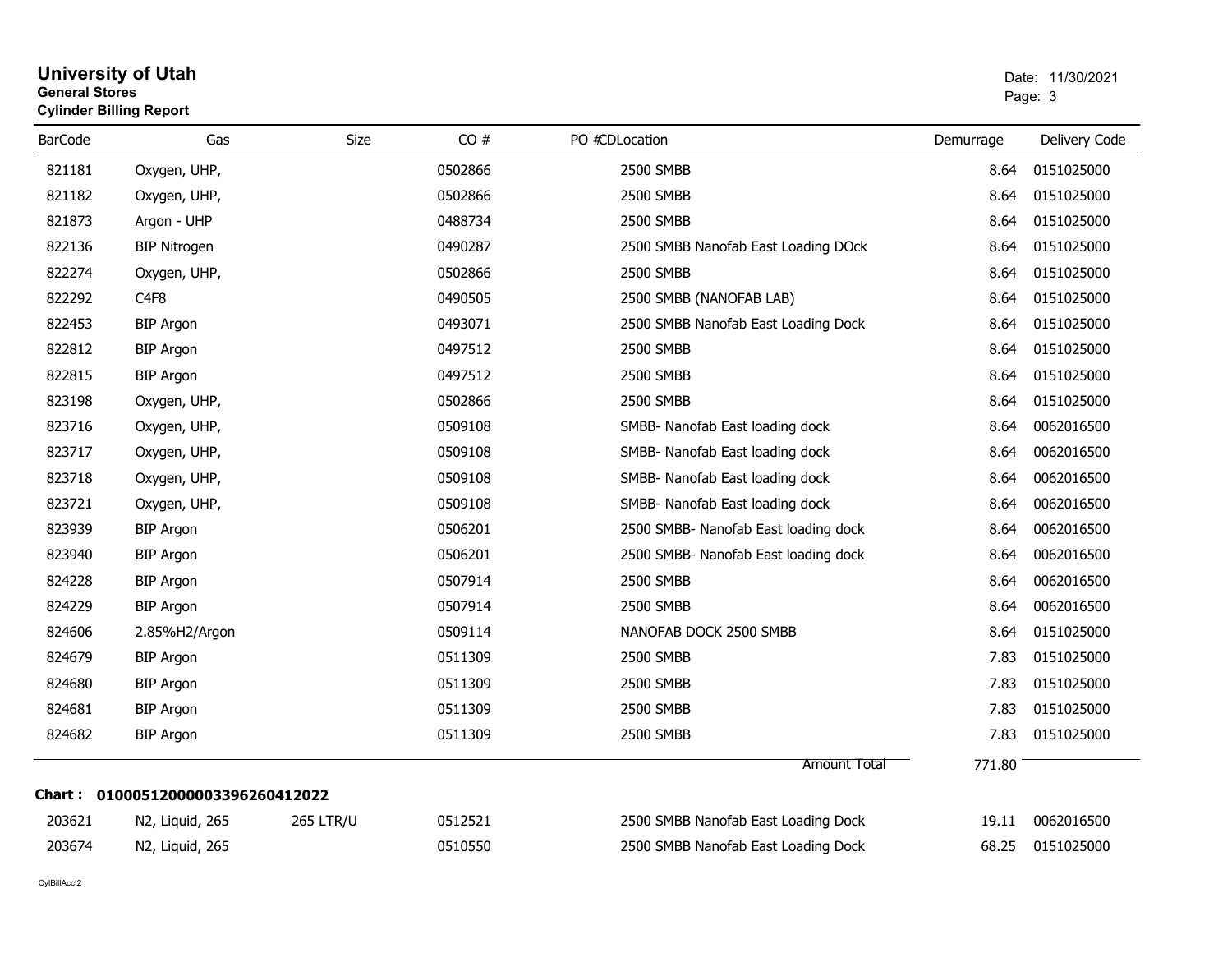**Cylinder Billing Report**

| <b>BarCode</b> | Gas                               | Size      | CO#     | PO #CDLocation        |                     | Demurrage | Delivery Code |
|----------------|-----------------------------------|-----------|---------|-----------------------|---------------------|-----------|---------------|
| 203676         | N2, Liquid, 265                   |           | 0511502 | 2500 SMBB             |                     | 79.17     | 0062016500    |
|                |                                   |           |         |                       | <b>Amount Total</b> | 166.53    |               |
|                | Chart: 01000512000003396530012022 |           |         |                       |                     |           |               |
| 808305         | N2O-Electronic                    | Lgw/disPr | 0336838 | 1280 MEB              |                     | 16.96     | 0062016500    |
|                |                                   |           |         |                       | <b>Amount Total</b> | 16.96     |               |
|                | Chart: 01000512000172526260312022 |           |         |                       |                     |           |               |
| 200019         | Argon - UHP                       | K/UU      | 0505423 | 2500 SMBB Surface Lab |                     | 6.40      | 0062016500    |
| 202289         | Argon - UHP                       |           | 0502919 | 2500 SMBB Nanofab Lab |                     | 6.40      | 0151025000    |
| 202294         | Argon - UHP                       |           | 0502919 | 2500 SMBB Nanofab Lab |                     | 6.40      | 0151025000    |
| 804276         | Helium. UHP                       |           | 0242085 | 1280 MEB              |                     | 7.04      | 0372002140    |
| 804418         | Argon - UHP                       |           | 0245179 | 1280 MEB              |                     | 7.04      | 0372002140    |
| 812567         | Argon - UHP                       |           | 0420365 | 2500 SMBB             |                     | 7.36      | 0151025000    |
| 813349         | 20% O2 in N2                      |           | 0425633 | 2500 SMBB             |                     | 7.68      | 0151025000    |
| 813350         | 5% H2 in Argon                    |           | 0426576 | 2500 SMBB             |                     | 7.68      | 0151025000    |
|                |                                   |           |         |                       | <b>Amount Total</b> | 56.00     |               |
|                | Chart: 01000531001310746260112022 |           |         |                       |                     |           |               |
| 200806         | Argon                             | K/UU      | 0404622 | 2565 MEB              |                     | 5.12      | 0570005060    |
| 201148         | Argon                             |           | 0336467 | 2565 MEB              |                     | 5.12      | 0062027500    |
| 203176         | Acetylene - MC                    |           | 0297857 | 2405 MEB              |                     | 5.12      | 0570001080    |
| 203595         | Oxygen - 20 CF                    |           | 0298452 | 2405 MEB              |                     | 5.12      | 0570001080    |
| 808373         | Nitrogen 40 CF                    |           | 0336467 | 2565 MEB              |                     | 7.04      | 0062027500    |
|                |                                   |           |         |                       | <b>Amount Total</b> | 27.52     |               |
|                | Chart: 01000532500060516260012022 |           |         |                       |                     |           |               |
| 115344         | Oxygen, USP                       | 200C/Mt.A | 0089952 | 1571 MEB              |                     | 7.04      | 0064024800    |
| 115347         | Oxygen, USP                       |           | 0089952 | 1571 MEB              |                     | 7.04      | 0064024800    |
| 115348         | Oxygen, USP                       |           | 0089952 | 1571 MEB              |                     | 7.04      | 0064024800    |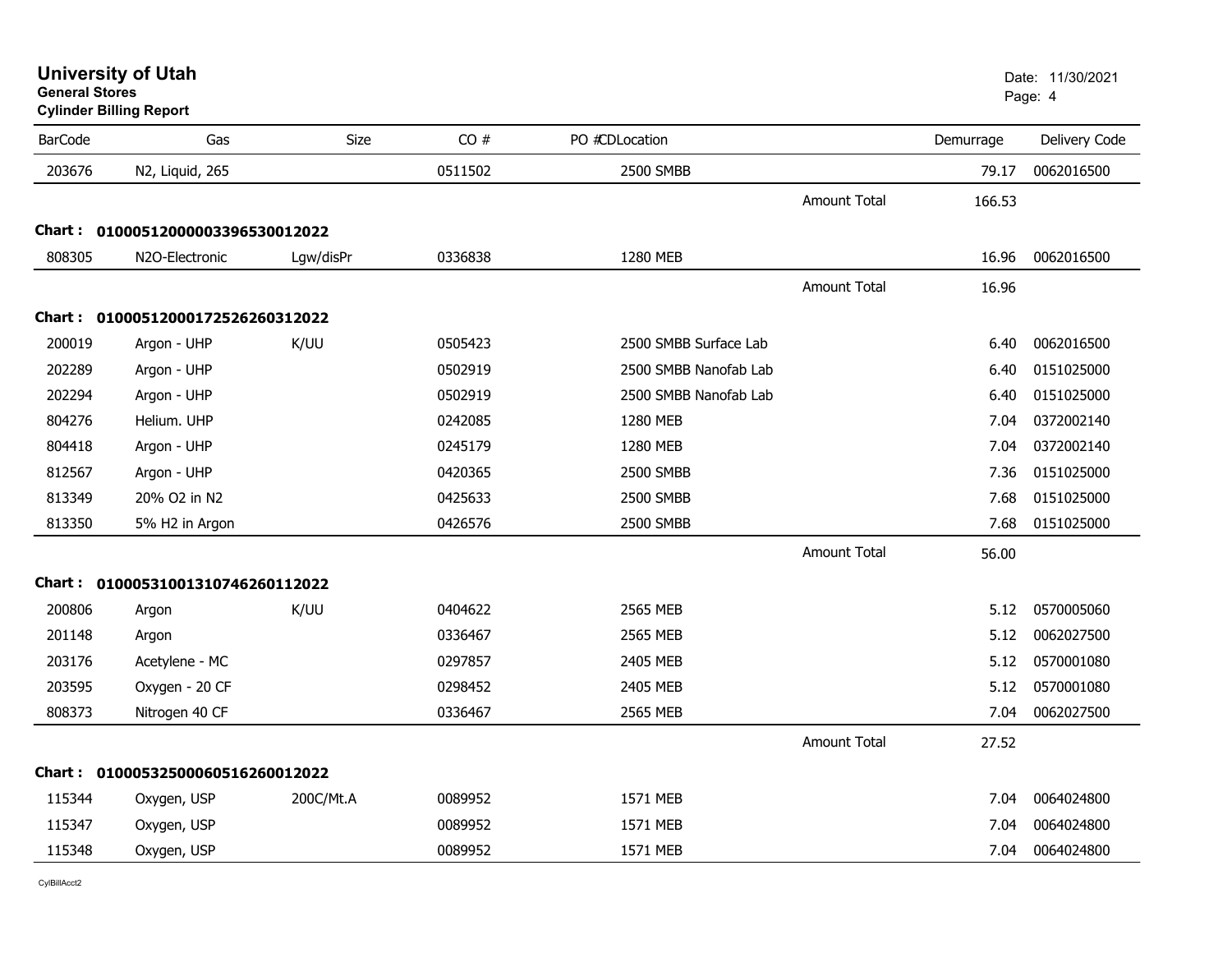| <b>General Stores</b>  | <b>University of Utah</b><br><b>Cylinder Billing Report</b> |           |         |                            |                     |           | Date: 11/30/2021<br>Page: 5 |
|------------------------|-------------------------------------------------------------|-----------|---------|----------------------------|---------------------|-----------|-----------------------------|
| <b>BarCode</b>         | Gas                                                         | Size      | CO#     | PO #CDLocation             |                     | Demurrage | Delivery Code               |
|                        |                                                             |           |         |                            | <b>Amount Total</b> | 21.12     |                             |
|                        | Chart: 01000532500194566260012022                           |           |         |                            |                     |           |                             |
| 814012                 | Nitrogen, UHP                                               | 200C/Mt.A | 0432239 | <b>540 BPRB</b>            |                     |           | 7.36 0151031000             |
|                        |                                                             |           |         |                            | <b>Amount Total</b> | 7.36      |                             |
|                        | Chart: 01000532500194596260012022                           |           |         |                            |                     |           |                             |
| 201136                 | Oxygen, USP                                                 | K/UU      | 0450403 | 4800J SMBB                 |                     | 5.12      | 0151031000                  |
|                        |                                                             |           |         |                            | <b>Amount Total</b> | 5.12      |                             |
|                        | Chart: 01000532500261646260012022                           |           |         |                            |                     |           |                             |
| 201383                 | CO2 - 50 Lb.                                                | K/UU      | 0493546 | 4348 SMBB                  |                     | 6.40      | 0151031000                  |
| 201537                 | CO2 - 50 Lb.                                                |           | 0493546 | 4348 SMBB                  |                     | 6.40      | 0151031000                  |
|                        |                                                             |           |         |                            | <b>Amount Total</b> | 12.80     |                             |
|                        | Chart: 01000532500263166260012022                           |           |         |                            |                     |           |                             |
| 200403                 | CO2 - 50 Lb.                                                | K/UU      | 0508283 | OUTSIDE ROOM 5371 SMBB     |                     | 6.40      | 0151031000                  |
| 201147                 | Argon                                                       |           | 0478466 | 5371 SMBB                  |                     | 6.40      | 0151031000                  |
| 202622                 | Argon                                                       |           | 0478466 | 5371 SMBB                  |                     | 6.40      | 0151031000                  |
| 203687                 | CO2 - 50 Lb.                                                |           | 0505551 | 5371 SMBB                  |                     | 6.40      | 0151031000                  |
| 821987                 | 5%H2, in N2                                                 |           | 0502151 | 5340 SMBB                  |                     | 8.64      | 0151031000                  |
| 823304                 | 5%H2, in N2                                                 |           | 0502151 | 5340 SMBB                  |                     | 8.64      | 0151031000                  |
|                        |                                                             |           |         |                            | <b>Amount Total</b> | 42.88     |                             |
|                        | Chart: 0100053500054505022626002022                         |           |         |                            |                     |           |                             |
| 200191                 | Oxygen, USP                                                 | K/UU      | 0510678 | 532 BPRB                   |                     | 6.40      | 0151031000                  |
| 202951                 | Oxygen, USP                                                 |           | 0510678 | 532 BPRB                   |                     | 6.40      | 0151031000                  |
| 205839                 | Oxygen, USP                                                 |           | 0510678 | 532 BPRB                   |                     |           | 6.40 0151031000             |
|                        |                                                             |           |         |                            | <b>Amount Total</b> | 19.20     |                             |
|                        | Chart: 0100053500055900708626002022                         |           |         |                            |                     |           |                             |
| 202460<br>CylBillAcct2 | CO2 - 50 Lb.                                                | K/UU      | 0472094 | 108 BPRB Attn: Monika Sima |                     |           | 6.40 0151031000             |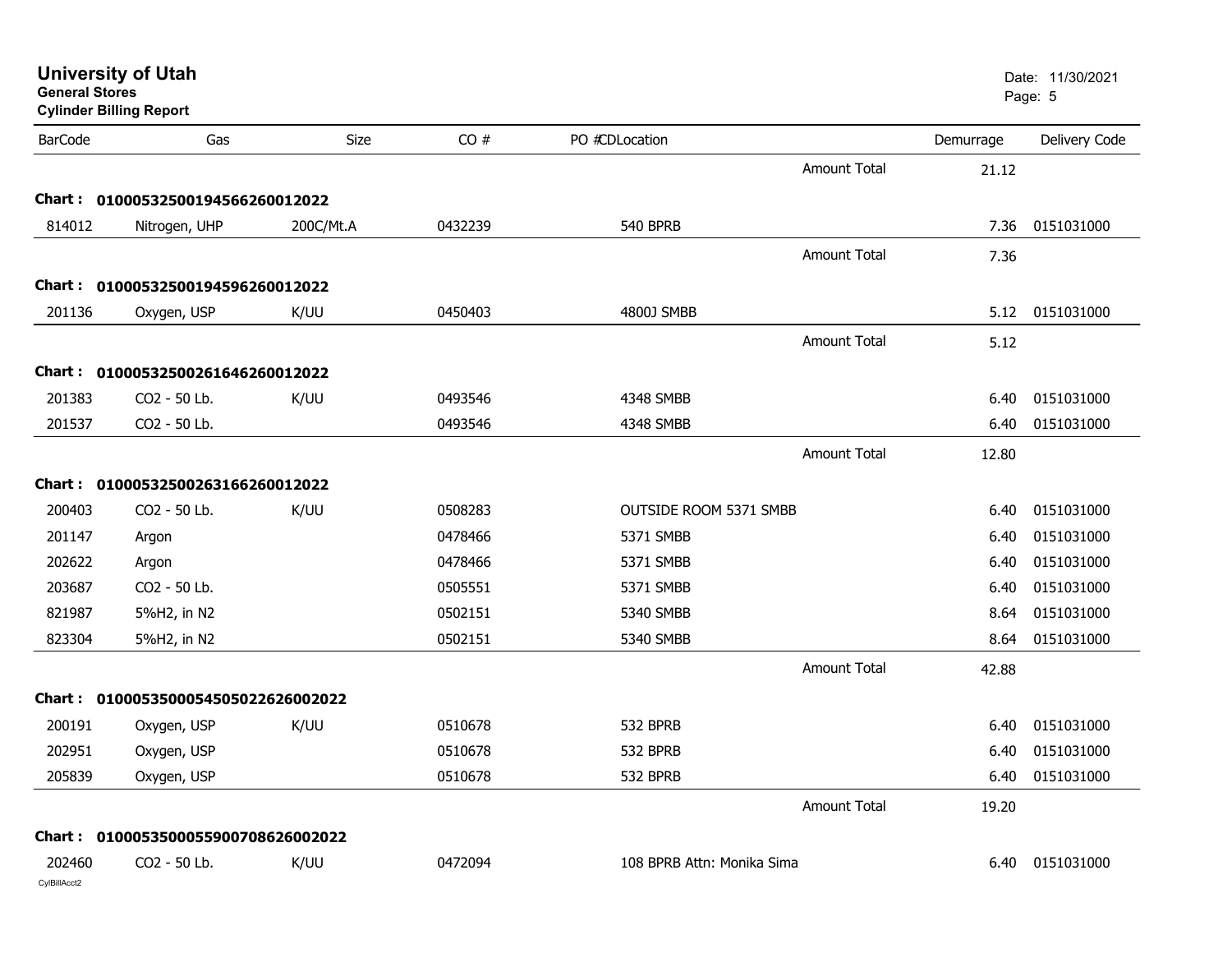**University of Utah** Date: 11/30/2021 **General Stores**entities and the contract of the contract of the contract of the contract of the contract of the contract of the contract of the contract of the contract of the contract of the contract of the contract of the contract of t **Cylinder Billing Report**

| <b>BarCode</b> | Gas                                 | Size | CO#     | PO #CDLocation                        | Demurrage | Delivery Code |
|----------------|-------------------------------------|------|---------|---------------------------------------|-----------|---------------|
| 822228         | Nitrogen 230 CF                     |      | 0492538 | 518 BPRB Attn: Monika Sima            | 8.64      | 0151031000    |
|                |                                     |      |         | <b>Amount Total</b>                   | 15.04     |               |
| Chart:         | 0100053500058502495626002022        |      |         |                                       |           |               |
| 202315         | Air - E                             | E/UU | 0389273 | 532 BPRB                              | 5.12      | 0570005320    |
| 202397         | Oxygen, USP - E                     |      | 0475909 | 532 BPRB Attn: William THomas         | 6.40      | 0151031000    |
| 202416         | Oxygen, USP - E                     |      | 0475909 | 532 BPRB Attn: William THomas         | 6.40      | 0151031000    |
| 823911         | Oxygen, USP                         |      | 0504933 | <b>540 BPRB</b>                       | 8.64      | 0151031000    |
|                |                                     |      |         | <b>Amount Total</b>                   | 26.56     |               |
|                | Chart: 0100053500058502671626002022 |      |         |                                       |           |               |
| 202755         | Hydrogen                            | K/UU | 0491492 | 5340 SMBB                             | 6.40      | 0064024800    |
|                |                                     |      |         | <b>Amount Total</b>                   | 6.40      |               |
| Chart :        | 0100053500059304755626002022        |      |         |                                       |           |               |
| 200132         | CO2 - 50 Lb.                        | K/UU | 0492667 | 4833 SMBB                             | 6.40      | 0151031000    |
| 200825         | 95% O2, 5% CO2                      |      | 0476245 | 4800 SMBB Lab 4800 attn: Holly Holman | 6.40      | 0151031000    |
| 203482         | CO2 - 50 Lb.                        |      | 0492699 | 4800 SMBB Attn: Holly Holman          | 6.40      | 0151031000    |
|                |                                     |      |         | <b>Amount Total</b>                   | 19.20     |               |
| Chart:         | 0100053500059312810626002022        |      |         |                                       |           |               |
| 201727         | CO2 - 50 Lb.                        | K/UU | 0504407 | 4344 SMBB                             | 6.40      | 0570005060    |
| 203479         | CO2 - 50 Lb.                        |      | 0509367 | 4344 SMBB                             | 6.40      | 0570005060    |
| 203487         | CO2 - 50 Lb.                        |      | 0504407 | 4344 SMBB                             | 6.40      | 0570005060    |
| 203497         | CO2 - 50 Lb.                        |      | 0509367 | 4344 SMBB                             | 6.40      | 0570005060    |
| 203647         | Argon                               |      | 0418817 | 4350 SMBB                             | 5.12      | 0570005060    |
| 205529         | CO2 - 50 Lb.                        |      | 0405938 | 4340 SMBB                             | 5.12      | 0570005060    |
| 205624         | Oxygen, USP                         |      | 0467029 | 2124 SMBB                             | 6.40      | 0151031000    |
| 821718         | CO2 - 50 Lb.                        |      | 0485767 | 4344 SMBB                             | 8.64      | 0570005060    |
| 821719         | CO2 - 50 Lb.                        |      | 0485767 | 4344 SMBB                             | 8.64      | 0570005060    |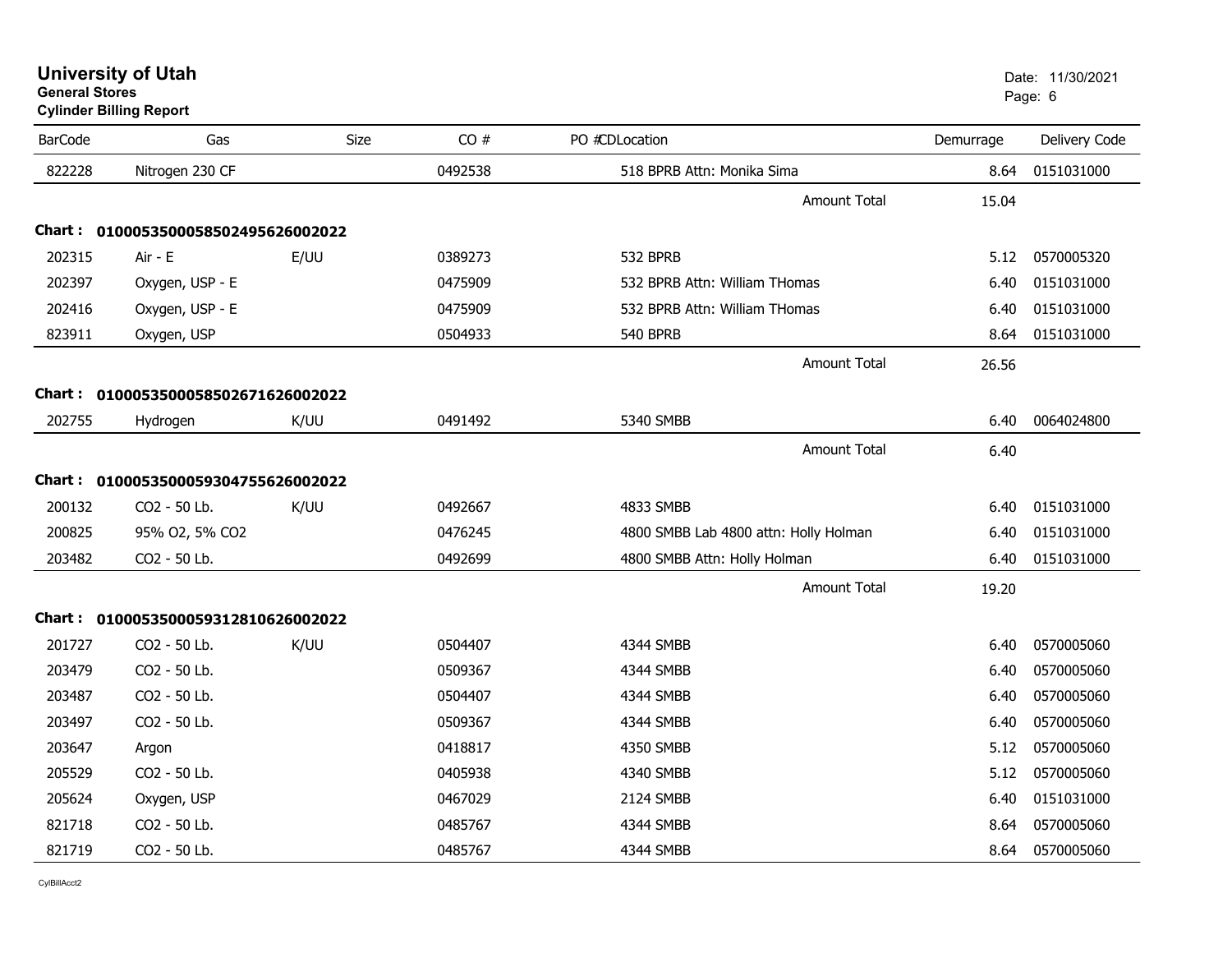| <b>General Stores</b> | <b>Cylinder Billing Report</b>      |           |         |                               |                     |           | Page: 7       |
|-----------------------|-------------------------------------|-----------|---------|-------------------------------|---------------------|-----------|---------------|
| <b>BarCode</b>        | Gas                                 | Size      | CO#     | PO #CDLocation                |                     | Demurrage | Delivery Code |
|                       |                                     |           |         |                               | <b>Amount Total</b> | 59.52     |               |
|                       | Chart: 0100053500059315160626002022 |           |         |                               |                     |           |               |
| 202855                | Helium - 110 CF                     | 125 CF/UU | 0499759 | 4340 SMBB                     |                     | 6.40      | 0151031000    |
|                       |                                     |           |         |                               | <b>Amount Total</b> | 6.40      |               |
|                       | Chart: 0100053500059316190626002022 |           |         |                               |                     |           |               |
| 200043                | CO <sub>2</sub> - 50 Lb.            | K/UU      | 0474130 | 5332 SMBB Attn: Josh Stover   |                     | 6.40      | 0151031000    |
| 202196                | CO2 - 50 Lb.                        |           | 0507345 | 5332 SMBB Attn: Matthew Trone |                     | 6.40      | 0151031000    |
|                       |                                     |           |         |                               | Amount Total        | 12.80     |               |
|                       | Chart: 0100053500059316600626002022 |           |         |                               |                     |           |               |
| 200636                | CO2 - 50 Lb.                        | K/UU      | 0501713 | 220 BPRB                      |                     | 6.40      | 0570002050    |
| 201522                | CO2 - 50 Lb.                        |           | 0495782 | 225 BPRB                      |                     | 6.40      | 0570002050    |
| 201591                | Nitrogen, UHP                       |           | 0445565 | BPRB LAB 234                  |                     | 5.12      | 0570002050    |
| 201744                | Oxygen, USP                         |           | 0373606 | <b>BPRB #225</b>              |                     | 5.12      | 0570002050    |
| 202140                | Hydrogen                            |           | 0181225 | <b>205 BPRB</b>               |                     | 5.12      | 0570002050    |
| 203489                | CO <sub>2</sub> - 50 Lb.            |           | 0501713 | 220 BPRB                      |                     | 6.40      | 0570002050    |
| 203710                | CO2 - 50 Lb.                        |           | 0506939 | 230 BPRB                      |                     | 6.40      | 0570002050    |
| 203909                | Nitrogen 230 CF                     |           | 0300766 | 238 BPRB                      |                     | 5.12      | 0570002050    |
| 204494                | Oxygen, USP                         |           | 0488240 | 238 BPRB                      |                     | 6.40      | 0570002050    |
| 204676                | Nitrogen, UHP                       |           | 0326566 | 259 BPRB                      |                     | 5.12      | 0570002050    |
| 204731                | CO2 - 50 Lb.                        |           | 0506939 | 230 BPRB                      |                     | 6.40      | 0570002050    |
| 205271                | Nitrogen, UHP                       |           | 0462882 | 238 BPRB                      |                     | 5.12      | 0570002050    |
| 821454                | Oxygen, USP                         |           | 0483209 | 238 BPRB                      |                     | 8.64      | 0570002050    |
| 823294                | <b>UHP N2/300</b>                   |           | 0501713 | 220 BPRB                      |                     | 8.64      | 0570002050    |
| 823409                | <b>UHP N2/300</b>                   |           | 0501713 | <b>220 BPRB</b>               |                     | 8.64      | 0570002050    |
| 824096                | Nitrogen, UHP                       |           | 0506939 | 230 BPRB                      |                     | 8.64      | 0570002050    |
| 824097                | Nitrogen, UHP                       |           | 0506939 | 230 BPRB                      |                     | 8.64      | 0570002050    |
| 824174                | Nitrogen, UHP                       |           | 0507224 | 230 BPRB                      |                     | 8.64      | 0570002050    |

# **University of Utah** Date: 11/30/2021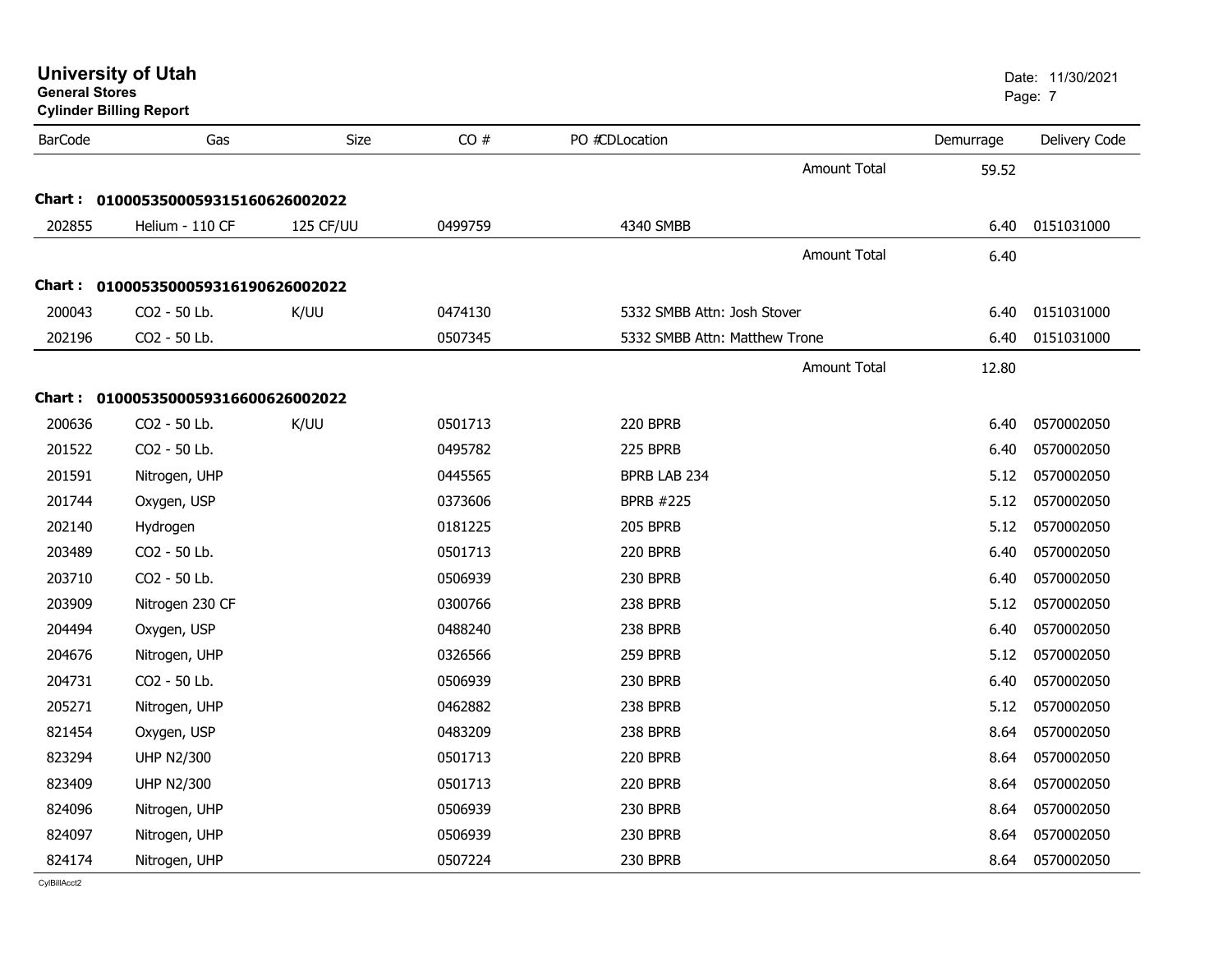| <b>General Stores</b> | <b>Cylinder Billing Report</b>      |      |         |                      |                     |           | Page: 8       |
|-----------------------|-------------------------------------|------|---------|----------------------|---------------------|-----------|---------------|
| <b>BarCode</b>        | Gas                                 | Size | CO#     | PO #CDLocation       |                     | Demurrage | Delivery Code |
|                       |                                     |      |         |                      | <b>Amount Total</b> | 120.96    |               |
|                       | Chart: 0100053500059700260626002022 |      |         |                      |                     |           |               |
| 200351                | CO <sub>2</sub> - 50 Lb.            | K/UU | 0504113 | 5375 SMBB Tara Deans |                     | 6.40      | 0151031000    |
| 200546                | Nitrogen 230 CF                     |      | 0500883 | 3100 SMBB            |                     | 6.40      | 0151031000    |
| 201865                | CO2 - 50 Lb.                        |      | 0497333 | 5375 SMBB            |                     | 6.40      | 0151031000    |
| 203804                | CO <sub>2</sub> - 50 Lb.            |      | 0497333 | 5375 SMBB            |                     | 6.40      | 0151031000    |
| 823496                | CO2 - 50 Lb.                        |      | 0500883 | 3100 SMBB            |                     | 8.64      | 0151031000    |
| 823498                | CO2 - 50 Lb.                        |      | 0500883 | 3100 SMBB            |                     | 8.64      | 0151031000    |
| 824530                | CO2 - 50 Lb.                        |      | 0510748 | 5375 SMBB            |                     | 8.64      | 0151031000    |
| 824532                | CO2 - 50 Lb.                        |      | 0510748 | 5375 SMBB            |                     | 8.64      | 0151031000    |
|                       |                                     |      |         |                      | <b>Amount Total</b> | 60.16     |               |
|                       | Chart: 01000536000020066260012022   |      |         |                      |                     |           |               |
| 200585                | Nitrogen 230 CF                     | K/UU | 0322932 | <b>116 BPRB</b>      |                     | 5.12      | 0570001080    |
| 201742                | Argon                               |      | 0257426 | <b>116 BPRB</b>      |                     | 5.12      | 0570001080    |
| 203965                | Oxygen, USP                         |      | 0303532 | <b>116 BPRB</b>      |                     | 5.12      | 0570001080    |
| 205553                | Nitrogen NF                         |      | 0473225 | 506H BPRB            |                     | 6.40      | 0151031000    |
| 816899                | Nitrogen NF                         |      | 0453663 | <b>116 BPRB</b>      |                     | 8.64      | 0151031000    |
|                       |                                     |      |         |                      | <b>Amount Total</b> | 30.40     |               |
| Chart :               | 01000551001054206260012022          |      |         |                      |                     |           |               |
| 203313                | CO2 - 50 Lb.                        | K/UU | 0472595 | RM 3520 BLDG 64      |                     | 6.40      | 0064032900    |
|                       |                                     |      |         |                      | <b>Amount Total</b> | 6.40      |               |
| Chart :               | 01000551001310586260412022          |      |         |                      |                     |           |               |
| 200020                | Nitrogen, UHP                       | K/UU | 0506643 | <b>3520E MEB</b>     |                     | 4.20      | 0064032900    |
|                       |                                     |      |         |                      | <b>Amount Total</b> | 4.20      |               |
|                       | Chart: 01000551001312926260012022   |      |         |                      |                     |           |               |
| 200708                | Nitrogen 230 CF                     | K/UU | 0509166 | 3520 MEB             |                     | 3.80      | 0064032900    |

**University of Utah**  Date: 11/30/2021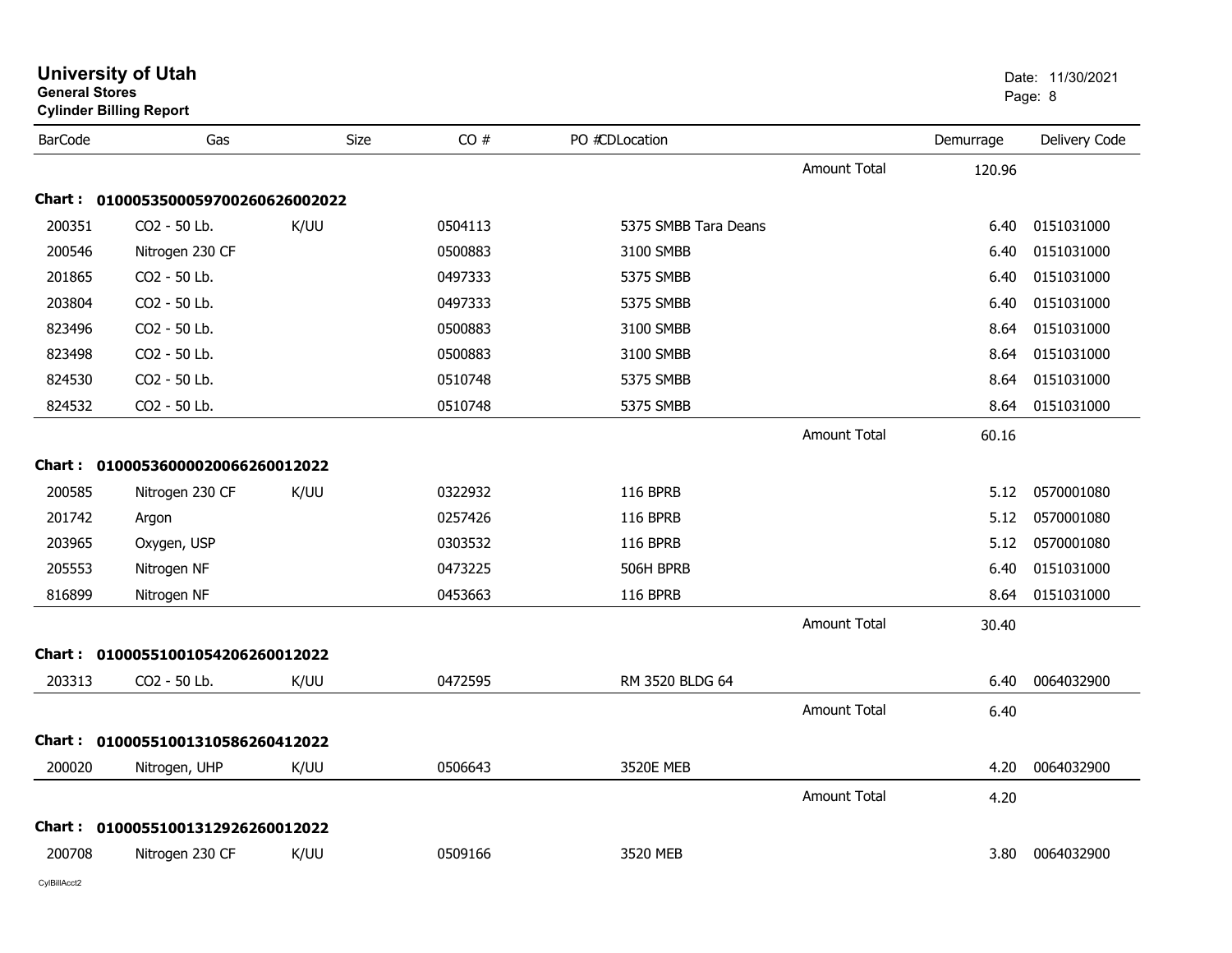| <b>General Stores</b> | <b>University of Utah</b><br><b>Cylinder Billing Report</b> |      |         |                               |           | Date: 11/30/2021<br>Page: 9 |
|-----------------------|-------------------------------------------------------------|------|---------|-------------------------------|-----------|-----------------------------|
| <b>BarCode</b>        | Gas                                                         | Size | CO#     | PO #CDLocation                | Demurrage | Delivery Code               |
| 201333                | Argon                                                       |      | 0472595 | RM 3520 BLDG 64               | 6.40      | 0064032900                  |
| 201438                | Nitrogen 230 CF                                             |      | 0501333 | 3520 MEB                      | 6.40      | 0064032900                  |
| 202736                | CO2 - Siphon                                                |      | 0496711 | 3520 MEB                      | 6.40      | 0064032900                  |
| 202866                | Argon - UHP                                                 |      | 0435653 | 3520 MEB                      | 5.12      | 0064032900                  |
| 203174                | Air - 233 CF                                                |      | 0463584 | 3520 MEB                      | 5.12      | 0064032900                  |
| 203934                | Hydrogen - UHP                                              |      | 0339962 | 3520 MEB                      | 5.12      | 0064032900                  |
| 204547                | Nitrogen 230 CF                                             |      | 0512334 | 3520 MEB                      | 2.60      | 0064032900                  |
| 205680                | CO2 - 50 Lb.                                                |      | 0457387 | 3520 MEB                      | 5.12      | 0064032900                  |
| 205873                | CO2 - 50 Lb.                                                |      | 0510977 | 3520 MEB                      | 6.40      | 0064032900                  |
| 812853                | H2, Co, Co2/Argon                                           |      | 0420777 | 3520 MEB                      | 7.68      | 0064032900                  |
| 814428                | 4% H2 In Argon                                              |      | 0434849 | 3250 MEB                      | 7.36      | 0064032900                  |
| 820064                | Carbon Monoxide                                             |      | 0475724 | 3520 MEB                      | 7.68      | 0064032900                  |
| 822766                | Argon - UHP                                                 |      | 0496711 | 3520 MEB                      | 8.64      | 0064032900                  |
| 822788                | Hydrogen -HY80                                              |      | 0495746 | 3520 MEB                      | 8.64      | 0064032900                  |
|                       |                                                             |      |         | <b>Amount Total</b>           | 92.48     |                             |
|                       | Chart: 01000552000244676260012022                           |      |         |                               |           |                             |
| 201196                | Air - 233 CF                                                | K/UU | 0471948 | 2516 MEB                      | 6.40      | 0064032900                  |
| 805010                | 4000ppmSO2/N2                                               |      | 0266081 | 870 S 500 W                   | 7.04      | 0064032900                  |
| 807156                | CH4, N2, H2, CO                                             |      | 0306174 | 566 WEST 900 SOUTH            | 7.04      | 0064032900                  |
| 807841                | No/N02 in Co2                                               |      | 0322891 | 810 SOUTH 500 WEST            | 7.04      | 0064032900                  |
| 807846                | 8%CO18%CO2BALN2                                             |      | 0323444 | 870 SOUTH 500 WEST            | 7.04      | 0064032900                  |
| 808534                | 300ppm No2/N2                                               |      | 0340834 | 870 SO 500 W                  | 7.04      | 0064032900                  |
| 810344                | 18%Co21800CoN2                                              |      | 0382745 | 670 S 500 WEST                | 7.04      | 0064032900                  |
| 810869                | NO2/NO In N2                                                |      | 0407692 | 870 SO 500 WEST               | 7.04      | 0064032900                  |
| 811002                | Tri Mix                                                     |      | 0398389 | 870 SO 300 W (FRONT BUILDING) | 7.04      | 0064032900                  |
| 811876                | 18%Co21800CoN2                                              |      | 0415637 | 870 SO 500 W                  | 7.68      | 0064032900                  |
| 812322                | 150ppm So2/N2                                               |      | 0416991 | 870 SO 500 W                  | 9.28      | 0062016500                  |
|                       |                                                             |      |         |                               |           |                             |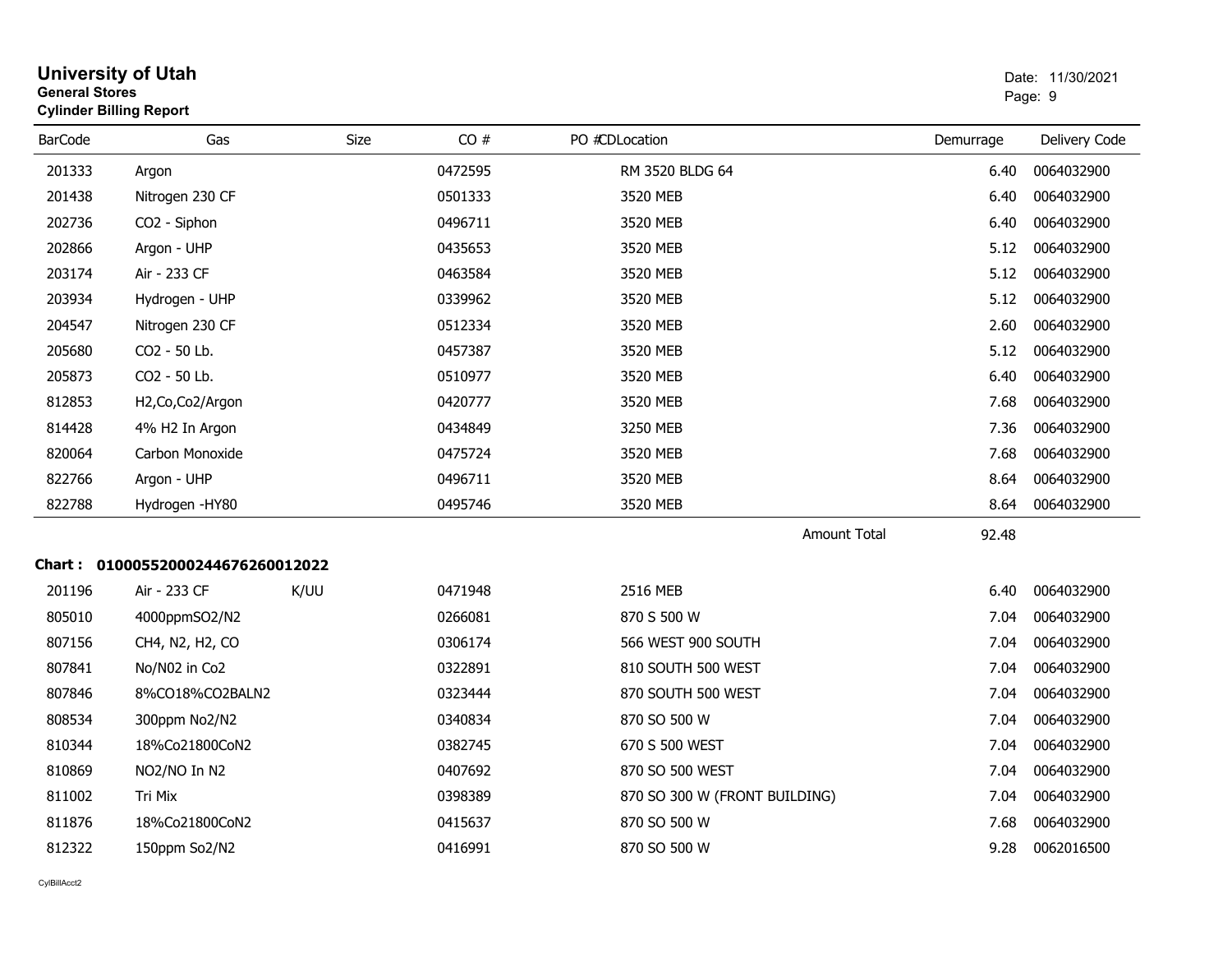| <b>University of Utah</b><br><b>General Stores</b><br><b>Cylinder Billing Report</b> |                                   |           |         |                 |                     |           | Date: 11/30/2021<br>Page: 10 |  |
|--------------------------------------------------------------------------------------|-----------------------------------|-----------|---------|-----------------|---------------------|-----------|------------------------------|--|
| <b>BarCode</b>                                                                       | Gas                               | Size      | CO#     | PO #CDLocation  |                     | Demurrage | Delivery Code                |  |
| 813780                                                                               | 9.5% Co In N2                     |           | 0430065 | 850 SO 500 WEST |                     | 7.36      | 0064032900                   |  |
| 813781                                                                               | 10% N2 In Co2                     |           | 0430065 | 850 SO 500 WEST |                     | 7.36      | 0064032900                   |  |
| 813808                                                                               | 4.5% So2 In N2                    |           | 0430065 | 850 SO 500 WEST |                     | 7.36      | 0064032900                   |  |
| 813886                                                                               | 9% Ch4 In N2                      |           | 0431076 | 850 SO 500 WEST |                     | 7.36      | 0064032900                   |  |
| 815391                                                                               | Argon                             |           | 0442962 | 870 SO 500 WEST |                     | 7.36      | 0064032900                   |  |
|                                                                                      |                                   |           |         |                 | <b>Amount Total</b> | 116.48    |                              |  |
|                                                                                      | Chart: 01000552500062396260012022 |           |         |                 |                     |           |                              |  |
| 200790                                                                               | Acetylene, CF                     | Acty-CF/U | 0468659 | 850 SO 500 WEST |                     | 6.40      | 0064032900                   |  |
| 200967                                                                               | Oxygen, USP                       |           | 0468659 | 850 SO 500 WEST |                     | 6.40      | 0064032900                   |  |
| 203466                                                                               | Oxygen, USP                       |           | 0468659 | 850 SO 500 WEST |                     | 6.40      | 0064032900                   |  |
| 821101                                                                               | 25%Co2 75%Argon                   |           | 0481593 | 566 W 900 SO    |                     | 8.64      | 0064032900                   |  |
|                                                                                      |                                   |           |         |                 | Amount Total        | 27.84     |                              |  |
|                                                                                      | Chart: 01000552500099796260012022 |           |         |                 |                     |           |                              |  |
| 200185                                                                               | Oxygen, USP                       | K/UU      | 0505746 | 2505A MEB       |                     | 6.40      | 0064032900                   |  |
| 200281                                                                               | Air - 233 CF                      |           | 0503410 | 2516 MEB        |                     | 2.20      | 0064032900                   |  |
| 200746                                                                               | Helium - UHP                      |           | 0311589 | 207 EMRL        |                     | 5.12      | 0064032900                   |  |
| 200914                                                                               | Nitrogen 230 CF                   |           | 0509906 | 2505B MEB       |                     | 6.40      | 0064032900                   |  |
| 200948                                                                               | Nitrogen 230 CF                   |           | 0511788 | 2505B MEB       |                     | 4.20      | 0064032900                   |  |
| 200958                                                                               | Oxygen, USP                       |           | 0508423 | 2505B MEB       |                     | 6.40      | 0064032900                   |  |
| 201027                                                                               | Helium - 219 CF                   |           | 0510606 | 2505B MEB       |                     | 6.40      | 0064032900                   |  |
| 201310                                                                               | CO2 - 50 Lb.                      |           | 0470204 | 2505 MEB        |                     | 6.40      | 0064032900                   |  |
| 201418                                                                               | Nitrogen 230 CF                   |           | 0510216 | 2505B MEB       |                     | 2.20      | 0064032900                   |  |
| 201509                                                                               | Helium - UHP                      |           | 0431326 | 2505 MEB        |                     | 5.12      | 0064032900                   |  |
| 201524                                                                               | Hydrogen                          |           | 0504922 | 2505B MEB       |                     | 6.40      | 0064032900                   |  |
| 201726                                                                               | CO2 - 50 Lb.                      |           | 0506270 | 2505 MEB        |                     | 6.40      | 0064032900                   |  |
| 202068                                                                               | Nitrogen 230 CF                   |           | 0479146 | 2505 MEB        |                     | 6.40      | 0064032900                   |  |
| 202204                                                                               | Helium - 219 CF                   |           | 0511788 | 2505B MEB       |                     | 4.20      | 0064032900                   |  |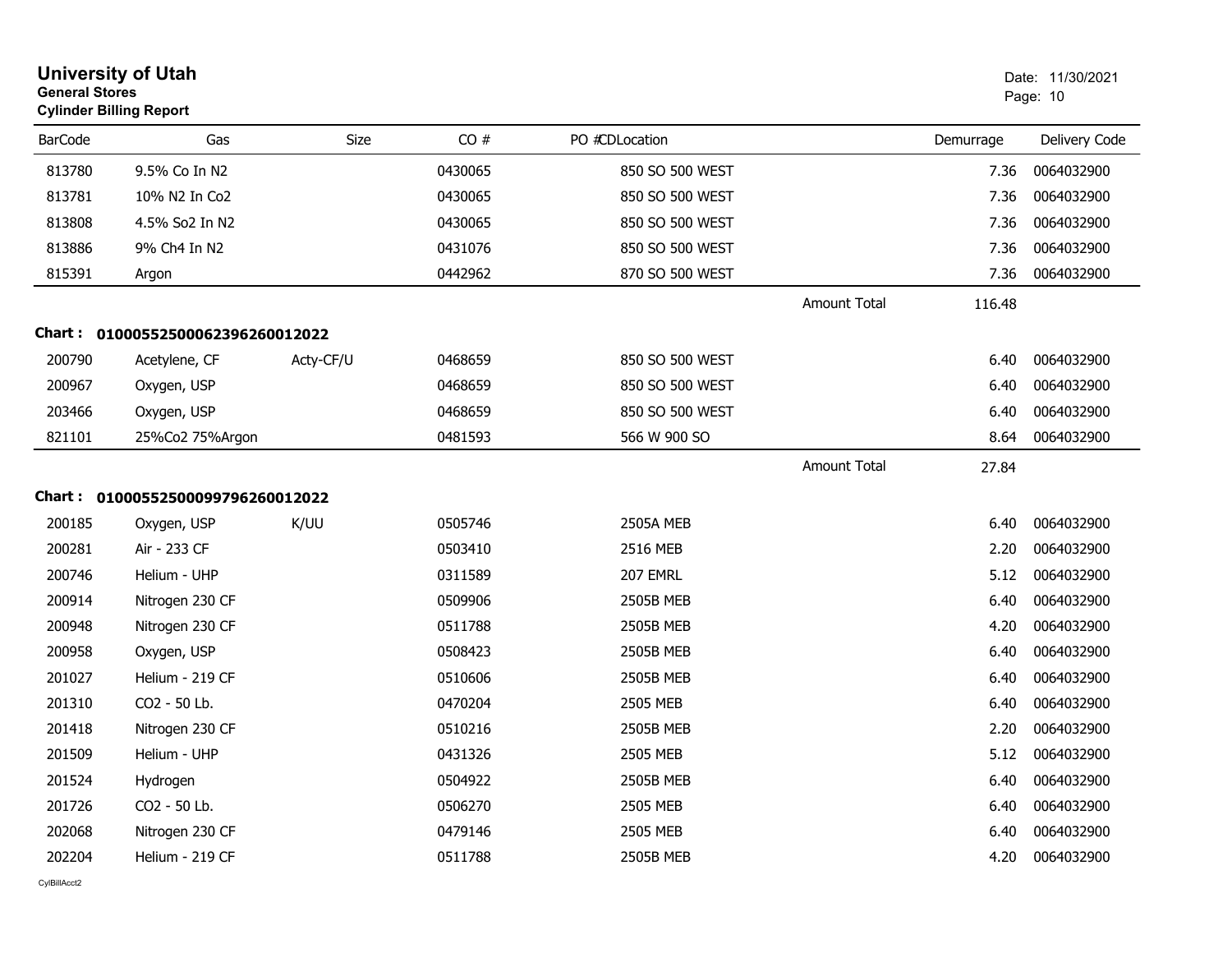| <b>General Stores</b> | <b>University of Utah</b><br><b>Cylinder Billing Report</b> |           |         |                |                     |           | Date: 11/30/2021<br>Page: 11 |
|-----------------------|-------------------------------------------------------------|-----------|---------|----------------|---------------------|-----------|------------------------------|
| <b>BarCode</b>        | Gas                                                         | Size      | CO#     | PO #CDLocation |                     | Demurrage | Delivery Code                |
| 202341                | Argon - UHP                                                 |           | 0460425 | 2505 MEB       |                     | 5.12      | 0064032900                   |
| 202360                | Nitrogen, UHP                                               |           | 0503410 | 2516 MEB       |                     | 6.40      | 0064032900                   |
| 203484                | CO2 - 50 Lb.                                                |           | 0450937 | 2505 MEB       |                     | 5.12      | 0064032900                   |
| 205396                | Nitrogen 230 CF                                             |           | 0510936 | 2505B MEB      |                     | 6.40      | 0064032900                   |
| 810298                | Carbon Monoxide                                             |           | 0384618 | 2505 MEB       |                     | 7.04      | 0064032900                   |
| 811146                | 15% Co2 in N2                                               |           | 0399297 | 2505 MEB       |                     | 7.04      | 0064032900                   |
| 815408                | 5% H2 95% N2                                                |           | 0443029 | 2505 MEB       |                     | 7.36      | 0064032900                   |
| 815608                | CH4, Co, Co2/HE                                             |           | 0443883 | 2505 MEB       |                     | 7.04      | 0064032900                   |
|                       |                                                             |           |         |                | <b>Amount Total</b> | 125.76    |                              |
| Chart :               | 01000552500190686260012022                                  |           |         |                |                     |           |                              |
| 815452                | Methane C.P. GR                                             | 300/MTAIR | 0443430 | 1444 MCE       |                     | 7.36      | 0064032900                   |
| 819307                | BD Co2 Syphon                                               |           | 0470126 | 1444 MCE       |                     | 8.64      | 0064032900                   |
|                       |                                                             |           |         |                | <b>Amount Total</b> | 16.00     |                              |
|                       | Chart: 01000552500195346430012022                           |           |         |                |                     |           |                              |
| 200225                | Argon                                                       | K/UU      | 0447616 | 3215 MEB       |                     | 5.12      | 0064032900                   |
| 200931                | Argon                                                       |           | 0447616 | 3215 MEB       |                     | 5.12      | 0064032900                   |
|                       |                                                             |           |         |                | <b>Amount Total</b> | 10.24     |                              |
| Chart :               | 01000552500261926260012022                                  |           |         |                |                     |           |                              |
| 200240                | Argon                                                       | K/UU      | 0431523 | 1321 MEB       |                     | 5.12      | 0064032900                   |
| 200709                | Nitrogen 230 CF                                             |           | 0500195 | 1321 MEB       |                     | 6.40      | 0064032900                   |
|                       |                                                             |           |         |                | <b>Amount Total</b> | 11.52     |                              |
|                       | Chart: 01000552500261926430012022                           |           |         |                |                     |           |                              |
| 812468                | CO2 - Siphon                                                | $50#$ djb | 0419972 | 1321 MEB       |                     | 10.56     | 0064032900                   |
|                       |                                                             |           |         |                | Amount Total        | 10.56     |                              |
|                       | Chart: 01000552500262176260012022                           |           |         |                |                     |           |                              |
| 205656                | CO2 - 50 Lb.                                                | K/UU      | 0486820 | 5534 SMBB      |                     | 6.40      | 0064032900                   |
|                       |                                                             |           |         |                |                     |           |                              |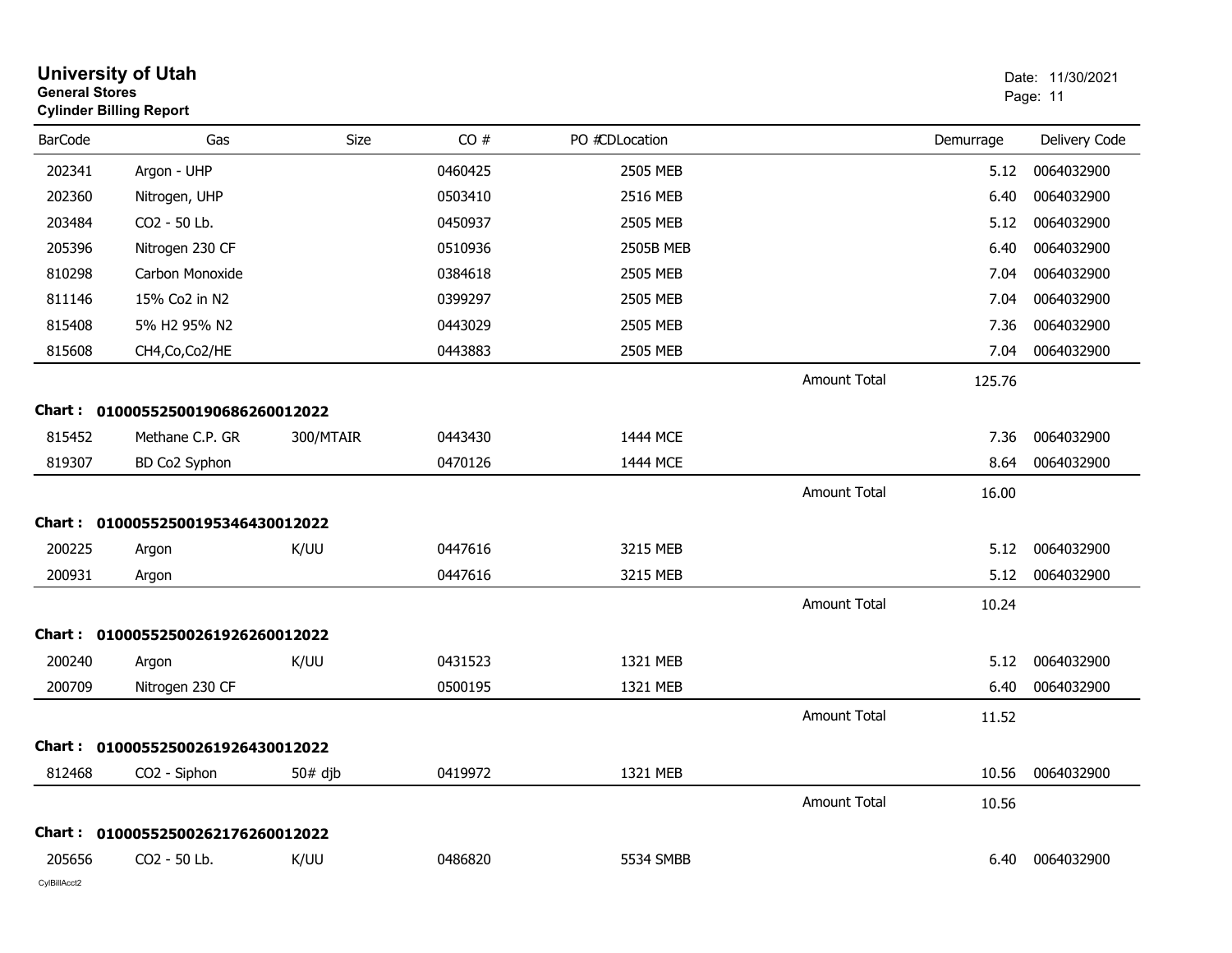| <b>General Stores</b> | <b>University of Utah</b><br><b>Cylinder Billing Report</b> |           |         |                |                     |           | Date: 11/30/2021<br>Page: 12 |  |
|-----------------------|-------------------------------------------------------------|-----------|---------|----------------|---------------------|-----------|------------------------------|--|
| <b>BarCode</b>        | Gas                                                         | Size      | CO#     | PO #CDLocation |                     | Demurrage | Delivery Code                |  |
| 817925                | Helium - D                                                  |           | 0461220 | 5534 SMBB      |                     | 7.68      | 0064032900                   |  |
| 819364                | CO2 - 50 Lb.                                                |           | 0481096 | 5534 SMBB      |                     | 8.64      | 0064032900                   |  |
| 820995                | CO <sub>2</sub> - 50 Lb.                                    |           | 0481096 | 5534 SMBB      |                     | 8.64      | 0064032900                   |  |
|                       |                                                             |           |         |                | <b>Amount Total</b> | 31.36     |                              |  |
|                       | Chart: 01000552500262416260012022                           |           |         |                |                     |           |                              |  |
| 200410                | Hydrogen - UHP                                              | K/UU      | 0497642 | 2528 MEB       |                     | 6.40      | 0064032900                   |  |
| 200453                | Helium - 219 CF                                             |           | 0493992 | 3290 MEB       |                     | 6.40      | 0064032900                   |  |
| 203363                | Helium - UHP                                                |           | 0511641 | 2528 MEB       |                     | 5.40      | 0064032900                   |  |
| 205779                | Oxygen - 20 CF                                              |           | 0477346 | 2528 MEB       |                     | 6.40      | 0064032900                   |  |
| 815382                | Methane, UHP                                                |           | 0441774 | 2528 MEB       |                     | 7.36      | 0064032900                   |  |
| 816241                | Carbon Monoxide                                             |           | 0448727 | 2528 MEB       |                     | 7.36      | 0064032900                   |  |
| 821325                | Nitrogen, UHP                                               |           | 0482529 | 2528 MEB       |                     | 8.64      | 0064032900                   |  |
|                       |                                                             |           |         |                | <b>Amount Total</b> | 47.96     |                              |  |
| Chart :               | 01000552500264716260012022                                  |           |         |                |                     |           |                              |  |
| 820429                | Nitrogen, UHP                                               | 200C/Mt.A | 0478636 | 1374 MEB       |                     | 8.64      | 0064032900                   |  |
|                       |                                                             |           |         |                | <b>Amount Total</b> | 8.64      |                              |  |
|                       | Chart: 01000552500267976260012022                           |           |         |                |                     |           |                              |  |
| 200115                | Helium - UHP                                                | K/UU      | 0500045 | <b>208 WBB</b> |                     | 6.40      | 0064032900                   |  |
| 821917                | Food Grade Co2                                              |           | 0500043 | 2432 MCE       |                     | 8.64      | 0064032900                   |  |
| 823291                | Co2 Food Grade                                              |           | 0501949 | 2327 MCE       |                     | 8.64      | 0064032900                   |  |
| 823739                | Food Grade Co2                                              |           | 0503539 | 2444 MCE       |                     | 8.64      | 0064032900                   |  |
| 823740                | Food Grade Co2                                              |           | 0503539 | 2444 MCE       |                     | 8.64      | 0064032900                   |  |
|                       |                                                             |           |         |                | <b>Amount Total</b> | 40.96     |                              |  |
| Chart :               | 01000552500268436260012022                                  |           |         |                |                     |           |                              |  |
| 200309                | Nitrogen, UHP                                               | K/UU      | 0509011 | 2126 MCE       |                     | 1.20      | 0064032900                   |  |
| 200520                | Argon - UHP                                                 |           | 0509761 | 2126 MCE       |                     | 6.40      | 0064032900                   |  |
|                       |                                                             |           |         |                |                     |           |                              |  |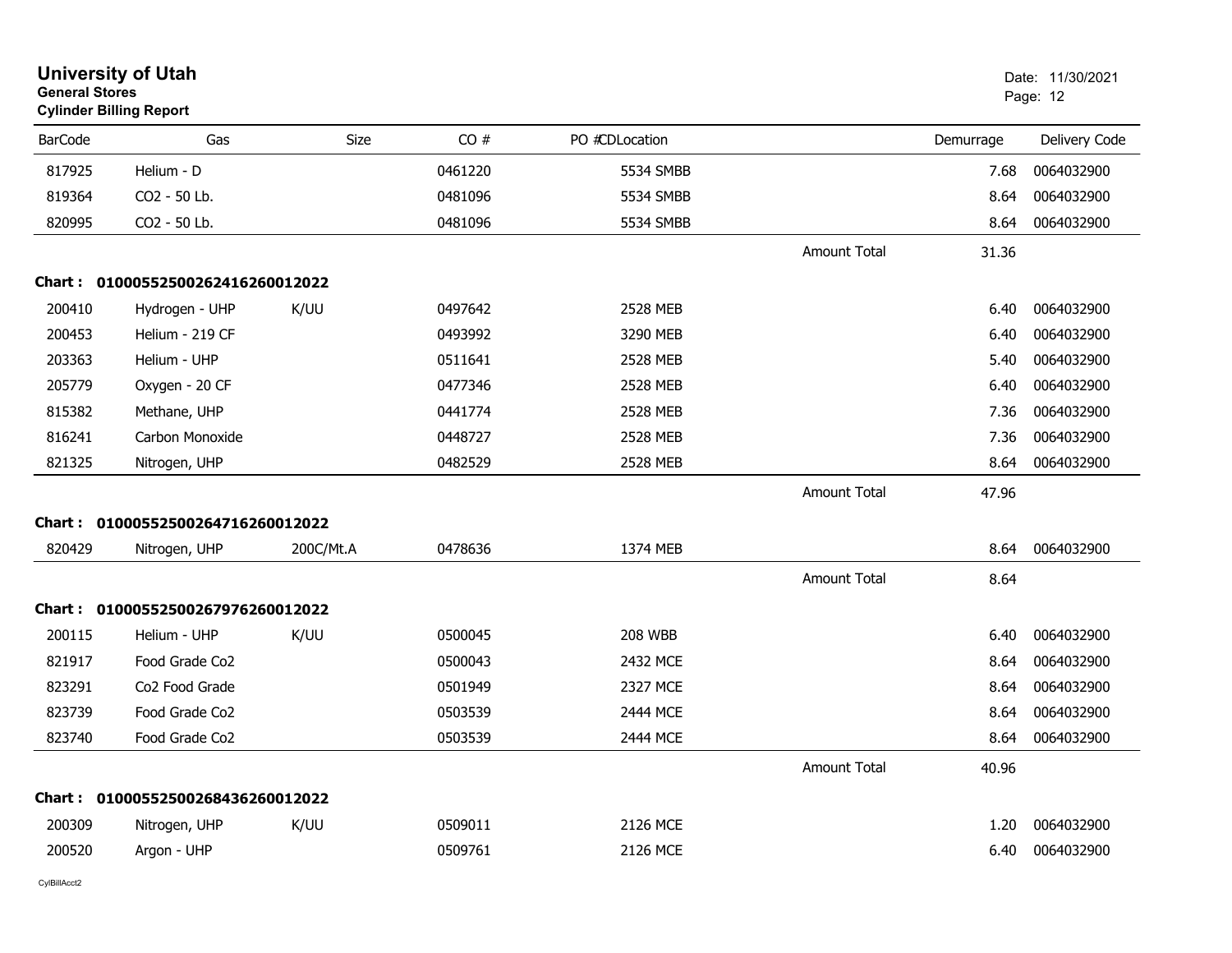| <b>General Stores</b>  | <b>University of Utah</b><br><b>Cylinder Billing Report</b> |      |         |                  |                     |           | Date: 11/30/2021<br>Page: 13 |
|------------------------|-------------------------------------------------------------|------|---------|------------------|---------------------|-----------|------------------------------|
| <b>BarCode</b>         | Gas                                                         | Size | CO#     | PO #CDLocation   |                     | Demurrage | Delivery Code                |
| 200547                 | Nitrogen, UHP                                               |      | 0510812 | 2126 MCE         |                     | 6.40      | 0064032900                   |
| 200556                 | Argon - UHP                                                 |      | 0510812 | 2126 MCE         |                     | 6.40      | 0064032900                   |
| 200836                 | CO2 - 50 Lb.                                                |      | 0509761 | 2126 MCE         |                     | 6.40      | 0064032900                   |
| 201108                 | 5% H2 In Argon                                              |      | 0508073 | 2126 MCE         |                     | 6.40      | 0064032900                   |
| 202286                 | Argon - UHP                                                 |      | 0508913 | 2126 MCE         |                     | 1.20      | 0064032900                   |
| 823993                 | 5% H2 In Argon                                              |      | 0506722 | 2126 MCE         |                     | 8.64      | 0064032900                   |
| 824082                 | Argon - UHP                                                 |      | 0511649 | 2126 MCE         |                     | 7.02      | 0064032900                   |
| 824112                 | Nitrogen 230 CF                                             |      | 0507310 | 2126 MCE         |                     | 8.64      | 0064032900                   |
| 824113                 | Nitrogen 230 CF                                             |      | 0507310 | 2126 MCE         |                     | 8.64      | 0064032900                   |
| 824545                 | Hydrogen -HY80                                              |      | 0510401 | 2126 MCE         |                     | 8.64      | 0064032900                   |
| 824678                 | CO, 80CF                                                    |      | 0510825 | 2126 MCE         |                     | 7.83      | 0064032900                   |
| 824737                 | Nitrogen, UHP                                               |      | 0511655 | 2126 MCE         |                     | 5.94      | 0064032900                   |
|                        |                                                             |      |         |                  | Amount Total        | 89.75     |                              |
|                        | Chart: 0100055500050503686626002022                         |      |         |                  |                     |           |                              |
| 200979                 | Nitrogen 230 CF                                             | K/UU | 0483772 | 1127 MCE         |                     | 6.40      | 0064032900                   |
| 203079                 | Nitrogen 230 CF                                             |      | 0503184 | 1127 MCE         |                     | 6.40      | 0064032900                   |
|                        |                                                             |      |         |                  | <b>Amount Total</b> | 12.80     |                              |
|                        | Chart: 0100055500050503820626002022                         |      |         |                  |                     |           |                              |
| 202369                 | Helium - UHP                                                | K/UU | 0505315 | 2505 MEB         |                     | 6.40      | 0064032900                   |
| 202593                 | Oxygen, USP                                                 |      | 0504179 | 3290 MEB         |                     | 6.40      | 0064032900                   |
| 824461                 | Nitrogen 230 CF                                             |      | 0509986 | <b>2505A MEB</b> |                     | 8.64      | 0064032900                   |
|                        |                                                             |      |         |                  | Amount Total        | 21.44     |                              |
|                        | Chart: 0100055500050503946626002022                         |      |         |                  |                     |           |                              |
| 202370                 | Helium - UHP                                                | K/UU | 0502139 | 2124 MCE         |                     | 6.40      | 0064032900                   |
| 202867                 | Argon - UHP                                                 |      | 0509655 | 2505B MEB        |                     | 6.40      | 0064032900                   |
| 203870                 | Air - 233 CF                                                |      | 0508856 | 2505B MEB        |                     | 6.40      | 0064032900                   |
| 824250<br>CylBillAcct2 | 11 Part Mix                                                 |      | 0506948 | 2505B MEB        |                     | 8.64      | 0064032900                   |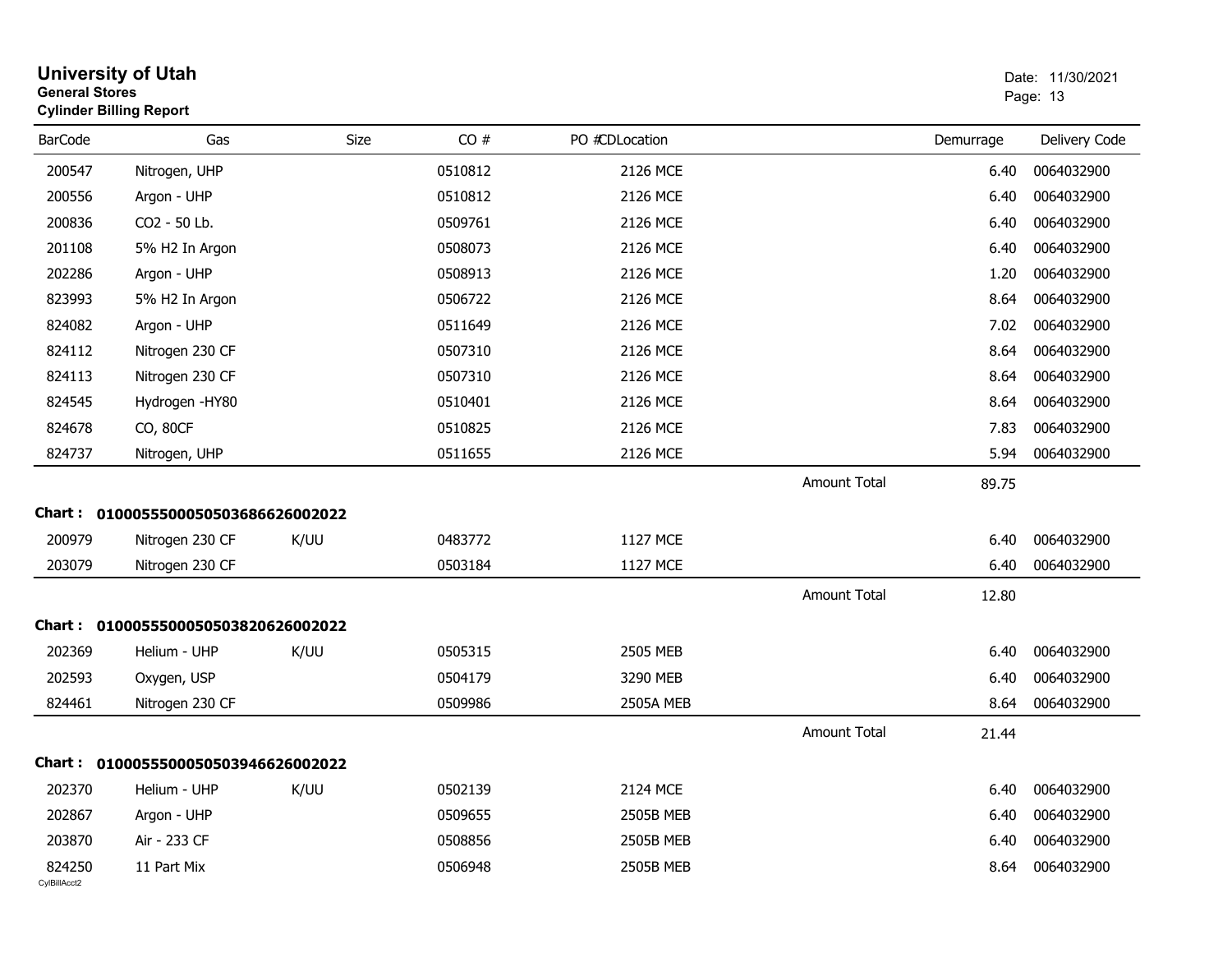| General Stores | <b>Cylinder Billing Report</b>      |      |         |                |                     |           | Page: 14      |
|----------------|-------------------------------------|------|---------|----------------|---------------------|-----------|---------------|
| <b>BarCode</b> | Gas                                 | Size | CO#     | PO #CDLocation |                     | Demurrage | Delivery Code |
|                |                                     |      |         |                | <b>Amount Total</b> | 27.84     |               |
|                | Chart: 0100055500054503929626002022 |      |         |                |                     |           |               |
| 200378         | Nitrogen, UHP                       | K/UU | 0510897 | <b>201 WBB</b> |                     | 6.40      | 0064032900    |
| 200718         | Nitrogen, UHP                       |      | 0512223 | 3520E MEB      |                     | 2.80      | 0064032900    |
| 200752         | Nitrogen, UHP                       |      | 0509347 | 3520E MEB      |                     | 0.60      | 0064032900    |
| 201167         | Nitrogen, UHP                       |      | 0511484 | 3520E MEB      |                     | 5.80      | 0064032900    |
| 201460         | Helium - UHP                        |      | 0507748 | <b>201 WBB</b> |                     | 6.40      | 0064032900    |
| 202988         | Oxygen, USP - E                     |      | 0481634 | 201 WBB        |                     | 6.40      | 0064032900    |
| 203025         | Nitrogen, UHP                       |      | 0506325 | 201 WBB        |                     | 6.40      | 0064032900    |
| 203209         | Nitrogen, 23 CF                     |      | 0497628 | 2444 MCE       |                     | 6.40      | 0064032900    |
| 203216         | Helium - UHP                        |      | 0505769 | 3520E MEB      |                     | 6.40      | 0064032900    |
| 203942         | Helium - UHP                        |      | 0512223 | 3520E MEB      |                     | 2.80      | 0064032900    |
| 203988         | Nitrogen, UHP                       |      | 0510897 | 201 WBB        |                     | 6.40      | 0064032900    |
| 204708         | Nitrogen, UHP                       |      | 0512346 | 3520E MEB      |                     | 2.20      | 0064032900    |
| 204709         | Nitrogen, UHP                       |      | 0511484 | 3520E MEB      |                     | 3.60      | 0064032900    |
| 205272         | Nitrogen, UHP                       |      | 0509347 | 3520E MEB      |                     | 6.40      | 0064032900    |
| 205543         | Nitrogen, UHP                       |      | 0506325 | 201 WBB        |                     | 3.60      | 0064032900    |
| 205825         | Oxygen, USP                         |      | 0510897 | 201 WBB        |                     | 6.40      | 0064032900    |
|                |                                     |      |         |                | <b>Amount Total</b> | 79.00     |               |
|                | Chart: 0100055500054504587626002022 |      |         |                |                     |           |               |
| 200143         | Helium - 219 CF                     | K/UU | 0508065 | 2528 MEB       |                     | 1.00      | 0064032900    |
| 203027         | Nitrogen, UHP                       |      | 0508065 | 2528 MEB       |                     | 6.40      | 0064032900    |
|                |                                     |      |         |                | <b>Amount Total</b> | 7.40      |               |
|                | Chart: 0100055500054902768626002022 |      |         |                |                     |           |               |
| 201843         | CO2 - 50 Lb.                        | K/UU | 0509819 | 566 W 900 S    |                     | 6.40      | 0064032900    |
| 202874         | Argon - UHP                         |      | 0509819 | 566 W 900 S    |                     | 6.40      | 0064032900    |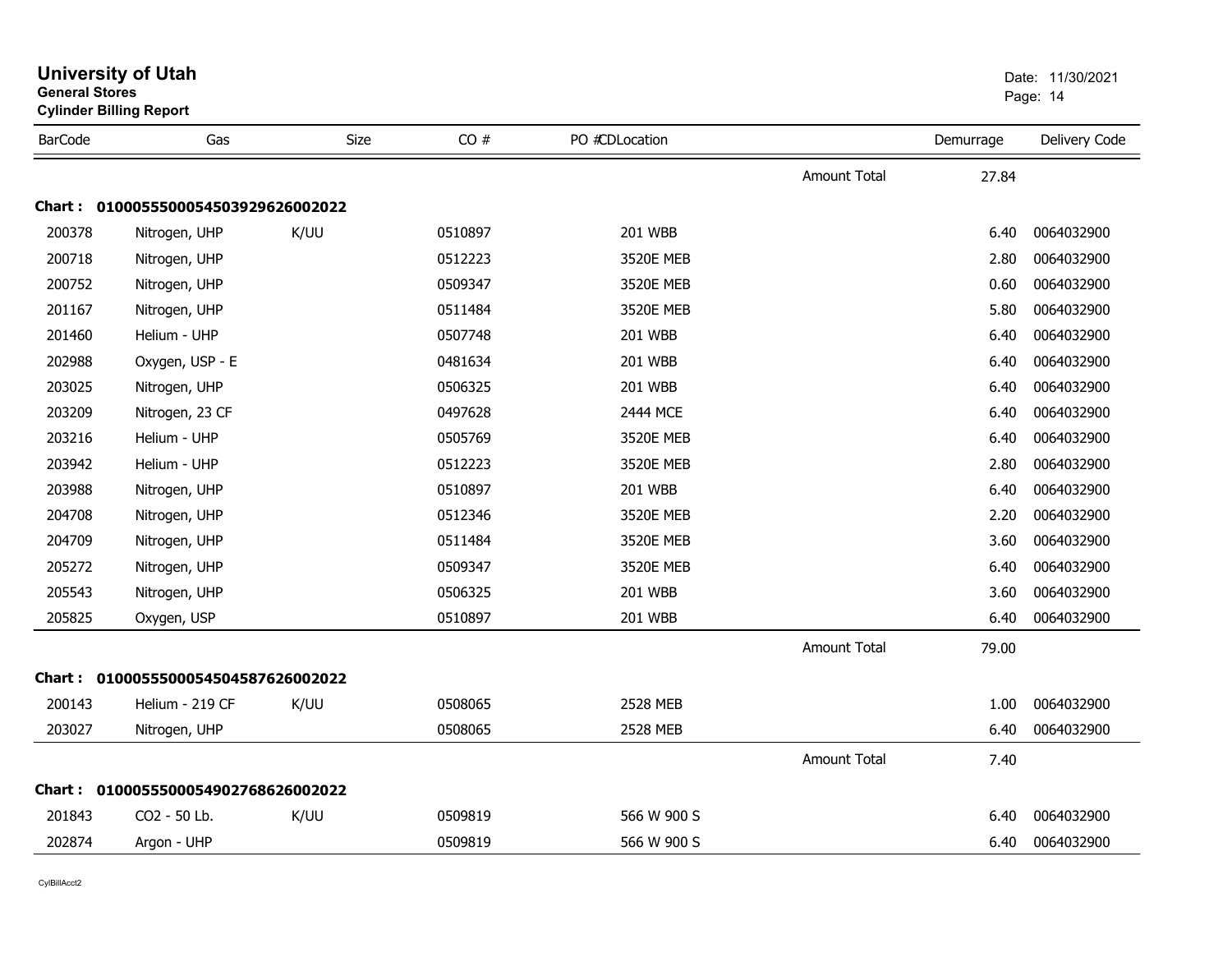| General Stores | <b>Cylinder Billing Report</b> |             |         |                       |                     |           | Page: 15      |
|----------------|--------------------------------|-------------|---------|-----------------------|---------------------|-----------|---------------|
| <b>BarCode</b> | Gas                            | <b>Size</b> | CO#     | PO #CDLocation        |                     | Demurrage | Delivery Code |
|                |                                |             |         |                       | <b>Amount Total</b> | 12.80     |               |
| Chart :        | 0100055500055800901626002022   |             |         |                       |                     |           |               |
| 200231         | Nitrogen 230 CF                | K/UU        | 0493993 | 2327 MCE              |                     | 6.40      | 0019003800    |
| 200504         | Nitrogen 230 CF                |             | 0509647 | 1432 MEB              |                     | 6.40      | 0064032900    |
| 200672         | Nitrogen 230 CF                |             | 0473473 | 1126 MCE              |                     | 6.40      | 0064032900    |
| 200985         | Nitrogen 230 CF                |             | 0481806 | 1444 MCE              |                     | 6.40      | 0064032900    |
| 205380         | Nitrogen NF                    |             | 0486407 | 1432 MCE              |                     | 6.40      | 0064032900    |
| 205484         | Nitrogen 230 CF                |             | 0502152 | 2327 MCE              |                     | 6.40      | 0019003800    |
| 205557         | Nitrogen NF                    |             | 0486407 | 1432 MCE              |                     | 6.40      | 0064032900    |
|                |                                |             |         |                       | <b>Amount Total</b> | 44.80     |               |
| Chart :        | 0100055500055800902626002022   |             |         |                       |                     |           |               |
| 200587         | Nitrogen 230 CF                | K/UU        | 0474803 | 1127 MCE              |                     | 6.40      | 0064032900    |
|                |                                |             |         |                       | <b>Amount Total</b> | 6.40      |               |
| <b>Chart :</b> | 0100055500055800907626002022   |             |         |                       |                     |           |               |
| 201898         | Oxygen - 20 CF                 | 20#/UU      | 0470269 | <b>208 WBB</b>        |                     | 6.40      | 0064032900    |
| 201951         | Oxygen - 20 CF                 |             | 0496933 | 3215 MEB              |                     | 6.40      | 0064032900    |
| 820714         | 10% H2 Bal. N2                 |             | 0479360 | 2444 MCE              |                     | 8.64      | 0064032900    |
| 822180         | Oxygen, USP                    |             | 0491197 | 2444 MCE - Bonan Wang |                     | 8.64      | 0064032900    |
|                |                                |             |         |                       | <b>Amount Total</b> | 30.08     |               |
| Chart :        | 0100055500055801003626002022   |             |         |                       |                     |           |               |
| 200461         | Nitrogen 230 CF                | K/UU        | 0506194 | 2124 MCE              |                     | 6.40      | 0064032900    |
| 200851         | Nitrogen 230 CF                |             | 0504249 | <b>2505A MEB</b>      |                     | 6.40      | 0064032900    |
| 201274         | Nitrogen 230 CF                |             | 0506194 | 2124 MCE              |                     | 6.40      | 0064032900    |
| 201623         | Hydrogen - UHP                 |             | 0504249 | <b>2505A MEB</b>      |                     | 6.40      | 0064032900    |
| 824460         | Nitrogen 230 CF                |             | 0509952 | 2505 MEB              |                     | 8.64      | 0064032900    |
|                |                                |             |         |                       | <b>Amount Total</b> | 34.24     |               |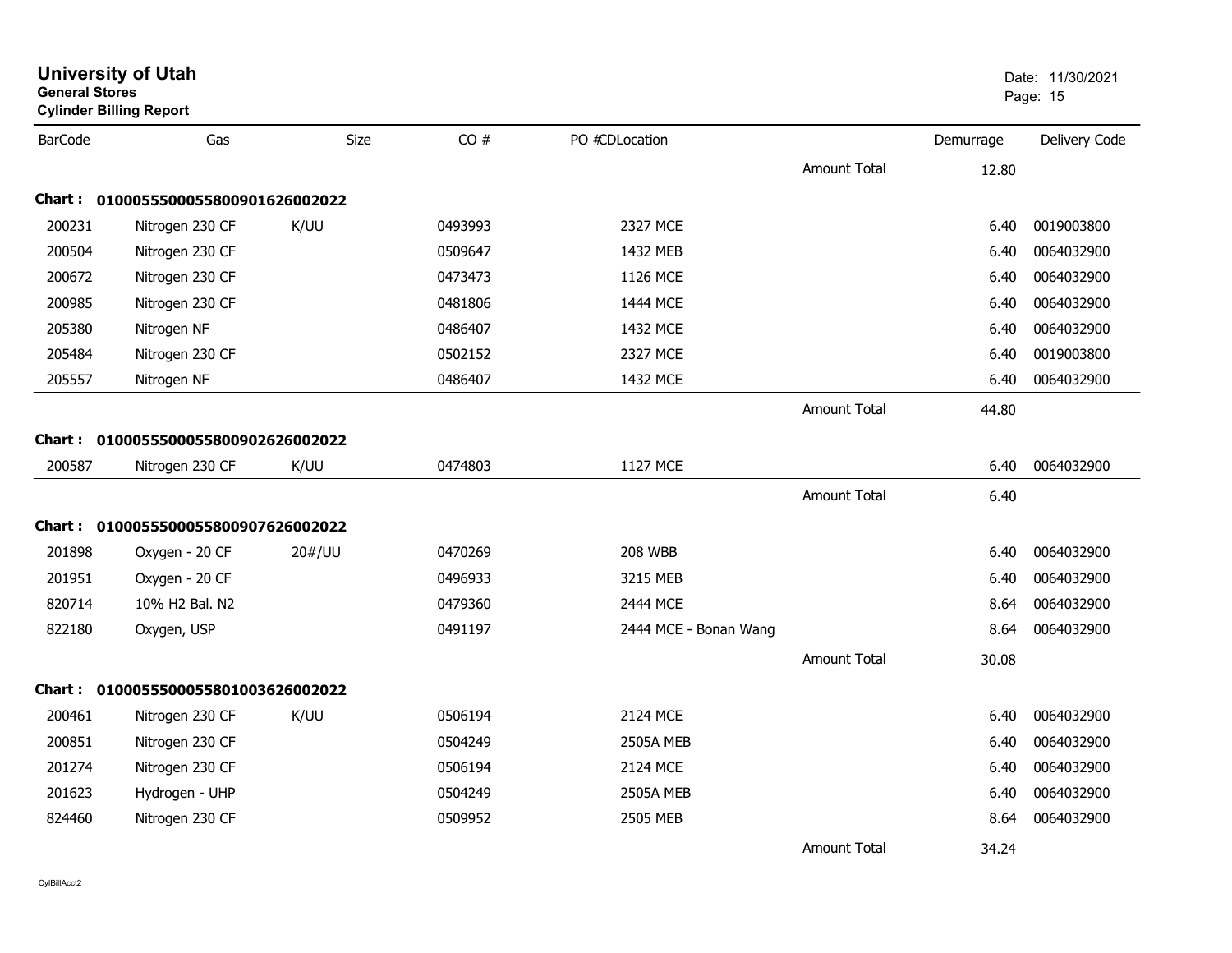| <b>General Stores</b> | <b>University of Utah</b><br><b>Cylinder Billing Report</b> |             |         |                  |                     |           | Date: 11/30/2021<br>Page: 16 |
|-----------------------|-------------------------------------------------------------|-------------|---------|------------------|---------------------|-----------|------------------------------|
| <b>BarCode</b>        | Gas                                                         | <b>Size</b> | CO#     | PO #CDLocation   |                     | Demurrage | Delivery Code                |
|                       | Chart: 0100055500055801060626002022                         |             |         |                  |                     |           |                              |
| 200586                | Nitrogen 230 CF                                             | K/UU        | 0510915 | <b>2505A MEB</b> |                     | 6.40      | 0064032900                   |
| 200619                | Air - 233 CF                                                |             | 0511787 | 2505 MEB         |                     | 4.20      | 0064032900                   |
| 201413                | Oxygen, USP                                                 |             | 0510915 | <b>2505A MEB</b> |                     | 6.40      | 0064032900                   |
| 202272                | Oxygen, USP                                                 |             | 0508739 | <b>2505A MEB</b> |                     | 6.40      | 0064032900                   |
| 202727                | Nitrogen 230 CF                                             |             | 0510915 | <b>2505A MEB</b> |                     | 6.40      | 0064032900                   |
| 824866                | Nitrogen 230 CF                                             |             | 0512614 | <b>2505A MEB</b> |                     | 0.27      | 0064032900                   |
|                       |                                                             |             |         |                  | <b>Amount Total</b> | 30.07     |                              |
|                       | Chart: 0100055500055900682626002022                         |             |         |                  |                     |           |                              |
| 200974                | 95% Air, 5% CO2                                             | K/UU        | 0476445 | 3290 MEB         |                     | 6.40      | 0064032900                   |
| 205644                | CO2 - 50 Lb.                                                |             | 0508312 | 5534 SMBB        |                     | 6.40      | 0064032900                   |
| 822933                | CO <sub>2</sub> - 50 Lb.                                    |             | 0497169 | 5800 SMBB        |                     | 8.64      | 0064032900                   |
| 822934                | CO2 - 50 Lb.                                                |             | 0497169 | 5800 SMBB        |                     | 8.64      | 0064032900                   |
|                       |                                                             |             |         |                  | <b>Amount Total</b> | 30.08     |                              |
|                       | Chart: 0100055500058502254626002022                         |             |         |                  |                     |           |                              |
| 201642                | Nitrogen, UHP                                               | K/UU        | 0489580 | 2505 MEB         |                     | 6.40      | 0064032900                   |
| 818119                | 27%CO2/N2                                                   |             | 0463135 | 2505 MEB         |                     | 8.64      | 0064032900                   |
| 820528                | 27% O2 in Co2                                               |             | 0478169 | 2505 MEB         |                     | 8.64      | 0064032900                   |
|                       |                                                             |             |         |                  | <b>Amount Total</b> | 23.68     |                              |
|                       | Chart: 0100055500058502864626002022                         |             |         |                  |                     |           |                              |
| 200399                | Nitrogen 230 CF                                             | K/UU        | 0493420 | 1282 MEB         |                     | 6.40      | 0064032900                   |
| 201324                | Zero Air                                                    |             | 0511172 | 1438 MCE         |                     | 6.40      | 0064032900                   |
|                       |                                                             |             |         |                  | <b>Amount Total</b> | 12.80     |                              |
|                       | Chart: 0100055500058502950626002022                         |             |         |                  |                     |           |                              |
| 201820                | Helium - 219 CF                                             | K/UU        | 0499887 | 3290 MEB         |                     | 6.40      | 0064032900                   |
| 202851                | 95% N2, 5% CO2                                              |             | 0505549 | 1282 MEB         |                     | 6.40      | 0064032900                   |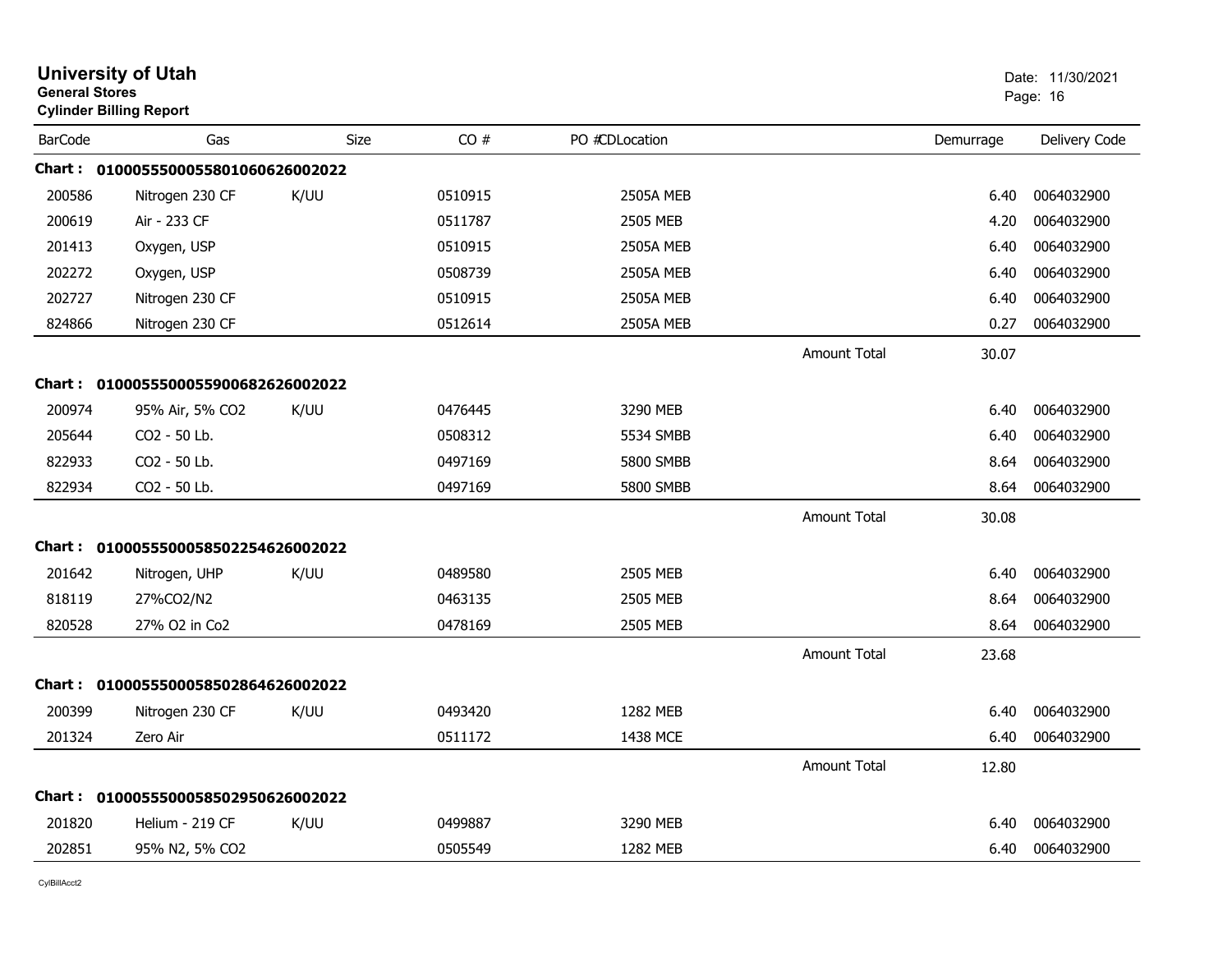| <b>General Stores</b> | <b>University of Utah</b><br><b>Cylinder Billing Report</b> |      |         |                          |                     |           | Date: 11/30/2021<br>Page: 17 |
|-----------------------|-------------------------------------------------------------|------|---------|--------------------------|---------------------|-----------|------------------------------|
| <b>BarCode</b>        | Gas                                                         | Size | CO#     | PO #CDLocation           |                     | Demurrage | Delivery Code                |
|                       |                                                             |      |         |                          | <b>Amount Total</b> | 12.80     |                              |
|                       | Chart: 0100055500059203601626002022                         |      |         |                          |                     |           |                              |
| 200343                | Nitrogen 230 CF                                             | K/UU | 0506040 | 2509 MEB                 |                     | 6.40      | 0064032900                   |
| 200778                | Nitrogen 230 CF                                             |      | 0511721 | 2509 MEB                 |                     | 4.40      | 0064032900                   |
| 818653                | Ethylene                                                    |      | 0465270 | 2509 MEB                 |                     | 8.64      | 0064032900                   |
| 821723                | CO2 - 50 Lb.                                                |      | 0486182 | 2509 MEB                 |                     | 8.64      | 0064032900                   |
| 824109                | Nitrogen 230 CF                                             |      | 0507789 | 2509 MEB                 |                     | 8.64      | 0064032900                   |
|                       |                                                             |      |         |                          | <b>Amount Total</b> | 36.72     |                              |
|                       | Chart: 01000556000295096260012022                           |      |         |                          |                     |           |                              |
| 201917                | Nitrogen 230 CF                                             | K/UU | 0415219 | <b>BLDG 61 Room 1335</b> |                     | 5.12      | 0064032900                   |
|                       |                                                             |      |         |                          | <b>Amount Total</b> | 5.12      |                              |
|                       | Chart: 01000556000297856260012022                           |      |         |                          |                     |           |                              |
| 200380                | Nitrogen 230 CF                                             | K/UU | 0463723 | 870 SO 500 WEST          |                     | 5.12      | 0064032900                   |
|                       |                                                             |      |         |                          | <b>Amount Total</b> | 5.12      |                              |
|                       |                                                             |      |         |                          |                     |           |                              |
| 200550                | Chart: 01000581001310686260512022                           | K/UU | 0493458 | 100 HEDCO HIGH BAY       |                     | 6.40      | 0056001040                   |
|                       | Zero Air                                                    |      |         |                          |                     |           |                              |
|                       |                                                             |      |         |                          | <b>Amount Total</b> | 6.40      |                              |
|                       | Chart: 01000582500194146260012022                           |      |         |                          |                     |           |                              |
| 202761                | Hydrogen                                                    | K/UU | 0457555 | 2071 MCE                 |                     | 5.12      | 0057001010                   |
|                       |                                                             |      |         |                          | <b>Amount Total</b> | 5.12      |                              |
|                       | Chart: 01000582500194196260012022                           |      |         |                          |                     |           |                              |
| 200707                | Argon                                                       | K/UU | 0472953 | 100 HEDCO                |                     | 6.40      | 0056001040                   |
|                       |                                                             |      |         |                          | <b>Amount Total</b> | 6.40      |                              |
|                       | Chart: 01000582500265186260012022                           |      |         |                          |                     |           |                              |
| 200183                | Nitrogen 230 CF                                             | K/UU | 0470274 | 1490 B MEB               |                     | 6.40      | 0061020000                   |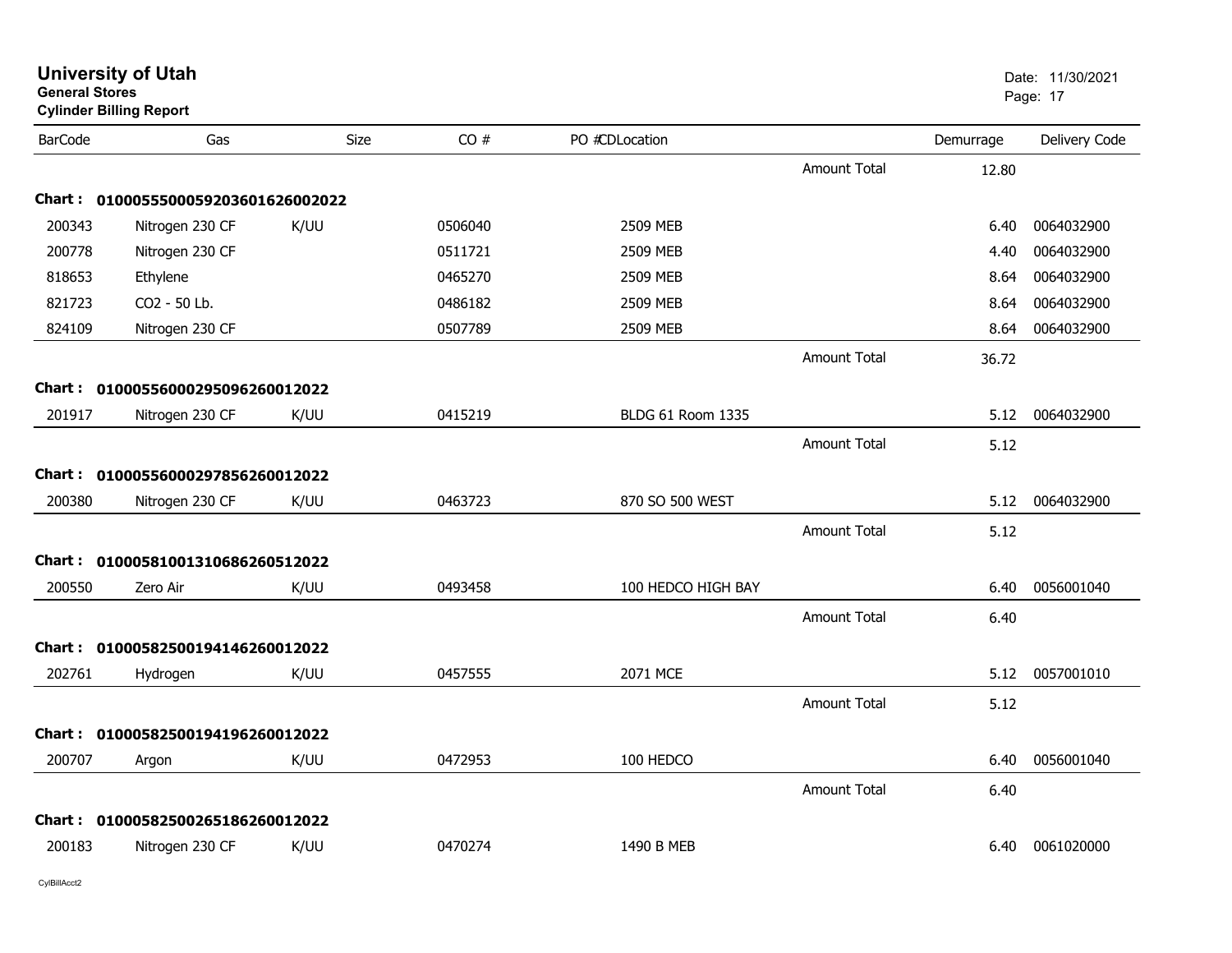| <b>General Stores</b> | <b>University of Utah</b><br><b>Cylinder Billing Report</b> |             |         |                      |                     |           | Date: 11/30/2021<br>Page: 18 |
|-----------------------|-------------------------------------------------------------|-------------|---------|----------------------|---------------------|-----------|------------------------------|
| <b>BarCode</b>        | Gas                                                         | <b>Size</b> | CO#     | PO #CDLocation       |                     | Demurrage | Delivery Code                |
| 202316                | Air - E                                                     |             | 0488737 | MCE Reactor Lab      |                     | 6.40      | 0061020000                   |
| 203331                | Air - 233 CF                                                |             | 0498425 | MEB Reactor Area Lab |                     | 6.40      | 0061020000                   |
|                       |                                                             |             |         |                      | <b>Amount Total</b> | 19.20     |                              |
|                       | Chart: 01000582500267876260012022                           |             |         |                      |                     |           |                              |
| 201586                | Oxygen - 125 CF                                             | K/UU        | 0498807 | 2027 MCE             |                     | 6.40      | 0061020000                   |
| 823769                | 5%CO2,95%N2 Med                                             |             | 0510345 | <b>2027 MCE</b>      |                     | 8.64      | 0061020000                   |
| 824107                | Nitrogen 230 CF                                             |             | 0507594 | 2027 MCE             |                     | 8.64      | 0061020000                   |
|                       |                                                             |             |         |                      | <b>Amount Total</b> | 23.68     |                              |
|                       | Chart: 0100058500050503644626002022                         |             |         |                      |                     |           |                              |
| 204324                | 25%Co2 75%Argon                                             | K/UU        | 0495870 | 100 Hedco- High Bay  |                     | 6.40      | 0061020000                   |
| 205780                | Acetylene, CF                                               |             | 0497854 | 100 HEDCO            |                     | 6.40      | 0061020000                   |
| 822839                | Oxygen, USP                                                 |             | 0497854 | 100 HEDCO            |                     | 8.64      | 0061020000                   |
|                       |                                                             |             |         |                      | <b>Amount Total</b> | 21.44     |                              |
|                       | Chart: 0100058500053500188626002022                         |             |         |                      |                     |           |                              |
| 823634                | 25%Co2 75%Argon                                             | 200C/Mt.A   | 0503392 | 100 HEDCO            |                     | 8.64      | 0061020000                   |
|                       |                                                             |             |         |                      | <b>Amount Total</b> | 8.64      |                              |
|                       | Chart: 0100058500054000266626002022                         |             |         |                      |                     |           |                              |
| 200945                | Nitrogen 230 CF                                             | K/UU        | 0466356 | 2071 MCE             |                     | 6.40      | 0057001010                   |
| 202852                | 95% N2, 5% CO2                                              |             | 0474862 | 2071 MCE             |                     | 6.40      | 0057001010                   |
| 203361                | Helium - UHP                                                |             | 0455375 | 2065 MCE             |                     | 5.12      | 0057001010                   |
| 205406                | Nitrogen, 23 CF                                             |             | 0470598 | 2071 MCE             |                     | 6.40      | 0057001010                   |
| 205787                | Acetylene - MC                                              |             | 0441265 | 2071 MCE             |                     | 5.12      | 0061020000                   |
| 819299                | Oxygen, UHP,                                                |             | 0478725 | 2065 MCE             |                     | 8.64      | 0057001010                   |
| 819755                | <b>UHP Ethylene</b>                                         |             | 0472264 | 2065 MCE             |                     | 8.64      | 0057001010                   |
|                       |                                                             |             |         |                      | <b>Amount Total</b> | 46.72     |                              |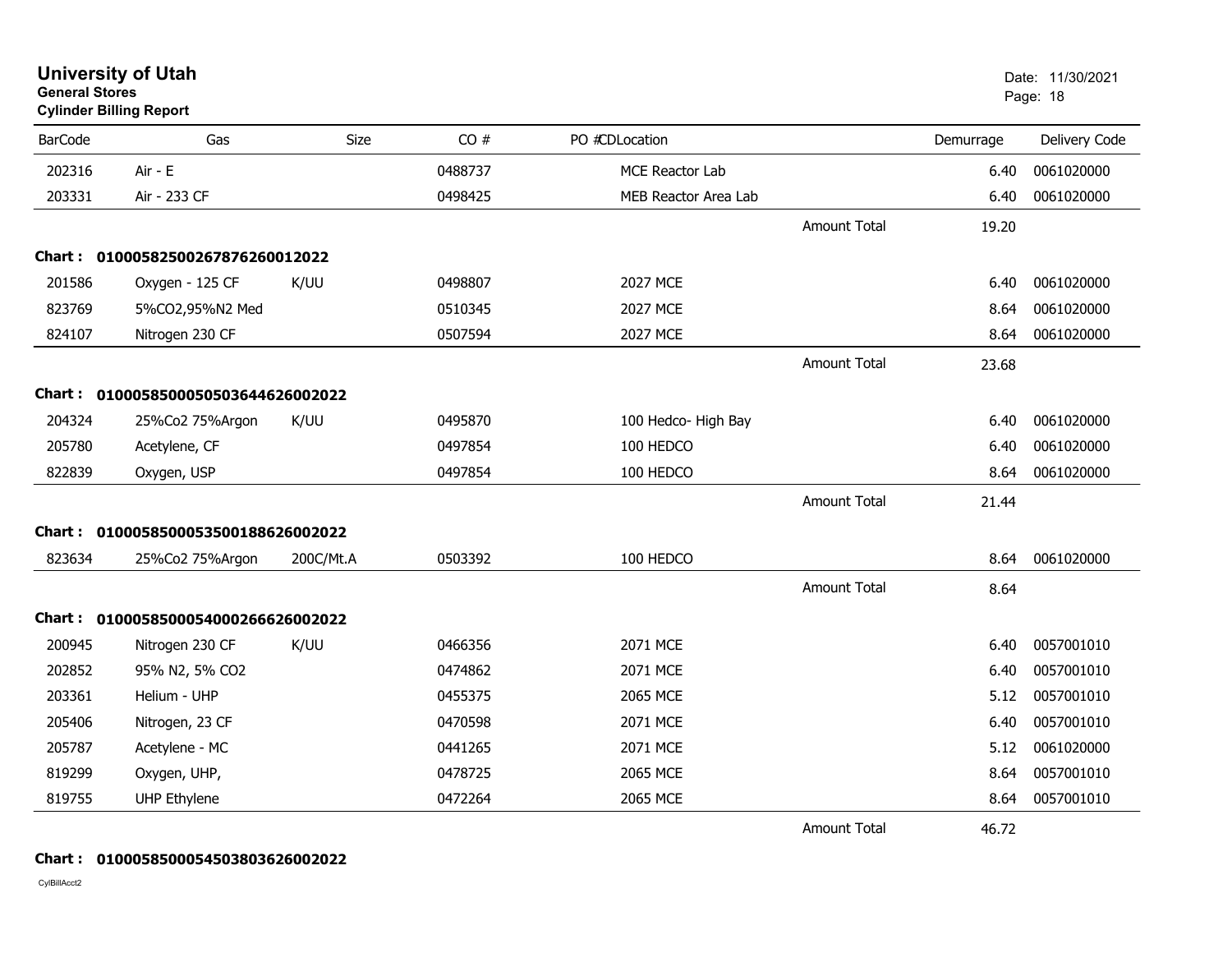| <b>General Stores</b>  | <b>University of Utah</b><br><b>Cylinder Billing Report</b> |           |         |                |                     |           | Date: 11/30/2021<br>Page: 19 |
|------------------------|-------------------------------------------------------------|-----------|---------|----------------|---------------------|-----------|------------------------------|
| <b>BarCode</b>         | Gas                                                         | Size      | CO#     | PO #CDLocation |                     | Demurrage | Delivery Code                |
| 202777                 | 25%Co2 75%Argon                                             | K/UU      | 0344681 | 100 HEDCO      |                     | 5.12      | 0061020000                   |
| 203912                 | Argon                                                       |           | 0438133 | 100 HEDCO      |                     | 5.12      | 0061020000                   |
|                        |                                                             |           |         |                | <b>Amount Total</b> | 10.24     |                              |
| <b>Chart :</b>         | 0100058500054504167626002022                                |           |         |                |                     |           |                              |
| 202946                 | CO2 - Inst. Gra                                             | K/UU      | 0474177 | 100 HEDCO      |                     | 6.40      | 0061020000                   |
|                        |                                                             |           |         |                | <b>Amount Total</b> | 6.40      |                              |
|                        | Chart: 0100058500058502321626002022                         |           |         |                |                     |           |                              |
| 813106                 | CO2 - Inst. Gra                                             | 50#/Mt.Ai | 0431221 | 100 HEDCO      |                     | 7.04      | 0061020000                   |
|                        |                                                             |           |         |                | <b>Amount Total</b> | 7.04      |                              |
|                        | Chart: 0100058500058502658626002022                         |           |         |                |                     |           |                              |
| 200228                 | Nitrogen 230 CF                                             | K/UU      | 0509936 | 2725 MCE       |                     | 2.20      | 0057001010                   |
| 200235                 | Nitrogen 230 CF                                             |           | 0511784 | 2725 MCE       |                     | 4.20      | 0057001010                   |
| 200248                 | Nitrogen 230 CF                                             |           | 0510753 | 2725 MCE       |                     | 2.20      | 0057001010                   |
| 200330                 | Nitrogen 230 CF                                             |           | 0512534 | 2725 MCE       |                     | 1.40      | 0057001010                   |
| 200332                 | Nitrogen 230 CF                                             |           | 0511784 | 2725 MCE       |                     | 4.20      | 0057001010                   |
| 200386                 | Nitrogen 230 CF                                             |           | 0512534 | 2725 MCE       |                     | 1.40      | 0057001010                   |
| 200514                 | Nitrogen 230 CF                                             |           | 0510753 | 2725 MCE       |                     | 2.20      | 0057001010                   |
| 200548                 | Nitrogen 230 CF                                             |           | 0512534 | 2725 MCE       |                     | 1.40      | 0057001010                   |
| 200590                 | Nitrogen 230 CF                                             |           | 0510753 | 2725 MCE       |                     | 2.20      | 0057001010                   |
| 200615                 | Zero Air                                                    |           | 0506792 | 2065 MCE       |                     | 6.40      | 0057001010                   |
| 200626                 | Nitrogen 230 CF                                             |           | 0509936 | 2725 MCE       |                     | 6.40      | 0057001010                   |
| 200669                 | Nitrogen 230 CF                                             |           | 0511784 | 2725 MCE       |                     | 4.20      | 0057001010                   |
| 200708                 | Nitrogen 230 CF                                             |           | 0512534 | 2725 MCE       |                     |           | 1.40 0057001010              |
| 200797                 | Nitrogen 230 CF                                             |           | 0509012 | 2725 MCE       |                     | 6.40      | 0057001010                   |
| 200815                 | Nitrogen 230 CF                                             |           | 0512534 | 2725 MCE       |                     | 1.40      | 0057001010                   |
| 201026                 | Nitrogen 230 CF                                             |           | 0510753 | 2725 MCE       |                     | 2.20      | 0057001010                   |
| 201166<br>CylBillAcct2 | Nitrogen 230 CF                                             |           | 0509012 | 2725 MCE       |                     | 2.20      | 0057001010                   |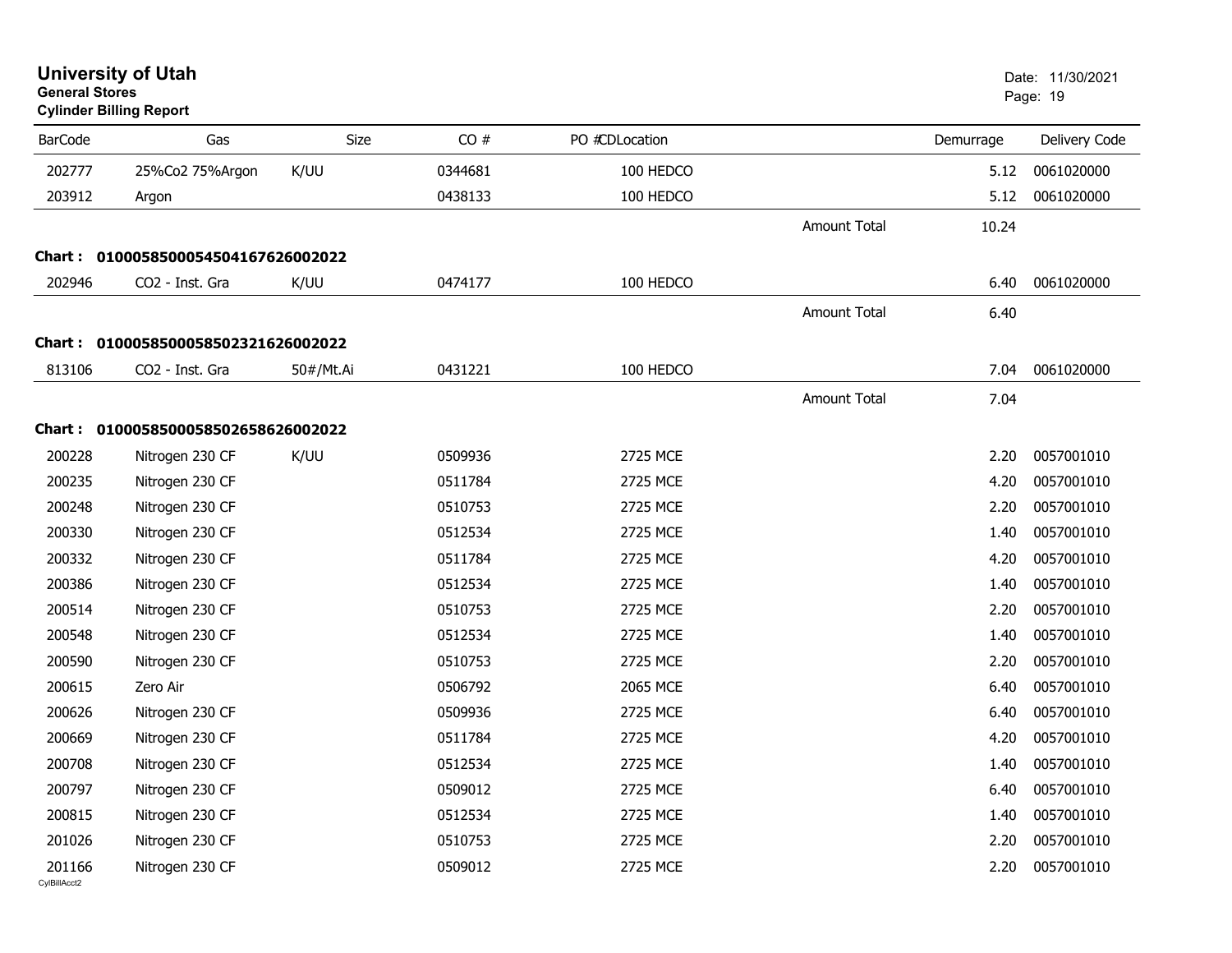| <b>General Stores</b>  | <b>University of Utah</b><br><b>Cylinder Billing Report</b> |      |         |                |           | Date: 11/30/2021<br>Page: 20 |
|------------------------|-------------------------------------------------------------|------|---------|----------------|-----------|------------------------------|
| <b>BarCode</b>         | Gas                                                         | Size | CO#     | PO #CDLocation | Demurrage | Delivery Code                |
| 201329                 | Nitrogen 230 CF                                             |      | 0509936 | 2725 MCE       | 6.40      | 0057001010                   |
| 201338                 | Nitrogen 230 CF                                             |      | 0511784 | 2725 MCE       | 2.80      | 0057001010                   |
| 201457                 | Nitrogen 230 CF                                             |      | 0510753 | 2725 MCE       | 5.00      | 0057001010                   |
| 201571                 | Nitrogen 230 CF                                             |      | 0510753 | 2725 MCE       | 6.40      | 0057001010                   |
| 201600                 | Nitrogen 230 CF                                             |      | 0510753 | 2725 MCE       | 2.20      | 0057001010                   |
| 201767                 | Nitrogen 230 CF                                             |      | 0510753 | 2725 MCE       | 5.00      | 0057001010                   |
| 201862                 | Nitrogen 230 CF                                             |      | 0511784 | 2725 MCE       | 4.20      | 0057001010                   |
| 201863                 | Nitrogen 230 CF                                             |      | 0509936 | 2725 MCE       | 2.20      | 0057001010                   |
| 201945                 | Nitrogen 230 CF                                             |      | 0509936 | 2725 MCE       | 6.40      | 0057001010                   |
| 201996                 | Nitrogen 230 CF                                             |      | 0511784 | 2725 MCE       | 4.20      | 0057001010                   |
| 202058                 | Nitrogen 230 CF                                             |      | 0510753 | 2725 MCE       | 5.00      | 0057001010                   |
| 202069                 | Nitrogen 230 CF                                             |      | 0512534 | 2725 MCE       | 1.40      | 0057001010                   |
| 202084                 | Nitrogen 230 CF                                             |      | 0511784 | 2725 MCE       | 2.80      | 0057001010                   |
| 202197                 | Nitrogen 230 CF                                             |      | 0509936 | 2725 MCE       | 2.20      | 0057001010                   |
| 202269                 | Nitrogen 230 CF                                             |      | 0511784 | 2725 MCE       | 4.20      | 0057001010                   |
| 202476                 | 95% N2, 5% CO2                                              |      | 0510753 | 2725 MCE       | 6.40      | 0057001010                   |
| 202495                 | Nitrogen 230 CF                                             |      | 0511784 | 2725 MCE       | 4.20      | 0057001010                   |
| 202509                 | CO2 - 50 Lb.                                                |      | 0493952 | 2071 MCE       | 6.40      | 0057001010                   |
| 202725                 | Nitrogen 230 CF                                             |      | 0511784 | 2725 MCE       | 2.80      | 0057001010                   |
| 202853                 | 95% N2, 5% CO2                                              |      | 0503086 | 2725 MCE       | 6.40      | 0057001010                   |
| 203464                 | Nitrogen 230 CF                                             |      | 0512534 | 2725 MCE       | 1.40      | 0057001010                   |
| 203784                 | Nitrogen 230 CF                                             |      | 0509936 | 2725 MCE       | 2.20      | 0057001010                   |
| 205398                 | Nitrogen 230 CF                                             |      | 0510753 | 2725 MCE       | 2.20      | 0057001010                   |
| 205503                 | Nitrogen 230 CF                                             |      | 0510753 | 2725 MCE       | 5.00      | 0057001010                   |
| 205504                 | Nitrogen 230 CF                                             |      | 0509936 | 2725 MCE       | 2.20      | 0057001010                   |
| 205634                 | Nitrogen 230 CF                                             |      | 0511784 | 2725 MCE       | 4.20      | 0057001010                   |
| 822966                 | CO2 - 50 Lb.                                                |      | 0497128 | 2071 MCE       | 8.64      | 0057001010                   |
| 823175<br>CvIBillAcct2 | 5% Co2 In CH4                                               |      | 0497538 | 2071 MCE       | 8.64      | 0057001010                   |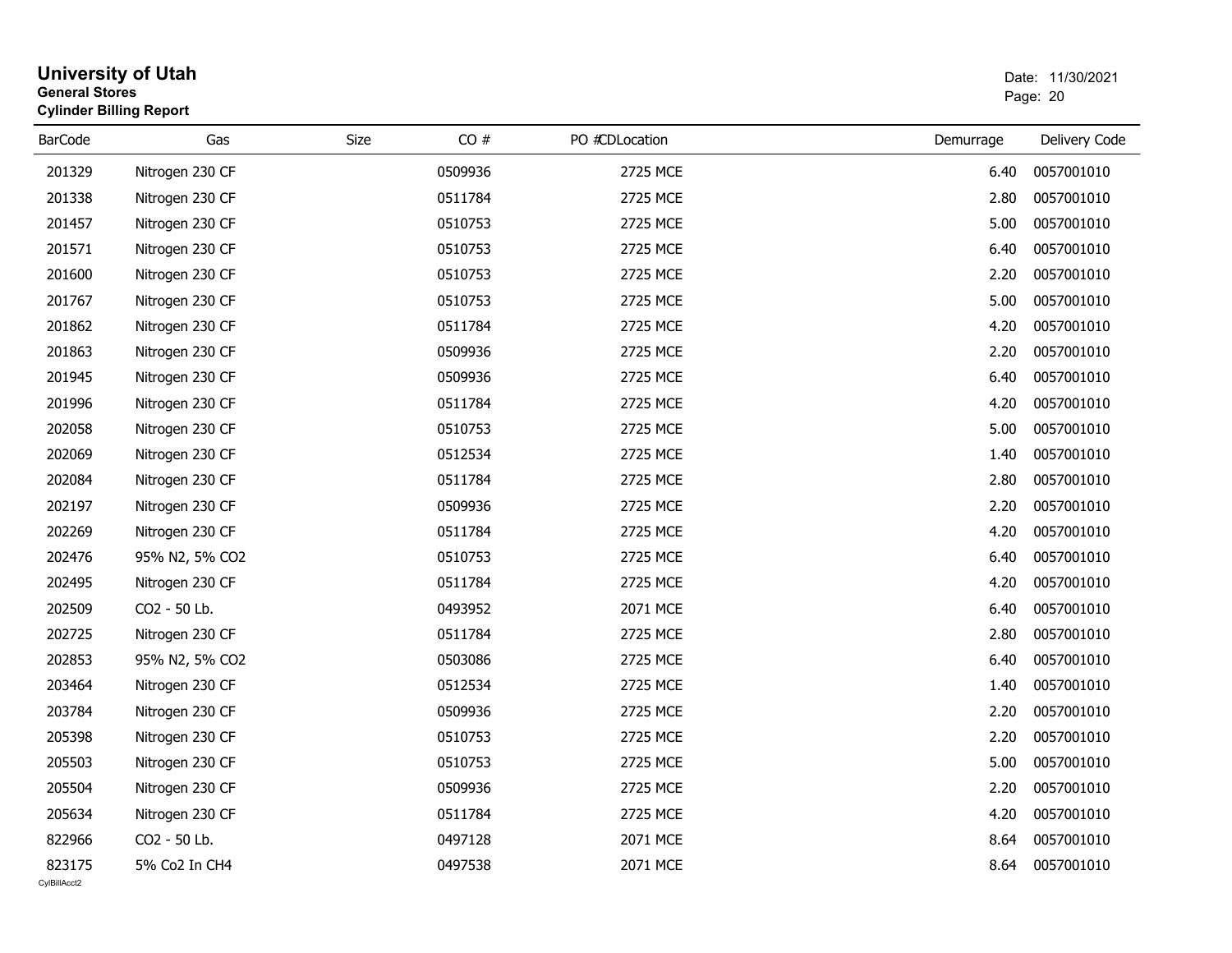| <b>BarCode</b> | Gas                                 | Size | CO#     | PO #CDLocation  |                     | Demurrage | Delivery Code |
|----------------|-------------------------------------|------|---------|-----------------|---------------------|-----------|---------------|
| 823403         | Methane C.P. GR                     |      | 0499811 | 2071 MCE        |                     | 8.64      | 0057001010    |
|                |                                     |      |         |                 | <b>Amount Total</b> | 181.72    |               |
|                | Chart: 0100058500058502784626002022 |      |         |                 |                     |           |               |
| 200287         | Hydrogen                            | K/UU | 0463239 | 2071 MCE        |                     | 5.12      | 0061020000    |
| 200323         | Oxygen, USP                         |      | 0437215 | 2065 MCE        |                     | 5.12      | 0061020000    |
| 200693         | CO2 - 50 Lb.                        |      | 0427463 | 1228 MEB        |                     | 5.12      | 0061020000    |
| 203299         | CO2 - 50 Lb.                        |      | 0439732 | 2071 MCE        |                     | 5.12      | 0061020000    |
| 204589         | CO2 - 50 Lb.                        |      | 0439732 | 2071 MCE        |                     | 5.12      | 0061020000    |
| 516589         | 5% Co2 In CH4                       |      | 0450712 | 2071 MCE        |                     | 7.36      | 0061020000    |
|                |                                     |      |         |                 | <b>Amount Total</b> | 32.96     |               |
|                | Chart: 0100059500054501772626002022 |      |         |                 |                     |           |               |
| 200623         | Nitrogen 230 CF                     | K/UU | 0507939 | 1424 MCE        |                     | 6.40      | 0856003000    |
| 201187         | CO2 - 50 Lb.                        |      | 0507526 | 1424 MCE        |                     | 6.40      | 0856003000    |
| 202662         | Nitrogen 115 CF                     |      | 0490377 | 1424 MCE        |                     | 6.40      | 0056001000    |
| 202792         | Ultra P-10                          |      | 0419770 | 1424 MCE        |                     | 5.12      | 0056001000    |
| 203215         | Helium - UHP                        |      | 0440415 | 1444 MCE        |                     | 5.12      | 0064032900    |
| 205373         | CO2 - 50 Lb.                        |      | 0424284 | 1027 MCE        |                     | 5.12      | 0856003000    |
| 205535         | CO2 - 50 Lb.                        |      | 0424284 | <b>1027 MCE</b> |                     | 5.12      | 0856003000    |
| 809042         | BD Co2 Syphon                       |      | 0352097 | <b>1027 MCE</b> |                     | 10.88     | 0056001000    |
| 815503         | 50ppm Ch4/Air                       |      | 0443514 | <b>100 CME</b>  |                     | 7.36      | 0056001000    |
| 815540         | 100ppm Ch4/Air                      |      | 0443640 | <b>100 CME</b>  |                     | 7.36      | 0056001000    |
| 815542         | 50ppm Co2/Air                       |      | 0443514 | <b>100 CME</b>  |                     | 7.36      | 0056001000    |
| 815543         | 1500ppm Co2/Air                     |      | 0443514 | <b>100 CME</b>  |                     | 7.36      | 0056001000    |
| 815544         | 3000ppm Co2/Air                     |      | 0443514 | <b>100 CME</b>  |                     | 7.36      | 0056001000    |
| 815573         | 5ppm Ch4/Air                        |      | 0443773 | <b>100 CME</b>  |                     | 7.36      | 0056001000    |
| 816896         | Co2 10#                             |      | 0453670 | <b>100 CME</b>  |                     | 7.68      | 0056001000    |
| 821784         | CO2 - Siphon                        |      | 0490377 | 1424 MCE        |                     | 8.64      | 0056001000    |

#### **University of Utah** Date: 11/30/2021 **General Stores**end and the state of the state of the state of the state of the state of the state of the state of the state of the state of the state of the state of the state of the state of the state of the state of the state of the st

**Cylinder Billing Report**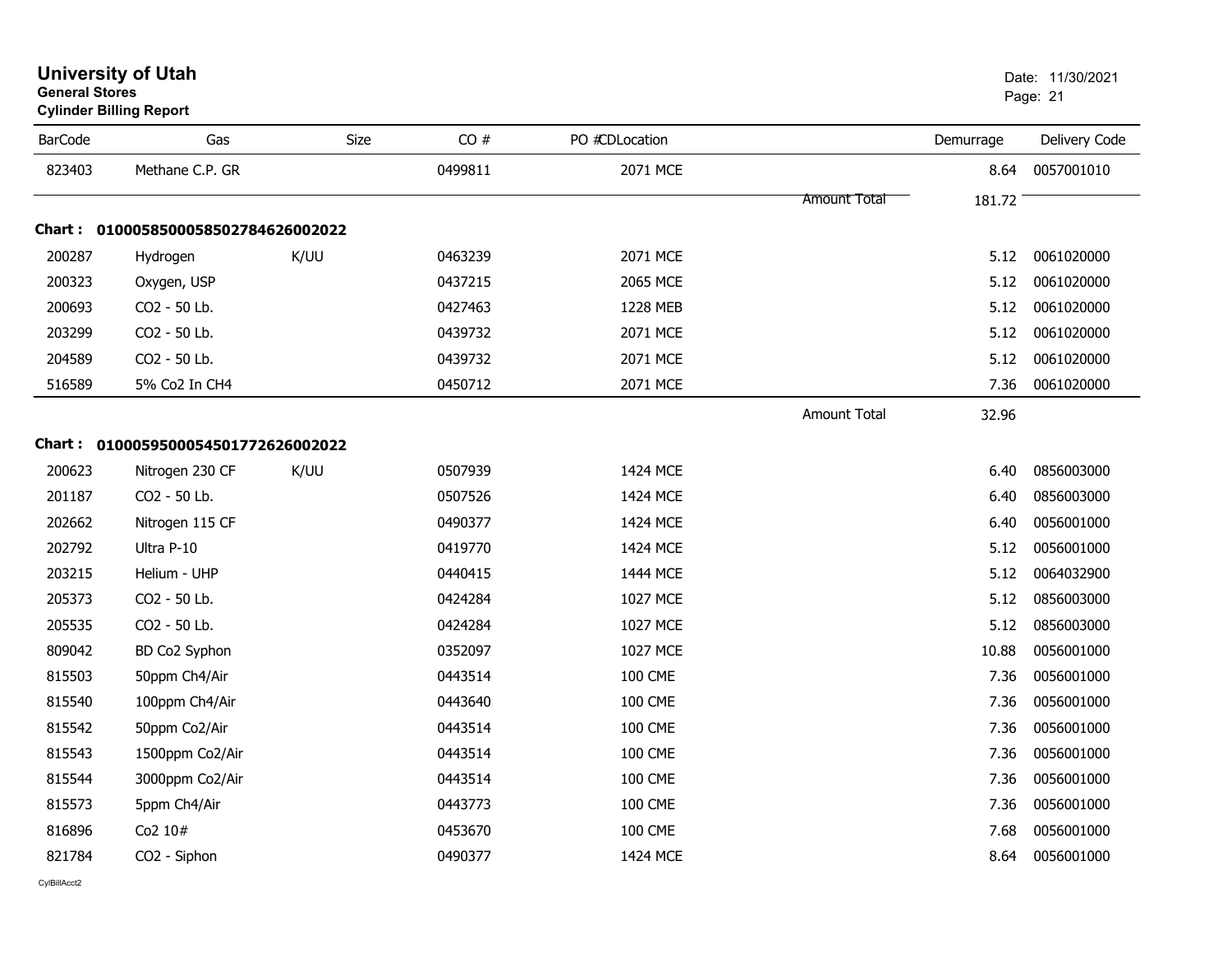| <b>General Stores</b> | <b>University of Utah</b><br><b>Cylinder Billing Report</b> |      |         |                           |           | Date: 11/30/2021<br>Page: 22 |
|-----------------------|-------------------------------------------------------------|------|---------|---------------------------|-----------|------------------------------|
| <b>BarCode</b>        | Gas                                                         | Size | CO#     | PO #CDLocation            | Demurrage | Delivery Code                |
| 823860                | Co2 10#                                                     |      | 0506032 | 2000 MCE                  | 8.64      | 0056001000                   |
| 823861                | Co2 10#                                                     |      | 0506032 | 2000 MCE                  | 8.64      | 0056001000                   |
| 824110                | Nitrogen 230 CF                                             |      | 0507939 | 1424 MCE                  | 8.64      | 0856003000                   |
| 824111                | Nitrogen 230 CF                                             |      | 0507939 | 1424 MCE                  | 8.64      | 0856003000                   |
|                       |                                                             |      |         | <b>Amount Total</b>       | 145.60    |                              |
|                       | Chart: 01000596000110546260012022                           |      |         |                           |           |                              |
| 205379                | Nitrogen 230 CF                                             | K/UU | 0453367 | 423 WAKARA RM 120         | 5.12      | 61001                        |
| 816880                | HP Nitrogen                                                 |      | 0453412 | 423 WAKARA #120           | 8.64      | 61001                        |
|                       |                                                             |      |         | <b>Amount Total</b>       | 13.76     |                              |
|                       | Chart: 01000596000110586260012022                           |      |         |                           |           |                              |
| 203049                | Oxygen, USP                                                 | K/UU | 0496304 | 423 Wakara Way RM 150     | 6.40      | 61001                        |
| 823007                | Argon                                                       |      | 0496304 | 423 Wakara Way RM 150     | 8.64      | 61001                        |
|                       |                                                             |      |         | <b>Amount Total</b>       | 15.04     |                              |
|                       | Chart: 01000596000116836260012022                           |      |         |                           |           |                              |
| 200245                | Nitrogen 230 CF                                             | K/UU | 0427832 | 430 Wakara Room 150       | 5.12      | 61001                        |
| 200481                | Hydrogen - UHP                                              |      | 0306073 | #150 - 423 WAKARA         | 5.12      | 61001                        |
| 201612                | Helium - UHP                                                |      | 0474794 | 423 Wakara Way RM 300     | 6.40      | 0856003000                   |
| 201938                | Hydrogen - UHP                                              |      | 0462675 | 423 WAKARA WAY RM 150     | 5.12      | 0856003000                   |
| 205507                | Nitrogen 230 CF                                             |      | 0320947 | 423 WAKARA #150           | 5.12      | 61001                        |
| 814109                | Hydrogen - UHP                                              |      | 0432987 | 423 WAKARA WAY #150       | 7.36      | 61001                        |
| 815060                | Hydrogen - UHP                                              |      | 0439992 | 423 WAKARA WAY SUITE #150 | 10.56     | 61001                        |
|                       |                                                             |      |         | <b>Amount Total</b>       | 44.80     |                              |
|                       | Chart: 01000596000163106260012022                           |      |         |                           |           |                              |
| 201841                | Nitrogen 230 CF                                             | K/UU | 0390979 | 423 Wakara #150           |           | 5.12 61001                   |
|                       |                                                             |      |         | <b>Amount Total</b>       | 5.12      |                              |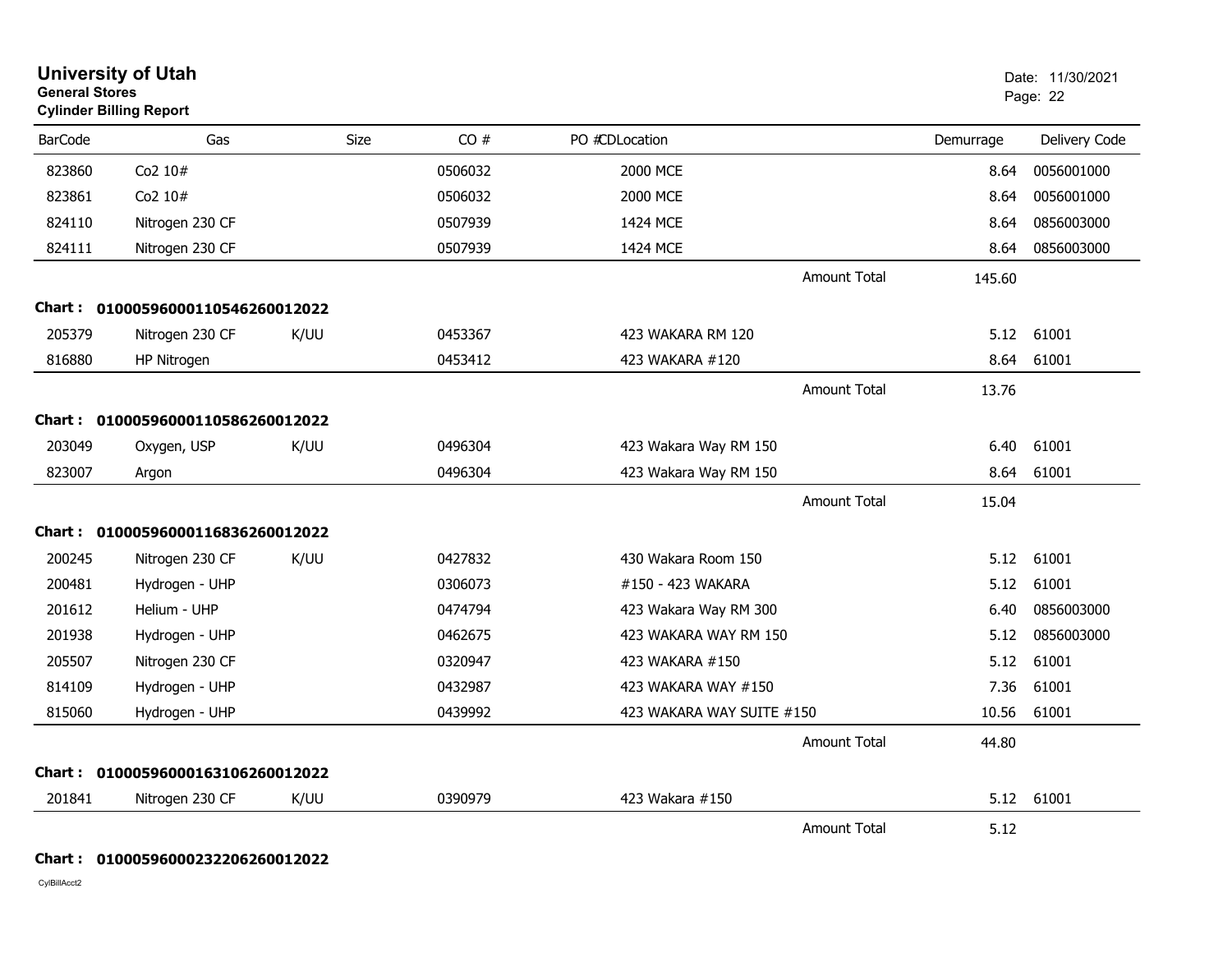| <b>BarCode</b> | Gas                                 | Size             | CO#     |           | PO #CDLocation                  |                     | Demurrage | Delivery Code   |
|----------------|-------------------------------------|------------------|---------|-----------|---------------------------------|---------------------|-----------|-----------------|
| 808400         | Methane C.P. GR                     | 200C/Mt.A        | 0369545 |           | 423 Warkara Way Room 120        |                     | 7.04      | 61001           |
|                |                                     |                  |         |           |                                 | <b>Amount Total</b> | 7.04      |                 |
|                | Chart: 01000601001132366260012022   |                  |         |           |                                 |                     |           |                 |
| 201542         | N2, Liquid LX45                     | <b>180 LTR/U</b> | 0512034 |           | 1206 MEB                        |                     | 12.80     | 0056001040      |
| 202421         | Helium - 219 CF                     |                  | 0482905 |           | 1206 MEB                        |                     | 6.40      | 0056001040      |
| 202784         | Nitrogen 230 CF                     |                  | 0461312 |           | 1206 MEB                        |                     | 5.12      | 0056001040      |
| 203571         | N2, Liquid LX45                     |                  | 0510980 |           | 1206 MEB                        |                     | 38.40     | 0056001040      |
| 819657         | Nitrogen, UHP                       |                  | 0472722 |           | 1206 MEB                        |                     | 8.64      | 0056001040      |
|                |                                     |                  |         |           |                                 | Amount Total        | 71.36     |                 |
|                | Chart: 0100060500055801040626002022 |                  |         |           |                                 |                     |           |                 |
| 200116         | Helium - UHP                        | K/UU             | 0506603 |           | 2470 MCE                        |                     | 6.40      | 0061020000      |
| 202711         | Air - E                             |                  | 0509907 |           | 2470 MCE                        |                     | 6.40      | 0064012050      |
| 203016         | N2, Liquid LX45                     |                  | 0508436 |           | 2470 MCE                        |                     | 51.20     | 0061020000      |
|                |                                     |                  |         |           |                                 | <b>Amount Total</b> | 64.00     |                 |
|                | Chart: 01000652000003356260012022   |                  |         |           |                                 |                     |           |                 |
| 201870         | N2, Liquid LX45                     | <b>180 LTR/U</b> | 0512215 |           | 1325 MCE                        |                     | 22.40     | 0056003040      |
|                |                                     |                  |         |           |                                 | Amount Total        | 22.40     |                 |
|                | Chart: 01000652000304356260012022   |                  |         |           |                                 |                     |           |                 |
| 200713         | Nitrogen, UHP                       | K/UU             | 0392146 |           | 2120 SMBB                       |                     | 5.12      | 0064032800      |
| 802746         | Silicon Tetrach                     |                  |         | 000110410 | 122 SOUTH CENTRAL DR ROOM 00304 |                     | 6.40      | 0056003040      |
| 809583         | Oxygen, UHP,                        |                  | 0375328 |           | 2120A Sorenson BLDG (# 151)     |                     | 7.04      | 0151037000      |
| 809892         | 2% H2 In Argon                      |                  | 0375441 |           | 212A SMBB                       |                     | 7.04      | 0064023550      |
| 823019         | Oxygen, UHP,                        |                  | 0502126 |           | 2120 SMBB                       |                     | 8.64      | 0064021100      |
|                |                                     |                  |         |           |                                 | <b>Amount Total</b> | 34.24     |                 |
|                | Chart: 01000652500194026260012022   |                  |         |           |                                 |                     |           |                 |
| 200961         | Argon - UHP                         | K/UU             | 0413102 |           | 1374 MEB                        |                     |           | 5.12 0064021100 |

### **University of Utah** Date: 11/30/2021 **General Stores**en de la provincia de la provincia de la provincia de la provincia de la provincia de la provincia de la provi **Cylinder Billing Report**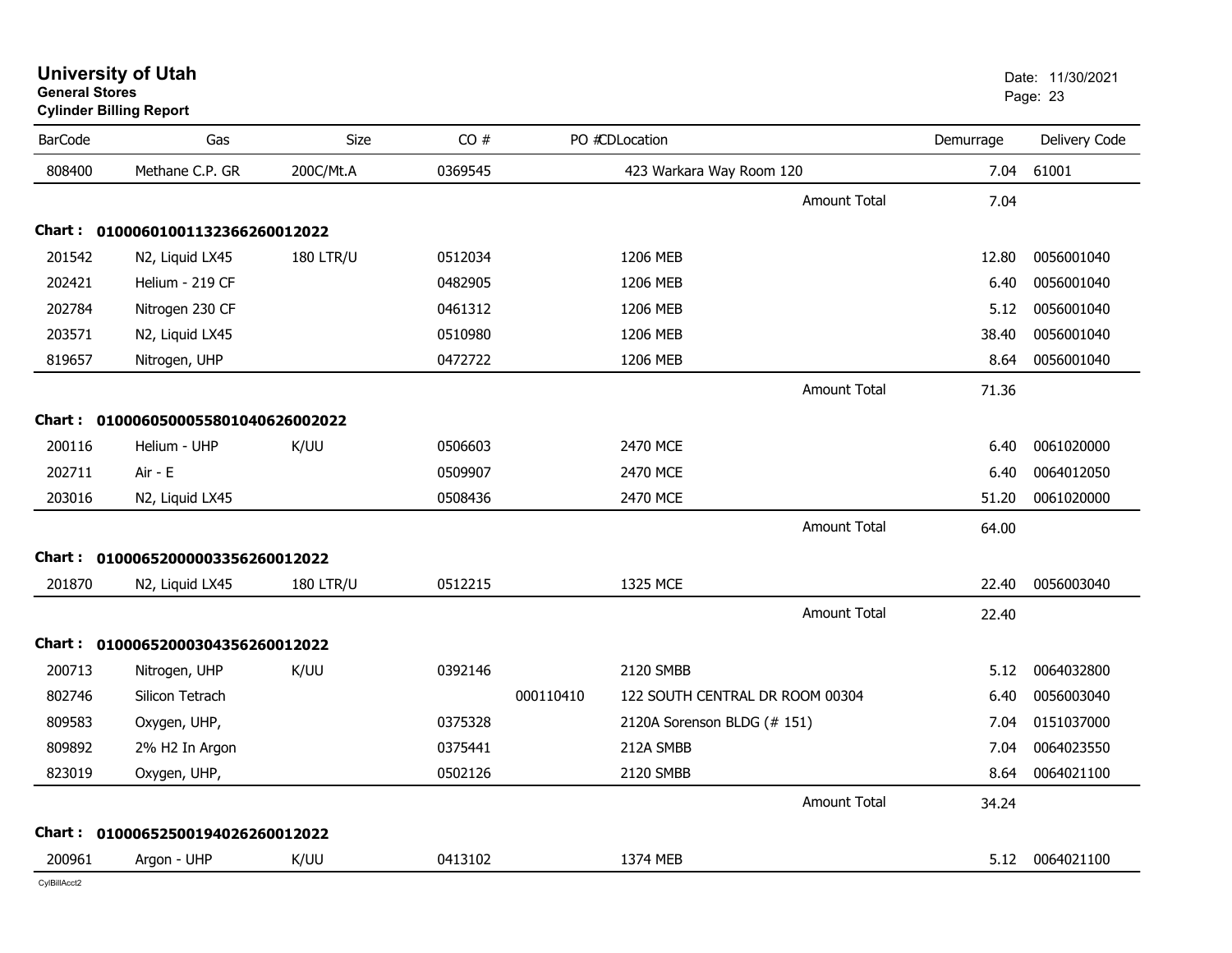| <b>General Stores</b> | <b>Cylinder Billing Report</b>    |           |         |                  |                     |           | Page: 24      |
|-----------------------|-----------------------------------|-----------|---------|------------------|---------------------|-----------|---------------|
| <b>BarCode</b>        | Gas                               | Size      | CO#     | PO #CDLocation   |                     | Demurrage | Delivery Code |
|                       |                                   |           |         |                  | Amount Total        | 5.12      |               |
| Chart :               | 01000652500194126260012022        |           |         |                  |                     |           |               |
| 203814                | Nitrogen 230 CF                   | K/UU      | 0411152 | 3800 SMBB        |                     | 5.12      | 0064021100    |
| 203940                | Helium - 219 CF                   |           | 0440562 | 3800 SMBB        |                     | 5.12      | 0064021100    |
| 205495                | Nitrogen 230 CF                   |           | 0411152 | 3800 SMBB        |                     | 5.12      | 0064021100    |
| 805539                | Acetylene, Atom                   |           | 0290852 | 1280 MEB         |                     | 7.36      | 0062016500    |
| 805813                | Silane/Helium                     |           | 0292941 | <b>1555C MEB</b> |                     | 12.16     | 0064032800    |
| 805859                | NF3                               |           | 0295351 | <b>1555C MEB</b> |                     | 19.20     | 0064032800    |
|                       |                                   |           |         |                  | <b>Amount Total</b> | 54.08     |               |
| <b>Chart:</b>         | 01000652500195916260012022        |           |         |                  |                     |           |               |
| 201856                | Nitrogen 230 CF                   | K/UU      | 0476711 | 1283 MEB         |                     | 6.40      | 0064021100    |
|                       |                                   |           |         |                  | Amount Total        | 6.40      |               |
|                       | Chart: 01000652500261056260012022 |           |         |                  |                     |           |               |
| 202868                | Argon - UHP                       | K/UU      | 0463715 | 1483 MEB         |                     | 5.12      | 0064021100    |
|                       |                                   |           |         |                  | <b>Amount Total</b> | 5.12      |               |
| Chart :               | 01000652500263556260012022        |           |         |                  |                     |           |               |
| 200968                | Nitrogen 115 CF                   | 125 CF/UU | 0510152 | 1283 MEB         |                     | 6.40      | 0064021100    |
| 201337                | Nitrogen 230 CF                   |           | 0511547 | 1283 MEB         |                     | 5.60      | 0064021100    |
| 201434                | Nitrogen 230 CF                   |           | 0511547 | 1283 MEB         |                     | 5.60      | 0064021100    |
| 202860                | Nitrogen 115 CF                   |           | 0510152 | 1283 MEB         |                     | 0.80      | 0064021100    |
| 202910                | Nitrogen 115 CF                   |           | 0510152 | 1283 MEB         |                     | 0.80      | 0064021100    |
| 202918                | Nitrogen 230 CF                   |           | 0511547 | 1283 MEB         |                     | 5.60      | 0064021100    |
| 203818                | Nitrogen 115 CF                   |           | 0510152 | 1283 MEB         |                     | 0.80      | 0064021100    |
| 205399                | Nitrogen 230 CF                   |           | 0511547 | 1283 MEB         |                     | 5.60      | 0064021100    |
|                       |                                   |           |         |                  | <b>Amount Total</b> | 31.20     |               |

**University of Utah** Date: 11/30/2021

#### **Chart : 0100065500054503658626002022**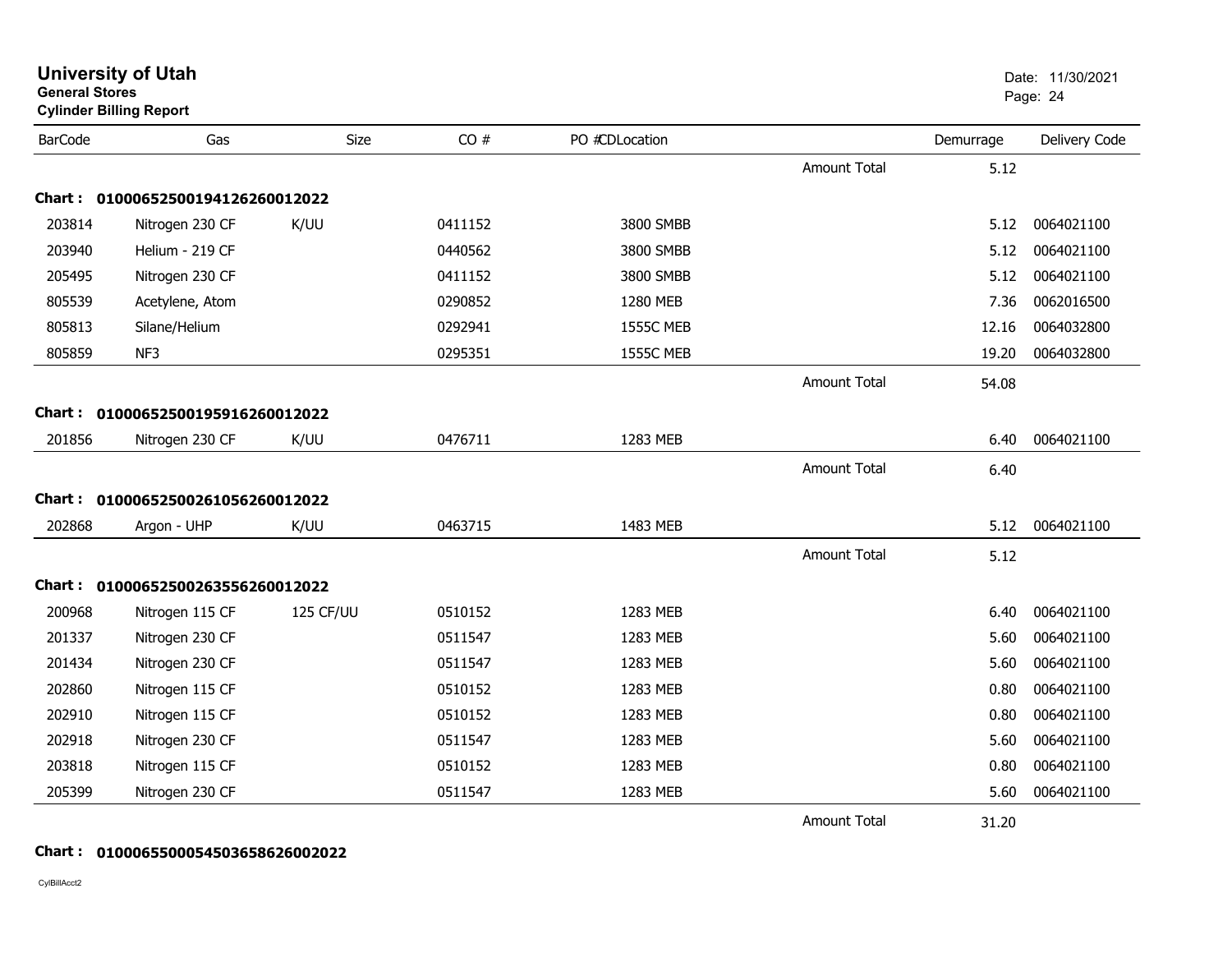|                | <b>Cylinder Billing Report</b>      |           |         |                           |           |               |
|----------------|-------------------------------------|-----------|---------|---------------------------|-----------|---------------|
| <b>BarCode</b> | Gas                                 | Size      | CO#     | PO #CDLocation            | Demurrage | Delivery Code |
| 822911         | Nitrogen, UHP                       | 200C/Mt.A | 0497185 | 2120 SMBB                 | 8.64      | 0064021100    |
|                |                                     |           |         | <b>Amount Total</b>       | 8.64      |               |
|                | Chart: 0100065500054504138626002022 |           |         |                           |           |               |
| 824088         | Nitrogen, UHP                       | 200C/Mt.A | 0506776 | 2120 SMBB                 | 8.64      | 0064021100    |
|                |                                     |           |         | <b>Amount Total</b>       | 8.64      |               |
|                | Chart: 0100065500055700327626002022 |           |         |                           |           |               |
| 200758         | Air - 233 CF                        | K/UU      | 0509526 | 2120 SMBB                 | 6.40      | 0064021100    |
| 200963         | Zero Air                            |           | 0512572 | 2120 SMBB                 | 0.20      | 0064021100    |
| 202276         | Helium - UHP                        |           | 0509064 | 2120 SMBB                 | 6.40      | 0064021100    |
| 202742         | Helium - UHP                        |           | 0489008 | 5800 SMBB -               | 6.40      | 0064021100    |
| 202934         | Hydrogen - UHP                      |           | 0509064 | 2120 SMBB                 | 6.40      | 0064021100    |
| 203869         | Zero Air                            |           | 0512572 | 2120 SMBB                 | 0.20      | 0064021100    |
| 205919         | Zero Air                            |           | 0512219 | 2120 SMBB- Clara Chevreau | 2.80      | 0064021100    |
| 822526         | 10ppm NH3/Air                       |           | 0492283 | 5800 SMBB                 | 8.64      | 0064021100    |
| 824345         | Zero Air                            |           | 0509064 | 2120 SMBB                 | 8.64      | 0064021100    |
| 824346         | Zero Air                            |           | 0509064 | 2120 SMBB                 | 8.64      | 0064021100    |
| 824347         | Zero Air                            |           | 0509064 | 2120 SMBB                 | 8.37      | 0064021100    |
| 824348         | Zero Air                            |           | 0509064 | 2120 SMBB                 | 8.37      | 0064021100    |
| 824444         | Nitrogen                            |           | 0509333 | 2120 SMBB                 | 8.64      | 0064021100    |
| 824539         | 10ppm NH3/Air                       |           | 0509534 | 2120 SMBB                 | 8.64      | 0064021100    |
|                |                                     |           |         | <b>Amount Total</b>       | 88.74     |               |
|                | Chart: 0100065500055800941626002022 |           |         |                           |           |               |
| 200040         | CO2 - 50 Lb.                        | K/UU      | 0477174 | 3806 SMBB                 | 6.40      | 0064021100    |
| 200064         | CO2 - 50 Lb.                        |           | 0508812 | 3806 SMBB                 | 6.40      | 0064021100    |
| 200802         | CO2 - 50 Lb.                        |           | 0508389 | 3806 SMBB                 | 6.40      | 0064021100    |
| 201223         | CO2 - 50 Lb.                        |           | 0508812 | 3806 SMBB                 | 6.40      | 0064021100    |
| 201394         | Helium - UHP                        |           | 0510940 | 2116 SMBB                 | 6.40      | 0064021100    |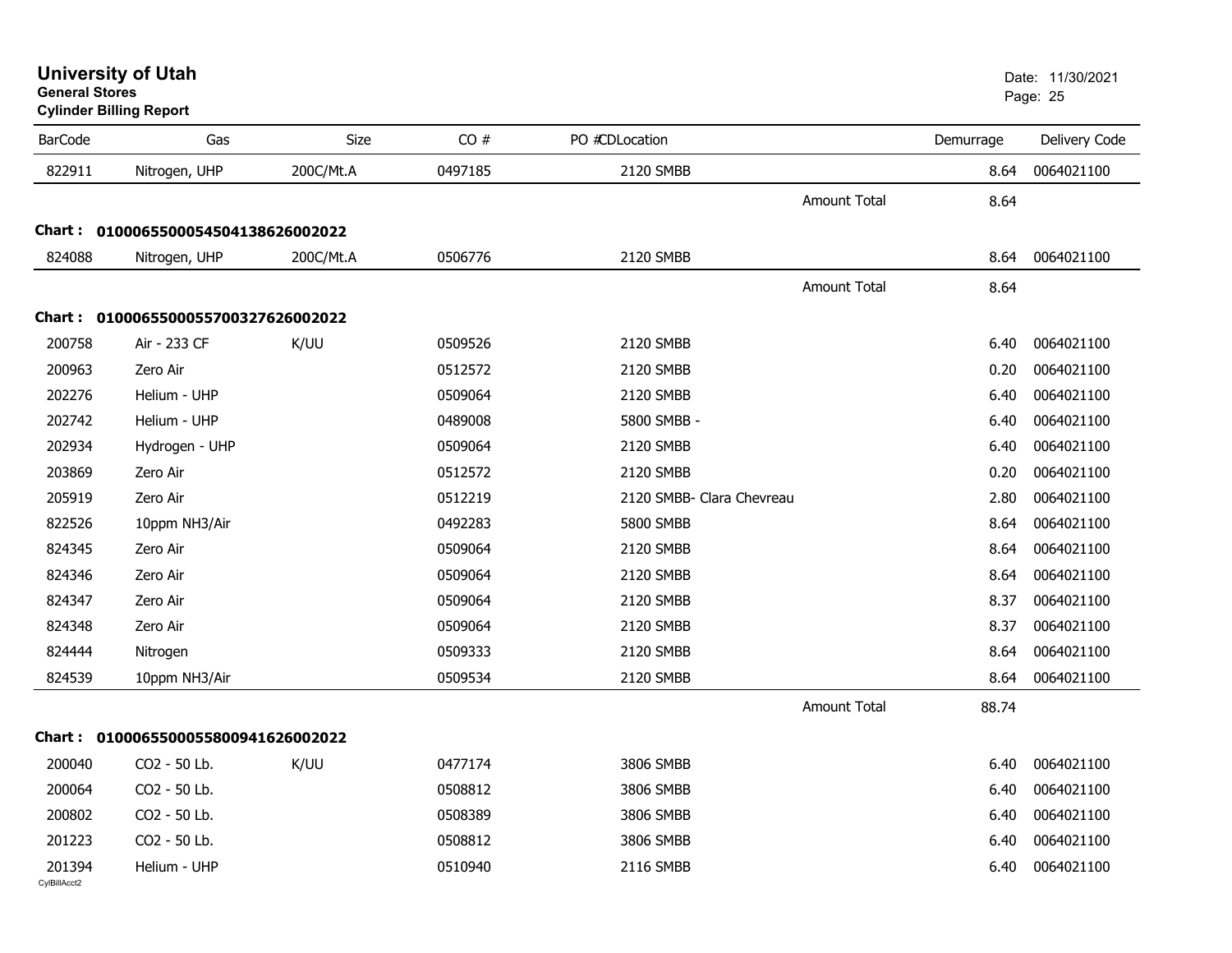| <b>General Stores</b> | <b>University of Utah</b><br><b>Cylinder Billing Report</b> |      |         |                |                     |           | Date: 11/30/2021<br>Page: 26 |
|-----------------------|-------------------------------------------------------------|------|---------|----------------|---------------------|-----------|------------------------------|
| <b>BarCode</b>        | Gas                                                         | Size | CO#     | PO #CDLocation |                     | Demurrage | Delivery Code                |
| 201606                | Hydrogen - UHP                                              |      | 0464012 | 2116 SMBB      |                     | 5.12      | 0064023550                   |
| 201768                | Nitrogen, UHP                                               |      | 0396196 | 2116 SMBB      |                     | 5.12      | 0064032800                   |
| 203217                | Helium - UHP                                                |      | 0510940 | 2116 SMBB      |                     | 6.40      | 0064021100                   |
| 203300                | CO2 - 50 Lb.                                                |      | 0508389 | 3806 SMBB      |                     | 6.40      | 0064021100                   |
| 203358                | Helium - UHP                                                |      | 0509994 | 2116 SMBB      |                     | 6.40      | 0064021100                   |
| 203365                | Helium - UHP                                                |      | 0509994 | 2116 SMBB      |                     | 6.40      | 0064021100                   |
| 809156                | Methane C.P. GR                                             |      | 0358209 | 3806 SMBB      |                     | 7.04      | 0064023550                   |
| 810596                | CO2 - Inst. Gra                                             |      | 0394932 | 2116 SMBB      |                     | 7.04      | 0064032800                   |
| 814654                | Zero Air                                                    |      | 0437854 | 2116 SMBB      |                     | 7.36      | 0064023550                   |
| 815578                | Nitrogen, UHP                                               |      | 0444585 | 2116 SMBB      |                     | 7.36      | 0064023550                   |
| 817934                | Zero Air                                                    |      | 0464012 | 2116 SMBB      |                     | 8.64      | 0064023550                   |
| 823601                | Nitrogen, UHP                                               |      | 0502408 | 3806 SMBB      |                     | 8.64      | 0064021100                   |
| 823651                | Nitrogen, UHP                                               |      | 0504057 | 3806 SMBB      |                     | 8.64      | 0064021100                   |
| 824502                | Nitrogen, UHP                                               |      | 0510041 | 2116 SMBB      |                     | 8.64      | 0064021100                   |
| 824503                | Nitrogen, UHP                                               |      | 0510041 | 2116 SMBB      |                     | 8.64      | 0064021100                   |
| 824504                | Nitrogen, UHP                                               |      | 0510041 | 2116 SMBB      |                     | 8.64      | 0064021100                   |
|                       |                                                             |      |         |                | <b>Amount Total</b> | 148.48    |                              |
|                       | Chart: 0100065500055800989626002022                         |      |         |                |                     |           |                              |
| 201055                | Nitrogen 230 CF                                             | K/UU | 0511131 | 1483 MEB       |                     | 6.40      | 0064021100                   |
| 201260                | Nitrogen 230 CF                                             |      | 0511131 | 1483 MEB       |                     | 2.20      | 0064021100                   |
| 201599                | Nitrogen 230 CF                                             |      | 0511791 | 1483 MEB       |                     | 4.00      | 0064021100                   |
| 201993                | Nitrogen 230 CF                                             |      | 0510441 | 1483 MEB       |                     | 2.20      | 0064021100                   |
| 202422                | Nitrogen 230 CF                                             |      | 0511791 | 1483 MEB       |                     | 4.00      | 0064021100                   |
| 824858                | Nitrogen 230 CF                                             |      | 0512613 | 1483 MEB       |                     | 0.27      | 0064021100                   |
| 824860                | Nitrogen 230 CF                                             |      | 0512613 | 1483 MEB       |                     | 0.27      | 0064021100                   |
|                       |                                                             |      |         |                | <b>Amount Total</b> | 19.34     |                              |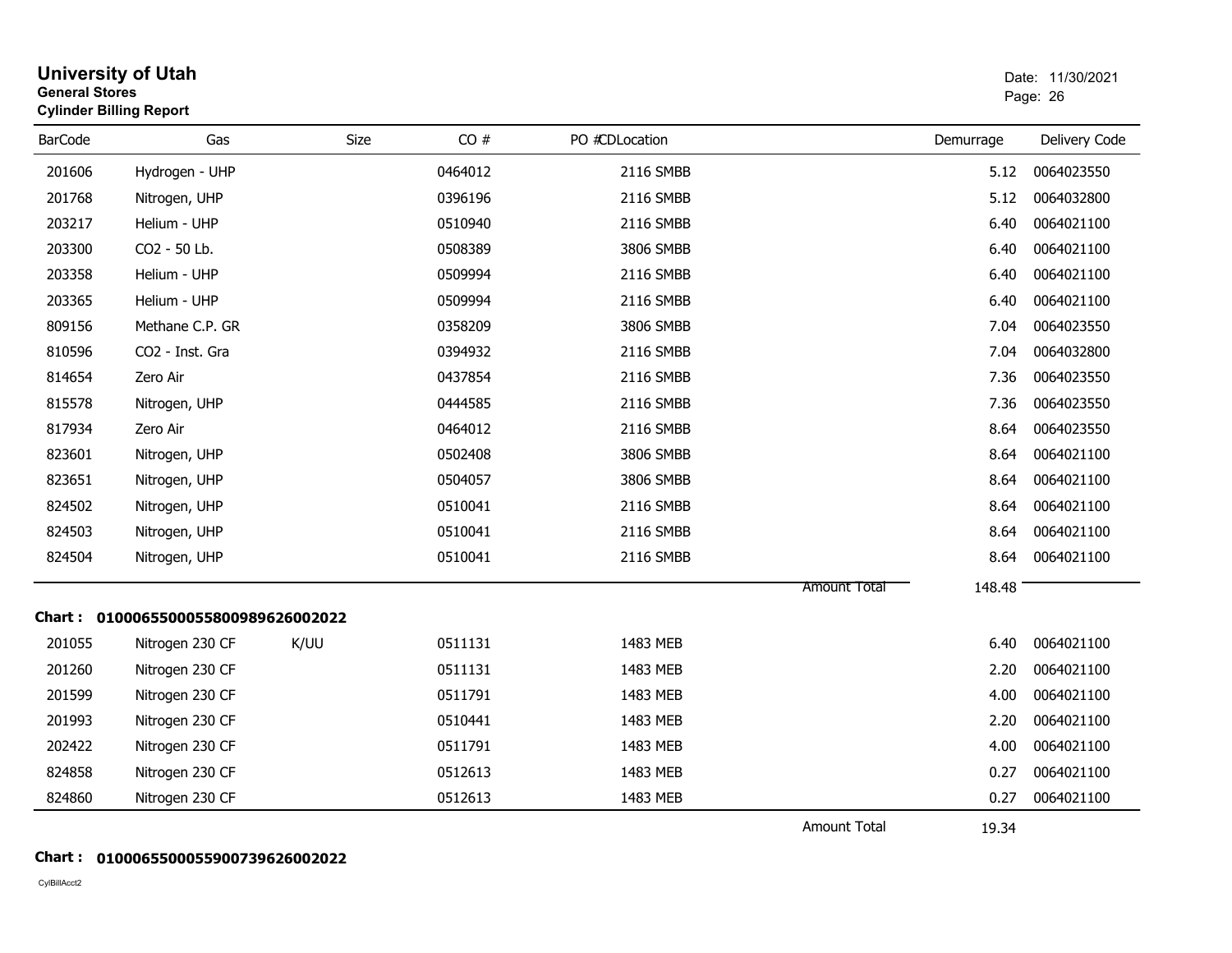| <b>General Stores</b> | <b>University of Utah</b><br><b>Cylinder Billing Report</b> |                  |         |                                   |                     |           | Date: 11/30/2021<br>Page: 27 |
|-----------------------|-------------------------------------------------------------|------------------|---------|-----------------------------------|---------------------|-----------|------------------------------|
| <b>BarCode</b>        | Gas                                                         | <b>Size</b>      | CO#     | PO #CDLocation                    |                     | Demurrage | Delivery Code                |
| 205708                | N2, Liquid LX45                                             | <b>180 LTR/U</b> | 0510808 | 1445 MEB                          |                     | 51.20     | 0064021100                   |
| 812086                | 5%H2, in N2                                                 |                  | 0418283 | 1483 MEB                          |                     | 7.04      | 0062016500                   |
| 824571                | Oxygen, UHP,                                                |                  | 0511653 | 1445 MEB                          |                     | 5.94      | 0064021100                   |
|                       |                                                             |                  |         |                                   | <b>Amount Total</b> | 64.18     |                              |
|                       | Chart: 0100065500058502812626002022                         |                  |         |                                   |                     |           |                              |
| 205968                | Oxygen - 20 CF                                              | 23 CF - UU       | 0507956 | 3800 SMBB                         |                     | 3.60      | 0064021100                   |
|                       |                                                             |                  |         |                                   | <b>Amount Total</b> | 3.60      |                              |
|                       | Chart: 01000656000295176260012022                           |                  |         |                                   |                     |           |                              |
| 202614                | Argon                                                       | K/UU             | 0483606 | 2120 SMBB- Advanced Packaging Lab |                     | 6.40      | 0064021100                   |
|                       |                                                             |                  |         |                                   | <b>Amount Total</b> | 6.40      |                              |
|                       | Chart: 01000671001312946260012022                           |                  |         |                                   |                     |           |                              |
| 201584                | Argon - 125 CF                                              | 125 CF/UU        | 0449771 | 1283 MEB                          |                     | 5.12      | 0064021100                   |
| 201749                | Oxygen, USP                                                 |                  | 0473597 | HEDCO Rm 148 Outside door         |                     | 6.40      | 0056003040                   |
|                       |                                                             |                  |         |                                   | Amount Total        | 11.52     |                              |
|                       | Chart: 01000672000003556260012022                           |                  |         |                                   |                     |           |                              |
| 200030                | Nitrogen, UHP                                               | K/UU             | 0511528 | 1325 MCE                          |                     | 5.60      | 0056003040                   |
| 200580                | Nitrogen, UHP                                               |                  | 0511528 | 1325 MCE                          |                     | 5.60      | 0056003040                   |
| 201213                | Helium - UHP                                                |                  | 0473145 | 1325 MCE                          |                     | 6.40      | 05215c1240                   |
| 201540                | N2, Liquid LX45                                             |                  | 0511525 | 1325 MCE                          |                     | 44.80     | 0056003040                   |
| 201564                | Argon - UHP                                                 |                  | 0483639 | 1325 MCE                          |                     | 6.40      | 0056003040                   |
| 201869                | N2, Liquid LX45                                             |                  | 0511031 | 1325 MCE                          |                     | 6.40      | 0056003040                   |
| 201995                | Air - 233 CF                                                |                  | 0509160 | 1325 MCE                          |                     | 6.40      | 0056003040                   |
| 202053                | Helium - UHP                                                |                  | 0506100 | 1325 MCE                          |                     | 6.40      | 0056003040                   |
| 203029                | Nitrogen, UHP                                               |                  | 0507701 | 1325 MCE                          |                     | 0.80      | 0056003040                   |
| 203776                | Nitrogen, UHP                                               |                  | 0508340 | 1325 MCE                          |                     | 0.80      | 0056003040                   |
| 203779                | N2, Liquid LX45                                             |                  | 0510435 | 1325 MCE                          |                     | 6.40      | 0056003040                   |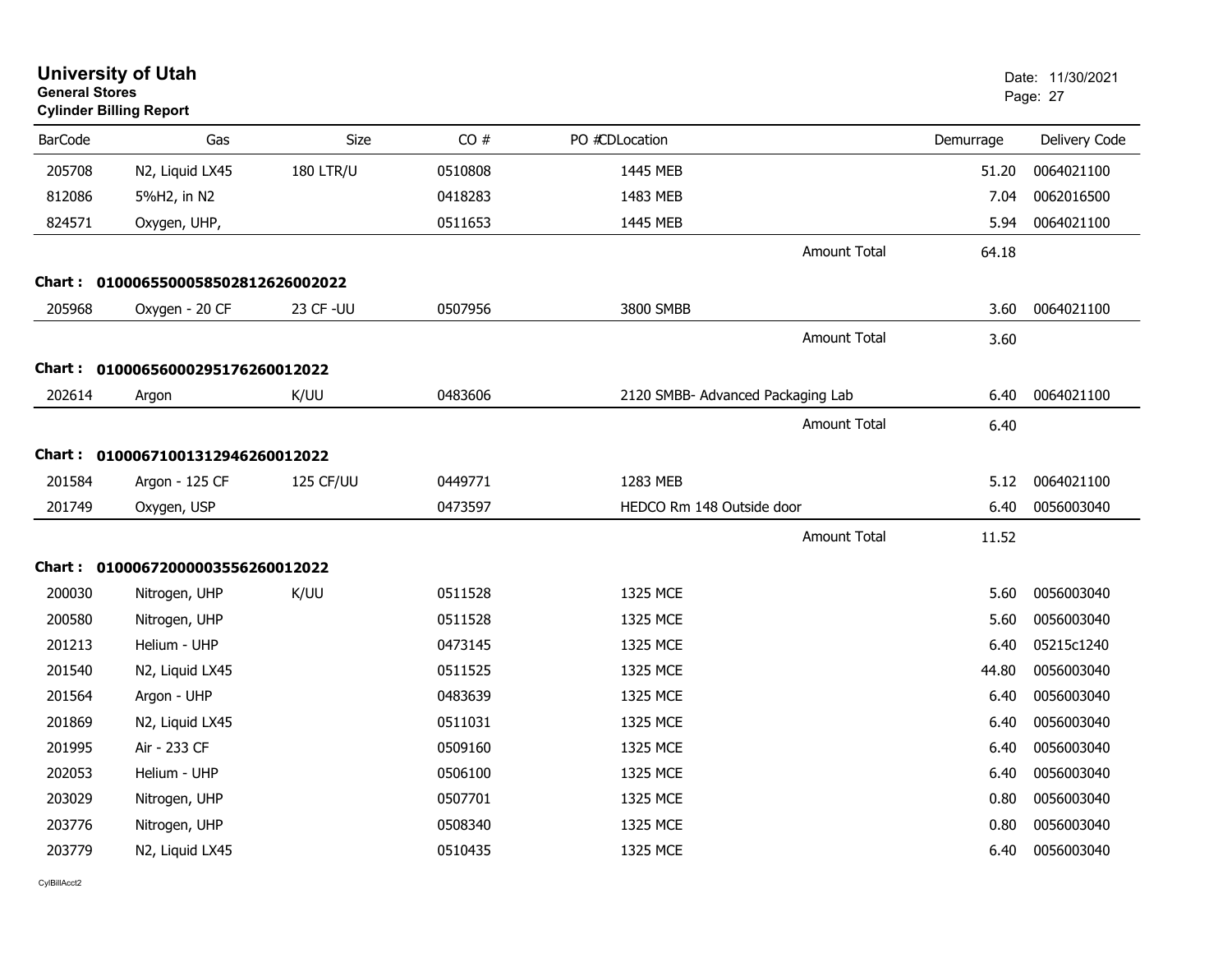| <b>General Stores</b>  | <b>University of Utah</b><br><b>Cylinder Billing Report</b> |             |         |                |                     |           | Date: 11/30/2021<br>Page: 28 |
|------------------------|-------------------------------------------------------------|-------------|---------|----------------|---------------------|-----------|------------------------------|
| <b>BarCode</b>         | Gas                                                         | <b>Size</b> | CO#     | PO #CDLocation |                     | Demurrage | Delivery Code                |
| 204399                 | N2, Liquid LX45                                             |             | 0511525 | 1325 MCE       |                     | 22.40     | 0056003040                   |
| 204673                 | Nitrogen, UHP                                               |             | 0507796 | 1325 MCE       |                     | 6.40      | 0056003040                   |
| 205508                 | Nitrogen, UHP                                               |             | 0473145 | 1325 MCE       |                     | 6.40      | 05215c1240                   |
| 822794                 | 5% H2 95% N2                                                |             | 0496430 | 1041 MCE       |                     | 8.64      | 0056003040                   |
|                        |                                                             |             |         |                | Amount Total        | 139.84    |                              |
| Chart :                | 01000672500098056260012022                                  |             |         |                |                     |           |                              |
| 201345                 | Oxygen, USP                                                 | K/UU        | 0368117 | 2125 MCE       |                     | 5.12      | 0056003040                   |
|                        |                                                             |             |         |                | <b>Amount Total</b> | 5.12      |                              |
| <b>Chart :</b>         | 01000672500196236260012022                                  |             |         |                |                     |           |                              |
| 823851                 | Argon                                                       | 300/MTAIR   | 0508326 | 2085 MCE       |                     | 2.97      | 0056003040                   |
| 823854                 | Argon                                                       |             | 0505233 | 2085 MCE       |                     | 2.97      | 0056003040                   |
| 823855                 | Argon                                                       |             | 0508326 | 2085 MCE       |                     | 2.97      | 0056003040                   |
| 823856                 | Argon                                                       |             | 0508326 | 2085 MCE       |                     | 2.97      | 0056003040                   |
| 824270                 | Argon                                                       |             | 0508526 | 2085 MCE       |                     | 8.64      | 0056003040                   |
| 824271                 | Argon                                                       |             | 0508526 | 2085 MCE       |                     | 2.97      | 0056003040                   |
| 824338                 | Argon                                                       |             | 0511779 | 2085 MCE       |                     | 5.67      | 0056003040                   |
| 824339                 | Argon                                                       |             | 0511779 | 2085 MCE       |                     | 5.67      | 0056003040                   |
| 824340                 | Argon                                                       |             | 0511779 | 2085 MCE       |                     | 5.67      | 0056003040                   |
|                        |                                                             |             |         |                | <b>Amount Total</b> | 40.50     |                              |
|                        | Chart: 01000672500198356260012022                           |             |         |                |                     |           |                              |
| 200279                 | Argon                                                       | K/UU        | 0510629 | 206 HEDCO      |                     | 6.40      | 0056003040                   |
| 200690                 | Argon                                                       |             | 0424989 | 140 Hedco      |                     | 5.12      | 0056003040                   |
| 202110                 | Argon                                                       |             | 0510628 | 216 HEDCO      |                     | 6.40      | 0056003040                   |
| 202619                 | Argon                                                       |             | 0510760 | 206 HEDCO      |                     | 6.40      | 0056003040                   |
| 202706                 | Oxygen, USP                                                 |             | 0508811 | 206 HEDCO      |                     | 6.40      | 0056003040                   |
| 203785                 | Helium - 219 CF                                             |             | 0426353 | 2724 MCE       |                     | 5.12      | 0056003040                   |
| 810129<br>CylBillAcct2 | H2 SULFIDE                                                  |             | 0390392 | 216 HEDCO      |                     | 7.68      | 0056003040                   |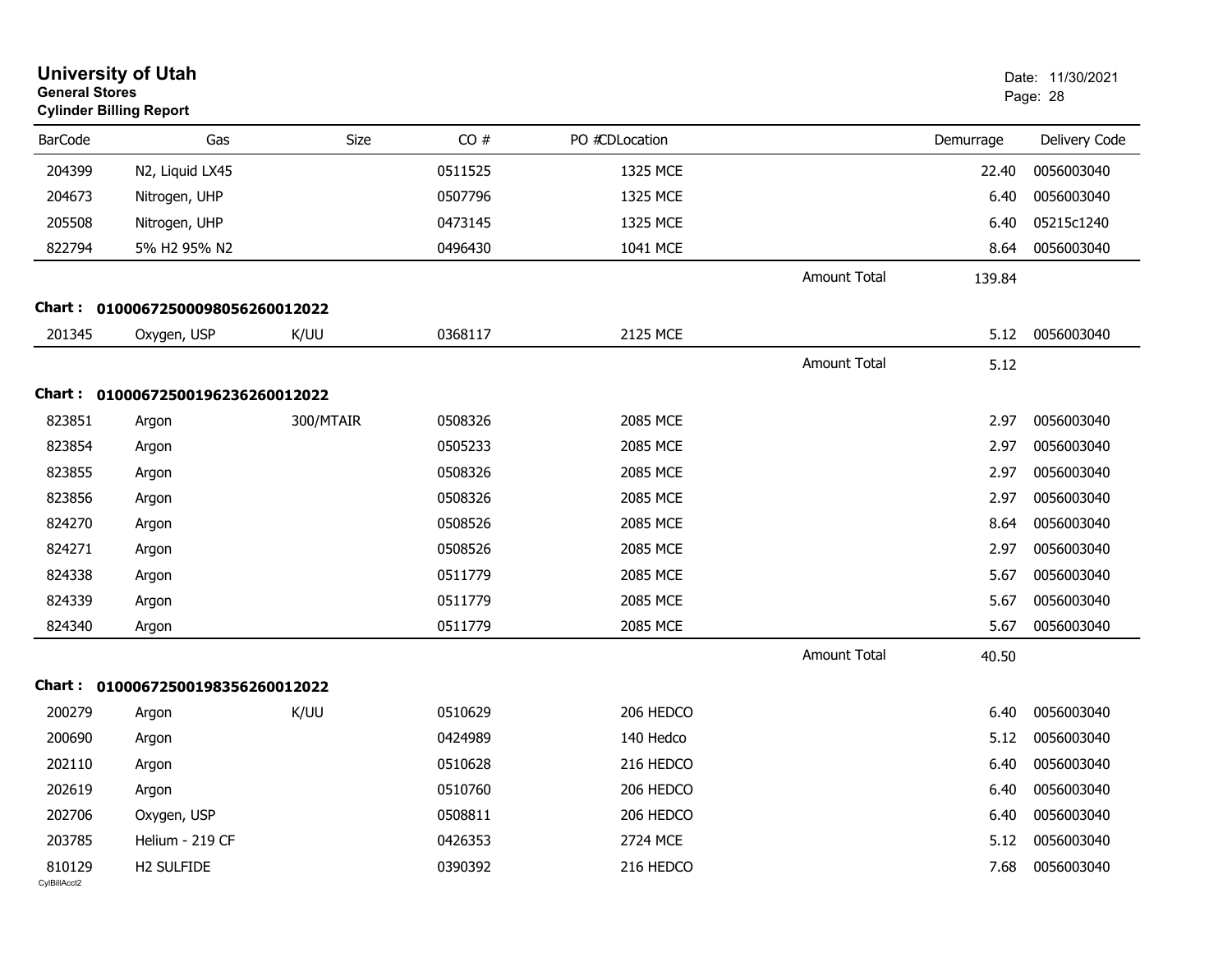| General Stores | <b>Cylinder Billing Report</b>      |      |         |                       |                     |           | Page: 29      |
|----------------|-------------------------------------|------|---------|-----------------------|---------------------|-----------|---------------|
| <b>BarCode</b> | Gas                                 | Size | CO#     | PO #CDLocation        |                     | Demurrage | Delivery Code |
| 824249         | 10%H2 in Argon                      |      | 0508284 | 212 HEDCO             |                     | 8.64      | 0056003040    |
|                |                                     |      |         |                       | Amount Total        | 52.16     |               |
|                | Chart: 01000672500198356530012022   |      |         |                       |                     |           |               |
| 201163         | Argon                               | K/UU | 0500785 | <b>HEDCO</b> building |                     | 6.40      | 0056003040    |
|                |                                     |      |         |                       | <b>Amount Total</b> | 6.40      |               |
|                | Chart: 01000672500267936250012022   |      |         |                       |                     |           |               |
| 201376         | Nitrogen 230 CF                     | K/UU | 0496023 | 2325 MCE              |                     | 6.40      | 0056003040    |
|                |                                     |      |         |                       | <b>Amount Total</b> | 6.40      |               |
|                | Chart: 01000672500269266260012022   |      |         |                       |                     |           |               |
| 200641         | Argon                               | K/UU | 0511115 | <b>2727 MCE</b>       |                     | 6.40      | 0056003040    |
| 203261         | Argon                               |      | 0506739 | <b>2727 MCE</b>       |                     | 6.40      | 0056003040    |
| 822642         | 5% H2 In Argon                      |      | 0500479 | <b>2727 MCE</b>       |                     | 8.64      | 0056003040    |
|                |                                     |      |         |                       | <b>Amount Total</b> | 21.44     |               |
| Chart :        | 0100067500051006301626002022        |      |         |                       |                     |           |               |
| 200659         | Argon                               | K/UU | 0509989 | 206 HEDCO             |                     | 6.40      | 0056003040    |
| 824185         | Hydrogen                            |      | 0509989 | 206 HEDCO             |                     | 8.64      | 0056003040    |
|                |                                     |      |         |                       | <b>Amount Total</b> | 15.04     |               |
|                | Chart: 0100067500051900437626002022 |      |         |                       |                     |           |               |
| 200404         | Air - 233 CF                        | K/UU | 0416951 | 2125 MCE              |                     | 5.12      | 0056003040    |
| 202613         | Argon                               |      | 0441069 | 2125 MCE              |                     | 5.12      | 0056003040    |
| 203026         | Nitrogen, UHP                       |      | 0424677 | 2125 MCE              |                     | 5.12      | 0056003040    |
| 812182         | F2 Laser Mix                        |      | 0415795 | 2125 MCE              |                     | 7.68      | 0056003040    |
| 815764         | Oxygen, USP                         |      | 0445611 |                       |                     | 7.36      |               |
|                |                                     |      |         |                       | <b>Amount Total</b> | 30.40     |               |

**University of Utah** Date: 11/30/2021

### **Chart : 0100067500055800943626002022**

CylBillAcct2

**General Stores**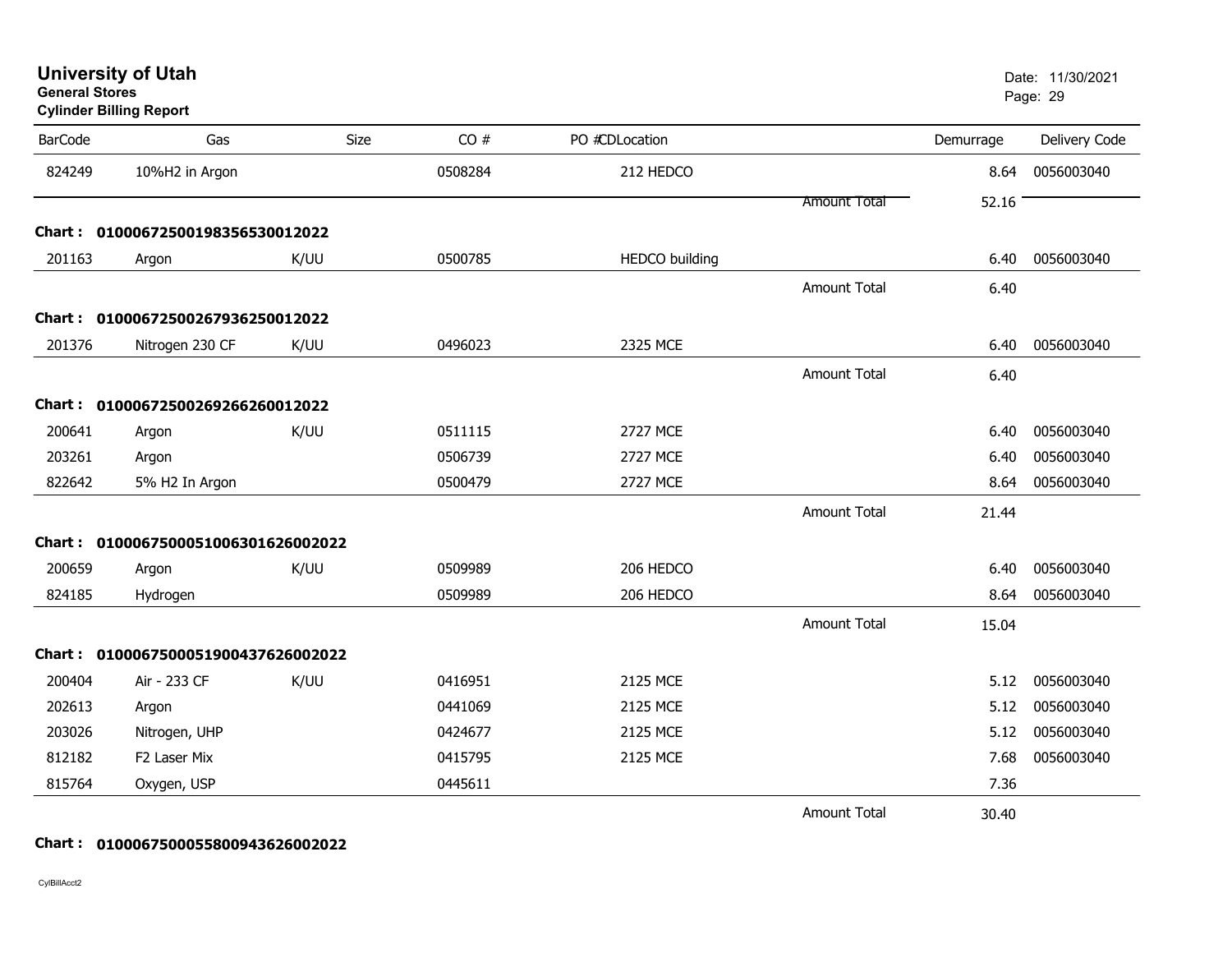| <b>General Stores</b> | <b>University of Utah</b><br><b>Cylinder Billing Report</b> |           |         |                |                     |           | Date: 11/30/2021<br>Page: 30 |
|-----------------------|-------------------------------------------------------------|-----------|---------|----------------|---------------------|-----------|------------------------------|
| <b>BarCode</b>        | Gas                                                         | Size      | CO#     | PO #CDLocation |                     | Demurrage | Delivery Code                |
| 202108                | Argon                                                       | K/UU      | 0459677 | 5800 SMBB      |                     | 5.12      | 0056003040                   |
| 203020                | Helium - UHP                                                |           | 0457464 | 5340 SMBB      |                     | 5.12      | 0056003040                   |
|                       |                                                             |           |         |                | <b>Amount Total</b> | 10.24     |                              |
| <b>Chart :</b>        | 0100067500055801028626002022                                |           |         |                |                     |           |                              |
| 821541                | F2 Laser Mix                                                | 200C/Mt.A | 0481254 |                |                     | 8.64      |                              |
|                       |                                                             |           |         |                | <b>Amount Total</b> | 8.64      |                              |
| Chart :               | 0100067500058502373626002022                                |           |         |                |                     |           |                              |
| 200517                | Argon                                                       | K/UU      | 0477718 | 215 HEDCO      |                     | 6.40      | 0056003040                   |
| 200853                | Argon                                                       |           | 0451071 | 2724 MCE       |                     | 5.12      | 0056003040                   |
| 202336                | Argon                                                       |           | 0449106 | 2724 MCE       |                     | 5.12      | 0056003040                   |
| 203262                | Argon                                                       |           | 0463199 | 140 HEDCO      |                     | 5.12      | 0056003040                   |
| 818748                | 25%Co2 75%Argon                                             |           | 0475275 | 216 HEDCO      |                     | 8.64      | 0056003040                   |
|                       |                                                             |           |         |                | <b>Amount Total</b> | 30.40     |                              |
| Chart :               | 0100067500058502373643002022                                |           |         |                |                     |           |                              |
| 201891                | Argon                                                       | K/UU      | 0447596 | 215 HEDCO      |                     | 5.12      | 0056003040                   |
|                       |                                                             |           |         |                | <b>Amount Total</b> | 5.12      |                              |
|                       | Chart: 0100067500058502485626002022                         |           |         |                |                     |           |                              |
| 117384                | 500ppmDMZN,N2                                               | #3/US     |         | 85404          |                     | 11.52     | 0056003040                   |
| 200353                | Argon                                                       |           | 0433750 | 215 HEDCO      |                     | 5.12      | 0056003040                   |
| 808793                | 10% H <sub>2</sub> Bal, N <sub>2</sub>                      |           | 0365133 | 210 HEDCO      |                     | 7.04      | 0056003040                   |
| 810030                | 1% H2 in Argon                                              |           | 0375936 | 208 HEDCO      |                     | 7.04      | 0057002150                   |
| 819516                | 5% H2 In Argon                                              |           | 0478570 | 2085 MCE       |                     | 8.64      | 0056003040                   |
| 821911                | 5% H2 In Argon                                              |           | 0487309 | 2085 MCE       |                     | 8.64      | 0056003040                   |
| 823866                | 4% H2 In N2                                                 |           | 0505202 | 1371 MEB       |                     | 8.64      | 0056003040                   |
|                       |                                                             |           |         |                | <b>Amount Total</b> | 56.64     |                              |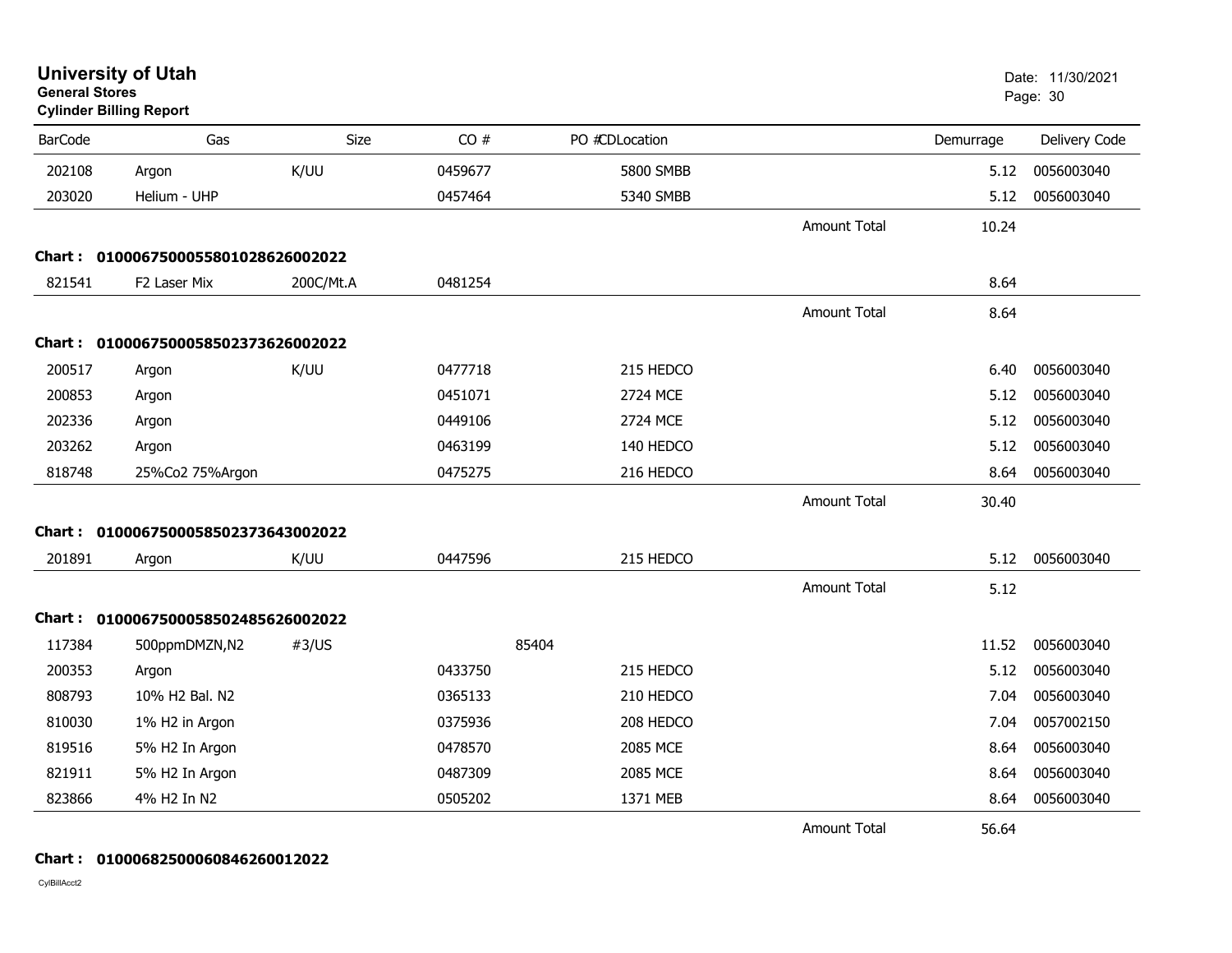| <b>General Stores</b> | <b>University of Utah</b><br><b>Cylinder Billing Report</b> |                  |         |                                             |                     |           | Date: 11/30/2021<br>Page: 31 |
|-----------------------|-------------------------------------------------------------|------------------|---------|---------------------------------------------|---------------------|-----------|------------------------------|
| <b>BarCode</b>        | Gas                                                         | Size             | CO#     | PO #CDLocation                              |                     | Demurrage | Delivery Code                |
| 205283                | Argon - UHP                                                 | K/UU             | 0338429 | 1157 MEB                                    |                     | 5.12      | 0064022020                   |
| 809604                | Anhydrous Ammon                                             |                  | 0370154 | 1157 MEB                                    |                     | 16.96     | 0064021100                   |
|                       |                                                             |                  |         |                                             | <b>Amount Total</b> | 22.08     |                              |
|                       | Chart: 01000682500260406260012022                           |                  |         |                                             |                     |           |                              |
| 200346                | Nitrogen, UHP                                               | K/UU             | 0510925 | 1351 MEB                                    |                     | 6.40      | 0372015500                   |
| 201204                | Hydrogen - PP                                               |                  | 0403466 | 1351 MEB                                    |                     | 5.12      | 0372015500                   |
| 201424                | Argon                                                       |                  | 0406956 | 1351 MEB                                    |                     | 5.12      | 0372015500                   |
| 203062                | Argon                                                       |                  | 0403840 | 1351 MEB                                    |                     | 5.12      | 0372015500                   |
| 811163                | Methane, UHP                                                |                  | 0403541 | 1351 MEB                                    |                     | 7.04      | 0372015500                   |
| 811404                | Oxygen, USP                                                 |                  | 0406956 | 1351 MEB                                    |                     | 7.04      | 0372015500                   |
|                       |                                                             |                  |         |                                             | <b>Amount Total</b> | 35.84     |                              |
|                       | Chart: 01000682500260836260012022                           |                  |         |                                             |                     |           |                              |
| 200243                | Nitrogen, UHP                                               | K/UU             | 0480004 | 1371 MEB                                    |                     | 6.40      | 0372015500                   |
| 205277                | Argon - UHP                                                 |                  | 0508309 | 2505 MEB - Zahra Karimi                     |                     | 6.40      | 0372015500                   |
| 820055                | 4% H2 In N2                                                 |                  | 0475130 | 1371 MEB                                    |                     | 8.64      | 0372015500                   |
| 824081                | Argon - UHP                                                 |                  | 0511707 | 1371 MEB- Warren Lab                        |                     | 7.02      | 0372015500                   |
|                       |                                                             |                  |         |                                             | <b>Amount Total</b> | 28.46     |                              |
|                       | Chart: 01000682500261916260012022                           |                  |         |                                             |                     |           |                              |
| 204486                | N2, Liquid GP45                                             | <b>180 LTR/U</b> | 0456894 | 2360 Chemistry, Attn: Andrew Robert 801-213 |                     | 44.48     | 0085020200                   |
|                       |                                                             |                  |         |                                             | <b>Amount Total</b> | 44.48     |                              |
| Chart :               | 01000682500264676260012022                                  |                  |         |                                             |                     |           |                              |
| 201431                | Nitrogen 230 CF                                             | K/UU             | 0510270 | 0121 MEK                                    |                     | 6.40      | 0372015500                   |
| 203652                | Nitrogen 230 CF                                             |                  | 0510270 | 0121 MEK                                    |                     | 6.40      | 0372015500                   |
| 821369                | Research CO2                                                |                  | 0480959 | 0121 MEK                                    |                     | 8.64      | 0372015500                   |
|                       |                                                             |                  |         |                                             | <b>Amount Total</b> | 21.44     |                              |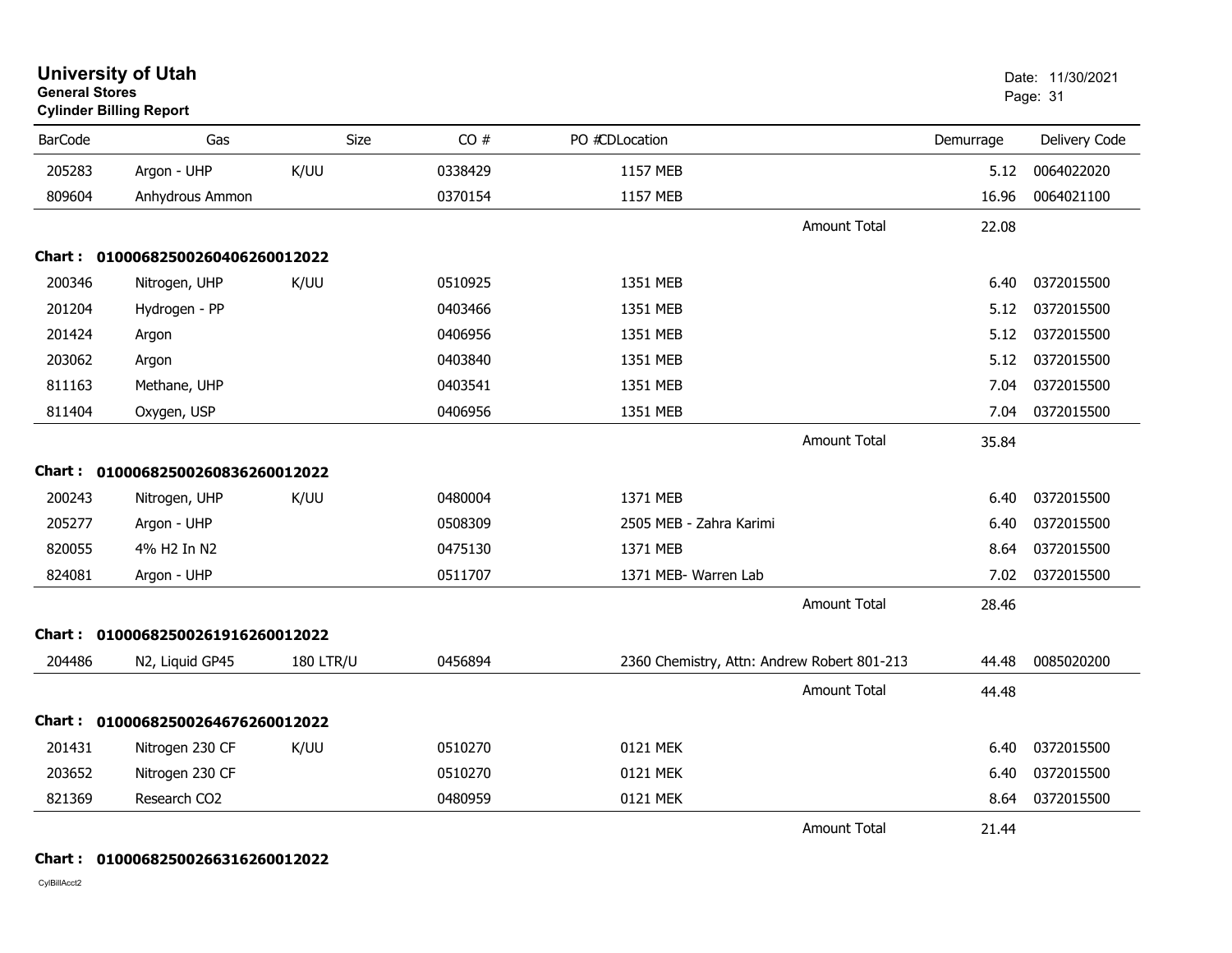| <b>General Stores</b> | <b>University of Utah</b><br><b>Cylinder Billing Report</b> |           |         |                                        |                     |           | Date: 11/30/2021<br>Page: 32 |
|-----------------------|-------------------------------------------------------------|-----------|---------|----------------------------------------|---------------------|-----------|------------------------------|
| <b>BarCode</b>        | Gas                                                         | Size      | CO#     | PO #CDLocation                         |                     | Demurrage | Delivery Code                |
| 201063                | CO2 - 50 Lb.                                                | K/UU      | 0495467 | 0282 MEK                               |                     | 6.40      | 0372015500                   |
| 205682                | CO <sub>2</sub> - 50 Lb.                                    |           | 0511010 | 0282 MEK - Kanghoon Choi               |                     | 6.40      | 0372015500                   |
| 819202                | Oxygen, UHP,                                                |           | 0473116 | <b>1157 MEB</b>                        |                     | 8.64      | 0372015500                   |
| 823935                | Nitrogen, UHP                                               |           | 0506256 | <b>1157 MEB</b>                        |                     | 8.64      | 0372015500                   |
| 824171                | Nitrogen, UHP                                               |           | 0507386 | 1157 MEB - Zack Estlack                |                     | 8.64      | 0372015500                   |
| 824172                | Nitrogen, UHP                                               |           | 0507386 | 1157 MEB - Zack Estlack                |                     | 1.35      | 0372015500                   |
| 824173                | Nitrogen, UHP                                               |           | 0507386 | 1157 MEB - Zack Estlack                |                     | 8.64      | 0372015500                   |
|                       |                                                             |           |         |                                        | Amount Total        | 48.71     |                              |
|                       | Chart: 0100068500054503197626002022                         |           |         |                                        |                     |           |                              |
| 814922                | Propane                                                     | 17# - Air | 0439154 | 1550 MEK                               |                     | 7.68      | 0372015500                   |
| 814923                | Propane                                                     |           | 0439154 | <b>1550 MEK</b>                        |                     | 7.68      | 0372015500                   |
| 814924                | Propane                                                     |           | 0439154 | 1550 MEK                               |                     | 7.68      | 0372015500                   |
|                       |                                                             |           |         |                                        | Amount Total        | 23.04     |                              |
|                       | Chart: 0100068500054503676626002022                         |           |         |                                        |                     |           |                              |
| 818762                | Nitrogen, UHP                                               | 200C/Mt.A | 0467130 | 1176 MEB- Jeff Kessler 801-581-4252    |                     | 8.64      | 0372015500                   |
|                       |                                                             |           |         |                                        | <b>Amount Total</b> | 8.64      |                              |
|                       | Chart: 0100068500054504829626002022                         |           |         |                                        |                     |           |                              |
| 202362                | Nitrogen, UHP                                               | K/UU      | 0511646 | 1157 MEB Jay Kim                       |                     | 5.40      | 0372015500                   |
|                       |                                                             |           |         |                                        | <b>Amount Total</b> | 5.40      |                              |
|                       | Chart: 0100068500054902973626002022                         |           |         |                                        |                     |           |                              |
| 201203                | 5% H <sub>2</sub> 95% N <sub>2</sub>                        | K/UU      | 0507158 | <b>5800 SMBB</b>                       |                     | 6.40      | 0151055270                   |
|                       |                                                             |           |         |                                        | <b>Amount Total</b> | 6.40      |                              |
|                       | Chart: 0100068500055900687626002022                         |           |         |                                        |                     |           |                              |
| 202810                | Air - 233 CF                                                | K/UU      | 0485377 | BLDG 60 RM 140 Order is for John Varga |                     | 6.40      | 0372015500                   |
| 203333                | Air - 233 CF                                                |           | 0485377 | BLDG 60 RM 140 Order is for John Varga |                     | 6.40      | 0372015500                   |
|                       |                                                             |           |         |                                        | <b>Amount Total</b> | 12.80     |                              |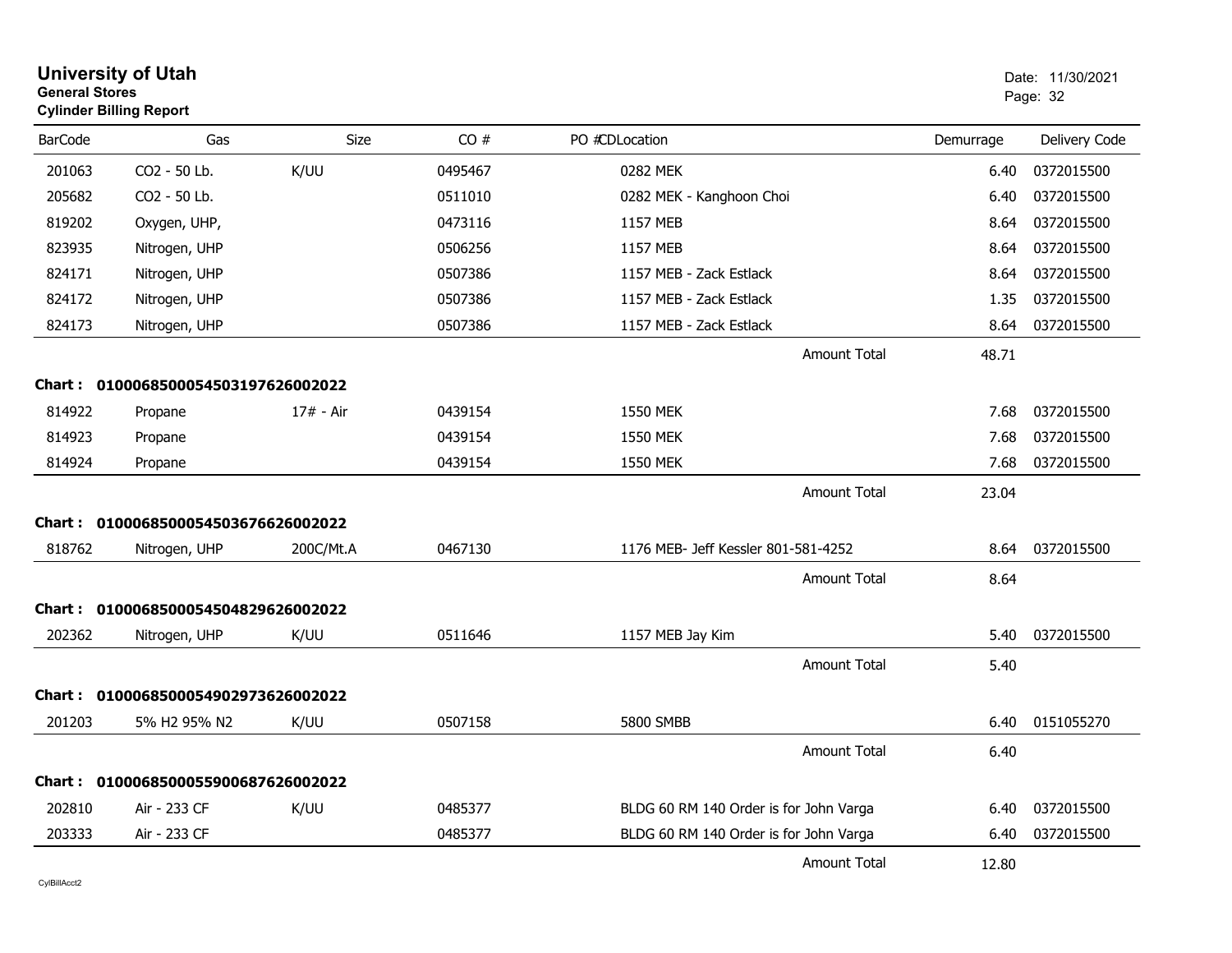|                | <b>University of Utah</b><br><b>General Stores</b><br><b>Cylinder Billing Report</b> |           |         | Date: 11/30/2021<br>Page: 33 |                     |           |               |
|----------------|--------------------------------------------------------------------------------------|-----------|---------|------------------------------|---------------------|-----------|---------------|
| <b>BarCode</b> | Gas                                                                                  | Size      | CO#     | PO #CDLocation               |                     | Demurrage | Delivery Code |
|                | Chart: 0100068500055900699626002022                                                  |           |         |                              |                     |           |               |
| 200705         | Nitrogen 230 CF                                                                      | K/UU      | 0484139 | 0121 MEK                     |                     | 6.40      | 0372015500    |
| 201885         | Nitrogen 230 CF                                                                      |           | 0508622 | 0121 MEK                     |                     | 6.40      | 0372015500    |
| 821009         | Res. Nitrogen                                                                        |           | 0480958 | 0121 MEK                     |                     | 8.64      | 0372015500    |
|                |                                                                                      |           |         |                              | <b>Amount Total</b> | 21.44     |               |
| Chart :        | 0100068500058502360626002022                                                         |           |         |                              |                     |           |               |
| 200921         | Air - 233 CF                                                                         | K/UU      | 0499919 | 140 ESB- Mark Minor          |                     | 6.40      | 0372015500    |
| 202808         | Air - 233 CF                                                                         |           | 0492690 | <b>BLDG 60 RM 140</b>        |                     | 6.40      | 0372015500    |
| 203899         | Air - 233 CF                                                                         |           | 0476100 | <b>BLDG 60 RM 140</b>        |                     | 6.40      | 0372015500    |
|                |                                                                                      |           |         |                              | <b>Amount Total</b> | 19.20     |               |
|                | Chart: 0100068500058502660626002022                                                  |           |         |                              |                     |           |               |
| 200820         | Nitrogen, UHP                                                                        | K/UU      | 0509888 | 1157 MEB                     |                     | 6.40      | 0372015500    |
| 204715         | CO2 - 50 Lb.                                                                         |           | 0509713 | 1157 MEB                     |                     | 6.40      | 0372015500    |
| 205274         | Nitrogen, UHP                                                                        |           | 0505910 | 1157 MEB- Samuel Hales       |                     | 6.40      | 0372015500    |
| 205549         | Nitrogen, UHP                                                                        |           | 0505910 | 1157 MEB- Samuel Hales       |                     | 6.40      | 0372015500    |
| 822735         | Nitrogen, UHP                                                                        |           | 0495346 | 1157 MEB                     |                     | 8.64      | 0372015500    |
| 824494         | Nitrogen, UHP                                                                        |           | 0509713 | 1157 MEB                     |                     | 8.64      | 0372015500    |
|                |                                                                                      |           |         |                              | <b>Amount Total</b> | 42.88     |               |
| Chart :        | 0100068500058502667626002022                                                         |           |         |                              |                     |           |               |
| 202816         | Air - 233 CF                                                                         | K/UU      | 0493676 | BLDG 60                      |                     | 6.40      | 0372015500    |
|                |                                                                                      |           |         |                              | <b>Amount Total</b> | 6.40      |               |
|                | Chart: 0100068500058502963626002022                                                  |           |         |                              |                     |           |               |
| 202357         | Nitrogen, UHP                                                                        | K/UU      | 0501334 | 1351 MEB                     |                     | 6.40      | 0372015500    |
|                |                                                                                      |           |         |                              | Amount Total        | 6.40      |               |
|                | Chart: 0100068500058503038626002022                                                  |           |         |                              |                     |           |               |
| 816285         | Helium - 219 CF                                                                      | 200C/Mt.A | 0449994 | BLDG 60 ESB                  |                     | 7.36      | 0372015500    |
|                |                                                                                      |           |         |                              |                     |           |               |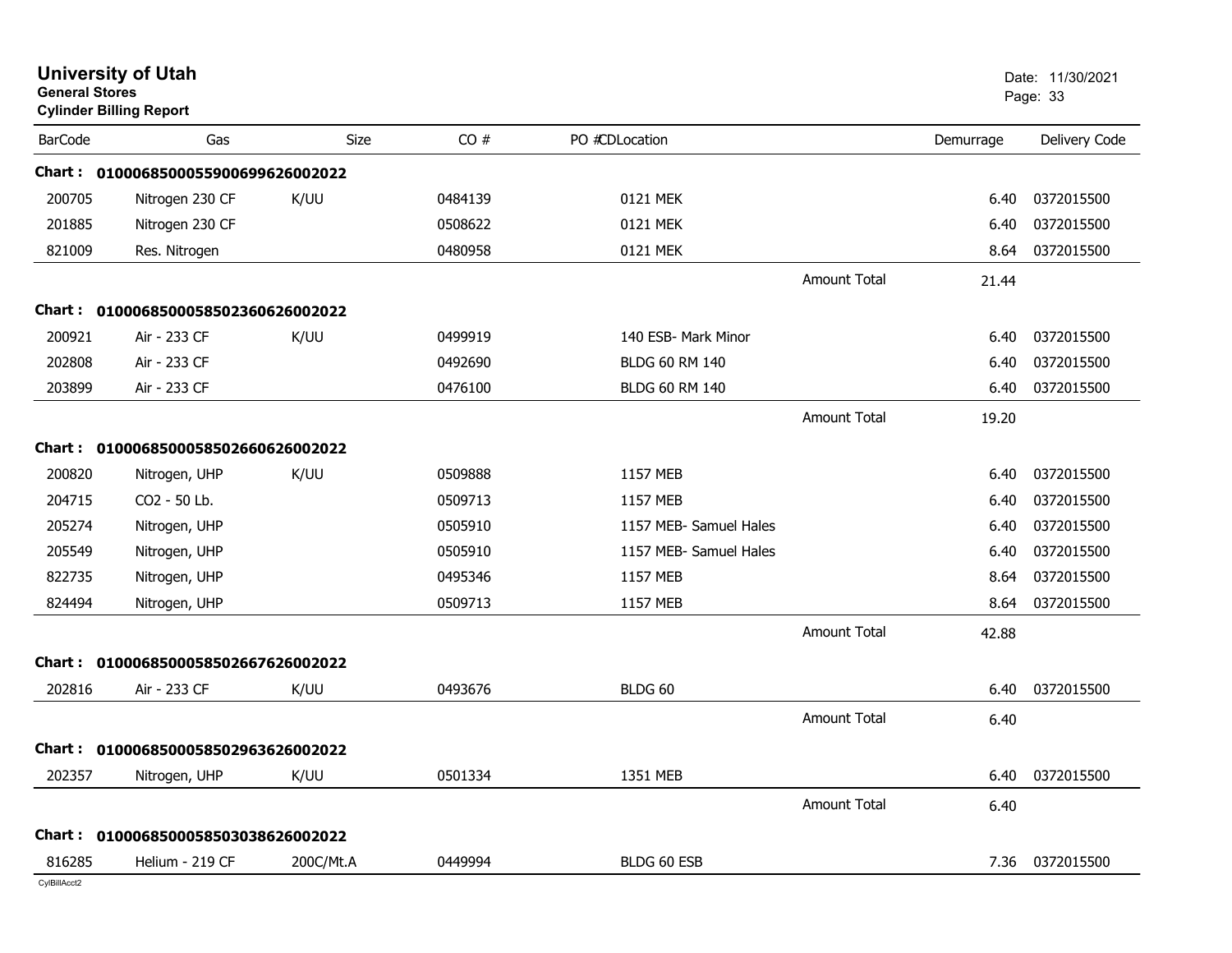**University of Utah** Date: 11/30/2021

| <b>BarCode</b> | Gas                                 | Size   | CO#     | PO #CDLocation                             | Demurrage | Delivery Code |
|----------------|-------------------------------------|--------|---------|--------------------------------------------|-----------|---------------|
|                |                                     |        |         | <b>Amount Total</b>                        | 7.36      |               |
|                | Chart: 0100068500059700330626002022 |        |         |                                            |           |               |
| 200506         | Nitrogen, UHP                       | K/UU   | 0501254 | 1157 MEB                                   | 6.40      | 0372015500    |
|                |                                     |        |         | <b>Amount Total</b>                        | 6.40      |               |
| Chart :        | 01000686000184046260012022          |        |         |                                            |           |               |
| 200675         | Air - 233 CF                        | K/UU   | 0506786 | 160 S Central Campus Dr, ESB RM. main door | 6.40      | 0372015500    |
| 200679         | Air - 233 CF                        |        | 0506786 | 160 S Central Campus Dr, ESB RM. main door | 6.40      | 0372015500    |
| 203169         | Air - 233 CF                        |        | 0506786 | 160 S Central Campus Dr, ESB RM. main door | 6.40      | 0372015500    |
|                |                                     |        |         | <b>Amount Total</b>                        | 19.20     |               |
| Chart :        | 01000686000321246260012022          |        |         |                                            |           |               |
| 202879         | Argon                               | K/UU   | 0496703 | 729 Arapeen Dr Loading Dock                | 6.40      | 0372015500    |
|                |                                     |        |         | <b>Amount Total</b>                        | 6.40      |               |
| <b>Chart :</b> | 01000722403060036240012022          |        |         |                                            |           |               |
| 200607         | 25%Co2 75%Argon                     | K/UU   | 0461070 | <b>205 PMT</b>                             | 5.12      | 0066002050    |
| 201046         | Argon                               |        | 0501355 | PMT                                        | 6.40      | 0066003250    |
| 202169         | Acetylene, CF                       |        | 0511714 | <b>DOCK</b>                                | 4.40      | 0066003250    |
| 202778         | 25%Co2 75%Argon                     |        | 0461070 | <b>205 PMT</b>                             | 1.60      | 0066002050    |
| 203468         | Acetylene, CF                       |        | 0501591 |                                            | 2.00      | 0066003250    |
| 203475         | Acetylene, CF                       |        | 0501997 | <b>205 PMT</b>                             | 2.00      | 0066002050    |
| 205835         | Oxygen, USP                         |        | 0502210 | Pioneer Theatre                            | 6.40      | 0066003250    |
| 818424         | Beer Gas                            |        | 0464653 | <b>DOCK</b>                                | 8.64      | 0066002050    |
|                |                                     |        |         |                                            |           |               |
| 824707         | 25%Co2 75%Argon                     |        | 0511714 | <b>DOCK</b>                                | 5.94      | 0066003250    |
| 824708         | 25%Co2 75%Argon                     |        | 0511714 | <b>DOCK</b>                                | 5.94      | 0066003250    |
|                |                                     |        |         | Amount Total                               | 48.44     |               |
| Chart :        | 01000722403060036240312022          |        |         |                                            |           |               |
| 202971         | CO2 - 20 Lb.                        | 20#/UU | 0442104 | <b>DOCK AREA</b>                           | 5.12      | 0066003250    |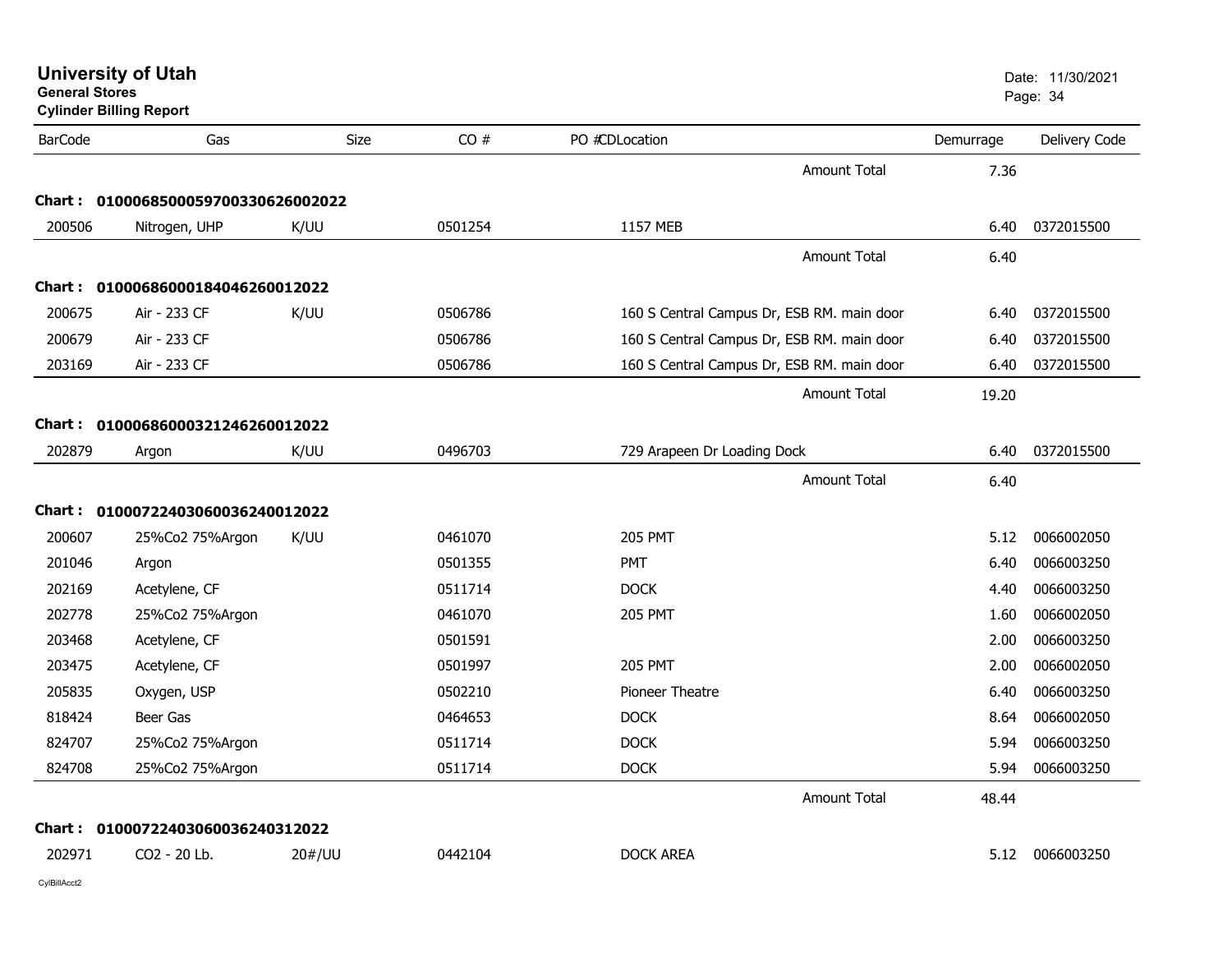## **Cylinder Billing Report**

| <b>BarCode</b> | Gas                               | Size      | CO#     | PO #CDLocation              | Demurrage | Delivery Code |
|----------------|-----------------------------------|-----------|---------|-----------------------------|-----------|---------------|
| 815341         | Co2 Liquid-55                     |           | 0442164 | DOCK AREA SOUTH EAST CORNER | 56.00     | 0066002050    |
|                |                                   |           |         | <b>Amount Total</b>         | 61.12     |               |
| Chart :        | 01000722403060036241012022        |           |         |                             |           |               |
| 200173         | 25%Co2 75%Argon                   | K/UU      | 0479998 | PMT Loading Dock            | 6.40      | 0066002050    |
| 820507         | 25%Co2 75%Argon                   |           | 0479998 | PMT Loading Dock            | 2.70      | 0066002050    |
|                |                                   |           |         | <b>Amount Total</b>         | 9.10      |               |
| Chart :        | 01000722403060136240012022        |           |         |                             |           |               |
| 205575         | 25%Co2 75%Argon                   | K/UU      | 0511342 | PMT SOUTH DOCK              | 6.40      | 0066003250    |
| 813004         | 25%Co2 75%Argon                   |           | 0424610 | PMT DOCK                    | 7.04      | 0066003250    |
| 820506         | 25%Co2 75%Argon                   |           | 0478315 | <b>DOCK</b>                 | 8.64      | 0066003250    |
| 824691         | 25%Co2 75%Argon                   |           | 0511490 | PMT SOUTH DOCK              | 7.83      | 0066003250    |
|                |                                   |           |         | <b>Amount Total</b>         | 29.91     |               |
| Chart :        | 01000736000161126240012022        |           |         |                             |           |               |
| 205969         | Acetylene - MC                    | MC/UU     | 0505560 | FINE ARTS MUSEUM DOCK       | 6.40      | 0035001010    |
|                |                                   |           |         | <b>Amount Total</b>         | 6.40      |               |
|                | Chart: 01000741001054286241012022 |           |         |                             |           |               |
| 200371         | Acetylene, CF                     | Acty-CF/U | 0151371 |                             | 5.12      | 0038001610    |
| 200791         | Acetylene, CF                     |           | 0399934 | BLDG 38 DOCK                | 5.12      | 0038001610    |
| 200792         | Acetylene, CF                     |           | 0399934 | <b>BLDG 38 DOCK</b>         | 5.12      | 0038001610    |
| 200809         | Oxygen, USP                       |           | 0424138 | Loading dock BLDG 39        | 5.12      | 0038001610    |
| 200860         | CO2 - 50 Lb.                      |           | 0378204 | Sculpture Bldg Loading Dock | 5.12      | 0038001610    |
| 200900         | CO2 - 50 Lb.                      |           | 0438652 | <b>DOCK</b>                 | 5.12      | 0038001610    |
| 201119         | Oxygen, USP                       |           | 0099154 | AAC                         | 5.12      | 0038001610    |
| 201851         | Acetylene, CF                     |           | 0439390 | <b>DOCK</b>                 | 5.12      | 0038001610    |
| 201981         | Oxygen, USP                       |           | 0454174 | SCULPT BLDG 39 LOADING DOCK | 5.12      | 0038001610    |
| 202275         | Acetylene, CF                     |           | 0439390 | <b>DOCK</b>                 | 5.12      | 0038001610    |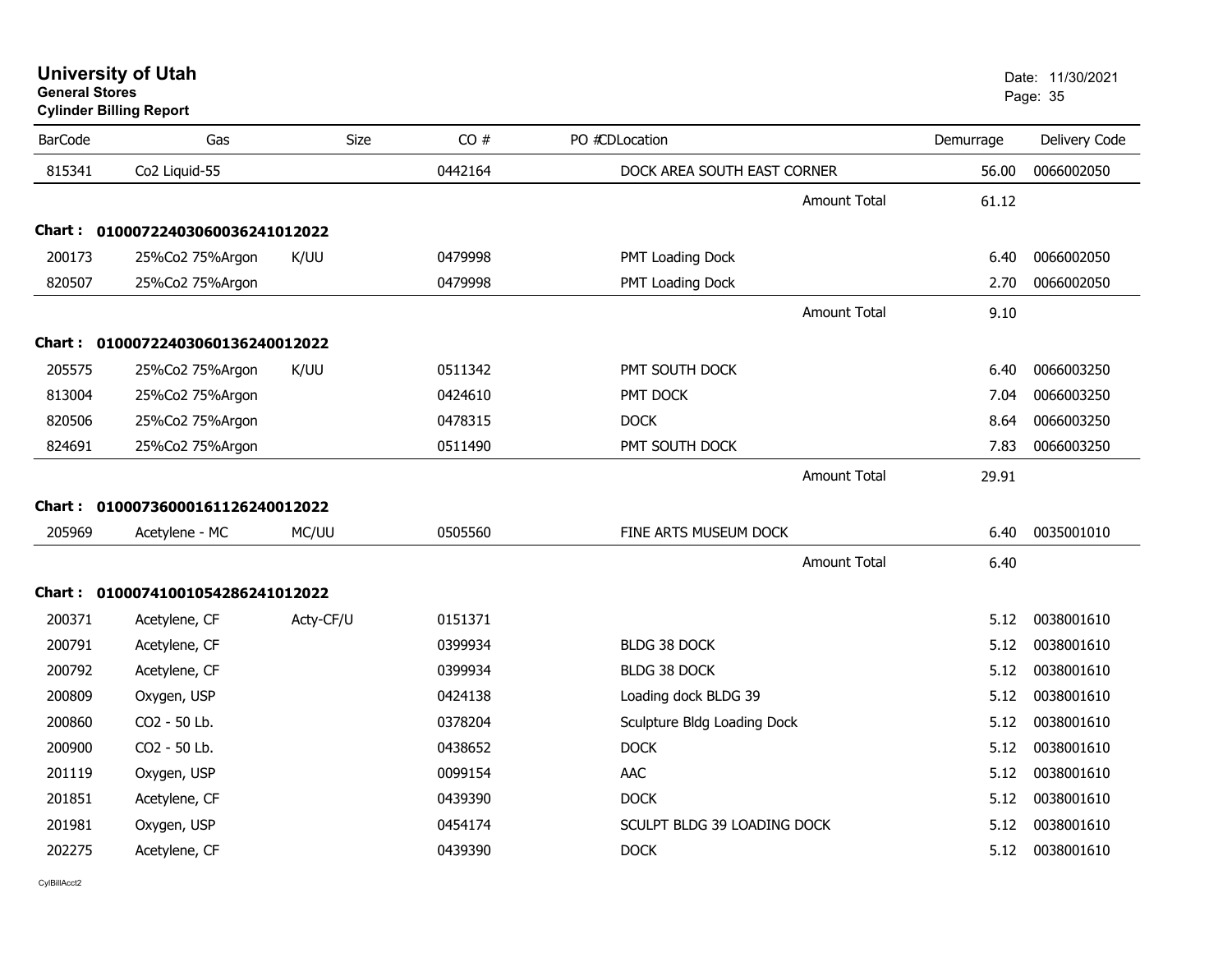| <b>General Stores</b> | <b>Cylinder Billing Report</b>    |        |         |        |                                            |           | Page: 36      |
|-----------------------|-----------------------------------|--------|---------|--------|--------------------------------------------|-----------|---------------|
| <b>BarCode</b>        | Gas                               | Size   | CO#     |        | PO #CDLocation                             | Demurrage | Delivery Code |
| 202339                | Argon                             |        | 0439558 |        | <b>161 AAC</b>                             | 5.12      | 0038001610    |
| 203787                | Argon                             |        | 0465297 |        | BLDG 39 Dock (go to BLDG 38-RM 172 for Sic | 6.40      | 0038001610    |
| 203904                | Oxygen, USP                       |        | 0454174 |        | SCULPT BLDG 39 LOADING DOCK                | 5.12      | 0038001610    |
| 203972                | Acetylene, CF                     |        | 0439390 |        | <b>DOCK</b>                                | 5.12      | 0038001610    |
| 205491                | Nitrogen 230 CF                   |        | 0478458 |        | BLDG 39 Loading Dock                       | 6.40      | 0038001610    |
| 205523                | CO2 - 50 Lb.                      |        | 0465297 |        | BLDG 39 Dock (go to BLDG 38-RM 172 for Sic | 6.40      | 0038001610    |
| 821200                | 25% CO2, In Arg                   |        | 0481675 |        | ART & ART HISTORY                          | 8.64      | 0038001610    |
| 821201                | 25% CO2, In Arg                   |        | 0481675 |        | ART & ART HISTORY                          | 8.64      | 0038001610    |
|                       |                                   |        |         |        | <b>Amount Total</b>                        | 103.04    |               |
| Chart :               | 01000741001054286261012022        |        |         |        |                                            |           |               |
| 801746                | Argon                             | Nova/K | 0156667 |        |                                            | 7.68      | 0038001610    |
|                       |                                   |        |         |        | <b>Amount Total</b>                        | 7.68      |               |
|                       | Chart: 01000741001135936240012022 |        |         |        |                                            |           |               |
| 202263                | Acetylene - B                     | B/UU   | 0508682 |        |                                            | 6.40      | 0038001610    |
| 202556                | Acetylene - B                     |        | 0508682 |        |                                            | 6.40      | 0038001610    |
| 202598                | Acetylene - B                     |        | 0508682 |        |                                            | 6.40      | 0038001610    |
| 202966                | Acetylene - B                     |        | 0508682 |        |                                            | 6.40      | 0038001610    |
| 205776                | Acetylene - B                     |        | 0508682 |        |                                            | 6.40      | 0038001610    |
|                       |                                   |        |         |        | <b>Amount Total</b>                        | 32.00     |               |
| Chart :               | 01001022000172826260012022        |        |         |        |                                            |           |               |
| 201562                | Helium - UHP                      | K/UU   | 0316184 |        | 484 SUTTON                                 | 5.12      | 0011002090    |
| 807402                | Helium, Excimer                   |        |         | 142604 | <b>ROOM383</b>                             | 8.00      | 0012003830    |
|                       |                                   |        |         |        | Amount Total                               | 13.12     |               |
| Chart :               | 01001022500199416260012022        |        |         |        |                                            |           |               |
| 201161                | Argon                             | K/UU   | 0413776 |        | 626 WBB                                    | 5.12      | 0012002050    |
|                       |                                   |        |         |        | <b>Amount Total</b>                        | 5.12      |               |

**University of Utah** Date: 11/30/2021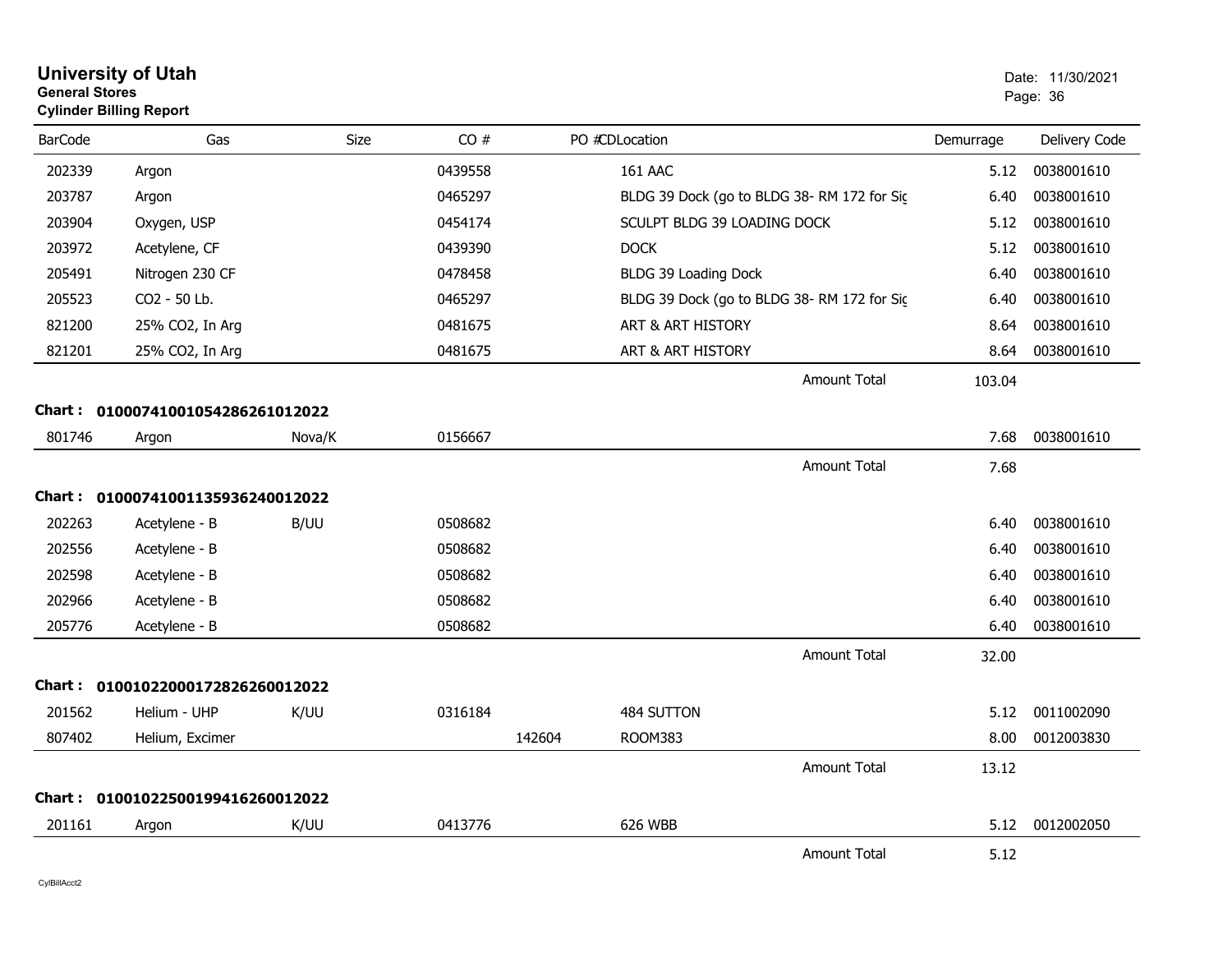| <b>General Stores</b> | <b>University of Utah</b><br><b>Cylinder Billing Report</b> |           |         |                |                     |           | Date: 11/30/2021<br>Page: 37 |
|-----------------------|-------------------------------------------------------------|-----------|---------|----------------|---------------------|-----------|------------------------------|
| <b>BarCode</b>        | Gas                                                         | Size      | CO#     | PO #CDLocation |                     | Demurrage | Delivery Code                |
|                       | Chart: 01001022500199426260012022                           |           |         |                |                     |           |                              |
| 817062                | Zero Air                                                    | 200C/Mt.A | 0455885 | 495 FASB       |                     | 8.64      | 0012002050                   |
| 817063                | Zero Air                                                    |           | 0455885 | 495 FASB       |                     | 8.64      | 0012002050                   |
|                       |                                                             |           |         |                | <b>Amount Total</b> | 17.28     |                              |
|                       | Chart: 01001022500262076260012022                           |           |         |                |                     |           |                              |
| 200402                | Oxygen, USP                                                 | K/UU      | 0494524 | <b>208 WBB</b> |                     | 6.40      | 0011004120                   |
|                       |                                                             |           |         |                | <b>Amount Total</b> | 6.40      |                              |
|                       | Chart: 01001022500262086240012022                           |           |         |                |                     |           |                              |
| 822821                | Oxygen, USP                                                 | 200C/Mt.A | 0496825 | <b>202 WBB</b> |                     | 8.64      | 0012002050                   |
|                       |                                                             |           |         |                | Amount Total        | 8.64      |                              |
|                       | Chart: 01001022500262446260012022                           |           |         |                |                     |           |                              |
| 812895                | Propane                                                     | 100/Mt Ai | 0423525 | 202 BLDG 58    |                     | 7.68      | 0011004120                   |
| 817805                | Argon - UHP                                                 |           | 0462913 | 124 WBB        |                     | 8.64      | 0011004120                   |
|                       |                                                             |           |         |                | <b>Amount Total</b> | 16.32     |                              |
|                       | Chart: 01001022500262456260012022                           |           |         |                |                     |           |                              |
| 818389                | Helium - 110 CF                                             | 125CF-MT  | 0464664 | 706 WBB        |                     | 8.64      | 0011008190                   |
|                       |                                                             |           |         |                | <b>Amount Total</b> | 8.64      |                              |
|                       | Chart: 01001022500262576260012022                           |           |         |                |                     |           |                              |
| 204422                | Zero Air                                                    | K/UU      | 0421199 | 148 SUTTON     |                     | 5.12      | 0012003830                   |
| 810763                | Nitrogen 40 CF                                              |           | 0399060 | 148 FASB       |                     | 7.04      | 0012003830                   |
|                       |                                                             |           |         |                | <b>Amount Total</b> | 12.16     |                              |
|                       | Chart: 01001061001310736240212022                           |           |         |                |                     |           |                              |
| 824512                | CO2 - 50 Lb.                                                | 50#/Mt.Ai | 0510044 | 383 FASB       |                     | 8.64      | 0012003830                   |
|                       |                                                             |           |         |                | <b>Amount Total</b> | 8.64      |                              |

#### **Chart : 01001062000011816240012022**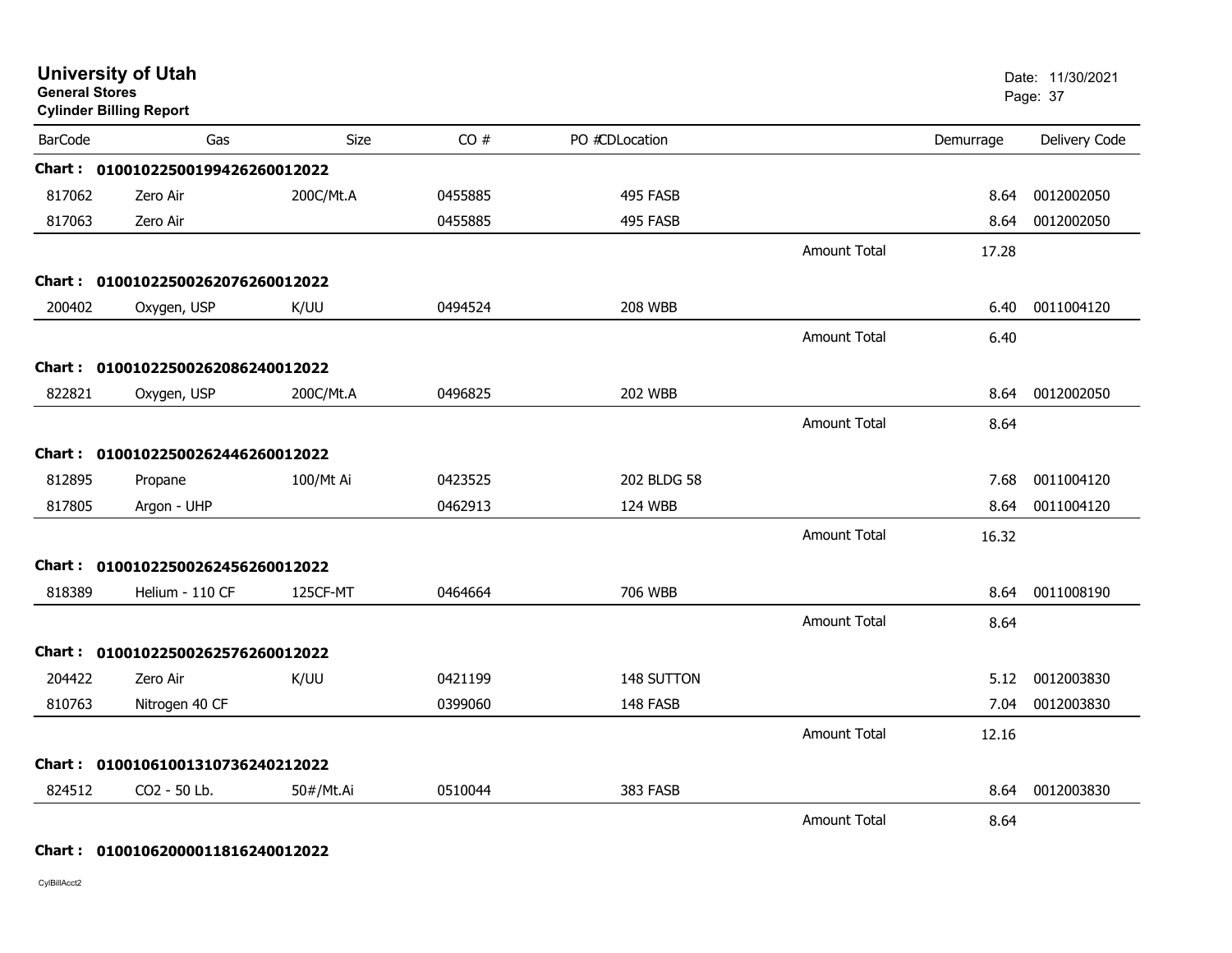| General Stores | <b>Cylinder Billing Report</b>    |           |         |                 |                     |           | Page: 38      |
|----------------|-----------------------------------|-----------|---------|-----------------|---------------------|-----------|---------------|
| <b>BarCode</b> | Gas                               | Size      | CO#     | PO #CDLocation  |                     | Demurrage | Delivery Code |
| 112915         | Ultra P-10                        | K/SPECGAS | 0053913 | <b>516 WBB</b>  |                     | 7.04      | 01110         |
|                |                                   |           |         |                 | <b>Amount Total</b> | 7.04      |               |
|                | Chart: 01001062000011816260012022 |           |         |                 |                     |           |               |
| 202790         | Ultra P-10                        | K/UU      | 0491214 | <b>WBB Dock</b> |                     | 6.40      | 0012003830    |
| 202793         | Ultra P-10                        |           | 0476741 | 384 FASB        |                     | 6.40      | 0012003830    |
| 202794         | Ultra P-10                        |           | 0476741 | 384 FASB        |                     | 6.40      | 0012003830    |
|                |                                   |           |         |                 | <b>Amount Total</b> | 19.20     |               |
|                | Chart: 01001062000011886260012022 |           |         |                 |                     |           |               |
| 200942         | Hydrogen                          | K/UU      | 0419099 | 420 Sutton      |                     | 5.12      | 0011007190    |
| 202424         | N2, Liquid GP45                   |           | 0512368 | <b>WBB Dock</b> |                     | 17.60     | 0012003830    |
| 203046         | Oxygen, USP                       |           | 0503937 | <b>WBB Dock</b> |                     | 6.40      | 0012003830    |
| 203294         | N2, Liquid GP45                   |           | 0511369 | <b>WBB Dock</b> |                     | 33.60     | 0012003830    |
| 203781         | N2, Liquid GP45                   |           | 0510776 | <b>WBB Dock</b> |                     | 16.00     | 0012003830    |
| 805814         | Krypton Researc                   |           | 0294846 | 420 SUTTON      |                     | 12.48     | 0011007190    |
| 805815         | Research Argon                    |           | 0294846 | 420 SUTTON      |                     | 12.48     | 0011007190    |
| 823407         | <b>UHP N2/300</b>                 |           | 0501061 | <b>WBB Dock</b> |                     | 3.24      | 0012003830    |
| 823573         | <b>UHP N2/300</b>                 |           | 0503583 | <b>WBB Dock</b> |                     | 5.67      | 0012003830    |
| 823575         | <b>UHP N2/300</b>                 |           | 0502623 | <b>WBB Dock</b> |                     | 8.64      | 0012003830    |
| 823656         | <b>UHP N2/300</b>                 |           | 0503583 | <b>WBB Dock</b> |                     | 3.24      | 0012003830    |
| 823657         | <b>UHP N2/300</b>                 |           | 0503583 | <b>WBB Dock</b> |                     | 5.67      | 0012003830    |
| 823658         | <b>UHP N2/300</b>                 |           | 0503583 | <b>WBB Dock</b> |                     | 5.67      | 0012003830    |
| 823776         | Nitrogen, UHP                     |           | 0509541 | <b>WBB Dock</b> |                     | 8.64      | 0012003830    |
| 823778         | Nitrogen, UHP                     |           | 0509541 | <b>WBB Dock</b> |                     | 5.67      | 0012003830    |
| 823982         | <b>UHP N2/300</b>                 |           | 0509541 | <b>WBB Dock</b> |                     | 5.67      | 0012003830    |
| 823983         | <b>UHP N2/300</b>                 |           | 0509541 | <b>WBB Dock</b> |                     | 5.67      | 0012003830    |
| 824764         | Nitrogen, UHP                     |           | 0511839 | <b>WBB Dock</b> |                     | 5.40      | 0012003830    |
| 824765         | Nitrogen, UHP                     |           | 0511839 | <b>WBB Dock</b> |                     | 5.40      | 0012003830    |

## **General Stores**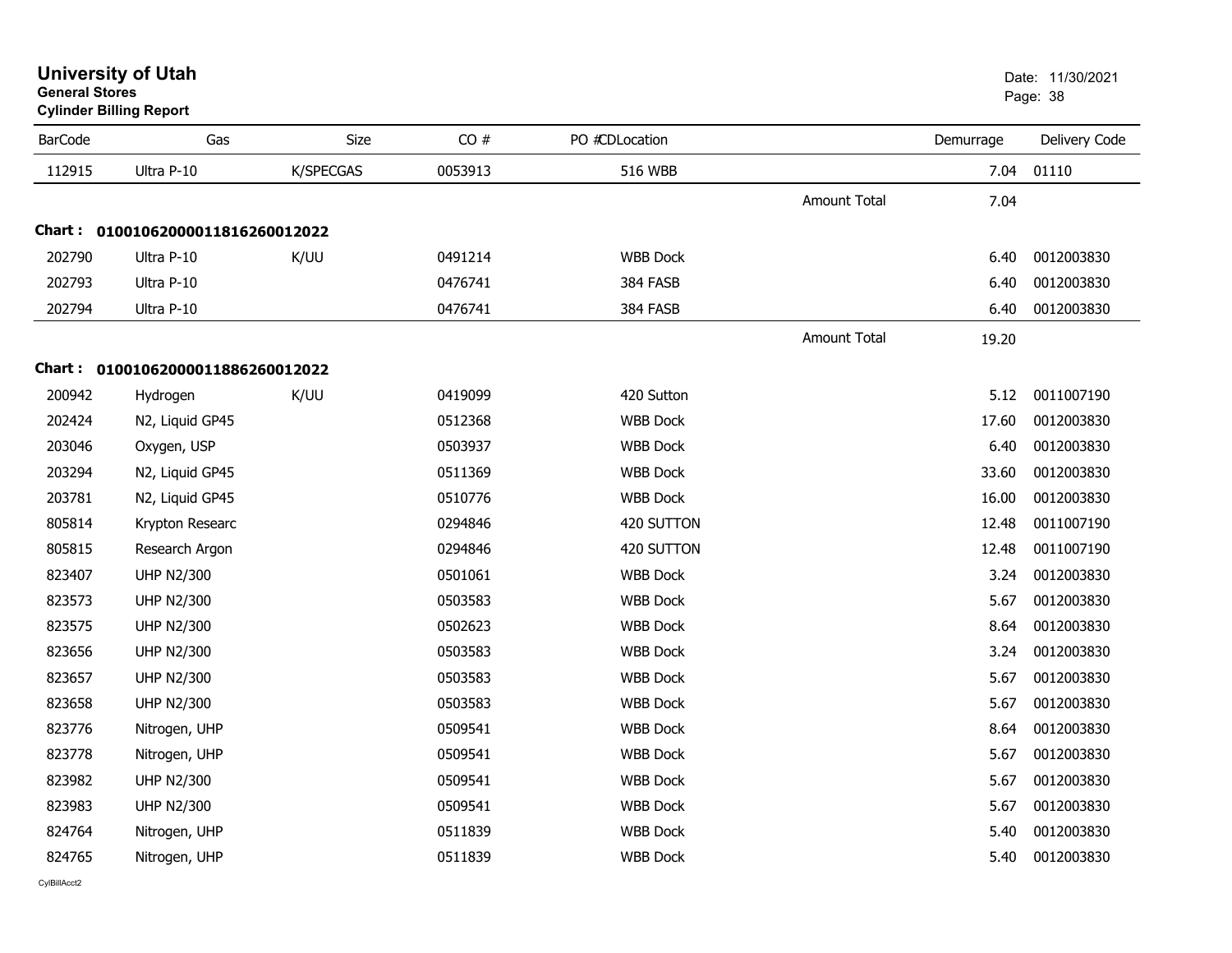| <b>General Stores</b> | <b>University of Utah</b><br><b>Cylinder Billing Report</b> |             |         |                   |                     |           | Date: 11/30/2021<br>Page: 39 |
|-----------------------|-------------------------------------------------------------|-------------|---------|-------------------|---------------------|-----------|------------------------------|
| <b>BarCode</b>        | Gas                                                         | <b>Size</b> | CO#     | PO #CDLocation    |                     | Demurrage | Delivery Code                |
| 824768                | Nitrogen, UHP                                               |             | 0511839 | <b>WBB Dock</b>   |                     | 5.40      | 0012003830                   |
| 824769                | Nitrogen, UHP                                               |             | 0511839 | <b>WBB Dock</b>   |                     | 5.40      | 0012003830                   |
|                       |                                                             |             |         |                   | Amount Total        | 183.06    |                              |
|                       | Chart: 01001062000011956260012022                           |             |         |                   |                     |           |                              |
| 114708                | CO <sub>2</sub> - Siphon                                    | 50#/US      |         | 46632<br>267 EMRL |                     | 10.88     | 0011007190                   |
| 200089                | CO <sub>2</sub> - Inst. Gra                                 |             | 0325416 | 302 BIOLOGY       |                     | 5.12      | 0011007190                   |
| 201453                | Air - 233 CF                                                |             | 0261534 | 302 BIOLOGY       |                     | 5.12      | 0011007190                   |
| 202047                | Argon - UHP                                                 |             | 0225748 | 302 SO BIOLOGY    |                     | 5.12      | 0011007190                   |
| 202551                | CO2 - 50 Lb.                                                |             | 0433609 | 302 SO BIOLOGY    |                     | 5.12      | 0012003830                   |
| 203213                | Helium - UHP                                                |             | 0482189 | 302 So Biology    |                     | 6.40      | 0012003830                   |
| 204674                | Nitrogen, UHP                                               |             | 0461411 | 302 SOUTH BIOLOGY |                     | 5.12      | 0012003830                   |
| 204746                | Helium - UHP                                                |             | 0483232 | 302 So Bio        |                     | 6.40      | 0012003830                   |
| 806059                | 1% Co2/UHP He                                               |             | 0298412 | 302 S BIOLOGY     |                     | 7.04      | 0011007190                   |
| 812675                | Oxygen, UHP,                                                |             | 0424308 | 302 SO BIOLOGY    |                     | 7.04      | 0011007190                   |
| 813407                | Oxygen, UHP,                                                |             | 0427800 | 302 SOUTH BIO     |                     | 7.36      | 0011007190                   |
| 817494                | UHP Helium/300                                              |             | 0460062 | 302 SOUTH BIOLOGY |                     | 8.64      | 0012003830                   |
| 819253                | Nitrogen, UHP                                               |             | 0469737 | 302 So Biology    |                     | 8.64      | 0012003830                   |
|                       |                                                             |             |         |                   | <b>Amount Total</b> | 88.00     |                              |
|                       | Chart: 01001062000172826260012022                           |             |         |                   |                     |           |                              |
| 200195                | Argon                                                       | K/UU        | 0509285 | 484 Sutton        |                     | 6.40      | 0012003830                   |
| 200302                | Argon                                                       |             | 0509285 | 484 Sutton        |                     | 6.40      | 0012003830                   |
| 201181                | Argon                                                       |             | 0509285 | 484 Sutton        |                     | 2.40      | 0012003830                   |
| 201918                | Helium - UHP                                                |             | 0496735 | 484 Sutton BLDG   |                     | 6.40      | 0012003830                   |
| 202358                | Nitrogen, UHP                                               |             | 0503928 | 484 Sutton Bldg   |                     | 2.40      | 0012003830                   |
| 202374                | Helium - UHP                                                |             | 0508387 | 482 Sutton BLDG   |                     | 6.40      | 0012003830                   |
| 203214                | Helium - UHP                                                |             | 0511189 | 484 FASB          |                     | 6.40      | 0012003830                   |
| 203839                | Nitrogen, UHP                                               |             | 0508387 | 482 Sutton BLDG   |                     | 6.40      | 0012003830                   |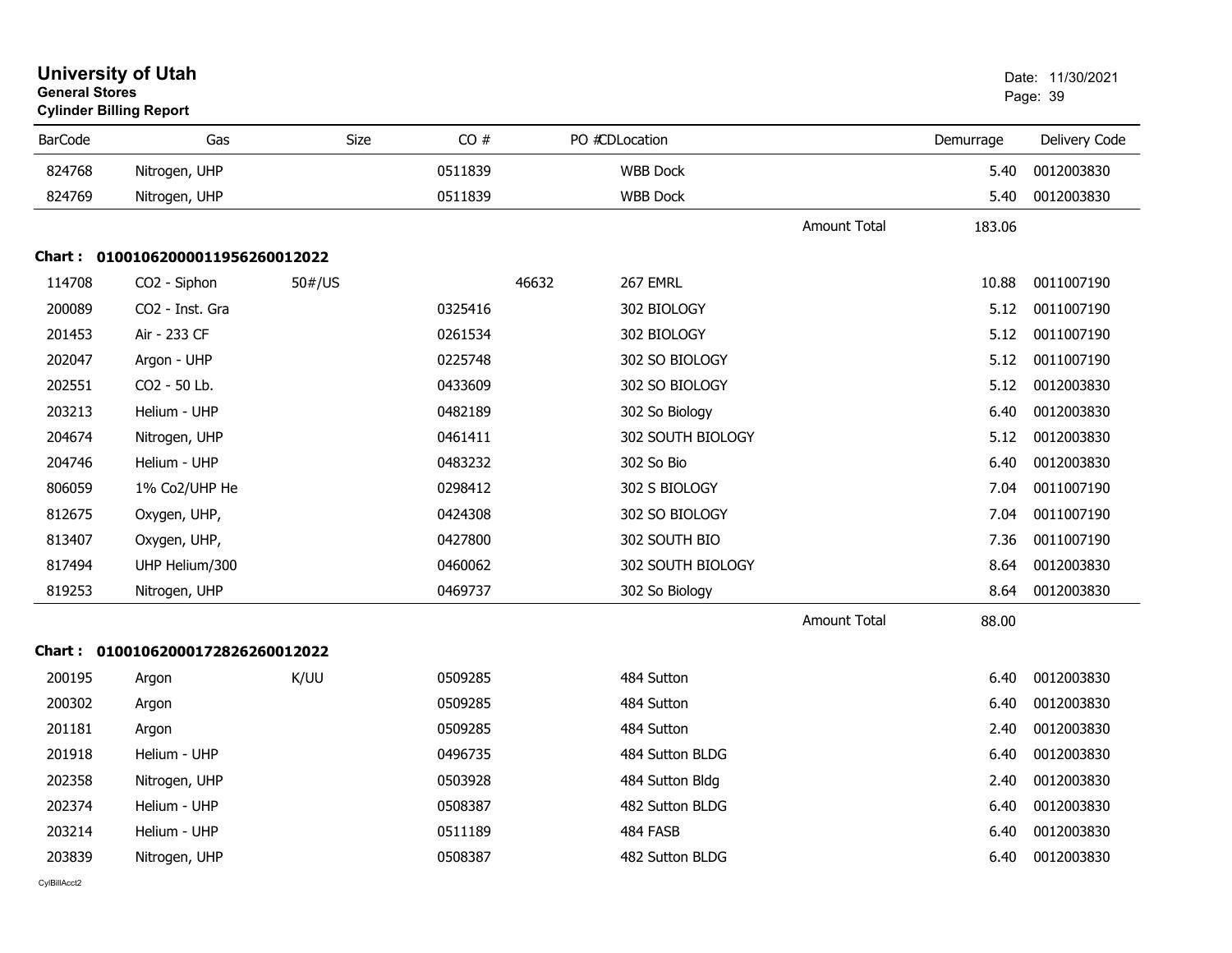| <b>General Stores</b> | <b>University of Utah</b><br><b>Cylinder Billing Report</b> |        |         |                 |                     |           | Date: 11/30/2021<br>Page: 40 |
|-----------------------|-------------------------------------------------------------|--------|---------|-----------------|---------------------|-----------|------------------------------|
| <b>BarCode</b>        | Gas                                                         | Size   | CO#     | PO #CDLocation  |                     | Demurrage | Delivery Code                |
| 204624                | Argon                                                       |        | 0509285 | 484 Sutton      |                     | 2.40      | 0012003830                   |
| 205541                | Nitrogen, UHP                                               |        | 0508387 | 482 Sutton BLDG |                     | 6.40      | 0012003830                   |
| 818448                | 10% Nh3 IN HE                                               |        | 0464182 | 484 SUTTON      |                     | 9.28      | 0012003830                   |
| 818615                | Oxygen, UHP,                                                |        | 0466536 | 484 Sutton      |                     | 8.64      | 0012003830                   |
| 818971                | Hydrogen - UHP                                              |        | 0469275 | 484 Sutton Bldg |                     | 8.64      | 0012003830                   |
| 823892                | Lq Argon                                                    |        | 0510485 | 484 SUTTON      |                     | 6.00      | 0012003830                   |
| 823892                | Lq Argon                                                    |        | 0511244 | 484 SUTTON      |                     | 40.00     | 0012003830                   |
| 824450                | Lq Argon                                                    |        | 0510485 | 484 SUTTON      |                     | 6.00      | 0012003830                   |
| 824573                | CO2-Refrig.Liq.                                             |        | 0510687 | 484 SUTTON      |                     | 24.00     | 0012003830                   |
| 824647                | Lq Argon                                                    |        | 0510967 | 484 SUTTON      |                     | 24.00     | 0012003830                   |
| 824801                | Lq Argon                                                    |        | 0511899 | 484 SUTTON      |                     | 28.00     | 0012003830                   |
| 824802                | Lg Argon                                                    |        | 0511899 | 484 SUTTON      |                     | 28.00     | 0012003830                   |
|                       |                                                             |        |         |                 | Amount Total        | 234.56    |                              |
|                       | Chart: 01001062000204206260012022                           |        |         |                 |                     |           |                              |
| 200642                | Argon                                                       | K/UU   | 0482748 | 484 Sutton BLDG |                     | 6.40      | 0012003830                   |
|                       |                                                             |        |         |                 | <b>Amount Total</b> | 6.40      |                              |
|                       | Chart: 01001062000242286260012022                           |        |         |                 |                     |           |                              |
| 823816                | EXO-ATLAFN-4-14                                             | Messer | 0503883 | 484 SUTTON      |                     | 35.20     | 0012003830                   |
|                       |                                                             |        |         |                 | <b>Amount Total</b> | 35.20     |                              |
|                       | Chart: 01001062000242546260012022                           |        |         |                 |                     |           |                              |
| 200322                | Zero Air                                                    | K/UU   | 0501156 | 475 Sutton BLDG |                     | 6.40      | 0012003830                   |
| 200609                | Zero Air                                                    |        | 0491345 | 475 Sutton Bldg |                     | 6.40      | 0012003830                   |
| 205362                | CO2 - 50 Lb.                                                |        | 0305968 | 472 SUTTON      |                     | 5.12      | 0012003830                   |
| 818024                | Oxygen, UHP,                                                |        | 0479607 | 475 Sutton      |                     | 8.64      | 0012003830                   |
| 822275                | Oxygen, UHP,                                                |        | 0492577 | 475 FASB        |                     | 8.64      | 0012003830                   |
| 823099                | Nitrogen, UHP                                               |        | 0498245 | <b>WBB Dock</b> |                     | 8.64      | 0012003830                   |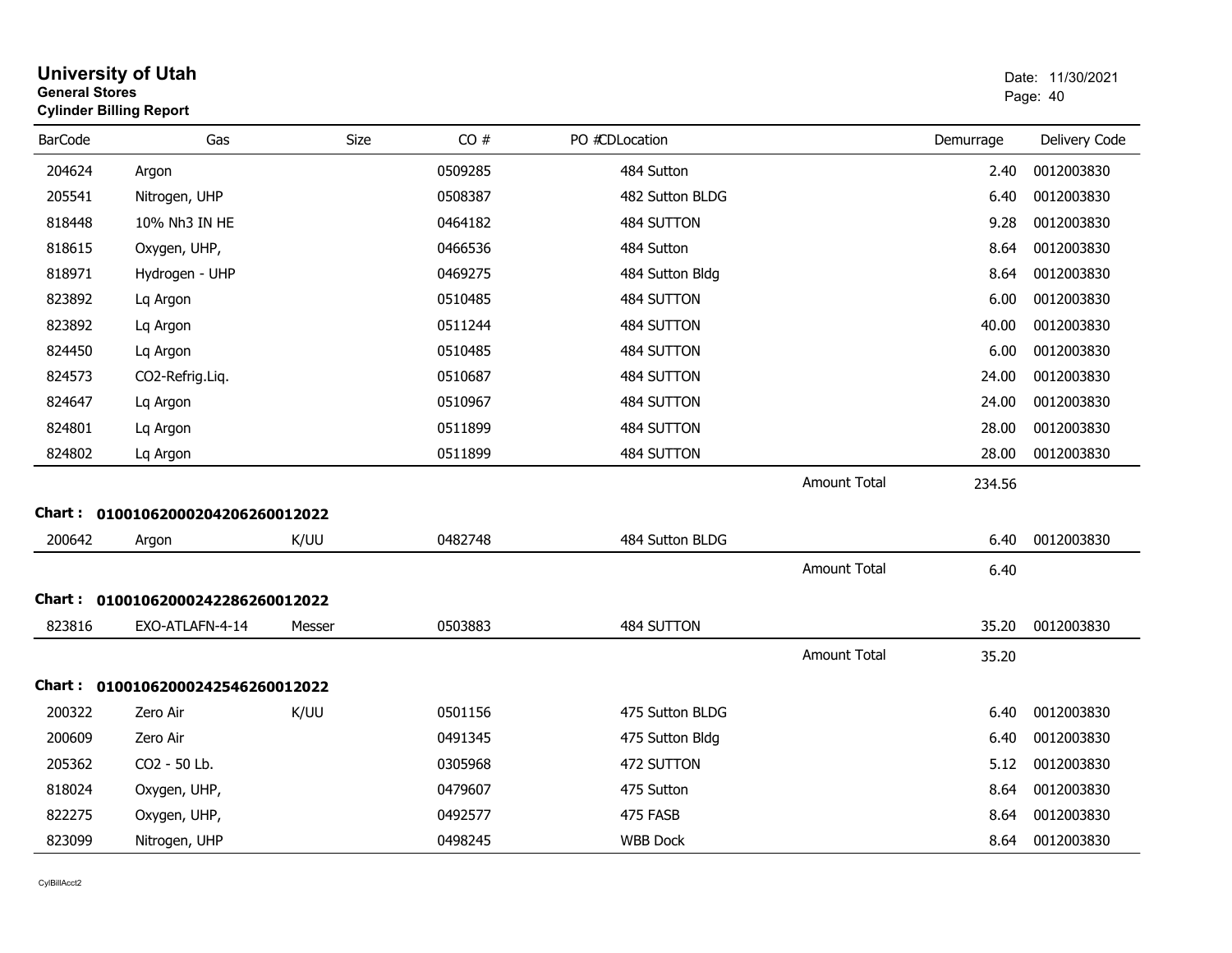| <b>BarCode</b> | Gas                                 | Size      | CO#     | PO #CDLocation        |                     | Demurrage | Delivery Code |
|----------------|-------------------------------------|-----------|---------|-----------------------|---------------------|-----------|---------------|
|                |                                     |           |         |                       | <b>Amount Total</b> | 43.84     |               |
|                | Chart: 01001062000242546260712022   |           |         |                       |                     |           |               |
| 202292         | Argon - UHP                         | K/UU      | 0446579 | 475 FASB              |                     | 5.12      | 0012003830    |
|                |                                     |           |         |                       | <b>Amount Total</b> | 5.12      |               |
| Chart :        | 01001062000248606260012022          |           |         |                       |                     |           |               |
| 200138         | Helium - UHP                        | K/UU      | 0426044 | 497 SUTTON            |                     | 5.12      | 0011007190    |
| 202142         | Air - 233 CF                        |           | 0420725 | 497 SUTTON            |                     | 5.12      | 0011007190    |
| 203863         | Hydrogen                            |           | 0419342 | 497 SUTTON            |                     | 5.12      | 0011007190    |
| 813117         | Nitrogen, UHP                       |           | 0426044 | 497 SUTTON            |                     | 7.04      | 0011007190    |
|                |                                     |           |         |                       | <b>Amount Total</b> | 22.40     |               |
|                | Chart: 0100106500058502384626002022 |           |         |                       |                     |           |               |
| 811316         | 2% H2 In Argon                      | 200C/Mt.A | 0406349 | 283 SUTTON            |                     | 7.04      | 0011007190    |
|                |                                     |           |         |                       | <b>Amount Total</b> | 7.04      |               |
|                | Chart: 0100106500058502976626002022 |           |         |                       |                     |           |               |
| 201764         | Argon                               | K/UU      | 0430691 | 475 SUTTON            |                     | 5.12      | 0012003830    |
| 202354         | Nitrogen, UHP                       |           | 0472008 | 344 FASB              |                     | 6.40      | 0012003830    |
| 203453         | Argon 42CF                          |           | 0426231 | 383 SUTTON ATTN: THEA |                     | 5.76      | 0012002050    |
| 205544         | Nitrogen, UHP                       |           | 0462937 | 344 FASB              |                     | 5.12      | 0012003830    |
| 823532         | Nitrogen, UHP                       |           | 0501387 | 344 FASB              |                     | 8.64      | 0012003830    |
|                |                                     |           |         |                       | <b>Amount Total</b> | 31.04     |               |
|                |                                     |           |         |                       |                     |           |               |

**General Stores**

6.40

Amount Total

CylBillAcct2

200936

## Cha

**Chart : 01001066000321256260012022**

| 203339 | Air - 233 CF    | K/UU | 0470403 | 208 WBB | 6.40 | 0011004120       |
|--------|-----------------|------|---------|---------|------|------------------|
| 203618 | N2, Liquid, 265 |      | 0510056 | 208 WBB |      | 87.36 0011004120 |

936 Helium - 219 CF K/UU 0490817 626 WBB 6.40 0012003830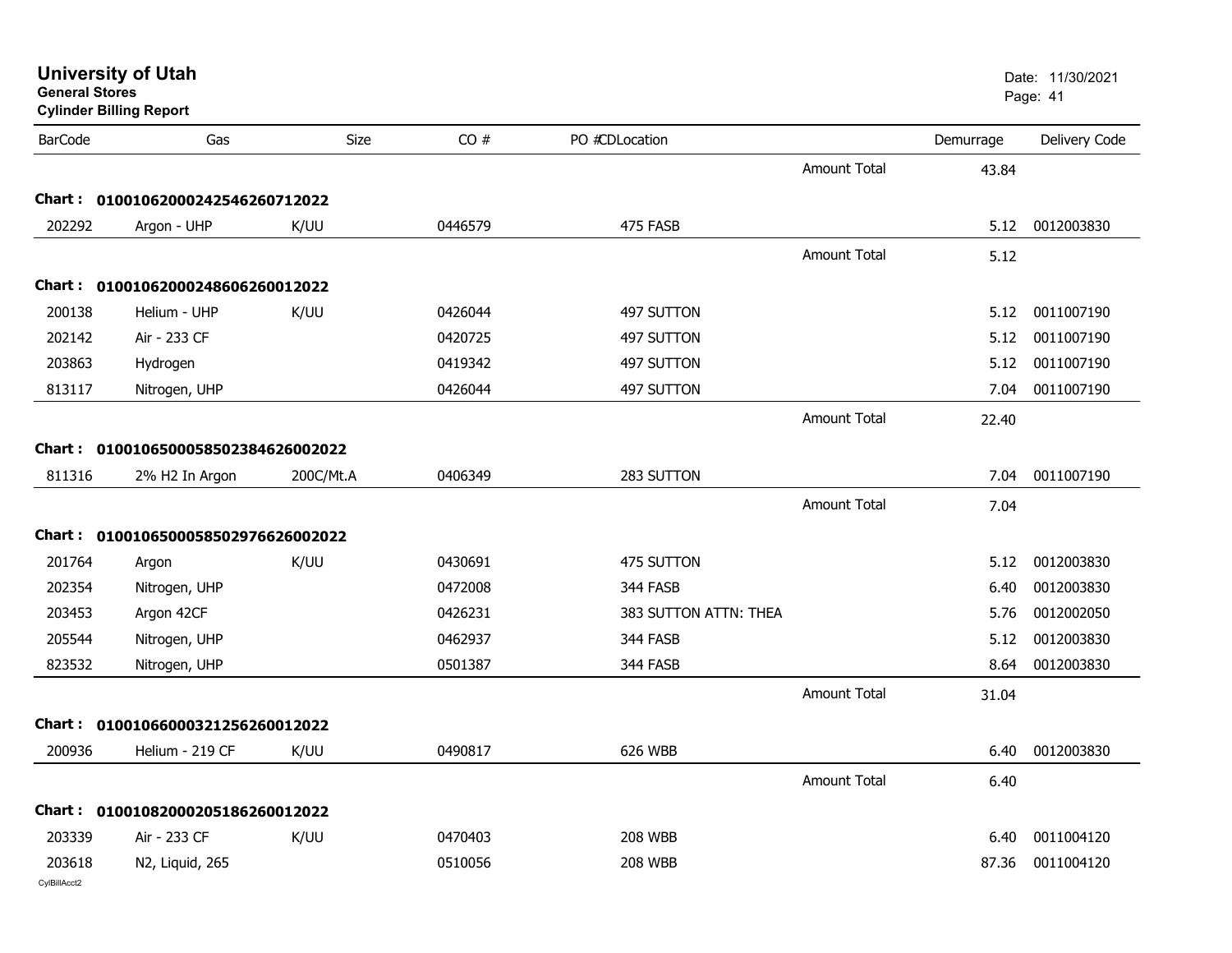| <b>General Stores</b> | <b>University of Utah</b><br><b>Cylinder Billing Report</b> |      | Date: 11/30/2021<br>Page: 42 |                |                     |           |               |
|-----------------------|-------------------------------------------------------------|------|------------------------------|----------------|---------------------|-----------|---------------|
| <b>BarCode</b>        | Gas                                                         | Size | CO#                          | PO #CDLocation |                     | Demurrage | Delivery Code |
| 203900                | Argon - UHP                                                 |      | 0505108                      | 201 WBB        |                     | 6.40      | 0011004120    |
| 203980                | CO2 - 50 Lb.                                                |      | 0503107                      | <b>208 WBB</b> |                     | 6.40      | 0011004120    |
| 822947                | Argon - UHP                                                 |      | 0498307                      | <b>208 WBB</b> |                     | 8.64      | 0011004120    |
| 823944                | Argon - UHP                                                 |      | 0506170                      | <b>208 WBB</b> |                     | 8.64      | 0011004120    |
|                       |                                                             |      |                              |                | <b>Amount Total</b> | 123.84    |               |
|                       | Chart: 0100108500050503407626002022                         |      |                              |                |                     |           |               |
| 200194                | Argon                                                       | K/UU | 0510468                      | 307 WBB        |                     | 6.40      | 0011004120    |
| 200284                | Hydrogen - UHP                                              |      | 0503032                      | 307 WBB        |                     | 3.40      | 0011004120    |
| 200301                | Argon                                                       |      | 0511555                      | 307 WBB        |                     | 4.40      | 0011004120    |
| 200331                | Argon                                                       |      | 0511555                      | 307 WBB        |                     | 4.40      | 0011004120    |
| 200408                | Hydrogen                                                    |      | 0508240                      | 160 ITL        |                     | 6.40      | 0011004120    |
| 200420                | Argon                                                       |      | 0510468                      | 307 WBB        |                     | 2.00      | 0011004120    |
| 200420                | Argon                                                       |      | 0512098                      | 621 WBB        |                     | 2.80      | 0011004120    |
| 200425                | Argon                                                       |      | 0506656                      | 307 WBB        |                     | 6.40      | 0011004120    |
| 200534                | Argon                                                       |      | 0510933                      | 621 WBB        |                     | 6.40      | 0011004120    |
| 200579                | Hydrogen - UHP                                              |      | 0509733                      | 621 WBB        |                     | 3.40      | 0011004120    |
| 200593                | Hydrogen                                                    |      | 0495825                      | 621 WBB        |                     | 6.40      | 0011004120    |
| 200686                | Hydrogen                                                    |      | 0505906                      | 621 WBB        |                     | 6.40      | 0011004120    |
| 200765                | Hydrogen                                                    |      | 0507282                      | 160 ITL        |                     | 6.40      | 0011004120    |
| 200845                | Argon                                                       |      | 0507699                      | 404 WBB        |                     | 6.40      | 0011004120    |
| 200896                | Hydrogen                                                    |      | 0509733                      | 621 WBB        |                     | 3.40      | 0011004120    |
| 201016                | Argon                                                       |      | 0510243                      | 621 WBB        |                     | 3.40      | 0011004120    |
| 201053                | Hydrogen - UHP                                              |      | 0512098                      | 621 WBB        |                     | 2.80      | 0011004120    |
| 201106                | Argon                                                       |      | 0511555                      | 307 WBB        |                     | 4.40      | 0011004120    |
| 201107                | Argon                                                       |      | 0508269                      | 621 WBB        |                     | 6.40      | 0011004120    |
| 201149                | Argon                                                       |      | 0510933                      | 621 WBB        |                     | 3.40      | 0011004120    |
| 201151                | Argon                                                       |      | 0510244                      | 2484 MCE       |                     | 6.40      | 0011004120    |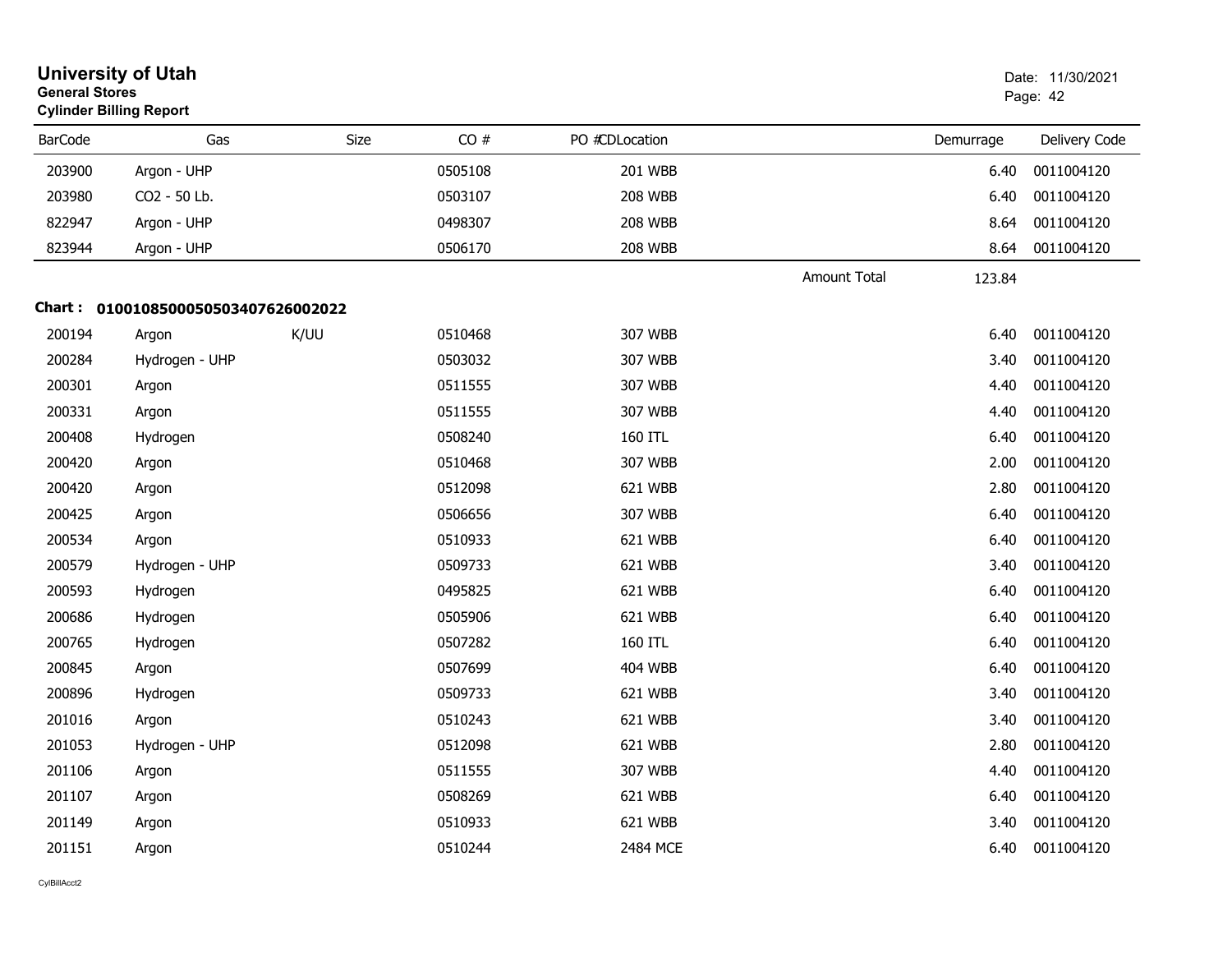| <b>General Stores</b>  | <b>University of Utah</b><br><b>Cylinder Billing Report</b> |      |         |                |           | Date: 11/30/2021<br>Page: 43 |
|------------------------|-------------------------------------------------------------|------|---------|----------------|-----------|------------------------------|
| <b>BarCode</b>         | Gas                                                         | Size | CO#     | PO #CDLocation | Demurrage | Delivery Code                |
| 201154                 | Argon                                                       |      | 0510933 | 621 WBB        | 3.40      | 0011004120                   |
| 201160                 | Argon                                                       |      | 0508273 | 307 WBB        | 2.00      | 0011004120                   |
| 201178                 | Argon                                                       |      | 0512098 | 621 WBB        | 2.80      | 0011004120                   |
| 201209                 | 5% H2 In Argon                                              |      | 0508273 | 307 WBB        | 6.40      | 0011004120                   |
| 201219                 | Helium - UHP                                                |      | 0508268 | 2484 MCE       | 6.40      | 0011004120                   |
| 201222                 | Hydrogen - UHP                                              |      | 0510933 | 621 WBB        | 6.40      | 0011004120                   |
| 201298                 | Hydrogen                                                    |      | 0508240 | 160 ITL        | 6.40      | 0011004120                   |
| 201563                 | Argon                                                       |      | 0510468 | 307 WBB        | 2.00      | 0011004120                   |
| 201626                 | Argon                                                       |      | 0512098 | 621 WBB        | 2.80      | 0011004120                   |
| 201637                 | Hydrogen - UHP                                              |      | 0506532 | 307 WBB        | 6.40      | 0011004120                   |
| 201640                 | Hydrogen - UHP                                              |      | 0512098 | 621 WBB        | 2.80      | 0011004120                   |
| 201769                 | Argon                                                       |      | 0511555 | 307 WBB        | 4.40      | 0011004120                   |
| 201842                 | Argon - UHP                                                 |      | 0512098 | 621 WBB        | 2.80      | 0011004120                   |
| 201939                 | Argon                                                       |      | 0510244 | 2484 MCE       | 6.40      | 0011004120                   |
| 202036                 | Argon                                                       |      | 0507699 | <b>404 WBB</b> | 6.40      | 0011004120                   |
| 202049                 | Hydrogen - UHP                                              |      | 0512098 | 621 WBB        | 2.80      | 0011004120                   |
| 202103                 | Hydrogen                                                    |      | 0508240 | 160 ITL        | 6.40      | 0011004120                   |
| 202107                 | Hydrogen - UHP                                              |      | 0509813 | 307 WBB        | 6.40      | 0011004120                   |
| 202173                 | Argon                                                       |      | 0507282 | 160 ITL        | 6.40      | 0011004120                   |
| 202295                 | Argon - UHP                                                 |      | 0490360 | 307 WBB        | 6.40      | 0011004120                   |
| 202337                 | Argon                                                       |      | 0510243 | 621 WBB        | 3.40      | 0011004120                   |
| 202340                 | Argon                                                       |      | 0507698 | 307 WBB        | 6.40      | 0011004120                   |
| 202367                 | Helium - UHP                                                |      | 0508563 | 621 WBB        | 6.40      | 0011004120                   |
| 202371                 | Helium - UHP                                                |      | 0382765 | 2484 MCE       | 5.12      | 0011004120                   |
| 202377                 | Hydrogen                                                    |      | 0508240 | 160 ITL        | 6.40      | 0011004120                   |
| 202378                 | Hydrogen                                                    |      | 0508240 | 160 ITL        | 6.40      | 0011004120                   |
| 202380                 | Hydrogen - UHP                                              |      | 0510933 | 621 WBB        | 6.40      | 0011004120                   |
| 202382<br>CvIBillAcct2 | Hydrogen                                                    |      | 0508240 | 160 ITL        | 6.40      | 0011004120                   |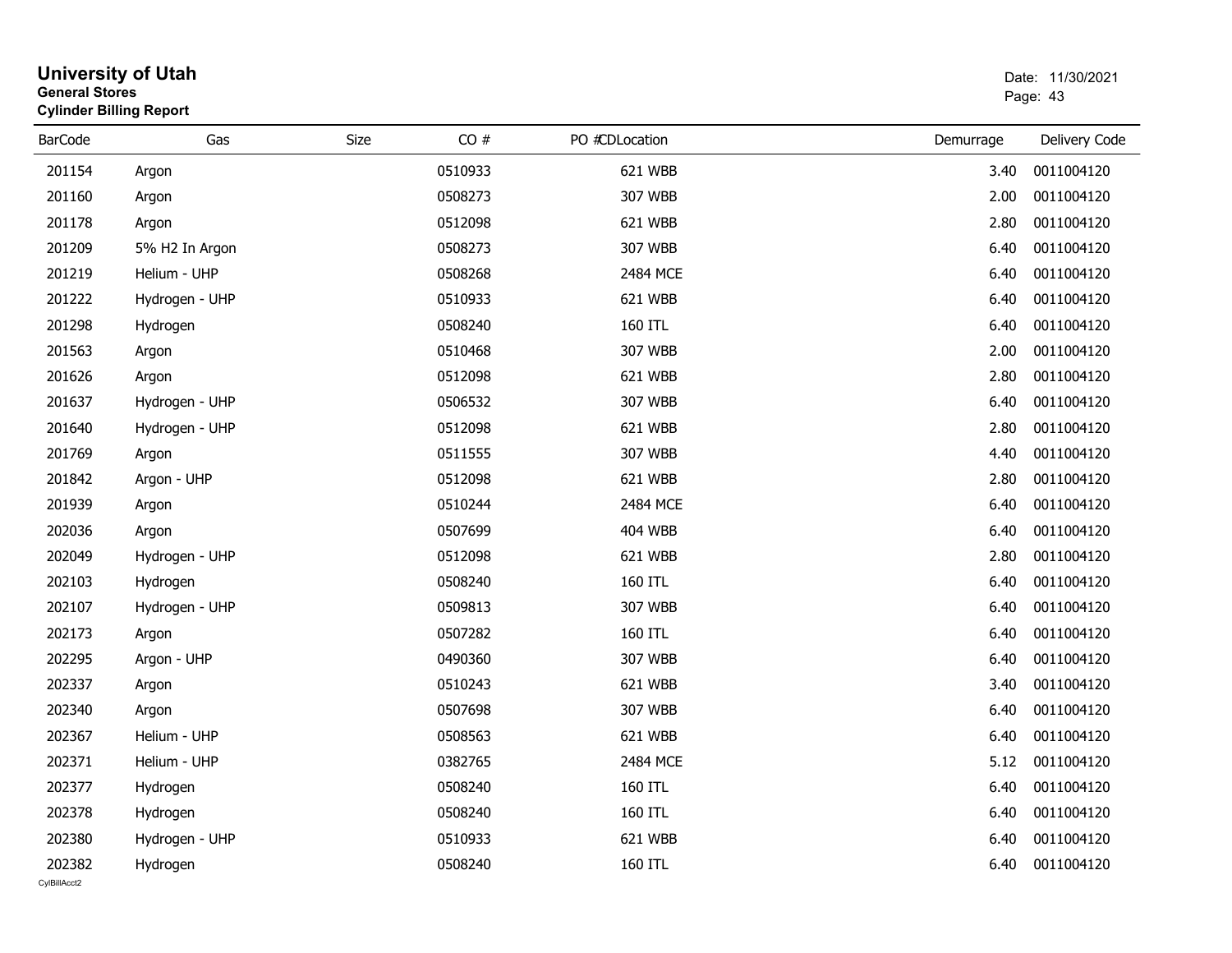| <b>General Stores</b><br><b>Cylinder Billing Report</b> |                 |      | Page: 44 |                     |           |               |
|---------------------------------------------------------|-----------------|------|----------|---------------------|-----------|---------------|
| <b>BarCode</b>                                          | Gas             | Size | CO#      | PO #CDLocation      | Demurrage | Delivery Code |
| 202750                                                  | Hydrogen        |      | 0505906  | 621 WBB             | 6.40      | 0011004120    |
| 202760                                                  | Hydrogen        |      | 0512313  | 621 WBB             | 2.80      | 0011004120    |
| 202771                                                  | Argon           |      | 0510243  | 621 WBB             | 3.40      | 0011004120    |
| 202877                                                  | Argon           |      | 0510933  | 621 WBB             | 3.40      | 0011004120    |
| 202878                                                  | Argon           |      | 0479179  | <b>502 WBB</b>      | 6.40      | 0011004120    |
| 202880                                                  | Argon           |      | 0510468  | 307 WBB             | 2.00      | 0011004120    |
| 202880                                                  | Argon           |      | 0512098  | 621 WBB             | 2.80      | 0011004120    |
| 202881                                                  | Argon           |      | 0508240  | 160 ITL             | 6.40      | 0011004120    |
| 202882                                                  | Argon           |      | 0502881  | 621 WBB             | 6.40      | 0011004120    |
| 202914                                                  | Nitrogen, UHP   |      | 0383090  | <b>404 WBB</b>      | 5.12      | 0011004120    |
| 202915                                                  | Argon           |      | 0507282  | 160 ITL             | 6.40      | 0011004120    |
| 202933                                                  | Hydrogen        |      | 0508563  | 621 WBB             | 6.40      | 0011004120    |
| 203516                                                  | Air - 233 CF    |      | 0503565  | <b>518 WBB</b>      | 6.40      | 0011004120    |
| 203755                                                  | Argon           |      | 0505906  | 621 WBB             | 6.40      | 0011004120    |
| 203826                                                  | Hydrogen - UHP  |      | 0509733  | 621 WBB             | 6.40      | 0011004120    |
| 203837                                                  | Argon           |      | 0511555  | 307 WBB             | 4.40      | 0011004120    |
| 203890                                                  | Hydrogen - UHP  |      | 0502484  | 307 WBB             | 6.40      | 0011004120    |
| 203975                                                  | Helium - UHP    |      | 0444472  | 135 S 1460 E RM 307 | 5.12      | 0011004120    |
| 203979                                                  | Hydrogen        |      | 0510933  | 621 WBB             | 6.40      | 0011004120    |
| 203984                                                  | Argon           |      | 0510468  | 307 WBB             | 6.40      | 0011004120    |
| 205282                                                  | Argon - UHP     |      | 0510243  | 621 WBB             | 3.60      | 0011004120    |
| 810424                                                  | Helium - UHP    |      | 0386621  | <b>404 WBB</b>      | 7.04      | 0011004120    |
| 823922                                                  | Argon           |      | 0506068  | 160 ITL             | 8.64      | 0011004120    |
| 823923                                                  | Argon           |      | 0506105  | <b>404 WBB</b>      | 8.64      | 0011004120    |
| 824037                                                  | Nitrogen 230 CF |      | 0506531  | <b>406 WBB</b>      | 8.64      | 0011004120    |
| 824040                                                  | Nitrogen 230 CF |      | 0506531  | <b>406 WBB</b>      | 8.64      | 0011004120    |
| 824184                                                  | Hydrogen        |      | 0507547  | 160 ITL             | 8.64      | 0011004120    |
| 824570                                                  | Oxygen, UHP,    |      | 0510934  | 2484 MCE            | 8.64      | 0011004120    |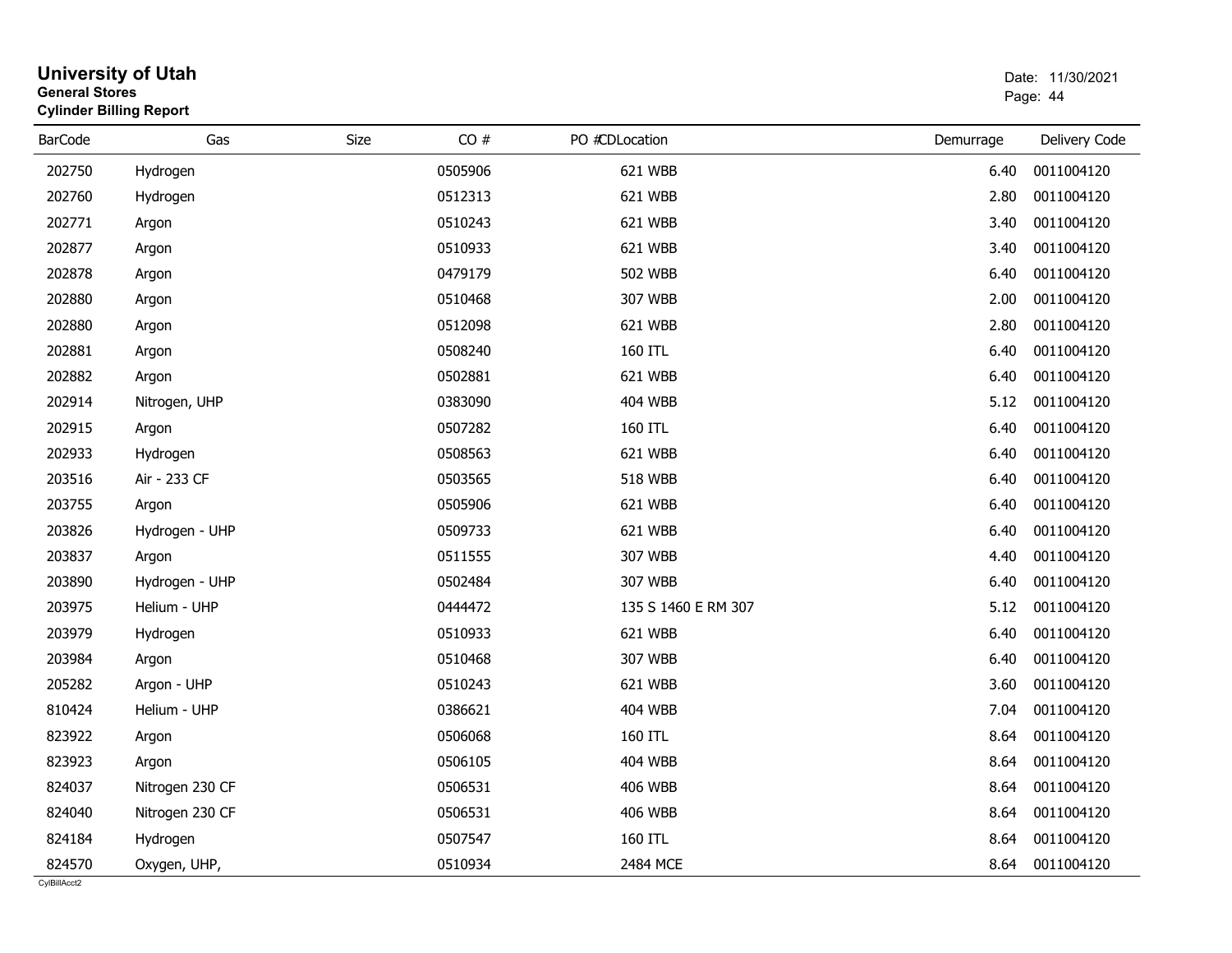| <b>General Stores</b> | <b>Cylinder Billing Report</b>      |             |         |                |                     |           | Page: 45      |
|-----------------------|-------------------------------------|-------------|---------|----------------|---------------------|-----------|---------------|
| <b>BarCode</b>        | Gas                                 | <b>Size</b> | CO#     | PO #CDLocation |                     | Demurrage | Delivery Code |
|                       |                                     |             |         |                | <b>Amount Total</b> | 413.24    |               |
|                       | Chart: 0100108500051900484626002022 |             |         |                |                     |           |               |
| 823796                | 10% H2 Bal. N2                      | 200C/Mt.A   | 0509572 | 213 WBB        |                     | 8.64      | 0011004120    |
| 823857                | 2% H2 Bal N2                        |             | 0504906 | 213 WBB        |                     | 8.64      | 0011004120    |
|                       |                                     |             |         |                | <b>Amount Total</b> | 17.28     |               |
|                       | Chart: 0100108500051900484626072022 |             |         |                |                     |           |               |
| 823926                | Argon                               | 200C/Mt.A   | 0506598 | 213 WBB        |                     | 8.64      | 0011004120    |
|                       |                                     |             |         |                | <b>Amount Total</b> | 8.64      |               |
|                       | Chart: 0100108500054504429626002022 |             |         |                |                     |           |               |
| 202288                | Argon - UHP                         | K/UU        | 0476401 | 628 WBB        |                     | 6.40      | 0011004120    |
| 203242                | Nitrogen 40 CF                      |             | 0511338 | 114 WBB        |                     | 5.80      | 0011004120    |
| 205279                | Argon - UHP                         |             | 0389330 | 204 BLDG 58    |                     | 5.12      | 0011004120    |
| 205821                | Nitrogen 40 CF                      |             | 0506471 | 114 WBB        |                     | 5.76      | 0011004120    |
|                       |                                     |             |         |                | Amount Total        | 23.08     |               |
|                       | Chart: 0100108500054903086626002022 |             |         |                |                     |           |               |
| 202293                | Argon - UHP                         | K/UU        | 0506488 | 109 WBB        |                     | 6.40      | 0011004120    |
|                       |                                     |             |         |                | <b>Amount Total</b> | 6.40      |               |
|                       | Chart: 0100108500054903136626002022 |             |         |                |                     |           |               |
| 200331                | Argon                               | K/UU        | 0510676 | 2464 MCE       |                     | 0.60      | 0011004120    |
| 200532                | Argon                               |             | 0510676 | 2464 MCE       |                     | 0.60      | 0011004120    |
| 201245                | Argon                               |             | 0511648 | 2464 MCE       |                     | 2.20      | 0011004120    |
| 201667                | Argon                               |             | 0511409 | 2464 MCE       |                     | 1.60      | 0011004120    |
| 202608                | Argon                               |             | 0511648 | 2464 MCE       |                     | 5.20      | 0011004120    |
| 202616                | Argon                               |             | 0511648 | 2464 MCE       |                     | 1.00      | 0011004120    |
| 202785                | Argon                               |             | 0511648 | 2464 MCE       |                     | 5.20      | 0011004120    |
| 824589                | Argon                               |             | 0511409 | 2464 MCE       |                     | 4.32      | 0011004120    |
|                       |                                     |             |         |                |                     |           |               |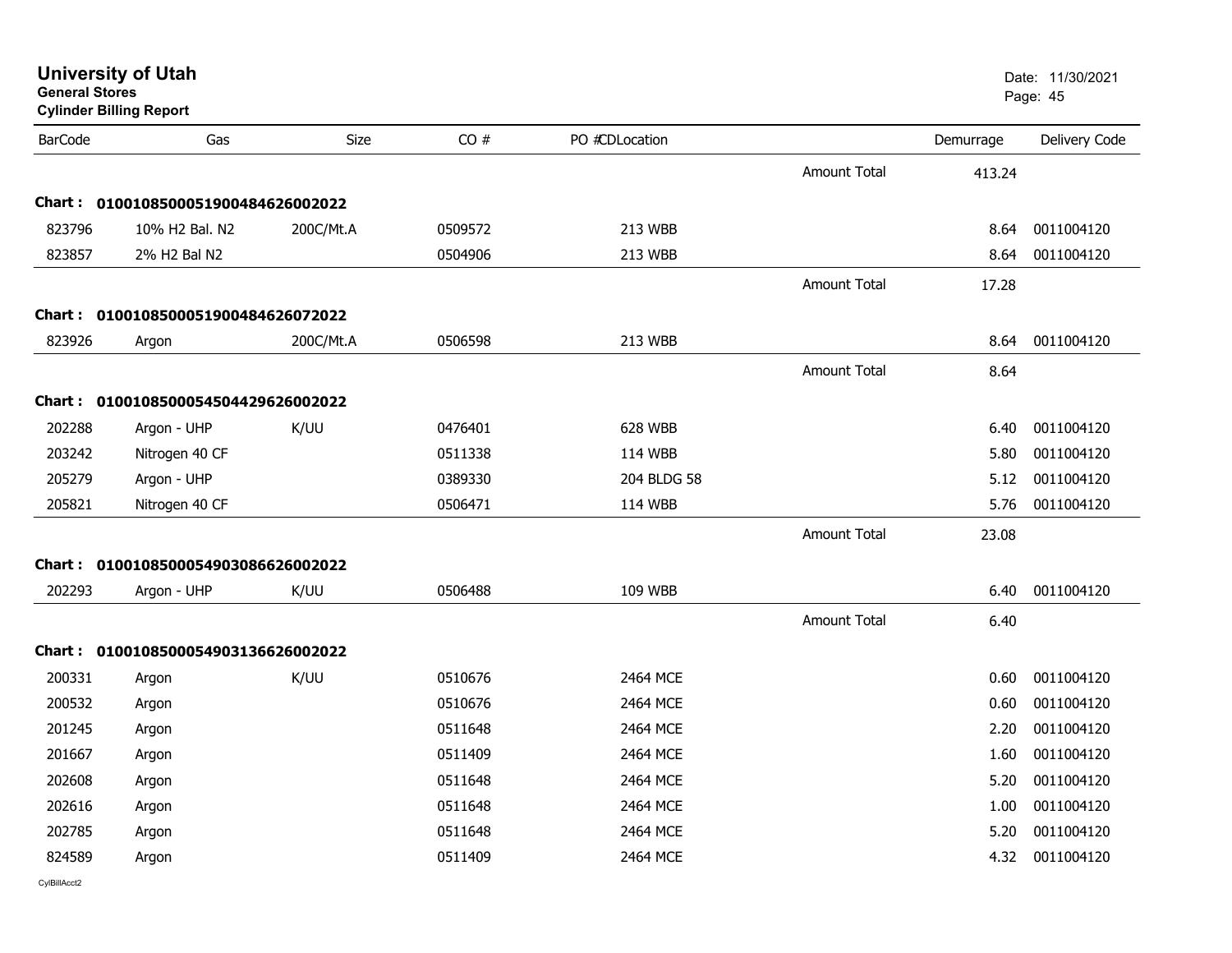| <b>General Stores</b> | <b>University of Utah</b><br><b>Cylinder Billing Report</b> |      |         |     |                |                                           |                     |           | Date: 11/30/2021<br>Page: 46 |
|-----------------------|-------------------------------------------------------------|------|---------|-----|----------------|-------------------------------------------|---------------------|-----------|------------------------------|
| <b>BarCode</b>        |                                                             | Gas  | Size    | CO# | PO #CDLocation |                                           |                     | Demurrage | Delivery Code                |
| 824625                | Argon                                                       |      | 0511409 |     |                | 2464 MCE                                  |                     | 7.83      | 0011004120                   |
| 824626                | Argon                                                       |      | 0511409 |     |                | 2464 MCE                                  |                     | 3.78      | 0011004120                   |
| 824627                | Argon                                                       |      | 0511560 |     |                | 2464 MCE                                  |                     | 2.97      | 0011004120                   |
| 824628                | Argon                                                       |      | 0511409 |     |                | 2464 MCE                                  |                     | 0.81      | 0011004120                   |
| 824743                | Argon                                                       |      | 0511792 |     |                | 2464 MCE                                  |                     | 5.67      | 0011004120                   |
| 824744                | Argon                                                       |      | 0511792 |     |                | 2464 MCE                                  |                     | 2.16      | 0011004120                   |
| 824745                | Argon                                                       |      | 0511792 |     |                | 2464 MCE                                  |                     | 1.62      | 0011004120                   |
| 824746                | Argon                                                       |      | 0511792 |     |                | 2464 MCE                                  |                     | 5.67      | 0011004120                   |
| 824747                | Argon                                                       |      | 0511792 |     |                | 2464 MCE                                  |                     | 5.67      | 0011004120                   |
|                       |                                                             |      |         |     |                |                                           | <b>Amount Total</b> | 56.90     |                              |
| Chart :               | 0100108500055800894626002022                                |      |         |     |                |                                           |                     |           |                              |
| 200428                | Argon                                                       | K/UU | 0512268 |     |                | <b>407 WBB</b>                            |                     | 2.80      | 0011004120                   |
| 201150                | Argon                                                       |      | 0473049 |     |                | 408 WBB                                   |                     | 6.40      | 0011004120                   |
| 201463                | Argon                                                       |      | 0510546 |     |                | 407 WBB                                   |                     | 3.80      | 0011004120                   |
| 201464                | Argon                                                       |      | 0512268 |     |                | 407 WBB                                   |                     | 2.80      | 0011004120                   |
| 201555                | Argon                                                       |      | 0510546 |     |                | 407 WBB                                   |                     | 6.40      | 0011004120                   |
| 201667                | Argon                                                       |      | 0512268 |     |                | <b>407 WBB</b>                            |                     | 2.80      | 0011004120                   |
| 202609                | Argon                                                       |      | 0510546 |     |                | <b>407 WBB</b>                            |                     | 6.40      | 0011004120                   |
| 202610                | Argon                                                       |      | 0509729 |     |                | 407 WBB                                   |                     | 3.80      | 0011004120                   |
| 203074                | Argon                                                       |      | 0509729 |     |                | 407 WBB                                   |                     | 3.80      | 0011004120                   |
|                       |                                                             |      |         |     |                |                                           | Amount Total        | 39.00     |                              |
| Chart :               | 0100108500055800897626002022                                |      |         |     |                |                                           |                     |           |                              |
| 202840                | Helium - UHP                                                | K/UU | 0458436 |     |                | 2726 MCE, Attn: Parker Okabe 801-317-6391 |                     | 5.12      | 0011004120                   |
| 203211                | Helium - UHP                                                |      | 0492501 |     |                | 2464 MCE                                  |                     | 6.40      | 0011004120                   |
| 205548                | Nitrogen, UHP                                               |      | 0433831 |     |                | <b>MCE 2464</b>                           |                     | 5.12      | 0011004120                   |
| 516678                | Hydrogen, UHP                                               |      | 0458436 |     |                | 2726 MCE, Attn: Parker Okabe 801-317-6391 |                     | 8.64      | 0011004120                   |
| 810665                | 100ppm O2 in AR                                             |      | 0392932 |     |                | 2474 MCE                                  |                     | 7.68      | 0011004120                   |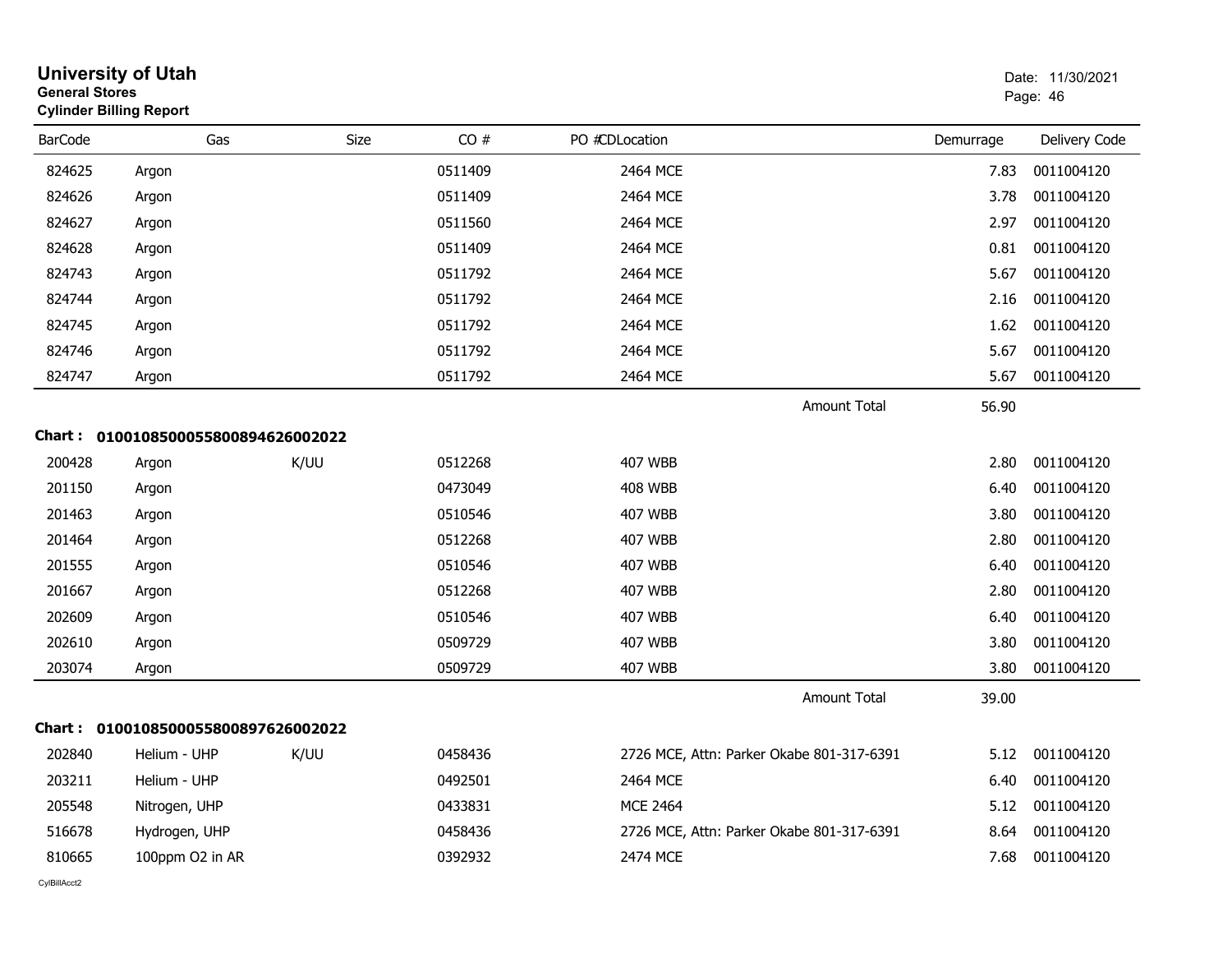| <b>General Stores</b> | <b>University of Utah</b><br><b>Cylinder Billing Report</b> |           |         |                 |                     | Date: 11/30/2021<br>Page: 47 |               |  |
|-----------------------|-------------------------------------------------------------|-----------|---------|-----------------|---------------------|------------------------------|---------------|--|
| <b>BarCode</b>        | Gas                                                         | Size      | CO#     | PO #CDLocation  |                     | Demurrage                    | Delivery Code |  |
| 814365                | Oxygen, USP                                                 |           | 0435649 | <b>MCE 2464</b> |                     | 7.36                         | 0011004120    |  |
| 814388                | Chlorine                                                    |           | 0434183 | 2464 MCE        |                     | 10.88                        | 0011004120    |  |
| 815505                | Mix                                                         |           | 0440830 | 2464 MCE        |                     | 7.68                         | 0011004120    |  |
| 815799                | Hydrogen - UHP                                              |           | 0446291 | 2462 MCE        |                     | 7.36                         | 0011004120    |  |
| 815967                | <b>UHP Chlorine</b>                                         |           | 0445580 | 2464 MCE        |                     | 17.60                        | 0011004120    |  |
| 819026                | 5% H2 In Argon                                              |           | 0468658 | 2464 MCE        |                     | 1.62                         | 0011004120    |  |
| 824089                | 5% HCL In Argon                                             |           | 0505482 | 2464 MCE        |                     | 8.64                         | 0011004120    |  |
| 824498                | 100ppm O2/He                                                |           | 0508392 | 2464 MCE        |                     | 8.64                         | 0011004120    |  |
|                       |                                                             |           |         |                 | <b>Amount Total</b> | 102.74                       |               |  |
|                       | Chart: 0100108500055800897643002022                         |           |         |                 |                     |                              |               |  |
| 820848                | <b>UHP Chlorine</b>                                         | 33cf-Prax | 0479487 | 2464 MCE        |                     | 40.00                        | 0011004120    |  |
|                       |                                                             |           |         |                 | <b>Amount Total</b> | 40.00                        |               |  |
|                       | Chart: 0100108500055800906626002022                         |           |         |                 |                     |                              |               |  |
| 200751                | Nitrogen, UHP                                               | K/UU      | 0489260 | 123 WBB         |                     | 6.40                         | 0011004120    |  |
| 821977                | Nitrogen, UHP                                               |           | 0489359 | 123 WBB         |                     | 8.64                         | 0011004120    |  |
| 822051                | CO2 - Inst. Gra                                             |           | 0489359 | 123 WBB         |                     | 8.64                         | 0011004120    |  |
|                       |                                                             |           |         |                 | <b>Amount Total</b> | 23.68                        |               |  |
|                       | Chart: 0100108500055800969626002022                         |           |         |                 |                     |                              |               |  |
| 201929                | CO <sub>2</sub> - Siphon                                    | K/UU      | 0476810 | 310 WBB         |                     | 6.40                         | 0012002050    |  |
| 202739                | CO2 - Siphon                                                |           | 0476810 | 310 WBB         |                     | 6.40                         | 0012002050    |  |
| 203824                | Nitrogen 230 CF                                             |           | 0318723 | 110 WBB         |                     | 5.12                         | 0011004120    |  |
| 203923                | Nitrogen 230 CF                                             |           | 0482384 | <b>208 WBB</b>  |                     | 6.40                         | 0011004120    |  |
| 205830                | Oxygen, USP                                                 |           | 0473240 | 310 Sutton      |                     | 6.40                         | 0012002050    |  |
| 817706                | 2% H2 Bal N2                                                |           | 0459428 | 503 WBB         |                     | 8.64                         | 0011004120    |  |
| 819690                | 2% H2 Bal N2                                                |           | 0472575 | <b>208 WBB</b>  |                     | 8.64                         | 0011004120    |  |
| 820666                | 2% H2 Bal N2                                                |           | 0478679 | 2511 SMBB       |                     | 8.64                         | 0011004120    |  |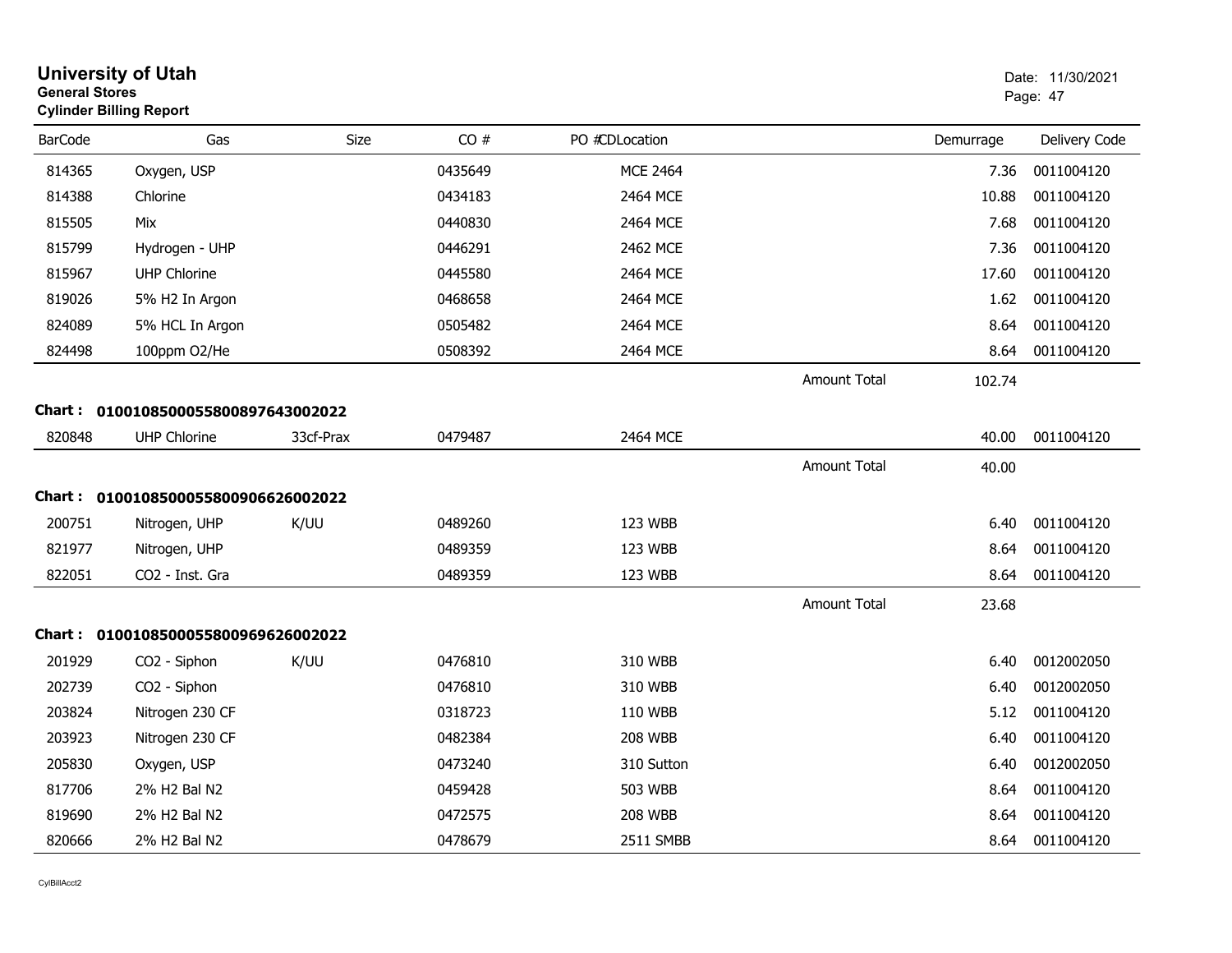| General Stores | <b>Cylinder Billing Report</b>      |           |         |                |                     |           | Page: 48      |
|----------------|-------------------------------------|-----------|---------|----------------|---------------------|-----------|---------------|
| <b>BarCode</b> | Gas                                 | Size      | CO#     | PO #CDLocation |                     | Demurrage | Delivery Code |
|                |                                     |           |         |                | <b>Amount Total</b> | 56.64     |               |
|                | Chart: 0100108500055801027626002022 |           |         |                |                     |           |               |
| 201207         | Hydrogen - UHP                      | K/UU      | 0501539 | <b>412 WBB</b> |                     | 6.40      | 0011004120    |
| 202767         | Argon - UHP                         |           | 0505868 | 2464 MCE       |                     | 1.20      | 0011004120    |
| 202871         | Argon - UHP                         |           | 0504010 | 2464 MCE       |                     | 2.20      | 0011004120    |
| 203877         | Argon                               |           | 0500254 | 2464 MCE       |                     | 6.40      | 0011004120    |
|                |                                     |           |         |                | <b>Amount Total</b> | 16.20     |               |
|                | Chart: 0100108500055801029626002022 |           |         |                |                     |           |               |
| 201016         | Argon                               | K/UU      | 0512542 | 2464 MCE       |                     | 1.40      | 0011004120    |
| 201464         | Argon                               |           | 0510937 | 2426 MCE       |                     | 2.20      | 0011004120    |
| 202337         | Argon                               |           | 0512542 | 2464 MCE       |                     | 1.40      | 0011004120    |
| 203074         | Argon                               |           | 0512542 | 2464 MCE       |                     | 1.40      | 0011004120    |
| 824760         | Argon                               |           | 0512542 | 2464 MCE       |                     | 1.89      | 0011004120    |
| 824761         | Argon                               |           | 0512542 | 2464 MCE       |                     | 1.89      | 0011004120    |
|                |                                     |           |         |                | <b>Amount Total</b> | 10.18     |               |
|                | Chart: 0100108500055801030626002022 |           |         |                |                     |           |               |
| 516808         | Dry Air, 300                        | 300/MTAIR | 0452671 | 2464 MCE       |                     | 7.36      | 0011004120    |
| 819024         | 5% H2 In Argon                      |           | 0473844 | 2464 MCE       |                     | 8.64      | 0011004120    |
|                |                                     |           |         |                | Amount Total        | 16.00     |               |
|                | Chart: 0100108500055801035626002022 |           |         |                |                     |           |               |
| 200301         | Argon                               | K/UU      | 0510869 | 2464 MCE       |                     | 0.60      | 0011004120    |
| 200428         | Argon                               |           | 0510869 | 2464 MCE       |                     | 2.20      | 0011004120    |
| 200530         | Argon                               |           | 0512324 | <b>412 WBB</b> |                     | 2.60      | 0011004120    |
| 200555         | Argon                               |           | 0510869 | 2464 MCE       |                     | 0.60      | 0011004120    |
| 200657         | Argon                               |           | 0510883 | 2464 MCE       |                     | 1.20      | 0011004120    |
| 201106         | Argon                               |           | 0510869 | 2464 MCE       |                     | 0.60      | 0011004120    |
|                |                                     |           |         |                |                     |           |               |

**University of Utah** Date: 11/30/2021 **General Stores**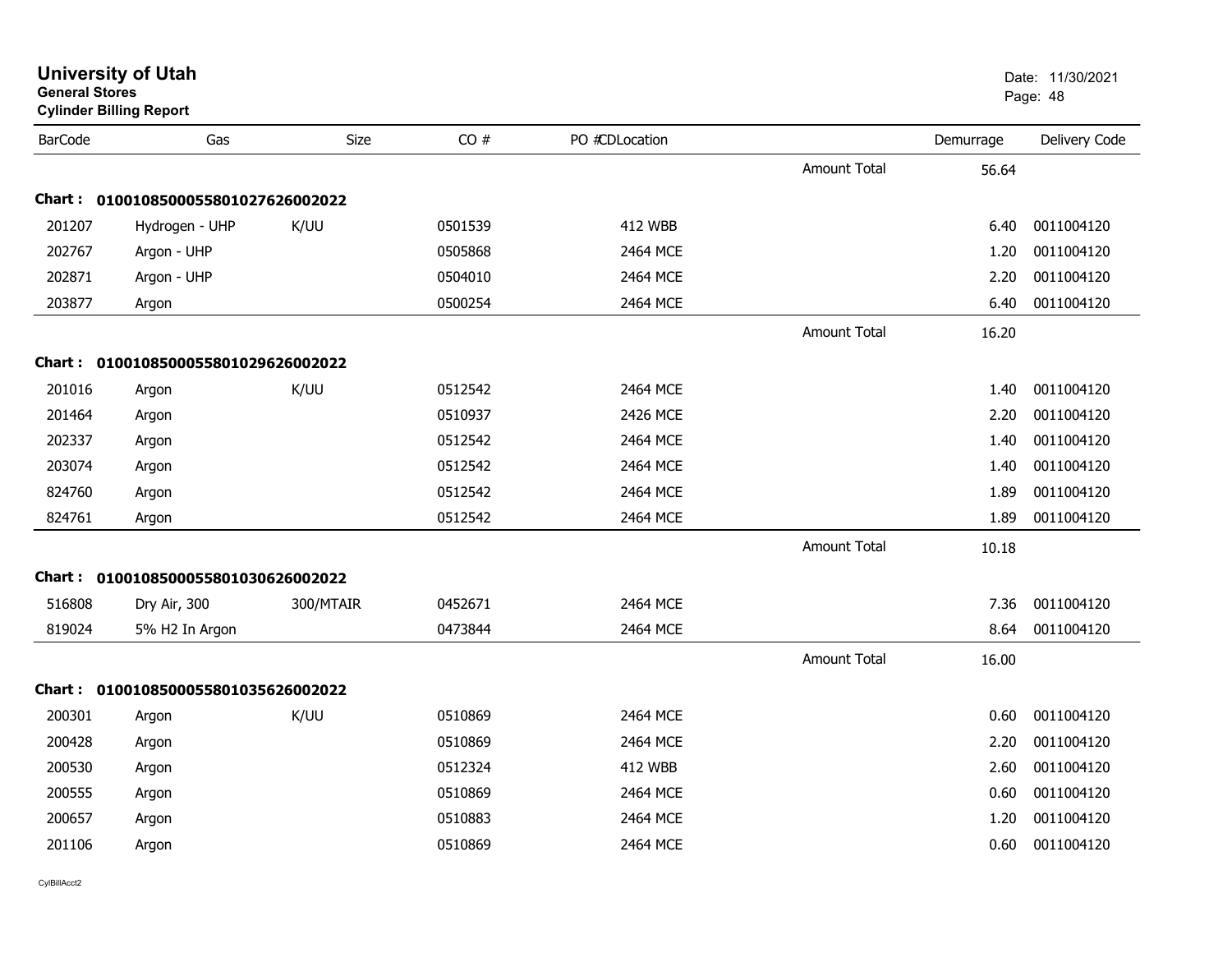| <b>General Stores</b> | <b>University of Utah</b><br><b>Cylinder Billing Report</b> |           |         |                |                     | Date: 11/30/2021<br>Page: 49 |               |
|-----------------------|-------------------------------------------------------------|-----------|---------|----------------|---------------------|------------------------------|---------------|
| <b>BarCode</b>        | Gas                                                         | Size      | CO#     | PO #CDLocation |                     | Demurrage                    | Delivery Code |
| 201176                | Argon                                                       |           | 0510883 | 2464 MCE       |                     | 5.00                         | 0011004120    |
| 201181                | Argon                                                       |           | 0512324 | <b>412 WBB</b> |                     | 1.20                         | 0011004120    |
| 202616                | Argon                                                       |           | 0512324 | <b>412 WBB</b> |                     | 1.20                         | 0011004120    |
| 203837                | Argon                                                       |           | 0510883 | 2464 MCE       |                     | 0.60                         | 0011004120    |
| 204624                | Argon                                                       |           | 0512324 | <b>412 WBB</b> |                     | 2.60                         | 0011004120    |
| 824485                | 5% H2 In Argon                                              |           | 0510895 | 2464 MCE       |                     | 5.13                         | 0011004120    |
| 824787                | 5% H2 In Argon                                              |           | 0511837 | 2464 MCE       |                     | 4.05                         | 0011004120    |
| 824788                | 5% H2 In Argon                                              |           | 0511837 | 2464 MCE       |                     | 4.05                         | 0011004120    |
|                       |                                                             |           |         |                | <b>Amount Total</b> | 31.63                        |               |
|                       | Chart: 0100108500055801038626002022                         |           |         |                |                     |                              |               |
| 824646                | Lq Argon                                                    | Liq-Airga | 0511156 | 2726 MCE       |                     | 64.00                        | 0011004120    |
|                       |                                                             |           |         |                | <b>Amount Total</b> | 64.00                        |               |
|                       | Chart: 0100108500055801046626002022                         |           |         |                |                     |                              |               |
| 202062                | Argon                                                       | K/UU      | 0511381 | 113 WBB        |                     | 5.80                         | 0011004120    |
| 203076                | Argon                                                       |           | 0509297 | 113 WBB        |                     | 2.00                         | 0011004120    |
|                       |                                                             |           |         |                | <b>Amount Total</b> | 7.80                         |               |
|                       | Chart: 0100108500055801056626002022                         |           |         |                |                     |                              |               |
| 201246                | Argon - UHP                                                 | K/UU      | 0511781 | 2464 MCE       |                     | 4.20                         | 0011004120    |
| 201626                | Argon                                                       |           | 0507078 | 2464 MCE       |                     | 1.20                         | 0011004120    |
|                       |                                                             |           |         |                | <b>Amount Total</b> | 5.40                         |               |
|                       | Chart: 01001086000030806260012022                           |           |         |                |                     |                              |               |
| 200624                | Nitrogen 230 CF                                             | K/UU      | 0436564 | 155 ITL        |                     | 5.12                         | 0011004120    |
| 202876                | Argon                                                       |           | 0478114 | 109 WBB        |                     | 6.40                         | 0011004120    |
| 203126                | CO2 - Inst. Gra                                             |           | 0330280 | 203 WBB        |                     | 5.12                         | 0011004120    |
|                       |                                                             |           |         |                | <b>Amount Total</b> |                              |               |
|                       |                                                             |           |         |                |                     | 16.64                        |               |

### **Chart : 01001086000030866260012022**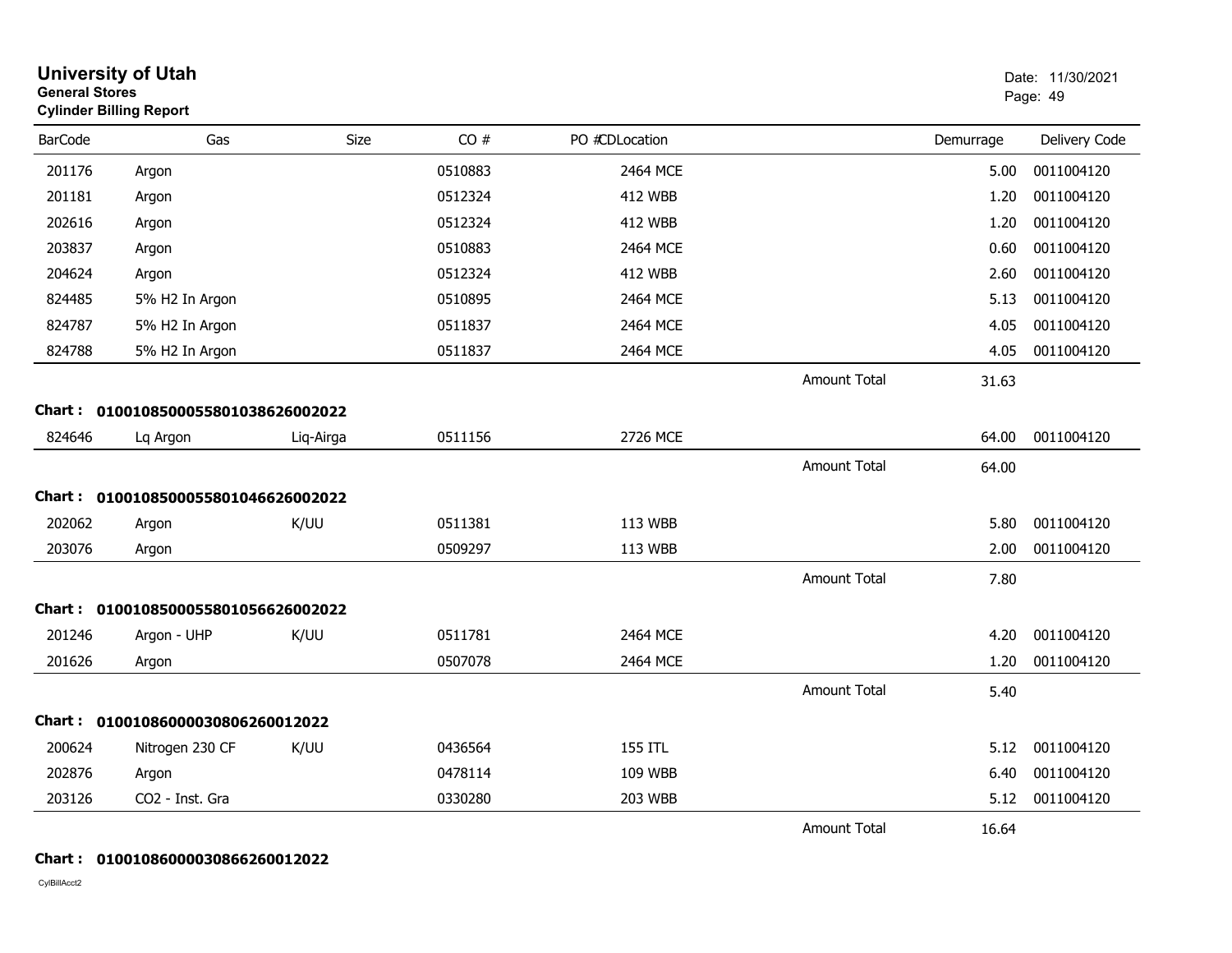|                | <b>University of Utah</b><br><b>General Stores</b><br><b>Cylinder Billing Report</b> |      |         |                | Date: 11/30/2021<br>Page: 50 |           |               |
|----------------|--------------------------------------------------------------------------------------|------|---------|----------------|------------------------------|-----------|---------------|
| <b>BarCode</b> | Gas                                                                                  | Size | CO#     | PO #CDLocation |                              | Demurrage | Delivery Code |
| 202290         | Argon - UHP                                                                          | K/UU | 0423048 | 413 WBB        |                              | 5.12      | 0064021100    |
| 202611         | Argon - UHP                                                                          |      | 0454388 | 413 WBB        |                              | 5.12      | 0011004120    |
| 801928         | Agron 99.9999%                                                                       |      | 0160728 | 413 WBB        |                              | 6.40      | 0011004120    |
| 815444         | Argon - UHP                                                                          |      | 0445444 | 413 WBB        |                              | 7.36      | 0011004120    |
|                |                                                                                      |      |         |                | <b>Amount Total</b>          | 24.00     |               |
|                | Chart: 01001086000030896260012022                                                    |      |         |                |                              |           |               |
| 200262         | Nitrogen 230 CF                                                                      | K/UU | 0498767 | <b>414 WBB</b> |                              | 6.40      | 0011004120    |
| 200708         | Nitrogen 230 CF                                                                      |      | 0509107 | 160 ITL        |                              | 3.80      | 0011004120    |
| 200717         | Nitrogen 230 CF                                                                      |      | 0497624 | 414 WBB        |                              | 6.40      | 0011004120    |
| 200964         | Nitrogen 230 CF                                                                      |      | 0497624 | <b>414 WBB</b> |                              | 6.40      | 0011004120    |
| 200999         | Nitrogen 230 CF                                                                      |      | 0509868 | 160 ITL        |                              | 6.40      | 0011004120    |
| 201082         | Nitrogen 230 CF                                                                      |      | 0498767 | <b>414 WBB</b> |                              | 6.40      | 0011004120    |
| 201781         | Nitrogen 230 CF                                                                      |      | 0509868 | 160 ITL        |                              | 6.40      | 0011004120    |
| 203944         | Hydrogen                                                                             |      | 0498767 | <b>414 WBB</b> |                              | 6.40      | 0011004120    |
| 824373         | Nitrogen 230 CF                                                                      |      | 0509107 | 160 ITL        |                              | 8.64      | 0011004120    |
| 824377         | CO2 - 50 Lb.                                                                         |      | 0509107 | 160 ITL        |                              | 8.64      | 0011004120    |
|                |                                                                                      |      |         |                | <b>Amount Total</b>          | 65.88     |               |
|                | Chart: 01001086000259986260012022                                                    |      |         |                |                              |           |               |
| 203364         | Helium - UHP                                                                         | K/UU | 0466456 | <b>208 WBB</b> |                              | 6.40      | 0011004120    |
| 813105         | CO2 - Inst. Gra                                                                      |      | 0430586 | <b>208 WBB</b> |                              | 7.04      | 0011004120    |
| 818527         | Nitrogen 230 CF                                                                      |      | 0465697 | <b>208 WBB</b> |                              | 8.64      | 0011004120    |
| 818686         | Oxygen, USP                                                                          |      | 0466628 | <b>208 WBB</b> |                              | 8.64      | 0011004120    |
|                |                                                                                      |      |         |                | <b>Amount Total</b>          | 30.72     |               |
|                | Chart: 01001086000259986430012022                                                    |      |         |                |                              |           |               |
| 201428         | Oxygen, USP                                                                          | K/UU | 0425368 | <b>202 WBB</b> |                              | 5.12      | 0012002050    |
|                |                                                                                      |      |         |                | <b>Amount Total</b>          | 5.12      |               |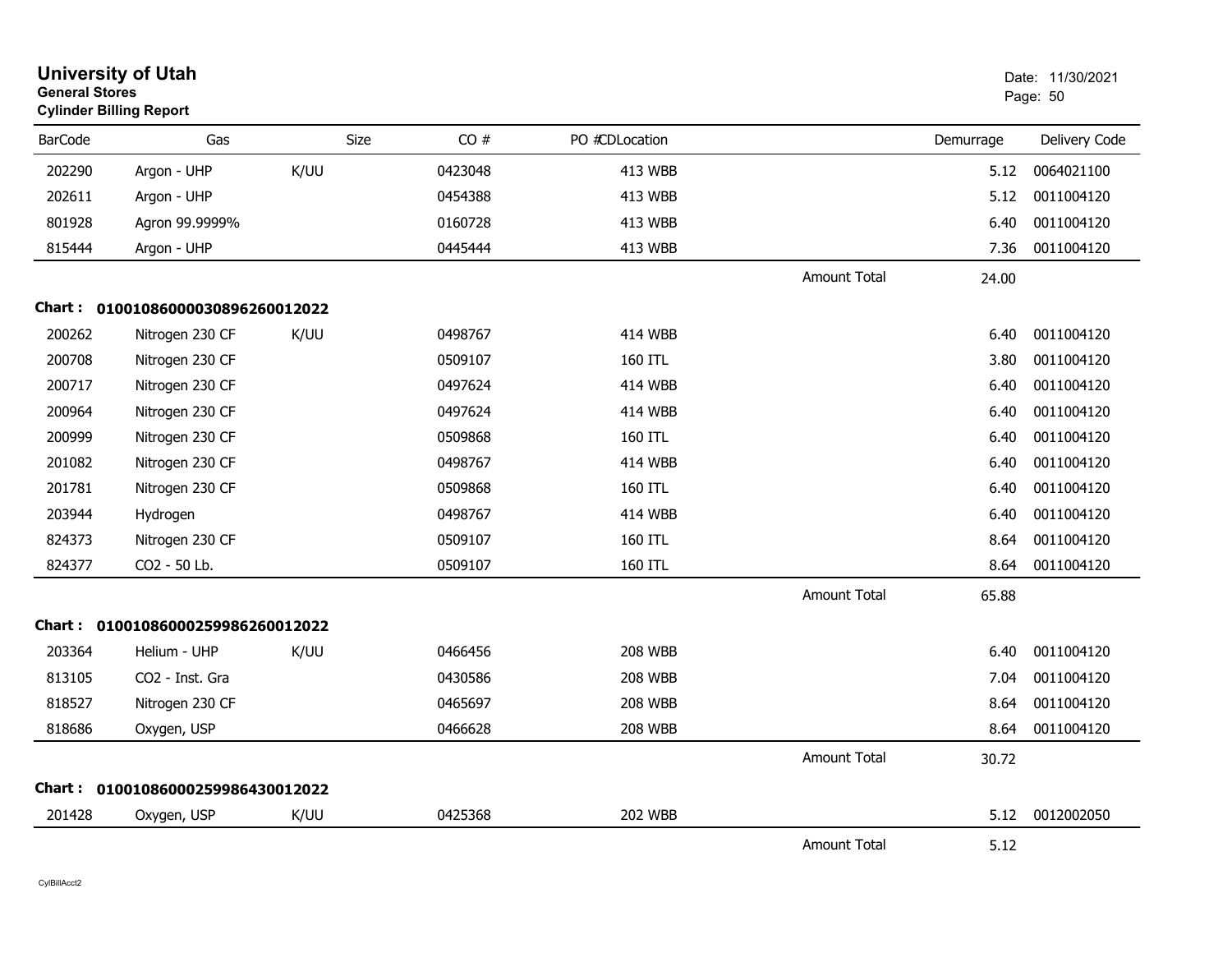|                | <b>University of Utah</b><br><b>General Stores</b><br><b>Cylinder Billing Report</b> |      |         |                     |                     | Date: 11/30/2021<br>Page: 51 |               |
|----------------|--------------------------------------------------------------------------------------|------|---------|---------------------|---------------------|------------------------------|---------------|
| <b>BarCode</b> | Gas                                                                                  | Size | CO#     | PO #CDLocation      |                     | Demurrage                    | Delivery Code |
|                | Chart: 01001092000200016260012022                                                    |      |         |                     |                     |                              |               |
| 205284         | Argon - UHP                                                                          | K/UU | 0344241 | Rm 808 135 S 1460 E |                     | 5.12                         | 0011008190    |
| 808496         | Argon - UHP                                                                          |      | 0338988 | <b>808 WBB</b>      |                     | 7.04                         | 0011008190    |
| 808498         | Argon - UHP                                                                          |      | 0338988 | <b>808 WBB</b>      |                     | 7.04                         | 0011008190    |
| 808717         | Argon - UHP                                                                          |      | 0344241 | Rm 808 135 S 1460 E |                     | 7.04                         | 0011008190    |
|                |                                                                                      |      |         |                     | <b>Amount Total</b> | 26.24                        |               |
|                | Chart: 0100109500054504553626002022                                                  |      |         |                     |                     |                              |               |
| 200564         | Nitrogen 230 CF                                                                      | K/UU | 0491280 | <b>540 ASB</b>      |                     | 6.40                         | 0084002040    |
| 201042         | Nitrogen, UHP                                                                        |      | 0504717 | <b>808 WBB</b>      |                     | 1.00                         | 0011008190    |
| 201594         | Nitrogen, UHP                                                                        |      | 0507426 | <b>808 WBB</b>      |                     | 6.40                         | 0011008190    |
| 202359         | Nitrogen, UHP                                                                        |      | 0504717 | <b>808 WBB</b>      |                     | 6.40                         | 0011008190    |
| 202649         | Nitrogen, UHP                                                                        |      | 0502420 | 808 WBB             |                     | 1.00                         | 0011008190    |
| 203031         | Nitrogen, UHP                                                                        |      | 0504717 | <b>808 WBB</b>      |                     | 6.40                         | 0011008190    |
| 203032         | Nitrogen, UHP                                                                        |      | 0511557 | <b>808 WBB</b>      |                     | 5.40                         | 0011008190    |
| 203033         | Nitrogen, UHP                                                                        |      | 0504717 | <b>808 WBB</b>      |                     | 6.40                         | 0011008190    |
| 203922         | Nitrogen 230 CF                                                                      |      | 0466917 | <b>440 ASB</b>      |                     | 6.40                         | 0084002040    |
| 204708         | Nitrogen, UHP                                                                        |      | 0502420 | <b>808 WBB</b>      |                     | 1.00                         | 0011008190    |
| 205268         | Nitrogen, UHP                                                                        |      | 0502420 | <b>808 WBB</b>      |                     | 6.40                         | 0011008190    |
| 205488         | Nitrogen, UHP                                                                        |      | 0511557 | <b>808 WBB</b>      |                     | 5.40                         | 0011008190    |
| 205496         | Nitrogen, UHP                                                                        |      | 0511557 | <b>808 WBB</b>      |                     | 5.40                         | 0011008190    |
| 205505         | Nitrogen, UHP                                                                        |      | 0504717 | <b>808 WBB</b>      |                     | 6.40                         | 0011008190    |
| 824168         | Nitrogen, UHP                                                                        |      | 0507426 | <b>808 WBB</b>      |                     | 8.64                         | 0011008190    |
| 824169         | Nitrogen, UHP                                                                        |      | 0507426 | <b>808 WBB</b>      |                     | 8.64                         | 0011008190    |
| 824170         | Nitrogen, UHP                                                                        |      | 0507426 | <b>808 WBB</b>      |                     | 8.64                         | 0011008190    |
| 824738         | Nitrogen, UHP                                                                        |      | 0511716 | <b>808 WBB</b>      |                     | 5.94                         | 0011008190    |

Amount Total

102.26

## **Chart : 0100109500058502847626002022**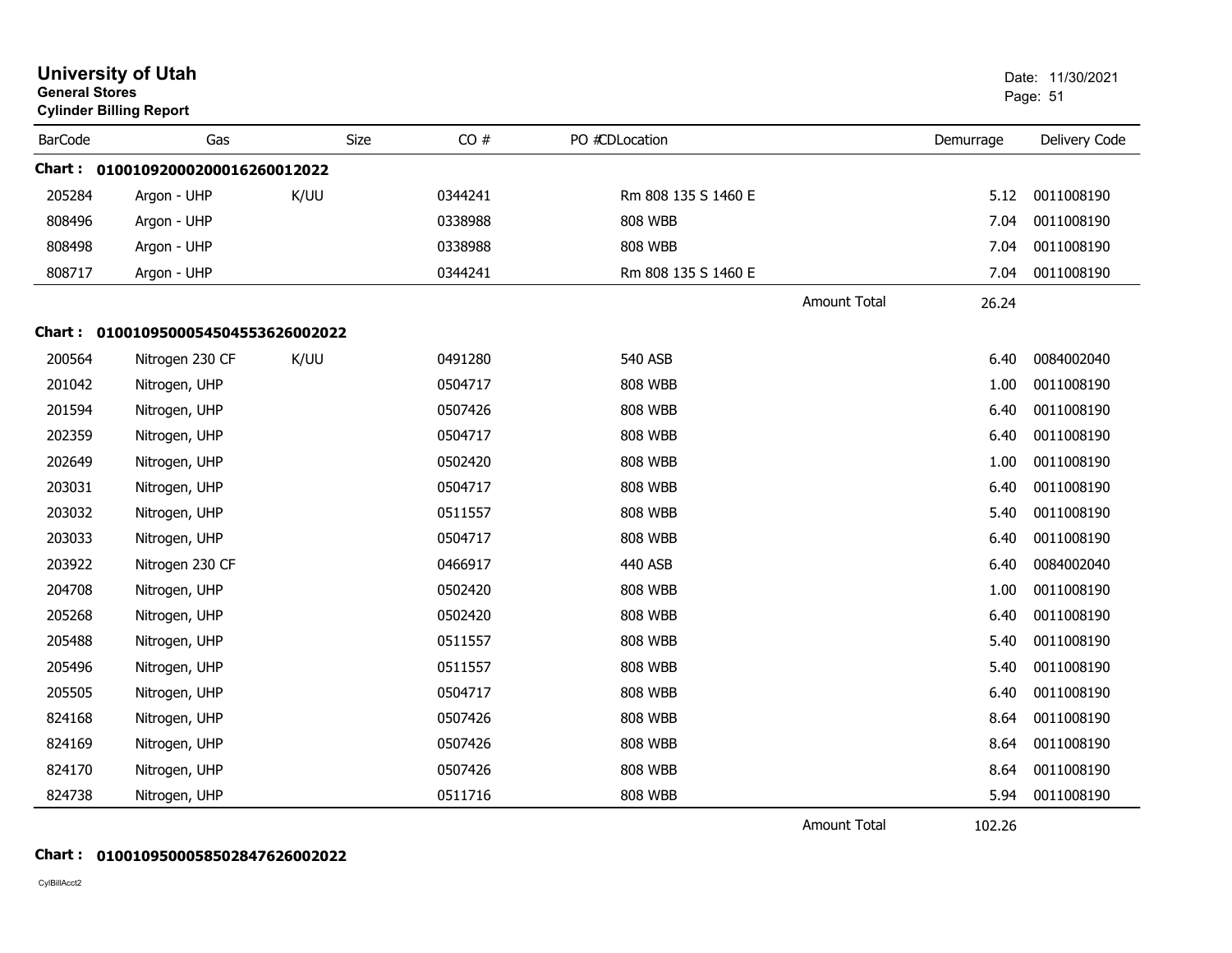| <b>General Stores</b> | <b>University of Utah</b><br><b>Cylinder Billing Report</b> |           |         |                    |                     |           | Date: 11/30/2021<br>Page: 52 |  |
|-----------------------|-------------------------------------------------------------|-----------|---------|--------------------|---------------------|-----------|------------------------------|--|
| <b>BarCode</b>        | Gas                                                         | Size      | CO#     | PO #CDLocation     |                     | Demurrage | Delivery Code                |  |
| 823714                | 1ppm So2 In N2                                              | 33cf-Prax | 0501722 | 812 WBB            |                     | 40.00     | 0011008190                   |  |
| 823715                | N2, N2o, NO2 Mix                                            |           | 0501722 | 812 WBB            |                     | 40.00     | 0011008190                   |  |
|                       |                                                             |           |         |                    | <b>Amount Total</b> | 80.00     |                              |  |
|                       | Chart: 01001096000228206260012022                           |           |         |                    |                     |           |                              |  |
| 823735                | Helium - 219 CF                                             | 200C/Mt.A | 0504745 | 706 WBB            |                     | 8.64      | 0011008190                   |  |
|                       |                                                             |           |         |                    | <b>Amount Total</b> | 8.64      |                              |  |
|                       | Chart: 01001111001054716260012022                           |           |         |                    |                     |           |                              |  |
| 200258                | Nitrogen 230 CF                                             | K/UU      | 0331407 | BLDG 59 NORTH DOOR |                     | 5.12      | 0011003130                   |  |
|                       |                                                             |           |         |                    | <b>Amount Total</b> | 5.12      |                              |  |
|                       | Chart: 01001111001054716430012022                           |           |         |                    |                     |           |                              |  |
| 201920                | CO2 - 50 Lb.                                                | K/UU      | 0356958 | 109 WBB            |                     | 5.12      | 0011003130                   |  |
|                       |                                                             |           |         |                    | <b>Amount Total</b> | 5.12      |                              |  |
|                       | Chart: 01001112000012456244312022                           |           |         |                    |                     |           |                              |  |
| 201746                | Oxygen, USP                                                 | K/UU      | 0282439 | 313 WBB            |                     | 5.12      | 0011003130                   |  |
| 203963                | Acetylene - Med                                             |           | 0056778 | BLDG. 59 ROOM 106  |                     | 5.12      | 0011003130                   |  |
|                       |                                                             |           |         |                    | <b>Amount Total</b> | 10.24     |                              |  |
|                       | Chart: 01001116000072176260012022                           |           |         |                    |                     |           |                              |  |
| 200261                | Nitrogen 230 CF                                             | K/UU      | 0333768 | 101 BLDG 59        |                     | 5.12      | 0011003130                   |  |
|                       |                                                             |           |         |                    | <b>Amount Total</b> | 5.12      |                              |  |
|                       | Chart: 01001116000233106260012022                           |           |         |                    |                     |           |                              |  |
| 200966                | Nitrogen 230 CF                                             | K/UU      | 0373120 | <b>BLDG 59</b>     |                     | 5.12      | 0011003130                   |  |
| 202587                | CO2 - 20 Lb.                                                |           | 0388294 | <b>BLDG 59</b>     |                     | 5.12      | 0011003130                   |  |
| 202592                | CO2 - 20 Lb.                                                |           | 0396884 | BLDG 59            |                     | 5.12      | 0011003130                   |  |
|                       |                                                             |           |         |                    | <b>Amount Total</b> | 15.36     |                              |  |

#### **Chart : 01001131001138576260012022**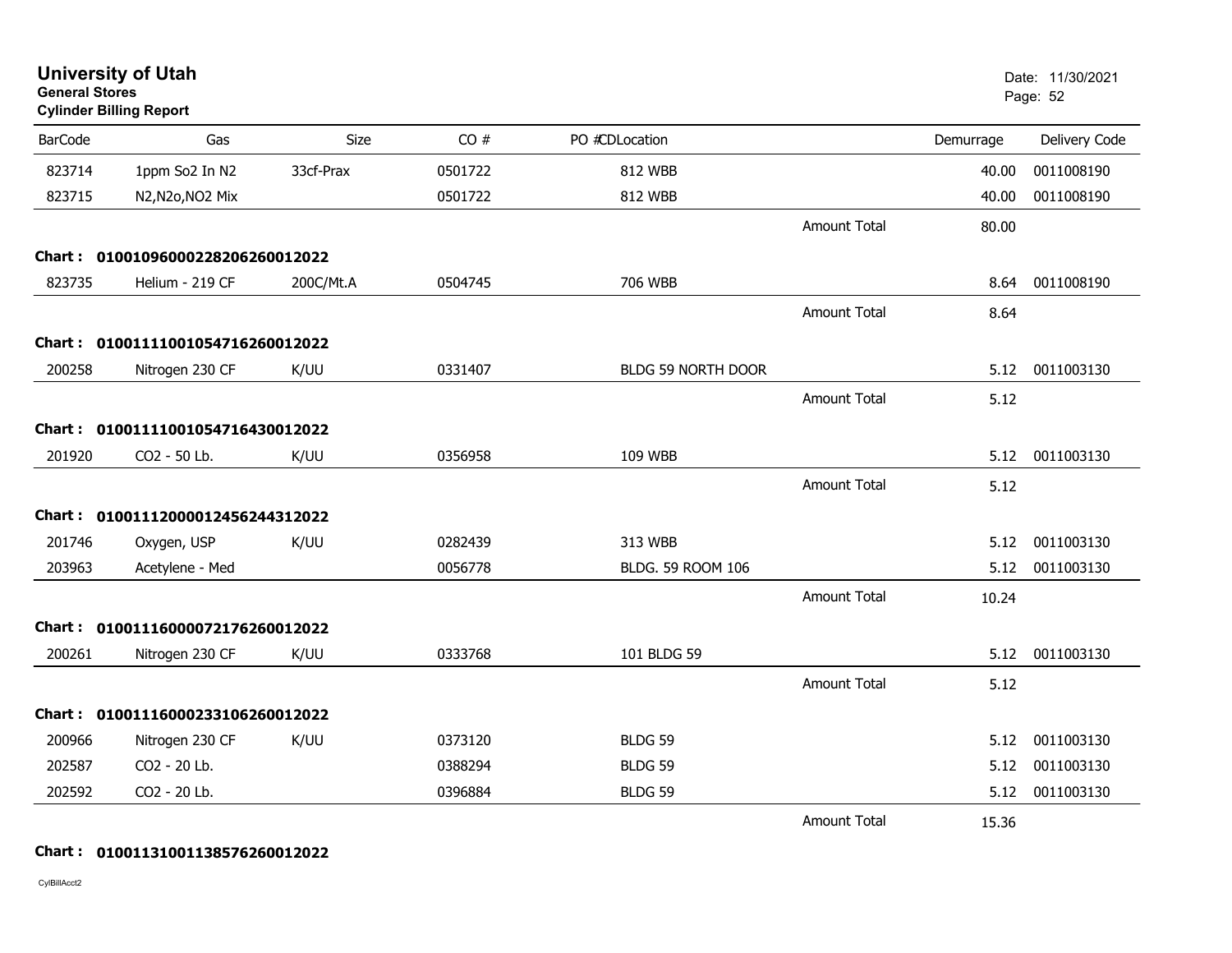| General Stores | <b>Cylinder Billing Report</b>    |           | Page: 53 |                                |                             |               |
|----------------|-----------------------------------|-----------|----------|--------------------------------|-----------------------------|---------------|
| <b>BarCode</b> | Gas                               | Size      | CO#      | PO #CDLocation                 | Demurrage                   | Delivery Code |
| 817163         | 10% H2 Bal. N2                    | 200C/Mt.A | 0456619  | CROCKER SCIENCE EAST RECEIVING | 8.64                        | 0014002200    |
|                |                                   |           |          |                                | <b>Amount Total</b><br>8.64 |               |
|                | Chart: 01001162000108536260012022 |           |          |                                |                             |               |
| 112543         | Oxygen, UHP,                      | T/US      | 0033159  | 131D So. Biol.                 | 10.88                       | 0084002010    |
| 112550         | Synthetic O2                      |           | 0039754  | 131D So. Biol.                 | 6.40                        | 0084002010    |
| 200247         | Nitrogen, UHP                     |           | 0409683  | 520 ASB                        | 5.12                        | 0084002040    |
| 200767         | CO2 - Siphon                      |           | 0204114  | <b>510 ASB</b>                 | 5.12                        | 0084002040    |
| 200837         | CO2 - 50 Lb.                      |           | 0367922  | 522 ASB                        | 5.12                        | 0084002040    |
| 200989         | CO2 - 50 Lb.                      |           | 0233378  | 510 ASB                        | 5.12                        | 0082005100    |
| 201215         | CO2 - Inst. Gra                   |           | 0505375  | 520 ASB                        | 6.40                        | 0084002010    |
| 201596         | Nitrogen, UHP                     |           | 0496693  | <b>808 WBB</b>                 | 1.00                        | 0084002040    |
| 201607         | Hydrogen - UHP                    |           | 0509821  | 520 ASB                        | 6.40                        | 0084002040    |
| 201669         | Nitrogen, UHP                     |           | 0512226  | 148 Sutton                     | 2.80                        | 0084002040    |
| 201766         | CO2 - Siphon                      |           | 0263027  | 510 ASB                        | 5.12                        | 0084002040    |
| 202355         | Nitrogen, UHP                     |           | 0467956  | <b>808 WBB</b>                 | 6.40                        | 0084002040    |
| 204639         | Nitrogen, UHP                     |           | 0479919  | <b>808 WBB</b>                 | 6.40                        | 0084002040    |
| 204680         | Nitrogen, UHP                     |           | 0405107  | 520 ASB                        | 5.12                        | 0084002040    |
| 204712         | CO2 - Siphon                      |           | 0273120  | 510 ASB                        | 5.12                        | 0084002040    |
| 205270         | Nitrogen, UHP                     |           | 0471730  | 520 ASB                        | 6.40                        | 0084002040    |
| 205501         | Nitrogen, UHP                     |           | 0500590  | 520 ASB                        | 6.40                        | 0084002010    |
| 801692         | CO2 - Inst. Gra                   |           | 0153712  | 510 SKAGGS BLDG                | 6.40                        | 0084002010    |
| 803728         | Carbon Monoxide                   |           | 0222598  | 510 ASB                        | 6.40                        | 0084002040    |
| 805755         | 2% O2 In Helium                   |           | 0294518  | 510 ASB                        | 7.04                        | 0084002040    |
| 807144         | Sulfur Dioxide                    |           | 0305946  | 510 ASB                        | 17.60                       | 0084002040    |
| 809610         | UHP N2O                           |           | 0372666  | 520 ASB                        | 16.96                       | 0084002040    |
| 809843         | 5% H <sub>2</sub> In Helium       |           | 0372666  | 520 ASB                        | 7.04                        | 0084002040    |
| 810412         | .5% N2O In HE                     |           | 0387567  | <b>520 ASB</b>                 | 7.04                        | 0084002040    |

## **University of Utah** Date: 11/30/2021 **General Stores**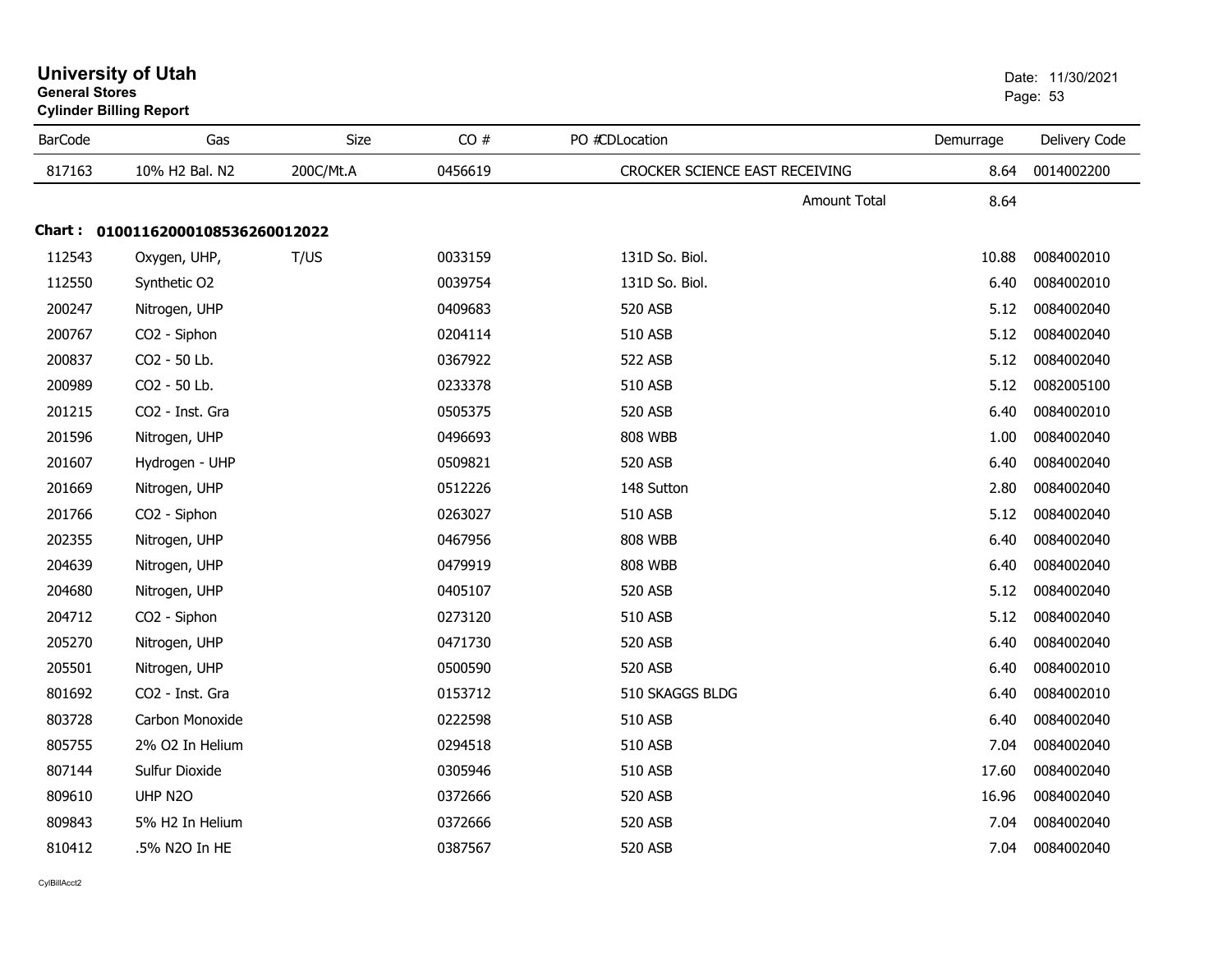| <b>General Stores</b>  | <b>University of Utah</b><br><b>Cylinder Billing Report</b> |      |         |                |           | Date: 11/30/2021<br>Page: 54 |  |  |
|------------------------|-------------------------------------------------------------|------|---------|----------------|-----------|------------------------------|--|--|
| <b>BarCode</b>         | Gas                                                         | Size | CO#     | PO #CDLocation | Demurrage | Delivery Code                |  |  |
| 811621                 | Argon - UHP                                                 |      | 0412764 | 520 ASB        | 7.04      | 0084002040                   |  |  |
| 812992                 | Ultra Zero Air                                              |      | 0423665 | 819 WBB        | 7.04      | 0084002040                   |  |  |
| 813885                 | 2% O2 In Helium                                             |      | 0430645 | 520 ASB        | 7.36      | 0084002040                   |  |  |
| 815897                 | Sulfur Dioxide                                              |      | 0445631 | 520 ASB        | 7.36      | 0084002040                   |  |  |
| 817169                 | <b>BIP Helium</b>                                           |      | 0456743 | 510 ASB        | 8.64      | 0084002040                   |  |  |
| 818224                 | Nitrogen, UHP                                               |      | 0463957 | <b>808 WBB</b> | 8.64      | 0084002040                   |  |  |
| 818761                 | Nitrogen, UHP                                               |      | 0467282 | <b>808 WBB</b> | 8.64      | 0084002040                   |  |  |
| 818872                 | Zero Air                                                    |      | 0467956 | <b>808 WBB</b> | 8.64      | 0084002040                   |  |  |
| 818874                 | Zero Air                                                    |      | 0467956 | <b>808 WBB</b> | 8.64      | 0084002040                   |  |  |
| 819086                 | .5% Co2 In He                                               |      | 0468667 | 518 ASB        | 8.64      | 0084002040                   |  |  |
| 819201                 | Oxygen, UHP,                                                |      | 0473624 | 520 ASB        | 8.64      | 0084002040                   |  |  |
| 820492                 | ISP Helium                                                  |      | 0487872 | 510 ASB        | 4.59      | 0084002040                   |  |  |
| 821947                 | ISP Helium                                                  |      | 0487872 | 510 ASB        | 8.64      | 0084002040                   |  |  |
| 822765                 | ISP Helium                                                  |      | 0495972 | 510 ASB        | 8.64      | 0084002040                   |  |  |
| 823398                 | Carbon Monoxide                                             |      | 0499814 | 520 ASB        | 8.64      | 0084002040                   |  |  |
| 823720                 | Oxygen, UHP,                                                |      | 0510789 | 520 ASB        | 8.64      | 0084002040                   |  |  |
| 824026                 | ISP Helium                                                  |      | 0505987 | 510 ASB        | 8.64      | 0084002040                   |  |  |
| 824092                 | Nitrogen, UHP                                               |      | 0506854 | 148 SUTTON     | 3.51      | 0084002040                   |  |  |
| 824294                 | ISP Helium                                                  |      | 0510833 | 510 ASB        | 8.64      | 0084002040                   |  |  |
| 824295                 | ISP Helium                                                  |      | 0510504 | 510 ASB        | 2.70      | 0084002040                   |  |  |
| 824296                 | ISP Helium                                                  |      | 0510089 | 510 ASB        | 2.70      | 0084002040                   |  |  |
| 824297                 | ISP Helium                                                  |      | 0509830 | 510 ASB        | 5.67      | 0084002040                   |  |  |
| 824334                 | ISP Helium                                                  |      | 0509622 | 510 ASB        | 64.00     | 0084002040                   |  |  |
| 824335                 | <b>ISP Helium</b>                                           |      | 0509233 | 510 ASB        | 34.00     | 0084002040                   |  |  |
| 824491                 | Nitrogen, UHP                                               |      | 0509653 | 148 SUTTON     | 3.51      | 0084002040                   |  |  |
| 824492                 | Nitrogen, UHP                                               |      | 0509653 | 148 SUTTON     | 3.51      | 0084002040                   |  |  |
| 824493                 | Nitrogen, UHP                                               |      | 0509653 | 148 SUTTON     | 8.64      | 0084002040                   |  |  |
| 824501<br>CvIBillAcct2 | Nitrogen, UHP                                               |      | 0510033 | 520 ASB        | 8.64      | 0084002040                   |  |  |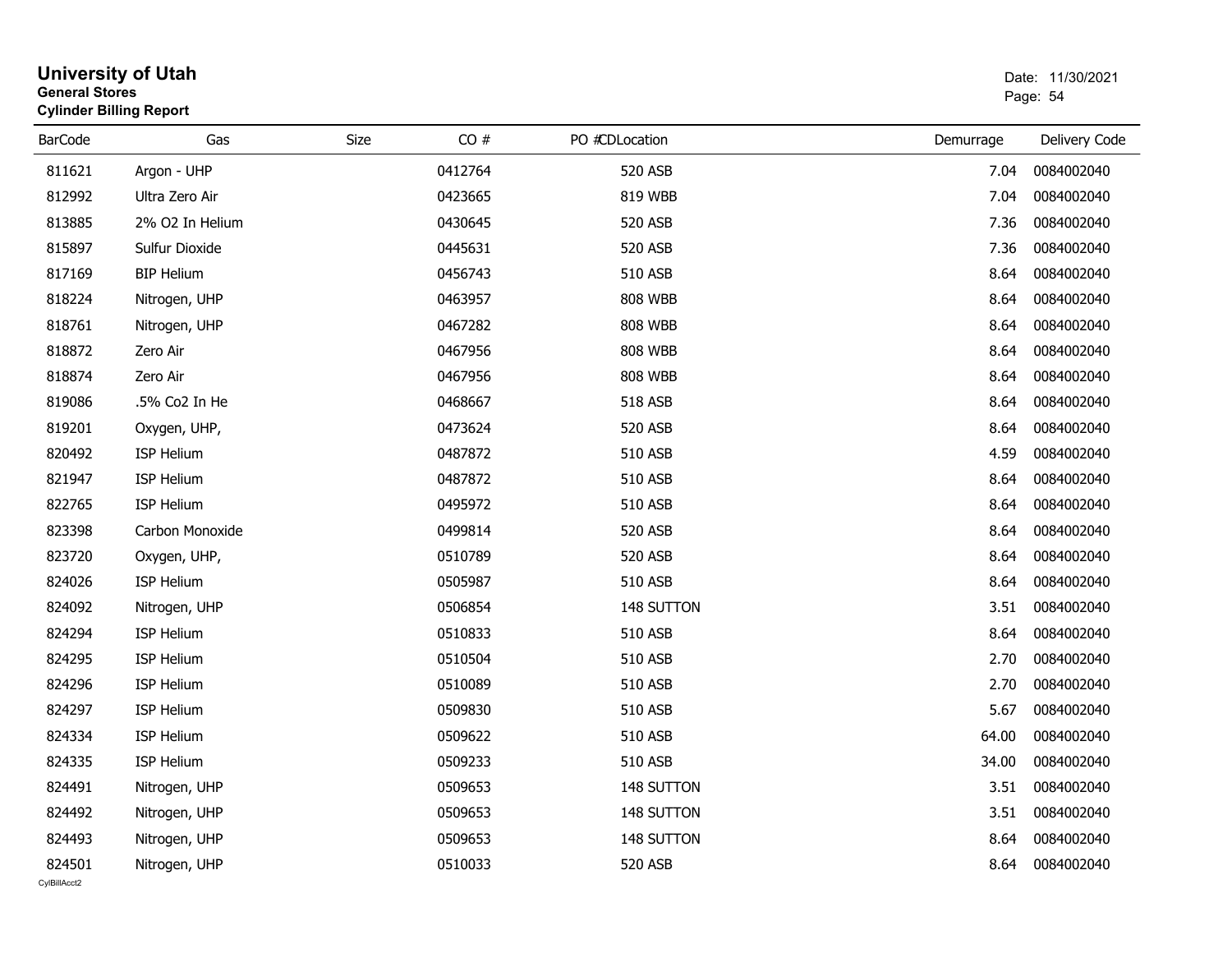| <b>General Stores</b> | <b>University of Utah</b><br><b>Cylinder Billing Report</b> |      |         |                |                     |           | Date: 11/30/2021<br>Page: 55 |  |
|-----------------------|-------------------------------------------------------------|------|---------|----------------|---------------------|-----------|------------------------------|--|
| <b>BarCode</b>        | Gas                                                         | Size | CO#     | PO #CDLocation |                     | Demurrage | Delivery Code                |  |
| 824733                | <b>ISP Helium</b>                                           |      | 0512031 | 510 ASB        |                     | 1.89      | 0084002040                   |  |
| 824734                | <b>ISP Helium</b>                                           |      | 0511935 | 510 ASB        |                     | 2.97      | 0084002040                   |  |
| 824735                | <b>ISP Helium</b>                                           |      | 0511686 | 510 ASB        |                     | 4.05      | 0084002040                   |  |
| 824736                | <b>ISP Helium</b>                                           |      | 0511084 | <b>510 ASB</b> |                     | 5.94      | 0084002040                   |  |
| 824763                | Nitrogen, UHP                                               |      | 0511933 | 148 Sutton     |                     | 5.13      | 0084002040                   |  |
|                       |                                                             |      |         |                | <b>Amount Total</b> | 466.37    |                              |  |
|                       | Chart: 01001162500073366260012022                           |      |         |                |                     |           |                              |  |
| 201449                | Helium - 219 CF                                             | K/UU | 0430618 | 360 ASB        |                     | 5.12      | 0082003700                   |  |
| 201498                | Air - 233 CF                                                |      | 0349792 | 370 ASB        |                     | 5.12      | 0082003700                   |  |
| 201505                | Hydrogen                                                    |      | 0397275 | 360 ASB        |                     | 5.12      | 0082003700                   |  |
|                       |                                                             |      |         |                | <b>Amount Total</b> | 15.36     |                              |  |
|                       | Chart: 01001162500073376260012022                           |      |         |                |                     |           |                              |  |
| 201496                | Air - 233 CF                                                | K/UU | 0478477 | 380 ASB        |                     | 6.40      | 0084002010                   |  |
|                       |                                                             |      |         |                | <b>Amount Total</b> | 6.40      |                              |  |
|                       | Chart: 01001162500192286260012022                           |      |         |                |                     |           |                              |  |
| 200072                | Nitrogen 230 CF                                             | K/UU | 0444086 | 537 ASB        |                     | 5.12      | 0084002010                   |  |
| 200327                | Nitrogen 230 CF                                             |      | 0452084 | 537 ASB        |                     | 5.12      | 0084002010                   |  |
| 201226                | Nitrogen 230 CF                                             |      | 0444088 | 557 ASB        |                     | 5.12      | 0084002010                   |  |
| 201361                | Nitrogen 230 CF                                             |      | 0429027 | 537 ASB        |                     | 5.12      | 0084002010                   |  |
| 201362                | Helium - UHP                                                |      | 0438264 | 537 ASB        |                     | 5.12      | 0084002010                   |  |
| 201465                | Nitrogen 230 CF                                             |      | 0452084 | 537 ASB        |                     | 5.12      | 0084002010                   |  |
| 201721                | Nitrogen 230 CF                                             |      | 0452084 | 537 ASB        |                     | 5.12      | 0084002010                   |  |
| 201835                | Nitrogen 230 CF                                             |      | 0444086 | 537 ASB        |                     | 5.12      | 0084002010                   |  |
| 202297                | N2, Liquid GP45                                             |      | 0509990 | 557 ASB        |                     | 51.20     | 0084002010                   |  |
| 203941                | Nitrogen 230 CF                                             |      | 0444088 | <b>557 ASB</b> |                     | 5.12      | 0084002010                   |  |
| 205565                | Argon - UHP                                                 |      | 0337179 | 537 ASB        |                     | 5.12      | 0084002010                   |  |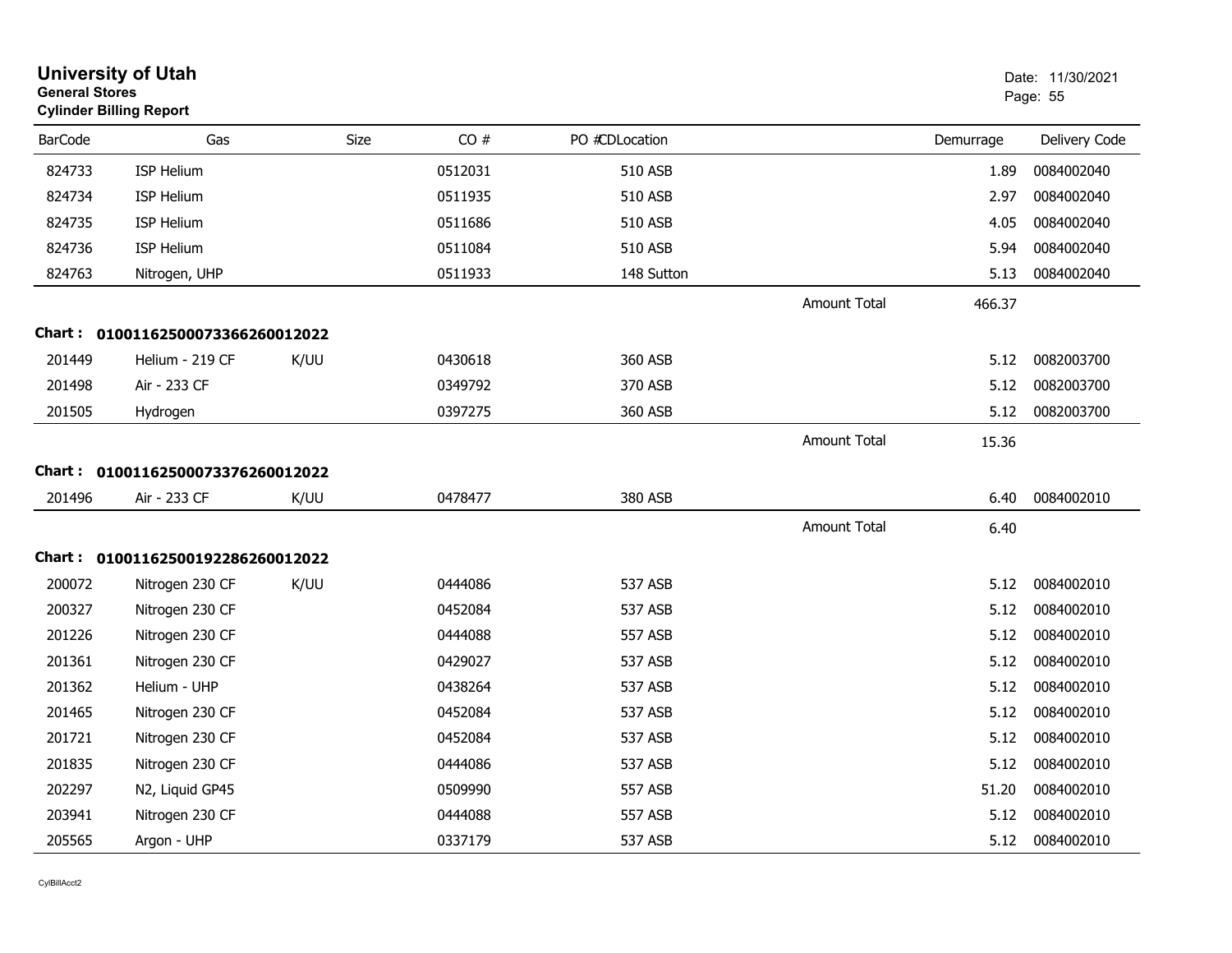| General Stores<br><b>Cylinder Billing Report</b> |                                   |             |         |                                 |                     |           | Page: 56      |
|--------------------------------------------------|-----------------------------------|-------------|---------|---------------------------------|---------------------|-----------|---------------|
| <b>BarCode</b>                                   | Gas                               | <b>Size</b> | CO#     | PO #CDLocation                  |                     | Demurrage | Delivery Code |
|                                                  |                                   |             |         |                                 | <b>Amount Total</b> | 102.40    |               |
|                                                  | Chart: 01001162500196676260012022 |             |         |                                 |                     |           |               |
| 811539                                           | Nitrogen, UHP                     | 200C/Mt.A   | 0416204 | 510 ASB                         |                     | 7.04      | 0084002010    |
|                                                  |                                   |             |         |                                 | <b>Amount Total</b> | 7.04      |               |
|                                                  | Chart: 01001162500197836260012022 |             |         |                                 |                     |           |               |
| 200764                                           | Hydrogen - UHP                    | K/UU        | 0373211 | Life Sciences 208 (Phadnis Lab) |                     | 5.12      | 0084002010    |
| 201078                                           | CO2 - Siphon                      |             | 0398579 | 210 SO BIOLOGY                  |                     | 5.12      | 0084002010    |
|                                                  |                                   |             |         |                                 | <b>Amount Total</b> | 10.24     |               |
|                                                  | Chart: 01001162500260306260012022 |             |         |                                 |                     |           |               |
| 824531                                           | CO2 - 50 Lb.                      | 50#/Mt.Ai   | 0510250 | 313 ASB                         |                     | 8.64      | 0084002040    |
| 824533                                           | CO2 - 50 Lb.                      |             | 0510250 | 313 ASB                         |                     | 8.64      | 0084002040    |
| 824536                                           | CO2 - 50 Lb.                      |             | 0510250 | 313 ASB                         |                     | 4.86      | 0084002040    |
| 824537                                           | CO2 - 50 Lb.                      |             | 0510250 | 313 ASB                         |                     | 8.64      | 0084002040    |
|                                                  |                                   |             |         |                                 | <b>Amount Total</b> | 30.78     |               |
|                                                  | Chart: 01001162500261216260012022 |             |         |                                 |                     |           |               |
| 202763                                           | CO2 - 50 Lb.                      | K/UU        | 0477642 | 402E So Biology                 |                     | 6.40      | 0084002010    |
|                                                  |                                   |             |         |                                 | <b>Amount Total</b> | 6.40      |               |
|                                                  | Chart: 01001162500310116260012022 |             |         |                                 |                     |           |               |
| 201206                                           | Hydrogen - UHP                    | K/UU        | 0479340 | 475 ASB                         |                     | 6.40      | 0084002010    |
| 201756                                           | CO2 - 50 Lb.                      |             | 0506391 | <b>459 ASB</b>                  |                     | 6.40      | 0084002010    |
| 202138                                           | Nitrogen, UHP                     |             | 0482927 | <b>460 ASB</b>                  |                     | 6.40      | 0084002010    |
| 202368                                           | Helium - UHP                      |             | 0480933 | <b>459 ASB</b>                  |                     | 6.40      | 0084002010    |
| 203702                                           | CO2 - 50 Lb.                      |             | 0506391 | <b>459 ASB</b>                  |                     | 6.40      | 0084002010    |
| 205522                                           | CO2 - 50 Lb.                      |             | 0506390 | <b>460 ASB</b>                  |                     | 6.40      | 0084002010    |
| 820502                                           | Zero Air                          |             | 0479340 | <b>475 ASB</b>                  |                     | 8.64      | 0084002010    |
| 820563                                           | Nitrogen, UHP                     |             | 0479340 | 475 ASB                         |                     | 8.64      | 0084002010    |
|                                                  |                                   |             |         |                                 |                     |           |               |

**General Stores**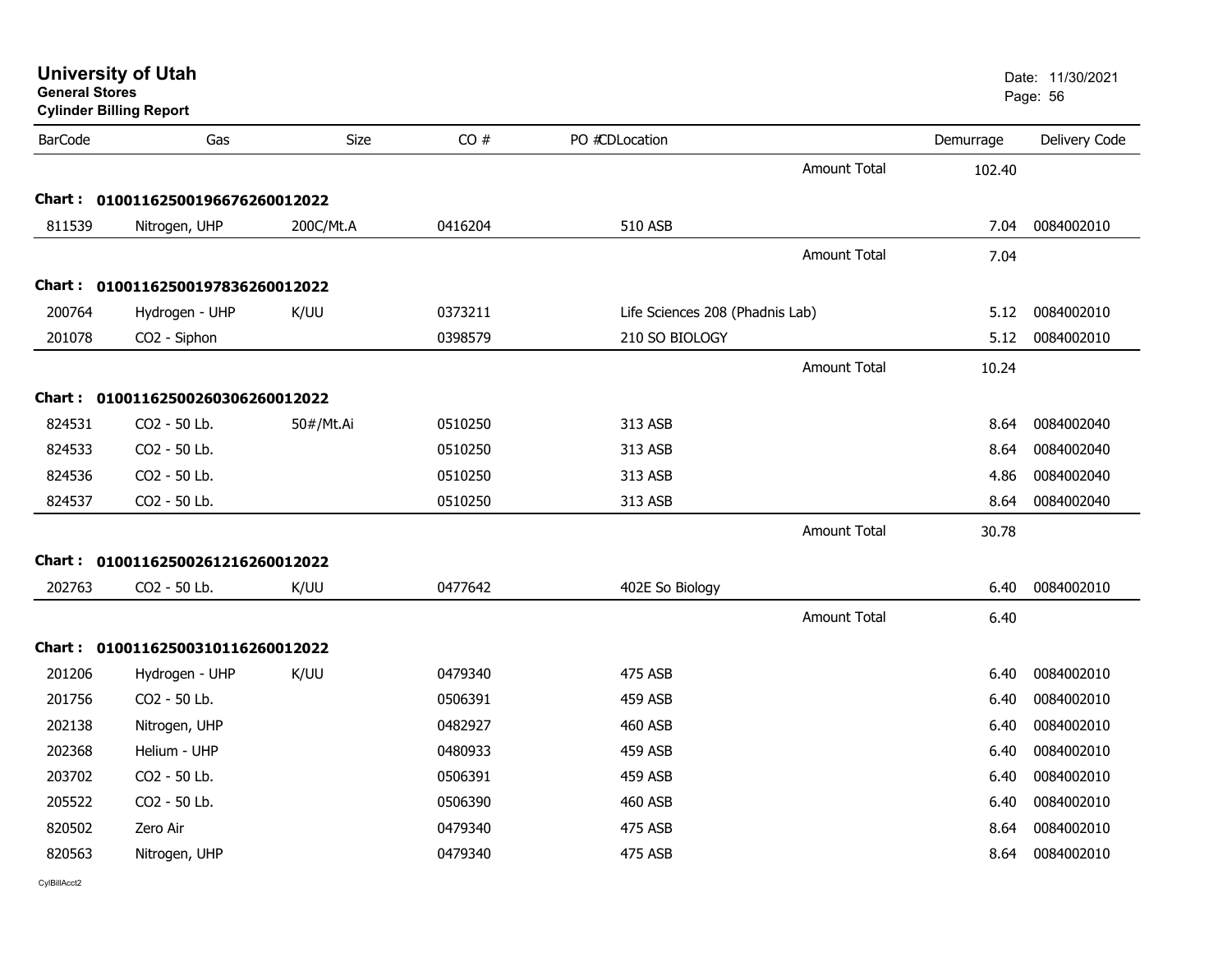| General Stores | <b>Cylinder Billing Report</b>      |                  |         |                                             |           | Page: 57      |
|----------------|-------------------------------------|------------------|---------|---------------------------------------------|-----------|---------------|
| <b>BarCode</b> | Gas                                 | Size             | CO#     | PO #CDLocation                              | Demurrage | Delivery Code |
| 823785         | CO2 - 50 Lb.                        |                  | 0503944 | <b>462 ASB</b>                              | 8.64      | 0084002010    |
|                |                                     |                  |         | <b>Amount Total</b>                         | 64.32     |               |
|                | Chart: 0100116500054503331626002022 |                  |         |                                             |           |               |
| 201661         | Nitrogen 230 CF                     | K/UU             | 0468360 | 342F So Bio- Drews Lab in Glass Washroom ha | 6.40      | 0084002010    |
|                |                                     |                  |         | <b>Amount Total</b>                         | 6.40      |               |
|                | Chart: 0100116500058502617626002022 |                  |         |                                             |           |               |
| 200597         | Nitrogen 230 CF                     | K/UU             | 0508877 | 205 So Biology                              | 6.40      | 0084002010    |
| 201330         | Nitrogen 230 CF                     |                  | 0509051 | 205 So Bio (inside 210 corridor)            | 6.40      | 0084002010    |
|                |                                     |                  |         | <b>Amount Total</b>                         | 12.80     |               |
|                | Chart: 0100116500058502773626002022 |                  |         |                                             |           |               |
| 823937         | Nitrogen, UHP                       | 200C/Mt.A        | 0506072 | BLDG 394 BIOLOGY GROWTH SITE                | 8.64      | 0084002010    |
|                |                                     |                  |         | <b>Amount Total</b>                         | 8.64      |               |
|                | Chart: 0100116500058502779626002022 |                  |         |                                             |           |               |
| 201127         | Oxygen, USP                         | K/UU             | 0299774 | 201 LIFE SCIENCE                            | 5.12      | 0084002010    |
| 807166         | 10%02 IN N2                         |                  | 0306761 | 212 LIFE SCIENCE                            | 7.04      | 0084002010    |
| 823793         | 5%0210%Co2N2                        |                  | 0503655 | 204A SO BIOLOGY                             | 8.64      | 0084002010    |
| 823794         | 5%O210%Co2N2                        |                  | 0503655 | 204A SO BIOLOGY                             | 8.64      | 0084002010    |
|                |                                     |                  |         | Amount Total                                | 29.44     |               |
|                | Chart: 0100116500058502789626002022 |                  |         |                                             |           |               |
| 205707         | N2, Liquid LX45                     | <b>180 LTR/U</b> | 0503606 | 440 ASB                                     | 51.20     | 0084002010    |
|                |                                     |                  |         | <b>Amount Total</b>                         | 51.20     |               |
|                | Chart: 0100116500058502831626002022 |                  |         |                                             |           |               |
| 202661         | Nitrogen 115 CF                     | 125 CF/UU        | 0463141 | 315 SOUTH BIOLOGY                           | 5.12      | 0084002010    |
| 202859         | Nitrogen 115 CF                     |                  | 0463141 | 315 SOUTH BIOLOGY                           | 5.12      | 0084002010    |
| 203238         | Nitrogen 80cf                       |                  | 0431794 | 315 SO BIOLOGY                              | 5.12      | 0084002040    |
|                |                                     |                  |         |                                             |           |               |

CylBillAcct2

**General Stores**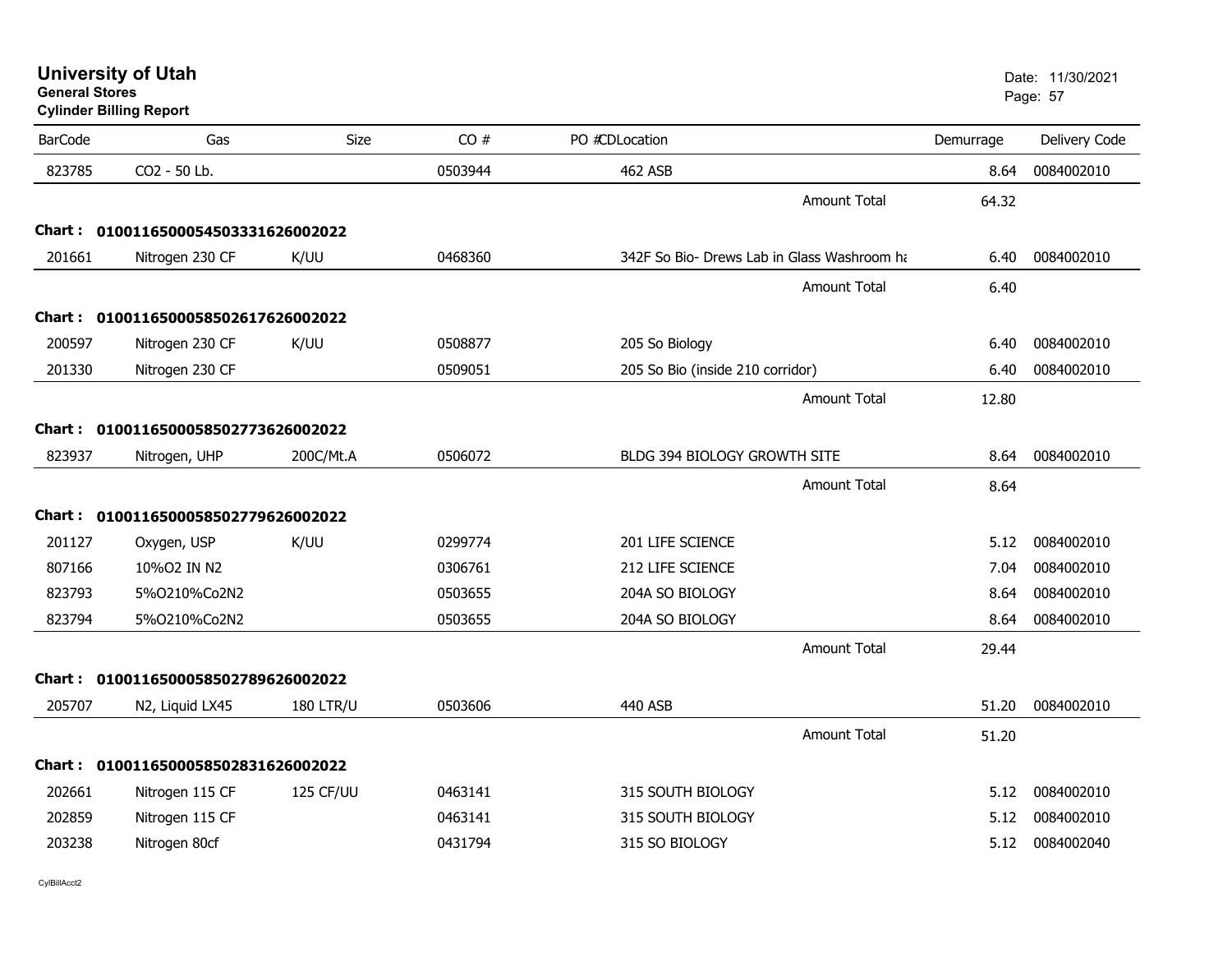|                | <b>University of Utah</b><br><b>General Stores</b><br><b>Cylinder Billing Report</b> |           |         |                  |                     | Date: 11/30/2021<br>Page: 58 |               |
|----------------|--------------------------------------------------------------------------------------|-----------|---------|------------------|---------------------|------------------------------|---------------|
| <b>BarCode</b> | Gas                                                                                  | Size      | CO#     | PO #CDLocation   |                     | Demurrage                    | Delivery Code |
| 813318         | 1% CO2 in O2                                                                         |           | 0425263 | <b>4800 SMBB</b> |                     | 5.28                         | 0084002010    |
| 819377         | 1% CO2 in O2                                                                         |           | 0470514 | 315 SO BIOLOGY   |                     | 5.67                         | 0084002010    |
| 823034         | 1% CO2 in O2                                                                         |           | 0495982 | 315 SO BIOLOGY   |                     | 5.67                         | 0084002010    |
| 823035         | 1% CO2 in O2                                                                         |           | 0495982 | 315 SO BIOLOGY   |                     | 8.64                         | 0084002010    |
| 823036         | 1% CO2 in O2                                                                         |           | 0495982 | 315 SO BIOLOGY   |                     | 5.67                         | 0084002010    |
| 823037         | 1% CO2 in O2                                                                         |           | 0495982 | 315 SO BIOLOGY   |                     | 8.64                         | 0084002010    |
|                |                                                                                      |           |         |                  | <b>Amount Total</b> | 54.93                        |               |
|                | Chart: 0100116500058502914626002022                                                  |           |         |                  |                     |                              |               |
| 201033         | Nitrogen 230 CF                                                                      | K/UU      | 0480715 | 108 SO BIOLOGY   |                     | 6.40                         | 0084002010    |
| 201134         | Oxygen, USP                                                                          |           | 0474639 | 108 So Bio       |                     | 6.40                         | 0084002040    |
| 201190         | CO2 - 50 Lb.                                                                         |           | 0468254 | 108 So Biology   |                     | 6.40                         | 0084002040    |
| 202807         | Air - 233 CF                                                                         |           | 0470252 | 108 So Biology   |                     | 6.40                         | 0084002010    |
| 203956         | Nitrogen 230 CF                                                                      |           | 0454736 | 108 SOUTH BIO    |                     | 5.12                         | 0084002010    |
| 800625         | CO2 - 20 Lb.                                                                         |           | 0130991 | 122 SO. BIOLOGY  |                     | 7.04                         | 0084002040    |
|                |                                                                                      |           |         |                  | <b>Amount Total</b> | 37.76                        |               |
|                | Chart: 0100116500058502914626032022                                                  |           |         |                  |                     |                              |               |
| 201085         | Nitrogen 230 CF                                                                      | K/UU      | 0484129 | 108 So Bio       |                     | 6.40                         | 0084002010    |
| 201129         | Oxygen, USP                                                                          |           | 0484129 | 108 So Bio       |                     | 6.40                         | 0084002010    |
| 203321         | Oxygen, USP                                                                          |           | 0484129 | 108 So Bio       |                     | 6.40                         | 0084002010    |
| 205823         | Oxygen, USP                                                                          |           | 0484129 | 108 So Bio       |                     | 6.40                         | 0084002010    |
| 821554         | CO2 - 50 Lb.                                                                         |           | 0484129 | 108 So Bio       |                     | 8.64                         | 0084002010    |
|                |                                                                                      |           |         |                  | <b>Amount Total</b> | 34.24                        |               |
| Chart :        | 0100116500058503074626002022                                                         |           |         |                  |                     |                              |               |
| 822633         | 4% CO2 In Air                                                                        | 200C/Mt.A | 0493790 | 360 ASB          |                     | 8.64                         | 0082003700    |
|                |                                                                                      |           |         |                  | <b>Amount Total</b> | 8.64                         |               |

## **Chart : 0100116500059314750626002022**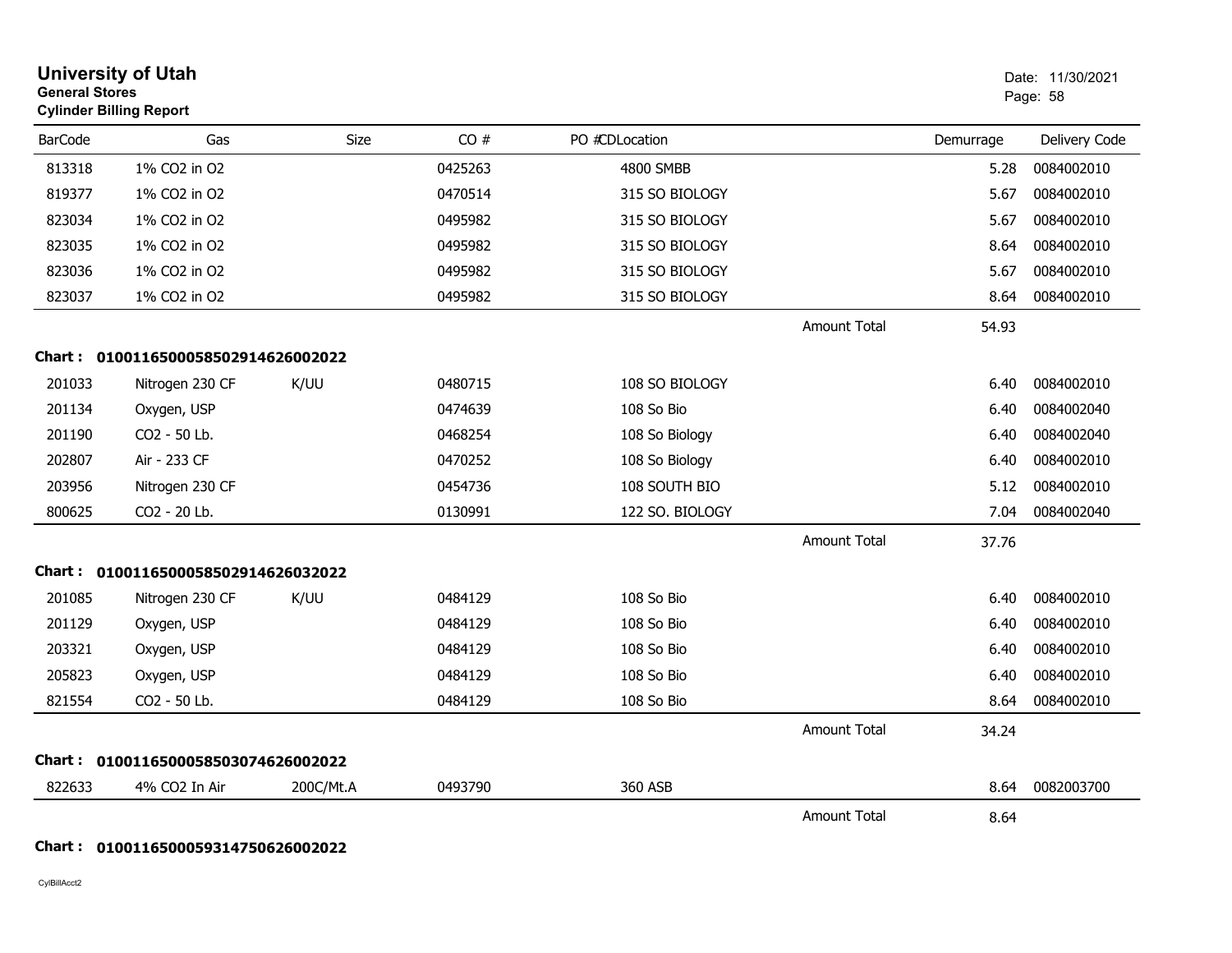| <b>General Stores</b> | <b>University of Utah</b><br><b>Cylinder Billing Report</b> |             |         |                 |                     |           | Date: 11/30/2021<br>Page: 59 |
|-----------------------|-------------------------------------------------------------|-------------|---------|-----------------|---------------------|-----------|------------------------------|
| <b>BarCode</b>        | Gas                                                         | <b>Size</b> | CO#     | PO #CDLocation  |                     | Demurrage | Delivery Code                |
| 200167                | CO2 - 50 Lb.                                                | K/UU        | 0498958 | 313 ASB         |                     | 4.80      | 0084002040                   |
| 200383                | Nitrogen 230 CF                                             |             | 0512212 | 329 ASB         |                     | 2.80      | 0084002040                   |
| 200526                | CO2 - 50 Lb.                                                |             | 0512465 | 313 ASB Hallway |                     | 1.60      | 0084002040                   |
| 200603                | CO2 - 50 Lb.                                                |             | 0506790 | 313 ASB         |                     | 6.40      | 0084002040                   |
| 200731                | CO2 - 50 Lb.                                                |             | 0508906 | 313 ASB         |                     | 3.60      | 0084002040                   |
| 200733                | CO2 - 50 Lb.                                                |             | 0512213 | 313 ASB         |                     | 2.80      | 0084002040                   |
| 201004                | CO2 - 50 Lb.                                                |             | 0464563 | 340 ASB         |                     | 3.60      | 0084002040                   |
| 201086                | CO2 - 50 Lb.                                                |             | 0512214 | 340 ASB         |                     | 2.80      | 0084002040                   |
| 201191                | CO2 - 50 Lb.                                                |             | 0508906 | 313 ASB         |                     | 4.80      | 0084002040                   |
| 201197                | CO2 - 50 Lb.                                                |             | 0512488 | 350 ASB         |                     | 1.60      | 0084002040                   |
| 201228                | Nitrogen 230 CF                                             |             | 0468234 | 393 ASB         |                     | 6.40      | 0084002040                   |
| 201520                | CO2 - 50 Lb.                                                |             | 0512213 | 313 ASB         |                     | 2.80      | 0084002040                   |
| 201657                | CO2 - 50 Lb.                                                |             | 0506790 | 313 ASB         |                     | 4.80      | 0084002040                   |
| 203296                | CO2 - 50 Lb.                                                |             | 0512213 | 313 ASB         |                     | 2.80      | 0084002040                   |
| 203499                | CO2 - 50 Lb.                                                |             | 0508906 | 313 ASB         |                     | 4.80      | 0084002040                   |
| 203859                | CO2 - 50 Lb.                                                |             | 0512488 | 350 ASB         |                     | 1.60      | 0084002040                   |
| 205369                | CO2 - 50 Lb.                                                |             | 0506790 | 313 ASB         |                     | 6.40      | 0084002040                   |
| 205534                | CO2 - 50 Lb.                                                |             | 0512465 | 313 ASB Hallway |                     | 1.60      | 0084002040                   |
|                       |                                                             |             |         |                 | <b>Amount Total</b> | 66.00     |                              |
|                       | Chart: 0100116500059315460626002022                         |             |         |                 |                     |           |                              |
| 200251                | Nitrogen 230 CF                                             | K/UU        | 0502432 | 329 ASB         |                     | 6.40      | 0084002040                   |
| 201325                | CO2 - 50 Lb.                                                |             | 0504960 | 340 ASB         |                     | 6.40      | 0084002040                   |
| 201678                | CO2 - 50 Lb.                                                |             | 0502431 | 313 ASB         |                     | 3.60      | 0084002040                   |
| 201855                | Nitrogen 230 CF                                             |             | 0489149 | 329 ASB         |                     | 3.60      | 0084002040                   |
| 202707                | CO2 - 50 Lb.                                                |             | 0492794 | 313 ASB         |                     | 6.40      | 0084002040                   |
| 823632                | Co2 10#                                                     |             | 0502545 | 313 ASB         |                     | 6.40      | 0084002040                   |
| 823859                | Co2 10#                                                     |             | 0505160 | 340 ASB         |                     | 8.64      | 0084002040                   |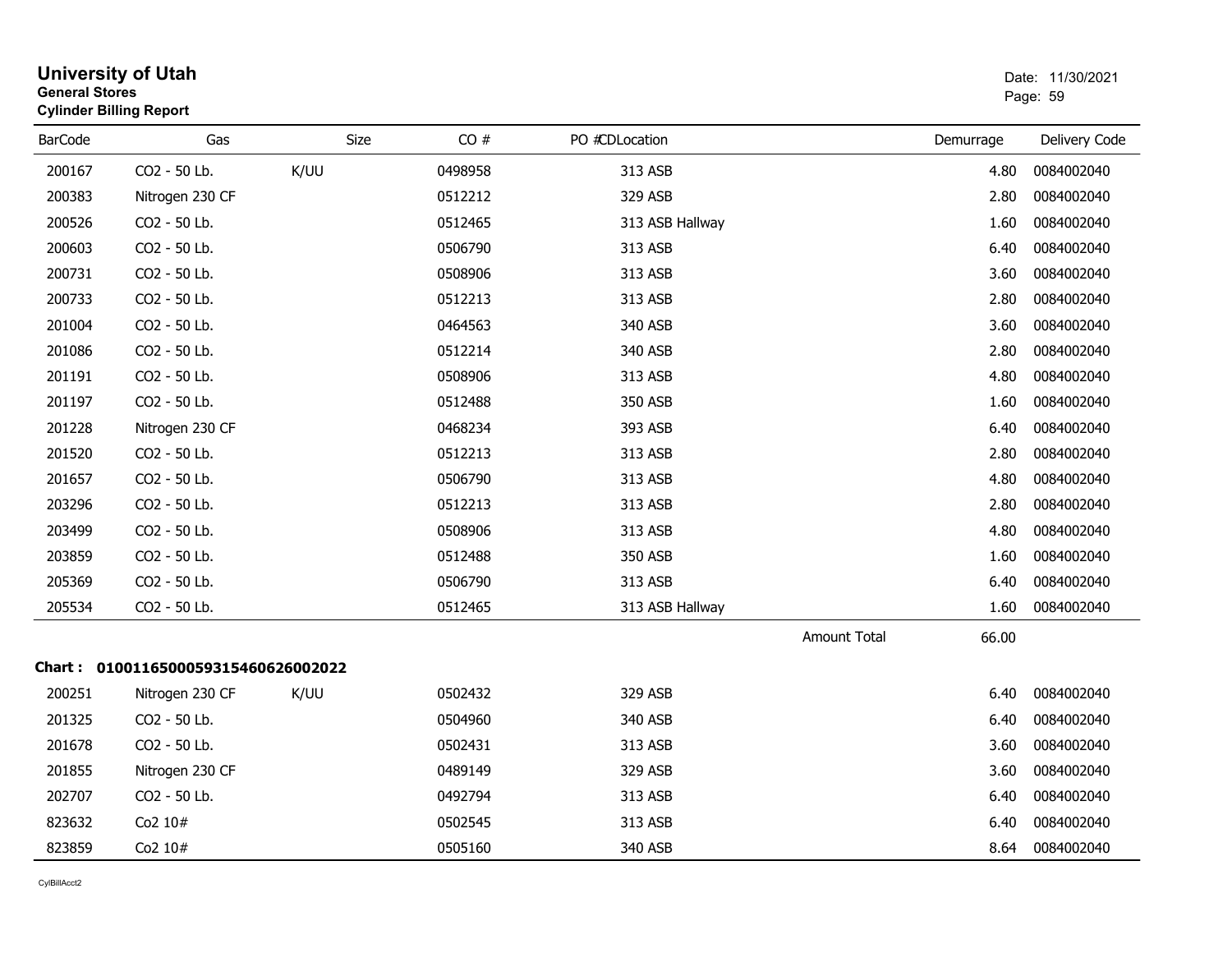| <b>General Stores</b> | <b>University of Utah</b><br><b>Cylinder Billing Report</b> |         |         |                          |                     |           | Date: 11/30/2021<br>Page: 60 |
|-----------------------|-------------------------------------------------------------|---------|---------|--------------------------|---------------------|-----------|------------------------------|
| <b>BarCode</b>        | Gas                                                         | Size    | CO#     | PO #CDLocation           |                     | Demurrage | Delivery Code                |
|                       |                                                             |         |         |                          | <b>Amount Total</b> | 41.44     |                              |
|                       | Chart: 0100116500059315470626002022                         |         |         |                          |                     |           |                              |
| 116660                | Nitrogen, 35CF                                              | 20#/DJB |         | 95197<br>204 So. Biology |                     | 10.88     | 0084002040                   |
| 202481                | 95% O2, 5% CO2                                              |         | 0331497 | 317 SO BIOLOGY           |                     | 5.12      | 0084002040                   |
| 203399                | Nitrogen 40 CF                                              |         | 0482551 | Will Call                |                     | 5.00      | 0084002010                   |
| 821572                | Nitrogen 40 CF                                              |         | 0483847 | 318 So Biology           |                     | 8.64      | 0084002010                   |
| 822178                | Nitrogen 40 CF                                              |         | 0491368 | 318 SO BIOLOGY           |                     | 8.64      | 0084002010                   |
| 824701                | Nitrogen 40 CF                                              |         | 0512508 | 318 So Biology           |                     | 1.89      | 0084002010                   |
|                       |                                                             |         |         |                          | Amount Total        | 40.17     |                              |
|                       | Chart: 0100116500059317500626002022                         |         |         |                          |                     |           |                              |
| 201086                | CO2 - 50 Lb.                                                | K/UU    | 0509652 | 210 SO BIOLOGY           |                     | 2.00      | 0084002010                   |
| 201520                | CO2 - 50 Lb.                                                |         | 0509652 | 210 SO BIOLOGY           |                     | 2.00      | 0084002010                   |
| 201664                | CO2 - 50 Lb.                                                |         | 0512388 | 210 SO BIOLOGY           |                     | 2.20      | 0084002010                   |
| 203696                | CO2 - 50 Lb.                                                |         | 0510941 | 210 SO BIOLOGY           |                     | 4.20      | 0084002010                   |
| 203925                | CO2 - 50 Lb.                                                |         | 0512388 | 210 SO BIOLOGY           |                     | 2.20      | 0084002010                   |
| 204734                | CO2 - 50 Lb.                                                |         | 0510941 | 210 SO BIOLOGY           |                     | 4.20      | 0084002010                   |
| 204743                | CO2 - 50 Lb.                                                |         | 0510941 | 210 SO BIOLOGY           |                     | 4.20      | 0084002010                   |
| 205524                | CO2 - 50 Lb.                                                |         | 0512388 | 210 SO BIOLOGY           |                     | 2.20      | 0084002010                   |
| 205642                | CO2 - 50 Lb.                                                |         | 0509652 | 210 SO BIOLOGY           |                     | 2.00      | 0084002010                   |
| 812581                | Nitrogen, 23 CF                                             |         | 0425548 | 210 SO BIOLOGY           |                     | 7.04      | 0084002010                   |
| 824689                | CO2 - 50 Lb.                                                |         | 0511713 | 210 SO BIOLOGY           |                     | 5.94      | 0084002010                   |
| 824709                | CO2 - 50 Lb.                                                |         | 0511713 | 210 SO BIOLOGY           |                     | 5.94      | 0084002010                   |
| 824710                | CO2 - 50 Lb.                                                |         | 0511713 | 210 SO BIOLOGY           |                     | 5.94      | 0084002010                   |
|                       |                                                             |         |         |                          | <b>Amount Total</b> | 50.06     |                              |
|                       | Chart: 01001166000298306260012022                           |         |         |                          |                     |           |                              |
| 202162                | CO <sub>2</sub> - 50 Lb.                                    | K/UU    | 0465687 | 593 ASB- Pott's Lab      |                     | 6.40      | 0084002010                   |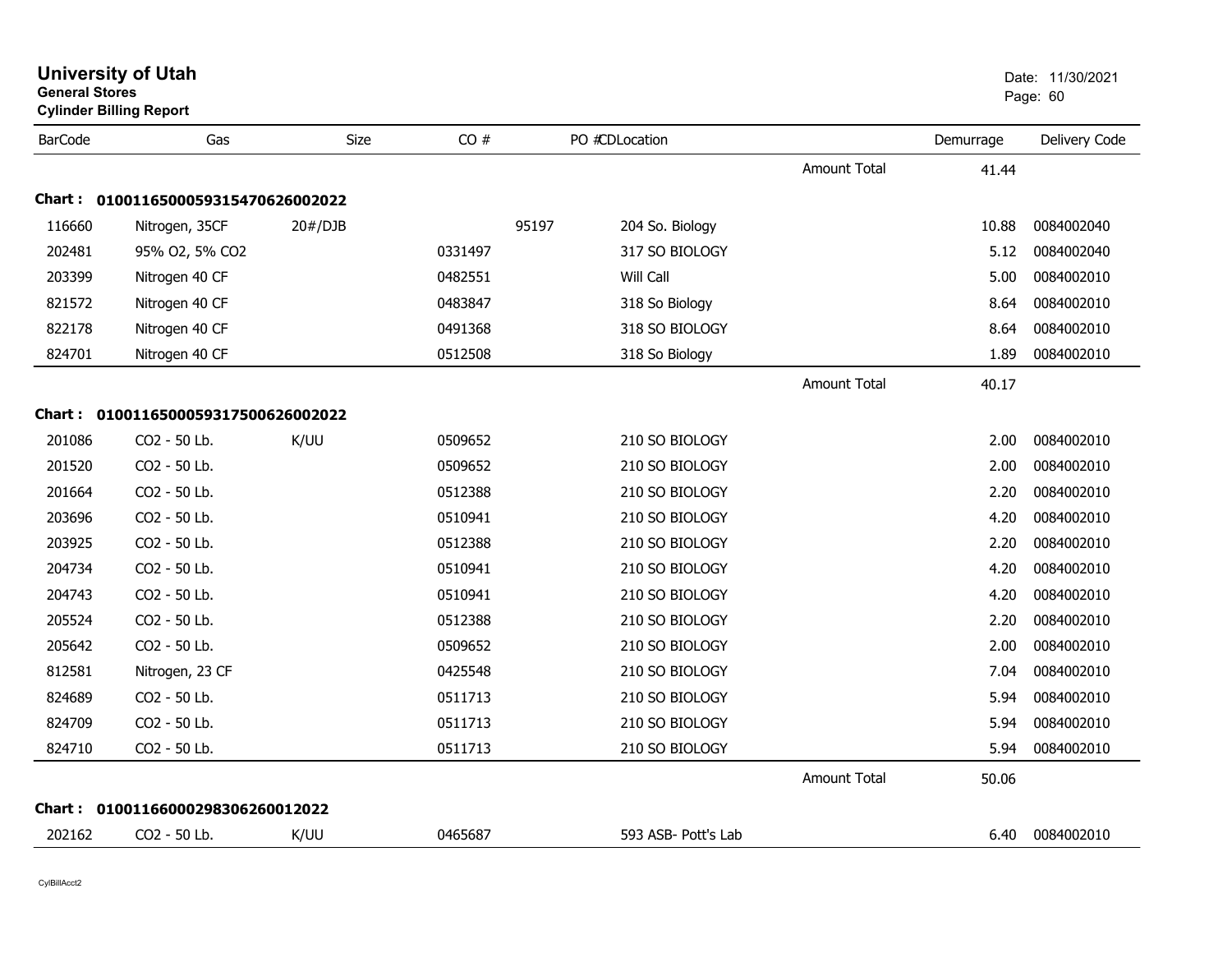| <b>General Stores</b> | <b>University of Utah</b><br><b>Cylinder Billing Report</b> |                  |         |           |                                     |                     |           | Date: 11/30/2021<br>Page: 61 |
|-----------------------|-------------------------------------------------------------|------------------|---------|-----------|-------------------------------------|---------------------|-----------|------------------------------|
| <b>BarCode</b>        | Gas                                                         | Size             | CO#     |           | PO #CDLocation                      |                     | Demurrage | Delivery Code                |
|                       |                                                             |                  |         |           |                                     | <b>Amount Total</b> | 6.40      |                              |
|                       | Chart: 01001211001054886260012022                           |                  |         |           |                                     |                     |           |                              |
| 824193                | 5% H2 95% N2                                                | 200C/Mt.A        | 0507590 |           | Chemistry Stockroom                 |                     | 8.64      | 0085020200                   |
| 824194                | 5% H2 95% N2                                                |                  | 0507590 |           | Chemistry Stockroom                 |                     | 8.64      | 0085020200                   |
| 824195                | 5% H2 95% N2                                                |                  | 0507590 |           | Chemistry Stockroom                 |                     | 3.24      | 0085020200                   |
| 824197                | 5% H2 95% N2                                                |                  | 0507590 |           | Chemistry Stockroom                 |                     | 8.64      | 0085020200                   |
|                       |                                                             |                  |         |           |                                     | Amount Total        | 29.16     |                              |
| <b>Chart :</b>        | 01001211001310956260012022                                  |                  |         |           |                                     |                     |           |                              |
| 115712                | 14% O2 In N2                                                | 24 CF/SC         |         | 72281     |                                     |                     | 25.92     | 0085020200                   |
| 803700                | Anhydrous Ammon                                             |                  |         | 000120756 | 315 SOUTH 1400 EAST ROOM 02020 DOCK |                     | 16.96     | 0085020200                   |
|                       |                                                             |                  |         |           |                                     | <b>Amount Total</b> | 42.88     |                              |
| Chart :               | 01001211001310956260312022                                  |                  |         |           |                                     |                     |           |                              |
| 200467                | Hydrogen - UHP                                              | K/UU             | 0505730 |           |                                     |                     | 6.40      |                              |
|                       |                                                             |                  |         |           |                                     | <b>Amount Total</b> | 6.40      |                              |
|                       | Chart: 01001212000013486530012022                           |                  |         |           |                                     |                     |           |                              |
| 203572                | N2, Liquid GP45                                             | <b>180 LTR/U</b> | 0261941 |           | <b>DOCK</b>                         |                     | 44.48     | 0085020200                   |
|                       |                                                             |                  |         |           |                                     | <b>Amount Total</b> | 44.48     |                              |
|                       | Chart: 01001212000178156260012022                           |                  |         |           |                                     |                     |           |                              |
| 824648                | Lq Helium-100 L                                             | Lq He/Pra        | 0510804 |           | <b>DOCK</b>                         |                     | 168.00    | 0085020200                   |
| 824732                | Lq Helium-100 L                                             |                  | 0511227 |           | <b>DOCK</b>                         |                     | 84.00     | 0085020200                   |
|                       |                                                             |                  |         |           |                                     | <b>Amount Total</b> | 252.00    |                              |
| Chart :               | 01001212000178156260512022                                  |                  |         |           |                                     |                     |           |                              |
| 201100                | N2, Liquid, 160                                             | <b>160 LTR/U</b> | 0453738 |           | CROCKER SCIENCE EAST RECEIVING      |                     | 44.48     | 0085020200                   |
| 815105                | Oxygen 80cf                                                 |                  | 0453740 |           | <b>DOCK</b>                         |                     | 7.36      | 0085020200                   |
|                       |                                                             |                  |         |           |                                     | <b>Amount Total</b> | 51.84     |                              |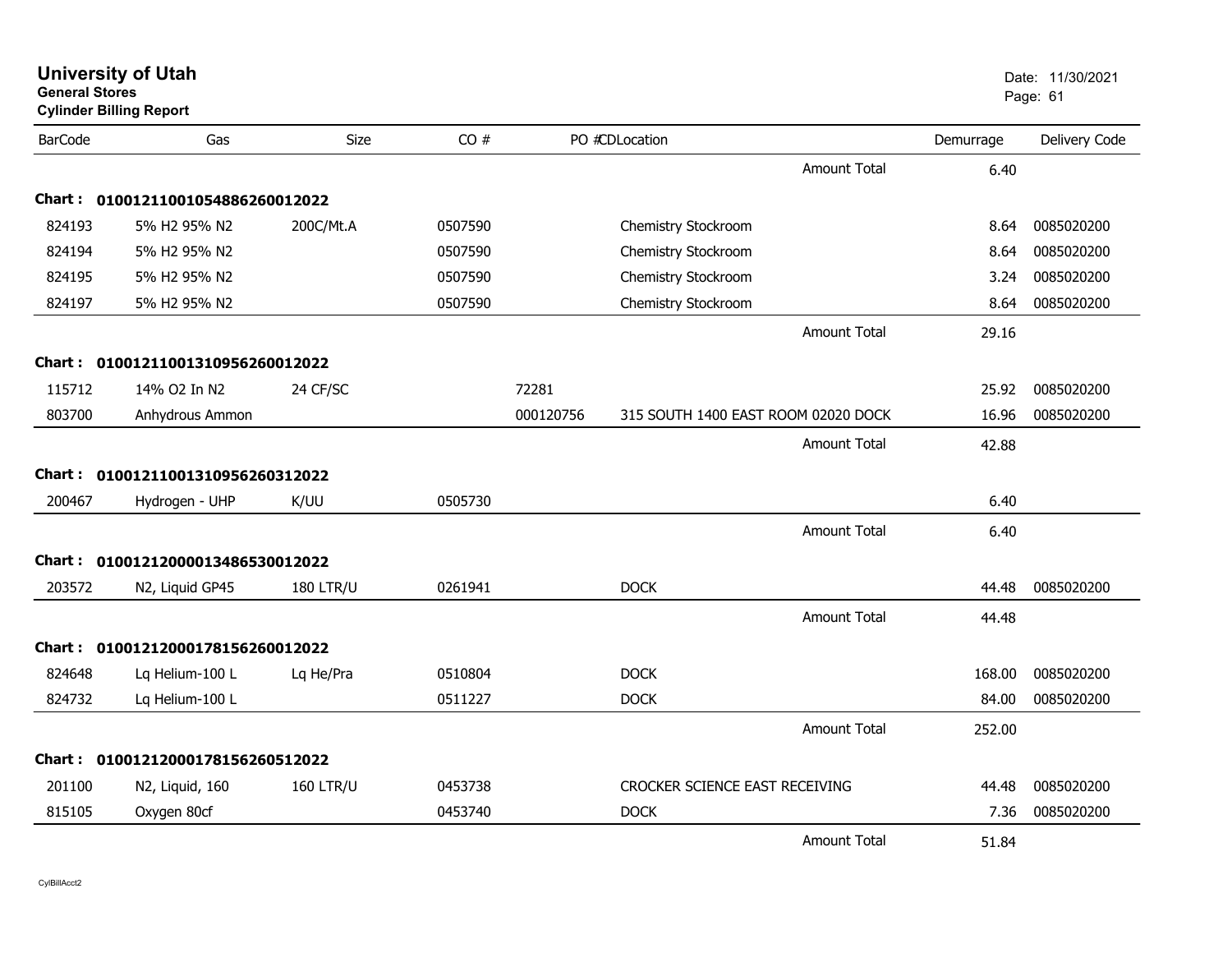|                | <b>University of Utah</b><br><b>General Stores</b><br><b>Cylinder Billing Report</b><br>Gas<br>Size |      |         |       |                      | Date: 11/30/2021<br>Page: 62 |           |               |
|----------------|-----------------------------------------------------------------------------------------------------|------|---------|-------|----------------------|------------------------------|-----------|---------------|
| <b>BarCode</b> |                                                                                                     |      | CO#     |       | PO #CDLocation       |                              | Demurrage | Delivery Code |
|                | Chart: 01001212000282196200512020                                                                   |      |         |       |                      |                              |           |               |
| 201013         | Helium - UHP                                                                                        | K/UU | 0402504 |       | <b>DOCK</b>          |                              | 5.12      | 0085020200    |
|                |                                                                                                     |      |         |       |                      | <b>Amount Total</b>          | 5.12      |               |
|                | Chart: 01001212000282196200512022                                                                   |      |         |       |                      |                              |           |               |
| 110311         | CO2 - 50 Lb.                                                                                        | K/UU | 0016101 |       |                      |                              | 5.12      | 0085020200    |
| 114119         | Mix                                                                                                 |      |         | 34559 | 3425 HEB             |                              | 17.60     | 0085020200    |
| 114376         | Carbon Monoxide                                                                                     |      |         | 40473 | 4159 Chem            |                              | 6.40      | 0085020200    |
| 115582         | UHP N2O                                                                                             |      |         |       | 2413 Chem            |                              | 10.88     | 0085020200    |
| 115624         | Methane C.P. GR                                                                                     |      |         | 69541 | 3425 Chem            |                              | 10.88     | 0085020200    |
| 115749         | Nitrous Oxide                                                                                       |      | 0113508 |       | 1223 Chem            |                              | 7.68      | 0085020200    |
| 115761         | Carbon Monoxide                                                                                     |      |         | 31596 | 3423 Chem            |                              | 6.40      | 0085020200    |
| 200018         | Argon - UHP                                                                                         |      | 0360320 |       | 315 S 1400 E RM 2020 |                              | 5.12      | 0085020200    |
| 200076         | Hydrogen                                                                                            |      | 0340587 |       | <b>DOCK</b>          |                              | 5.12      | 0085020200    |
| 200094         | CO2 - Siphon                                                                                        |      | 0505753 |       | 2020 HEB             |                              | 6.40      | 0085020200    |
| 200098         | CO2 - Siphon                                                                                        |      | 0494216 |       | 2020 HEB             |                              | 6.40      | 0085020200    |
| 200102         | CO2 - Siphon                                                                                        |      | 0510285 |       | 2020 HEB             |                              | 6.40      | 0085020200    |
| 200111         | CO2 - Siphon                                                                                        |      | 0509400 |       | <b>DOCK</b>          |                              | 6.40      | 0085020200    |
| 200128         | Helium - UHP                                                                                        |      | 0507794 |       | Chemistry Dock       |                              | 6.40      | 0085020200    |
| 200162         | CO2 - Siphon                                                                                        |      | 0509400 |       | <b>DOCK</b>          |                              | 6.40      | 0085020200    |
| 200197         | Argon                                                                                               |      | 0511176 |       | 2020 HEB Stockroom   |                              | 6.40      | 0085020200    |
| 200232         | Nitrogen 230 CF                                                                                     |      | 0469116 |       | 2020 HEB             |                              | 6.40      | 0085020200    |
| 200244         | Nitrogen 230 CF                                                                                     |      | 0455762 |       | 2020 HEB             |                              | 5.12      | 0085020200    |
| 200280         | 5% H2 In Argon                                                                                      |      | 0509400 |       | <b>DOCK</b>          |                              | 6.40      | 0085020200    |
| 200288         | Hydrogen - UHP                                                                                      |      | 0465356 |       | HEB LOADING DOCK     |                              | 6.40      | 0085020200    |
| 200303         | Argon - UHP                                                                                         |      | 0476732 |       | 2020 HEB             |                              | 6.40      | 0085020200    |
| 200306         | Argon                                                                                               |      | 0470877 |       | 2020 HEB             |                              | 6.40      | 0085020200    |
| 200329         | Nitrogen 230 CF                                                                                     |      | 0405744 |       | <b>DOCK</b>          |                              | 5.12      | 0085020200    |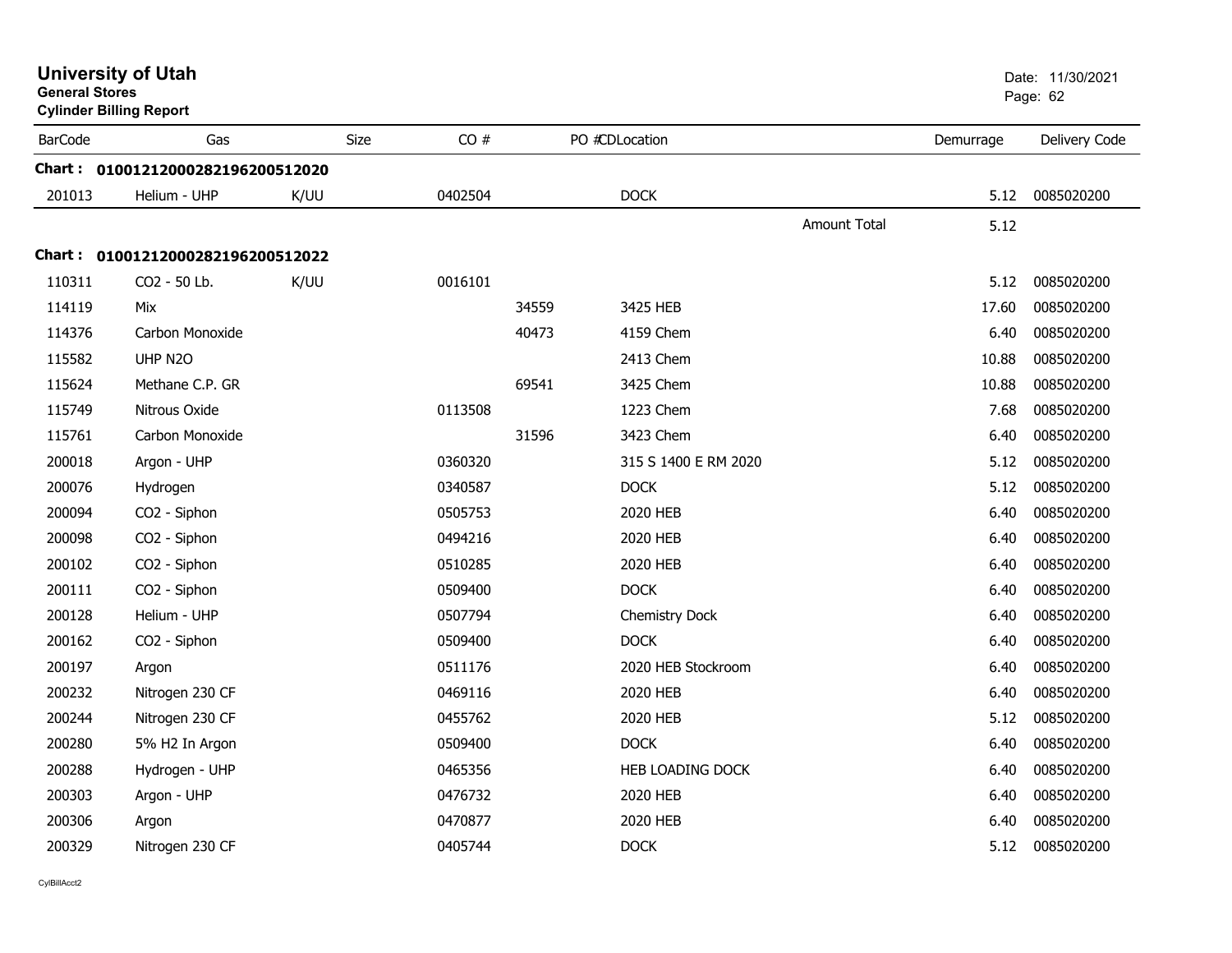#### **University of Utah** Date: 11/30/2021 **General Stores**entry of the control of the control of the control of the control of the control of the control of the control of the control of the control of the control of the control of the control of the control of the control of the **Cylinder Billing Report**

| <b>BarCode</b> | Gas             | CO#<br>Size | PO #CDLocation        | Demurrage | Delivery Code |
|----------------|-----------------|-------------|-----------------------|-----------|---------------|
|                |                 |             |                       |           |               |
| 200367         | Argon           | 0511176     | 2020 HEB Stockroom    | 6.40      | 0085020200    |
| 200385         | Nitrogen 230 CF | 0463533     | HEB LOADING DOCK      | 5.12      | 0085020200    |
| 200444         | Nitrogen 230 CF | 0416465     | <b>DOCK</b>           | 5.12      | 0085020200    |
| 200446         | Nitrogen 230 CF | 0435865     | <b>DOCK</b>           | 5.12      | 0085020200    |
| 200519         | Argon           | 0505087     | <b>Chemistry Dock</b> | 6.40      | 0085020200    |
| 200530         | Argon           | 0505087     | Chemistry Dock        | 2.40      | 0085020200    |
| 200540         | Argon           | 0511176     | 2020 HEB Stockroom    | 6.40      | 0085020200    |
| 200549         | Argon           | 0510908     | 2020 HEB              | 6.40      | 0085020200    |
| 200552         | Oxygen, USP     | 0506989     | 2020 HEB              | 6.40      | 0085020200    |
| 200563         | Nitrogen, UHP   | 0510461     | 2020 HEB              | 2.40      | 0085020200    |
| 200577         | Nitrogen 230 CF | 0509400     | <b>DOCK</b>           | 6.40      | 0085020200    |
| 200601         | Nitrogen 230 CF | 0478175     | 2020 HEB              | 6.40      | 0085020200    |
| 200627         | Argon           | 0499168     | 2020 HEB              | 3.40      | 0085020200    |
| 200639         | Oxygen, USP     | 0511418     | 2020 HEB Stockroom    | 5.80      | 0085020200    |
| 200703         | Argon           | 0505995     | Chemistry Stockroom   | 6.40      | 0085020200    |
| 200716         | Nitrogen 230 CF | 0501760     | 2020 HEB              | 6.40      | 0085020200    |
| 200755         | Air - 233 CF    | 0380375     | <b>DOCK</b>           | 5.12      | 0085020200    |
| 200793         | Nitrogen 230 CF | 0511325     | 2020 HEB              | 6.40      | 0085020200    |
| 200794         | Oxygen, USP     | 0511887     | 2020 HEB              | 3.80      | 0085020200    |
| 200813         | Nitrogen 230 CF | 0511887     | 2020 HEB              | 3.80      | 0085020200    |
| 200838         | Nitrogen 230 CF | 0263445     | <b>DOCK</b>           | 5.12      | 0085020200    |
| 200848         | Oxygen, USP     | 0386231     | <b>DOCK</b>           | 5.12      | 0085020200    |
| 200871         | Hydrogen - UHP  | 0500715     | Chemistry Stockroom   | 6.40      | 0085020200    |
| 200894         | 5% H2 95% N2    | 0511761     | 2020 HEB              | 4.40      | 0085020200    |
| 200902         | Argon           | 0364133     | <b>DOCK</b>           | 5.12      | 0085020200    |
| 200928         | Air - 233 CF    | 0459254     | HEB LOADING DOCK      | 5.12      | 0085020200    |
| 200933         | Helium - UHP    | 0482815     | 2020 HEB              | 6.40      | 0085020200    |
| 200939         | Hydrogen - UHP  | 0505096     | 2020 HEB              | 6.40      | 0085020200    |
| CvIBillAcct2   |                 |             |                       |           |               |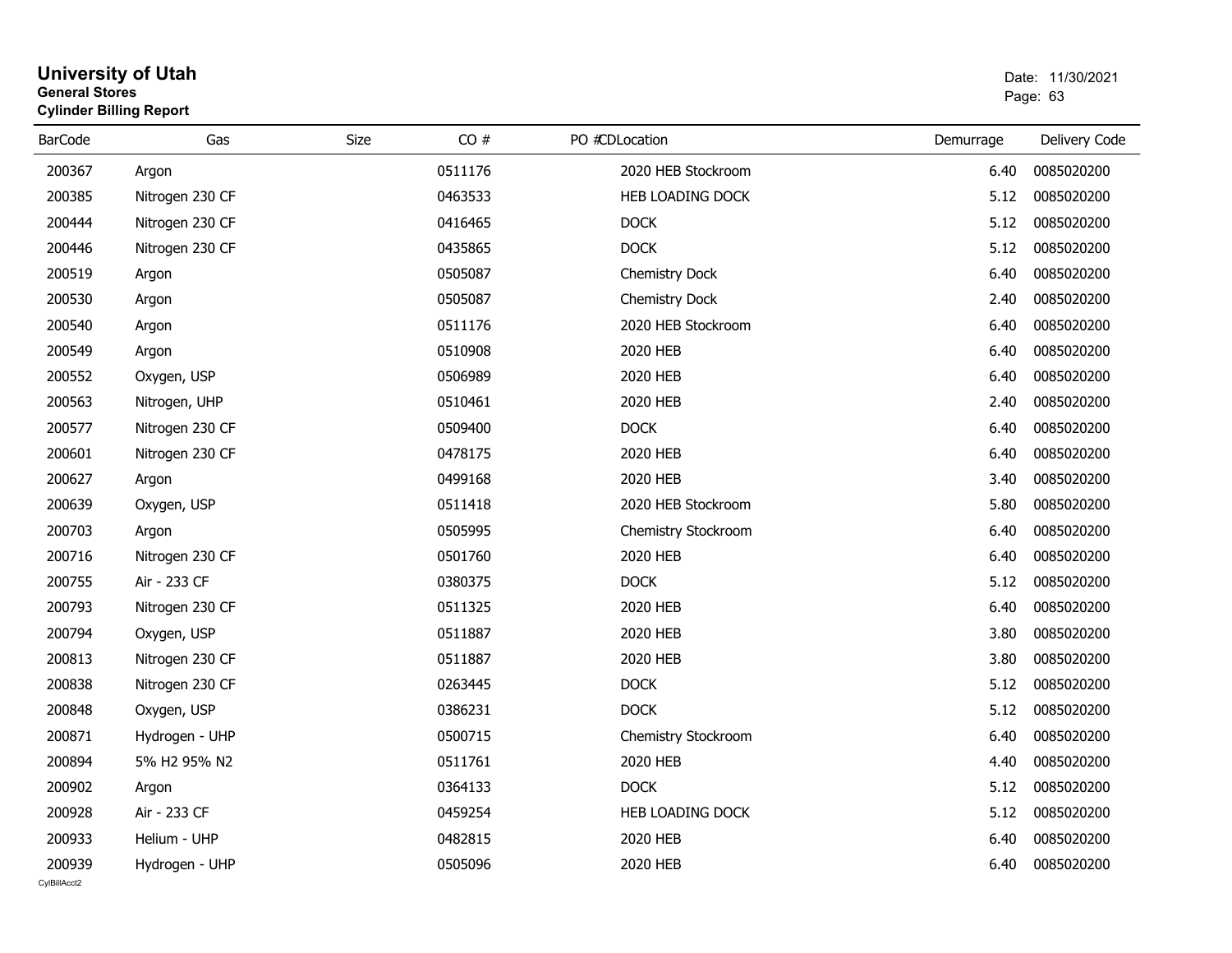|                | <b>General Stores</b><br><b>Cylinder Billing Report</b> |      |         |  |                      | Page: 64  |               |  |
|----------------|---------------------------------------------------------|------|---------|--|----------------------|-----------|---------------|--|
| <b>BarCode</b> | Gas                                                     | Size | CO#     |  | PO #CDLocation       | Demurrage | Delivery Code |  |
| 200992         | Hydrogen                                                |      | 0481471 |  | <b>DOCK</b>          | 6.40      | 0085020200    |  |
| 200994         | Acetylene, CF                                           |      | 0273625 |  | <b>DOCK</b>          | 5.12      | 0085020200    |  |
| 201029         | Argon                                                   |      | 0452360 |  | 2020 HEB             | 5.12      | 0085020200    |  |
| 201039         | Argon                                                   |      | 0507654 |  | <b>DOCK</b>          | 6.40      | 0085020200    |  |
| 201070         | Argon                                                   |      | 0458487 |  | 2020 HEB             | 5.12      | 0085020200    |  |
| 201073         | Oxygen, USP                                             |      | 0471359 |  | 2020 HEB             | 6.40      | 0085020200    |  |
| 201077         | Nitrogen 230 CF                                         |      | 0509400 |  | <b>DOCK</b>          | 6.40      | 0085020200    |  |
| 201093         | Nitrogen 230 CF                                         |      | 0471901 |  | 2020 HEB             | 6.40      | 0085020200    |  |
| 201114         | Oxygen, USP                                             |      | 0300138 |  | <b>DOCK</b>          | 5.12      | 0085020200    |  |
| 201118         | Oxygen, USP                                             |      | 0362203 |  | 315 S 1400 E RM 2020 | 5.12      | 0085020200    |  |
| 201170         | Nitrogen 230 CF                                         |      | 0511325 |  | 2020 HEB             | 6.40      | 0085020200    |  |
| 201177         | Argon                                                   |      | 0511176 |  | 2020 HEB Stockroom   | 6.40      | 0085020200    |  |
| 201178         | Argon                                                   |      | 0506989 |  | 2020 HEB             | 1.20      | 0085020200    |  |
| 201205         | Hydrogen - UHP                                          |      | 0383665 |  | <b>DOCK</b>          | 5.12      | 0085020200    |  |
| 201208         | 5% H2 In Argon                                          |      | 0509400 |  | <b>DOCK</b>          | 6.40      | 0085020200    |  |
| 201214         | CO2 - Inst. Gra                                         |      | 0303814 |  | <b>DOCK</b>          | 5.12      | 0085020200    |  |
| 201220         | 5% H2 In Argon                                          |      | 0509400 |  | <b>DOCK</b>          | 6.40      | 0085020200    |  |
| 201327         | Hydrogen                                                |      | 0465575 |  | <b>DOCK</b>          | 6.40      | 0085020200    |  |
| 201336         | Nitrogen 230 CF                                         |      | 0511887 |  | 2020 HEB             | 3.80      | 0085020200    |  |
| 201344         | Argon                                                   |      | 0443453 |  | 2020 Chem            | 5.12      | 0085020200    |  |
| 201385         | Nitrogen 230 CF                                         |      | 0372773 |  | <b>DOCK</b>          | 5.12      | 0085020200    |  |
| 201400         | Nitrogen 230 CF                                         |      | 0511325 |  | 2020 HEB             | 6.40      | 0085020200    |  |
| 201420         | Hydrogen - UHP                                          |      | 0510854 |  | 2020 HEB             | 6.40      | 0085020200    |  |
| 201452         | Air - 233 CF                                            |      | 0465635 |  | HEB LOADING DOCK     | 6.40      | 0085020200    |  |
| 201503         | Nitrogen 230 CF                                         |      | 0489424 |  | 2020 HEB             | 6.40      | 0085020200    |  |
| 201548         | Air - 233 CF                                            |      | 0428912 |  | <b>DOCK</b>          | 5.12      | 0085020200    |  |
| 201552         | CO2 - Siphon                                            |      | 0509400 |  | <b>DOCK</b>          | 6.40      | 0085020200    |  |
| 201576         | Oxygen, USP                                             |      | 0500641 |  | 2020 HEB             | 6.40      | 0085020200    |  |

## **University of Utah**  Date: 11/30/2021 **General Stores**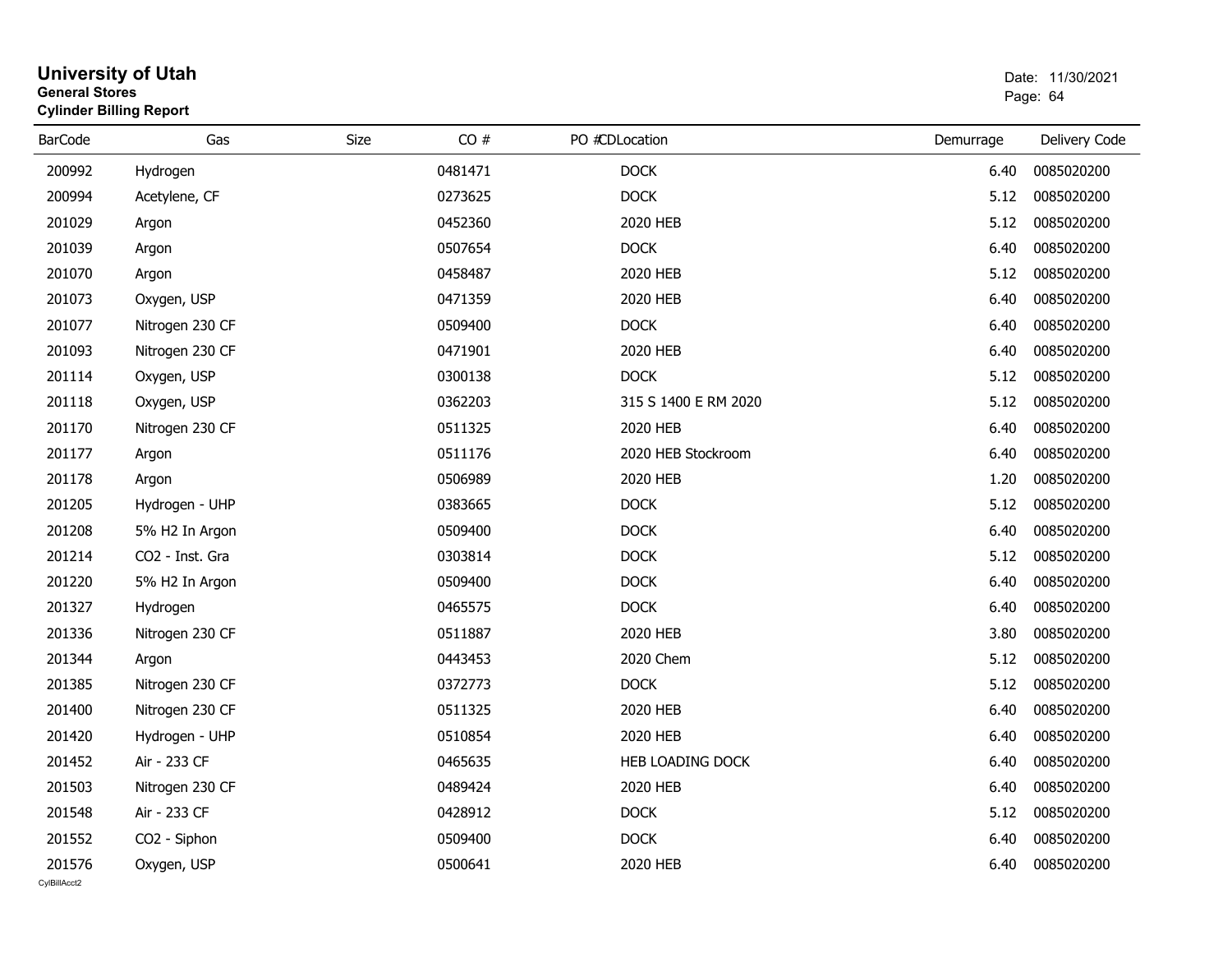#### **University of Utah** Date: 11/30/2021 **General Stores**entry of the control of the control of the control of the control of the control of the control of the control of the control of the control of the control of the control of the control of the control of the control of the **Cylinder Billing Report**

| <b>BarCode</b> | Gas             | CO#<br>Size | PO #CDLocation       | Demurrage | Delivery Code |
|----------------|-----------------|-------------|----------------------|-----------|---------------|
| 201598         | Argon           | 0488191     | Chemistry Stockroom  | 6.40      | 0085020200    |
| 201605         | Argon           | 0494216     | 2020 HEB             | 6.40      | 0085020200    |
| 201608         | Argon           | 0511176     | 2020 HEB Stockroom   | 6.40      | 0085020200    |
| 201659         | Nitrogen 230 CF | 0495548     | 2020 HEB             | 6.40      | 0085020200    |
| 201669         | Nitrogen, UHP   | 0510461     | 2020 HEB             | 0.60      | 0085020200    |
| 201672         | Argon - UHP     | 0510935     | <b>DOCK</b>          | 6.40      | 0085020200    |
| 201706         | Air - 233 CF    | 0367182     | <b>DOCK</b>          | 5.12      | 0085020200    |
| 201724         | Hydrogen        | 0506989     | 2020 HEB             | 6.40      | 0085020200    |
| 201725         | Hydrogen - UHP  | 0508587     | 2020 HEB             | 6.40      | 0085020200    |
| 201761         | Nitrogen 230 CF | 0335979     | <b>DOCK</b>          | 5.12      | 0085020200    |
| 201772         | Nitrogen 230 CF | 0495548     | 2020 HEB             | 6.40      | 0085020200    |
| 201836         | Nitrogen 230 CF | 0431975     | <b>DOCK</b>          | 5.12      | 0085020200    |
| 201848         | Oxygen, USP     | 0479597     | 2020 HEB             | 6.40      | 0085020200    |
| 201883         | 5% H2 95% N2    | 0511761     | 2020 HEB             | 4.40      | 0085020200    |
| 201889         | Argon           | 0496428     | 2020 HEB             | 6.40      | 0085020200    |
| 201921         | Argon           | 0506989     | 2020 HEB             | 6.40      | 0085020200    |
| 201994         | Hydrogen - UHP  | 0460886     | <b>HEB DOCK</b>      | 5.12      | 0085020200    |
| 202004         | 5% H2 95% N2    | 0509429     | Chemistry Dock       | 6.40      | 0085020200    |
| 202007         | Air - 233 CF    | 0469116     | 2020 HEB             | 6.40      | 0085020200    |
| 202037         | Argon           | 0508670     | 2020 HEB             | 2.40      | 0085020200    |
| 202054         | Hydrogen        | 0506989     | 2020 HEB             | 6.40      | 0085020200    |
| 202055         | Hydrogen        | 0363124     | 315 S 1400 E Rm 2020 | 5.12      | 0085020200    |
| 202061         | Argon           | 0508670     | 2020 HEB             | 6.40      | 0085020200    |
| 202073         | CO2 - Siphon    | 0483281     | 2020 HEB             | 6.40      | 0085020200    |
| 202080         | Hydrogen        | 0506989     | 2020 HEB             | 6.40      | 0085020200    |
| 202105         | Argon           | 0507654     | <b>DOCK</b>          | 6.40      | 0085020200    |
| 202125         | Argon           | 0511176     | 2020 HEB Stockroom   | 6.40      | 0085020200    |
| 202128         | Hydrogen        | 0483281     | 2020 HEB             | 6.40      | 0085020200    |
| CvIBillAcct2   |                 |             |                      |           |               |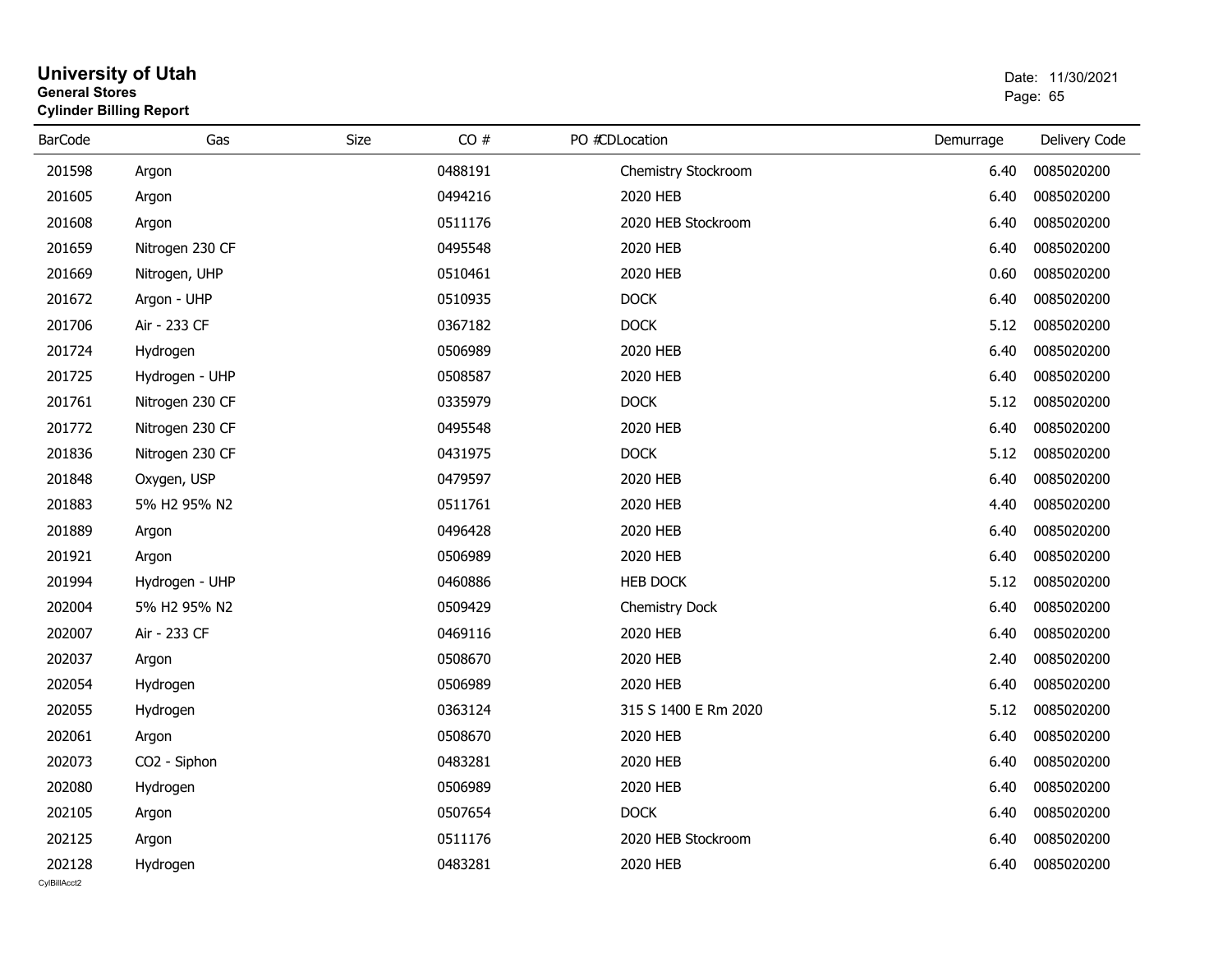#### **University of Utah** Date: 11/30/2021 **General Stores**е в последници по последници по последници по последници по последници по последници по последници по последниц<br>В 1963 године по последници по последници по последници по последници по последници по последници по последни **Cylinder Billing Report**

| <b>BarCode</b> | Gas             | CO#<br>Size | PO #CDLocation      | Demurrage | Delivery Code |
|----------------|-----------------|-------------|---------------------|-----------|---------------|
| 202153         | Hydrogen        | 0410567     | <b>DOCK</b>         | 5.12      | 0085020200    |
| 202157         | Argon           | 0510908     | 2020 HEB            | 6.40      | 0085020200    |
| 202174         | Argon           | 0454562     | 2020 HEB            | 5.12      | 0085020200    |
| 202182         | Helium - UHP    | 0309367     | <b>DOCK</b>         | 5.12      | 0085020200    |
| 202184         | Argon           | 0511176     | 2020 HEB Stockroom  | 1.20      | 0085020200    |
| 202277         | Argon           | 0507654     | <b>DOCK</b>         | 6.40      | 0085020200    |
| 202314         | Nitrous Oxide-E | 0303208     | <b>DOCK</b>         | 5.12      | 0085020200    |
| 202322         | Helium - UHP    | 0512205     | Chemistry Dock      | 2.80      | 0085020200    |
| 202381         | Hydrogen - UHP  | 0481006     | Chemistry Stockroom | 6.40      | 0085020200    |
| 202385         | Hydrogen        | 0506989     | 2020 HEB            | 2.40      | 0085020200    |
| 202388         | CO2 - Siphon    | 0365453     | 2020 Chem.          | 5.12      | 0085020200    |
| 202503         | Oxygen, USP     | 0503015     | 2020 HEB            | 3.40      | 0085020200    |
| 202602         | Hydrogen        | 0511887     | 2020 HEB            | 3.80      | 0085020200    |
| 202617         | Argon           | 0455145     | 2020 HEB            | 5.12      | 0085020200    |
| 202725         | Nitrogen 230 CF | 0509400     | <b>DOCK</b>         | 0.60      | 0085020200    |
| 202732         | CO2 - Siphon    | 0510285     | 2020 HEB            | 6.40      | 0085020200    |
| 202733         | CO2 - Siphon    | 0498032     | 2020 HEB            | 6.40      | 0085020200    |
| 202737         | CO2 - Siphon    | 0509400     | <b>DOCK</b>         | 6.40      | 0085020200    |
| 202756         | Hydrogen - UHP  | 0367182     | <b>DOCK</b>         | 5.12      | 0085020200    |
| 202762         | Hydrogen        | 0358414     | 2020 HEB            | 5.12      | 0085020200    |
| 202768         | Argon           | 0511176     | 2020 HEB Stockroom  | 6.40      | 0085020200    |
| 202770         | Argon           | 0352181     | <b>DOCK</b>         | 5.12      | 0085020200    |
| 202772         | Argon           | 0511176     | 2020 HEB Stockroom  | 6.40      | 0085020200    |
| 202780         | Nitrogen 230 CF | 0422615     | 2020 HEB            | 5.12      | 0085020200    |
| 202806         | Air - 233 CF    | 0421624     | <b>DOCK</b>         | 5.12      | 0085020200    |
| 202819         | Argon           | 0411471     | <b>DOCK</b>         | 5.12      | 0085020200    |
| 202870         | Argon - UHP     | 0510461     | 2020 HEB            | 0.60      | 0085020200    |
| 202873         | Argon - UHP     | 0509302     | Chemistry Dock      | 6.40      | 0085020200    |
| CvIBillAcct2   |                 |             |                     |           |               |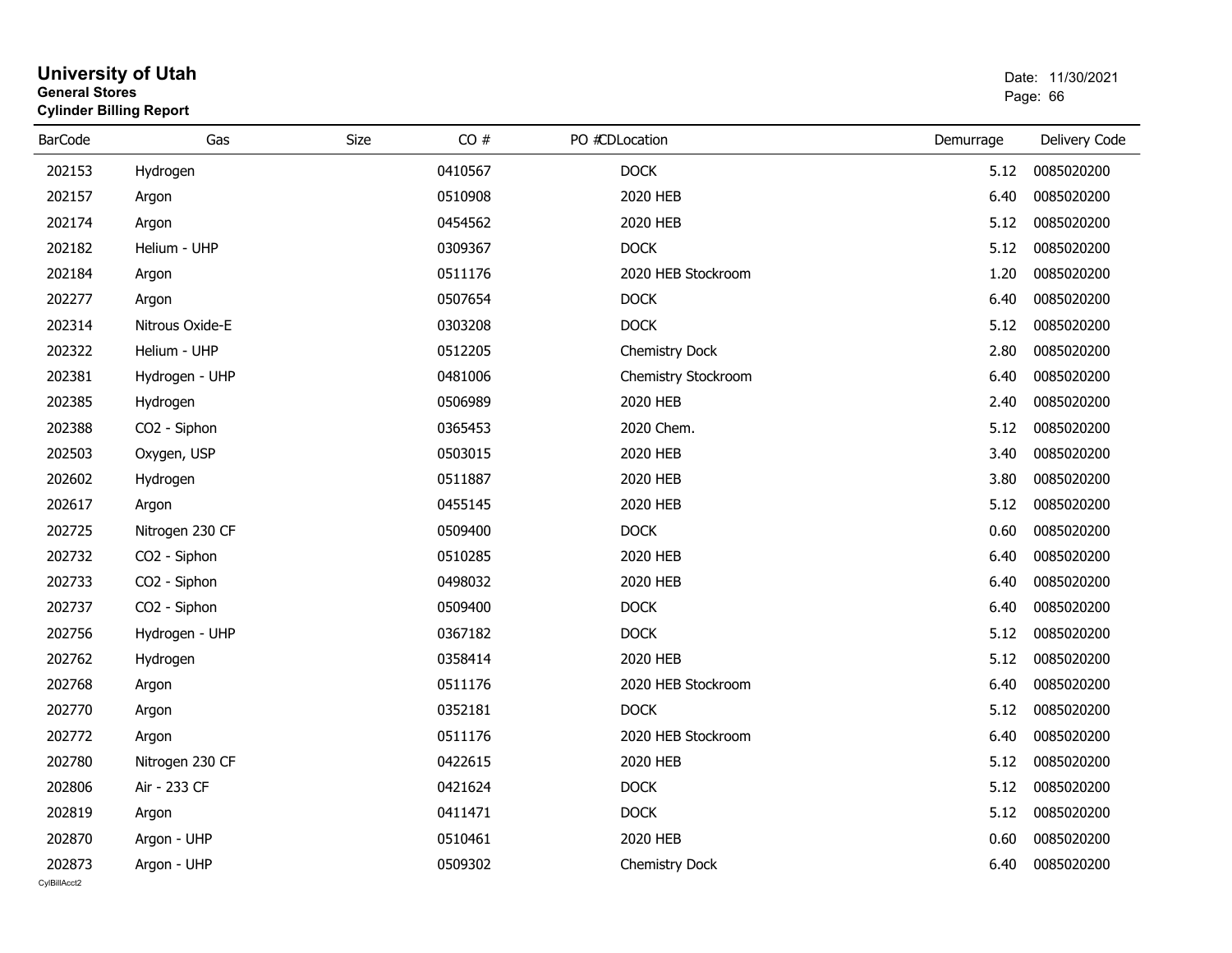| General Stores         | <b>Cylinder Billing Report</b> |      | Page: 67 |                        |           |               |
|------------------------|--------------------------------|------|----------|------------------------|-----------|---------------|
| <b>BarCode</b>         | Gas                            | Size | CO#      | PO #CDLocation         | Demurrage | Delivery Code |
| 202941                 | Argon                          |      | 0409001  | <b>DOCK</b>            | 5.12      | 0085020200    |
| 203022                 | Helium - UHP                   |      | 0500173  | <b>DOCK</b>            | 6.40      | 0085020200    |
| 203023                 | Helium - UHP                   |      | 0402504  | <b>DOCK</b>            | 5.12      | 0085020200    |
| 203036                 | Oxygen, USP                    |      | 0511887  | 2020 HEB               | 3.80      | 0085020200    |
| 203047                 | Oxygen, USP                    |      | 0511418  | 2020 HEB Stockroom     | 5.80      | 0085020200    |
| 203065                 | Helium - UHP                   |      | 0473607  | 2020 HEB               | 6.40      | 0085020200    |
| 203172                 | Nitrogen 230 CF                |      | 0511325  | 2020 HEB               | 6.40      | 0085020200    |
| 203263                 | Nitrogen, UHP                  |      | 0504538  | 2020 HEB               | 6.40      | 0085020200    |
| 203324                 | Oxygen, USP                    |      | 0479597  | 2020 HEB               | 6.40      | 0085020200    |
| 203341                 | Helium - UHP                   |      | 0492659  | 2020 HEB               | 6.40      | 0085020200    |
| 203360                 | Helium - UHP                   |      | 0501152  | 2020 HEB               | 6.40      | 0085020200    |
| 203514                 | Argon                          |      | 0508670  | 2020 HEB               | 6.40      | 0085020200    |
| 203686                 | Nitrogen 230 CF                |      | 0511325  | 2020 HEB               | 6.40      | 0085020200    |
| 203734                 | Nitrous Oxide-E                |      | 0500562  | 2020 HEB               | 6.40      | 0085020200    |
| 203812                 | Nitrogen 230 CF                |      | 0456515  | <b>Chemistry Dock</b>  | 5.12      | 0085020200    |
| 203828                 | Oxygen, USP                    |      | 0506989  | 2020 HEB               | 2.40      | 0085020200    |
| 203840                 | Hydrogen                       |      | 0475101  | 2020 HEB               | 6.40      | 0085020200    |
| 203844                 | Nitrogen 230 CF                |      | 0320764  | <b>DOCK</b>            | 5.12      | 0085020200    |
| 203865                 | Nitrogen 230 CF                |      | 0511325  | 2020 HEB               | 6.40      | 0085020200    |
| 203867                 | Argon                          |      | 0507654  | <b>DOCK</b>            | 6.40      | 0085020200    |
| 203887                 | Helium - UHP                   |      | 0453924  | CROCKER SCIENCE RM 031 | 5.12      | 0085020200    |
| 203893                 | Argon                          |      | 0458956  | 2020 HEB               | 5.12      | 0085020200    |
| 203894                 | Nitrogen 230 CF                |      | 0511325  | 2020 HEB               | 6.40      | 0085020200    |
| 203897                 | Helium - UHP                   |      | 0503994  | 2020 HEB               | 6.40      | 0085020200    |
| 203901                 | Hydrogen                       |      | 0055106  | 3425 Chem              | 5.12      | 0085020200    |
| 203902                 | Argon                          |      | 0480655  | 2020 HEB               | 3.80      | 0085020200    |
| 203905                 | CO2 - 50 Lb.                   |      | 0001785  | 3539 Chem              | 5.12      | 0085020200    |
| 203933<br>CvIBillAcct2 | Hydrogen                       |      | 0511887  | 2020 HEB               | 3.80      | 0085020200    |

**University of Utah** Date: 11/30/2021 **General Stores**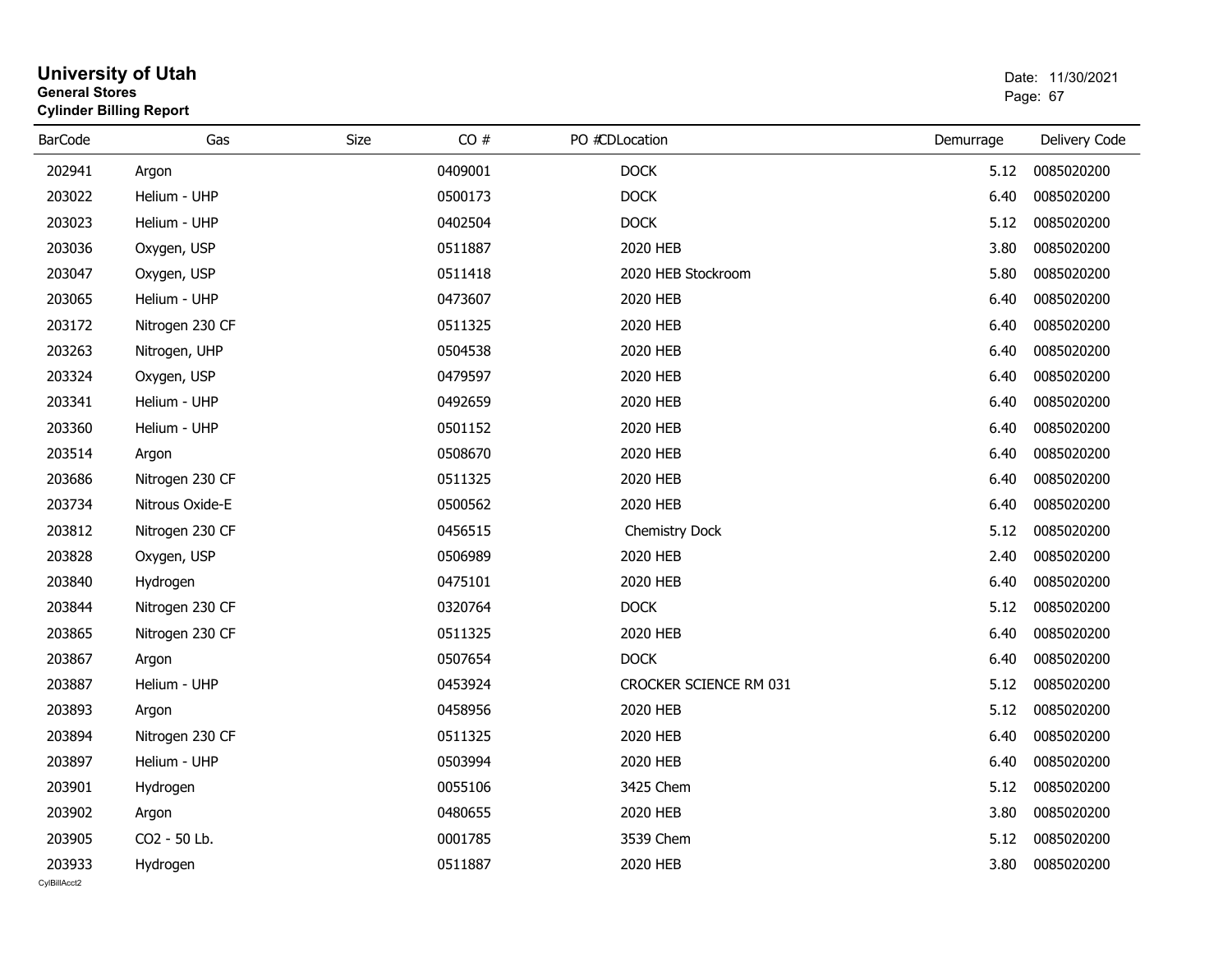|                | Cylinder Billing Report |      |         |                               |           |               |  |  |  |  |  |
|----------------|-------------------------|------|---------|-------------------------------|-----------|---------------|--|--|--|--|--|
| <b>BarCode</b> | Gas                     | Size | CO#     | PO #CDLocation                | Demurrage | Delivery Code |  |  |  |  |  |
| 203957         | Argon                   |      | 0505995 | Chemistry Stockroom           | 6.40      | 0085020200    |  |  |  |  |  |
| 203989         | Nitrogen 230 CF         |      | 0511325 | 2020 HEB                      | 6.40      | 0085020200    |  |  |  |  |  |
| 204371         | Argon                   |      | 0503972 | 2020 HEB                      | 3.40      | 0085020200    |  |  |  |  |  |
| 204471         | Nitrogen, 23 CF         |      | 0478277 | 2020 HEB                      | 6.40      | 0085020200    |  |  |  |  |  |
| 204520         | Hydrogen                |      | 0412623 | <b>DOCK</b>                   | 5.12      | 0085020200    |  |  |  |  |  |
| 204536         | Argon                   |      | 0488191 | Chemistry Stockroom           | 6.40      | 0085020200    |  |  |  |  |  |
| 204666         | Helium - UHP            |      | 0339207 |                               | 5.12      | 0085020200    |  |  |  |  |  |
| 204675         | Nitrogen, UHP           |      | 0389460 | <b>DOCK</b>                   | 5.12      | 0085020200    |  |  |  |  |  |
| 204745         | Helium - UHP            |      | 0471901 | 2020 HEB                      | 6.40      | 0085020200    |  |  |  |  |  |
| 205278         | Argon - UHP             |      | 0510461 | 2020 HEB                      | 2.40      | 0085020200    |  |  |  |  |  |
| 205280         | Argon - UHP             |      | 0403688 | <b>DOCK</b>                   | 5.12      | 0085020200    |  |  |  |  |  |
| 205285         | Argon - UHP             |      | 0458577 | 2020 HEB                      | 5.12      | 0085020200    |  |  |  |  |  |
| 205299         | Oxygen, USP             |      | 0511418 | 2020 HEB Stockroom            | 5.80      | 0085020200    |  |  |  |  |  |
| 205397         | Nitrogen 230 CF         |      | 0383665 | <b>DOCK</b>                   | 5.12      | 0085020200    |  |  |  |  |  |
| 205561         | Argon - UHP             |      | 0325519 | <b>DOCK</b>                   | 5.12      | 0085020200    |  |  |  |  |  |
| 205595         | Oxygen - 20 CF          |      | 0417476 | <b>DOCK</b>                   | 5.12      | 0085020200    |  |  |  |  |  |
| 205629         | Oxygen, USP             |      | 0511418 | 2020 HEB Stockroom            | 5.80      | 0085020200    |  |  |  |  |  |
| 205751         | Oxygen, USP             |      | 0506989 | 2020 HEB                      | 0.60      | 0085020200    |  |  |  |  |  |
| 205758         | Argon - UHP             |      | 0479105 | 2020 HEB Attn: Cameron Cheyne | 6.40      | 0085020200    |  |  |  |  |  |
| 205802         | Nitrogen, 23 CF         |      | 0478277 | 2020 HEB                      | 6.40      | 0085020200    |  |  |  |  |  |
| 205829         | Oxygen, USP             |      | 0464676 | HEB LOADING DOCK              | 6.40      | 0085020200    |  |  |  |  |  |
| 205831         | Oxygen, USP             |      | 0511418 | 2020 HEB Stockroom            | 5.80      | 0085020200    |  |  |  |  |  |
| 205896         | Oxygen, USP             |      | 0511418 | 2020 HEB Stockroom            | 5.80      | 0085020200    |  |  |  |  |  |
| 300016         | 5% H2 In Argon          |      | 0505995 | Chemistry Stockroom           | 8.64      | 0085020200    |  |  |  |  |  |
| 300017         | 5% H2 In Argon          |      | 0505995 | Chemistry Stockroom           | 8.64      | 0085020200    |  |  |  |  |  |
| 800194         | Mix                     |      |         | 2020 HEB<br>14448             | 16.96     | 0085020200    |  |  |  |  |  |
| 800387         | Xenon                   |      |         | 17135<br>2020 HEB             | 16.96     | 0085020200    |  |  |  |  |  |
| 801195         | 14% O2 In N2            |      |         | 38454<br>2020 HEB             | 9.28      | 0085020200    |  |  |  |  |  |

**University of Utah** Date: 11/30/2021 **General Stores**entry of the control of the control of the control of the control of the control of the control of the control of the control of the control of the control of the control of the control of the control of the control of the

**Cylinder Billing Report**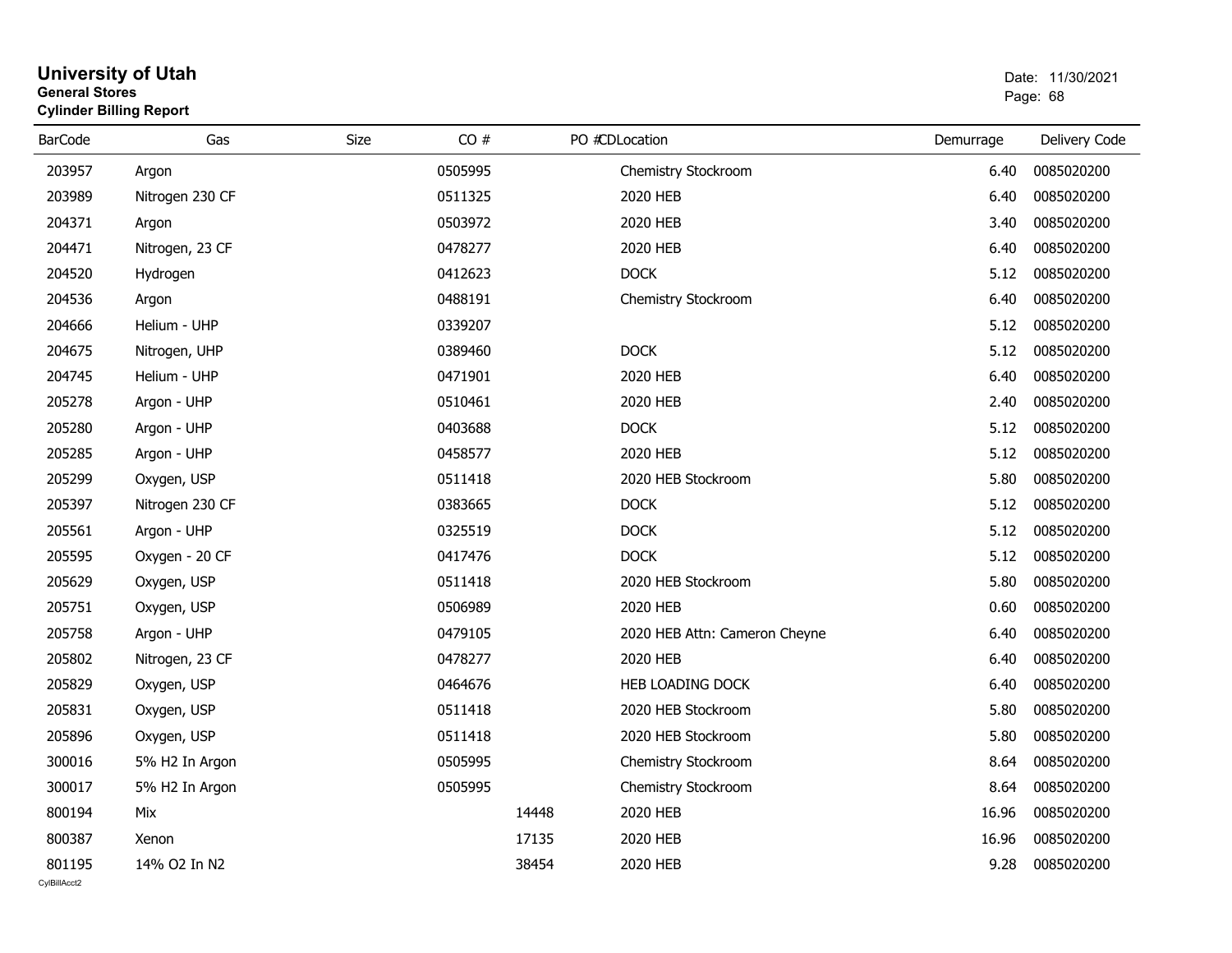|                | General Stores<br><b>Cylinder Billing Report</b> |      |         |                      |           |               |  |  |
|----------------|--------------------------------------------------|------|---------|----------------------|-----------|---------------|--|--|
| <b>BarCode</b> | Gas                                              | Size | CO#     | PO #CDLocation       | Demurrage | Delivery Code |  |  |
| 801224         | 3% Methan Bal H                                  |      | 37804   | 2020 Heb             | 11.52     | 0085020200    |  |  |
| 802000         | Carbon Monoxide                                  |      | 0163867 | <b>DOCK</b>          | 7.68      | 0085020200    |  |  |
| 803722         | Anhydrous Ammon                                  |      | 0221503 | <b>DOCK</b>          | 6.40      | 0085020200    |  |  |
| 803964         | Argon - UHP                                      |      | 0237693 | <b>DOCK</b>          | 7.68      | 0085020200    |  |  |
| 804239         | Acetylene, Atom                                  |      | 0241169 |                      | 10.88     |               |  |  |
| 804398         | Sulfur Dioxide                                   |      | 0244920 | <b>DOCK</b>          | 7.04      | 0085020200    |  |  |
| 804860         | 10%KR In Helium                                  |      | 0260765 | <b>DOCK</b>          | 17.60     | 0085020200    |  |  |
| 805428         | 4%025%Co291%Ar                                   |      | 0273770 | <b>DOCK</b>          | 7.04      | 0085020200    |  |  |
| 806780         | N <sub>2</sub> O-Electronic                      |      | 0284587 | <b>DOCK</b>          | 7.04      | 0085020200    |  |  |
| 806903         | 5%Fluorine/He                                    |      | 0287737 | <b>DOCK</b>          | 19.20     | 0085020200    |  |  |
| 806907         | Krypton                                          |      | 0287737 | <b>DOCK</b>          | 19.20     | 0085020200    |  |  |
| 806918         | Research Neon                                    |      | 0288191 | <b>DOCK</b>          | 19.20     | 0085020200    |  |  |
| 807065         | CO2 - Inst. Gra                                  |      | 0303972 | <b>DOCK</b>          | 7.04      | 0085020200    |  |  |
| 807113         | Sulfur Hexafluo                                  |      | 0305907 | <b>DOCK</b>          | 17.60     | 0085020200    |  |  |
| 807617         | Methane, UHP                                     |      | 0315516 | <b>DOCK</b>          | 16.96     | 0085020200    |  |  |
| 807638         | 10% Xenon, He                                    |      | 0317097 | <b>DOCK</b>          | 17.60     | 0085020200    |  |  |
| 807885         | Oxygen, UHP,                                     |      | 0325519 | <b>DOCK</b>          | 7.04      | 0085020200    |  |  |
| 807962         | Sulfur Hexafluo                                  |      | 0326032 | <b>DOCK</b>          | 17.60     | 0085020200    |  |  |
| 808011         | Chlorine                                         |      | 0326249 | <b>DOCK</b>          | 17.60     | 0085020200    |  |  |
| 808086         | Hydrogen, UHP                                    |      | 0329473 | <b>DOCK</b>          | 7.68      | 0085020200    |  |  |
| 808179         | Silane In HE                                     |      | 0331163 | <b>DOCK</b>          | 7.04      | 0085020200    |  |  |
| 808889         | Nitrogen, UHP                                    |      | 0347714 | RM 2020 315 S 1400 E | 7.68      | 0085020200    |  |  |
| 808961         | Ethylene                                         |      | 0351010 | <b>DOCK</b>          | 24.32     | 0085020200    |  |  |
| 809722         | Oxygen, USP                                      |      | 0368601 | <b>DOCK</b>          | 7.04      | 0085020200    |  |  |
| 810093         | 5% H <sub>2</sub> 95% N <sub>2</sub>             |      | 0390467 | <b>DOCK</b>          | 7.04      | 0085020200    |  |  |
| 810096         | Research Argon                                   |      | 0391324 | <b>DOCK</b>          | 19.84     | 0085020200    |  |  |
| 810748         | Oxygen, USP                                      |      | 0392951 | <b>DOCK</b>          | 7.04      | 0085020200    |  |  |
| 810956         | Methane, UHP                                     |      | 0398742 | <b>DOCK</b>          | 7.04      | 0085020200    |  |  |
| CvIBillAcct2   |                                                  |      |         |                      |           |               |  |  |

## **University of Utah** Date: 11/30/2021 **General Stores**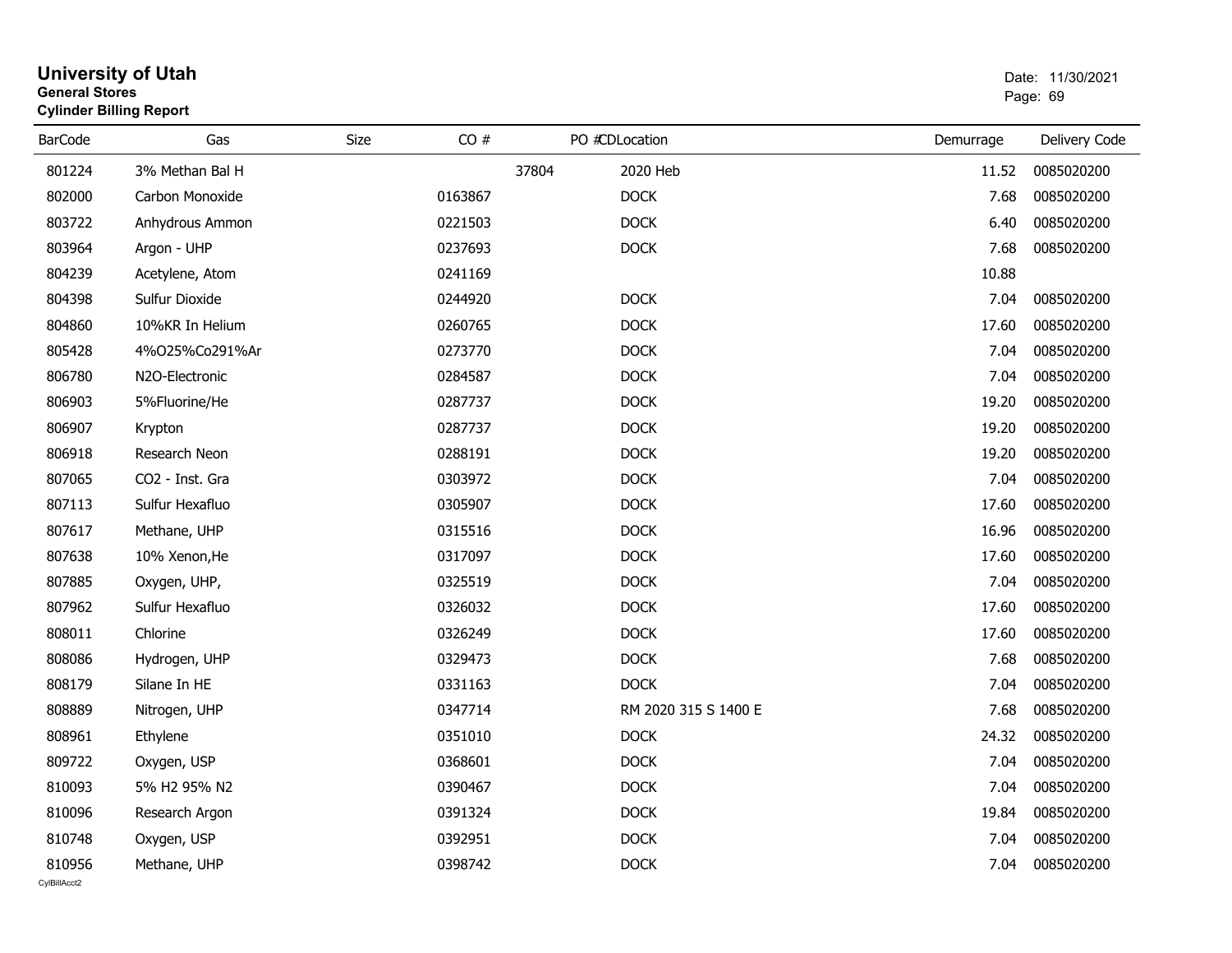| <b>General Stores</b> | <b>University of Utah</b><br><b>Cylinder Billing Report</b> | Date: 11/30/2021<br>Page: 70 |         |                      |           |               |
|-----------------------|-------------------------------------------------------------|------------------------------|---------|----------------------|-----------|---------------|
| <b>BarCode</b>        | Gas                                                         | <b>Size</b>                  | CO#     | PO #CDLocation       | Demurrage | Delivery Code |
| 811250                | 5ppm O2 in N2                                               |                              | 0409701 | <b>DOCK</b>          | 7.04      | 0085020200    |
| 811334                | Ethylene                                                    |                              | 0405230 | <b>DOCK</b>          | 7.36      | 0085020200    |
| 811538                | Flourine/Neon                                               |                              | 0415352 | <b>DOCK</b>          | 19.84     | 0085020200    |
| 812201                | Res. Helium                                                 |                              | 0415252 | <b>DOCK</b>          | 19.84     | 0085020200    |
| 812428                | Hydrogen                                                    |                              | 0419906 | <b>DOCK</b>          | 7.04      | 0085020200    |
| 813572                | 20%CO2 In N2                                                |                              | 0427787 | <b>DOCK</b>          | 7.36      | 0085020200    |
| 814425                | UHP Helium/300                                              |                              | 0435085 | <b>DOCK</b>          | 6.08      | 0085020200    |
| 814573                | Anhydrous Ammon                                             |                              | 0436133 | <b>DOCK</b>          | 16.96     | 0085020200    |
| 814637                | 2.5% No In N2                                               |                              | 0434254 | <b>DOCK</b>          | 7.04      | 0085020200    |
| 814812                | Carbon Monoxide                                             |                              | 0438231 | <b>DOCK</b>          | 7.68      | 0085020200    |
| 815073                | Hydrogen - UHP                                              |                              | 0441366 | 2020 HEB             | 7.36      | 0085020200    |
| 815372                | Methane C.P. GR                                             |                              | 0442789 | <b>DOCK</b>          | 7.36      | 0085020200    |
| 815661                | BD Co2 Syphon                                               |                              | 0444499 | 315 S 1400 E RM 2020 | 7.04      | 0085020200    |
| 815730                | Bone Dry CO2                                                |                              | 0445281 | 2020 HEB             | 7.04      | 0085020200    |
| 815977                | Ethylene                                                    |                              | 0446651 | <b>DOCK</b>          | 7.36      | 0085020200    |
| 816123                | Argon                                                       |                              | 0448477 | 2020 HEB             | 7.36      | 0085020200    |
| 817166                | UHP Helium/300                                              |                              | 0456511 | Chemistry Dock       | 8.64      | 0085020200    |
| 817327                | Nitrogen, UHP                                               |                              | 0457575 | 2020 HEB             | 8.64      | 0085020200    |
| 817539                | Nitrogen, UHP                                               |                              | 0459640 | HEB LOADING DOCK     | 8.64      | 0085020200    |
| 817545                | Nitrogen, UHP                                               |                              | 0458956 | 2020 HEB             | 8.64      | 0085020200    |
| 817562                | Carbon Monoxide                                             |                              | 0459146 | 2020 HEB             | 8.64      | 0085020200    |
| 817563                | Carbon Monoxide                                             |                              | 0459146 | 2020 HEB             | 8.64      | 0085020200    |
| 817608                | Oxygen, USP                                                 |                              | 0459146 | 2020 HEB             | 8.64      | 0085020200    |
| 817843                | Anhydrous Ammon                                             |                              | 0460444 | <b>DOCK</b>          | 25.60     | 0085020200    |
| 817899                | R <sub>14</sub>                                             |                              | 0460587 | <b>DOCK</b>          | 8.64      | 0085020200    |
| 817991                | Sulfer Hexafluo                                             |                              | 0461471 | <b>DOCK</b>          | 8.64      | 0085020200    |
| 818070                | BD Co2 Syphon                                               |                              | 0462508 | HEB LOADING DOCK     | 8.64      | 0085020200    |
| 818157                | Nitrogen 230 CF                                             |                              | 0463234 | HEB LOADING DOCK     | 8.64      | 0085020200    |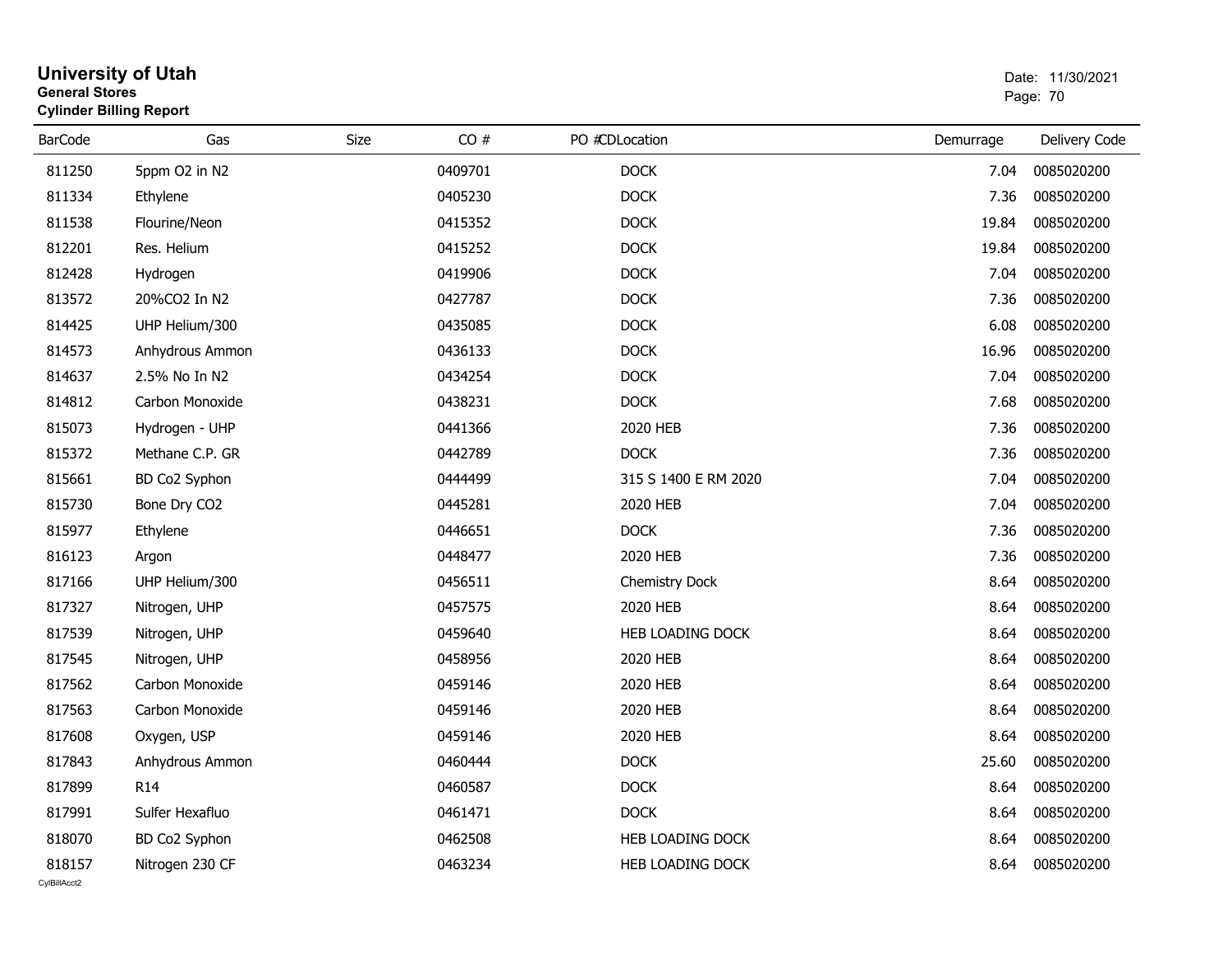| <b>General Stores</b>  | <b>University of Utah</b><br><b>Cylinder Billing Report</b> |      |         |                     | Date: 11/30/2021<br>Page: 71 |               |  |
|------------------------|-------------------------------------------------------------|------|---------|---------------------|------------------------------|---------------|--|
| <b>BarCode</b>         | Gas                                                         | Size | CO#     | PO #CDLocation      | Demurrage                    | Delivery Code |  |
| 818394                 | CO, 35CF                                                    |      | 0463434 | <b>DOCK</b>         | 8.64                         | 0085020200    |  |
| 818766                 | CO2 - Inst. Gra                                             |      | 0469699 | 2020 HEB            | 8.64                         | 0085020200    |  |
| 818779                 | 5% H2 95% N2                                                |      | 0467567 | <b>DOCK</b>         | 8.64                         | 0085020200    |  |
| 818970                 | Hydrogen - UHP                                              |      | 0468440 | 2020 HEB            | 8.64                         | 0085020200    |  |
| 819316                 | 10ppm O2 In N2                                              |      | 0469776 | <b>DOCK</b>         | 11.20                        | 0085020200    |  |
| 819475                 | CO, 35CF                                                    |      | 0470966 | <b>DOCK</b>         | 8.64                         | 0085020200    |  |
| 819659                 | Anaerobic Co2                                               |      | 0470711 | <b>DOCK</b>         | 8.64                         | 0085020200    |  |
| 819917                 | Co2 Ultra Pure                                              |      | 0473074 | <b>DOCK</b>         | 8.64                         | 0085020200    |  |
| 820490                 | Anaerobic Co2                                               |      | 0477086 | <b>DOCK</b>         | 8.64                         | 0085020200    |  |
| 820781                 | Oxygen, UHP,                                                |      | 0480785 | 2020 HEB            | 8.64                         | 0085020200    |  |
| 821288                 | 5% H2 In Argon                                              |      | 0485619 | <b>DOCK</b>         | 8.64                         | 0085020200    |  |
| 821445                 | Oxygen, USP                                                 |      | 0483281 | 2020 HEB            | 8.64                         | 0085020200    |  |
| 821446                 | Oxygen, USP                                                 |      | 0483281 | 2020 HEB            | 8.64                         | 0085020200    |  |
| 821528                 | 5% H2 95% N2                                                |      | 0483514 | 2020 HEB            | 8.64                         | 0085020200    |  |
| 821779                 | CO <sub>2</sub> - Siphon                                    |      | 0506075 | Chemistry Stockroom | 8.64                         | 0085020200    |  |
| 821780                 | CO <sub>2</sub> - Siphon                                    |      | 0506075 | Chemistry Stockroom | 8.64                         | 0085020200    |  |
| 822019                 | 5% H2 95% N2                                                |      | 0491788 | 2020 HEB            | 8.64                         | 0085020200    |  |
| 822052                 | Carbon Monoxide                                             |      | 0491808 | 2020 HEB            | 8.64                         | 0085020200    |  |
| 822248                 | 10% H2 Bal. N2                                              |      | 0491648 | 2020 HEB            | 8.64                         | 0085020200    |  |
| 822249                 | 10% H2 Bal. N2                                              |      | 0491648 | 2020 HEB            | 8.64                         | 0085020200    |  |
| 822405                 | Argon - UHP                                                 |      | 0492957 | 2020 HEB            | 8.64                         | 0085020200    |  |
| 822406                 | Argon - UHP                                                 |      | 0492957 | 2020 HEB            | 8.64                         | 0085020200    |  |
| 822410                 | Nitrogen, UHP                                               |      | 0493100 | 2020 HEB            | 8.64                         | 0085020200    |  |
| 822411                 | Nitrogen, UHP                                               |      | 0493100 | 2020 HEB            | 8.64                         | 0085020200    |  |
| 823107                 | Argon,                                                      |      | 0510123 | <b>DOCK</b>         | 8.64                         | 0085020200    |  |
| 823317                 | Argon                                                       |      | 0500641 | 2020 HEB            | 1.62                         | 0085020200    |  |
| 823452                 | 5% H2 95% N2                                                |      | 0502251 | <b>DOCK</b>         | 8.64                         | 0085020200    |  |
| 823456<br>CvIBillAcct2 | 5% H2 In Argon                                              |      | 0500645 | <b>DOCK</b>         | 8.64                         | 0085020200    |  |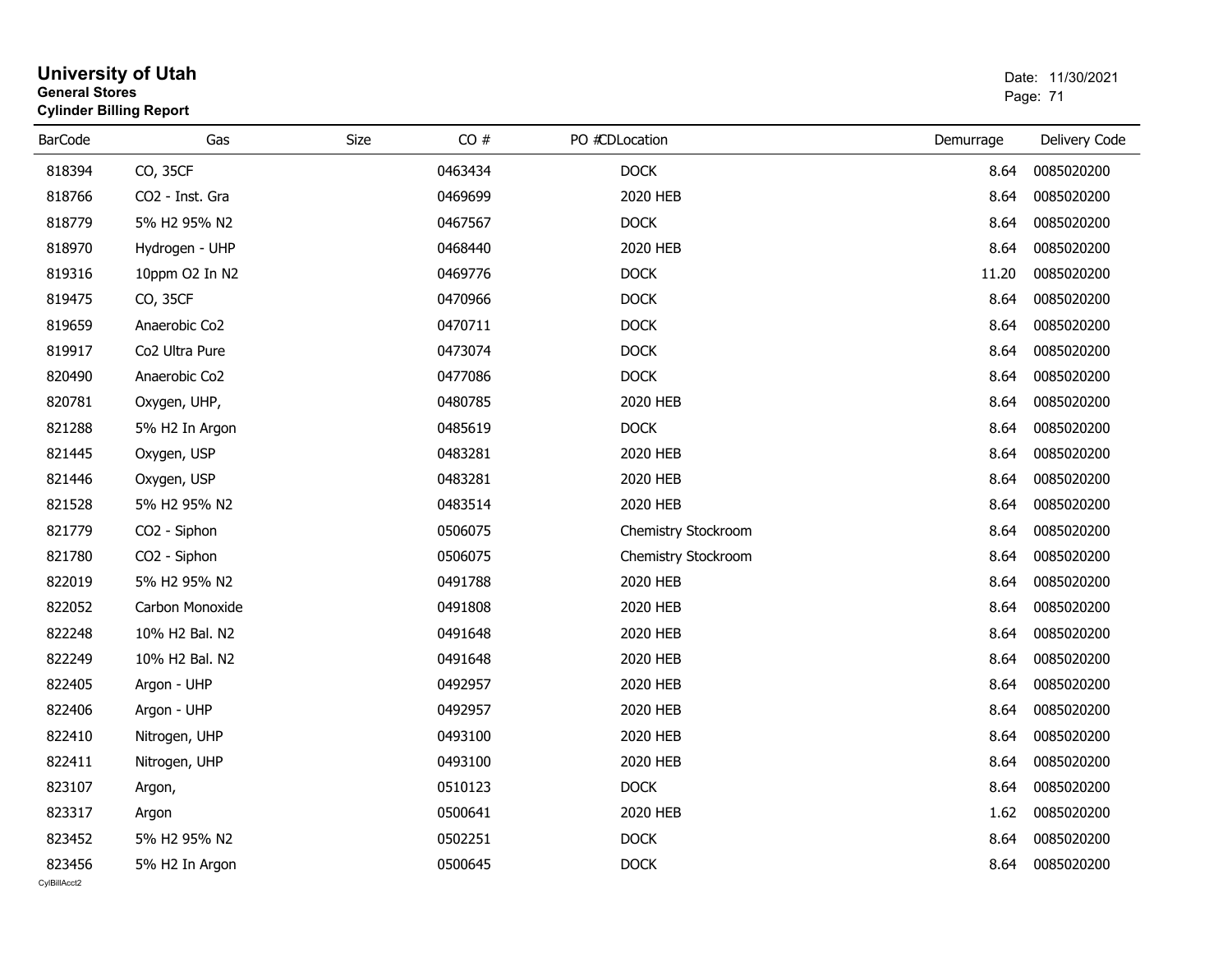| <b>General Stores</b><br><b>Cylinder Billing Report</b> |                 |      |         |                |                     |           | Page: 72      |  |
|---------------------------------------------------------|-----------------|------|---------|----------------|---------------------|-----------|---------------|--|
| <b>BarCode</b>                                          | Gas             | Size | CO#     | PO #CDLocation |                     | Demurrage | Delivery Code |  |
| 823514                                                  | Sulfur Hexaflou |      | 0500351 |                | <b>DOCK</b>         | 8.64      | 0085020200    |  |
| 823792                                                  | 10% H2 Bal. N2  |      | 0505096 |                | 2020 HEB            | 8.64      | 0085020200    |  |
| 823795                                                  | 10% H2 Bal. N2  |      | 0503572 |                | <b>DOCK</b>         | 8.64      | 0085020200    |  |
| 823797                                                  | 10% H2 Bal. N2  |      | 0503572 |                | <b>DOCK</b>         | 8.64      | 0085020200    |  |
| 823891                                                  | Argon           |      | 0505995 |                | Chemistry Stockroom | 8.64      | 0085020200    |  |
| 823970                                                  | Oxygen, USP     |      | 0505087 |                | Chemistry Dock      | 0.81      | 0085020200    |  |
| 824084                                                  | Argon - UHP     |      | 0506522 |                | 2020 HEB            | 8.64      | 0085020200    |  |
| 824094                                                  | Zero Air        |      | 0507653 |                |                     | 8.64      |               |  |
| 824108                                                  | Nitrogen 230 CF |      | 0507653 |                |                     | 8.64      |               |  |
| 824177                                                  | 5% H2 95% N2    |      | 0507232 |                | 2020 HEB            | 8.64      | 0085020200    |  |
| 824178                                                  | 5% H2 95% N2    |      | 0507232 |                | 2020 HEB            | 4.59      | 0085020200    |  |
| 824179                                                  | 5% H2 95% N2    |      | 0507232 |                | 2020 HEB            | 8.64      | 0085020200    |  |
| 824203                                                  | 5% H2 95% N2    |      | 0509956 |                | 2020 HEB            | 8.64      | 0085020200    |  |
| 824290                                                  | 5% H2 95% N2    |      | 0511704 |                | 2020 HEB            | 7.02      | 0085020200    |  |
| 824293                                                  | 5% H2 95% N2    |      | 0510124 |                | 2020 HEB            | 8.64      | 0085020200    |  |
| 824299                                                  | Ethane, Tech    |      | 0510369 |                | <b>DOCK</b>         | 8.64      | 0085020200    |  |
| 824367                                                  | 5% H2 95% N2    |      | 0511677 |                | 2020 HEB            | 7.02      | 0085020200    |  |
| 824478                                                  | 5% H2 95% N2    |      | 0509846 |                | <b>DOCK</b>         | 3.24      | 0085020200    |  |
| 824479                                                  | 5% H2 95% N2    |      | 0509956 |                | 2020 HEB            | 8.64      | 0085020200    |  |
| 824480                                                  | 5% H2 95% N2    |      | 0509956 |                | 2020 HEB            | 8.64      | 0085020200    |  |
| 824481                                                  | 5% H2 In Argon  |      | 0509627 |                | <b>DOCK</b>         | 8.64      | 0085020200    |  |
| 824482                                                  | 5% H2 In Argon  |      | 0509627 |                | <b>DOCK</b>         | 8.64      | 0085020200    |  |
| 824483                                                  | 5% H2 In Argon  |      | 0511813 |                | 2020 HEB            | 5.40      | 0085020200    |  |
| 824484                                                  | 5% H2 In Argon  |      | 0509627 |                | <b>DOCK</b>         | 8.64      | 0085020200    |  |
| 824500                                                  | Atomic Acetylen |      | 0509746 |                | <b>DOCK</b>         | 8.64      | 0085020200    |  |
| 824513                                                  | Nitrogen, UHP   |      | 0511411 |                | 2020 HEB            | 3.78      | 0085020200    |  |
| 824514                                                  | Nitrogen, UHP   |      | 0511411 |                | 2020 HEB            | 7.83      | 0085020200    |  |
| 824515<br>CvIBillAcct2                                  | Nitrogen, UHP   |      | 0511411 |                | 2020 HEB            | 7.83      | 0085020200    |  |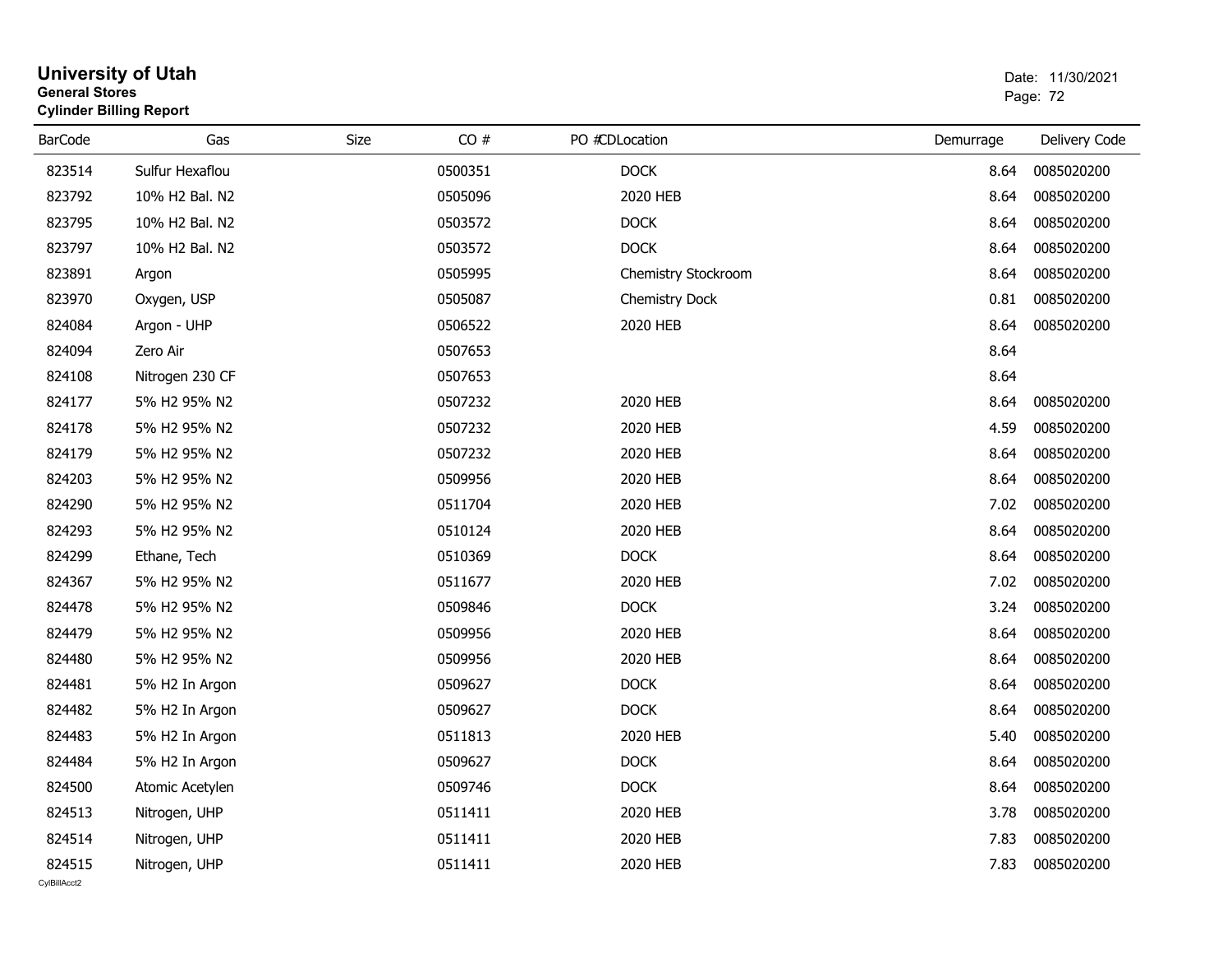| <b>General Stores</b> | <b>University of Utah</b><br><b>Cylinder Billing Report</b> |           |         |       |                    |                     |           | Date: 11/30/2021<br>Page: 73 |
|-----------------------|-------------------------------------------------------------|-----------|---------|-------|--------------------|---------------------|-----------|------------------------------|
| <b>BarCode</b>        | Gas                                                         | Size      | CO#     |       | PO #CDLocation     |                     | Demurrage | Delivery Code                |
| 824574                | Argon                                                       |           | 0510908 |       | 2020 HEB           |                     | 8.64      | 0085020200                   |
| 824575                | Argon                                                       |           | 0510908 |       | 2020 HEB           |                     | 8.64      | 0085020200                   |
| 824576                | Argon                                                       |           | 0510908 |       | 2020 HEB           |                     | 8.64      | 0085020200                   |
| 824577                | Argon                                                       |           | 0510908 |       | 2020 HEB           |                     | 8.64      | 0085020200                   |
| 824578                | Argon                                                       |           | 0510908 |       | 2020 HEB           |                     | 8.64      | 0085020200                   |
| 824579                | Argon                                                       |           | 0510908 |       | 2020 HEB           |                     | 8.64      | 0085020200                   |
| 824755                | Argon                                                       |           | 0511887 |       | 2020 HEB           |                     | 5.13      | 0085020200                   |
| 824756                | Argon                                                       |           | 0511887 |       | 2020 HEB           |                     | 5.13      | 0085020200                   |
| 824757                | Argon                                                       |           | 0511887 |       | 2020 HEB           |                     | 5.13      | 0085020200                   |
| 824758                | Argon                                                       |           | 0511887 |       | 2020 HEB           |                     | 5.13      | 0085020200                   |
| 824762                | Argon                                                       |           | 0511887 |       | 2020 HEB           |                     | 5.13      | 0085020200                   |
| 824780                | Argon                                                       |           | 0511887 |       | 2020 HEB           |                     | 5.13      | 0085020200                   |
| 824781                | Argon                                                       |           | 0511887 |       | 2020 HEB           |                     | 5.13      | 0085020200                   |
| 824786                | 5% H2 In Argon                                              |           | 0512000 |       | 2020 HEB           |                     | 4.05      | 0085020200                   |
| 824789                | 5% H2 In Argon                                              |           | 0512225 |       | 2020 HEB           |                     | 3.51      | 0085020200                   |
| 824790                | 5% H2 In Argon                                              |           | 0512225 |       | 2020 HEB           |                     | 3.51      | 0085020200                   |
| 824796                | 5% H2 In Argon                                              |           | 0512225 |       | 2020 HEB           |                     | 3.51      | 0085020200                   |
| 824807                | UHP N2O                                                     |           | 0510200 |       | <b>DOCK</b>        |                     | 3.51      | 0085020200                   |
|                       |                                                             |           |         |       |                    | <b>Amount Total</b> | 2,266.66  |                              |
|                       | Chart: 01001212000303966260012022                           |           |         |       |                    |                     |           |                              |
| 802671                | Deuterium                                                   | 50Ltr Spe |         | 21652 | Henry Eyring Bldg. |                     | 6.40      | 0085020200                   |
| 804369                | Neon - UHP                                                  |           | 0245148 |       | <b>DOCK</b>        |                     | 16.96     | 0085020200                   |
|                       |                                                             |           |         |       |                    | <b>Amount Total</b> | 23.36     |                              |
|                       | Chart: 01001212000304006260012022                           |           |         |       |                    |                     |           |                              |
| 115689                | Ethane                                                      | T/US      |         | 71458 | 4159 Chem          |                     | 10.88     | 0085020200                   |
|                       |                                                             |           |         |       |                    | <b>Amount Total</b> | 10.88     |                              |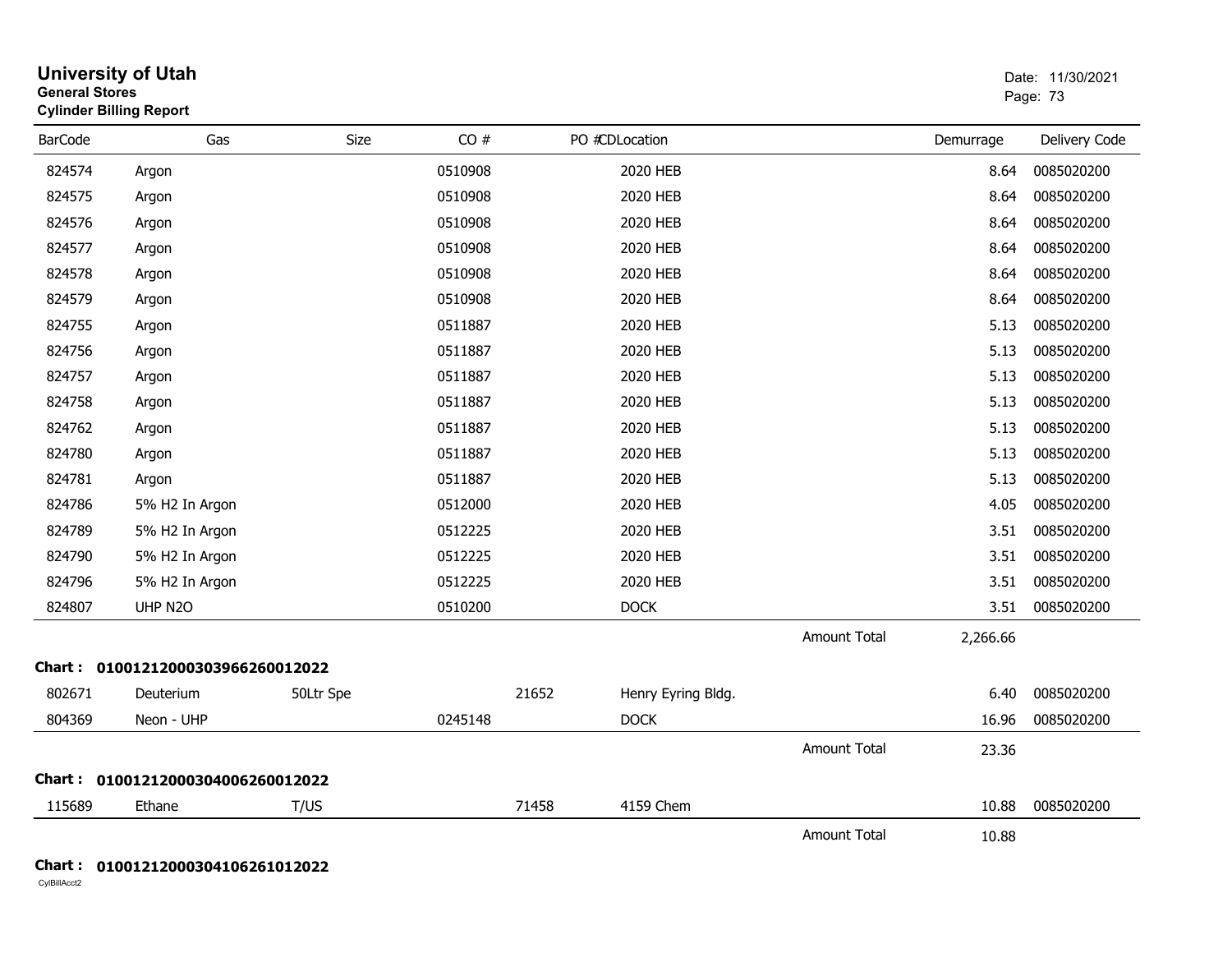| <b>General Stores</b> | <b>Cylinder Billing Report</b>      |                  |         |       |                                  |                     |           | Page: 74      |
|-----------------------|-------------------------------------|------------------|---------|-------|----------------------------------|---------------------|-----------|---------------|
| <b>BarCode</b>        | Gas                                 | Size             | CO#     |       | PO #CDLocation                   |                     | Demurrage | Delivery Code |
| 205743                | $CO2 - E$                           | E/UU             | 0344895 |       | <b>2724 MCE</b>                  |                     | 5.12      | 0085020200    |
|                       |                                     |                  |         |       |                                  | <b>Amount Total</b> | 5.12      |               |
| Chart :               | 01001212500091706260012022          |                  |         |       |                                  |                     |           |               |
| 112482                | CO2 - 50 Lb.                        | G/US             |         | 69799 |                                  |                     | 10.88     | 0085020200    |
|                       |                                     |                  |         |       |                                  | <b>Amount Total</b> | 10.88     |               |
|                       | Chart: 01001212500265106260012022   |                  |         |       |                                  |                     |           |               |
| 203523                | N2, Liquid GP45                     | <b>180 LTR/U</b> | 0512577 |       | 6623 Moran Eye Ctr BLDG 523      |                     | 8.00      | 0523000000    |
| 204263                | N2, Liquid GP45                     |                  | 0512598 |       | 220 Crocker Science Ctr          |                     | 1.60      | 0085020200    |
| 815451                | Methane C.P. GR                     |                  | 0463841 |       | BLDG 5 CROCKER SCIENCE RECEIVING |                     | 8.64      | 0085020200    |
|                       |                                     |                  |         |       |                                  | <b>Amount Total</b> | 18.24     |               |
|                       | Chart: 01001212500268256260012022   |                  |         |       |                                  |                     |           |               |
| 202743                | Helium - UHP                        | K/UU             | 0508766 |       | 1449 HEB                         |                     | 6.40      | 0085020200    |
|                       |                                     |                  |         |       |                                  | <b>Amount Total</b> | 6.40      |               |
|                       | Chart: 0100121500055800863626002022 |                  |         |       |                                  |                     |           |               |
| 116951                | Acetylene - B                       | <b>B\US</b>      |         | 08547 | 2020 HEB                         |                     | 10.24     | 0085020200    |
| 116952                | Anhydrous Ammon                     |                  |         | 08547 | 2020 HEB                         |                     | 10.24     | 0085020200    |
| 203235                | Nitrous Oxide-E                     |                  | 0508001 |       | Chemistry Dock                   |                     | 6.40      | 0085020200    |
| 205715                | Acetylene - B                       |                  | 0486570 |       | 2020 HEB Stockroom               |                     | 6.40      | 0085020200    |
| 800967                | Argon - UHP                         |                  |         | 32436 | 2020 HEB                         |                     | 7.68      | 0085020200    |
| 824083                | Argon - UHP                         |                  | 0507360 |       | 2020 HEB                         |                     | 8.64      | 0085020200    |
|                       |                                     |                  |         |       |                                  | <b>Amount Total</b> | 49.60     |               |
|                       | Chart: 0100121500055800909626002022 |                  |         |       |                                  |                     |           |               |
| 201759                | Nitrogen, UHP                       | K/UU             | 0499181 |       | 1432 MCE                         |                     | 6.40      | 0085020200    |
|                       |                                     |                  |         |       |                                  | Amount Total        | 6.40      |               |

**University of Utah** Date: 11/30/2021

# **Chart : 0100121500058502594626002022**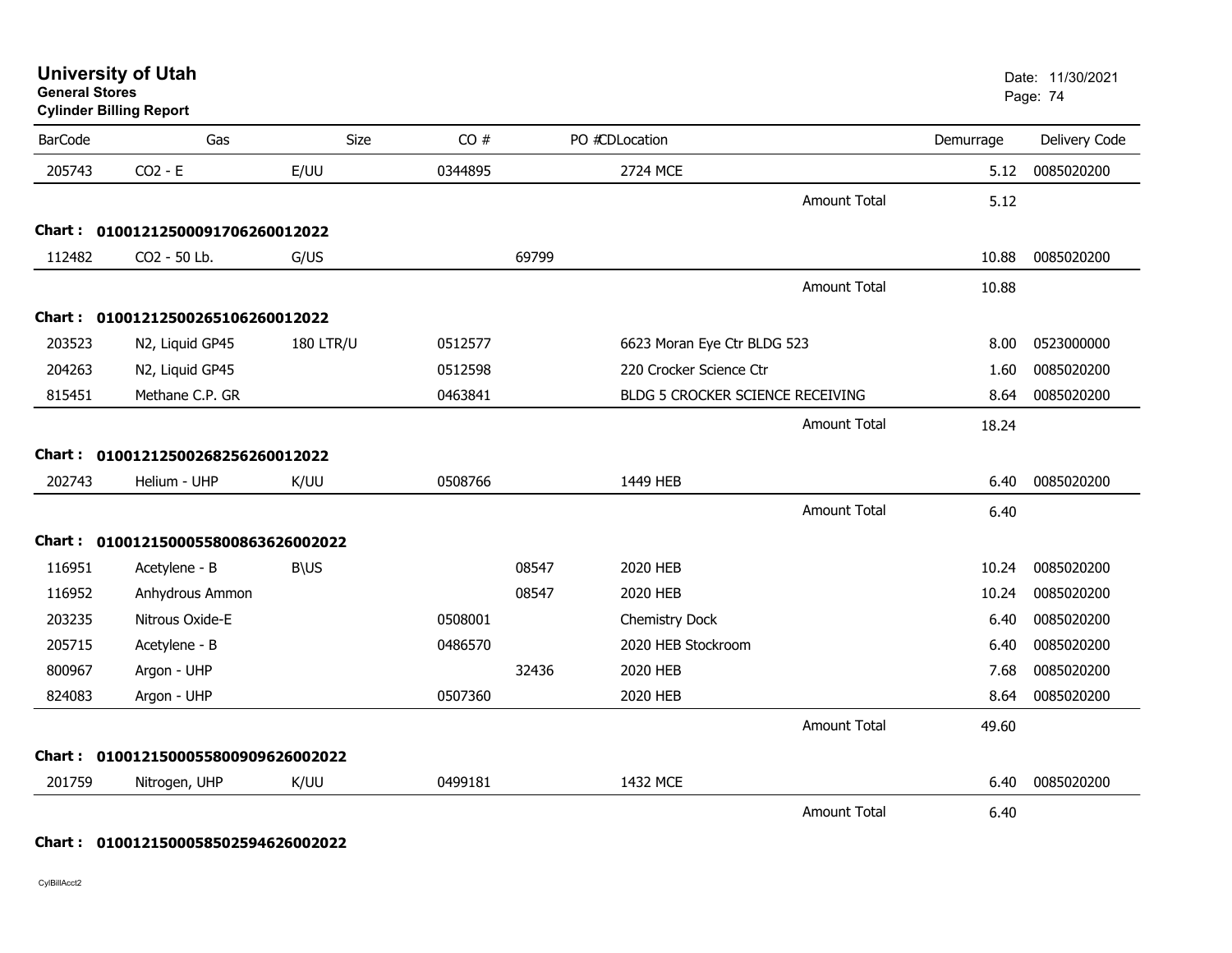| General Stores         | <b>Cylinder Billing Report</b>      |                  |         |                                |           | Page: 75      |
|------------------------|-------------------------------------|------------------|---------|--------------------------------|-----------|---------------|
| <b>BarCode</b>         | Gas                                 | <b>Size</b>      | CO#     | PO #CDLocation                 | Demurrage | Delivery Code |
| 200409                 | Hydrogen - UHP                      | K/UU             | 0512564 | 2020 HEB                       | 0.20      | 0085020200    |
|                        |                                     |                  |         | <b>Amount Total</b>            | 0.20      |               |
|                        | Chart: 0100121500059315060626002022 |                  |         |                                |           |               |
| 201643                 | N2, Liquid GP45                     | <b>180 LTR/U</b> | 0511796 | 227A Crocker Science Ctr       | 32.00     | 0005001010    |
|                        |                                     |                  |         | <b>Amount Total</b>            | 32.00     |               |
|                        | Chart: 0100121500059315890626002022 |                  |         |                                |           |               |
| 820147                 | 3% CH4/Air                          | 200C/Mt.A        | 0475667 | <b>DOCK</b>                    | 8.64      | 0085020200    |
|                        |                                     |                  |         | <b>Amount Total</b>            | 8.64      |               |
|                        | Chart: 01001272000013806260012022   |                  |         |                                |           |               |
| 200118                 | Helium - 219 CF                     | K/UU             | 0317955 | 114 JFB/323 JFB                | 5.12      | 0083002010    |
|                        |                                     |                  |         | <b>Amount Total</b>            | 5.12      |               |
|                        | Chart: 01001272000176536260012022   |                  |         |                                |           |               |
| 202705                 | Nitrogen 230 CF                     | K/UU             | 0232996 | 114 JFB                        | 5.12      | 0083001140    |
|                        |                                     |                  |         | <b>Amount Total</b>            | 5.12      |               |
|                        | Chart: 01001272500063406260012022   |                  |         |                                |           |               |
| 112904                 | Helium - 219 CF                     | K/UU             |         | 61828<br><b>B16 JFB</b>        | 5.12      | 0083001140    |
| 200781                 | Nitrogen 230 CF                     |                  | 0318448 | 114 JFB                        | 5.12      | 0083002010    |
| 202039                 | Acetylene, CF                       |                  | 0459877 | 114 JFB                        | 5.12      | 0083002010    |
| 202338                 | Argon                               |                  | 0151275 |                                | 6.40      |               |
| 203961                 | Argon                               |                  | 0436755 | 114 JFB, For: Weld Shop        | 5.12      | 0083002010    |
| 806920                 | Methane, UHP                        |                  | 0287195 | 114 jfb                        | 7.04      | 0083001140    |
| 816886                 | 25%Co2 75%Argon                     |                  | 0457519 | 114 JFB                        | 8.64      | 0083002010    |
| 821154                 | Oxygen, USP                         |                  | 0481678 | PHYSICS DOCK WELDING SHOP      | 8.64      | 0083002010    |
|                        |                                     |                  |         | <b>Amount Total</b>            | 51.20     |               |
|                        | Chart: 01001272500098176260012022   |                  |         |                                |           |               |
| 201146<br>CylBillAcct2 | Argon                               | K/UU             | 0295400 | 114 JFB/VARDENY-ELLA 128 INSCC | 5.12      | 0083002010    |

**University of Utah** Date: 11/30/2021 **General Stores**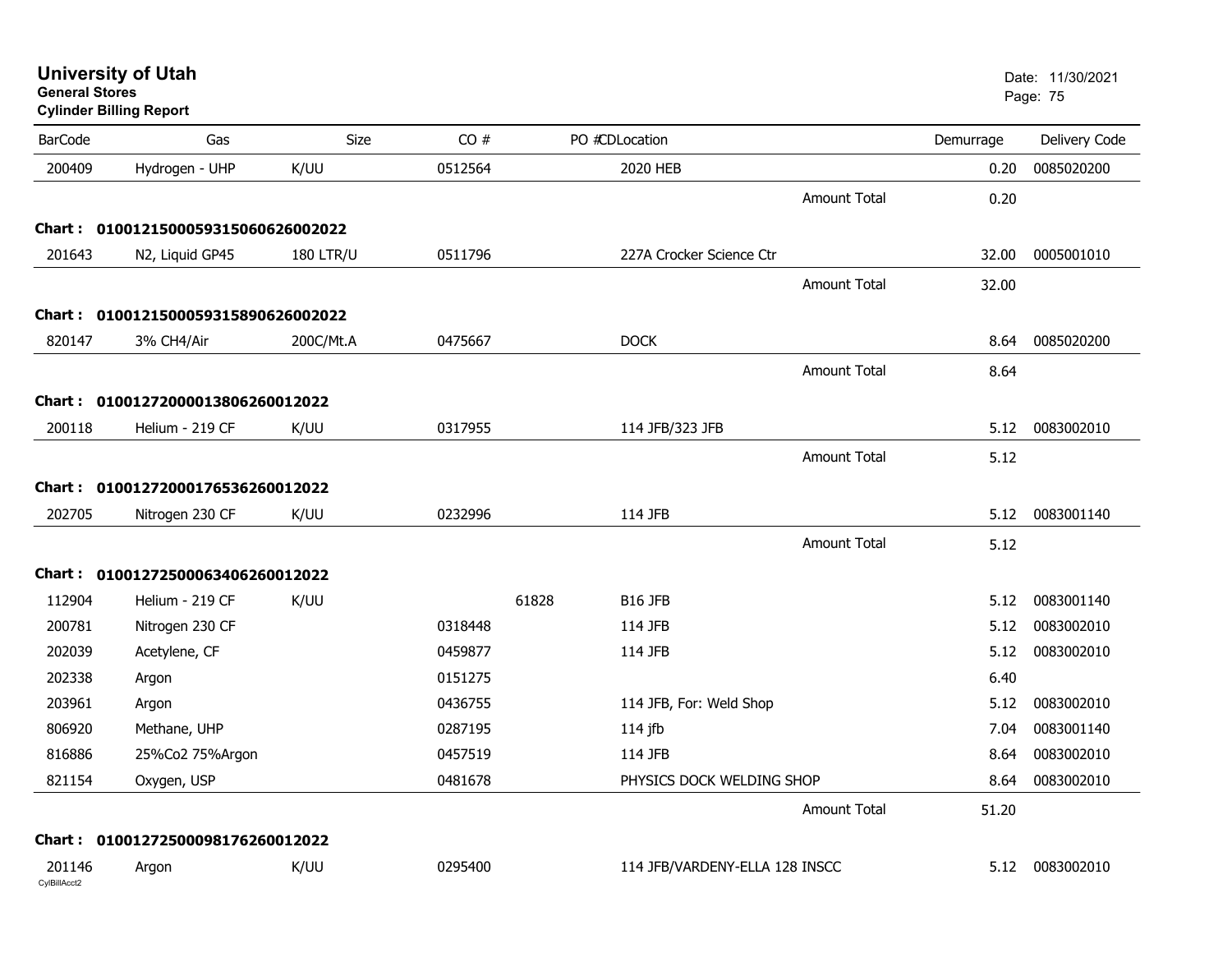| <b>BarCode</b> | Gas                                 | Size      | CO#     | PO #CDLocation   |                                       | Demurrage | Delivery Code |
|----------------|-------------------------------------|-----------|---------|------------------|---------------------------------------|-----------|---------------|
|                |                                     |           |         |                  | <b>Amount Total</b>                   | 5.12      |               |
|                | Chart: 01001272500197516260012022   |           |         |                  |                                       |           |               |
| 200919         | Helium - 219 CF                     | K/UU      | 0410189 | 114 JFB          |                                       | 5.12      | 0083002010    |
| 200984         | Helium - 219 CF                     |           | 0402926 | 114 JFB          |                                       | 5.12      | 0083002010    |
| 813073         | Hydrogen - UHP                      |           | 0425020 | 114 JFB          |                                       | 7.04      | 0083002010    |
|                |                                     |           |         |                  | <b>Amount Total</b>                   | 17.28     |               |
|                | Chart: 01001272500197876260012022   |           |         |                  |                                       |           |               |
| 202501         | Helium - UHP                        | K/UU      | 0459332 | 114 JFB          |                                       | 5.12      | 0083002010    |
| 203655         | Helium - UHP                        |           | 0415232 | 114 JFB          |                                       | 5.12      | 0083002010    |
| 815297         | Nitrogen, UHP                       |           | 0442310 | 114 JFB          |                                       | 7.36      | 0083002010    |
|                |                                     |           |         |                  | <b>Amount Total</b>                   | 17.60     |               |
|                | Chart: 0100127500054504454626002022 |           |         |                  |                                       |           |               |
| 204669         | Helium - UHP                        | K/UU      | 0439229 | 114 JFB          |                                       | 5.12      | 0083002010    |
|                |                                     |           |         |                  | <b>Amount Total</b>                   | 5.12      |               |
|                | Chart: 0100127500055800416626002022 |           |         |                  |                                       |           |               |
| 200756         | Helium - UHP                        | K/UU      | 0469219 |                  | JFB SP Loading dock Attn: Henna Popli | 6.40      | 0083002010    |
| 202745         | Helium - 219 CF                     |           | 0466857 |                  | JFB- SP Loading Dock for Henna Popli  | 6.40      | 0083002010    |
|                |                                     |           |         |                  | <b>Amount Total</b>                   | 12.80     |               |
|                | Chart: 0100127500055800886626002022 |           |         |                  |                                       |           |               |
| 815654         | 20PPM O2/N2                         | 200C/Mt.A | 0443432 | 114 JFB          |                                       | 7.36      | 0083002010    |
|                |                                     |           |         |                  | <b>Amount Total</b>                   | 7.36      |               |
|                | Chart: 0100127500059314130626002022 |           |         |                  |                                       |           |               |
| 200982         | CO2 - 50 Lb.                        | K/UU      | 0406145 | 204 LIFE SCIENCE |                                       | 5.12      | 0083002010    |
|                |                                     |           |         |                  | <b>Amount Total</b>                   | 5.12      |               |

CylBillAcct2

#### **University of Utah** Date: 11/30/2021 **General Stores**end and the state of the state of the state of the state of the state of the state of the Page: 76  $\,$  Page: 76  $\,$ **Cylinder Billing Report**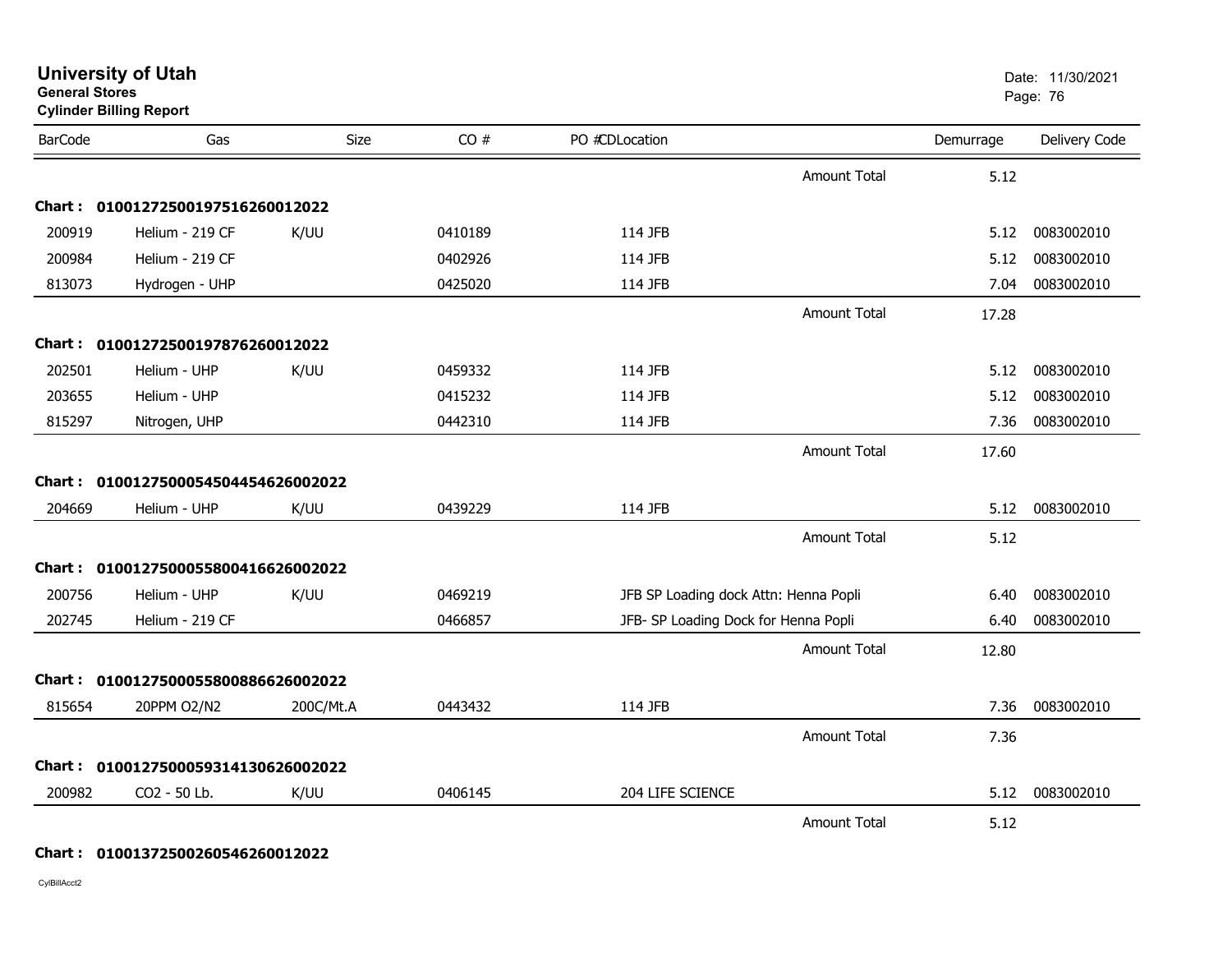| <b>University of Utah</b> |  |
|---------------------------|--|
| <b>General Stores</b>     |  |

**Cylinder Billing Report**

| <b>BarCode</b> | Gas                               | Size      | CO#     | PO #CDLocation                      | Demurrage | Delivery Code |
|----------------|-----------------------------------|-----------|---------|-------------------------------------|-----------|---------------|
| 201109         | Zero Air                          | K/UU      | 0455141 | 5340 GARNER COMMONS                 | 5.12      | 0048046250    |
|                |                                   |           |         | <b>Amount Total</b>                 | 5.12      |               |
|                | Chart: 01001372500263496260012022 |           |         |                                     |           |               |
| 820236         | Zero Air                          | 200C/Mt.A | 0477368 | 5340 GARDNER COMMONS                | 8.64      | 0073002170    |
|                |                                   |           |         | <b>Amount Total</b>                 | 8.64      |               |
|                | Chart: 01001411001055376430012022 |           |         |                                     |           |               |
| 200104         | CO <sub>2</sub> - Siphon          | K/UU      | 0398238 | 101 NAVAL SC                        | 5.12      | 0043001010    |
|                |                                   |           |         | <b>Amount Total</b>                 | 5.12      |               |
|                | Chart: 01001581001134446260012022 |           |         |                                     |           |               |
| 200960         | Argon                             | K/UU      | 0380154 | 134 AAC (ARCH SHOP)                 | 5.12      | 0037002350    |
| 201353         | Acetylene, CF                     |           | 0419732 | 134 Architecture                    | 5.12      | 0037002350    |
| 202109         | Argon                             |           | 0441478 | BLDG 37 Room 134- Architecture Shop | 5.12      | 0037002350    |
| 205574         | 25%Co2 75%Argon                   |           | 0441478 | BLDG 37 Room 134- Architecture Shop | 5.12      | 0037002350    |
| 205576         | 25%Co2 75%Argon                   |           | 0380154 | 134 AAC (ARCH SHOP)                 | 5.12      | 0037002350    |
| 812433         | Oxygen, USP                       |           | 0419732 | 134 Architecture                    | 7.04      | 0037002350    |
| 814910         | 25%Co2 75%Argon                   |           | 0441478 | BLDG 37 Room 134- Architecture Shop | 7.36      | 0037002350    |
|                |                                   |           |         | Amount Total                        | 40.00     |               |
|                | Chart: 01001961001054416260612022 |           |         |                                     |           |               |
| 810644         | Oxygen, USP - D                   | D-Mt.Air  | 0397197 | 2117 ANNEX                          | 7.68      | 0105021200    |
|                |                                   |           |         | Amount Total                        | 7.68      |               |
|                | Chart: 01001961001133306240112022 |           |         |                                     |           |               |
| 804564         | 16%024%CO2/N2                     | E/MT. AIR | 0252116 | 247 HPER-N                          | 6.72      | 0092002510    |
|                |                                   |           |         | <b>Amount Total</b>                 | 6.72      |               |
|                | Chart: 01001962000200786260012022 |           |         |                                     |           |               |
| 815374         | Oxygen, USP - D                   | D-Mt.Air  | 0442257 | 2068 ANNEX                          | 7.68      | 0105020560    |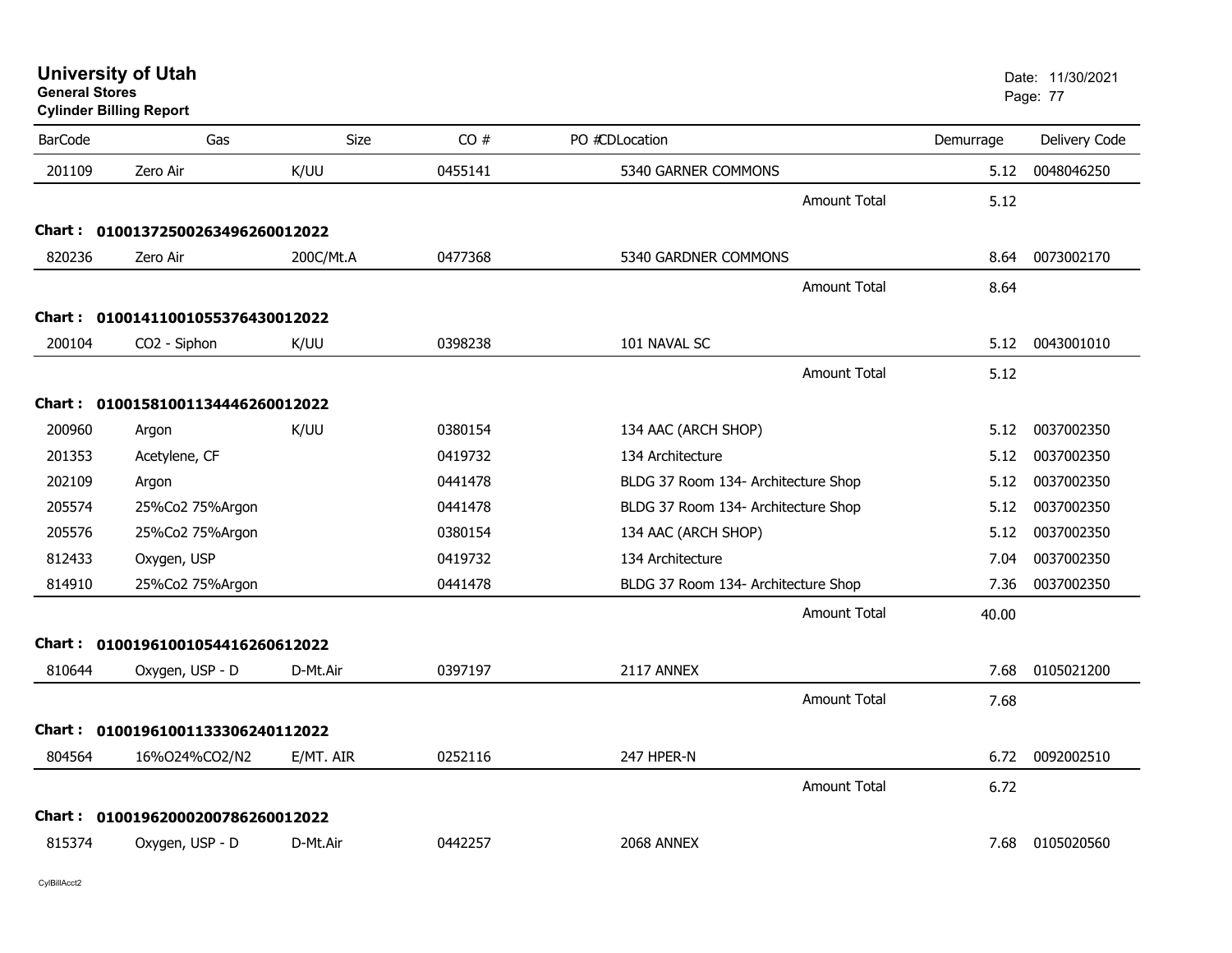|                | <b>University of Utah</b><br><b>General Stores</b><br><b>Cylinder Billing Report</b> |          | Date: 11/30/2021<br>Page: 78 |                                             |           |               |
|----------------|--------------------------------------------------------------------------------------|----------|------------------------------|---------------------------------------------|-----------|---------------|
| <b>BarCode</b> | Gas                                                                                  | Size     | CO#                          | PO #CDLocation                              | Demurrage | Delivery Code |
| 817157         | Oxygen, USP - D                                                                      |          | 0456620                      | 2142 ANNEX                                  | 7.68      | 0105020560    |
| 821359         | Oxygen, USP - D                                                                      |          | 0482427                      | 110E William Stewart BLDG                   | 8.64      | 0006001020    |
| 823353         | Oxygen, USP - D                                                                      |          | 0499246                      | 117B William Stewart BLdg                   | 8.64      | 0006001020    |
| 823434         | Oxygen, USP - E                                                                      |          | 0509416                      | 110E William Stewart                        | 8.64      | 0006001020    |
| 824422         | Oxygen, USP - E                                                                      |          | 0509416                      | 110E William Stewart                        | 8.64      | 0006001020    |
| 824474         | Oxygen, USP - D                                                                      |          | 0509628                      | 110E William Stewart                        | 8.64      | 0006001020    |
| 824475         | Oxygen, USP - D                                                                      |          | 0509628                      | 110E William Stewart                        | 8.64      | 0006001020    |
| 824476         | Oxygen, USP - D                                                                      |          | 0509628                      | 110E William Stewart                        | 8.64      | 0006001020    |
|                |                                                                                      |          |                              | <b>Amount Total</b>                         | 75.84     |               |
|                | Chart: 01001962000200786260612022                                                    |          |                              |                                             |           |               |
| 810243         | Oxygen, USP - D                                                                      | D-Mt.Air | 0381625                      | 2060 Annex- Go to 2142 Annex to get room ur | 6.08      | 0105021200    |
| 810247         | Oxygen, USP - D                                                                      |          | 0381625                      | 2060 Annex- Go to 2142 Annex to get room ur | 6.08      | 0105021200    |
| 824477         | Oxygen, USP - D                                                                      |          | 0509855                      | 110E STEWART BLDG                           | 8.64      | 0006001020    |
| 824496         | Oxygen, USP - D                                                                      |          | 0509855                      | 110E STEWART BLDG                           | 8.64      | 0006001020    |
| 824497         | Oxygen, USP - D                                                                      |          | 0509855                      | 110E STEWART BLDG                           | 8.64      | 0006001020    |
| 824509         | Oxygen, USP - D                                                                      |          | 0510048                      | 117B William Stewart BLDG                   | 8.64      | 0006001020    |
| 824510         | Oxygen, USP - D                                                                      |          | 0510048                      | 117B William Stewart BLDG                   | 8.64      | 0006001020    |
| 824511         | Oxygen, USP - D                                                                      |          | 0510048                      | 117B William Stewart BLDG                   | 8.64      | 0006001020    |
|                |                                                                                      |          |                              | <b>Amount Total</b>                         | 64.00     |               |
|                | Chart: 01002001001311446260512022                                                    |          |                              |                                             |           |               |
| 201334         | CO2 - 50 Lb.                                                                         | K/UU     | 0349581                      | 230 HPER-N                                  | 5.12      | 0092002140    |
|                |                                                                                      |          |                              | <b>Amount Total</b>                         | 5.12      |               |
|                | Chart: 01002002000287856260312022                                                    |          |                              |                                             |           |               |
| 200753         | Nitrogen, UHP                                                                        | K/UU     | 0505756                      | 3450 Eccles                                 | 6.40      | 0533034900    |
| 201936         | 95% O2, 5% CO2                                                                       |          | 0511110                      | 3450 Eccles                                 | 6.40      | 0533034900    |
| 203969         | CO2 - 50 Lb.                                                                         |          | 0510790                      | 3490 Eccles                                 | 6.40      | 0533034900    |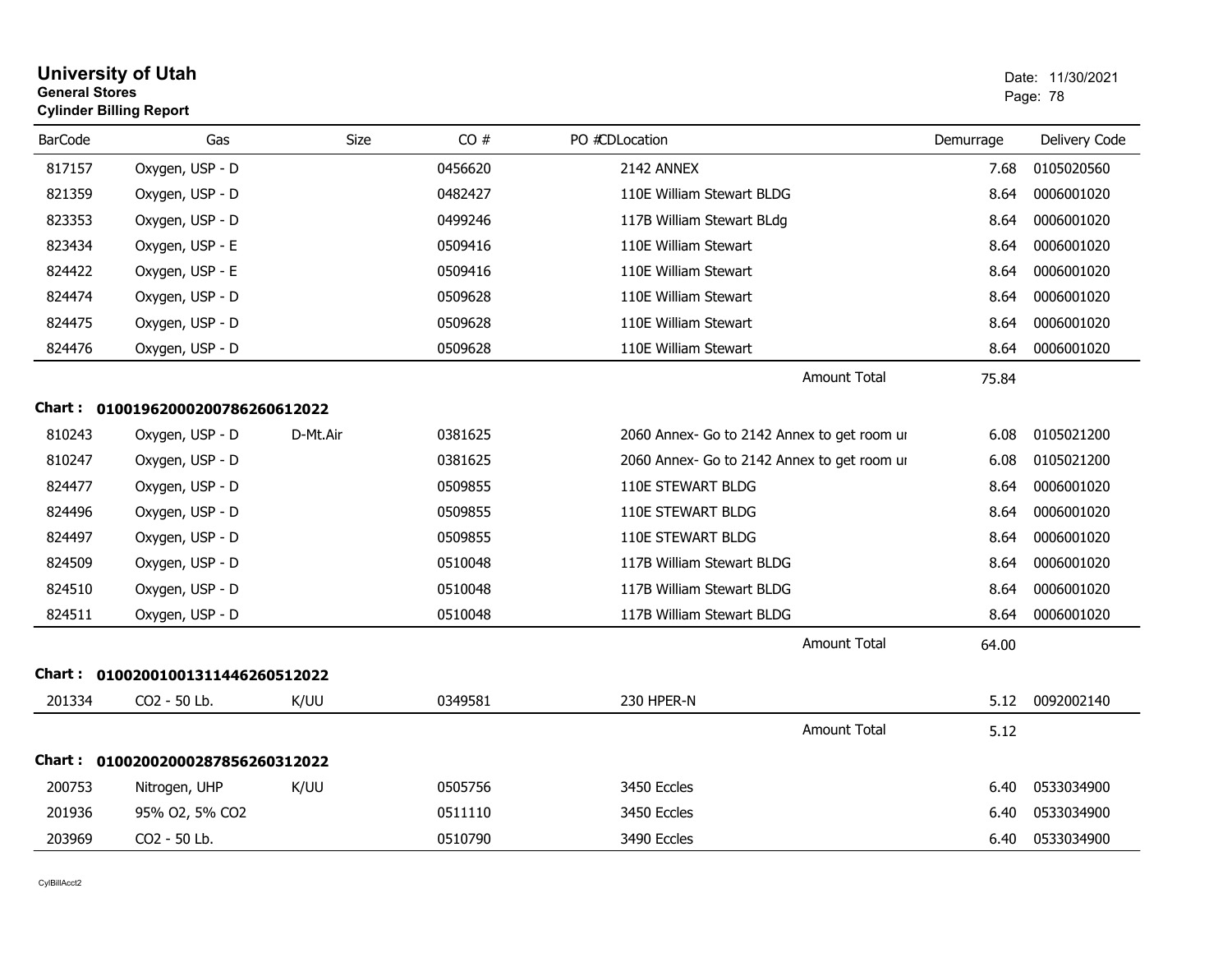| <b>University of Utah</b> |  |
|---------------------------|--|
| <b>General Stores</b>     |  |

| <b>BarCode</b> | Gas                                 | Size             | CO#     | PO #CDLocation                                | Demurrage | Delivery Code |
|----------------|-------------------------------------|------------------|---------|-----------------------------------------------|-----------|---------------|
|                |                                     |                  |         | <b>Amount Total</b>                           | 19.20     |               |
|                | Chart: 01002002500261486260312022   |                  |         |                                               |           |               |
| 200682         | 95% O2, 5% CO2                      | K/UU             | 0391293 | 3450 ECCLES                                   | 5.12      | 0533041450    |
|                |                                     |                  |         | Amount Total                                  | 5.12      |               |
|                | Chart: 0100200500056100129643002022 |                  |         |                                               |           |               |
| 201467         | CO2 - 50 Lb.                        | <b>50 LB/UU</b>  | 0466430 | HPER-N 230- cell culture room (Nutrition Lab) | 6.40      | 0092002000    |
| 201818         | CO2 - 50 Lb.                        |                  | 0466430 | HPER-N 230- cell culture room (Nutrition Lab) | 6.40      | 0092002000    |
| 202519         | CO2 - 50 Lb.                        |                  | 0466430 | HPER-N 230- cell culture room (Nutrition Lab) | 6.40      | 0092002000    |
|                |                                     |                  |         | <b>Amount Total</b>                           | 19.20     |               |
|                | Chart: 0100200500059314480626032022 |                  |         |                                               |           |               |
| 200166         | CO2 - 50 Lb.                        | K/UU             | 0512378 | 3490 Eccles                                   | 2.20      | 0533034900    |
| 201490         | CO2 - 50 Lb.                        |                  | 0512378 | 3490 Eccles                                   | 2.20      | 0533034900    |
| 201501         | CO2 - 50 Lb.                        |                  | 0512378 | 3490 Eccles                                   | 2.20      | 0533034900    |
| 204490         | Co2 Food Grade                      |                  | 0473530 | 3450 Eccles                                   | 6.40      | 0533034900    |
| 819790         | NF Nitrogen                         |                  | 0473577 | 3450 ECCLES                                   | 8.64      | 0533034900    |
| 824693         | 1%025%Co2/N2                        |                  | 0510799 | 3450 ECCLES                                   | 7.83      | 0533034900    |
| 824694         | 1%025%Co2/N2                        |                  | 0510799 | 3450 ECCLES                                   | 7.83      | 0533034900    |
|                |                                     |                  |         | <b>Amount Total</b>                           | 37.30     |               |
|                | Chart: 0100200500059314480643002022 |                  |         |                                               |           |               |
| 201541         | N2, Liquid LX45                     | <b>180 LTR/U</b> | 0509915 | 3475 ECCLES                                   | 19.20     | 0533034900    |
| 202425         | N2, Liquid LX45                     |                  | 0511823 | 3475 EIHG                                     | 32.00     | 0533034900    |
| 203575         | N2, Liquid LX45                     |                  | 0511823 | 3475 EIHG                                     | 32.00     | 0533034900    |
| 204493         | N2, Liquid LX45                     |                  | 0509915 | 3475 ECCLES                                   | 19.20     | 0533034900    |
|                |                                     |                  |         | <b>Amount Total</b>                           | 102.40    |               |
|                | Chart: 0100200500059314890626002022 |                  |         |                                               |           |               |
| 200003         | 95% O2, 5% CO2                      | K/UU             | 0509147 | 3420 EIHG                                     | 3.40      | 0092002000    |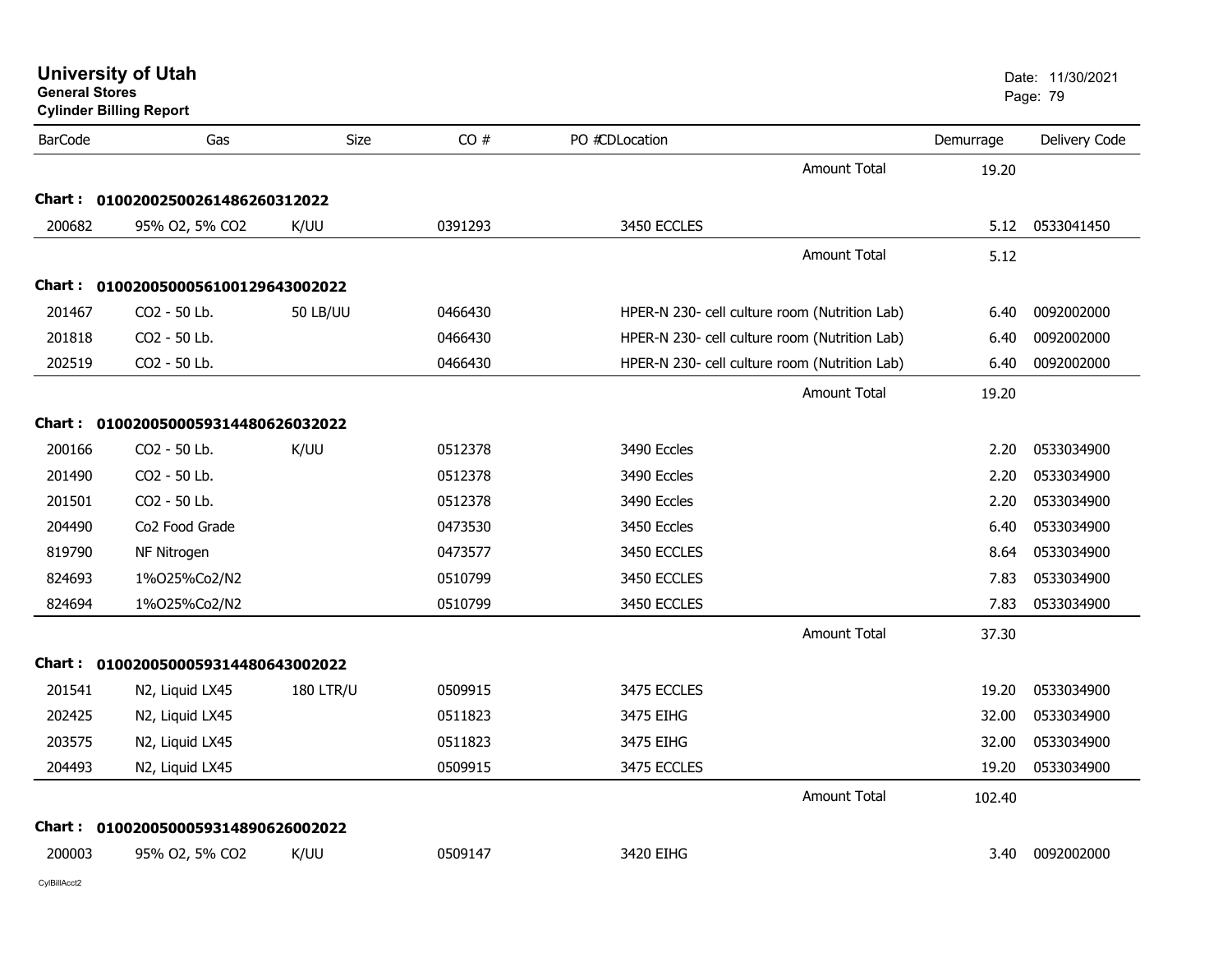|                | <b>University of Utah</b><br><b>General Stores</b><br><b>Cylinder Billing Report</b> |      |         |                 |                     |           | Date: 11/30/2021<br>Page: 80 |  |
|----------------|--------------------------------------------------------------------------------------|------|---------|-----------------|---------------------|-----------|------------------------------|--|
| <b>BarCode</b> | Gas                                                                                  | Size | CO#     | PO #CDLocation  |                     | Demurrage | Delivery Code                |  |
| 200239         | Nitrogen 230 CF                                                                      |      | 0511794 | BLDG 585 RM 152 |                     | 4.40      | 0092002000                   |  |
| 200600         | 95% O2, 5% CO2                                                                       |      | 0509147 | 3420 EIHG       |                     | 6.40      | 0092002000                   |  |
| 200680         | 95% O2, 5% CO2                                                                       |      | 0510305 | 3420 Eccles     |                     | 6.40      | 0092002000                   |  |
| 201091         | 95% O2, 5% CO2                                                                       |      | 0512180 | 3420 EIHG       |                     | 3.00      | 0092002000                   |  |
| 201140         | 95% O2, 5% CO2                                                                       |      | 0512180 | 3420 EIHG       |                     | 3.00      | 0092002000                   |  |
| 202545         | Oxygen, USP - E                                                                      |      | 0508765 | 3420 Eccles     |                     | 6.40      | 0092002000                   |  |
| 202668         | CO2 - 50 Lb.                                                                         |      | 0509725 | 3420 EIHG       |                     | 6.40      | 0092002000                   |  |
| 202850         | 95% N2, 5% CO2                                                                       |      | 0491804 | 3420 ECCLES     |                     | 6.40      | 0092002000                   |  |
| 203866         | 95% O2, 5% CO2                                                                       |      | 0510305 | 3420 Eccles     |                     | 6.40      | 0092002000                   |  |
| 205467         | Oxygen, USP - E                                                                      |      | 0508765 | 3420 Eccles     |                     | 6.40      | 0092002000                   |  |
| 205578         | 95% O2, 5% CO2                                                                       |      | 0509147 | 3420 EIHG       |                     | 6.40      | 0092002000                   |  |
| 824056         | Oxygen, USP - E                                                                      |      | 0506527 | 3420 Eccles     |                     | 8.64      | 0092002000                   |  |
| 824060         | Oxygen, USP - E                                                                      |      | 0506527 | 3420 Eccles     |                     | 8.64      | 0092002000                   |  |
|                |                                                                                      |      |         |                 | <b>Amount Total</b> | 82.28     |                              |  |
|                | Chart: 0100200500059315250626002022                                                  |      |         |                 |                     |           |                              |  |
| 200100         | CO2 - Siphon                                                                         | K/UU | 0507379 | 1840 SKAGGS     |                     | 6.40      | 0092002000                   |  |
| 202991         | Oxygen, USP                                                                          |      | 0503877 | 230 HPER-N      |                     | 6.40      | 0092002000                   |  |
| 205456         | Oxygen, USP - E                                                                      |      | 0503272 | 230 HPER-N      |                     | 6.40      | 0092002000                   |  |
| 205465         | Oxygen, USP - E                                                                      |      | 0503877 | 230 HPER-N      |                     | 6.40      | 0092002000                   |  |
| 205733         | Oxygen, USP - E                                                                      |      | 0503877 | 230 HPER-N      |                     | 6.40      | 0092002000                   |  |
| 205737         | Oxygen, USP - E                                                                      |      | 0503877 | 230 HPER-N      |                     | 1.20      | 0092002000                   |  |
| 205993         | Oxygen, USP - E                                                                      |      | 0503877 | 230 HPER-N      |                     | 1.20      | 0092002000                   |  |
|                |                                                                                      |      |         |                 | <b>Amount Total</b> | 34.40     |                              |  |
|                | Chart: 0100200500059315940626032022                                                  |      |         |                 |                     |           |                              |  |
| 200333         | CO2 - 50 Lb.                                                                         | K/UU | 0506755 | 3490 Eccles     |                     | 6.40      | 0533034900                   |  |
| 200949         | CO2 - 50 Lb.                                                                         |      | 0505347 | 3490 Eccles     |                     | 4.20      | 0533034900                   |  |
| 201225         | CO2 - 50 Lb.                                                                         |      | 0505347 | 3490 Eccles     |                     | 4.20      | 0533034900                   |  |
|                |                                                                                      |      |         |                 |                     |           |                              |  |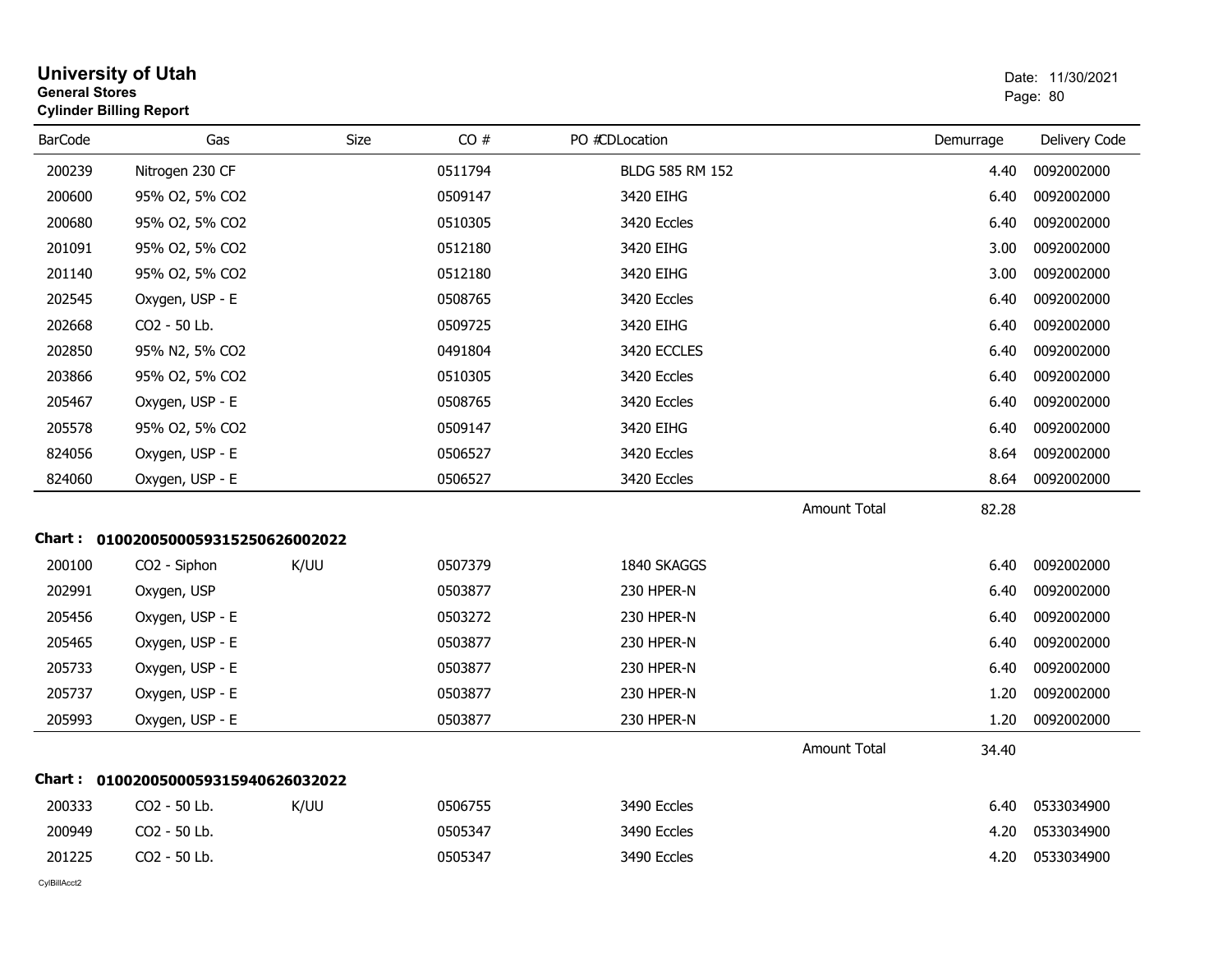|                | <b>University of Utah</b><br><b>General Stores</b><br><b>Cylinder Billing Report</b> |           |         |                |                     | Date: 11/30/2021<br>Page: 81 |               |
|----------------|--------------------------------------------------------------------------------------|-----------|---------|----------------|---------------------|------------------------------|---------------|
| <b>BarCode</b> | Gas                                                                                  | Size      | CO#     | PO #CDLocation |                     | Demurrage                    | Delivery Code |
| 201653         | CO2 - 50 Lb.                                                                         |           | 0505347 | 3490 Eccles    |                     | 4.20                         | 0533034900    |
| 201692         | CO2 - 50 Lb.                                                                         |           | 0506755 | 3490 Eccles    |                     | 6.40                         | 0533034900    |
| 202280         | 95% O2, 5% CO2                                                                       |           | 0479881 | 3490 Eccles    |                     | 6.40                         | 0533034900    |
| 202356         | Nitrogen, UHP                                                                        |           | 0509163 | 3450 EIHG      |                     | 6.40                         | 0533021000    |
| 204736         | CO2 - 50 Lb.                                                                         |           | 0506755 | 3490 Eccles    |                     | 6.40                         | 0533034900    |
| 205649         | CO2 - 50 Lb.                                                                         |           | 0509164 | 3490 EIHG      |                     | 6.40                         | 0533034900    |
| 824375         | CO2 - 50 Lb.                                                                         |           | 0509164 | 3490 EIHG      |                     | 8.64                         | 0533034900    |
| 824382         | CO2 - 50 Lb.                                                                         |           | 0509164 | 3490 EIHG      |                     | 8.64                         | 0533034900    |
|                |                                                                                      |           |         |                | <b>Amount Total</b> | 68.28                        |               |
|                | Chart: 0100200500059316940662002022                                                  |           |         |                |                     |                              |               |
| 824176         | 1%025%Co2/N2                                                                         | 200C/Mt.A | 0506788 | 3420 ECCLES    |                     | 8.64                         | 0533021000    |
| 824191         | 7% O2 In N2                                                                          |           | 0506945 | 3420 ECCLES    |                     | 8.64                         | 0533021000    |
| 824692         | 7% O2 In N2                                                                          |           | 0510955 | 3400 ECCLES    |                     | 7.83                         | 0533021000    |
|                |                                                                                      |           |         |                | <b>Amount Total</b> | 25.11                        |               |
|                | Chart: 0100201500059312730626002022                                                  |           |         |                |                     |                              |               |
| 205582         | 95% O2, 5% CO2                                                                       | K/UU      | 0429555 | 3480 EIHG      |                     | 5.12                         | 0533034800    |
|                |                                                                                      |           |         |                | <b>Amount Total</b> | 5.12                         |               |
|                | Chart: 0100201500059312730626032022                                                  |           |         |                |                     |                              |               |
| 201791         | Oxygen, USP - E                                                                      | E/UU      | 0505863 | 3480 EIHG      |                     | 6.40                         | 0533034800    |
| 202637         | Oxygen, USP - E                                                                      |           | 0511311 | 3480 EIHG      |                     | 6.40                         | 0533034800    |
| 205466         | Oxygen, USP - E                                                                      |           | 0511311 | 3480 EIHG      |                     | 6.40                         | 0533034800    |
| 205731         | Oxygen, USP - E                                                                      |           | 0511311 | 3480 EIHG      |                     | 6.40                         | 0533034800    |
| 205951         | Oxygen, USP - E                                                                      |           | 0511311 | 3480 EIHG      |                     | 6.40                         | 0533034800    |
|                |                                                                                      |           |         |                | Amount Total        | 32.00                        |               |
|                | Chart: 0100201500059314111643002022                                                  |           |         |                |                     |                              |               |
| 200178         | 95% O2, 5% CO2                                                                       | K/UU      | 0507451 | 3440 Eccles    |                     | 6.40                         | 0853000000    |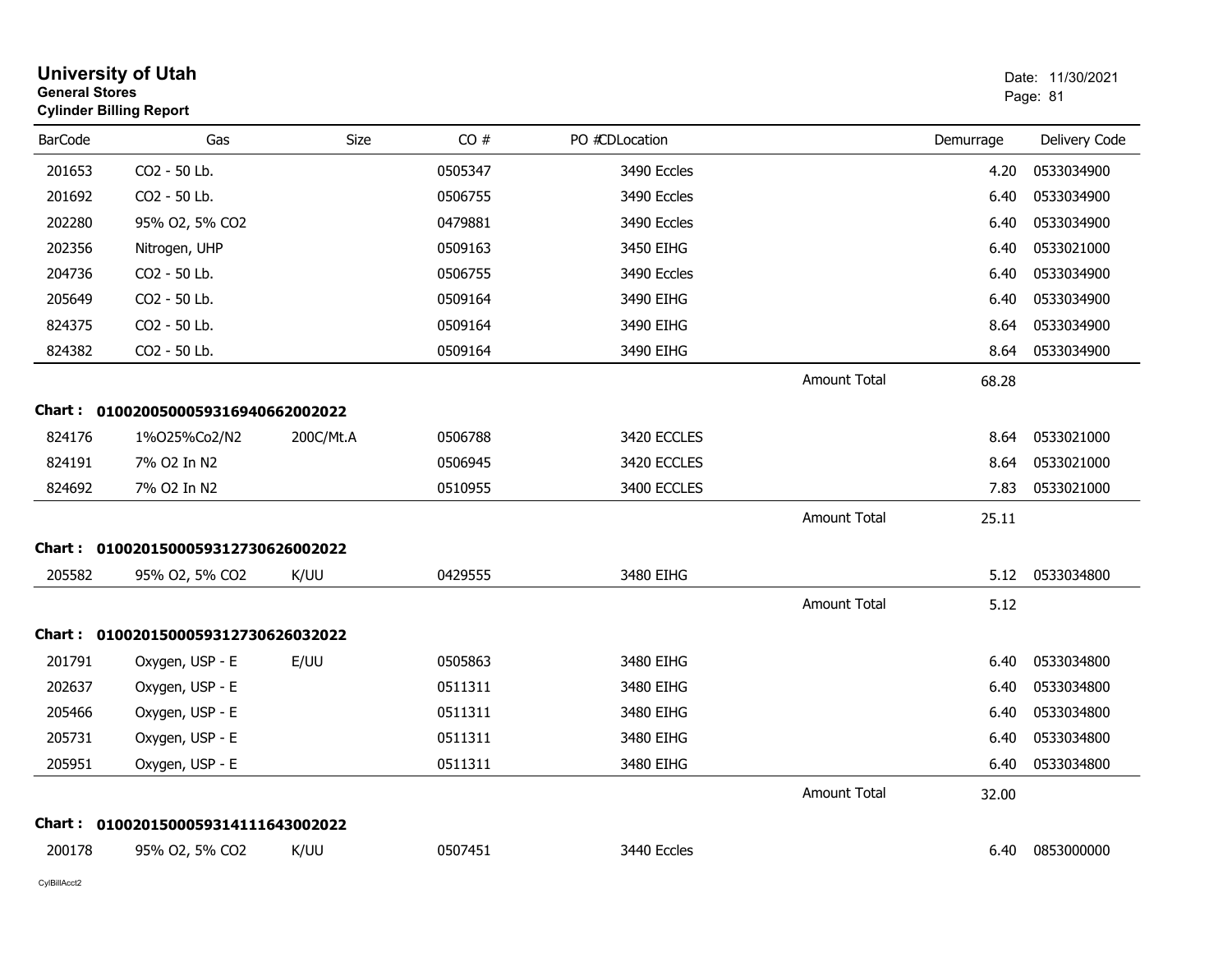|                | <b>University of Utah</b><br><b>General Stores</b><br><b>Cylinder Billing Report</b> |      |         |                                    |           | Date: 11/30/2021<br>Page: 82 |  |
|----------------|--------------------------------------------------------------------------------------|------|---------|------------------------------------|-----------|------------------------------|--|
| <b>BarCode</b> | Gas                                                                                  | Size | CO#     | PO #CDLocation                     | Demurrage | Delivery Code                |  |
| 201126         | Oxygen, USP                                                                          |      | 0444952 | 3450 SUITE A ECCLES                | 5.12      | 0853000000                   |  |
| 202653         | Nitrogen 230 CF                                                                      |      | 0507451 | 3440 Eccles                        | 6.40      | 0853000000                   |  |
| 818557         | Oxygen, USP - E                                                                      |      | 0465821 | 3440 EIHG                          | 8.64      | 0533034900                   |  |
|                |                                                                                      |      |         | <b>Amount Total</b>                | 26.56     |                              |  |
|                | Chart: 01002109900120086260012022                                                    |      |         |                                    |           |                              |  |
| 200789         | CO2 - 50 Lb.                                                                         | K/UU | 0474619 | 3752 HCI RS Cairns Lab CHemical RM | 6.40      | 0533051000                   |  |
| 201102         | N2, Liquid LX45                                                                      |      | 0499467 | <b>LL510 HCI</b>                   | 51.20     | 0533051000                   |  |
| 201541         | N2, Liquid LX45                                                                      |      | 0512107 | 3738 HCI RS                        | 28.80     | 0555113760                   |  |
| 201802         | N2, Liquid LX45                                                                      |      | 0510806 | 3738 HCI                           | 11.20     | 0555113760                   |  |
| 201869         | N2, Liquid LX45                                                                      |      | 0511667 | 3738 HCI                           | 22.40     | 0555II3760                   |  |
| 202296         | N2, Liquid LX45                                                                      |      | 0512431 | 3738 HCI                           | 17.60     | 0555113760                   |  |
| 203486         | CO2 - 50 Lb.                                                                         |      | 0484939 | 3752 HCI - RS                      | 6.40      | 0533051000                   |  |
| 203782         | N2, Liquid LX45                                                                      |      | 0511149 | 3738 HCI                           | 22.40     | 0555113760                   |  |
| 205485         | Nitrogen NF                                                                          |      | 0510219 | 3755 HCI RS Cairns Lab TC RM       | 6.40      | 0533051000                   |  |
| 205486         | Nitrogen NF                                                                          |      | 0510219 | 3755 HCI RS Cairns Lab TC RM       | 6.40      | 0533051000                   |  |
| 205489         | Nitrogen NF                                                                          |      | 0510219 | 3755 HCI RS Cairns Lab TC RM       | 6.40      | 0533051000                   |  |
| 205556         | Nitrogen NF                                                                          |      | 0510219 | 3755 HCI RS Cairns Lab TC RM       | 6.40      | 0533051000                   |  |
| 205928         | Nitrogen NF                                                                          |      | 0510219 | 3755 HCI RS Cairns Lab TC RM       | 6.40      | 0533051000                   |  |
| 813860         | Nitrogen NF                                                                          |      | 0434534 | 3755 HCI PHASE 4- CAIRNS LAB       | 7.36      | 0533051000                   |  |
| 821373         | CO2 - 20 Lb.                                                                         |      | 0505032 | 3752 HCI RS                        | 8.64      | 0533051000                   |  |
| 821377         | CO2 - 20 Lb.                                                                         |      | 0505032 | 3752 HCI RS                        | 8.64      | 0533051000                   |  |
| 823804         | Co <sub>2</sub> Food Grade                                                           |      | 0505032 | 3752 HCI RS                        | 8.64      | 0533051000                   |  |
| 824370         | Nitrogen NF                                                                          |      | 0509026 | 3755 HCI                           | 8.64      | 0533051000                   |  |
|                |                                                                                      |      |         | <b>Amount Total</b>                | 240.32    |                              |  |
|                | Chart: 01002109900124526260012022                                                    |      |         |                                    |           |                              |  |
| 200077         | CO2 - 50 Lb.                                                                         | K/UU | 0457960 | SOUTH BIOLOGY 90                   | 5.12      | 0533051000                   |  |
| 200099         | CO2 - Siphon                                                                         |      | 0406141 | 413 ASB                            | 5.12      | 0533051000                   |  |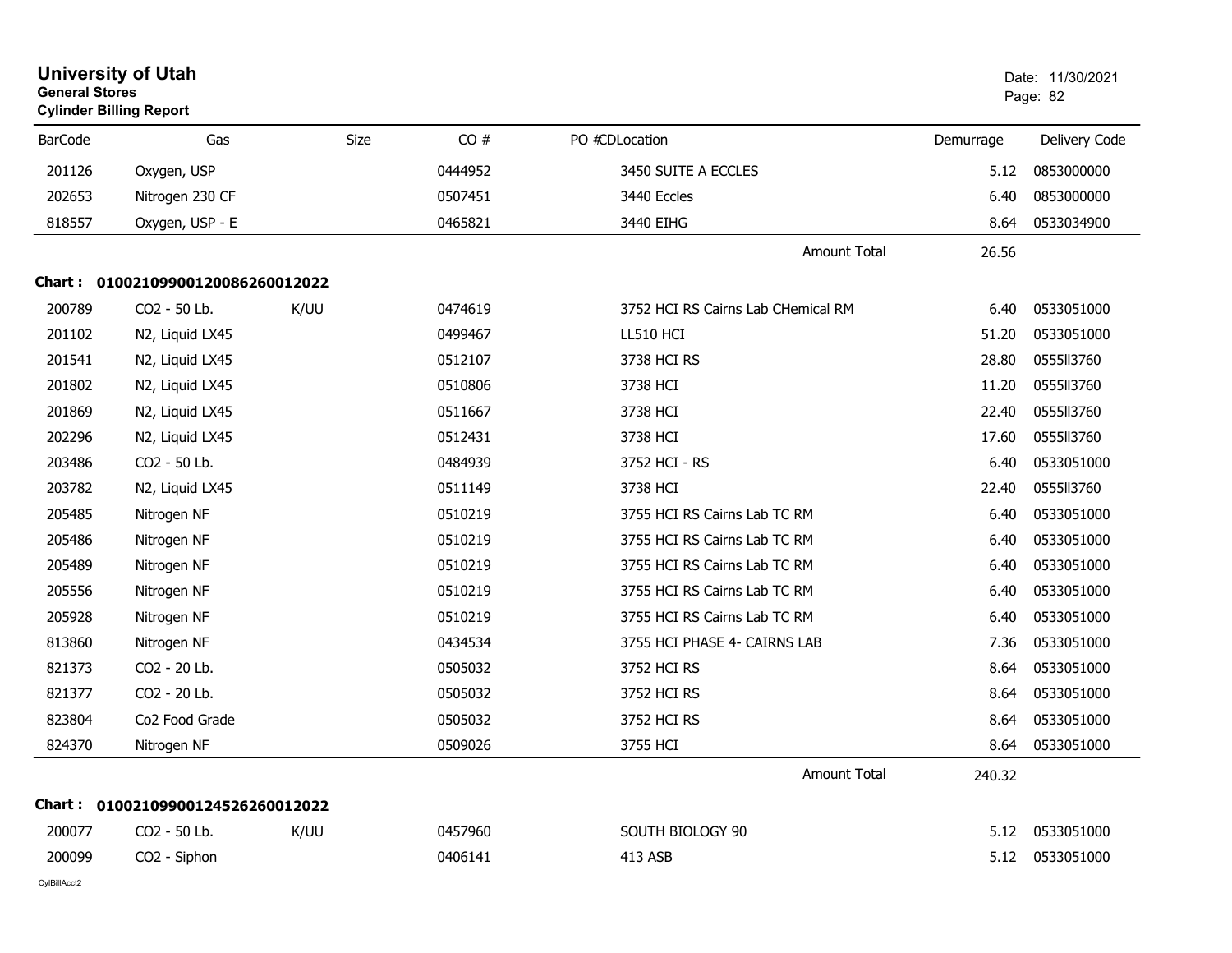| <b>General Stores</b>  | <b>University of Utah</b><br><b>Cylinder Billing Report</b> |             |         |                                      |           | Date: 11/30/2021<br>Page: 83 |
|------------------------|-------------------------------------------------------------|-------------|---------|--------------------------------------|-----------|------------------------------|
| <b>BarCode</b>         | Gas                                                         | <b>Size</b> | CO#     | PO #CDLocation                       | Demurrage | Delivery Code                |
| 200340                 | Nitrogen 230 CF                                             |             | 0481185 | 420 ASB Jorgensen Lab                | 6.40      | 0533051000                   |
| 201061                 | CO2 - Siphon                                                |             | 0406141 | 413 ASB                              | 5.12      | 0533051000                   |
| 202433                 | N2, Liquid LX45                                             |             | 0511763 | 410 ASB JOrgenson Lab                | 3.20      | 0533051000                   |
| 202478                 | CO2 - 50 Lb.                                                |             | 0469313 | 461 ASB Jorgensen Lab                | 6.40      | 0084003010                   |
| 203713                 | N2, Liquid LX45                                             |             | 0512320 | 410 ASB Jorgensen Lab                | 20.80     | 0533051000                   |
| 205587                 | N2, Liquid LX45                                             |             | 0511014 | 410 ASB Jorgensen Lab                | 16.00     | 0533051000                   |
| 205683                 | CO2 - 50 Lb.                                                |             | 0487932 | 461 ASB                              | 6.40      | 0533051000                   |
| 822697                 | CO2 - 50 Lb.                                                |             | 0495131 | 90 So Biology Code: 79793            | 8.64      | 0533051000                   |
|                        |                                                             |             |         | <b>Amount Total</b>                  | 83.20     |                              |
| <b>Chart:</b>          | 01002132000307266260012022                                  |             |         |                                      |           |                              |
| 202301                 | Oxygen, USP                                                 | K/UU        | 0503284 | 585 RM 152                           | 6.40      | 0500000010                   |
| 824307                 | Oxygen, USP                                                 |             | 0508764 | 585 RM 152                           | 8.64      | 0500000010                   |
|                        |                                                             |             |         | <b>Amount Total</b>                  | 15.04     |                              |
|                        | Chart: 01002132000340366260012022                           |             |         |                                      |           |                              |
| 201116                 | Oxygen, USP                                                 | K/UU        | 0509949 | 003 CVRTI in Tank Farm Basement room | 6.40      | 0500002070                   |
| 201141                 | Oxygen, USP                                                 |             | 0509815 | BASEMENT RM 003 TANK FARM            | 6.40      | 0500002070                   |
| 201817                 | Oxygen, USP                                                 |             | 0509949 | 003 CVRTI in Tank Farm Basement room | 6.40      | 0500002070                   |
| 201861                 | Oxygen, USP                                                 |             | 0509949 | 003 CVRTI in Tank Farm Basement room | 6.40      | 0500002070                   |
| 202319                 | Air - E                                                     |             | 0505698 | <b>BSMT CVRTI</b>                    | 6.40      | 0500000010                   |
| 203036                 | Oxygen, USP                                                 |             | 0509815 | BASEMENT RM 003 TANK FARM            | 0.60      | 0500002070                   |
| 203433                 | Oxygen, USP - E                                             |             | 0509815 | BASEMENT RM 003 TANK FARM            | 6.40      | 0500002070                   |
| 203883                 | Oxygen, USP                                                 |             | 0509949 | 003 CVRTI in Tank Farm Basement room | 6.40      | 0500002070                   |
| 205311                 | Oxygen, USP - E                                             |             | 0510626 | 003 CVRTI Tank Farm                  | 6.40      | 0500002070                   |
| 205909                 | Oxygen, USP                                                 |             | 0509815 | BASEMENT RM 003 TANK FARM            | 6.40      | 0500002070                   |
|                        |                                                             |             |         | <b>Amount Total</b>                  | 58.20     |                              |
|                        | Chart: 01002132500267146260012022                           |             |         |                                      |           |                              |
| 202645<br>CylBillAcct2 | CO2 - 50 Lb.                                                | K/UU        | 0485972 | <b>Basement CVRTI</b>                | 6.40      | 0500000010                   |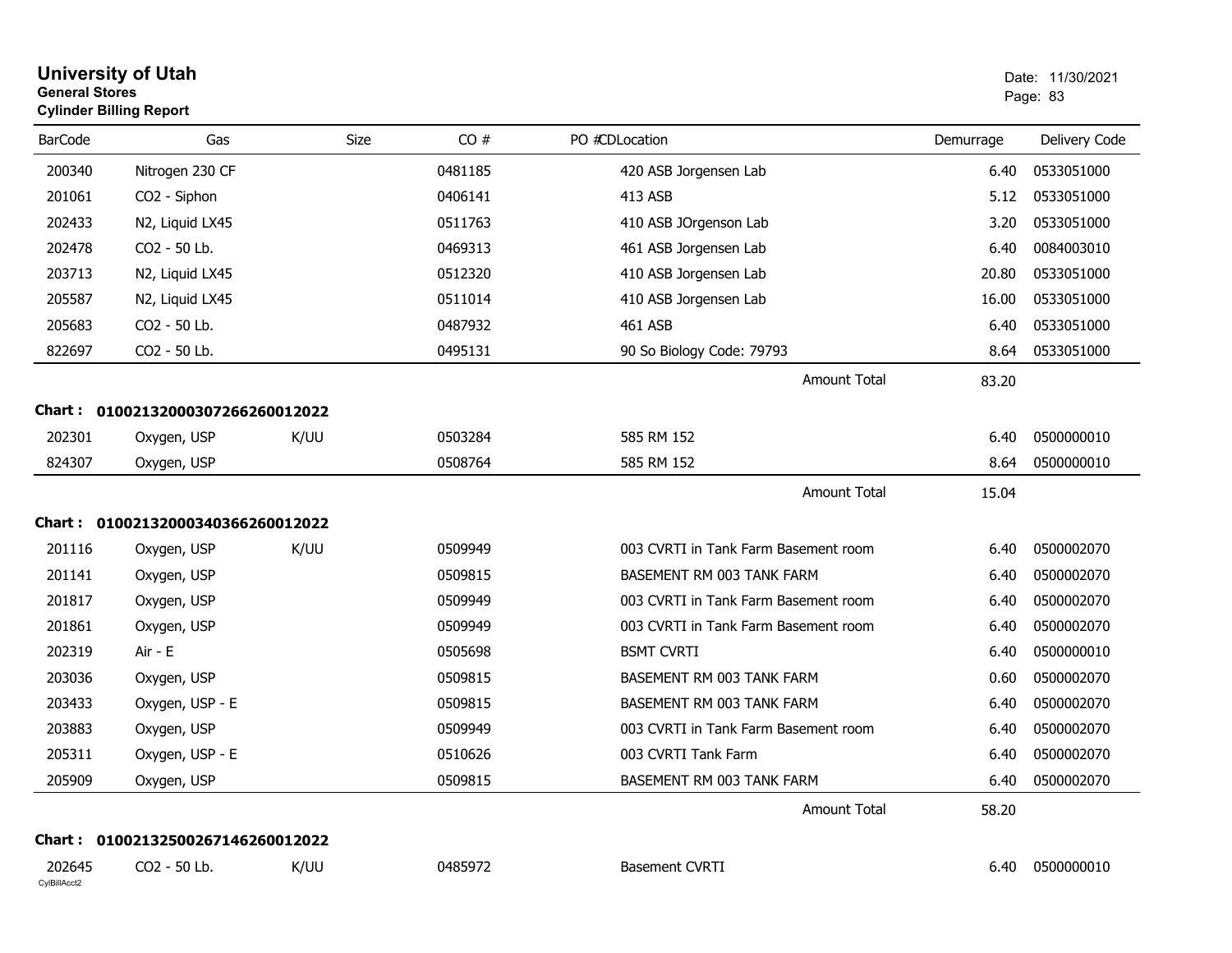|  |  | <b>University of Utah</b> |
|--|--|---------------------------|
|  |  |                           |

| <b>BarCode</b> | Gas                                 | <b>Size</b> | CO#     | PO #CDLocation                       |                     | Demurrage | Delivery Code |
|----------------|-------------------------------------|-------------|---------|--------------------------------------|---------------------|-----------|---------------|
|                |                                     |             |         |                                      | Amount Total        | 6.40      |               |
|                | Chart: 0100213500051004665626002022 |             |         |                                      |                     |           |               |
| 201755         | CO2 - 50 Lb.                        | K/UU        | 0437651 | <b>BASEMENT</b>                      |                     | 5.12      | 0500000010    |
|                |                                     |             |         |                                      | <b>Amount Total</b> | 5.12      |               |
|                | Chart: 0100213500051004666626002022 |             |         |                                      |                     |           |               |
| 824147         | Oxygen, USP                         | 200C/Mt.A   | 0507264 | <b>BASEMENT RM 003</b>               |                     | 8.64      | 0500000010    |
| 824623         | Oxygen, USP                         |             | 0511807 | 160E CVRTI                           |                     | 5.40      | 0500000010    |
|                |                                     |             |         |                                      | Amount Total        | 14.04     |               |
|                | Chart: 0100213500051004666626032022 |             |         |                                      |                     |           |               |
| 200796         | CO2 - 50 Lb.                        | K/UU        | 0493934 | 5104 EEJ                             |                     | 3.80      | 0565041000    |
|                |                                     |             |         |                                      | Amount Total        | 3.80      |               |
|                | Chart: 0100213500051004666626062022 |             |         |                                      |                     |           |               |
| 201290         | CO2 - 50 Lb.                        | K/UU        | 0482862 | <b>CVRTI Basement</b>                |                     | 6.40      | 0500000010    |
|                |                                     |             |         |                                      | <b>Amount Total</b> | 6.40      |               |
|                | Chart: 0100213500051004667626002022 |             |         |                                      |                     |           |               |
| 200348         | Nitrogen, UHP                       | K/UU        | 0509157 | <b>CVRTI BSMT</b>                    |                     | 2.40      | 0500000010    |
| 200613         | CO2 - 50 Lb.                        |             | 0509157 | <b>CVRTI BSMT</b>                    |                     | 6.40      | 0500000010    |
| 824387         | Helium - UHP                        |             | 0509369 | <b>BASEMENT</b>                      |                     | 8.64      | 0500000010    |
| 824517         | Nitrogen, UHP                       |             | 0511415 | CVRTI BSMT, Attn: Dr. Franklin's Lab |                     | 7.83      | 0500000010    |
|                |                                     |             |         |                                      | <b>Amount Total</b> | 25.27     |               |
|                | Chart: 0100213500051004668626062022 |             |         |                                      |                     |           |               |
| 201935         | Oxygen, USP                         | K/UU        | 0491187 | <b>CVRTI BSMT</b>                    |                     | 6.40      | 0500000010    |
|                |                                     |             |         |                                      | Amount Total        | 6.40      |               |
|                | Chart: 0100213500051004669626002022 |             |         |                                      |                     |           |               |
| 202284         | Oxygen, USP                         | K/UU        | 0496185 | <b>BSMT CVRTI</b>                    |                     | 6.40      | 0500000010    |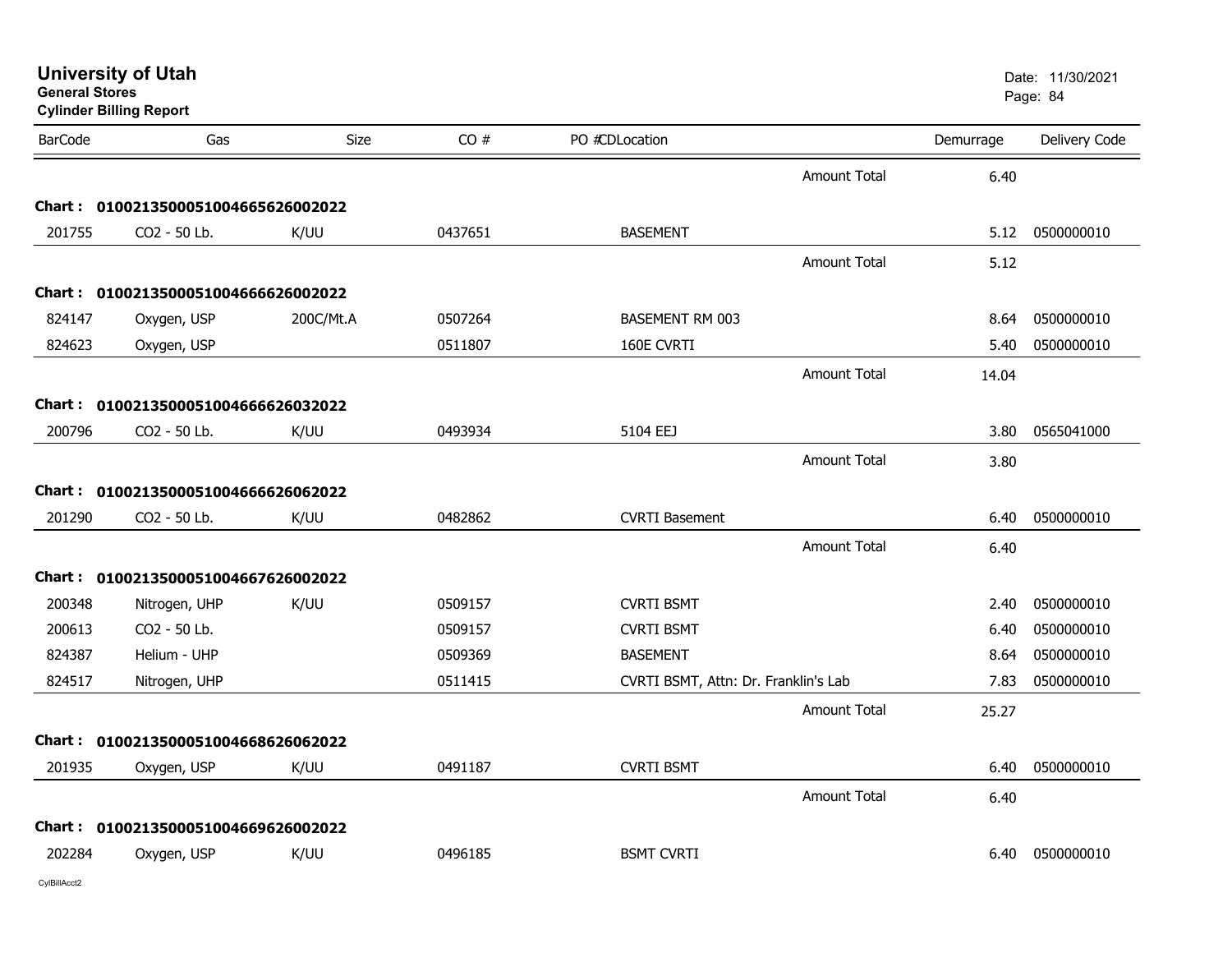| <b>BarCode</b> | Gas                                 | <b>Size</b> | CO#     | PO #CDLocation    |                     | Demurrage | Delivery Code |
|----------------|-------------------------------------|-------------|---------|-------------------|---------------------|-----------|---------------|
| 205651         | CO2 - 50 Lb.                        |             | 0509910 | 207 CVRTI         |                     | 6.40      | 0500002070    |
|                |                                     |             |         |                   | <b>Amount Total</b> | 12.80     |               |
|                | Chart: 0100213500051004673626062022 |             |         |                   |                     |           |               |
| 200282         | CO2 - 50 Lb.                        | K/UU        | 0510019 | <b>BSMT CVRTI</b> |                     | 6.40      | 0500000010    |
| 203304         | CO2 - 50 Lb.                        |             | 0510019 | <b>BSMT CVRTI</b> |                     | 6.40      | 0500000010    |
| 823837         | CO2 - 50 Lb.                        |             | 0504781 | <b>CVRTI BSMT</b> |                     | 8.64      | 0500000010    |
|                |                                     |             |         |                   | <b>Amount Total</b> | 21.44     |               |
|                | Chart: 0100213500059313400626002022 |             |         |                   |                     |           |               |
| 202554         | 95% N2, 5% CO2                      | K/UU        | 0510367 | CVRTI RM 3or 160J |                     | 6.40      | 0500002070    |
|                |                                     |             |         |                   | <b>Amount Total</b> | 6.40      |               |
|                | Chart: 0100213500059313430626002022 |             |         |                   |                     |           |               |
| 201803         | CO2 - 50 Lb.                        | K/UU        | 0426562 | <b>Basement</b>   |                     | 5.12      | 0500000010    |
|                |                                     |             |         |                   | <b>Amount Total</b> | 5.12      |               |
|                | Chart: 0100213500059314680626002022 |             |         |                   |                     |           |               |
| 201676         | CO2 - 50 Lb.                        | K/UU        | 0503868 | <b>CVRTI BSMT</b> |                     | 6.40      | 0500002070    |
| 202352         | CO2 - 50 Lb.                        |             | 0508852 | <b>BSMT CVRTI</b> |                     | 6.40      | 0500000010    |
| 205518         | CO2 - 50 Lb.                        |             | 0503868 | <b>CVRTI BSMT</b> |                     | 6.40      | 0500002070    |
| 824378         | CO2 - 50 Lb.                        |             | 0508998 | <b>BSMT CVRTI</b> |                     | 8.64      | 0500000010    |
|                |                                     |             |         |                   | <b>Amount Total</b> | 27.84     |               |
|                | Chart: 0100213500059316521626002022 |             |         |                   |                     |           |               |
| 201186         | CO2 - 50 Lb.                        | K/UU        | 0504586 | 131 CVRTI         |                     | 6.40      | 0500000010    |
| 205914         | Oxygen, USP                         |             | 0504586 | 131 CVRTI         |                     | 6.40      | 0500000010    |
|                |                                     |             |         |                   | <b>Amount Total</b> | 12.80     |               |
|                | Chart: 01002136000323246260612022   |             |         |                   |                     |           |               |
|                |                                     |             |         |                   |                     |           |               |

COVR2 CO2 - 50 Lb. K/UU 0477787 BASEMENT 6.40 0500000010

# **University of Utah** Date: 11/30/2021 **General Stores**

**Cylinder Billing Report**

200953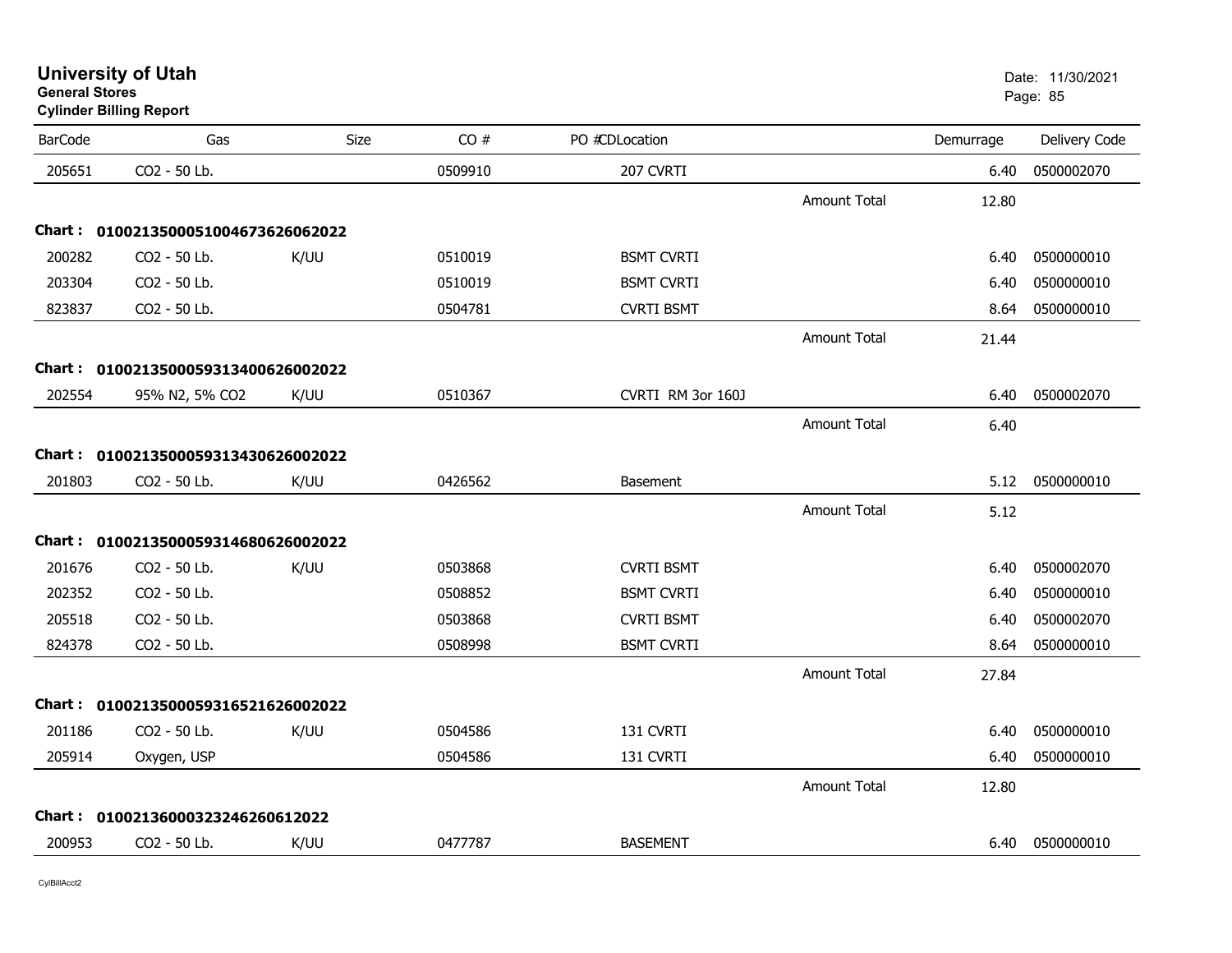| <b>General Stores</b> | <b>Cylinder Billing Report</b>    |      |         |                      |                     |           | Page: 86      |
|-----------------------|-----------------------------------|------|---------|----------------------|---------------------|-----------|---------------|
| <b>BarCode</b>        | Gas                               | Size | CO#     | PO #CDLocation       |                     | Demurrage | Delivery Code |
|                       |                                   |      |         |                      | <b>Amount Total</b> | 6.40      |               |
|                       | Chart: 01002192000301236260312022 |      |         |                      |                     |           |               |
| 200318                | Air - 233 CF                      | K/UU | 0505685 | 4800E SMBB Heys Lab  |                     | 6.40      | 0482013000    |
| 200676                | Air - 233 CF                      |      | 0509558 | 4800E SMBB- Heys Lab |                     | 6.40      | 0482013000    |
| 200906                | Oxygen, USP                       |      | 0510180 | 4800E SMBB Heys Lab  |                     | 6.40      | 0482013000    |
| 200959                | Oxygen, USP                       |      | 0510898 | 4800E SMBB Heys Lab  |                     | 6.40      | 0482013000    |
| 201720                | Air - 233 CF                      |      | 0510898 | 4800E SMBB Heys Lab  |                     | 6.40      | 0482013000    |
| 202804                | Air - 233 CF                      |      | 0505685 | 4800E SMBB Heys Lab  |                     | 6.40      | 0482013000    |
| 204711                | Oxygen, USP                       |      | 0496312 | 4800E SMBB           |                     | 6.40      | 0482013000    |
| 824156                | Oxygen, USP                       |      | 0507418 | 4800E SMBB Heys Lab  |                     | 6.48      | 0482013000    |
| 824396                | Oxygen, USP                       |      | 0512461 | 4800E SMBB Heys Lab  |                     | 2.16      | 0482013000    |
|                       |                                   |      |         |                      | <b>Amount Total</b> | 53.44     |               |
| <b>Chart :</b>        | 01002192500199786260012022        |      |         |                      |                     |           |               |
| 200060                | CO2 - 50 Lb.                      | K/UU | 0511354 | 428 BPRB             |                     | 6.40      | 0482013000    |
| 200450                | CO2 - 50 Lb.                      |      | 0511354 | 428 BPRB             |                     | 6.40      | 0482013000    |
| 200723                | CO2 - 50 Lb.                      |      | 0502946 | 428 BPRB             |                     | 6.40      | 0482013000    |
| 201185                | CO2 - 50 Lb.                      |      | 0511354 | 428 BPRB             |                     | 6.40      | 0482013000    |
| 201262                | CO2 - 50 Lb.                      |      | 0502946 | 428 BPRB             |                     | 6.40      | 0482013000    |
| 201328                | CO2 - 50 Lb.                      |      | 0472244 | 428 BPRB             |                     | 6.40      | 0570003700    |
| 202479                | 95% O2, 5% CO2                    |      | 0493616 | 060 BPRB             |                     | 6.40      | 0482013000    |
| 203991                | CO2 - 50 Lb.                      |      | 0478127 | 428 BPRB             |                     | 6.40      | 0570003700    |
|                       |                                   |      |         |                      | <b>Amount Total</b> | 51.20     |               |
|                       | Chart: 01002192500263706260312022 |      |         |                      |                     |           |               |
| 205512                | CO2 - 50 Lb.                      | K/UU | 0509306 | 418 BPRB             |                     | 6.40      | 0570003860    |
|                       |                                   |      |         |                      | <b>Amount Total</b> | 6.40      |               |

**University of Utah** Date: 11/30/2021

#### **Chart : 01002192500268486260312022**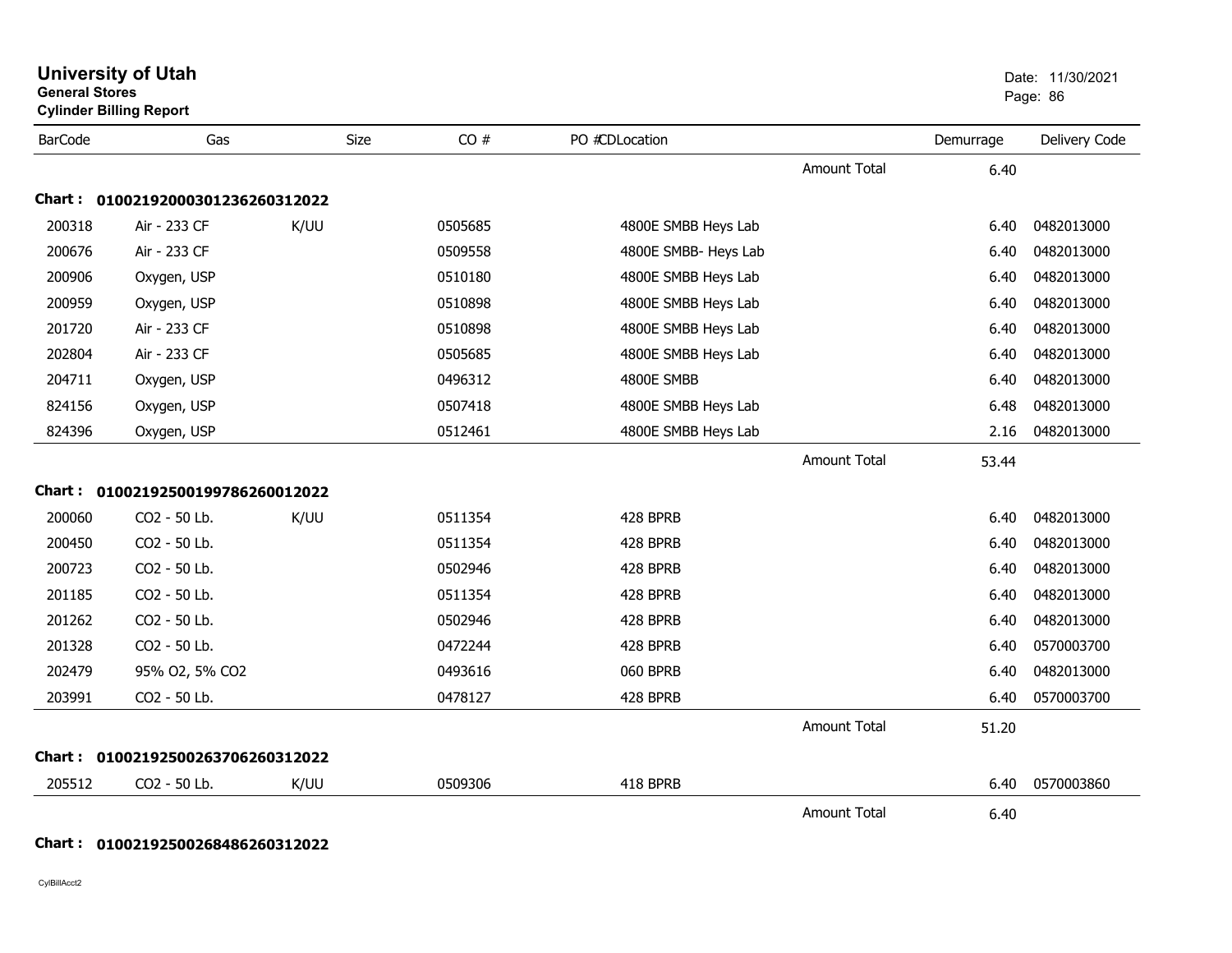| <b>General Stores</b>  | <b>University of Utah</b><br><b>Cylinder Billing Report</b> |      |         |                          |                     |           | Date: 11/30/2021<br>Page: 87 |
|------------------------|-------------------------------------------------------------|------|---------|--------------------------|---------------------|-----------|------------------------------|
| <b>BarCode</b>         | Gas                                                         | Size | CO#     | PO #CDLocation           |                     | Demurrage | Delivery Code                |
| 202465                 | CO2 - 50 Lb.                                                | K/UU | 0507319 | 344 BPRB Attn: Link lab  |                     | 6.40      | 0482013000                   |
| 202884                 | CO2 - 50 Lb.                                                |      | 0509387 | 344 BPRB- Link Lab       |                     | 6.40      | 0482013000                   |
| 204728                 | CO2 - 50 Lb.                                                |      | 0507319 | 344 BPRB Attn: Link lab  |                     | 6.40      | 0482013000                   |
| 205858                 | CO2 - 50 Lb.                                                |      | 0510613 | 344 BPRB Link Lab        |                     | 6.40      | 0482013000                   |
|                        |                                                             |      |         |                          | <b>Amount Total</b> | 25.60     |                              |
| Chart :                | 01002192500269246260312022                                  |      |         |                          |                     |           |                              |
| 201038                 | 95% O2, 5% CO2                                              | K/UU | 0506590 | 060 BPRB                 |                     | 6.40      | 0482013000                   |
| 201813                 | CO2 - 50 Lb.                                                |      | 0502611 | 418 BPRB                 |                     | 6.40      | 0482013000                   |
| 202494                 | 95% O2, 5% CO2                                              |      | 0505222 | 060 BPRB                 |                     | 6.40      | 0482013000                   |
| 204543                 | CO2 - 50 Lb.                                                |      | 0502611 | 418 BPRB                 |                     | 6.40      | 0482013000                   |
|                        |                                                             |      |         |                          | <b>Amount Total</b> | 25.60     |                              |
|                        | Chart: 0100219500051005919626032022                         |      |         |                          |                     |           |                              |
| 200722                 | CO2 - 50 Lb.                                                | K/UU | 0503003 | 4375 SMBB                |                     | 6.40      | 0482013000                   |
| 201054                 | CO2 - 50 Lb.                                                |      | 0503003 | 4375 SMBB                |                     | 6.40      | 0482013000                   |
|                        |                                                             |      |         |                          | <b>Amount Total</b> | 12.80     |                              |
|                        | Chart: 0100219500051006220626032022                         |      |         |                          |                     |           |                              |
| 202529                 | Oxygen, USP - E                                             | E/UU | 0512285 | 070 BPRB                 |                     | 2.80      | 0482013000                   |
| 203141                 | Oxygen, USP - E                                             |      | 0505458 | 420 BPRB Zelikowsky Lab  |                     | 3.60      | 0482013000                   |
| 203371                 | Oxygen, USP - E                                             |      | 0512285 | 070 BPRB                 |                     | 2.80      | 0482013000                   |
| 203382                 | Oxygen, USP - E                                             |      | 0512285 | 070 BPRB                 |                     | 2.80      | 0482013000                   |
| 203417                 | Oxygen, USP - E                                             |      | 0512285 | 070 BPRB                 |                     | 2.80      | 0482013000                   |
| 203743                 | Oxygen, USP - E                                             |      | 0509060 | 420 BPRB- Zelikowsky lab |                     | 1.00      | 0482013000                   |
| 204294                 | Oxygen, USP - E                                             |      | 0512285 | 070 BPRB                 |                     | 2.80      | 0482013000                   |
| 205328                 | Oxygen, USP - E                                             |      | 0512285 | 070 BPRB                 |                     | 2.80      | 0482013000                   |
| 205339                 | Oxygen, USP - E                                             |      | 0509060 | 420 BPRB- Zelikowsky lab |                     | 1.00      | 0482013000                   |
| 824655                 | Oxygen, USP - E                                             |      | 0511546 | 070 BPRB                 |                     | 7.29      | 0482013000                   |
| 824656<br>CylBillAcct2 | Oxygen, USP - E                                             |      | 0511546 | 070 BPRB                 |                     |           | 3.51 0482013000              |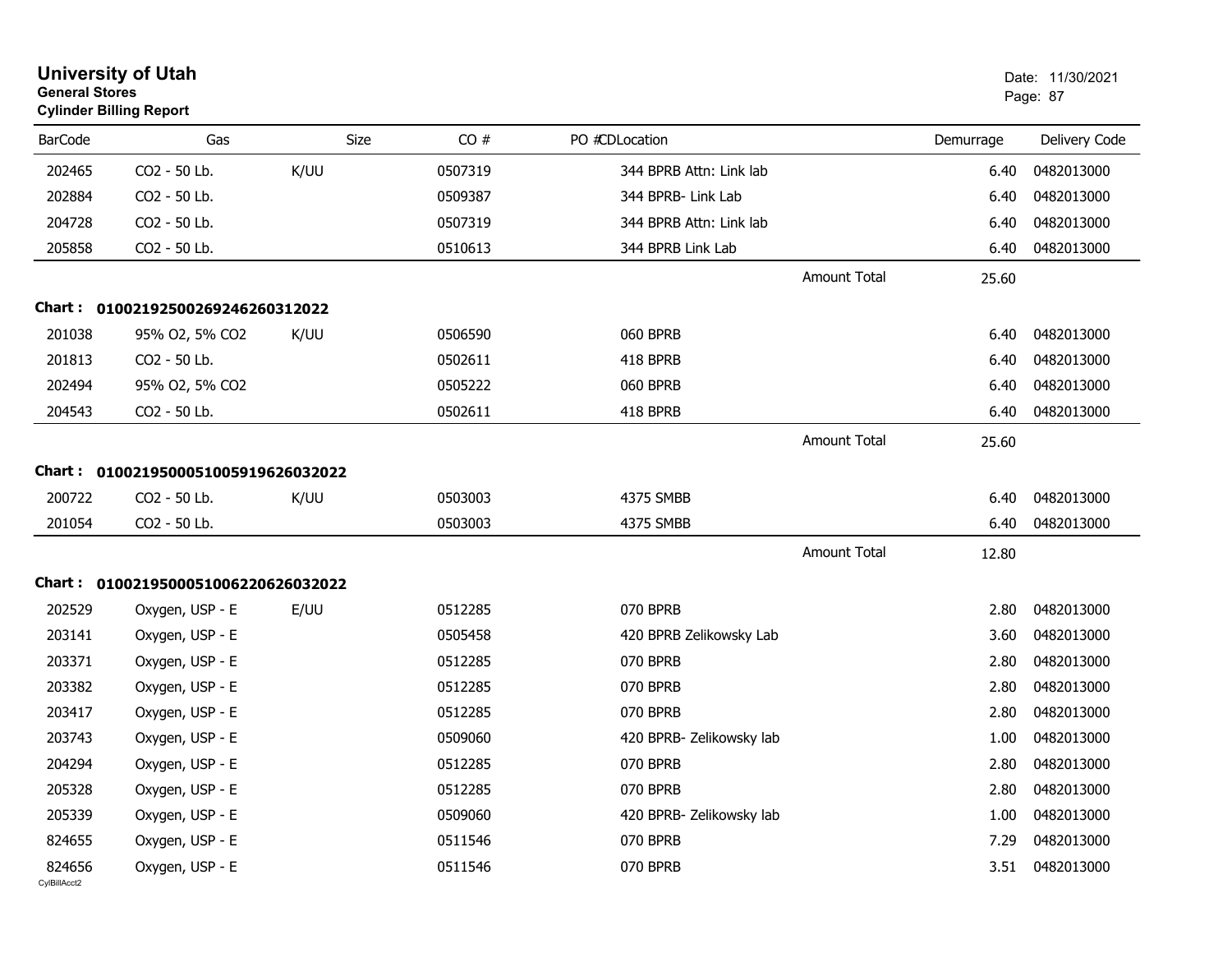| <b>General Stores</b> | <b>University of Utah</b><br><b>Cylinder Billing Report</b> |             |         |                |                     |           | Date: 11/30/2021<br>Page: 88 |
|-----------------------|-------------------------------------------------------------|-------------|---------|----------------|---------------------|-----------|------------------------------|
| <b>BarCode</b>        | Gas                                                         | <b>Size</b> | CO#     | PO #CDLocation |                     | Demurrage | Delivery Code                |
| 824658                | Oxygen, USP - E                                             |             | 0511546 | 070 BPRB       |                     | 3.51      | 0482013000                   |
| 824659                | Oxygen, USP - E                                             |             | 0511546 | 070 BPRB       |                     | 7.29      | 0482013000                   |
| 824660                | Oxygen, USP - E                                             |             | 0511546 | 070 BPRB       |                     | 7.29      | 0482013000                   |
| 824666                | Oxygen, USP - E                                             |             | 0511546 | 070 BPRB       |                     | 7.29      | 0482013000                   |
|                       |                                                             |             |         |                | <b>Amount Total</b> | 58.58     |                              |
|                       | Chart: 0100219500051006226626032022                         |             |         |                |                     |           |                              |
| 824590                | Oxygen, USP - E                                             | E/MT. AIR   | 0511027 | 070 BPRB       |                     | 1.35      | 0482013000                   |
| 824594                | Oxygen, USP - E                                             |             | 0511027 | 070 BPRB       |                     | 1.35      | 0482013000                   |
| 824598                | Oxygen, USP - E                                             |             | 0511027 | 070 BPRB       |                     | 4.86      | 0482013000                   |
| 824600                | Oxygen, USP - E                                             |             | 0511027 | 070 BPRB       |                     | 4.86      | 0482013000                   |
| 824601                | Oxygen, USP - E                                             |             | 0511027 | 070 BPRB       |                     | 8.64      | 0482013000                   |
| 824602                | Oxygen, USP - E                                             |             | 0511027 | 070 BPRB       |                     | 8.64      | 0482013000                   |
| 824603                | Oxygen, USP - E                                             |             | 0511027 | 070 BPRB       |                     | 8.64      | 0482013000                   |
| 824604                | Oxygen, USP - E                                             |             | 0511027 | 070 BPRB       |                     | 4.86      | 0482013000                   |
|                       |                                                             |             |         |                | Amount Total        | 43.20     |                              |
|                       | Chart: 0100219500059300774626032022                         |             |         |                |                     |           |                              |
| 200324                | Nitrogen 230 CF                                             | K/UU        | 0395195 | 328A BPRB      |                     | 5.12      | 0570003200                   |
|                       |                                                             |             |         |                | <b>Amount Total</b> | 5.12      |                              |
|                       | Chart: 0100219500059309832643032022                         |             |         |                |                     |           |                              |
| 201390                | Nitrogen 230 CF                                             | K/UU        | 0509062 | 344 BPRB       |                     | 2.60      | 0482013000                   |
| 201911                | Nitrogen 230 CF                                             |             | 0509062 | 344 BPRB       |                     | 6.40      | 0482013000                   |
|                       |                                                             |             |         |                | <b>Amount Total</b> | 9.00      |                              |
|                       | Chart: 0100219500059313840626002022                         |             |         |                |                     |           |                              |
| 204496                | Oxygen, USP                                                 | K/UU        | 0455599 | 4852 SMBB      |                     | 5.12      | 0570003700                   |
|                       |                                                             |             |         |                | <b>Amount Total</b> | 5.12      |                              |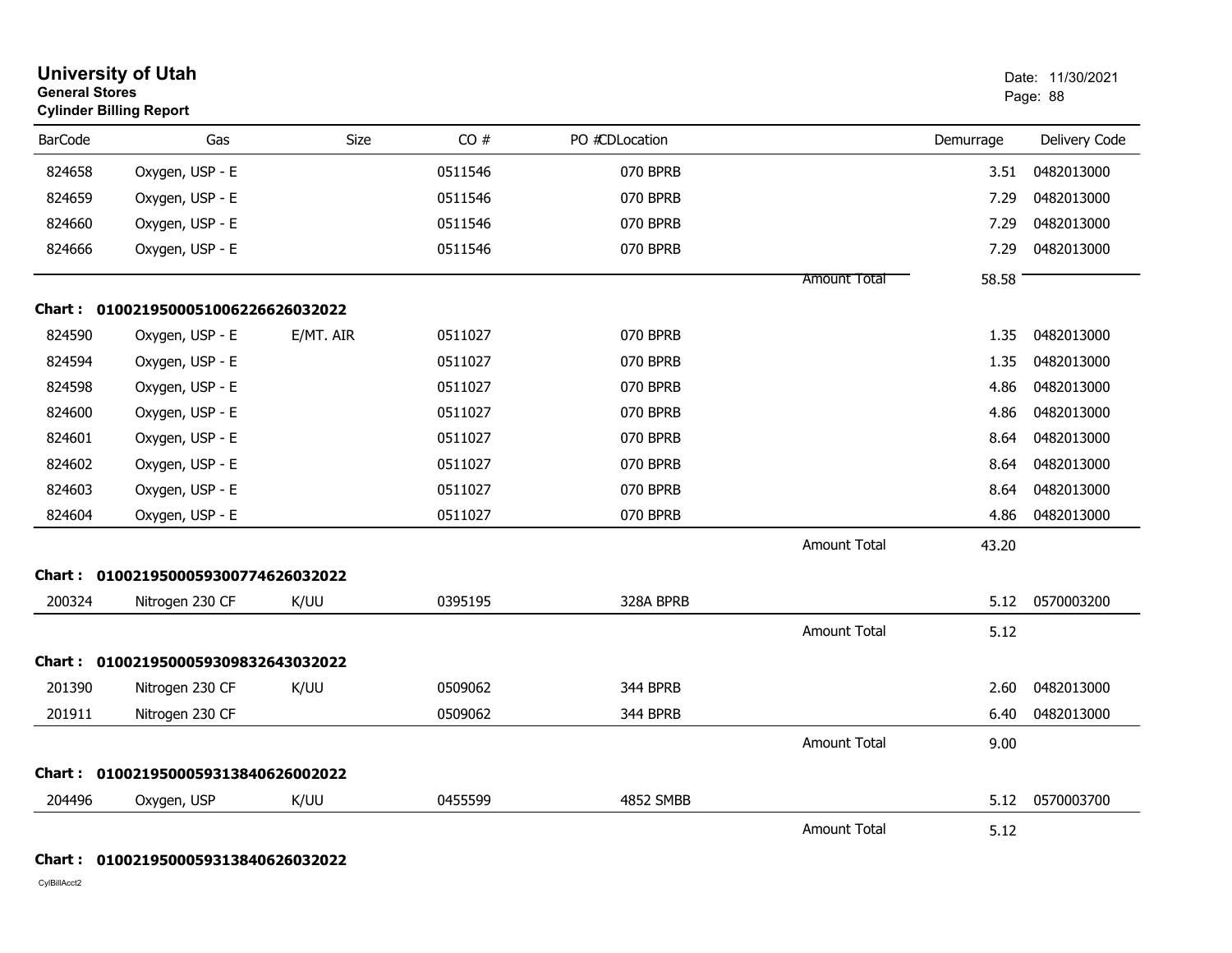| <b>General Stores</b> | <b>University of Utah</b><br><b>Cylinder Billing Report</b> |      |         |                  |                     |           | Date: 11/30/2021<br>Page: 89 |
|-----------------------|-------------------------------------------------------------|------|---------|------------------|---------------------|-----------|------------------------------|
| <b>BarCode</b>        | Gas                                                         | Size | CO#     | PO #CDLocation   |                     | Demurrage | Delivery Code                |
| 200651                | Oxygen, USP                                                 | K/UU | 0505416 | 4852 SMBB        |                     | 6.40      | 0482013000                   |
| 201135                | Oxygen, USP                                                 |      | 0505415 | 2124 SMBB        |                     | 6.40      | 0482013000                   |
| 201940                | 95% O2, 5% CO2                                              |      | 0499491 | 4852 SMBB        |                     | 6.40      | 0482013000                   |
| 202030                | 95% O2, 5% CO2                                              |      | 0497785 | <b>4852 SMBB</b> |                     | 6.40      | 0482013000                   |
|                       |                                                             |      |         |                  | <b>Amount Total</b> | 25.60     |                              |
|                       | Chart: 0100219500059314630626032022                         |      |         |                  |                     |           |                              |
| 200880                | Air - 233 CF                                                | K/UU | 0388184 | 530 WINTROBE     |                     | 5.12      | 0530005310                   |
| 201417                | Nitrogen 230 CF                                             |      | 0411638 | 436 BPRB         |                     | 5.12      | 0570003700                   |
|                       |                                                             |      |         |                  | <b>Amount Total</b> | 10.24     |                              |
|                       | Chart: 0100219500059315240626002022                         |      |         |                  |                     |           |                              |
| 200070                | Air - 233 CF                                                | K/UU | 0436680 | 4820A SMBB       |                     | 5.12      | 0570003200                   |
| 200175                | Air - 233 CF                                                |      | 0446295 | 4820A SMBB       |                     | 5.12      | 0570003200                   |
| 200321                | Air - 233 CF                                                |      | 0434576 | <b>4800 SMBB</b> |                     | 5.12      | 0570003200                   |
| 200376                | Air - 233 CF                                                |      | 0503007 | 4810 SMBB        |                     | 6.40      | 0570003200                   |
| 200678                | Nitrogen 230 CF                                             |      | 0359141 | 4800 SMBB        |                     | 5.12      | 0151032050                   |
| 200771                | Oxygen, USP                                                 |      | 0498615 | 4810 SMBB        |                     | 6.40      | 0570003200                   |
| 201125                | Oxygen, USP                                                 |      | 0436547 | 4804 SMBB        |                     | 5.12      | 0570003200                   |
| 201195                | Air - 233 CF                                                |      | 0479252 | 4810 SMBB        |                     | 6.40      | 0570003200                   |
| 201322                | Air - 233 CF                                                |      | 0480465 | 4804 SMBB        |                     | 6.40      | 0570003200                   |
| 201439                | Air - 233 CF                                                |      | 0480465 | 4804 SMBB        |                     | 6.40      | 0570003200                   |
| 201575                | Oxygen, USP                                                 |      | 0501800 | 4800 SMBB        |                     | 6.40      | 0570003200                   |
| 201685                | Oxygen, USP                                                 |      | 0452160 | 4820A SMBB       |                     | 5.12      | 0570003200                   |
| 201925                | 95% O2, 5% CO2                                              |      | 0491813 | 4800 SMBB        |                     | 6.40      | 0570003200                   |
| 202003                | Air - 233 CF                                                |      | 0482209 | 4804 SMBB        |                     | 6.40      | 0570003200                   |
| 202006                | Air - 233 CF                                                |      | 0455258 | 4800 SMBB        |                     | 5.12      | 0570003700                   |
| 202032                | Oxygen, USP                                                 |      | 0488424 | 4800 SMBB        |                     | 6.40      | 0570003200                   |
| 202091                | Oxygen, USP                                                 |      | 0500790 | 4800 SMBB        |                     | 6.40      | 0570003200                   |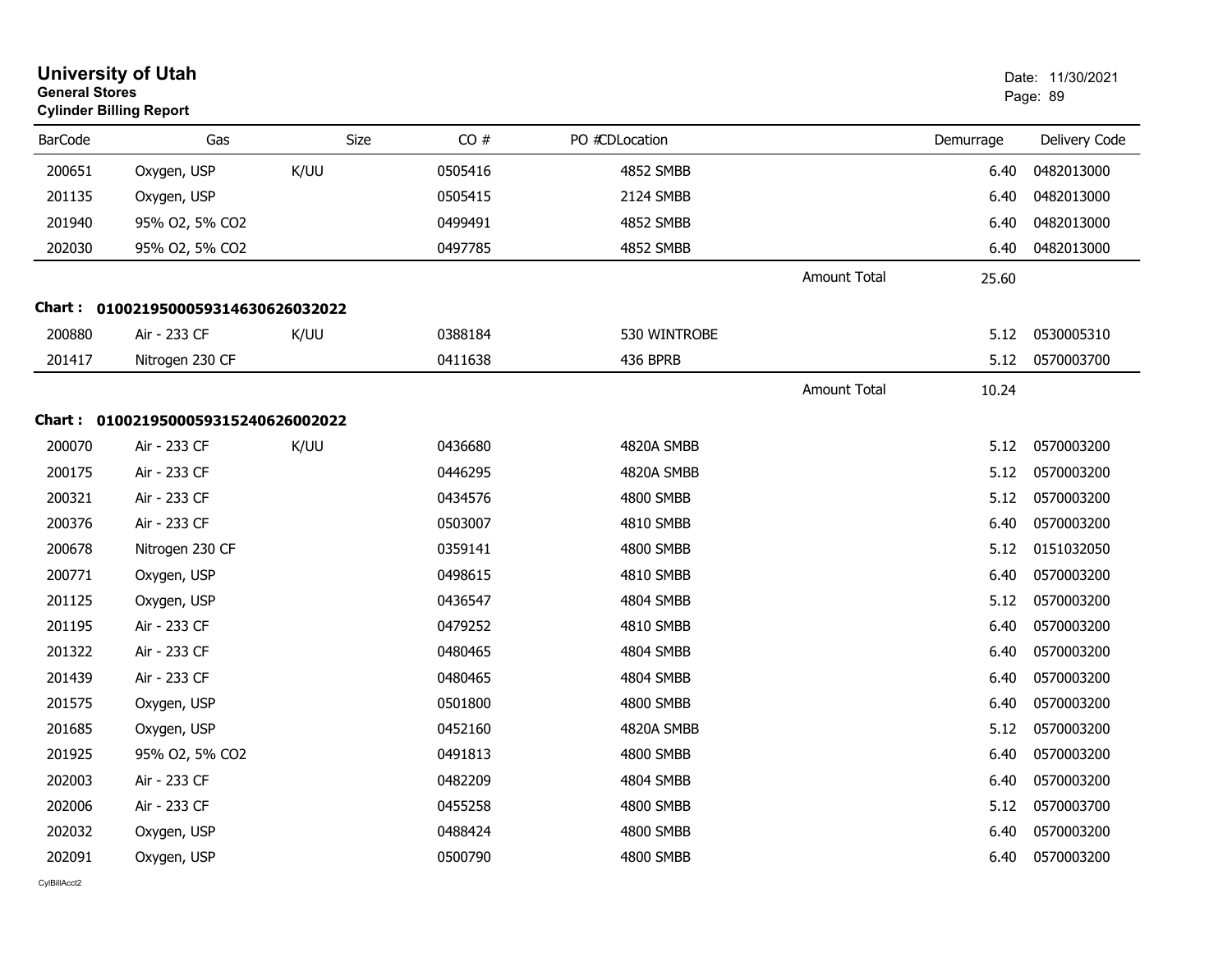| <b>General Stores</b> | <b>University of Utah</b><br><b>Cylinder Billing Report</b> |             |         |                      |                     |           | Date: 11/30/2021<br>Page: 90 |
|-----------------------|-------------------------------------------------------------|-------------|---------|----------------------|---------------------|-----------|------------------------------|
| <b>BarCode</b>        | Gas                                                         | <b>Size</b> | CO#     | PO #CDLocation       |                     | Demurrage | Delivery Code                |
| 202210                | Nitrogen 230 CF                                             |             | 0488424 | 4800 SMBB            |                     | 6.40      | 0570003200                   |
| 203337                | Air - 233 CF                                                |             | 0454278 | <b>4800 SMBB</b>     |                     | 5.12      | 0570003200                   |
| 203338                | Air - 233 CF                                                |             | 0434577 | 4804 SMBB            |                     | 5.12      | 0570003200                   |
| 204515                | Air - 233 CF                                                |             | 0467380 | 4820A SMBB           |                     | 6.40      | 0570003200                   |
| 204687                | Air - 233 CF                                                |             | 0509452 | 4800 SMBB            |                     | 6.40      | 0570003200                   |
| 205617                | Oxygen, USP                                                 |             | 0391426 | 4800 SMBB            |                     | 5.12      | 0151000000                   |
| 205630                | Oxygen, USP                                                 |             | 0429356 | 4800 SMBB            |                     | 5.12      | 0570003200                   |
| 808444                | Nitrogen, 23 CF                                             |             | 0339822 | 4800 SMBB            |                     | 7.04      | 0151000000                   |
| 810266                | Sulfur Hexafluo                                             |             | 0382021 | 4800 SMBB            |                     | 7.68      | 0151048000                   |
| 814799                | Nitrogen, 23 CF                                             |             | 0440555 | 4800 SMBB            |                     | 7.04      | 0570003200                   |
| 822224                | Nitrogen 230 CF                                             |             | 0492582 | 4820A SMBB           |                     | 8.64      | 0570003200                   |
| 822287                | Oxygen, USP                                                 |             | 0492199 | <b>4800 SMBB</b>     |                     | 2.97      | 0570003200                   |
| 824620                | Oxygen, USP                                                 |             | 0511766 | 4800 SMBB            |                     | 5.67      | 0570003200                   |
|                       |                                                             |             |         |                      | <b>Amount Total</b> | 178.56    |                              |
|                       | Chart: 0100219500059316080626032022                         |             |         |                      |                     |           |                              |
| 203387                | Oxygen, USP - E                                             | E/UU        | 0491510 | 444 BPRB- Gregg Lab  |                     | 6.40      | 0482013000                   |
|                       |                                                             |             |         |                      | <b>Amount Total</b> | 6.40      |                              |
|                       | Chart: 0100219500059316100626032022                         |             |         |                      |                     |           |                              |
| 200776                | Nitrogen 230 CF                                             | K/UU        | 0481041 | 328B BPRB            |                     | 6.40      | 0570003700                   |
| 205348                | Oxygen, USP - E                                             |             | 0507600 | 332 BPRB, South Door |                     | 6.40      | 0482013000                   |
|                       |                                                             |             |         |                      | Amount Total        | 12.80     |                              |
| Chart :               | 0100219500059316100662032022                                |             |         |                      |                     |           |                              |
| 205937                | Oxygen, USP - E                                             | E/UU        | 0510582 | 332 BPRB South door  |                     | 6.40      | 0482013000                   |
| 205952                | Oxygen, USP - E                                             |             | 0510582 | 332 BPRB South door  |                     | 6.40      | 0482013000                   |
| 205958                | Oxygen, USP - E                                             |             | 0510582 | 332 BPRB South door  |                     | 6.40      | 0482013000                   |
|                       |                                                             |             |         |                      | <b>Amount Total</b> | 19.20     |                              |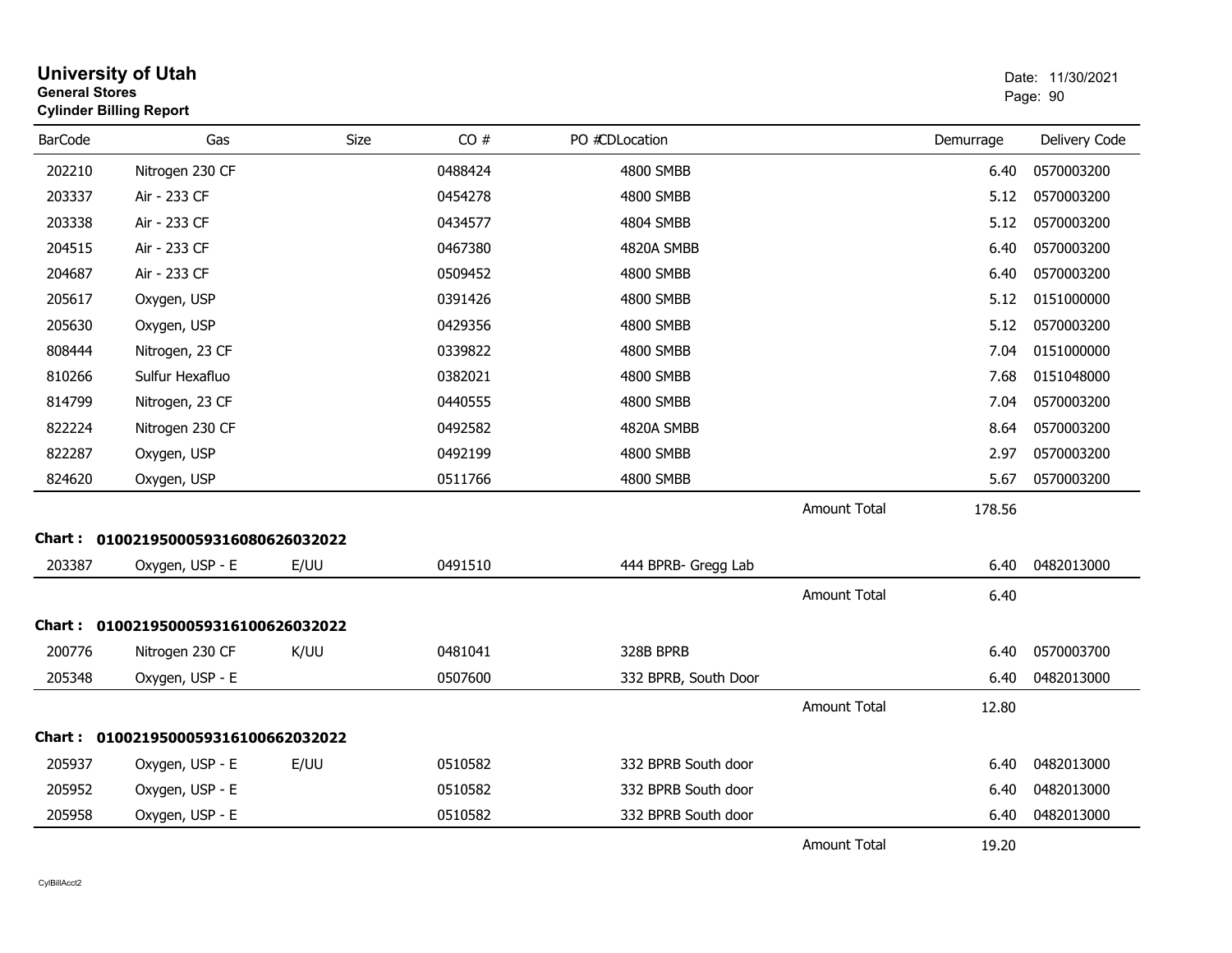| <b>General Stores</b> | <b>University of Utah</b><br><b>Cylinder Billing Report</b> |      |         |                  |                     |           | Date: 11/30/2021<br>Page: 91 |
|-----------------------|-------------------------------------------------------------|------|---------|------------------|---------------------|-----------|------------------------------|
| <b>BarCode</b>        | Gas                                                         | Size | CO#     | PO #CDLocation   |                     | Demurrage | Delivery Code                |
|                       | Chart: 0100219500059316253626032022                         |      |         |                  |                     |           |                              |
| 200652                | Oxygen, USP                                                 | K/UU | 0494801 | 2124 SMBB        |                     | 6.40      | 0482013000                   |
| 201816                | CO2 - 50 Lb.                                                |      | 0507424 | 4375 SMBB        |                     | 6.40      | 0482013000                   |
| 202937                | CO2 - 50 Lb.                                                |      | 0507424 | 4375 SMBB        |                     | 6.40      | 0482013000                   |
|                       |                                                             |      |         |                  | <b>Amount Total</b> | 19.20     |                              |
|                       | Chart: 0100219500059316430626032022                         |      |         |                  |                     |           |                              |
| 200068                | 95% O2, 5% CO2                                              | K/UU | 0404739 | 060 BPRB         |                     | 5.12      | 0570003700                   |
| 202029                | 95% O2, 5% CO2                                              |      | 0503110 | <b>356 BPRB</b>  |                     | 6.40      | 0482013000                   |
| 203148                | Oxygen, USP - E                                             |      | 0510664 | <b>356 BPRB</b>  |                     | 2.00      | 0482013000                   |
| 203170                | Nitrogen 230 CF                                             |      | 0508768 | <b>356 BPRB</b>  |                     | 6.40      | 0482013000                   |
| 204505                | Oxygen, USP - E                                             |      | 0505480 | <b>356 BPRB</b>  |                     | 3.60      | 0482013000                   |
| 205439                | Oxygen, USP - E                                             |      | 0510664 | <b>356 BPRB</b>  |                     | 6.40      | 0482013000                   |
| 205580                | 95% O2, 5% CO2                                              |      | 0503110 | <b>356 BPRB</b>  |                     | 6.40      | 0482013000                   |
| 824409                | Oxygen, USP - E                                             |      | 0509167 | <b>BPRB BSMT</b> |                     | 2.70      | 0482013000                   |
| 824427                | Oxygen, USP - E                                             |      | 0509167 | <b>BPRB BSMT</b> |                     | 2.70      | 0482013000                   |
| 824654                | Oxygen, USP - E                                             |      | 0511540 | <b>356 BPRB</b>  |                     | 7.29      | 0482013000                   |
| 824657                | Oxygen, USP - E                                             |      | 0511540 | <b>356 BPRB</b>  |                     | 7.29      | 0482013000                   |
|                       |                                                             |      |         |                  | Amount Total        | 56.30     |                              |
|                       | Chart: 0100219500059317880626032022                         |      |         |                  |                     |           |                              |
| 201494                | CO2 - 50 Lb.                                                | K/UU | 0510160 | 418 BPRB         |                     | 6.40      | 0570003860                   |
|                       |                                                             |      |         |                  | Amount Total        | 6.40      |                              |
|                       | Chart: 01002196000223896430312022                           |      |         |                  |                     |           |                              |
| 201050                | Nitrogen 230 CF                                             | K/UU | 0511926 | 344 BPRB         |                     | 3.80      | 0482013000                   |
| 201367                | Nitrogen 230 CF                                             |      | 0511294 | 344 BPRB         |                     | 6.40      | 0482013000                   |
|                       |                                                             |      |         |                  | <b>Amount Total</b> | 10.20     |                              |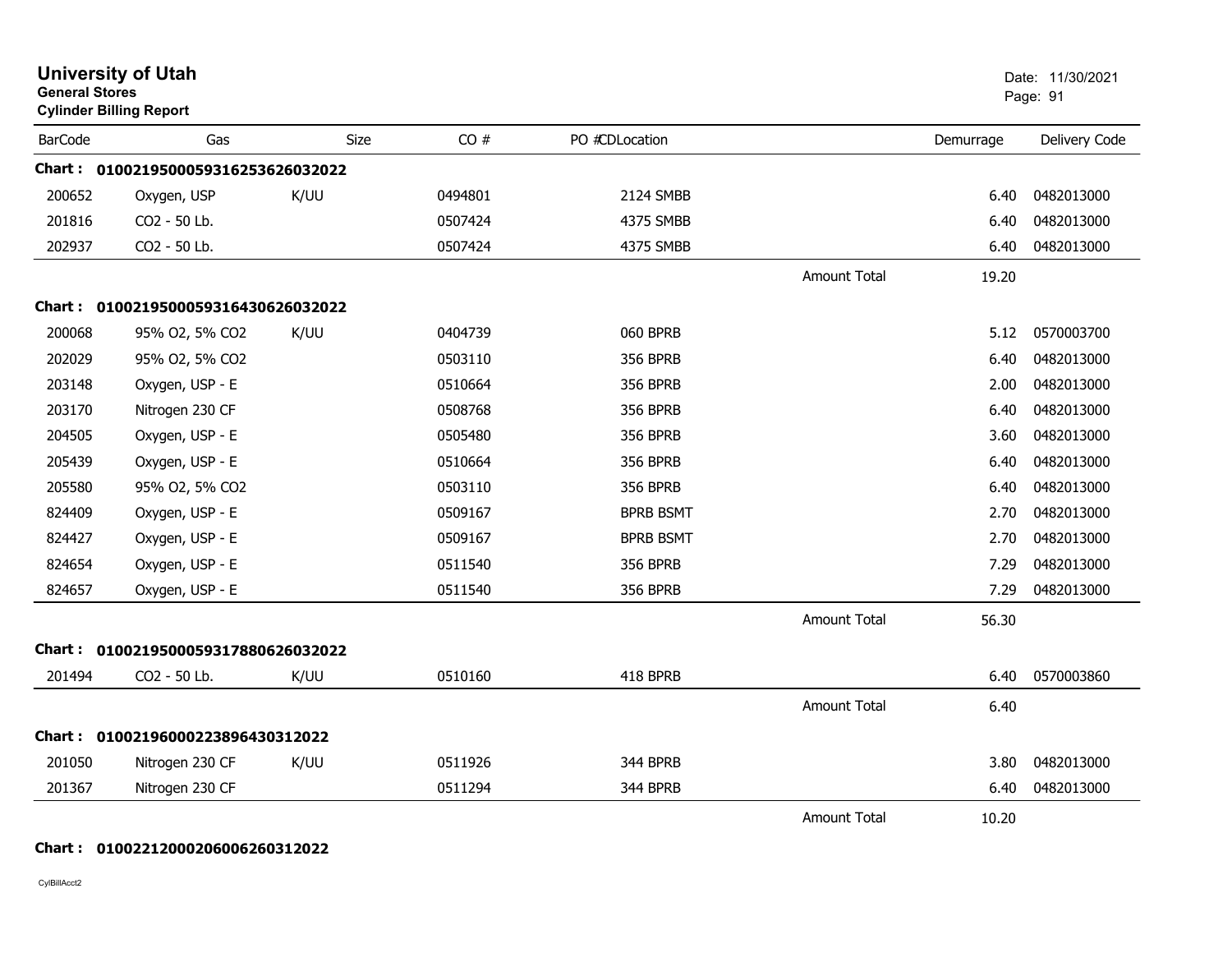| <b>General Stores</b> | <b>University of Utah</b><br><b>Cylinder Billing Report</b> |           |         |                |                     |           | Date: 11/30/2021<br>Page: 92 |
|-----------------------|-------------------------------------------------------------|-----------|---------|----------------|---------------------|-----------|------------------------------|
| <b>BarCode</b>        | Gas                                                         | Size      | CO#     | PO #CDLocation |                     | Demurrage | Delivery Code                |
| 203691                | CO2 - 50 Lb.                                                | K/UU      | 0503694 | 4570 EEJ       |                     | 6.40      | 0565041000                   |
| 203726                | Oxygen - 20 CF                                              |           | 0427269 | 4100B EEJ      |                     | 5.12      | 0565041000                   |
|                       |                                                             |           |         |                | <b>Amount Total</b> | 11.52     |                              |
|                       | Chart: 01002212000281906260312022                           |           |         |                |                     |           |                              |
| 810894                | Ethane                                                      | SS Praxai | 0410420 | 3200 EEJ       |                     | 16.96     | 0565041000                   |
|                       |                                                             |           |         |                | Amount Total        | 16.96     |                              |
|                       | Chart: 01002212000301686260012022                           |           |         |                |                     |           |                              |
| 202093                | Nitrogen 230 CF                                             | K/UU      | 0491803 | 5200 EEJ       |                     | 6.40      | 0565041000                   |
|                       |                                                             |           |         |                | <b>Amount Total</b> | 6.40      |                              |
|                       | Chart: 01002212000307256260312022                           |           |         |                |                     |           |                              |
| 205661                | CO2 - 50 Lb.                                                | K/UU      | 0512550 | 178B BPRB      |                     | 1.20      | 0565041000                   |
| 823787                | CO2 - 50 Lb.                                                |           | 0503982 | 178B BPRB      |                     | 7.02      | 0565041000                   |
|                       |                                                             |           |         |                | <b>Amount Total</b> | 8.22      |                              |
|                       | Chart: 01002212000307256630312022                           |           |         |                |                     |           |                              |
| 203845                | CO2 - 50 Lb.                                                | K/UU      | 0511221 | 178B BPRB      |                     | 6.40      | 0565041000                   |
|                       |                                                             |           |         |                | <b>Amount Total</b> | 6.40      |                              |
|                       | Chart: 01002212000308696260312022                           |           |         |                |                     |           |                              |
| 200473                | CO2 - 50 Lb.                                                | K/UU      | 0508256 | 147 BPRB       |                     | 6.40      | 0565041000                   |
| 202462                | CO2 - 50 Lb.                                                |           | 0497611 | 147 BPRB       |                     | 6.40      | 0565041000                   |
|                       |                                                             |           |         |                | <b>Amount Total</b> | 12.80     |                              |
|                       | Chart: 01002212000308726260312022                           |           |         |                |                     |           |                              |
| 200692                | CO2 - 50 Lb.                                                | K/UU      | 0502347 | 4202 EEJ       |                     | 6.40      | 0565041000                   |
| 201099                | N2, Liquid LX45                                             |           | 0510706 | 4520 EEJ       |                     | 11.20     | 0565041000                   |
| 201709                | N2, Liquid LX45                                             |           | 0511921 | 4520 EEJ       |                     | 17.60     | 0565041000                   |
| 202298                | N2, Liquid LX45                                             |           | 0511083 | 4520 EEJ       |                     | 20.80     | 0565041000                   |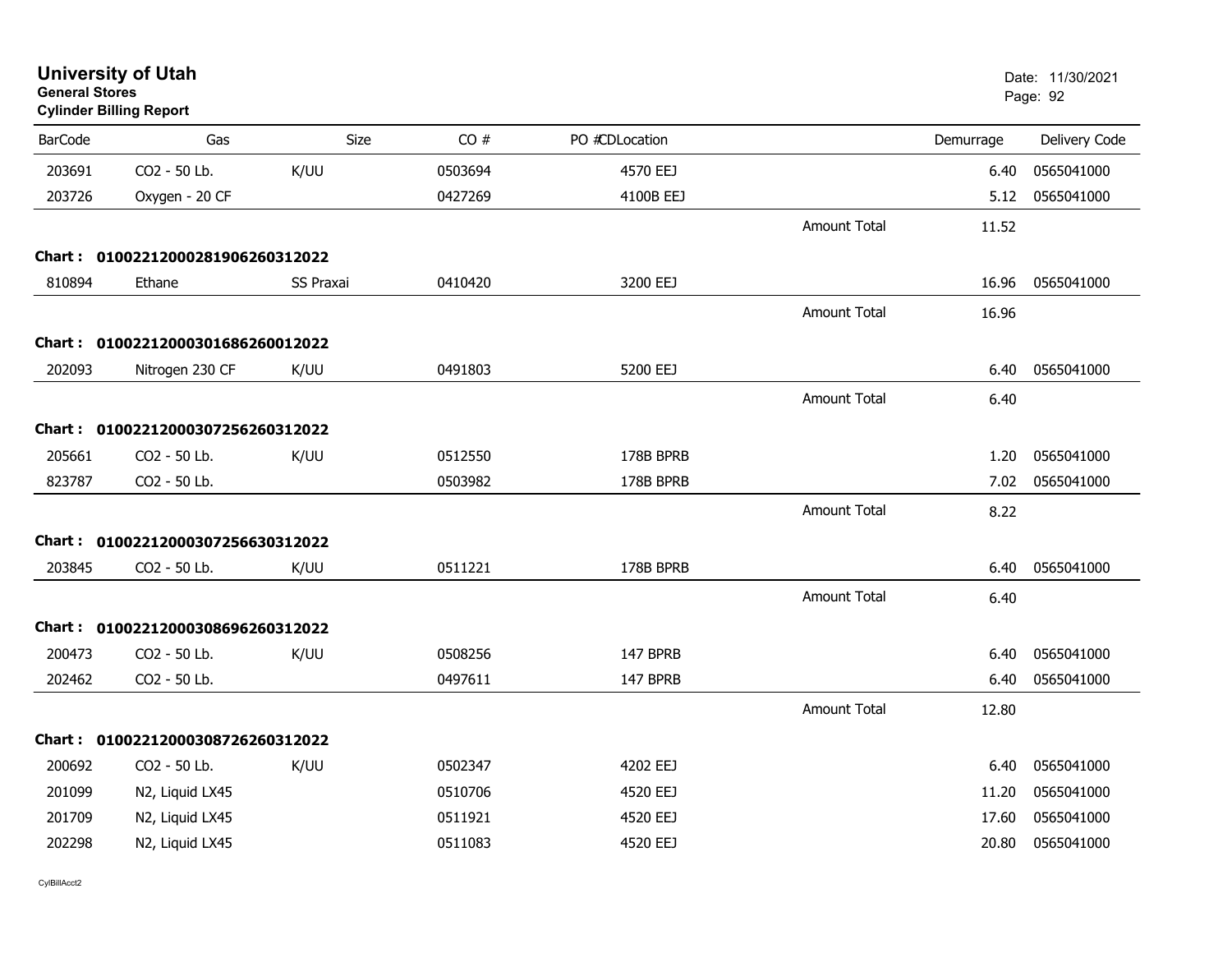| <b>General Stores</b>  | <b>University of Utah</b><br><b>Cylinder Billing Report</b> |      |         |                      |                     |           | Date: 11/30/2021<br>Page: 93 |
|------------------------|-------------------------------------------------------------|------|---------|----------------------|---------------------|-----------|------------------------------|
| <b>BarCode</b>         | Gas                                                         | Size | CO#     | PO #CDLocation       |                     | Demurrage | Delivery Code                |
| 202345                 | CO2 - 50 Lb.                                                |      | 0505645 | 4120 EEJ             |                     | 6.40      | 0565041000                   |
| 202433                 | N2, Liquid LX45                                             |      | 0511640 | 4520 EEJ             |                     | 20.80     | 0565041000                   |
| 203311                 | CO2 - 50 Lb.                                                |      | 0502347 | 4202 EEJ             |                     | 6.40      | 0565041000                   |
| 203704                 | CO2 - 50 Lb.                                                |      | 0499777 | 4202 EEJ             |                     | 5.00      | 0565041000                   |
| 203716                 | N2, Liquid LX45                                             |      | 0512030 | 4520 EEJ             |                     | 9.60      | 0565041000                   |
| 204436                 | N2, Liquid LX45                                             |      | 0511458 | 4520 EEJ             |                     | 22.40     | 0565041000                   |
| 205537                 | CO2 - 50 Lb.                                                |      | 0503614 | 4202 EEJ             |                     | 6.40      | 0565041000                   |
| 205654                 | CO2 - 50 Lb.                                                |      | 0512528 | 4202 EEJ             |                     | 1.40      | 0565041000                   |
|                        |                                                             |      |         |                      | <b>Amount Total</b> | 134.40    |                              |
|                        | Chart: 01002212500061816260312022                           |      |         |                      |                     |           |                              |
| 200516                 | CO2 - 50 Lb.                                                | K/UU | 0497542 | 178A BPRB            |                     | 6.40      | 0570004100                   |
| 200876                 | Nitrogen 230 CF                                             |      | 0496031 | 3520A EEJ- Cold Room |                     | 6.40      | 0565041000                   |
| 202486                 | CO2 - 50 Lb.                                                |      | 0500127 | 178A BPRB            |                     | 6.40      | 0565041000                   |
|                        |                                                             |      |         |                      | <b>Amount Total</b> | 19.20     |                              |
|                        | Chart: 01002212500062226260212022                           |      |         |                      |                     |           |                              |
| 200123                 | Helium - 219 CF                                             | K/UU | 0509284 | 3700 EEJ             |                     | 6.40      | 0565041000                   |
|                        |                                                             |      |         |                      | <b>Amount Total</b> | 6.40      |                              |
|                        | Chart: 01002212500062226260312022                           |      |         |                      |                     |           |                              |
| 200227                 | Nitrogen 230 CF                                             | K/UU | 0500810 | 3200 EEJ             |                     | 6.40      | 0565041000                   |
| 200384                 | Nitrogen 230 CF                                             |      | 0505669 | 3200 EEJ             |                     | 6.40      | 0565041000                   |
| 201317                 | N2, Liquid LX45                                             |      | 0511432 | 3700 EEJ             |                     | 6.40      | 0565041000                   |
| 201542                 | N2, Liquid LX45                                             |      | 0509687 | 3700 EEJ             |                     | 19.20     | 0565041000                   |
| 201635                 | N2, Liquid LX45                                             |      | 0511682 | 3700 EEJ             |                     | 19.20     | 0565041000                   |
| 201711                 | N2, Liquid LX45                                             |      | 0512341 | 3700 EEJ             |                     | 20.80     | 0565041000                   |
| 202580                 | N2, Liquid LX45                                             |      | 0511682 | 3700 EEJ             |                     | 40.00     | 0565041000                   |
| 202841                 | N2, Liquid LX45                                             |      | 0511746 | 3700 EEJ             |                     | 35.20     | 0565041000                   |
| 203276<br>CvIBillAcct2 | N2, Liquid LX45                                             |      | 0512526 | 3700 EEJ             |                     | 11.20     | 0565041000                   |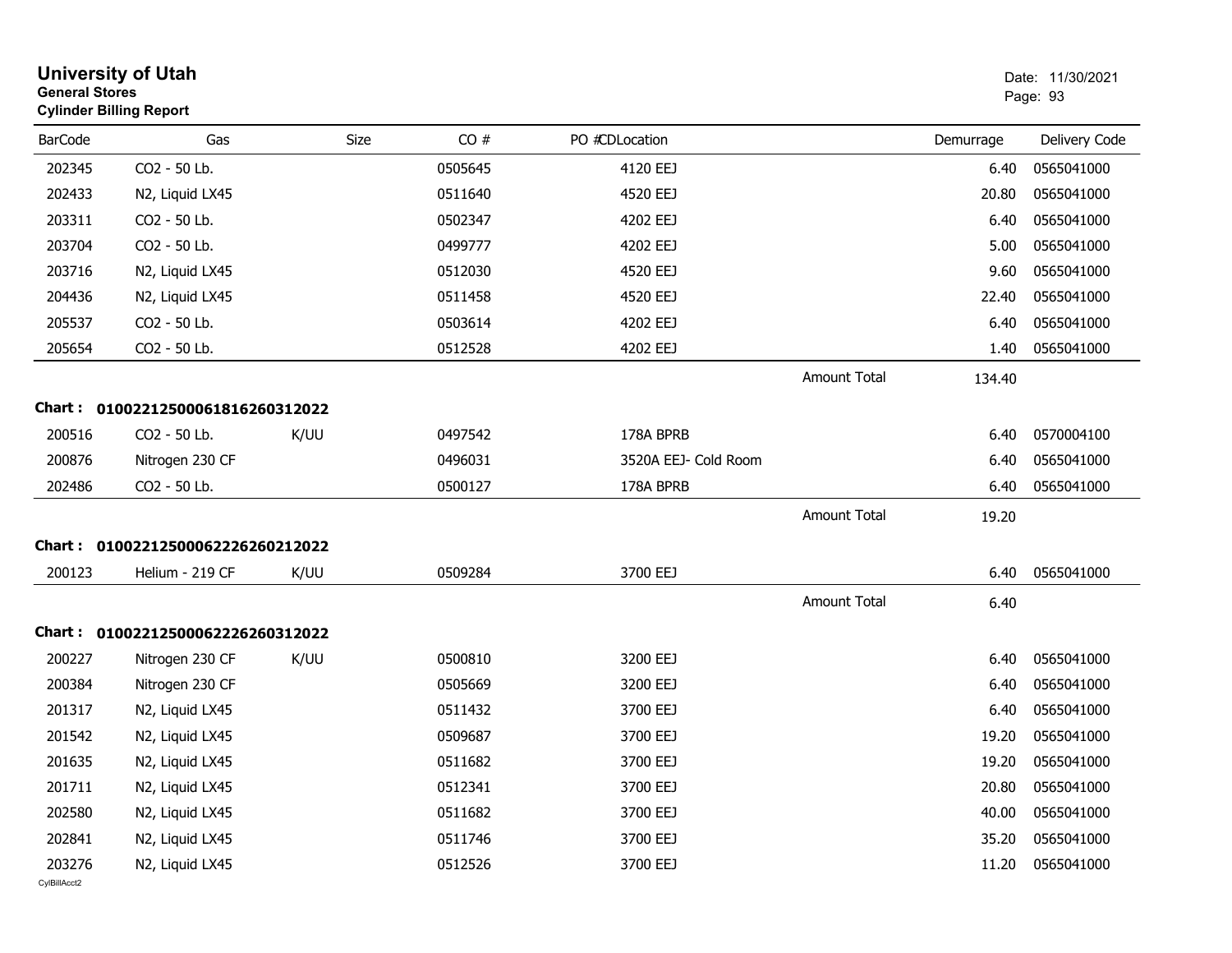|                        | <b>University of Utah</b><br><b>General Stores</b><br><b>Cylinder Billing Report</b> |      |         |                |                     |           | Date: 11/30/2021<br>Page: 94 |
|------------------------|--------------------------------------------------------------------------------------|------|---------|----------------|---------------------|-----------|------------------------------|
| <b>BarCode</b>         | Gas                                                                                  | Size | CO#     | PO #CDLocation |                     | Demurrage | Delivery Code                |
| 203278                 | N2, Liquid LX45                                                                      |      | 0510757 | 3700 EEJ       |                     | 11.20     | 0565041000                   |
| 203278                 | N2, Liquid LX45                                                                      |      | 0511835 | 3700 EEJ       |                     | 20.80     | 0565041000                   |
| 203529                 | N2, Liquid LX45                                                                      |      | 0510757 | 3700 EEJ       |                     | 16.00     | 0565041000                   |
| 203716                 | N2, Liquid LX45                                                                      |      | 0509756 | 3700 EEJ       |                     | 4.80      | 0565041000                   |
| 203779                 | N2, Liquid LX45                                                                      |      | 0511682 | 3700 EEJ       |                     | 28.80     | 0565041000                   |
| 823733                 | Helium - 219 CF                                                                      |      | 0506052 | 3700 EEJ       |                     | 8.64      | 0565041000                   |
|                        |                                                                                      |      |         |                | <b>Amount Total</b> | 255.04    |                              |
| <b>Chart :</b>         | 01002212500095546260312022                                                           |      |         |                |                     |           |                              |
| 201516                 | Nitrogen 230 CF                                                                      | K/UU | 0272187 | 5800 EEJ       |                     | 5.12      | 0565041000                   |
|                        |                                                                                      |      |         |                | <b>Amount Total</b> | 5.12      |                              |
|                        | Chart: 01002212500199546260312022                                                    |      |         |                |                     |           |                              |
| 201488                 | CO2 - 50 Lb.                                                                         | K/UU | 0488116 | 4570 EEJ       |                     | 6.40      | 0565041000                   |
| 201624                 | Hydrogen - UHP                                                                       |      | 0447036 | 4520 EEJ       |                     | 5.12      | 0565041000                   |
| 202905                 | CO2 - 50 Lb.                                                                         |      | 0474779 | 4570 EEJ       |                     | 6.40      | 0565041000                   |
|                        |                                                                                      |      |         |                | <b>Amount Total</b> | 17.92     |                              |
| Chart :                | 01002212500264916260312022                                                           |      |         |                |                     |           |                              |
|                        |                                                                                      |      |         |                |                     |           |                              |
| 200002                 | CO2 - 50 Lb.                                                                         | K/UU | 0508349 | 4570 EEJ       |                     | 6.40      | 0565041000                   |
| 201224                 | CO2 - 50 Lb.                                                                         |      | 0499825 | 5700 EEJ       |                     | 6.40      | 0565041000                   |
| 201704                 | CO2 - 50 Lb.                                                                         |      | 0509303 | 5700 EEJ       |                     | 3.60      | 0565041000                   |
| 201878                 | CO2 - 50 Lb.                                                                         |      | 0495362 | 5700 EEJ       |                     | 3.60      | 0565041000                   |
| 202114                 | CO2 - 50 Lb.                                                                         |      | 0506394 | 5700 EEJ       |                     | 6.40      | 0565041000                   |
| 203908                 | CO2 - 50 Lb.                                                                         |      | 0509303 | 5700 EEJ       |                     | 3.60      | 0565041000                   |
| 205773                 | Oxygen, USP - E                                                                      |      | 0508338 | 1425A CMC      |                     | 6.40      | 0565041000                   |
| 822324                 | Oxygen, USP - E                                                                      |      | 0502063 | 1425A CMC      |                     | 8.64      | 0565041000                   |
| 823534                 | Nitrogen NF                                                                          |      | 0501742 | 5700 EEJ       |                     | 5.67      | 0565041000                   |
| 824417                 | Oxygen, USP - E                                                                      |      | 0509667 | 1425A CMC      |                     | 8.64      | 0565041000                   |
| 824418<br>CvIBillAcct2 | Oxygen, USP - E                                                                      |      | 0509667 | 1425A CMC      |                     | 8.64      | 0565041000                   |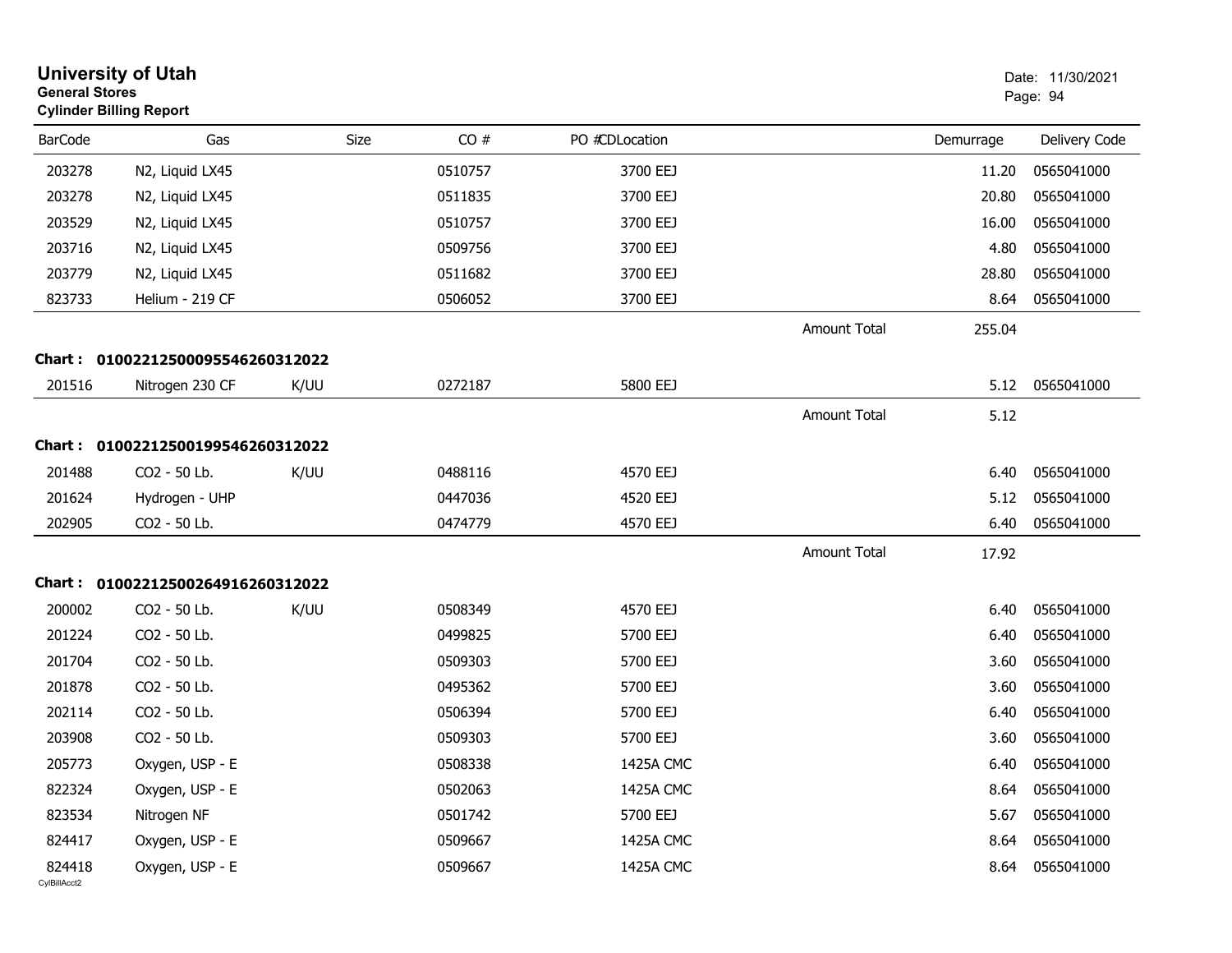|                | <b>University of Utah</b><br><b>General Stores</b><br><b>Cylinder Billing Report</b> |      |         |                |                     |           | Date: 11/30/2021<br>Page: 95 |  |
|----------------|--------------------------------------------------------------------------------------|------|---------|----------------|---------------------|-----------|------------------------------|--|
| <b>BarCode</b> | Gas                                                                                  | Size | CO#     | PO #CDLocation |                     | Demurrage | Delivery Code                |  |
| 824421         | Oxygen, USP - E                                                                      |      | 0509667 | 1425A CMC      |                     | 8.64      | 0565041000                   |  |
| 824425         | Oxygen, USP - E                                                                      |      | 0509667 | 1425A CMC      |                     | 8.64      | 0565041000                   |  |
|                |                                                                                      |      |         |                | <b>Amount Total</b> | 85.27     |                              |  |
|                | Chart: 0100221500051004652626032022                                                  |      |         |                |                     |           |                              |  |
| 201567         | CO2 - 50 Lb.                                                                         | K/UU | 0502632 | 5104 EEJ       |                     | 6.40      | 0565041000                   |  |
| 201717         | CO2 - 50 Lb.                                                                         |      | 0503595 | 5104 EEJ       |                     | 2.40      | 0565041000                   |  |
| 201812         | CO2 - 50 Lb.                                                                         |      | 0499194 | 3120 EEJ       |                     | 6.40      | 0565041000                   |  |
| 204583         | CO2 - 50 Lb.                                                                         |      | 0499194 | 3120 EEJ       |                     | 6.40      | 0565041000                   |  |
| 822862         | CO2 - 50 Lb.                                                                         |      | 0497399 | 5534 EEJ       |                     | 8.64      | 0565041000                   |  |
| 822863         | CO2 - 50 Lb.                                                                         |      | 0497399 | 5534 EEJ       |                     | 8.64      | 0565041000                   |  |
| 823834         | CO2 - 50 Lb.                                                                         |      | 0504681 | 3120E EEJ      |                     | 8.64      | 0565041000                   |  |
|                |                                                                                      |      |         |                | <b>Amount Total</b> | 47.52     |                              |  |
|                | Chart: 0100221500051006122626032022                                                  |      |         |                |                     |           |                              |  |
| 201199         | CO2 - 50 Lb.                                                                         | K/UU | 0512257 | 5700 EEJ       |                     | 2.80      | 0565041000                   |  |
| 201713         | N2, Liquid LX45                                                                      |      | 0509996 | 5700 EEJ       |                     | 51.20     | 0565041000                   |  |
| 201717         | CO2 - 50 Lb.                                                                         |      | 0512257 | 5700 EEJ       |                     | 2.80      | 0565041000                   |  |
| 202789         | CO2 - 50 Lb.                                                                         |      | 0512257 | 5700 EEJ       |                     | 2.80      | 0565041000                   |  |
| 203078         | Nitrogen NF                                                                          |      | 0512429 | 5700 EEJ       |                     | 2.20      | 0565041000                   |  |
| 203297         | CO2 - 50 Lb.                                                                         |      | 0511175 | 5700 EEJ       |                     | 6.40      | 0565041000                   |  |
| 203573         | N2, Liquid LX45                                                                      |      | 0508633 | 5700 EEJ       |                     | 51.20     | 0565041000                   |  |
| 205554         | Nitrogen NF                                                                          |      | 0512429 | 5700 EEJ       |                     | 2.20      | 0565041000                   |  |
| 205760         | Nitrogen NF                                                                          |      | 0512429 | 5700 EEJ       |                     | 2.20      | 0565041000                   |  |
| 205767         | Nitrogen NF                                                                          |      | 0512429 | 5700 EEJ       |                     | 2.20      | 0565041000                   |  |
| 824641         | CO2 - 50 Lb.                                                                         |      | 0511175 | 5700 EEJ       |                     | 8.64      | 0565041000                   |  |
|                |                                                                                      |      |         |                | <b>Amount Total</b> | 134.64    |                              |  |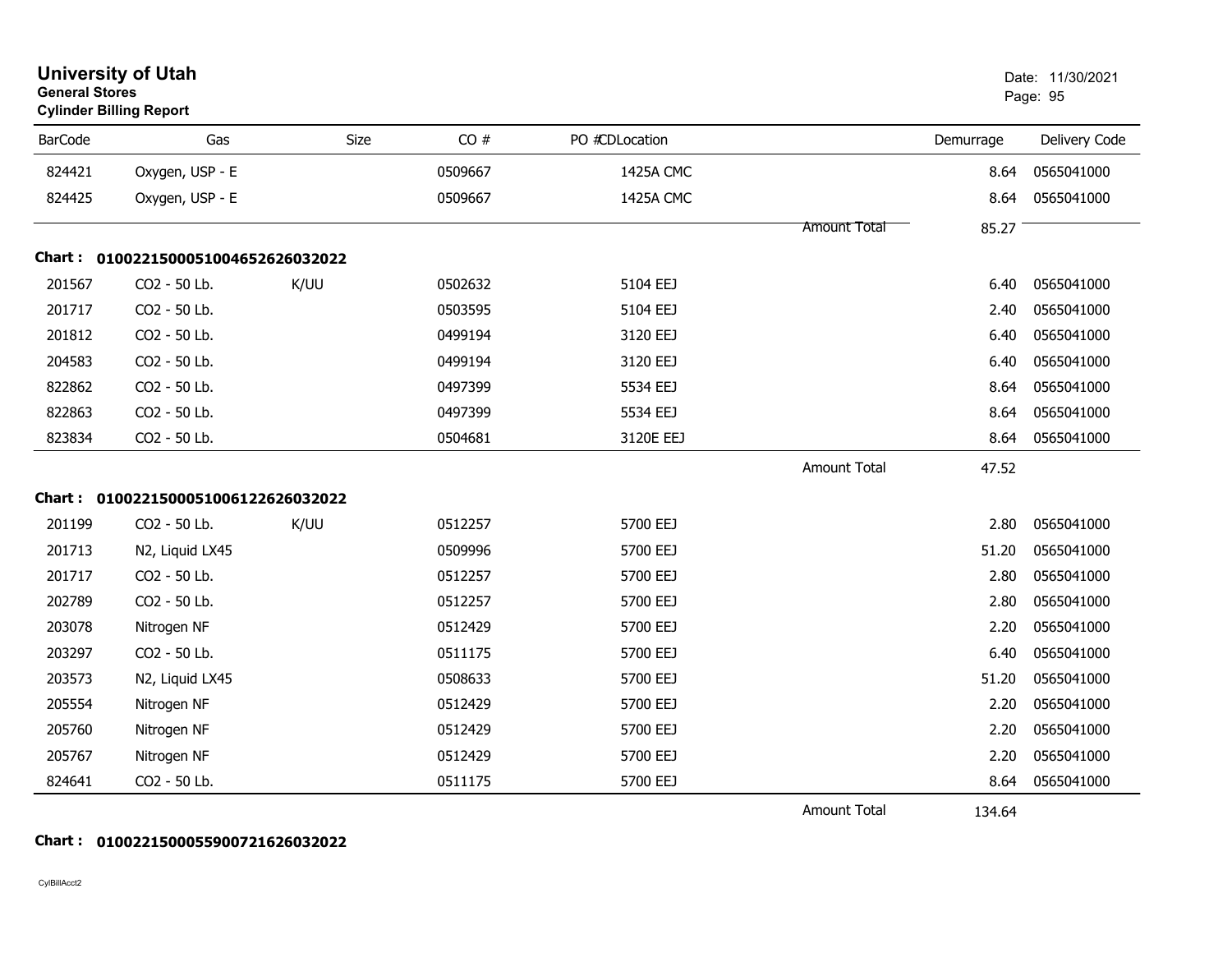| <b>General Stores</b> | <b>University of Utah</b><br><b>Cylinder Billing Report</b> |                  |         |                |                     |           | Date: 11/30/2021<br>Page: 96 |
|-----------------------|-------------------------------------------------------------|------------------|---------|----------------|---------------------|-----------|------------------------------|
| <b>BarCode</b>        | Gas                                                         | Size             | CO#     | PO #CDLocation |                     | Demurrage | Delivery Code                |
| 201183                | CO2 - 50 Lb.                                                | K/UU             | 0500534 | 5536 EEJ       |                     | 6.40      | 0565041000                   |
| 202553                | 95% N2, 5% CO2                                              |                  | 0500561 | 5122 EEJ       |                     | 6.40      | 0565041000                   |
|                       |                                                             |                  |         |                | <b>Amount Total</b> | 12.80     |                              |
|                       | Chart: 0100221500059006645626032022                         |                  |         |                |                     |           |                              |
| 203619                | N2, Liquid, 265                                             | <b>265 LTR/U</b> | 0511178 | 129 BPRB       |                     | 49.14     | 0565041000                   |
| 203621                | N2, Liquid, 265                                             |                  | 0511178 | 129 BPRB       |                     | 49.14     | 0565041000                   |
|                       |                                                             |                  |         |                | Amount Total        | 98.28     |                              |
|                       | Chart: 0100221500059006645626252022                         |                  |         |                |                     |           |                              |
| 200055                | Nitrogen 230 CF                                             | K/UU             | 0512243 | 129 BPRB       |                     | 2.80      | 0565041000                   |
| 200589                | Nitrogen 230 CF                                             |                  | 0512243 | 129 BPRB       |                     | 2.80      | 0565041000                   |
| 200818                | Nitrogen 230 CF                                             |                  | 0510259 | 129 BPRB       |                     | 3.60      | 0565041000                   |
| 200986                | Nitrogen 230 CF                                             |                  | 0511419 | 132 BPRB       |                     | 5.80      | 0565041000                   |
| 201002                | Nitrogen 230 CF                                             |                  | 0510864 | 132 BPRB       |                     | 6.40      | 0565041000                   |
| 201299                | Nitrogen 230 CF                                             |                  | 0512243 | 129 BPRB       |                     | 2.80      | 0565041000                   |
| 201401                | Nitrogen 230 CF                                             |                  | 0510259 | 129 BPRB       |                     | 0.60      | 0565041000                   |
| 203620                | N2, Liquid, 265                                             |                  | 0512243 | 129 BPRB       |                     | 38.22     | 0565041000                   |
| 203622                | N2, Liquid, 265                                             |                  | 0512243 | 129 BPRB       |                     | 38.22     | 0565041000                   |
| 205638                | Nitrogen 230 CF                                             |                  | 0510864 | 132 BPRB       |                     | 3.60      | 0565041000                   |
|                       |                                                             |                  |         |                | <b>Amount Total</b> | 104.84    |                              |
|                       | Chart: 0100221500059006665626032022                         |                  |         |                |                     |           |                              |
| 200559                | Nitrogen 230 CF                                             | K/UU             | 0510051 | 3700 EEJ       |                     | 6.40      | 0565041000                   |
| 201099                | N2, Liquid LX45                                             |                  | 0511994 | 144 BPRB       |                     | 30.40     | 0565041000                   |
| 202296                | N2, Liquid LX45                                             |                  | 0509848 | 114 BPRB       |                     | 19.20     | 0565041000                   |
| 203285                | N2, Liquid LX45                                             |                  | 0511026 | 144 BPRB       |                     | 20.80     | 0565041000                   |
| 203526                | N2, Liquid LX45                                             |                  | 0512430 | 144 BPRB       |                     | 17.60     | 0565041000                   |
| 203574                | N2, Liquid LX45                                             |                  | 0511532 | 144 BPRB       |                     | 25.60     | 0565041000                   |
| 204436                | N2, Liquid LX45                                             |                  | 0510596 | 144 BPRB       |                     | 8.00      | 0565041000                   |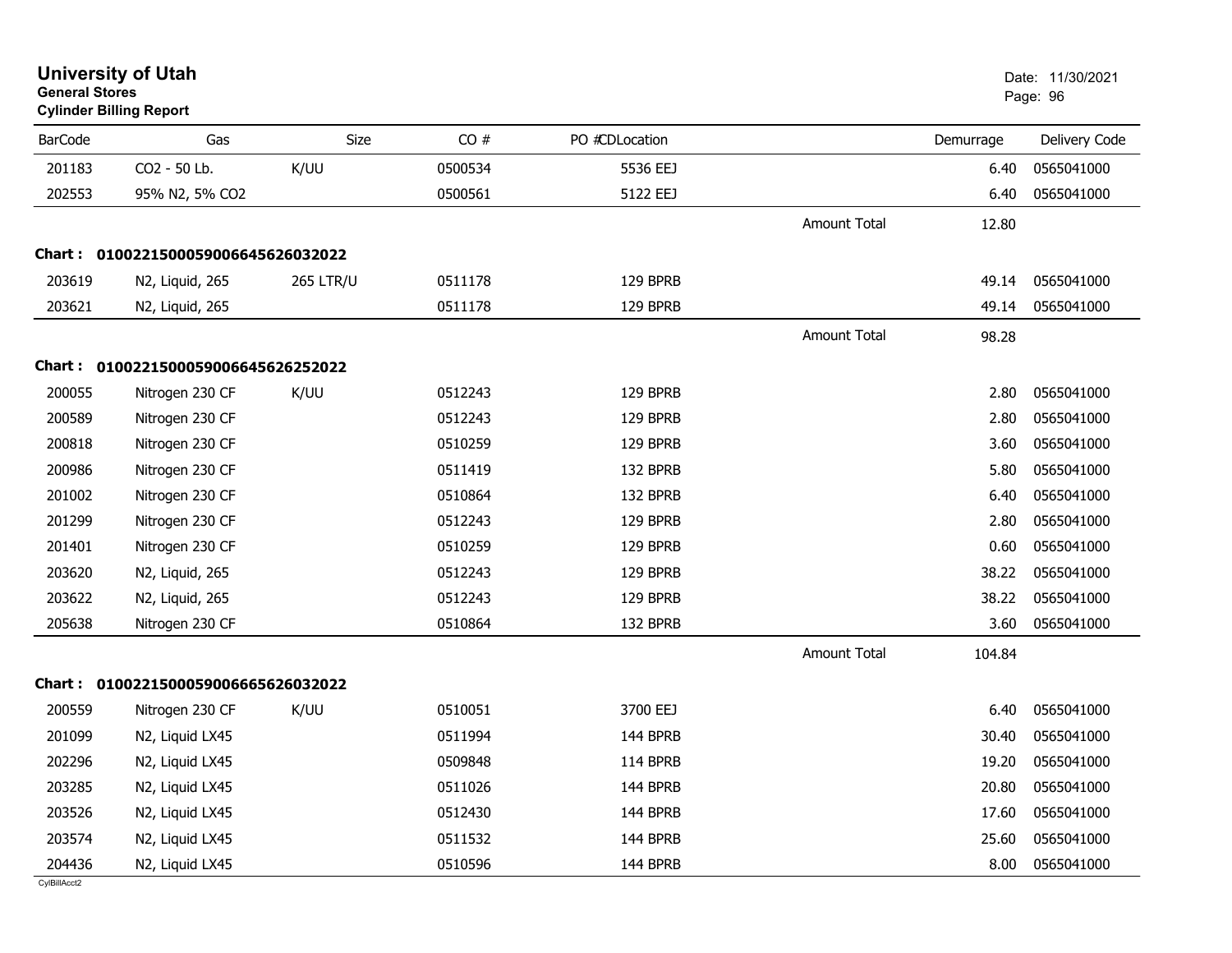| <b>General Stores</b> | <b>University of Utah</b><br><b>Cylinder Billing Report</b> |           |         |                |                     |           | Date: 11/30/2021<br>Page: 97 |
|-----------------------|-------------------------------------------------------------|-----------|---------|----------------|---------------------|-----------|------------------------------|
| <b>BarCode</b>        | Gas                                                         | Size      | CO#     | PO #CDLocation |                     | Demurrage | Delivery Code                |
|                       |                                                             |           |         |                | <b>Amount Total</b> | 128.00    |                              |
|                       | Chart: 0100221500059311321626032022                         |           |         |                |                     |           |                              |
| 200605                | Nitrogen 230 CF                                             | K/UU      | 0405725 | 4702A EEJ      |                     | 5.12      | 0565041000                   |
| 200835                | CO2 - 50 Lb.                                                |           | 0508733 | 5104 EEJ       |                     | 6.40      | 0565041000                   |
| 200855                | CO2 - 50 Lb.                                                |           | 0486800 | 5534 EEJ       |                     | 6.40      | 0565041000                   |
| 200861                | CO2 - 50 Lb.                                                |           | 0506013 | 5104 EEJ       |                     | 6.40      | 0565041000                   |
| 201532                | CO2 - 50 Lb.                                                |           | 0507917 | 4500 EEJ       |                     | 6.40      | 0565041000                   |
| 201716                | CO2 - 50 Lb.                                                |           | 0506013 | 5104 EEJ       |                     | 3.80      | 0565041000                   |
| 202035                | Nitrogen 230 CF                                             |           | 0505337 | 3520 EEJ       |                     | 6.40      | 0565041000                   |
| 202552                | CO2 - 50 Lb.                                                |           | 0507917 | 4500 EEJ       |                     | 6.40      | 0565041000                   |
| 203305                | CO2 - 50 Lb.                                                |           | 0508733 | 5104 EEJ       |                     | 6.40      | 0565041000                   |
| 205363                | CO2 - 50 Lb.                                                |           | 0486800 | 5534 EEJ       |                     | 6.40      | 0565041000                   |
| 205365                | CO <sub>2</sub> - 50 Lb.                                    |           | 0507399 | 3120E EEJ      |                     | 6.40      | 0565041000                   |
| 205661                | CO2 - 50 Lb.                                                |           | 0508733 | 5104 EEJ       |                     | 3.80      | 0565041000                   |
|                       |                                                             |           |         |                | Amount Total        | 70.32     |                              |
|                       | Chart: 0100221500059311432626032022                         |           |         |                |                     |           |                              |
| 810479                | Oxygen, USP                                                 | 200C/Mt.A | 0387439 | 3700 EEJ       |                     | 7.04      | 0565041000                   |
| 822390                | Ethane                                                      |           | 0491874 | 3800 EEJ       |                     | 40.00     | 0565041000                   |
|                       |                                                             |           |         |                | <b>Amount Total</b> | 47.04     |                              |
|                       | Chart: 0100221500059314510626032022                         |           |         |                |                     |           |                              |
| 201783                | CO2 - 50 Lb.                                                | K/UU      | 0485177 | 5552 EEJ       |                     | 6.40      | 0565041000                   |
|                       |                                                             |           |         |                | <b>Amount Total</b> | 6.40      |                              |
|                       | Chart: 0100221500059315500626032022                         |           |         |                |                     |           |                              |
| 200029                | CO2 - 50 Lb.                                                | K/UU      | 0483607 | 5700 EEJ       |                     | 6.40      | 0565041000                   |
| 200379                | Nitrogen 230 CF                                             |           | 0505729 | 5700 EEJ       |                     | 4.20      | 0565041000                   |
| 200658                | CO2 - 50 Lb.                                                |           | 0499819 | 5700 EEJ       |                     | 6.40      | 0565041000                   |
|                       |                                                             |           |         |                |                     |           |                              |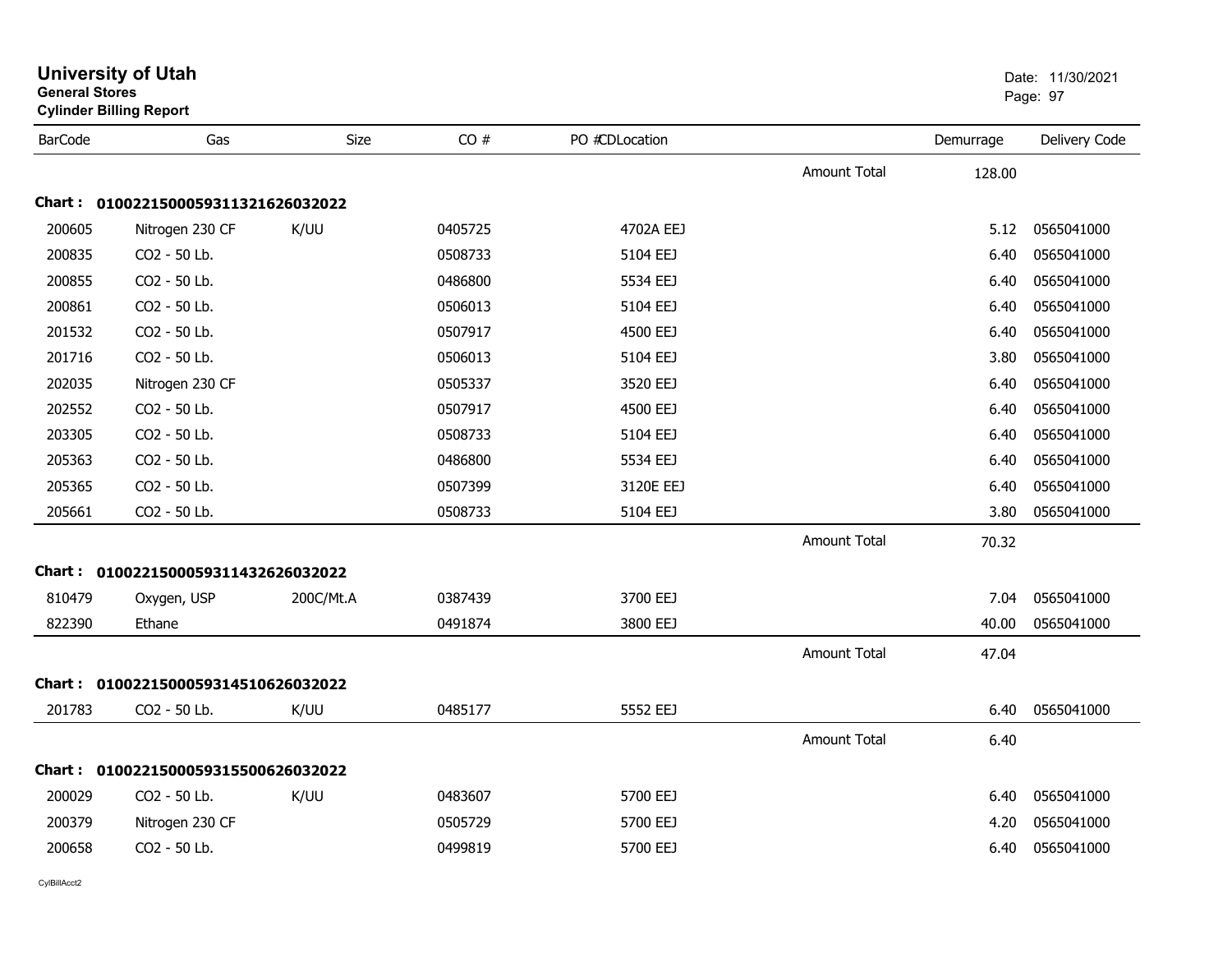| <b>General Stores</b> | <b>University of Utah</b><br><b>Cylinder Billing Report</b> |             |         |                |                     |           | Date: 11/30/2021<br>Page: 98 |
|-----------------------|-------------------------------------------------------------|-------------|---------|----------------|---------------------|-----------|------------------------------|
| <b>BarCode</b>        | Gas                                                         | <b>Size</b> | CO#     | PO #CDLocation |                     | Demurrage | Delivery Code                |
| 203848                | Nitrogen 230 CF                                             |             | 0505729 | 5700 EEJ       |                     | 4.20      | 0565041000                   |
| 205481                | Nitrogen 230 CF                                             |             | 0505729 | 5700 EEJ       |                     | 4.20      | 0565041000                   |
|                       |                                                             |             |         |                | <b>Amount Total</b> | 25.40     |                              |
|                       | Chart: 0100221500059315770626032022                         |             |         |                |                     |           |                              |
| 821552                | CO <sub>2</sub> - 50 Lb.                                    | 50#/Mt.Ai   | 0484077 | 5104 EEJ       |                     | 8.64      | 0565041000                   |
|                       |                                                             |             |         |                | <b>Amount Total</b> | 8.64      |                              |
|                       | Chart: 0100221500059316030626032022                         |             |         |                |                     |           |                              |
| 201254                | CO <sub>2</sub> - 50 Lb.                                    | K/UU        | 0506891 | 3120E EEJ      |                     | 6.40      | 0565041000                   |
| 203478                | CO2 - 50 Lb.                                                |             | 0507588 | 3120E EEJ      |                     | 6.40      | 0565041000                   |
|                       |                                                             |             |         |                | <b>Amount Total</b> | 12.80     |                              |
|                       | Chart: 0100221500059316050626002022                         |             |         |                |                     |           |                              |
| 823858                | 5%Co2,5%O2,N2                                               | 200C/Mt.A   | 0504777 | 3100 eej       |                     | 8.64      | 0565041000                   |
|                       |                                                             |             |         |                | <b>Amount Total</b> | 8.64      |                              |
|                       | Chart: 0100221500059316050626032022                         |             |         |                |                     |           |                              |
| 200011                | CO2 - 50 Lb.                                                | K/UU        | 0511824 | 3100 EEJ       |                     | 4.00      | 0565041000                   |
| 201199                | CO2 - 50 Lb.                                                |             | 0508985 | 3100 EEJ       |                     | 2.40      | 0565041000                   |
| 205521                | CO2 - 50 Lb.                                                |             | 0509127 | 3100 EEJ       |                     | 6.40      | 0565041000                   |
| 823509                | 5%CO25%o2 IN N2                                             |             | 0500253 | 3100 EEJ       |                     | 8.64      | 0565041000                   |
|                       |                                                             |             |         |                | <b>Amount Total</b> | 21.44     |                              |
|                       | Chart: 0100221500059317091626032022                         |             |         |                |                     |           |                              |
| 201686                | CO2 - 50 Lb.                                                | K/UU        | 0511834 | 4524 EEJ       |                     | 4.00      | 0565041000                   |
| 201957                | CO2 - 50 Lb.                                                |             | 0508548 | 4524 EEJ       |                     | 6.40      | 0565041000                   |
| 203847                | CO2 - 50 Lb.                                                |             | 0511834 | 4524 EEJ       |                     | 4.00      | 0565041000                   |
| 205366                | CO2 - 50 Lb.                                                |             | 0508548 | 4524 EEJ       |                     | 2.40      | 0565041000                   |
| 823843                | CO2 - 50 Lb.                                                |             | 0504871 | 4524 EEJ       |                     | 8.64      | 0565041000                   |
|                       |                                                             |             |         |                | <b>Amount Total</b> | 25.44     |                              |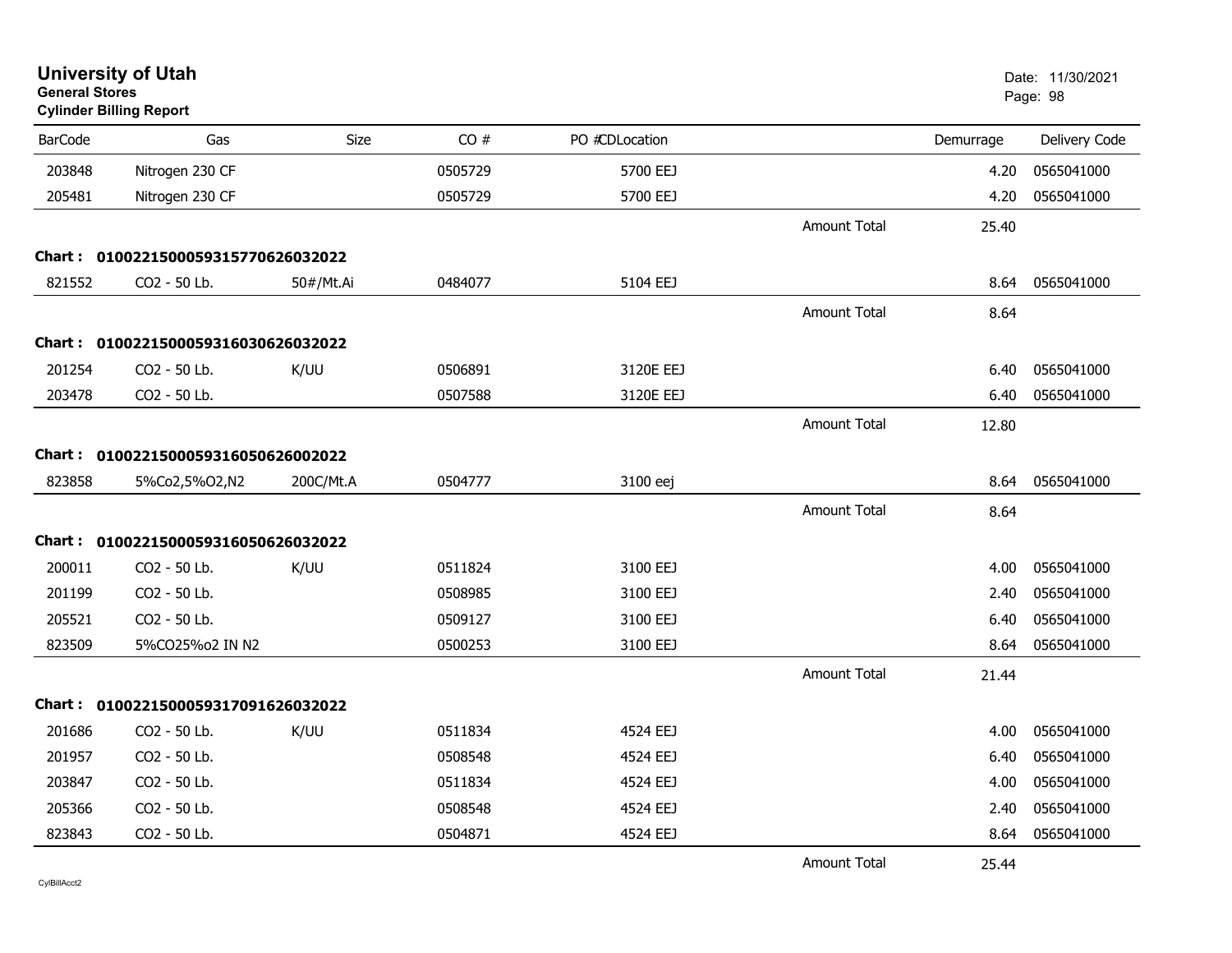| <b>General Stores</b> | <b>University of Utah</b><br><b>Cylinder Billing Report</b> |      |         |                            |                     |           | Date: 11/30/2021<br>Page: 99 |
|-----------------------|-------------------------------------------------------------|------|---------|----------------------------|---------------------|-----------|------------------------------|
| <b>BarCode</b>        | Gas                                                         | Size | CO#     | PO #CDLocation             |                     | Demurrage | Delivery Code                |
|                       | Chart: 0100221500059317401626032022                         |      |         |                            |                     |           |                              |
| 200788                | CO2 - 50 Lb.                                                | K/UU | 0506894 | 5552 EEJ                   |                     | 6.40      | 0565041000                   |
| 201036                | CO2 - 50 Lb.                                                |      | 0497604 | 3120E EEJ                  |                     | 6.40      | 0565041000                   |
| 204519                | CO <sub>2</sub> - 50 Lb.                                    |      | 0487055 | 5552 EEJ - Roh-johnson Lab |                     | 6.40      | 0565041000                   |
| 821482                | CO2 - 50 Lb.                                                |      | 0483418 | 5536 EEJ                   |                     | 8.64      | 0565041000                   |
| 823229                | CO2 - 50 Lb.                                                |      | 0498045 | 3120E EEJ                  |                     | 8.64      | 0565041000                   |
| 823255                | CO2 - 50 Lb.                                                |      | 0498045 | 3120E EEJ                  |                     | 8.64      | 0565041000                   |
|                       |                                                             |      |         |                            | <b>Amount Total</b> | 45.12     |                              |
|                       | Chart: 0100221500059318170626032022                         |      |         |                            |                     |           |                              |
| 200035                | CO2 - 50 Lb.                                                | K/UU | 0503875 | 3120B EEJ                  |                     | 6.40      | 0565041000                   |
| 200665                | CO2 - 50 Lb.                                                |      | 0503573 | 3120B EEJ                  |                     | 6.40      | 0565041000                   |
| 202510                | CO2 - 50 Lb.                                                |      | 0509799 | 178B BPRB                  |                     | 6.40      | 0565041000                   |
| 203492                | CO <sub>2</sub> - 50 Lb.                                    |      | 0502520 | 178B BPRB                  |                     | 6.40      | 0565041000                   |
| 203689                | CO2 - 50 Lb.                                                |      | 0506928 | 178B BPRB                  |                     | 6.40      | 0565041000                   |
| 205641                | CO2 - 50 Lb.                                                |      | 0506366 | 178A BPRB                  |                     | 6.40      | 0565041000                   |
|                       |                                                             |      |         |                            | <b>Amount Total</b> | 38.40     |                              |
|                       | Chart: 01002216000251006260012022                           |      |         |                            |                     |           |                              |
| 201285                | Nitrogen 230 CF                                             | K/UU | 0432090 | 3700 EEJ                   |                     | 5.12      | 0565041000                   |
|                       |                                                             |      |         |                            | <b>Amount Total</b> | 5.12      |                              |
|                       | Chart: 01002216000251006260312022                           |      |         |                            |                     |           |                              |
| 203645                | Nitrogen 230 CF                                             | K/UU | 0472004 | 3200 EEJ                   |                     | 6.40      | 0565041000                   |
|                       |                                                             |      |         |                            | <b>Amount Total</b> | 6.40      |                              |
|                       | Chart: 01002219900218806260312022                           |      |         |                            |                     |           |                              |
| 200787                | CO2 - 50 Lb.                                                | K/UU | 0502235 | 5552 EEJ                   |                     | 6.40      | 0565041000                   |
| 202548                | Co2 10#                                                     |      | 0463457 | 5800A EEJ                  |                     | 5.76      | 0565041000                   |
|                       |                                                             |      |         |                            | <b>Amount Total</b> | 12.16     |                              |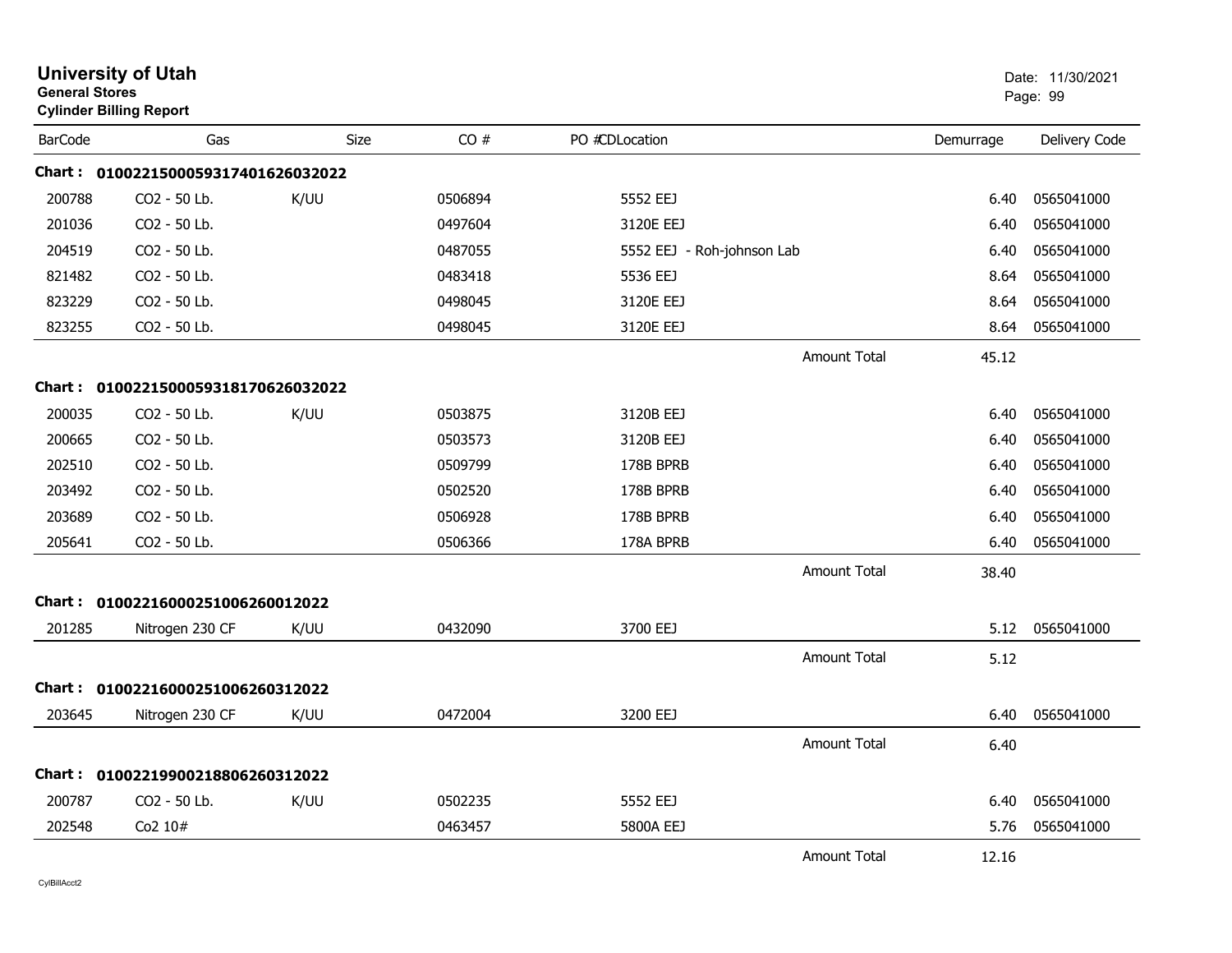| CO#<br>PO #CDLocation<br><b>BarCode</b><br>Gas<br><b>Size</b><br>Demurrage<br>Chart: 01002219900218886260012022<br>202773<br>K/UU<br>5520 EEJ<br>0565041000<br>0406460<br>5.12<br>Argon<br>204292<br>Nitrogen 115 CF<br>0356862<br>5552 EEJ<br>0565041000<br>5.12<br><b>Amount Total</b><br>10.24<br>Chart: 01002222500260876260012022<br>200869<br>0555113760<br>N2, Liquid LX45<br><b>180 LTR/U</b><br>0511666<br>5254 HCI<br>40.00<br>202306<br>0555113760<br>0510023<br>5254 HCI RN<br>N2, Liquid LX45<br>11.20<br>204436<br>0555113760<br>N2, Liquid LX45<br>0512411<br>5254 HCI<br>17.60<br>0555113760<br>204438<br>0510911<br>5254 HCI<br>N2, Liquid LX45<br>33.60<br>Amount Total<br>102.40<br>Chart: 01002246000233356260312022<br>205358<br>05214C1040<br>CO <sub>2</sub> - 50 Lb.<br>K/UU<br>0453584<br>VA BLDG 45 RM GA08<br>5.12<br>805572<br>0291485<br><b>VA 45 GA08</b><br>7.04<br>46085<br>1%02,5%Co2, N2<br><b>Amount Total</b><br>12.16<br>Chart: 0100225500051004627626032022<br>200798<br>CO2 - 50 Lb.<br>K/UU<br>4B200 SOM<br>05214B2000<br>0494512<br>6.40<br>200882<br>CO <sub>2</sub> - 50 Lb.<br>0494512<br>05214B2000<br>4B200 SOM<br>6.40<br>202505<br>CO2 - 50 Lb.<br>05214B2000<br>0494512<br>4B200 SOM<br>6.40<br>205526<br>CO2 - 50 Lb.<br>0456269<br>4B200 SOM<br>05214B2000<br>5.12<br>205653<br>CO2 - 50 Lb.<br>0494512<br>05214B2000<br>4B200 SOM<br>6.40<br><b>Amount Total</b><br>30.72<br>Chart: 0100226500059315100626002022<br>200000<br>K/UU<br>0459702<br><b>BASEMENT</b><br>0500000010<br>Oxygen, USP<br>5.12<br><b>Amount Total</b><br>5.12<br>Chart: 01002292000150976260312022<br>202471<br>CO2 - 50 Lb.<br>K/UU<br>0483092<br>331A Wintrobe<br>05214R1180<br>6.40 | <b>General Stores</b> | <b>University of Utah</b><br><b>Cylinder Billing Report</b> |  |  | Date: 11/30/2021<br>Page: 100 |
|-------------------------------------------------------------------------------------------------------------------------------------------------------------------------------------------------------------------------------------------------------------------------------------------------------------------------------------------------------------------------------------------------------------------------------------------------------------------------------------------------------------------------------------------------------------------------------------------------------------------------------------------------------------------------------------------------------------------------------------------------------------------------------------------------------------------------------------------------------------------------------------------------------------------------------------------------------------------------------------------------------------------------------------------------------------------------------------------------------------------------------------------------------------------------------------------------------------------------------------------------------------------------------------------------------------------------------------------------------------------------------------------------------------------------------------------------------------------------------------------------------------------------------------------------------------------------------------------------------------------------------------------------------------------------------------------------------------------|-----------------------|-------------------------------------------------------------|--|--|-------------------------------|
|                                                                                                                                                                                                                                                                                                                                                                                                                                                                                                                                                                                                                                                                                                                                                                                                                                                                                                                                                                                                                                                                                                                                                                                                                                                                                                                                                                                                                                                                                                                                                                                                                                                                                                                   |                       |                                                             |  |  | Delivery Code                 |
|                                                                                                                                                                                                                                                                                                                                                                                                                                                                                                                                                                                                                                                                                                                                                                                                                                                                                                                                                                                                                                                                                                                                                                                                                                                                                                                                                                                                                                                                                                                                                                                                                                                                                                                   |                       |                                                             |  |  |                               |
|                                                                                                                                                                                                                                                                                                                                                                                                                                                                                                                                                                                                                                                                                                                                                                                                                                                                                                                                                                                                                                                                                                                                                                                                                                                                                                                                                                                                                                                                                                                                                                                                                                                                                                                   |                       |                                                             |  |  |                               |
|                                                                                                                                                                                                                                                                                                                                                                                                                                                                                                                                                                                                                                                                                                                                                                                                                                                                                                                                                                                                                                                                                                                                                                                                                                                                                                                                                                                                                                                                                                                                                                                                                                                                                                                   |                       |                                                             |  |  |                               |
|                                                                                                                                                                                                                                                                                                                                                                                                                                                                                                                                                                                                                                                                                                                                                                                                                                                                                                                                                                                                                                                                                                                                                                                                                                                                                                                                                                                                                                                                                                                                                                                                                                                                                                                   |                       |                                                             |  |  |                               |
|                                                                                                                                                                                                                                                                                                                                                                                                                                                                                                                                                                                                                                                                                                                                                                                                                                                                                                                                                                                                                                                                                                                                                                                                                                                                                                                                                                                                                                                                                                                                                                                                                                                                                                                   |                       |                                                             |  |  |                               |
|                                                                                                                                                                                                                                                                                                                                                                                                                                                                                                                                                                                                                                                                                                                                                                                                                                                                                                                                                                                                                                                                                                                                                                                                                                                                                                                                                                                                                                                                                                                                                                                                                                                                                                                   |                       |                                                             |  |  |                               |
|                                                                                                                                                                                                                                                                                                                                                                                                                                                                                                                                                                                                                                                                                                                                                                                                                                                                                                                                                                                                                                                                                                                                                                                                                                                                                                                                                                                                                                                                                                                                                                                                                                                                                                                   |                       |                                                             |  |  |                               |
|                                                                                                                                                                                                                                                                                                                                                                                                                                                                                                                                                                                                                                                                                                                                                                                                                                                                                                                                                                                                                                                                                                                                                                                                                                                                                                                                                                                                                                                                                                                                                                                                                                                                                                                   |                       |                                                             |  |  |                               |
|                                                                                                                                                                                                                                                                                                                                                                                                                                                                                                                                                                                                                                                                                                                                                                                                                                                                                                                                                                                                                                                                                                                                                                                                                                                                                                                                                                                                                                                                                                                                                                                                                                                                                                                   |                       |                                                             |  |  |                               |
|                                                                                                                                                                                                                                                                                                                                                                                                                                                                                                                                                                                                                                                                                                                                                                                                                                                                                                                                                                                                                                                                                                                                                                                                                                                                                                                                                                                                                                                                                                                                                                                                                                                                                                                   |                       |                                                             |  |  |                               |
|                                                                                                                                                                                                                                                                                                                                                                                                                                                                                                                                                                                                                                                                                                                                                                                                                                                                                                                                                                                                                                                                                                                                                                                                                                                                                                                                                                                                                                                                                                                                                                                                                                                                                                                   |                       |                                                             |  |  |                               |
|                                                                                                                                                                                                                                                                                                                                                                                                                                                                                                                                                                                                                                                                                                                                                                                                                                                                                                                                                                                                                                                                                                                                                                                                                                                                                                                                                                                                                                                                                                                                                                                                                                                                                                                   |                       |                                                             |  |  |                               |
|                                                                                                                                                                                                                                                                                                                                                                                                                                                                                                                                                                                                                                                                                                                                                                                                                                                                                                                                                                                                                                                                                                                                                                                                                                                                                                                                                                                                                                                                                                                                                                                                                                                                                                                   |                       |                                                             |  |  |                               |
|                                                                                                                                                                                                                                                                                                                                                                                                                                                                                                                                                                                                                                                                                                                                                                                                                                                                                                                                                                                                                                                                                                                                                                                                                                                                                                                                                                                                                                                                                                                                                                                                                                                                                                                   |                       |                                                             |  |  |                               |
|                                                                                                                                                                                                                                                                                                                                                                                                                                                                                                                                                                                                                                                                                                                                                                                                                                                                                                                                                                                                                                                                                                                                                                                                                                                                                                                                                                                                                                                                                                                                                                                                                                                                                                                   |                       |                                                             |  |  |                               |
|                                                                                                                                                                                                                                                                                                                                                                                                                                                                                                                                                                                                                                                                                                                                                                                                                                                                                                                                                                                                                                                                                                                                                                                                                                                                                                                                                                                                                                                                                                                                                                                                                                                                                                                   |                       |                                                             |  |  |                               |
|                                                                                                                                                                                                                                                                                                                                                                                                                                                                                                                                                                                                                                                                                                                                                                                                                                                                                                                                                                                                                                                                                                                                                                                                                                                                                                                                                                                                                                                                                                                                                                                                                                                                                                                   |                       |                                                             |  |  |                               |
|                                                                                                                                                                                                                                                                                                                                                                                                                                                                                                                                                                                                                                                                                                                                                                                                                                                                                                                                                                                                                                                                                                                                                                                                                                                                                                                                                                                                                                                                                                                                                                                                                                                                                                                   |                       |                                                             |  |  |                               |
|                                                                                                                                                                                                                                                                                                                                                                                                                                                                                                                                                                                                                                                                                                                                                                                                                                                                                                                                                                                                                                                                                                                                                                                                                                                                                                                                                                                                                                                                                                                                                                                                                                                                                                                   |                       |                                                             |  |  |                               |
|                                                                                                                                                                                                                                                                                                                                                                                                                                                                                                                                                                                                                                                                                                                                                                                                                                                                                                                                                                                                                                                                                                                                                                                                                                                                                                                                                                                                                                                                                                                                                                                                                                                                                                                   |                       |                                                             |  |  |                               |
|                                                                                                                                                                                                                                                                                                                                                                                                                                                                                                                                                                                                                                                                                                                                                                                                                                                                                                                                                                                                                                                                                                                                                                                                                                                                                                                                                                                                                                                                                                                                                                                                                                                                                                                   |                       |                                                             |  |  |                               |
|                                                                                                                                                                                                                                                                                                                                                                                                                                                                                                                                                                                                                                                                                                                                                                                                                                                                                                                                                                                                                                                                                                                                                                                                                                                                                                                                                                                                                                                                                                                                                                                                                                                                                                                   |                       |                                                             |  |  |                               |
|                                                                                                                                                                                                                                                                                                                                                                                                                                                                                                                                                                                                                                                                                                                                                                                                                                                                                                                                                                                                                                                                                                                                                                                                                                                                                                                                                                                                                                                                                                                                                                                                                                                                                                                   |                       |                                                             |  |  |                               |
|                                                                                                                                                                                                                                                                                                                                                                                                                                                                                                                                                                                                                                                                                                                                                                                                                                                                                                                                                                                                                                                                                                                                                                                                                                                                                                                                                                                                                                                                                                                                                                                                                                                                                                                   |                       |                                                             |  |  |                               |
|                                                                                                                                                                                                                                                                                                                                                                                                                                                                                                                                                                                                                                                                                                                                                                                                                                                                                                                                                                                                                                                                                                                                                                                                                                                                                                                                                                                                                                                                                                                                                                                                                                                                                                                   |                       |                                                             |  |  |                               |
|                                                                                                                                                                                                                                                                                                                                                                                                                                                                                                                                                                                                                                                                                                                                                                                                                                                                                                                                                                                                                                                                                                                                                                                                                                                                                                                                                                                                                                                                                                                                                                                                                                                                                                                   |                       |                                                             |  |  |                               |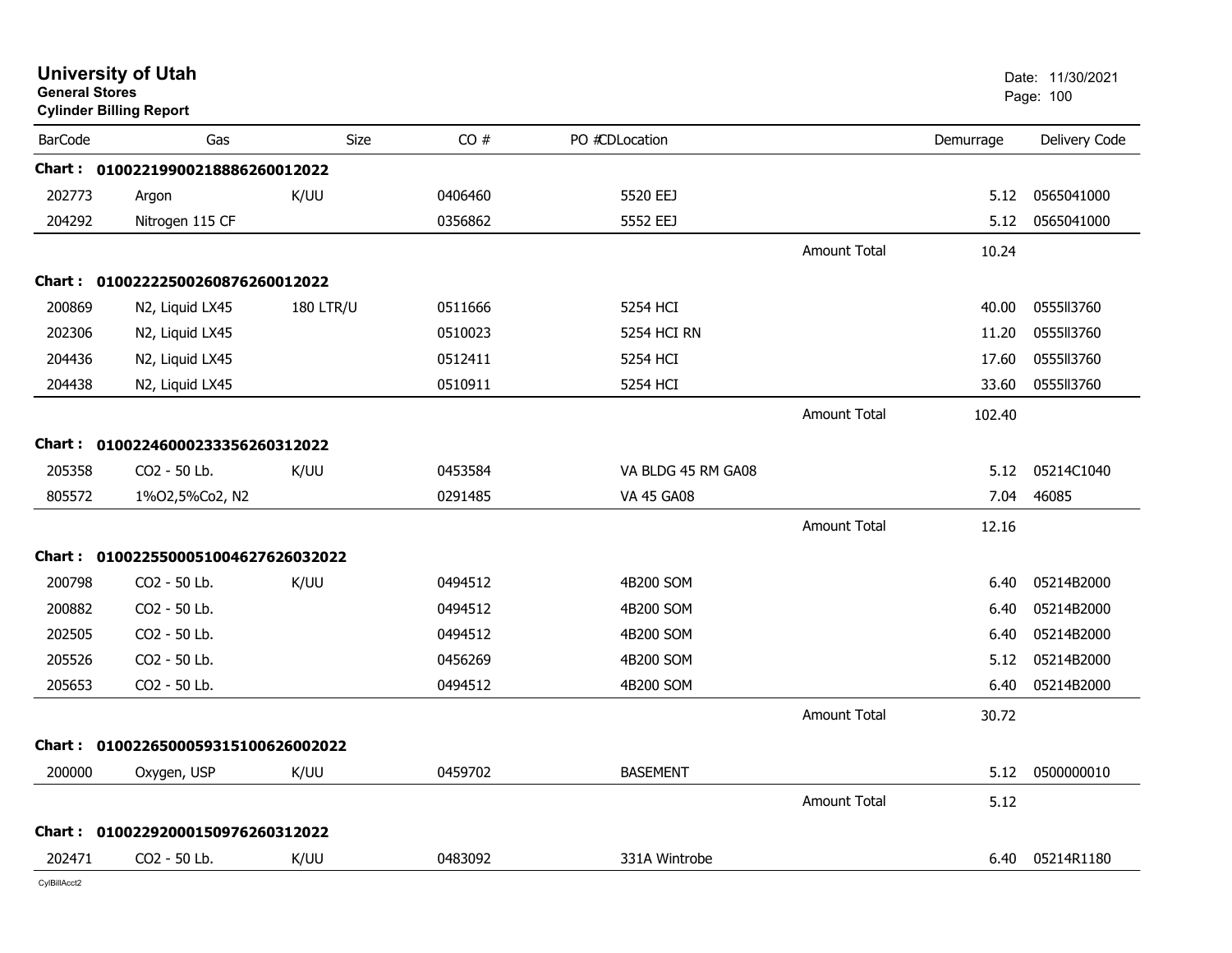|                | <b>University of Utah</b><br><b>General Stores</b><br><b>Cylinder Billing Report</b> |      |         |                           |                     |           |               |
|----------------|--------------------------------------------------------------------------------------|------|---------|---------------------------|---------------------|-----------|---------------|
| <b>BarCode</b> | Gas                                                                                  | Size | CO#     | PO #CDLocation            |                     | Demurrage | Delivery Code |
|                |                                                                                      |      |         |                           | <b>Amount Total</b> | 6.40      |               |
|                | Chart: 01002296000295426260312022                                                    |      |         |                           |                     |           |               |
| 200137         | CO2 - 50 Lb.                                                                         | K/UU | 0512305 | 631 WINTROBE              |                     | 2.60      | 05214R1180    |
| 203422         | Oxygen, USP - E                                                                      |      | 0510896 | 631 WINTROBE              |                     | 6.40      | 05214R1180    |
| 203846         | CO2 - 50 Lb.                                                                         |      | 0511035 | 631 WINTROBE              |                     | 3.80      | 05214R1180    |
| 205448         | Oxygen, USP - E                                                                      |      | 0507908 | 631 WINTROBE              |                     | 6.40      | 05214R1180    |
| 824637         | CO2 - 50 Lb.                                                                         |      | 0511188 | 631 Wintrobe- Beswick Lab |                     | 8.64      | 05214R1180    |
|                |                                                                                      |      |         |                           | <b>Amount Total</b> | 27.84     |               |
|                | Chart: 0100234500059313190643002022                                                  |      |         |                           |                     |           |               |
| 200292         | Oxygen, USP                                                                          | K/UU | 0511158 | VA2 RM 2D17               |                     | 6.40      | 0521AB1930    |
| 200344         | CO2 - 50 Lb.                                                                         |      | 0505289 | <b>VA2 RM 2D17</b>        |                     | 6.40      | 0521AB1930    |
| 200628         | CO2 - 50 Lb.                                                                         |      | 0504355 | VA BLDG 2 RM 2D17         |                     | 6.40      | 0521AB1930    |
| 201633         | Oxygen, USP - E                                                                      |      | 0511504 | VA BLDG 2 RM 2D17         |                     | 5.80      | 0521AB1930    |
| 201698         | CO2 - 50 Lb.                                                                         |      | 0508859 | VA BLDG 2 RM 2D17         |                     | 6.40      | 0521AB1930    |
| 202379         | CO2 - 50 Lb.                                                                         |      | 0423684 | VAMC Bldg 2-2C40          |                     | 5.12      | 0521AB1930    |
| 202621         | CO2 - 50 Lb.                                                                         |      | 0505289 | VA2 RM 2D17               |                     | 6.40      | 0521AB1930    |
| 202641         | Oxygen, USP - E                                                                      |      | 0495088 | VA BLDG 2 RM 2D15         |                     | 6.40      | 0521AB1930    |
| 203013         | Oxygen, USP                                                                          |      | 0503598 | VA BLDG 2 RM 2D17         |                     | 6.40      | 0521AB1930    |
| 203154         | Oxygen, USP - E                                                                      |      | 0495088 | VA BLDG 2 RM 2D15         |                     | 6.40      | 0521AB1930    |
| 204439         | N2, Liquid LX45                                                                      |      | 0510928 | VA BLDG 2 RM 2D17         |                     | 51.20     | 0521AB1930    |
| 205455         | Oxygen, USP - E                                                                      |      | 0511504 | VA BLDG 2 RM 2D17         |                     | 5.80      | 0521AB1930    |
| 205870         | Oxygen, USP - E                                                                      |      | 0495088 | VA BLDG 2 RM 2D15         |                     | 6.40      | 0521AB1930    |
| 205895         | Oxygen, USP                                                                          |      | 0504860 | VA BLDG 2 RM 2D15         |                     | 6.40      | 0521AB1930    |
| 823674         | CO2 - 50 Lb.                                                                         |      | 0503235 | VA BLDG 2 RM 2D17         |                     | 8.64      | 0521AB1930    |
| 824014         | Nitrogen 230 CF                                                                      |      | 0506242 | VA2 RM 2D17               |                     | 8.64      | 0521AB1930    |
|                |                                                                                      |      |         |                           | <b>Amount Total</b> | 149.20    |               |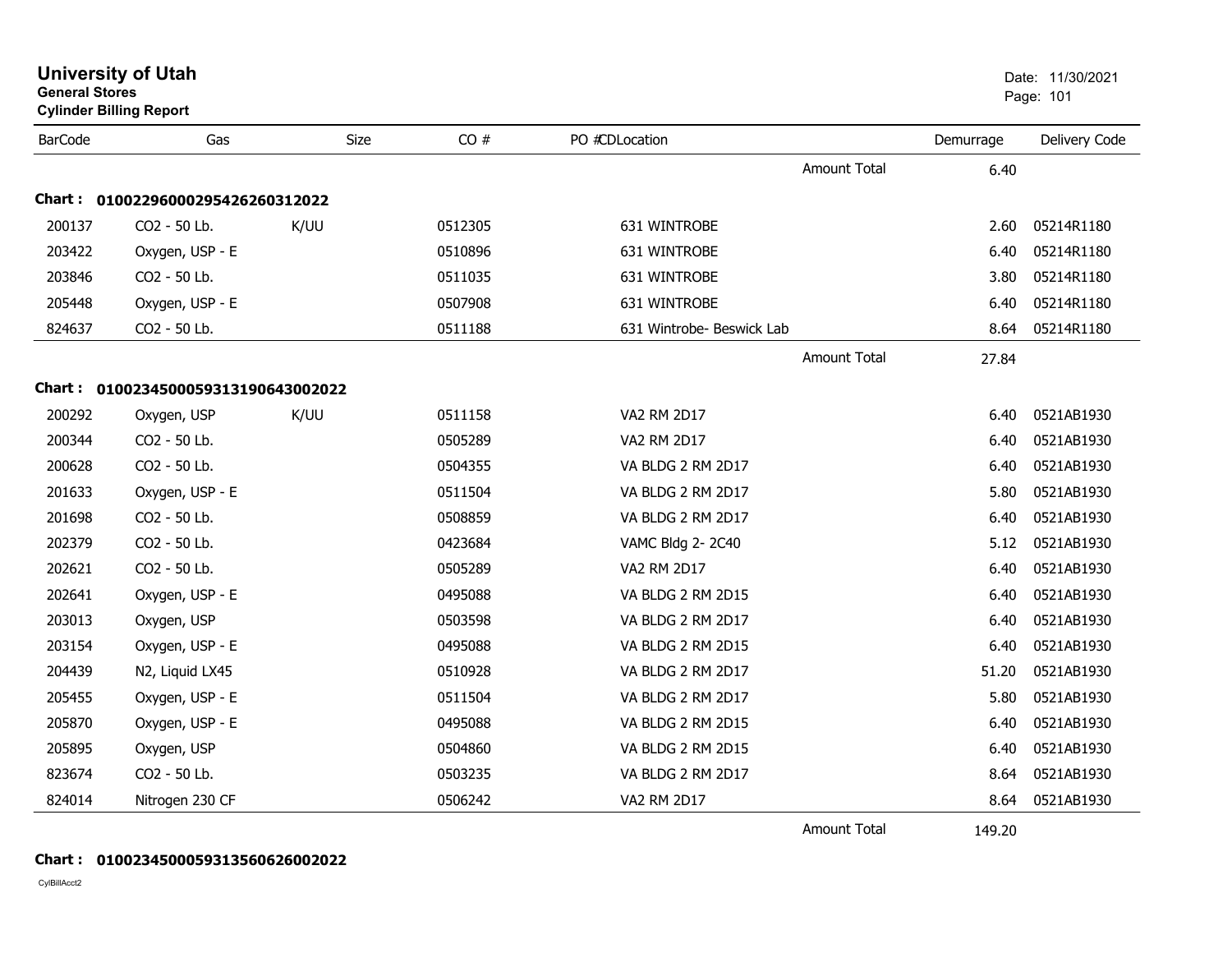| <b>General Stores</b> | <b>University of Utah</b><br><b>Cylinder Billing Report</b> |             |         |                                               |           | Date: 11/30/2021<br>Page: 102 |
|-----------------------|-------------------------------------------------------------|-------------|---------|-----------------------------------------------|-----------|-------------------------------|
| <b>BarCode</b>        | Gas                                                         | <b>Size</b> | CO#     | PO #CDLocation                                | Demurrage | Delivery Code                 |
| 200308                | CO2 - 50 Lb.                                                | K/UU        | 0380802 | VA Med Ctr. Bldg 2, ground floor loading dock | 5.12      | 05212c4670                    |
| 201701                | CO2 - 50 Lb.                                                |             | 0429057 | VAMC GC15                                     | 5.12      | 05212c4670                    |
| 202917                | 95% Air, 5% CO2                                             |             | 0380802 | VA Med Ctr. Bldg 2, ground floor loading dock | 5.12      | 05212c4670                    |
| 203816                | CO2 - 50 Lb.                                                |             | 0380802 | VA Med Ctr. Bldg 2, ground floor loading dock | 5.12      | 05212c4670                    |
|                       |                                                             |             |         | <b>Amount Total</b>                           | 20.48     |                               |
|                       | Chart: 0100234500059313560626032022                         |             |         |                                               |           |                               |
| 203663                | CO2 - 75 Lb                                                 | 75# - UU    | 0494958 | VA BLDG 2 GC15                                | 10.88     | 0521AB1930                    |
|                       |                                                             |             |         | <b>Amount Total</b>                           | 10.88     |                               |
|                       | Chart: 01002352000202056260312022                           |             |         |                                               |           |                               |
| 200095                | CO2 - 50 Lb.                                                | K/UU        | 0508253 | 528 WINTROBE                                  | 3.60      | 05214B3190                    |
| 200911                | CO2 - 50 Lb.                                                |             | 0508253 | 528 WINTROBE                                  | 6.40      | 05214B3190                    |
| 203707                | CO2 - 50 Lb.                                                |             | 0512248 | 528 WIntrobe                                  | 2.80      | 05214B3190                    |
| 203738                | CO2 - 50 Lb.                                                |             | 0512248 | 528 WIntrobe                                  | 2.80      | 05214B3190                    |
| 823783                | CO2 - 50 Lb.                                                |             | 0503953 | 528 WIntrobe                                  | 8.64      | 05214B3190                    |
| 823784                | CO2 - 50 Lb.                                                |             | 0503953 | 528 WIntrobe                                  | 8.64      | 05214B3190                    |
|                       |                                                             |             |         | <b>Amount Total</b>                           | 32.88     |                               |
|                       | Chart: 0100235500059314810626002022                         |             |         |                                               |           |                               |
| 200907                | CO2 - 50 Lb.                                                | K/UU        | 0479672 | 517A Wintrobe                                 | 6.40      | 05214B3190                    |
| 202515                | CO2 - 50 Lb.                                                |             | 0486452 | 517A WINTROBE                                 | 6.40      | 05214B3190                    |
| 202639                | Oxygen, USP - E                                             |             | 0494207 | 517 WIntrobe                                  | 6.40      | 05214B3190                    |
| 202895                | CO2 - 50 Lb.                                                |             | 0486452 | 517A WINTROBE                                 | 6.40      | 05214B3190                    |
| 204704                | Oxygen, USP - E                                             |             | 0494207 | 517 WIntrobe                                  | 6.40      | 05214B3190                    |
| 821171                | CO2 - 50 Lb.                                                |             | 0481432 | 517 WINTROBE                                  | 8.64      | 05214B3190                    |
| 821172                | CO2 - 50 Lb.                                                |             | 0481432 | 517 WINTROBE                                  | 8.64      | 05214B3190                    |
|                       |                                                             |             |         | <b>Amount Total</b>                           | 49.28     |                               |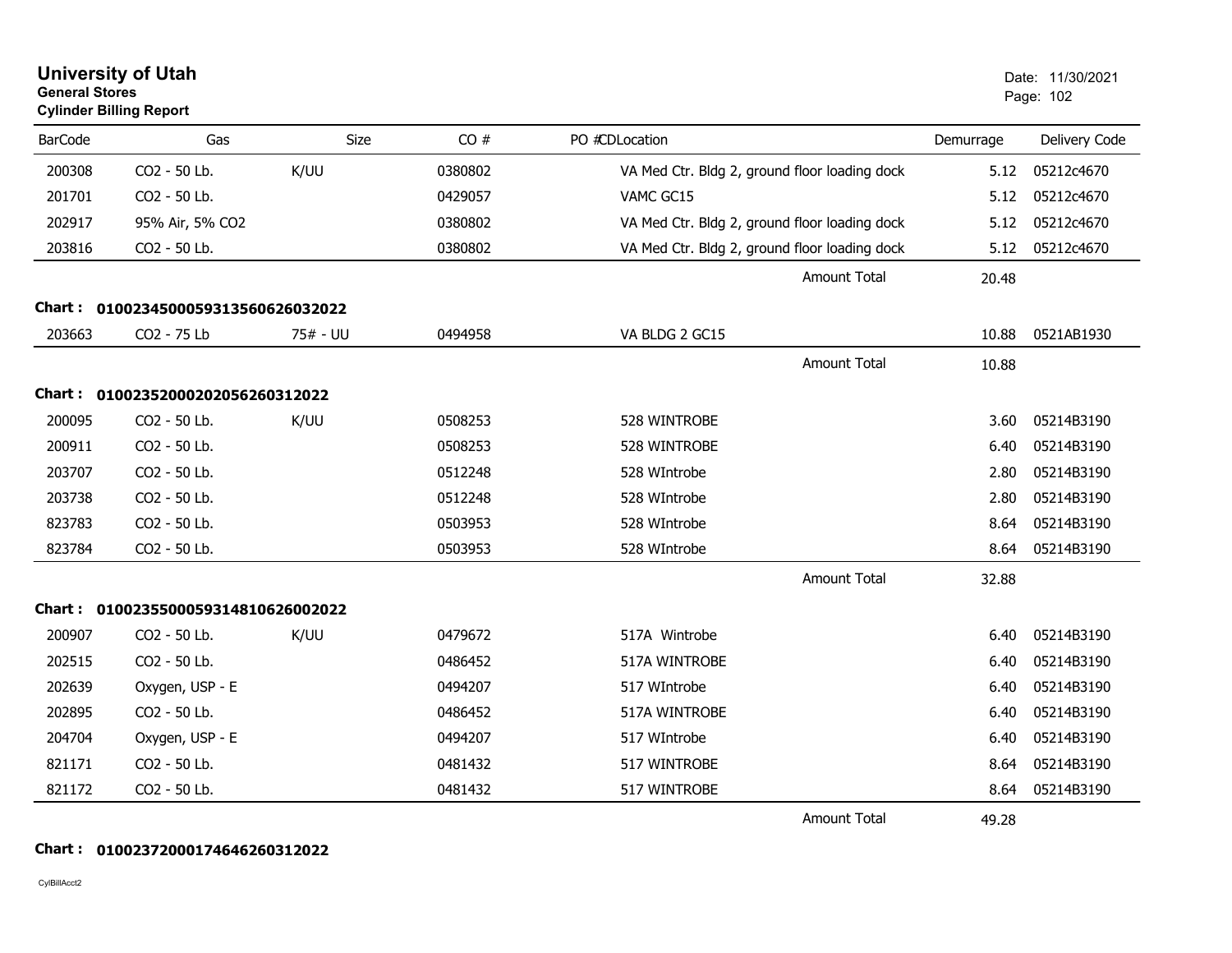|                | <b>Cylinder Billing Report</b>      |             |         |                                              |           | 1 ayu. 100    |
|----------------|-------------------------------------|-------------|---------|----------------------------------------------|-----------|---------------|
| <b>BarCode</b> | Gas                                 | <b>Size</b> | CO#     | PO #CDLocation                               | Demurrage | Delivery Code |
| 200537         | Oxygen, USP                         | K/UU        | 0505278 | 409 Wintobe                                  | 3.60      | 05214R3120    |
|                |                                     |             |         | <b>Amount Total</b>                          | 3.60      |               |
|                | Chart: 01002372000241266260212022   |             |         |                                              |           |               |
| 202419         | Oxygen, USP - E                     | E/UU        | 0482968 | 1250 East 3900 South Ste 410 East MEdical BL | 6.40      | 05214R3120    |
| 205350         | Oxygen, USP - E                     |             | 0417788 | 1250 E 3900 S #410 ST MARKS (WASATCH KI      | 5.12      | 0535000000    |
|                |                                     |             |         | <b>Amount Total</b>                          | 11.52     |               |
|                | Chart: 01002372500194376260012022   |             |         |                                              |           |               |
| 200472         | CO2 - 50 Lb.                        | K/UU        | 0490155 | VA BLDG 2 RM GA17                            | 6.40      | 0865040000    |
|                |                                     |             |         | <b>Amount Total</b>                          | 6.40      |               |
| Chart :        | 01002372500266666260212022          |             |         |                                              |           |               |
| 200033         | CO2 - 50 Lb.                        | K/UU        | 0510120 | 421 WINTROBE                                 | 3.80      | 05214R3120    |
| 200664         | CO2 - 50 Lb.                        |             | 0510999 | 421 WINTROBE                                 | 6.40      | 05214R3120    |
| 205366         | CO2 - 50 Lb.                        |             | 0511974 | 421 WINTROBE                                 | 2.60      | 05214R3120    |
|                |                                     |             |         | <b>Amount Total</b>                          | 12.80     |               |
| Chart :        | 0100237500050503940626032022        |             |         |                                              |           |               |
| 203092         | Oxygen, USP - E                     | E/UU        | 0512256 | 435 Wintrobe                                 | 2.80      | 0530004350    |
| 203156         | Oxygen, USP - E                     |             | 0512256 | 435 Wintrobe                                 | 2.80      | 0530004350    |
| 203430         | Oxygen, USP - E                     |             | 0512256 | 435 Wintrobe                                 | 2.80      | 0530004350    |
| 203509         | Oxygen, USP - E                     |             | 0512256 | 435 Wintrobe                                 | 2.80      | 0530004350    |
|                |                                     |             |         | <b>Amount Total</b>                          | 11.20     |               |
|                | Chart: 0100237500054503884626002022 |             |         |                                              |           |               |
| 203420         | Oxygen, USP - E                     | E/UU        | 0349820 | 4R366 SOM                                    | 5.12      | 05214R3120    |
| 203442         | Oxygen, USP - E                     |             | 0349820 | 4R366 SOM                                    | 5.12      | 05214R3120    |
|                |                                     |             |         | Amount Total                                 | 10.24     |               |

**University of Utah** Date: 11/30/2021

s and the contract of the contract of the contract of the contract of the contract of the contract of the contract of the contract of the contract of the contract of the contract of the contract of the contract of the cont

#### **Chart : 0100237500054503884626032022**

CylBillAcct2

**General Stores**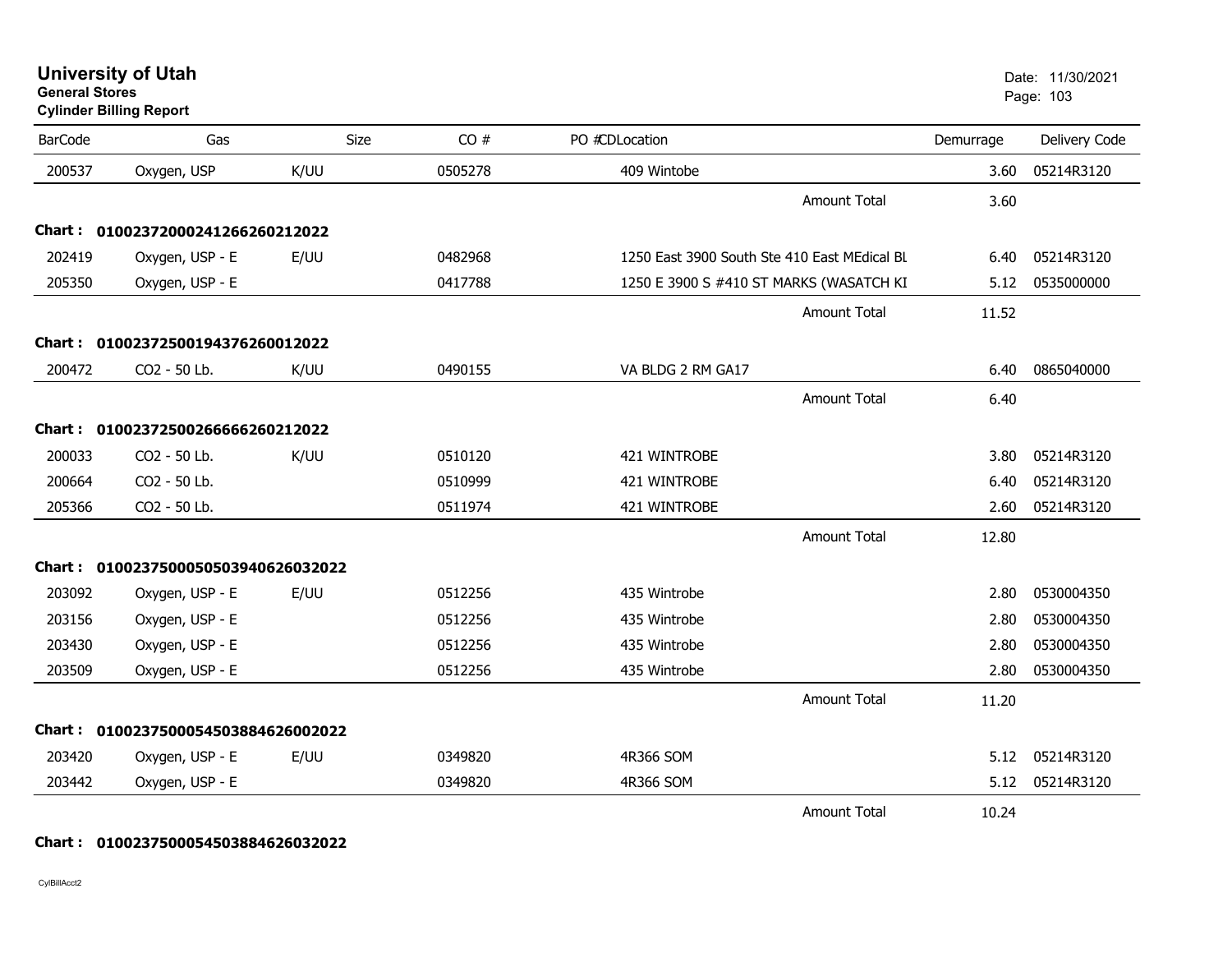| <b>General Stores</b> | <b>University of Utah</b><br><b>Cylinder Billing Report</b> |      |         |                  |                     |           | Date: 11/30/2021<br>Page: 104 |
|-----------------------|-------------------------------------------------------------|------|---------|------------------|---------------------|-----------|-------------------------------|
| <b>BarCode</b>        | Gas                                                         | Size | CO#     | PO #CDLocation   |                     | Demurrage | Delivery Code                 |
| 201922                | Oxygen, USP                                                 | K/UU | 0501128 | <b>1520A CMC</b> |                     | 6.40      | 05214R3120                    |
| 202521                | CO2 - 50 Lb.                                                |      | 0512337 | 425 Wintrobe     |                     | 2.60      | 05214R3120                    |
| 202922                | CO2 - 50 Lb.                                                |      | 0509475 | 425 Wintrobe     |                     | 3.60      | 05214R3120                    |
| 203709                | CO2 - 50 Lb.                                                |      | 0512278 | 425 WIntrobe     |                     | 2.80      | 05214R3120                    |
| 203854                | Oxygen, USP                                                 |      | 0501128 | 1520A CMC        |                     | 6.40      | 05214R3120                    |
| 205663                | CO2 - 50 Lb.                                                |      | 0510930 | 425 Wintrobe     |                     | 6.40      | 05214R3120                    |
|                       |                                                             |      |         |                  | Amount Total        | 28.20     |                               |
| Chart :               | 0100237500054503886626032022                                |      |         |                  |                     |           |                               |
| 204740                | CO2 - 50 Lb.                                                | K/UU | 0483041 | 425 Wintobe      |                     | 3.80      | 05214R3120                    |
|                       |                                                             |      |         |                  | <b>Amount Total</b> | 3.80      |                               |
|                       | Chart: 0100237500054504427626002022                         |      |         |                  |                     |           |                               |
| 201031                | CO2 - 50 Lb.                                                | K/UU | 0475840 | VA2 GA14         |                     | 6.40      | 0865040000                    |
| 205581                | 95% O2, 5% CO2                                              |      | 0496035 | VA2 RM GA20      |                     | 6.40      | 0865040000                    |
| 812637                | <b>USP OX 300</b>                                           |      | 0421745 | GA16 VAMC 2      |                     | 7.36      | 0535000000                    |
| 820074                | CO2 - 50 Lb.                                                |      | 0476101 | VA2 Rm GA04A     |                     | 8.64      | 0535000000                    |
|                       |                                                             |      |         |                  | <b>Amount Total</b> | 28.80     |                               |
|                       | Chart: 0100237500059314040626002022                         |      |         |                  |                     |           |                               |
| 205293                | Oxygen, USP                                                 | K/UU | 0512258 | 409 WIntrobe     |                     | 2.80      | 05214R3120                    |
| 824408                | Oxygen, USP                                                 |      | 0509113 | 409 Wintrobe     |                     | 8.64      | 05214R3120                    |
|                       |                                                             |      |         |                  | <b>Amount Total</b> | 11.44     |                               |
| Chart :               | 0100237500059314040626032022                                |      |         |                  |                     |           |                               |
| 200543                | CO2 - 50 Lb.                                                | K/UU | 0470544 | 409 WINTROBE     |                     | 6.40      | 05214r3120                    |
| 202517                | CO2 - 50 Lb.                                                |      | 0470544 | 409 WINTROBE     |                     | 6.40      | 05214r3120                    |
|                       |                                                             |      |         |                  | Amount Total        | 12.80     |                               |
|                       | Chart: 0100237500059314724626002022                         |      |         |                  |                     |           |                               |
| 200482                | Oxygen, USP                                                 | K/UU | 0494830 | 409 Wintrobe     |                     | 6.40      | 05214R3120                    |
| CylBillAcct2          |                                                             |      |         |                  |                     |           |                               |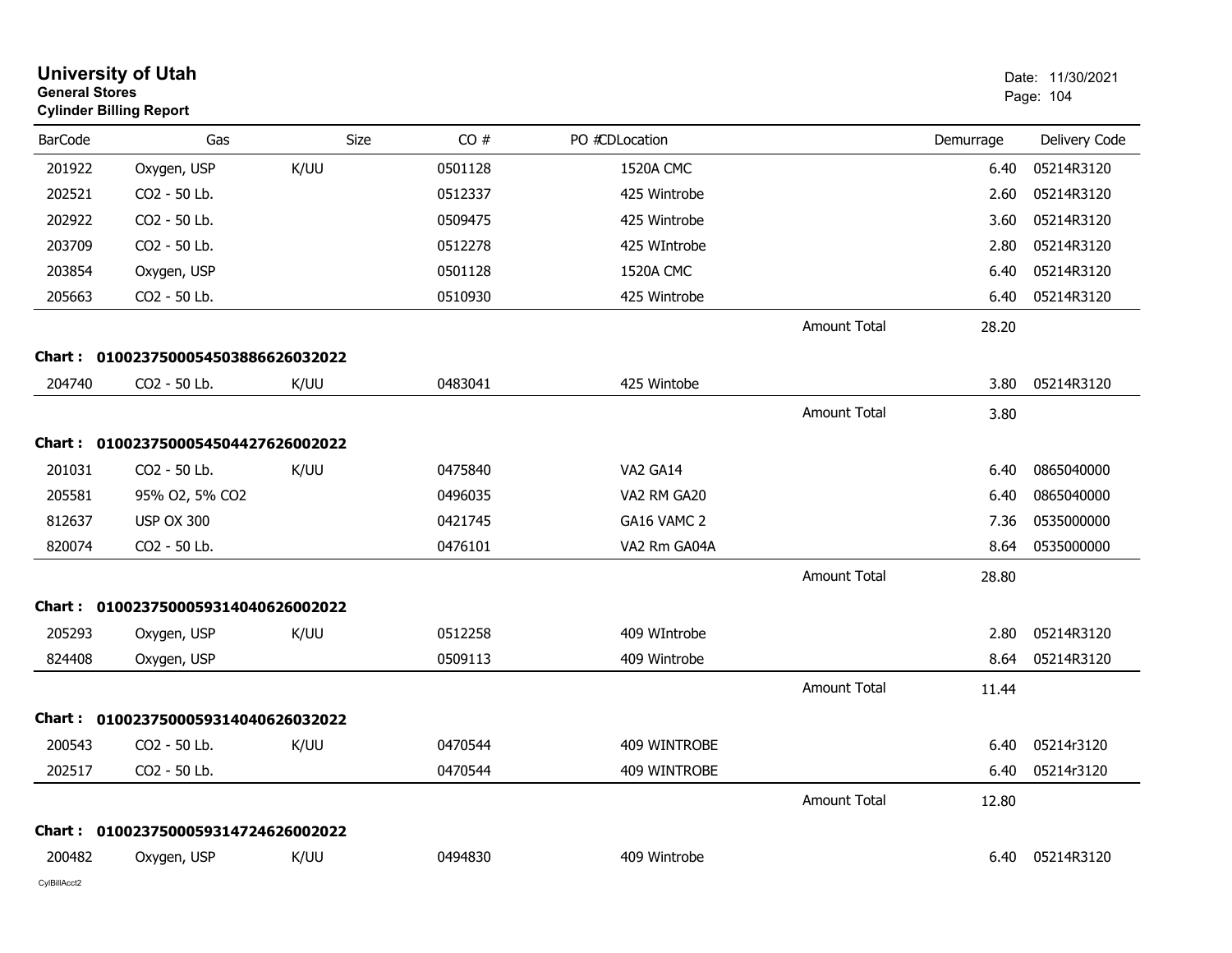| <b>General Stores</b>  | <b>University of Utah</b><br><b>Cylinder Billing Report</b> |      |         |                      |                     |           | Date: 11/30/2021<br>Page: 105 |
|------------------------|-------------------------------------------------------------|------|---------|----------------------|---------------------|-----------|-------------------------------|
| <b>BarCode</b>         | Gas                                                         | Size | CO#     | PO #CDLocation       |                     | Demurrage | Delivery Code                 |
| 204656                 | 95% O2, 5% CO2                                              |      | 0476416 | 4R302 SOM            |                     | 6.40      | 05214R3120                    |
| 821491                 | Oxygen, USP                                                 |      | 0483526 | 409 WINTOBE          |                     | 8.64      | 05214R3120                    |
|                        |                                                             |      |         |                      | <b>Amount Total</b> | 21.44     |                               |
|                        | Chart: 0100237500059316840626032022                         |      |         |                      |                     |           |                               |
| 203775                 | Oxygen, USP                                                 | K/UU | 0499022 | 435 Wintrobe         |                     | 6.40      | 0530004350                    |
| 819956                 | CO2 - 50 Lb.                                                |      | 0474941 | 435 Wintrobe         |                     | 8.64      | 0530004350                    |
| 822936                 | CO2 - 50 Lb.                                                |      | 0497160 | 435 WIntrobe         |                     | 8.64      | 0530004350                    |
| 823469                 | Oxygen, USP                                                 |      | 0501054 | 435 Wintrobe         |                     | 8.64      | 0530004350                    |
|                        |                                                             |      |         |                      | <b>Amount Total</b> | 32.32     |                               |
|                        | Chart: 01002382001064486240212022                           |      |         |                      |                     |           |                               |
| 112165                 | Oxygen, USP                                                 | E/UU | 0057940 |                      |                     | 5.12      | 0535000000                    |
| 117016                 | Oxygen, USP - E                                             |      | 0121335 | RM 122 DUMKE         |                     | 6.72      | 0535000000                    |
| 201794                 | Oxygen, USP - E                                             |      | 0116360 | 122 DUMKE            |                     | 5.12      | 0535000000                    |
| 202222                 | Oxygen, USP - E                                             |      | 0139127 | 285 DUMKE            |                     | 5.12      | 0535000000                    |
| 202232                 | Oxygen, USP - E                                             |      | 0169743 | 122 DUMKE            |                     | 5.12      | 0535000000                    |
| 202247                 | Oxygen, USP - E                                             |      | 0139127 | 285 DUMKE            |                     | 5.12      | 0535000000                    |
| 203099                 | Oxygen, USP - E                                             |      | 0264879 | 122 DUMKE            |                     | 5.12      | 0535000000                    |
| 203151                 | Oxygen, USP - E                                             |      | 0455317 | 423 WAKARA WAY #200  |                     | 5.12      | 0535000000                    |
| 203162                 | Oxygen, USP - E                                             |      | 0455317 | 423 WAKARA WAY #200  |                     | 5.12      | 0535000000                    |
| 203408                 | Oxygen, USP - E                                             |      | 0259804 | 122 DUMKE            |                     | 5.12      | 0535000000                    |
| 204510                 | Oxygen, USP - E                                             |      | 0108934 | 122 DUMKE            |                     | 5.12      | 0535000000                    |
| 204690                 | Oxygen, USP - E                                             |      | 0455317 | 423 WAKARA WAY #200  |                     | 5.12      | 0535000000                    |
| 205461                 | Oxygen, USP - E                                             |      | 0455317 | 423 WAKARA WAY #200  |                     | 5.12      | 0535000000                    |
| 800930                 | Oxygen, USP - E                                             |      | 0136675 | 122 DUMKE            |                     |           | 6.72 0535000000               |
|                        |                                                             |      |         |                      | Amount Total        | 74.88     |                               |
|                        | Chart: 01002382001125196240212022                           |      |         |                      |                     |           |                               |
| 202640<br>CylBillAcct2 | Oxygen, USP - E                                             | E/UU | 0488442 | 3854 West 5400 South |                     | 6.40      | 0480000000                    |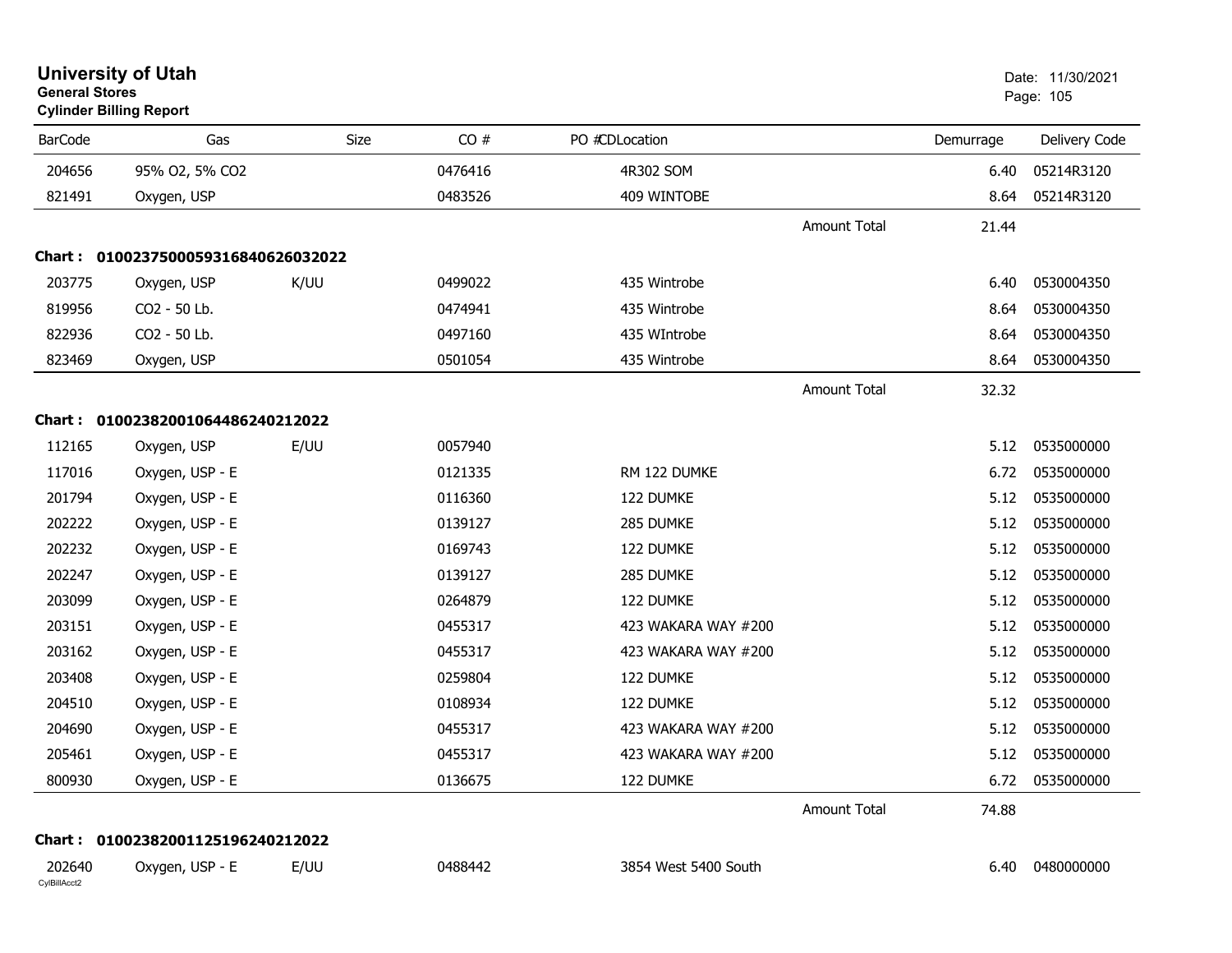| <b>University of Utah</b><br><b>General Stores</b><br><b>Cylinder Billing Report</b> |                                   |           |         |                                        | Date: 11/30/2021<br>Page: 106 |               |
|--------------------------------------------------------------------------------------|-----------------------------------|-----------|---------|----------------------------------------|-------------------------------|---------------|
| <b>BarCode</b>                                                                       | Gas                               | Size      | CO#     | PO #CDLocation                         | Demurrage                     | Delivery Code |
| 203381                                                                               | Oxygen, USP - E                   |           | 0488442 | 3854 West 5400 South                   | 6.40                          | 0480000000    |
| 204700                                                                               | Oxygen, USP - E                   |           | 0488442 | 3854 West 5400 South                   | 6.40                          | 0480000000    |
| 205322                                                                               | Oxygen, USP - E                   |           | 0488442 | 3854 West 5400 South                   | 6.40                          | 0480000000    |
|                                                                                      |                                   |           |         | <b>Amount Total</b>                    | 25.60                         |               |
|                                                                                      | Chart: 01002382001125196250012022 |           |         |                                        |                               |               |
| 821601                                                                               | Oxygen, USP - E                   | E/MT. AIR | 0484857 | 3854 W 5400 S                          | 8.64                          | 0484003500    |
|                                                                                      |                                   |           |         | Amount Total                           | 8.64                          |               |
|                                                                                      | Chart: 01002382001125436240212022 |           |         |                                        |                               |               |
| 000006                                                                               | Oxygen, USP - E                   | E/MT. AIR | 0426478 | 1159 East 200 North #150 American Fork | 7.04                          | 3402000000    |
|                                                                                      |                                   |           |         | Amount Total                           | 7.04                          |               |
|                                                                                      | Chart: 01002382001128076240212022 |           |         |                                        |                               |               |
| 821701                                                                               | Oxygen, USP - E                   | E/MT. AIR | 0484136 | 1151 East Country Hills Dr Ogden, UT   | 8.64                          | 0484003500    |
| 821702                                                                               | Oxygen, USP - E                   |           | 0484136 | 1151 East Country Hills Dr Ogden, UT   | 8.64                          | 0484003500    |
| 821703                                                                               | Oxygen, USP - E                   |           | 0484136 | 1151 East Country Hills Dr Ogden, UT   | 8.64                          | 0484003500    |
|                                                                                      |                                   |           |         | Amount Total                           | 25.92                         |               |
|                                                                                      | Chart: 01002392000009126260312022 |           |         |                                        |                               |               |
| 801735                                                                               | Oxygen, USP - E                   | E/MT. AIR | 0156919 | 221-420 CHIPETA                        | 6.72                          | 65211         |
|                                                                                      |                                   |           |         | <b>Amount Total</b>                    | 6.72                          |               |
|                                                                                      | Chart: 01002392000009126260912022 |           |         |                                        |                               |               |
| 814482                                                                               | CO2 - 50 Lb.                      | 50#/Mt.Ai | 0435670 | 725 Wintrobe                           | 7.04                          | 0530007430    |
|                                                                                      |                                   |           |         | <b>Amount Total</b>                    | 7.04                          |               |
| Chart :                                                                              | 01002392000249096260012022        |           |         |                                        |                               |               |
| 201805                                                                               | CO2 - 50 Lb.                      | K/UU      | 0448486 | 717 WINTROBE                           | 5.12                          | 0530007430    |
|                                                                                      |                                   |           |         | <b>Amount Total</b>                    | 5.12                          |               |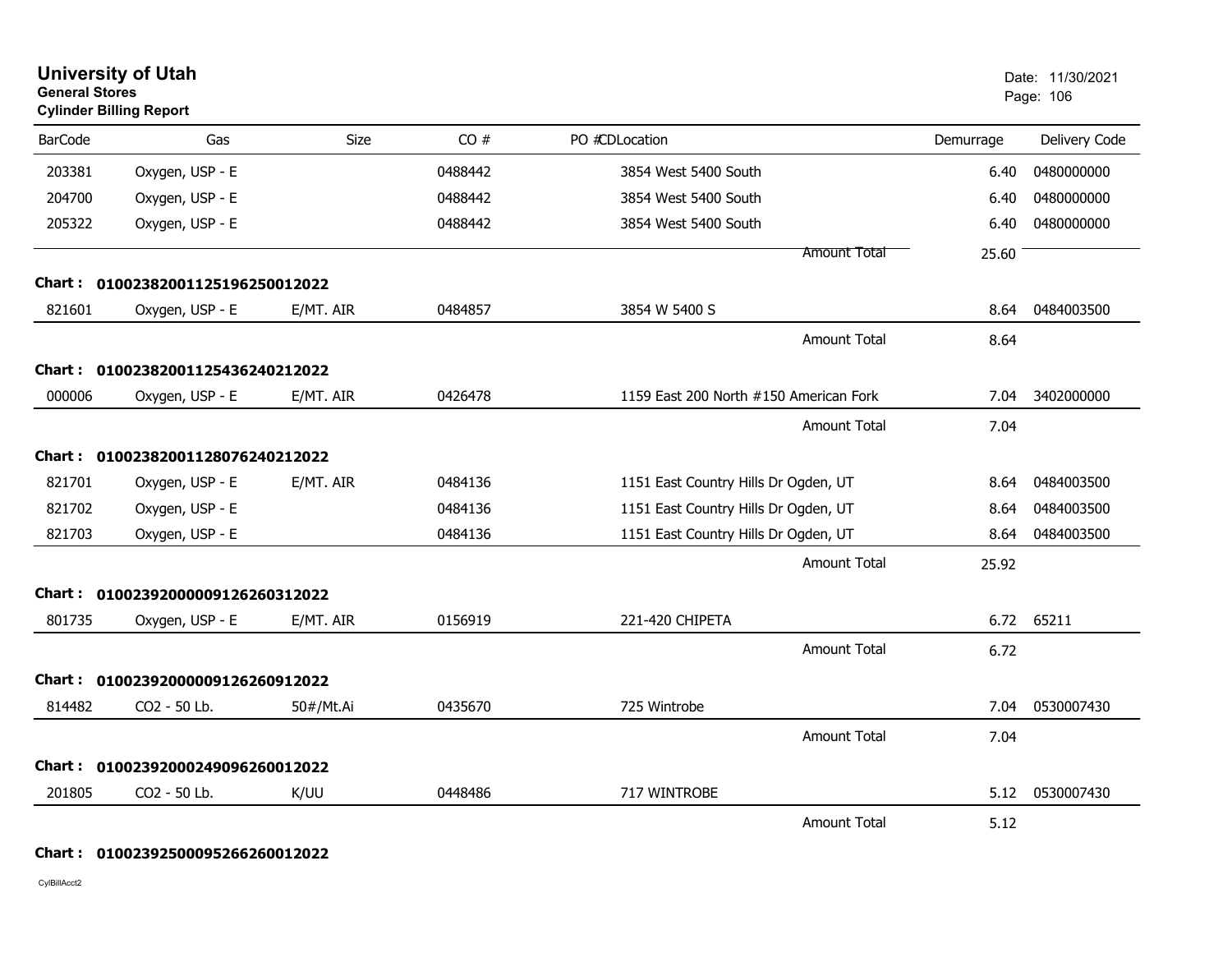| <b>BarCode</b> | Gas                                 | <b>Size</b> | CO#     | PO #CDLocation           |                     | Demurrage | Delivery Code   |
|----------------|-------------------------------------|-------------|---------|--------------------------|---------------------|-----------|-----------------|
| 807175         | Argon - UHP                         | 200C/Mt.A   | 0307604 | 725 WINTROBE             |                     | 7.04      | 0530007010      |
|                |                                     |             |         |                          | <b>Amount Total</b> | 7.04      |                 |
|                | Chart: 01002392500190666260012022   |             |         |                          |                     |           |                 |
| 200276         | CO2 - 50 Lb.                        | K/UU        | 0501133 | 743 Wintrobe             |                     | 6.40      | 0530007430      |
| 201986         | 95% O2, 5% CO2                      |             | 0493352 | 735 WINTROBE             |                     | 6.40      | 0530007010      |
| 204479         | Nitrogen NF                         |             | 0458114 | 735 WINTROBE             |                     | 5.12      | 0530007430      |
| 204518         | 95% O2, 5% CO2                      |             | 0488542 | 735 WIntrobe             |                     | 6.40      | 0530007430      |
| 205645         | CO2 - 50 Lb.                        |             | 0458114 | 735 WINTROBE             |                     | 5.12      | 0530007430      |
| 205664         | CO2 - 50 Lb.                        |             | 0495376 | 733 Wintrobe             |                     | 6.40      | 0530007430      |
| 822627         | 1%02,5%Co2, N2                      |             | 0493848 | 735 WINTROBE             |                     | 8.64      | 0530007010      |
| 823190         | 1%02,5%Co2, N2                      |             | 0497305 | 735 WINTROBE             |                     | 8.64      | 0530007010      |
|                |                                     |             |         |                          | Amount Total        | 53.12     |                 |
|                | Chart: 01002392500265256260312022   |             |         |                          |                     |           |                 |
| 200899         | CO2 - 50 Lb.                        | K/UU        | 0475866 | VA2 Rm GC2729            |                     | 6.40      | 0530007430      |
| 202961         | CO2 - 50 Lb.                        |             | 0475866 | VA2 Rm GC2729            |                     | 6.40      | 0530007430      |
|                |                                     |             |         |                          | <b>Amount Total</b> | 12.80     |                 |
|                | Chart: 0100239500050303428665002022 |             |         |                          |                     |           |                 |
| 202233         | Oxygen, USP - E                     | E/UU        | 0414057 | 360-421 WAKARA           |                     |           | 5.12 0857003600 |
|                |                                     |             |         |                          | <b>Amount Total</b> | 5.12      |                 |
|                | Chart: 0100239500050304024626002022 |             |         |                          |                     |           |                 |
| 205452         | Oxygen, USP - E                     | E/UU        | 0503895 | 419 Wakara Way Suite 207 |                     | 6.40      | 0530007430      |
| 205939         | Oxygen, USP - E                     |             | 0503895 | 419 Wakara Way Suite 207 |                     | 6.40      | 0530007430      |
|                |                                     |             |         |                          | <b>Amount Total</b> | 12.80     |                 |
|                | Chart: 0100239500059314760626002022 |             |         |                          |                     |           |                 |
| 200497         | Oxygen, USP                         | K/UU        | 0507944 | 1520C CMC                |                     | 6.40      | 0530007430      |
| 201137         | Oxygen, USP                         |             | 0507944 | <b>1520C CMC</b>         |                     | 3.60      | 0530007430      |

## **General Stores**s and the contract of the contract of the contract of the contract of the contract of the contract of the contract of the contract of the contract of the contract of the contract of the contract of the contract of the cont **Cylinder Billing Report**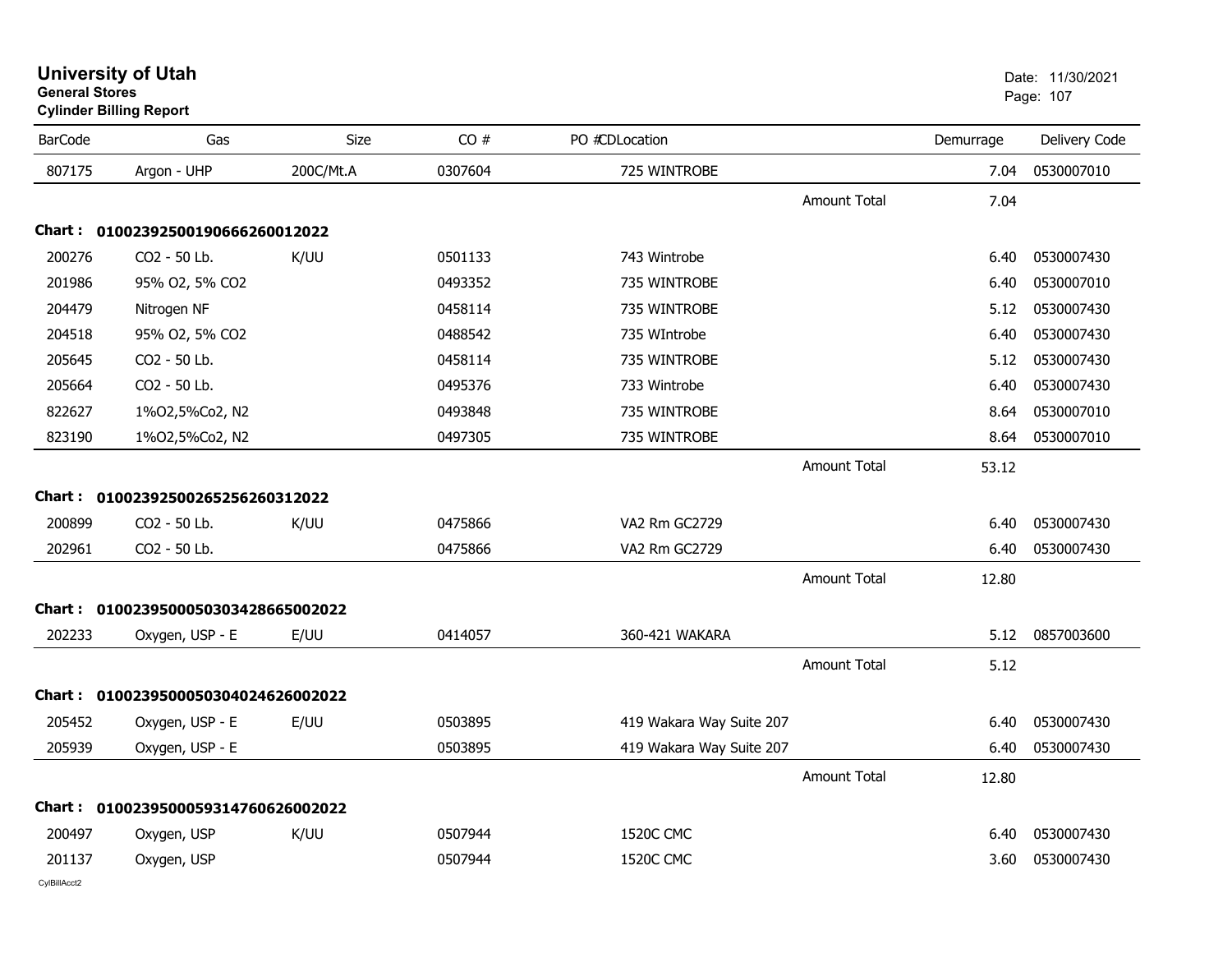| <b>University of Utah</b><br><b>General Stores</b><br><b>Cylinder Billing Report</b> |                                   |           |         |                   |                     | Date: 11/30/2021<br>Page: 108 |               |
|--------------------------------------------------------------------------------------|-----------------------------------|-----------|---------|-------------------|---------------------|-------------------------------|---------------|
| <b>BarCode</b>                                                                       | Gas                               | Size      | CO#     | PO #CDLocation    |                     | Demurrage                     | Delivery Code |
| 201188                                                                               | CO2 - 50 Lb.                      |           | 0505090 | 717 WINTROBE      |                     | 6.40                          | 0530007430    |
| 201771                                                                               | CO2 - 50 Lb.                      |           | 0459683 | 717 WINTROBE      |                     | 5.12                          | 0530007430    |
| 202511                                                                               | CO2 - 50 Lb.                      |           | 0505090 | 717 WINTROBE      |                     | 6.40                          | 0530007430    |
| 203009                                                                               | Oxygen, USP                       |           | 0507944 | 1520C CMC         |                     | 3.60                          | 0530007430    |
| 203042                                                                               | Oxygen, USP                       |           | 0507944 | <b>1520C CMC</b>  |                     | 6.40                          | 0530007430    |
| 203705                                                                               | CO2 - 50 Lb.                      |           | 0482388 | 717 WIntrobe      |                     | 6.40                          | 0530007430    |
| 204495                                                                               | Oxygen, USP                       |           | 0507944 | <b>1520C CMC</b>  |                     | 3.60                          | 0530007430    |
| 205838                                                                               | Oxygen, USP                       |           | 0502518 | 587 CMC RM 1520C  |                     | 3.60                          | 0530007430    |
| 205869                                                                               | CO2 - 50 Lb.                      |           | 0505090 | 717 WINTROBE      |                     | 6.40                          | 0530007430    |
|                                                                                      |                                   |           |         |                   | <b>Amount Total</b> | 57.92                         |               |
|                                                                                      | Chart: 01002396000026356260012022 |           |         |                   |                     |                               |               |
| 202122                                                                               | 95% O2, 5% CO2                    | K/UU      | 0120699 | 720 Wintrobe      |                     | 5.12                          | 0530007430    |
|                                                                                      |                                   |           |         |                   | <b>Amount Total</b> | 5.12                          |               |
|                                                                                      | Chart: 01002396000233356260312022 |           |         |                   |                     |                               |               |
| 815910                                                                               | 1%02,5%Co2, N2                    | 200C/Mt.A | 0446447 | GA08 BLDG 45 VAMC |                     | 7.36                          | 05214c1040    |
| 815911                                                                               | 1%02,5%Co2, N2                    |           | 0446447 | GA08 BLDG 45 VAMC |                     | 7.36                          | 05214c1040    |
|                                                                                      |                                   |           |         |                   | <b>Amount Total</b> | 14.72                         |               |
|                                                                                      | Chart: 01002442000205206260012022 |           |         |                   |                     |                               |               |
| 200256                                                                               | Nitrogen 230 CF                   | K/UU      | 0409185 | 280 - 383 COLOROW |                     | 5.12                          | 0874001290    |
|                                                                                      |                                   |           |         |                   | <b>Amount Total</b> | 5.12                          |               |
|                                                                                      | Chart: 01002442500190356260012022 |           |         |                   |                     |                               |               |
| 200171                                                                               | CO2 - 50 Lb.                      | K/UU      | 0412154 | 574 BPRB          |                     | 5.12                          | 0533024600    |
| 201690                                                                               | CO2 - 50 Lb.                      |           | 0495024 | 564 BPRB          |                     | 6.40                          | 05213R2100    |
| 204595                                                                               | CO2 - 50 Lb.                      |           | 0497549 | <b>564 BPRB</b>   |                     | 6.40                          | 05213R2100    |
|                                                                                      |                                   |           |         |                   | <b>Amount Total</b> | 17.92                         |               |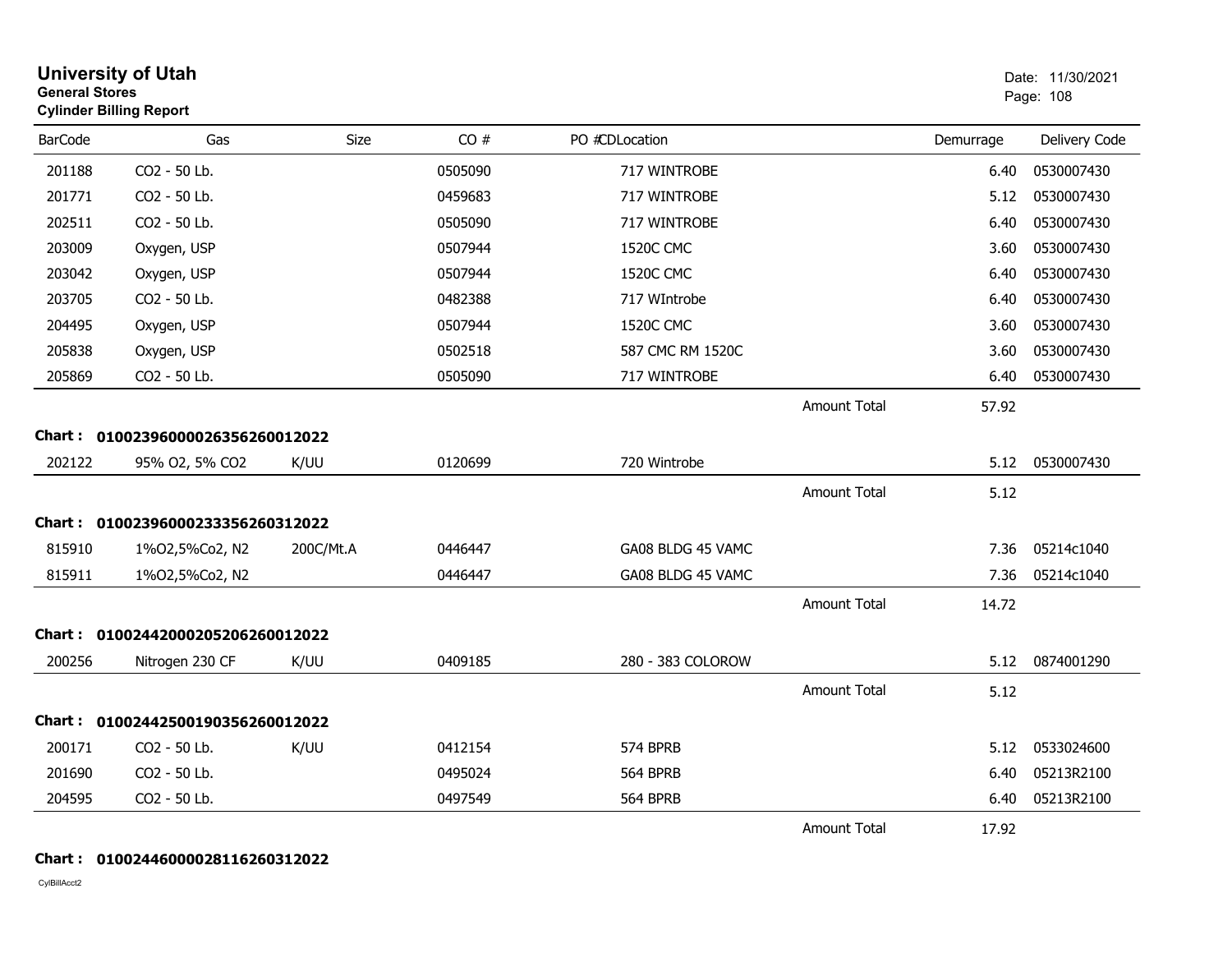| <b>University of Utah</b> |  |
|---------------------------|--|
| <b>General Stores</b>     |  |

### **Cylinder Billing Report**

| <b>BarCode</b> | Gas                               | <b>Size</b> | CO#     | PO #CDLocation                               |                     | Demurrage | Delivery Code   |
|----------------|-----------------------------------|-------------|---------|----------------------------------------------|---------------------|-----------|-----------------|
| 806535         | 5%Co2 In Air                      | 150 CF/MT   | 0280673 | VA 14 1C101                                  |                     | 7.04      | 46024           |
|                |                                   |             |         |                                              | Amount Total        | 7.04      |                 |
|                | Chart: 01002446000028116430512022 |             |         |                                              |                     |           |                 |
| 202765         | CO2 - 50 Lb.                      | K/UU        | 0470956 | 2D19, BLDG 2, VAMC                           |                     | 6.40      | 05213r2100      |
| 205375         | CO2 - 50 Lb.                      |             | 0446489 | <b>BLDG 2 VA DOCK</b>                        |                     | 5.12      | 05213R2100      |
|                |                                   |             |         |                                              | <b>Amount Total</b> | 11.52     |                 |
|                | Chart: 01002462500197026260912022 |             |         |                                              |                     |           |                 |
| 201573         | Air - 233 CF                      | K/UU        | 0447110 | 7275 EIHG                                    |                     | 5.12      | 0533021000      |
| 203165         | Air - 233 CF                      |             | 0447110 | 7275 EIHG                                    |                     | 5.12      | 0533021000      |
| 203308         | CO2 - 50 Lb.                      |             | 0451798 | 7370 EIHG                                    |                     | 5.12      | 0533021000      |
| 203500         | CO2 - 50 Lb.                      |             | 0456048 | 7370 ECCLES                                  |                     | 5.12      | 0533021000      |
| 205665         | CO2 - 50 Lb.                      |             | 0456048 | 7370 ECCLES                                  |                     | 5.12      | 0533021000      |
|                |                                   |             |         |                                              | <b>Amount Total</b> | 25.60     |                 |
|                | Chart: 01002496000225906260312022 |             |         |                                              |                     |           |                 |
| 202747         | CO2 - 50 Lb.                      | K/UU        | 0508125 | 417 WAKARA #3201                             |                     | 6.40      | 08652n1000      |
|                |                                   |             |         |                                              | <b>Amount Total</b> | 6.40      |                 |
|                | Chart: 01002512000304976260312022 |             |         |                                              |                     |           |                 |
| 203153         | Oxygen, USP - E                   | E/UU        | 0481004 | 208-383 COLOROW                              |                     | 6.40      | 0874000000      |
| 205312         | Oxygen, USP - E                   |             | 0481004 | 208-383 COLOROW                              |                     | 6.40      | 0874000000      |
| 205871         | Oxygen, USP - E                   |             | 0481004 | 208-383 COLOROW                              |                     | 6.40      | 0874000000      |
|                |                                   |             |         |                                              | Amount Total        | 19.20     |                 |
|                | Chart: 01002516000251966260012022 |             |         |                                              |                     |           |                 |
| 200649         | Argon - UHP                       | K/UU        | 0502723 | Neilsen Rehabilitation Hospital Loading Dock |                     |           | 6.40 5150011250 |
|                |                                   |             |         |                                              | <b>Amount Total</b> | 6.40      |                 |

#### **Chart : 01002562000106456260312022**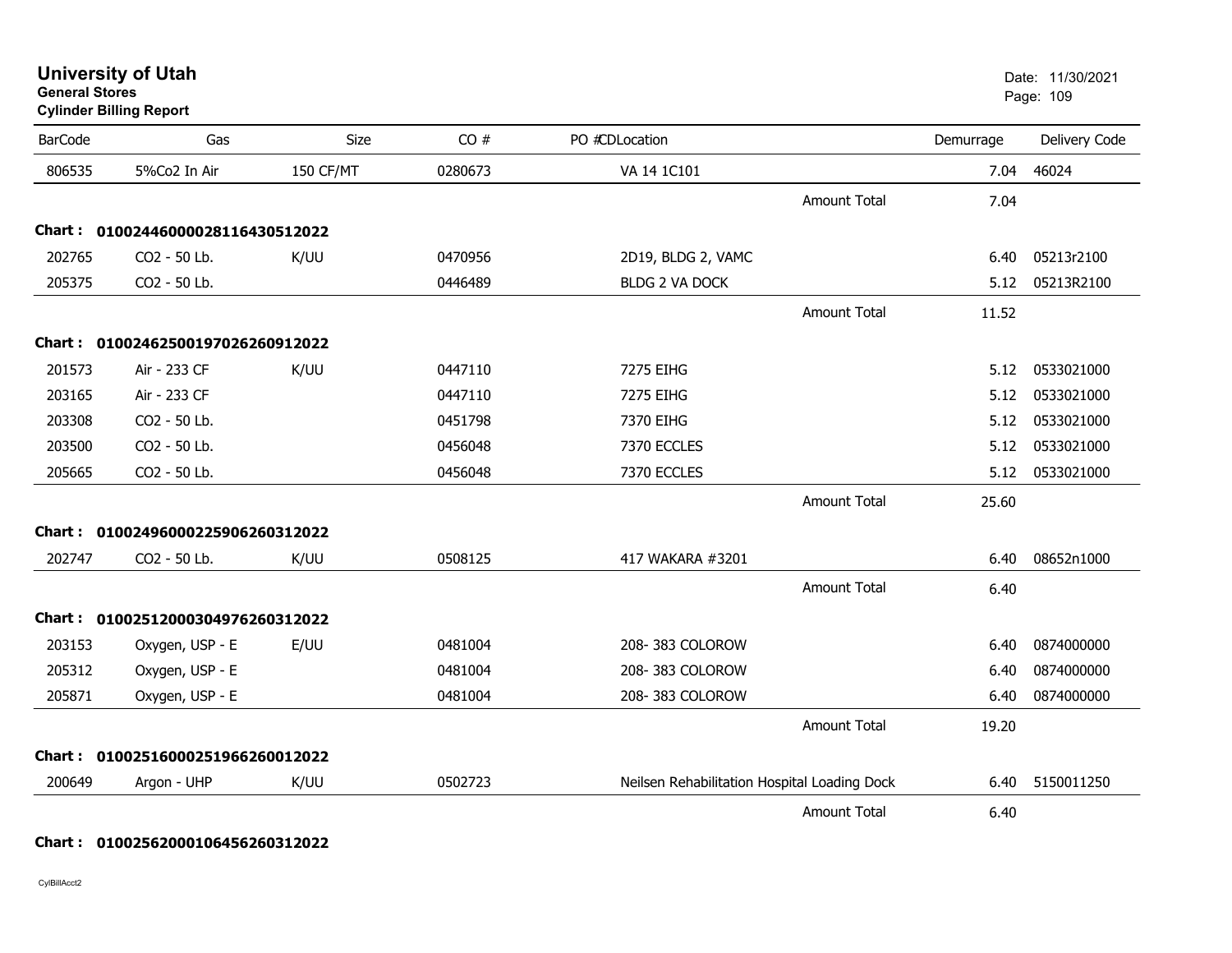| <b>General Stores</b> | <b>University of Utah</b><br><b>Cylinder Billing Report</b> |                  |         |                                 |                     |           | Date: 11/30/2021<br>Page: 110 |
|-----------------------|-------------------------------------------------------------|------------------|---------|---------------------------------|---------------------|-----------|-------------------------------|
| <b>BarCode</b>        | Gas                                                         | Size             | CO#     | PO #CDLocation                  |                     | Demurrage | Delivery Code                 |
| 203666                | CO2 - 75 Lb                                                 | 75# - UU         | 0506585 | 207 Wintrobe                    |                     | 8.16      | 05213B1100                    |
| 203668                | CO2 - 75 Lb                                                 |                  | 0506585 | 207 Wintrobe                    |                     | 8.16      | 05213B1100                    |
|                       |                                                             |                  |         |                                 | <b>Amount Total</b> | 16.32     |                               |
|                       | Chart: 0100263500059009032626002022                         |                  |         |                                 |                     |           |                               |
| 200034                | CO2 - 50 Lb.                                                | K/UU             | 0506491 | 657 WIntrobe                    |                     | 6.40      | 05213B1100                    |
| 200702                | CO2 - 50 Lb.                                                |                  | 0508992 | 657 Wintrobe                    |                     | 6.40      | 05213B1100                    |
| 203495                | CO2 - 50 Lb.                                                |                  | 0508992 | 657 Wintrobe                    |                     | 6.40      | 05213B1100                    |
| 205538                | CO <sub>2</sub> - 50 Lb.                                    |                  | 0506491 | 657 WIntrobe                    |                     | 6.40      | 05213B1100                    |
| 205646                | CO2 - 50 Lb.                                                |                  | 0508992 | 657 Wintrobe                    |                     | 6.40      | 05213B1100                    |
| 823178                | CO2 - 50 Lb.                                                |                  | 0497948 | 657 Wintrobe                    |                     | 8.64      | 05213B1100                    |
|                       |                                                             |                  |         |                                 | <b>Amount Total</b> | 40.64     |                               |
|                       | Chart: 01002682000010366620312022                           |                  |         |                                 |                     |           |                               |
| 823727                | Nitrogen NF                                                 | 200C/Mt.A        | 0503558 | 4210 HCI HALLWAY                |                     | 8.64      | 0550053230                    |
| 823728                | Nitrogen NF                                                 |                  | 0503558 | 4210 HCI HALLWAY                |                     | 8.64      | 0550053230                    |
| 823729                | Nitrogen NF                                                 |                  | 0503558 | 4210 HCI HALLWAY                |                     | 8.64      | 0550053230                    |
|                       |                                                             |                  |         |                                 | <b>Amount Total</b> | 25.92     |                               |
|                       | Chart: 01002682000171896260012022                           |                  |         |                                 |                     |           |                               |
| 201874                | N2, Liquid LX45                                             | <b>180 LTR/U</b> | 0510922 | 383 COlorow Dr Outside room 269 |                     | 6.40      | 0550053230                    |
| 205371                | CO2 - 50 Lb.                                                |                  | 0505465 | 383 Colorow Dr Rm 269           |                     | 0.60      | 0550053230                    |
| 824690                | CO2 - 50 Lb.                                                |                  | 0511435 | 383 Colorow Dr Rm 269           |                     | 7.83      | 0550053230                    |
|                       |                                                             |                  |         |                                 | <b>Amount Total</b> | 14.83     |                               |
|                       | Chart: 01002682500098886260012022                           |                  |         |                                 |                     |           |                               |
| 200573                | Nitrogen 230 CF                                             | K/UU             | 0365275 | 383 Colorow Room 162            |                     | 5.12      | 0550053230                    |
| 201468                | CO2 - 50 Lb.                                                |                  | 0337890 | 386A BPRB                       |                     | 5.12      | 0860032110                    |
| 201492                | CO2 - 50 Lb.                                                |                  | 0243162 | 480 BPRB                        |                     | 5.12      | 057000386A                    |
| 808925                | 8% O2 IN N2                                                 |                  | 0368631 | 1385 - 420 CHIPETA              |                     | 7.04      | 0874001720                    |
|                       |                                                             |                  |         |                                 |                     |           |                               |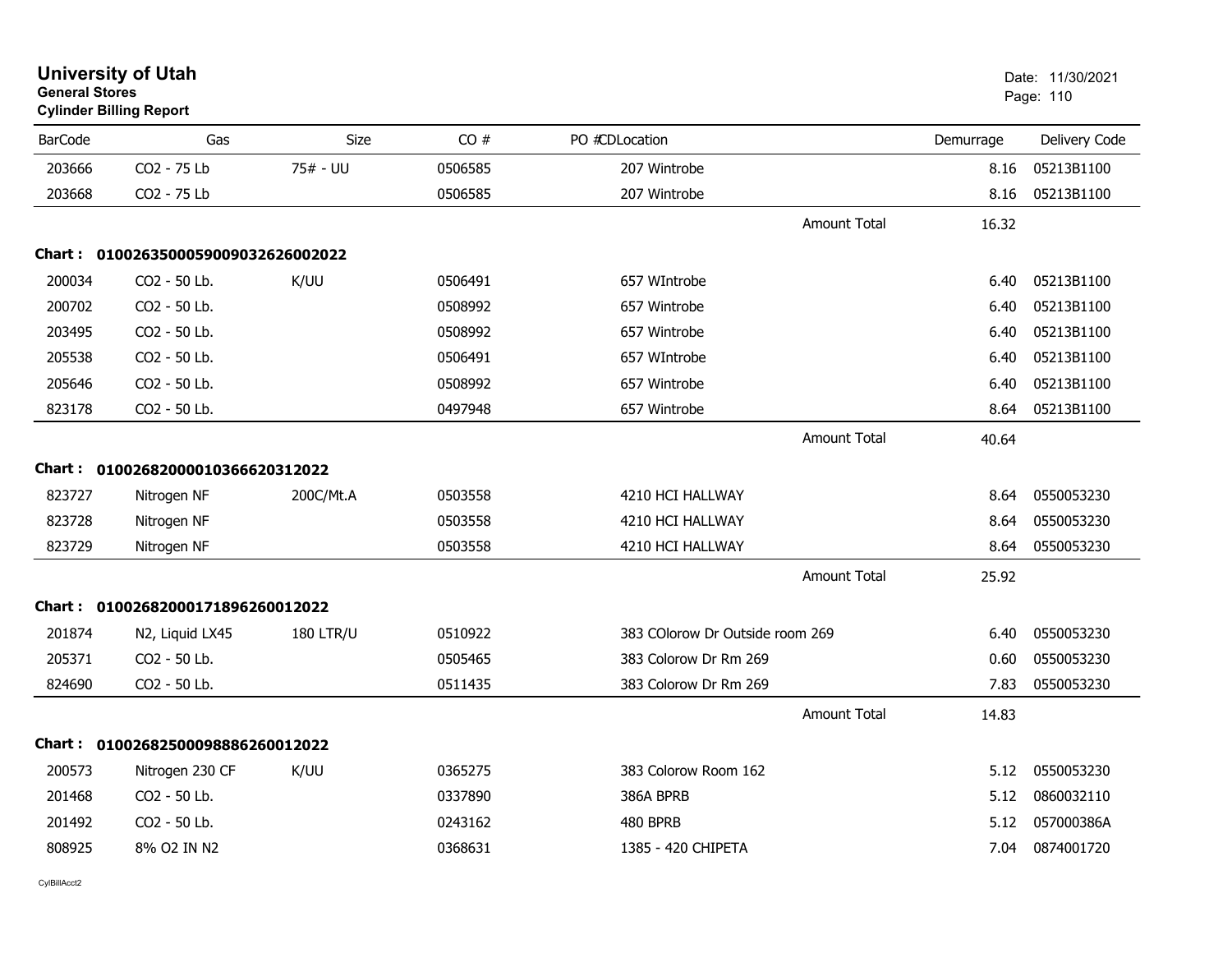| <b>General Stores</b><br><b>Cylinder Billing Report</b> |                                     |      | Page: 111 |                       |                     |           |               |
|---------------------------------------------------------|-------------------------------------|------|-----------|-----------------------|---------------------|-----------|---------------|
| <b>BarCode</b>                                          | Gas                                 | Size | CO#       | PO #CDLocation        |                     | Demurrage | Delivery Code |
| 810215                                                  | 8% Co2 In N2                        |      | 0379967   | 134-383 COLOROW       |                     | 7.04      | 0874001720    |
| 810216                                                  | 8% Co2 In N2                        |      | 0379967   | 134-383 COLOROW       |                     | 7.04      | 0874001720    |
|                                                         |                                     |      |           |                       | <b>Amount Total</b> | 36.48     |               |
|                                                         | Chart: 0100268500059316570643032022 |      |           |                       |                     |           |               |
| 202989                                                  | Oxygen, USP - E                     | E/UU | 0510605   | 383 Colorow Dr RM 280 |                     | 6.40      | 0550053230    |
| 205471                                                  | Oxygen, USP - E                     |      | 0510605   | 383 Colorow Dr RM 280 |                     | 6.40      | 0550053230    |
| 824244                                                  | Oxygen, USP - E                     |      | 0508681   | 383 COlorow Dr RM 280 |                     | 5.76      | 0550053230    |
| 824410                                                  | Oxygen, USP - E                     |      | 0510605   | 383 Colorow Dr RM 280 |                     | 8.64      | 0550053230    |
|                                                         |                                     |      |           |                       | <b>Amount Total</b> | 27.20     |               |
|                                                         | Chart: 0100269500051005566626032022 |      |           |                       |                     |           |               |
| 200073                                                  | Air - 233 CF                        | K/UU | 0503509   | 5250 Eccles           |                     | 6.40      | 0851A00580    |
| 200499                                                  | Air - 233 CF                        |      | 0503508   | 5250 Eccles           |                     | 6.40      | 0851A00580    |
|                                                         |                                     |      |           |                       | <b>Amount Total</b> | 12.80     |               |
|                                                         | Chart: 01002762000284766260012022   |      |           |                       |                     |           |               |
| 200065                                                  | CO2 - 50 Lb.                        | K/UU | 0505427   | 3905 Skaggs           |                     | 0.60      | 0582002010    |
| 200436                                                  | CO2 - 50 Lb.                        |      | 0489018   | 3905 SKaggs           |                     | 6.40      | 0582002010    |
| 200558                                                  | Nitrogen 230 CF                     |      | 0507413   | 201 Skaggs            |                     | 3.40      | 0582002010    |
| 200782                                                  | CO2 - 50 Lb.                        |      | 0511222   | 3950 Skaggs           |                     | 6.40      | 0582002010    |
| 201809                                                  | CO2 - 50 Lb.                        |      | 0508808   | 3905 Skaggs           |                     | 6.40      | 0582002010    |
| 201858                                                  | Nitrogen 230 CF                     |      | 0512201   | 3905 SKAGGS           |                     | 3.00      | 0582002010    |
| 202069                                                  | Nitrogen 230 CF                     |      | 0509290   | 3905 Skaggs           |                     | 3.40      | 0582002010    |
| 205923                                                  | Nitrogen NF                         |      | 0511222   | 3950 Skaggs           |                     | 6.40      | 0582002010    |
| 824683                                                  | CO2 - 50 Lb.                        |      | 0511379   | 3905 Skaggs           |                     | 7.83      | 0582002010    |
|                                                         |                                     |      |           |                       | <b>Amount Total</b> | 43.83     |               |
|                                                         | Chart: 01002762500099456260012022   |      |           |                       |                     |           |               |
| 200061                                                  | CO2 - 50 Lb.                        | K/UU | 0425060   | 3450 Skaggs           |                     | 5.12      | 0570004100    |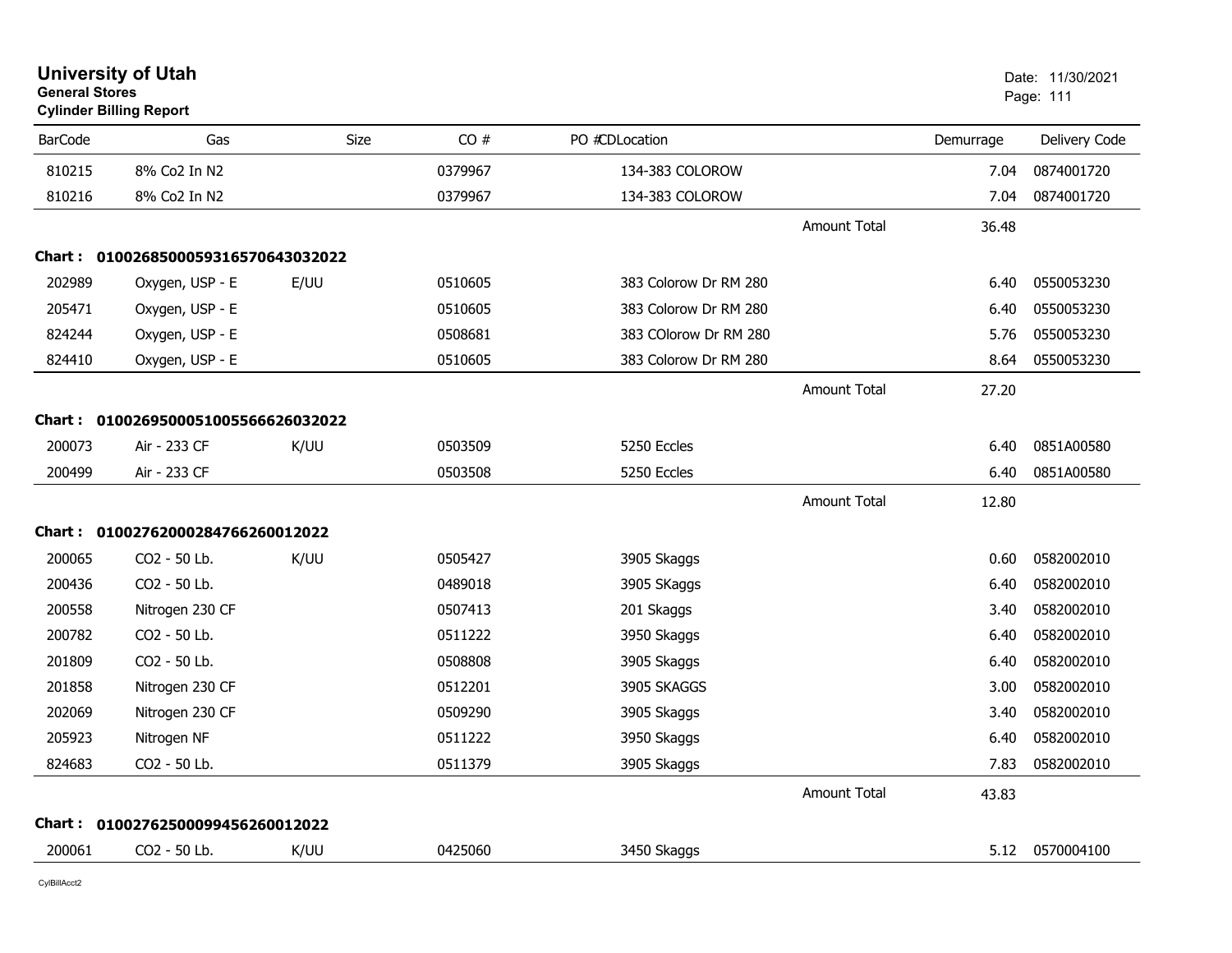| <b>General Stores</b><br><b>Cylinder Billing Report</b> |                                   |      |         |                     |                     |           | Page: 112     |
|---------------------------------------------------------|-----------------------------------|------|---------|---------------------|---------------------|-----------|---------------|
| <b>BarCode</b>                                          | Gas                               | Size | CO#     | PO #CDLocation      |                     | Demurrage | Delivery Code |
|                                                         |                                   |      |         |                     | <b>Amount Total</b> | 5.12      |               |
|                                                         | Chart: 01002762500267516260012022 |      |         |                     |                     |           |               |
| 201293                                                  | Nitrogen 230 CF                   | K/UU | 0423440 | 3220 BLDG 581       |                     | 5.12      | 0581034200    |
| 201473                                                  | Nitrogen 230 CF                   |      | 0510149 | 3420 Skaggs         |                     | 6.40      | 0581034200    |
| 201875                                                  | CO2 - 50 Lb.                      |      | 0426574 | 3320 Skaggs         |                     | 5.12      | 0581034200    |
| 201948                                                  | CO2 - 50 Lb.                      |      | 0449419 | 3320 SKAGGS         |                     | 5.12      | 0581034200    |
| 202137                                                  | Nitrogen 230 CF                   |      | 0428570 | 3420 SKAGGS         |                     | 5.12      | 0581034200    |
| 202603                                                  | Nitrogen 230 CF                   |      | 0428570 | 3420 SKAGGS         |                     | 5.12      | 0581034200    |
| 203332                                                  | Nitrogen 230 CF                   |      | 0510149 | 3420 Skaggs         |                     | 6.40      | 0581034200    |
| 204264                                                  | N2, Liquid LX45                   |      | 0511019 | 3420 Skaggs         |                     | 51.20     | 0581034200    |
| 516620                                                  | CO2 - 50 Lb.                      |      | 0452111 | 3420 SKAGGS         |                     | 7.04      | 0581034200    |
| 815962                                                  | CO2 - 50 Lb.                      |      | 0446823 | 3320 SKAGGS         |                     | 7.04      | 0581034200    |
|                                                         |                                   |      |         |                     | <b>Amount Total</b> | 103.68    |               |
|                                                         | Chart: 01002762500267966260012022 |      |         |                     |                     |           |               |
| 205892                                                  | Oxygen, USP - E                   | E/UU | 0511944 | 3800 SKaggs         |                     | 3.80      | 0582002010    |
| 823328                                                  | Oxygen, USP - E                   |      | 0502086 | 3800 Skaggs         |                     | 8.64      | 0582002010    |
| 823338                                                  | Oxygen, USP - E                   |      | 0502086 | 3800 Skaggs         |                     | 3.51      | 0582002010    |
| 824652                                                  | CO2 - 50 Lb.                      |      | 0511371 | 3800 Skaggs         |                     | 8.64      | 0582002010    |
|                                                         |                                   |      |         |                     | <b>Amount Total</b> | 24.59     |               |
| <b>Chart :</b>                                          | 0100276500051006308626002022      |      |         |                     |                     |           |               |
| 201305                                                  | 95% O2, 5% CO2                    | K/UU | 0508806 | 35 SKAGGS           |                     | 6.40      | 0860032110    |
| 202038                                                  | 95% O2, 5% CO2                    |      | 0506954 | 35 SKAGGS           |                     | 6.40      | 0860032110    |
| 203852                                                  | 95% O2, 5% CO2                    |      | 0508806 | 35 SKAGGS           |                     | 6.40      | 0860032110    |
| 823691                                                  | 10%O2 In N2                       |      | 0503233 | <b>B0800 SKAGGS</b> |                     | 8.64      | 0581B08000    |
|                                                         |                                   |      |         |                     | Amount Total        | 27.84     |               |

#### **Chart : 0100276500051900424626002022**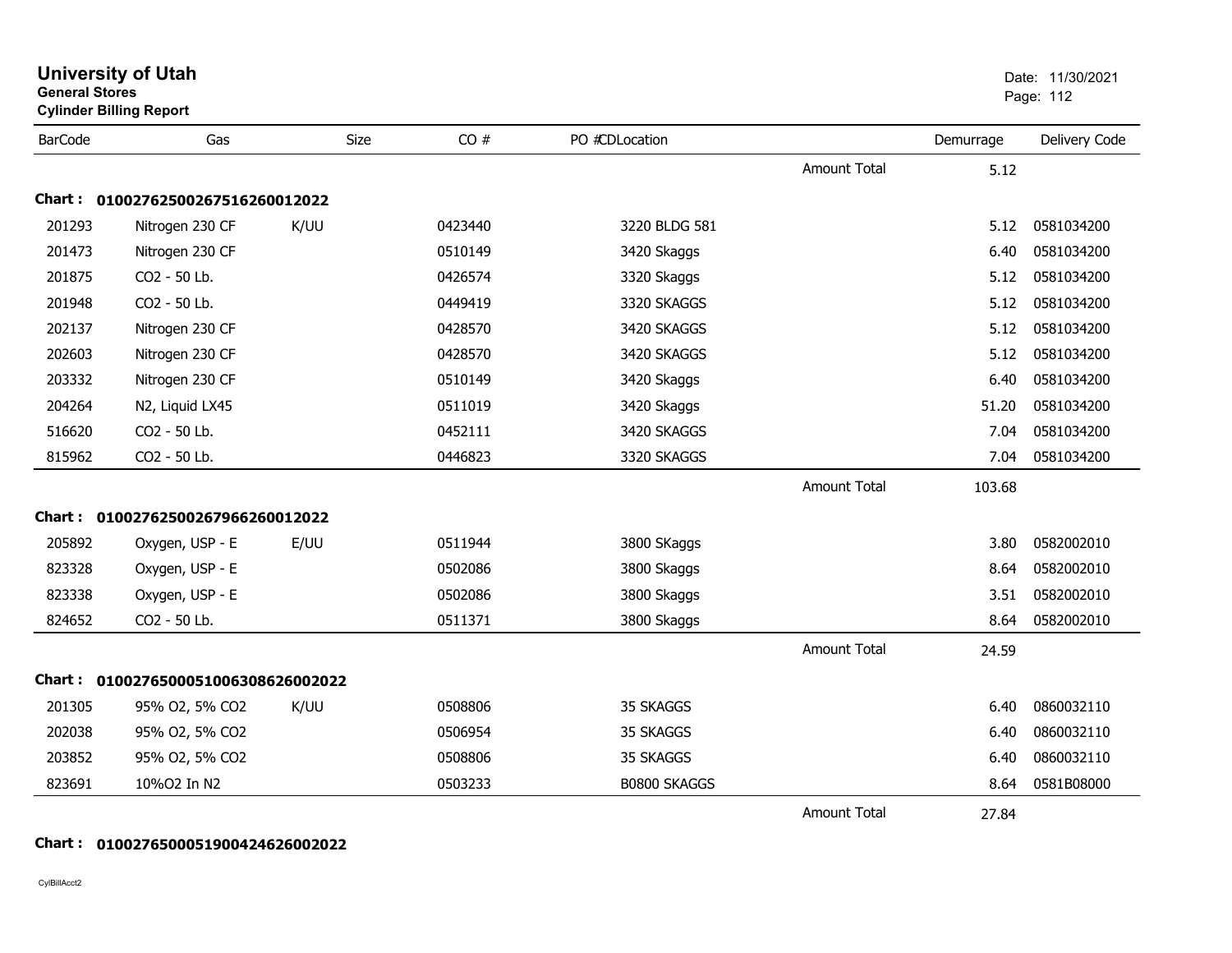|                | <b>University of Utah</b><br><b>General Stores</b><br><b>Cylinder Billing Report</b> |                  |         | Date: 11/30/2021<br>Page: 113 |                     |           |               |
|----------------|--------------------------------------------------------------------------------------|------------------|---------|-------------------------------|---------------------|-----------|---------------|
| <b>BarCode</b> | Gas                                                                                  | Size             | CO#     | PO #CDLocation                |                     | Demurrage | Delivery Code |
| 204742         | CO2 - 50 Lb.                                                                         | K/UU             | 0478676 | 101 SKaggs Hall               |                     | 6.40      | 0582002010    |
| 817296         | CO2 - 50 Lb.                                                                         |                  | 0457492 | 115 SKAGGS                    |                     | 8.64      | 0582001150    |
| 820530         | CO2 - 50 Lb.                                                                         |                  | 0478676 | 101 SKaggs Hall               |                     | 8.64      | 0582002010    |
|                |                                                                                      |                  |         |                               | <b>Amount Total</b> | 23.68     |               |
| <b>Chart:</b>  | 0100276500054504310626002022                                                         |                  |         |                               |                     |           |               |
| 201318         | N2, Liquid GP45                                                                      | <b>180 LTR/U</b> | 0508891 | 3800 Skaggs                   |                     | 51.20     | 0581036000    |
| 822945         | Argon - UHP                                                                          |                  | 0499820 | 3861 Skaggs Reilly Lab        |                     | 8.64      | 0582002010    |
|                |                                                                                      |                  |         |                               | Amount Total        | 59.84     |               |
|                | Chart: 0100276500059204380626002022                                                  |                  |         |                               |                     |           |               |
| 204401         | N2, Liquid LX45                                                                      | <b>180 LTR/U</b> | 0511028 | 3800 Skaggs                   |                     | 51.20     | 0581036000    |
|                |                                                                                      |                  |         |                               | <b>Amount Total</b> | 51.20     |               |
|                | Chart: 0100276500059308063626002022                                                  |                  |         |                               |                     |           |               |
| 201915         | Nitrogen, UHP                                                                        | K/UU             | 0511033 | 3861 Skaggs                   |                     | 6.40      | 0582002010    |
| 202644         | CO <sub>2</sub> - 50 Lb.                                                             |                  | 0498753 | 3861 Skaggs                   |                     | 6.40      | 0582002010    |
| 203708         | CO2 - 50 Lb.                                                                         |                  | 0512232 | 3861 Skaggs                   |                     | 2.80      | 0582002010    |
| 205269         | Nitrogen, UHP                                                                        |                  | 0511033 | 3861 Skaggs                   |                     | 6.40      | 0582002010    |
|                |                                                                                      |                  |         |                               | Amount Total        | 22.00     |               |
|                | Chart: 0100276500059313660626002022                                                  |                  |         |                               |                     |           |               |
| 200971         | 95% Air, 5% CO2                                                                      | K/UU             | 0455062 | 3692 SKAGGS                   |                     | 5.12      | 0582002010    |
| 201485         | Helium - UHP                                                                         |                  | 0505433 | 3861 Skaggs                   |                     | 6.40      | 0582002010    |
| 201688         | CO2 - 50 Lb.                                                                         |                  | 0506064 | 3861 Skaggs                   |                     | 3.60      | 0582002010    |
| 201859         | Helium - UHP                                                                         |                  | 0505433 | 3861 Skaggs                   |                     | 6.40      | 0582002010    |
| 202099         | 95% Air, 5% CO2                                                                      |                  | 0481043 | 3692 SKaggs                   |                     | 6.40      | 0582002010    |
| 203277         | Argon - 40cf                                                                         |                  | 0511169 | 3861 Skaggs                   |                     | 5.76      | 0582002010    |
| 203692         | CO2 - 50 Lb.                                                                         |                  | 0483828 | 3861 SKaggs Toxicology        |                     | 6.40      | 0582002010    |
| 204729         | CO2 - 50 Lb.                                                                         |                  | 0508675 |                               |                     | 6.40      |               |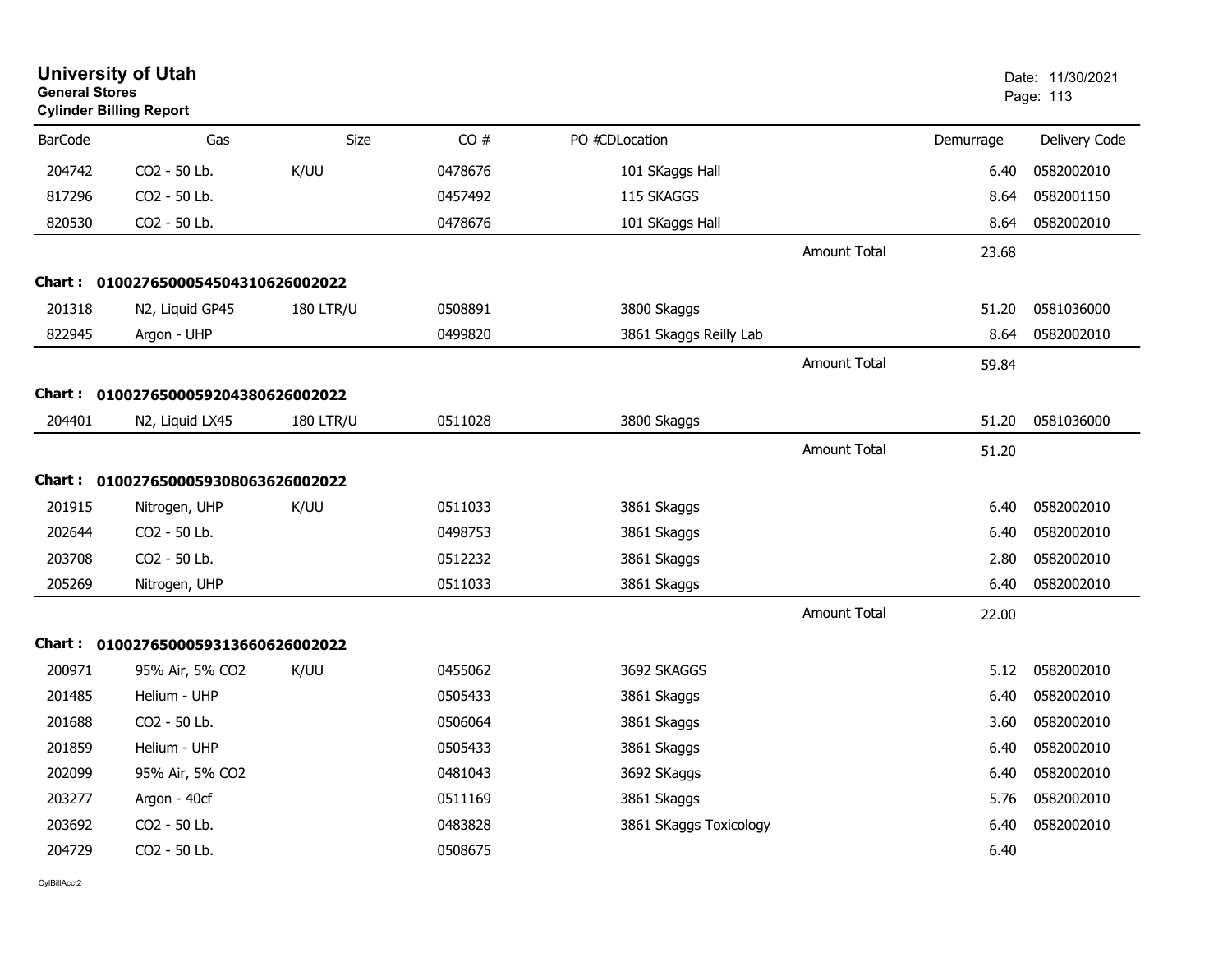| <b>University of Utah</b> |  |
|---------------------------|--|
| <b>General Stores</b>     |  |

**Cylinder Billing Report**

| <b>BarCode</b> | Gas                                 | <b>Size</b> | CO#     | PO #CDLocation       |                     | Demurrage | Delivery Code |
|----------------|-------------------------------------|-------------|---------|----------------------|---------------------|-----------|---------------|
| 803672         | CO, 80CF                            |             | 0218500 | <b>386 BPRB</b>      |                     | 7.36      | 0570003900    |
|                |                                     |             |         |                      | <b>Amount Total</b> | 53.84     |               |
|                | Chart: 0100276500059315660626002022 |             |         |                      |                     |           |               |
| 200295         | Oxygen, USP                         | K/UU        | 0504770 | B0327 Skaggs         |                     | 6.40      | 0582001120    |
| 203163         | Oxygen, USP - E                     |             | 0490482 | BO327 SKaggs         |                     | 6.40      | 0582001120    |
|                |                                     |             |         |                      | <b>Amount Total</b> | 12.80     |               |
|                | Chart: 0100276500059315810626002022 |             |         |                      |                     |           |               |
| 200325         | 95% O2, 5% CO2                      | K/UU        | 0510295 | 4800 SMBB            |                     | 2.40      | 0582002010    |
| 201140         | 95% O2, 5% CO2                      |             | 0500807 | 4800 SMBB            |                     | 0.60      | 0582002010    |
| 201174         | Air - 233 CF                        |             | 0482843 | 4800 SMBB            |                     | 6.40      | 0582002010    |
| 201198         | Air - 233 CF                        |             | 0503980 | 4800 SMBB West Side  |                     | 6.40      | 0582002010    |
| 201368         | 95% O2, 5% CO2                      |             | 0511429 | 4800 SMBB Attn: Jill |                     | 5.80      | 0582002010    |
| 201651         | 95% O2, 5% CO2                      |             | 0511822 | 4800 SMBB            |                     | 4.00      | 0582002010    |
| 202255         | 95% O2, 5% CO2                      |             | 0511429 | 4800 SMBB Attn: Jill |                     | 5.80      | 0582002010    |
| 205586         | 95% O2, 5% CO2                      |             | 0509661 | 4800 SMBB            |                     | 6.40      | 0582002010    |
|                |                                     |             |         |                      | <b>Amount Total</b> | 37.80     |               |
|                | Chart: 0100276500059316990626002022 |             |         |                      |                     |           |               |
| 202491         | Oxygen, USP - E                     | E/UU        | 0509965 | 3800 Skaggs          |                     | 6.40      | 0582002010    |
| 203693         | CO2 - 50 Lb.                        |             | 0507453 | 3800 Skaggs          |                     | 6.40      | 0582002010    |
|                |                                     |             |         |                      | <b>Amount Total</b> | 12.80     |               |
|                | Chart: 0100276500059317450626002022 |             |         |                      |                     |           |               |
| 200742         | Air - 233 CF                        | K/UU        | 0511102 | 3450 Skaggs          |                     | 6.40      | 0581036000    |
| 205614         | Oxygen, USP                         |             | 0511102 | 3450 Skaggs          |                     | 6.40      | 0581036000    |
|                |                                     |             |         |                      | <b>Amount Total</b> | 12.80     |               |
|                | Chart: 01002766000323146260012022   |             |         |                      |                     |           |               |
| 200001         | 95% O2, 5% CO2                      | K/UU        | 0506507 | <b>B0800 SKAGGS</b>  |                     | 6.40      | 0860032110    |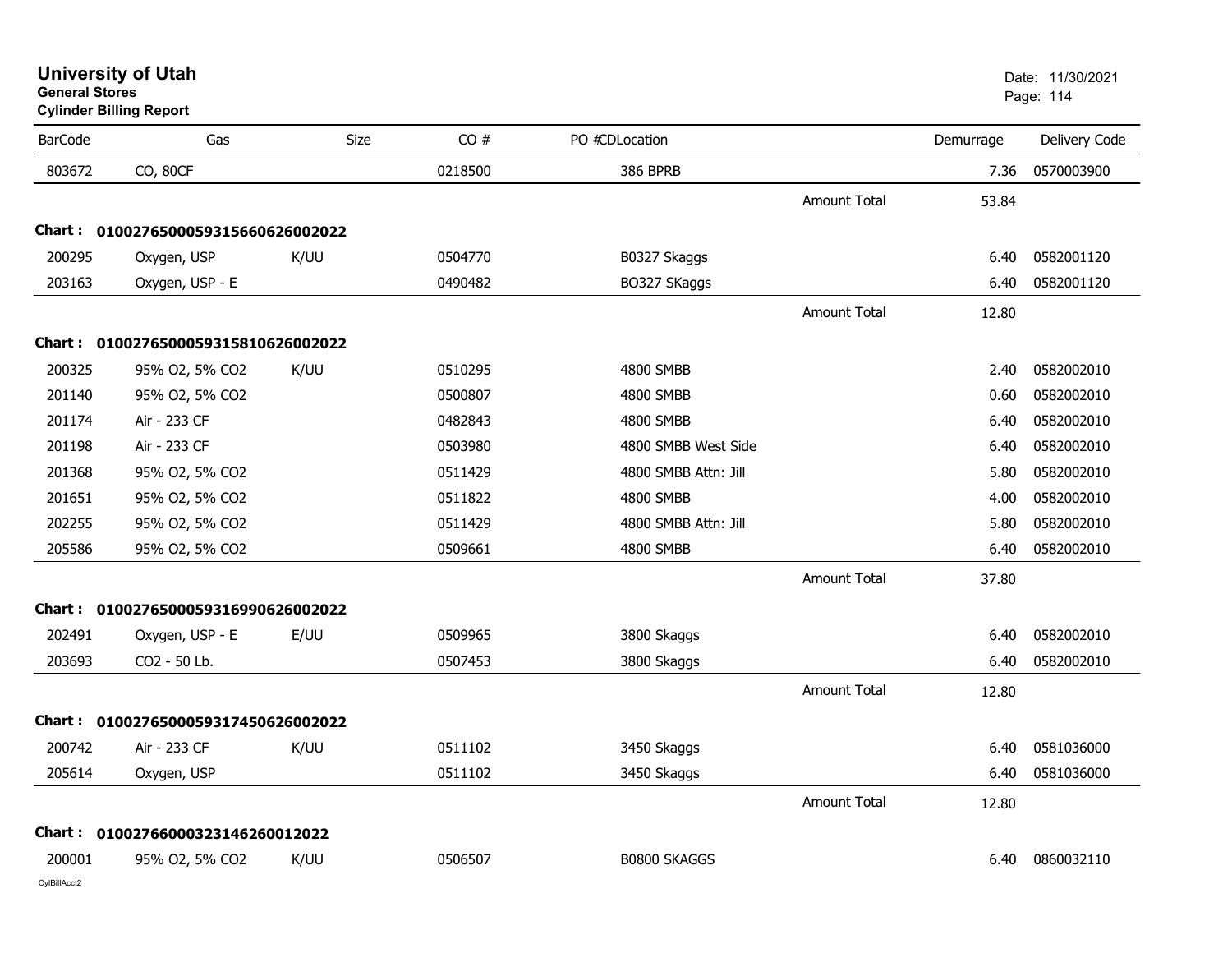| <b>General Stores</b> | <b>University of Utah</b><br><b>Cylinder Billing Report</b> |             |                    |                                                            |               | Date: 11/30/2021<br>Page: 115 |
|-----------------------|-------------------------------------------------------------|-------------|--------------------|------------------------------------------------------------|---------------|-------------------------------|
| <b>BarCode</b>        | Gas                                                         | <b>Size</b> | CO#                | PO #CDLocation                                             | Demurrage     | Delivery Code                 |
| 200007                | 95% O2, 5% CO2                                              |             | 0511481            | <b>B0800 SKAGGS</b>                                        | 5.60          | 0860032110                    |
| 200009                | 95% O2, 5% CO2                                              |             | 0506507            | <b>B0800 SKAGGS</b>                                        | 6.40          | 0860032110                    |
| 200683                | 95% O2, 5% CO2                                              |             | 0511481            | <b>B0800 SKAGGS</b>                                        | 5.60          | 0860032110                    |
| 201306                | 95% O2, 5% CO2                                              |             | 0511481            | <b>B0800 SKAGGS</b>                                        | 5.60          | 0860032110                    |
| 201455                | 95% O2, 5% CO2                                              |             | 0511481            | B0800 SKAGGS                                               | 5.60          | 0860032110                    |
| 201604                | 95% O2, 5% CO2                                              |             | 0506507            | B0800 SKAGGS                                               | 6.40          | 0860032110                    |
| 201665                | 95% O2, 5% CO2                                              |             | 0506507            | B0800 SKAGGS                                               | 0.80          | 0860032110                    |
| 202046                | 95% O2, 5% CO2                                              |             | 0511481            | B0800 SKAGGS                                               | 5.60          | 0860032110                    |
| 204524                | 95% O2, 5% CO2                                              |             | 0506507            | B0800 SKAGGS                                               | 0.80          | 0860032110                    |
| 205583                | 95% O2, 5% CO2                                              |             | 0503021            | <b>B0800 SKAGGS</b>                                        | 0.80          | 0860032110                    |
| 200833                | Chart: 01002766302272246260012022<br>Zero Air               | K/UU        | 0465636            | <b>Amount Total</b><br>3905 SKAGGS                         | 49.60<br>6.40 | 0582002010                    |
| 203309                | CO2 - 50 Lb.                                                |             | 0455712            | 3420 SKAGGS                                                | 5.12          | 0582002010                    |
|                       |                                                             |             |                    | <b>Amount Total</b>                                        | 11.52         |                               |
|                       | Chart: 01002772000309466260012022                           |             |                    |                                                            |               |                               |
| 200299                | 95% O2, 5% CO2                                              | K/UU        | 0479976            | B0800 SKAGGS                                               | 0.80          | 0860032110                    |
| 200485<br>203083      | Argon - UHP                                                 |             | 0446584            | 3800 SKAGGS                                                | 5.12          | 0581038610                    |
|                       | CO <sub>2</sub> - Inst. Gra                                 |             | 0259607            | 417 WAKARA #2111                                           | 5.12          | 0860021110                    |
| 203937<br>204677      | Argon - UHP                                                 |             | 0429728            | 3861 SKAGGS<br>3800 SKAGGS                                 | 5.12          | 0581038610                    |
| 205545                | Nitrogen, UHP                                               |             | 0507896            | 3800 Skaggs                                                | 6.40          | 0581036000<br>0581038610      |
|                       | Nitrogen, UHP                                               |             | 0451039            |                                                            | 5.12<br>5.12  |                               |
| 205756                | Argon - UHP                                                 |             | 0451388            | 3800 SKAGGS                                                |               | 0581038610                    |
| 805011                | Argon - 125 CF                                              |             | 0267044            | 417 WAKARA #2111                                           | 6.72          | 0860021110                    |
| 805433<br>808399      | Oxygen, UHP,<br>Methane C.P. GR                             |             | 0274715<br>0349266 | 417 WAKARA #2111<br>3630 LS SKAGGS RES. BUILDING TANK ROOM | 12.16<br>7.04 | 0860021110<br>0860021110      |
| 810190                | Argon - UHP                                                 |             | 0379084            | 3861 Skaggs                                                | 7.04          | 0581038610                    |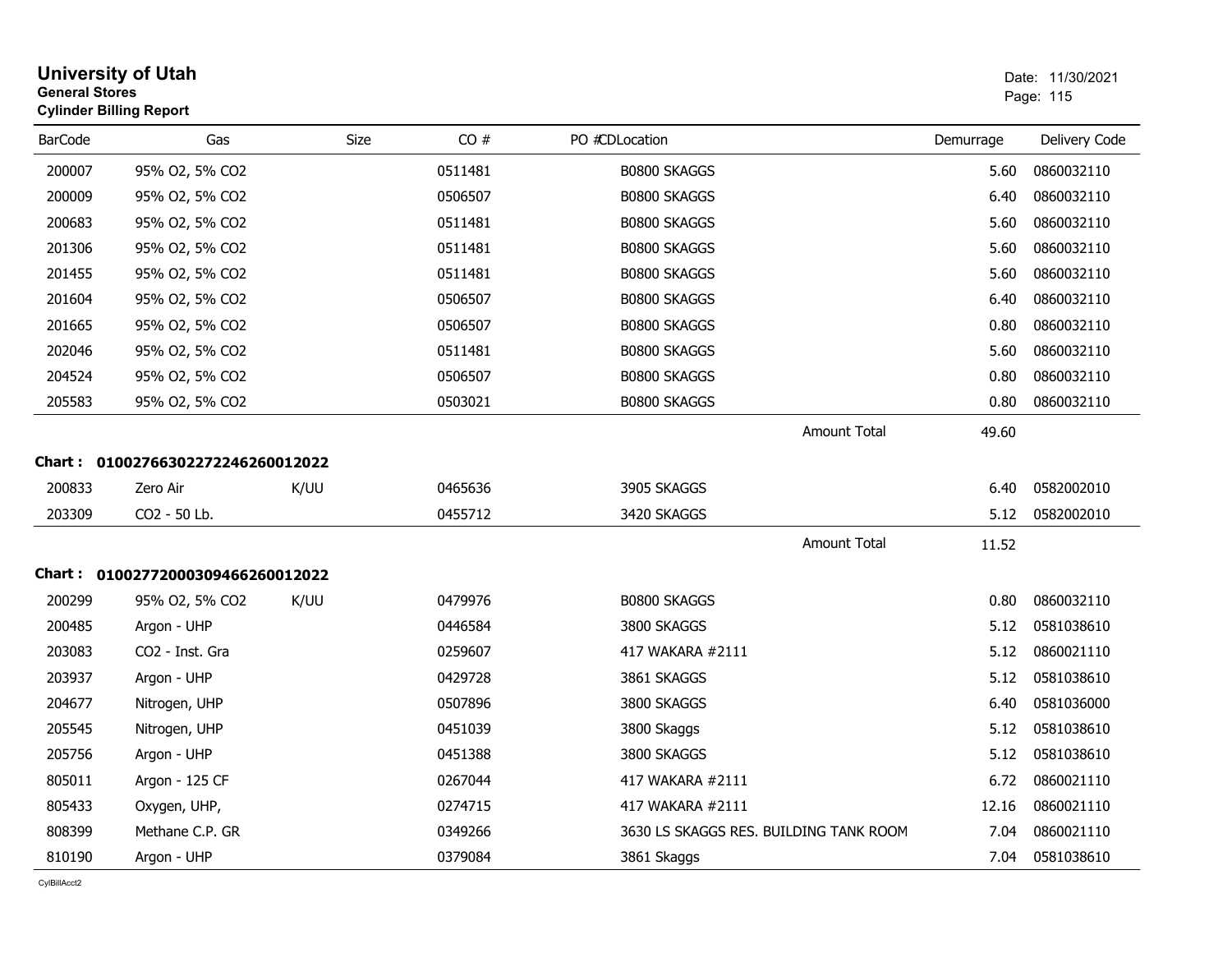| <b>General Stores</b> | <b>University of Utah</b><br><b>Cylinder Billing Report</b> |           |         |                          |                     |           | Date: 11/30/2021<br>Page: 116 |
|-----------------------|-------------------------------------------------------------|-----------|---------|--------------------------|---------------------|-----------|-------------------------------|
| <b>BarCode</b>        | Gas                                                         | Size      | CO#     | PO #CDLocation           |                     | Demurrage | Delivery Code                 |
|                       |                                                             |           |         |                          | <b>Amount Total</b> | 65.76     |                               |
|                       | Chart: 0100277500059900642626002022                         |           |         |                          |                     |           |                               |
| 822419                | Helium - UHP                                                | 200C/Mt.A | 0495690 | 3300 Skaggs              |                     | 8.64      | 0581038610                    |
|                       |                                                             |           |         |                          | <b>Amount Total</b> | 8.64      |                               |
|                       | Chart: 0100278500059900649626002022                         |           |         |                          |                     |           |                               |
| 200536                | Oxygen, USP                                                 | K/UU      | 0510380 | B0800 Skaggs             |                     | 6.40      | 0860032110                    |
| 200598                | Oxygen, USP                                                 |           | 0473204 | B0800 SKaggs Dock        |                     | 6.40      | 0860032110                    |
| 201095                | CO2 - 50 Lb.                                                |           | 0510380 | B0800 Skaggs             |                     | 6.40      | 0860032110                    |
| 201525                | Oxygen, USP                                                 |           | 0502505 | B0800 Skaggs             |                     | 6.40      | 0860032110                    |
| 201620                | Nitrogen 230 CF                                             |           | 0416548 | B0800 Skaggs - Basement  |                     | 5.12      | 0860032110                    |
| 201651                | 95% O2, 5% CO2                                              |           | 0491835 | B0800 SKaggs             |                     | 0.80      | 0860032110                    |
| 201737                | Oxygen, USP                                                 |           | 0495533 | B0800 SKaggs             |                     | 6.40      | 0860032110                    |
| 202477                | 95% O2, 5% CO2                                              |           | 0496240 | <b>B0800 SKAGGS</b>      |                     | 6.40      | 0860032110                    |
| 202514                | CO2 - 50 Lb.                                                |           | 0510380 | B0800 Skaggs             |                     | 6.40      | 0860032110                    |
| 204713                | Oxygen, USP                                                 |           | 0502505 | B0800 Skaggs             |                     | 6.40      | 0860032110                    |
| 205376                | CO2 - 50 Lb.                                                |           | 0496609 | B0800 Skaggs, Attn: Jodi |                     | 6.40      | 0860032110                    |
| 205615                | Oxygen, USP                                                 |           | 0502505 | B0800 Skaggs             |                     | 6.40      | 0860032110                    |
| 205627                | Oxygen, USP                                                 |           | 0495533 | B0800 SKaggs             |                     | 6.40      | 0860032110                    |
| 205826                | Oxygen, USP                                                 |           | 0510380 | B0800 Skaggs             |                     | 6.40      | 0860032110                    |
| 205828                | Oxygen, USP                                                 |           | 0502505 | B0800 Skaggs             |                     | 6.40      | 0860032110                    |
| 205842                | Oxygen, USP                                                 |           | 0473204 | B0800 SKaggs Dock        |                     | 6.40      | 0860032110                    |
| 205908                | Oxygen, USP                                                 |           | 0502505 | B0800 Skaggs             |                     | 6.40      | 0860032110                    |
| 821278                | Oxygen, USP                                                 |           | 0482164 | B0800 Skaggs ADD Lab     |                     | 8.64      | 0860032110                    |
|                       |                                                             |           |         |                          | <b>Amount Total</b> | 110.56    |                               |
|                       | Chart: 01002792000203156260012022                           |           |         |                          |                     |           |                               |
| 203476                | CO2 - 50 Lb.                                                | K/UU      | 0509852 | 1541 SKAGGS              |                     | 3.80      | 0582003070                    |
| 203698                | CO2 - 50 Lb.                                                |           | 0512333 | 307 Skaggs               |                     | 2.60      | 0582003070                    |
| CylBillAcct2          |                                                             |           |         |                          |                     |           |                               |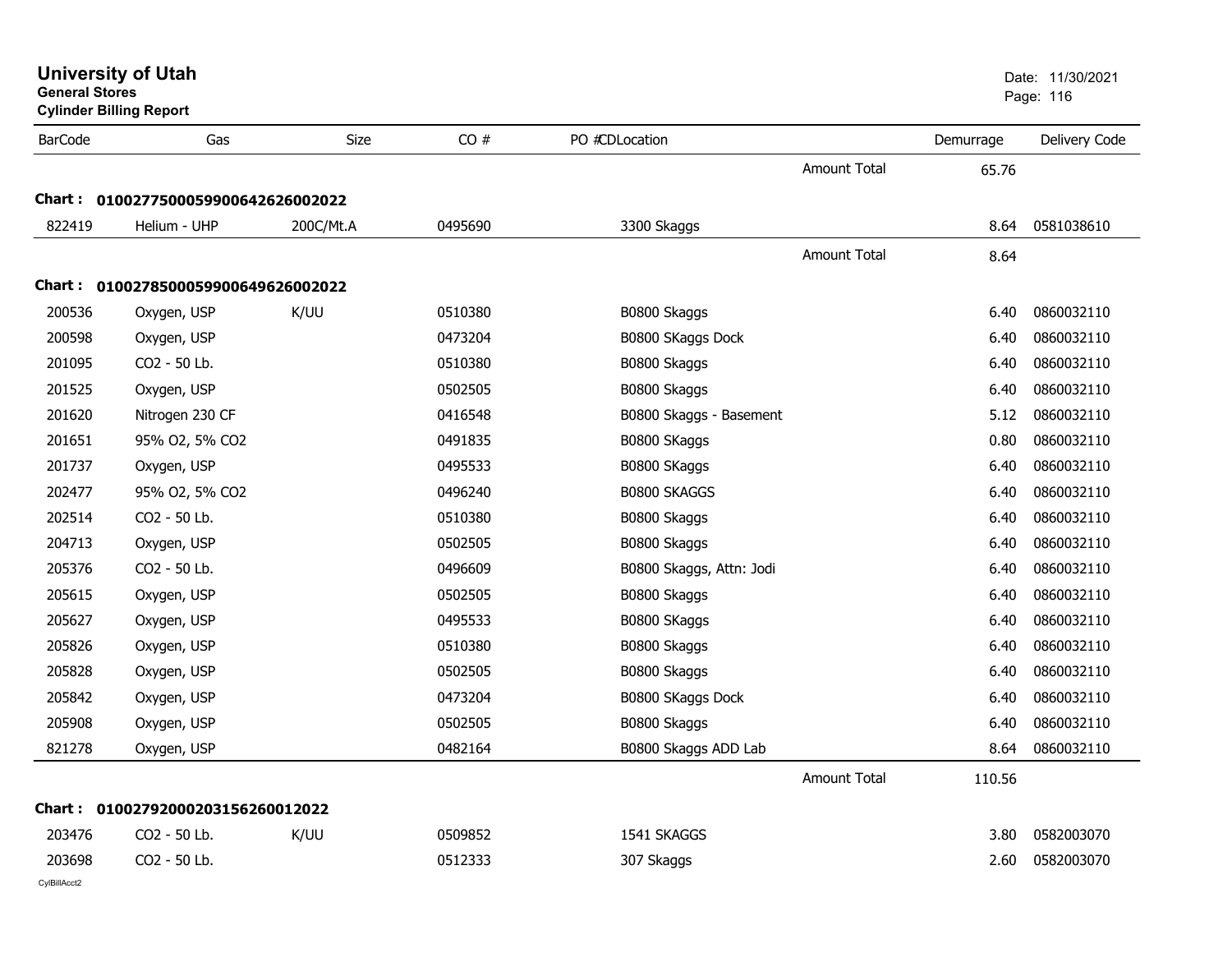| <b>University of Utah</b>                               | Date: 11/30/2021 |
|---------------------------------------------------------|------------------|
| <b>General Stores</b><br><b>Cylinder Billing Report</b> | Page: 117        |
|                                                         |                  |

| <b>BarCode</b> | Gas                                 | Size             | CO#     | PO #CDLocation             |                     | Demurrage | Delivery Code |
|----------------|-------------------------------------|------------------|---------|----------------------------|---------------------|-----------|---------------|
| 205681         | CO2 - 50 Lb.                        |                  | 0512333 | 307 Skaggs                 |                     | 2.60      | 0582003070    |
|                |                                     |                  |         |                            | <b>Amount Total</b> | 9.00      |               |
|                | Chart: 01002792000305996260012022   |                  |         |                            |                     |           |               |
| 200365         | CO2 - 50 Lb.                        | K/UU             | 0503610 | 1540 Skaggs                |                     | 6.40      | 0582003070    |
| 200542         | Argon                               |                  | 0488601 | 1540 Skaggs                |                     | 6.40      | 0582003070    |
| 201110         | Nitrogen 230 CF                     |                  | 0506998 | 1540 Skaggs                |                     | 6.40      | 0582003070    |
| 202094         | Nitrogen 230 CF                     |                  | 0500184 | 1540 Skaggs                |                     | 6.40      | 0582003070    |
| 204548         | CO2 - 50 Lb.                        |                  | 0506998 | 1540 Skaggs                |                     | 6.40      | 0582003070    |
|                |                                     |                  |         |                            | <b>Amount Total</b> | 32.00     |               |
|                | Chart: 01002792500062886260012022   |                  |         |                            |                     |           |               |
| 200640         | Argon                               | K/UU             | 0373810 | RM # 1541 SKAGGS           |                     | 5.12      | 0582002010    |
| 202048         | Nitrogen 230 CF                     |                  | 0360800 | 20 S 2030 E BPRB room 147A |                     | 5.12      | 0582002010    |
| 203040         | Oxygen, USP                         |                  | 0380270 | 1840 Skaggs                |                     | 5.12      | 0582003070    |
| 203302         | CO2 - 50 Lb.                        |                  | 0504480 | 1541 Skaggs                |                     | 6.40      | 0582003070    |
| 205483         | Nitrogen 230 CF                     |                  | 0318867 | 280 BPRB                   |                     | 5.12      | 0570002950    |
| 205654         | CO2 - 50 Lb.                        |                  | 0502225 | 1541 Skaggs                |                     | 3.80      | 0582003070    |
|                |                                     |                  |         |                            | <b>Amount Total</b> | 30.68     |               |
|                | Chart: 01002792500260006260012022   |                  |         |                            |                     |           |               |
| 201253         | Nitrogen 230 CF                     | K/UU             | 0401263 | 1650 SKAGGS                |                     | 5.12      | 0582002010    |
| 205659         | CO2 - 50 Lb.                        |                  | 0458491 | BLDG 581 RM 1692           |                     | 5.12      | 0582002010    |
| 811026         | Carbon Monoxide                     |                  | 0401471 | 1650 SKAGGS                |                     | 7.04      | 0582002010    |
|                |                                     |                  |         |                            | <b>Amount Total</b> | 17.28     |               |
|                | Chart: 0100279500051005891626002022 |                  |         |                            |                     |           |               |
| 202305         | N2, Liquid GP45                     | <b>180 LTR/U</b> | 0511296 | 1650 Skaggs                |                     | 51.20     | 0570002950    |
| 202429         | N2, Liquid GP45                     |                  | 0510562 | 1650 SKAGGS                |                     | 51.20     | 0570002950    |
|                |                                     |                  |         |                            | <b>Amount Total</b> | 102.40    |               |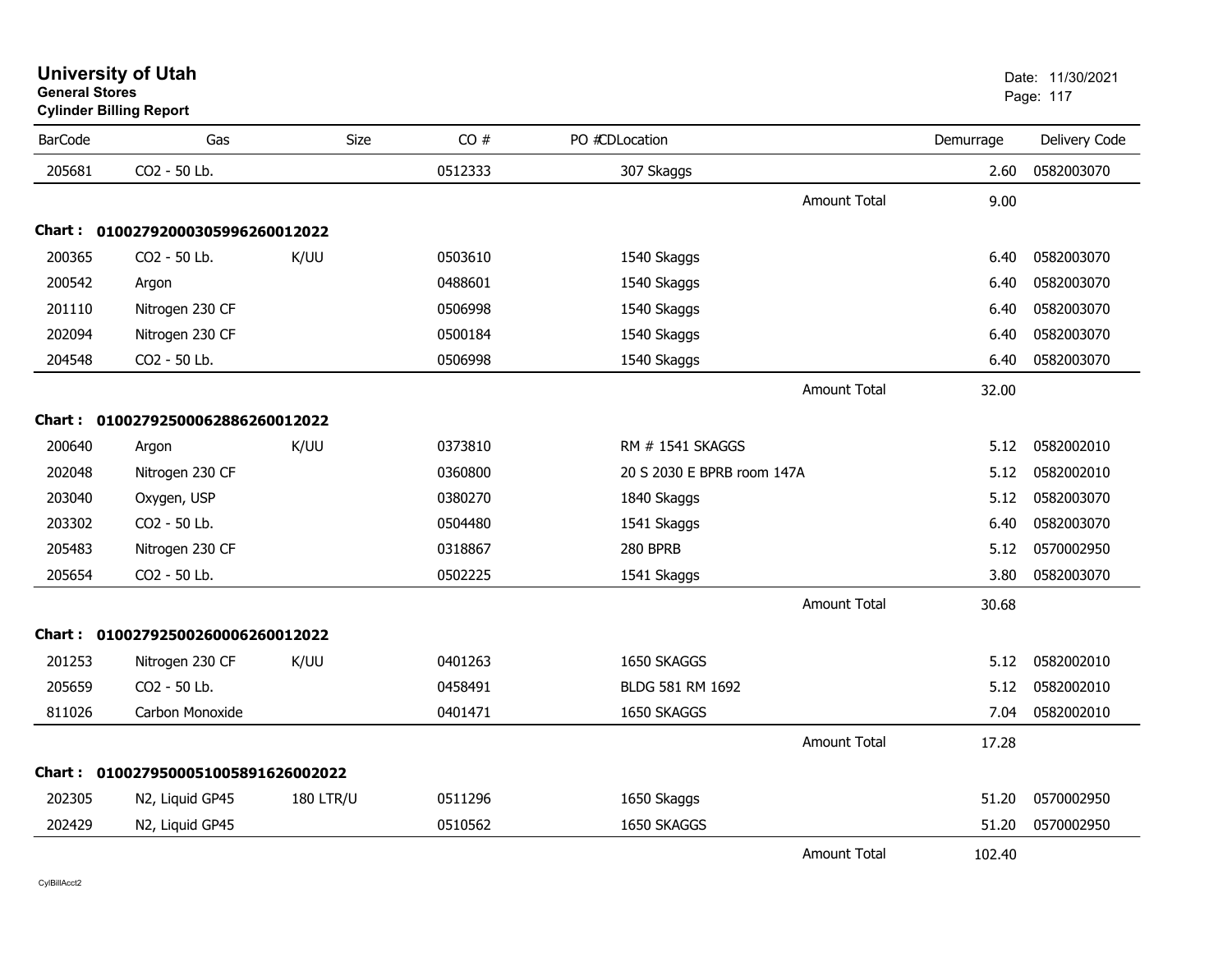| <b>General Stores</b> | <b>University of Utah</b><br><b>Cylinder Billing Report</b> |           |         |                |                     |           | Date: 11/30/2021<br>Page: 118 |
|-----------------------|-------------------------------------------------------------|-----------|---------|----------------|---------------------|-----------|-------------------------------|
| <b>BarCode</b>        | Gas                                                         | Size      | CO#     | PO #CDLocation |                     | Demurrage | Delivery Code                 |
|                       | Chart: 0100279500058502945626002022                         |           |         |                |                     |           |                               |
| 200890                | Nitrogen 230 CF                                             | K/UU      | 0508145 | 1321 Skaggs    |                     | 6.40      | 0582003070                    |
| 200946                | Nitrogen 230 CF                                             |           | 0508145 | 1321 Skaggs    |                     | 6.40      | 0582003070                    |
| 201472                | Nitrogen 230 CF                                             |           | 0504208 | 1321 Skaggs    |                     | 6.40      | 0582003070                    |
| 201705                | Nitrogen 230 CF                                             |           | 0508145 | 1321 Skaggs    |                     | 6.40      | 0582003070                    |
| 201707                | Nitrogen 230 CF                                             |           | 0508025 | 1321 SKAGGS    |                     | 6.40      | 0582003070                    |
| 201748                | Nitrogen 230 CF                                             |           | 0504208 | 1321 Skaggs    |                     | 6.40      | 0582003070                    |
| 202000                | Nitrogen 230 CF                                             |           | 0508145 | 1321 Skaggs    |                     | 6.40      | 0582003070                    |
| 203335                | Nitrogen 230 CF                                             |           | 0508145 | 1321 Skaggs    |                     | 6.40      | 0582003070                    |
| 205510                | Nitrogen 230 CF                                             |           | 0508145 | 1321 Skaggs    |                     | 6.40      | 0582003070                    |
|                       |                                                             |           |         |                | <b>Amount Total</b> | 57.60     |                               |
|                       | Chart: 0100279500059313830626002022                         |           |         |                |                     |           |                               |
| 201387                | Argon - UHP                                                 | K/UU      | 0477953 | 1450 Skaggs    |                     | 6.40      | 0570002950                    |
| 201587                | Argon - 125 CF                                              |           | 0493955 | 1415 SKaggs    |                     | 6.40      | 0570002950                    |
| 202172                | Nitrogen 230 CF                                             |           | 0442566 | 1450 SRB       |                     | 5.12      | 0570002950                    |
| 202177                | N2, Liquid LX45                                             |           | 0510914 | 1415 Skaggs    |                     | 51.20     | 0570002950                    |
| 202432                | N2, Liquid LX45                                             |           | 0510027 | 1415 Skaggs    |                     | 6.40      | 0570002950                    |
| 203781                | N2, Liquid GP45                                             |           | 0512588 | 1415 Skaggs    |                     | 9.60      | 0570002950                    |
| 204263                | N2, Liquid GP45                                             |           | 0511499 | 1415 SKaggs    |                     | 35.20     | 0570002950                    |
| 204553                | Argon - UHP                                                 |           | 0467637 | 1430 Skaggs    |                     | 6.40      | 0570002950                    |
| 205289                | N2, Liquid GP45                                             |           | 0512316 | 1415 Skaggs    |                     | 20.80     | 0570002950                    |
| 205706                | N2, Liquid LX45                                             |           | 0510914 | 1415 Skaggs    |                     | 30.40     | 0570002950                    |
|                       |                                                             |           |         |                | <b>Amount Total</b> | 177.92    |                               |
|                       | Chart: 0100279500059315740626002022                         |           |         |                |                     |           |                               |
| 817926                | Argon                                                       | 200C/Mt.A | 0461663 | 1321 SKAGGS    |                     | 8.64      | 0582003070                    |
| 817928                | Argon                                                       |           | 0461663 | 1321 SKAGGS    |                     | 8.64      | 0582003070                    |
|                       |                                                             |           |         |                | <b>Amount Total</b> | 17.28     |                               |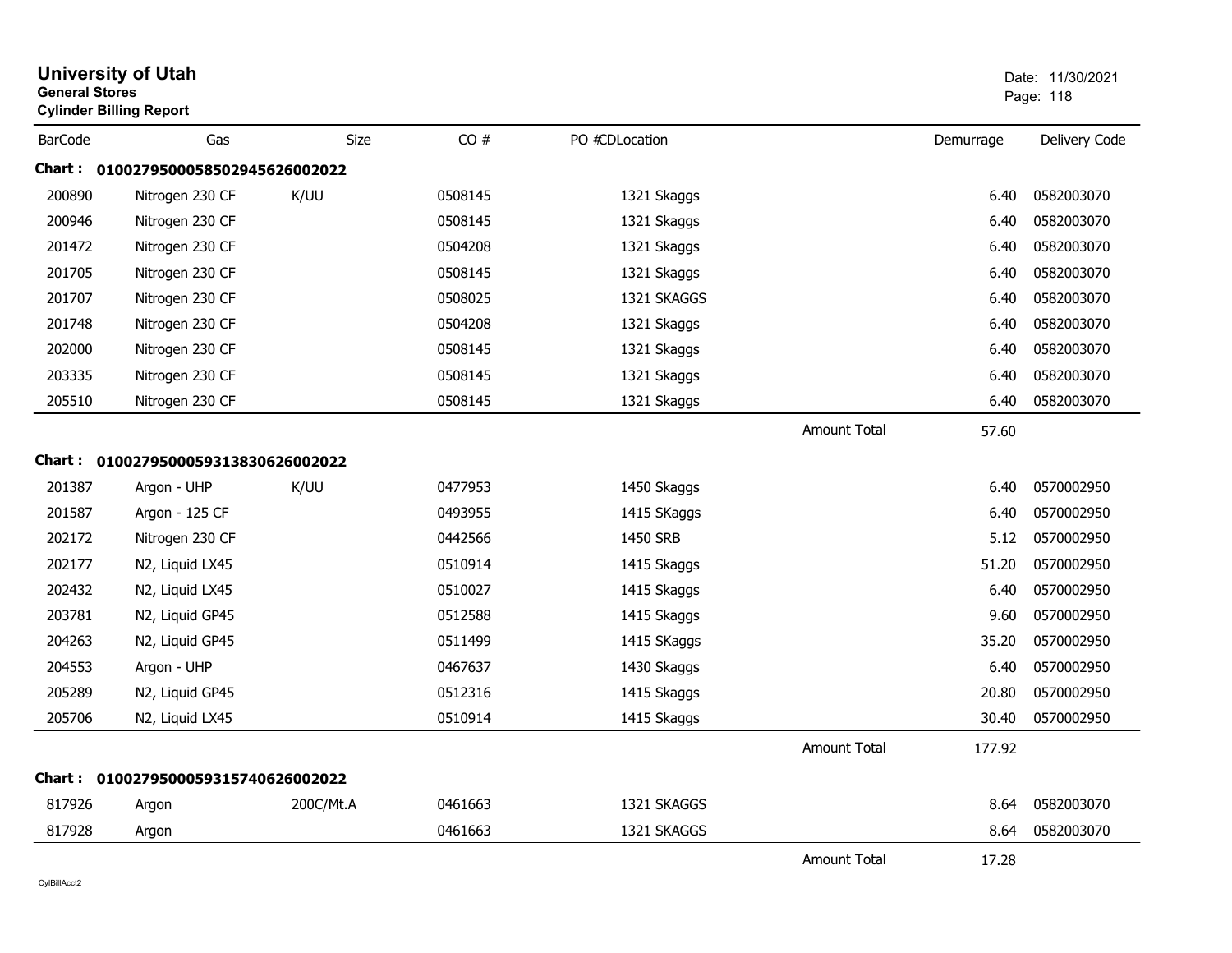| <b>General Stores</b>  | <b>University of Utah</b><br><b>Cylinder Billing Report</b> |             |         |                |                     |           | Date: 11/30/2021<br>Page: 119 |
|------------------------|-------------------------------------------------------------|-------------|---------|----------------|---------------------|-----------|-------------------------------|
| <b>BarCode</b>         | Gas                                                         | <b>Size</b> | CO#     | PO #CDLocation |                     | Demurrage | Delivery Code                 |
|                        | Chart: 01002796000182366260012022                           |             |         |                |                     |           |                               |
| 823981                 | HP Nitrogen                                                 | 200C/Mt.A   | 0505088 | 1444 MCE       |                     | 8.64      | 0064032900                    |
|                        |                                                             |             |         |                | <b>Amount Total</b> | 8.64      |                               |
|                        | Chart: 01002832000204626260012022                           |             |         |                |                     |           |                               |
| 202344                 | CO2 - 50 Lb.                                                | K/UU        | 0495443 | 2470 Skaggs    |                     | 6.40      | 0582003010                    |
| 202348                 | CO2 - 50 Lb.                                                |             | 0495443 | 2470 Skaggs    |                     | 6.40      | 0582003010                    |
|                        |                                                             |             |         |                | <b>Amount Total</b> | 12.80     |                               |
|                        | Chart: 01002832500261316260012022                           |             |         |                |                     |           |                               |
| 200777                 | Nitrogen 230 CF                                             | K/UU        | 0425806 | 2620 SKAGGS    |                     | 5.12      | 0582003010                    |
|                        |                                                             |             |         |                | <b>Amount Total</b> | 5.12      |                               |
|                        | Chart: 0100283500050503486626002022                         |             |         |                |                     |           |                               |
| 200189                 | Oxygen, USP                                                 | K/UU        | 0504813 | 0333 Skaggs    |                     | 6.40      | 0582003010                    |
| 200418                 | CO2 - 50 Lb.                                                |             | 0454624 | 2480 SKAGG     |                     | 5.12      | 0582003010                    |
| 200464                 | CO2 - 50 Lb.                                                |             | 0507542 | 2800 Skagg s   |                     | 1.00      | 0582003010                    |
| 200501                 | Nitrogen 230 CF                                             |             | 0507542 | 2800 Skagg s   |                     | 1.00      | 0582003010                    |
| 200644                 | Nitrogen 230 CF                                             |             | 0511545 | 2800 SKaggs    |                     | 5.40      | 0582003010                    |
| 200645                 | Nitrogen 230 CF                                             |             | 0511545 | 2800 SKaggs    |                     | 5.40      | 0582003010                    |
| 200813                 | Nitrogen 230 CF                                             |             | 0508813 | 2800 Skaggs    |                     | 1.00      | 0582003010                    |
| 200888                 | Nitrogen 230 CF                                             |             | 0508813 | 2800 Skaggs    |                     | 1.00      | 0582003010                    |
| 200976                 | 95% Air, 5% CO2                                             |             | 0470838 | 2800 SRB       |                     | 6.40      | 0582003010                    |
| 201050                 | Nitrogen 230 CF                                             |             | 0507542 | 2800 Skagg s   |                     | 1.00      | 0582003010                    |
| 201065                 | CO2 - 50 Lb.                                                |             | 0505744 | 2800 Skaggs    |                     | 6.40      | 0582003010                    |
| 201128                 | Oxygen, USP                                                 |             | 0477741 | 2800 Skaggs    |                     | 6.40      | 0582003010                    |
| 201423                 | Nitrogen 230 CF                                             |             | 0511545 | 2800 SKaggs    |                     | 5.40      | 0582003010                    |
| 201644                 | Nitrogen 230 CF                                             |             | 0511545 | 2800 SKaggs    |                     | 5.40      | 0582003010                    |
| 201686                 | CO2 - 50 Lb.                                                |             | 0500088 | 2800 Skaggs    |                     | 1.00      | 0582003010                    |
| 201712<br>CvIBillAcct2 | N2, Liquid LX45                                             |             | 0510910 | 2800 Skaggs    |                     | 51.20     | 0582003010                    |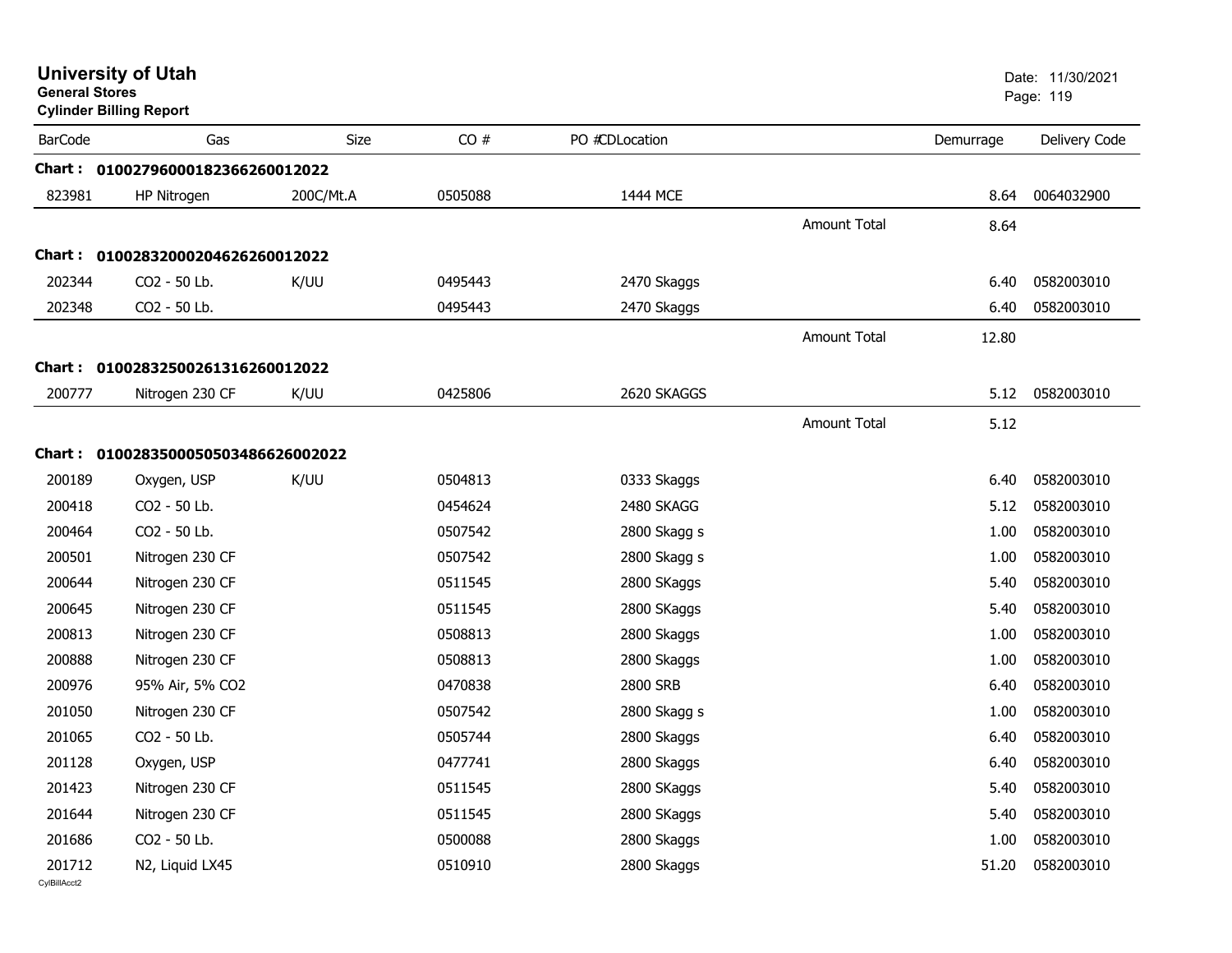| <b>General Stores</b> | <b>University of Utah</b><br><b>Cylinder Billing Report</b> |      |         |                |                     |           | Date: 11/30/2021<br>Page: 120 |
|-----------------------|-------------------------------------------------------------|------|---------|----------------|---------------------|-----------|-------------------------------|
| <b>BarCode</b>        | Gas                                                         | Size | CO#     | PO #CDLocation |                     | Demurrage | Delivery Code                 |
| 201807                | CO2 - 50 Lb.                                                |      | 0500088 | 2800 Skaggs    |                     | 6.40      | 0582003010                    |
| 202257                | Nitrogen 230 CF                                             |      | 0483312 | 2800 SKaggs    |                     | 6.40      | 0582003010                    |
| 202724                | Nitrogen 230 CF                                             |      | 0507542 | 2800 Skagg s   |                     | 1.00      | 0582003010                    |
| 202923                | Oxygen, USP                                                 |      | 0504813 | 0333 Skaggs    |                     | 6.40      | 0582003010                    |
| 203799                | CO2 - 50 Lb.                                                |      | 0508813 | 2800 Skaggs    |                     | 6.40      | 0582003010                    |
| 204581                | CO2 - 50 Lb.                                                |      | 0450387 | 2850 SKAGGS    |                     | 5.12      | 0582003010                    |
| 205408                | Nitrogen 230 CF                                             |      | 0511545 | 2800 SKaggs    |                     | 5.40      | 0582003010                    |
| 205493                | Nitrogen 230 CF                                             |      | 0507542 | 2800 Skagg s   |                     | 6.40      | 0582003010                    |
| 205516                | CO2 - 50 Lb.                                                |      | 0505744 | 2800 Skaggs    |                     | 6.40      | 0582003010                    |
| 205569                | 95% Air, 5% CO2                                             |      | 0472001 | 2800 SRB       |                     | 6.40      | 0582003010                    |
| 205857                | Co2 10#                                                     |      | 0462338 | 2800 SKAGGS    |                     | 5.76      | 0582003010                    |
| 205901                | Oxygen, USP                                                 |      | 0504813 | 0333 Skaggs    |                     | 6.40      | 0582003010                    |
| 816912                | Oxygen - 125 CF                                             |      | 0454776 | 346 SKAGGS     |                     | 8.64      | 0582003010                    |
| 817015                | Co2 10#                                                     |      | 0462493 | 2800 SKAGGS    |                     | 7.68      | 0582003010                    |
| 821486                | CO2 - 50 Lb.                                                |      | 0483312 | 2800 SKaggs    |                     | 8.64      | 0582003010                    |
| 824713                | CO2 - 50 Lb.                                                |      | 0511545 | 2800 SKaggs    |                     | 7.29      | 0582003010                    |
| 824721                | CO2 - 50 Lb.                                                |      | 0511545 | 2800 SKaggs    |                     | 7.29      | 0582003010                    |
|                       |                                                             |      |         |                | Amount Total        | 217.54    |                               |
|                       | Chart: 0100283500050503671626002022                         |      |         |                |                     |           |                               |
| 200394                | Nitrogen 230 CF                                             | K/UU | 0425665 | 2620 Skaggs    |                     | 5.12      | 0582003010                    |
| 201307                | N2, Liquid LX45                                             |      | 0512501 | 2400 Skaggs    |                     | 11.20     | 0582003010                    |
| 202483                | CO2 - 50 Lb.                                                |      | 0508518 | 2400 Skaggs    |                     | 6.40      | 0582003010                    |
| 203995                | CO2 - Siphon                                                |      | 0425665 | 2620 Skaggs    |                     | 5.12      | 0582003010                    |
| 815951                | CO2 - Siphon                                                |      | 0446861 | 2470 SKAGGS    |                     | 7.04      | 0582003010                    |
| 815952                | CO2 - Siphon                                                |      | 0446861 | 2470 SKAGGS    |                     | 7.04      | 0582003010                    |
|                       |                                                             |      |         |                | <b>Amount Total</b> | 41.92     |                               |

#### **Chart : 0100283500051006019626002022**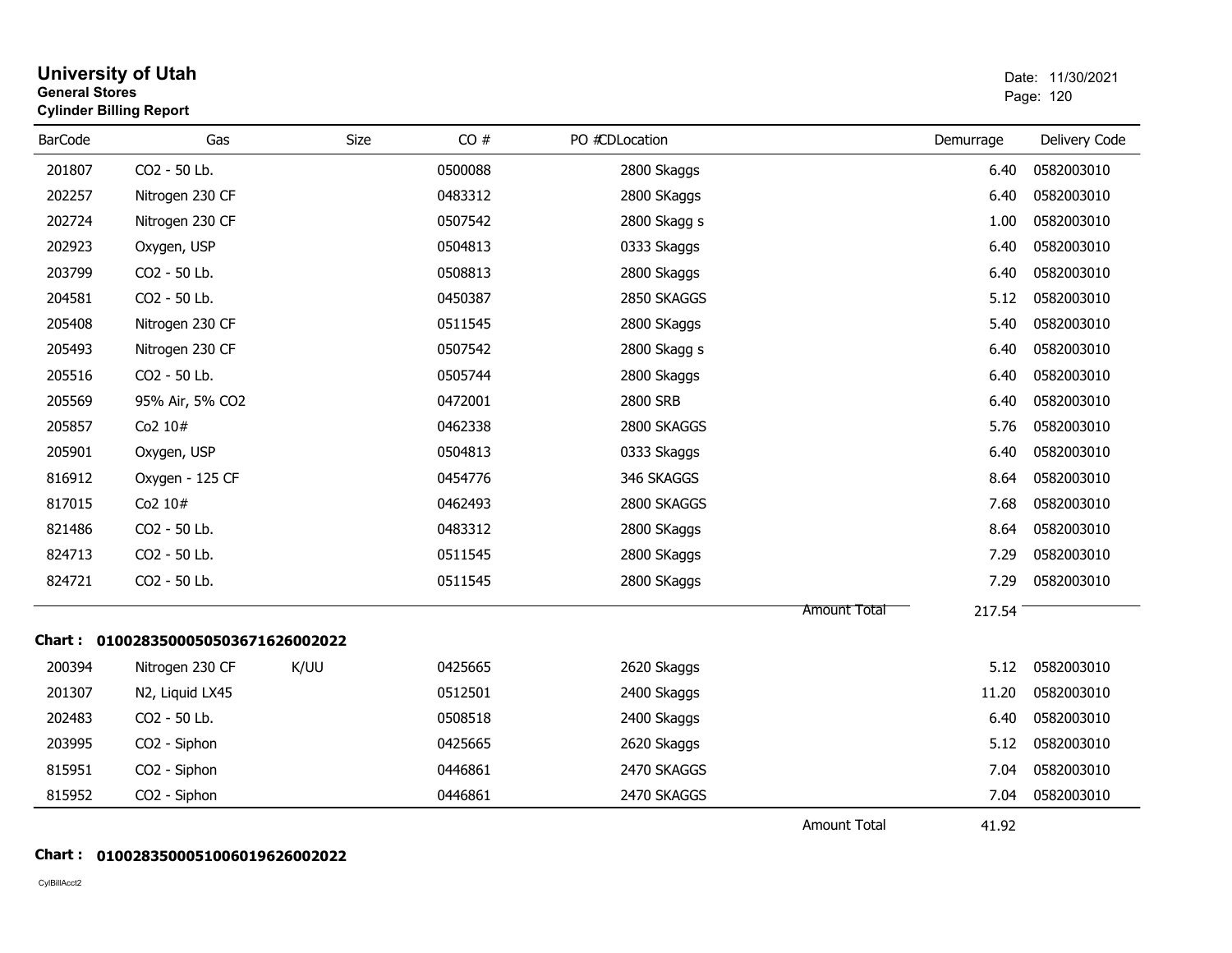| <b>General Stores</b> | <b>University of Utah</b><br><b>Cylinder Billing Report</b> |                  |         |                      |                     |           | Date: 11/30/2021<br>Page: 121 |
|-----------------------|-------------------------------------------------------------|------------------|---------|----------------------|---------------------|-----------|-------------------------------|
| <b>BarCode</b>        | Gas                                                         | Size             | CO#     | PO #CDLocation       |                     | Demurrage | Delivery Code                 |
| 200274                | CO2 - 50 Lb.                                                | K/UU             | 0507915 | 2851 Skaggs          |                     | 6.40      | 0582003010                    |
| 201392                | CO2 - 50 Lb.                                                |                  | 0497468 | 2851 Skaggs          |                     | 6.40      | 0582003010                    |
| 203285                | N2, Liquid LX45                                             |                  | 0512081 | 2620 Skaggs          |                     | 28.80     | 0582003010                    |
| 824213                | CO2 - 50 Lb.                                                |                  | 0507915 | 2851 Skaggs          |                     | 8.64      | 0582003010                    |
| 824214                | CO2 - 50 Lb.                                                |                  | 0507915 | 2851 Skaggs          |                     | 8.64      | 0582003010                    |
|                       |                                                             |                  |         |                      | <b>Amount Total</b> | 58.88     |                               |
|                       | Chart: 0100283500059314010626002022                         |                  |         |                      |                     |           |                               |
| 200634                | CO <sub>2</sub> - 50 Lb.                                    | K/UU             | 0413014 | 2840 SKAGGS          |                     | 5.12      | 0582003010                    |
| 200847                | Oxygen, USP                                                 |                  | 0494286 | BO346 Skaggs         |                     | 6.40      | 0582003010                    |
| 201617                | Oxygen, USP                                                 |                  | 0439256 | B0333 SKAGGS         |                     | 5.12      | 0582003010                    |
| 201639                | Hydrogen - PP                                               |                  | 0492557 | 2790 Skaggs          |                     | 6.40      | 0582003010                    |
| 201758                | Nitrogen 230 CF                                             |                  | 0453601 | 2800 SKAGGS          |                     | 5.12      | 0582003010                    |
| 204280                | Nitrogen NF                                                 |                  | 0416920 | 2620 SKAGGS          |                     | 5.12      | 0582002010                    |
| 205449                | Oxygen, USP - E                                             |                  | 0416920 | 2620 SKAGGS          |                     | 5.12      | 0582002010                    |
| 809029                | 5%Co2,5%O2,N2                                               |                  | 0350944 | 2760 SKAGGS          |                     | 7.04      | 0857003180                    |
| 810898                | Nitrogen NF                                                 |                  | 0417227 | RM 2620-30 s 2000 e  |                     | 7.04      | 0582002010                    |
| 820394                | Nitrogen NF                                                 |                  | 0478030 | 2820 Skaggs Research |                     | 8.64      | 0582003010                    |
|                       |                                                             |                  |         |                      | Amount Total        | 61.12     |                               |
| Chart :               | 0100283500059315560626002022                                |                  |         |                      |                     |           |                               |
| 819828                | Nitrogen 230 CF                                             | 200C/Mt.A        | 0474069 | 2660 Skaggs Research |                     | 8.64      | 0582003010                    |
|                       |                                                             |                  |         |                      | Amount Total        | 8.64      |                               |
| Chart :               | 0100283500059316930626002022                                |                  |         |                      |                     |           |                               |
| 202304                | N2, Liquid LX45                                             | <b>180 LTR/U</b> | 0510641 | 2400 Skaggs          |                     | 40.00     | 0582003010                    |
|                       |                                                             |                  |         |                      | Amount Total        | 40.00     |                               |
| <b>Chart :</b>        | 01002836000114766260012022                                  |                  |         |                      |                     |           |                               |
| 202843                | N2, Liquid LX45                                             | <b>180 LTR/U</b> | 0510577 | 2620 Skaggs          |                     | 22.40     | 0582003010                    |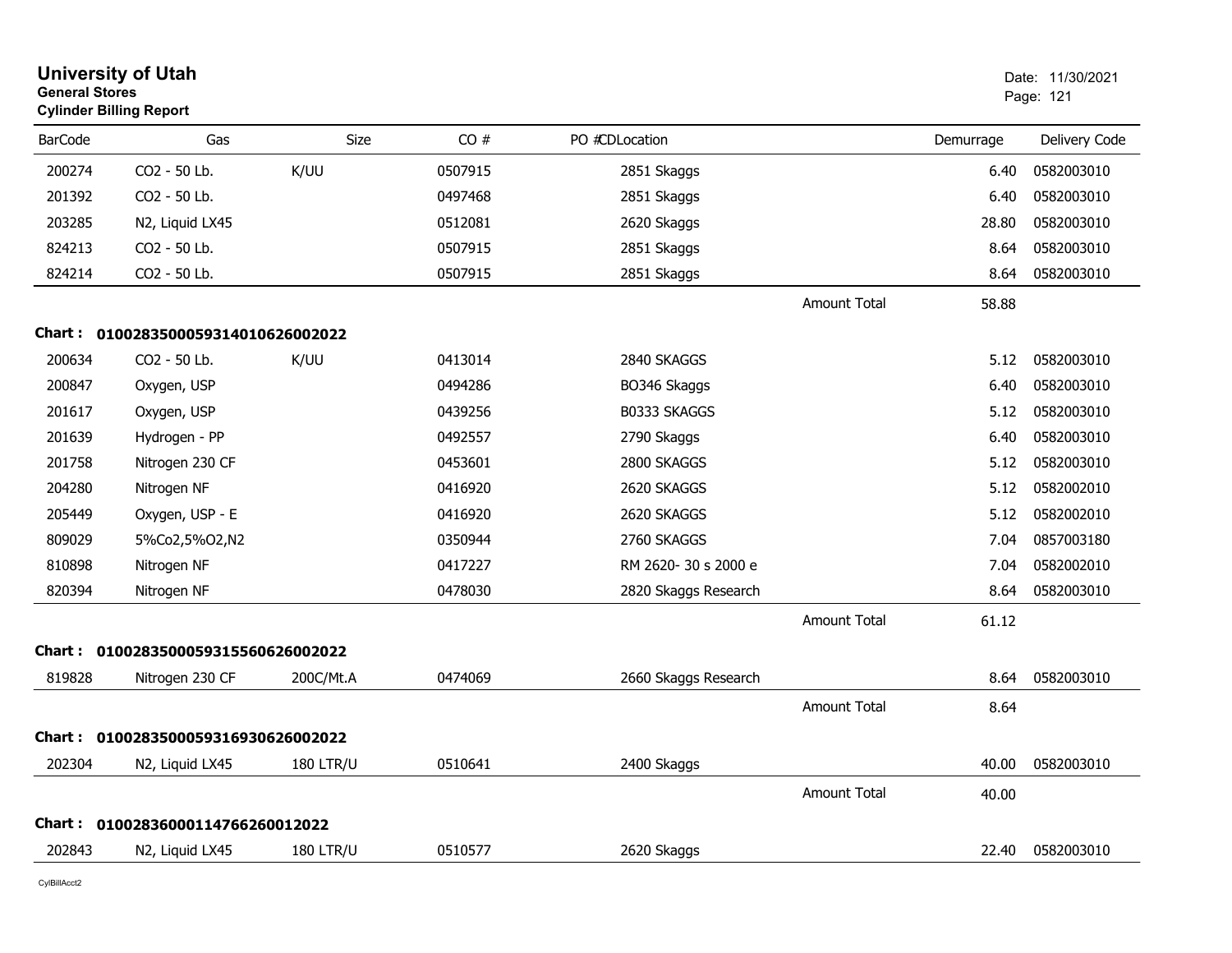| General Stores | <b>Cylinder Billing Report</b>    |             |         |                        |                     |           | Page: 122     |
|----------------|-----------------------------------|-------------|---------|------------------------|---------------------|-----------|---------------|
| <b>BarCode</b> | Gas                               | <b>Size</b> | CO#     | PO #CDLocation         |                     | Demurrage | Delivery Code |
|                |                                   |             |         |                        | <b>Amount Total</b> | 22.40     |               |
| Chart :        | 01002836000296306260012022        |             |         |                        |                     |           |               |
| 820114         | Oxygen, USP                       | 200C/Mt.A   | 0476318 | 2800 SKaggs Research   |                     | 8.64      | 0582003010    |
| 821141         | Oxygen, USP                       |             | 0481494 | 333 SKaggs Basement    |                     | 8.64      | 0582003010    |
|                |                                   |             |         |                        | <b>Amount Total</b> | 17.28     |               |
| Chart :        | 01002836000299556260012022        |             |         |                        |                     |           |               |
| 204600         | Oxygen - 40/60                    | 40/60CF/U   | 0490715 | Will Call              |                     | 6.40      | 0582003010    |
| 205775         | Oxygen - 20 CF                    |             | 0489098 | Will Call              |                     | 6.40      | 0582003010    |
| 822348         | Oxygen - 40/60                    |             | 0492195 | Will Call              |                     | 8.64      | 0582003010    |
| 822349         | Oxygen - 40/60                    |             | 0492195 | Will Call              |                     | 8.64      | 0582003010    |
|                |                                   |             |         |                        | Amount Total        | 30.08     |               |
|                | Chart: 01003064912065696240012022 |             |         |                        |                     |           |               |
| 202402         | Oxygen, USP - E                   | E/UU        | 0377352 | 555 Foothill Dr        |                     | 5.12      | 0685000000    |
| 203415         | Oxygen, USP - E                   |             | 0379121 | 1st FLOOR              |                     | 5.12      | 0685001020    |
| 203425         | Oxygen, USP - E                   |             | 0379121 | 1st FLOOR              |                     | 5.12      | 0685001020    |
|                |                                   |             |         |                        | Amount Total        | 15.36     |               |
| Chart :        | 01003074902064766240012022        |             |         |                        |                     |           |               |
| 201342         | Helium - 219 CF                   | K/UU        | 0414739 | PHC                    |                     | 5.12      | 082283050U    |
| 202744         | Helium - 219 CF                   |             | 0453166 |                        |                     | 5.12      | 082283050U    |
| 202862         | Helium - 219 CF                   |             | 0434461 | <b>WILL CALL</b>       |                     | 5.12      | 082283050U    |
| 202970         | Helium - 219 CF                   |             | 0453164 | <b>HERITAGE CENTER</b> |                     | 5.12      | 082283050U    |
|                |                                   |             |         |                        | Amount Total        | 20.48     |               |
| Chart :        | 01003074902064856240012022        |             |         |                        |                     |           |               |
| 201601         | Helium - 219 CF                   | K/UU        | 0440032 |                        |                     | 5.12      | 082283050U    |
| 202251         | Helium - 219 CF                   |             | 0440032 |                        |                     | 5.12      | 082283050U    |
|                |                                   |             |         |                        | <b>Amount Total</b> | 10.24     |               |

#### **University of Utah** Date: 11/30/2021 **General Stores**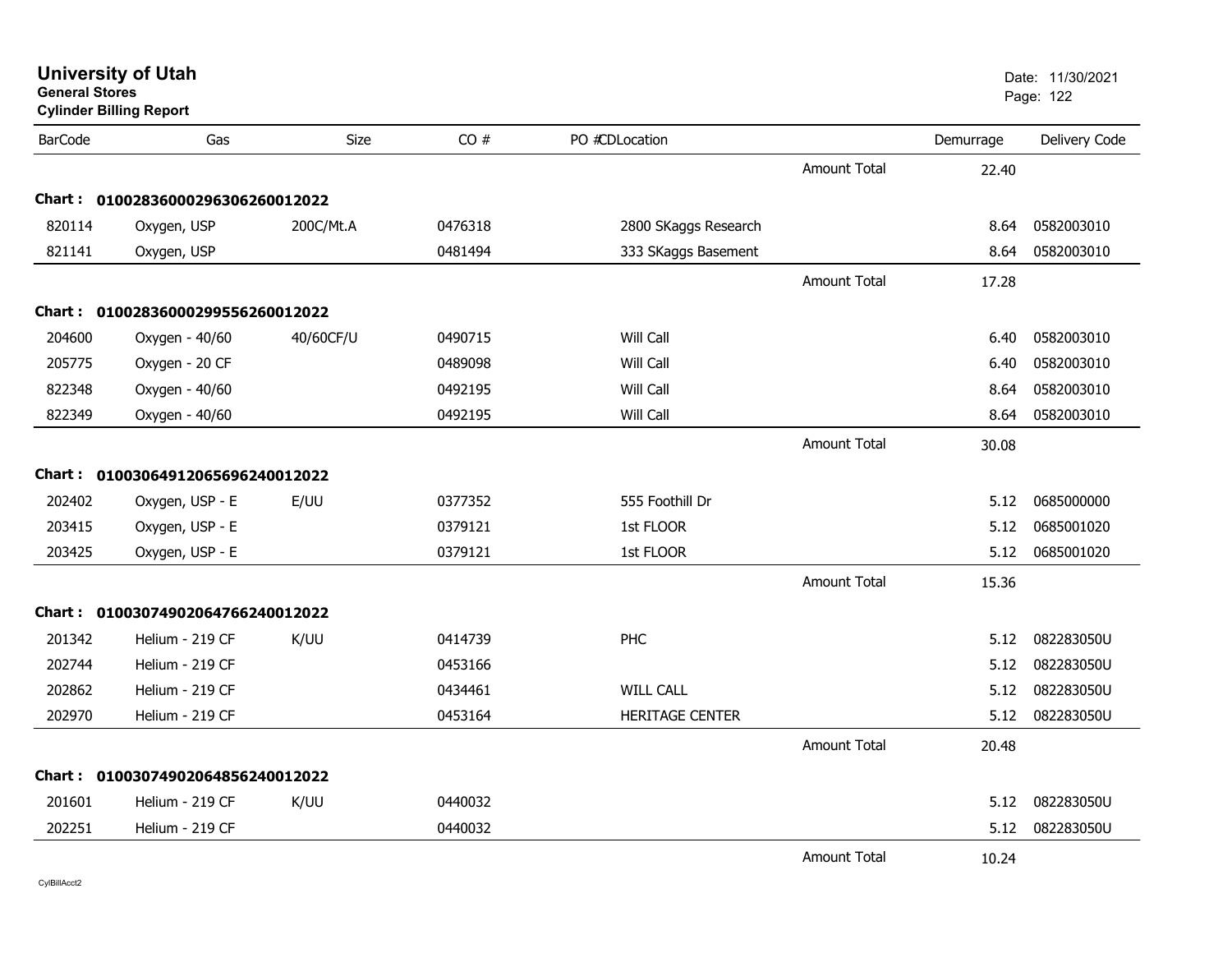| <b>General Stores</b> | <b>University of Utah</b><br><b>Cylinder Billing Report</b> |                  |         |                                               |           | Date: 11/30/2021<br>Page: 123 |
|-----------------------|-------------------------------------------------------------|------------------|---------|-----------------------------------------------|-----------|-------------------------------|
| <b>BarCode</b>        | Gas                                                         | Size             | CO#     | PO #CDLocation                                | Demurrage | Delivery Code                 |
|                       | Chart: 01003074917219696240012022                           |                  |         |                                               |           |                               |
| 201057                | Helium - 219 CF                                             | K/UU             | 0433746 | <b>WILL CALL</b>                              | 5.12      | 082283050U                    |
| 201741                | Helium - 219 CF                                             |                  | 0433746 | <b>WILL CALL</b>                              | 5.12      | 082283050U                    |
| 202205                | Helium - 219 CF                                             |                  | 0453165 |                                               | 5.12      | 082283050U                    |
|                       |                                                             |                  |         | <b>Amount Total</b>                           | 15.36     |                               |
|                       | Chart: 01003184907066136240112022                           |                  |         |                                               |           |                               |
| 201578                | Helium - 219 CF                                             | K/UU             | 0503293 | <b>Union Serivces Desk</b>                    | 6.40      | 0053002450                    |
| 202113                | Helium - 219 CF                                             |                  | 0503293 | <b>Union Serivces Desk</b>                    | 6.40      | 0053002450                    |
|                       |                                                             |                  |         | <b>Amount Total</b>                           | 12.80     |                               |
|                       | Chart: 01003184907066156530012022                           |                  |         |                                               |           |                               |
| 812881                | Propane                                                     | 17# - Air        | 0423245 | 255 Union                                     | 7.68      | 0053002550                    |
|                       |                                                             |                  |         | <b>Amount Total</b>                           | 7.68      |                               |
|                       | Chart: 01003274910065366250112022                           |                  |         |                                               |           |                               |
| 205441                | Oxygen, USP - E                                             | E/UU             | 0413948 | Eccles Football Center- Training Room, Bottom | 5.12      | 0091001130                    |
|                       |                                                             |                  |         | Amount Total                                  | 5.12      |                               |
|                       | Chart: 01003274910077746530012022                           |                  |         |                                               |           |                               |
| 202584                | Co2 Liquid-55                                               | <b>180 LTR/U</b> | 0511344 | MENS PRACTICE GYM BLDG 99 BASKEBALL CE        | 46.40     | 0090000000                    |
| 203507                | Co2 Liquid-55                                               |                  | 0512319 | FOOTBALL TRAINING BLDG210 (GUARDSMAN          | 17.60     | 0090000000                    |
| 203508                | Co2 Liquid-55                                               |                  | 0510570 | MENS PRACTICE GYM BLDG 99 BASKETBALL (        | 4.80      | 0090000000                    |
| 824541                | Co2 Liquid-55                                               |                  | 0510569 | FOOTBALL TRAINING BLDG 210 (GUARDSMAN         | 42.00     | 0090000000                    |
|                       |                                                             |                  |         | <b>Amount Total</b>                           | 110.80    |                               |
| <b>Chart :</b>        | 01003346000073666240012022                                  |                  |         |                                               |           |                               |
| 203292                | Acetylene - MC                                              | MC/UU            | 0366260 |                                               | 5.12      | 0179002150                    |
|                       |                                                             |                  |         | <b>Amount Total</b>                           | 5.12      |                               |

**Chart : 01003346000073666240212022**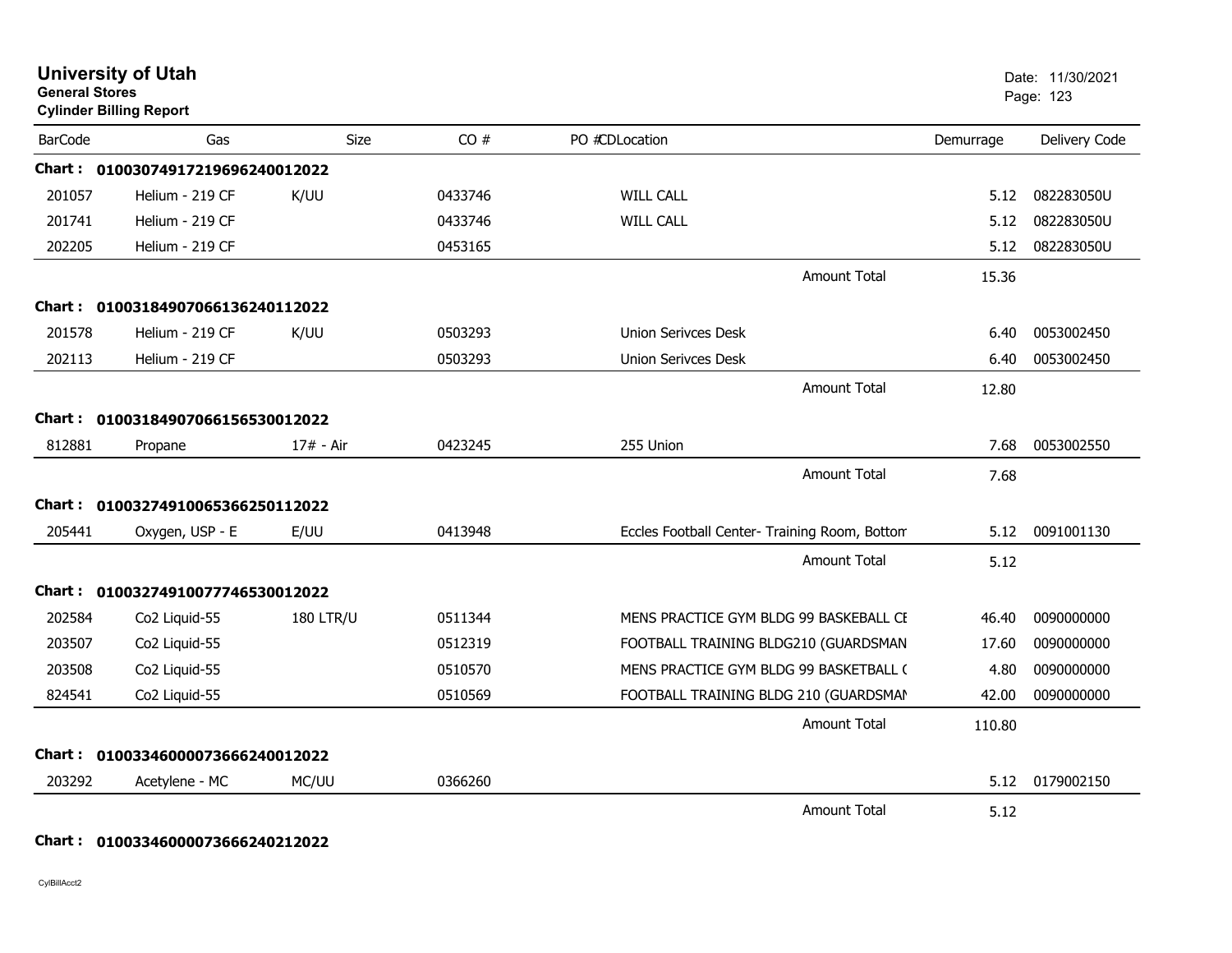| <b>General Stores</b> | <b>Cylinder Billing Report</b>    |           |         |                                |                     |           | Page: 124     |
|-----------------------|-----------------------------------|-----------|---------|--------------------------------|---------------------|-----------|---------------|
| <b>BarCode</b>        | Gas                               | Size      | CO#     | PO #CDLocation                 |                     | Demurrage | Delivery Code |
| 201708                | Nitrogen 230 CF                   | K/UU      | 0358654 | Dock, BLDG179                  |                     | 5.12      | 0179002150    |
|                       |                                   |           |         |                                | <b>Amount Total</b> | 5.12      |               |
|                       | Chart: 01003356000110076240012022 |           |         |                                |                     |           |               |
| 200557                | Nitrogen 230 CF                   | K/UU      | 0474954 |                                |                     | 6.40      | 0179002150    |
|                       |                                   |           |         |                                | <b>Amount Total</b> | 6.40      |               |
|                       | Chart: 01003356000110076242012022 |           |         |                                |                     |           |               |
| 201983                | Nitrogen 230 CF                   | K/UU      | 0488436 | BLDG 179- EBC Dock, KUED Radio |                     | 6.40      | 0179002150    |
| 822143                | Nitrogen 230 CF                   |           | 0492391 | Will Call                      |                     | 8.64      | 0179002150    |
| 822147                | Nitrogen 230 CF                   |           | 0492391 | Will Call                      |                     | 8.64      | 0179002150    |
|                       |                                   |           |         |                                | <b>Amount Total</b> | 23.68     |               |
|                       | Chart: 01003366000037216630612022 |           |         |                                |                     |           |               |
| 201098                | Nitrogen 230 CF                   | K/UU      | 0333806 | DOCK EBC                       |                     | 5.12      | 0179000590    |
|                       |                                   |           |         |                                | <b>Amount Total</b> | 5.12      |               |
|                       | Chart: 01003962105002216240012022 |           |         |                                |                     |           |               |
| 201066                | Acetylene, CF                     | Acty-CF/U | 0458931 |                                |                     | 5.12      | 0309000000    |
| 810506                | Oxygen, USP                       |           | 0389856 |                                |                     | 7.04      | 0309000000    |
|                       |                                   |           |         |                                | <b>Amount Total</b> | 12.16     |               |
|                       | Chart: 01004031001136626240012022 |           |         |                                |                     |           |               |
| 116234                | Helium - UHP                      | Nova/K    | 0110521 |                                |                     | 7.68      | 0350002650    |
| 116696                | Acetylene - B                     |           | 0114783 |                                |                     | 7.04      | 0350002650    |
| 117139                | 5% O2, Bal N2                     |           | 0113415 |                                |                     | 16.96     | 0303000000    |
| 200147                | Argon - 125 CF                    |           | 0505235 |                                |                     | 6.40      | 0350002700    |
| 200196                | Argon                             |           | 0503317 |                                |                     | 6.40      | 0350002700    |
| 200370                | Acetylene, CF                     |           | 0349569 |                                |                     | 5.12      | 0350002650    |
| 200421                | Acetylene, CF                     |           | 0463068 |                                |                     | 5.12      | 0350002700    |
| 200541                | Argon                             |           | 0509797 |                                |                     | 6.40      | 0350002700    |
|                       |                                   |           |         |                                |                     |           |               |

#### **University of Utah** Date: 11/30/2021 **General Stores**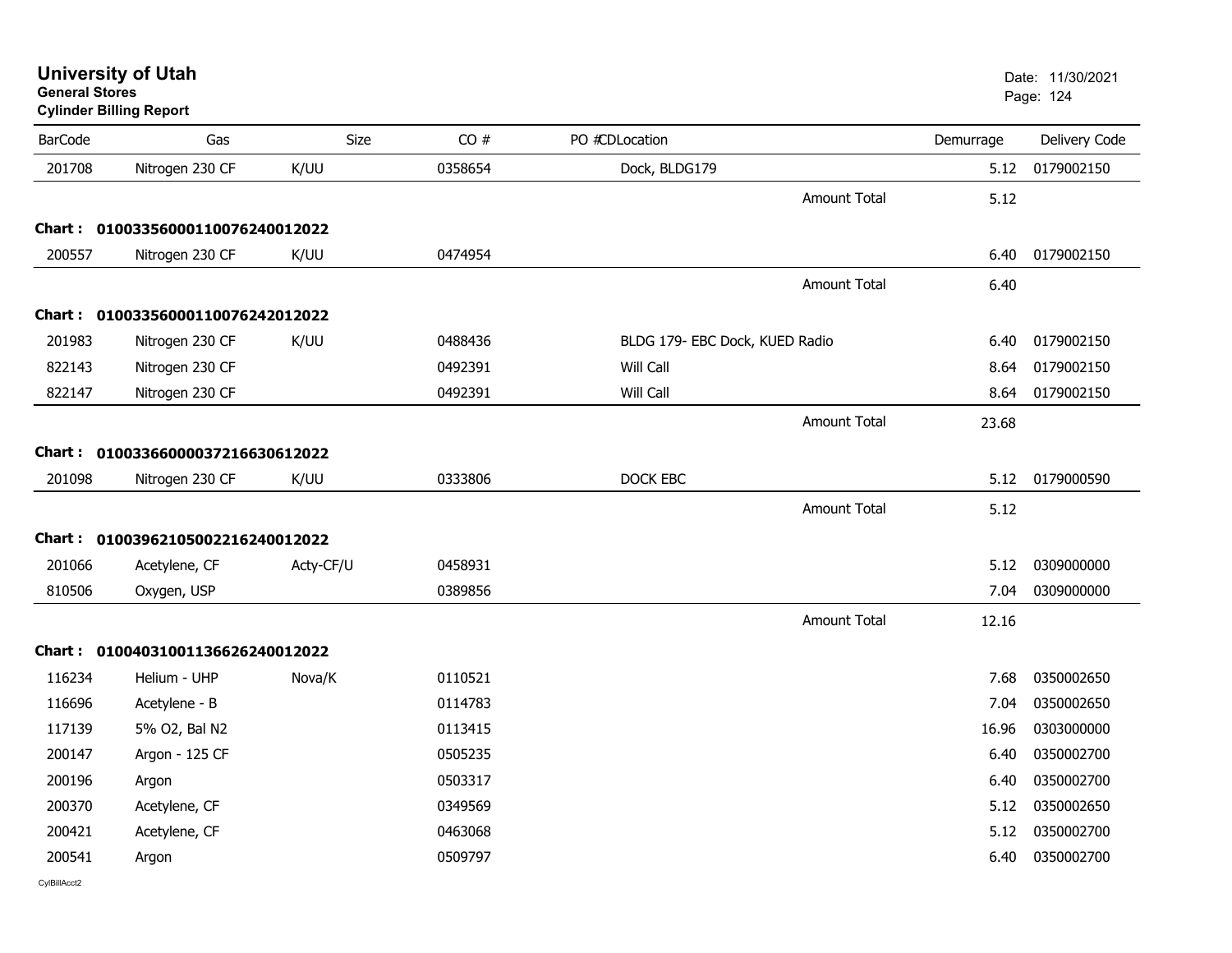| General Stores<br><b>Cylinder Billing Report</b> |                  |      | Page: 125 |                   |           |               |
|--------------------------------------------------|------------------|------|-----------|-------------------|-----------|---------------|
| <b>BarCode</b>                                   | Gas              | Size | CO#       | PO #CDLocation    | Demurrage | Delivery Code |
| 201258                                           | Argon            |      | 0510159   |                   | 6.40      | 0350002750    |
| 201302                                           | Oxygen, USP      |      | 0363567   |                   | 5.12      | 0350002650    |
| 201366                                           | Argon            |      | 0507603   |                   | 3.40      | 0350002700    |
| 201839                                           | Acetylene, CF    |      | 0340610   |                   | 5.12      | 0350002650    |
| 201878                                           | CO2 - 50 Lb.     |      | 0512562   | 3700 EEJ          | 1.40      | 0565041000    |
| 202014                                           | Acetylene - MC   |      | 0503195   |                   | 6.40      | 0350002700    |
| 202037                                           | Argon            |      | 0512235   |                   | 3.00      | 0350002700    |
| 202437                                           | Oxygen - 125 CF  |      | 0497290   |                   | 6.40      | 0350002700    |
| 202832                                           | Oxygen - 20 CF   |      | 0442431   |                   | 5.12      | 0350002700    |
| 202932                                           | Oxygen - 20 CF   |      | 0181121   | Metal Shop        | 5.12      | 0350002650    |
| 203644                                           | Oxygen - 20 CF   |      | 0443382   |                   | 5.12      | 0350002700    |
| 203817                                           | Oxygen, USP      |      | 0379744   | <b>SHOP</b>       | 5.12      | 0350002650    |
| 203946                                           | Acetylene, CF    |      | 0341018   |                   | 5.12      | 0350002650    |
| 203959                                           | Oxygen, USP      |      | 0503001   |                   | 6.40      | 0350002700    |
| 204441                                           | Acetylene, CF    |      | 0492960   |                   | 6.40      | 0350002700    |
| 204560                                           | CO2 - 50 Lb.     |      | 0443711   |                   | 5.12      | 0350002700    |
| 205533                                           | CO2 - 50 Lb.     |      | 0510747   |                   | 5.00      | 0350002700    |
| 205598                                           | Oxygen - 20 CF   |      | 0503195   |                   | 6.40      | 0350002700    |
| 700006                                           | Propane          |      | 0508527   | <b>METAL SHOP</b> | 8.64      | 0350002700    |
| 700007                                           | Propane          |      | 0508527   | <b>METAL SHOP</b> | 8.64      | 0350002700    |
| 700010                                           | Propane          |      | 0508527   | <b>METAL SHOP</b> | 8.64      | 0350002700    |
| 801061                                           | Acetylene - B    |      | 0149116   |                   | 7.04      | 0350002650    |
| 802472                                           | 75%Argon, Helium |      | 0176519   | <b>265 USB</b>    | 7.68      | 0350002650    |
| 815331                                           | Acetylene - MC   |      | 0442431   |                   | 7.04      | 0350002700    |
| 818125                                           | Argon            |      | 0463349   |                   | 8.64      | 0350002700    |
| 818718                                           | 25% Co2 75% Ar   |      | 0466947   |                   | 8.64      | 0350002700    |
| 818719                                           | 25% Co2 75% Ar   |      | 0466947   |                   | 8.64      | 0350002700    |
| 821870                                           | Argon            |      | 0487943   |                   | 8.64      | 0350002700    |

### **University of Utah** Date: 11/30/2021 **General Stores**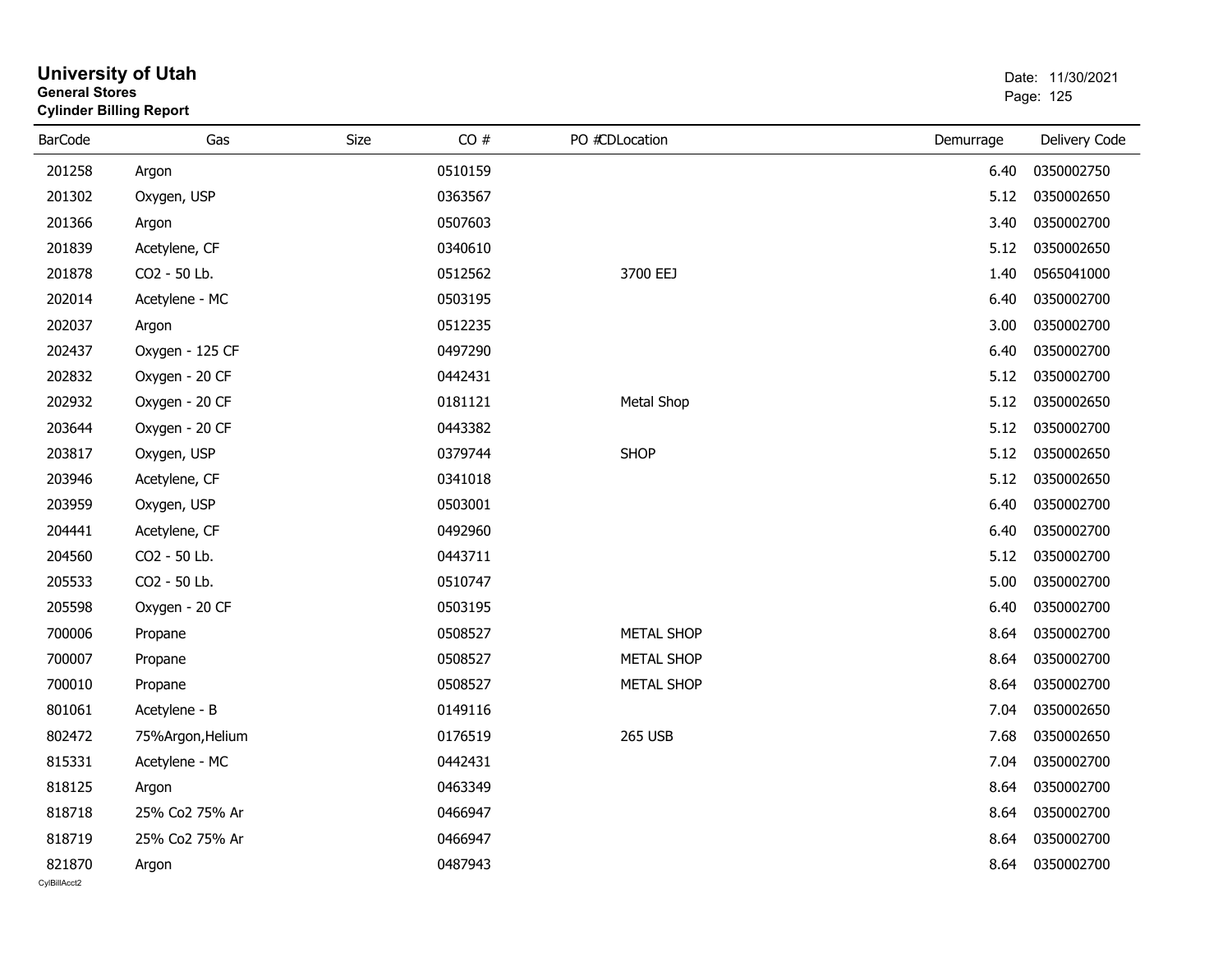| <b>General Stores</b> | <b>University of Utah</b><br><b>Cylinder Billing Report</b> |           |         |                                        |           | Date: 11/30/2021<br>Page: 126 |
|-----------------------|-------------------------------------------------------------|-----------|---------|----------------------------------------|-----------|-------------------------------|
| <b>BarCode</b>        | Gas                                                         | Size      | CO#     | PO #CDLocation                         | Demurrage | Delivery Code                 |
| 823385                | Nitrogen 40 CF                                              |           | 0503254 |                                        | 8.64      | 0350002700                    |
| 823635                | 25%Co2 75%Argon                                             |           | 0506617 |                                        | 8.64      | 0350002700                    |
| 824252                | Propane                                                     |           | 0508259 | <b>METAL SHOP</b>                      | 8.64      | 0350002700                    |
| 824256                | Propane                                                     |           | 0508259 | <b>METAL SHOP</b>                      | 8.64      | 0350002700                    |
| 824381                | CO2 - 50 Lb.                                                |           | 0509138 |                                        | 8.64      | 0350002700                    |
|                       |                                                             |           |         | <b>Amount Total</b>                    | 278.72    |                               |
|                       | Chart: 01004102000249346650012022                           |           |         |                                        |           |                               |
| 202414                | Oxygen, USP - E                                             | E/UU      | 0409108 | 3305 NURSING                           | 5.12      | 0588004120                    |
| 203737                | Oxygen, USP - E                                             |           | 0409108 | 3305 NURSING                           | 5.12      | 0588004120                    |
| 205329                | Oxygen, USP - E                                             |           | 0409108 | 3305 NURSING                           | 5.12      | 0588004120                    |
|                       |                                                             |           |         | Amount Total                           | 15.36     |                               |
| Chart :               | 01004282110059776240012022                                  |           |         |                                        |           |                               |
| 112080                | Nitrogen 230 CF                                             | 200C/Mt.A | 0061096 | 606 BLACKHAWK WAY                      | 7.04      | 0893000000                    |
| 200226                | Nitrogen 230 CF                                             |           | 0505887 | OUTSIDE THE WAREHOUSE IN THE CAGED AI  | 6.40      | 0179001890                    |
| 200250                | Nitrogen 230 CF                                             |           | 0473809 | DOCK AREA BY ROLL UP DOOR JUST LEFT OF | 6.40      | 0179001890                    |
| 200328                | Nitrogen 230 CF                                             |           | 0505887 | OUTSIDE THE WAREHOUSE IN THE CAGED AI  | 6.40      | 0179001890                    |
| 200570                | Nitrogen 230 CF                                             |           | 0505887 | OUTSIDE THE WAREHOUSE IN THE CAGED AI  | 6.40      | 0179001890                    |
| 201388                | Nitrogen 230 CF                                             |           | 0505887 | OUTSIDE THE WAREHOUSE IN THE CAGED AI  | 6.40      | 0179001890                    |
| 201450                | Nitrogen 230 CF                                             |           | 0505887 | OUTSIDE THE WAREHOUSE IN THE CAGED AI  | 6.40      | 0179001890                    |
| 201597                | Nitrogen 230 CF                                             |           | 0505887 | OUTSIDE THE WAREHOUSE IN THE CAGED AI  | 6.40      | 0179001890                    |
| 201670                | Nitrogen 230 CF                                             |           | 0473809 | DOCK AREA BY ROLL UP DOOR JUST LEFT OF | 6.40      | 0179001890                    |
| 201732                | Nitrogen 230 CF                                             |           | 0505887 | OUTSIDE THE WAREHOUSE IN THE CAGED AI  | 6.40      | 0179001890                    |
| 201757                | CO2 - 50 Lb.                                                |           | 0319160 | 505 KOMAS                              | 5.12      | 0892002020                    |
| 201846                | Nitrogen 230 CF                                             |           | 0489941 | <b>DOCK AREA</b>                       | 6.40      | 0179001890                    |
| 202926                | Nitrogen 230 CF                                             |           | 0502128 | <b>DOCK</b>                            | 6.40      | 0179001890                    |
| 202929                | Nitrogen 230 CF                                             |           | 0505887 | OUTSIDE THE WAREHOUSE IN THE CAGED AI  | 6.40      | 0179001890                    |
| 203072                | Nitrogen 230 CF                                             |           | 0505887 | OUTSIDE THE WAREHOUSE IN THE CAGED AI  | 6.40      | 0179001890                    |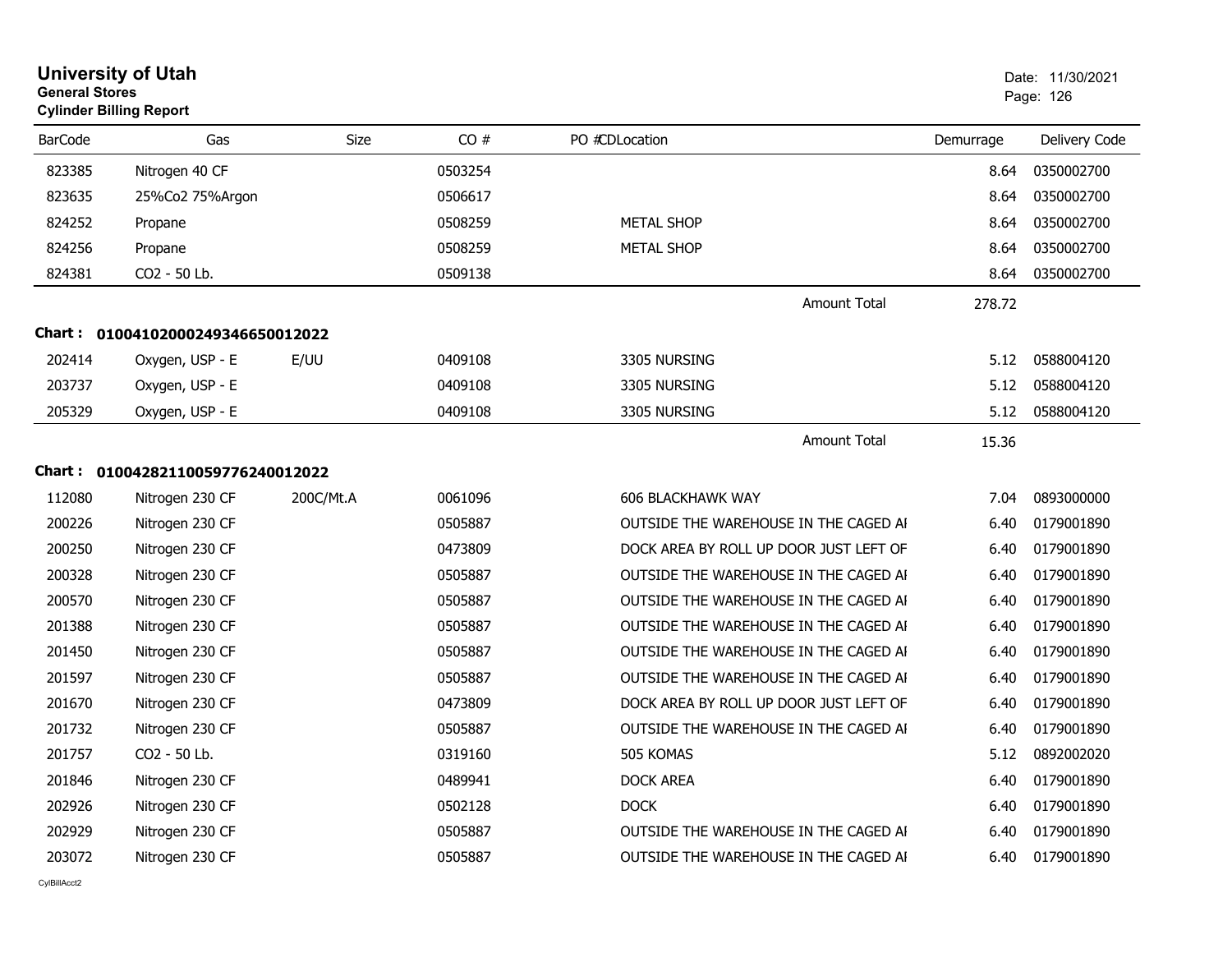#### **University of Utah** Date: 11/30/2021 **General Stores**er and the state of the state of the state of the state of the state of the state of the state of the state of the state of the state of the state of the state of the state of the state of the state of the state of the sta **Cylinder Billing Report**

| <b>BarCode</b> | Gas                               | <b>Size</b> | CO#     | PO #CDLocation                        | Demurrage | Delivery Code |
|----------------|-----------------------------------|-------------|---------|---------------------------------------|-----------|---------------|
| 203800         | Nitrogen 230 CF                   |             | 0505887 | OUTSIDE THE WAREHOUSE IN THE CAGED AI | 6.40      | 0179001890    |
| 203803         | Nitrogen 230 CF                   |             | 0505887 | OUTSIDE THE WAREHOUSE IN THE CAGED AI | 6.40      | 0179001890    |
| 203856         | Nitrogen 230 CF                   |             | 0505887 | OUTSIDE THE WAREHOUSE IN THE CAGED AI | 6.40      | 0179001890    |
| 203954         | Nitrogen 230 CF                   |             | 0505887 | OUTSIDE THE WAREHOUSE IN THE CAGED AI | 6.40      | 0179001890    |
| 203976         | Nitrogen 230 CF                   |             | 0505887 | OUTSIDE THE WAREHOUSE IN THE CAGED AI | 6.40      | 0179001890    |
| 204539         | Nitrogen 230 CF                   |             | 0502128 | <b>DOCK</b>                           | 6.40      | 0179001890    |
| 300010         | Nitrogen 230 CF                   |             | 0505887 | OUTSIDE THE WAREHOUSE IN THE CAGED AI | 8.64      | 0179001890    |
| 300011         | Nitrogen 230 CF                   |             | 0505887 | OUTSIDE THE WAREHOUSE IN THE CAGED AI | 8.64      | 0179001890    |
| 300012         | Nitrogen 230 CF                   |             | 0505887 | OUTSIDE THE WAREHOUSE IN THE CAGED AI | 8.64      | 0179001890    |
| 300013         | Nitrogen 230 CF                   |             | 0505887 | OUTSIDE THE WAREHOUSE IN THE CAGED AI | 8.64      | 0179001890    |
| 300014         | Nitrogen 230 CF                   |             | 0505887 | OUTSIDE THE WAREHOUSE IN THE CAGED AI | 8.64      | 0179001890    |
| 300015         | Nitrogen 230 CF                   |             | 0505887 | OUTSIDE THE WAREHOUSE IN THE CAGED AI | 8.64      | 0179001890    |
| 822563         | Nitrogen 230 CF                   |             | 0493771 | OUTSIDE WAREHOUSE IN CAGED AREA       | 12.16     | 0179001890    |
|                |                                   |             |         | <b>Amount Total</b>                   | 197.76    |               |
|                | Chart: 01004604903064886240012022 |             |         |                                       |           |               |
| 202858         | Argon - 125 CF                    | 125 CF/UU   | 0448937 | BLDG 720 STOCKROOM                    | 5.12      | 0720000000    |
| 204413         | Nitrogen, 35CF                    |             | 0490175 | <b>BLDG 720</b>                       | 6.40      | 0720000000    |
| 204421         | Acetylene - B                     |             | 0490175 | <b>BLDG 720</b>                       | 6.40      | 0720000000    |
| 204469         | Acetylene - B                     |             | 0490175 | <b>BLDG 720</b>                       | 6.40      | 0720000000    |
| 205805         | Nitrogen, 23 CF                   |             | 0490175 | <b>BLDG 720</b>                       | 6.40      | 0720000000    |
| 205868         | Acetylene - B                     |             | 0490175 | <b>BLDG 720</b>                       | 6.40      | 0720000000    |
|                |                                   |             |         | <b>Amount Total</b>                   | 37.12     |               |
|                | Chart: 01007172000005216260012022 |             |         |                                       |           |               |
| 200074         | Oxygen, USP                       | K/UU        | 0512272 | <b>587 CMC</b>                        | 2.80      | 0512003110    |
| 200293         | Oxygen, USP                       |             | 0512272 | <b>587 CMC</b>                        | 2.80      | 0512003110    |
| 200307         | Oxygen, USP                       |             | 0512272 | <b>587 CMC</b>                        | 2.80      | 0512003110    |
| 200655         | Oxygen, USP                       |             | 0512272 | <b>587 CMC</b>                        | 2.80      | 0512003110    |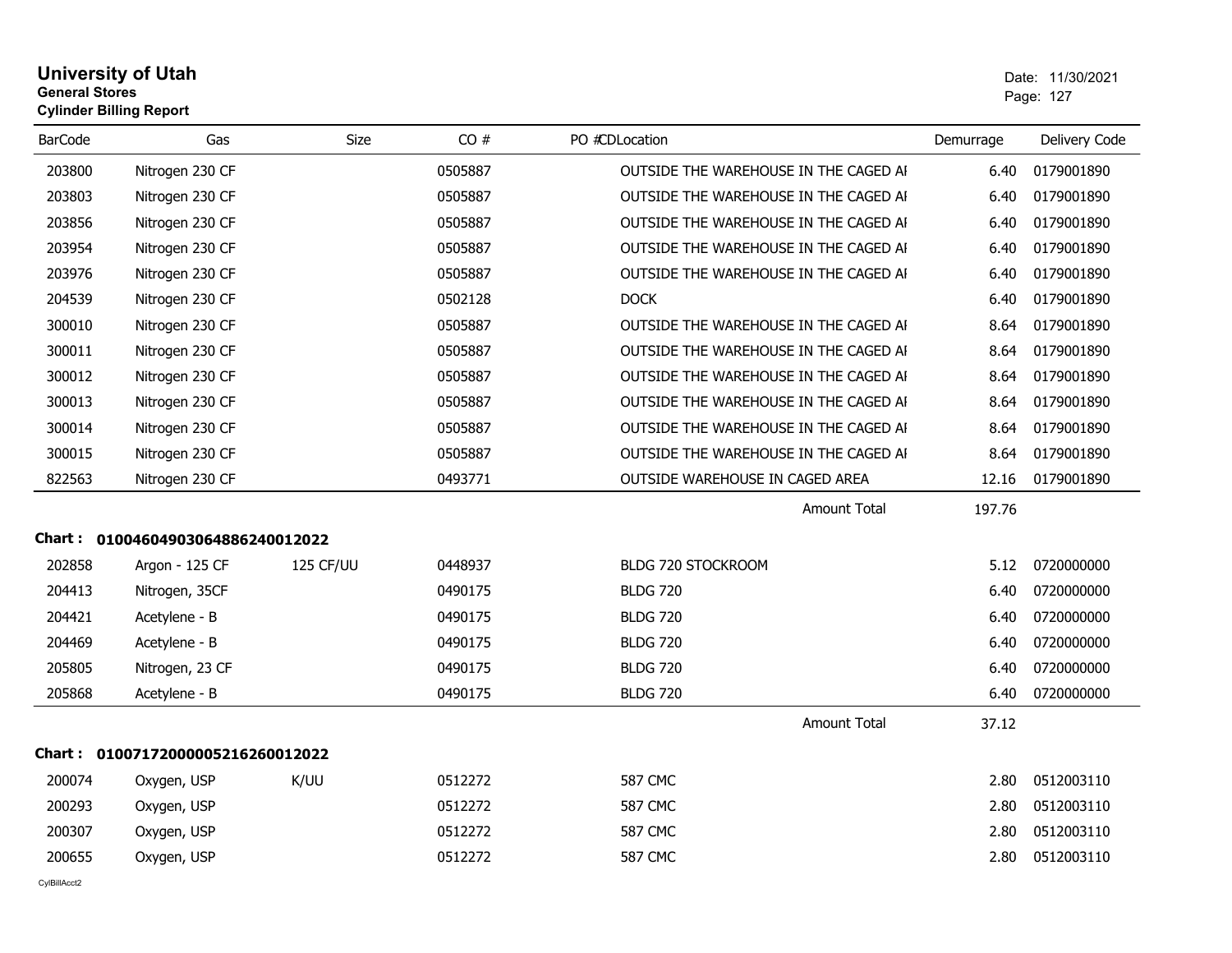| <b>General Stores</b>  | <b>University of Utah</b><br><b>Cylinder Billing Report</b> |             |         |                |           | Date: 11/30/2021<br>Page: 128 |
|------------------------|-------------------------------------------------------------|-------------|---------|----------------|-----------|-------------------------------|
| <b>BarCode</b>         | Gas                                                         | <b>Size</b> | CO#     | PO #CDLocation | Demurrage | Delivery Code                 |
| 200775                 | Oxygen, USP                                                 |             | 0480786 | <b>587 CMC</b> | 6.40      | 0512003110                    |
| 200892                 | Oxygen, USP                                                 |             | 0506771 | 1419 SMBB      | 6.40      | 0512003110                    |
| 201120                 | Oxygen, USP                                                 |             | 0498993 | <b>587 CMC</b> | 6.40      | 0512003110                    |
| 201123                 | Oxygen, USP                                                 |             | 0510655 | 1419 SMBB      | 6.40      | 0512003110                    |
| 201130                 | Oxygen, USP                                                 |             | 0510655 | 1419 SMBB      | 6.40      | 0512003110                    |
| 201133                 | Oxygen, USP                                                 |             | 0506771 | 1419 SMBB      | 6.40      | 0512003110                    |
| 201202                 | Air - 233 CF                                                |             | 0487599 | 1419 SMBB      | 6.40      | 0512003110                    |
| 201230                 | Oxygen, USP - E                                             |             | 0508623 | <b>587 CMC</b> | 1.20      | 0512003110                    |
| 201235                 | Oxygen, USP - E                                             |             | 0506778 | <b>587 CMC</b> | 5.20      | 0512003110                    |
| 201238                 | Oxygen, USP - E                                             |             | 0493670 | 1419 SMBB      | 6.40      | 0512003110                    |
| 201292                 | Air - 233 CF                                                |             | 0487599 | 1419 SMBB      | 6.40      | 0512003110                    |
| 201349                 | Air - 233 CF                                                |             | 0487599 | 1419 SMBB      | 6.40      | 0512003110                    |
| 201694                 | Oxygen, USP                                                 |             | 0510655 | 1419 SMBB      | 6.40      | 0512003110                    |
| 201730                 | Oxygen, USP                                                 |             | 0512272 | <b>587 CMC</b> | 2.80      | 0512003110                    |
| 201844                 | Oxygen, USP                                                 |             | 0480786 | <b>587 CMC</b> | 6.40      | 0512003110                    |
| 201937                 | Oxygen, USP                                                 |             | 0512272 | <b>587 CMC</b> | 2.80      | 0512003110                    |
| 201982                 | Oxygen, USP                                                 |             | 0510655 | 1419 SMBB      | 6.40      | 0512003110                    |
| 202005                 | Air - 233 CF                                                |             | 0487599 | 1419 SMBB      | 6.40      | 0512003110                    |
| 202017                 | Air - 233 CF                                                |             | 0487599 | 1419 SMBB      | 6.40      | 0512003110                    |
| 202018                 | Oxygen, USP                                                 |             | 0498993 | <b>587 CMC</b> | 6.40      | 0512003110                    |
| 202026                 | Oxygen, USP                                                 |             | 0510655 | 1419 SMBB      | 6.40      | 0512003110                    |
| 202208                 | Oxygen, USP                                                 |             | 0498993 | <b>587 CMC</b> | 6.40      | 0512003110                    |
| 202223                 | Oxygen, USP - E                                             |             | 0504280 | <b>587 CMC</b> | 1.20      | 0512003110                    |
| 202390                 | Oxygen, USP - E                                             |             | 0503152 | <b>587 CMC</b> | 6.40      | 0512003110                    |
| 202399                 | Oxygen, USP - E                                             |             | 0506771 | 1419 SMBB      | 6.20      | 0512003110                    |
| 202533                 | Oxygen, USP - E                                             |             | 0508623 | <b>587 CMC</b> | 6.20      | 0512003110                    |
| 202624                 | Oxygen, USP - E                                             |             | 0508623 | <b>587 CMC</b> | 1.20      | 0512003110                    |
| 202630<br>CvIBillAcct2 | Oxygen, USP - E                                             |             | 0508623 | <b>587 CMC</b> | 1.20      | 0512003110                    |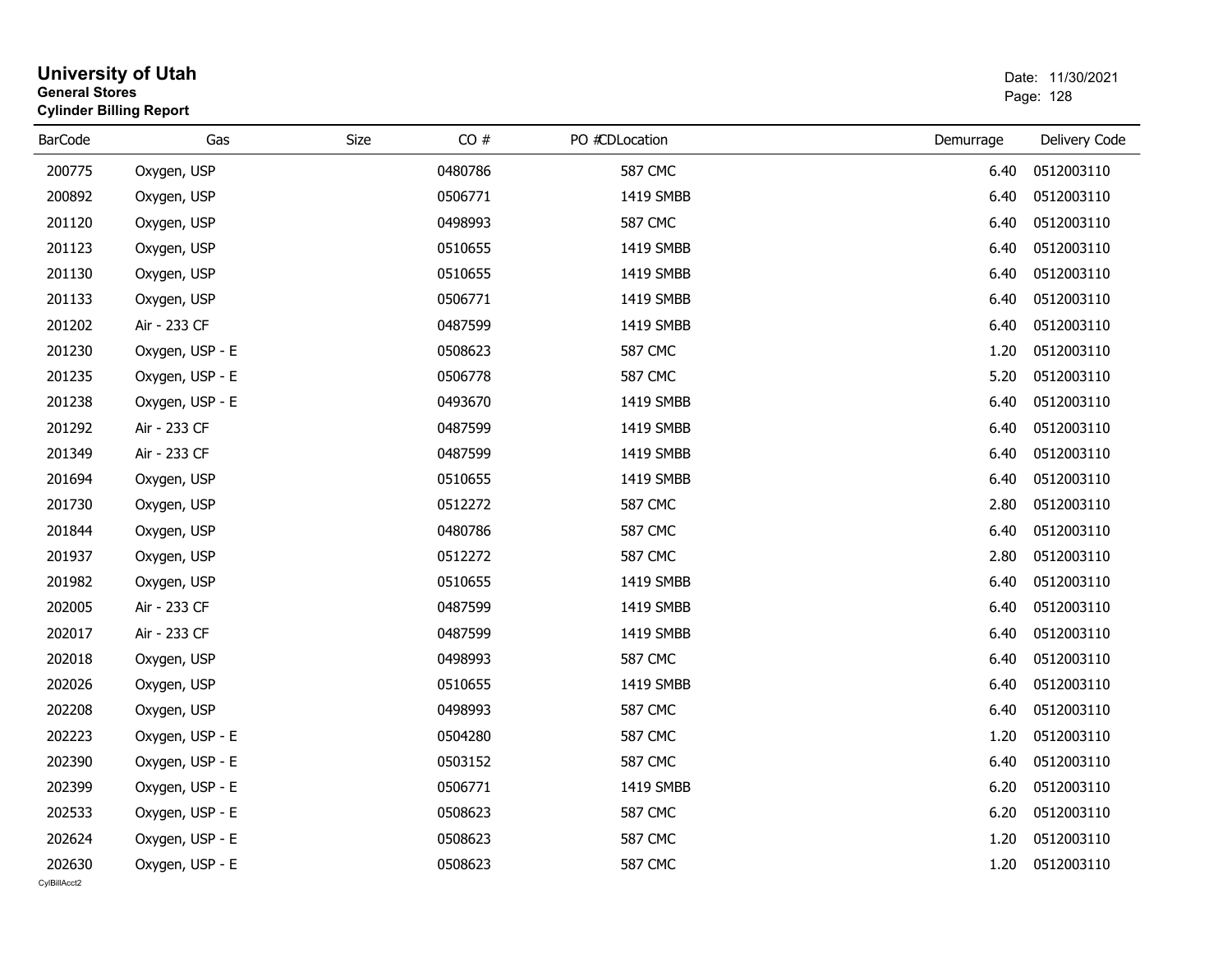| <b>General Stores</b>  | <b>University of Utah</b><br><b>Cylinder Billing Report</b> |      |         |                |           | Date: 11/30/2021<br>Page: 129 |
|------------------------|-------------------------------------------------------------|------|---------|----------------|-----------|-------------------------------|
| <b>BarCode</b>         | Gas                                                         | Size | CO#     | PO #CDLocation | Demurrage | Delivery Code                 |
| 202648                 | Oxygen, USP                                                 |      | 0498993 | <b>587 CMC</b> | 6.40      | 0512003110                    |
| 202986                 | Oxygen, USP - E                                             |      | 0508623 | <b>587 CMC</b> | 1.20      | 0512003110                    |
| 203010                 | Oxygen, USP                                                 |      | 0510655 | 1419 SMBB      | 6.40      | 0512003110                    |
| 203041                 | Oxygen, USP                                                 |      | 0510655 | 1419 SMBB      | 6.40      | 0512003110                    |
| 203045                 | Oxygen, USP                                                 |      | 0510655 | 1419 SMBB      | 6.40      | 0512003110                    |
| 203092                 | Oxygen, USP - E                                             |      | 0508623 | <b>587 CMC</b> | 1.20      | 0512003110                    |
| 203096                 | Oxygen, USP - E                                             |      | 0510655 | 1419 SMBB      | 6.40      | 0512003110                    |
| 203116                 | Oxygen, USP - E                                             |      | 0508623 | <b>587 CMC</b> | 1.20      | 0512003110                    |
| 203118                 | Oxygen, USP - E                                             |      | 0510655 | 1419 SMBB      | 6.40      | 0512003110                    |
| 203149                 | Oxygen, USP - E                                             |      | 0504280 | <b>587 CMC</b> | 6.40      | 0512003110                    |
| 203173                 | Air - 233 CF                                                |      | 0487599 | 1419 SMBB      | 6.40      | 0512003110                    |
| 203316                 | Oxygen, USP                                                 |      | 0498993 | <b>587 CMC</b> | 6.40      | 0512003110                    |
| 203320                 | Oxygen, USP                                                 |      | 0480786 | <b>587 CMC</b> | 6.40      | 0512003110                    |
| 203370                 | Oxygen, USP - E                                             |      | 0503152 | <b>587 CMC</b> | 6.40      | 0512003110                    |
| 203372                 | Oxygen, USP - E                                             |      | 0491547 | 1419 SMBB      | 6.40      | 0512003110                    |
| 203382                 | Oxygen, USP - E                                             |      | 0506778 | <b>587 CMC</b> | 1.20      | 0512003110                    |
| 203383                 | Oxygen, USP - E                                             |      | 0508623 | <b>587 CMC</b> | 1.20      | 0512003110                    |
| 203391                 | Oxygen, USP - E                                             |      | 0510655 | 1419 SMBB      | 6.40      | 0512003110                    |
| 203406                 | Oxygen, USP - E                                             |      | 0508623 | <b>587 CMC</b> | 3.60      | 0512003110                    |
| 203409                 | Oxygen, USP - E                                             |      | 0512272 | <b>587 CMC</b> | 2.80      | 0512003110                    |
| 203413                 | Oxygen, USP - E                                             |      | 0510655 | 1419 SMBB      | 6.40      | 0512003110                    |
| 203414                 | Oxygen, USP - E                                             |      | 0511520 | <b>587 CMC</b> | 4.00      | 0512003110                    |
| 203439                 | Oxygen, USP - E                                             |      | 0506778 | <b>587 CMC</b> | 6.40      | 0512003110                    |
| 203446                 | Oxygen, USP - E                                             |      | 0512272 | <b>587 CMC</b> | 2.80      | 0512003110                    |
| 203770                 | Oxygen, USP                                                 |      | 0505299 | 1419 SMBB      | 6.40      | 0512003110                    |
| 203815                 | Oxygen, USP                                                 |      | 0512272 | <b>587 CMC</b> | 2.80      | 0512003110                    |
| 203947                 | Oxygen, USP                                                 |      | 0510655 | 1419 SMBB      | 6.40      | 0512003110                    |
| 204498<br>CylBillAcct2 | Oxygen, USP                                                 |      | 0510655 | 1419 SMBB      | 6.40      | 0512003110                    |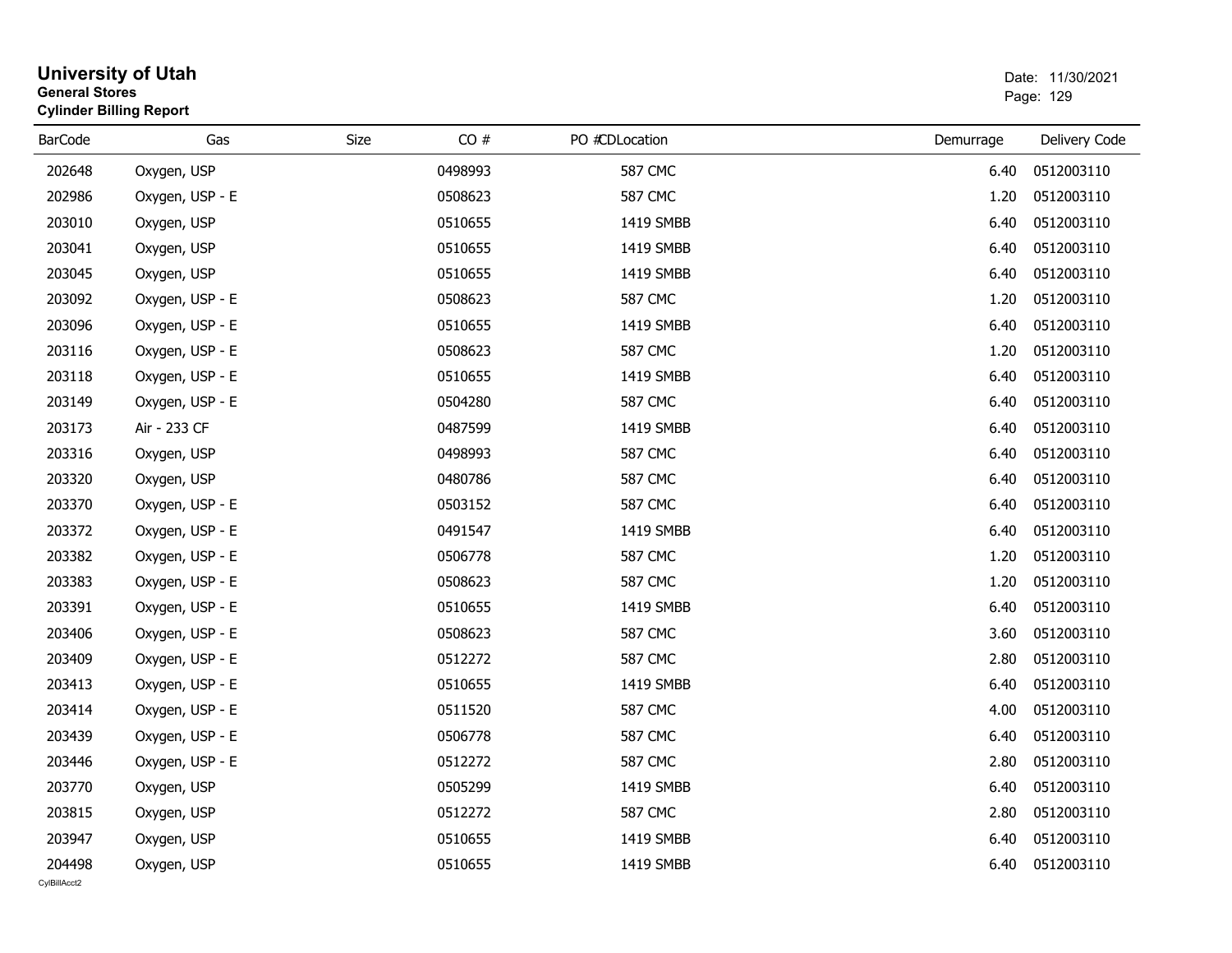| <b>General Stores</b>  | <b>University of Utah</b><br><b>Cylinder Billing Report</b> |      |         |                |           | Date: 11/30/2021<br>Page: 130 |
|------------------------|-------------------------------------------------------------|------|---------|----------------|-----------|-------------------------------|
| <b>BarCode</b>         | Gas                                                         | Size | CO#     | PO #CDLocation | Demurrage | Delivery Code                 |
| 204504                 | Oxygen, USP - E                                             |      | 0504280 | <b>587 CMC</b> | 6.40      | 0512003110                    |
| 204535                 | Air - 233 CF                                                |      | 0487599 | 1419 SMBB      | 6.40      | 0512003110                    |
| 204537                 | Oxygen, USP                                                 |      | 0510655 | 1419 SMBB      | 6.40      | 0512003110                    |
| 204597                 | Oxygen, USP                                                 |      | 0510655 | 1419 SMBB      | 6.40      | 0512003110                    |
| 204695                 | Oxygen, USP - E                                             |      | 0496496 | <b>587 CMC</b> | 6.40      | 0512003110                    |
| 205297                 | Oxygen, USP                                                 |      | 0506771 | 1419 SMBB      | 6.40      | 0512003110                    |
| 205324                 | Oxygen, USP - E                                             |      | 0511520 | <b>587 CMC</b> | 5.20      | 0512003110                    |
| 205437                 | Oxygen, USP - E                                             |      | 0506771 | 1419 SMBB      | 6.40      | 0512003110                    |
| 205470                 | Oxygen, USP - E                                             |      | 0506778 | <b>587 CMC</b> | 6.40      | 0512003110                    |
| 205472                 | Oxygen, USP - E                                             |      | 0508623 | <b>587 CMC</b> | 1.20      | 0512003110                    |
| 205620                 | Oxygen, USP                                                 |      | 0510655 | 1419 SMBB      | 6.40      | 0512003110                    |
| 205621                 | Oxygen, USP                                                 |      | 0512272 | <b>587 CMC</b> | 2.80      | 0512003110                    |
| 205751                 | Oxygen, USP                                                 |      | 0512272 | <b>587 CMC</b> | 2.80      | 0512003110                    |
| 205784                 | Oxygen, USP - E                                             |      | 0508623 | <b>587 CMC</b> | 6.40      | 0512003110                    |
| 205811                 | Oxygen, USP - E                                             |      | 0508623 | <b>587 CMC</b> | 5.20      | 0512003110                    |
| 205833                 | Oxygen, USP                                                 |      | 0510655 | 1419 SMBB      | 6.40      | 0512003110                    |
| 205837                 | Oxygen, USP                                                 |      | 0512272 | <b>587 CMC</b> | 2.80      | 0512003110                    |
| 205841                 | Oxygen, USP                                                 |      | 0506771 | 1419 SMBB      | 6.40      | 0512003110                    |
| 205852                 | Oxygen, USP - E                                             |      | 0508623 | <b>587 CMC</b> | 5.20      | 0512003110                    |
| 205856                 | Oxygen, USP - E                                             |      | 0501072 | <b>587 CMC</b> | 3.60      | 0512003110                    |
| 205888                 | Oxygen, USP - E                                             |      | 0508623 | <b>587 CMC</b> | 6.40      | 0512003110                    |
| 205893                 | Oxygen, USP                                                 |      | 0505299 | 1419 SMBB      | 6.40      | 0512003110                    |
| 205894                 | Oxygen, USP                                                 |      | 0510655 | 1419 SMBB      | 6.40      | 0512003110                    |
| 205902                 | Oxygen, USP                                                 |      | 0510655 | 1419 SMBB      | 6.40      | 0512003110                    |
| 205906                 | Oxygen, USP                                                 |      | 0512272 | <b>587 CMC</b> | 2.80      | 0512003110                    |
| 205940                 | Oxygen, USP - E                                             |      | 0512272 | <b>587 CMC</b> | 2.80      | 0512003110                    |
| 205961                 | Oxygen, USP - E                                             |      | 0511520 | <b>587 CMC</b> | 5.20      | 0512003110                    |
| 820098<br>CvIBillAcct2 | Oxygen, USP - E                                             |      | 0506778 | 587 CMC        | 1.62      | 0512003110                    |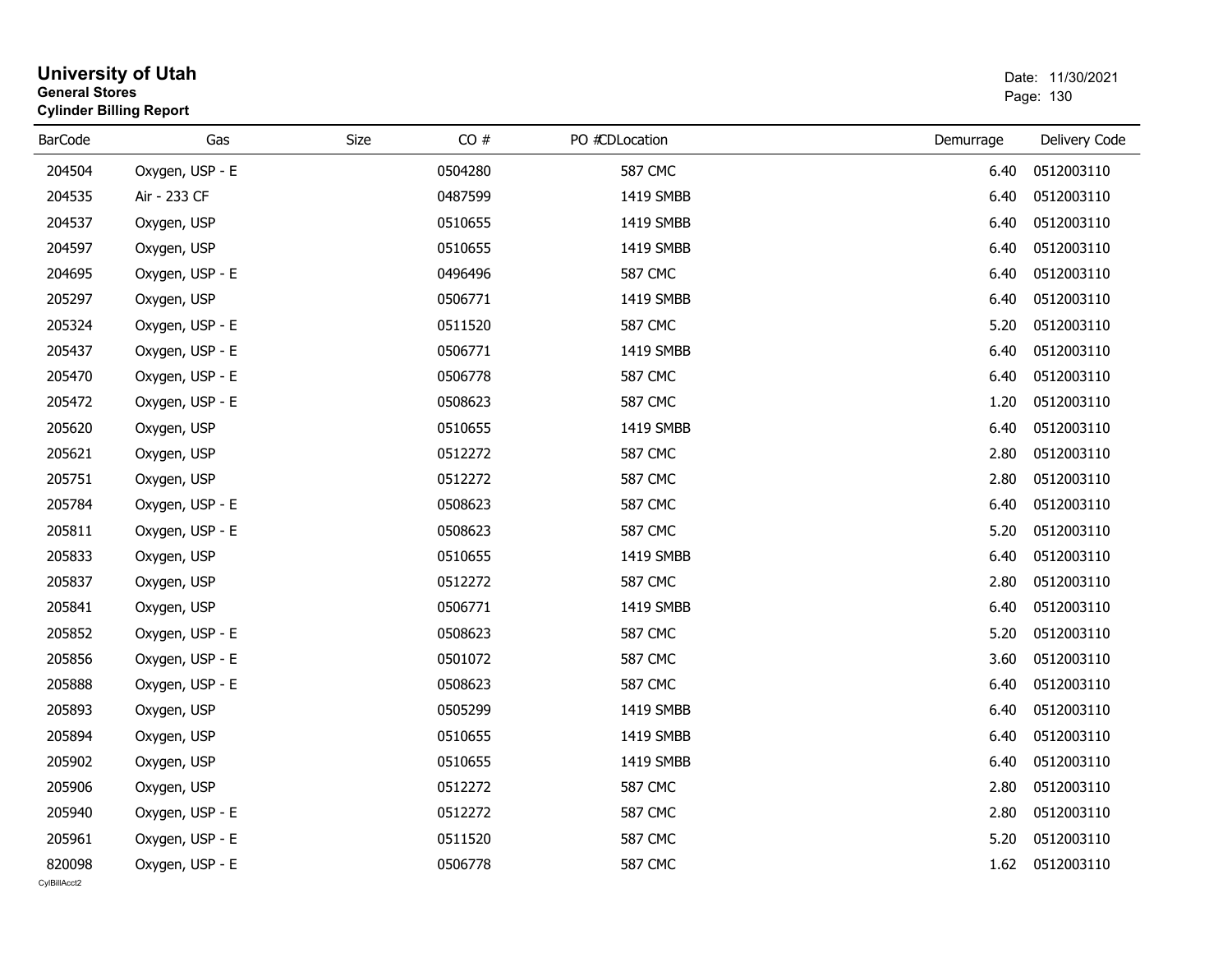| <b>General Stores</b>  | <b>University of Utah</b><br><b>Cylinder Billing Report</b> | Date: 11/30/2021<br>Page: 131 |         |                 |           |               |
|------------------------|-------------------------------------------------------------|-------------------------------|---------|-----------------|-----------|---------------|
| <b>BarCode</b>         | Gas                                                         | Size                          | CO#     | PO #CDLocation  | Demurrage | Delivery Code |
| 820317                 | Oxygen, USP - E                                             |                               | 0496496 | <b>587 CMC</b>  | 8.64      | 0512003110    |
| 821603                 | Oxygen, USP - E                                             |                               | 0484924 | <b>587 CMC</b>  | 8.64      | 0512003110    |
| 822055                 | Oxygen, USP                                                 |                               | 0489826 | <b>587 CMC</b>  | 8.64      | 0512003110    |
| 822060                 | Oxygen, USP                                                 |                               | 0489826 | <b>587 CMC</b>  | 8.64      | 0512003110    |
| 822448                 | Oxygen, USP - E                                             |                               | 0493245 | 1419 SMBB       | 8.64      | 0512003110    |
| 823341                 | Oxygen, USP - E                                             |                               | 0501072 | <b>587 CMC</b>  | 8.64      | 0512003110    |
| 824243                 | Oxygen, USP - E                                             |                               | 0508623 | <b>587 CMC</b>  | 3.24      | 0512003110    |
| 824245                 | Oxygen, USP - E                                             |                               | 0508623 | <b>587 CMC</b>  | 5.76      | 0512003110    |
| 824396                 | Oxygen, USP                                                 |                               | 0509360 | <b>BLDG 587</b> | 4.86      | 0512003110    |
| 824397                 | Oxygen, USP                                                 |                               | 0510655 | 1419 SMBB       | 8.64      | 0512003110    |
| 824406                 | Oxygen, USP                                                 |                               | 0509360 | <b>BLDG 587</b> | 4.86      | 0512003110    |
| 824407                 | Oxygen, USP                                                 |                               | 0509360 | <b>BLDG 587</b> | 4.86      | 0512003110    |
| 824411                 | Oxygen, USP - E                                             |                               | 0510655 | 1419 SMBB       | 8.64      | 0512003110    |
| 824412                 | Oxygen, USP - E                                             |                               | 0510655 | 1419 SMBB       | 8.64      | 0512003110    |
| 824416                 | Oxygen, USP - E                                             |                               | 0510655 | 1419 SMBB       | 8.64      | 0512003110    |
| 824419                 | Oxygen, USP - E                                             |                               | 0509360 | <b>BLDG 587</b> | 8.37      | 0512003110    |
| 824424                 | Oxygen, USP - E                                             |                               | 0509360 | <b>BLDG 587</b> | 1.62      | 0512003110    |
| 824426                 | Oxygen, USP - E                                             |                               | 0509360 | <b>BLDG 587</b> | 1.62      | 0512003110    |
| 824661                 | Oxygen, USP - E                                             |                               | 0511520 | <b>587 CMC</b>  | 5.40      | 0512003110    |
| 824662                 | Oxygen, USP - E                                             |                               | 0511520 | <b>587 CMC</b>  | 5.40      | 0512003110    |
| 824663                 | Oxygen, USP - E                                             |                               | 0511520 | <b>587 CMC</b>  | 7.02      | 0512003110    |
| 824664                 | Oxygen, USP - E                                             |                               | 0511520 | <b>587 CMC</b>  | 7.02      | 0512003110    |
| 824665                 | Oxygen, USP - E                                             |                               | 0511520 | <b>587 CMC</b>  | 7.02      | 0512003110    |
| 824667                 | Oxygen, USP - E                                             |                               | 0511520 | <b>587 CMC</b>  | 7.02      | 0512003110    |
| 824668                 | Oxygen, USP - E                                             |                               | 0511520 | 587 CMC         | 7.02      | 0512003110    |
| 824669                 | Oxygen, USP - E                                             |                               | 0511520 | <b>587 CMC</b>  | 7.02      | 0512003110    |
| 824670                 | Oxygen, USP - E                                             |                               | 0511520 | <b>587 CMC</b>  | 7.02      | 0512003110    |
| 824671<br>CylBillAcct2 | Oxygen, USP - E                                             |                               | 0511520 | <b>587 CMC</b>  | 7.02      | 0512003110    |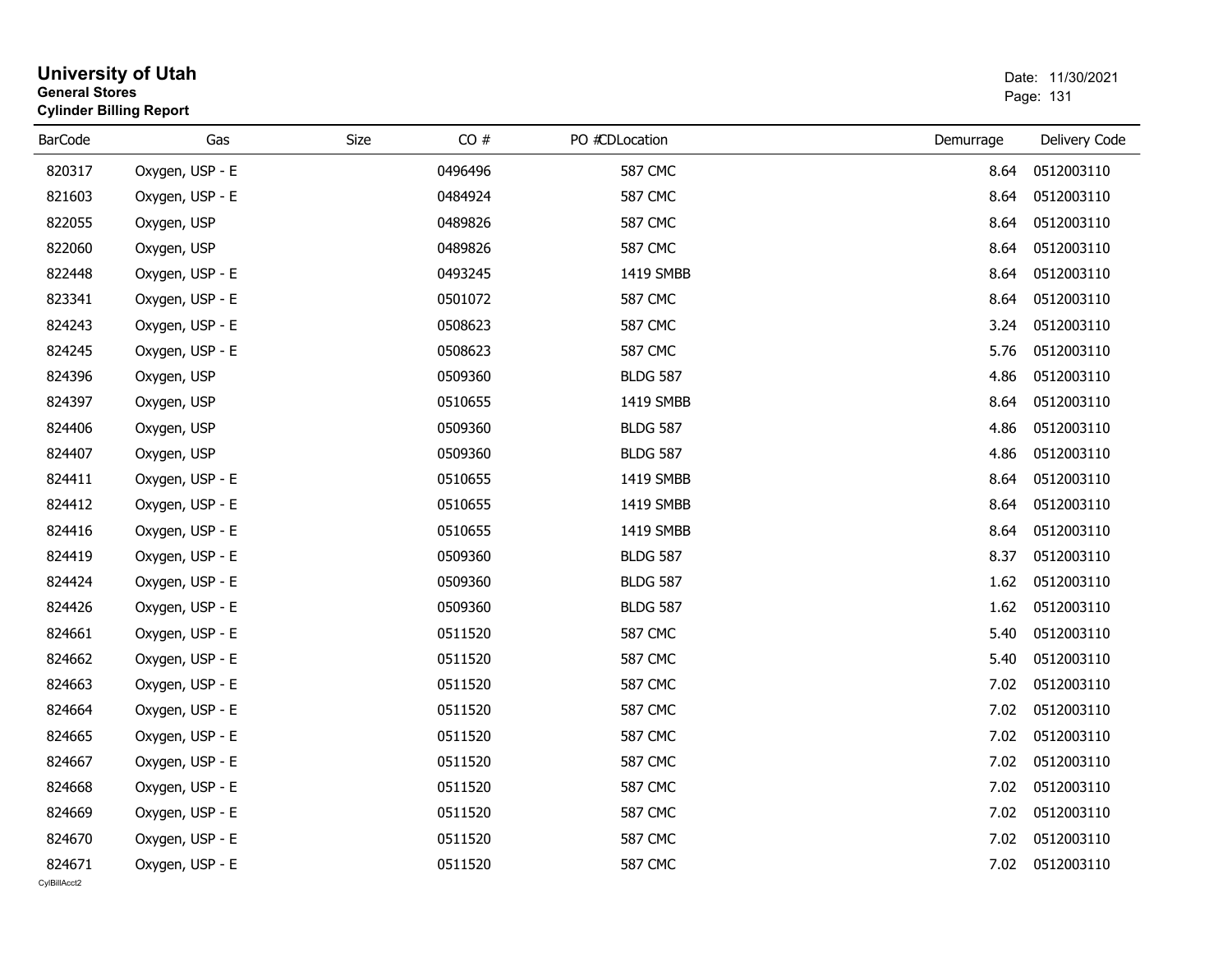| <b>General Stores</b>  | <b>University of Utah</b><br><b>Cylinder Billing Report</b> |           |         |                      |                     |           | Date: 11/30/2021<br>Page: 132 |
|------------------------|-------------------------------------------------------------|-----------|---------|----------------------|---------------------|-----------|-------------------------------|
| <b>BarCode</b>         | Gas                                                         | Size      | CO#     | PO #CDLocation       |                     | Demurrage | Delivery Code                 |
| 824672                 | Oxygen, USP - E                                             |           | 0511520 | <b>587 CMC</b>       |                     | 7.02      | 0512003110                    |
| 824673                 | Oxygen, USP - E                                             |           | 0511520 | <b>587 CMC</b>       |                     | 7.02      | 0512003110                    |
| 824674                 | Oxygen, USP - E                                             |           | 0511520 | <b>587 CMC</b>       |                     | 5.40      | 0512003110                    |
| 824833                 | Oxygen, USP - E                                             |           | 0512552 | 1355 SMBB            |                     | 0.27      | 0512003110                    |
| 824834                 | Oxygen, USP - E                                             |           | 0512552 | 1355 SMBB            |                     | 0.27      | 0512003110                    |
| 824835                 | Oxygen, USP - E                                             |           | 0512552 | 1355 SMBB            |                     | 0.27      | 0512003110                    |
| 824836                 | Oxygen, USP - E                                             |           | 0512552 | 1355 SMBB            |                     | 0.27      | 0512003110                    |
| 824848                 | Oxygen, USP - E                                             |           | 0512552 | 1355 SMBB            |                     | 0.27      | 0512003110                    |
| 824850                 | Oxygen, USP - E                                             |           | 0512552 | 1355 SMBB            |                     | 0.27      | 0512003110                    |
|                        |                                                             |           |         |                      | <b>Amount Total</b> | 651.23    |                               |
| <b>Chart :</b>         | 01007172000005216260212022                                  |           |         |                      |                     |           |                               |
| 202992                 | Oxygen, USP - E                                             | E/UU      | 0495725 | <b>587 CMC</b>       |                     | 3.60      | 0512003110                    |
|                        |                                                             |           |         |                      | Amount Total        | 3.60      |                               |
|                        | Chart: 01007172000005216260312022                           |           |         |                      |                     |           |                               |
| 113337                 | $CO2 - E$                                                   | E/MT. AIR | 0062290 | ARC LOADING          |                     | 6.72      | 0587000000                    |
| 115032                 | $CO2 - E$                                                   |           | 0088031 | <b>DOCK</b>          |                     | 5.76      | 0587000000                    |
| 201326                 | CO2 - 50 Lb.                                                |           | 0431352 | 1419 BLDG 151        |                     | 4.96      | 0512003110                    |
| 203481                 | CO2 - 50 Lb.                                                |           | 0334204 | <b>BASEMENT SMBB</b> |                     | 5.12      | 0587000000                    |
| 204582                 | CO2 - 50 Lb.                                                |           | 0385055 | BLDG 587 DOCK        |                     | 5.12      | 0512003110                    |
| 205745                 | $CO2 - E$                                                   |           | 0404331 | <b>BLDG 587</b>      |                     | 5.12      | 0587000000                    |
| 812220                 | $CO2 - E$                                                   |           | 0418588 | <b>BLDG 587</b>      |                     | 1.32      | 0587000000                    |
|                        |                                                             |           |         |                      | <b>Amount Total</b> | 34.12     |                               |
|                        | Chart: 01007172000005216620312022                           |           |         |                      |                     |           |                               |
| 200316                 | Oxygen, USP                                                 | K/UU      | 0499798 | <b>587 CMC</b>       |                     | 6.40      | 0512003110                    |
| 200338                 | Oxygen, USP                                                 |           | 0340406 | SMBB ANIMAL FACILITY |                     | 5.12      | 0587000000                    |
| 200401                 | Oxygen, USP                                                 |           | 0340406 | SMBB ANIMAL FACILITY |                     | 5.12      | 0587000000                    |
| 201139<br>CylBillAcct2 | Oxygen, USP                                                 |           | 0507090 | 1353 SMBB            |                     | 6.40      | 0512003110                    |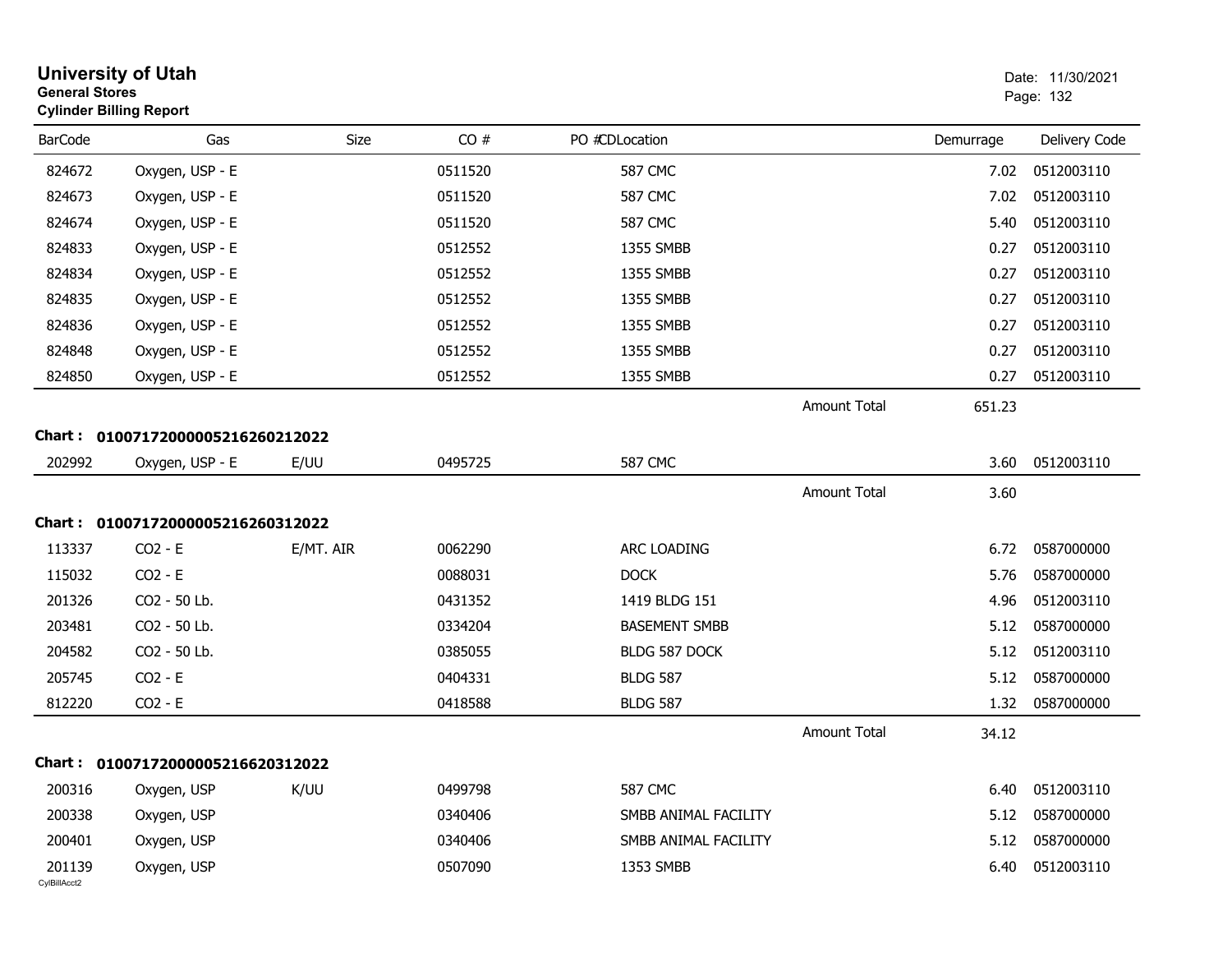| <b>University of Utah</b><br><b>General Stores</b><br><b>Cylinder Billing Report</b> |                 |      |         |                       | Date: 11/30/2021<br>Page: 133 |               |  |
|--------------------------------------------------------------------------------------|-----------------|------|---------|-----------------------|-------------------------------|---------------|--|
| <b>BarCode</b>                                                                       | Gas             | Size | CO#     | PO #CDLocation        | Demurrage                     | Delivery Code |  |
| 201142                                                                               | Oxygen, USP     |      | 0501320 | <b>587 CMC</b>        | 6.40                          | 0512003110    |  |
| 201231                                                                               | Oxygen, USP - E |      | 0454768 | 1419 SMBB             | 4.96                          | 0512003110    |  |
| 201232                                                                               | Oxygen, USP - E |      | 0462656 | <b>BLDG 587</b>       | 5.12                          | 0512003110    |  |
| 201824                                                                               | Oxygen, USP - E |      | 0449647 | bldg 587              | 5.12                          | 0587000000    |  |
| 201827                                                                               | Oxygen, USP - E |      | 0467463 | <b>BLDG 587</b>       | 6.40                          | 0512003110    |  |
| 201833                                                                               | Air - 233 CF    |      | 0499797 | 1419 SMBB             | 6.40                          | 0512003110    |  |
| 202152                                                                               | Oxygen, USP     |      | 0499798 | <b>587 CMC</b>        | 6.40                          | 0512003110    |  |
| 202273                                                                               | Oxygen, USP     |      | 0499798 | <b>587 CMC</b>        | 6.40                          | 0512003110    |  |
| 202311                                                                               | Oxygen, USP - E |      | 0469922 | <b>SMBB 311</b>       | 6.40                          | 0512003110    |  |
| 202720                                                                               | Oxygen, USP     |      | 0508757 | <b>BLDG 587</b>       | 3.60                          | 0512003110    |  |
| 202924                                                                               | Oxygen, USP     |      | 0508757 | <b>BLDG 587</b>       | 6.40                          | 0512003110    |  |
| 203015                                                                               | N2, Liquid LX45 |      | 0512267 | <b>BLDG 585 RM 20</b> | 22.40                         | 0587000000    |  |
| 203017                                                                               | N2, Liquid LX45 |      | 0512267 | <b>BLDG 585 RM 20</b> | 22.40                         | 0587000000    |  |
| 203039                                                                               | Oxygen, USP     |      | 0499798 | <b>587 CMC</b>        | 6.40                          | 0512003110    |  |
| 203125                                                                               | Oxygen, USP     |      | 0507090 | 1353 SMBB             | 6.40                          | 0512003110    |  |
| 203368                                                                               | Oxygen, USP - E |      | 0469922 | <b>SMBB 311</b>       | 6.40                          | 0512003110    |  |
| 203440                                                                               | Oxygen, USP - E |      | 0454768 | 1419 SMBB             | 5.12                          | 0512003110    |  |
| 203896                                                                               | Oxygen, USP     |      | 0340406 | SMBB ANIMAL FACILITY  | 5.12                          | 0587000000    |  |
| 203953                                                                               | Oxygen, USP     |      | 0469922 | <b>SMBB 311</b>       | 6.40                          | 0512003110    |  |
| 204699                                                                               | Oxygen, USP - E |      | 0501730 | <b>587 CMC</b>        | 6.40                          | 0512003110    |  |
| 205294                                                                               | Oxygen, USP     |      | 0499798 | <b>587 CMC</b>        | 6.40                          | 0512003110    |  |
| 205300                                                                               | Oxygen, USP     |      | 0495176 | <b>587 CMC</b>        | 6.40                          | 0512003110    |  |
| 205301                                                                               | Oxygen, USP     |      | 0499798 | <b>587 CMC</b>        | 6.40                          | 0512003110    |  |
| 205454                                                                               | Oxygen, USP - E |      | 0475902 | <b>Bldg 587</b>       | 6.40                          | 0512003110    |  |
| 205527                                                                               | CO2 - 50 Lb.    |      | 0464138 | 1419 SMBB             | 4.96                          | 0512003110    |  |
| 205900                                                                               | Oxygen, USP     |      | 0495176 | <b>587 CMC</b>        | 6.40                          | 0512003110    |  |
| 205905                                                                               | Oxygen, USP     |      | 0499798 | <b>587 CMC</b>        | 6.40                          | 0512003110    |  |
| 813897<br>CylBillAcct2                                                               | Oxygen, USP     |      | 0431351 | 1419 BLDG 151         | 7.36                          | 0512003110    |  |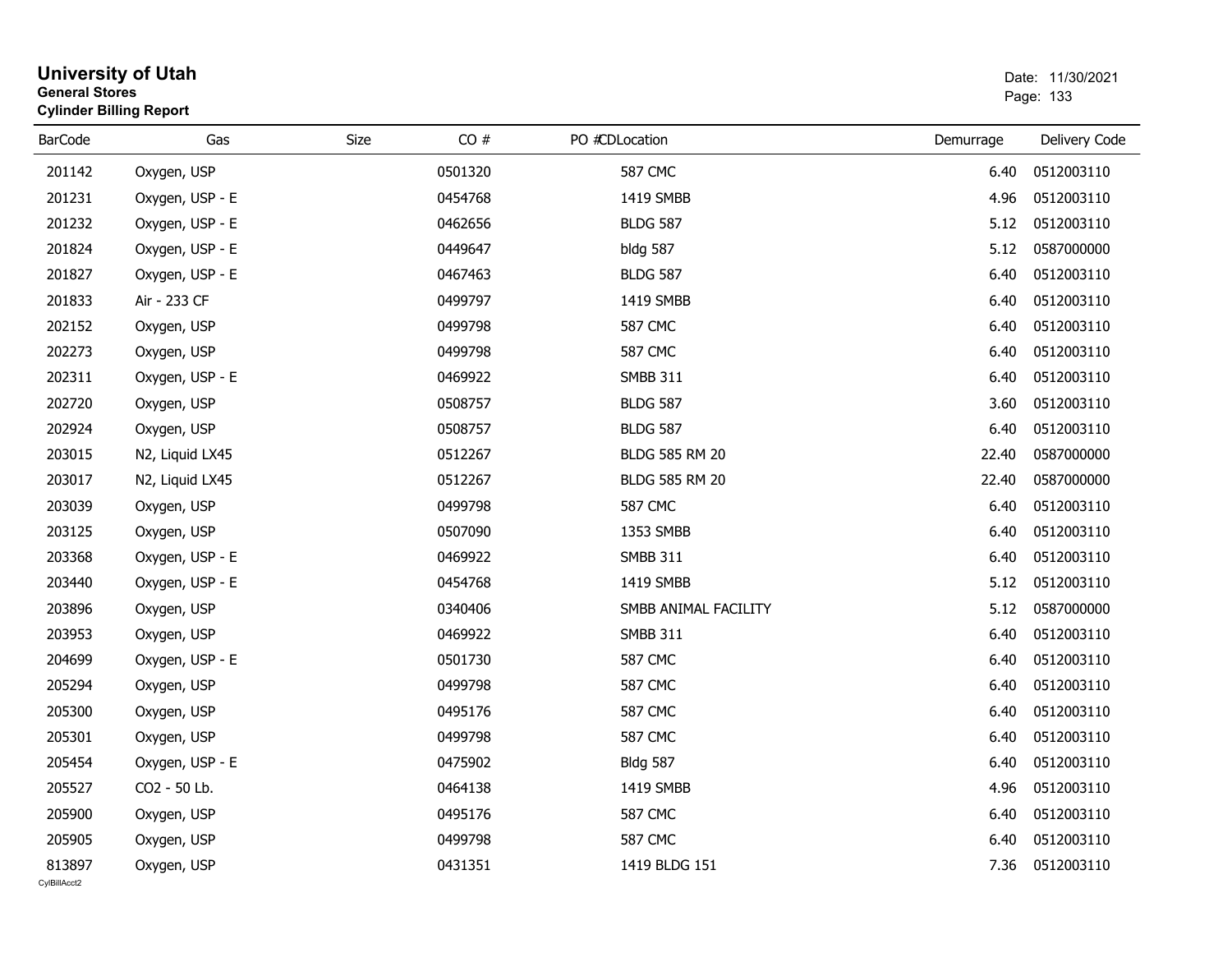| <b>General Stores</b> | <b>University of Utah</b><br><b>Cylinder Billing Report</b> |      |         |                     |                        | Date: 11/30/2021<br>Page: 134 |
|-----------------------|-------------------------------------------------------------|------|---------|---------------------|------------------------|-------------------------------|
| <b>BarCode</b>        | Gas                                                         | Size | CO#     | PO #CDLocation      | Demurrage              | Delivery Code                 |
| 814787                | Oxygen, USP                                                 |      | 0438535 | BLDG 151 RM 1419    | 7.36                   | 0512003110                    |
| 819123                | Oxygen, USP - E                                             |      | 0469922 | <b>SMBB 311</b>     | 8.64                   | 0512003110                    |
| 819358                | CO2 - 50 Lb.                                                |      | 0470968 | 1419 SMBB           | 8.64                   | 0512003110                    |
| 819553                | Oxygen, USP - E                                             |      | 0472366 | <b>587 CMC</b>      | 8.64                   | 0512003110                    |
| 820473                | Oxygen, USP                                                 |      | 0478711 | <b>587 CMC</b>      | 8.64                   | 0512003110                    |
| 820475                | Oxygen, USP                                                 |      | 0478711 | <b>587 CMC</b>      | 8.64                   | 0512003110                    |
| 820477                | Oxygen, USP                                                 |      | 0478711 | <b>587 CMC</b>      | 8.64                   | 0512003110                    |
| 822438                | Oxygen, USP - E                                             |      | 0501796 | 1419 SMBB           | 8.64                   | 0512003110                    |
| 822752                | Oxygen, USP                                                 |      | 0495176 | 587 CMC             | 8.64                   | 0512003110                    |
| 823325                | Oxygen, USP - E                                             |      | 0501730 | <b>587 CMC</b>      | 8.64                   | 0512003110                    |
| 823334                | Oxygen, USP - E                                             |      | 0501730 | <b>587 CMC</b>      | 4.86                   | 0512003110                    |
| 823473                | Oxygen, USP                                                 |      | 0501320 | <b>587 CMC</b>      | 8.64                   | 0512003110                    |
| 823474                | Oxygen, USP                                                 |      | 0501320 | 587 CMC             | 8.64                   | 0512003110                    |
| 823477                | Oxygen, USP                                                 |      | 0501320 | <b>587 CMC</b>      | 8.64                   | 0512003110                    |
| 824304                | Oxygen, USP                                                 |      | 0508757 | <b>BLDG 587</b>     | 4.86                   | 0512003110                    |
| 824314                | Oxygen, USP                                                 |      | 0508755 | 1419 SMBB           | 8.64                   | 0512003110                    |
| 824317                | Oxygen, USP - E                                             |      | 0508755 | 1419 SMBB           | 8.64                   | 0512003110                    |
| 824319                | Oxygen, USP - E                                             |      | 0508755 | 1419 SMBB           | 8.64                   | 0512003110                    |
|                       | Chart: 01007172000005216620712022                           |      |         |                     | 371.08<br>Amount Total |                               |
| 200038                | CO2 - 50 Lb.                                                | K/UU | 0509385 | 587 CMC-Dock        | 6.40                   | 0512003110                    |
| 200041                | CO2 - 50 Lb.                                                |      | 0510966 | A0209 Moran Eye Ctr | 6.40                   | 0512003110                    |
| 200272                | CO2 - 50 Lb.                                                |      | 0474629 | HCI - RS - LL613B   | 6.40                   | 0512003110                    |
| 200278                | CO2 - 50 Lb.                                                |      | 0509385 | 587 CMC-Dock        | 6.40                   | 0512003110                    |
| 200355                | CO2 - 50 Lb.                                                |      | 0511039 | <b>587 CMC</b>      | 3.60                   | 0512003110                    |
| 200361                | CO2 - 50 Lb.                                                |      | 0478838 | Bldg 581, Rm B0630  | 6.40                   | 0512003110                    |
| 200463                | CO2 - 50 Lb.                                                |      | 0509385 | 587 CMC-Dock        | 6.40                   | 0512003110                    |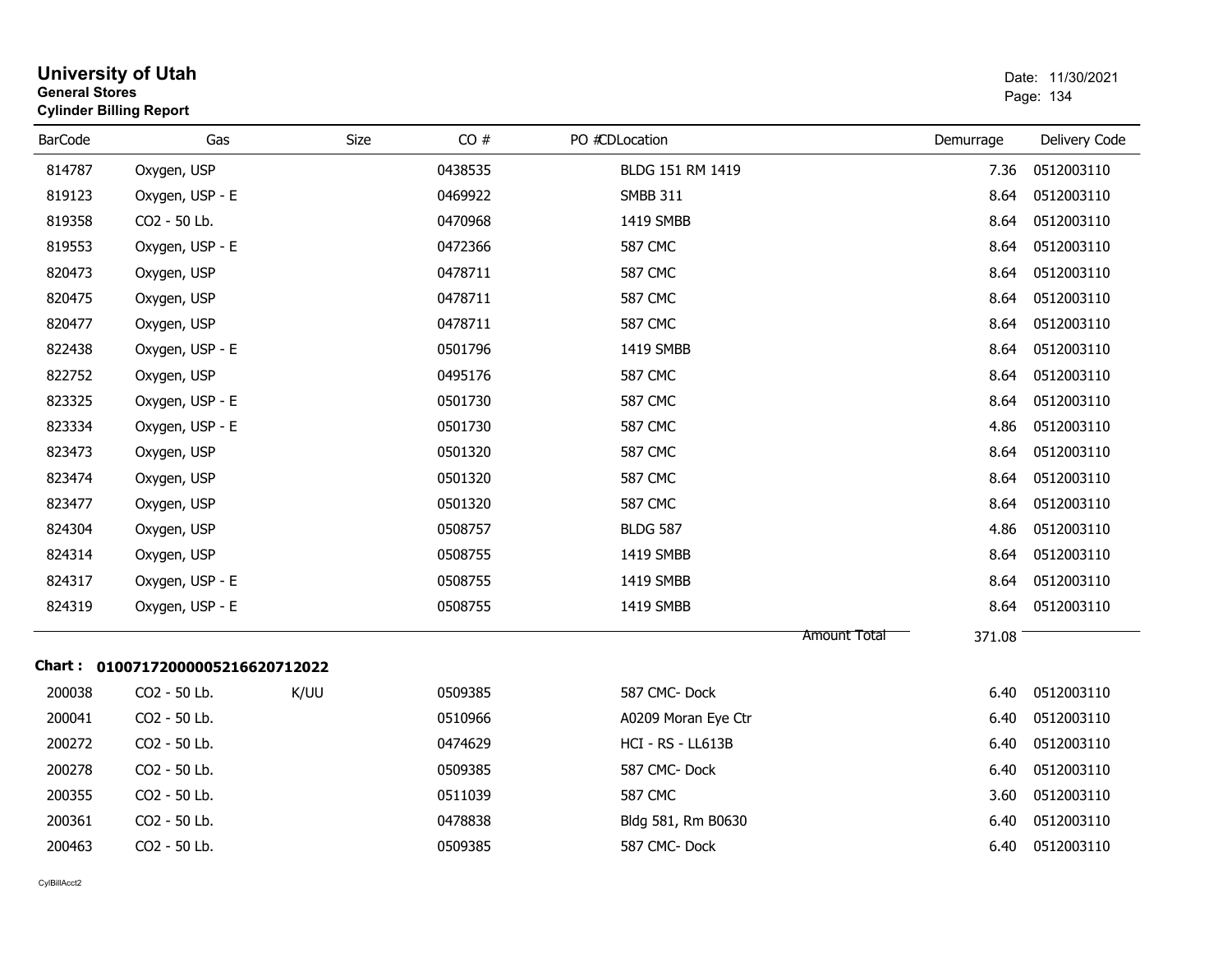|                | <b>General Stores</b><br><b>Cylinder Billing Report</b> |      |         |                                        | Page: 135 |               |  |
|----------------|---------------------------------------------------------|------|---------|----------------------------------------|-----------|---------------|--|
| <b>BarCode</b> | Gas                                                     | Size | CO#     | PO #CDLocation                         | Demurrage | Delivery Code |  |
| 200475         | CO2 - 50 Lb.                                            |      | 0510966 | A0209 Moran Eye Ctr                    | 6.40      | 0512003110    |  |
| 200699         | CO2 - 50 Lb.                                            |      | 0510892 | <b>LL550 HCI</b>                       | 6.40      | 0512003110    |  |
| 200795         | CO2 - 50 Lb.                                            |      | 0511295 | 1355 SMBB                              | 6.40      | 0512003110    |  |
| 200908         | CO2 - 50 Lb.                                            |      | 0511383 | <b>587 CMC</b>                         | 5.60      | 0512003110    |  |
| 200912         | CO2 - 50 Lb.                                            |      | 0511039 | <b>587 CMC</b>                         | 6.40      | 0512003110    |  |
| 200913         | CO2 - 50 Lb.                                            |      | 0511039 | <b>587 CMC</b>                         | 6.40      | 0512003110    |  |
| 201006         | CO2 - 50 Lb.                                            |      | 0509300 | LL355 HCI RN                           | 4.20      | 0512003110    |  |
| 201037         | CO2 - 50 Lb.                                            |      | 0510830 | 383 DIrty Room Side Colorow Dr         | 6.40      | 0512003110    |  |
| 201075         | CO2 - 50 Lb.                                            |      | 0509385 | 587 CMC-Dock                           | 6.20      | 0512003110    |  |
| 201155         | CO2 - 50 Lb.                                            |      | 0512437 | <b>LL155 HCI</b>                       | 2.20      | 0512003110    |  |
| 201193         | CO2 - 50 Lb.                                            |      | 0510830 | 383 DIrty Room Side Colorow Dr         | 6.40      | 0512003110    |  |
| 201197         | CO2 - 50 Lb.                                            |      | 0509385 | 587 CMC-Dock                           | 0.60      | 0512003110    |  |
| 201536         | CO2 - 50 Lb.                                            |      | 0509385 | 587 CMC-Dock                           | 6.20      | 0512003110    |  |
| 201655         | CO2 - 50 Lb.                                            |      | 0511383 | <b>587 CMC</b>                         | 5.60      | 0512003110    |  |
| 201664         | CO2 - 50 Lb.                                            |      | 0509385 | 587 CMC-Dock                           | 0.60      | 0512003110    |  |
| 202219         | CO2 - 50 Lb.                                            |      | 0512437 | <b>LL155 HCI</b>                       | 2.20      | 0512003110    |  |
| 202283         | CO2 - 50 Lb.                                            |      | 0511295 | 1355 SMBB                              | 6.40      | 0512003110    |  |
| 202347         | CO2 - 50 Lb.                                            |      | 0506329 | <b>587 CMC</b>                         | 0.60      | 0512003110    |  |
| 202351         | CO2 - 50 Lb.                                            |      | 0511383 | 587 CMC                                | 5.80      | 0512003110    |  |
| 202463         | CO2 - 50 Lb.                                            |      | 0506329 | <b>587 CMC</b>                         | 0.60      | 0512003110    |  |
| 202474         | CO2 - 50 Lb.                                            |      | 0503654 | B0630 Skaggs                           | 6.40      | 0512003110    |  |
| 202513         | CO2 - 50 Lb.                                            |      | 0510769 | LL355 HCI N                            | 6.40      | 0512003110    |  |
| 202601         | CO2 - 50 Lb.                                            |      | 0510966 | A0209 Moran Eye Ctr                    | 6.40      | 0512003110    |  |
| 202643         | CO2 - 50 Lb.                                            |      | 0511890 | 10M BPRB - viviraum                    | 3.80      | 0512003110    |  |
| 202753         | CO2 - 50 Lb.                                            |      | 0510892 | <b>LL550 HCI</b>                       | 6.40      | 0512003110    |  |
| 203109         | $CO2 - E$                                               |      | 0511785 | So Biology Hallway                     | 4.20      | 0512003110    |  |
| 203254         | $CO2 - E$                                               |      | 0510323 | So Biology, Hallway of animal facility | 6.40      | 0512003110    |  |
| 203258         | $CO2 - E$                                               |      | 0510323 | So Biology, Hallway of animal facility | 6.40      | 0512003110    |  |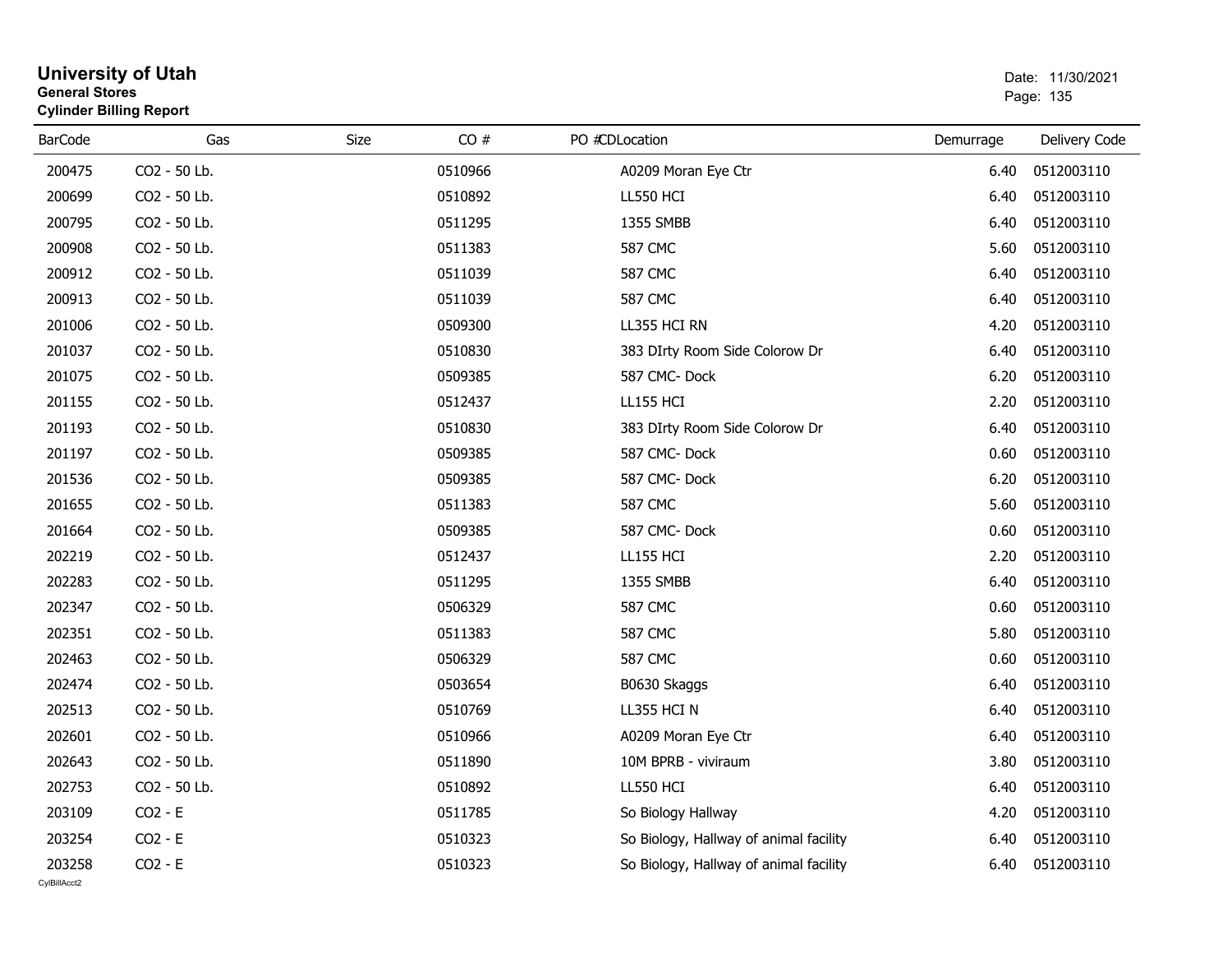|                | <b>General Stores</b><br><b>Cylinder Billing Report</b> |      |         |                                           | Page: 136 |               |  |
|----------------|---------------------------------------------------------|------|---------|-------------------------------------------|-----------|---------------|--|
| <b>BarCode</b> | Gas                                                     | Size | CO#     | PO #CDLocation                            | Demurrage | Delivery Code |  |
| 203310         | CO2 - 50 Lb.                                            |      | 0511890 | 10M BPRB - viviraum                       | 3.80      | 0512003110    |  |
| 203488         | CO2 - 50 Lb.                                            |      | 0510892 | <b>LL550 HCI</b>                          | 6.40      | 0512003110    |  |
| 203493         | CO2 - 50 Lb.                                            |      | 0512437 | <b>LL155 HCI</b>                          | 2.20      | 0512003110    |  |
| 203698         | CO2 - 50 Lb.                                            |      | 0502111 | <b>587 CMC</b>                            | 0.60      | 0512003110    |  |
| 203744         | $CO2 - E$                                               |      | 0510323 | So Biology, Hallway of animal facility    | 2.20      | 0512003110    |  |
| 203821         | CO2 - 50 Lb.                                            |      | 0511314 | 42 BPRB                                   | 2.60      | 0512003110    |  |
| 203821         | CO2 - 50 Lb.                                            |      | 0512437 | LL155 HCI                                 | 2.20      | 0512003110    |  |
| 203925         | CO2 - 50 Lb.                                            |      | 0511039 | <b>587 CMC</b>                            | 0.60      | 0512003110    |  |
| 204461         | $CO2 - E$                                               |      | 0506978 | South Biology, hallway of animal facility | 2.20      | 0512003110    |  |
| 204463         | $CO2 - E$                                               |      | 0511785 | So Biology Hallway                        | 4.20      | 0512003110    |  |
| 204526         | CO2 - 50 Lb.                                            |      | 0510769 | LL355 HCI N                               | 6.40      | 0512003110    |  |
| 204719         | CO2 - 50 Lb.                                            |      | 0511383 | <b>587 CMC</b>                            | 5.80      | 0512003110    |  |
| 204721         | CO2 - 50 Lb.                                            |      | 0511383 | <b>587 CMC</b>                            | 5.60      | 0512003110    |  |
| 204730         | CO2 - 50 Lb.                                            |      | 0491295 | LL355 - HCI - N                           | 6.40      | 0512003110    |  |
| 204735         | CO2 - 50 Lb.                                            |      | 0511383 | <b>587 CMC</b>                            | 5.60      | 0512003110    |  |
| 204738         | CO2 - 50 Lb.                                            |      | 0511383 | <b>587 CMC</b>                            | 5.80      | 0512003110    |  |
| 204741         | CO2 - 50 Lb.                                            |      | 0511383 | <b>587 CMC</b>                            | 5.80      | 0512003110    |  |
| 205368         | CO2 - 50 Lb.                                            |      | 0509300 | LL355 HCI RN                              | 4.20      | 0512003110    |  |
| 205370         | CO2 - 50 Lb.                                            |      | 0507801 | A0209 Moran                               | 6.40      | 0512003110    |  |
| 205519         | CO2 - 50 Lb.                                            |      | 0510769 | LL355 HCI N                               | 4.20      | 0512003110    |  |
| 205520         | CO2 - 50 Lb.                                            |      | 0510273 | 42 BPRB                                   | 2.60      | 0512003110    |  |
| 205540         | CO2 - 50 Lb.                                            |      | 0510769 | LL355 HCI N                               | 6.40      | 0512003110    |  |
| 205632         | Oxygen, USP                                             |      | 0482732 | <b>587 CMC</b>                            | 6.40      | 0512003110    |  |
| 821336         | Oxygen, USP - E                                         |      | 0482732 | <b>587 CMC</b>                            | 8.64      | 0512003110    |  |
| 821353         | Oxygen, USP - E                                         |      | 0482732 | <b>587 CMC</b>                            | 8.64      | 0512003110    |  |
| 821354         | Oxygen, USP - E                                         |      | 0482732 | <b>587 CMC</b>                            | 1.62      | 0512003110    |  |
| 823961         | CO2 - 50 Lb.                                            |      | 0505625 | LL550 HCI S                               | 8.64      | 0512003110    |  |
| 824118         | CO2 - 50 Lb.                                            |      | 0506955 | B0630 Skaggs                              | 8.64      | 0512003110    |  |
| CvIBillAcct2   |                                                         |      |         |                                           |           |               |  |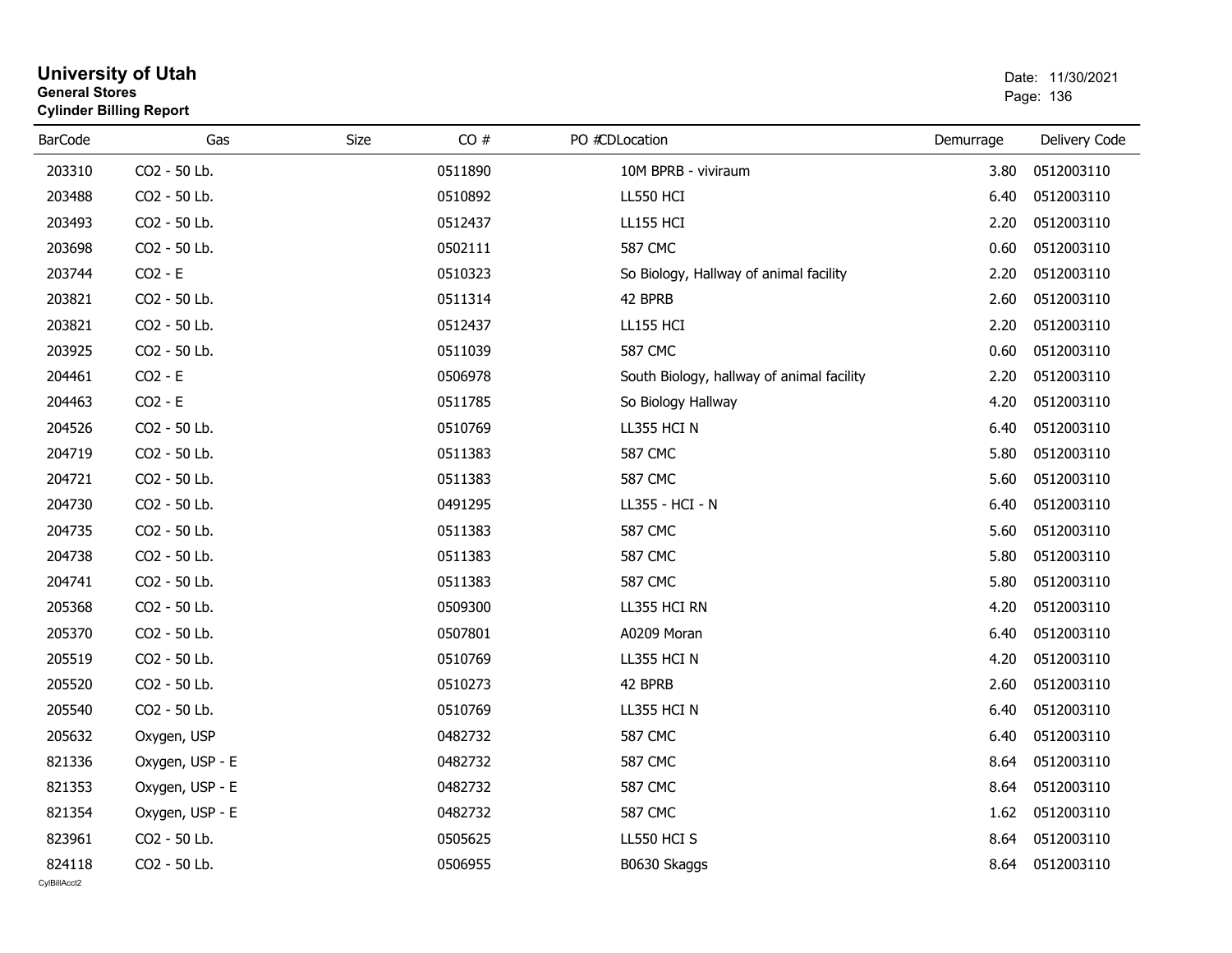|                | <b>Cylinder Billing Report</b> |      |         |                                           |           |               |
|----------------|--------------------------------|------|---------|-------------------------------------------|-----------|---------------|
| <b>BarCode</b> | Gas                            | Size | CO#     | PO #CDLocation                            | Demurrage | Delivery Code |
| 824133         | $CO2 - E$                      |      | 0506978 | South Biology, hallway of animal facility | 2.97      | 0512003110    |
| 824142         | CO2 - 50 Lb.                   |      | 0507290 | <b>587 CMC</b>                            | 0.81      | 0512003110    |
| 824211         | CO2 - 50 Lb.                   |      | 0510384 | B0630 Skaggs                              | 8.64      | 0512003110    |
| 824216         | CO2 - 50 Lb.                   |      | 0510384 | B0630 Skaggs                              | 8.64      | 0512003110    |
| 824391         | $CO2 - E$                      |      | 0510323 | So Biology, Hallway of animal facility    | 2.97      | 0512003110    |
| 824392         | $CO2 - E$                      |      | 0510323 | So Biology, Hallway of animal facility    | 2.97      | 0512003110    |
| 824528         | CO2 - 50 Lb.                   |      | 0510384 | B0630 Skaggs                              | 8.64      | 0512003110    |
| 824529         | CO2 - 50 Lb.                   |      | 0510384 | B0630 Skaggs                              | 8.64      | 0512003110    |
| 824535         | CO2 - 50 Lb.                   |      | 0510384 | B0630 Skaggs                              | 8.64      | 0512003110    |
| 824546         | CO2 - 50 Lb.                   |      | 0510769 | LL355 HCI N                               | 8.64      | 0512003110    |
| 824547         | CO2 - 50 Lb.                   |      | 0510769 | LL355 HCI N                               | 5.67      | 0512003110    |
| 824740         | $CO2 - E$                      |      | 0511785 | So Biology Hallway                        | 5.67      | 0512003110    |
| 824741         | $CO2 - E$                      |      | 0511785 | So Biology Hallway                        | 5.67      | 0512003110    |
| 824742         | $CO2 - E$                      |      | 0511785 | So Biology Hallway                        | 5.67      | 0512003110    |
| 824870         | CO2 - 50 Lb.                   |      | 0512551 | 1419 SMBB                                 | 0.27      | 0512003110    |
| 824871         | CO2 - 50 Lb.                   |      | 0512601 | <b>587 CMC</b>                            | 0.27      | 0512003110    |
| 824872         | CO2 - 50 Lb.                   |      | 0512601 | <b>587 CMC</b>                            | 0.27      | 0512003110    |
| 824873         | CO2 - 50 Lb.                   |      | 0512601 | <b>587 CMC</b>                            | 0.27      | 0512003110    |
| 824874         | CO2 - 50 Lb.                   |      | 0512601 | <b>587 CMC</b>                            | 0.27      | 0512003110    |
| 824875         | CO2 - 50 Lb.                   |      | 0512601 | <b>587 CMC</b>                            | 0.27      | 0512003110    |
| 824876         | CO2 - 50 Lb.                   |      | 0512551 | 1419 SMBB                                 | 0.27      | 0512003110    |
| 824877         | CO2 - 50 Lb.                   |      | 0512551 | 1419 SMBB                                 | 0.27      | 0512003110    |
| 824878         | CO2 - 50 Lb.                   |      | 0512601 | <b>587 CMC</b>                            | 0.27      | 0512003110    |
| 824879         | CO2 - 50 Lb.                   |      | 0512601 | <b>587 CMC</b>                            | 0.27      | 0512003110    |
| 824880         | CO2 - 50 Lb.                   |      | 0512601 | <b>587 CMC</b>                            | 0.27      | 0512003110    |

Amount Total

401.99

#### **Chart : 01007172000005216620912022**

#### **University of Utah** Date: 11/30/2021 **General Stores**s and the contract of the contract of the contract of the contract of the contract of the contract of the contract of the contract of the contract of the contract of the contract of the contract of the contract of the cont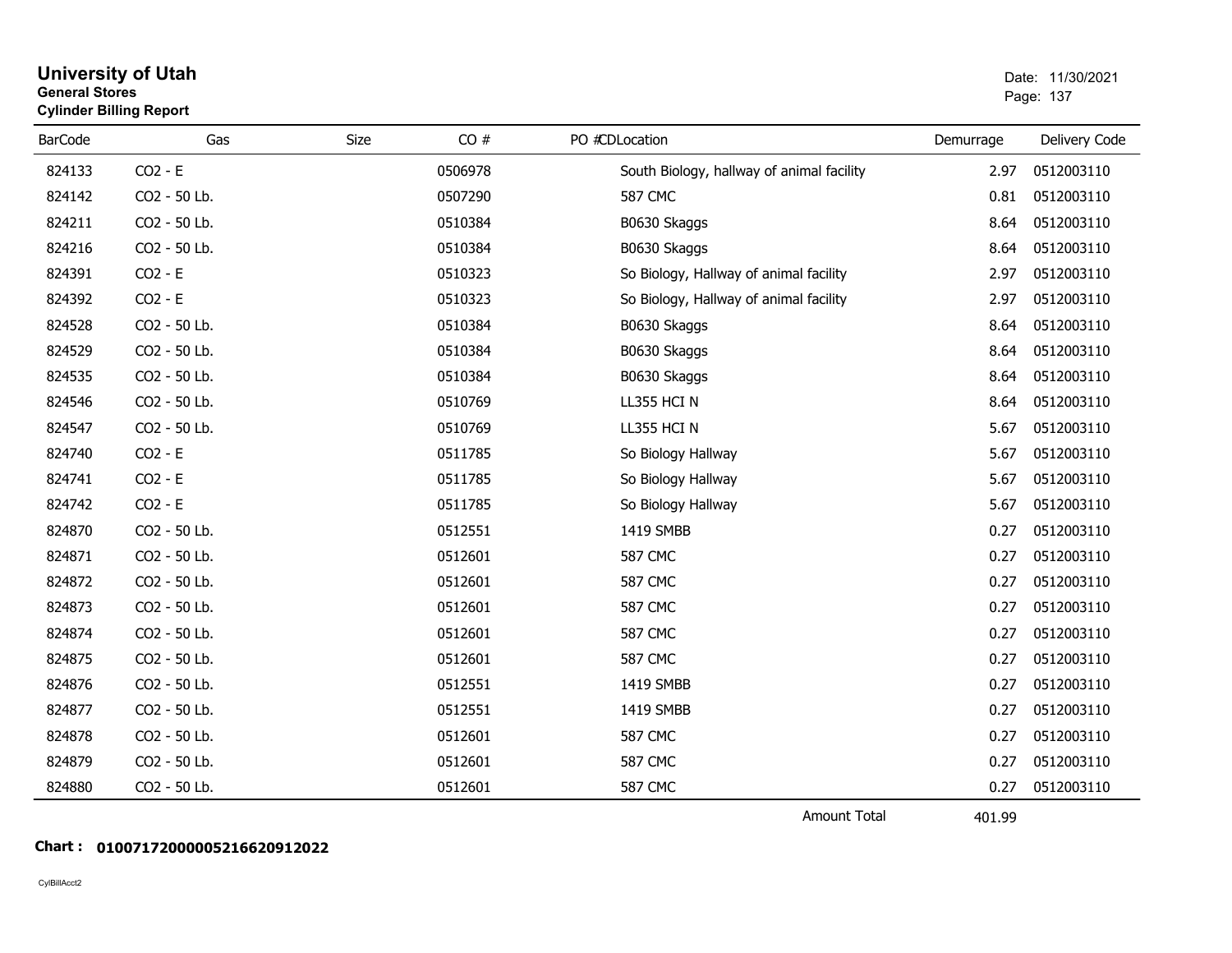| <b>General Stores</b> | <b>University of Utah</b><br><b>Cylinder Billing Report</b> |           |         |                             |           | Date: 11/30/2021<br>Page: 138 |
|-----------------------|-------------------------------------------------------------|-----------|---------|-----------------------------|-----------|-------------------------------|
| <b>BarCode</b>        | Gas                                                         | Size      | CO#     | PO #CDLocation              | Demurrage | Delivery Code                 |
| 201243                | Oxygen, USP                                                 | E/UU      | 0097145 | <b>BLDG, 587</b>            | 5.12      | 0587000000                    |
| 201826                | Oxygen, USP                                                 |           | 0414377 | <b>BLDG 587</b>             | 5.12      | 0587000000                    |
| 202226                | Oxygen, USP - E                                             |           | 0129405 | BLDG 587 SOUTH LOADING DOCK | 5.12      | 0587000000                    |
| 202534                | Oxygen, USP - E                                             |           | 0333192 | <b>BLDG 587</b>             | 5.12      | 0587000000                    |
| 202821                | Oxygen, USP - E                                             |           | 0251727 | <b>BLDG 587</b>             | 5.12      | 0570000260                    |
| 203462                | $CO2 - E$                                                   |           | 0325581 | <b>BLDG 587</b>             | 5.12      | 0587000000                    |
| 204502                | Oxygen, USP - E                                             |           | 0165088 | BLDG 587 SOUTH DOCK         | 5.12      | 0570000260                    |
| 800110                | Oxygen, USP - E                                             |           | 0124641 | Bldg. 587, So. Loading Dock | 6.72      | 0587000000                    |
|                       |                                                             |           |         | Amount Total                | 42.56     |                               |
|                       | Chart: 01007651001136706240012022                           |           |         |                             |           |                               |
| 200114                | Acetylene, CF                                               | Acty-CF/U | 0479691 |                             | 6.40      | 0306001030                    |
| 200458                | Oxygen, USP                                                 |           | 0479691 |                             | 6.40      | 0306001030                    |
|                       |                                                             |           |         | Amount Total                | 12.80     |                               |
|                       | Chart: 01007882500263216260012022                           |           |         |                             |           |                               |
| 200187                | Oxygen, USP                                                 | K/UU      | 0504747 | 5th floor Gardner Commons   | 6.40      | 0048045400                    |
|                       |                                                             |           |         | Amount Total                | 6.40      |                               |
|                       | Chart: 01007901001057016260012022                           |           |         |                             |           |                               |
| 201928                | CO2 - Siphon                                                | K/UU      | 0390523 | 5210 MARIOTT LIBRARY        | 5.12      | 0086001630                    |
|                       |                                                             |           |         | Amount Total                | 5.12      |                               |
|                       | Chart: 01007901001057016260112022                           |           |         |                             |           |                               |
| 200364                | CO2 - 50 Lb.                                                | K/UU      | 0398657 | 5210 MARRIOTT               | 5.12      | 0086001630                    |
| 205655                | CO2 - 50 Lb.                                                |           | 0400500 | 5210 MARRIOTTLIBRARY        | 5.12      | 0086001630                    |
|                       |                                                             |           |         | Amount Total                | 10.24     |                               |
|                       | Chart: 0100810500059313470626002022                         |           |         |                             |           |                               |
| 200862                | CO <sub>2</sub> - 50 Lb.                                    | K/UU      | 0324003 | 2488 MEB                    | 5.12      | 0062003750                    |
| 203064                | Helium - 110 CF                                             |           | 0310780 | 2490 meb                    | 5.12      | 0062037500                    |
|                       |                                                             |           |         |                             |           |                               |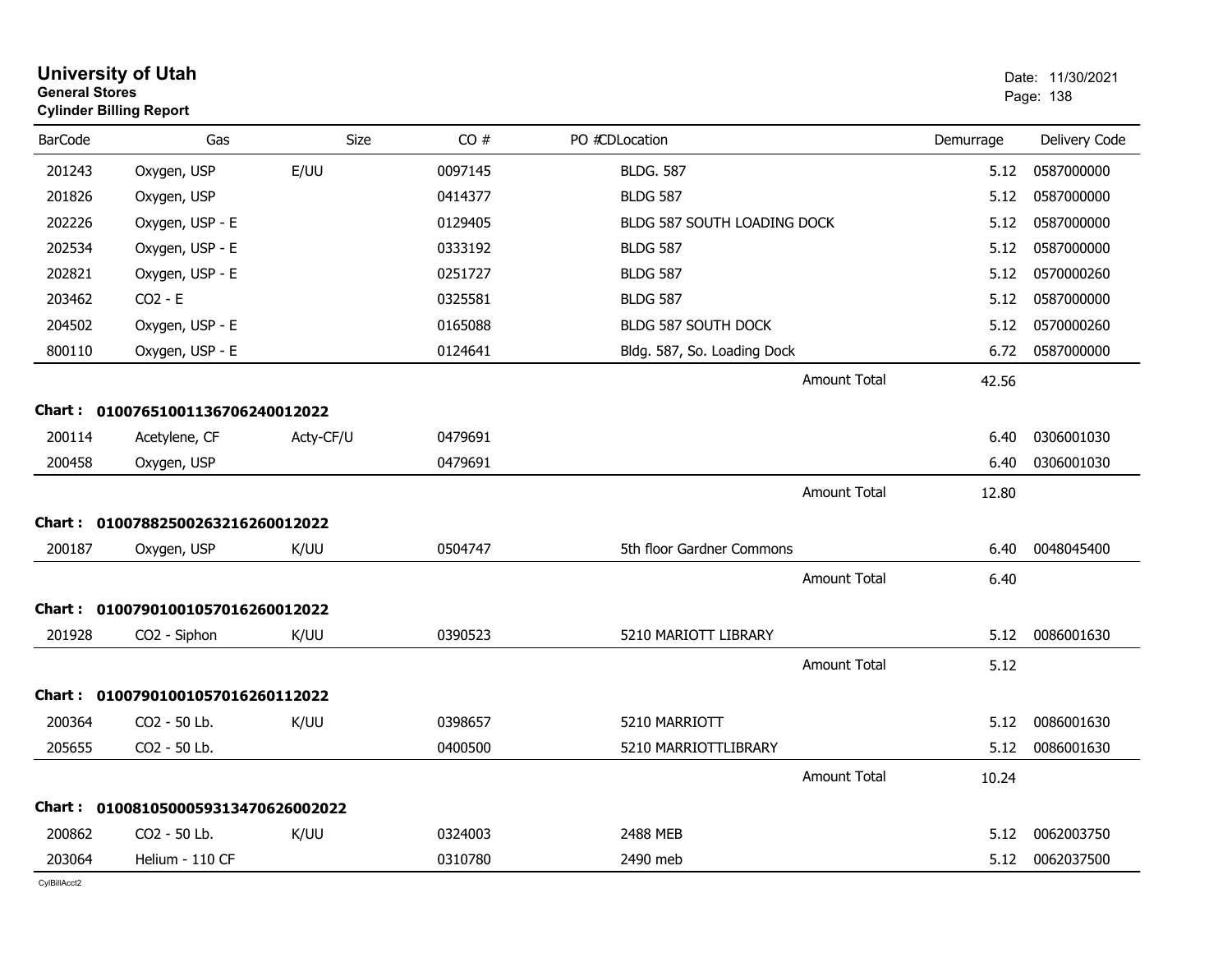| <b>General Stores</b> | <b>Cylinder Billing Report</b>      |                  |         |                |                                        |           | Page: 139     |
|-----------------------|-------------------------------------|------------------|---------|----------------|----------------------------------------|-----------|---------------|
| <b>BarCode</b>        | Gas                                 | Size             | CO#     | PO #CDLocation |                                        | Demurrage | Delivery Code |
|                       |                                     |                  |         |                | <b>Amount Total</b>                    | 10.24     |               |
|                       | Chart: 0100810500059313470662002022 |                  |         |                |                                        |           |               |
| 201048                | CO <sub>2</sub> - 50 Lb.            | K/UU             | 0480467 | 2488 MEB       |                                        | 6.40      | 0062037500    |
| 201289                | CO2 - 50 Lb.                        |                  | 0480469 | 2490 MEB       |                                        | 6.40      | 0062037500    |
| 205648                | CO <sub>2</sub> - 50 Lb.            |                  | 0480467 | 2488 MEB       |                                        | 6.40      | 0062037500    |
| 205650                | CO2 - 50 Lb.                        |                  | 0480469 | 2490 MEB       |                                        | 6.40      | 0062037500    |
|                       |                                     |                  |         |                | <b>Amount Total</b>                    | 25.60     |               |
|                       | Chart: 01008472000179846260312022   |                  |         |                |                                        |           |               |
| 203717                | N2, Liquid GP45                     | <b>180 LTR/U</b> | 0507766 | 3333 HCI       |                                        | 51.20     | 0555LL3760    |
| 820134                | Carbon Monoxide                     |                  | 0474466 |                | 421 WAJARA #360 - CLINIC TRANSLATIONAL | 8.64      | 0555LL3760    |
|                       |                                     |                  |         |                | <b>Amount Total</b>                    | 59.84     |               |
|                       | Chart: 01008472000308346430312022   |                  |         |                |                                        |           |               |
| 202973                | CO <sub>2</sub> - 20 Lb.            | 20#/UU           | 0510619 | 319 WIntrobe   |                                        | 6.40      | 055513760     |
| 202974                | Co <sub>2</sub> Food Grade          |                  | 0510619 | 319 WIntrobe   |                                        | 6.40      | 0555113760    |
|                       |                                     |                  |         |                | <b>Amount Total</b>                    | 12.80     |               |
|                       | Chart: 01008472500190146260312022   |                  |         |                |                                        |           |               |
| 201415                | CO2 - 50 Lb.                        | K/UU             | 0500281 | 4211 HCI       |                                        | 6.40      | 055513760     |
| 201947                | CO2 - 50 Lb.                        |                  | 0501917 | 3333 HCI       |                                        | 6.40      | 0555113760    |
| 205640                | CO2 - 50 Lb.                        |                  | 0502371 | 3333 RN HCI    |                                        | 6.40      | 0555113760    |
|                       |                                     |                  |         |                | <b>Amount Total</b>                    | 19.20     |               |
|                       | Chart: 01008472500190146430312022   |                  |         |                |                                        |           |               |
| 201999                | CO2 - 50 Lb.                        | K/UU             | 0503674 | 4211 HCI       |                                        | 6.40      | 0555113760    |
| 202489                | Oxygen - 20 CF                      |                  | 0508567 | 360-421 WAKARA |                                        | 6.40      | 0555113760    |
| 205601                | Oxygen - 20 CF                      |                  | 0508567 | 360-421 WAKARA |                                        | 6.40      | 0555113760    |
| 205647                | CO2 - 50 Lb.                        |                  | 0503673 | 3333 HCI       |                                        | 6.40      | 0555113760    |
|                       |                                     |                  |         |                | <b>Amount Total</b>                    | 25.60     |               |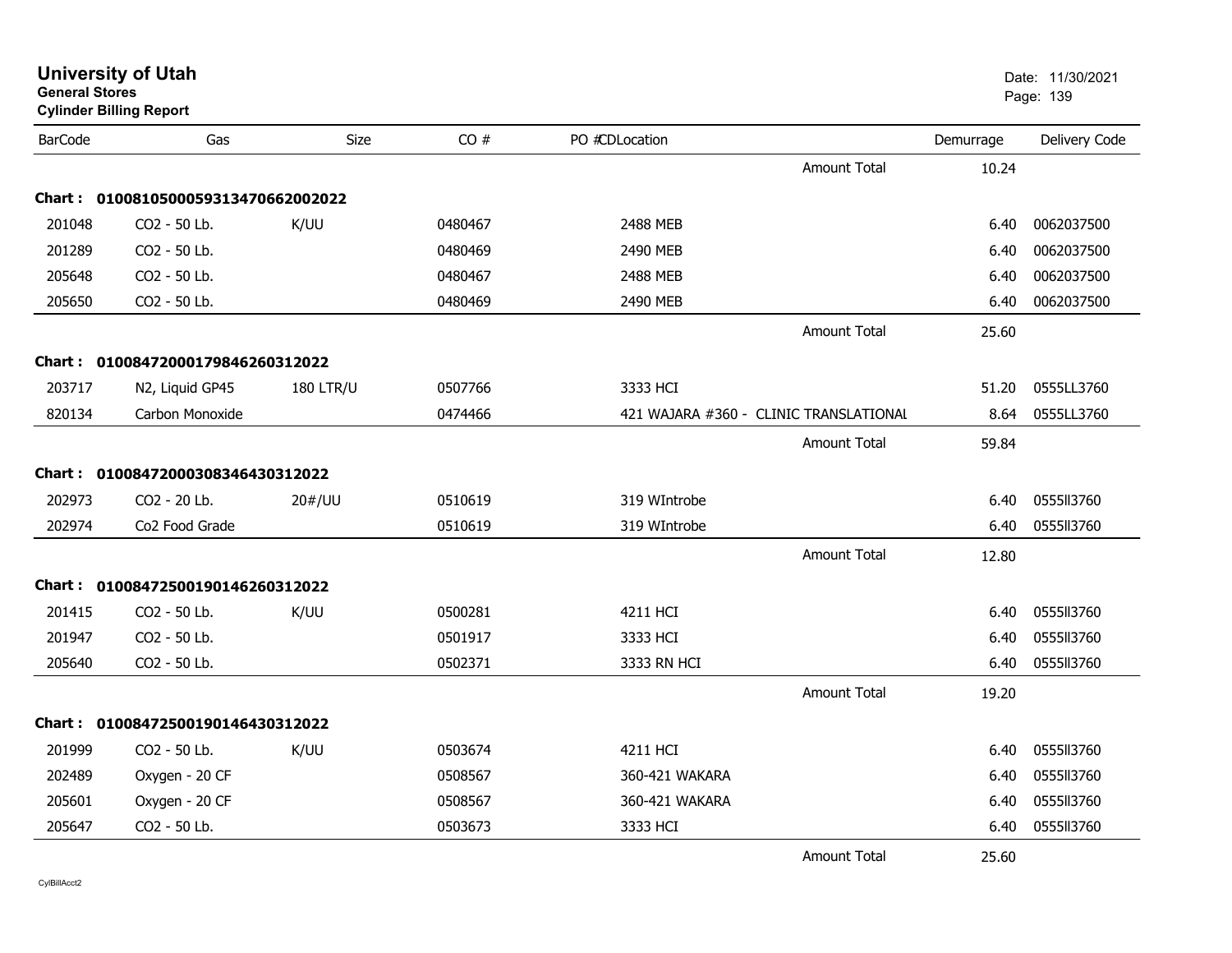| <b>General Stores</b> | <b>University of Utah</b><br><b>Cylinder Billing Report</b> |           |         |                     |                     |           | Date: 11/30/2021<br>Page: 140 |
|-----------------------|-------------------------------------------------------------|-----------|---------|---------------------|---------------------|-----------|-------------------------------|
| <b>BarCode</b>        | Gas                                                         | Size      | CO#     | PO #CDLocation      |                     | Demurrage | Delivery Code                 |
|                       | Chart: 01008476000110796260312022                           |           |         |                     |                     |           |                               |
| 201830                | CO2 - 50 Lb.                                                | K/UU      | 0502988 | 634 Wintrobe        |                     | 6.40      | 0555II3760                    |
| 202216                | CO2 - 50 Lb.                                                |           | 0505931 | 634 Wintrobe        |                     | 6.40      | 0555LL3760                    |
| 202789                | CO2 - 50 Lb.                                                |           | 0505931 | 634 Wintrobe        |                     | 2.40      | 0555LL3760                    |
| 203432                | Oxygen, USP - E                                             |           | 0351412 | 5C402 SOM           |                     | 5.12      | 05215C4020                    |
| 205372                | CO2 - 50 Lb.                                                |           | 0324825 | 4B137 SOM           |                     | 5.12      | 05215c4020                    |
| 205374                | CO2 - 50 Lb.                                                |           | 0324825 | 4B137 SOM           |                     | 5.12      | 05215c4020                    |
| 804400                | Methane, UHP                                                |           | 0246277 | 472 BPRB            |                     | 7.04      | 05214C3340                    |
|                       |                                                             |           |         |                     | <b>Amount Total</b> | 37.60     |                               |
|                       | Chart: 0100850500059316920626032022                         |           |         |                     |                     |           |                               |
| 200614                | Air - 233 CF                                                | K/UU      | 0503733 | 0346 Skaggs         |                     | 6.40      | 05212A1520                    |
| 205898                | Oxygen, USP                                                 |           | 0488963 | 0346 SKaggs         |                     | 6.40      | 05212A1520                    |
|                       |                                                             |           |         |                     | <b>Amount Total</b> | 12.80     |                               |
|                       | Chart: 0100850500059317680626032022                         |           |         |                     |                     |           |                               |
| 202044                | Oxygen, USP                                                 | K/UU      | 0510350 | 111 CMC BLDG 587    |                     | 3.60      | 05212A1520                    |
|                       |                                                             |           |         |                     | <b>Amount Total</b> | 3.60      |                               |
|                       | Chart: 0100854500051900512626002022                         |           |         |                     |                     |           |                               |
| 824719                | CO2 - 50 Lb.                                                | 50#/Mt.Ai | 0511587 | 417 Wakkara Rm 2211 |                     | 7.02      | 05212C4120                    |
|                       |                                                             |           |         |                     | <b>Amount Total</b> | 7.02      |                               |
| Chart :               | 0100854500059318160626032022                                |           |         |                     |                     |           |                               |
| 200724                | CO2 - 50 Lb.                                                | K/UU      | 0508564 | 2211-417 WAKARA WAY |                     | 6.40      | 05212C4120                    |
| 203847                | CO2 - 50 Lb.                                                |           | 0508371 | 2211 417 Wakara Way |                     | 1.20      | 05212C4120                    |
|                       |                                                             |           |         |                     | <b>Amount Total</b> | 7.60      |                               |
|                       | Chart: 01008592000302576260312022                           |           |         |                     |                     |           |                               |
| 200602                | Nitrogen 230 CF                                             | K/UU      | 0352459 | <b>B5 BLDG 585</b>  |                     | 5.12      | 08652N1000                    |
| 200824                | Nitrogen 230 CF                                             |           | 0356449 | 3131, 417 Wakara    |                     | 5.12      | 08652N1000                    |
|                       |                                                             |           |         |                     |                     |           |                               |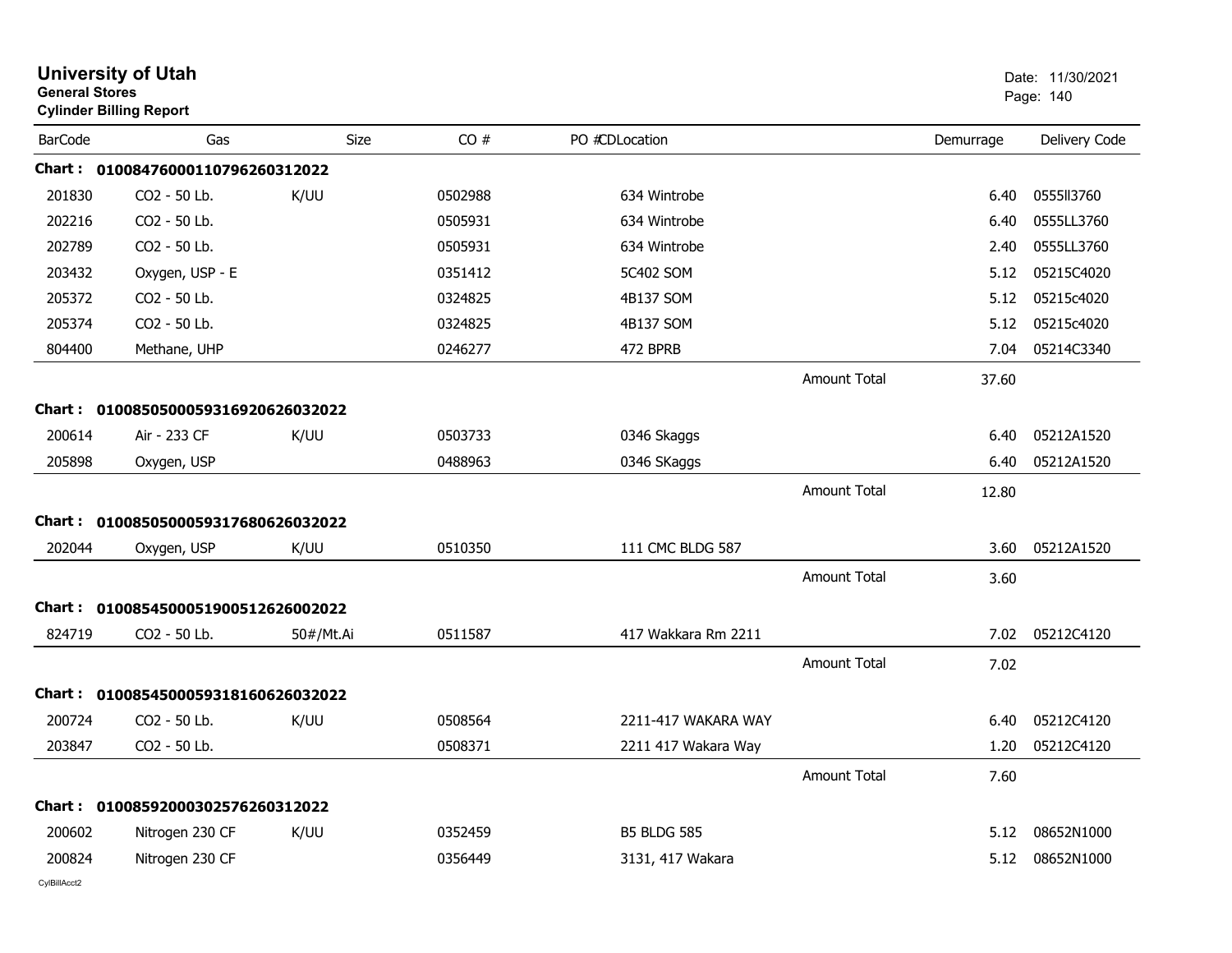| <b>General Stores</b> | <b>University of Utah</b><br><b>Cylinder Billing Report</b> |                  |         |                                         |           | Date: 11/30/2021<br>Page: 141 |
|-----------------------|-------------------------------------------------------------|------------------|---------|-----------------------------------------|-----------|-------------------------------|
| <b>BarCode</b>        | Gas                                                         | <b>Size</b>      | CO#     | PO #CDLocation                          | Demurrage | Delivery Code                 |
| 201010                | Oxygen, USP                                                 |                  | 0360349 | 3131 - 417 WAKARA                       | 5.12      | 08652N1000                    |
| 202002                | N2, Liquid LX45                                             |                  | 0510593 | 417 Wakara Way Rm 3131                  | 51.20     | 08652N1000                    |
| 205292                | Oxygen, USP                                                 |                  | 0360281 | BLD 860 RM 3130                         | 5.12      | 08652N1000                    |
| 205631                | Oxygen, USP                                                 |                  | 0360281 | BLD 860 RM 3130                         | 5.12      | 08652N1000                    |
| 813321                | Res. Nitrogen                                               |                  | 0425986 | 3126 - 417 WAKARA                       | 7.04      | 08652N1000                    |
| 813322                | Res. Nitrogen                                               |                  | 0425986 | 3126 - 417 WAKARA                       | 7.04      | 08652N1000                    |
| 818011                | CO2 - 50 Lb.                                                |                  | 0462221 | 417 WAKARA WAY RM 2224                  | 8.64      | 05212C4120                    |
| 821168                | CO2 - 50 Lb.                                                |                  | 0481390 | 417 Wakara RM 3131                      | 8.64      | 08652N1000                    |
|                       |                                                             |                  |         | Amount Total                            | 108.16    |                               |
| Chart :               | 01008592000305026260312022                                  |                  |         |                                         |           |                               |
| 200807                | CO2 - 50 Lb.                                                | K/UU             | 0494745 | 417 Wakara Way RM 3131                  | 6.40      | 08652N1000                    |
| 202512                | CO2 - 50 Lb.                                                |                  | 0478278 | 417 Wakara Way Rm 3131 - Mark Kaplowitz | 6.40      | 08652N1000                    |
| 203113                | Nitrogen NF                                                 |                  | 0510907 | 417 Wakara Way RM 3131                  | 6.40      | 08652N1000                    |
| 205482                | Nitrogen NF                                                 |                  | 0510195 | 417 Wakara Rm 3131                      | 6.40      | 08652N1000                    |
| 205946                | Oxygen, USP - E                                             |                  | 0490657 | 417 Wakara Way RM 3131                  | 6.40      | 08652N1000                    |
| 823900                | Nitrogen NF                                                 |                  | 0506045 | 417 Wakara Way, 3131                    | 8.64      | 08652N1000                    |
|                       |                                                             |                  |         | Amount Total                            | 40.64     |                               |
| Chart :               | 0100859500050303871626032022                                |                  |         |                                         |           |                               |
| 205774                | N <sub>2</sub> , Liquid LX <sub>45</sub>                    | <b>180 LTR/U</b> | 0510390 | BLDG 585 RM B5 - Albertine Lab          | 51.20     | 08652N1000                    |
|                       |                                                             |                  |         | <b>Amount Total</b>                     | 51.20     |                               |
|                       | Chart: 0100859500050503327626032022                         |                  |         |                                         |           |                               |
| 816952                | Oxygen, USP - D                                             | D/DJB            | 0454505 | <b>BLDG 585 RM B5</b>                   | 8.32      | 08652N1000                    |
|                       |                                                             |                  |         | <b>Amount Total</b>                     | 8.32      |                               |
|                       | Chart: 01008616000183626260012022                           |                  |         |                                         |           |                               |
| 201171                | Nitrogen 230 CF                                             | K/UU             | 0460979 | 470 BPRB                                | 5.12      | 0570004700                    |
|                       |                                                             |                  |         | <b>Amount Total</b>                     | 5.12      |                               |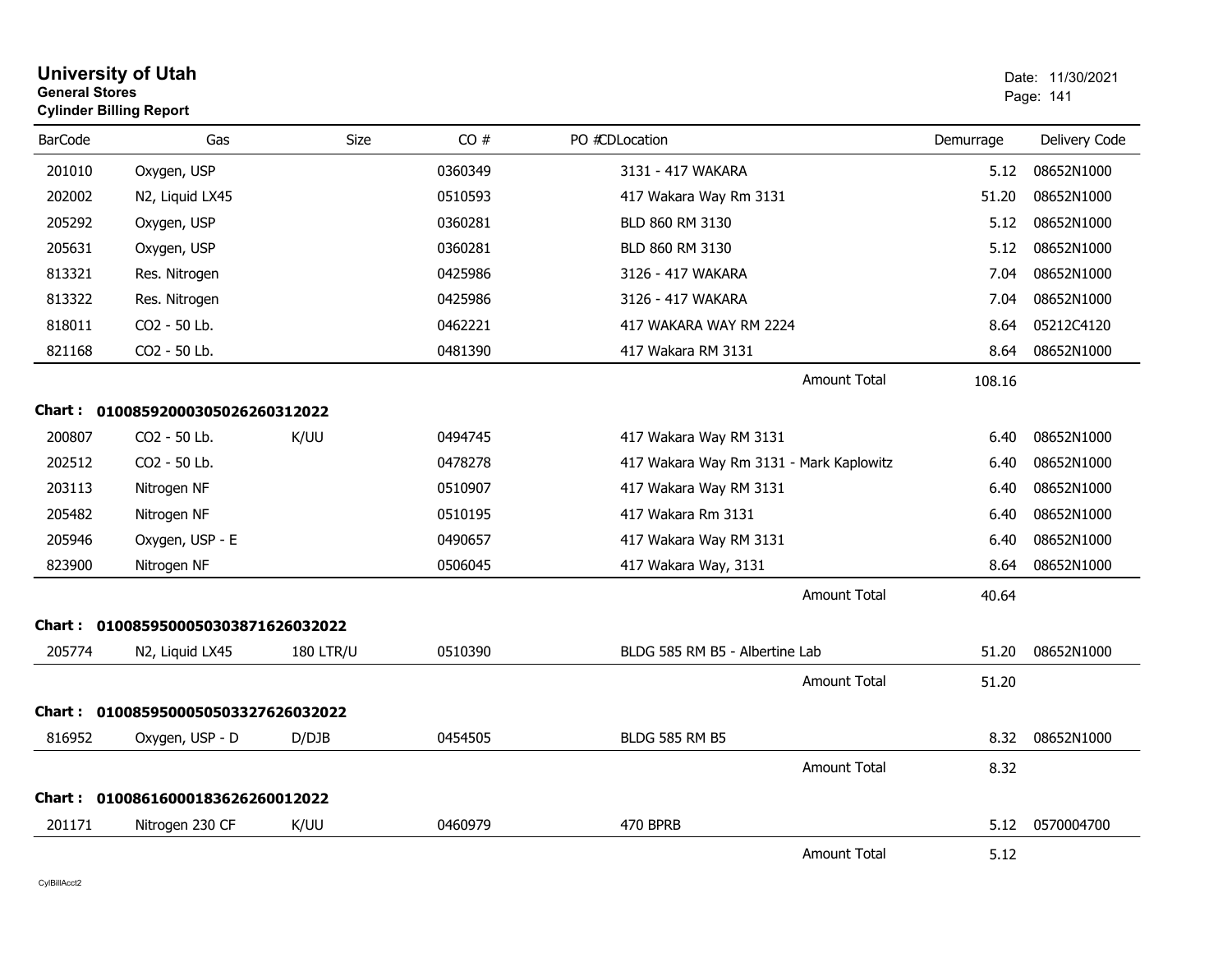| <b>University of Utah</b><br><b>General Stores</b><br><b>Cylinder Billing Report</b> |                                     |                  |         |                             |                     |           | Date: 11/30/2021<br>Page: 142 |
|--------------------------------------------------------------------------------------|-------------------------------------|------------------|---------|-----------------------------|---------------------|-----------|-------------------------------|
| <b>BarCode</b>                                                                       | Gas                                 | Size             | CO#     | PO #CDLocation              |                     | Demurrage | Delivery Code                 |
|                                                                                      | Chart: 01008616000322376260312022   |                  |         |                             |                     |           |                               |
| 200369                                                                               | CO2 - 50 Lb.                        | K/UU             | 0507155 | 2370 EIHG                   |                     | 6.40      | 0533021000                    |
| 201864                                                                               | CO2 - 50 Lb.                        |                  | 0507155 | 2370 EIHG                   |                     | 6.40      | 0533021000                    |
|                                                                                      |                                     |                  |         |                             | Amount Total        | 12.80     |                               |
| <b>Chart :</b>                                                                       | 01008616000322376430312022          |                  |         |                             |                     |           |                               |
| 200440                                                                               | CO <sub>2</sub> - 50 Lb.            | K/UU             | 0501162 | 2370 EIHG                   |                     | 6.40      | 0533021000                    |
|                                                                                      |                                     |                  |         |                             | <b>Amount Total</b> | 6.40      |                               |
| <b>Chart :</b>                                                                       | 01008682500260596260312022          |                  |         |                             |                     |           |                               |
| 203298                                                                               | CO2 - 50 Lb.                        | K/UU             | 0462540 | 428 BRPB- Just in side door |                     | 5.12      | 05215R1100                    |
|                                                                                      |                                     |                  |         |                             | <b>Amount Total</b> | 5.12      |                               |
|                                                                                      | Chart: 0100868500054902534626002022 |                  |         |                             |                     |           |                               |
| 200671                                                                               | Nitrogen 230 CF                     | K/UU             | 0507994 | 114 So Bio                  |                     | 1.20      | 0084002040                    |
| 201369                                                                               | Nitrogen 230 CF                     |                  | 0511583 | 114 So Bio                  |                     | 5.20      | 0084002040                    |
| 203752                                                                               | Nitrogen 230 CF                     |                  | 0507994 | 114 So Bio                  |                     | 6.40      | 0084002040                    |
| 203932                                                                               | Nitrogen 230 CF                     |                  | 0511583 | 114 So Bio                  |                     | 5.20      | 0084002040                    |
| 824558                                                                               | Nitrogen 230 CF                     |                  | 0511023 | 114 So Biology              |                     | 8.64      | 0084002040                    |
| 824559                                                                               | Nitrogen 230 CF                     |                  | 0511023 | 114 So Biology              |                     | 1.62      | 0084002040                    |
|                                                                                      |                                     |                  |         |                             | <b>Amount Total</b> | 28.26     |                               |
|                                                                                      | Chart: 0100868500059316660626032022 |                  |         |                             |                     |           |                               |
| 201709                                                                               | N2, Liquid LX45                     | <b>180 LTR/U</b> | 0510689 | 429 BPRB                    |                     | 8.00      | 0881018840                    |
| 201869                                                                               | N2, Liquid LX45                     |                  | 0512014 | 429 BPRB                    |                     | 12.80     | 0881018840                    |
| 201872                                                                               | N2, Liquid LX45                     |                  | 0510968 | 429 BPRB                    |                     | 19.20     | 0881018840                    |
| 203524                                                                               | N2, Liquid LX45                     |                  | 0511578 | 429 BPRB                    |                     | 19.20     | 0881018840                    |
| 203713                                                                               | N2, Liquid LX45                     |                  | 0511246 | 429 BPRB                    |                     | 20.80     | 0881018840                    |
| 204399                                                                               | N2, Liquid LX45                     |                  | 0511901 | 429 BPRB                    |                     | 22.40     | 0881018840                    |
|                                                                                      |                                     |                  |         |                             | <b>Amount Total</b> | 102.40    |                               |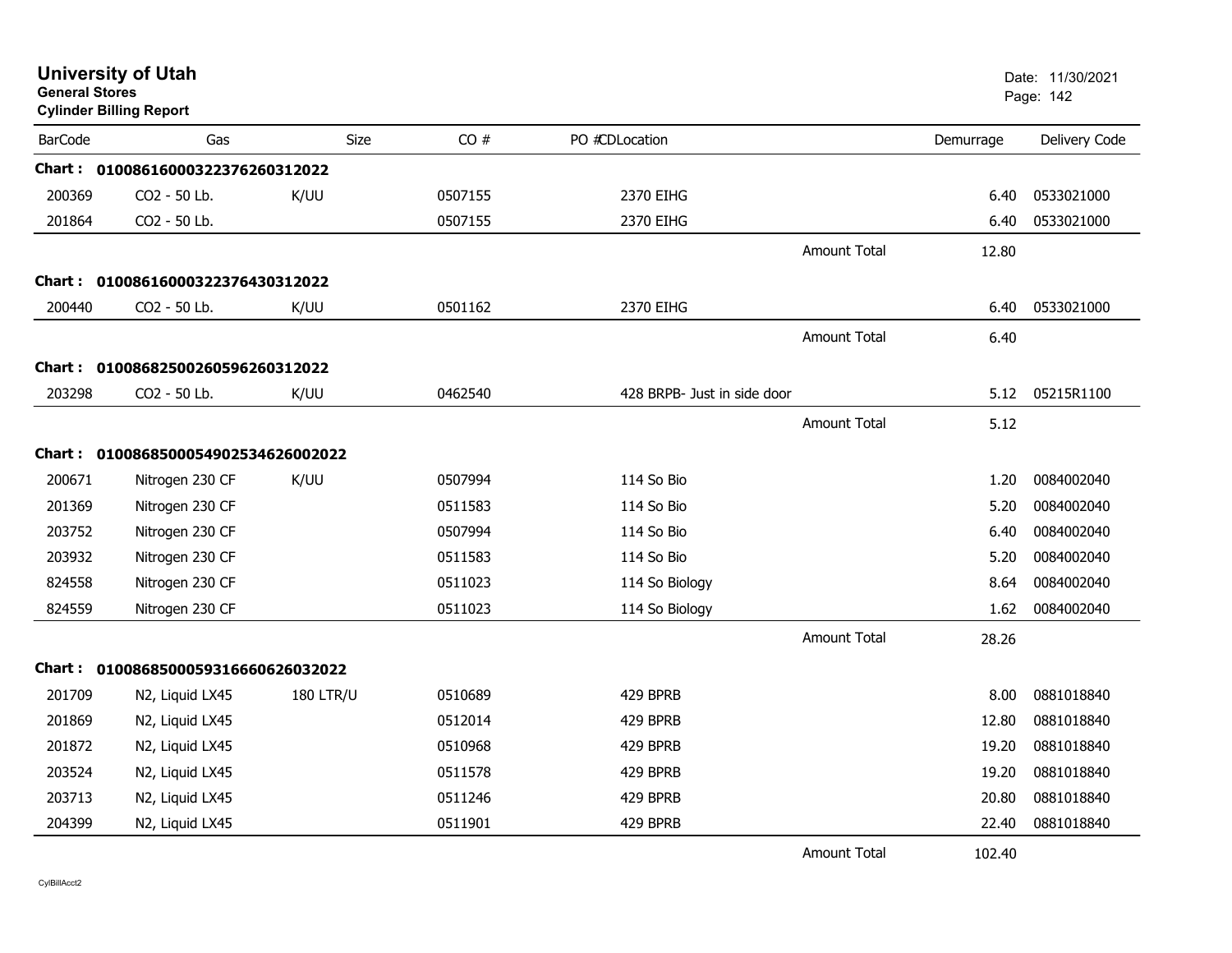| <b>University of Utah</b><br><b>General Stores</b><br><b>Cylinder Billing Report</b> |                                     |           |         |                                         |                     |           | Date: 11/30/2021<br>Page: 143 |
|--------------------------------------------------------------------------------------|-------------------------------------|-----------|---------|-----------------------------------------|---------------------|-----------|-------------------------------|
| <b>BarCode</b>                                                                       | Gas                                 | Size      | CO#     | PO #CDLocation                          |                     | Demurrage | Delivery Code                 |
|                                                                                      | Chart: 0100870500051006311626002022 |           |         |                                         |                     |           |                               |
| 202658                                                                               | Oxygen, USP                         | K/UU      | 0324015 | S4140 MORAN                             |                     | 5.12      | 0533032900                    |
| 804861                                                                               | Helium - D                          |           | 0264649 | S3881 MORAN                             |                     | 7.04      | 0523000000                    |
| 807083                                                                               | Methane, UHP                        |           | 0303902 | S4620 MORAN                             |                     | 10.88     | 0523000000                    |
|                                                                                      |                                     |           |         |                                         | <b>Amount Total</b> | 23.04     |                               |
|                                                                                      | Chart: 01008706000117196260012022   |           |         |                                         |                     |           |                               |
| 202944                                                                               | CO2 - 50 Lb.                        | K/UU      | 0415461 | 3655 MORAN                              |                     | 5.12      | 0523000000                    |
|                                                                                      |                                     |           |         |                                         | <b>Amount Total</b> | 5.12      |                               |
|                                                                                      | Chart: 01008706000186656260012022   |           |         |                                         |                     |           |                               |
| 200588                                                                               | 95% O2, 5% CO2                      | K/UU      | 0499607 | S5160 Moran                             |                     | 6.40      | 0523000000                    |
| 200840                                                                               | Nitrogen 230 CF                     |           | 0499607 | S5160 Moran                             |                     | 6.40      | 0523000000                    |
|                                                                                      |                                     |           |         |                                         | <b>Amount Total</b> | 12.80     |                               |
| Chart :                                                                              | 01008722000010486240212022          |           |         |                                         |                     |           |                               |
| 818625                                                                               | Nitrogen NF                         | 200C/Mt.A | 0465391 | 6056 FASHION SQUARE DR #200             |                     | 8.64      | 0550054150                    |
| 818628                                                                               | Nitrogen NF                         |           | 0465391 | 6056 FASHION SQUARE DR #200             |                     | 8.64      | 0550054150                    |
| 823481                                                                               | Nitrogen NF                         |           | 0500959 | 6056 Fashions Square Suite 200Back door |                     | 8.64      | 0523000000                    |
| 823482                                                                               | Nitrogen NF                         |           | 0500959 | 6056 Fashions Square Suite 200Back door |                     | 8.64      | 0523000000                    |
|                                                                                      |                                     |           |         |                                         | <b>Amount Total</b> | 34.56     |                               |
| Chart :                                                                              | 01008792000010266260312022          |           |         |                                         |                     |           |                               |
| 203314                                                                               | CO2 - 50 Lb.                        | K/UU      | 0462105 | 1580 INC                                |                     | 5.12      | 0888000000                    |
|                                                                                      |                                     |           |         |                                         | <b>Amount Total</b> | 5.12      |                               |
| Chart :                                                                              | 01008796000252866260312022          |           |         |                                         |                     |           |                               |
| 203008                                                                               | Oxygen, USP                         | K/UU      | 0475486 | 070 BPRB                                |                     | 6.40      | 0888000000                    |
| 205944                                                                               | Oxygen, USP - E                     |           | 0496314 | 383 Colorow Dr Vivarium                 |                     | 6.40      | 0888000000                    |
|                                                                                      |                                     |           |         |                                         | <b>Amount Total</b> | 12.80     |                               |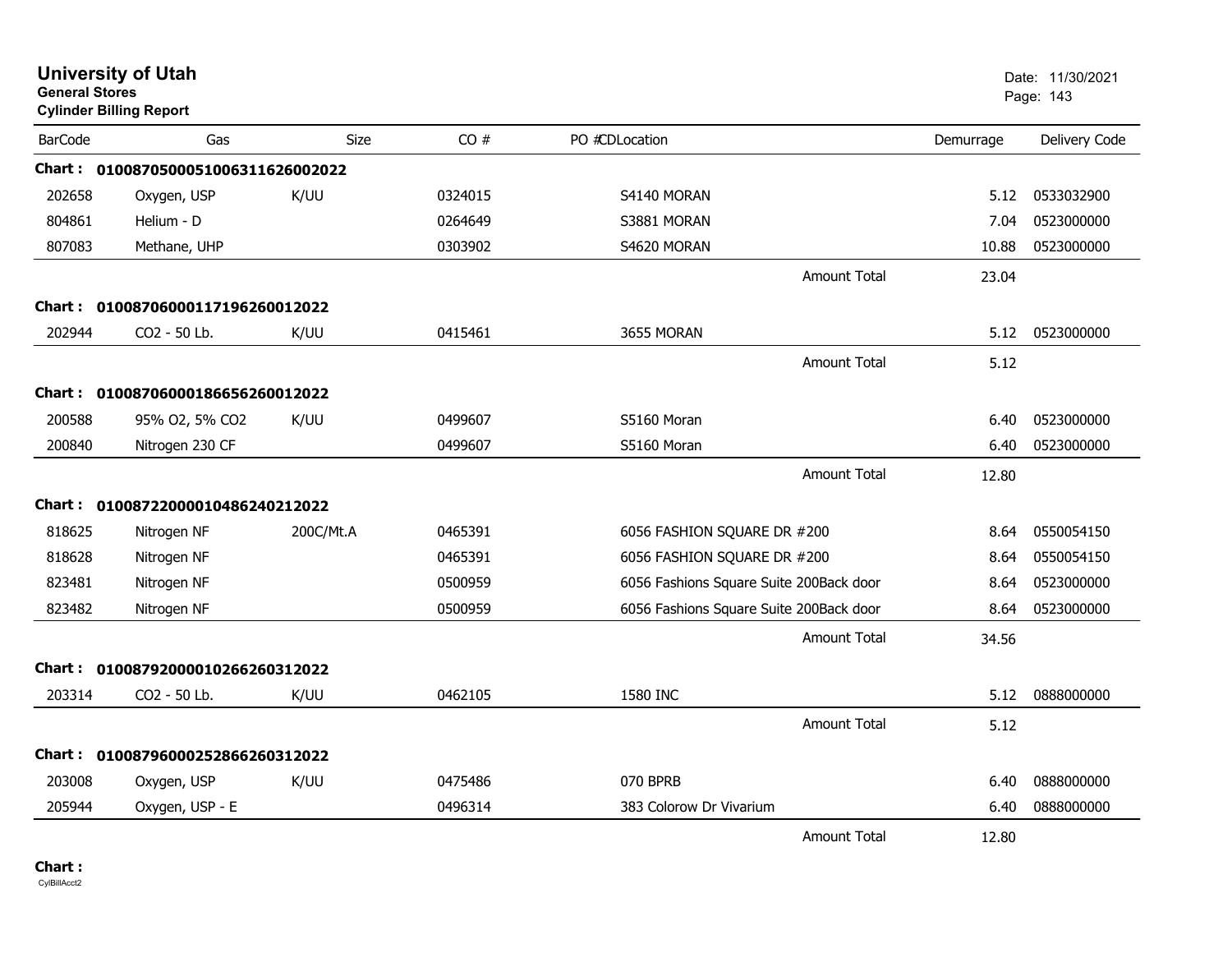|                | <b>University of Utah</b><br><b>General Stores</b><br><b>Cylinder Billing Report</b> |           |         | Date: 11/30/2021<br>Page: 144 |                     |           |               |
|----------------|--------------------------------------------------------------------------------------|-----------|---------|-------------------------------|---------------------|-----------|---------------|
| <b>BarCode</b> | Gas                                                                                  | Size      | CO#     | PO #CDLocation                |                     | Demurrage | Delivery Code |
|                | 01008796000252866620312022                                                           |           |         |                               |                     |           |               |
| 201723         | Oxygen, USP                                                                          | K/UU      | 0490631 | 0070 BPRB                     |                     | 6.40      | 0888000000    |
|                |                                                                                      |           |         |                               | Amount Total        | 6.40      |               |
|                | Chart: 01008882000010376260012022                                                    |           |         |                               |                     |           |               |
| 801688         | CO <sub>2</sub> - 20 Lb.                                                             | 20#-MT.AI | 0153808 | 3C152 SOM                     |                     | 7.04      | 05213C1520    |
|                |                                                                                      |           |         |                               | <b>Amount Total</b> | 7.04      |               |
|                | Chart: 0100898500059204061626032022                                                  |           |         |                               |                     |           |               |
| 200698         | CO2 - 50 Lb.                                                                         | K/UU      | 0505473 | 229A WIntrobe                 |                     | 6.40      | 05213B1100    |
| 201045         | CO2 - 50 Lb.                                                                         |           | 0504504 | 229A Wintrobe                 |                     | 6.40      | 05213B1100    |
| 205360         | CO2 - 50 Lb.                                                                         |           | 0507703 | 229A WINTROBE                 |                     | 6.40      | 05213B1100    |
| 823494         | CO2 - 50 Lb.                                                                         |           | 0501102 | 229A WIntrobe                 |                     | 6.48      | 05213B1100    |
|                |                                                                                      |           |         |                               | Amount Total        | 25.68     |               |
|                | Chart: 01009002000177466260312022                                                    |           |         |                               |                     |           |               |
| 201121         | Oxygen, USP                                                                          | K/UU      | 0508332 | 240 Wintrobe                  |                     | 6.40      | 05213B1100    |
| 203913         | Oxygen, USP                                                                          |           | 0507813 | 240 Wintrobe                  |                     | 3.60      | 05213B1100    |
| 205626         | Oxygen, USP                                                                          |           | 0512241 | 240 WIntrobe                  |                     | 2.80      | 05213B1100    |
|                |                                                                                      |           |         |                               | <b>Amount Total</b> | 12.80     |               |
|                | Chart: 01009282000177696260212022                                                    |           |         |                               |                     |           |               |
| 205387         | Oxygen, USP - E                                                                      | E/UU      | 0355258 | 370 9TH AVE SUITE 101         |                     | 5.12      | 05212B2000    |
|                |                                                                                      |           |         |                               | <b>Amount Total</b> | 5.12      |               |
|                | Chart: 01009322000101006260212022                                                    |           |         |                               |                     |           |               |
| 202246         | Oxygen, USP - E                                                                      | E/UU      | 0473306 | 675 ARAPEEN #205A             |                     | 6.40      | 088700205A    |
| 202532         | Oxygen, USP - E                                                                      |           | 0511635 | 675 ARAPEEN #205A             |                     | 1.60      | 088700205A    |
| 204410         | $CO2 - E$                                                                            |           | 0493082 | 675 Arapeen Dr RM 205A        |                     | 6.40      | 0887002050    |
| 205316         | Oxygen, USP - E                                                                      |           | 0510842 | 675 ARAPEEN #205A             |                     | 6.40      | 088700205A    |
| 205326         | Oxygen, USP - E                                                                      |           | 0511079 | 675 ARAPEEN #205A             |                     | 0.80      | 088700205A    |
|                |                                                                                      |           |         |                               |                     |           |               |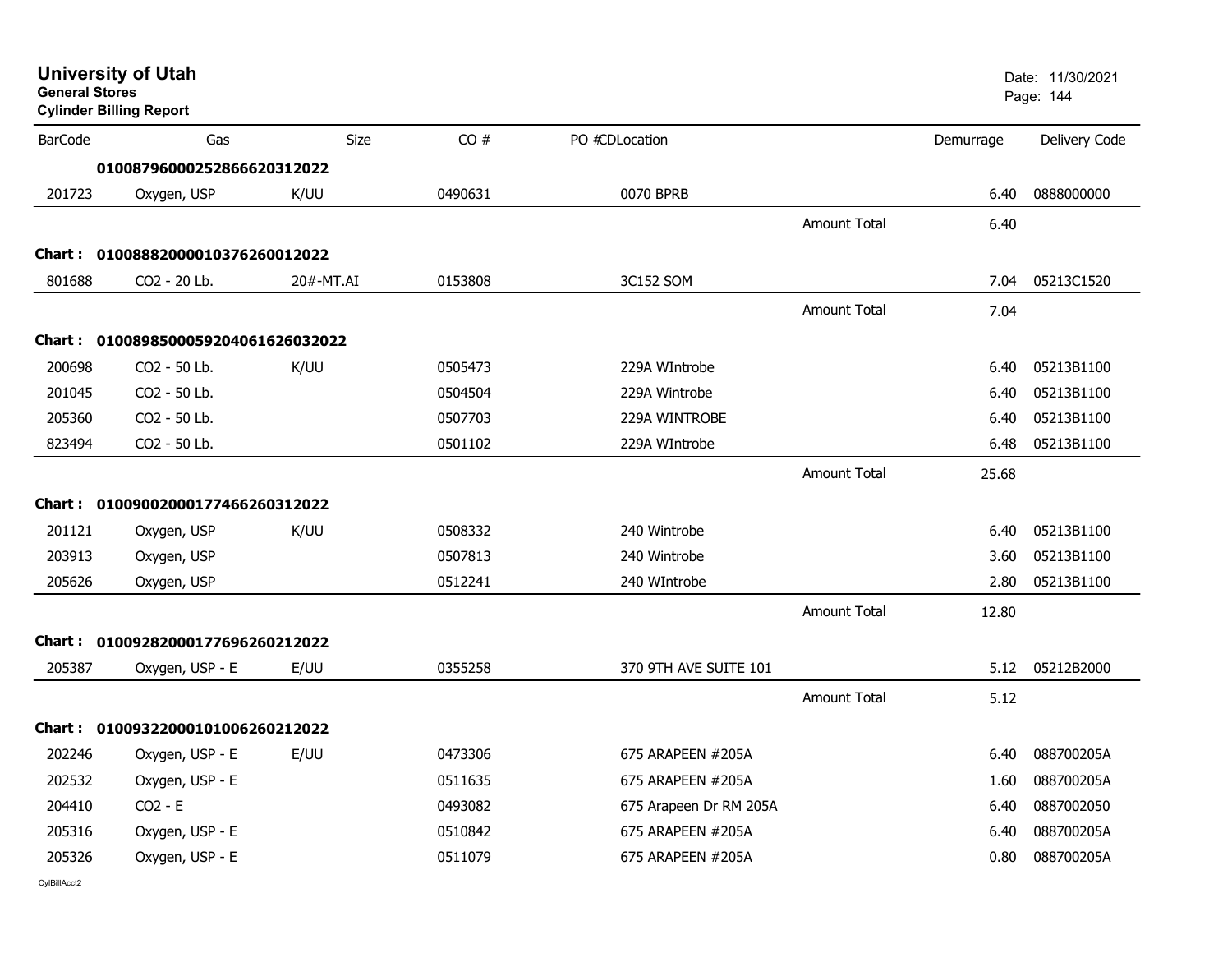| <b>General Stores</b> | <b>University of Utah</b><br><b>Cylinder Billing Report</b> |      |         |                                  |           | Date: 11/30/2021<br>Page: 145 |
|-----------------------|-------------------------------------------------------------|------|---------|----------------------------------|-----------|-------------------------------|
| <b>BarCode</b>        | Gas                                                         | Size | CO#     | PO #CDLocation                   | Demurrage | Delivery Code                 |
| 205344                | Oxygen, USP - E                                             |      | 0511079 | 675 ARAPEEN #205A                | 0.80      | 088700205A                    |
| 205433                | Oxygen, USP - E                                             |      | 0510058 | 675 ARAPEEN #205A                | 0.80      | 088700205a                    |
| 205442                | Oxygen, USP - E                                             |      | 0511635 | 675 ARAPEEN #205A                | 0.80      | 088700205A                    |
| 205892                | Oxygen, USP - E                                             |      | 0510683 | 675 ARAPEEN #205A                | 1.20      | 088700205A                    |
| 205938                | Oxygen, USP - E                                             |      | 0500803 | 675 ARAPEEN #205A                | 6.40      | 088700205A                    |
| 205948                | Oxygen, USP - E                                             |      | 0511079 | 675 ARAPEEN #205A                | 0.80      | 088700205A                    |
| 820954                | Oxygen, USP                                                 |      | 0492846 | 675 ARAPEEN #205A                | 8.64      | 088700205A                    |
|                       |                                                             |      |         | Amount Total                     | 41.04     |                               |
|                       | Chart: 01009452000284316260312022                           |      |         |                                  |           |                               |
| 201437                | Oxygen, USP                                                 | K/UU | 0479663 | 103 Skaggs Hall Attn: Kevin Watt | 6.40      | 0582002010                    |
| 202827                | CO2 - 50 Lb.                                                |      | 0479663 | 103 Skaggs Hall Attn: Kevin Watt | 6.40      | 0582002010                    |
|                       |                                                             |      |         | Amount Total                     | 12.80     |                               |
|                       | Chart: 01009762000072396260312022                           |      |         |                                  |           |                               |
| 202670                | Oxygen, USP - E                                             | E/UU | 0467206 | 1720A JMRB                       | 6.40      | 0565021000                    |
| 205670                | CO2 - 20 Lb.                                                |      | 0384473 | 1720 EEJ                         | 5.12      | 0565021000                    |
| 819742                | CO2 - 50 Lb.                                                |      | 0473609 | 1720A EEJ                        | 5.67      | 0565021000                    |
|                       |                                                             |      |         | <b>Amount Total</b>              | 17.19     |                               |
|                       | Chart: 01009762000101146260312022                           |      |         |                                  |           |                               |
| 200633                | CO2 - 50 Lb.                                                | K/UU | 0492499 | 634 Wintrobe - Diane Ward        | 2.40      | 0565021000                    |
| 205515                | CO2 - 50 Lb.                                                |      | 0503442 | 634 Wintrobe                     | 6.40      | 0565021000                    |
|                       |                                                             |      |         | <b>Amount Total</b>              | 8.80      |                               |
|                       | Chart: 01009762000206786260312022                           |      |         |                                  |           |                               |
| 200246                | Nitrogen 230 CF                                             | K/UU | 0396513 | 1110 EEJ                         | 5.12      | 0565021000                    |
| 201020                | 95% Air, 5% CO2                                             |      | 0461096 | 1502 JMRB - JENSEN LAB           | 5.12      | 0565021000                    |
| 201433                | Nitrogen 230 CF                                             |      | 0425591 | 1220C JMRB, Attn: Jensen Lab     | 5.12      | 0565021000                    |
| 201635                | N2, Liquid LX45                                             |      | 0512381 | 1234 EEJ JEnsen Lab              | 17.60     | 0565021000                    |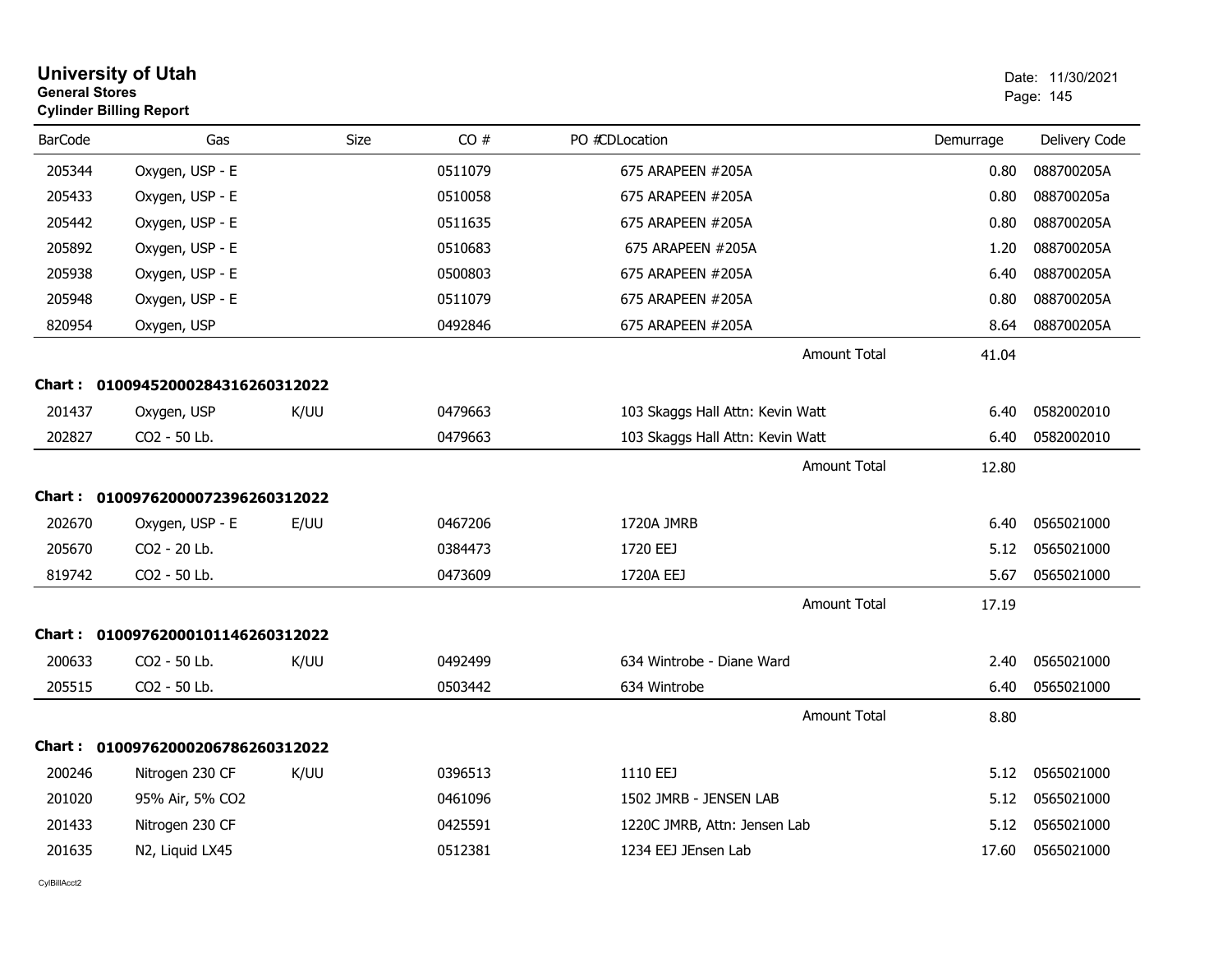| <b>University of Utah</b><br><b>General Stores</b><br><b>Cylinder Billing Report</b> |                                   |      |         |                       |                     |           | Date: 11/30/2021<br>Page: 146 |  |
|--------------------------------------------------------------------------------------|-----------------------------------|------|---------|-----------------------|---------------------|-----------|-------------------------------|--|
| <b>BarCode</b>                                                                       | Gas                               | Size | CO#     | PO #CDLocation        |                     | Demurrage | Delivery Code                 |  |
| 202123                                                                               | CO2 - 50 Lb.                      |      | 0510905 | 1502 EEJ Jensen Lab   |                     | 6.40      | 0565021000                    |  |
| 202298                                                                               | N2, Liquid LX45                   |      | 0512083 | 1234 EEJ Jensen Lab   |                     | 28.80     | 0565021000                    |  |
| 203526                                                                               | N2, Liquid LX45                   |      | 0511316 | 1234 EEJ Jensen Lab   |                     | 22.40     | 0565021000                    |  |
| 203530                                                                               | N2, Liquid LX45                   |      | 0511832 | 1234 EEJ JEnsen Lab   |                     | 14.40     | 0565021000                    |  |
| 203714                                                                               | N2, Liquid LX45                   |      | 0511185 | 1234 EEJ JEnsen Lab   |                     | 19.20     | 0565021000                    |  |
| 205531                                                                               | CO2 - 50 Lb.                      |      | 0505367 | 1502 EEJ Jesnen Lab   |                     | 6.40      | 0565021000                    |  |
| 814876                                                                               | CO2 - 50 Lb.                      |      | 0439025 | 1502 EEJ              |                     | 7.04      | 0565021000                    |  |
|                                                                                      |                                   |      |         |                       | <b>Amount Total</b> | 137.60    |                               |  |
|                                                                                      | Chart: 01009762000243276260312022 |      |         |                       |                     |           |                               |  |
| 203212                                                                               | Helium - UHP                      | K/UU | 0379455 | 5200 EEJ              |                     | 5.12      | 0565021000                    |  |
|                                                                                      |                                   |      |         |                       | <b>Amount Total</b> | 5.12      |                               |  |
| <b>Chart:</b>                                                                        | 01009762000248236260312022        |      |         |                       |                     |           |                               |  |
| 200521                                                                               | CO2 - 50 Lb.                      | K/UU | 0492645 | 2100 EEJ              |                     | 6.40      | 0565021000                    |  |
|                                                                                      |                                   |      |         |                       |                     |           |                               |  |
|                                                                                      |                                   |      |         |                       | <b>Amount Total</b> | 6.40      |                               |  |
| Chart :                                                                              | 01009762000282516260312022        |      |         |                       |                     |           |                               |  |
| 200735                                                                               | CO2 - 50 Lb.                      | K/UU | 0501405 | 2730A EEJ             |                     | 6.40      | 0565021000                    |  |
| 200952                                                                               | CO2 - 50 Lb.                      |      | 0507785 | 2730A EEJ             |                     | 6.40      | 0565021000                    |  |
| 201081                                                                               | CO2 - 50 Lb.                      |      | 0507785 | 2730A EEJ             |                     | 6.40      | 0565021000                    |  |
| 823842                                                                               | CO2 - 50 Lb.                      |      | 0504863 | 2730A EEJ             |                     | 8.64      | 0565021000                    |  |
| 823844                                                                               | CO2 - 50 Lb.                      |      | 0504863 | 2730A EEJ             |                     | 8.64      | 0565021000                    |  |
|                                                                                      |                                   |      |         |                       | <b>Amount Total</b> | 36.48     |                               |  |
|                                                                                      | Chart: 01009762000282656260312022 |      |         |                       |                     |           |                               |  |
| 200660                                                                               | Nitrogen 230 CF                   | K/UU | 0449510 | 1128 EEJ              |                     | 5.12      | 0565021000                    |  |
| 201012                                                                               | CO2 - 50 Lb.                      |      | 0499474 | 4110 EEJ- Evavold Lab |                     | 6.40      | 0565021000                    |  |
| 201111                                                                               | Nitrogen 230 CF                   |      | 0480889 | 4208 JMRB Evavold Lab |                     | 6.40      | 0565021000                    |  |
| 201156                                                                               | Argon                             |      | 0434898 | 5200 EEJ- EVAVOLD LAB |                     | 5.12      | 0565021000                    |  |
|                                                                                      |                                   |      |         |                       |                     |           |                               |  |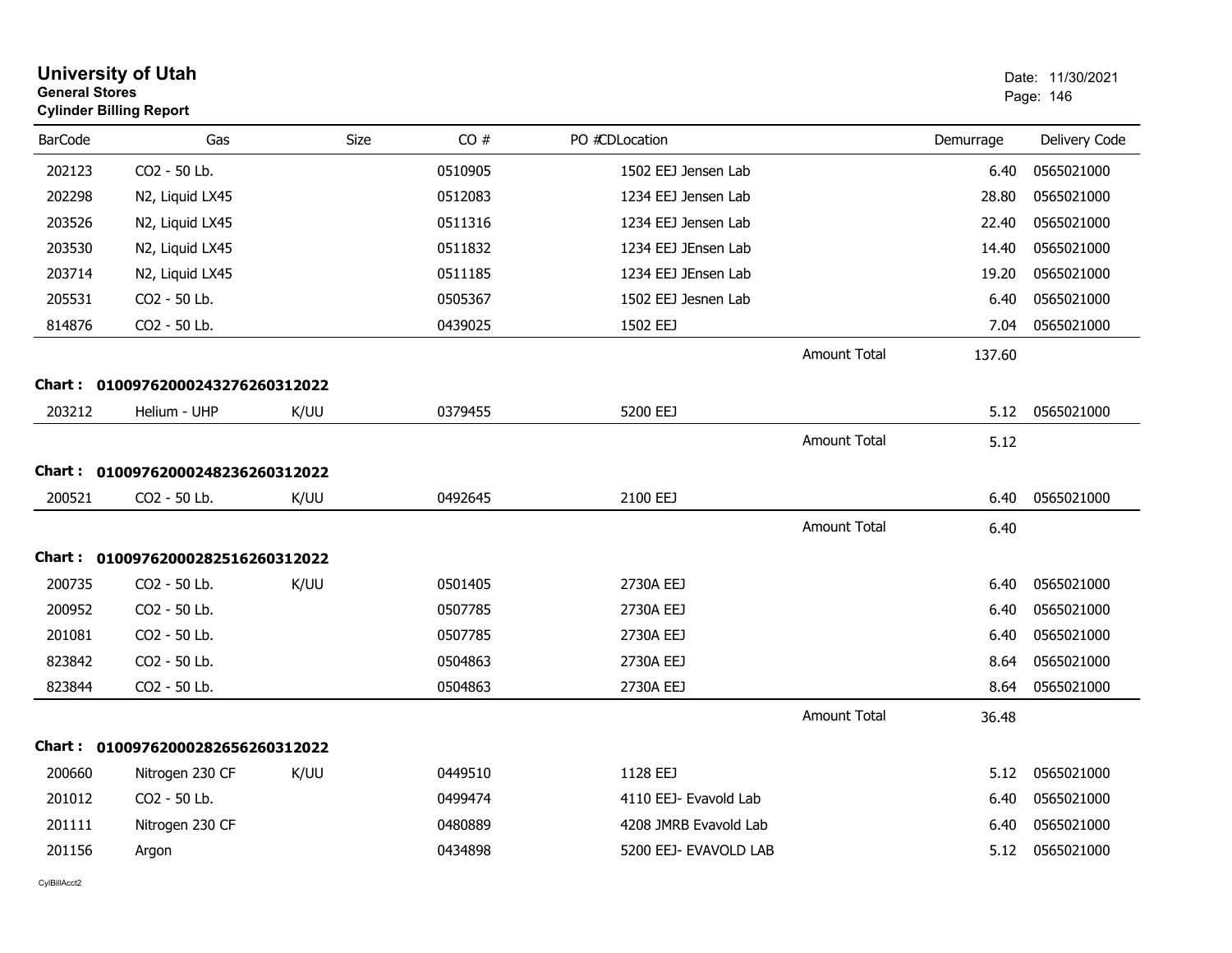| <b>General Stores</b> | <b>University of Utah</b><br><b>Cylinder Billing Report</b> |           |         |                                |                     |           | Date: 11/30/2021<br>Page: 147 |
|-----------------------|-------------------------------------------------------------|-----------|---------|--------------------------------|---------------------|-----------|-------------------------------|
| <b>BarCode</b>        | Gas                                                         | Size      | CO#     | PO #CDLocation                 |                     | Demurrage | Delivery Code                 |
| 202106                | Nitrogen 230 CF                                             |           | 0432457 | 1536 JMRB, Attn: Brian Evavold |                     | 5.12      | 0565021000                    |
| 202202                | Nitrogen 230 CF                                             |           | 0432457 | 1536 JMRB, Attn: Brian Evavold |                     | 5.12      | 0565021000                    |
| 202221                | Nitrogen 230 CF                                             |           | 0480889 | 4208 JMRB Evavold Lab          |                     | 6.40      | 0565021000                    |
|                       |                                                             |           |         |                                | <b>Amount Total</b> | 39.68     |                               |
|                       | Chart: 01009762000282786260312022                           |           |         |                                |                     |           |                               |
| 202185                | Nitrogen 230 CF                                             | K/UU      | 0511426 | 4116 EEJ Evavold Lab           |                     | 5.80      | 0565021000                    |
| 204737                | CO2 - 50 Lb.                                                |           | 0508857 | 4208 EEJ Evavold Lab           |                     | 6.40      | 0565021000                    |
|                       |                                                             |           |         |                                | <b>Amount Total</b> | 12.20     |                               |
|                       | Chart: 01009762000300386260312022                           |           |         |                                |                     |           |                               |
| 203695                | CO2 - 50 Lb.                                                | K/UU      | 0481695 | 2200 EEJ - FAIRFAX LAB         |                     | 6.40      | 0565021000                    |
|                       |                                                             |           |         |                                | <b>Amount Total</b> | 6.40      |                               |
|                       | Chart: 01009762000340086260312022                           |           |         |                                |                     |           |                               |
| 200721                | CO2 - 50 Lb.                                                | K/UU      | 0507667 | 2724 EEJ                       |                     | 5.00      | 0565021000                    |
| 200881                | CO2 - 50 Lb.                                                |           | 0507667 | 2724 EEJ                       |                     | 5.00      | 0565021000                    |
| 201704                | CO2 - 50 Lb.                                                |           | 0512517 | 2724 EEJ                       |                     | 1.40      | 0565021000                    |
| 202896                | CO2 - 50 Lb.                                                |           | 0512517 | 2724 EEJ                       |                     | 1.40      | 0565021000                    |
|                       |                                                             |           |         |                                | <b>Amount Total</b> | 12.80     |                               |
|                       | Chart: 01009762000342546260312022                           |           |         |                                |                     |           |                               |
| 824715                | CO2 - 50 Lb.                                                | 50#/Mt.Ai | 0511541 | 1726 EEJ Wan-Lin Lo Lab        |                     | 7.29      | 0565021000                    |
| 824717                | CO2 - 50 Lb.                                                |           | 0511541 | 1726 EEJ Wan-Lin Lo Lab        |                     | 7.29      | 0565021000                    |
|                       |                                                             |           |         |                                | <b>Amount Total</b> | 14.58     |                               |
| Chart :               | 0100976500059009201626032022                                |           |         |                                |                     |           |                               |
| 201001                | CO2 - 50 Lb.                                                | K/UU      | 0511848 | 634 Wintrobe                   |                     | 4.00      | 0565021000                    |
| 201847                | CO2 - 50 Lb.                                                |           | 0511848 | 634 Wintrobe                   |                     | 4.00      | 0565021000                    |
|                       |                                                             |           |         |                                | <b>Amount Total</b> | 8.00      |                               |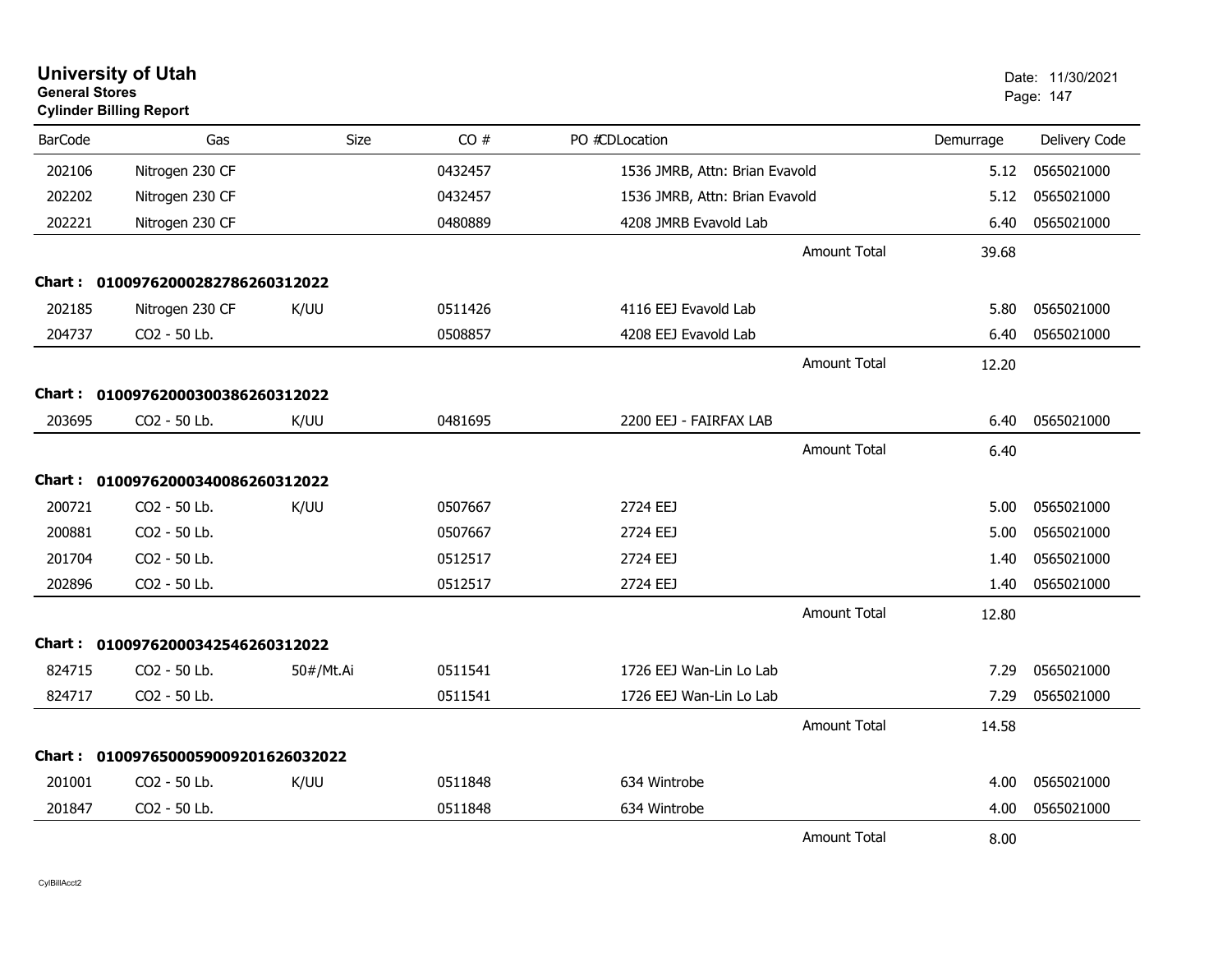| <b>General Stores</b> | <b>University of Utah</b><br><b>Cylinder Billing Report</b> |      |         |                       |                     |           | Date: 11/30/2021<br>Page: 148 |
|-----------------------|-------------------------------------------------------------|------|---------|-----------------------|---------------------|-----------|-------------------------------|
| <b>BarCode</b>        | Gas                                                         | Size | CO#     | PO #CDLocation        |                     | Demurrage | Delivery Code                 |
|                       | Chart: 0100976500059301374626032022                         |      |         |                       |                     |           |                               |
| 200732                | CO <sub>2</sub> - 50 Lb.                                    | K/UU | 0486183 | 1720A EEJ             |                     | 6.40      | 0565021000                    |
| 201192                | CO2 - 50 Lb.                                                |      | 0509668 | 1720A EEJ             |                     | 4.20      | 0565021000                    |
| 202391                | Oxygen, USP - E                                             |      | 0503897 | 1720A EEJ Janis Weis  |                     | 6.40      | 0565021000                    |
| 205334                | Oxygen, USP - E                                             |      | 0503897 | 1720A EEJ Janis Weis  |                     | 6.40      | 0565021000                    |
| 205355                | Oxygen, USP - E                                             |      | 0503897 | 1720A EEJ Janis Weis  |                     | 6.40      | 0565021000                    |
| 205885                | Oxygen, USP - E                                             |      | 0503897 | 1720A EEJ Janis Weis  |                     | 6.40      | 0565021000                    |
| 820189                | Oxygen, USP - E                                             |      | 0476682 | 1720A EEJ             |                     | 8.64      | 0565021000                    |
|                       |                                                             |      |         |                       | Amount Total        | 44.84     |                               |
|                       | Chart: 0100976500059314141626032022                         |      |         |                       |                     |           |                               |
| 200242                | Nitrogen 230 CF                                             | K/UU | 0457981 | 1520 EEJ              |                     | 5.12      | 0565021000                    |
| 201695                | Nitrogen 230 CF                                             |      | 0475735 | 1128 JMRB Evavold Lab |                     | 6.40      | 0565021000                    |
| 815843                | Oxygen, USP - E                                             |      | 0445949 | 5200 JMRB             |                     | 7.04      | 0565021000                    |
| 815844                | Oxygen, USP - E                                             |      | 0445949 | 5200 JMRB             |                     | 7.04      | 0565021000                    |
|                       |                                                             |      |         |                       | <b>Amount Total</b> | 25.60     |                               |
|                       | Chart: 0100976500059314790626032022                         |      |         |                       |                     |           |                               |
| 200980                | CO2 - Siphon                                                | K/UU | 0508872 | 2520A EEJ Brown Lab   |                     | 6.40      | 0565021000                    |
| 821783                | CO2 - Siphon                                                |      | 0508872 | 2520A EEJ Brown Lab   |                     | 8.64      | 0565021000                    |
|                       |                                                             |      |         |                       | <b>Amount Total</b> | 15.04     |                               |
|                       | Chart: 0100976500059314950626032022                         |      |         |                       |                     |           |                               |
| 203697                | CO2 - 50 Lb.                                                | K/UU | 0504306 | 2730B EEJ, Hale LAb   |                     | 6.40      | 0565021000                    |
| 205314                | Oxygen, USP - E                                             |      | 0502772 | 2800 EEJ Hale Lab     |                     | 6.40      | 0565021000                    |
| 823331                | Oxygen, USP - E                                             |      | 0502772 | 2800 EEJ Hale Lab     |                     | 8.64      | 0565021000                    |
|                       |                                                             |      |         |                       | <b>Amount Total</b> | 21.44     |                               |
|                       | Chart: 0100976500059315440626032022                         |      |         |                       |                     |           |                               |
| 201779                | CO <sub>2</sub> - 50 Lb.                                    | K/UU | 0511058 | 2520M EEJ             |                     | 6.40      | 0565021000                    |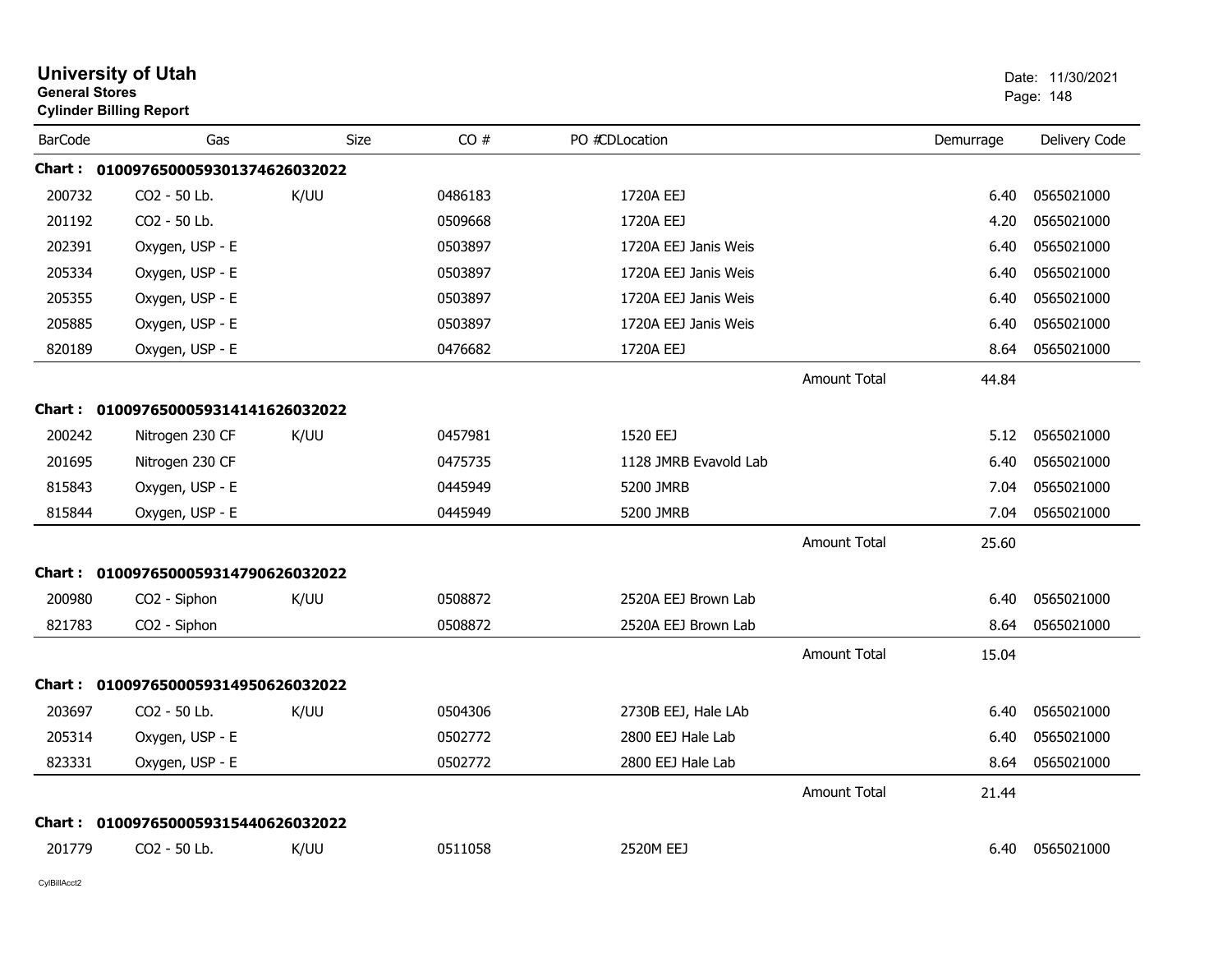| <b>General Stores</b>  | <b>University of Utah</b><br><b>Cylinder Billing Report</b> |      |         |                        |                     |           | Date: 11/30/2021<br>Page: 149 |
|------------------------|-------------------------------------------------------------|------|---------|------------------------|---------------------|-----------|-------------------------------|
| <b>BarCode</b>         | Gas                                                         | Size | CO#     | PO #CDLocation         |                     | Demurrage | Delivery Code                 |
| 202921                 | CO2 - 50 Lb.                                                |      | 0511058 | 2520M EEJ              |                     | 6.40      | 0565021000                    |
| 824207                 | CO2 - 50 Lb.                                                |      | 0507906 | 2520M EEJ              |                     | 8.64      | 0565021000                    |
| 824210                 | CO2 - 50 Lb.                                                |      | 0507906 | 2520M EEJ              |                     | 8.64      | 0565021000                    |
| 824379                 | CO2 - 50 Lb.                                                |      | 0509009 | 2520M EEJ              |                     | 8.64      | 0565021000                    |
|                        |                                                             |      |         |                        | <b>Amount Total</b> | 38.72     |                               |
| Chart :                | 0100976500059315480626032022                                |      |         |                        |                     |           |                               |
| 200164                 | CO2 - 50 Lb.                                                | K/UU | 0469792 | 2104 EEJ               |                     | 6.40      | 0565021000                    |
| 200726                 | CO2 - 50 Lb.                                                |      | 0469792 | 2104 EEJ               |                     | 6.40      | 0565021000                    |
| 200887                 | CO2 - 50 Lb.                                                |      | 0469792 | 2104 EEJ               |                     | 6.40      | 0565021000                    |
| 203910                 | CO2 - 50 Lb.                                                |      | 0469792 | 2104 EEJ               |                     | 6.40      | 0565021000                    |
| 823257                 | CO2 - 50 Lb.                                                |      | 0498050 | 4720 EEJ Fairfax Lab   |                     | 8.64      | 0565041000                    |
|                        |                                                             |      |         |                        | <b>Amount Total</b> | 34.24     |                               |
|                        | Chart: 0100976500059316160626032022                         |      |         |                        |                     |           |                               |
| 202224                 | Oxygen, USP - E                                             | E/UU | 0474990 | 2520 EEJ North end     |                     | 6.40      | 0565021000                    |
| 203281                 | Oxygen, USP - E                                             |      | 0497472 | 2120 EEJ Mulvey Lab    |                     | 6.40      | 0565021000                    |
| 203994                 | CO2 - Siphon                                                |      | 0501419 | 2520A EEJ Mulvey Lab   |                     | 6.40      | 0565021000                    |
| 205447                 | Oxygen, USP - E                                             |      | 0497472 | 2120 EEJ Mulvey Lab    |                     | 6.40      | 0565021000                    |
| 205459                 | Oxygen, USP - E                                             |      | 0474990 | 2520 EEJ North end     |                     | 6.40      | 0565021000                    |
| 205475                 | Oxygen, USP - E                                             |      | 0474990 | 2520 EEJ North end     |                     | 6.40      | 0565021000                    |
| 205956                 | Oxygen, USP - E                                             |      | 0497472 | 2120 EEJ Mulvey Lab    |                     | 6.40      | 0565021000                    |
| 815937                 | CO2 - Siphon                                                |      | 0450222 | 2520 EEJ               |                     | 7.04      | 0565021000                    |
| 822853                 | Oxygen, USP - E                                             |      | 0497472 | 2120 EEJ Mulvey Lab    |                     | 8.64      | 0565021000                    |
| 822996                 | Oxygen, USP - E                                             |      | 0497472 | 2120 EEJ Mulvey Lab    |                     | 8.64      | 0565021000                    |
|                        |                                                             |      |         |                        | <b>Amount Total</b> | 69.12     |                               |
|                        | Chart: 0100976500059316270626032022                         |      |         |                        |                     |           |                               |
| 203303                 | CO2 - 50 Lb.                                                | K/UU | 0509272 | 1502 EEJ- Haecker Lab  |                     | 6.40      | 0565021000                    |
| 203310<br>CylBillAcct2 | CO2 - 50 Lb.                                                |      | 0506196 | 1502 JMRB- Haecker Lab |                     | 1.00      | 0565021000                    |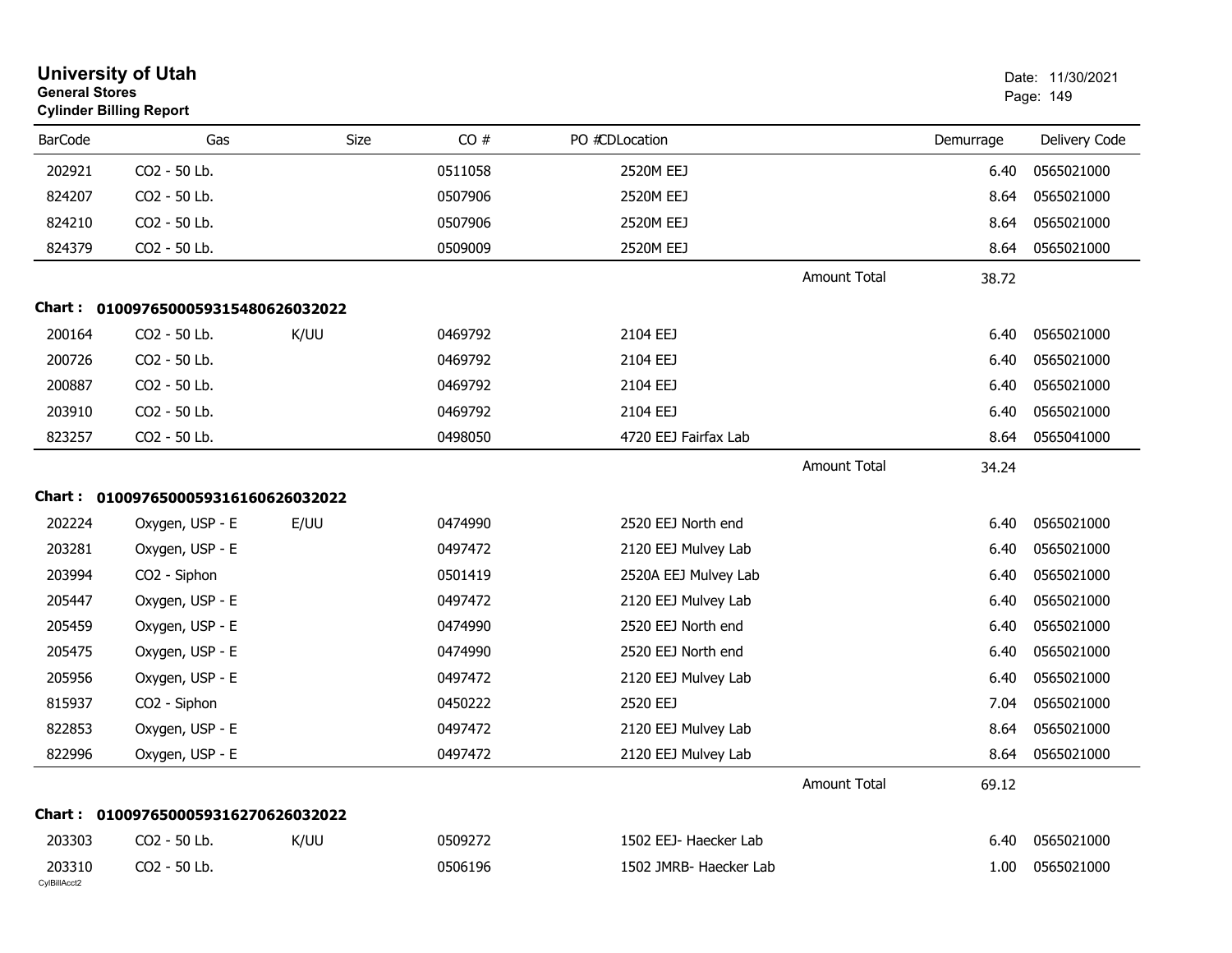| <b>University of Utah</b> |  |
|---------------------------|--|
| <b>General Stores</b>     |  |

**Cylinder Billing Report**

| <b>BarCode</b> | Gas                                 | Size      | CO#     | PO #CDLocation                             | Demurrage | Delivery Code |
|----------------|-------------------------------------|-----------|---------|--------------------------------------------|-----------|---------------|
| 824716         | CO2 - 50 Lb.                        |           | 0511531 | 1502 EEJ Haecker Lab                       | 7.29      | 0565021000    |
|                |                                     |           |         | <b>Amount Total</b>                        | 14.69     |               |
|                | Chart: 0100976500059316410626002022 |           |         |                                            |           |               |
| 821666         | Oxygen/300                          | 300/MTAIR | 0486221 | LL214 HCI RN- animal facility- Bettini Lab | 8.64      | 0555LL3760    |
|                |                                     |           |         | <b>Amount Total</b>                        | 8.64      |               |
|                | Chart: 0100976500059316410626032022 |           |         |                                            |           |               |
| 200491         | CO2 - 50 Lb.                        | K/UU      | 0506608 | 1702 EEJ                                   | 6.40      | 0565021000    |
| 200799         | CO2 - 50 Lb.                        |           | 0509911 | 1702 EEJ- Bettini Lab                      | 6.40      | 0565021000    |
| 201182         | CO2 - 50 Lb.                        |           | 0509911 | 1702 EEJ- Bettini Lab                      | 6.40      | 0565021000    |
| 201912         | CO2 - 50 Lb.                        |           | 0506608 | 1702 EEJ                                   | 6.40      | 0565021000    |
| 203617         | N2, Liquid, 265                     |           | 0512524 | 1820 EEJ Southend                          | 2.73      | 0565021000    |
| 203619         | N2, Liquid, 265                     |           | 0512301 | 1820 EEJ                                   | 32.76     | 0565021000    |
| 203673         | N2, Liquid, 265                     |           | 0511049 | 1820 EEJ                                   | 16.38     | 0565021000    |
| 203675         | N2, Liquid, 265                     |           | 0511633 | 1820 EEJ                                   | 35.49     | 0565021000    |
| 204723         | CO2 - 50 Lb.                        |           | 0504279 | 1702 EEJ- Bettini Lab                      | 6.40      | 0565021000    |
| 205658         | CO2 - 50 Lb.                        |           | 0509911 | 1702 EEJ- Bettini Lab                      | 6.40      | 0565021000    |
|                |                                     |           |         | <b>Amount Total</b>                        | 125.76    |               |
|                | Chart: 0100976500059316620626032022 |           |         |                                            |           |               |
| 200670         | Nitrogen 230 CF                     | K/UU      | 0504529 | 4116 EEJ                                   | 6.40      | 0565021000    |
| 201359         | CO2 - 50 Lb.                        |           | 0504530 | 4208 EEJ- Evavold Lab                      | 6.40      | 0565021000    |
| 205513         | CO2 - 50 Lb.                        |           | 0502665 | 4110 EEJ Evalod Lab                        | 6.40      | 0565021000    |
| 824209         | CO2 - 50 Lb.                        |           | 0511184 | 4110 EEJ Evavold Lab                       | 8.64      | 0565021000    |
| 824640         | CO2 - 50 Lb.                        |           | 0511184 | 4110 EEJ Evavold Lab                       | 8.64      | 0565021000    |
|                |                                     |           |         | <b>Amount Total</b>                        | 36.48     |               |
|                | Chart: 0100976500059317080626032022 |           |         |                                            |           |               |
| 200012         | CO2 - 50 Lb.                        | K/UU      | 0512417 | 1720A EEJ                                  | 2.20      | 0565021000    |
|                |                                     |           |         |                                            |           |               |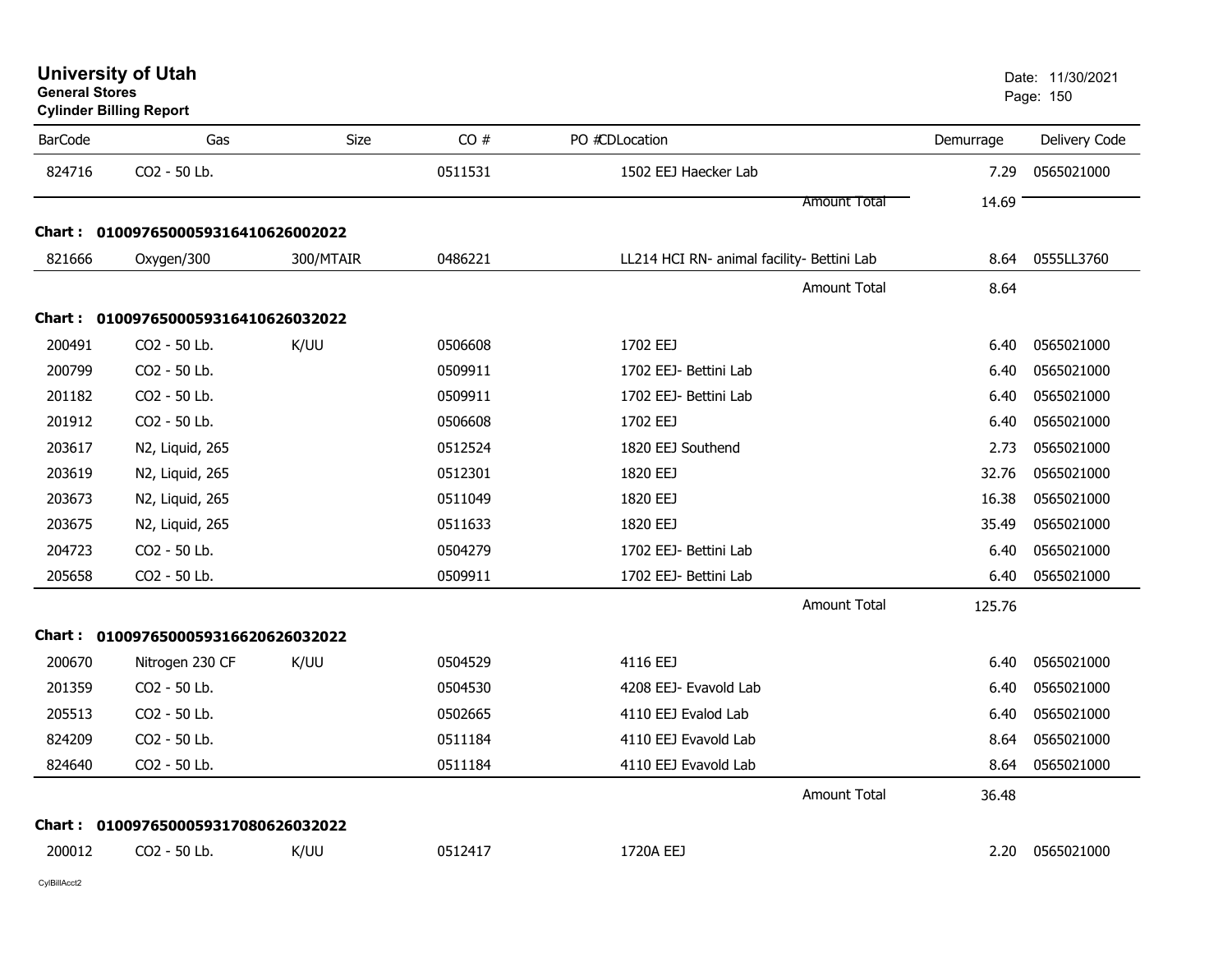| <b>General Stores</b> | <b>University of Utah</b><br><b>Cylinder Billing Report</b> |           |         |                               |                     |           | Date: 11/30/2021<br>Page: 151 |
|-----------------------|-------------------------------------------------------------|-----------|---------|-------------------------------|---------------------|-----------|-------------------------------|
| <b>BarCode</b>        | Gas                                                         | Size      | CO#     | PO #CDLocation                |                     | Demurrage | Delivery Code                 |
| 202993                | Oxygen, USP - E                                             |           | 0496418 | 1720A EEJ                     |                     | 6.40      | 0565021000                    |
| 205371                | CO2 - 50 Lb.                                                |           | 0512417 | 1720A EEJ                     |                     | 2.20      | 0565021000                    |
| 205949                | Oxygen, USP - E                                             |           | 0496418 | 1720A EEJ                     |                     | 6.40      | 0565021000                    |
|                       |                                                             |           |         |                               | <b>Amount Total</b> | 17.20     |                               |
|                       | Chart: 01009822000108536260012022                           |           |         |                               |                     |           |                               |
| 824766                | Nitrogen, UHP                                               | 200C/Mt.A | 0511933 | 148 Sutton                    |                     | 5.13      | 0084002040                    |
|                       |                                                             |           |         |                               | <b>Amount Total</b> | 5.13      |                               |
|                       | Chart: 01011154915125616240012022                           |           |         |                               |                     |           |                               |
| 202112                | Helium - 219 CF                                             | K/UU      | 0293203 | <b>GUEST HOUSE FRONT DESK</b> |                     | 5.12      | 0801000000                    |
|                       |                                                             |           |         |                               | Amount Total        | 5.12      |                               |
| Chart :               | 01011242500062266260012022                                  |           |         |                               |                     |           |                               |
| 200654                | CO2 - 50 Lb.                                                | K/UU      | 0510650 | 327 WIntrobe                  |                     | 6.40      | 05215C1240                    |
| 200977                | CO2 - 50 Lb.                                                |           | 0494642 | 2760 CMC                      |                     | 6.40      | 05215C1240                    |
| 201021                | CO2 - 50 Lb.                                                |           | 0481882 | 327 Wintrobe                  |                     | 6.40      | 05215C1240                    |
| 201489                | CO2 - 50 Lb.                                                |           | 0505164 | 2760 CMC                      |                     | 6.40      | 05215C1240                    |
| 201648                | CO2 - 50 Lb.                                                |           | 0510650 | 327 WIntrobe                  |                     | 6.40      | 05215C1240                    |
| 822049                | 5%027.3%CO2/N2                                              |           | 0488591 | 327 WINTROBE                  |                     | 8.64      | 05215c1240                    |
| 823189                | 5%O27.3%CO2/N2                                              |           | 0497555 | 327 WINTROBE                  |                     | 8.64      | 05215c1240                    |
| 823986                | CO2 - 50 Lb.                                                |           | 0505163 | 327 WIntrobe                  |                     | 8.64      | 05215C1240                    |
|                       |                                                             |           |         |                               | <b>Amount Total</b> | 57.92     |                               |
|                       | Chart: 01011452000132106530812022                           |           |         |                               |                     |           |                               |
| 202331                | Nitrogen 115 CF                                             | 125 CF/UU | 0429340 |                               |                     | 5.12      | 0854000000                    |
| 203739                | Nitrogen 115 CF                                             |           | 0455518 |                               |                     |           | 5.12 0854000000               |
|                       |                                                             |           |         |                               | <b>Amount Total</b> | 10.24     |                               |
|                       | Chart: 0101152500055900670626002022                         |           |         |                               |                     |           |                               |
| 822990                | Oxygen, USP - E                                             | E/MT. AIR | 0497345 | HCI LL507 Attn: Brock Johnson |                     | 8.64      | 0555113760                    |
| CylBillAcct2          |                                                             |           |         |                               |                     |           |                               |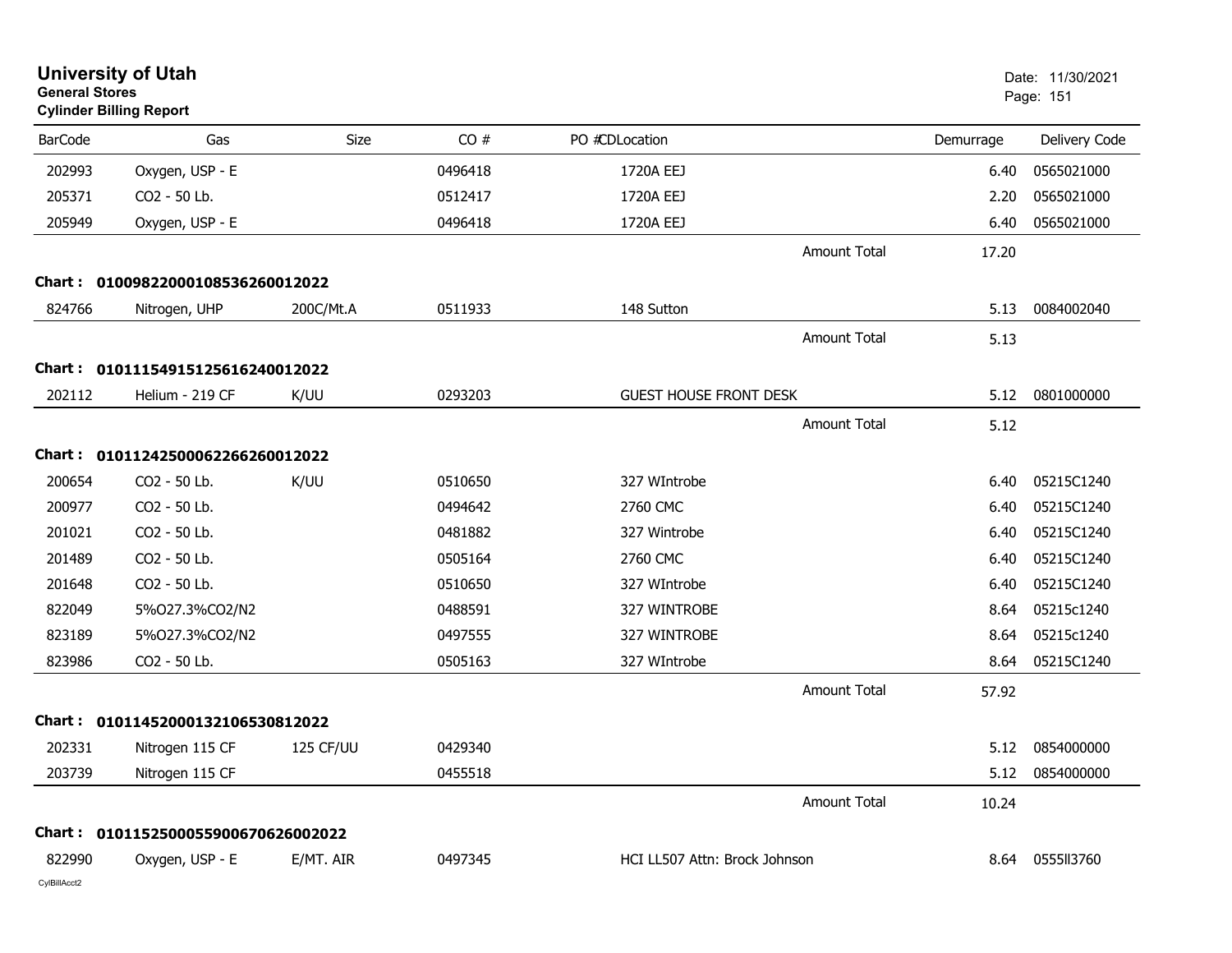|                | <b>Cylinder Billing Report</b>      |             |         |                               |                     |           |               |
|----------------|-------------------------------------|-------------|---------|-------------------------------|---------------------|-----------|---------------|
| <b>BarCode</b> | Gas                                 | <b>Size</b> | CO#     | PO #CDLocation                |                     | Demurrage | Delivery Code |
| 822992         | Oxygen, USP - E                     |             | 0497345 | HCI LL507 Attn: Brock Johnson |                     | 8.64      | 0555113760    |
|                |                                     |             |         |                               | <b>Amount Total</b> | 17.28     |               |
|                | Chart: 0101152500059007774626002022 |             |         |                               |                     |           |               |
| 824061         | Oxygen, USP - E                     | E/MT. AIR   | 0506310 | LL507 HCI                     |                     | 8.64      | 0555113760    |
| 824062         | Oxygen, USP - E                     |             | 0506310 | LL507 HCI                     |                     | 8.64      | 055513760     |
| 824063         | Oxygen, USP - E                     |             | 0506310 | LL507 HCI                     |                     | 8.64      | 0555113760    |
| 824066         | Oxygen, USP - E                     |             | 0506310 | LL507 HCI                     |                     | 8.64      | 0555113760    |
| 824068         | Oxygen, USP - E                     |             | 0506310 | LL507 HCI                     |                     | 8.64      | 0555113760    |
| 824069         | Oxygen, USP - E                     |             | 0506310 | LL507 HCI                     |                     | 8.64      | 0555113760    |
|                |                                     |             |         |                               | <b>Amount Total</b> | 51.84     |               |
|                | Chart: 0101152500059314840626002022 |             |         |                               |                     |           |               |
| 821646         | Oxygen, USP                         | 200C/Mt.A   | 0484433 | HCI LL507                     |                     | 8.64      | 0555113760    |
|                |                                     |             |         |                               | <b>Amount Total</b> | 8.64      |               |
|                | Chart: 01011526000187016260012022   |             |         |                               |                     |           |               |
| 823918         | Oxygen, USP                         | 200C/Mt.A   | 0504956 | <b>LL215 HCI</b>              |                     | 8.64      | 0555113760    |
|                |                                     |             |         |                               | <b>Amount Total</b> | 8.64      |               |
|                | Chart: 01011806000162866430012022   |             |         |                               |                     |           |               |
| 204664         | Nitrogen NF                         | K/UU        | 0453614 | 4210 HCI                      |                     | 5.12      | 0555LL3760    |
|                |                                     |             |         |                               | <b>Amount Total</b> | 5.12      |               |
|                | Chart: 01011882000104496260012022   |             |         |                               |                     |           |               |
| 200119         | Helium - UHP                        | K/UU        | 0507038 | <b>A710 HCI</b>               |                     | 6.40      | 0555113760    |
| 200582         | Helium - UHP                        |             | 0473487 | <b>HCI A710</b>               |                     | 6.40      | 0555113760    |
| 200611         | Zero Air                            |             | 0508680 | A710 HCI                      |                     | 2.80      | 0555113760    |
| 200617         | Air - 233 CF                        |             | 0467436 | A710 HCI                      |                     | 6.40      | 0555113760    |
| 200620         | Zero Air                            |             | 0511391 | A710 HCI                      |                     | 5.80      | 0555113760    |
| 200805         | Helium - UHP                        |             | 0511464 | <b>A710 HCI</b>               |                     | 5.60      | 0555113760    |

## **University of Utah** Date: 11/30/2021 **General Stores**er and the state of the state of the state of the state of the state of the state of the state of the state of the state of the state of the state of the state of the state of the state of the state of the state of the sta

CylBillAcct2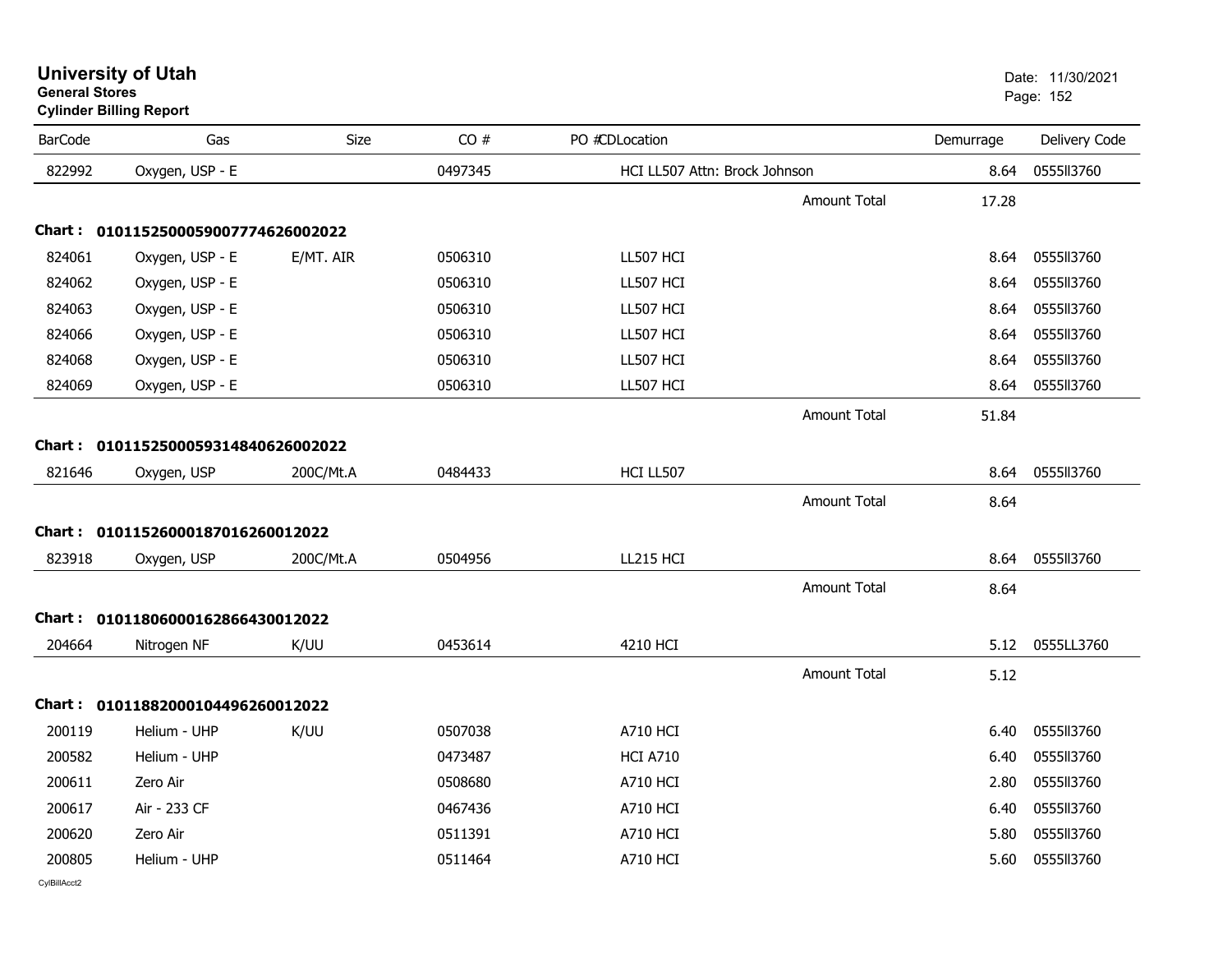| <b>General Stores</b>  | <b>Cylinder Billing Report</b> |      |         |                 |           | Dalt. I IIJUIZUZ I<br>Page: 153 |
|------------------------|--------------------------------|------|---------|-----------------|-----------|---------------------------------|
| <b>BarCode</b>         | Gas                            | Size | CO#     | PO #CDLocation  | Demurrage | Delivery Code                   |
| 200856                 | Zero Air                       |      | 0510862 | <b>A710 HCI</b> | 6.40      | 0555113760                      |
| 201308                 | Helium - UHP                   |      | 0505168 | <b>A710 HCI</b> | 0.80      | 0555113760                      |
| 201992                 | Hydrogen - UHP                 |      | 0501453 | <b>A710 HCI</b> | 6.40      | 0555113760                      |
| 202136                 | Hydrogen - UHP                 |      | 0482941 | <b>A710 HCI</b> | 6.40      | 0555113760                      |
| 202155                 | Hydrogen - UHP                 |      | 0507886 | <b>A710 HCI</b> | 6.40      | 0555LL3760                      |
| 202885                 | Helium - UHP                   |      | 0502793 | LL376 HCI       | 6.40      | 0555113760                      |
| 203021                 | Helium - UHP                   |      | 0511464 | <b>A710 HCI</b> | 5.60      | 0555113760                      |
| 203219                 | Helium - UHP                   |      | 0508320 | <b>A710 HCI</b> | 0.80      | 0555113760                      |
| 203366                 | Helium - UHP                   |      | 0506341 | <b>A710 HCI</b> | 6.40      | 0555113760                      |
| 204423                 | Zero Air                       |      | 0510173 | A710 HCI RN     | 0.60      | 0555113760                      |
| 204678                 | Nitrogen, UHP                  |      | 0485643 | <b>A710 HCI</b> | 6.40      | 0555LL3760                      |
| 204679                 | Nitrogen, UHP                  |      | 0462395 | HCI - RS DOCK   | 5.12      | 0555LL3760                      |
| 205275                 | Nitrogen, UHP                  |      | 0473087 | HCI LL720       | 6.40      | 0555113760                      |
| 205547                 | Nitrogen, UHP                  |      | 0473087 | HCI LL720       | 6.40      | 0555113760                      |
| 205920                 | Zero Air                       |      | 0512089 | <b>A710 HCI</b> | 3.60      | 0555113760                      |
| 803059                 | Hydrogen Res                   |      | 0202873 |                 | 6.72      | 0555LL3760                      |
| 803061                 | Hydrogen Res                   |      | 0202873 |                 | 6.72      | 0555LL3760                      |
| 806940                 | Res. Deuterium                 |      | 0288826 | <b>A710 HCI</b> | 7.36      | 0555LL3760                      |
| 806941                 | Res. Deuterium                 |      | 0288826 | <b>A710 HCI</b> | 7.36      | 0555LL3760                      |
| 806942                 | Res. Deuterium                 |      | 0288826 | <b>A710 HCI</b> | 7.36      | 0555LL3760                      |
| 808503                 | 1% O2, In N2                   |      | 0340508 | LL376 HCI       | 7.04      | 0555113760                      |
| 810427                 | 1% O2, In N2                   |      | 0386435 | <b>A710 HCI</b> | 7.04      | 0555113760                      |
| 814226                 | 1%02 In N2                     |      | 0433713 | <b>A710 HCI</b> | 7.36      | 0555113760                      |
| 814837                 | Hydrogen Res                   |      | 0437644 | <b>A710 HCI</b> | 7.04      | 0555LL3760                      |
| 821096                 | Res. Nitrogen                  |      | 0482469 | A710 HCI        | 8.64      | 0555113760                      |
| 822784                 | <b>UHP N2/300</b>              |      | 0495878 | <b>A710 HCI</b> | 8.64      | 0555LL3760                      |
| 822808                 | Res. Deuterium                 |      | 0495339 | <b>A710 HCI</b> | 8.64      | 0555113760                      |
| 823581<br>CylBillAcct2 | Zero Air                       |      | 0509395 | <b>A710 HCI</b> | 8.64      | 0555LL3760                      |

## **University of Utah** Date: 11/30/2021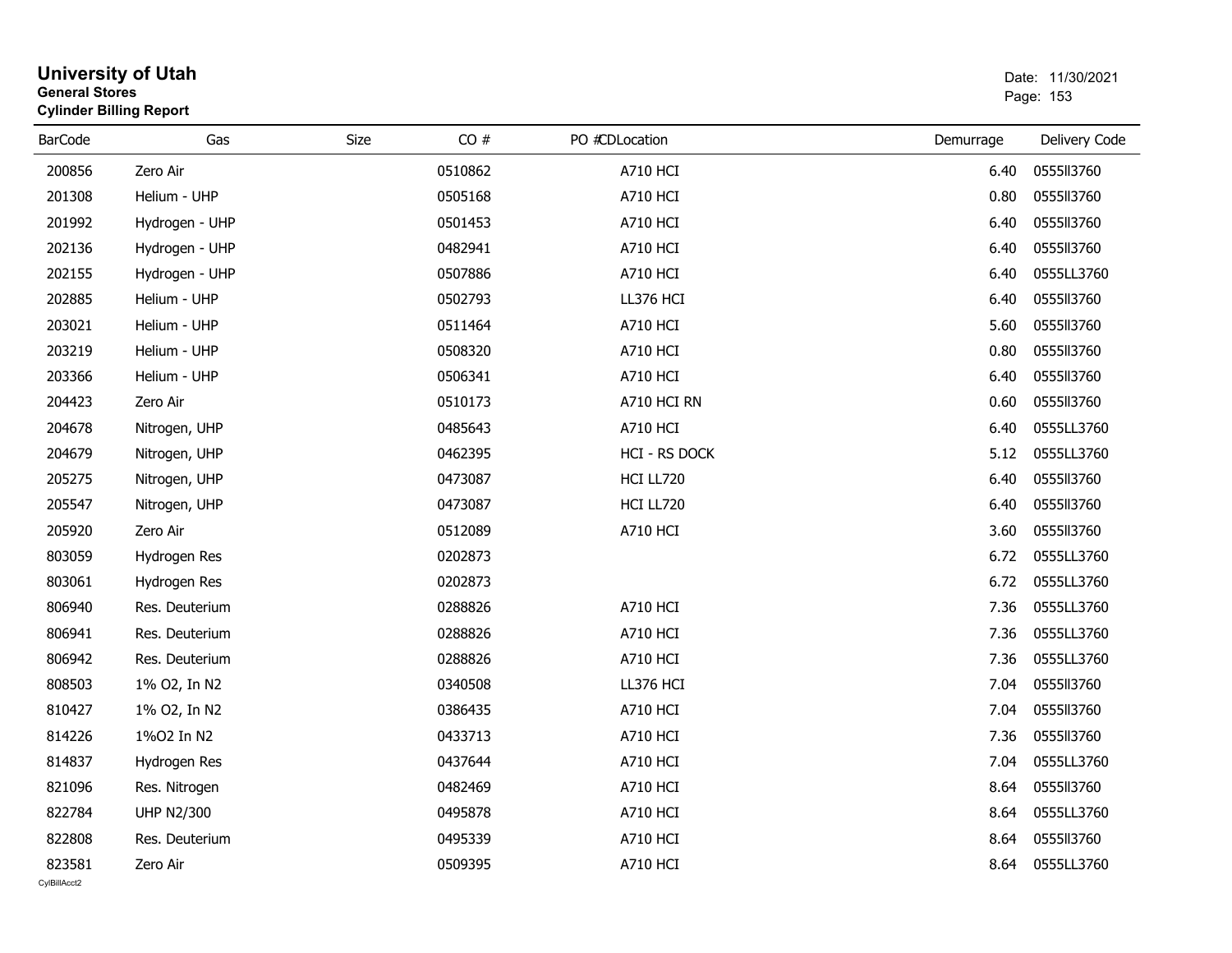| <b>General Stores</b> | <b>University of Utah</b><br><b>Cylinder Billing Report</b> |      |         |                          |                     |           | Date: 11/30/2021<br>Page: 154 |
|-----------------------|-------------------------------------------------------------|------|---------|--------------------------|---------------------|-----------|-------------------------------|
| <b>BarCode</b>        | Gas                                                         | Size | CO#     | PO #CDLocation           |                     | Demurrage | Delivery Code                 |
| 823777                | Nitrogen, UHP                                               |      | 0507069 | <b>A710 HCI</b>          |                     | 8.64      | 0555LL3760                    |
| 823802                | Res. Helium                                                 |      | 0503287 | A710 HCI                 |                     | 8.64      | 0555113760                    |
| 823862                | Res. Nitrogen                                               |      | 0505344 | <b>A710 HCI</b>          |                     | 1.89      | 0555113760                    |
| 824041                | Res. Nitrogen                                               |      | 0508428 | A710 HCI RN              |                     | 8.64      | 0555113760                    |
| 824385                | Helium - UHP                                                |      | 0509822 | A710 HCI                 |                     | 8.64      | 0555LL3760                    |
| 824386                | Helium - UHP                                                |      | 0509763 | A710 HCI RN              |                     | 8.64      | 0555LL3760                    |
| 824548                | Res. Helium                                                 |      | 0509817 | <b>A710 HCI</b>          |                     | 8.64      | 0555LL3760                    |
| 824704                | Res. Nitrogen                                               |      | 0511324 | <b>A710 HCI</b>          |                     | 6.75      | 0555113760                    |
|                       |                                                             |      |         |                          | <b>Amount Total</b> | 266.56    |                               |
|                       | Chart: 01012232000208086240012022                           |      |         |                          |                     |           |                               |
| 200186                | Oxygen, USP                                                 | K/UU | 0510643 | LL501 HCI                |                     | 6.40      | 0555113760                    |
| 200297                | Oxygen, USP                                                 |      | 0505966 | LL501 HCI RS             |                     | 6.40      | 0555LL3760                    |
| 200387                | Nitrogen 230 CF                                             |      | 0481146 | LL501 HCI                |                     | 6.40      | 0555113760                    |
| 200488                | Nitrogen 230 CF                                             |      | 0481146 | LL501 HCI                |                     | 6.40      | 0555113760                    |
| 200618                | Nitrogen 230 CF                                             |      | 0480562 | HCI LL501                |                     | 6.40      | 0555113760                    |
| 200631                | Oxygen, USP                                                 |      | 0505966 | LL501 HCI RS             |                     | 6.40      | 0555LL3760                    |
| 201164                | Nitrogen 230 CF                                             |      | 0481146 | LL501 HCI                |                     | 6.40      | 0555113760                    |
| 201456                | CO2 - 50 Lb.                                                |      | 0306021 | BASEMENT CO2 ROOM        |                     | 5.12      | 0555LL3760                    |
| 201647                | Helium - 219 CF                                             |      | 0430878 | <b>NEW LAB</b>           |                     | 5.12      | 0555113760                    |
| 201770                | Oxygen, USP                                                 |      | 0505966 | LL501 HCI RS             |                     | 6.40      | 0555LL3760                    |
| 201814                | CO2 - 50 Lb.                                                |      | 0306021 | BASEMENT CO2 ROOM        |                     | 5.12      | 0555LL3760                    |
| 201944                | Nitrogen 230 CF                                             |      | 0481146 | LL501 HCI                |                     | 6.40      | 0555113760                    |
| 202097                | CO2 - 50 Lb.                                                |      | 0230190 | BASEMENT CO2 ROOM        |                     | 5.12      | 0555LL3760                    |
| 202349                | CO2 - 50 Lb.                                                |      | 0230190 | <b>BASEMENT CO2 ROOM</b> |                     | 5.12      | 0555LL3760                    |
| 202473                | CO2 - 50 Lb.                                                |      | 0472090 | HCI Recv. Dock           |                     | 6.40      | 0555113760                    |
| 202721                | Oxygen, USP                                                 |      | 0510643 | LL501 HCI                |                     | 6.40      | 0555113760                    |
| 202788                | Nitrogen 230 CF                                             |      | 0480562 | HCI LL501                |                     | 6.40      | 0555113760                    |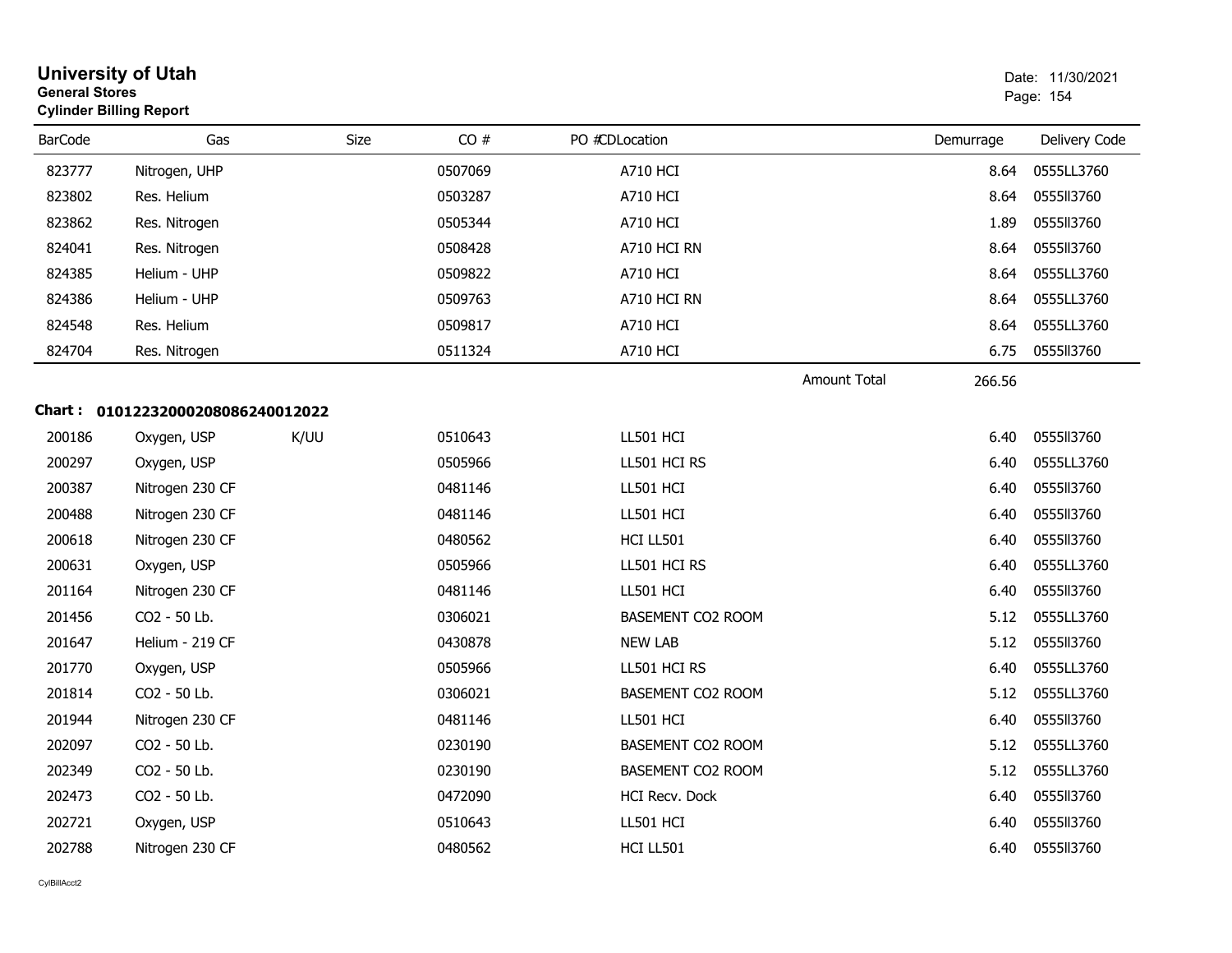| <b>General Stores</b> | <b>Cylinder Billing Report</b>    |      |         |                                |           | Page: 155     |
|-----------------------|-----------------------------------|------|---------|--------------------------------|-----------|---------------|
| <b>BarCode</b>        | Gas                               | Size | CO#     | PO #CDLocation                 | Demurrage | Delivery Code |
| 202925                | Nitrogen 230 CF                   |      | 0481146 | LL501 HCI                      | 6.40      | 055513760     |
| 203133                | Oxygen, USP                       |      | 0510643 | LL501 HCI                      | 6.40      | 0555113760    |
| 203684                | Nitrogen 230 CF                   |      | 0481146 | LL501 HCI                      | 6.40      | 0555113760    |
| 203815                | Oxygen, USP                       |      | 0430878 | <b>NEW LAB</b>                 | 0.48      | 0555113760    |
| 204714                | CO2 - 50 Lb.                      |      | 0472090 | HCI Recv. Dock                 | 6.40      | 0555113760    |
| 205590                | N2, Liquid LX45                   |      | 0510555 | LL512 HCI                      | 19.20     | 0555113760    |
| 205622                | Oxygen, USP                       |      | 0510643 | LL501 HCI                      | 6.40      | 0555113760    |
| 205827                | Oxygen, USP                       |      | 0505966 | LL501 HCI RS                   | 6.40      | 0555LL3760    |
| 819512                | Oxygen, USP                       |      | 0472090 | HCI Recv. Dock                 | 8.64      | 0555113760    |
| 823241                | Oxygen, USP                       |      | 0498182 | LL501 HCI                      | 8.64      | 0555113760    |
|                       |                                   |      |         | <b>Amount Total</b>            | 177.76    |               |
|                       | Chart: 01012232000208086260012022 |      |         |                                |           |               |
| 200783                | CO <sub>2</sub> - 50 Lb.          | K/UU | 0484824 | 3568A HCI                      | 6.40      | 0555113760    |
| 201184                | CO2 - 50 Lb.                      |      | 0484825 | 3561 HCI                       | 6.40      | 0555113760    |
| 202176                | N2, Liquid LX45                   |      | 0511852 | LL512 HCI RS-                  | 32.00     | 0555LL3760    |
| 202599                | CO2 - 50 Lb.                      |      | 0306021 | BASEMENT CO2 ROOM              | 5.12      | 0555LL3760    |
| 202600                | CO2 - 50 Lb.                      |      | 0306021 | BASEMENT CO2 ROOM              | 5.12      | 0555LL3760    |
| 817192                | Co2 Liquid-55                     |      | 0456673 | 3 TO BLDG 555 2 TO BLDG 556    | 64.00     | 0555LL3760    |
| 820005                | $CO2 - E$                         |      | 0488918 | 2 TO BLDG 555 2 TO BLDG 554    | 8.64      | 0555LL3760    |
| 822989                | Co2 Lg - 265                      |      | 0510090 | 2 TO BLDG 555 1 TO BLDG 554    | 64.00     | 0555LL3760    |
| 823934                | Co2 Lg - 265                      |      | 0510505 | 2 TO BLDG 555 1 TO BLDG 554    | 64.00     | 0555LL3760    |
| 824130                | Co2 Lg - 265                      |      | 0506164 | 2 TO BLDG 555 1 TO BLDG 554    | 64.00     | 0555LL3760    |
| 824298                | Co2 Lg - 265                      |      | 0510090 | 2 TO BLDG 555 1 TO BLDG 554    | 64.00     | 0555LL3760    |
| 824302                | Co2 Lg - 265                      |      | 0510090 | 2 TO BLDG 555 1 TO BLDG 554    | 20.00     | 0555LL3760    |
| 824331                | Co2 Lq - 265                      |      | 0508665 | 2 TO BLDG 555 1 TO BLDG 556    | 62.00     | 0555113760    |
| 824332                | Co2 Lq - 265                      |      | 0510834 | 2 TO BLDG 555<br>1 TO BLDG 554 | 28.00     | 0555113760    |
| 824507                | Co <sub>2</sub> Lg - 265          |      | 0509831 | 2 TO BLDG 555 1 TO BLDG 554    | 20.00     | 0555113760    |

# **University of Utah** Date: 11/30/2021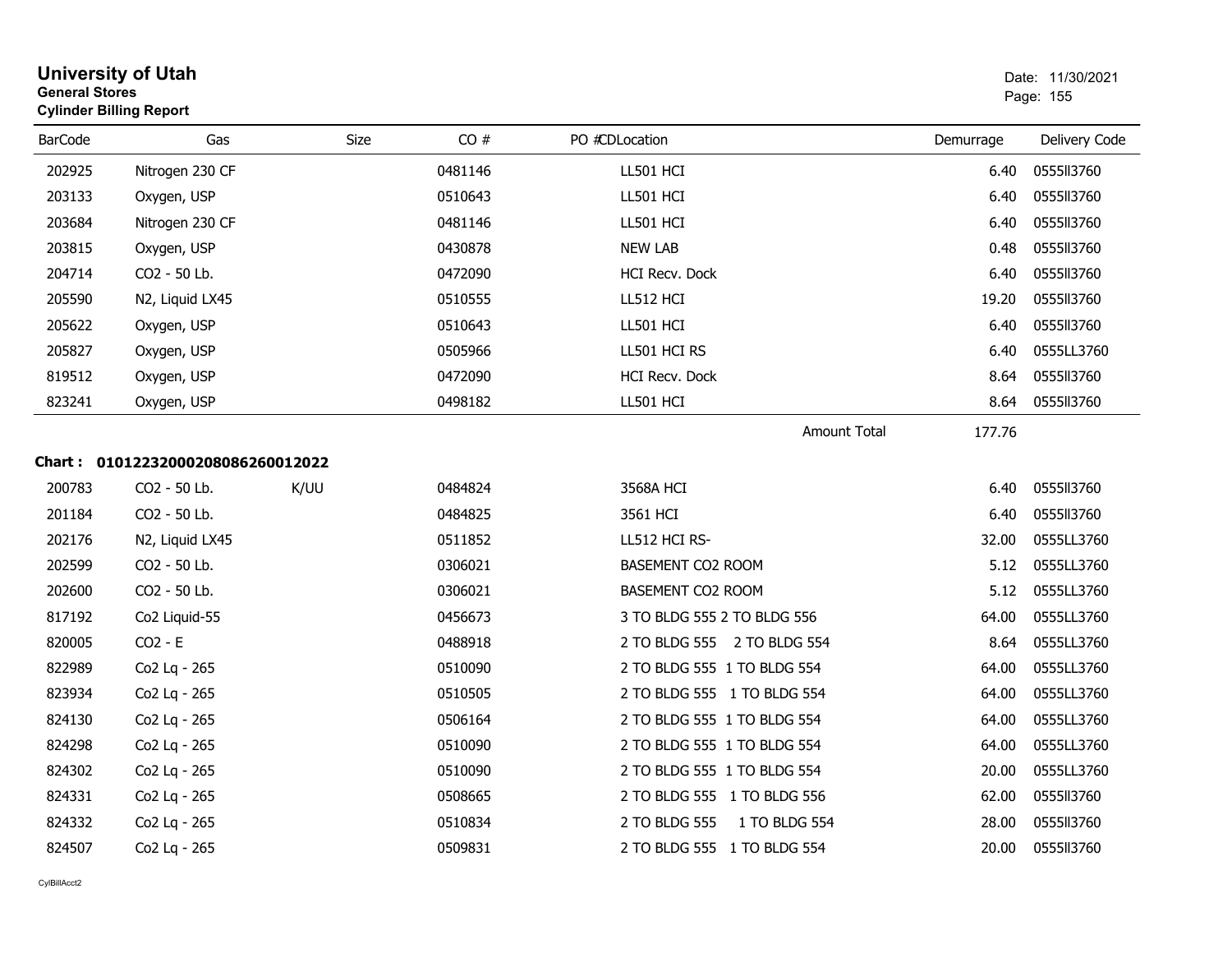| <b>General Stores</b> | University of Utah<br><b>Cylinder Billing Report</b> |             |         |                                |           | Date: 11/30/2021<br>Page: 156 |
|-----------------------|------------------------------------------------------|-------------|---------|--------------------------------|-----------|-------------------------------|
| <b>BarCode</b>        | Gas                                                  | <b>Size</b> | CO#     | PO #CDLocation                 | Demurrage | Delivery Code                 |
| 824508                | Co2 Lq - 265                                         |             | 0509831 | 2 TO BLDG 555 1 TO BLDG 554    | 62.00     | 0555113760                    |
| 824540                | Co2 Lg - 265                                         |             | 0510505 | 2 TO BLDG 555 1 TO BLDG 554    | 42.00     | 0555LL3760                    |
| 824607                | Co2 Lg - 265                                         |             | 0510834 | 2 TO BLDG 555<br>1 TO BLDG 554 | 62.00     | 0555113760                    |
| 824608                | Co2 Lg - 265                                         |             | 0510834 | 2 TO BLDG 555<br>1 TO BLDG 554 | 20.00     | 0555113760                    |
| 824675                | Co2 Lg - 265                                         |             | 0511085 | 2 TO BLDG 555 1 TO BLDG 554    | 22.00     | 0555LL3760                    |
| 824676                | Co2 Lq - 265                                         |             | 0511085 | 2 TO BLDG 555 1 TO BLDG 554    | 58.00     | 0555LL3760                    |
| 824677                | Co2 Lg - 265                                         |             | 0511085 | 2 TO BLDG 555 1 TO BLDG 554    | 58.00     | 0555LL3760                    |
| 824723                | Co2 Lg - 265                                         |             | 0511459 | 2 TO BLDG 555 1 TO BLDG 554    | 44.00     | 0555LL3760                    |
| 824724                | Co2 Lg - 265                                         |             | 0511459 | 2 TO BLDG 555 1 TO BLDG 554    | 32.00     | 0555LL3760                    |
| 824725                | Co2 Lq - 265                                         |             | 0511459 | 2 TO BLDG 555 1 TO BLDG 554    | 42.00     | 0555LL3760                    |
| 824771                | Co2 Lg - 265                                         |             | 0511687 | 2 TO BLDG 555 1 TO BLDG 554    | 36.00     | 0555LL3760                    |
| 824772                | Co2 Lg - 265                                         |             | 0511687 | 2 TO BLDG 555 1 TO BLDG 554    | 36.00     | 0555LL3760                    |
| 824773                | Co2 Lg - 265                                         |             | 0511687 | 2 TO BLDG 555 1 TO BLDG 554    | 24.00     | 0555LL3760                    |
| 824798                | Co2 Lq - 265                                         |             | 0511936 | 2 TO BLDG 555 1 TO BLDG 554    | 22.00     | 0555LL3760                    |
| 824799                | Co2 Lg - 265                                         |             | 0511936 | 2 TO BLDG 555 1 TO BLDG 554    | 22.00     | 0555LL3760                    |
| 824800                | Co2 Lq - 265                                         |             | 0511936 | 2 TO BLDG 555 1 TO BLDG 554    | 22.00     | 0555LL3760                    |
|                       |                                                      |             |         | <b>Amount Total</b>            | 1,117.68  |                               |
| 203357                | Chart: 01012531001130156240012022<br>Acetylene - B   | B/UU        | 0389722 | 2000 CIR OF HOPE RM LL376      |           | 5.12 0555LL3760               |
|                       |                                                      |             |         | <b>Amount Total</b>            | 5.12      |                               |
|                       | Chart: 01012742000208016260012022                    |             |         |                                |           |                               |
| 201052                | Argon - UHP                                          | K/UU        | 0511480 | <b>N3970C HCH</b>              | 5.80      | 0555113760                    |
| 201099                | N2, Liquid LX45                                      |             | 0511720 | 3370 HCI RN                    | 3.20      | 0555LL3760                    |
| 201101                | N2, Liquid LX45                                      |             | 0512515 | <b>N3970C HCH</b>              | 11.20     | 0555113760                    |
| 201317                | N2, Liquid LX45                                      |             | 0511722 | 1450 HCI RN                    | 22.40     | 0555LL3760                    |
| 201317                | N2, Liquid LX45                                      |             | 0512515 | <b>N3970C HCH</b>              | 11.20     | 0555113760                    |
| 201544                | N2, Liquid LX45                                      |             | 0511437 | 3370 HCI RN                    | 12.80     | 0555LL3760                    |
| CvIBillAcct2          |                                                      |             |         |                                |           |                               |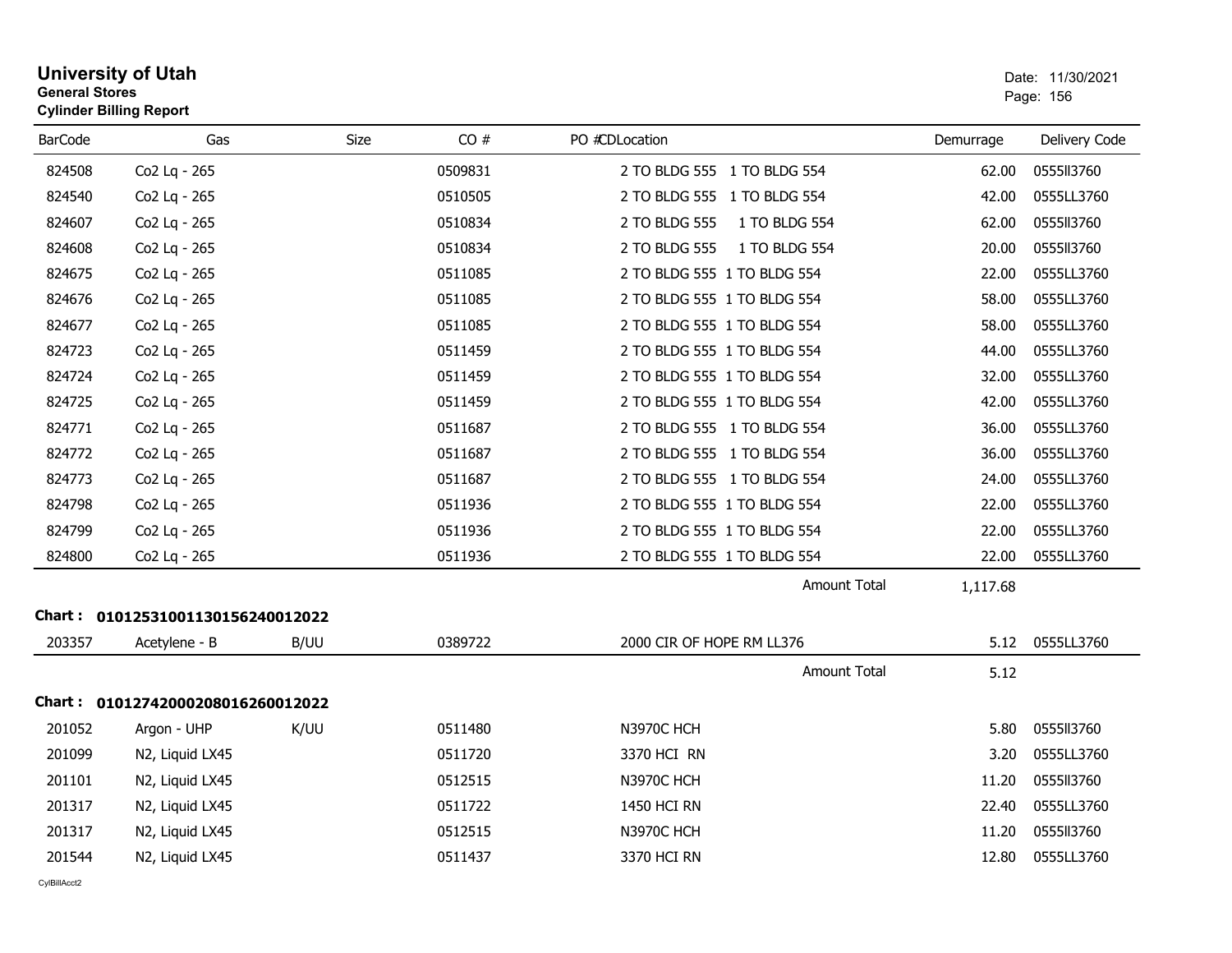| <b>General Stores</b>  | <b>University of Utah</b><br><b>Cylinder Billing Report</b> |             |         |                   |           | Date: 11/30/2021<br>Page: 157 |
|------------------------|-------------------------------------------------------------|-------------|---------|-------------------|-----------|-------------------------------|
| <b>BarCode</b>         | Gas                                                         | <b>Size</b> | CO#     | PO #CDLocation    | Demurrage | Delivery Code                 |
| 201801                 | N2, Liquid LX45                                             |             | 0512557 | 1450 HCI          | 9.60      | 0555113760                    |
| 201870                 | N2, Liquid LX45                                             |             | 0511388 | 1450 HCI          | 17.60     | 0555113760                    |
| 201873                 | N2, Liquid LX45                                             |             | 0511225 | 3370 HCI          | 19.20     | 0555113760                    |
| 201873                 | N2, Liquid LX45                                             |             | 0512070 | LL512 HCI RS- BMP | 28.80     | 0555LL3760                    |
| 201874                 | N2, Liquid LX45                                             |             | 0511843 | 3370 HCI          | 14.40     | 0555113760                    |
| 202175                 | N2, Liquid LX45                                             |             | 0512295 | LL512 HCI         | 20.80     | 0555113760                    |
| 202179                 | N2, Liquid LX45                                             |             | 0511795 | 3370 HCI RN       | 32.00     | 0555LL3760                    |
| 202296                 | N2, Liquid LX45                                             |             | 0511843 | 3370 HCI          | 11.20     | 0555113760                    |
| 202304                 | N2, Liquid LX45                                             |             | 0512555 | 3370 HCI          | 9.60      | 0555113760                    |
| 202306                 | N2, Liquid LX45                                             |             | 0512454 | 1450 HCI          | 12.80     | 0555113760                    |
| 202428                 | N2, Liquid LX45                                             |             | 0509354 | 1450 RN HCI       | 16.00     | 0555LL3760                    |
| 202428                 | N2, Liquid LX45                                             |             | 0511768 | LL512 HCI         | 14.40     | 0555113760                    |
| 202428                 | N2, Liquid LX45                                             |             | 0512355 | 3370 HCI RN       | 17.60     | 0555LL3760                    |
| 202431                 | N2, Liquid LX45                                             |             | 0510779 | 3370 HCI RN       | 19.20     | 0555LL3760                    |
| 203017                 | N2, Liquid LX45                                             |             | 0511329 | LL512 HCI RS- BMP | 22.40     | 0555LL3760                    |
| 203527                 | N2, Liquid LX45                                             |             | 0512506 | 3370 HCI          | 11.20     | 0555113760                    |
| 203530                 | N2, Liquid LX45                                             |             | 0511328 | 3370 HCI RN       | 16.00     | 0555LL3760                    |
| 203530                 | N2, Liquid LX45                                             |             | 0512403 | <b>N3970 HCH</b>  | 6.40      | 0555113760                    |
| 203530                 | N2, Liquid LX45                                             |             | 0512556 | LL512 HCI         | 9.60      | 0555113760                    |
| 203574                 | N2, Liquid LX45                                             |             | 0510583 | <b>N3970 HCH</b>  | 6.40      | 0555LL3760                    |
| 203713                 | N2, Liquid LX45                                             |             | 0510889 | 3370 HCI          | 6.40      | 0555113760                    |
| 203716                 | N2, Liquid LX45                                             |             | 0512236 | <b>N3970 HCH</b>  | 11.20     | 0555113760                    |
| 204399                 | N2, Liquid LX45                                             |             | 0510890 | 1450 HCI          | 4.80      | 0555113760                    |
| 204400                 | N2, Liquid LX45                                             |             | 0511173 | <b>N3970 HCH</b>  | 28.80     | 0555113760                    |
| 204400                 | N2, Liquid LX45                                             |             | 0512294 | 3370 HCI          | 20.80     | 0555LL3760                    |
| 204403                 | N2, Liquid LX45                                             |             | 0511480 | <b>N3970C HCH</b> | 27.20     | 0555113760                    |
| 204403                 | N2, Liquid LX45                                             |             | 0512454 | 1450 HCI          | 12.80     | 0555113760                    |
| 205564<br>CvIBillAcct2 | Argon - UHP                                                 |             | 0511480 | <b>N3970C HCH</b> | 5.80      | 0555113760                    |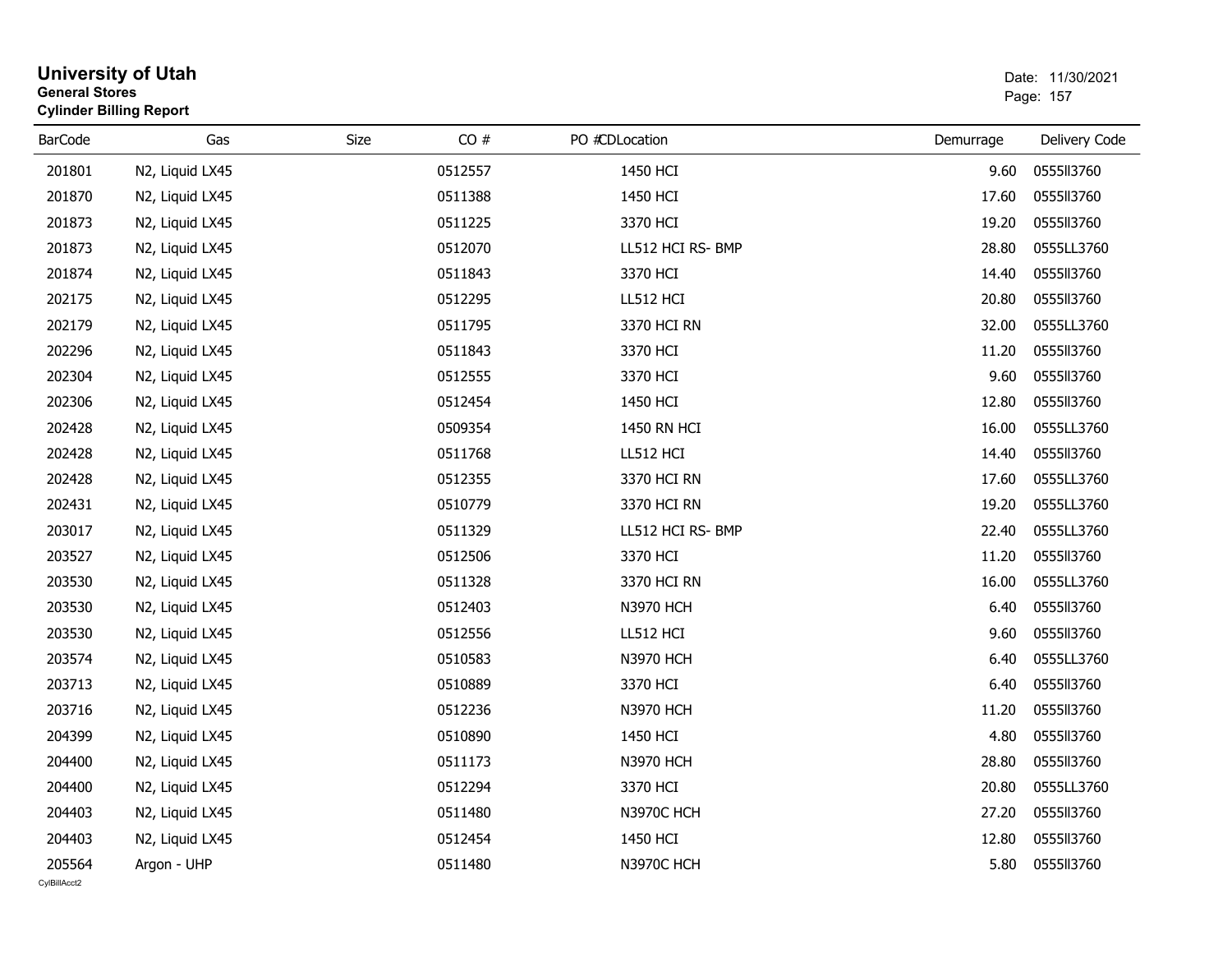| <b>General Stores</b> | <b>University of Utah</b><br><b>Cylinder Billing Report</b> |           |         |                  |                     |           | Date: 11/30/2021<br>Page: 158 |
|-----------------------|-------------------------------------------------------------|-----------|---------|------------------|---------------------|-----------|-------------------------------|
| <b>BarCode</b>        | Gas                                                         | Size      | CO#     | PO #CDLocation   |                     | Demurrage | Delivery Code                 |
| 205589                | N2, Liquid LX45                                             |           | 0511146 | LL512 HCI        |                     | 16.00     | 0555113760                    |
| 205589                | N2, Liquid LX45                                             |           | 0511795 | 3370 HCI RN      |                     | 20.80     | 0555LL3760                    |
| 205589                | N2, Liquid LX45                                             |           | 0512555 | 3370 HCI         |                     | 9.60      | 0555113760                    |
| 205705                | N2, Liquid LX45                                             |           | 0512069 | 1450 HCI RN- BMP |                     | 16.00     | 0555LL3760                    |
|                       |                                                             |           |         |                  | <b>Amount Total</b> | 562.00    |                               |
| Chart :               | 0101280500054903094637002022                                |           |         |                  |                     |           |                               |
| 200727                | CO2 - 50 Lb.                                                | K/UU      | 0461969 | 3450 SKAGGS      |                     | 5.12      | 0555LL3760                    |
| 201715                | CO2 - 50 Lb.                                                |           | 0461969 | 3450 SKAGGS      |                     | 5.12      | 0555LL3760                    |
| 203312                | CO2 - 50 Lb.                                                |           | 0463502 | 3440 SKAGGS      |                     | 5.12      | 0555LL3760                    |
| 205361                | CO2 - 50 Lb.                                                |           | 0463502 | 3440 SKAGGS      |                     | 5.12      | 0555LL3760                    |
|                       |                                                             |           |         |                  | <b>Amount Total</b> | 20.48     |                               |
|                       | Chart: 01013352000206636261012022                           |           |         |                  |                     |           |                               |
| 807152                | 95% N2, 5% CO2                                              | 200C/Mt.A | 0306514 | 271 EMRL         |                     | 7.04      | 0056003040                    |
|                       |                                                             |           |         |                  | <b>Amount Total</b> | 7.04      |                               |
|                       | Chart: 01013352500193146260012022                           |           |         |                  |                     |           |                               |
| 203097                | Oxygen, USP - E                                             | E/UU      | 0349573 | 5015 SMBB        |                     |           | 5.12 0151031000               |
| 203428                | Oxygen, USP - E                                             |           | 0349573 | 5015 SMBB        |                     | 5.12      | 0151031000                    |
|                       |                                                             |           |         |                  | <b>Amount Total</b> | 10.24     |                               |
|                       | Chart: 0101335500059315520626002022                         |           |         |                  |                     |           |                               |
| 200883                | CO2 - 50 Lb.                                                | K/UU      | 0442683 | 5340 SMBB        |                     | 5.12      | 0151032050                    |
| 205539                | CO2 - 50 Lb.                                                |           | 0401370 | 5340 SMBB        |                     | 5.12      | 0151055270                    |
| 821367                | Oxygen, USP - D                                             |           | 0482731 | 3205 SMBB        |                     | 8.64      | 0151032050                    |
| 821386                | Oxygen, USP - D                                             |           | 0483737 | <b>SMBB</b>      |                     | 8.64      | 0151032050                    |
|                       |                                                             |           |         |                  | Amount Total        | 27.52     |                               |
|                       | Chart: 01013362000178926262512022                           |           |         |                  |                     |           |                               |
| 202943                | Argon                                                       | K/UU      | 0503050 | 126 BPRB         |                     | 6.40      | 0565041000                    |
| CylBillAcct2          |                                                             |           |         |                  |                     |           |                               |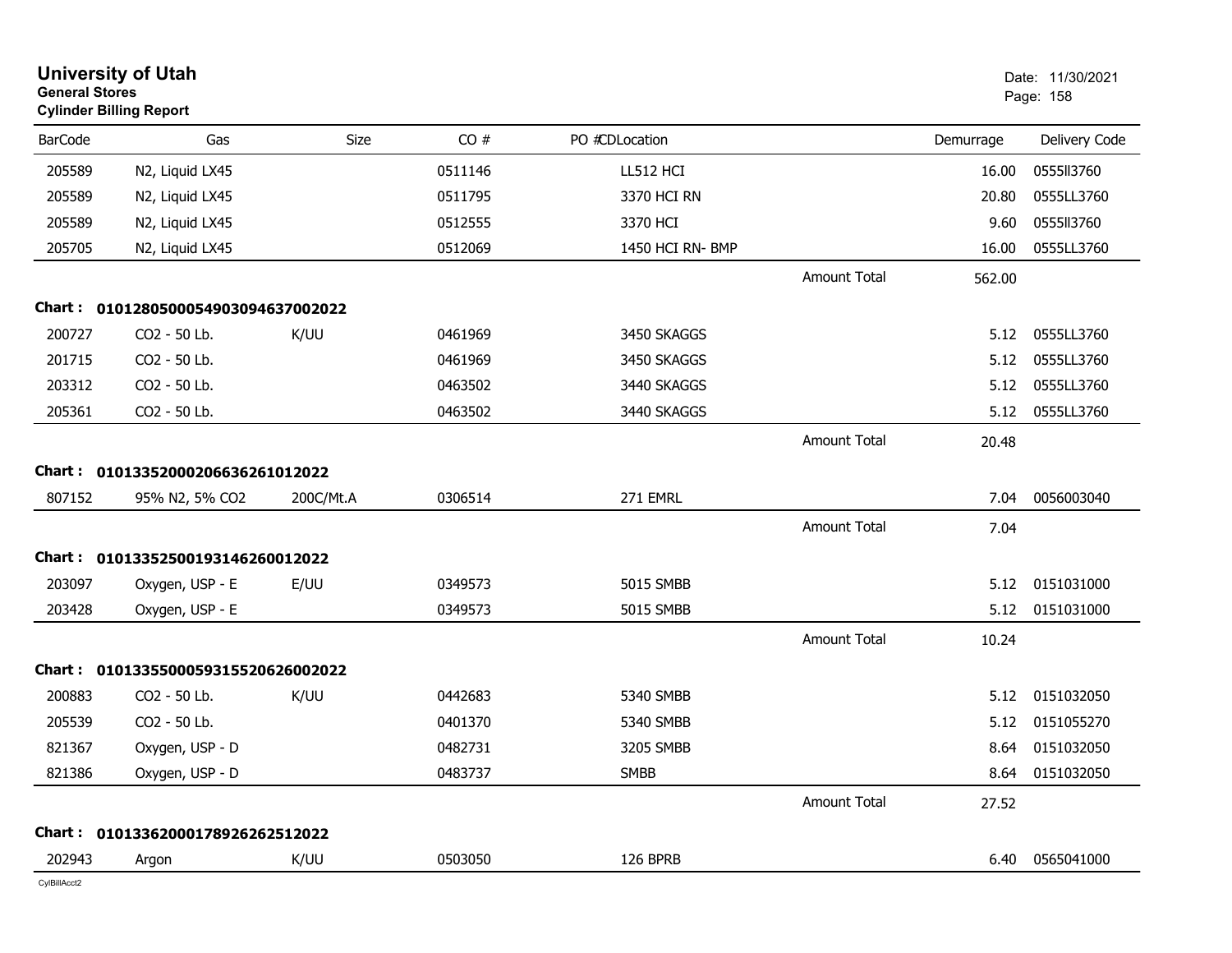| General Stores | <b>Cylinder Billing Report</b>    |           |         |                |                     |           | Page: 159     |
|----------------|-----------------------------------|-----------|---------|----------------|---------------------|-----------|---------------|
| <b>BarCode</b> | Gas                               | Size      | CO#     | PO #CDLocation |                     | Demurrage | Delivery Code |
|                |                                   |           |         |                | <b>Amount Total</b> | 6.40      |               |
|                | Chart: 01013372000240036260012022 |           |         |                |                     |           |               |
| 200608         | Air - 233 CF                      | K/UU      | 0338822 | 4440 ECCLES    |                     | 5.12      | 0533021000    |
|                |                                   |           |         |                | Amount Total        | 5.12      |               |
|                | Chart: 01013372000281346260312022 |           |         |                |                     |           |               |
| 823985         | CO2 - 50 Lb.                      | 50#/Mt.Ai | 0505219 | 2410 Eccles    |                     | 6.75      | 0533041450    |
| 824638         | CO2 - 50 Lb.                      |           | 0511191 | 2410 Eccles    |                     | 8.64      | 0533041450    |
| 824639         | CO2 - 50 Lb.                      |           | 0511191 | 2410 Eccles    |                     | 8.64      | 0533041450    |
|                |                                   |           |         |                | <b>Amount Total</b> | 24.03     |               |
|                | Chart: 01013372000281796260312022 |           |         |                |                     |           |               |
| 202457         | Oxygen - 125 CF                   | 125 CF/UU | 0431732 | 2480 ECCLES    |                     | 5.12      | 0533041450    |
| 822209         | Oxygen - 125 CF                   |           | 0491585 | 2480 Eccles    |                     | 4.86      | 0533041450    |
|                |                                   |           |         |                | Amount Total        | 9.98      |               |
|                | Chart: 01013372500193796260312022 |           |         |                |                     |           |               |
| 200238         | Nitrogen 230 CF                   | K/UU      | 0404951 | 3460 ECCLES    |                     | 5.12      | 0533041450    |
| 201200         | Nitrogen 230 CF                   |           | 0404951 | 3460 ECCLES    |                     | 5.12      | 0533041450    |
| 205331         | Oxygen, USP - E                   |           | 0482218 | 3270 Eccles    |                     | 1.20      | 0533041450    |
|                |                                   |           |         |                | Amount Total        | 11.44     |               |
|                | Chart: 01013372500199746260012022 |           |         |                |                     |           |               |
| 200153         | Oxygen - 125 CF                   | 125 CF/UU | 0432442 | 2450A EIHG     |                     | 5.12      | 0533041450    |
|                |                                   |           |         |                | <b>Amount Total</b> | 5.12      |               |
|                | Chart: 01013372500262336260012022 |           |         |                |                     |           |               |
| 200817         | Nitrogen 230 CF                   | K/UU      | 0417349 | 3260 EIHG      |                     | 2.24      | 0533032800    |
| 200823         | Nitrogen 230 CF                   |           | 0440943 | 3280 ECCLES    |                     | 2.24      | 0533032800    |
| 200867         | Nitrogen 230 CF                   |           | 0454502 | 3280 EIHG      |                     | 5.12      | 0533032800    |
| 201261         | Nitrogen 230 CF                   |           | 0454502 | 3280 EIHG      |                     | 2.24      | 0533032800    |
| CvIBillAcct2   |                                   |           |         |                |                     |           |               |

**University of Utah** Date: 11/30/2021 **General Stores**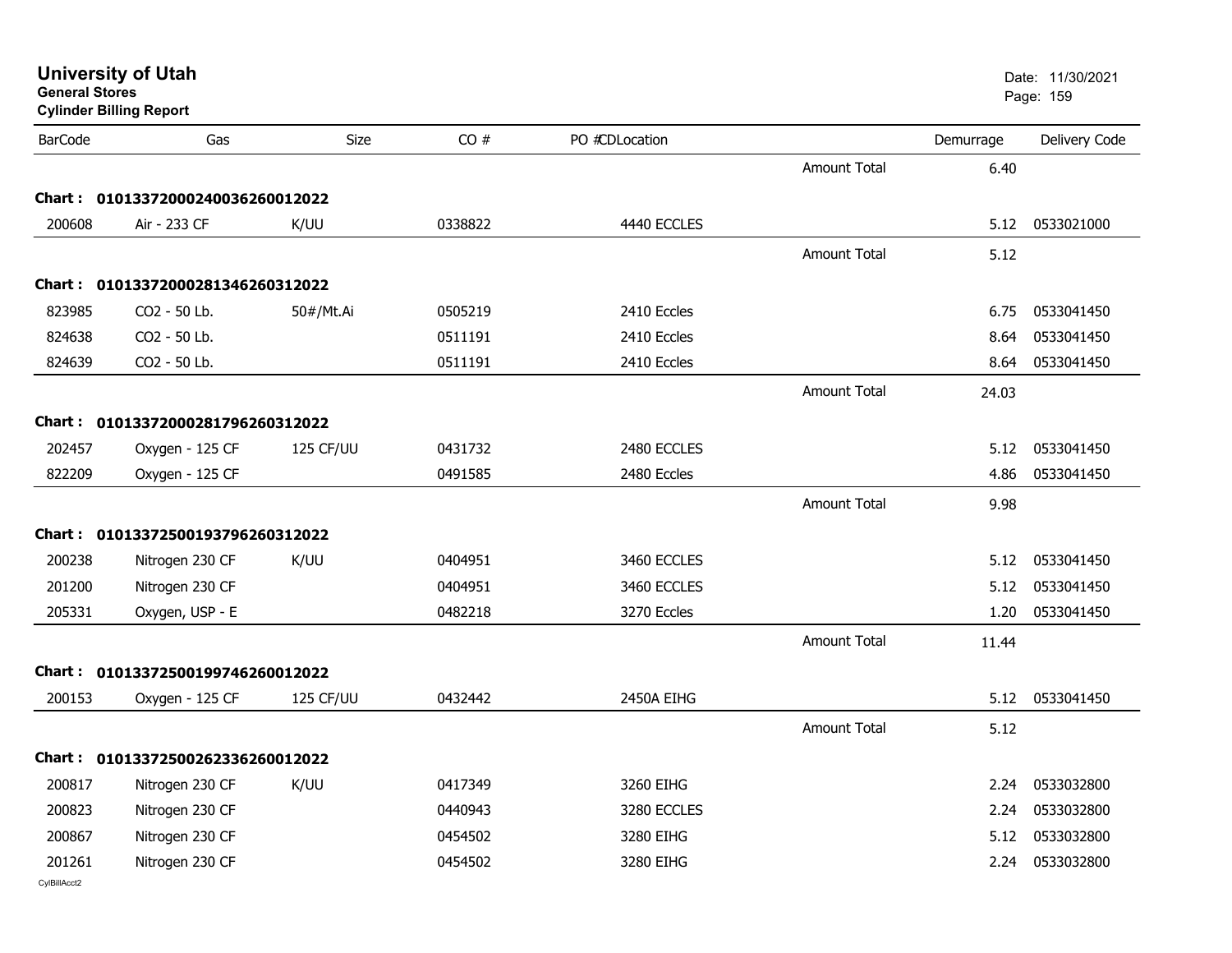| <b>General Stores</b>  | <b>University of Utah</b><br><b>Cylinder Billing Report</b> |           |         |                |                     |           | Date: 11/30/2021<br>Page: 160 |
|------------------------|-------------------------------------------------------------|-----------|---------|----------------|---------------------|-----------|-------------------------------|
| <b>BarCode</b>         | Gas                                                         | Size      | CO#     | PO #CDLocation |                     | Demurrage | Delivery Code                 |
| 201462                 | Nitrogen 230 CF                                             |           | 0339863 | 3260 eccles    |                     | 5.12      | 0533032800                    |
| 201504                 | Nitrogen 230 CF                                             |           | 0454502 | 3280 EIHG      |                     | 5.12      | 0533032800                    |
| 201931                 | Nitrogen 230 CF                                             |           | 0392569 | 3260 ECCLES    |                     | 5.12      | 0533032800                    |
| 201946                 | Nitrogen 230 CF                                             |           | 0454502 | 3280 EIHG      |                     | 2.24      | 0533032800                    |
| 204658                 | Nitrogen 230 CF                                             |           | 0374279 | 3280 EIHG      |                     | 5.12      | 0533032800                    |
| 807762                 | 5%Co2,5%O2,N2                                               |           | 0319832 | 2280 ECCLES    |                     | 7.04      | 0533032800                    |
|                        |                                                             |           |         |                | <b>Amount Total</b> | 41.60     |                               |
| Chart :                | 01013372500262386260312022                                  |           |         |                |                     |           |                               |
| 200095                 | CO2 - 50 Lb.                                                | K/UU      | 0512500 | 2410 Eccles    |                     | 1.40      | 0533041450                    |
| 201526                 | CO2 - 50 Lb.                                                |           | 0512500 | 2410 Eccles    |                     | 1.40      | 0533041450                    |
| 201716                 | CO2 - 50 Lb.                                                |           | 0512500 | 2410 Eccles    |                     | 1.40      | 0533041450                    |
| 203706                 | CO2 - 50 Lb.                                                |           | 0508853 | 2410 Eccles    |                     | 6.40      | 0533041450                    |
| 203707                 | CO2 - 50 Lb.                                                |           | 0508983 | 7520 EIHG      |                     | 1.00      | 0533041450                    |
| 203709                 | CO2 - 50 Lb.                                                |           | 0508983 | 7520 EIHG      |                     | 1.00      | 0533041450                    |
| 205681                 | CO2 - 50 Lb.                                                |           | 0508983 | 7520 EIHG      |                     | 1.00      | 0533041450                    |
| 824714                 | CO2 - 50 Lb.                                                |           | 0511550 | 7520 Eccles    |                     | 7.29      | 0533041450                    |
| 824720                 | CO2 - 50 Lb.                                                |           | 0511550 | 7520 Eccles    |                     | 7.29      | 0533041450                    |
| 824722                 | CO2 - 50 Lb.                                                |           | 0511550 | 7520 Eccles    |                     | 7.29      | 0533041450                    |
|                        |                                                             |           |         |                | <b>Amount Total</b> | 35.47     |                               |
|                        | Chart: 0101337500050503779626032022                         |           |         |                |                     |           |                               |
| 203467                 | Oxygen - 125 CF                                             | 125 CF/UU | 0506610 | 2480 Eccles    |                     | 6.40      | 0533041450                    |
| 203767                 | Oxygen - 125 CF                                             |           | 0512283 | 2480 Eccles    |                     | 2.80      | 0533041450                    |
| 203920                 | Oxygen - 125 CF                                             |           | 0497464 | 2480 Eccles    |                     |           | 3.60 0533041450               |
| 204747                 | Oxygen - 125 CF                                             |           | 0506610 | 2480 Eccles    |                     | 6.40      | 0533041450                    |
|                        |                                                             |           |         |                | Amount Total        | 19.20     |                               |
|                        | Chart: 0101337500051006158626002022                         |           |         |                |                     |           |                               |
| 200800<br>CylBillAcct2 | CO2 - 50 Lb.                                                | K/UU      | 0509241 | 3330 ECCLES    |                     |           | 6.40 0533041450               |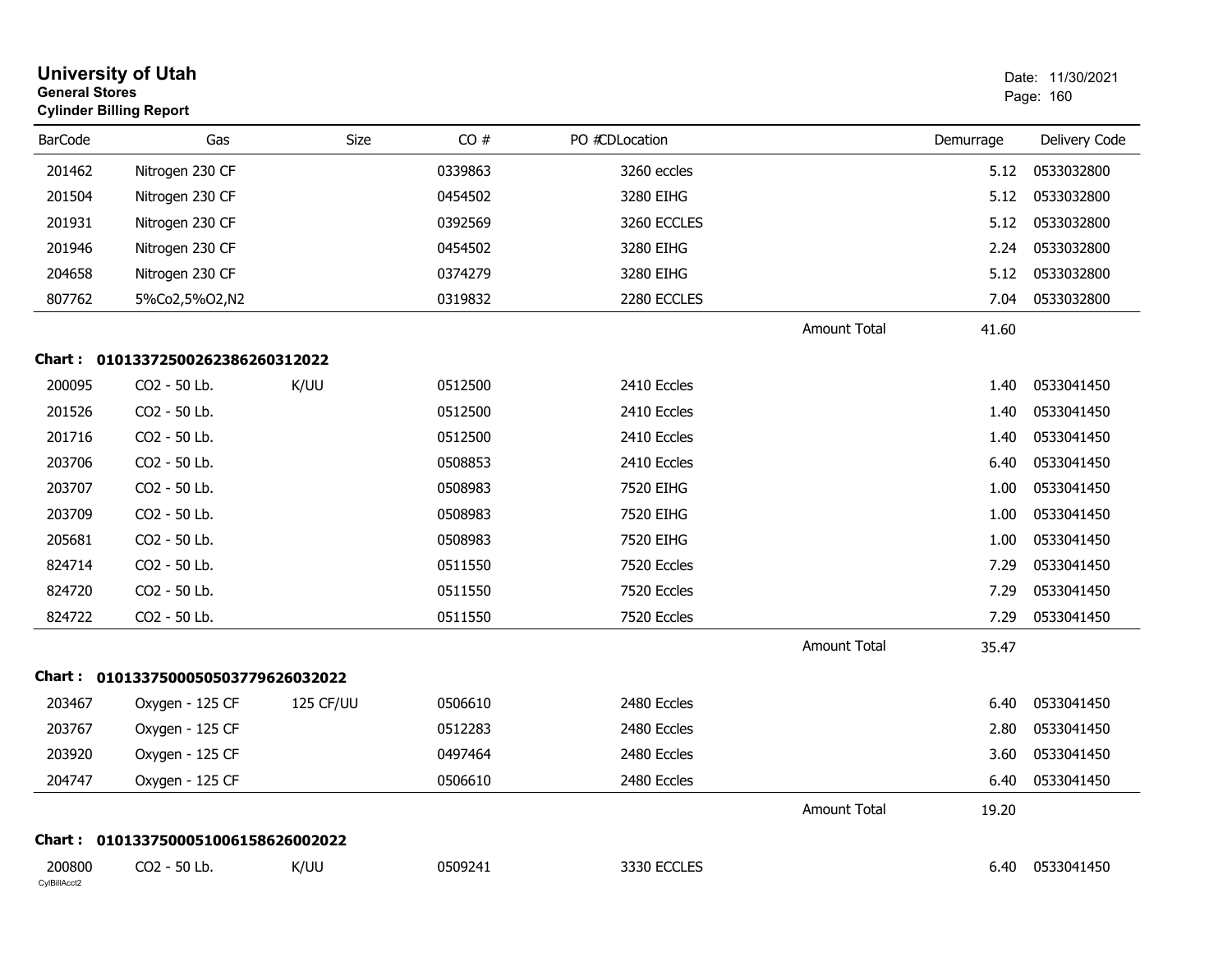| <b>General Stores</b> | <b>University of Utah</b><br><b>Cylinder Billing Report</b> |             |         |                     |                     |           | Date: 11/30/2021<br>Page: 161 |
|-----------------------|-------------------------------------------------------------|-------------|---------|---------------------|---------------------|-----------|-------------------------------|
| <b>BarCode</b>        | Gas                                                         | <b>Size</b> | CO#     | PO #CDLocation      |                     | Demurrage | Delivery Code                 |
| 824215                | CO2 - 50 Lb.                                                |             | 0508079 | 3330 ECCLES         |                     | 8.64      | 0533041450                    |
| 824219                | CO2 - 50 Lb.                                                |             | 0508079 | 3330 ECCLES         |                     | 8.64      | 0533041450                    |
|                       |                                                             |             |         |                     | <b>Amount Total</b> | 23.68     |                               |
|                       | Chart: 0101337500051006174626032022                         |             |         |                     |                     |           |                               |
| 823493                | CO2 - 50 Lb.                                                | 50#/Mt.Ai   | 0501097 | 4550 EIHG           |                     | 8.64      | 0533041450                    |
|                       |                                                             |             |         |                     | <b>Amount Total</b> | 8.64      |                               |
|                       | Chart: 0101337500054504831626032022                         |             |         |                     |                     |           |                               |
| 200149                | Oxygen - 125 CF                                             | 125 CF/UU   | 0510297 | 2470 EIHG           |                     | 6.40      | 0533041450                    |
| 202363                | Oxygen - 125 CF                                             |             | 0510297 | 2470 EIHG           |                     | 6.40      | 0533041450                    |
|                       |                                                             |             |         |                     | <b>Amount Total</b> | 12.80     |                               |
|                       | Chart: 0101337500059100617626032022                         |             |         |                     |                     |           |                               |
| 201255                | CO2 - 50 Lb.                                                | K/UU        | 0510918 | 4550 EIHG           |                     | 6.40      | 0533041450                    |
| 201853                | CO2 - 50 Lb.                                                |             | 0510918 | 4550 EIHG           |                     | 6.40      | 0533041450                    |
|                       |                                                             |             |         |                     | <b>Amount Total</b> | 12.80     |                               |
| Chart :               | 0101337500059312610626032022                                |             |         |                     |                     |           |                               |
| 201614                | CO2 - 50 Lb.                                                | K/UU        | 0508322 | 4550 EIHG           |                     | 6.40      | 0533041450                    |
|                       |                                                             |             |         |                     | <b>Amount Total</b> | 6.40      |                               |
|                       | Chart: 0101337500059312910626002022                         |             |         |                     |                     |           |                               |
| 200366                | CO2 - 50 Lb.                                                | K/UU        | 0185630 | 4450 ECCKES         |                     | 5.12      | 0533021000                    |
| 202671                | Oxygen, USP - E                                             |             | 0349804 | 4490 ECCLES         |                     | 5.12      | 0533021000                    |
| 203164                | Oxygen, USP - E                                             |             | 0349804 | 4490 ECCLES         |                     | 5.12      | 0533021000                    |
| 203378                | Oxygen, USP - E                                             |             | 0349804 | 4490 ECCLES         |                     | 5.12      | 0533021000                    |
| 203418                | Oxygen, USP - E                                             |             | 0349804 | 4490 ECCLES         |                     | 5.12      | 0533021000                    |
| 203436                | Oxygen, USP - E                                             |             | 0349804 | 4490 ECCLES         |                     | 5.12      | 0533021000                    |
| 203819                | N2, Liquid GP45                                             |             | 0116183 | BLDG, 533 ROOM 4550 |                     | 51.20     | 0533042200                    |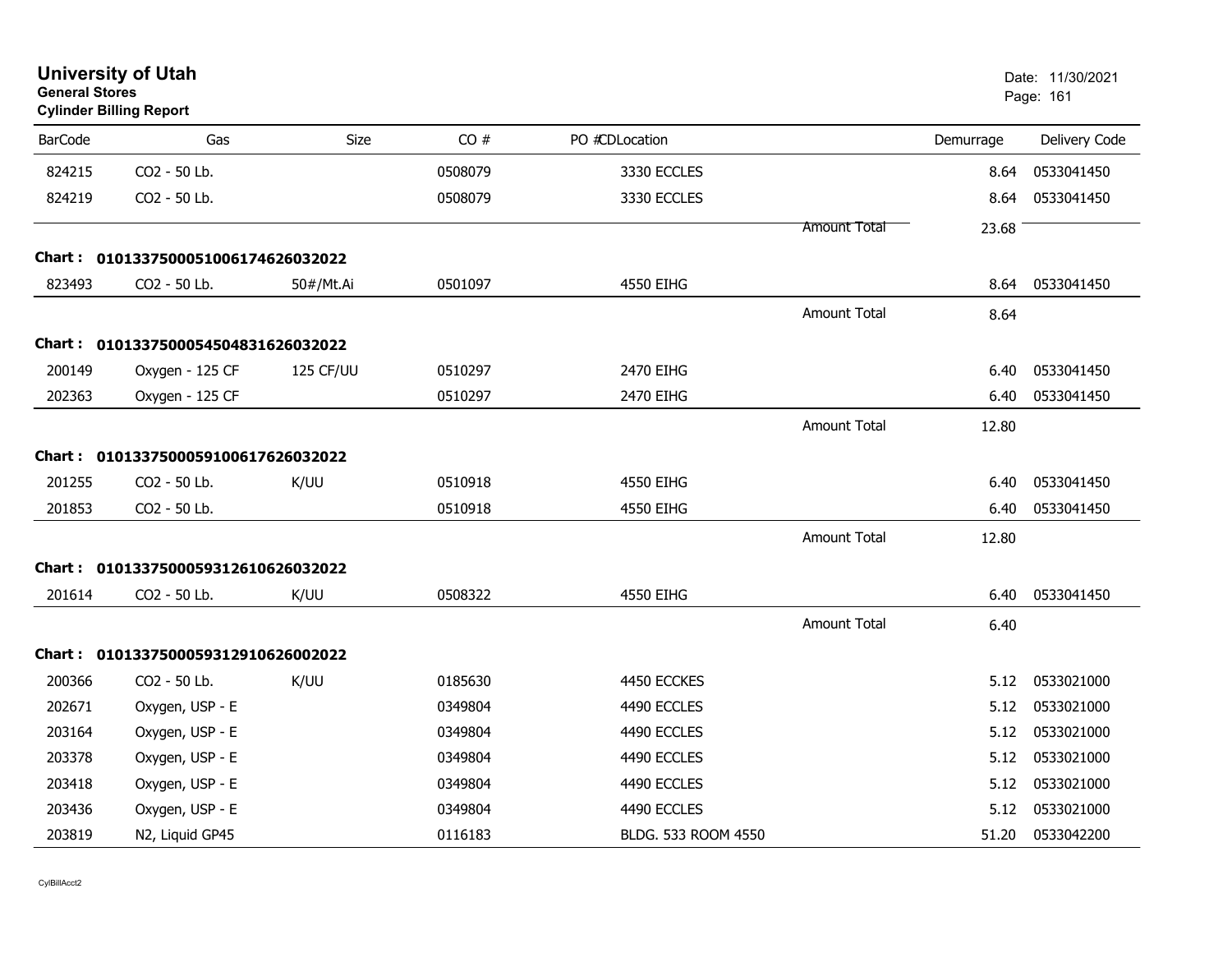| <b>General Stores</b> | <b>Cylinder Billing Report</b>      |             |         |                |                     |           | Page: 162     |
|-----------------------|-------------------------------------|-------------|---------|----------------|---------------------|-----------|---------------|
| <b>BarCode</b>        | Gas                                 | <b>Size</b> | CO#     | PO #CDLocation |                     | Demurrage | Delivery Code |
|                       |                                     |             |         |                | <b>Amount Total</b> | 81.92     |               |
| Chart :               | 0101337500059312910626032022        |             |         |                |                     |           |               |
| 202499                | CO2 - 20 Lb.                        | 20#/UU      | 0509110 | 4450A EIHG     |                     | 6.40      | 0533021000    |
| 202972                | CO2 - 20 Lb.                        |             | 0482854 | 4450A Eccles   |                     | 6.40      | 0533021000    |
| 204489                | Co <sub>2</sub> Food Grade          |             | 0509110 | 4450A EIHG     |                     | 6.40      | 0533021000    |
| 204491                | Co <sub>2</sub> Food Grade          |             | 0509110 | 4450A EIHG     |                     | 6.40      | 0533021000    |
| 819355                | 2%O2/5%C02/N2                       |             | 0470450 | 4490 ECCLES    |                     | 8.64      | 0533021000    |
|                       |                                     |             |         |                | <b>Amount Total</b> | 34.24     |               |
|                       | Chart: 0101337500059314600626032022 |             |         |                |                     |           |               |
| 200032                | CO <sub>2</sub> - 50 Lb.            | K/UU        | 0490172 | 4370 Eccles    |                     | 6.40      | 0533041450    |
| 200406                | CO2 - 50 Lb.                        |             | 0502989 | 4370 Eccles    |                     | 6.40      | 0533041450    |
| 200804                | CO2 - 50 Lb.                        |             | 0490172 | 4370 Eccles    |                     | 6.40      | 0533041450    |
| 201475                | CO2 - 50 Lb.                        |             | 0502989 | 4370 Eccles    |                     | 6.40      | 0533041450    |
| 202346                | CO2 - 50 Lb.                        |             | 0490172 | 4370 Eccles    |                     | 6.40      | 0533041450    |
| 202766                | CO2 - 50 Lb.                        |             | 0502989 | 4370 Eccles    |                     | 6.40      | 0533041450    |
| 203006                | CO2 - 50 Lb.                        |             | 0490172 | 4370 Eccles    |                     | 6.40      | 0533041450    |
| 203690                | CO2 - 50 Lb.                        |             | 0490172 | 4370 Eccles    |                     | 6.40      | 0533041450    |
|                       |                                     |             |         |                | <b>Amount Total</b> | 51.20     |               |
|                       | Chart: 0101337500059314800626002022 |             |         |                |                     |           |               |
| 200249                | Nitrogen 230 CF                     | K/UU        | 0332645 | 4350 ECCLES    |                     | 5.12      | 0533041450    |
|                       |                                     |             |         |                | <b>Amount Total</b> | 5.12      |               |
|                       | Chart: 0101337500059314800626032022 |             |         |                |                     |           |               |
| 200393                | Nitrogen 230 CF                     | K/UU        | 0466045 | 4240 EIHG      |                     | 6.40      | 0533021000    |
| 200479                | CO2 - 50 Lb.                        |             | 0497680 | 4280 Eccles    |                     | 6.40      | 0533041450    |
| 201025                | CO2 - 50 Lb.                        |             | 0511365 | 4280 Eccles    |                     | 6.40      | 0533041450    |
| 201718                | Air - 233 CF                        |             | 0464879 | 4280 EIHG      |                     | 6.40      | 0533041450    |

**University of Utah** Date: 11/30/2021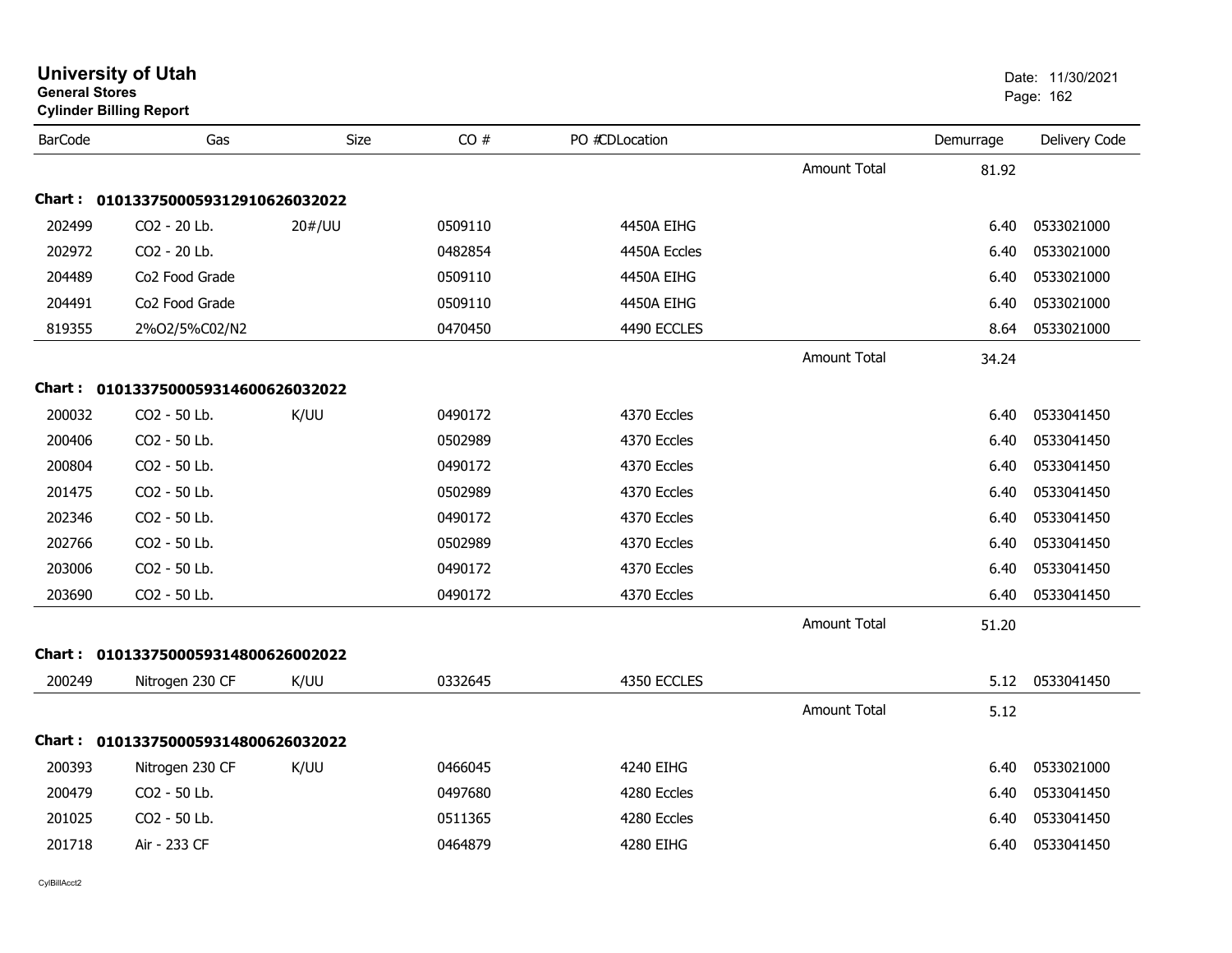| <b>General Stores</b> | <b>University of Utah</b><br><b>Cylinder Billing Report</b> |      |         |                 |                     |           | Date: 11/30/2021<br>Page: 163 |
|-----------------------|-------------------------------------------------------------|------|---------|-----------------|---------------------|-----------|-------------------------------|
| <b>BarCode</b>        | Gas                                                         | Size | CO#     | PO #CDLocation  |                     | Demurrage | Delivery Code                 |
| 202458                | Oxygen - 125 CF                                             |      | 0506696 | 4270B Eccles    |                     | 6.40      | 0533041450                    |
| 202841                | N2, Liquid LX45                                             |      | 0510194 | 4290 EIHG       |                     | 11.20     | 0533041450                    |
| 203850                | Nitrogen 230 CF                                             |      | 0466045 | 4240 EIHG       |                     | 6.40      | 0533021000                    |
| 203930                | Oxygen - 125 CF                                             |      | 0509731 | 4270B EIHG      |                     | 6.40      | 0533041450                    |
| 203990                | CO2 - 50 Lb.                                                |      | 0459120 | 4330 EIHG       |                     | 5.12      | 0533041450                    |
| 205413                | N2, Liquid LX45                                             |      | 0511702 | 4290 Eccles     |                     | 40.00     | 0533041450                    |
| 205783                | N2, Liquid LX45                                             |      | 0511069 | 4290 Eccles     |                     | 51.20     | 0533041450                    |
| 824651                | CO2 - 50 Lb.                                                |      | 0511365 | 4280 Eccles     |                     | 8.64      | 0533041450                    |
|                       |                                                             |      |         |                 | <b>Amount Total</b> | 160.96    |                               |
|                       | Chart: 0101337500059315090626032022                         |      |         |                 |                     |           |                               |
| 200360                | CO2 - 50 Lb.                                                | K/UU | 0509995 | 2410 Eccles     |                     | 6.40      | 0533041450                    |
| 200648                | CO2 - 50 Lb.                                                |      | 0509995 | 2410 Eccles     |                     | 5.00      | 0533041450                    |
| 823848                | CO2 - 50 Lb.                                                |      | 0504876 | 2410 Eccles     |                     | 8.64      | 0533041450                    |
|                       |                                                             |      |         |                 | <b>Amount Total</b> | 20.04     |                               |
|                       | Chart: 0101337500059316560626002022                         |      |         |                 |                     |           |                               |
| 200447                | Nitrogen 230 CF                                             | K/UU | 0512307 | 3260 ECCLES     |                     | 2.60      | 0533032800                    |
| 200761                | Oxygen, USP                                                 |      | 0254339 | <b>116 BPRB</b> |                     | 5.12      | 0570001080                    |
| 201112                | Nitrogen 230 CF                                             |      | 0512307 | 3260 ECCLES     |                     | 2.60      | 0533032800                    |
| 201169                | Nitrogen 230 CF                                             |      | 0512307 | 3260 ECCLES     |                     | 2.60      | 0533032800                    |
| 202729                | Nitrogen 230 CF                                             |      | 0512307 | 3260 ECCLES     |                     | 2.60      | 0533032800                    |
|                       |                                                             |      |         |                 | <b>Amount Total</b> | 15.52     |                               |
|                       | Chart: 0101337500059316770643032022                         |      |         |                 |                     |           |                               |
| 200362                | CO2 - 50 Lb.                                                | K/UU | 0495328 | 318 WINTROBE    |                     | 6.40      | 0533041450                    |
| 203306                | CO2 - 50 Lb.                                                |      | 0495328 | 318 WINTROBE    |                     | 6.40      | 0533041450                    |
|                       |                                                             |      |         |                 | <b>Amount Total</b> | 12.80     |                               |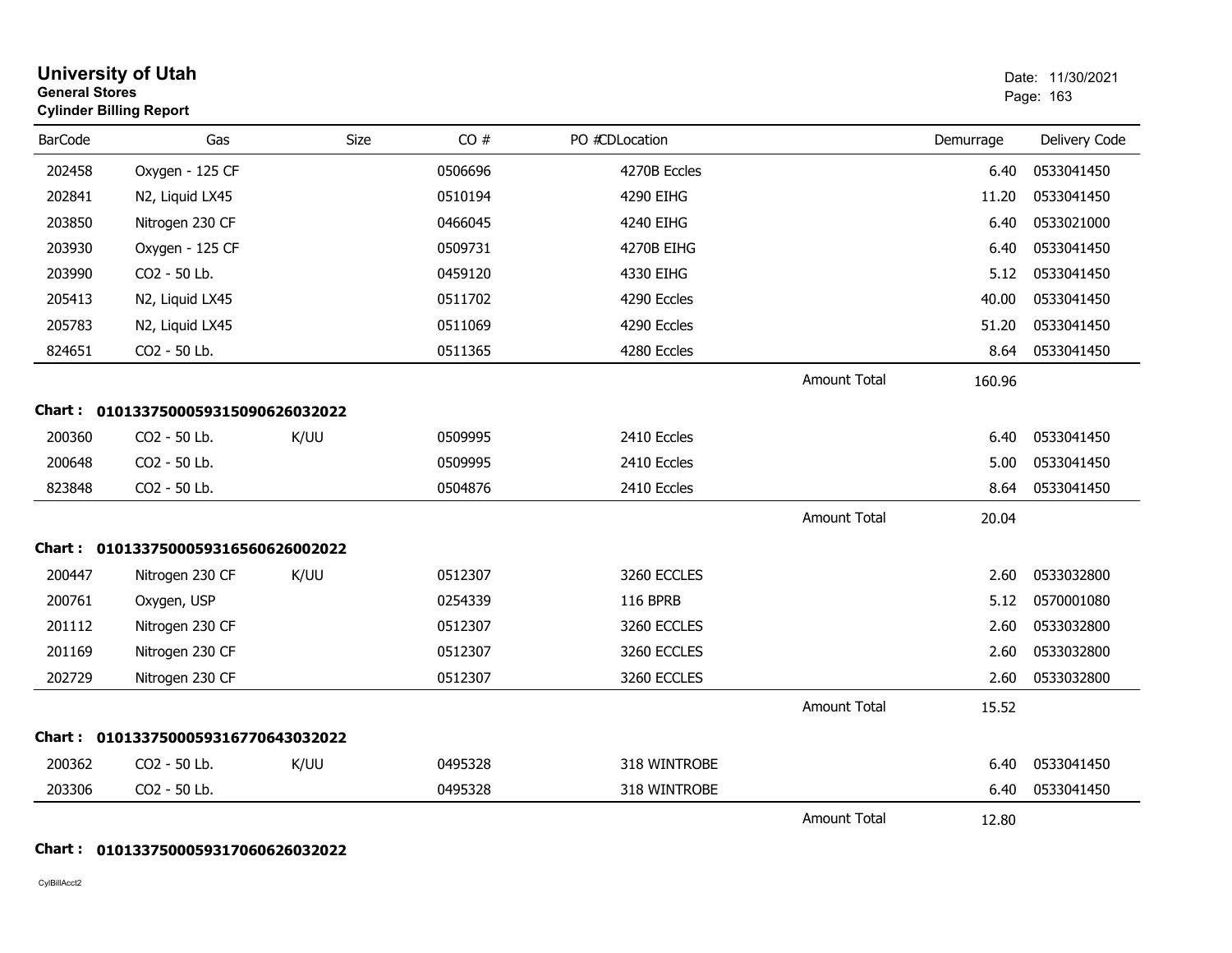| <b>General Stores</b>  | <b>University of Utah</b><br><b>Cylinder Billing Report</b> |      |             |                  |                     |           | Date: 11/30/2021<br>Page: 164 |
|------------------------|-------------------------------------------------------------|------|-------------|------------------|---------------------|-----------|-------------------------------|
| <b>BarCode</b>         | Gas                                                         |      | Size<br>CO# | PO #CDLocation   |                     | Demurrage | Delivery Code                 |
| 204591                 | CO2 - 50 Lb.                                                | K/UU | 0509992     | 2475 Eccles      |                     | 6.40      | 0533041450                    |
| 204732                 | CO2 - 50 Lb.                                                |      | 0506899     | 2475 EIHG        |                     | 6.40      | 0533041450                    |
|                        |                                                             |      |             |                  | <b>Amount Total</b> | 12.80     |                               |
|                        | Chart: 01013376000327976260312022                           |      |             |                  |                     |           |                               |
| 200886                 | CO2 - 50 Lb.                                                | K/UU | 0506365     | 3250 EIHG        |                     | 6.40      | 0533041450                    |
| 200910                 | CO2 - 50 Lb.                                                |      | 0422788     | 4145 EIHG        |                     | 5.12      | 0533041450                    |
| 202156                 | CO2 - 50 Lb.                                                |      | 0506365     | 3250 EIHG        |                     | 6.40      | 0533041450                    |
| 202198                 | CO2 - 50 Lb.                                                |      | 0412437     | 3330 ECCLES      |                     | 5.12      | 0533041450                    |
| 204716                 | CO2 - 50 Lb.                                                |      | 0506365     | 3250 EIHG        |                     | 6.40      | 0533041450                    |
| 805471                 | 5% O2 BAL N2                                                |      | 0274686     | 3270 ECCLES      |                     | 7.04      | 0533021000                    |
| 820694                 | CO2 - 50 Lb.                                                |      | 0479373     | 3330 Eccles      |                     | 8.64      | 0533041450                    |
|                        |                                                             |      |             |                  | <b>Amount Total</b> | 45.12     |                               |
|                        | Chart: 01013536000226116260012022                           |      |             |                  |                     |           |                               |
| 200965                 | Nitrogen 230 CF                                             | K/UU | 0422090     | 3211 HCI         |                     | 5.12      | 0555113760                    |
| 201451                 | Nitrogen 230 CF                                             |      | 0423338     | 3270 HCI         |                     | 5.12      | 0555LL3760                    |
|                        |                                                             |      |             |                  | <b>Amount Total</b> | 10.24     |                               |
|                        | Chart: 01013542000179746260012022                           |      |             |                  |                     |           |                               |
| 200062                 | CO2 - 50 Lb.                                                | K/UU | 0509465     | 2541 HCI RS      |                     | 5.00      | 0555LL3760                    |
| 201230                 | Oxygen, USP - E                                             |      | 0512004     | LL212 HCI        |                     | 3.80      | 0555113760                    |
| 201476                 | CO2 - 50 Lb.                                                |      | 0510563     | 2541 HCI RS      |                     | 5.00      | 0555LL3760                    |
| 201866                 | CO2 - 50 Lb.                                                |      | 0510563     | 2541 HCI RS      |                     | 6.40      | 0555LL3760                    |
| 202223                 | Oxygen, USP - E                                             |      | 0512004     | LL212 HCI        |                     | 3.80      | 0555113760                    |
| 202393                 | Oxygen, USP - E                                             |      | 0512004     | LL212 HCI        |                     | 3.80      | 0555113760                    |
| 202624                 | Oxygen, USP - E                                             |      | 0512004     | LL212 HCI        |                     | 3.80      | 0555113760                    |
| 202630                 | Oxygen, USP - E                                             |      | 0512004     | LL212 HCI        |                     | 3.80      | 0555113760                    |
| 202642                 | Oxygen, USP - E                                             |      | 0511757     | <b>LL550 HCI</b> |                     | 4.40      | 0555113760                    |
| 202986<br>CvIBillAcct2 | Oxygen, USP - E                                             |      | 0512004     | LL212 HCI        |                     | 3.80      | 0555113760                    |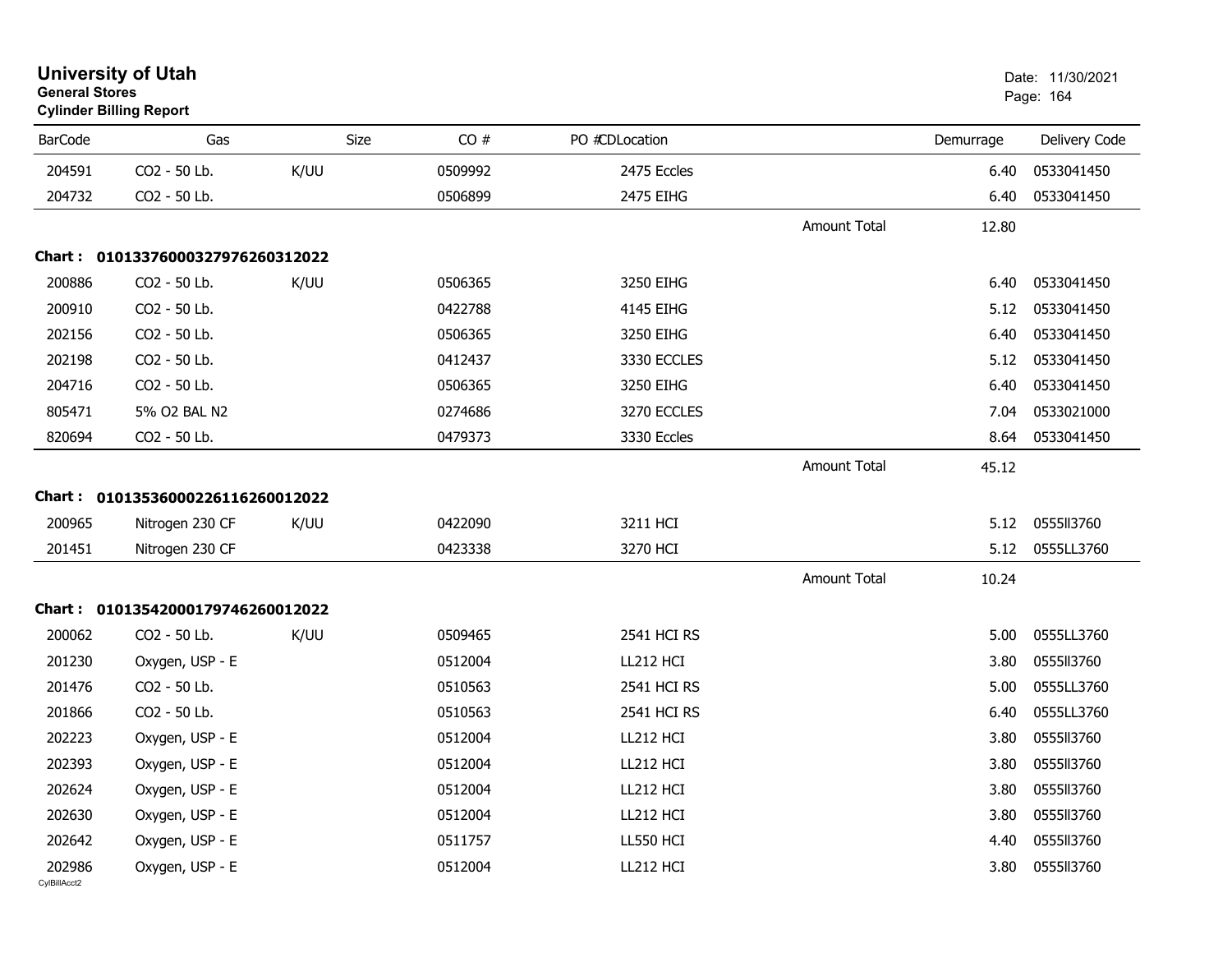| <b>General Stores</b>  | <b>University of Utah</b><br><b>Cylinder Billing Report</b> |      |         |                  |           | Date: 11/30/2021<br>Page: 165 |
|------------------------|-------------------------------------------------------------|------|---------|------------------|-----------|-------------------------------|
| <b>BarCode</b>         | Gas                                                         | Size | CO#     | PO #CDLocation   | Demurrage | Delivery Code                 |
| 203095                 | Oxygen, USP - E                                             |      | 0511757 | LL550 HCI        | 4.40      | 0555113760                    |
| 203148                 | Oxygen, USP - E                                             |      | 0512004 | LL212 HCI        | 3.80      | 0555113760                    |
| 203377                 | Oxygen, USP - E                                             |      | 0507445 | LL550 HCI        | 6.40      | 0555113760                    |
| 203383                 | Oxygen, USP - E                                             |      | 0512004 | LL212 HCI        | 3.80      | 0555113760                    |
| 203385                 | Oxygen, USP - E                                             |      | 0512004 | LL212 HCI        | 3.80      | 0555113760                    |
| 203443                 | Oxygen, USP - E                                             |      | 0507445 | LL550 HCI        | 6.40      | 0555113760                    |
| 203494                 | CO2 - 50 Lb.                                                |      | 0512523 | 2541 HCI         | 1.40      | 0555113760                    |
| 203656                 | Oxygen, USP - E                                             |      | 0511757 | LL550 HCI        | 4.40      | 0555113760                    |
| 203743                 | Oxygen, USP - E                                             |      | 0512004 | LL212 HCI        | 3.80      | 0555113760                    |
| 204692                 | Oxygen, USP - E                                             |      | 0511757 | LL550 HCI        | 4.40      | 0555113760                    |
| 204701                 | Oxygen, USP - E                                             |      | 0507445 | LL550 HCI        | 6.40      | 0555113760                    |
| 205326                 | Oxygen, USP - E                                             |      | 0512004 | LL212 HCI        | 3.80      | 0555113760                    |
| 205335                 | Oxygen, USP - E                                             |      | 0512004 | LL212 HCI        | 3.80      | 0555113760                    |
| 205339                 | Oxygen, USP - E                                             |      | 0512004 | LL212 HCI        | 3.80      | 0555113760                    |
| 205340                 | Oxygen, USP - E                                             |      | 0507445 | LL550 HCI        | 6.40      | 0555113760                    |
| 205344                 | Oxygen, USP - E                                             |      | 0512004 | LL212 HCI        | 3.80      | 0555113760                    |
| 205389                 | Oxygen, USP - E                                             |      | 0512004 | LL212 HCI        | 3.80      | 0555113760                    |
| 205472                 | Oxygen, USP - E                                             |      | 0512004 | LL212 HCI        | 3.80      | 0555113760                    |
| 205474                 | Oxygen, USP - E                                             |      | 0507445 | LL550 HCI        | 6.40      | 0555113760                    |
| 205480                 | Oxygen, USP - E                                             |      | 0511757 | LL550 HCI        | 4.40      | 0555113760                    |
| 205738                 | Oxygen, USP - E                                             |      | 0511757 | LL550 HCI        | 4.40      | 0555113760                    |
| 205948                 | Oxygen, USP - E                                             |      | 0512004 | LL212 HCI        | 3.80      | 0555113760                    |
| 205993                 | Oxygen, USP - E                                             |      | 0512004 | LL212 HCI        | 3.80      | 0555113760                    |
| 824148                 | Oxygen, USP                                                 |      | 0507447 | LL550 HCI        |           | 8.64 0555ll3760               |
| 824149                 | Oxygen, USP                                                 |      | 0507448 | <b>LL155 HCI</b> | 2.70      | 0555113760                    |
| 824151                 | Oxygen, USP                                                 |      | 0507448 | <b>LL155 HCI</b> | 8.64      | 0555113760                    |
| 824152                 | Oxygen, USP                                                 |      | 0507449 | LL057 HCI        | 8.64      | 0555113760                    |
| 824155<br>CylBillAcct2 | Oxygen, USP                                                 |      | 0507448 | <b>LL155 HCI</b> |           | 8.64 0555ll3760               |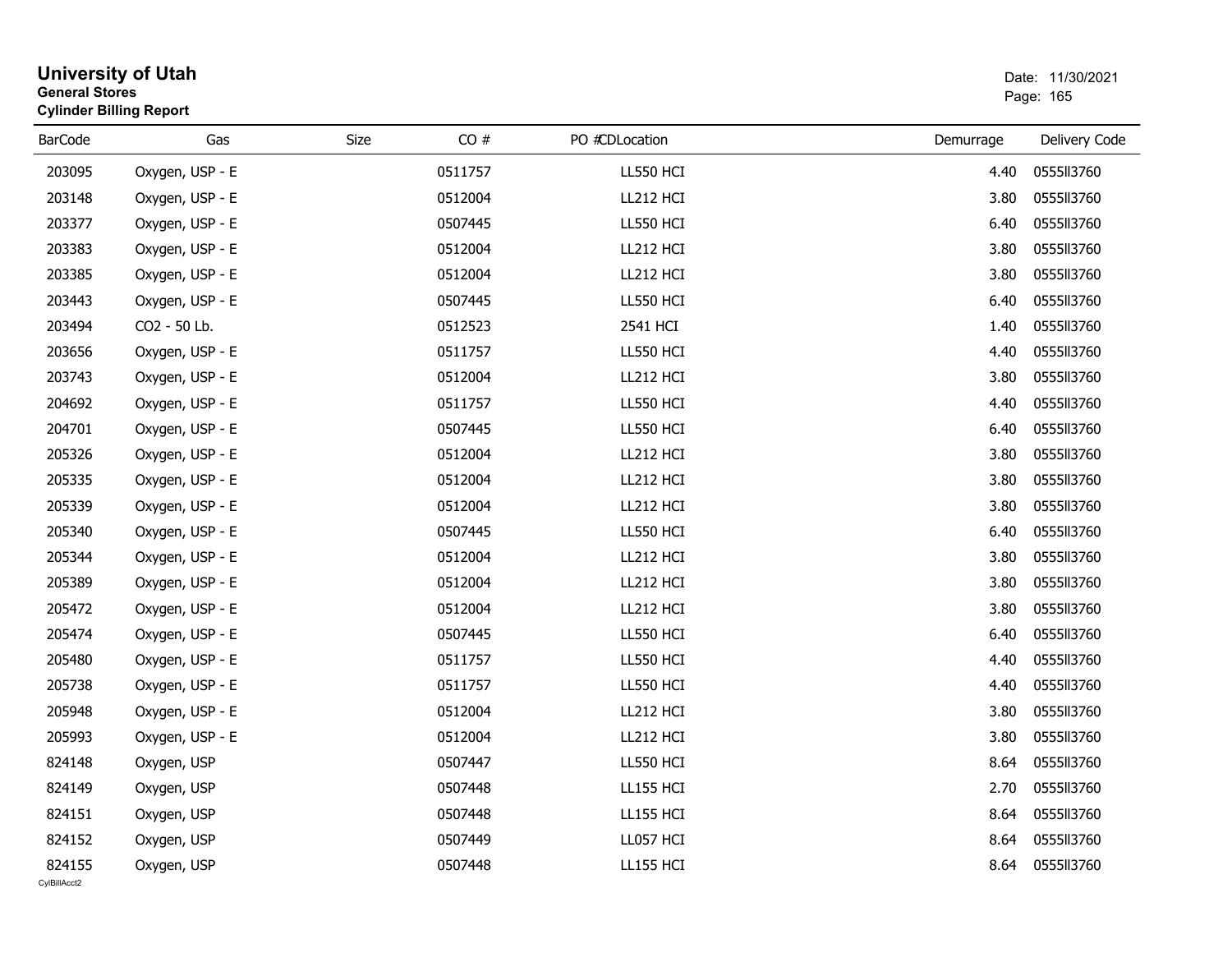| <b>General Stores</b> | <b>University of Utah</b><br><b>Cylinder Billing Report</b> |      |         |                       |              |           | Date: 11/30/2021<br>Page: 166 |
|-----------------------|-------------------------------------------------------------|------|---------|-----------------------|--------------|-----------|-------------------------------|
| <b>BarCode</b>        | Gas                                                         | Size | CO#     | PO #CDLocation        |              | Demurrage | Delivery Code                 |
| 824613                | Oxygen, USP                                                 |      | 0511755 | LL214 HCI             |              | 5.94      | 0555II3760                    |
| 824614                | Oxygen, USP                                                 |      | 0511754 | <b>LL550 HCI</b>      |              | 5.94      | 0555113760                    |
| 824615                | Oxygen, USP                                                 |      | 0511756 | <b>LL155 HCI</b>      |              | 5.94      | 0555113760                    |
| 824619                | Oxygen, USP                                                 |      | 0511756 | <b>LL155 HCI</b>      |              | 5.94      | 0555113760                    |
|                       |                                                             |      |         |                       | Amount Total | 205.62    |                               |
|                       | Chart: 01013542000207986260012022                           |      |         |                       |              |           |                               |
| 200412                | Oxygen, USP                                                 | K/UU | 0501247 | LL214 HCI RN          |              | 6.40      | 0555113760                    |
| 200416                | Oxygen, USP                                                 |      | 0501247 | LL214 HCI RN          |              | 6.40      | 0555113760                    |
| 200426                | Oxygen, USP                                                 |      | 0504104 | LL507 HCI             |              | 6.40      | 0555113760                    |
| 200736                | Oxygen, USP                                                 |      | 0504103 | <b>LL155 HCI</b>      |              | 2.00      | 0555113760                    |
| 201297                | Oxygen, USP                                                 |      | 0499087 | LL155 HCI RN          |              | 6.40      | 0555113760                    |
| 201547                | Oxygen, USP                                                 |      | 0502607 | LL155 HCI RN          |              | 6.40      | 0555113760                    |
| 202626                | Oxygen, USP - E                                             |      | 0492253 | LL550 - HCI - RS      |              | 6.40      | 0555113760                    |
| 203048                | Oxygen, USP                                                 |      | 0489086 | <b>LL550 HCI</b>      |              | 6.40      | 0555113760                    |
| 203093                | Oxygen, USP - E                                             |      | 0504899 | LL550 HCI RS          |              | 6.40      | 0555LL3760                    |
| 203121                | Oxygen, USP - E                                             |      | 0504899 | LL550 HCI RS          |              | 6.40      | 0555LL3760                    |
| 203122                | Oxygen, USP - E                                             |      | 0478226 | HCI RS LL550 Vivarium |              | 6.40      | 0555113760                    |
| 203371                | Oxygen, USP - E                                             |      | 0504899 | LL550 HCI RS          |              | 2.00      | 0555LL3760                    |
| 203409                | Oxygen, USP - E                                             |      | 0504899 | LL550 HCI RS          |              | 2.00      | 0555LL3760                    |
| 203416                | Oxygen, USP - E                                             |      | 0504899 | LL550 HCI RS          |              | 6.40      | 0555LL3760                    |
| 203430                | Oxygen, USP - E                                             |      | 0501246 | LL550 HCI RS          |              | 2.00      | 0555113760                    |
| 204631                | Oxygen, USP                                                 |      | 0492256 | LL215 HCI RN          |              | 6.40      | 0555113760                    |
| 205293                | Oxygen, USP                                                 |      | 0502607 | LL155 HCI RN          |              | 2.00      | 0555113760                    |
| 205351                | Oxygen, USP - E                                             |      | 0504899 | LL550 HCI RS          |              | 2.00      | 0555LL3760                    |
| 205476                | Oxygen, USP - E                                             |      | 0504899 | LL550 HCI RS          |              | 6.40      | 0555LL3760                    |
| 205897                | Oxygen, USP                                                 |      | 0489086 | <b>LL550 HCI</b>      |              | 6.40      | 0555113760                    |
| 205903                | Oxygen, USP                                                 |      | 0492256 | LL215 HCI RN          |              | 6.40      | 0555113760                    |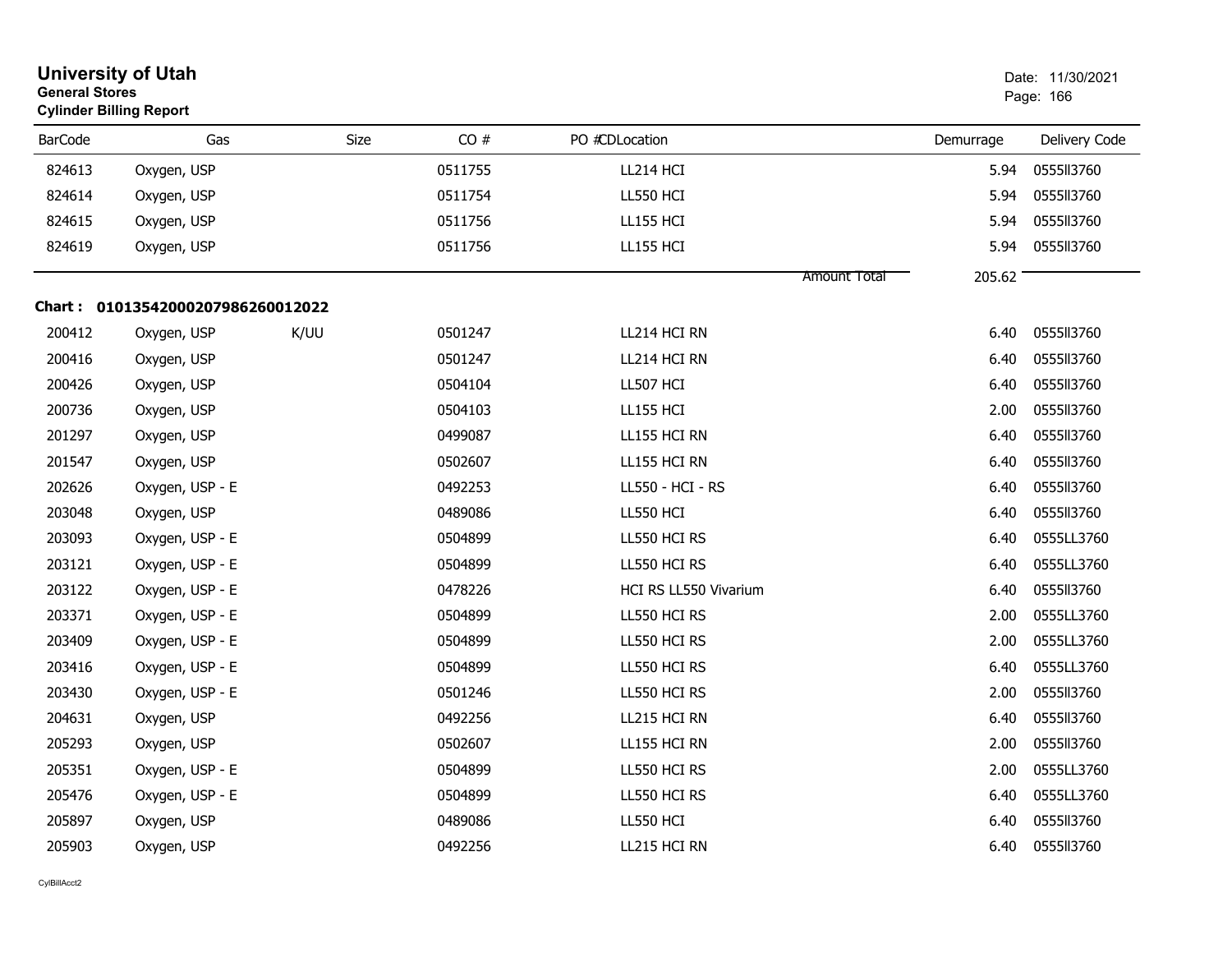| <b>General Stores</b> | <b>University of Utah</b><br><b>Cylinder Billing Report</b> |                  |         |                           |                     |           | Date: 11/30/2021<br>Page: 167 |
|-----------------------|-------------------------------------------------------------|------------------|---------|---------------------------|---------------------|-----------|-------------------------------|
| <b>BarCode</b>        | Gas                                                         | Size             | CO#     | PO #CDLocation            |                     | Demurrage | Delivery Code                 |
| 205915                | Oxygen, USP                                                 |                  | 0497420 | LL215 HCI RN              |                     | 6.40      | 0555113760                    |
| 205940                | Oxygen, USP - E                                             |                  | 0505104 | LL550 HCI RS              |                     | 2.00      | 0555LL3760                    |
| 820309                | Oxygen, USP - E                                             |                  | 0495826 | LL550 HCI RS              |                     | 8.64      | 0555LL3760                    |
| 821105                | Oxygen, USP                                                 |                  | 0481312 | HCI - RS - LL550 Vivarium |                     | 8.64      | 0555113760                    |
| 821189                | Oxygen, USP - E                                             |                  | 0481555 | HCI PRR, RS LL550         |                     | 2.70      | 0555113760                    |
| 822712                | Oxygen, USP                                                 |                  | 0495382 | LL214 HCI RN              |                     | 8.64      | 0555113760                    |
| 822719                | Oxygen, USP                                                 |                  | 0495382 | LL214 HCI RN              |                     | 2.70      | 0555ll3760                    |
| 822854                | Oxygen, USP - E                                             |                  | 0497417 | LL550 HCI RS              |                     | 8.64      | 0555113760                    |
| 823471                | Oxygen, USP                                                 |                  | 0501245 | LL550 HCI RS              |                     | 8.64      | 0555113760                    |
| 823912                | Oxygen, USP                                                 |                  | 0504900 | LL155 HCI RN              |                     | 8.64      | 0555LL3760                    |
| 823917                | Oxygen, USP                                                 |                  | 0504901 | LL212 HCI RN              |                     | 8.64      | 0555LL3760                    |
|                       |                                                             |                  |         |                           | <b>Amount Total</b> | 182.28    |                               |
|                       | Chart: 01013572000012816260012022                           |                  |         |                           |                     |           |                               |
| 201872                | N2, Liquid LX45                                             | <b>180 LTR/U</b> | 0511620 | 50 BPRB                   |                     | 30.40     | 05215C1240                    |
| 203278                | N2, Liquid LX45                                             |                  | 0512049 | 50 BPRB                   |                     | 8.00      | 05215C1240                    |
| 204538                | Helium - 219 CF                                             |                  | 0499095 | 50 BPRB                   |                     | 6.40      | 05215C1240                    |
| 205413                | N2, Liquid LX45                                             |                  | 0510997 | 50 BPRB                   |                     | 6.40      | 05215C1240                    |
| 205587                | N2, Liquid LX45                                             |                  | 0512049 | 50 BPRB                   |                     | 8.00      | 05215C1240                    |
| 205935                | N2, Liquid LX45                                             |                  | 0511620 | 50 BPRB                   |                     | 22.40     | 05215C1240                    |
|                       |                                                             |                  |         |                           | <b>Amount Total</b> | 81.60     |                               |
|                       | Chart: 01013572000012816260112022                           |                  |         |                           |                     |           |                               |
| 114869                | Oxygen, USP                                                 | 200C/Mt.A        | 0083656 | RM 2 SKAGGS               |                     | 7.04      | 0582003080                    |
|                       |                                                             |                  |         |                           | Amount Total        | 7.04      |                               |
|                       | Chart: 01013572000012816430012022                           |                  |         |                           |                     |           |                               |
| 201312                | Nitrogen, UHP                                               | K/UU             | 0421413 | RM 50 BPRB                |                     | 5.12      | 05215C1240                    |
| 202376                | Helium - UHP                                                |                  | 0471368 | 50 BPRB                   |                     | 6.40      | 05215c1240                    |
|                       |                                                             |                  |         |                           |                     |           |                               |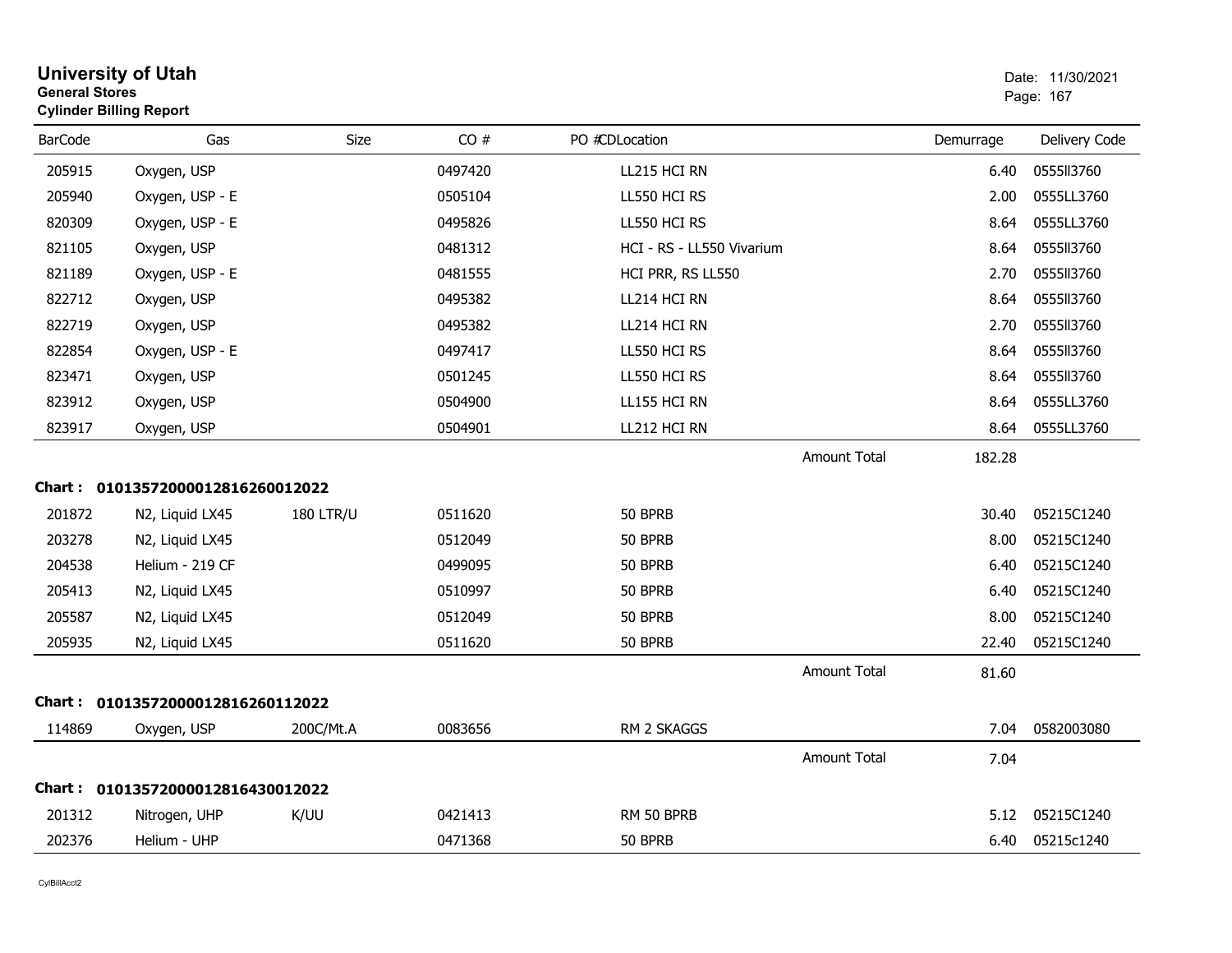|                | <b>University of Utah</b><br><b>General Stores</b><br><b>Cylinder Billing Report</b> |      |         |                                 |           | Date: 11/30/2021<br>Page: 168 |  |
|----------------|--------------------------------------------------------------------------------------|------|---------|---------------------------------|-----------|-------------------------------|--|
| <b>BarCode</b> | Gas                                                                                  | Size | CO#     | PO #CDLocation                  | Demurrage | Delivery Code                 |  |
|                |                                                                                      |      |         | Amount Total                    | 11.52     |                               |  |
|                | Chart: 01013612000008366260012022                                                    |      |         |                                 |           |                               |  |
| 200093         | CO2 - Siphon                                                                         | K/UU | 0507636 | 2128 SMBB                       | 4.20      | 05215c1240                    |  |
| 200569         | Nitrogen 230 CF                                                                      |      | 0506803 | 90D So Biology (door code79793) | 6.40      | 05215C1240                    |  |
| 201802         | N2, Liquid LX45                                                                      |      | 0511588 | 2132 SMBB                       | 19.20     | 05215C1240                    |  |
| 202072         | CO2 - Siphon                                                                         |      | 0511414 | 2128 SMBB                       | 3.60      | 05215C1240                    |  |
| 202176         | N2, Liquid LX45                                                                      |      | 0511292 | 2132 SMBB                       | 19.20     | 05215C1240                    |  |
| 202906         | N2, Liquid LX45                                                                      |      | 0506803 | 90D So Biology (door code79793) | 9.60      | 05215C1240                    |  |
| 202939         | CO2 - Siphon                                                                         |      | 0505742 | 2128 SMBB                       | 0.60      | 05215C1240                    |  |
| 202939         | CO2 - Siphon                                                                         |      | 0512570 | 2128 SMBB                       | 0.20      | 05215C1240                    |  |
| 203617         | N2, Liquid, 265                                                                      |      | 0510501 | 024 CSC                         | 16.38     | 05215C1240                    |  |
| 203617         | N2, Liquid, 265                                                                      |      | 0511638 | 024 CSC                         | 32.76     | 05215C1240                    |  |
| 203620         | N2, Liquid, 265                                                                      |      | 0510704 | 024 CSC                         | 16.38     | 05215C1240                    |  |
| 203622         | N2, Liquid, 265                                                                      |      | 0511081 | 024 CSC                         | 35.49     | 05215C1240                    |  |
| 203673         | N2, Liquid, 265                                                                      |      | 0511456 | 024 CSC                         | 40.95     | 05215C1240                    |  |
| 203673         | N2, Liquid, 265                                                                      |      | 0512028 | 024 CSC                         | 19.11     | 05215C1240                    |  |
| 203675         | N2, Liquid, 265                                                                      |      | 0511919 | 024 CSC                         | 30.03     | 05215C1240                    |  |
| 205590         | N2, Liquid LX45                                                                      |      | 0512033 | 2132 SMBB                       | 12.80     | 05215C1240                    |  |
| 205705         | N2, Liquid LX45                                                                      |      | 0511199 | 2132 SMBB                       | 19.20     | 05215C1240                    |  |
| 808024         | Inst. Ethane                                                                         |      | 0327697 | 48 BLDG 585                     | 7.04      | 0586000710                    |  |
| 817617         | Sulfur Hexafluo                                                                      |      | 0459198 | 024 CSC                         | 8.64      | 05215C1240                    |  |
|                |                                                                                      |      |         | Amount Total                    | 301.78    |                               |  |
|                | Chart: 01013622000010176260012022                                                    |      |         |                                 |           |                               |  |
| 200277         | Argon                                                                                | K/UU | 0504734 | BLDG 585 RM 140                 | 6.40      | 05215C1240                    |  |
| 200926         | Nitrogen 230 CF                                                                      |      | 0509946 | BLDG 585 RM 140                 | 6.40      | 05215C1240                    |  |
| 200927         | Nitrogen 230 CF                                                                      |      | 0506628 | Bldg 585 RM 140                 | 6.40      | 05215C1240                    |  |
| 201014         | Nitrogen 230 CF                                                                      |      | 0509946 | BLDG 585 RM 140                 | 6.40      | 05215C1240                    |  |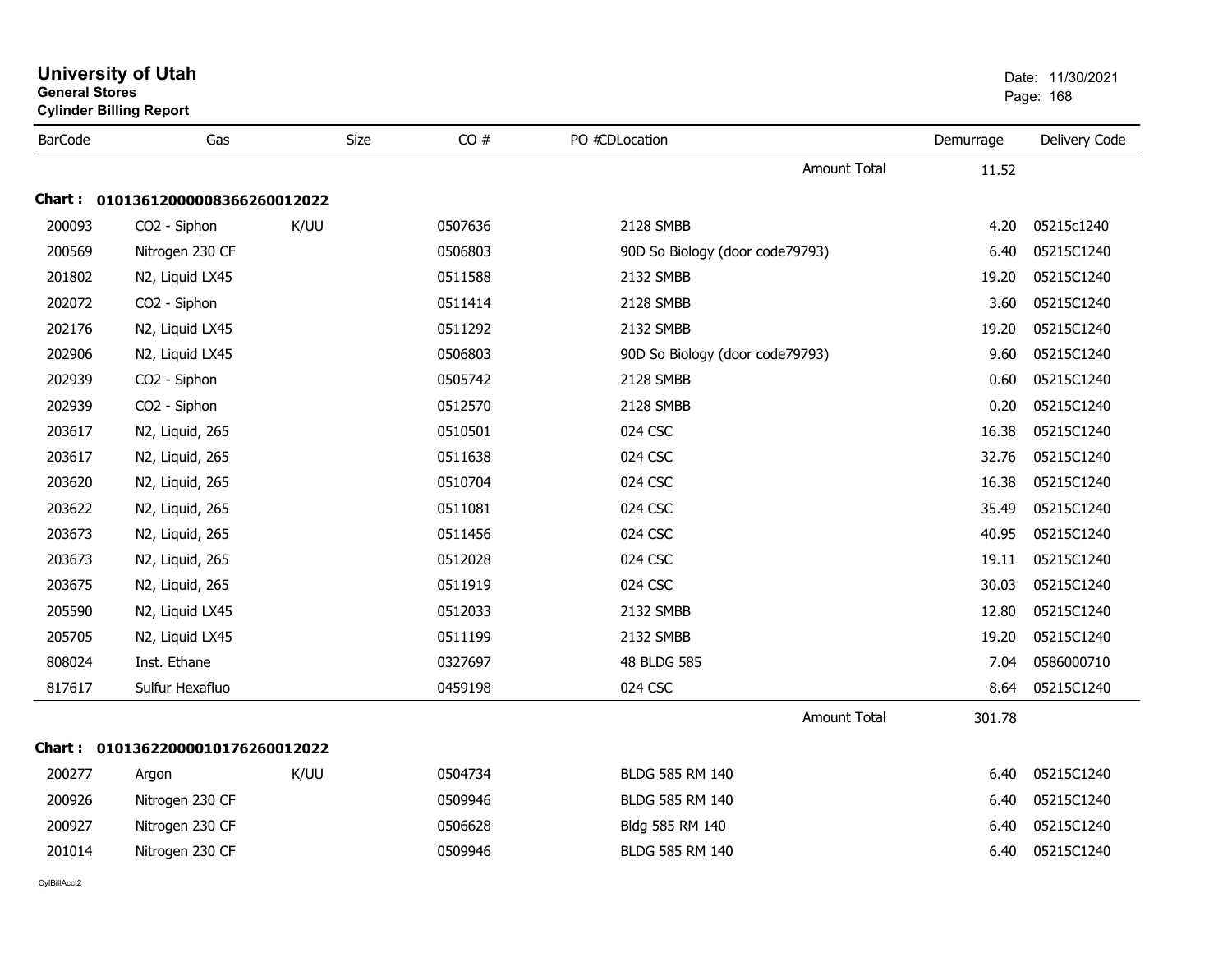|                | <b>University of Utah</b><br><b>General Stores</b><br><b>Cylinder Billing Report</b> |             |         |                                  |           | Date: 11/30/2021<br>Page: 169 |  |
|----------------|--------------------------------------------------------------------------------------|-------------|---------|----------------------------------|-----------|-------------------------------|--|
| <b>BarCode</b> | Gas                                                                                  | <b>Size</b> | CO#     | PO #CDLocation                   | Demurrage | Delivery Code                 |  |
| 201281         | Nitrogen 230 CF                                                                      |             | 0509946 | BLDG 585 RM 140                  | 6.40      | 05215C1240                    |  |
| 201535         | Nitrogen 230 CF                                                                      |             | 0511163 | BLDG 585 RM 140                  | 6.40      | 05215C1240                    |  |
| 201546         | Nitrogen 230 CF                                                                      |             | 0495210 | BLDG 585 RM 140                  | 6.40      | 05215C1240                    |  |
| 201673         | Nitrogen 230 CF                                                                      |             | 0509946 | BLDG 585 RM 140                  | 6.40      | 05215C1240                    |  |
| 203858         | Nitrogen 230 CF                                                                      |             | 0493239 | BLDG 585 RM 140                  | 6.40      | 05215C1240                    |  |
| 203885         | Argon                                                                                |             | 0504734 | BLDG 585 RM 140                  | 6.40      | 05215C1240                    |  |
| 824554         | Nitrogen 230 CF                                                                      |             | 0511163 | BLDG 585 RM 140                  | 8.64      | 05215C1240                    |  |
| 824555         | Nitrogen 230 CF                                                                      |             | 0511163 | BLDG 585 RM 140                  | 8.64      | 05215C1240                    |  |
| 824556         | Nitrogen 230 CF                                                                      |             | 0511163 | BLDG 585 RM 140                  | 8.64      | 05215C1240                    |  |
| 824557         | Nitrogen 230 CF                                                                      |             | 0511163 | BLDG 585 RM 140                  | 8.64      | 05215C1240                    |  |
| 824560         | Nitrogen 230 CF                                                                      |             | 0511163 | BLDG 585 RM 140                  | 8.64      | 05215C1240                    |  |
| 824561         | Nitrogen 230 CF                                                                      |             | 0511163 | BLDG 585 RM 140                  | 8.64      | 05215C1240                    |  |
| 824562         | Nitrogen 230 CF                                                                      |             | 0511163 | BLDG 585 RM 140                  | 8.64      | 05215C1240                    |  |
| 824563         | Nitrogen 230 CF                                                                      |             | 0511163 | BLDG 585 RM 140                  | 8.64      | 05215C1240                    |  |
| 824629         | Argon                                                                                |             | 0511163 | <b>BLDG 585 RM 140</b>           | 8.64      | 05215C1240                    |  |
|                |                                                                                      |             |         | <b>Amount Total</b>              | 141.76    |                               |  |
|                | Chart: 01013622000010176260412022                                                    |             |         |                                  |           |                               |  |
| 203518         | Helium - 110 CF                                                                      | 125 CF/UU   | 0328771 | 456 BLDG 570                     | 5.12      | 0570004560                    |  |
|                |                                                                                      |             |         | <b>Amount Total</b>              | 5.12      |                               |  |
|                | Chart: 01013632000174846260012022                                                    |             |         |                                  |           |                               |  |
| 200230         | Nitrogen, UHP                                                                        | K/UU        | 0323856 | 472 BPRB                         | 5.12      | 05215c1240                    |  |
| 200480         | Hydrogen - UHP                                                                       |             | 0454742 | 2400 ECCLES                      | 5.12      | 05215c1240                    |  |
| 200710         | Nitrogen, UHP                                                                        |             | 0500581 | A306 EEJ                         | 6.40      | 05215C1240                    |  |
| 200866         | Nitrogen, UHP                                                                        |             | 0500581 | A306 EEJ                         | 6.40      | 05215C1240                    |  |
| 201308         | Helium - UHP                                                                         |             | 0512486 | 2400 EIHG                        | 1.60      | 05215C1240                    |  |
| 201497         | Zero Air                                                                             |             | 0476226 | BLDG 565 RM A306 Attn: James Cox | 6.40      | 05215C1240                    |  |
| 201506         | Helium - UHP                                                                         |             | 0496936 | 2400 EIHG Attn: Tyler Van Ry     | 2.40      | 05215C1240                    |  |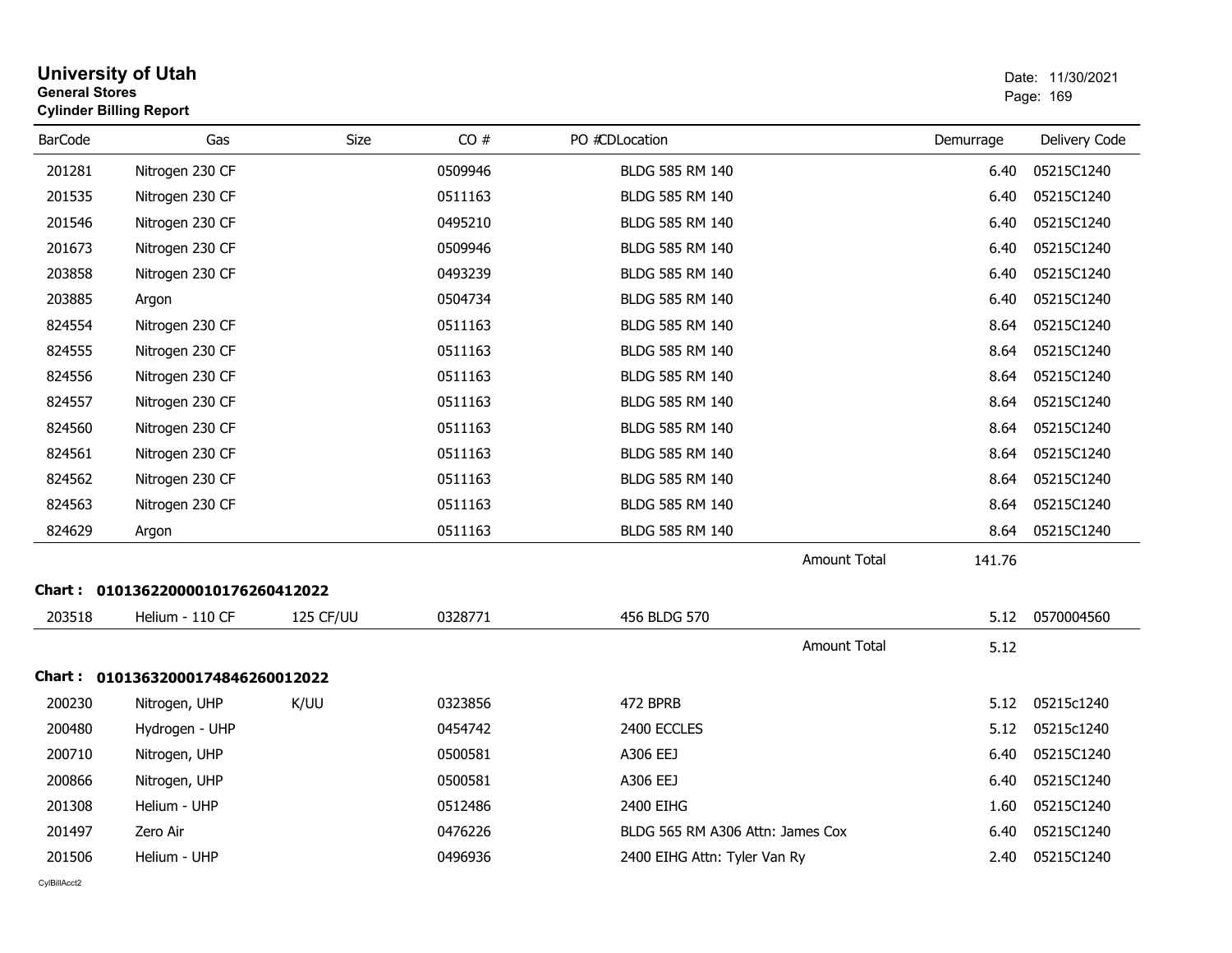|                | <b>University of Utah</b><br><b>General Stores</b><br><b>Cylinder Billing Report</b> |      |         |                                     |           | Date: 11/30/2021<br>Page: 170 |
|----------------|--------------------------------------------------------------------------------------|------|---------|-------------------------------------|-----------|-------------------------------|
| <b>BarCode</b> | Gas                                                                                  | Size | CO#     | PO #CDLocation                      | Demurrage | Delivery Code                 |
| 201666         | Helium - UHP                                                                         |      | 0507192 | A306 EEJ                            | 6.40      | 05215C1240                    |
| 202042         | Helium - UHP                                                                         |      | 0503454 | A300 EEJ                            | 6.40      | 05215C1240                    |
| 202154         | Hydrogen - UHP                                                                       |      | 0423970 | 2400 EIHG                           | 5.12      | 05215C1240                    |
| 203019         | Helium - UHP                                                                         |      | 0499762 | 2400 EEJ Attn: Tyler Van RY         | 6.40      | 05215C1240                    |
| 203218         | Helium - UHP                                                                         |      | 0503911 | 2400 EIHG                           | 6.40      | 05215C1240                    |
| 203294         | N2, Liquid GP45                                                                      |      | 0512486 | 2400 EIHG                           | 12.80     | 05215C1240                    |
| 203780         | N2, Liquid GP45                                                                      |      | 0511250 | 2400 EIHG                           | 51.20     | 05215C1240                    |
| 204284         | Nitrogen, UHP                                                                        |      | 0500581 | A306 EEJ                            | 6.40      | 05215C1240                    |
| 204398         | N2, Liquid LX45                                                                      |      | 0509726 | 2400 EIHG                           | 19.20     | 05215C1240                    |
| 205273         | Nitrogen, UHP                                                                        |      | 0502414 | 2400 Eccles BLDG 533                | 6.40      | 05215C1240                    |
| 205290         | N2, Liquid GP45                                                                      |      | 0507608 | A306 EEJ                            | 51.20     | 05215C1240                    |
| 821429         | Methane, UHP                                                                         |      | 0482199 | BLDG 565 RM A306 Attn: Alan Maschek | 8.64      | 05215C1240                    |
| 821676         | Zero Air                                                                             |      | 0492050 | A306 EEJ                            | 8.64      | 05215C1240                    |
|                |                                                                                      |      |         | <b>Amount Total</b>                 | 228.64    |                               |
|                | Chart: 01013642000005976260012022                                                    |      |         |                                     |           |                               |
| 201984         | Nitrogen, UHP                                                                        | K/UU | 0469234 | Bldg 585 Rm 112 Attn: Derek Warner  | 6.40      | 05215c1240                    |
| 203028         | Nitrogen, UHP                                                                        |      | 0469234 | Bldg 585 Rm 112 Attn: Derek Warner  | 6.40      | 05215c1240                    |
| 205497         | Nitrogen, UHP                                                                        |      | 0469234 | Bldg 585 Rm 112 Attn: Derek Warner  | 6.40      | 05215c1240                    |
| 814327         | Nitrogen, UHP                                                                        |      | 0435447 | BLDG 585 RM 112                     | 7.36      | 05215C1240                    |
|                |                                                                                      |      |         | <b>Amount Total</b>                 | 26.56     |                               |
|                | Chart: 01013652000010076260012022                                                    |      |         |                                     |           |                               |
| 201018         | CO2 - 50 Lb.                                                                         | K/UU | 0441652 | 217 WITNROBE                        | 0.48      | 05215C1240                    |
| 201493         | CO2 - 50 Lb.                                                                         |      | 0511407 | 217 WIntrobe                        | 5.80      | 05215C1240                    |
| 817730         | CO2 - 50 Lb.                                                                         |      | 0460124 | 217 WINTROBE                        | 0.81      | 05215C1240                    |
| 824649         | CO2 - 50 Lb.                                                                         |      | 0511407 | 217 WIntrobe                        | 7.83      | 05215C1240                    |
|                |                                                                                      |      |         | <b>Amount Total</b>                 | 14.92     |                               |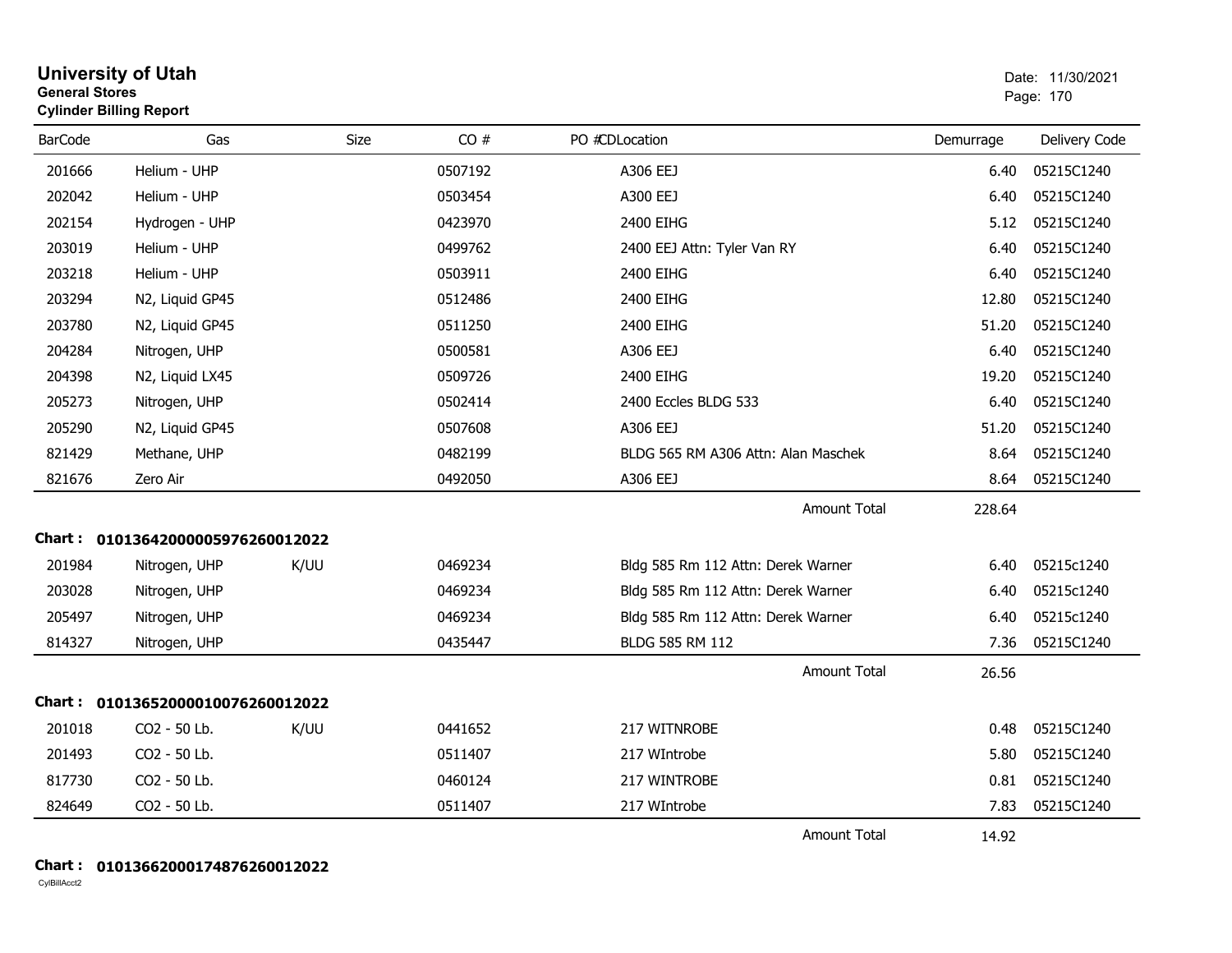|                        | <b>University of Utah</b><br><b>General Stores</b><br><b>Cylinder Billing Report</b> |                  |         |                       | Date: 11/30/2021<br>Page: 171 |           |               |
|------------------------|--------------------------------------------------------------------------------------|------------------|---------|-----------------------|-------------------------------|-----------|---------------|
| <b>BarCode</b>         | Gas                                                                                  | Size             | CO#     | PO #CDLocation        |                               | Demurrage | Delivery Code |
| 200339                 | Air - 233 CF                                                                         | K/UU             | 0402314 | 1502 SMBB             |                               | 5.12      | 05215C1240    |
| 200616                 | Air - 233 CF                                                                         |                  | 0402314 | 1502 SMBB             |                               | 5.12      | 05215C1240    |
| 202051                 | Air - 233 CF                                                                         |                  | 0356689 | 1502 SMBB             |                               | 5.12      | 05215C1240    |
| 204499                 | Oxygen, USP                                                                          |                  | 0500186 | 1037 SMBB             |                               | 6.40      | 05215C1240    |
| 205296                 | Oxygen, USP                                                                          |                  | 0500186 | 1037 SMBB             |                               | 6.40      | 05215C1240    |
| 821149                 | Oxygen, USP                                                                          |                  | 0481681 | 1037 SMBB             |                               | 3.24      | 05215C1240    |
|                        |                                                                                      |                  |         |                       | <b>Amount Total</b>           | 31.40     |               |
| Chart :                | 01013662000174876430012022                                                           |                  |         |                       |                               |           |               |
| 201080                 | CO2 - 50 Lb.                                                                         | K/UU             | 0353473 | 1230 SMBB             |                               | 5.12      | 05215C1240    |
|                        |                                                                                      |                  |         |                       | <b>Amount Total</b>           | 5.12      |               |
|                        | Chart: 01013662500190246260012022                                                    |                  |         |                       |                               |           |               |
| 201117                 | Oxygen, USP                                                                          | K/UU             | 0504859 | 1037 SMBB             |                               | 6.40      | 05215C1240    |
| 201355                 | Oxygen, USP                                                                          |                  | 0504859 | 1037 SMBB             |                               | 6.40      | 05215C1240    |
| 201646                 | Oxygen, USP                                                                          |                  | 0504859 | 1037 SMBB             |                               | 6.40      | 05215C1240    |
| 201722                 | Oxygen, USP                                                                          |                  | 0504859 | 1037 SMBB             |                               | 6.40      | 05215C1240    |
| 202504                 | Oxygen, USP                                                                          |                  | 0504859 | 1037 SMBB             |                               | 6.40      | 05215C1240    |
| 205912                 | Oxygen, USP                                                                          |                  | 0504859 | 1037 SMBB             |                               | 6.40      | 05215C1240    |
| 823951                 | Oxygen, USP                                                                          |                  | 0505047 | 1037 SMBB             |                               | 8.64      | 05215C1240    |
| 823952                 | Oxygen, USP                                                                          |                  | 0505047 | 1037 SMBB             |                               | 8.64      | 05215C1240    |
| 823954                 | Oxygen, USP                                                                          |                  | 0505047 | 1037 SMBB             |                               | 8.64      | 05215C1240    |
| 823955                 | Oxygen, USP                                                                          |                  | 0505047 | 1037 SMBB             |                               | 8.64      | 05215C1240    |
| 823956                 | Oxygen, USP                                                                          |                  | 0505047 | 1037 SMBB             |                               | 8.64      | 05215C1240    |
|                        |                                                                                      |                  |         |                       | Amount Total                  | 81.60     |               |
|                        | Chart: 01013672000109016260012022                                                    |                  |         |                       |                               |           |               |
| 201711                 | N2, Liquid LX45                                                                      | <b>180 LTR/U</b> | 0511117 | 585 RM 20             |                               | 28.80     | 05215C1240    |
| 201733                 | CO2 - Siphon                                                                         |                  | 0509437 | 10 BLDG 585           |                               | 6.40      | 05215C1240    |
| 202175<br>CylBillAcct2 | N2, Liquid LX45                                                                      |                  | 0510349 | <b>BLDG 585 RM 20</b> |                               | 28.80     | 05215C1240    |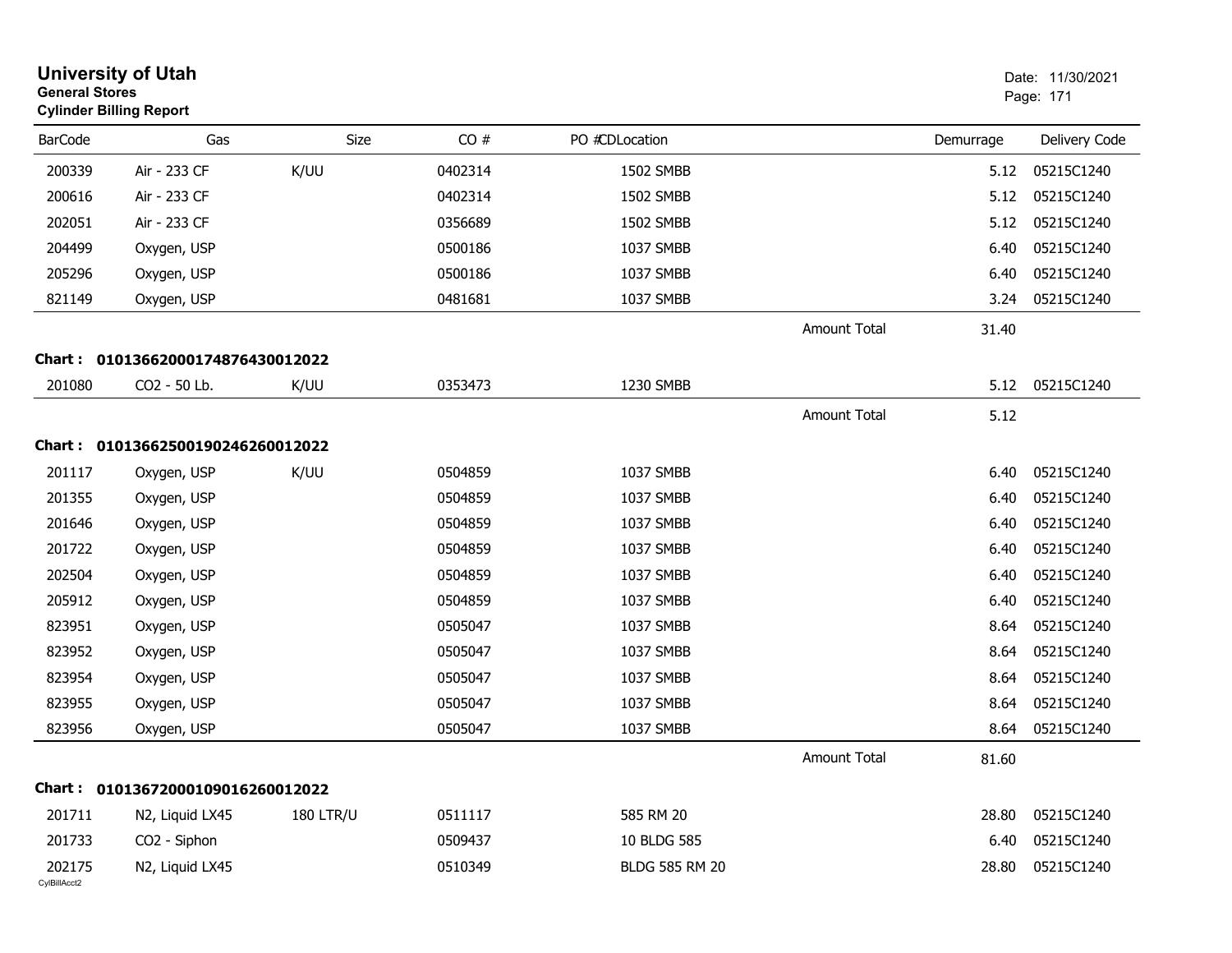|                | <b>Cylinder Dilling Report</b>    |             |         |                              |           |               |
|----------------|-----------------------------------|-------------|---------|------------------------------|-----------|---------------|
| <b>BarCode</b> | Gas                               | <b>Size</b> | CO#     | PO #CDLocation               | Demurrage | Delivery Code |
| 202738         | CO2 - Siphon                      |             | 0507340 | BLDG 585 RM 10               | 6.40      | 05215C1240    |
|                |                                   |             |         | <b>Amount Total</b>          | 70.40     |               |
|                | Chart: 01013682000103316260012022 |             |         |                              |           |               |
| 200832         | Air - 233 CF                      | K/UU        | 0504873 | 5100 EEJ                     | 6.40      | 05215C1240    |
| 200975         | 95% O2, 5% CO2                    |             | 0504814 | 5100 EEJ                     | 6.40      | 0565041000    |
| 201079         | 95% Air, 5% CO2                   |             | 0512620 | <b>BLDG 585 RM 48D</b>       | 0.20      | 0582003010    |
| 201574         | Air - 233 CF                      |             | 0510957 | 1470 HCI RN                  | 6.40      | 05215C1240    |
| 201580         | CO2 - 50 Lb.                      |             | 0504873 | 5100 EEJ                     | 6.40      | 05215C1240    |
| 201838         | 95% N2, 5% CO2                    |             | 0503892 | 5122 EEJ                     | 6.40      | 05215C1240    |
| 202518         | CO2 - 50 Lb.                      |             | 0503966 | 1410 HCI                     | 6.40      | 05215C1240    |
| 203014         | 95% Air, 5% CO2                   |             | 0447437 | BLDG 585 RM 55 - MIKE BRIDGE | 4.96      | 05215C1240    |
| 204414         | Oxygen - 20 CF                    |             | 0435786 |                              | 4.96      |               |
| 205803         | Nitrogen, 23 CF                   |             | 0461776 | <b>BLDG 585 RM 55</b>        | 4.96      | 05215C1240    |
| 205855         | Oxygen - 20 CF                    |             | 0461776 | <b>BLDG 585 RM 55</b>        | 5.12      | 05215C1240    |
| 816175         | CO2 - 50 Lb.                      |             | 0448726 | 1410 HCI                     | 10.56     | 05215C1240    |
| 821583         | CO2 - 50 Lb.                      |             | 0484669 | 1410 HCI                     | 8.64      | 05215C1240    |
| 821584         | CO2 - 50 Lb.                      |             | 0484669 | 1410 HCI                     | 8.64      | 05215C1240    |
|                |                                   |             |         | <b>Amount Total</b>          | 86.44     |               |
|                | Chart: 01013682500074976260012022 |             |         |                              |           |               |
| 200595         | CO2 - 50 Lb.                      | K/UU        | 0477043 | <b>HCI 1410</b>              | 6.40      | 05215C1240    |
| 201132         | Oxygen, USP                       |             | 0465105 | <b>BLDG 585 RM 55</b>        | 6.40      | 05215C1240    |
| 201696         | 95% O2, 5% CO2                    |             | 0465105 | <b>BLDG 585 RM 55</b>        | 6.40      | 05215C1240    |
| 201919         | Oxygen, USP                       |             | 0465105 | <b>BLDG 585 RM 55</b>        | 6.40      | 05215C1240    |
| 818340         | CO2 - 50 Lb.                      |             | 0464610 | 55 BLDG 585                  | 8.64      | 05215C1240    |
|                |                                   |             |         | <b>Amount Total</b>          | 34.24     |               |

### **General Stores**es and the contract of the contract of the contract of the contract of the contract of the contract of the contract of the contract of the contract of the contract of the contract of the contract of the contract of the con **Cylinder Billing Report**

CylBillAcct2

**Chart : 01013692000012856260012022**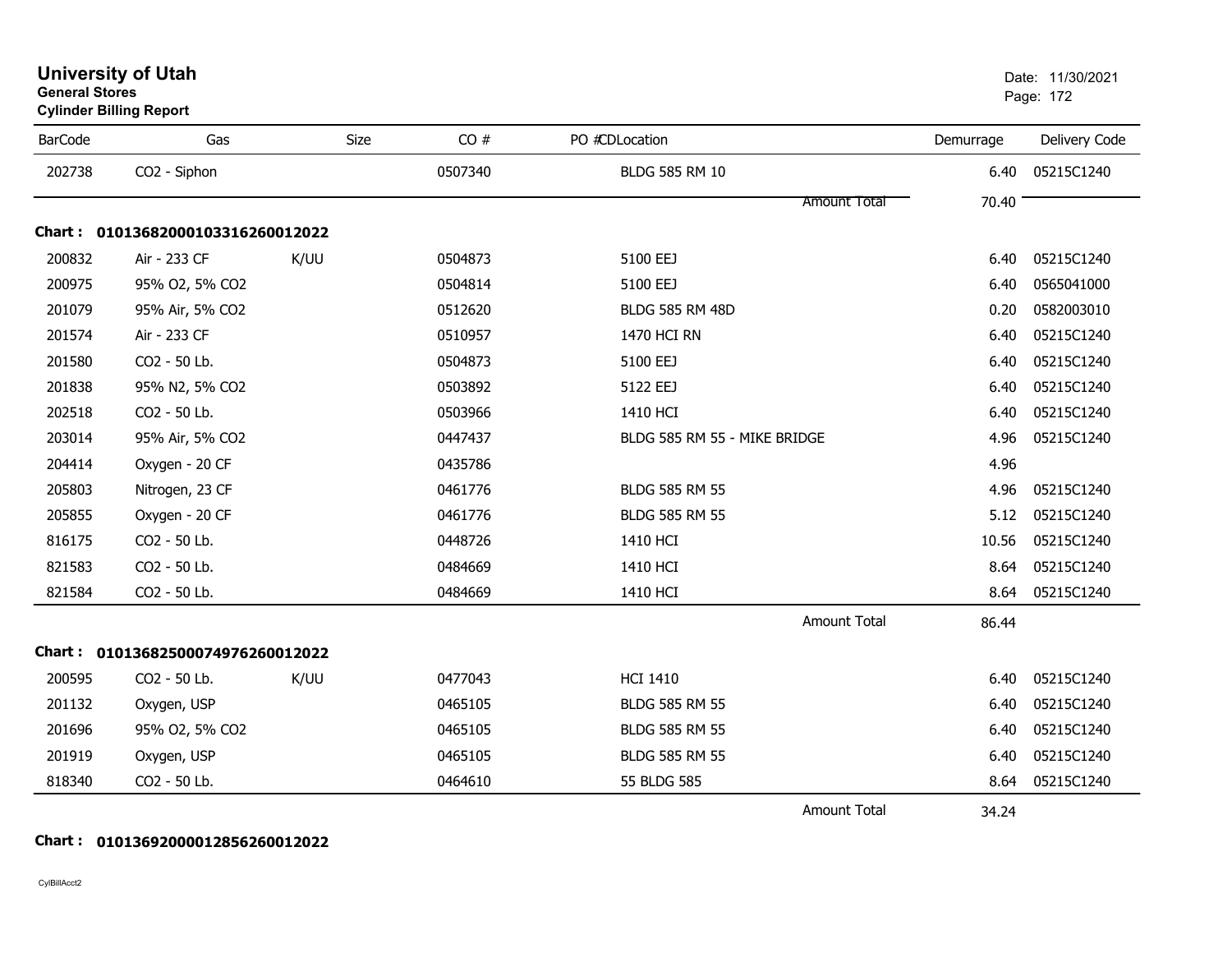| <b>University of Utah</b><br><b>General Stores</b><br><b>Cylinder Billing Report</b> |                                   |             |         |                                             |           | Date: 11/30/2021<br>Page: 173 |  |
|--------------------------------------------------------------------------------------|-----------------------------------|-------------|---------|---------------------------------------------|-----------|-------------------------------|--|
| <b>BarCode</b>                                                                       | Gas                               | <b>Size</b> | CO#     | PO #CDLocation                              | Demurrage | Delivery Code                 |  |
| 200304                                                                               | Argon - UHP                       | K/UU        | 0387067 | A306 EEJ                                    | 5.12      | 05215c1240                    |  |
| 810147                                                                               | Res. Methane                      |             | 0396240 | A306 EEJ                                    | 17.60     | 05215C1240                    |  |
| 811542                                                                               | Nitrogen, UHP                     |             | 0416281 | A306 JMRB, Attn: James Cox, Cell Imaging Co | 7.04      | 05215C1240                    |  |
|                                                                                      |                                   |             |         | Amount Total                                | 29.76     |                               |  |
|                                                                                      | Chart: 01013706100066456260312022 |             |         |                                             |           |                               |  |
| 200033                                                                               | CO <sub>2</sub> - 50 Lb.          | K/UU        | 0512571 | 374A BPRB                                   | 1.20      | 0531004010                    |  |
| 200518                                                                               | CO2 - 50 Lb.                      |             | 0507081 | 374A BPRB                                   | 5.20      | 0531004010                    |  |
| 201087                                                                               | CO2 - 50 Lb.                      |             | 0511368 | 20 N Medical Dr Rm 374A                     | 6.40      | 0531004010                    |  |
| 201175                                                                               | CO2 - 50 Lb.                      |             | 0509343 | 374A BPRB                                   | 5.20      | 0531004010                    |  |
| 201248                                                                               | CO2 - 50 Lb.                      |             | 0509343 | 374A BPRB                                   | 6.40      | 0531004010                    |  |
| 201347                                                                               | CO2 - 50 Lb.                      |             | 0508809 | 374A BPRB                                   | 6.40      | 0531004010                    |  |
| 201728                                                                               | N2, Liquid LX45                   |             | 0510822 | 374 BPRB                                    | 40.00     | 0531004010                    |  |
| 201802                                                                               | N2, Liquid LX45                   |             | 0512509 | 374 BPRB Deans Lab                          | 11.20     | 0531004010                    |  |
| 201979                                                                               | CO2 - 50 Lb.                      |             | 0511410 | 374A 20N Medical Dr                         | 5.80      | 0531004010                    |  |
| 203846                                                                               | CO2 - 50 Lb.                      |             | 0512571 | 374A BPRB                                   | 1.20      | 0531004010                    |  |
| 205511                                                                               | CO2 - 50 Lb.                      |             | 0511368 | 20 N Medical Dr Rm 374A                     | 6.40      | 0531004010                    |  |
|                                                                                      |                                   |             |         | <b>Amount Total</b>                         | 95.40     |                               |  |
|                                                                                      | Chart: 01013912000281376260012022 |             |         |                                             |           |                               |  |
| 201610                                                                               | CO2 - 50 Lb.                      | K/UU        | 0498727 | VA BLDG 2 RM 2A19                           | 6.40      | 05213B1100                    |  |
| 204266                                                                               | CO2 - 50 Lb.                      |             | 0498727 | VA BLDG 2 RM 2A19                           | 6.40      | 05213B1100                    |  |
| 205566                                                                               | CO2 - 50 Lb.                      |             | 0498727 | VA BLDG 2 RM 2A19                           | 6.40      | 05213B1100                    |  |
| 205667                                                                               | CO2 - 50 Lb.                      |             | 0498727 | VA BLDG 2 RM 2A19                           | 6.40      | 05213B1100                    |  |
|                                                                                      |                                   |             |         | <b>Amount Total</b>                         | 25.60     |                               |  |
|                                                                                      | Chart: 01013932000179396530412022 |             |         |                                             |           |                               |  |
| 204259                                                                               | Acetylene - MC                    | MC/UU       | 0499664 |                                             | 6.40      | 0854000000                    |  |
| 813874                                                                               | Carbon Monoxide                   |             | 0430185 |                                             | 8.32      | 0854000000                    |  |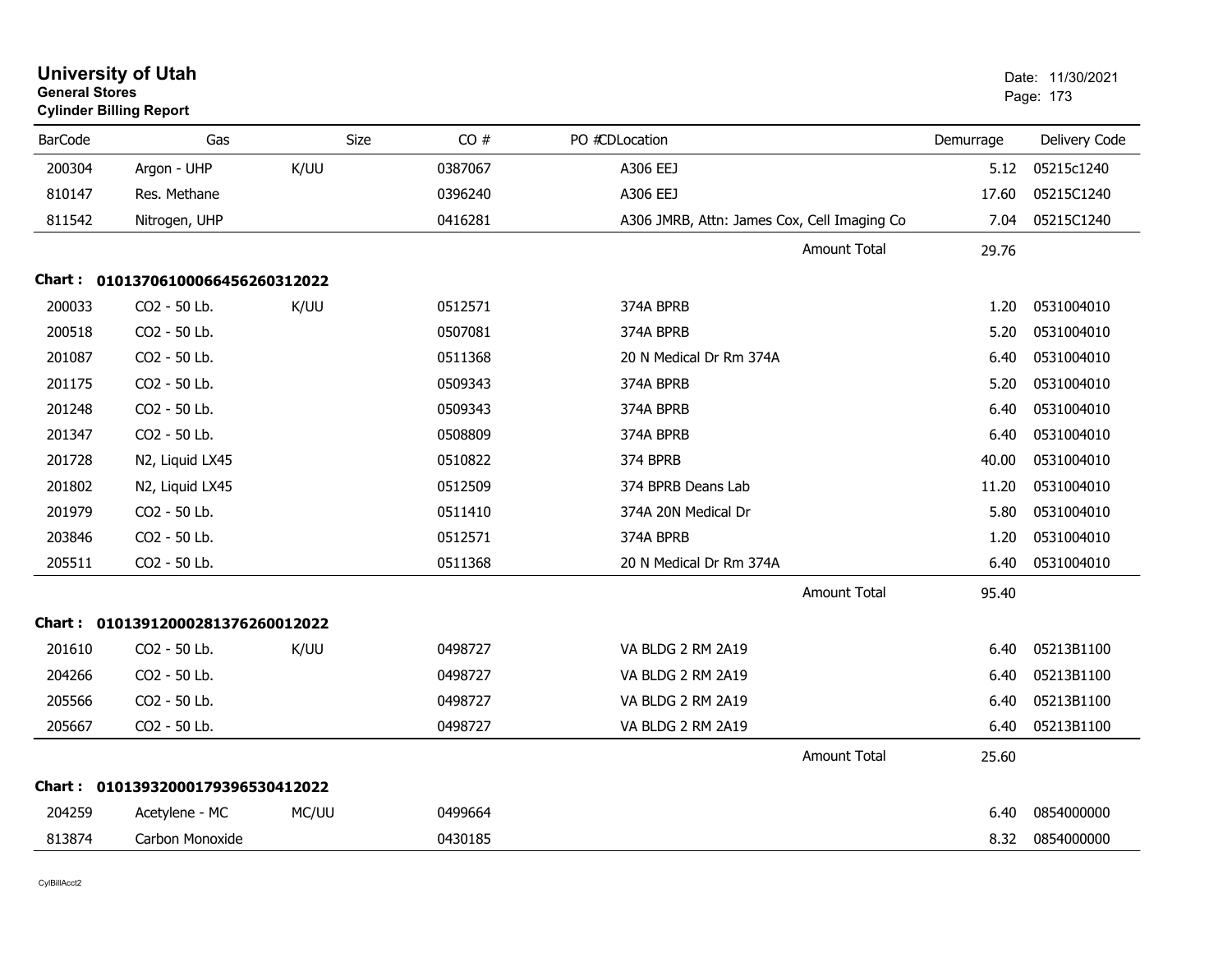| <b>General Stores</b> | <b>University of Utah</b><br><b>Cylinder Billing Report</b> |            |         |                                    |                                       |           | Date: 11/30/2021<br>Page: 174 |
|-----------------------|-------------------------------------------------------------|------------|---------|------------------------------------|---------------------------------------|-----------|-------------------------------|
| <b>BarCode</b>        | Gas                                                         | Size       | CO#     | PO #CDLocation                     |                                       | Demurrage | Delivery Code                 |
|                       |                                                             |            |         |                                    | <b>Amount Total</b>                   | 14.72     |                               |
|                       | Chart: 01013932000179396530812022                           |            |         |                                    |                                       |           |                               |
| 203593                | Oxygen - 20 CF                                              | 23 CF - UU | 0468670 |                                    |                                       | 6.40      | 0854000000                    |
|                       |                                                             |            |         |                                    | <b>Amount Total</b>                   | 6.40      |                               |
|                       | Chart: 01014146000221276260012022                           |            |         |                                    |                                       |           |                               |
| 200478                | CO2 - 50 Lb.                                                | K/UU       | 0502044 | S6631 Moran                        |                                       | 6.40      | 0523000000                    |
| 201307                | N2, Liquid LX45                                             |            | 0510795 | 6623 Moran Eye Ctr                 |                                       | 38.40     | 0523000000                    |
| 203527                | N2, Liquid LX45                                             |            | 0510795 | 6623 Moran Eye Ctr                 |                                       | 38.40     | 0523000000                    |
| 203529                | N2, Liquid LX45                                             |            | 0512467 |                                    |                                       | 1.60      |                               |
| 204438                | N2, Liquid LX45                                             |            | 0512467 | 6623 Moran Eye Ctr BLDG 523        |                                       | 12.80     | 0523000000                    |
| 204593                | CO2 - 50 Lb.                                                |            | 0509358 | S6631 Moran                        |                                       | 6.40      | 0523000000                    |
| 807497                | CO2 - Inst. Gra                                             |            | 0312031 |                                    | PUT N2 IN ROOM #S6680 AND CO3 IN ROOM | 7.04      | 0523000000                    |
|                       |                                                             |            |         |                                    | <b>Amount Total</b>                   | 111.04    |                               |
|                       | Chart: 01014311001136056240112022                           |            |         |                                    |                                       |           |                               |
| 824052                | Oxygen, USP - E                                             | E/MT. AIR  | 0506352 | 115 HPER - W                       |                                       | 8.64      | 0090000000                    |
| 824055                | Oxygen, USP - E                                             |            | 0506352 | 115 HPER - W                       |                                       | 8.64      | 0090000000                    |
|                       |                                                             |            |         |                                    | <b>Amount Total</b>                   | 17.28     |                               |
|                       | Chart: 01014312000004466260012022                           |            |         |                                    |                                       |           |                               |
| 202531                | Oxygen, USP - E                                             | E/UU       | 0284642 |                                    |                                       | 5.12      | 0092002510                    |
|                       |                                                             |            |         |                                    | <b>Amount Total</b>                   | 5.12      |                               |
|                       | Chart: 0101452500054504964626002022                         |            |         |                                    |                                       |           |                               |
| 200342                | Oxygen, USP                                                 | K/UU       | 0504502 | LL616 HCI                          |                                       | 6.40      | 0555113760                    |
| 200978                | CO2 - 50 Lb.                                                |            | 0506540 | 3413 HCI RN Dr. Trudy Oliver's Lab |                                       | 6.40      | 0555113760                    |
| 823378                | Oxygen, USP                                                 |            | 0499774 | LL616 HCI RS                       |                                       | 8.64      | 0555113760                    |
|                       |                                                             |            |         |                                    | <b>Amount Total</b>                   | 21.44     |                               |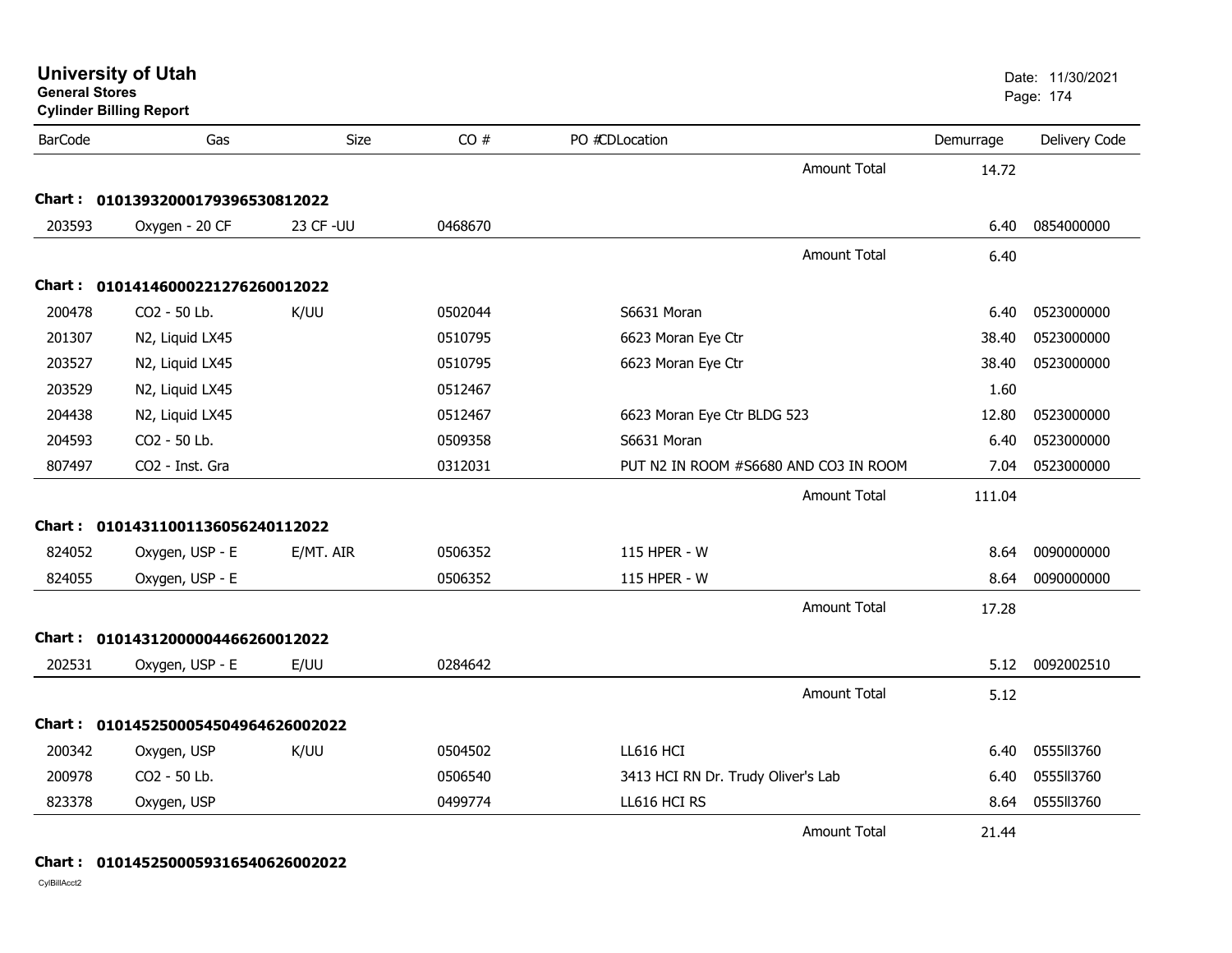|                | <b>University of Utah</b><br><b>General Stores</b><br><b>Cylinder Billing Report</b> |                 |         |                                |                             | Date: 11/30/2021<br>Page: 175 |  |
|----------------|--------------------------------------------------------------------------------------|-----------------|---------|--------------------------------|-----------------------------|-------------------------------|--|
| <b>BarCode</b> | Gas                                                                                  | Size            | CO#     | PO #CDLocation                 | Demurrage                   | Delivery Code                 |  |
| 203319         | Oxygen, USP                                                                          | K/UU            | 0487611 | LL616 HCI - RS Vivarium        | 6.40                        | 0555113760                    |  |
| 203445         | Oxygen, USP - E                                                                      |                 | 0482953 | HCI RN LL376 Vivarium          | 6.40                        | 0555113760                    |  |
| 205451         | Oxygen, USP - E                                                                      |                 | 0482953 | <b>HCI RN LL376 Vivarium</b>   | 6.40                        | 055513760                     |  |
| 205464         | Oxygen, USP - E                                                                      |                 | 0482953 | <b>HCI RN LL376 Vivarium</b>   | 6.40                        | 0555113760                    |  |
| 821389         | Oxygen, USP - E                                                                      |                 | 0482953 | HCI RN LL376 Vivarium          | 8.64                        | 0555113760                    |  |
| 821394         | Oxygen, USP - E                                                                      |                 | 0482953 | HCI RN LL376 Vivarium          | 8.64                        | 0555113760                    |  |
| 821395         | Oxygen, USP - E                                                                      |                 | 0482953 | <b>HCI RN LL376 Vivarium</b>   | 8.64                        | 0555113760                    |  |
| 821402         | Oxygen, USP - E                                                                      |                 | 0482953 | HCI RN LL376 Vivarium          | 8.64                        | 0555113760                    |  |
|                |                                                                                      |                 |         | <b>Amount Total</b>            | 60.16                       |                               |  |
|                | Chart: 0101452500059317800626002022                                                  |                 |         |                                |                             |                               |  |
| 200662         | CO2 - 50 Lb.                                                                         | K/UU            | 0508347 | 3413 HCI                       | 6.40                        | 0555113760                    |  |
|                |                                                                                      |                 |         | <b>Amount Total</b>            | 6.40                        |                               |  |
|                | Chart: 01014636000234926260012022                                                    |                 |         |                                |                             |                               |  |
| 201581         | CO2 - 50 Lb.                                                                         | <b>50 LB/UU</b> | 0498621 | 2747 HCI                       | 6.40                        | 0555113760                    |  |
|                |                                                                                      |                 |         |                                | <b>Amount Total</b><br>6.40 |                               |  |
|                | Chart: 01014652000005266260012022                                                    |                 |         |                                |                             |                               |  |
| 200773         | Oxygen, USP                                                                          | K/UU            | 0484847 | 729 Arapeen Rm 1520            | 6.40                        | 0888004010                    |  |
| 201459         | Argon                                                                                |                 | 0501946 | 729 Arapeen RM 1520 (BLDG 888) | 6.40                        | 0888004010                    |  |
| 202691         | Acetylene, CF                                                                        |                 | 0460518 | 729 ARAPEEN DR #1520           | 5.12                        | 0888004010                    |  |
| 820843         | 25%Co2 75%Argon                                                                      |                 | 0501946 | 729 Arapeen RM 1520 (BLDG 888) | 8.64                        | 0888004010                    |  |
| 823008         | Argon                                                                                |                 | 0495947 | 729 Arapeen RM 1520            | 8.64                        | 0888004010                    |  |
|                |                                                                                      |                 |         | <b>Amount Total</b>            | 35.20                       |                               |  |
| Chart :        | 01014742000005296240012022                                                           |                 |         |                                |                             |                               |  |
| 820669         | Helium - 110 CF                                                                      | 125CF-MT        | 0479027 | 1C346 SOM                      | 8.64                        | 05211c1050                    |  |
|                |                                                                                      |                 |         | <b>Amount Total</b>            | 8.64                        |                               |  |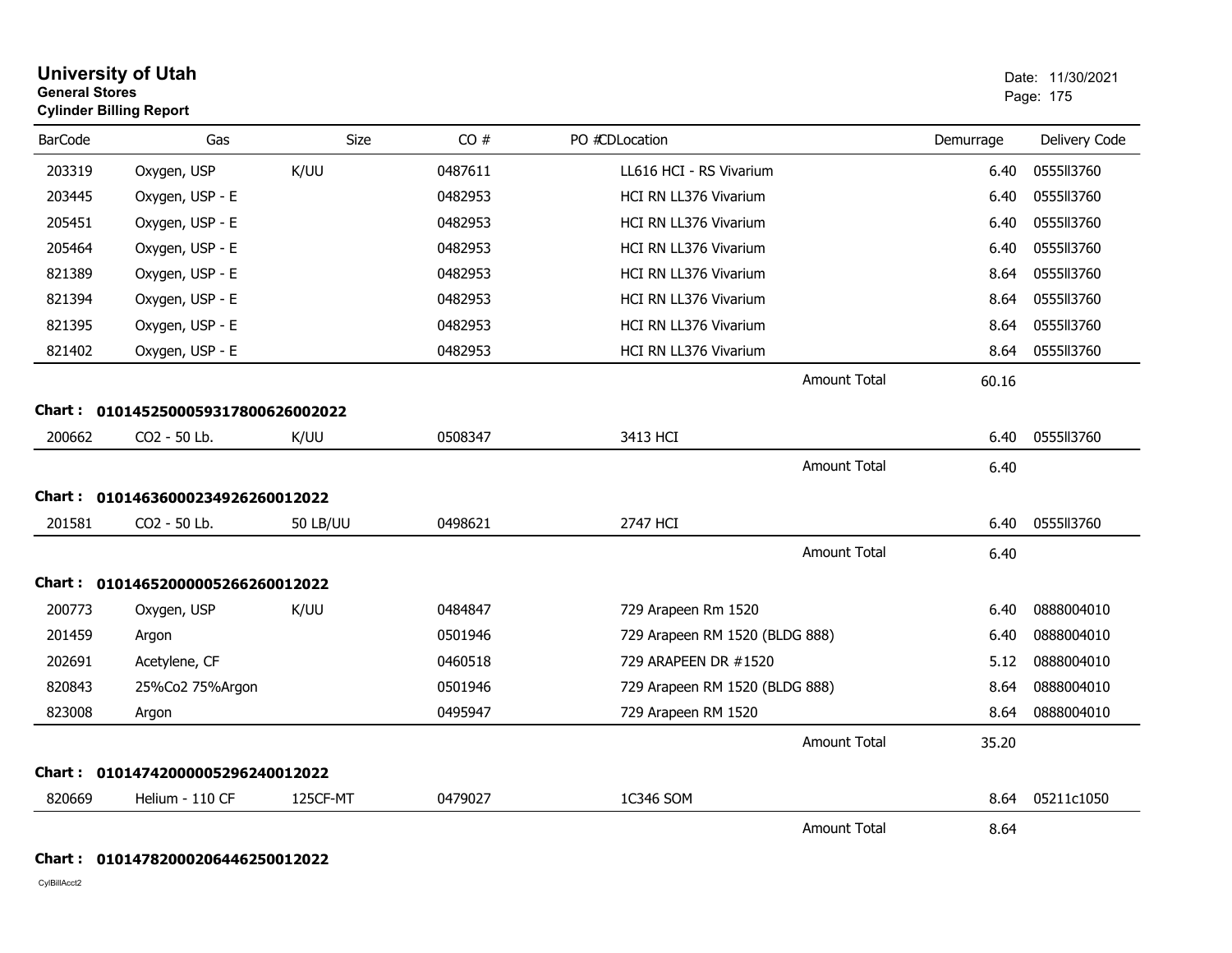| <b>General Stores</b> | <b>University of Utah</b><br><b>Cylinder Billing Report</b> |      |             |                                           |           | Date: 11/30/2021<br>Page: 176 |
|-----------------------|-------------------------------------------------------------|------|-------------|-------------------------------------------|-----------|-------------------------------|
| <b>BarCode</b>        | Gas                                                         |      | Size<br>CO# | PO #CDLocation                            | Demurrage | Delivery Code                 |
| 201122                | Oxygen, USP                                                 | K/UU | 0511207     | 1078 S 300 E                              | 6.40      | 0840000000                    |
| 201681                | Oxygen, USP                                                 |      | 0506925     | 1078 S 300 E                              | 6.40      | 0840000000                    |
| 204744                | Oxygen, USP                                                 |      | 0511207     | 1078 S 300 E                              | 6.40      | 0840000000                    |
| 824098                | Nitrous Oxide                                               |      | 0506925     | 1078 S 300 E                              | 8.64      | 0840000000                    |
|                       |                                                             |      |             | <b>Amount Total</b>                       | 27.84     |                               |
|                       | Chart: 01014782000206446260012022                           |      |             |                                           |           |                               |
| 202335                | Nitrous Oxide                                               | K/UU | 0451123     | 3690 S. Main, BLDG 3502                   | 5.12      | 0840000000                    |
| 203088                | Oxygen, USP - E                                             |      | 0469603     | 537 S Wakara Way First floor Oral Surgery | 6.40      | 0840000000                    |
| 203833                | Nitrous Oxide                                               |      | 0482447     | 3690 S Main Street Loading Dock           | 6.40      | 0840000000                    |
| 205832                | Oxygen, USP                                                 |      | 0505332     | 3690 MAIN - SW LOADING DOCK               | 6.40      | 0840000000                    |
| 205907                | Oxygen, USP                                                 |      | 0505332     | 3690 MAIN - SW LOADING DOCK               | 6.40      | 0840000000                    |
| 819017                | Nitrous Oxide                                               |      | 0474187     | 1078 SO 300 E                             | 8.64      | 0840000000                    |
| 822499                | Nitrous Oxide                                               |      | 0500699     | B160 - 530 WAKARA                         | 8.64      | 0840000000                    |
| 822500                | Nitrous Oxide                                               |      | 0500699     | B160 - 530 WAKARA                         | 8.64      | 0840000000                    |
|                       |                                                             |      |             | <b>Amount Total</b>                       | 56.64     |                               |
|                       | Chart: 01014782000244156260012022                           |      |             |                                           |           |                               |
| 200760                | Oxygen, USP                                                 | K/UU | 0504783     | 530 WAKARA - DOCK                         | 6.40      | 0840000000                    |
| 201115                | Oxygen, USP                                                 |      | 0506509     | 530 WAKARA WAY                            | 6.40      | 0840000000                    |
| 201412                | Oxygen, USP                                                 |      | 0506509     | 530 WAKARA WAY                            | 6.40      | 0840000000                    |
| 203050                | Oxygen, USP                                                 |      | 0504783     | 530 WAKARA - DOCK                         | 6.40      | 0840000000                    |
| 205571                | Nitrous Oxide                                               |      | 0506509     | 530 WAKARA WAY                            | 6.40      | 0840000000                    |
| 205573                | Nitrous Oxide                                               |      | 0506509     | 530 WAKARA WAY                            | 6.40      | 0840000000                    |
| 205752                | Oxygen, USP                                                 |      | 0506509     | 530 WAKARA WAY                            | 6.40      | 0840000000                    |
| 205916                | Oxygen, USP                                                 |      | 0506509     | 530 WAKARA WAY                            | 6.40      | 0840000000                    |
| 822339                | Oxygen, USP - E                                             |      | 0502541     |                                           | 8.64      | 0840000000                    |
| 823332                | Oxygen, USP - E                                             |      | 0502541     |                                           | 8.64      | 0840000000                    |
| 823957                | Oxygen, USP                                                 |      | 0505046     | 530 WAKARA - DOCK                         | 8.64      | 0840000000                    |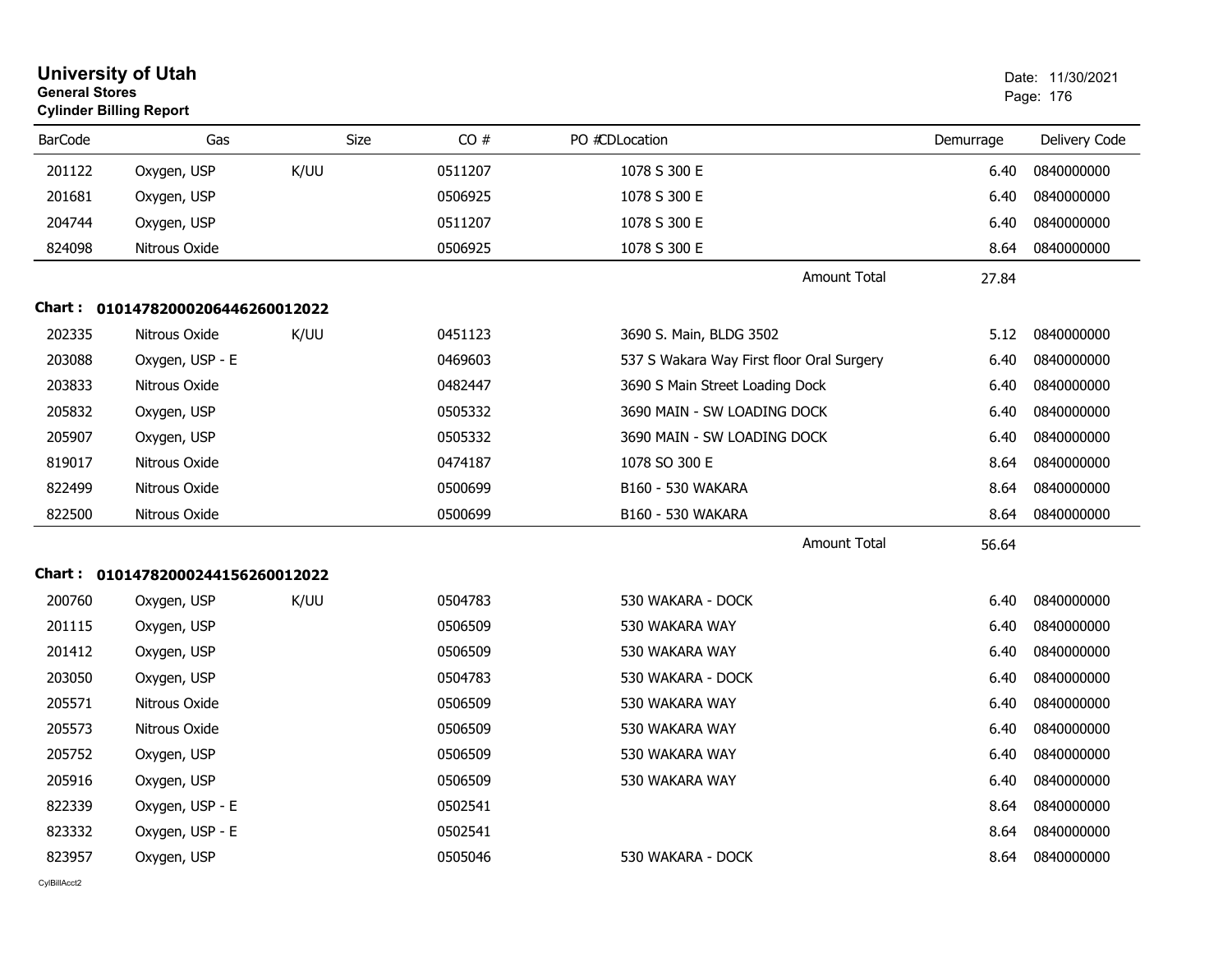|                        | <b>Cylinder Billing Report</b>    |             |         |                                  |           |               |
|------------------------|-----------------------------------|-------------|---------|----------------------------------|-----------|---------------|
| <b>BarCode</b>         | Gas                               | <b>Size</b> | CO#     | PO #CDLocation                   | Demurrage | Delivery Code |
| 823958                 | Oxygen, USP                       |             | 0505046 | 530 WAKARA - DOCK                | 8.64      | 0840000000    |
|                        |                                   |             |         | <b>Amount Total</b>              | 85.76     |               |
|                        | Chart: 01014782000340496260012022 |             |         |                                  |           |               |
| 202530                 | Oxygen, USP - E                   | E/UU        | 0510645 | 168 N 1950 WEST #202 - ROSE PARK | 6.40      | 0840000000    |
| 202633                 | Oxygen, USP - E                   |             | 0510645 | 168 N 1950 WEST #202 - ROSE PARK | 6.40      | 0840000000    |
| 202897                 | Nitrous Oxide-E                   |             | 0509348 | 168 N 1950 WEST #202 - ROSE PARK | 6.40      | 0840000000    |
| 202899                 | Nitrous Oxide-E                   |             | 0505567 | 168 N 1950 WEST #202 - ROSE PARK | 6.40      | 0840000000    |
| 203098                 | Oxygen, USP - E                   |             | 0510645 | 168 N 1950 WEST #202 - ROSE PARK | 6.40      | 0840000000    |
| 203146                 | Oxygen, USP - E                   |             | 0510645 | 168 N 1950 WEST #202 - ROSE PARK | 6.40      | 0840000000    |
| 203147                 | Oxygen, USP - E                   |             | 0505004 | 168 N 1950 WEST #202 - ROSE PARK | 6.40      | 0840000000    |
| 203232                 | Nitrous Oxide-E                   |             | 0509348 | 168 N 1950 WEST #202 - ROSE PARK | 6.40      | 0840000000    |
| 203369                 | Oxygen, USP - E                   |             | 0510645 | 168 N 1950 WEST #202 - ROSE PARK | 6.40      | 0840000000    |
| 204556                 | Oxygen, USP - E                   |             | 0510645 | 168 N 1950 WEST #202 - ROSE PARK | 6.40      | 0840000000    |
| 205342                 | Oxygen, USP - E                   |             | 0510645 | 168 N 1950 WEST #202 - ROSE PARK | 6.40      | 0840000000    |
| 205746                 | Nitrous Oxide-E                   |             | 0509348 | 168 N 1950 WEST #202 - ROSE PARK | 6.40      | 0840000000    |
| 205943                 | Oxygen, USP - E                   |             | 0504272 | 168 N 1950 WEST #202 ROSE PARK   | 6.40      | 0840000000    |
|                        |                                   |             |         | <b>Amount Total</b>              | 83.20     |               |
| Chart :                | 01014786300018036260012022        |             |         |                                  |           |               |
| 810497                 | Oxygen - 125 CF                   | 115 CF -    | 0387730 | <b>DOCK</b>                      | 6.72      | 0840000000    |
| 810498                 | Oxygen - 125 CF                   |             | 0387730 | <b>DOCK</b>                      | 6.72      | 0840000000    |
| 810499                 | Propane                           |             | 0387730 | <b>DOCK</b>                      | 7.68      | 0840000000    |
| 810500                 | Propane                           |             | 0387730 | <b>DOCK</b>                      | 7.68      | 0840000000    |
|                        |                                   |             |         | <b>Amount Total</b>              | 28.80     |               |
|                        | Chart: 01014852000203476260012022 |             |         |                                  |           |               |
| 202605                 | Nitrogen 230 CF                   | K/UU        | 0449980 | BLDG 585 RM 151                  | 5.12      | 05215C1240    |
| 809732                 | Co2/O2/In N2                      |             | 0368372 | 152 BLDG 585                     | 7.04      | 0585001100    |
| 815972<br>CvIBillAcct2 | .5%Co220.5%o2N2                   |             | 0446448 | 151 BLDG 585                     | 7.36      | 05215C1240    |

## **University of Utah** Date: 11/30/2021 **General Stores**end and the state of the state of the state of the state of the state of the state of the state of the state of the state of the state of the state of the state of the state of the state of the state of the state of the st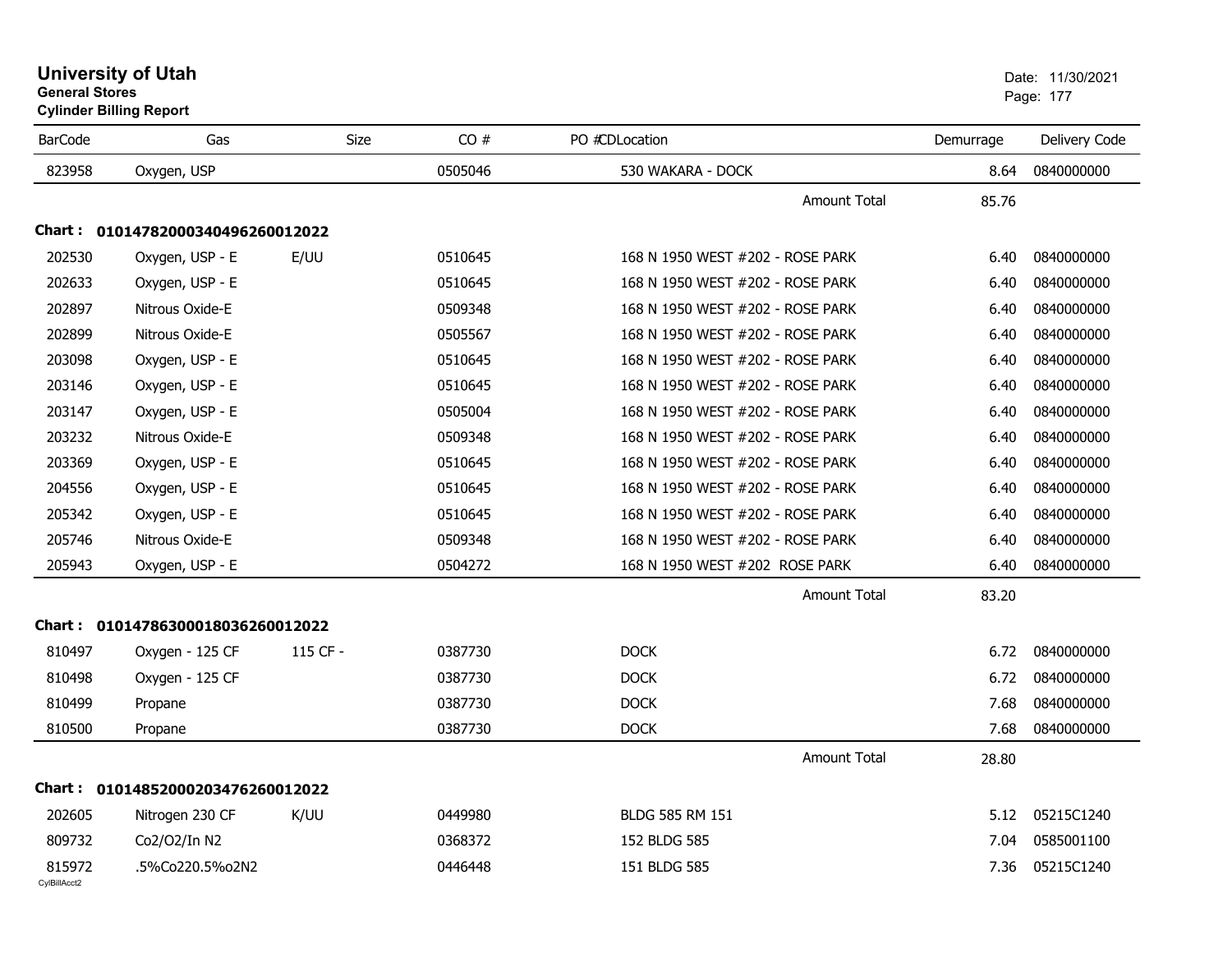| <b>University of Utah</b> |  |
|---------------------------|--|
| <b>General Stores</b>     |  |

**Cylinder Billing Report**

| <b>BarCode</b> | Gas                               | <b>Size</b> | CO#     | PO #CDLocation                        |                     | Demurrage | Delivery Code |
|----------------|-----------------------------------|-------------|---------|---------------------------------------|---------------------|-----------|---------------|
|                |                                   |             |         |                                       | <b>Amount Total</b> | 19.52     |               |
| <b>Chart :</b> | 01015186000250526260012022        |             |         |                                       |                     |           |               |
| 202092         | CO2 - 50 Lb.                      | K/UU        | 0415124 | 3120 EEJ                              |                     | 5.12      | 0565041000    |
|                |                                   |             |         |                                       | <b>Amount Total</b> | 5.12      |               |
|                | Chart: 01015392000208486260012022 |             |         |                                       |                     |           |               |
| 201739         | CO2 - 50 Lb.                      | K/UU        | 0504926 | 314 Skaggs                            |                     | 6.40      | 05215C1240    |
| 824534         | CO2 - 50 Lb.                      |             | 0510455 | Bldg 582 Rm 314                       |                     | 8.64      | 05215C1240    |
|                |                                   |             |         |                                       | <b>Amount Total</b> | 15.04     |               |
| Chart :        | 01015422500197256260312022        |             |         |                                       |                     |           |               |
| 200737         | Oxygen, USP                       | K/UU        | 0502861 | 4440 EIHG                             |                     | 6.40      | 0533041450    |
| 201058         | Oxygen, USP                       |             | 0505735 | 4440 EIHG                             |                     | 6.40      | 0533041450    |
| 202309         | Oxygen, USP - E                   |             | 0505735 | 4440 EIHG                             |                     | 6.40      | 0533041450    |
| 202672         | Oxygen, USP - E                   |             | 0505735 | 4440 EIHG                             |                     | 6.40      | 0533041450    |
| 203323         | Oxygen, USP                       |             | 0507925 | 4440 EIHG                             |                     | 6.40      | 0533041450    |
| 203431         | Oxygen, USP - E                   |             | 0495581 | 4440 ECCLES                           |                     | 6.40      | 0533041450    |
| 203654         | Oxygen, USP - E                   |             | 0505735 | 4440 EIHG                             |                     | 6.40      | 0533041450    |
| 205310         | Oxygen, USP - E                   |             | 0505735 | 4440 EIHG                             |                     | 6.40      | 0533041450    |
| 205385         | Oxygen, USP - E                   |             | 0505735 | 4440 EIHG                             |                     | 6.40      | 0533041450    |
| 205446         | Oxygen, USP - E                   |             | 0495581 | 4440 ECCLES                           |                     | 6.40      | 0533041450    |
|                |                                   |             |         |                                       | <b>Amount Total</b> | 64.00     |               |
| Chart :        | 01015646000223326260312022        |             |         |                                       |                     |           |               |
| 110423         | Nitrogen 230 CF                   | K/UU        | 0017420 |                                       |                     | 5.12      | 0533054400    |
| 117352         | CO2 - 50 Lb.                      |             | 0106695 | DELIVER TO 5520 ECCLES GENETICS BLDG. |                     | 7.04      | 0533054400    |
| 200008         | 95% O2, 5% CO2                    |             | 0410495 | 6280 ECCLES                           |                     | 5.12      | 0533054400    |
| 200031         | CO2 - 50 Lb.                      |             | 0472621 | TOP FLOOR CMC MECHANICAL ROOM - NE D  |                     | 6.40      | 0533054400    |
| 200037         | CO2 - 50 Lb.                      |             | 0472621 | TOP FLOOR CMC MECHANICAL ROOM - NE D  |                     | 6.40      | 0533054400    |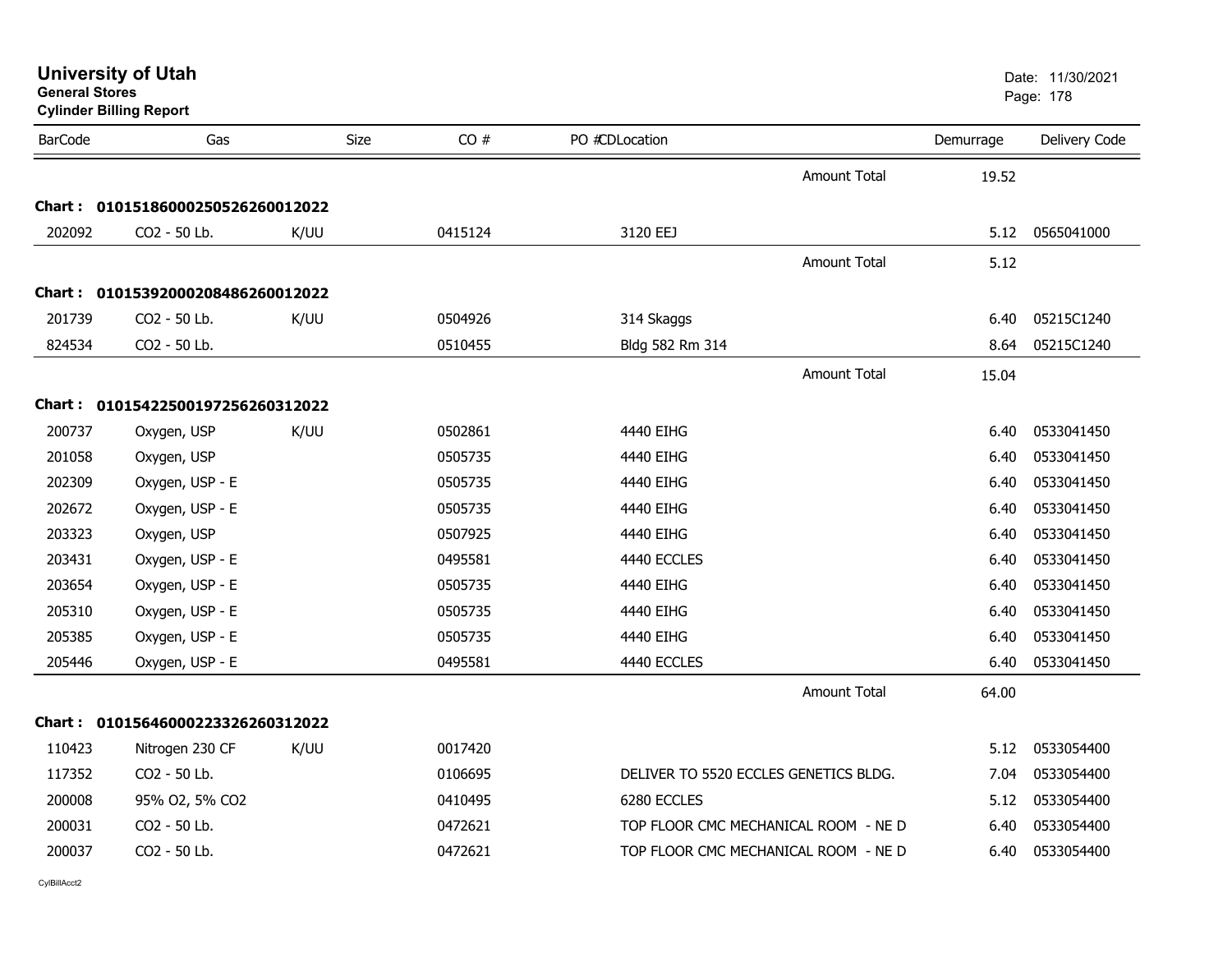## **University of Utah** Date: 11/30/2021 **General Stores**end and the state of the state of the state of the state of the state of the state of the state of the state of the state of the state of the state of the state of the state of the state of the state of the state of the st **Cylinder Billing Report**

| <b>BarCode</b>         | Gas             | <b>Size</b><br>CO# | PO #CDLocation                       | Demurrage | Delivery Code |
|------------------------|-----------------|--------------------|--------------------------------------|-----------|---------------|
| 200052                 | Nitrogen 230 CF | 0353059            | 6280 Eccles                          | 5.12      | 0533054400    |
| 200224                 | CO2 - 50 Lb.    | 0456073            | MECHANICAL ROOM CMC ON EAST SIDE     | 5.12      | 0533054400    |
| 200286                 | CO2 - 50 Lb.    | 0472621            | TOP FLOOR CMC MECHANICAL ROOM - NE D | 6.40      | 0533054400    |
| 200356                 | CO2 - 50 Lb.    | 0508112            | ROOM 5520 ECCLES                     | 6.40      | 0533054400    |
| 200571                 | Nitrogen 230 CF | 0408865            | 6280 ECCLES                          | 5.12      | 0533054400    |
| 200677                 | Air - 233 CF    | 0323305            | <b>BLDG 587</b>                      | 5.12      | 0533054400    |
| 200819                 | Nitrogen 230 CF | 0409680            | 6280 ECCLES                          | 5.12      | 0533054400    |
| 201064                 | Nitrogen 230 CF | 0408865            | 6280 ECCLES                          | 5.12      | 0533054400    |
| 201283                 | CO2 - 50 Lb.    | 0397124            | 5475 ECCLES                          | 5.12      | 0533051000    |
| 201363                 | Oxygen, USP     | 0501452            | 2415 BLDG 587                        | 6.40      | 0533054400    |
| 201477                 | CO2 - 50 Lb.    | 0472621            | TOP FLOOR CMC MECHANICAL ROOM - NE D | 6.40      | 0533054400    |
| 201544                 | N2, Liquid LX45 | 0512464            | 5470 EIHG                            | 3.20      | 0533054400    |
| 201618                 | Nitrogen 230 CF | 0409680            | 6280 ECCLES                          | 5.12      | 0533054400    |
| 201811                 | CO2 - 50 Lb.    | 0456073            | MECHANICAL ROOM CMC ON EAST SIDE     | 5.12      | 0533054400    |
| 201949                 | CO2 - 50 Lb.    | 0472621            | TOP FLOOR CMC MECHANICAL ROOM - NE D | 6.40      | 0533054400    |
| 202133                 | CO2 - 50 Lb.    | 0442544            | 2415 BLDG 587                        | 5.12      | 0533054400    |
| 202279                 | Oxygen, USP     | 0453013            | CMC 2ND FLOOR                        | 5.12      | 0533054400    |
| 202812                 | Air - 233 CF    | 0343284            | BLDG 587 CAPECCHI BERRIER            | 5.12      | 0533054400    |
| 202843                 | N2, Liquid LX45 | 0512464            | 5470 EIHG                            | 12.80     | 0533054400    |
| 203480                 | CO2 - 50 Lb.    | 0472621            | TOP FLOOR CMC MECHANICAL ROOM - NE D | 6.40      | 0533054400    |
| 203524                 | N2, Liquid LX45 | 0510567            | 5470 EIHG                            | 6.40      | 0533054400    |
| 204586                 | CO2 - 50 Lb.    | 0456073            | MECHANICAL ROOM CMC ON EAST SIDE     | 5.12      | 0533054400    |
| 205528                 | CO2 - 50 Lb.    | 0508112            | ROOM 5520 ECCLES                     | 6.40      | 0533054400    |
| 205628                 | Oxygen, USP     | 0355623            | 6280 ECCLES                          | 5.12      | 0533054400    |
| 205657                 | CO2 - 50 Lb.    | 0409831            | 2415 BLDG 587                        | 5.12      | 0533054400    |
| 811361                 | Oxygen, USP     | 0407702            | 6280 ECCLES                          | 7.04      | 0533054400    |
| 823476                 | Oxygen, USP     | 0501452            | 2415 BLDG 587                        | 8.64      | 0533054400    |
| 823680<br>CvIBillAcct2 | CO2 - 50 Lb.    | 0503309            | 5520 EIHG                            | 8.64      | 0533054400    |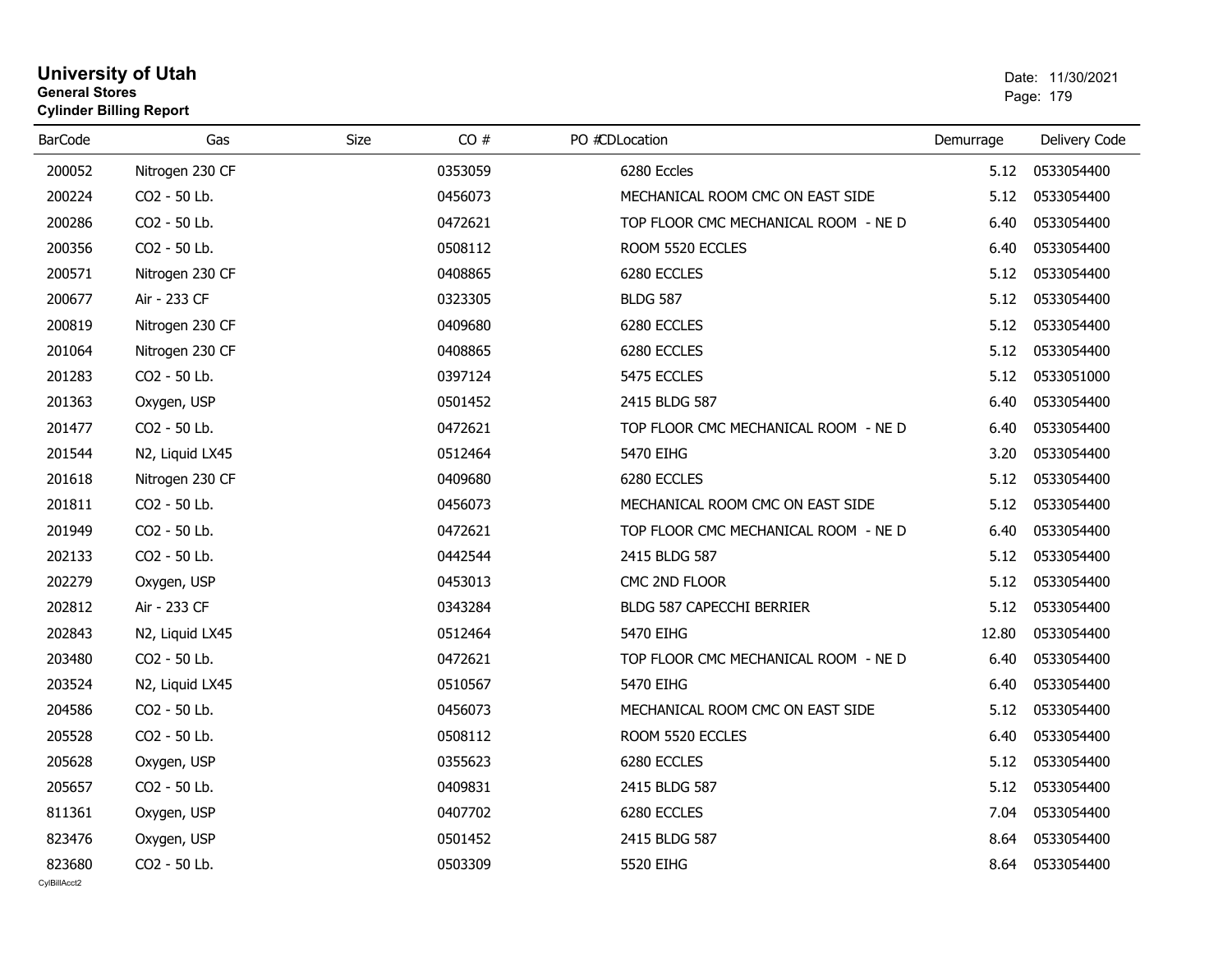| <b>General Stores</b> | <b>University of Utah</b><br><b>Cylinder Billing Report</b> |             |         |                |                     |           | Date: 11/30/2021<br>Page: 180 |
|-----------------------|-------------------------------------------------------------|-------------|---------|----------------|---------------------|-----------|-------------------------------|
| <b>BarCode</b>        | Gas                                                         | <b>Size</b> | CO#     | PO #CDLocation |                     | Demurrage | Delivery Code                 |
| 823681                | CO2 - 50 Lb.                                                |             | 0503309 | 5520 EIHG      |                     | 8.64      | 0533054400                    |
| 823682                | CO <sub>2</sub> - 50 Lb.                                    |             | 0503309 | 5520 EIHG      |                     | 8.64      | 0533054400                    |
|                       |                                                             |             |         |                | <b>Amount Total</b> | 215.68    |                               |
|                       | Chart: 0101566500059316640626032022                         |             |         |                |                     |           |                               |
| 200739                | CO <sub>2</sub> - 50 Lb.                                    | K/UU        | 0425401 | 6220 ECCLES    |                     | 5.12      | 0533021000                    |
| 201011                | CO2 - 50 Lb.                                                |             | 0479810 | 6320 ECCLES    |                     | 6.40      | 0533021000                    |
| 201501                | CO2 - 50 Lb.                                                |             | 0468543 | 6320 ECCLES    |                     | 0.60      | 0533021000                    |
| 202507                | CO2 - 50 Lb.                                                |             | 0479810 | 6320 ECCLES    |                     | 6.40      | 0533021000                    |
| 203977                | CO2 - 50 Lb.                                                |             | 0443141 | 6220 ECCLES    |                     | 0.48      | 0533021000                    |
|                       |                                                             |             |         |                | Amount Total        | 19.00     |                               |
|                       | Chart: 01015686000221196260312022                           |             |         |                |                     |           |                               |
| 824117                | CO2 - 50 Lb.                                                | 50#/Mt.Ai   | 0507029 | 7520 Eccles    |                     | 8.64      | 0533021000                    |
| 824121                | CO2 - 50 Lb.                                                |             | 0507029 | 7520 Eccles    |                     | 8.64      | 0533021000                    |
| 824122                | CO2 - 50 Lb.                                                |             | 0507029 | 7520 Eccles    |                     | 8.64      | 0533021000                    |
|                       |                                                             |             |         |                | Amount Total        | 25.92     |                               |
|                       | Chart: 0101570500059315490626032022                         |             |         |                |                     |           |                               |
| 200066                | CO <sub>2</sub> - 50 Lb.                                    | K/UU        | 0510315 | 7520 Eccles    |                     | 6.40      | 0533021000                    |
| 200359                | CO2 - 50 Lb.                                                |             | 0510315 | 7520 Eccles    |                     | 6.40      | 0533021000                    |
| 200768                | CO2 - 50 Lb.                                                |             | 0510315 | 7520 Eccles    |                     | 6.40      | 0533021000                    |
| 201577                | Air - 233 CF                                                |             | 0495704 | 7550 EIHG      |                     | 6.40      | 0533021000                    |
|                       |                                                             |             |         |                | <b>Amount Total</b> | 25.60     |                               |
|                       | Chart: 0101572500059317540626032022                         |             |         |                |                     |           |                               |
| 200165                | CO2 - 50 Lb.                                                | K/UU        | 0511958 | 6490 Eccles    |                     | 3.80      | 0533021000                    |
| 200596                | Nitrogen 230 CF                                             |             | 0493060 | 6490 Eccles    |                     | 6.40      | 0533021000                    |
| 200885                | CO2 - 50 Lb.                                                |             | 0511958 | 6490 Eccles    |                     | 3.80      | 0533021000                    |
| 201074                | CO2 - 50 Lb.                                                |             | 0506890 | 6490 Eccles    |                     | 6.40      | 0533021000                    |
|                       |                                                             |             |         |                |                     |           |                               |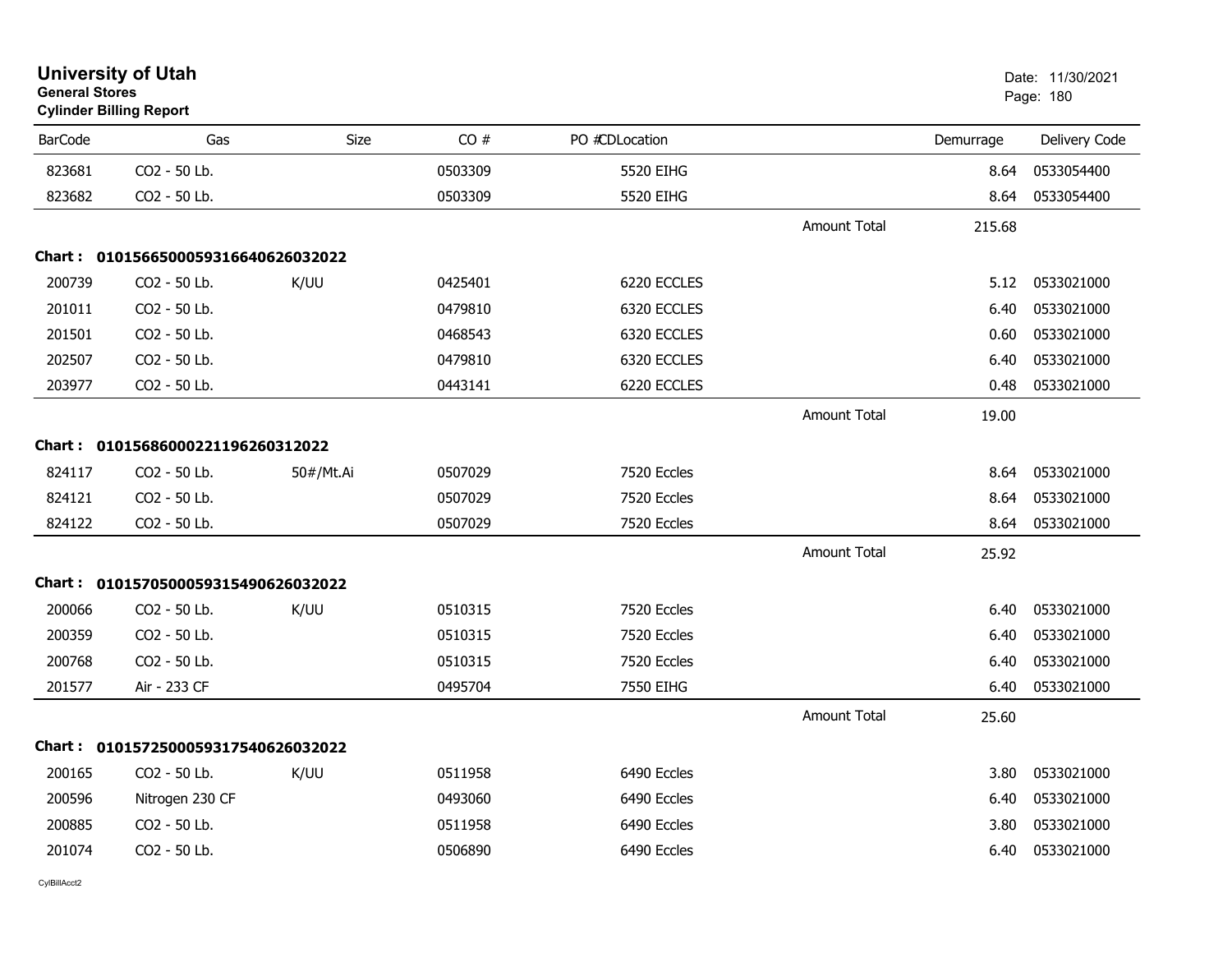| <b>General Stores</b> | <b>University of Utah</b><br><b>Cylinder Billing Report</b> |           |         |                       |                     |           | Date: 11/30/2021<br>Page: 181 |
|-----------------------|-------------------------------------------------------------|-----------|---------|-----------------------|---------------------|-----------|-------------------------------|
| <b>BarCode</b>        | Gas                                                         | Size      | CO#     | PO #CDLocation        |                     | Demurrage | Delivery Code                 |
| 201528                | CO2 - 50 Lb.                                                |           | 0487428 | 6490 Eccles           |                     | 6.40      | 0533021000                    |
| 201881                | CO2 - 50 Lb.                                                |           | 0506890 | 6490 Eccles           |                     | 6.40      | 0533021000                    |
| 202430                | N2, Liquid LX45                                             |           | 0510845 | 2100 Eccles           |                     | 51.20     | 0533021000                    |
| 203307                | CO2 - 50 Lb.                                                |           | 0506890 | 6490 Eccles           |                     | 6.40      | 0533021000                    |
| 203373                | Oxygen, USP - E                                             |           | 0509997 | 6490 Eccles           |                     | 6.40      | 0533021000                    |
| 203493                | CO2 - 50 Lb.                                                |           | 0493779 | 6490 Eccles           |                     | 2.60      | 0533021000                    |
| 203758                | CO2 - 50 Lb.                                                |           | 0425098 | 6520 EIHG             |                     | 5.12      | 0533021000                    |
| 204269                | CO2 - 50 Lb.                                                |           | 0511958 | 6490 Eccles           |                     | 3.80      | 0533021000                    |
| 204717                | CO2 - 50 Lb.                                                |           | 0504492 | 6490 EIHG             |                     | 2.60      | 0533021000                    |
| 204726                | CO2 - 50 Lb.                                                |           | 0504492 | 6490 EIHG             |                     | 2.60      | 0533021000                    |
| 205460                | Oxygen, USP - E                                             |           | 0511282 | 6490 Eccles           |                     | 6.40      | 0533021000                    |
|                       |                                                             |           |         |                       | <b>Amount Total</b> | 120.32    |                               |
|                       | Chart: 0101576500059317490626032022                         |           |         |                       |                     |           |                               |
| 819963                | CO2 - 50 Lb.                                                | 50#/Mt.Ai | 0475028 | BLDG 533 RM 7520      |                     | 8.64      | 0533021000                    |
|                       |                                                             |           |         |                       | <b>Amount Total</b> | 8.64      |                               |
|                       | Chart: 0101579500059312701626002022                         |           |         |                       |                     |           |                               |
| 200059                | CO2 - 50 Lb.                                                | K/UU      | 0509878 | 4530 EIHG             |                     | 6.40      | 0533021000                    |
| 200786                | CO2 - 50 Lb.                                                |           | 0509878 | 4530 EIHG             |                     | 6.40      | 0533021000                    |
| 200884                | CO2 - 50 Lb.                                                |           | 0497886 | 4530 EIHG and Hallway |                     | 6.40      | 0533021000                    |
| 202839                | CO2 - 50 Lb.                                                |           | 0509878 | 4530 EIHG             |                     | 6.40      | 0533021000                    |
| 203711                | CO2 - 50 Lb.                                                |           | 0497886 | 4530 EIHG and Hallway |                     | 6.40      | 0533021000                    |
| 205567                | CO2 - 50 Lb.                                                |           | 0509878 | 4530 EIHG             |                     | 6.40      | 0533021000                    |
|                       |                                                             |           |         |                       | <b>Amount Total</b> | 38.40     |                               |
|                       | Chart: 0101579500059312701626032022                         |           |         |                       |                     |           |                               |
| 200109                | CO2 - Siphon                                                | K/UU      | 0274103 | 4470 ECCLES           |                     | 5.12      | 0533021000                    |
|                       |                                                             |           |         |                       | <b>Amount Total</b> | 5.12      |                               |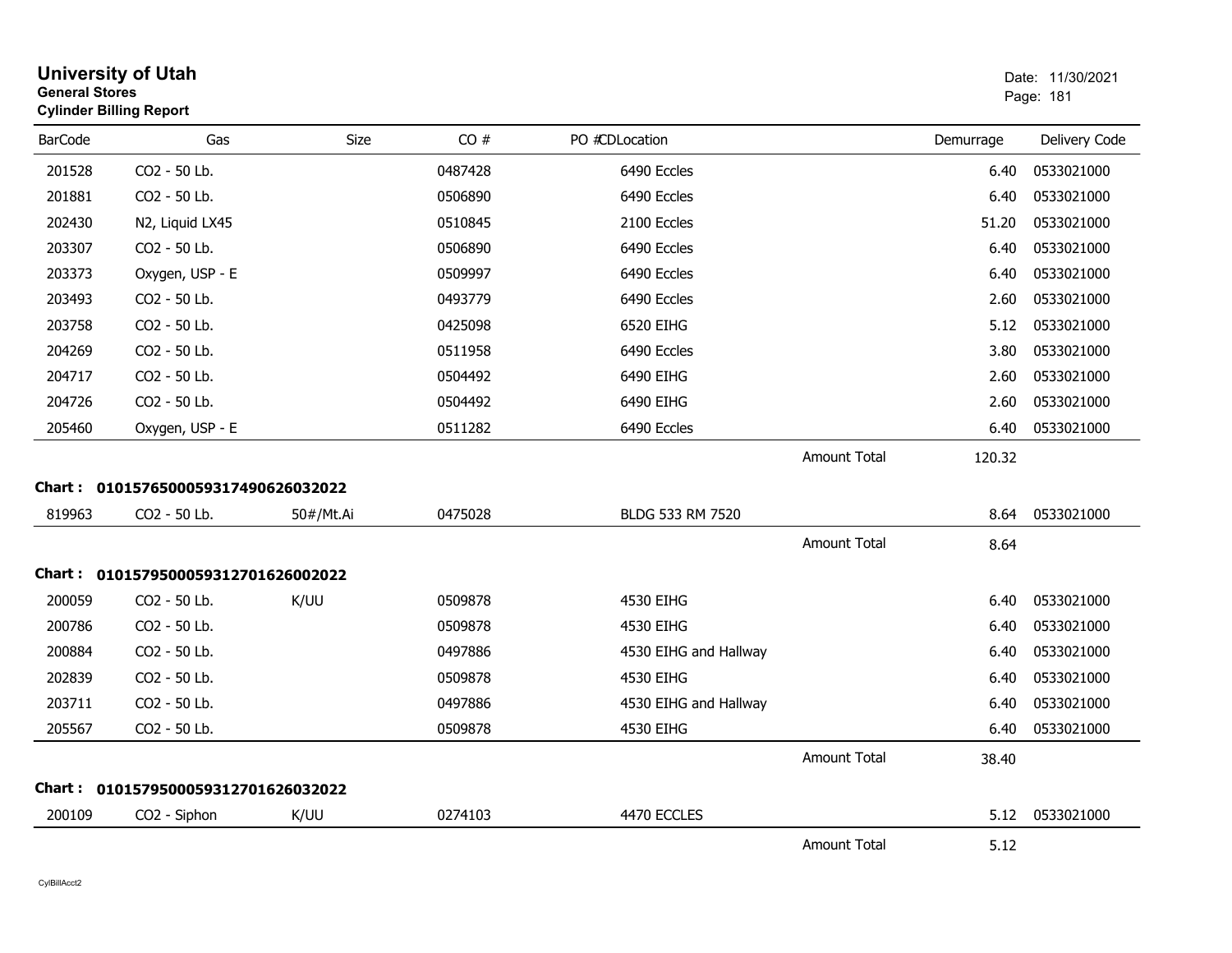| <b>General Stores</b> | <b>University of Utah</b><br><b>Cylinder Billing Report</b> |             |         |                        |                     |           | Date: 11/30/2021<br>Page: 182 |
|-----------------------|-------------------------------------------------------------|-------------|---------|------------------------|---------------------|-----------|-------------------------------|
| <b>BarCode</b>        | Gas                                                         | <b>Size</b> | CO#     | PO #CDLocation         |                     | Demurrage | Delivery Code                 |
|                       | Chart: 0101582500059312711626002022                         |             |         |                        |                     |           |                               |
| 200622                | Nitrogen 230 CF                                             | K/UU        | 0414118 | 6475 ECCLES            |                     | 5.12      | 0533021000                    |
|                       |                                                             |             |         |                        | Amount Total        | 5.12      |                               |
|                       | Chart: 0101583500059314971626032022                         |             |         |                        |                     |           |                               |
| 205639                | CO2 - 50 Lb.                                                | K/UU        | 0508773 | 5320 EIHG              |                     | 6.40      | 0533021000                    |
|                       |                                                             |             |         |                        | <b>Amount Total</b> | 6.40      |                               |
|                       | Chart: 0101585500059314610626002022                         |             |         |                        |                     |           |                               |
| 200174                | Argon                                                       | K/UU        | 0472875 | <b>BLDG 84 RM 115S</b> |                     | 6.40      | 0084002040                    |
| 200538                | CO2 - 50 Lb.                                                |             | 0481864 | 104 So Bio             |                     | 6.40      | 0084002040                    |
| 200581                | 95% O2, 5% CO2                                              |             | 0422216 | 216 So Biology         |                     | 5.12      | 0084002040                    |
| 201447                | Helium - 219 CF                                             |             | 0501802 | 114 So biology         |                     | 6.40      | 0084002040                    |
| 201837                | Argon                                                       |             | 0480725 | 115S So Biology        |                     | 6.40      | 0084002040                    |
| 202045                | CO2 - 50 Lb.                                                |             | 0511782 | 114 So Biology         |                     | 4.20      | 0084002040                    |
| 202207                | Helium - 219 CF                                             |             | 0501802 | 114 So biology         |                     | 6.40      | 0084002040                    |
| 202252                | Helium - 219 CF                                             |             | 0424004 | 114 So Biology         |                     | 5.12      | 0084002040                    |
| 202516                | CO2 - 50 Lb.                                                |             | 0504654 | 114 So Biology         |                     | 6.40      | 0084002040                    |
| 202521                | CO2 - 50 Lb.                                                |             | 0495758 | 114 SO BIOLOGY         |                     | 2.20      | 0084002040                    |
| 202886                | CO2 - 50 Lb.                                                |             | 0511782 | 114 So Biology         |                     | 4.20      | 0084002040                    |
| 203590                | Oxygen - 20 CF                                              |             | 0466999 | 114 SO BIO             |                     | 6.40      | 0084002040                    |
| 203708                | CO2 - 50 Lb.                                                |             | 0504583 | 114 So Biology         |                     | 2.20      | 0084002040                    |
| 203738                | CO <sub>2</sub> - 50 Lb.                                    |             | 0504583 | 114 So Biology         |                     | 2.20      | 0084002040                    |
| 203829                | Helium - 219 CF                                             |             | 0424004 | 114 So Biology         |                     | 5.12      | 0084002040                    |
| 203830                | Helium - 219 CF                                             |             | 0501802 | 114 So biology         |                     | 6.40      | 0084002040                    |
| 203978                | Helium - 219 CF                                             |             | 0501802 | 114 So biology         |                     | 6.40      | 0084002040                    |
| 204530                | Helium - 219 CF                                             |             | 0341766 | 114 S BIOLOGY          |                     | 5.12      | 0084002040                    |
| 205594                | Oxygen - 20 CF                                              |             | 0466999 | 114 SO BIO             |                     | 6.40      | 0084002040                    |
| 205750                | Oxygen, USP                                                 |             | 0484249 | 114 So Biology         |                     | 6.40      | 0084002040                    |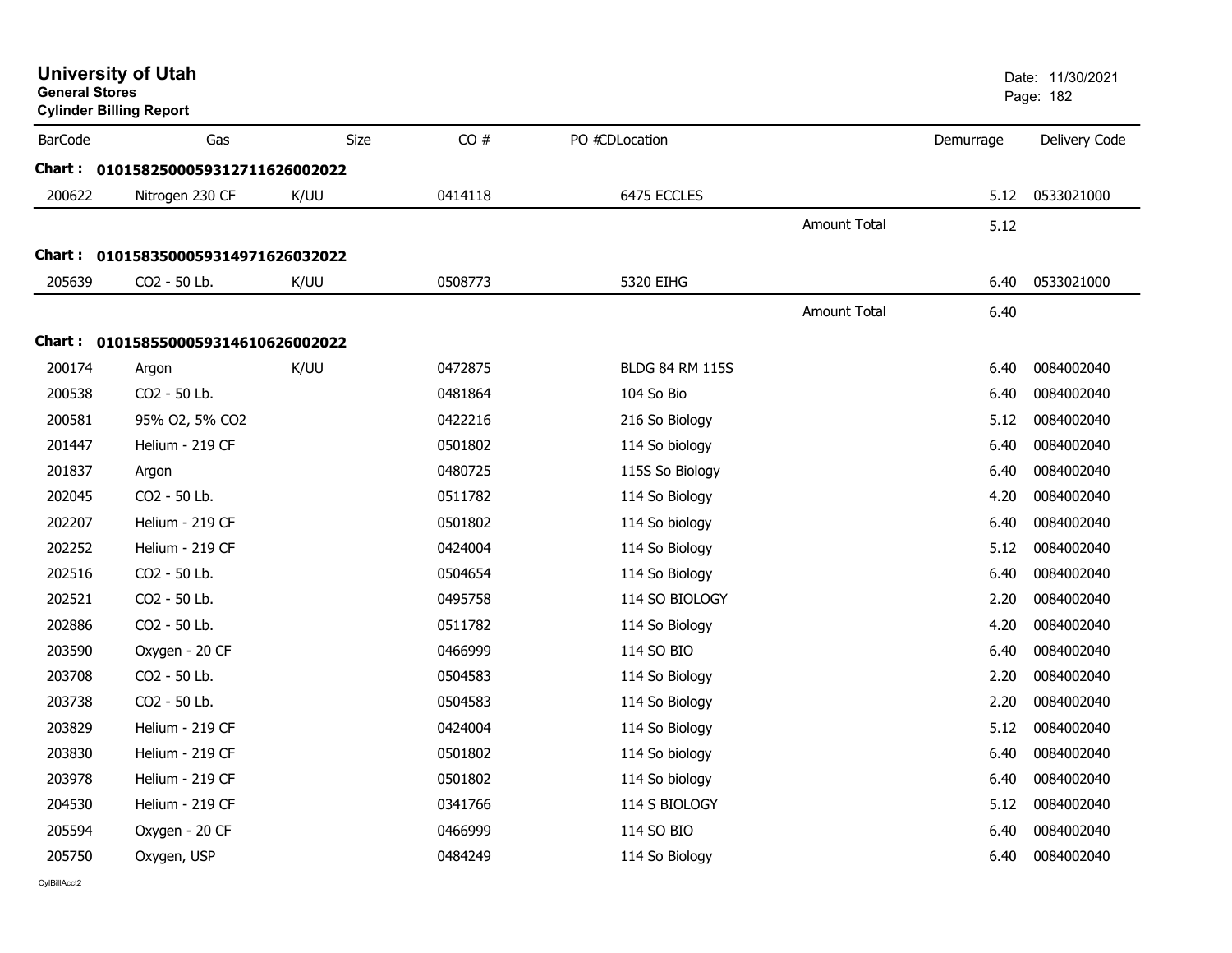| <b>General Stores</b> | <b>University of Utah</b><br><b>Cylinder Billing Report</b> |           |         |                                 |           | Date: 11/30/2021<br>Page: 183 |
|-----------------------|-------------------------------------------------------------|-----------|---------|---------------------------------|-----------|-------------------------------|
| <b>BarCode</b>        | Gas                                                         | Size      | CO#     | PO #CDLocation                  | Demurrage | Delivery Code                 |
| 205854                | Oxygen - 20 CF                                              |           | 0470085 | 114 So Biology                  | 6.40      | 0084002040                    |
| 205865                | Oxygen - 20 CF                                              |           | 0470085 | 114 So Biology                  | 6.40      | 0084002040                    |
| 205866                | Oxygen - 20 CF                                              |           | 0470085 | 114 So Biology                  | 6.40      | 0084002040                    |
| 205867                | Oxygen - 20 CF                                              |           | 0466999 | 114 SO BIO                      | 6.40      | 0084002040                    |
| 516778                | Helium - 219 CF                                             |           | 0453940 | 114 SOUTH BIO                   | 8.64      | 0084002040                    |
| 516781                | Helium - 219 CF                                             |           | 0453940 | 114 SOUTH BIO                   | 8.64      | 0084002040                    |
| 823683                | CO2 - 50 Lb.                                                |           | 0503387 | 119 So Biology (inside rm 114)  | 2.97      | 0084002040                    |
| 823703                | CO2 - 50 Lb.                                                |           | 0503387 | 119 So Biology (inside rm 114)  | 8.64      | 0084002040                    |
| 823828                | CO2 - 50 Lb.                                                |           | 0504654 | 114 So Biology                  | 2.97      | 0084002040                    |
| 823830                | CO2 - 50 Lb.                                                |           | 0504655 | 104 So Biology                  | 8.64      | 0084002040                    |
| 824711                | CO2 - 50 Lb.                                                |           | 0511782 | 114 So Biology                  | 5.67      | 0084002040                    |
| 824712                | CO2 - 50 Lb.                                                |           | 0511782 | 114 So Biology                  | 5.67      | 0084002040                    |
| 824718                | CO2 - 50 Lb.                                                |           | 0511782 | 114 So Biology                  | 5.67      | 0084002040                    |
|                       |                                                             |           |         | Amount Total                    | 188.99    |                               |
|                       | Chart: 01015972000207546530412022                           |           |         |                                 |           |                               |
| 203402                | Nitrogen 40 CF                                              | 40/60CF/U | 0412259 |                                 | 5.12      | 0854000000                    |
|                       |                                                             |           |         | <b>Amount Total</b>             | 5.12      |                               |
|                       | Chart: 01016072000242946530812022                           |           |         |                                 |           |                               |
| 203136                | Nitrogen 115 CF                                             | 125 CF/UU | 0489664 | JN #133043                      | 6.40      | 0854000000                    |
|                       |                                                             |           |         | <b>Amount Total</b>             | 6.40      |                               |
| Chart :               | 01016202000004466262312022                                  |           |         |                                 |           |                               |
| 202994                | Oxygen, USP                                                 | E/UU      | 0433365 | SKAGGS PATIENT CENTER ROOM B140 | 5.12      | 0840000000                    |
|                       |                                                             |           |         | <b>Amount Total</b>             | 5.12      |                               |
|                       | Chart: 0101633500059317620626002022                         |           |         |                                 |           |                               |
| 201321                | CO <sub>2</sub> - 50 Lb.                                    | K/UU      | 0501992 | 25K HCI RS- Bruce Edgar Lab     | 6.40      | 0555LL3760                    |
| 205367                | CO <sub>2</sub> - 50 Lb.                                    |           | 0498154 | 25k HCI RS                      | 6.40      | 0555113760                    |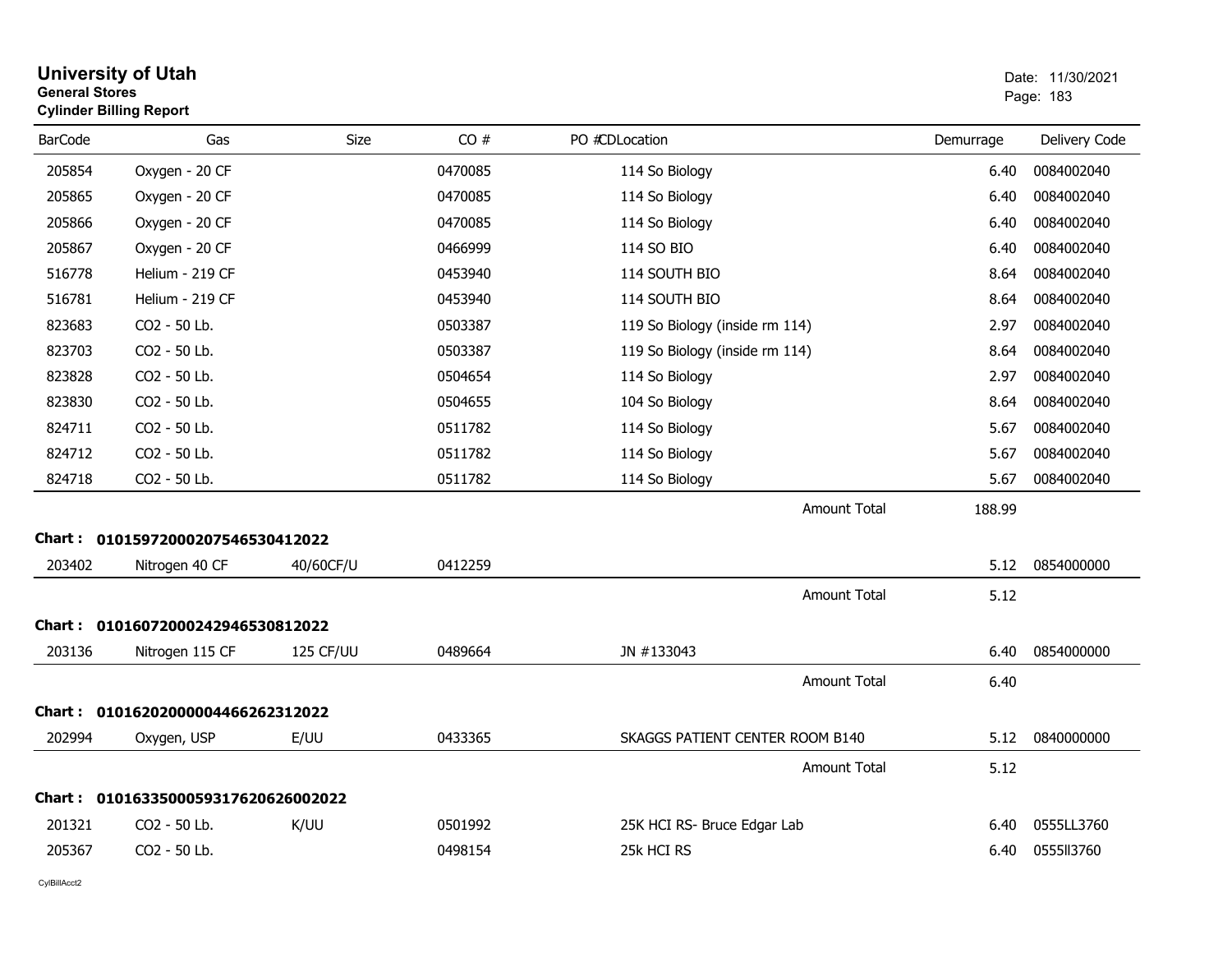|                | <b>Cylinder Billing Report</b>    |      |         |                                               |           |               |
|----------------|-----------------------------------|------|---------|-----------------------------------------------|-----------|---------------|
| <b>BarCode</b> | Gas                               | Size | CO#     | PO #CDLocation                                | Demurrage | Delivery Code |
| 205674         | CO2 - 20 Lb.                      |      | 0494123 |                                               | 6.40      |               |
|                |                                   |      |         | <b>Amount Total</b>                           | 19.20     |               |
|                | Chart: 01016432000203626260312022 |      |         |                                               |           |               |
| 200108         | CO <sub>2</sub> - Siphon          | K/UU | 0384080 | 295 Chipeta Way, 1st Floor Lab                | 5.12      | 08652S0100    |
| 202741         | CO2 - Siphon                      |      | 0384080 | 295 Chipeta Way, 1st Floor Lab                | 5.12      | 08652S0100    |
| 203123         | CO2 - Siphon                      |      | 0384080 | 295 Chipeta Way, 1st Floor Lab                | 5.12      | 08652S0100    |
|                |                                   |      |         | <b>Amount Total</b>                           | 15.36     |               |
|                | Chart: 01016432000203626361312022 |      |         |                                               |           |               |
| 200110         | CO <sub>2</sub> - Siphon          | K/UU | 0507713 | 295 Chipeta RM 1S390                          | 6.40      | 08652S0100    |
| 201908         | CO <sub>2</sub> - Siphon          |      | 0507713 | 295 Chipeta RM 1S390                          | 6.40      | 08652S0100    |
| 202734         | CO2 - Siphon                      |      | 0507713 | 295 Chipeta RM 1S390                          | 6.40      | 08652S0100    |
|                |                                   |      |         | <b>Amount Total</b>                           | 19.20     |               |
|                | Chart: 01016516000256466260312022 |      |         |                                               |           |               |
| 203447         | Oxygen, USP - E                   | E/UU | 0496343 | 525 E 100 S STe 4400                          | 6.40      | 08652S0100    |
|                |                                   |      |         | <b>Amount Total</b>                           | 6.40      |               |
|                | Chart: 01016522000305556260212022 |      |         |                                               |           |               |
| 202547         | Oxygen, USP - E                   | E/UU | 0494827 | 590 WAKARA - DOCK AREA ATT: POLLY DA(         | 6.40      | 0851A00580    |
| 203144         | Oxygen, USP - E                   |      | 0494827 | 590 WAKARA - DOCK AREA ATT: POLLY DA(         | 6.40      | 0851A00580    |
| 203380         | Oxygen, USP - E                   |      | 0497537 | MAIN HOSPITAL LOADING DOCK                    | 6.40      | 0851A00580    |
| 203438         | Oxygen, USP - E                   |      | 0494827 | 590 WAKARA - DOCK AREA ATT: POLLY DA(         | 6.40      | 0851A00580    |
| 204689         | Oxygen, USP - E                   |      | 0501498 | MAIN HOSPITAL LOADING DOCK FOR COURIE         | 6.40      | 0851A00580    |
| 205309         | Oxygen, USP - E                   |      | 0494827 | 590 WAKARA - DOCK AREA ATT: POLLY DA(         | 6.40      | 0851A00580    |
| 205945         | Oxygen, USP - E                   |      | 0499534 | Main Hospital Loading Dock- For Snowbird Clin | 6.40      | 0851A00580    |
| 205959         | Oxygen, USP - E                   |      | 0499534 | Main Hospital Loading Dock- For Snowbird Clin | 6.40      | 0851A00580    |
| 822119         | Oxygen, USP - E                   |      | 0501498 | MAIN HOSPITAL LOADING DOCK FOR COURIE         | 8.64      | 0851A00580    |
| 823342         | Oxygen, USP - E                   |      | 0501498 | MAIN HOSPITAL LOADING DOCK FOR COURIE         | 8.64      | 0851A00580    |

**University of Utah** Date: 11/30/2021 **General Stores**

## **Cylinder Billing Report**

er ble det andere ble de former ble de former ble de former ble de former ble de former ble de former ble de f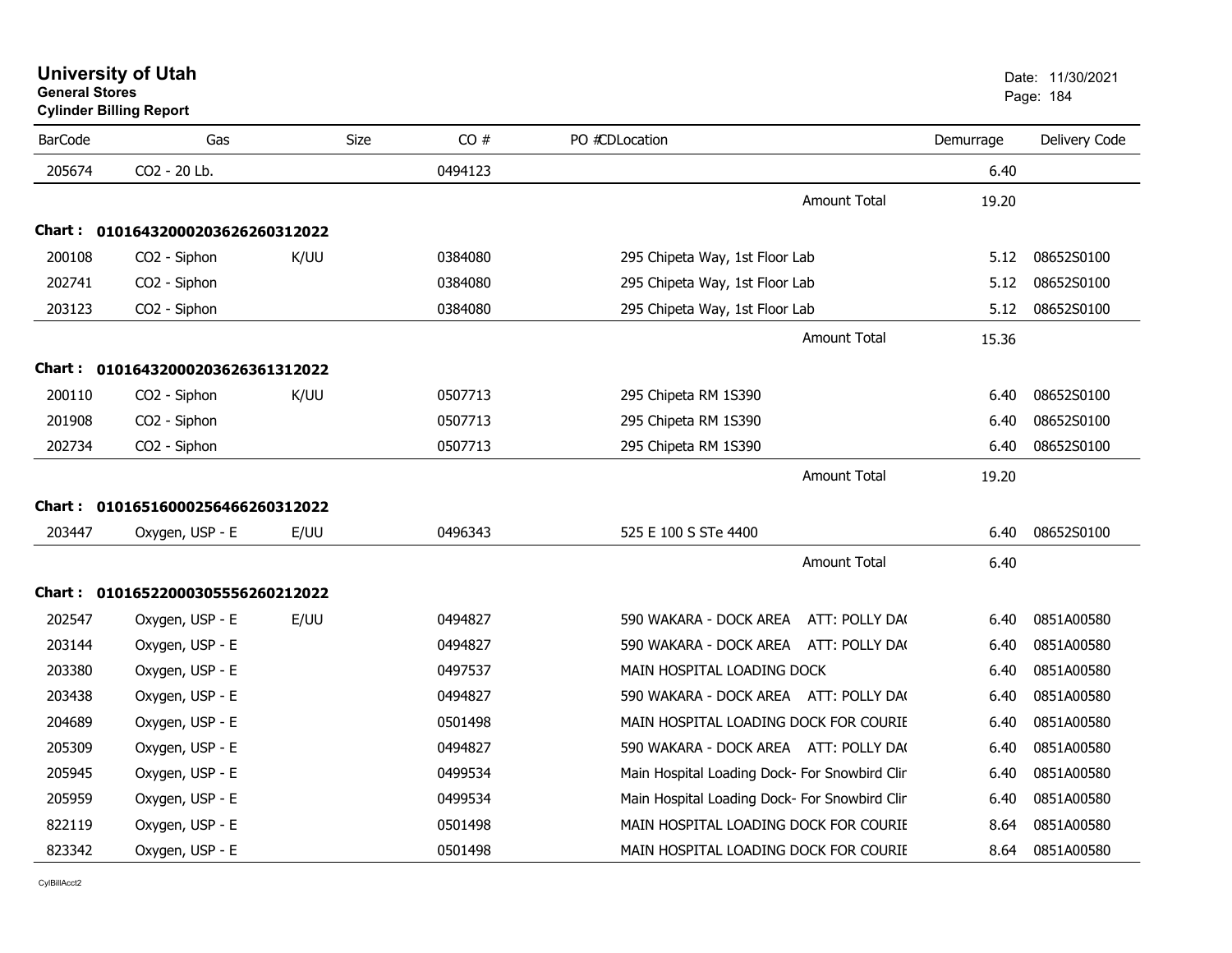| BarCode | Gas                               | <b>Size</b> | CO#     | PO #CDLocation    |                     | Demurrage | Delivery Code |
|---------|-----------------------------------|-------------|---------|-------------------|---------------------|-----------|---------------|
|         |                                   |             |         |                   | <b>Amount Total</b> | 68.48     |               |
|         |                                   |             |         |                   |                     |           |               |
|         | Chart: 01016542000171826260012022 |             |         |                   |                     |           |               |
| 202350  | $CO2 - 50$ Lb.                    | K/UU        | 0454434 | 2A19 BLDG 2, VAMC |                     | 5.12      | 0851A00580    |
| 204722  | $CO2 - 50$ Lb.                    |             | 0454434 | 2A19 BLDG 2, VAMC |                     | 5.12      | 0851A00580    |

| <b>BarCode</b> | Gas                                 | Size             | CO#     | PO #CDLocation       |                     | Demurrage | Delivery Code |
|----------------|-------------------------------------|------------------|---------|----------------------|---------------------|-----------|---------------|
|                |                                     |                  |         |                      | <b>Amount Total</b> | 68.48     |               |
|                | Chart: 01016542000171826260012022   |                  |         |                      |                     |           |               |
| 202350         | CO2 - 50 Lb.                        | K/UU             | 0454434 | 2A19 BLDG 2, VAMC    |                     | 5.12      | 0851A00580    |
| 204722         | CO2 - 50 Lb.                        |                  | 0454434 | 2A19 BLDG 2, VAMC    |                     | 5.12      | 0851A00580    |
|                |                                     |                  |         |                      | <b>Amount Total</b> | 10.24     |               |
|                | Chart: 01016542000171826260312022   |                  |         |                      |                     |           |               |
| 203614         | Nitrogen 230 CF                     | K/UU             | 0415038 | VA 2 #2A30           |                     | 5.12      | 0851A00580    |
| 823510         | 2.9% H2 In Ar                       |                  | 0510303 | 590 WAKARA #A100     |                     | 8.64      | 08510A1000    |
| 823511         | 2.9% H2 In Ar                       |                  | 0510370 | 590 WAKARA #A100     |                     | 8.64      | 08510A1000    |
| 823513         | 2.9% H2 In Ar                       |                  | 0500782 | 590 WAKARA #A100     |                     | 8.64      | 08510A1000    |
| 824289         | Lq Argon UHP                        |                  | 0509916 | 590 WAKARA #A100     |                     | 64.00     | 08510A1000    |
| 824453         | Argon,                              |                  | 0509370 | 590 WAKARA WAY #A100 |                     | 8.64      | 08510A1000    |
|                |                                     |                  |         |                      | <b>Amount Total</b> | 103.68    |               |
|                | Chart: 01016616000232776260012022   |                  |         |                      |                     |           |               |
| 201101         | N2, Liquid LX45                     | <b>180 LTR/U</b> | 0510970 | 4254 HCI             |                     | 19.20     | 0555LL3760    |
| 201709         | N2, Liquid LX45                     |                  | 0511249 | 4254 HCI             |                     | 20.80     | 0555LL3760    |
| 201710         | N2, Liquid LX45                     |                  | 0511604 | 4254 HCI             |                     | 32.00     | 0555LL3760    |
| 202432         | N2, Liquid LX45                     |                  | 0511904 | 4254 HCI             |                     | 20.80     | 0555LL3760    |
| 202580         | N2, Liquid LX45                     |                  | 0510691 | 4254 HCI             |                     | 9.60      | 0555LL3760    |
| 205705         | N2, Liquid LX45                     |                  | 0512016 | 4254 HCI             |                     | 11.20     | 0555LL3760    |
|                |                                     |                  |         |                      | <b>Amount Total</b> | 113.60    |               |
|                | Chart: 0101678500059317010626002022 |                  |         |                      |                     |           |               |
| 200973         | CO2 - 50 Lb.                        | K/UU             | 0504467 | 1800 Skaggs          |                     | 6.40      | 0555113760    |
| 201491         | CO2 - 50 Lb.                        |                  | 0504467 | 1800 Skaggs          |                     | 6.40      | 0555113760    |
| 201510         | CO2 - 50 Lb.                        |                  | 0504467 | 1800 Skaggs          |                     | 6.40      | 0555II3760    |
| 202904         | CO2 - 50 Lb.                        |                  | 0504467 | 1800 Skaggs          |                     | 6.40      | 0555II3760    |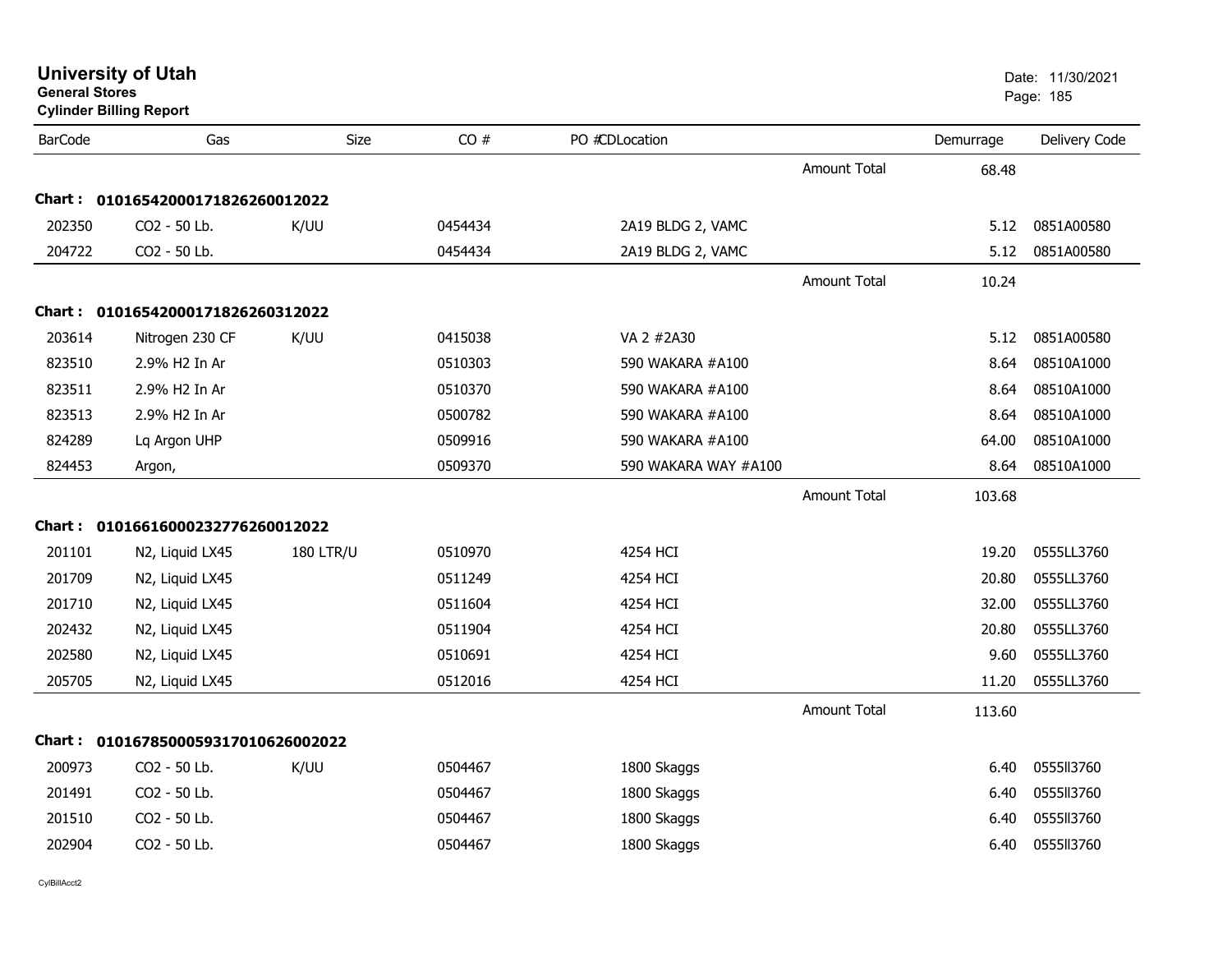| <b>General Stores</b> | <b>University of Utah</b><br><b>Cylinder Billing Report</b> |             |         |                  |                     |           | Date: 11/30/2021<br>Page: 186 |
|-----------------------|-------------------------------------------------------------|-------------|---------|------------------|---------------------|-----------|-------------------------------|
| <b>BarCode</b>        | Gas                                                         | <b>Size</b> | CO#     | PO #CDLocation   |                     | Demurrage | Delivery Code                 |
| 205761                | Nitrogen NF                                                 |             | 0509313 | 1850 Skaggs      |                     | 6.40      | 0582003070                    |
| 205765                | Nitrogen NF                                                 |             | 0509313 | 1850 Skaggs      |                     | 6.40      | 0582003070                    |
|                       |                                                             |             |         |                  | <b>Amount Total</b> | 38.40     |                               |
|                       | Chart: 01016786000254766260012022                           |             |         |                  |                     |           |                               |
| 201429                | Hydrogen - PP                                               | K/UU        | 0497540 | 1700 Skaggs      |                     | 6.40      | 0582003070                    |
| 815401                | Argon                                                       |             | 0442489 | 1770 BLDG 581    |                     | 7.36      | 0582003070                    |
|                       |                                                             |             |         |                  | <b>Amount Total</b> | 13.76     |                               |
|                       | Chart: 01016796000254746260012022                           |             |         |                  |                     |           |                               |
| 204492                | Co2 Food Grade                                              | 20#/UU      | 0487673 | 5310 5N HCI      |                     | 6.40      | 0555113760                    |
| 205570                | 95% Air, 5% CO2                                             |             | 0474799 | 1420 HCI RN      |                     | 6.40      | 0555LL3760                    |
|                       |                                                             |             |         |                  | <b>Amount Total</b> | 12.80     |                               |
|                       | Chart: 01016796000294236260012022                           |             |         |                  |                     |           |                               |
| 202150                | 95% Air, 5% CO2                                             | K/UU        | 0497749 | 1420 HCI RN      |                     | 6.40      | 0555LL3760                    |
| 202589                | Co2 Food Grade                                              |             | 0495068 | 5310 5N HCI      |                     | 6.40      | 0555113760                    |
|                       |                                                             |             |         |                  | <b>Amount Total</b> | 12.80     |                               |
|                       | Chart: 0101681500059314050626002022                         |             |         |                  |                     |           |                               |
| 201789                | Oxygen, USP - E                                             | E/UU        | 0493244 | 2757 HCI Bay 27W |                     | 6.40      | 0555113760                    |
| 202398                | Oxygen, USP - E                                             |             | 0493244 | 2757 HCI Bay 27W |                     | 6.40      | 0555113760                    |
| 202417                | Oxygen, USP - E                                             |             | 0493244 | 2757 HCI Bay 27W |                     | 6.40      | 0555113760                    |
| 202542                | Oxygen, USP - E                                             |             | 0493244 | 2757 HCI Bay 27W |                     | 6.40      | 0555113760                    |
| 202676                | Oxygen, USP - E                                             |             | 0493244 | 2757 HCI Bay 27W |                     | 6.40      | 0555113760                    |
| 202987                | Oxygen, USP - E                                             |             | 0493244 | 2757 HCI Bay 27W |                     | 6.40      | 0555113760                    |
| 203161                | Oxygen, USP - E                                             |             | 0493244 | 2757 HCI Bay 27W |                     | 6.40      | 0555113760                    |
| 203510                | Oxygen, USP - E                                             |             | 0493244 | 2757 HCI Bay 27W |                     | 6.40      | 0555113760                    |
| 205341                | Oxygen, USP - E                                             |             | 0493244 | 2757 HCI Bay 27W |                     | 6.40      | 0555113760                    |
| 205356                | Oxygen, USP - E                                             |             | 0493244 | 2757 HCI Bay 27W |                     | 6.40      | 0555113760                    |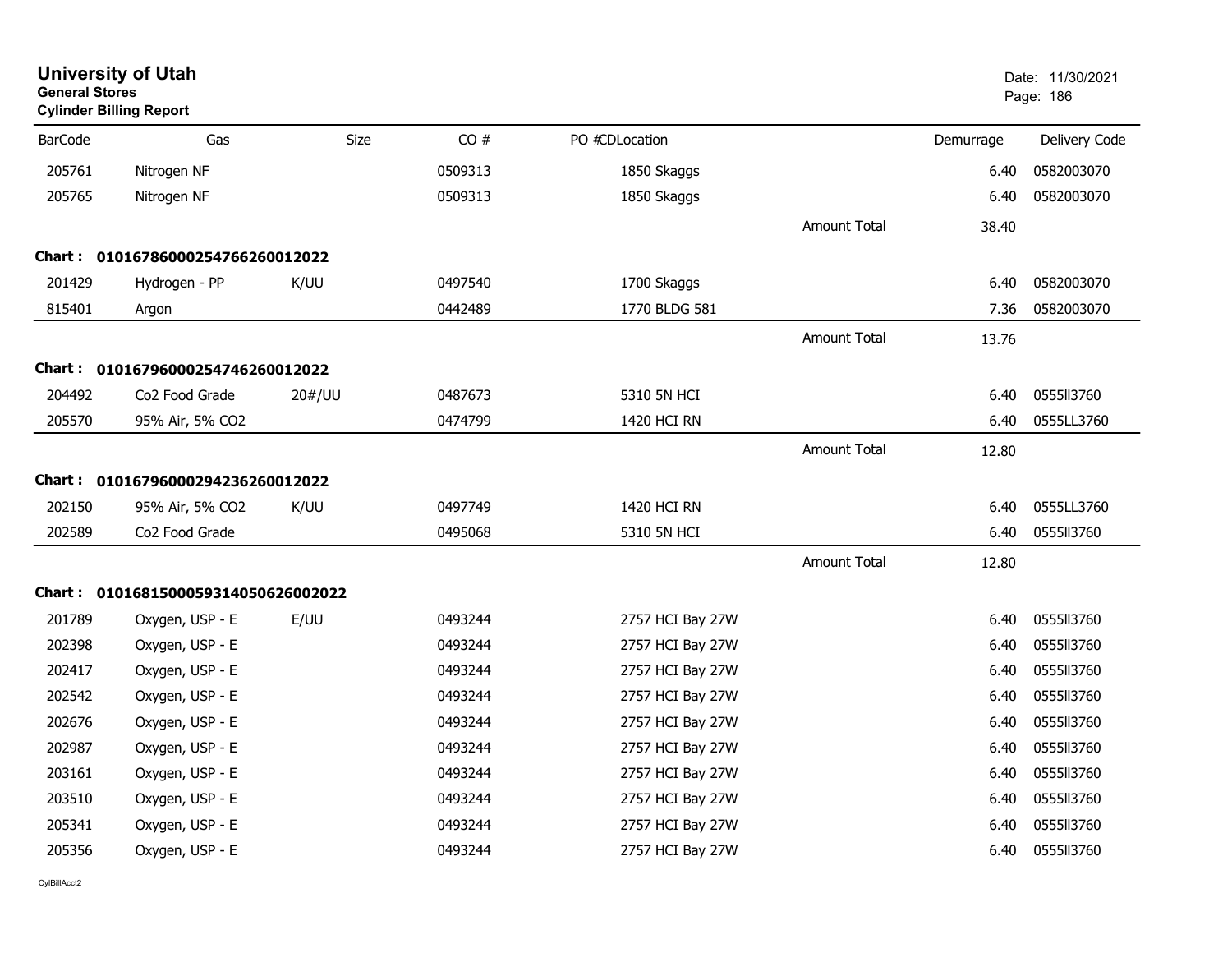| <b>General Stores</b>  | <b>University of Utah</b><br><b>Cylinder Billing Report</b> |          |         |                               |                     |           | Date: 11/30/2021<br>Page: 187 |
|------------------------|-------------------------------------------------------------|----------|---------|-------------------------------|---------------------|-----------|-------------------------------|
| <b>BarCode</b>         | Gas                                                         | Size     | CO#     | PO #CDLocation                |                     | Demurrage | Delivery Code                 |
| 205436                 | Oxygen, USP - E                                             |          | 0493244 | 2757 HCI Bay 27W              |                     | 6.40      | 0555113760                    |
| 205445                 | Oxygen, USP - E                                             |          | 0493244 | 2757 HCI Bay 27W              |                     | 6.40      | 0555113760                    |
| 205450                 | Oxygen, USP - E                                             |          | 0493244 | 2757 HCI Bay 27W              |                     | 6.40      | 0555113760                    |
| 205457                 | Oxygen, USP - E                                             |          | 0493244 | 2757 HCI Bay 27W              |                     | 6.40      | 0555113760                    |
| 205463                 | Oxygen, USP - E                                             |          | 0493244 | 2757 HCI Bay 27W              |                     | 6.40      | 0555113760                    |
| 205469                 | Oxygen, USP - E                                             |          | 0493244 | 2757 HCI Bay 27W              |                     | 6.40      | 0555113760                    |
| 205478                 | Oxygen, USP - E                                             |          | 0493244 | 2757 HCI Bay 27W              |                     | 6.40      | 0555113760                    |
| 205942                 | Oxygen, USP - E                                             |          | 0493244 | 2757 HCI Bay 27W              |                     | 6.40      | 0555113760                    |
| 205954                 | Oxygen, USP - E                                             |          | 0493244 | 2757 HCI Bay 27W              |                     | 6.40      | 0555113760                    |
| 820311                 | Oxygen, USP - E                                             |          | 0477355 | HCI LL376 Dock Oxygen Cabinet |                     | 8.64      | 0555113760                    |
|                        |                                                             |          |         |                               | Amount Total        | 130.24    |                               |
|                        | Chart: 01016952500192296260012022                           |          |         |                               |                     |           |                               |
| 203547                 | Air - 115 CF                                                | 115 CF - | 0385609 | 302 BIOLOGY                   |                     | 5.12      | 0012003830                    |
|                        |                                                             |          |         |                               | Amount Total        | 5.12      |                               |
|                        | Chart: 01016972000344856260312022                           |          |         |                               |                     |           |                               |
| 202468                 | CO2 - 50 Lb.                                                | K/UU     | 0511408 | 6320 EIHG                     |                     | 5.80      | 0533021000                    |
| 203699                 | CO2 - 50 Lb.                                                |          | 0511408 | 6320 EIHG                     |                     | 5.80      | 0533021000                    |
| 824684                 | CO2 - 50 Lb.                                                |          | 0511408 | 6320 EIHG                     |                     | 7.83      | 0533021000                    |
| 824685                 | CO2 - 50 Lb.                                                |          | 0511408 | 6320 EIHG                     |                     | 7.83      | 0533021000                    |
| 824686                 | CO2 - 50 Lb.                                                |          | 0511408 | 6320 EIHG                     |                     | 7.83      | 0533021000                    |
| 824687                 | CO2 - 50 Lb.                                                |          | 0511408 | 6320 EIHG                     |                     | 7.83      | 0533021000                    |
| 824688                 | CO2 - 50 Lb.                                                |          | 0511408 | 6320 EIHG                     |                     | 7.83      | 0533021000                    |
|                        |                                                             |          |         |                               | <b>Amount Total</b> | 50.75     |                               |
|                        | Chart: 0101697500059314180626032022                         |          |         |                               |                     |           |                               |
| 200011                 | CO2 - 50 Lb.                                                | K/UU     | 0509909 | 5320 EIHG                     |                     | 1.00      | 0533021000                    |
| 200165                 | CO2 - 50 Lb.                                                |          | 0509909 | 5320 EIHG                     |                     | 1.00      | 0533021000                    |
| 200350<br>CylBillAcct2 | CO2 - 50 Lb.                                                |          | 0505505 | 5320 EIHG                     |                     | 6.40      | 0533021000                    |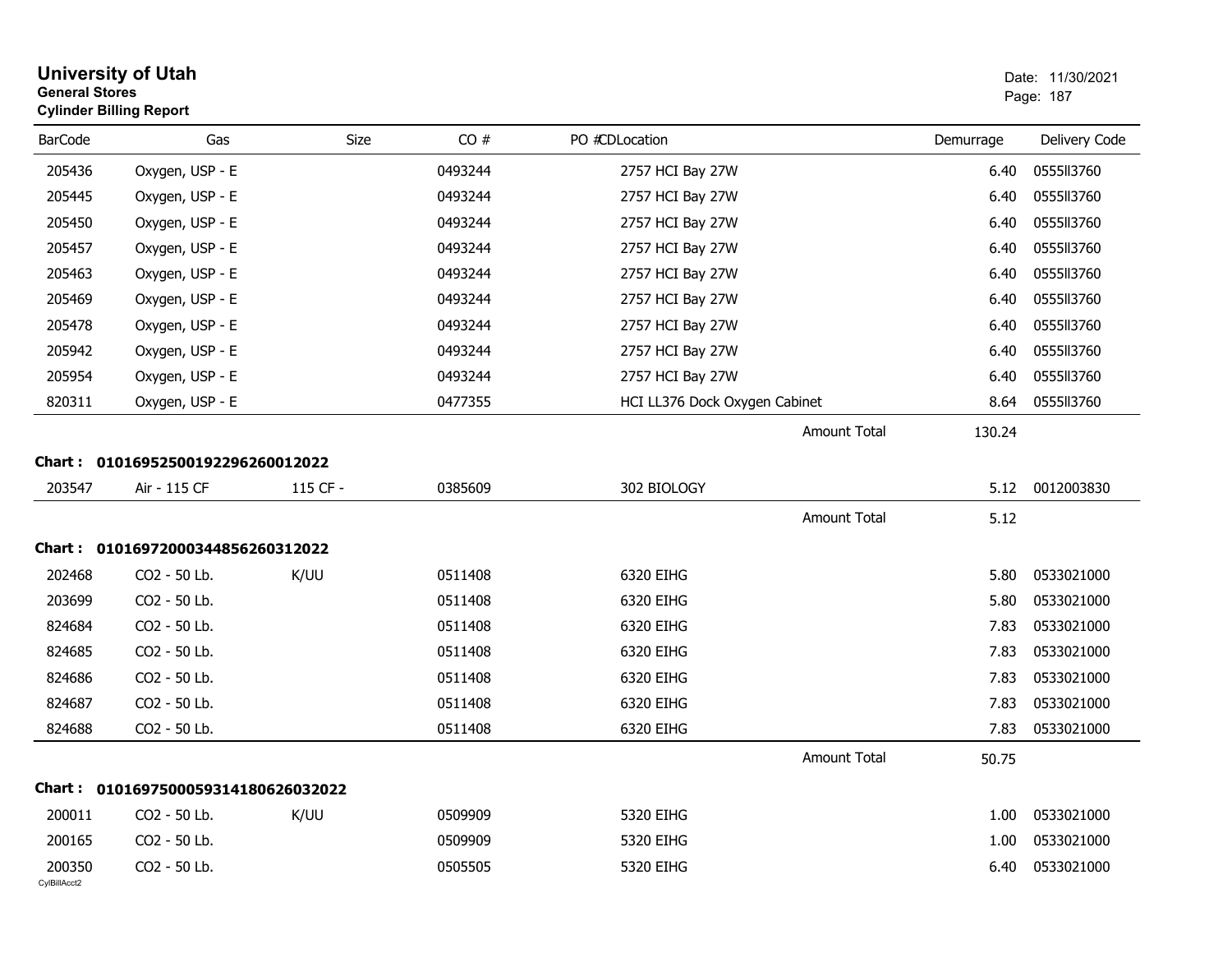| <b>General Stores</b> | <b>University of Utah</b><br><b>Cylinder Billing Report</b> |             |         |                                |                     |           | Date: 11/30/2021<br>Page: 188 |
|-----------------------|-------------------------------------------------------------|-------------|---------|--------------------------------|---------------------|-----------|-------------------------------|
| <b>BarCode</b>        | Gas                                                         | <b>Size</b> | CO#     | PO #CDLocation                 |                     | Demurrage | Delivery Code                 |
| 200885                | CO2 - 50 Lb.                                                |             | 0509909 | 5320 EIHG                      |                     | 1.00      | 0533021000                    |
| 201847                | CO2 - 50 Lb.                                                |             | 0509909 | 5320 EIHG                      |                     | 1.00      | 0533021000                    |
| 202149                | CO2 - 50 Lb.                                                |             | 0476908 | 5320 Eccles                    |                     | 6.40      | 0533021000                    |
| 202193                | CO2 - 50 Lb.                                                |             | 0509933 | 5260 EIHG                      |                     | 4.20      | 0533021000                    |
| 202643                | CO2 - 50 Lb.                                                |             | 0509909 | 5320 EIHG                      |                     | 1.00      | 0533021000                    |
| 202779                | CO2 - 50 Lb.                                                |             | 0509933 | 5260 EIHG                      |                     | 4.20      | 0533021000                    |
| 205534                | CO2 - 50 Lb.                                                |             | 0509909 | 5320 EIHG                      |                     | 1.00      | 0533021000                    |
|                       |                                                             |             |         |                                | Amount Total        | 27.20     |                               |
|                       | Chart: 01016976000295216260312022                           |             |         |                                |                     |           |                               |
| 200731                | CO <sub>2</sub> - 50 Lb.                                    | K/UU        | 0512538 | 5320 EIHG                      |                     | 1.40      | 0533021000                    |
| 201009                | CO2 - 50 Lb.                                                |             | 0510566 | 5320 ECCLES                    |                     | 5.00      | 0533021000                    |
| 201047                | CO2 - 50 Lb.                                                |             | 0510566 | 5320 ECCLES                    |                     | 4.20      | 0533021000                    |
| 201268                | CO2 - 50 Lb.                                                |             | 0510566 | 5320 ECCLES                    |                     | 5.00      | 0533021000                    |
| 201678                | CO2 - 50 Lb.                                                |             | 0512538 | 5320 EIHG                      |                     | 1.40      | 0533021000                    |
| 202764                | CO <sub>2</sub> - 50 Lb.                                    |             | 0510566 | 5320 ECCLES                    |                     | 6.40      | 0533021000                    |
| 205525                | CO2 - 50 Lb.                                                |             | 0512538 | 5320 EIHG                      |                     | 1.40      | 0533021000                    |
| 824538                | CO2 - 50 Lb.                                                |             | 0510566 | 5320 ECCLES                    |                     | 6.75      | 0533021000                    |
|                       |                                                             |             |         |                                | <b>Amount Total</b> | 31.55     |                               |
|                       | Chart: 01017012000283886250012022                           |             |         |                                |                     |           |                               |
| 202916                | CO2 - 50 Lb.                                                | K/UU        | 0502367 | 383 Colorow Dr Lab 208         |                     | 6.40      | 0840000000                    |
|                       |                                                             |             |         |                                | <b>Amount Total</b> | 6.40      |                               |
|                       | Chart: 01017012000283886260012022                           |             |         |                                |                     |           |                               |
| 201309                | CO2 - 50 Lb.                                                | K/UU        | 0510391 | 208D Weller lab 383 Colorow Dr |                     | 6.40      | 0840000000                    |
|                       |                                                             |             |         |                                | <b>Amount Total</b> | 6.40      |                               |
| Chart :               | 0101701500059312790626002022                                |             |         |                                |                     |           |                               |
| 202405                | Oxygen, USP - E                                             | E/UU        | 0472723 | <b>Skaggs Animal facility</b>  |                     | 6.40      | 0840000000                    |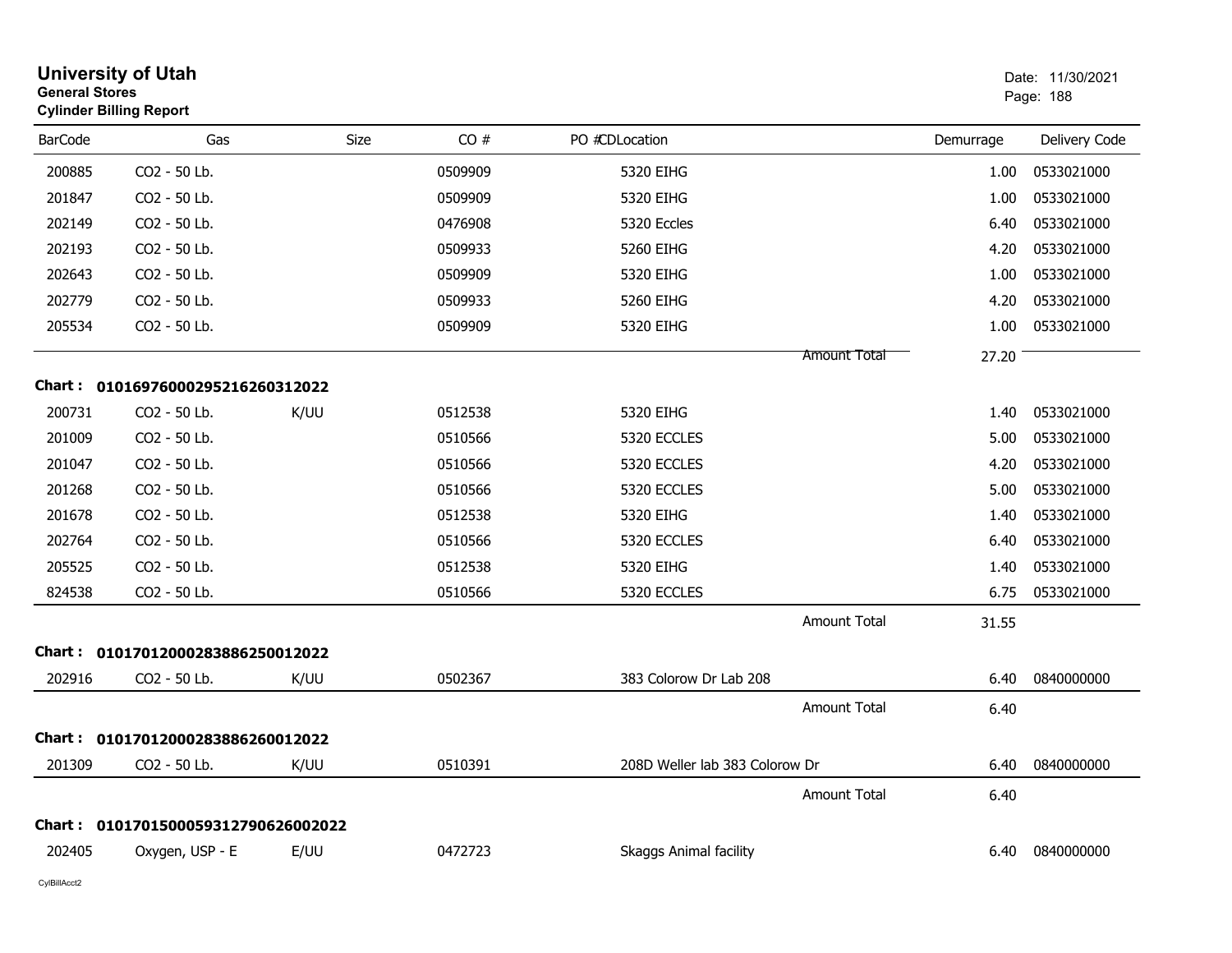|                | <b>Cylinder Billing Report</b>    |                  |         |                               |           |               |
|----------------|-----------------------------------|------------------|---------|-------------------------------|-----------|---------------|
| <b>BarCode</b> | Gas                               | Size             | CO#     | PO #CDLocation                | Demurrage | Delivery Code |
| 202628         | Oxygen, USP - E                   |                  | 0444635 | SKAGGS HALL ANIMAL FACILITY   | 5.12      | 0840000000    |
| 203384         | Oxygen, USP - E                   |                  | 0472723 | <b>Skaggs Animal facility</b> | 6.40      | 0840000000    |
|                |                                   |                  |         | <b>Amount Total</b>           | 17.92     |               |
|                | Chart: 01017092000176566260312022 |                  |         |                               |           |               |
| 201635         | N2, Liquid LX45                   | <b>180 LTR/U</b> | 0511208 | 100D Wintrobe                 | 8.00      | 0575057250    |
| 201710         | N2, Liquid LX45                   |                  | 0511208 | 100D Wintrobe                 | 19.20     | 0575057250    |
| 203276         | N2, Liquid LX45                   |                  | 0511001 | 100D WIntrobe                 | 19.20     | 0575057250    |
| 203456         | N2, Liquid LX45                   |                  | 0511208 | 100D Wintrobe                 | 19.20     | 0575057250    |
| 203524         | N2, Liquid LX45                   |                  | 0511524 | 100D WIntrobe                 | 11.20     | 0575057250    |
| 204485         | N2, Liquid LX45                   |                  | 0511208 | 100D Wintrobe                 | 19.20     | 0575057250    |
| 205591         | N2, Liquid LX45                   |                  | 0511208 | 100D Wintrobe                 | 19.20     | 0575057250    |
|                |                                   |                  |         | <b>Amount Total</b>           | 115.20    |               |
|                | Chart: 01017092000288826260312022 |                  |         |                               |           |               |
| 200729         | CO2 - 50 Lb.                      | K/UU             | 0511303 | 208 Wintrobe                  | 6.40      | 0575057250    |
| 201997         | CO2 - 50 Lb.                      |                  | 0508164 | 213 Wintrobe                  | 6.40      | 0575057250    |
| 203114         | Nitrogen NF                       |                  | 0512281 | 208 WIntrobe                  | 2.80      | 0575057250    |
| 203494         | CO2 - 50 Lb.                      |                  | 0506324 | 213 Wintrobe                  | 3.60      | 0575057250    |
| 203688         | CO2 - 50 Lb.                      |                  | 0512281 | 208 WIntrobe                  | 2.80      | 0575057250    |
| 203694         | CO2 - 50 Lb.                      |                  | 0511002 | 213 Wintrobe                  | 6.40      | 0575057250    |
| 204282         | Nitrogen NF                       |                  | 0510624 | 208 WIntrobe                  | 3.60      | 0575057250    |
| 204725         | CO2 - 50 Lb.                      |                  | 0511002 | 213 Wintrobe                  | 6.40      | 0575057250    |
| 204727         | CO2 - 50 Lb.                      |                  | 0511002 | 213 Wintrobe                  | 6.40      | 0575057250    |
| 205551         | Nitrogen NF                       |                  | 0512281 | 208 WIntrobe                  | 2.80      | 0575057250    |
| 205558         | Nitrogen NF                       |                  | 0511303 | 208 Wintrobe                  | 3.60      | 0575057250    |
| 205559         | Nitrogen NF                       |                  | 0511303 | 208 Wintrobe                  | 3.60      | 0575057250    |
| 205764         | Nitrogen NF                       |                  | 0473246 | 208 WIntrobe                  | 6.40      | 0575057250    |
| 205924         | Nitrogen NF                       |                  | 0512281 | 208 WIntrobe                  | 2.80      | 0575057250    |

### **University of Utah** Date: 11/30/2021 **General Stores**end and the state of the state of the state of the state of the state of the state of the state of the state of the state of the state of the state of the state of the state of the state of the state of the state of the st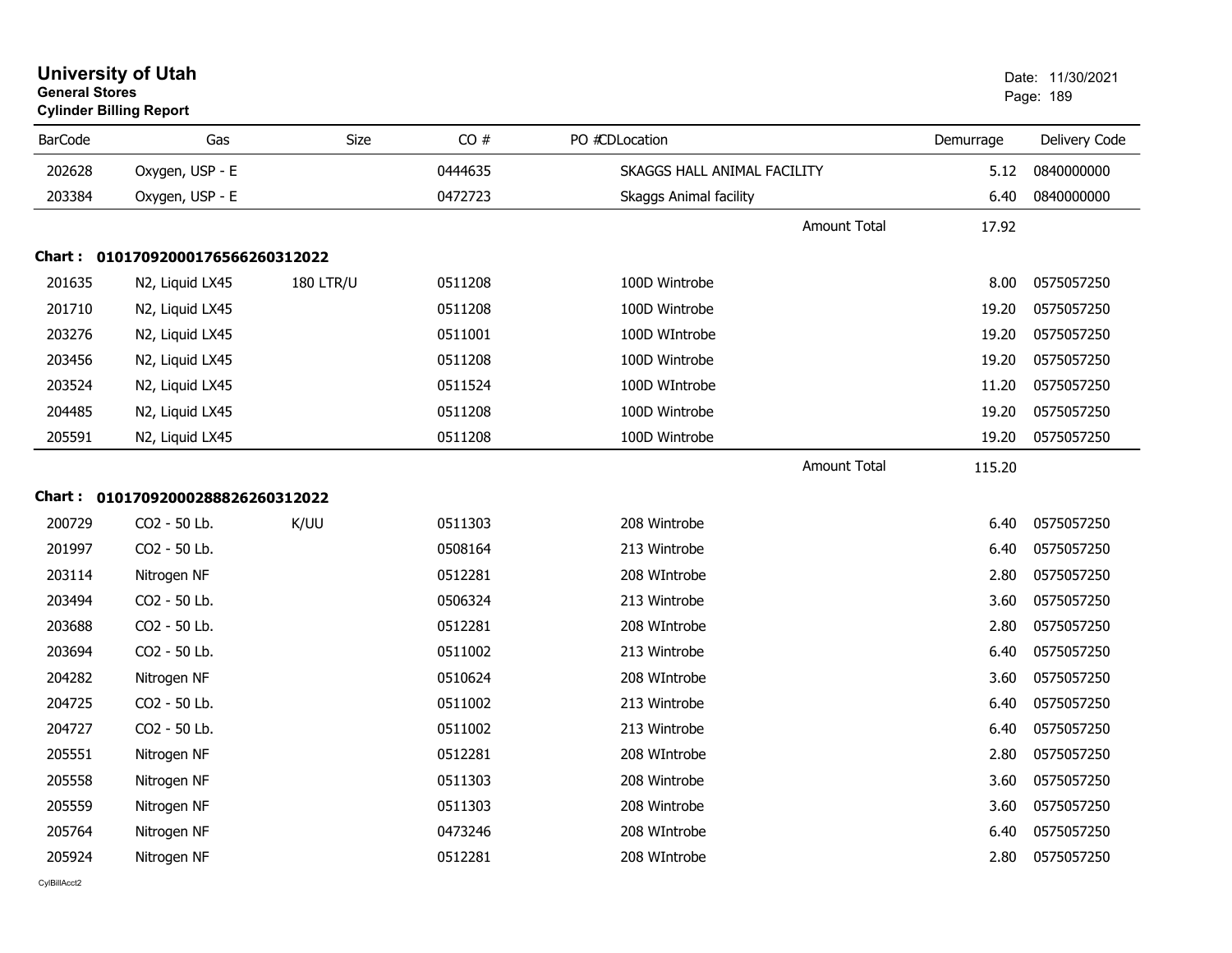| <b>General Stores</b> | <b>Cylinder Billing Report</b>    |                  |         |                               |                     |           | Page: 190     |
|-----------------------|-----------------------------------|------------------|---------|-------------------------------|---------------------|-----------|---------------|
| <b>BarCode</b>        | Gas                               | Size             | CO#     | PO #CDLocation                |                     | Demurrage | Delivery Code |
| 205926                | Nitrogen NF                       |                  | 0510624 | 208 WIntrobe                  |                     | 6.40      | 0575057250    |
| 824008                | Nitrogen NF                       |                  | 0506206 | 213 Wintrobe                  |                     | 8.64      | 0575057250    |
|                       |                                   |                  |         |                               | <b>Amount Total</b> | 79.04     |               |
|                       | Chart: 01017092500260976260312022 |                  |         |                               |                     |           |               |
| 201801                | N2, Liquid LX45                   | <b>180 LTR/U</b> | 0511826 | 100D WIntrobe                 |                     | 20.80     | 0575057250    |
| 203456                | N2, Liquid LX45                   |                  | 0512280 | 100D Wintrobe                 |                     | 22.40     | 0575057250    |
| 203524                | N2, Liquid LX45                   |                  | 0512543 | 100D WIntrobe                 |                     | 11.20     | 0575057250    |
| 203782                | N2, Liquid LX45                   |                  | 0512280 | 100D Wintrobe                 |                     | 22.40     | 0575057250    |
| 204485                | N2, Liquid LX45                   |                  | 0512280 | 100D Wintrobe                 |                     | 22.40     | 0575057250    |
| 204493                | N2, Liquid LX45                   |                  | 0512280 | 100D Wintrobe                 |                     | 22.40     | 0575057250    |
| 205709                | N2, Liquid LX45                   |                  | 0512280 | 100D Wintrobe                 |                     | 22.40     | 0575057250    |
|                       |                                   |                  |         |                               | <b>Amount Total</b> | 144.00    |               |
|                       | Chart: 01017126000255486430012022 |                  |         |                               |                     |           |               |
| 203606                | Nitrogen NF                       | K/UU             | 0458110 | 2536 HCI BENCH D              |                     | 5.12      | 0555113760    |
| 203607                | Nitrogen NF                       |                  | 0458110 | 2536 HCI BENCH D              |                     | 5.12      | 0555113760    |
|                       |                                   |                  |         |                               | Amount Total        | 10.24     |               |
| Chart :               | 01017246000162396260312022        |                  |         |                               |                     |           |               |
| 811797                | Nitrogen NF                       | 40/60-MT         | 0413120 | 391 CHIPETA SUITE A           |                     | 7.04      | 05214a3300    |
|                       |                                   |                  |         |                               | <b>Amount Total</b> | 7.04      |               |
|                       | Chart: 01017272000170726260212022 |                  |         |                               |                     |           |               |
| 201825                | Oxygen, USP - E                   | E/UU             | 0504155 | 4th floor Midvally Health ctr |                     | 6.40      | 05214B4540    |
| 202313                | Nitrous Oxide-E                   |                  | 0504155 | 4th floor Midvally Health ctr |                     | 6.40      | 05214B4540    |
| 202407                | Oxygen, USP - E                   |                  | 0504155 | 4th floor Midvally Health ctr |                     | 6.40      | 05214B4540    |
| 202537                | Oxygen, USP - E                   |                  | 0504155 | 4th floor Midvally Health ctr |                     | 6.40      | 05214B4540    |
| 202678                | Oxygen, USP - E                   |                  | 0504155 | 4th floor Midvally Health ctr |                     | 6.40      | 05214B4540    |
| 202831                | Oxygen, USP - E                   |                  | 0504155 | 4th floor Midvally Health ctr |                     | 6.40      | 05214B4540    |

**University of Utah**  Date: 11/30/2021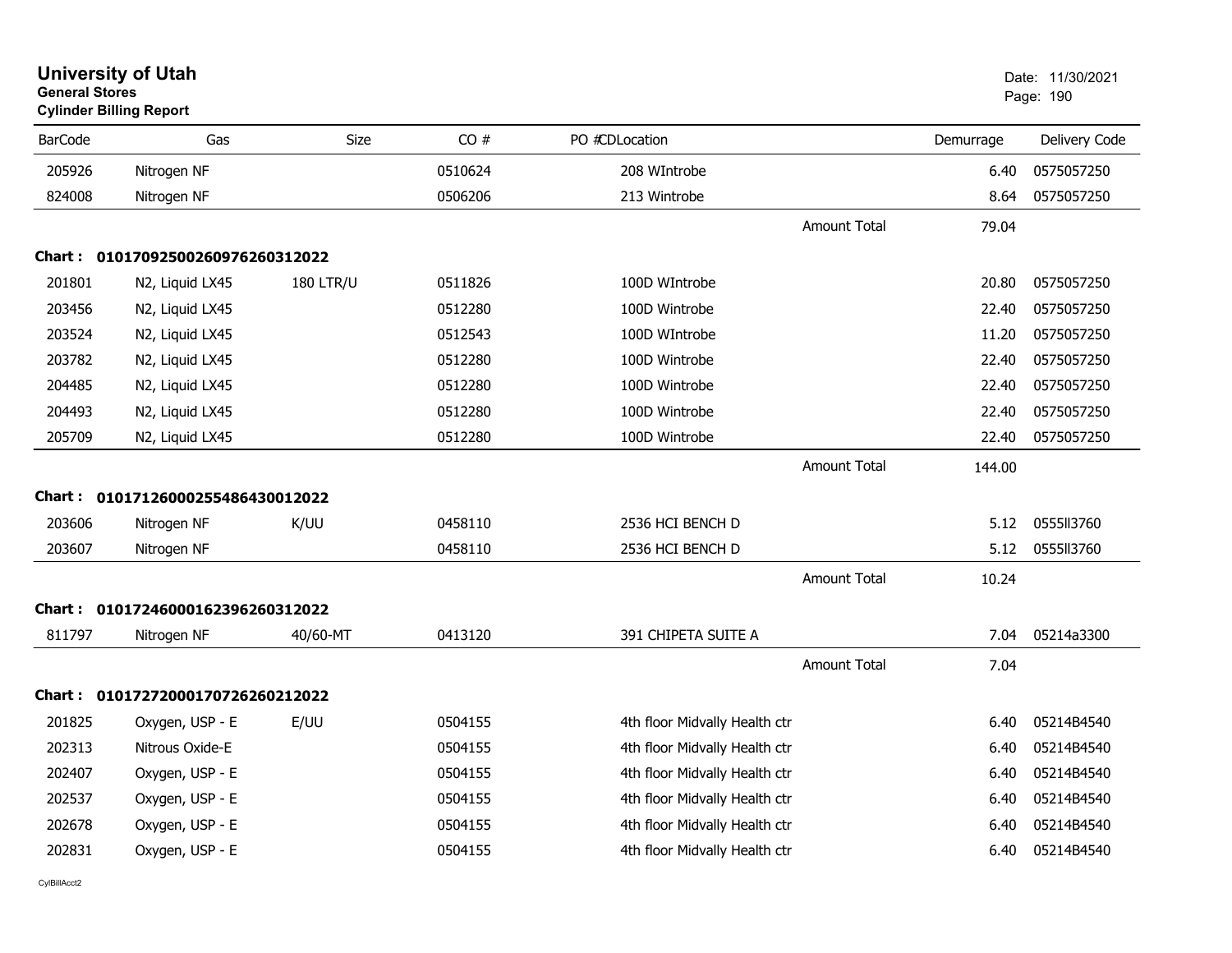#### **University of Utah** Date: 11/30/2021 **General Stores**er van die 1912 van die 1914 van die 1914 van die 1914 van die 1914 van die 1914 van die 1914 van die 1914 van die 1914 van die 1914 van die 1914 van die 1914 van die 1914 van die 1914 van die 1914 van die 1914 van die 191 **Cylinder Billing Report**

| <b>BarCode</b> | Gas                        | <b>Size</b> | CO#     | PO #CDLocation                       | Demurrage | Delivery Code |
|----------------|----------------------------|-------------|---------|--------------------------------------|-----------|---------------|
| 202996         | Nitrous Oxide-E            |             | 0504155 | 4th floor Midvally Health ctr        | 6.40      | 05214B4540    |
| 202999         | Nitrous Oxide-E            |             | 0504155 | 4th floor Midvally Health ctr        | 6.40      | 05214B4540    |
| 203002         | Nitrous Oxide-E            |             | 0504155 | 4th floor Midvally Health ctr        | 6.40      | 05214B4540    |
| 203160         | Oxygen, USP - E            |             | 0504155 | 4th floor Midvally Health ctr        | 6.40      | 05214B4540    |
| 203230         | Nitrous Oxide-E            |             | 0498547 | Mivalley 243 East 6100 SOuth Muirray | 6.40      | 05214B4540    |
| 203236         | Nitrous Oxide-E            |             | 0498547 | Mivalley 243 East 6100 SOuth Muirray | 6.40      | 05214B4540    |
| 203410         | Oxygen, USP - E            |             | 0498547 | Mivalley 243 East 6100 SOuth Muirray | 6.40      | 05214B4540    |
| 203426         | Oxygen, USP - E            |             | 0498547 | Mivalley 243 East 6100 SOuth Muirray | 6.40      | 05214B4540    |
| 203435         | Oxygen, USP - E            |             | 0504155 | 4th floor Midvally Health ctr        | 6.40      | 05214B4540    |
| 204696         | Oxygen, USP - E            |             | 0504155 | 4th floor Midvally Health ctr        | 6.40      | 05214B4540    |
| 204702         | Oxygen, USP - E            |             | 0504155 | 4th floor Midvally Health ctr        | 6.40      | 05214B4540    |
| 205325         | Oxygen, USP - E            |             | 0504155 | 4th floor Midvally Health ctr        | 6.40      | 05214B4540    |
| 205392         | Nitrous Oxide-E            |             | 0498547 | Mivalley 243 East 6100 SOuth Muirray | 6.40      | 05214B4540    |
| 205443         | Oxygen, USP - E            |             | 0498547 | Mivalley 243 East 6100 SOuth Muirray | 6.40      | 05214B4540    |
| 205936         | Oxygen, USP - E            |             | 0504155 | 4th floor Midvally Health ctr        | 6.40      | 05214B4540    |
| 205953         | Oxygen, USP - E            |             | 0498547 | Mivalley 243 East 6100 SOuth Muirray | 6.40      | 05214B4540    |
| 205962         | Oxygen, USP - E            |             | 0504155 | 4th floor Midvally Health ctr        | 6.40      | 05214B4540    |
| 817754         | Oxygen, USP - E            |             | 0461337 | 243 E 6100 S 3RD FLR                 | 7.04      | 05214B4540    |
| 820010         | Helium - 20 CF             |             | 0487941 | 243 East 6100 South 3rd floor        | 8.64      | 05214B4540    |
| 821981         | Helium - D                 |             | 0488061 | 243 East 6100 South 3rd floor        | 8.64      | 05214B4540    |
|                |                            |             |         | <b>Amount Total</b>                  | 171.52    |               |
| Chart : _      | 01017282000307126261312022 |             |         |                                      |           |               |
| 203700         | CO2 - 50 Lb.               | K/UU        | 0505491 | 417 Wakara Rm 2160                   | 6.40      | 05214b4540    |
|                |                            |             |         | <b>Amount Total</b>                  | 6.40      |               |
| Chart :        | 01017421001136666240012022 |             |         |                                      |           |               |
| 200234         | Nitrogen 230 CF            | K/UU        | 0509286 | <b>BLDG 302</b>                      | 6.40      | 0303000000    |
| 200398         | Nitrogen 230 CF            |             | 0509131 | <b>Bldg 302</b>                      | 6.40      | 0303000000    |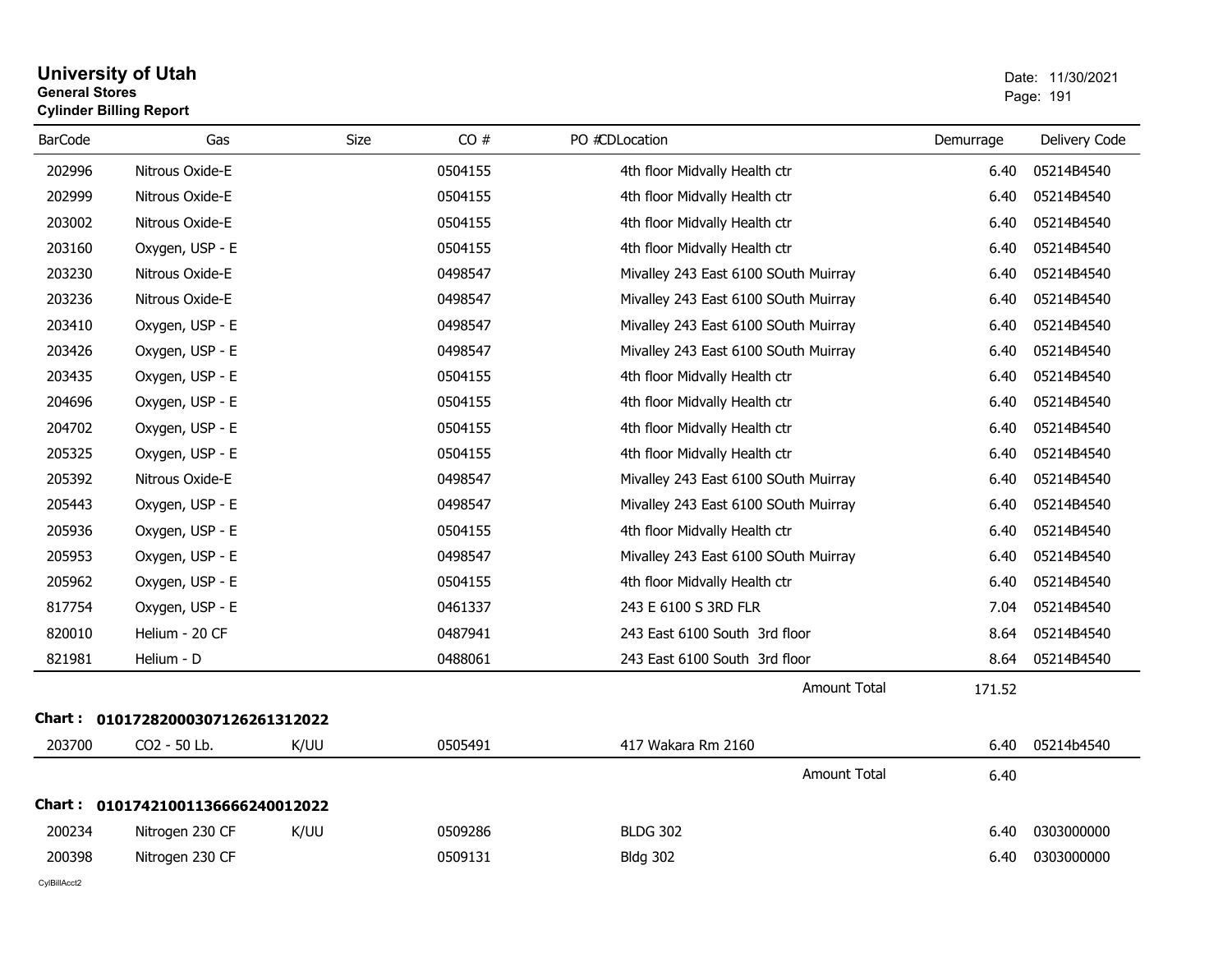| <b>General Stores</b>  | <b>University of Utah</b><br><b>Cylinder Billing Report</b> |      |         |                 |           | Date: 11/30/2021<br>Page: 192 |
|------------------------|-------------------------------------------------------------|------|---------|-----------------|-----------|-------------------------------|
| <b>BarCode</b>         | Gas                                                         | Size | CO#     | PO #CDLocation  | Demurrage | Delivery Code                 |
| 200591                 | Nitrogen 230 CF                                             |      | 0509131 | <b>Bldg 302</b> | 6.40      | 0303000000                    |
| 200625                 | Nitrogen 230 CF                                             |      | 0492783 | <b>BLDG 302</b> | 6.40      | 0303000000                    |
| 200865                 | Nitrogen 230 CF                                             |      | 0492783 | <b>BLDG 302</b> | 6.40      | 0303000000                    |
| 201279                 | Nitrogen 230 CF                                             |      | 0509286 | <b>BLDG 302</b> | 6.40      | 0303000000                    |
| 201282                 | Nitrogen 230 CF                                             |      | 0509131 | <b>Bldg 302</b> | 6.40      | 0303000000                    |
| 201373                 | Nitrogen 230 CF                                             |      | 0509286 | <b>BLDG 302</b> | 6.40      | 0303000000                    |
| 201432                 | Nitrogen 230 CF                                             |      | 0509131 | <b>Bldg 302</b> | 6.40      | 0303000000                    |
| 201446                 | Nitrogen 230 CF                                             |      | 0492783 | <b>BLDG 302</b> | 6.40      | 0303000000                    |
| 201517                 | Nitrogen 230 CF                                             |      | 0492783 | <b>BLDG 302</b> | 6.40      | 0303000000                    |
| 201518                 | Nitrogen 230 CF                                             |      | 0492783 | <b>BLDG 302</b> | 6.40      | 0303000000                    |
| 201519                 | Nitrogen 230 CF                                             |      | 0509131 | <b>Bldg 302</b> | 6.40      | 0303000000                    |
| 201693                 | Nitrogen 230 CF                                             |      | 0509131 | <b>Bldg 302</b> | 6.40      | 0303000000                    |
| 201886                 | Nitrogen 230 CF                                             |      | 0492783 | <b>BLDG 302</b> | 6.40      | 0303000000                    |
| 202663                 | Nitrogen 230 CF                                             |      | 0509131 | <b>Bldg 302</b> | 6.40      | 0303000000                    |
| 202731                 | Nitrogen 230 CF                                             |      | 0509131 | <b>Bldg 302</b> | 6.40      | 0303000000                    |
| 202864                 | Nitrogen 230 CF                                             |      | 0492783 | <b>BLDG 302</b> | 6.40      | 0303000000                    |
| 202931                 | Nitrogen 230 CF                                             |      | 0492783 | <b>BLDG 302</b> | 6.40      | 0303000000                    |
| 205378                 | Nitrogen 230 CF                                             |      | 0509286 | <b>BLDG 302</b> | 6.40      | 0303000000                    |
| 205690                 | N2 Lq 200VHP                                                |      | 0511051 | <b>BLDG 303</b> | 8.75      | 0303000000                    |
| 205690                 | N2 Lq 200VHP                                                |      | 0511645 | <b>BLDG 303</b> | 28.00     | 0303000000                    |
| 205690                 | N2 Lq 200VHP                                                |      | 0512433 | <b>BLDG 303</b> | 19.25     | 0303000000                    |
| 205691                 | N2 Lq 200VHP                                                |      | 0511390 | <b>BLDG 303</b> | 3.50      | 0303000000                    |
| 205691                 | N2 Lq 200VHP                                                |      | 0511645 | <b>BLDG 303</b> | 12.25     | 0303000000                    |
| 205691                 | N2 Lq 200VHP                                                |      | 0511882 | <b>BLDG 303</b> | 7.00      | 0303000000                    |
| 205691                 | N2 Lq 200VHP                                                |      | 0512385 | <b>BLDG 303</b> | 19.25     | 0303000000                    |
| 205692                 | N2 Lq 200VHP                                                |      | 0511390 | <b>BLDG 303</b> | 12.25     | 0303000000                    |
| 205692                 | N2 Lq 200VHP                                                |      | 0511808 | <b>BLDG 303</b> | 1.75      | 0303000000                    |
| 205692<br>CvIBillAcct2 | N2 Lq 200VHP                                                |      | 0512073 | <b>BLDG 303</b> | 12.25     | 0303000000                    |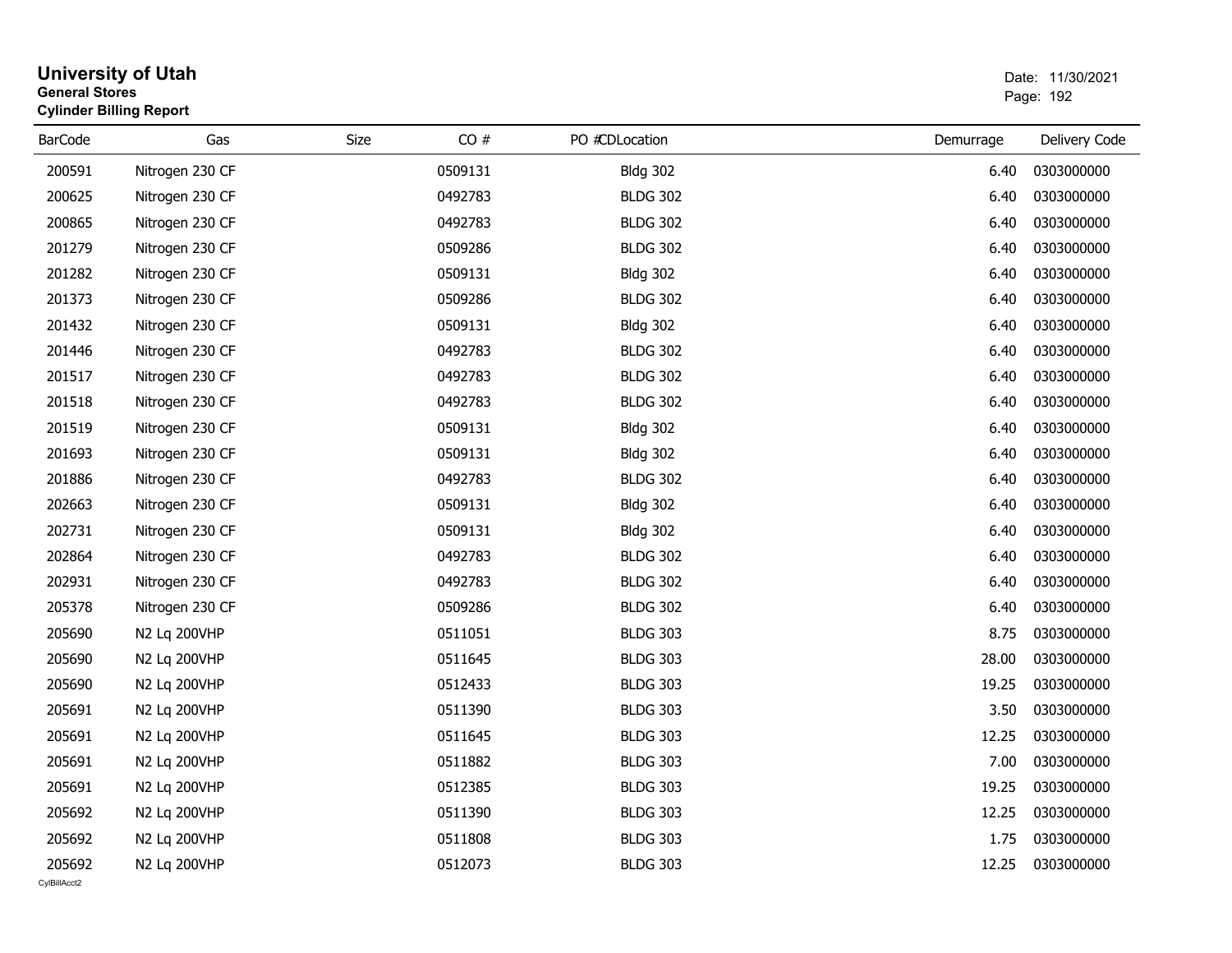|                | <b>University of Utah</b><br>Date: 11/30/2021<br><b>General Stores</b><br>Page: 193<br><b>Cylinder Billing Report</b> |      |         |                         |           |               |
|----------------|-----------------------------------------------------------------------------------------------------------------------|------|---------|-------------------------|-----------|---------------|
| <b>BarCode</b> | Gas                                                                                                                   | Size | CO#     | PO #CDLocation          | Demurrage | Delivery Code |
| 205692         | N2 Lq 200VHP                                                                                                          |      | 0512434 | <b>BLG 303</b>          | 14.00     | 0303000000    |
| 205693         | N2 Lq 200VHP                                                                                                          |      | 0511390 | <b>BLDG 303</b>         | 24.50     | 0303000000    |
| 205693         | N2 Lq 200VHP                                                                                                          |      | 0512385 | <b>BLDG 303</b>         | 8.75      | 0303000000    |
| 205693         | N2 Lq 200VHP                                                                                                          |      | 0512558 | <b>BLDG 303</b>         | 1.75      | 0303000000    |
| 205694         | N2 Lq 200VHP                                                                                                          |      | 0511219 | <b>BLDG 303</b>         | 8.75      | 0303000000    |
| 205694         | N2 Lq 200VHP                                                                                                          |      | 0511744 | <b>BLDG 303</b>         | 3.50      | 0303000000    |
| 205694         | N2 Lq 200VHP                                                                                                          |      | 0511882 | <b>BLDG 303</b>         | 14.00     | 0303000000    |
| 205694         | N2 Lq 200VHP                                                                                                          |      | 0512434 | <b>BLG 303</b>          | 14.00     | 0303000000    |
| 205695         | N2 Lq 200VHP                                                                                                          |      | 0511219 | <b>BLDG 303</b>         | 8.75      | 0303000000    |
| 205695         | N2 Lq 200VHP                                                                                                          |      | 0511808 | <b>BLDG 303</b>         | 8.75      | 0303000000    |
| 205695         | N2 Lq 200VHP                                                                                                          |      | 0512073 | <b>BLDG 303</b>         | 26.25     | 0303000000    |
| 205724         | Acetylene - MC                                                                                                        |      | 0434123 |                         | 5.12      | 0305000000    |
| 823893         | Nitrogen 230 CF                                                                                                       |      | 0509286 | <b>BLDG 302</b>         | 8.64      | 0303000000    |
| 824286         | Nitrogen 230 CF                                                                                                       |      | 0509286 | <b>BLDG 302</b>         | 8.64      | 0303000000    |
| 824287         | Nitrogen 230 CF                                                                                                       |      | 0509286 | <b>BLDG 302</b>         | 8.64      | 0303000000    |
| 824448         | Nitrogen 230 CF                                                                                                       |      | 0509286 | <b>BLDG 302</b>         | 8.64      | 0303000000    |
|                |                                                                                                                       |      |         | <b>Amount Total</b>     | 424.93    |               |
|                | Chart: 01017431001136696240012022                                                                                     |      |         |                         |           |               |
| 110805         | CO2 - 50 Lb.                                                                                                          | K/UU | 0056923 | BLDG. 95, CHLORINE ROOM | 5.12      | 0350002800    |
| 112066         | Acetylene - B                                                                                                         |      | 0000000 | Art Vault               | 5.12      | 0305001080    |
| 112250         | Acetylene - MC                                                                                                        |      | 0062715 |                         | 5.12      | 0305001080    |
| 112251         | Oxygen - 40/60                                                                                                        |      | 0062715 |                         | 5.12      | 0305001080    |
| 112257         | Acetylene - B                                                                                                         |      | 0064253 |                         | 7.04      | 0350002800    |
| 112327         | CO2 - 50 Lb.                                                                                                          |      | 0054621 |                         | 7.04      | 0350002800    |
| 113307         | Acetylene - B                                                                                                         |      | 0062523 |                         | 7.04      | 0350002600    |
| 114103         | Oxygen - 40/60                                                                                                        |      | 0070007 |                         | 7.04      | 0305001080    |
| 114788         | Acetylene - B                                                                                                         |      | 0081719 |                         | 7.04      | 0350002800    |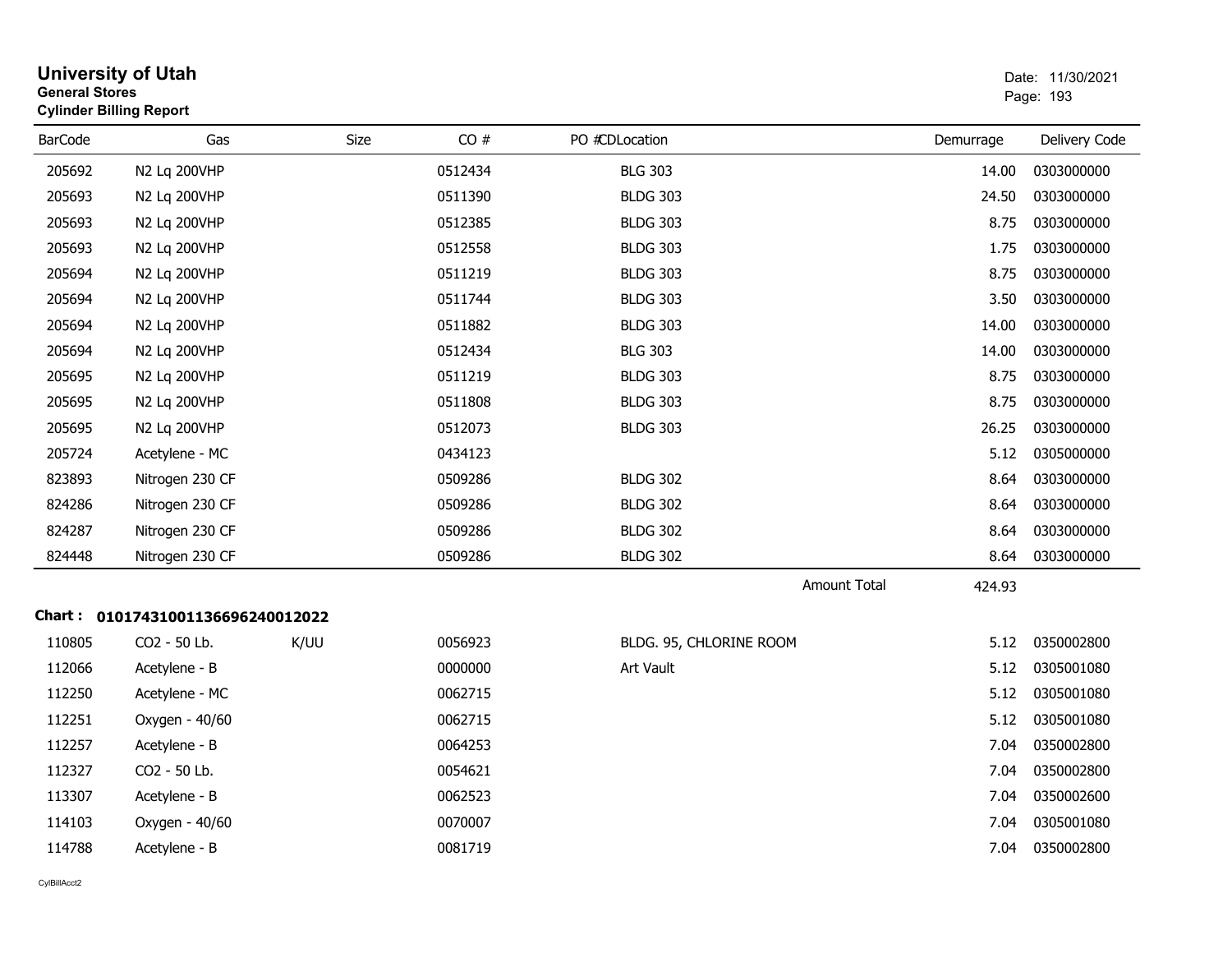| <b>General Stores</b>  | <b>University of Utah</b><br><b>Cylinder Billing Report</b> |      |         |                  |           | Date: 11/30/2021<br>Page: 194 |
|------------------------|-------------------------------------------------------------|------|---------|------------------|-----------|-------------------------------|
| <b>BarCode</b>         | Gas                                                         | Size | CO#     | PO #CDLocation   | Demurrage | Delivery Code                 |
| 115431                 | Acetylene - B                                               |      | 0091904 |                  | 7.04      | 0350002280                    |
| 117369                 | Acetylene - MC                                              |      | 0106549 |                  | 5.12      | 0350002800                    |
| 200087                 | Acetylene, CF                                               |      | 0261224 |                  | 5.12      | 0303000000                    |
| 200422                 | Acetylene, CF                                               |      | 0208113 |                  | 5.12      | 0350002800                    |
| 200522                 | Acetylene, CF                                               |      | 0464335 |                  | 5.12      | 0305000000                    |
| 201003                 | Oxygen, USP                                                 |      | 0087231 |                  | 5.12      | 0350002280                    |
| 201511                 | Argon - 125 CF                                              |      | 0485099 |                  | 6.40      | 0305000000                    |
| 201959                 | Acetylene - MC                                              |      | 0095267 |                  | 5.12      | 0350002280                    |
| 201960                 | Oxygen - 20 CF                                              |      | 0095267 |                  | 6.40      | 0350002280                    |
| 201967                 | Oxygen - 20 CF                                              |      | 0160595 |                  | 5.12      | 0305001080                    |
| 202011                 | Acetylene - MC                                              |      | 0087135 | <b>WILL CALL</b> | 5.12      | 0350002280                    |
| 202041                 | Nitrogen 115 CF                                             |      | 0103666 |                  | 5.12      | 0350002280                    |
| 202143                 | Acetylene - B                                               |      | 0098718 |                  | 5.12      | 0350002800                    |
| 202189                 | Acetylene - B                                               |      | 0331735 |                  | 5.12      | 0305001080                    |
| 202366                 | Acetylene, CF                                               |      | 0183678 | shop             | 5.12      | 0350002600                    |
| 202447                 | Nitrogen, 35CF                                              |      | 0151030 |                  | 5.76      | 0305001080                    |
| 202490                 | Oxygen - 20 CF                                              |      | 0187676 | <b>SHOP</b>      | 6.40      | 0305001080                    |
| 202496                 | Oxygen, USP                                                 |      | 0464335 |                  | 5.12      | 0305000000                    |
| 202555                 | Acetylene - B                                               |      | 0249825 |                  | 5.12      | 0350002800                    |
| 202567                 | Oxygen - 20 CF                                              |      | 0177369 |                  | 6.40      | 0305001080                    |
| 202590                 | CO2 - 20 Lb.                                                |      | 0371610 |                  | 5.12      | 0305001090                    |
| 202659                 | Acetylene - B                                               |      | 0181563 |                  | 5.12      | 0350002800                    |
| 202726                 | Nitrogen 230 CF                                             |      | 0303367 |                  | 5.12      | 0305001080                    |
| 202837                 | Acetylene - B                                               |      | 0195161 |                  | 5.12      | 0350002600                    |
| 202890                 | Acetylene - MC                                              |      | 0485793 |                  | 6.40      | 0305000000                    |
| 202893                 | Oxygen - 20 CF                                              |      | 0233750 |                  | 6.40      | 0305001080                    |
| 202954                 | Acetylene - MC                                              |      | 0191526 |                  | 5.12      | 0305001080                    |
| 202957<br>CvIBillAcct2 | Acetylene - MC                                              |      | 0307965 |                  | 5.12      | 0305001080                    |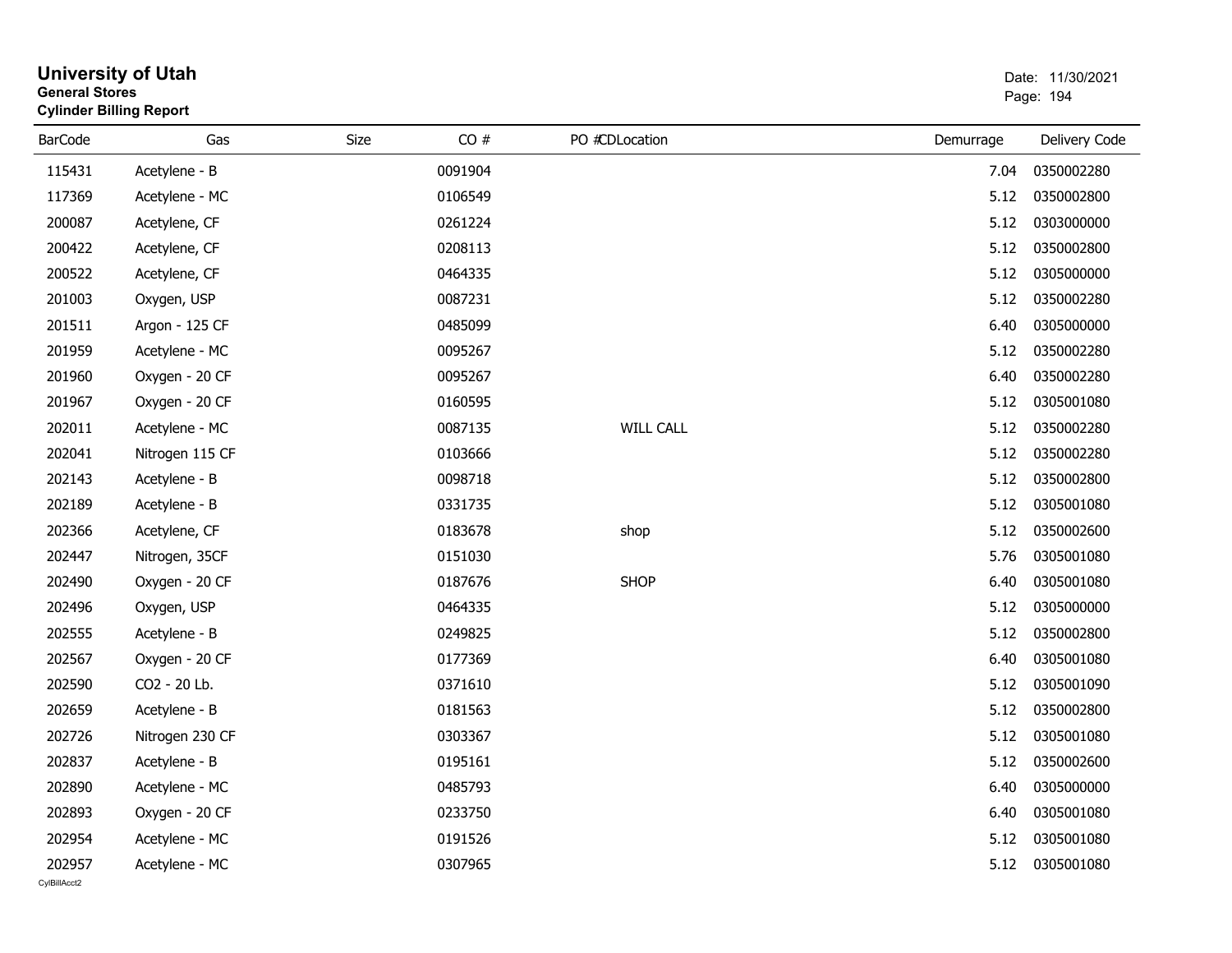| <b>General Stores</b>  | <b>Cylinder Billing Report</b> |      |         |                                        |           | Page: 195     |
|------------------------|--------------------------------|------|---------|----------------------------------------|-----------|---------------|
| <b>BarCode</b>         | Gas                            | Size | CO#     | PO #CDLocation                         | Demurrage | Delivery Code |
| 202963                 | Acetylene - MC                 |      | 0353854 |                                        | 5.12      | 0350002800    |
| 202964                 | Acetylene - MC                 |      | 0323446 |                                        | 5.12      | 0305001080    |
| 203057                 | Acetylene - B                  |      | 0203031 | Shop                                   | 5.12      | 0350002800    |
| 203140                 | Acetylene - MC                 |      | 0306962 |                                        | 5.12      | 0305001080    |
| 203220                 | Oxygen - 20 CF                 |      | 0307965 |                                        | 5.12      | 0305001080    |
| 203223                 | Oxygen - 20 CF                 |      | 0382893 |                                        | 5.12      | 0305001080    |
| 203249                 | Nitrogen 40 CF                 |      | 0292975 |                                        | 5.12      | 0305001080    |
| 203288                 | Acetylene - MC                 |      | 0331023 |                                        | 5.12      | 0305001080    |
| 203291                 | Acetylene - MC                 |      | 0317126 |                                        | 5.12      | 0305001080    |
| 203351                 | Acetylene - B                  |      | 0251938 |                                        | 5.12      |               |
| 203353                 | Acetylene - B                  |      | 0219659 |                                        | 5.12      | 0303000000    |
| 203355                 | Acetylene - B                  |      | 0482726 |                                        | 6.40      | 0305000000    |
| 203400                 | Nitrogen 40 CF                 |      | 0412382 |                                        | 5.12      | 0305001080    |
| 203401                 | Nitrogen 40 CF                 |      | 0307965 |                                        | 5.12      | 0305001080    |
| 203471                 | Acetylene - MC                 |      | 0308664 |                                        | 5.12      | 0350002600    |
| 203472                 | Acetylene - MC                 |      | 0277926 | MT BARCODES #202890,202694,202978,2029 | 5.12      | 0305001080    |
| 203587                 | Oxygen - 20 CF                 |      | 0504707 |                                        | 6.40      | 0305000000    |
| 203589                 | Oxygen - 20 CF                 |      | 0281930 | <b>SHOP</b>                            | 5.12      | 0305001080    |
| 203591                 | Oxygen - 20 CF                 |      | 0384371 | welding of outlets plant 303           | 5.12      | 0305001090    |
| 203592                 | Oxygen - 20 CF                 |      | 0323480 |                                        | 5.12      | 0305001080    |
| 203594                 | Oxygen - 20 CF                 |      | 0490163 |                                        | 6.40      | 0305000000    |
| 203596                 | Oxygen - 20 CF                 |      | 0487935 |                                        | 6.40      | 0305000000    |
| 203598                 | Oxygen - 20 CF                 |      | 0307965 |                                        | 5.12      | 0305001080    |
| 203599                 | Oxygen - 20 CF                 |      | 0306962 |                                        | 5.12      | 0305001080    |
| 203602                 | Acetylene - MC                 |      | 0253983 |                                        | 5.12      | 0305001080    |
| 203611                 | Oxygen - 20 CF                 |      | 0307413 |                                        | 6.40      | 0305001080    |
| 203613                 | Acetylene - MC                 |      | 0304270 |                                        | 5.12      | 0305001080    |
| 203630<br>CvIBillAcct2 | Acetylene - MC                 |      | 0251067 |                                        | 5.12      | 0305001080    |

**University of Utah** Date: 11/30/2021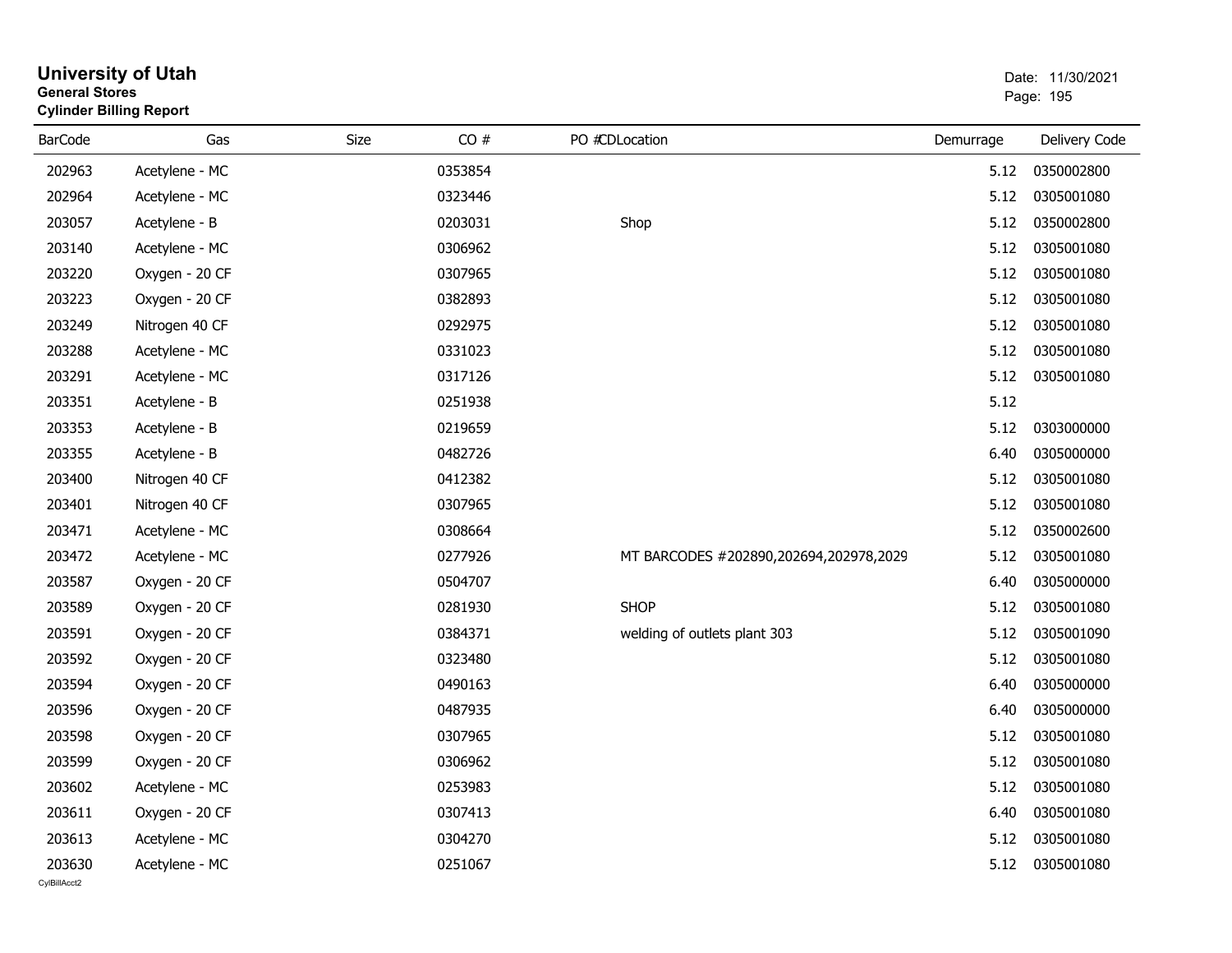|                | <b>University of Utah</b><br><b>General Stores</b><br><b>Cylinder Billing Report</b> |      |         |                  | Date: 11/30/2021<br>Page: 196 |               |  |
|----------------|--------------------------------------------------------------------------------------|------|---------|------------------|-------------------------------|---------------|--|
| <b>BarCode</b> | Gas                                                                                  | Size | CO#     | PO #CDLocation   | Demurrage                     | Delivery Code |  |
| 203636         | Acetylene - MC                                                                       |      | 0248823 |                  | 5.12                          | 0305001080    |  |
| 203637         | Acetylene - MC                                                                       |      | 0324008 |                  | 5.12                          | 0305001080    |  |
| 203641         | Acetylene - MC                                                                       |      | 0250414 |                  | 5.12                          | 0305001080    |  |
| 203721         | Oxygen - 20 CF                                                                       |      | 0292487 |                  | 6.40                          | 0305001080    |  |
| 203722         | Oxygen - 20 CF                                                                       |      | 0293329 |                  | 6.40                          | 0305001080    |  |
| 203724         | Oxygen - 20 CF                                                                       |      | 0293698 |                  | 6.40                          | 0305001080    |  |
| 203729         | Oxygen - 20 CF                                                                       |      | 0284881 |                  | 6.40                          | 0305001080    |  |
| 203747         | Acetylene - MC                                                                       |      | 0326207 |                  | 5.12                          | 0305001080    |  |
| 203786         | Acetylene - B                                                                        |      | 0138301 |                  | 5.12                          | 0350002800    |  |
| 203790         | Acetylene - MC                                                                       |      | 0146799 |                  | 5.12                          | 0350002800    |  |
| 203986         | Oxygen, USP                                                                          |      | 0186010 |                  | 5.12                          | 0350002600    |  |
| 204237         | Acetylene - MC                                                                       |      | 0347249 |                  | 5.12                          | 0305001080    |  |
| 204250         | Acetylene - MC                                                                       |      | 0487935 |                  | 6.40                          | 0305000000    |  |
| 204268         | Acetylene - MC                                                                       |      | 0343739 | ELECTRIC SHOP    | 5.12                          | 0350002600    |  |
| 204278         | Acetylene - MC                                                                       |      | 0490150 |                  | 6.40                          | 0305000000    |  |
| 204295         | Oxygen - 20 CF                                                                       |      | 0431124 |                  | 5.12                          | 0305000000    |  |
| 204366         | Oxygen - 20 CF                                                                       |      | 0500571 |                  | 6.40                          | 0305000000    |  |
| 204406         | Acetylene - MC                                                                       |      | 0500571 |                  | 6.40                          | 0305000000    |  |
| 204408         | Acetylene - MC                                                                       |      | 0409342 | shop             | 5.12                          | 0305001090    |  |
| 204460         | Acetylene - MC                                                                       |      | 0504707 |                  | 6.40                          | 0305000000    |  |
| 204532         | Acetylene - B                                                                        |      | 0110320 |                  | 5.12                          | 0350002800    |  |
| 204545         | Acetylene - MC                                                                       |      | 0197277 | <b>HVAC SHOP</b> | 5.12                          | 0305001080    |  |
| 204630         | Air - 233 CF                                                                         |      | 0125380 |                  | 5.12                          |               |  |
| 204640         | Acetylene - B                                                                        |      | 0128498 |                  | 5.12                          | 0350002800    |  |
| 205593         | Oxygen - 20 CF                                                                       |      | 0323325 | <b>HVAC SHOP</b> | 5.12                          | 0305001080    |  |
| 205600         | Oxygen - 20 CF                                                                       |      | 0343739 | ELECTRIC SHOP    | 5.12                          | 0350002600    |  |
| 205604         | Acetylene - B                                                                        |      | 0393226 | <b>SHOP</b>      | 5.12                          | 0305001090    |  |
| 205672         | CO2 - 20 Lb.                                                                         |      | 0485582 |                  | 6.40                          | 0305000000    |  |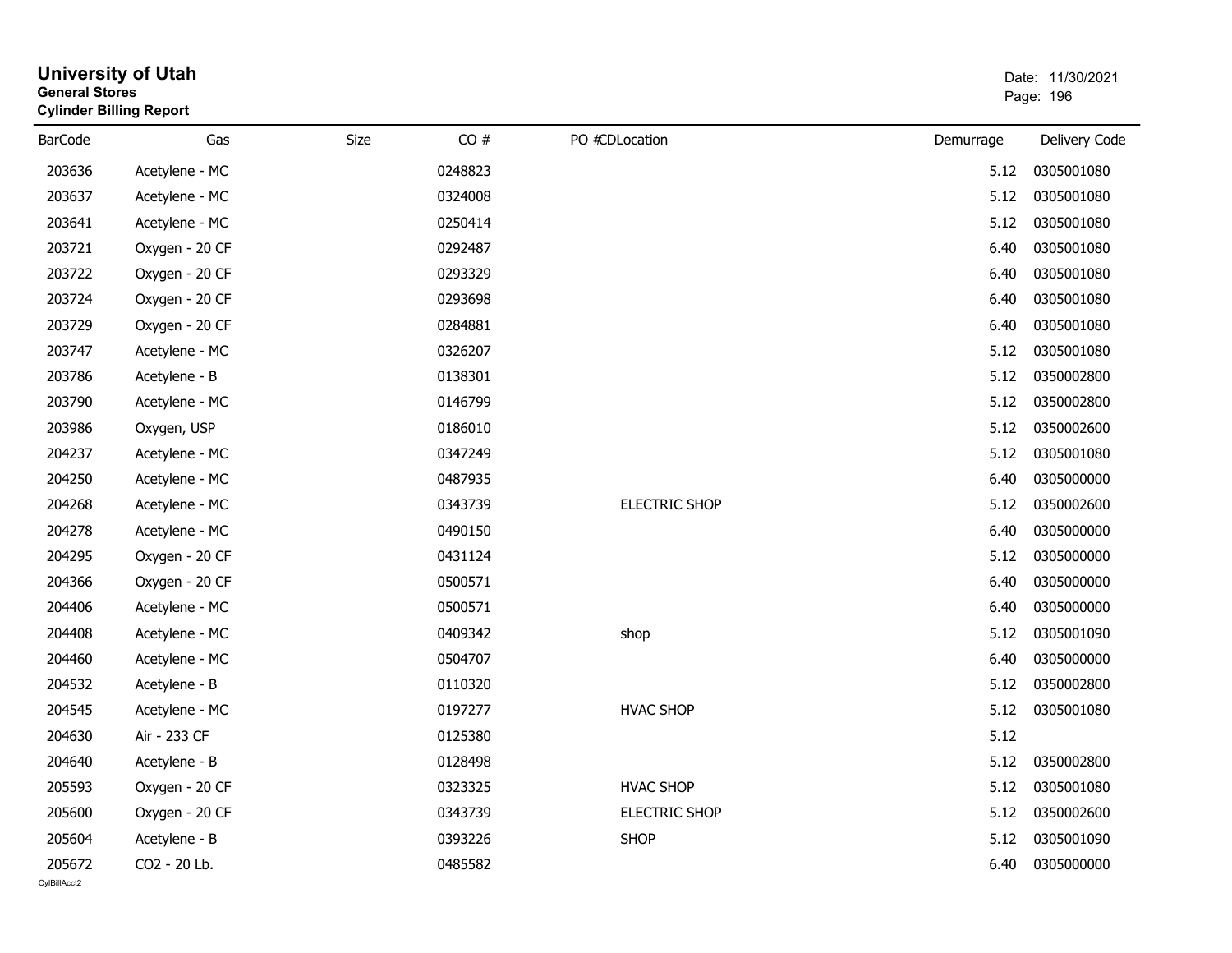| <b>General Stores</b> | <b>University of Utah</b><br><b>Cylinder Billing Report</b> |           |         |                |                     |           | Date: 11/30/2021<br>Page: 197 |
|-----------------------|-------------------------------------------------------------|-----------|---------|----------------|---------------------|-----------|-------------------------------|
| <b>BarCode</b>        | Gas                                                         | Size      | CO#     | PO #CDLocation |                     | Demurrage | Delivery Code                 |
| 205689                | Acetylene - MC                                              |           | 0349144 |                |                     | 5.12      | 0305001080                    |
| 205700                | Acetylene - MC                                              |           | 0363149 |                |                     | 5.12      | 0305001090                    |
| 205728                | Acetylene - MC                                              |           | 0423319 | <b>SHOP</b>    |                     | 5.12      | 0305000000                    |
| 205791                | Acetylene - MC                                              |           | 0488227 |                |                     | 6.40      | 0305000000                    |
| 205860                | Acetylene - MC                                              |           | 0468565 |                |                     | 6.40      | 0305000000                    |
| 807167                | Sulfur Hexaflou                                             |           | 0306910 |                |                     | 10.88     | 0350002600                    |
| 813045                | CO2 - Inst. Gra                                             |           | 0428102 |                |                     | 7.36      | 0305000000                    |
| 820868                | Oxygen - 20 CF                                              |           | 0485793 |                |                     | 8.64      | 0305000000                    |
| 824702                | Nitrogen 40 CF                                              |           | 0512408 |                |                     | 2.97      | 0305000000                    |
|                       |                                                             |           |         |                | <b>Amount Total</b> | 573.21    |                               |
|                       | Chart: 01017471001136776240012022                           |           |         |                |                     |           |                               |
| 201273                | Nitrogen 230 CF                                             | K/UU      | 0508543 |                |                     | 6.40      | 035000228A                    |
| 201558                | Nitrogen 40 CF                                              |           | 0506477 |                |                     | 6.40      | 035000228A                    |
| 202857                | Argon - 125 CF                                              |           | 0506905 |                |                     | 6.40      | 035000228A                    |
| 203246                | Nitrogen 40 CF                                              |           | 0506477 |                |                     | 6.40      | 035000228A                    |
| 203728                | Oxygen - 20 CF                                              |           | 0506400 |                |                     | 6.40      | 035000228A                    |
| 204271                | Acetylene - MC                                              |           | 0506400 |                |                     | 6.40      | 035000228A                    |
| 204415                | Acetylene - MC                                              |           | 0492438 |                |                     | 6.40      | 035000228A                    |
| 204416                | Acetylene - MC                                              |           | 0480194 |                |                     | 6.40      | 035000228A                    |
| 205602                | Oxygen - 20 CF                                              |           | 0505205 |                |                     | 6.40      | 035000228A                    |
| 205635                | Acetylene - MC                                              |           | 0505205 |                |                     | 6.40      | 035000228A                    |
|                       |                                                             |           |         |                | <b>Amount Total</b> | 64.00     |                               |
|                       | Chart: 01017481001136806240012022                           |           |         |                |                     |           |                               |
| 202818                | Nitrogen 115 CF                                             | 125 CF/UU | 0421092 | <b>SHOP</b>    |                     | 5.12      | 035000228B                    |
| 203586                | Oxygen - 20 CF                                              |           | 0414309 |                |                     | 5.12      | 035000228B                    |
| 203625                | Oxygen - 20 CF                                              |           | 0441808 |                |                     | 5.12      | 035000228B                    |
| 204265                | Acetylene - MC                                              |           | 0442677 |                |                     | 5.12      | 035000228B                    |
| CylBillAcct2          |                                                             |           |         |                |                     |           |                               |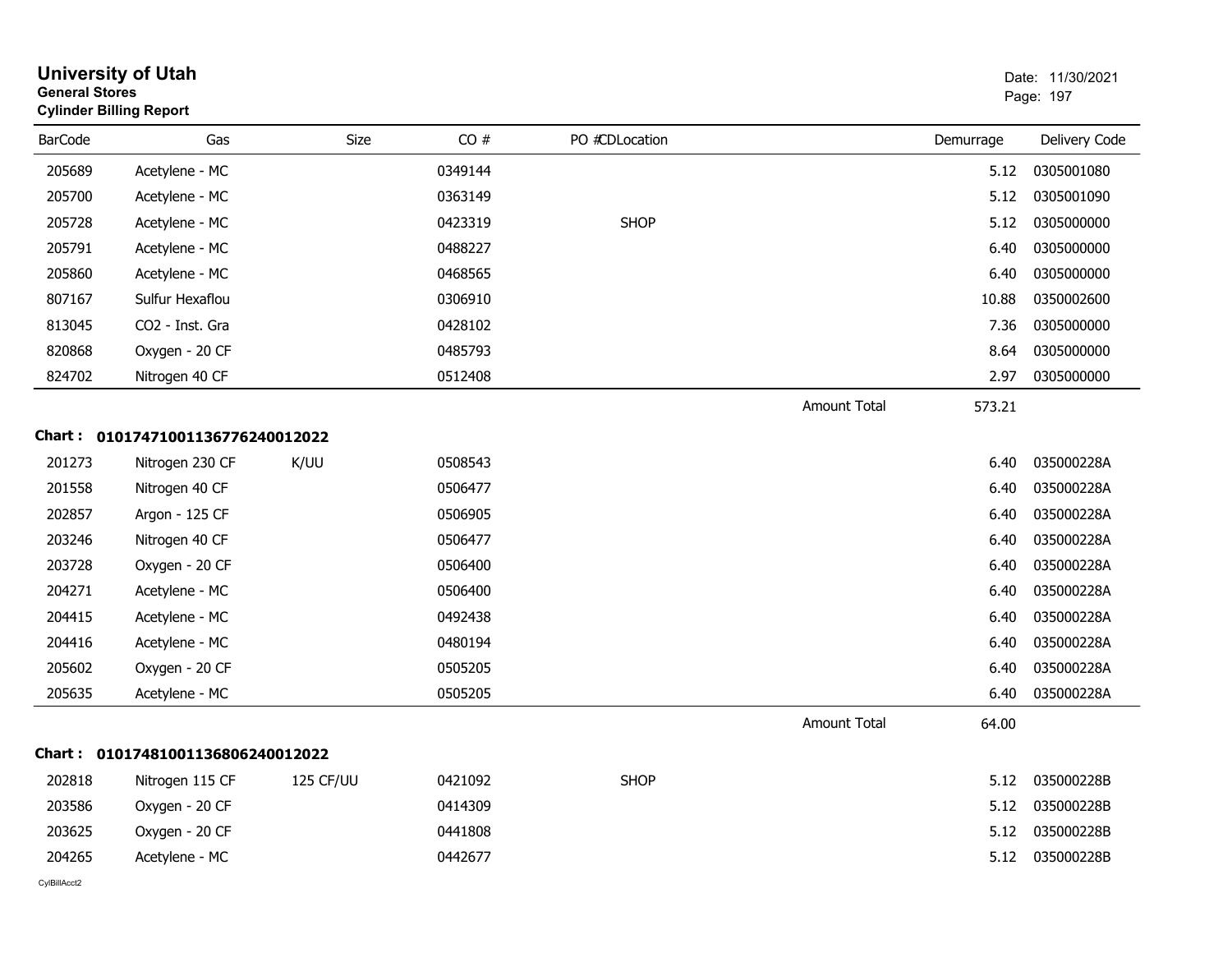| <b>General Stores</b> | <b>University of Utah</b><br><b>Cylinder Billing Report</b> |                  |         |                      |                     |           | Date: 11/30/2021<br>Page: 198 |
|-----------------------|-------------------------------------------------------------|------------------|---------|----------------------|---------------------|-----------|-------------------------------|
| <b>BarCode</b>        | Gas                                                         | <b>Size</b>      | CO#     | PO #CDLocation       |                     | Demurrage | Delivery Code                 |
| 205698                | Acetylene - MC                                              |                  | 0414309 |                      |                     | 5.12      | 035000228B                    |
| 205820                | Nitrogen 40 CF                                              |                  | 0501331 |                      |                     | 5.76      | 035000228B                    |
|                       |                                                             |                  |         |                      | <b>Amount Total</b> | 31.36     |                               |
|                       | Chart: 01017491001136836240012019                           |                  |         |                      |                     |           |                               |
| 816943                | Co2 Liquid-55                                               | Liq-Airga        | 0454243 | <b>CHLORINE ROOM</b> |                     | 64.00     | 035000228C                    |
|                       |                                                             |                  |         |                      | Amount Total        | 64.00     |                               |
|                       | Chart: 01017491001136836240012022                           |                  |         |                      |                     |           |                               |
| 202581                | Co2 Liquid-55                                               | <b>180 LTR/U</b> | 0511248 | <b>CHLORINE ROOM</b> |                     | 20.80     | 035000228C                    |
| 202582                | Co2 Liquid-55                                               |                  | 0510690 | <b>CHLORINE ROOM</b> |                     | 19.20     | 035000228C                    |
| 202582                | Co <sub>2</sub> Liquid-55                                   |                  | 0512015 | <b>CHLORINE ROOM</b> |                     | 12.80     | 035000228C                    |
| 202583                | Co2 Liquid-55                                               |                  | 0510969 | <b>CHLORINE ROOM</b> |                     | 19.20     | 035000228C                    |
| 202583                | Co2 Liquid-55                                               |                  | 0512015 | <b>CHLORINE ROOM</b> |                     | 12.80     | 035000228C                    |
| 203182                | Acetylene - MC                                              |                  | 0505206 |                      |                     | 6.40      | 035000228C                    |
| 203282                | Co2 Liquid-55                                               |                  | 0512015 | <b>CHLORINE ROOM</b> |                     | 12.80     | 035000228C                    |
| 203283                | Co2 Liquid-55                                               |                  | 0511248 | <b>CHLORINE ROOM</b> |                     | 9.60      | 035000228C                    |
| 203503                | Co2 Liquid-55                                               |                  | 0511603 | <b>CHLORINE ROOM</b> |                     | 11.20     | 035000228c                    |
| 203504                | Co2 Liquid-55                                               |                  | 0511603 | <b>CHLORINE ROOM</b> |                     | 32.00     | 035000228c                    |
| 203505                | Co2 Liquid-55                                               |                  | 0510969 | <b>CHLORINE ROOM</b> |                     | 51.20     | 035000228C                    |
| 203506                | Co2 Liquid-55                                               |                  | 0511603 | <b>CHLORINE ROOM</b> |                     | 11.20     | 035000228c                    |
| 203507                | Co2 Liquid-55                                               |                  | 0511248 | CHLORINE ROOM        |                     | 9.60      | 035000228C                    |
| 203508                | Co2 Liquid-55                                               |                  | 0511902 | <b>CHLORINE ROOM</b> |                     | 20.80     | 035000228C                    |
| 203670                | CO2 - 75 Lb                                                 |                  | 0424379 | <b>CHLORINE ROOM</b> |                     | 10.88     | 035000228C                    |
| 203671                | CO2 - 75 Lb                                                 |                  | 0424379 | <b>CHLORINE ROOM</b> |                     | 10.88     | 035000228C                    |
| 203672                | CO2 - 75 Lb                                                 |                  | 0417223 | <b>CHLORINE ROOM</b> |                     | 10.88     | 035000228C                    |
| 204283                | Acetylene - MC                                              |                  | 0491579 |                      |                     | 6.40      | 035000228C                    |
| 205286                | Co2 Liquid-55                                               |                  | 0510969 | <b>CHLORINE ROOM</b> |                     | 6.40      | 035000228C                    |
| 205286                | Co2 Liquid-55                                               |                  | 0511902 | <b>CHLORINE ROOM</b> |                     | 20.80     | 035000228C                    |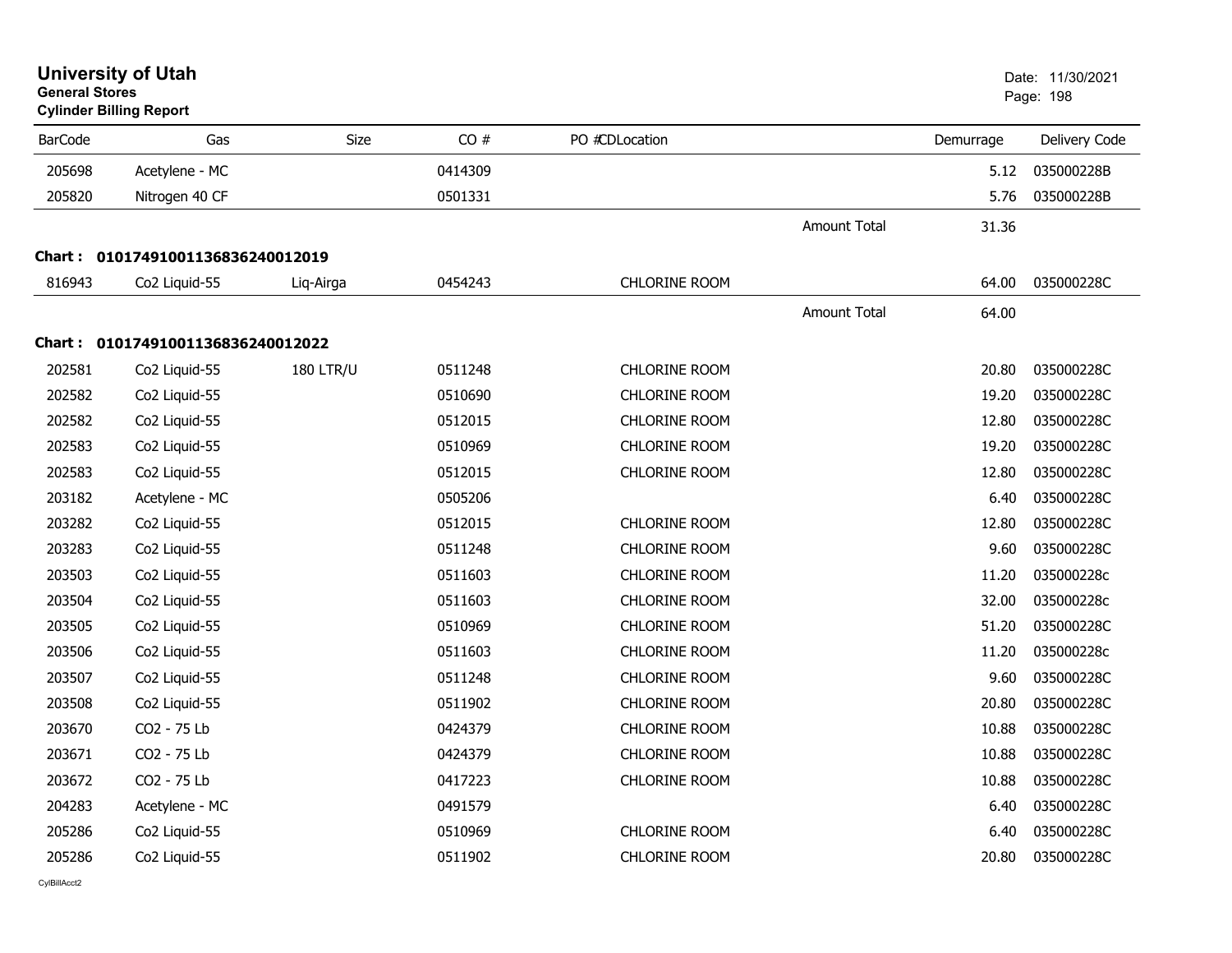|                        | <b>University of Utah</b><br><b>General Stores</b><br><b>Cylinder Billing Report</b> |           |         |                      |                     |           | Date: 11/30/2021<br>Page: 199 |
|------------------------|--------------------------------------------------------------------------------------|-----------|---------|----------------------|---------------------|-----------|-------------------------------|
| <b>BarCode</b>         | Gas                                                                                  | Size      | CO#     | PO #CDLocation       |                     | Demurrage | Delivery Code                 |
| 205287                 | Co2 Liquid-55                                                                        |           | 0510487 | <b>CHLORINE ROOM</b> |                     | 51.20     | 035000228C                    |
| 205288                 | Co2 Liquid-55                                                                        |           | 0510690 | <b>CHLORINE ROOM</b> |                     | 6.40      | 035000228C                    |
| 205288                 | Co2 Liquid-55                                                                        |           | 0511902 | <b>CHLORINE ROOM</b> |                     | 20.80     | 035000228C                    |
| 205609                 | Acetylene - MC                                                                       |           | 0505206 |                      |                     | 6.40      | 035000228C                    |
| 820869                 | Oxygen - 20 CF                                                                       |           | 0491579 |                      |                     | 8.64      | 035000228C                    |
| 823266                 | Nitrogen 40 CF                                                                       |           | 0498715 |                      |                     | 8.64      | 035000228c                    |
|                        |                                                                                      |           |         |                      | Amount Total        | 417.92    |                               |
| Chart :                | 01017501001136866240012022                                                           |           |         |                      |                     |           |                               |
| 202854                 | Nitrogen 115 CF                                                                      | 125 CF/UU | 0492917 |                      |                     | 6.40      | 035000228D                    |
| 203241                 | Nitrogen 40 CF                                                                       |           | 0506715 | Picked Up            |                     | 6.40      | 035000228D                    |
| 203248                 | Nitrogen 40 CF                                                                       |           | 0509577 |                      |                     | 6.40      | 035000228D                    |
| 203344                 | Acetylene - MC                                                                       |           | 0500288 |                      |                     | 6.40      | 035000228D                    |
| 203723                 | Oxygen - 20 CF                                                                       |           | 0506659 |                      |                     | 6.40      | 035000228D                    |
| 203725                 | Oxygen - 20 CF                                                                       |           | 0500288 |                      |                     | 6.40      | 035000228D                    |
| 204285                 | Acetylene - MC                                                                       |           | 0425276 |                      |                     | 5.12      | 035000228d                    |
| 204681                 | Nitrogen 115 CF                                                                      |           | 0487474 |                      |                     | 6.40      | 035000228D                    |
| 205712                 | Acetylene - B                                                                        |           | 0478872 |                      |                     | 6.40      | 035000228D                    |
| 205822                 | Nitrogen 40 CF                                                                       |           | 0507524 |                      |                     | 5.76      | 035000228D                    |
| 205874                 | Acetylene - MC                                                                       |           | 0506659 |                      |                     | 6.40      | 035000228D                    |
|                        |                                                                                      |           |         |                      | <b>Amount Total</b> | 68.48     |                               |
| Chart :                | 01017511001136896240012022                                                           |           |         |                      |                     |           |                               |
| 204544                 | Nitrogen 115 CF                                                                      | 125 CF/UU | 0504389 |                      |                     | 6.40      | 035000228E                    |
| 822428                 | Nitrogen, 23 CF                                                                      |           | 0496569 |                      |                     |           | 8.64 035000228E               |
|                        |                                                                                      |           |         |                      | Amount Total        | 15.04     |                               |
|                        | Chart: 01017521001136926240012022                                                    |           |         |                      |                     |           |                               |
| 200897                 | Nitrogen 115 CF                                                                      | 125 CF/UU | 0506048 |                      |                     | 6.40      | 035000228F                    |
| 202120<br>CylBillAcct2 | Oxygen - 20 CF                                                                       |           | 0471922 |                      |                     | 6.40      | 035000228F                    |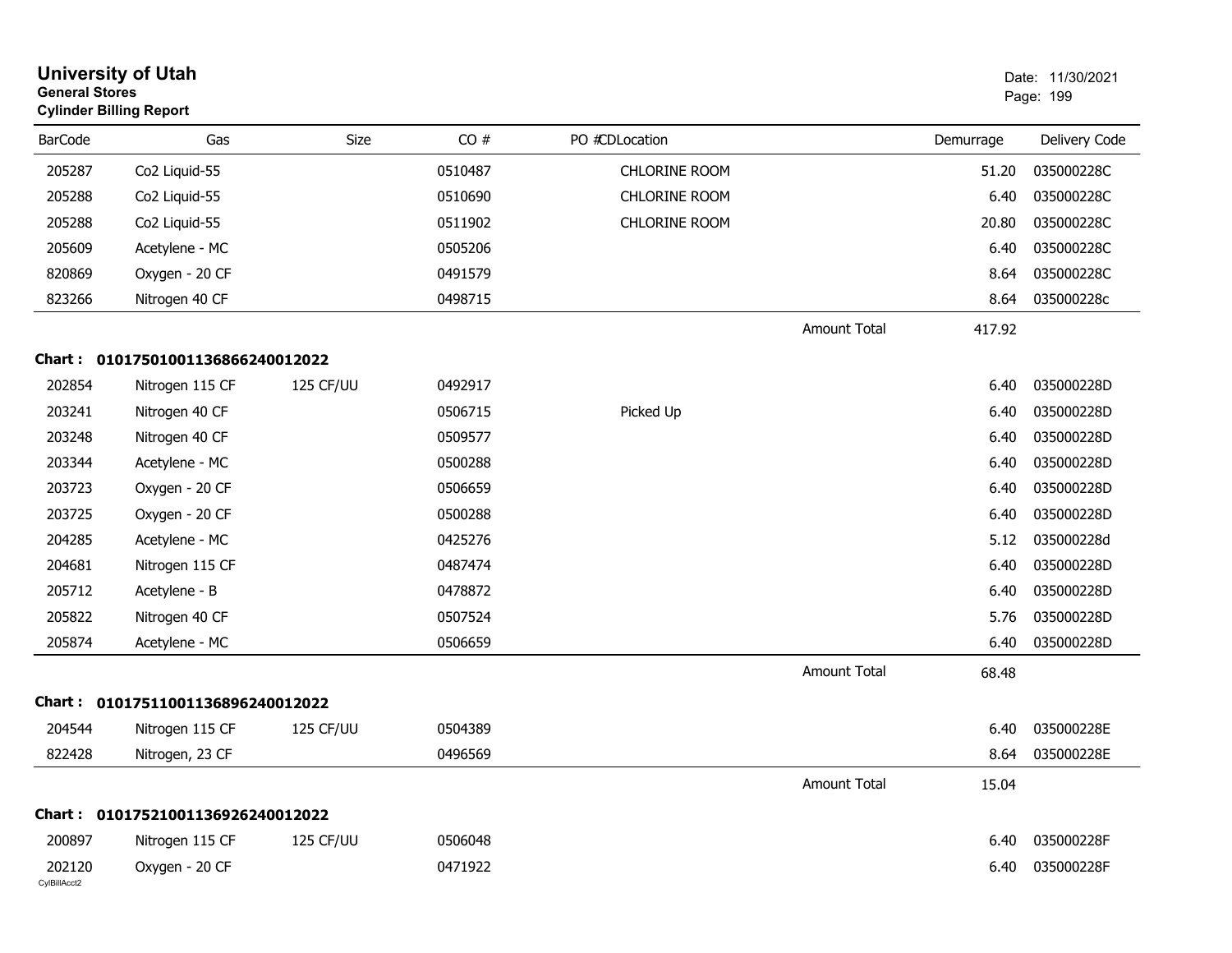| <b>General Stores</b> | <b>University of Utah</b><br><b>Cylinder Billing Report</b> |           |         |                                          |                     |           | Date: 11/30/2021<br>Page: 200 |
|-----------------------|-------------------------------------------------------------|-----------|---------|------------------------------------------|---------------------|-----------|-------------------------------|
| <b>BarCode</b>        | Gas                                                         | Size      | CO#     | PO #CDLocation                           |                     | Demurrage | Delivery Code                 |
| 202285                | Oxygen - 20 CF                                              |           | 0476092 |                                          |                     | 6.40      | 035000228F                    |
| 203243                | Nitrogen 40 CF                                              |           | 0506048 |                                          |                     | 6.40      | 035000228F                    |
| 204258                | Acetylene - MC                                              |           | 0511242 |                                          |                     | 6.40      | 035000228F                    |
| 204260                | Acetylene - MC                                              |           | 0511242 |                                          |                     | 6.40      | 035000228F                    |
| 204407                | Acetylene - MC                                              |           | 0511242 |                                          |                     | 6.40      | 035000228F                    |
| 205599                | Oxygen - 20 CF                                              |           | 0498103 |                                          |                     | 6.40      | 035000228F                    |
| 205819                | Nitrogen 40 CF                                              |           | 0506048 |                                          |                     | 5.76      | 035000228F                    |
|                       |                                                             |           |         |                                          | <b>Amount Total</b> | 56.96     |                               |
| Chart :               | 01017552000005796260312022                                  |           |         |                                          |                     |           |                               |
| 200407                | CO2 - 50 Lb.                                                | K/UU      | 0501030 | 383 Colorow RM 173                       |                     | 6.40      | 05213C4440                    |
|                       |                                                             |           |         |                                          | <b>Amount Total</b> | 6.40      |                               |
|                       | Chart: 01017552000288806260312022                           |           |         |                                          |                     |           |                               |
| 823245                | Oxygen, USP                                                 | 200C/Mt.A | 0498201 | 383 Colorow Dr Ste 187 Norman Taylor Lab |                     | 8.64      | 05213C4440                    |
|                       |                                                             |           |         |                                          | <b>Amount Total</b> | 8.64      |                               |
|                       | Chart: 0101755500056000302626032022                         |           |         |                                          |                     |           |                               |
| 200039                | CO2 - 50 Lb.                                                | K/UU      | 0422793 | 3B525 SOM                                |                     | 5.12      | 05213C4440                    |
| 202401                | Oxygen, USP - E                                             |           | 0401524 | 3C444 SOM                                |                     | 5.12      | 05213C4440                    |
| 203111                | $CO2 - E$                                                   |           | 0235985 | 3B525 SOM                                |                     | 5.12      | 05213C4440                    |
| 204703                | Oxygen, USP - E                                             |           | 0401239 | 3C444 SOM                                |                     | 5.12      | 05213C4440                    |
| 205506                | Nitrogen 230 CF                                             |           | 0438090 | 3B25 SOM                                 |                     | 5.12      | 05213C4440                    |
|                       |                                                             |           |         |                                          | <b>Amount Total</b> | 25.60     |                               |
|                       | Chart: 0101755500059310612623032022                         |           |         |                                          |                     |           |                               |
| 516805                | 7%cO2/50%O2/N2                                              | 150A/Mt.A | 0451877 | 1D29 BLDG 2, VAMC                        |                     | 9.28      | 05213c4440                    |
|                       |                                                             |           |         |                                          | Amount Total        | 9.28      |                               |
|                       | Chart: 0101755500059310612626032022                         |           |         |                                          |                     |           |                               |
| 200014                | 95% Air, 5% CO2                                             | K/UU      | 0405377 | VA 2 2C40                                |                     |           | 5.12 0521AB1930               |
| CylBillAcct2          |                                                             |           |         |                                          |                     |           |                               |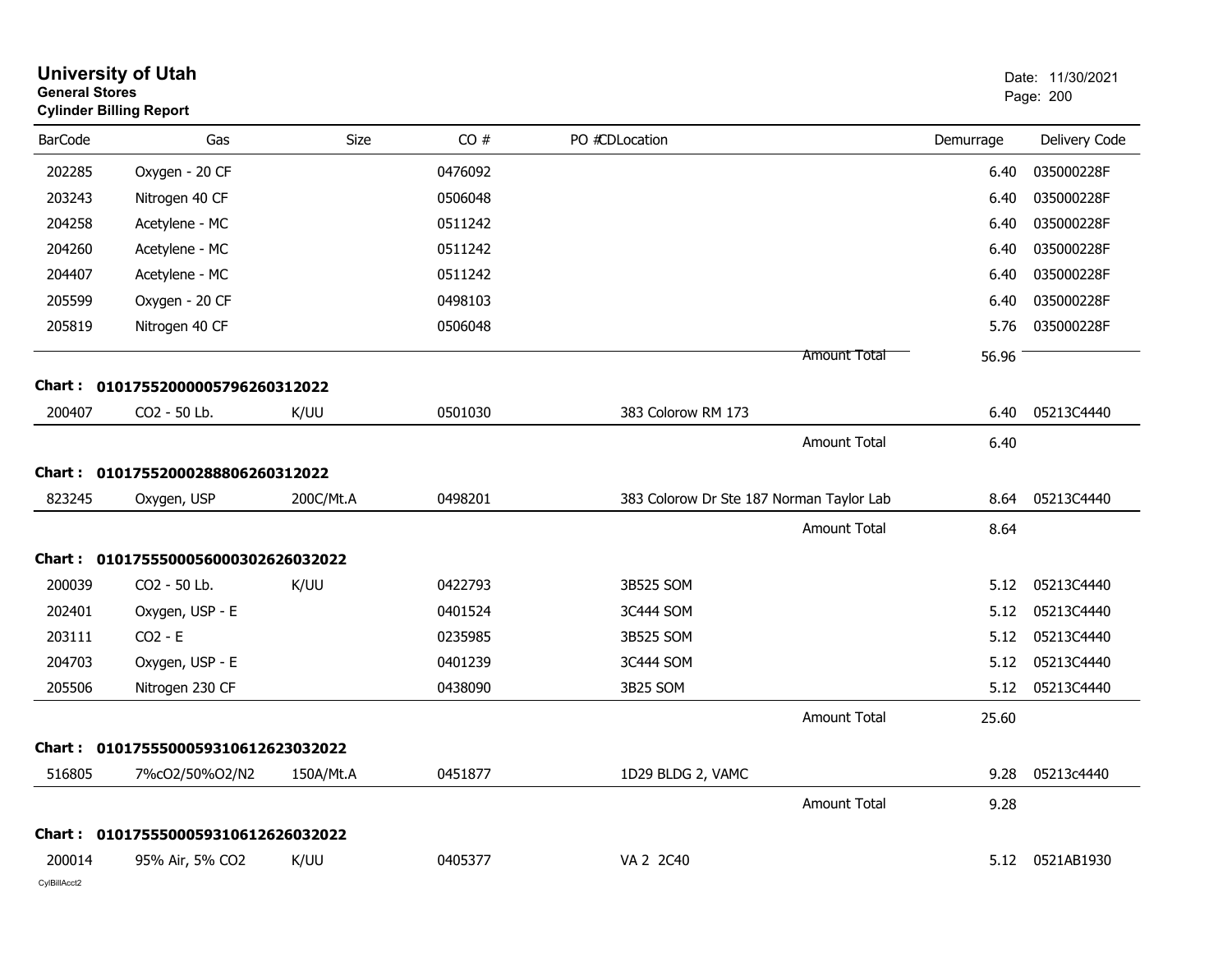| <b>General Stores</b> | <b>University of Utah</b><br><b>Cylinder Billing Report</b> |      |         |                               | Date: 11/30/2021<br>Page: 201 |               |  |
|-----------------------|-------------------------------------------------------------|------|---------|-------------------------------|-------------------------------|---------------|--|
| <b>BarCode</b>        | Gas                                                         | Size | CO#     | PO #CDLocation                | Demurrage                     | Delivery Code |  |
| 200016                | 95% Air, 5% CO2                                             |      | 0414853 | VA2 #2C40                     | 5.12                          | 0521AB1930    |  |
| 200533                | Argon                                                       |      | 0386173 | VA2 1D30                      | 5.12                          | 0521AB1930    |  |
| 200757                | CO2 - 50 Lb.                                                |      | 0419826 | VA2 Room 2D17                 | 5.12                          | 0521AB1930    |  |
| 200828                | 95% O2, 5% CO2                                              |      | 0369483 | VA Med Ctr. Bldg 2, Room 1D29 | 5.12                          | 0521ab1930    |  |
| 202373                | Helium - UHP                                                |      | 0366658 | <b>VAMC 1D30</b>              | 5.12                          | 0521ab1930    |  |
| 202433                | N2, Liquid LX45                                             |      | 0509585 | 1D30 BLDG 2, VAMC             | 9.60                          | 05213C4440    |  |
| 202907                | N2, Liquid LX45                                             |      | 0511673 | VA BLDG 2 RM 1D30             | 41.60                         | 05213C4440    |  |
| 203610                | Nitrogen NF                                                 |      | 0464197 | VA BLDG 2 RM 1D29             | 5.12                          | 05213C4440    |  |
| 204517                | 95% Air, 5% CO2                                             |      | 0414853 | VA2 #2C40                     | 5.12                          | 0521AB1930    |  |
| 205364                | CO2 - 50 Lb.                                                |      | 0419826 | VA2 Room 2D17                 | 5.12                          | 0521AB1930    |  |
| 808501                | 21% O2 In N2                                                |      | 0339847 | 1D21 BLDG 2, VAMC             | 7.04                          | 0521AB1930    |  |
| 808554                | 5%CO212%O2N2                                                |      | 0340236 | 1D21 BLDG 2, VAMC             | 7.04                          | 0521AB1930    |  |
| 809150                | 3%Co227%N2inO2                                              |      | 0354931 | 1D29 BLDG 2, VAMC             | 7.04                          | 0521AB1930    |  |
| 809277                | Nitrogen, 23 CF                                             |      | 0359843 | VA 1D29 BLDG. 2               | 7.04                          | 0521AB1930    |  |
| 809852                | 6%Co2,24%N2,O2                                              |      | 0373957 | 1D29 BLDG 2, VAMC             | 7.04                          | 0521ab1930    |  |
| 809876                | 16%024%CO2/N2                                               |      | 0374561 | 1D29 BLDG 2, VAMC             | 6.72                          | 0521ab1930    |  |
| 809877                | 16%O24%CO2/N2                                               |      | 0374561 | 1D29 BLDG 2, VAMC             | 6.72                          | 0521ab1930    |  |
| 810932                | 5%CO212%O2N2                                                |      | 0396951 | 1D29 BLDG 2, VAMC             | 7.04                          | 0521AB1930    |  |
| 810933                | 5%CO212%O2N2                                                |      | 0396951 | 1D29 BLDG 2, VAMC             | 7.04                          | 0521AB1930    |  |
| 813929                | Oxygen, USP                                                 |      | 0432214 | 1D30, BLDG 2, VAMC            | 7.36                          | 0521AB1930    |  |
| 813947                | Nitrogen NF                                                 |      | 0432214 | 1D30, BLDG 2, VAMC            | 7.36                          | 0521AB1930    |  |
| 818648                | 5%CO212%O2N2                                                |      | 0466059 | 1D29 BLDG 2, VAMC             | 8.64                          | 05213c4440    |  |
| 818701                | 21% O2 In N2                                                |      | 0466216 | 1D29 BLDG 2, VAMC             | 8.64                          | 05213c4440    |  |
| 818765                | 5%CO212%O2N2                                                |      | 0466611 | 1D29 BLDG 2, VAMC             | 8.64                          | 05213c4440    |  |
|                       |                                                             |      |         | <b>Amount Total</b>           | 200.64                        |               |  |
|                       | Chart: 0101755500059315270626032022                         |      |         |                               |                               |               |  |
| 201131                | Oxygen, USP                                                 | K/UU | 0506744 | <b>558 BPRB</b>               | 6.40                          | 05213C4440    |  |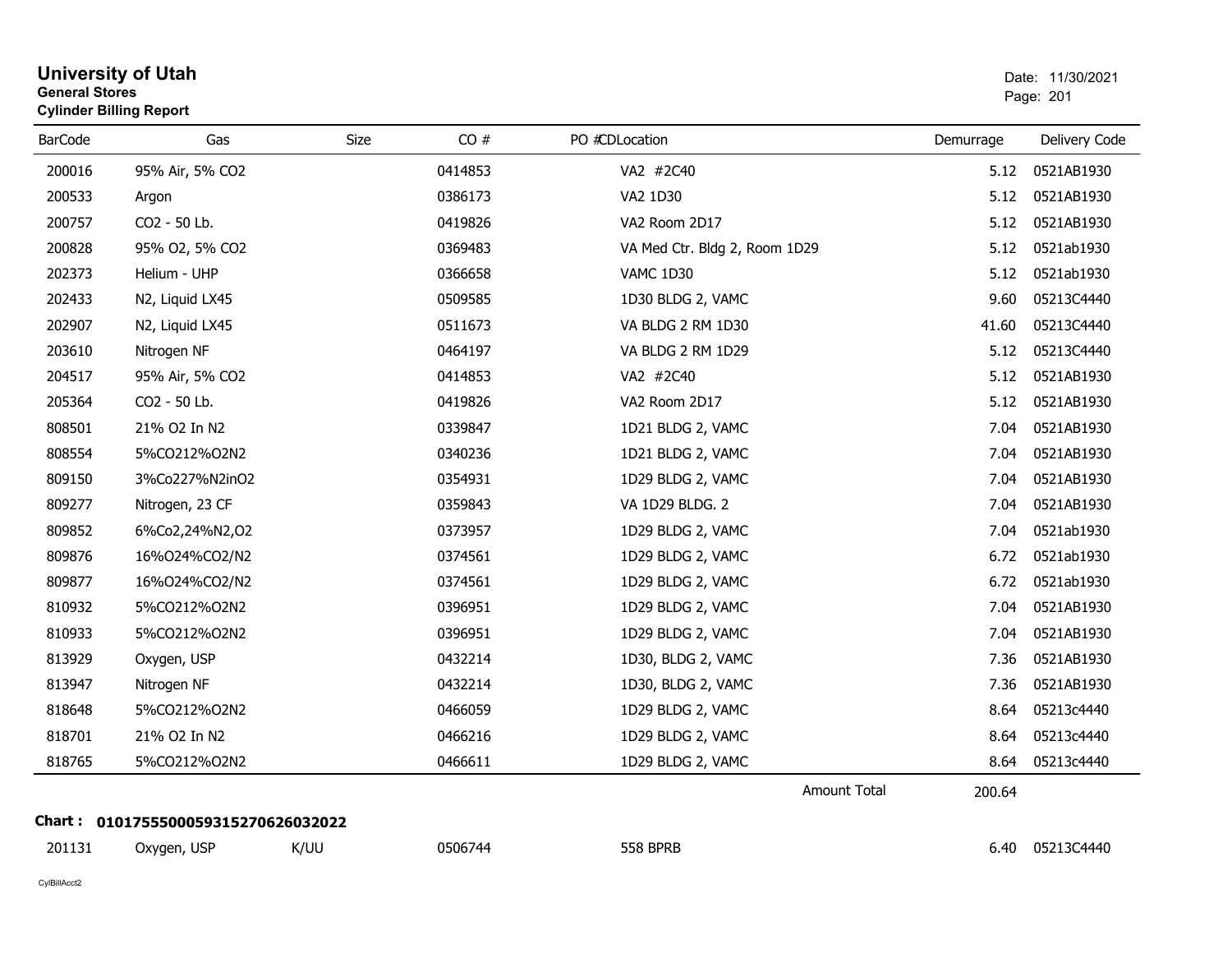| <b>General Stores</b>  | <b>Cylinder Billing Report</b>      |           |         |                                          |           | Page: 202     |
|------------------------|-------------------------------------|-----------|---------|------------------------------------------|-----------|---------------|
| <b>BarCode</b>         | Gas                                 | Size      | CO#     | PO #CDLocation                           | Demurrage | Delivery Code |
| 202651                 | 95% O2, 5% CO2                      |           | 0506744 | <b>558 BPRB</b>                          | 6.40      | 05213C4440    |
| 203330                 | Oxygen, USP                         |           | 0503224 | 383 Colorow Room 175                     | 6.40      | 05213C4440    |
| 205552                 | Nitrogen NF                         |           | 0505141 | <b>558 BPRB</b>                          | 6.40      | 05213C4440    |
| 205579                 | 95% O2, 5% CO2                      |           | 0508899 | <b>558 BPRB</b>                          | 6.40      | 05213C4440    |
| 205927                 | Nitrogen NF                         |           | 0499794 | <b>558 BPRB</b>                          | 6.40      | 05213C4440    |
| 821657                 | Nitrogen NF                         |           | 0484672 | <b>558 BPRB</b>                          | 8.64      | 05213C4440    |
| 823672                 | CO2 - 50 Lb.                        |           | 0503228 | 383 Colorow RM 173                       | 8.64      | 05213C4440    |
| 823673                 | CO2 - 50 Lb.                        |           | 0503228 | 383 Colorow RM 173                       | 8.64      | 05213C4440    |
| 823974                 | Oxygen, USP                         |           | 0505141 | <b>558 BPRB</b>                          | 8.64      | 05213C4440    |
|                        |                                     |           |         | Amount Total                             | 72.96     |               |
|                        | Chart: 0101755500059317000626032022 |           |         |                                          |           |               |
| 205583                 | 95% O2, 5% CO2                      | K/UU      | 0512591 | 383 COlorow Dr RM 160 Dudek Lab          | 0.20      | 05213C4440    |
| 205910                 | Oxygen, USP                         |           | 0506768 | 383 Colorow Dr Rm 183 Taylor Lab         | 4.20      | 05213C4440    |
| 821759                 | Oxygen, USP                         |           | 0486342 | 383 Colorw Dr Ste 187 Norman Taylor' Lab | 8.64      | 05213C4440    |
| 824150                 | Oxygen, USP                         |           | 0507241 | 383 Colorow Dr, room 183, Taylor Lab     | 8.64      | 05213C4440    |
| 824404                 | Oxygen, USP                         |           | 0509105 | 383 Colorow, RM 183- Taylor Lab          | 8.64      | 05213C4440    |
| 824611                 | Oxygen, USP                         |           | 0512399 | 383 COlorow Dr RM 183 Taylor Lab         | 2.97      | 05213C4440    |
| 824895                 | Nitrogen NF                         |           | 0512591 | 383 COlorow Dr RM 160 Dudek Lab          | 0.27      | 05213C4440    |
|                        |                                     |           |         | <b>Amount Total</b>                      | 33.56     |               |
|                        | Chart: 01017556000168466260312022   |           |         |                                          |           |               |
| 202199                 | 95% O2, 5% CO2                      | K/UU      | 0465957 | 3C444 MC                                 | 6.40      | 05213C4440    |
| 202846                 | Nitrogen NF                         |           | 0489981 | 3C444 SOM                                | 6.40      | 05213C4440    |
| 205925                 | Nitrogen NF                         |           | 0489981 | 3C444 SOM                                | 6.40      | 05213C4440    |
| 816321                 | Nitrogen NF                         |           | 0450776 | 3C444 SOM                                | 7.36      | 05213C4440    |
|                        |                                     |           |         | <b>Amount Total</b>                      | 26.56     |               |
| Chart :                | 01017614913217096240012022          |           |         |                                          |           |               |
| 813447<br>CylBillAcct2 | CO2 - 50 Lb.                        | $50#$ dib | 0427587 | <b>BLDG 621</b>                          | 10.56     | 0624001000    |

# **University of Utah**  Date: 11/30/2021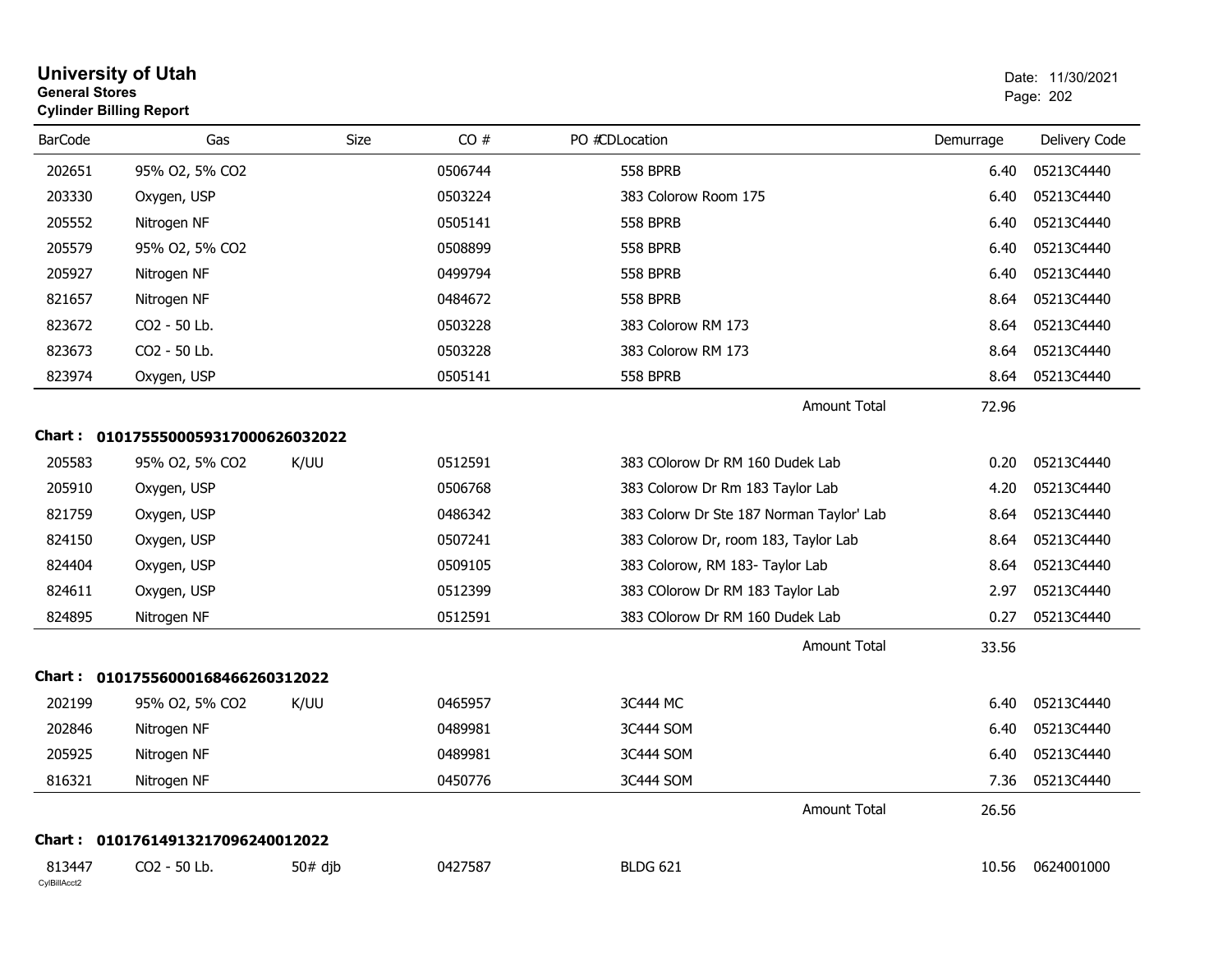| <b>General Stores</b> | <b>University of Utah</b><br><b>Cylinder Billing Report</b> |           |         |                                     |           | Date: 11/30/2021<br>Page: 203 |
|-----------------------|-------------------------------------------------------------|-----------|---------|-------------------------------------|-----------|-------------------------------|
| <b>BarCode</b>        | Gas                                                         | Size      | CO#     | PO #CDLocation                      | Demurrage | Delivery Code                 |
|                       |                                                             |           |         | <b>Amount Total</b>                 | 10.56     |                               |
|                       | Chart: 01017642000177696240212022                           |           |         |                                     |           |                               |
| 823302                | Nitrous Oxide                                               | 20#-MT.AI | 0498906 | 370 NINTH AVE #101 - AVENUE CLINICS | 8.64      | 05212B2000                    |
|                       |                                                             |           |         | <b>Amount Total</b>                 | 8.64      |                               |
|                       | Chart: 01017642000177696261212022                           |           |         |                                     |           |                               |
| 203531                | Nitrous Oxide                                               | 20#/UU    | 0462562 | 370 9TH AVE #101                    | 5.12      | 05212B2000                    |
|                       |                                                             |           |         | <b>Amount Total</b>                 | 5.12      |                               |
|                       | Chart: 01018072000011876260212022                           |           |         |                                     |           |                               |
| 201001                | CO2 - 50 Lb.                                                | K/UU      | 0503645 | 675 Arapeen Dr #106                 | 0.80      | 0887002050                    |
|                       |                                                             |           |         | <b>Amount Total</b>                 | 0.80      |                               |
|                       | Chart: 01018072000011876260312022                           |           |         |                                     |           |                               |
| 201113                | CO <sub>2</sub> - 50 Lb.                                    | K/UU      | 0507548 | 675 Arapeen Dr Rm 106               | 6.40      | 0887002050                    |
| 201189                | CO2 - 50 Lb.                                                |           | 0511522 | 675 Arapeen Dr Andrology RM 102     | 5.60      | 0887002050                    |
| 203240                | Nitrogen 40 CF                                              |           | 0507358 | 675 Arapeen Dr Rm 106               | 6.40      | 0887002050                    |
|                       |                                                             |           |         | <b>Amount Total</b>                 | 18.40     |                               |
| Chart :               | 01018292000280496260012022                                  |           |         |                                     |           |                               |
| 200349                | Hydrogen                                                    | K/UU      | 0510884 | 621 WIntrobe                        | 6.40      | 05215C3300                    |
| 201157                | Argon                                                       |           | 0492366 | BLDG 530 RM 621 - Hector Bergonia   | 6.40      | 0533021000                    |
| 204667                | Helium - UHP                                                |           | 0476389 | 2400 EIHG                           | 6.40      | 0533021000                    |
| 823874                | Lq Argon                                                    |           | 0511151 | 2400 EIHG                           | 64.00     | 05215C3300                    |
| 824857                | Lq Argon                                                    |           | 0512527 | Hallway Outside 2400 EIHG           | 14.00     | 0533021000                    |
|                       |                                                             |           |         | <b>Amount Total</b>                 | 97.20     |                               |
| Chart :               | 0101868500059317140626002022                                |           |         |                                     |           |                               |
| 201056                | Nitrogen 230 CF                                             | K/UU      | 0482216 | 1207 SMBB Loading Dock              | 6.40      | 0523000000                    |
| 202249                | Oxygen, USP - E                                             |           | 0482216 | 1207 SMBB Loading Dock              | 6.40      | 0523000000                    |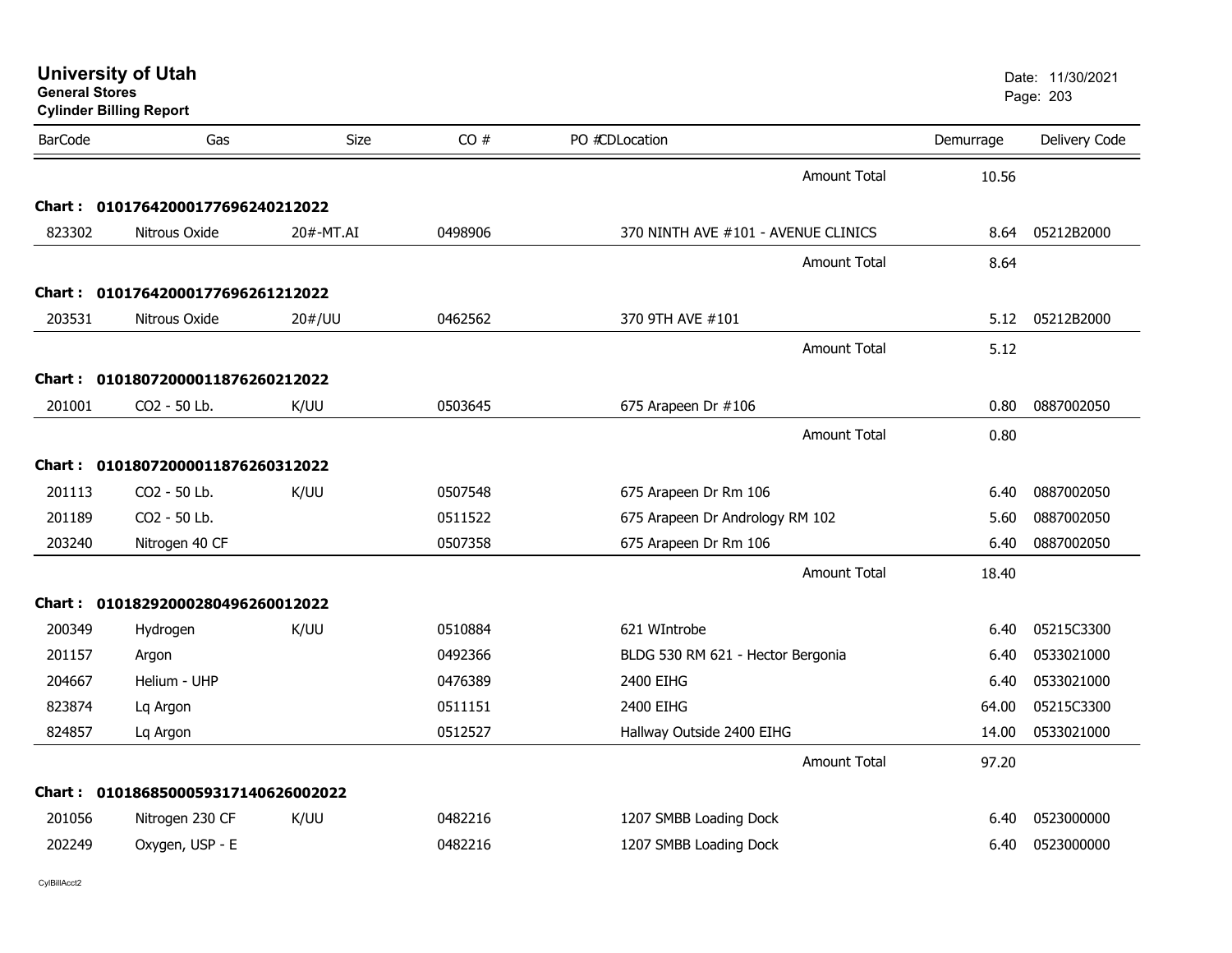#### **University of Utah** Date: 11/30/2021 **General Stores**er and the state of the state of the state of the state of the state of the state of the Page: 204  $\,$ **Cylinder Billing Report**

| <b>BarCode</b> | Gas                                 | Size | CO#     | PO #CDLocation                 | Demurrage | Delivery Code |
|----------------|-------------------------------------|------|---------|--------------------------------|-----------|---------------|
| 202410         | Oxygen, USP - E                     |      | 0488313 | Building 151 room 1502.        | 6.40      | 0523000000    |
| 202413         | Oxygen, USP - E                     |      | 0488313 | Building 151 room 1502.        | 6.40      | 0523000000    |
| 203157         | Oxygen, USP - E                     |      | 0488313 | Building 151 room 1502.        | 6.40      | 0523000000    |
| 203403         | Nitrogen 40 CF                      |      | 0497164 | BLDG 151 Vivarium Loading Dock | 6.40      | 0523000000    |
| 204328         | Oxygen, USP - E                     |      | 0488313 | Building 151 room 1502.        | 6.40      | 0523000000    |
| 204749         | Oxygen, USP - E                     |      | 0482216 | 1207 SMBB Loading Dock         | 6.40      | 0523000000    |
| 205323         | Oxygen, USP - E                     |      | 0488313 | Building 151 room 1502.        | 6.40      | 0523000000    |
| 205336         | Oxygen, USP - E                     |      | 0488313 | Building 151 room 1502.        | 6.40      | 0523000000    |
| 205384         | Oxygen, USP - E                     |      | 0488313 | Building 151 room 1502.        | 6.40      | 0523000000    |
| 205877         | Oxygen, USP - E                     |      | 0488313 | Building 151 room 1502.        | 6.40      | 0523000000    |
| 821264         | Oxygen, USP                         |      | 0482216 | 1207 SMBB Loading Dock         | 3.24      | 0523000000    |
| 821349         | Oxygen, USP - E                     |      | 0488313 | Building 151 room 1502.        | 8.64      | 0523000000    |
| 822923         | Oxygen, USP                         |      | 0497164 | BLDG 151 Vivarium Loading Dock | 3.24      | 0523000000    |
| 822924         | Oxygen, USP                         |      | 0497164 | BLDG 151 Vivarium Loading Dock | 8.64      | 0523000000    |
| 822929         | Oxygen, USP                         |      | 0497164 | BLDG 151 Vivarium Loading Dock | 8.64      | 0523000000    |
| 823267         | Nitrogen 40 CF                      |      | 0498342 | SMBB Dock                      | 8.64      | 0523000000    |
| 823268         | Nitrogen 40 CF                      |      | 0498342 | <b>SMBB Dock</b>               | 8.64      | 0523000000    |
| 823269         | Nitrogen 40 CF                      |      | 0498342 | <b>SMBB Dock</b>               | 8.64      | 0523000000    |
| 824616         | Oxygen, USP                         |      | 0511815 | BLDG 151 Loading Dock          | 5.40      | 0523000000    |
| 824618         | Oxygen, USP                         |      | 0511815 | BLDG 151 Loading Dock          | 5.40      | 0523000000    |
| 824621         | Oxygen, USP                         |      | 0511815 | BLDG 151 Loading Dock          | 5.40      | 0523000000    |
| 824622         | Oxygen, USP                         |      | 0511815 | BLDG 151 Loading Dock          | 5.40      | 0523000000    |
|                |                                     |      |         | <b>Amount Total</b>            | 156.72    |               |
|                | Chart: 0101868500059317770626002022 |      |         |                                |           |               |
| 202088         | Nitrogen 230 CF                     | K/UU | 0472872 | <b>SMBB</b>                    | 6.40      | 0523000000    |
| 205840         | Oxygen, USP                         |      | 0478144 | Bldg 151 Rm 1207               | 6.40      | 0523000000    |
|                |                                     |      |         | Amount Total                   | 12.80     |               |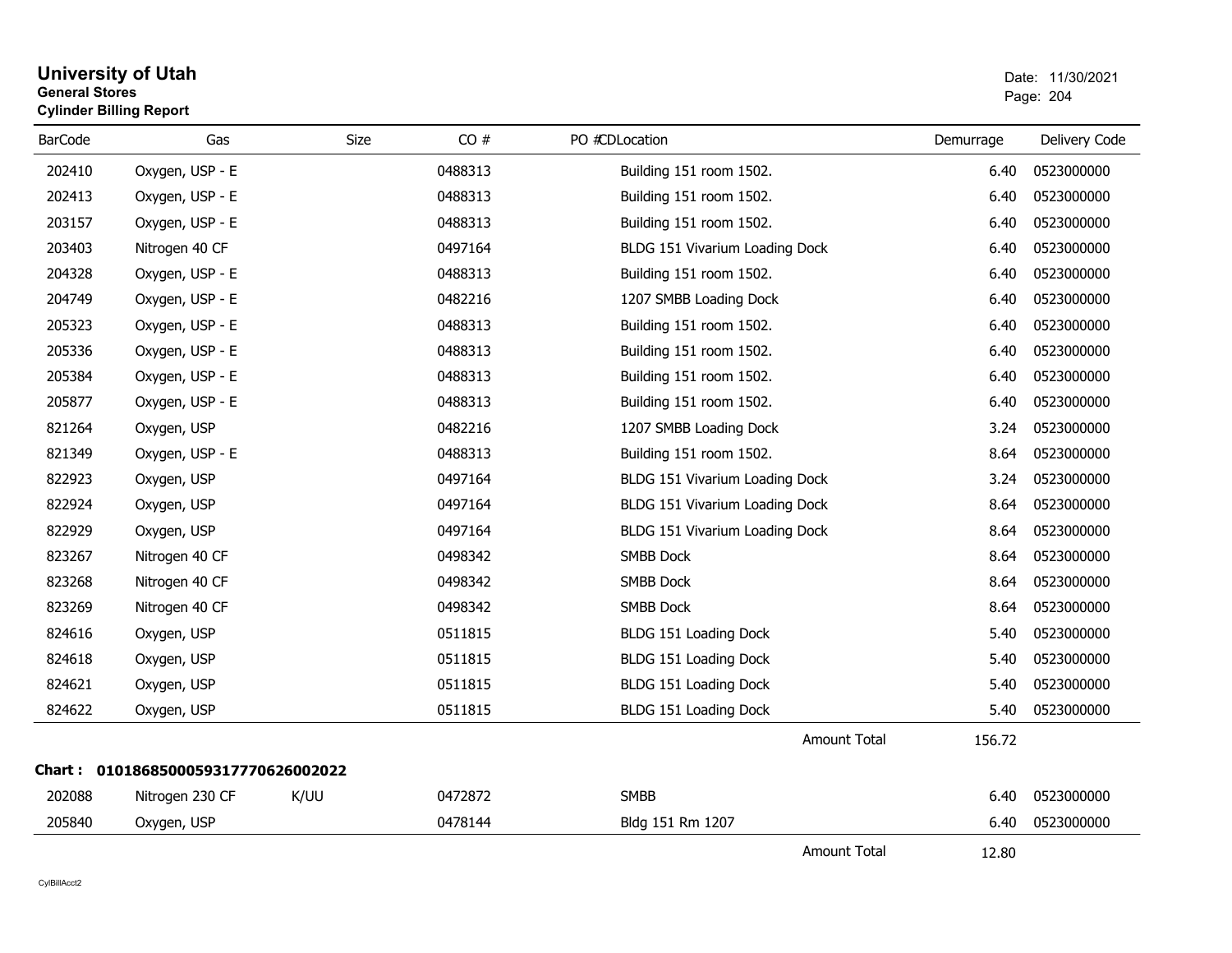|                        | <b>University of Utah</b><br><b>General Stores</b><br><b>Cylinder Billing Report</b> |      |         |                        | Date: 11/30/2021<br>Page: 205 |           |                 |
|------------------------|--------------------------------------------------------------------------------------|------|---------|------------------------|-------------------------------|-----------|-----------------|
| <b>BarCode</b>         | Gas                                                                                  | Size | CO#     | PO #CDLocation         |                               | Demurrage | Delivery Code   |
|                        | Chart: 01018686000113996260012022                                                    |      |         |                        |                               |           |                 |
| 202333                 | Nitrous Oxide                                                                        | K/UU | 0456686 | 1207 SMBB              |                               | 5.12      | 0523000000      |
| 205572                 | Nitrous Oxide                                                                        |      | 0459068 | 1207 SMBB              |                               | 5.12      | 0523000000      |
|                        |                                                                                      |      |         |                        | <b>Amount Total</b>           | 10.24     |                 |
|                        | Chart: 01018696000164806260012022                                                    |      |         |                        |                               |           |                 |
| 201425                 | CO2 - 50 Lb.                                                                         | K/UU | 0505904 | S6881 Moran Eye Ctr    |                               | 6.40      | 0523000000      |
| 201561                 | CO2 - 50 Lb.                                                                         |      | 0505904 | S6881 Moran Eye Ctr    |                               | 6.40      | 0523000000      |
| 201923                 | CO2 - 50 Lb.                                                                         |      | 0505904 | S6881 Moran Eye Ctr    |                               | 6.40      | 0523000000      |
| 205652                 | CO2 - 50 Lb.                                                                         |      | 0505904 | S6881 Moran Eye Ctr    |                               | 6.40      | 0523000000      |
|                        |                                                                                      |      |         |                        | <b>Amount Total</b>           | 25.60     |                 |
|                        | Chart: 0101870500059304734626002022                                                  |      |         |                        |                               |           |                 |
| 200179                 | Nitrogen 230 CF                                                                      | K/UU | 0510759 | S4620 Moran Eye Ctr    |                               | 6.40      | 0523000000      |
| 200341                 | Oxygen, USP                                                                          |      | 0505158 | A0680 Moran Eye Ctr    |                               | 6.40      | 0523000000      |
| 200515                 | Nitrogen 230 CF                                                                      |      | 0508325 | S4620 Moran            |                               | 6.40      | 0523000000      |
| 200924                 | Nitrogen 230 CF                                                                      |      | 0510759 | S4620 Moran Eye Ctr    |                               | 6.40      | 0523000000      |
| 201211                 | Helium - UHP                                                                         |      | 0505242 | S4620 Moran            |                               | 6.40      | 0523000000      |
| 201252                 | Nitrogen 230 CF                                                                      |      | 0485632 | S4620 Moran Eye Ctr    |                               | 6.40      | 0523000000      |
| 201471                 | Nitrogen 230 CF                                                                      |      | 0508325 | S4620 Moran            |                               | 6.40      | 0523000000      |
| 201806                 | CO2 - 50 Lb.                                                                         |      | 0482989 | S4620 Moran Eye Center |                               | 6.40      | 0523000000      |
| 204691                 | Oxygen, USP - E                                                                      |      | 0479600 | S4620 Moran Eye Center |                               | 6.40      | 0523000000      |
| 205386                 | Oxygen, USP - E                                                                      |      | 0479600 | S4620 Moran Eye Center |                               | 6.40      | 0523000000      |
| 205757                 | Argon - UHP                                                                          |      | 0439839 | S4620E MORAN           |                               | 5.12      | 0523000000      |
| 824384                 | Helium - UHP                                                                         |      | 0510673 | S4620 Moran Eye Ctr    |                               | 8.64      | 0523000000      |
| 824405                 | Oxygen, USP                                                                          |      | 0509088 | A0863 Morran           |                               |           | 8.64 0523000000 |
|                        |                                                                                      |      |         |                        | <b>Amount Total</b>           | 86.40     |                 |
|                        | Chart: 0101872500059308623626002022                                                  |      |         |                        |                               |           |                 |
| 205834<br>CylBillAcct2 | Oxygen, USP                                                                          | K/UU | 0505492 | A0160 Moran Eye Ctr    |                               | 6.40      | 0523000000      |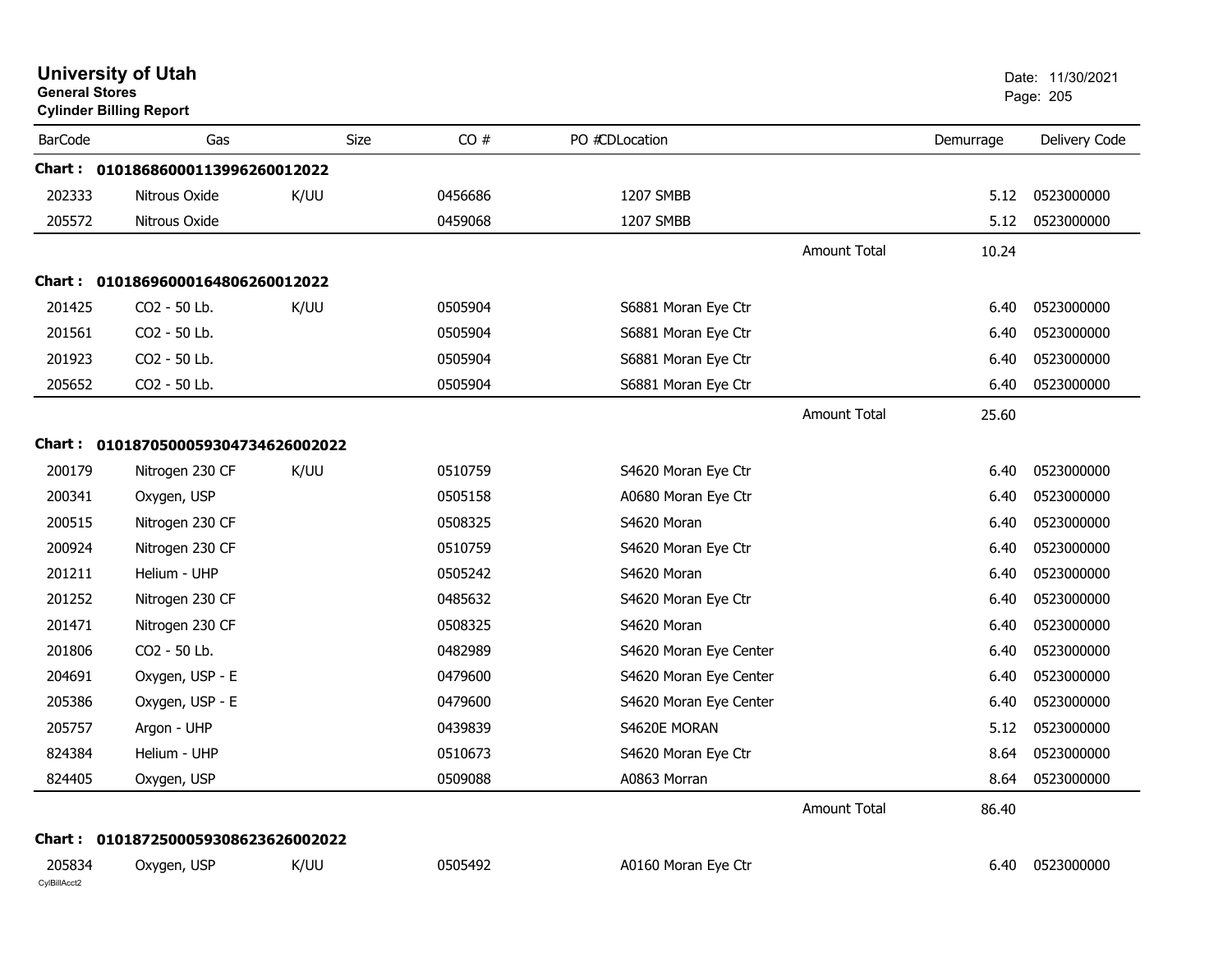|                | Cylinder Billing Report             |      |         |                     |                     |           |               |  |  |  |  |
|----------------|-------------------------------------|------|---------|---------------------|---------------------|-----------|---------------|--|--|--|--|
| <b>BarCode</b> | Gas                                 | Size | CO#     | PO #CDLocation      |                     | Demurrage | Delivery Code |  |  |  |  |
| 205911         | Oxygen, USP                         |      | 0505492 | A0160 Moran Eye Ctr |                     | 6.40      | 0523000000    |  |  |  |  |
|                |                                     |      |         |                     | <b>Amount Total</b> | 12.80     |               |  |  |  |  |
|                | Chart: 0101872500059308633626002022 |      |         |                     |                     |           |               |  |  |  |  |
| 200046         | Nitrogen 230 CF                     | K/UU | 0511346 | A0160 Moran Eye Ctr |                     | 6.40      | 0523000000    |  |  |  |  |
| 200054         | Nitrogen 230 CF                     |      | 0511000 | A0160 Moran Eye Ctr |                     | 6.40      | 0523000000    |  |  |  |  |
| 200313         | Nitrogen 230 CF                     |      | 0511000 | A0160 Moran Eye Ctr |                     | 2.00      | 0523000000    |  |  |  |  |
| 200435         | Oxygen, USP                         |      | 0509939 | A0160 Moran         |                     | 2.00      | 0523000000    |  |  |  |  |
| 200500         | Nitrogen 230 CF                     |      | 0511674 | A0160 Moran Eye Ctr |                     | 4.40      | 0523000000    |  |  |  |  |
| 200794         | Oxygen, USP                         |      | 0509939 | A0160 Moran         |                     | 1.00      | 0523000000    |  |  |  |  |
| 200988         | Nitrogen 230 CF                     |      | 0511542 | A0160 Moran Eye Ctr |                     | 5.40      | 0523000000    |  |  |  |  |
| 201271         | Nitrogen 230 CF                     |      | 0511346 | A0160 Moran Eye Ctr |                     | 6.40      | 0523000000    |  |  |  |  |
| 201313         | Nitrogen 230 CF                     |      | 0511000 | A0160 Moran Eye Ctr |                     | 2.00      | 0523000000    |  |  |  |  |
| 201336         | Nitrogen 230 CF                     |      | 0503193 | A0160 Moran Eye Ctr |                     | 1.00      | 0523000000    |  |  |  |  |
| 201396         | Nitrogen 230 CF                     |      | 0511674 | A0160 Moran Eye Ctr |                     | 4.40      | 0523000000    |  |  |  |  |
| 201699         | Nitrogen 230 CF                     |      | 0511000 | A0160 Moran Eye Ctr |                     | 6.40      | 0523000000    |  |  |  |  |
| 202060         | Oxygen, USP                         |      | 0462799 | <b>S5631 MEC</b>    |                     | 5.12      | 0523000000    |  |  |  |  |
| 202071         | Nitrogen 230 CF                     |      | 0503193 | A0160 Moran Eye Ctr |                     | 6.40      | 0523000000    |  |  |  |  |
| 202085         | Oxygen, USP                         |      | 0511000 | A0160 Moran Eye Ctr |                     | 6.40      | 0523000000    |  |  |  |  |
| 202215         | Nitrogen 230 CF                     |      | 0511674 | A0160 Moran Eye Ctr |                     | 4.40      | 0523000000    |  |  |  |  |
| 202506         | CO2 - 50 Lb.                        |      | 0435057 | S5631 MORAN         |                     | 5.12      | 0523000000    |  |  |  |  |
| 202664         | Nitrogen 230 CF                     |      | 0511542 | A0160 Moran Eye Ctr |                     | 5.40      | 0523000000    |  |  |  |  |
| 202729         | Nitrogen 230 CF                     |      | 0503193 | A0160 Moran Eye Ctr |                     | 1.00      | 0523000000    |  |  |  |  |
| 202782         | Nitrogen 230 CF                     |      | 0511674 | A0160 Moran Eye Ctr |                     | 4.40      | 0523000000    |  |  |  |  |
| 203043         | Oxygen, USP                         |      | 0511000 | A0160 Moran Eye Ctr |                     | 6.40      | 0523000000    |  |  |  |  |
| 203156         | Oxygen, USP - E                     |      | 0511000 | A0160 Moran Eye Ctr |                     | 2.00      | 0523000000    |  |  |  |  |
| 203167         | Nitrogen 230 CF                     |      | 0503193 | A0160 Moran Eye Ctr |                     | 6.40      | 0523000000    |  |  |  |  |
| 203315         | CO2 - 50 Lb.                        |      | 0509940 | S5631 Moran         |                     | 6.40      | 0523000000    |  |  |  |  |

#### **University of Utah** Date: 11/30/2021 **General Stores**entry of the contract of the contract of the contract of the contract of the contract of the contract of the contract of the contract of the contract of the contract of the contract of the contract of the contract of the c **Cylinder Billing Report**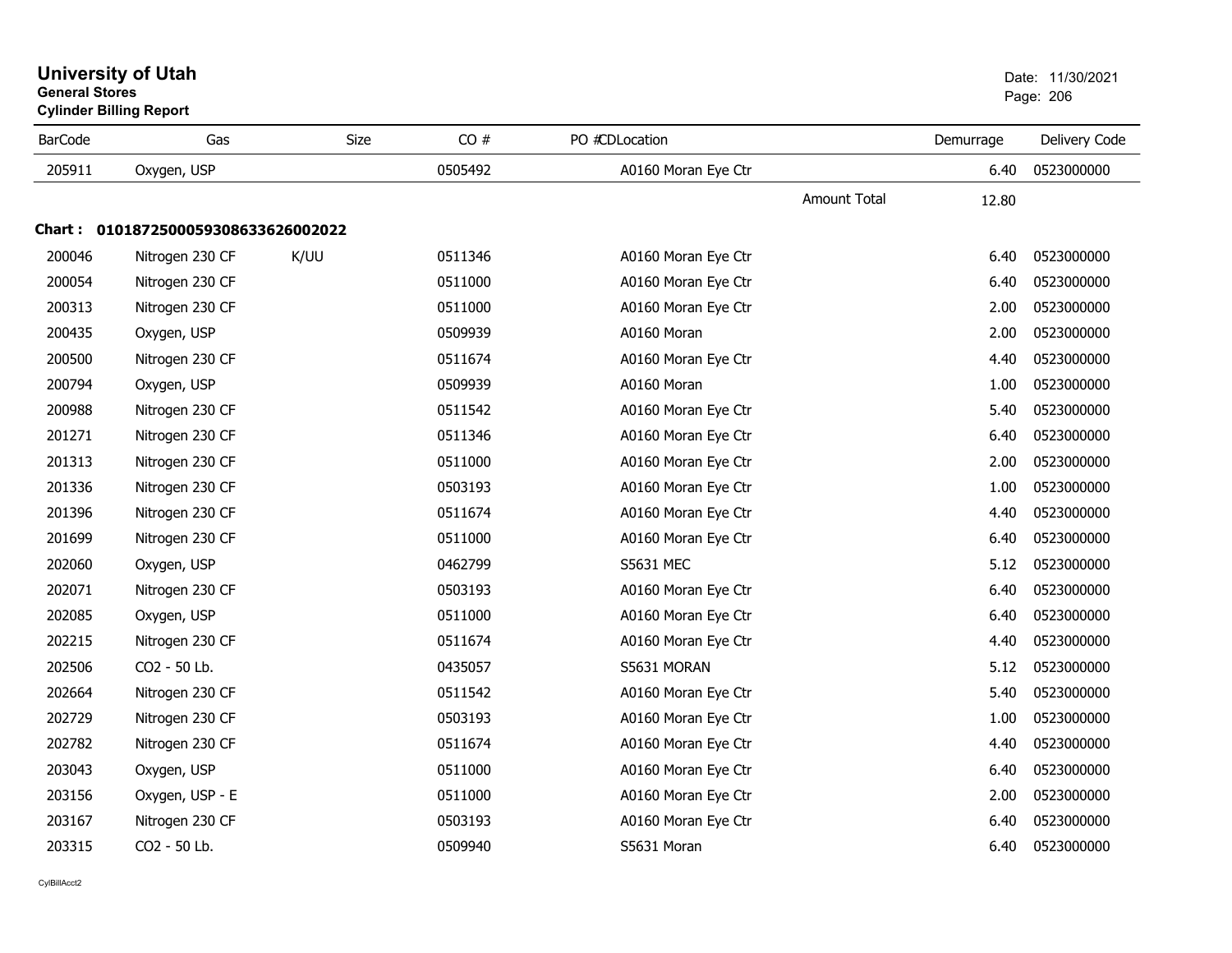#### **University of Utah** Date: 11/30/2021 **General Stores**s and the contract of the contract of the contract of the contract of the contract of the contract of the contract of the contract of the contract of the contract of the contract of the contract of the contract of the cont **Cylinder Billing Report**

| <b>BarCode</b> | Gas                                 | <b>Size</b> | CO#     | PO #CDLocation                  | Demurrage | Delivery Code |
|----------------|-------------------------------------|-------------|---------|---------------------------------|-----------|---------------|
| 203849         | Oxygen, USP                         |             | 0511542 | A0160 Moran Eye Ctr             | 5.40      | 0523000000    |
| 204592         | CO2 - 50 Lb.                        |             | 0419090 | S5631- 65 N medical Drive       | 5.12      | 0523000000    |
| 205479         | Oxygen, USP - E                     |             | 0511674 | A0160 Moran Eye Ctr             | 4.40      | 0523000000    |
| 205613         | Oxygen, USP                         |             | 0509939 | A0160 Moran                     | 2.00      | 0523000000    |
| 205625         | Oxygen, USP                         |             | 0511000 | A0160 Moran Eye Ctr             | 6.40      | 0523000000    |
| 205836         | Oxygen, USP                         |             | 0480588 | 65 N Mario Capecchi Dr Rm A0160 | 6.40      | 0523000000    |
| 205882         | Oxygen, USP - E                     |             | 0509939 | A0160 Moran                     | 6.40      | 0523000000    |
| 205899         | Oxygen, USP                         |             | 0511000 | A0160 Moran Eye Ctr             | 6.40      | 0523000000    |
| 205904         | Oxygen, USP                         |             | 0511542 | A0160 Moran Eye Ctr             | 5.40      | 0523000000    |
| 205906         | Oxygen, USP                         |             | 0509939 | A0160 Moran                     | 1.00      | 0523000000    |
| 815406         | 50% O2 50% CO2                      |             | 0442128 | A0160 MORAN                     | 7.36      | 0523000000    |
| 818074         | 10%O2/N2                            |             | 0462659 | A0160 MORAN                     | 8.64      | 0523000000    |
| 819899         | Nitrogen 230 CF                     |             | 0474524 | A0160 Moran                     | 8.64      | 0523000000    |
| 820083         | CO2 - 50 Lb.                        |             | 0476115 | S5631 Moran                     | 8.64      | 0523000000    |
| 820672         | 95% Air, 5% CO2                     |             | 0494372 | S5631 Moran eye CTr             | 10.56     | 0523000000    |
| 820927         | Oxygen, USP                         |             | 0480588 | 65 N Mario Capecchi Dr Rm A0160 | 8.64      | 0523000000    |
| 824609         | Oxygen, USP                         |             | 0511346 | A0160 Moran Eye Ctr             | 8.64      | 0523000000    |
| 824610         | Oxygen, USP                         |             | 0511346 | A0160 Moran Eye Ctr             | 8.64      | 0523000000    |
| 824650         | CO2 - 50 Lb.                        |             | 0511347 | S5631 Moran Eye Ctr             | 8.64      | 0523000000    |
| 824653         | CO2 - 50 Lb.                        |             | 0511347 | S5631 Moran Eye Ctr             | 8.64      | 0523000000    |
|                |                                     |             |         | <b>Amount Total</b>             | 243.20    |               |
|                | Chart: 0101873500059313700626002022 |             |         |                                 |           |               |
| 200069         | 95% O2, 5% CO2                      | K/UU        | 0488490 | S4140A MORAN                    | 6.40      | 0523000000    |
| 200363         | CO2 - 50 Lb.                        |             | 0481597 | 4140A MORAN                     | 6.40      | 0523000000    |
| 200474         | CO2 - 50 Lb.                        |             | 0481596 | S4639 MORAN                     | 6.40      | 0523000000    |
| 200493         | CO2 - 50 Lb.                        |             | 0503591 | S4639 MORAN                     | 6.40      | 0523000000    |
| 200524         | CO2 - 50 Lb.                        |             | 0509568 | S4639 MORAN                     | 6.40      | 0523000000    |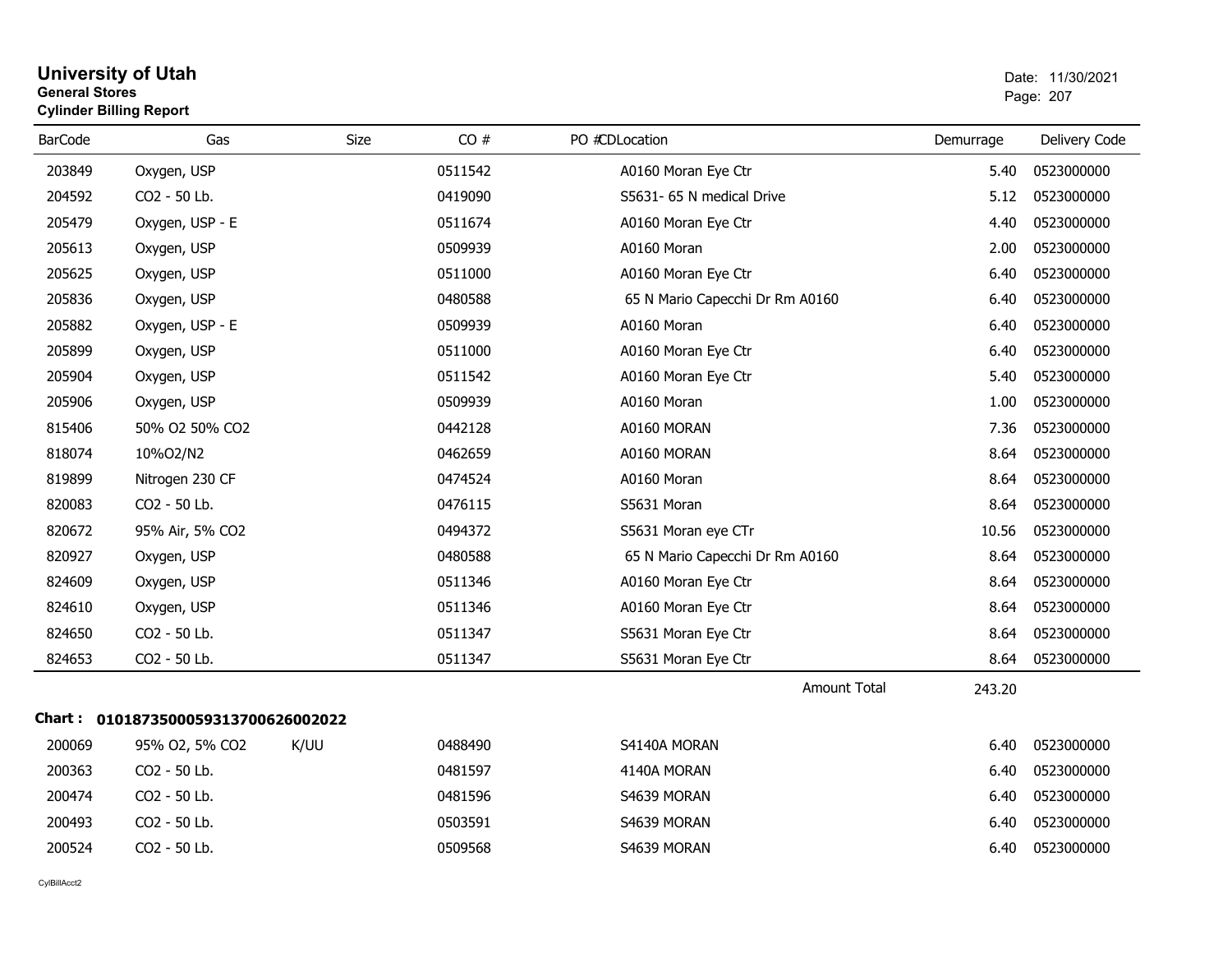|                | <b>University of Utah</b><br><b>General Stores</b><br><b>Cylinder Billing Report</b> |      |         |                        |                     |           |               |
|----------------|--------------------------------------------------------------------------------------|------|---------|------------------------|---------------------|-----------|---------------|
| <b>BarCode</b> | Gas                                                                                  | Size | CO#     | PO #CDLocation         |                     | Demurrage | Delivery Code |
| 200535         | CO2 - 50 Lb.                                                                         |      | 0506520 | S4639 MORAN            |                     | 6.40      | 0523000000    |
| 200893         | 95% O2, 5% CO2                                                                       |      | 0488490 | S4140A MORAN           |                     | 6.40      | 0523000000    |
| 200956         | 95% O2, 5% CO2                                                                       |      | 0432561 | S4041 Moran            |                     | 5.12      | 0523000000    |
| 200998         | CO2 - 50 Lb.                                                                         |      | 0509568 | S4639 MORAN            |                     | 6.40      | 0523000000    |
| 201257         | Nitrogen 230 CF                                                                      |      | 0473419 | 65 Medical Dr Rm S4148 |                     | 6.40      | 0523000000    |
| 201880         | 95% O2, 5% CO2                                                                       |      | 0506521 | S4140A MORAN           |                     | 6.40      | 0523000000    |
| 202020         | CO <sub>2</sub> - 50 Lb.                                                             |      | 0481597 | 4140A MORAN            |                     | 6.40      | 0523000000    |
| 202027         | 95% O2, 5% CO2                                                                       |      | 0455777 | <b>S4180 MEC</b>       |                     | 5.12      | 0523000000    |
| 202028         | 95% O2, 5% CO2                                                                       |      | 0506521 | S4140A MORAN           |                     | 6.40      | 0523000000    |
| 202200         | 95% O2, 5% CO2                                                                       |      | 0501901 | S4140A MORAN           |                     | 6.40      | 0523000000    |
| 202464         | CO2 - 50 Lb.                                                                         |      | 0488491 | S4639 MORAN            |                     | 6.40      | 0523000000    |
| 203827         | 95% O2, 5% CO2                                                                       |      | 0455778 | <b>S4625 MEC</b>       |                     | 5.12      | 0523000000    |
|                |                                                                                      |      |         |                        | <b>Amount Total</b> | 104.96    |               |
| Chart :        | 0101873500059313700626032022                                                         |      |         |                        |                     |           |               |
| 200424         | Oxygen, USP                                                                          | K/UU | 0391857 | 4140 MORAN             |                     | 5.12      | 0523000000    |
| 200441         | CO2 - 50 Lb.                                                                         |      | 0272829 | S4140 NEW MORAN        |                     | 5.12      | 0533032900    |
|                |                                                                                      |      |         |                        | <b>Amount Total</b> | 10.24     |               |
| <b>Chart :</b> | 0101874500059313730626002022                                                         |      |         |                        |                     |           |               |
| 201049         | Nitrogen 230 CF                                                                      | K/UU | 0444373 | S3881 MORAN            |                     | 5.12      | 0523000000    |
| 818790         | Nitrogen 230 CF                                                                      |      | 0467754 | S3881 Moran            |                     | 8.64      | 0523000000    |
|                |                                                                                      |      |         |                        | <b>Amount Total</b> | 13.76     |               |
| Chart :        | 0101874500059313730626032022                                                         |      |         |                        |                     |           |               |
| 201278         | Nitrogen 230 CF                                                                      | K/UU | 0412076 | S3881 MORAN            |                     | 5.12      | 0523000000    |
|                |                                                                                      |      |         |                        | <b>Amount Total</b> | 5.12      |               |
| Chart :        | 0101874500059315570626002022                                                         |      |         |                        |                     |           |               |
| 200257         | Nitrogen 230 CF                                                                      | K/UU | 0506302 | 3861S MORAN            |                     | 6.40      | 0523000000    |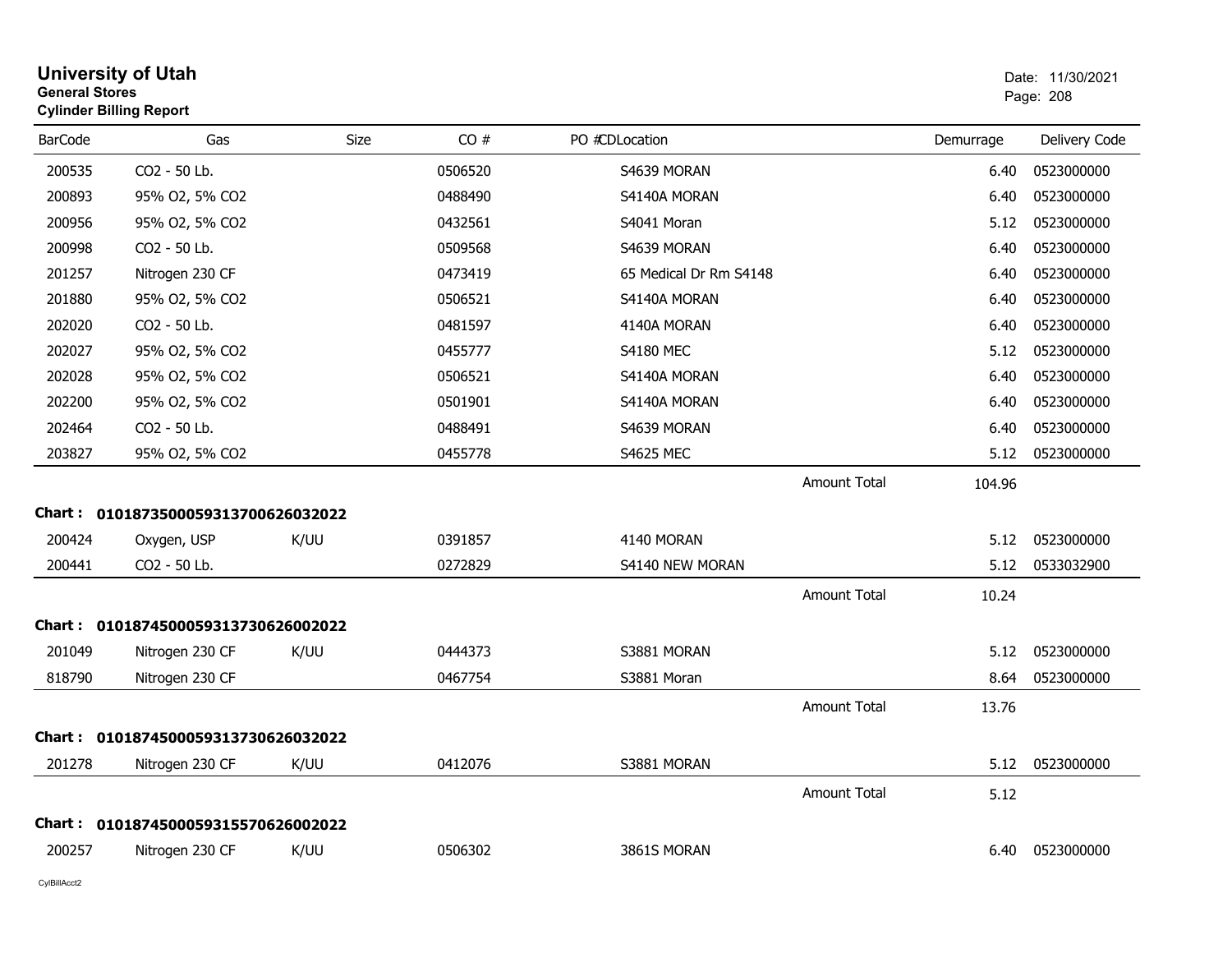|                | <b>University of Utah</b><br><b>General Stores</b><br><b>Cylinder Billing Report</b> |           |         |                     |                     |           | Date: 11/30/2021<br>Page: 209 |  |
|----------------|--------------------------------------------------------------------------------------|-----------|---------|---------------------|---------------------|-----------|-------------------------------|--|
| <b>BarCode</b> | Gas                                                                                  | Size      | CO#     | PO #CDLocation      |                     | Demurrage | Delivery Code                 |  |
| 200566         | Nitrogen 230 CF                                                                      |           | 0503406 | S3881 Moran Eye Ctr |                     | 6.40      | 0523000000                    |  |
| 200621         | Nitrogen 230 CF                                                                      |           | 0506302 | 3861S MORAN         |                     | 6.40      | 0523000000                    |  |
| 200667         | Nitrogen 230 CF                                                                      |           | 0506302 | 3861S MORAN         |                     | 6.40      | 0523000000                    |  |
| 200681         | 95% O2, 5% CO2                                                                       |           | 0379529 | S3881 MORAN         |                     | 5.12      | 0523000000                    |  |
| 201775         | Nitrogen 230 CF                                                                      |           | 0377230 | Moran S3881         |                     | 5.12      | 0523000000                    |  |
| 202086         | 95% O2, 5% CO2                                                                       |           | 0425023 | S3881 MORAN         |                     | 5.12      | 0523000000                    |  |
| 821973         | Nitrogen, UHP                                                                        |           | 0489917 | S3688 Moran Eye Ctr |                     | 8.64      | 0523000000                    |  |
|                |                                                                                      |           |         |                     | <b>Amount Total</b> | 49.60     |                               |  |
|                | Chart: 0101875500059204510665032022                                                  |           |         |                     |                     |           |                               |  |
| 201985         | Oxygen, USP                                                                          | K/UU      | 0509061 | S3631 Moran         |                     | 6.40      | 0523000000                    |  |
| 203327         | Oxygen, USP                                                                          |           | 0507040 | 3631 Moran Eye Ctr  |                     | 6.40      | 0523000000                    |  |
| 823413         | Oxygen, USP                                                                          |           | 0500462 | S3631 Moran Eye Ctr |                     | 8.64      | 0523000000                    |  |
| 823414         | Oxygen, USP                                                                          |           | 0500462 | S3631 Moran Eye Ctr |                     | 8.64      | 0523000000                    |  |
| 824401         | Oxygen, USP                                                                          |           | 0509876 | S3631 Moran         |                     | 8.64      | 0523000000                    |  |
| 824402         | Oxygen, USP                                                                          |           | 0509876 | S3631 Moran         |                     | 8.64      | 0523000000                    |  |
|                |                                                                                      |           |         |                     | <b>Amount Total</b> | 47.36     |                               |  |
|                | Chart: 01018756000117196260312022                                                    |           |         |                     |                     |           |                               |  |
| 203491         | CO2 - 50 Lb.                                                                         | K/UU      | 0454341 | S3620 MEC           |                     | 5.12      | 0523000000                    |  |
| 814427         | 5%Co2/30%O2/N2                                                                       |           | 0434068 | S3620 MORAN         |                     | 7.36      | 0523000000                    |  |
| 814503         | 5%Co2/50%O2/N2                                                                       |           | 0435464 | S3620 MORAN         |                     | 7.36      | 0523000000                    |  |
| 821175         | CO2 - 50 Lb.                                                                         |           | 0481375 | S3620 Moran         |                     | 8.64      | 0523000000                    |  |
|                |                                                                                      |           |         |                     | <b>Amount Total</b> | 28.48     |                               |  |
|                | Chart: 01018756000117196620012022                                                    |           |         |                     |                     |           |                               |  |
| 815373         | 5%CO2BAL02CERT.                                                                      | 80CF/Mt A | 0441116 | S3620 MORAN         |                     | 7.36      | 0523000000                    |  |
|                |                                                                                      |           |         |                     | <b>Amount Total</b> | 7.36      |                               |  |

#### **Chart : 0101876500059317160626002022**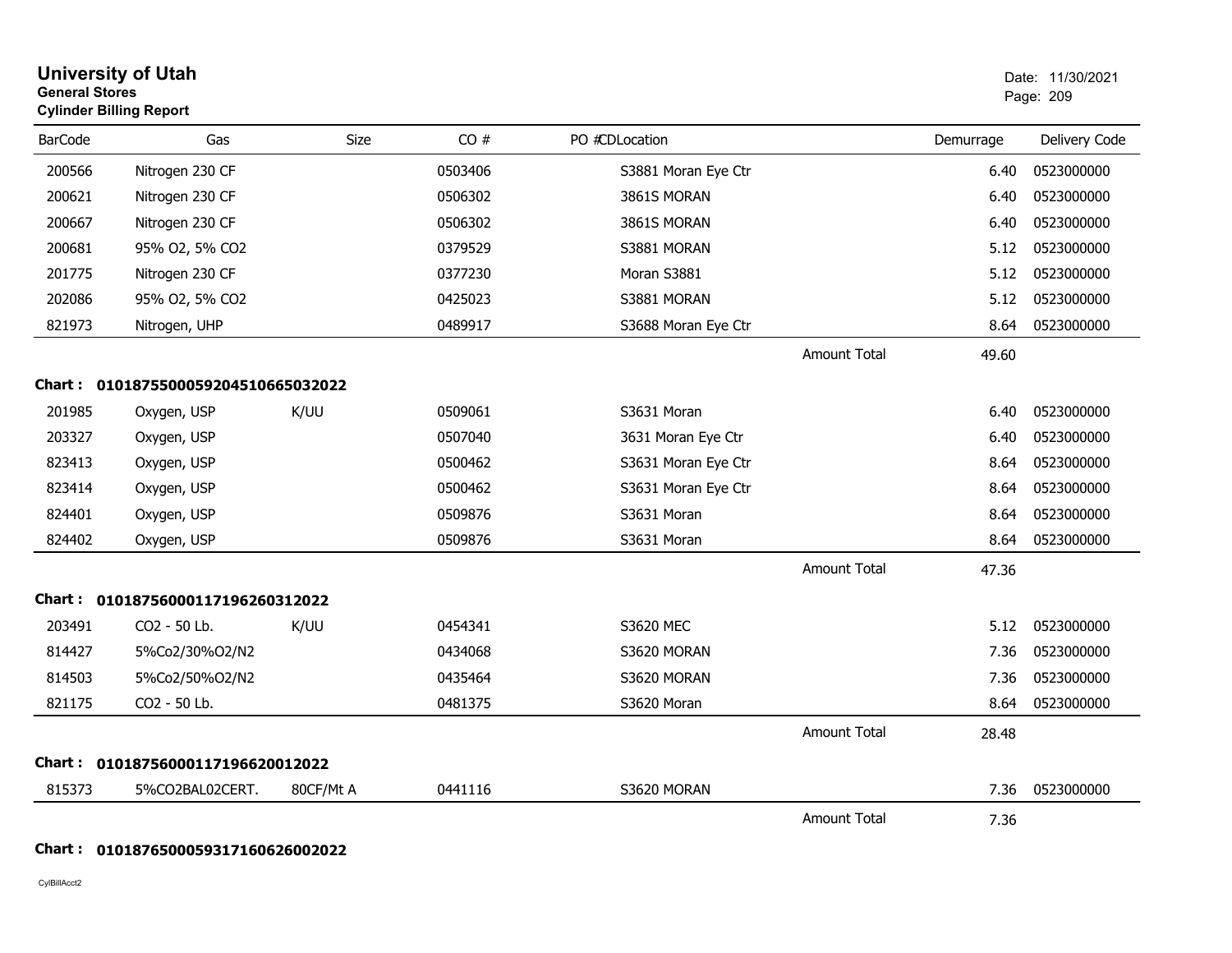| <b>General Stores</b> | <b>University of Utah</b><br><b>Cylinder Billing Report</b> |           |         |                 |                     |           | Date: 11/30/2021<br>Page: 210 |
|-----------------------|-------------------------------------------------------------|-----------|---------|-----------------|---------------------|-----------|-------------------------------|
| <b>BarCode</b>        | Gas                                                         | Size      | CO#     | PO #CDLocation  |                     | Demurrage | Delivery Code                 |
| 200314                | CO2 - 50 Lb.                                                | K/UU      | 0372631 | S5160 Moran     |                     | 5.12      | 0523000000                    |
| 200432                | Nitrogen 230 CF                                             |           | 0463475 | S5160 MORAN     |                     | 5.12      | 0523000000                    |
| 201303                | 95% O2, 5% CO2                                              |           | 0463475 | S5160 MORAN     |                     | 5.12      | 0523000000                    |
| 201365                | 95% O2, 5% CO2                                              |           | 0364344 | S5160 Moran     |                     | 5.12      | 0523000000                    |
| 201530                | CO2 - 50 Lb.                                                |           | 0449447 | S5160 MORAN     |                     | 5.12      | 0523000000                    |
| 201909                | 95% O2, 5% CO2                                              |           | 0356415 | S5160 MORAN     |                     | 5.12      | 0523000000                    |
| 202485                | CO2 - 50 Lb.                                                |           | 0478331 | S5160 MORAN     |                     | 6.40      | 0523000000                    |
| 203648                | 95% O2, 5% CO2                                              |           | 0478331 | S5160 MORAN     |                     | 6.40      | 0523000000                    |
| 807020                | Nitrogen 230 CF                                             |           | 0303430 | 5160 MORAN      |                     | 7.04      | 0523000000                    |
|                       |                                                             |           |         |                 | <b>Amount Total</b> | 50.56     |                               |
|                       | Chart: 0101877500059313710626032022                         |           |         |                 |                     |           |                               |
| 201221                | Nitrogen, UHP                                               | K/UU      | 0318554 | S4639 MORAN     |                     | 5.12      | 0523000000                    |
| 205568                | 95% Air, 5% CO2                                             |           | 0344032 | 4640 MORAN      |                     | 5.12      | 0523000000                    |
|                       |                                                             |           |         |                 | <b>Amount Total</b> | 10.24     |                               |
|                       | Chart: 0101877500059316500626002022                         |           |         |                 |                     |           |                               |
| 203703                | CO2 - 50 Lb.                                                | K/UU      | 0483098 | S4639 Moran     |                     | 6.40      | 0523000000                    |
| 205546                | Nitrogen, UHP                                               |           | 0465702 | S4639 MORAN     |                     | 6.40      | 0523000000                    |
|                       |                                                             |           |         |                 | <b>Amount Total</b> | 12.80     |                               |
|                       | Chart: 0101883500059313680626002022                         |           |         |                 |                     |           |                               |
| 820373                | Oxygen, USP - E                                             | E/MT. AIR | 0477728 | 5400-K (5K) HCI |                     | 3.24      | 0555II3760                    |
|                       |                                                             |           |         |                 | <b>Amount Total</b> | 3.24      |                               |
|                       | Chart: 0101884500059314530626002022                         |           |         |                 |                     |           |                               |
| 202454                | Oxygen - 125 CF                                             | 125 CF/UU | 0498474 | 5274 HCI        |                     | 2.40      | 0555II3760                    |
| 202629                | Oxygen, USP - E                                             |           | 0504786 | 5250 HCI N      |                     | 6.40      | 055513760                     |
| 203767                | Oxygen - 125 CF                                             |           | 0498474 | 5274 HCI        |                     | 2.40      | 0555113760                    |
| 205890                | Oxygen, USP - E                                             |           | 0504786 | 5250 HCI N      |                     | 6.40      | 0555113760                    |
|                       |                                                             |           |         |                 |                     |           |                               |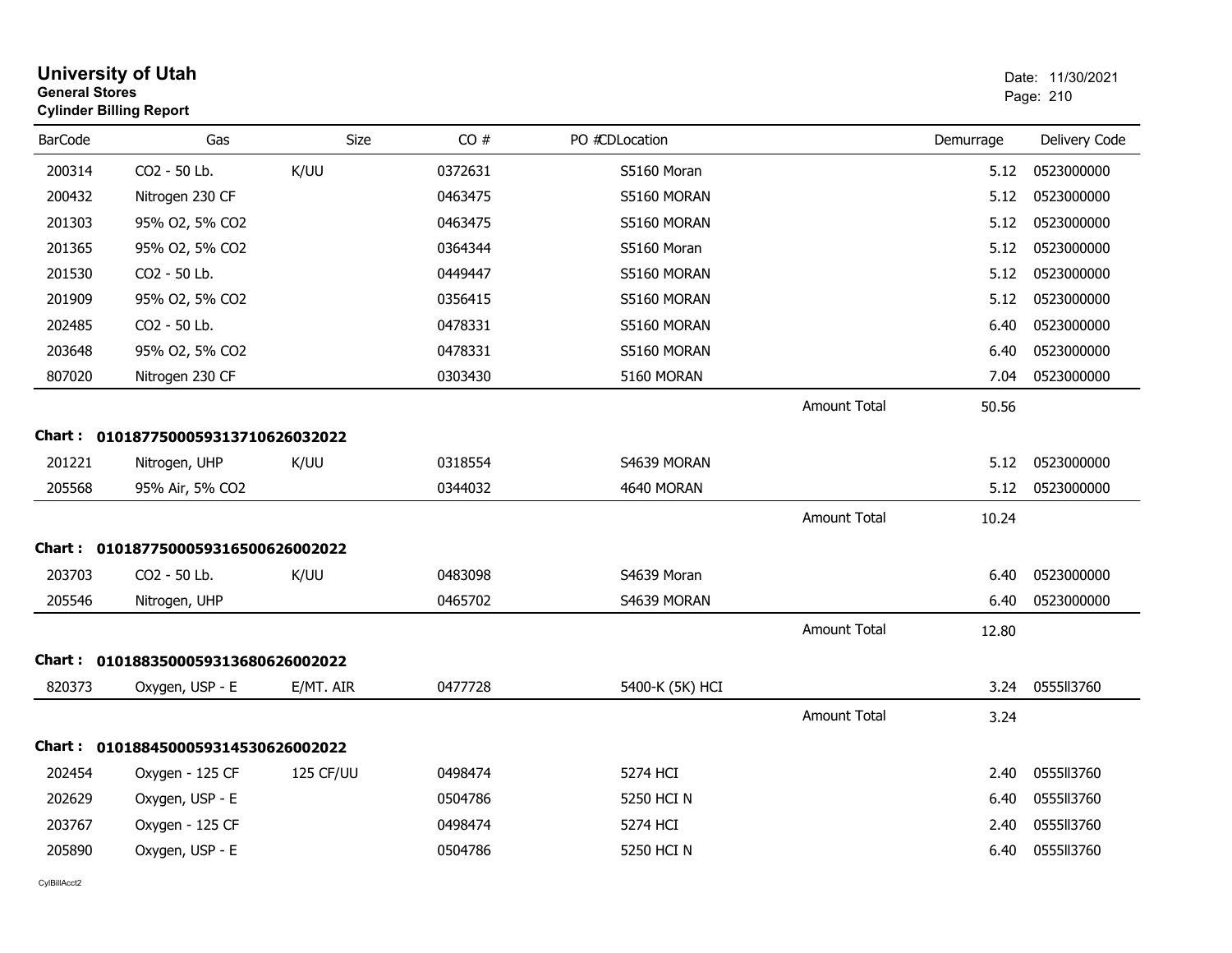|                | <b>University of Utah</b><br><b>General Stores</b><br><b>Cylinder Billing Report</b> |      |         |                              | Date: 11/30/2021<br>Page: 211 |               |
|----------------|--------------------------------------------------------------------------------------|------|---------|------------------------------|-------------------------------|---------------|
| <b>BarCode</b> | Gas                                                                                  | Size | CO#     | PO #CDLocation               | Demurrage                     | Delivery Code |
| 205955         | Oxygen, USP - E                                                                      |      | 0504786 | 5250 HCI N                   | 6.40                          | 0555113760    |
| 205957         | Oxygen, USP - E                                                                      |      | 0504786 | 5250 HCI N                   | 6.40                          | 0555113760    |
|                |                                                                                      |      |         | Amount Total                 | 30.40                         |               |
|                | Chart: 0101885500051006140626002022                                                  |      |         |                              |                               |               |
| 200492         | CO2 - 50 Lb.                                                                         | K/UU | 0501259 | 5274 HCI Attn: June Round    | 6.40                          | 0555113760    |
| 203301         | CO2 - 50 Lb.                                                                         |      | 0501259 | 5274 HCI Attn: June Round    | 6.40                          | 0555113760    |
|                |                                                                                      |      |         | Amount Total                 | 12.80                         |               |
|                | Chart: 0101885500051006140626032022                                                  |      |         |                              |                               |               |
| 202524         | Oxygen, USP - E                                                                      | E/UU | 0465097 | 4208 JMRB - ROUND LAB        | 2.40                          | 0565021000    |
|                |                                                                                      |      |         | Amount Total                 | 2.40                          |               |
|                | Chart: 0101885500051006230626002022                                                  |      |         |                              |                               |               |
| 200785         | CO2 - 50 Lb.                                                                         | K/UU | 0506650 | 5274 HCI                     | 6.40                          | 0555II3760    |
| 201042         | Nitrogen, UHP                                                                        |      | 0512314 | 5274 HCI June ROund          | 2.60                          | 0555113760    |
| 202361         | Nitrogen, UHP                                                                        |      | 0508538 | 5274 HCI Attn: June Round    | 6.40                          | 0555113760    |
| 205517         | CO2 - 50 Lb.                                                                         |      | 0506650 | 5274 HCI                     | 6.40                          | 0555113760    |
| 824042         | 10%H210%Co2/N2                                                                       |      | 0506209 | 5232 HCI- June Round         | 8.37                          | 0555LL3760    |
| 824086         | Nitrogen, UHP                                                                        |      | 0506651 | 5232 HCI                     | 3.24                          | 055513760     |
| 824127         | 10%H210%Co2/N2                                                                       |      | 0507097 | 5232 HCI                     | 8.37                          | 055513760     |
| 824516         | Nitrogen, UHP                                                                        |      | 0510342 | 5274 HCI                     | 8.64                          | 055513760     |
| 824748         | Nitrogen, UHP                                                                        |      | 0511797 | 5274 HCI Attn: June Round 5A | 5.40                          | 0555II3760    |
| 824830         | 10%H210%Co2/N2                                                                       |      | 0512398 | 5274 HCI June ROund          | 2.16                          | 0555II3760    |
| 824831         | 10%H210%Co2/N2                                                                       |      | 0512398 | 5274 HCI June ROund          | 2.16                          | 0555113760    |
| 824832         | 10%H210%Co2/N2                                                                       |      | 0512398 | 5274 HCI June ROund          | 2.16                          | 0555113760    |
|                |                                                                                      |      |         | Amount Total                 | 62.30                         |               |
| <b>Chart:</b>  | 01018942000009496260012022                                                           |      |         |                              |                               |               |
| 204281         | Nitrogen NF                                                                          | K/UU | 0511916 | 675 ARAPEEN #205             | 2.00                          | 0887002050    |
|                |                                                                                      |      |         |                              |                               |               |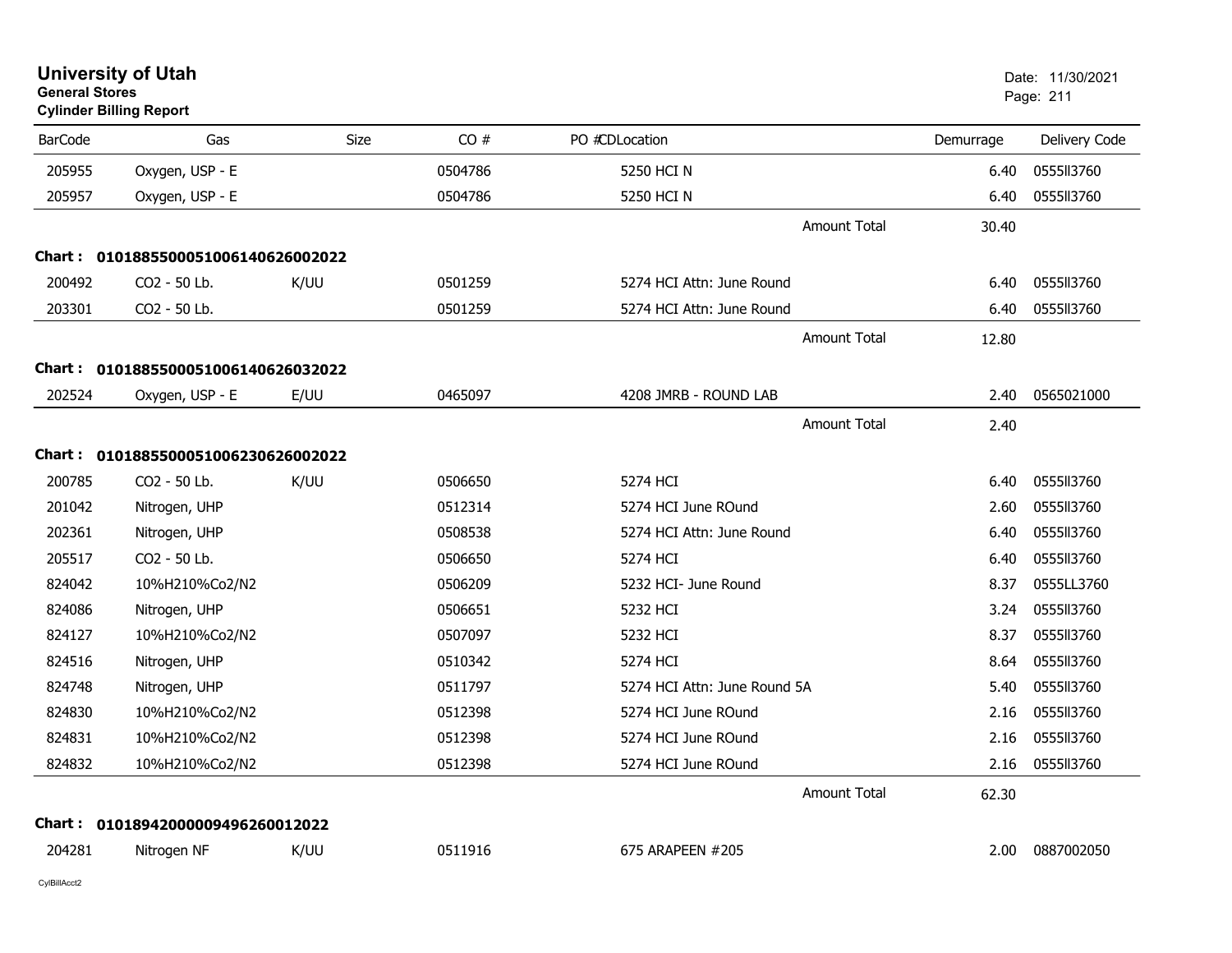|                | <b>University of Utah</b><br>Date: 11/30/2021<br><b>General Stores</b><br>Page: 212<br><b>Cylinder Billing Report</b> |             |         |                  |                     |           |               |  |
|----------------|-----------------------------------------------------------------------------------------------------------------------|-------------|---------|------------------|---------------------|-----------|---------------|--|
| <b>BarCode</b> | Gas                                                                                                                   | <b>Size</b> | CO#     | PO #CDLocation   |                     | Demurrage | Delivery Code |  |
| 205498         | Nitrogen NF                                                                                                           |             | 0511078 | 675 ARAPEEN #205 |                     | 3.40      | 0887002050    |  |
| 205551         | Nitrogen NF                                                                                                           |             | 0510701 | 675 ARAPEEN #205 |                     | 0.60      | 0887002050    |  |
| 205560         | Nitrogen NF                                                                                                           |             | 0511634 | 675 ARAPEEN #205 |                     | 3.80      | 0887002050    |  |
| 205759         | Nitrogen NF                                                                                                           |             | 0511916 | 675 ARAPEEN #205 |                     | 2.00      | 0887002050    |  |
| 205762         | Nitrogen NF                                                                                                           |             | 0510701 | 675 ARAPEEN #205 |                     | 0.60      | 0887002050    |  |
| 205768         | Nitrogen NF                                                                                                           |             | 0510029 | 675 ARAPEEN #205 |                     | 3.40      | 0887002050    |  |
| 205921         | Nitrogen NF                                                                                                           |             | 0511916 | 675 ARAPEEN #205 |                     | 2.20      | 0887002050    |  |
| 205922         | Nitrogen NF                                                                                                           |             | 0510029 | 675 ARAPEEN #205 |                     | 0.60      | 0887002050    |  |
| 824047         | Nitrogen NF                                                                                                           |             | 0506149 | 675 ARAPEEN #205 |                     | 2.97      | 0887002050    |  |
| 824049         | Nitrogen NF                                                                                                           |             | 0506149 | 675 ARAPEEN #205 |                     | 2.97      | 0887002050    |  |
| 824470         | Nitrogen NF                                                                                                           |             | 0510083 | 675 ARAPEEN #205 |                     | 5.67      | 0887002050    |  |
| 824522         | Nitrogen NF                                                                                                           |             | 0510498 | 675 ARAPEEN #205 |                     | 0.81      | 0887002050    |  |
| 824642         | Nitrogen NF                                                                                                           |             | 0511451 | 675 ARAPEEN #205 |                     | 2.97      | 0887002050    |  |
| 824643         | Nitrogen NF                                                                                                           |             | 0511451 | 675 ARAPEEN #205 |                     | 2.97      | 0887002050    |  |
| 824644         | Nitrogen NF                                                                                                           |             | 0511916 | 675 ARAPEEN #205 |                     | 2.70      | 0887002050    |  |
| 824645         | Nitrogen NF                                                                                                           |             | 0511078 | 675 ARAPEEN #205 |                     | 2.97      | 0887002050    |  |
| 824770         | Nitrogen NF                                                                                                           |             | 0511634 | 675 ARAPEEN #205 |                     | 5.13      | 0887002050    |  |
|                |                                                                                                                       |             |         |                  | <b>Amount Total</b> | 47.76     |               |  |
|                | Chart: 01018942000009496260212022                                                                                     |             |         |                  |                     |           |               |  |
| 200355         | CO2 - 50 Lb.                                                                                                          | K/UU        | 0512116 | 675 ARAPEEN #205 |                     | 0.20      | 0887002050    |  |
| 200637         | CO2 - 50 Lb.                                                                                                          |             | 0507272 | 675 ARAPEEN #205 |                     | 6.20      | 0887002050    |  |
| 200733         | CO2 - 50 Lb.                                                                                                          |             | 0509634 | 675 ARAPEEN #205 |                     | 1.20      | 0887002050    |  |
| 200868         | Nitrogen NF                                                                                                           |             | 0511806 | 675 Arapeen Dr   |                     | 3.80      | 0887002050    |  |
| 201487         | CO2 - 50 Lb.                                                                                                          |             | 0510476 | 675 ARPEEN #205  |                     | 1.20      | 0887002050    |  |
| 201487         | CO2 - 50 Lb.                                                                                                          |             | 0511891 | 675 ARAPEEN #205 |                     | 3.00      | 0887002050    |  |
| 201526         | CO2 - 50 Lb.                                                                                                          |             | 0510681 | 675 ARAPEEN #205 |                     | 3.40      | 0887002050    |  |
| 201729         | CO2 - 50 Lb.                                                                                                          |             | 0510476 | 675 ARPEEN #205  |                     | 4.80      | 0887002050    |  |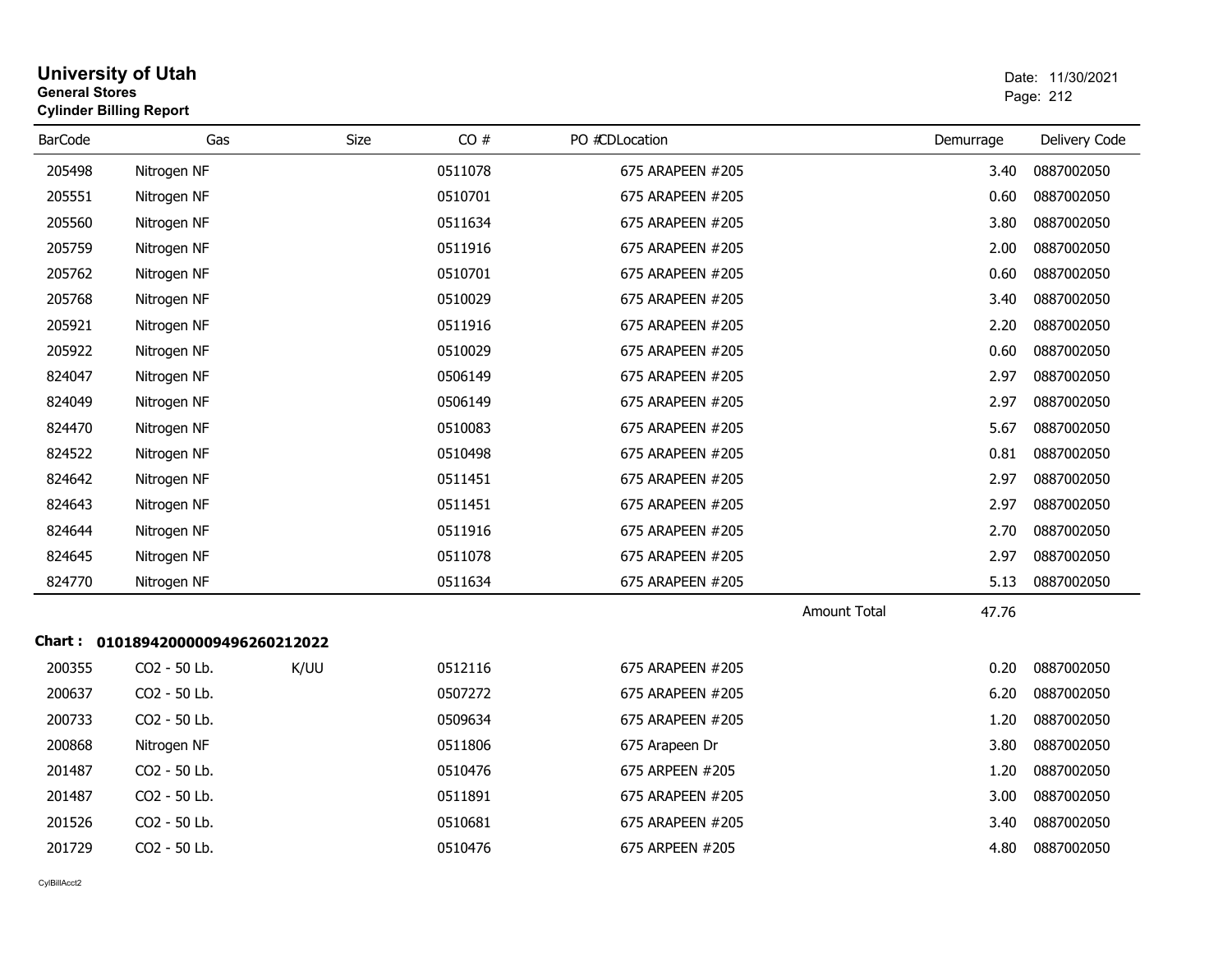| General Stores | <b>Cylinder Billing Report</b> |             | Page: 213 |                               |           |               |
|----------------|--------------------------------|-------------|-----------|-------------------------------|-----------|---------------|
| <b>BarCode</b> | Gas                            | <b>Size</b> | CO#       | PO #CDLocation                | Demurrage | Delivery Code |
| 202327         | $CO2 - E$                      |             | 0500259   | 675 ARAPEEN                   | 0.80      | 0887002050    |
| 203073         | Nitrogen NF                    |             | 0511806   | 675 Arapeen Dr                | 3.80      | 0887002050    |
| 203908         | CO <sub>2</sub> - 50 Lb.       |             | 0512116   | 675 ARAPEEN #205              | 0.20      | 0887002050    |
| 203977         | CO2 - 50 Lb.                   |             | 0512006   | 675 ARAPEEN #205              | 1.60      | 0887002050    |
| 204466         | $CO2 - E$                      |             | 0505810   | 675 Arapeen Dr #201 Andrology | 6.40      | 0887002050    |
| 205494         | Nitrogen NF                    |             | 0511230   | 675 ARAPEEN #205              | 3.60      | 0887002050    |
| 205525         | CO2 - 50 Lb.                   |             | 0510681   | 675 ARAPEEN #205              | 3.40      | 0887002050    |
| 205536         | CO2 - 50 Lb.                   |             | 0467910   | 675 Arapeen Ste 205           | 6.40      | 0887002050    |
| 205555         | Nitrogen NF                    |             | 0508168   | 675 ARAPEEN #205              | 1.20      | 0887002050    |
| 205555         | Nitrogen NF                    |             | 0511891   | 675 ARAPEEN #205              | 2.80      | 0887002050    |
| 205560         | Nitrogen NF                    |             | 0510838   | 675 ARAPEEN #205              | 1.20      | 0887002050    |
| 205642         | CO2 - 50 Lb.                   |             | 0511891   | 675 ARAPEEN #205              | 3.00      | 0887002050    |
| 205643         | CO2 - 50 Lb.                   |             | 0512006   | 675 ARAPEEN #205              | 1.60      | 0887002050    |
| 205668         | CO2 - 50 Lb.                   |             | 0467910   | 675 Arapeen Ste 205           | 6.40      | 0887002050    |
| 205679         | CO2 - 50 Lb.                   |             | 0505502   | 675 ARAPEEN #205              | 6.40      | 0887002050    |
| 205762         | Nitrogen NF                    |             | 0511572   | 675 ARAPEEN #205              | 2.00      | 0887002050    |
| 205763         | Nitrogen NF                    |             | 0511230   | 675 ARAPEEN #205              | 3.60      | 0887002050    |
| 205766         | Nitrogen NF                    |             | 0510838   | 675 ARAPEEN #205              | 2.20      | 0887002050    |
| 205766         | Nitrogen NF                    |             | 0511891   | 675 ARAPEEN #205              | 1.40      | 0887002050    |
| 205922         | Nitrogen NF                    |             | 0511572   | 675 ARAPEEN #205              | 1.20      | 0887002050    |
| 205924         | Nitrogen NF                    |             | 0510476   | 675 ARPEEN #205               | 1.20      | 0887002050    |
| 809197         | Nitrogen NF                    |             | 0356452   | 675 ARAPEEN #205              | 7.04      | 0887002050    |
| 811093         | 5%CO2,95%N2 Med                |             | 0405668   | 675 ARAPEEN #205              | 7.04      | 0887002050    |
| 811832         | Nitrogen NF                    |             | 0413726   | 675 ARAPEEN #205              | 7.04      | 0887002050    |
| 813083         | Nitrogen NF                    |             | 0437451   | 675 ARAPEEN #205              | 7.36      | 0887002050    |
| 813858         | Nitrogen NF                    |             | 0434234   | 675 ARAPEEN #205              | 7.36      | 0887002050    |
| 815683         | Nitrogen NF                    |             | 0444458   | 675 ARAPEEN #205              | 7.36      | 0887002050    |
| 816222         | 5%CO2,95%N2 Med                |             | 0461145   | 675 S Arapeen Drive, Ste 205  | 8.64      | 0887002050    |

# **University of Utah** Date: 11/30/2021 **General Stores**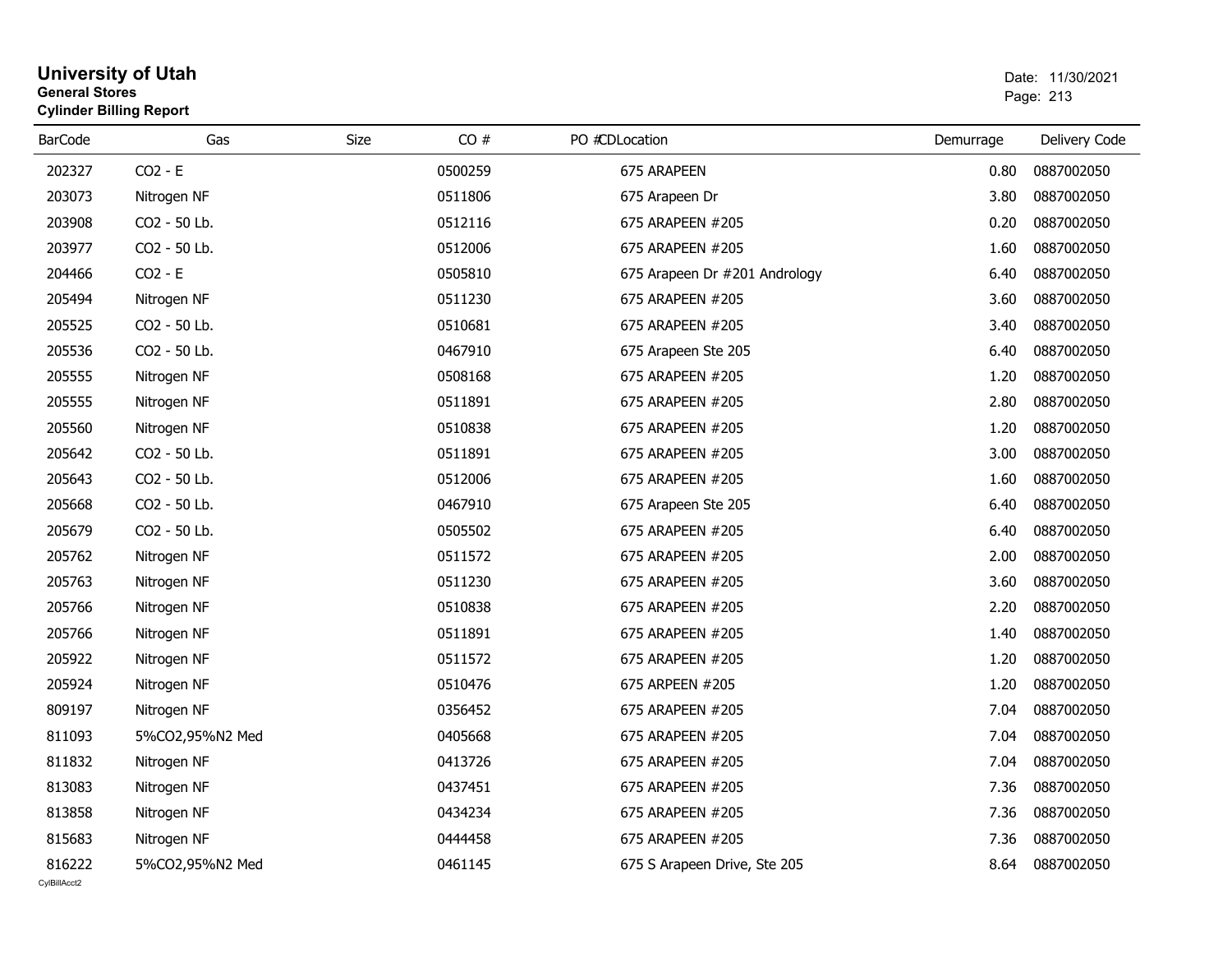#### **University of Utah**  Date: 11/30/2021 **General Stores**es and the contract of the contract of the contract of the contract of the contract of the contract of the contract of the contract of the contract of the contract of the contract of the contract of the contract of the con **Cylinder Billing Report** BarCode Gas Size CO # PO #CDLocation Demurrage Delivery Code 8162255%CO2,95%N2 Med 675 S Arapeen Drive, Ste 205 8.64 0887002050 819688 And CO2 - 50 Lb. 0511230 675 ARAPEEN #205 7.83 0887002050 821236 $CO2 - E$ 0482072 675 S Arapeen Dr Ste 205 8.64 0887002050 821237 $CO2 - E$ 0482072 675 S Arapeen Dr Ste 205 8.64 0887002050 821238 $CO2 - E$ 0482072 675 S Arapeen Dr Ste 205 8.64 0887002050 821431 And 5%CO2,95%N2 Med <sup>0483140</sup> 675 S Arapeen Dr Ste 205 8.64 <sup>0887002050</sup> 821433 And 5%CO2,95%N2 Med <sup>0487510</sup> 675 Arapeen Drive RM 205 8.64 <sup>0887002050</sup> 821434 And 5%CO2,95%N2 Med <sup>0487510</sup> 675 Arapeen Drive RM 205 8.64 <sup>0887002050</sup> 821524 And 5%CO2,95%N2 Med <sup>0487510</sup> 675 Arapeen Drive RM 205 8.64 <sup>0887002050</sup> 8219205%O2,6%C02,N2 0491022 0491022 675 Arapeen Dr #201 8.37 0887002050 8219425%CO2,95%N2 Med 0502373 0502373 675 Arapeen Dr #201 8.64 0887002050 8219435%CO2,95%N2 Med 0502373 0502373 675 Arapeen Dr #201 8.64 0887002050 8219445%CO2,95%N2 Med 0502373 0502373 675 Arapeen Dr #201 8.64 0887002050 823563 And CO2 - 50 Lb. 0511230 675 ARAPEEN #205 7.83 0887002050 823692 And 5%O2,6%C02,N2 <sup>0504782</sup> 675 Arapeen Dr #205 8.64 <sup>0887002050</sup> 823693823959

| 823692 | 5%02,6%C02,N2            | 0504782 | 675 Arapeen Dr #205 | 8.64 | 0887002050 |
|--------|--------------------------|---------|---------------------|------|------------|
| 823693 | 5%02,6%C02,N2            | 0504782 | 675 Arapeen Dr #205 | 8.37 | 0887002050 |
| 823959 | CO <sub>2</sub> - 50 Lb. | 0505178 | 675 ARAPEEN #205    | 8.64 | 0887002050 |
| 824044 | Nitrogen NF              | 0506330 | 675 ARAPEEN #205    | 8.64 | 0887002050 |
| 824138 | CO <sub>2</sub> - 50 Lb. | 0506960 | 675 ARAPEEN #205    | 8.64 | 0887002050 |
| 824364 | CO <sub>2</sub> - 50 Lb. | 0508686 | 675 ARAPEEN #205    | 8.64 | 0887002050 |
| 824499 | 6%02,9%Co2,N2            | 0509634 | 675 ARAPEEN #205    | 8.37 | 0887002050 |
| 824518 | Nitrogen NF              | 0510062 | 675 ARAPEEN #205    | 8.64 | 0887002050 |
| 824635 | CO <sub>2</sub> - 50 Lb. | 0510838 | 675 ARAPEEN #205    | 6.48 | 0887002050 |
| 824636 | CO <sub>2</sub> - 50 Lb. | 0510838 | 675 ARAPEEN #205    | 8.37 | 0887002050 |
| 824822 | Nitrogen NF              | 0512006 | 675 ARAPEEN #205    | 1.89 | 0887002050 |
| 824823 | Nitrogen NF              | 0512006 | 675 ARAPEEN #205    | 2.16 | 0887002050 |
| 824824 | Nitrogen NF              | 0512006 | 675 ARAPEEN #205    | 2.16 | 0887002050 |
| 824827 | Nitrogen NF              | 0512006 | 675 ARAPEEN #205    | 2.16 | 0887002050 |
|        |                          |         |                     |      |            |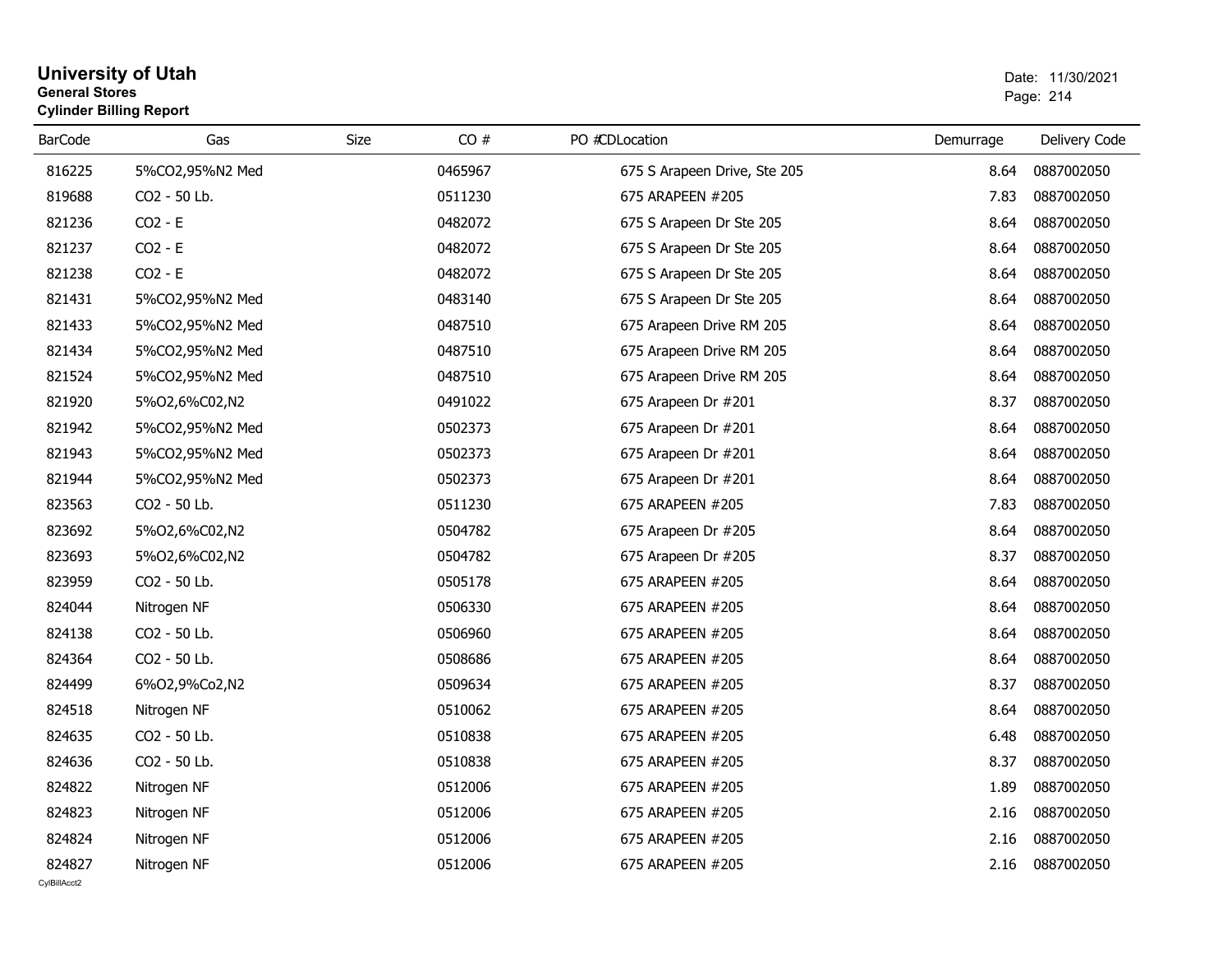| <b>General Stores</b> | <b>University of Utah</b><br><b>Cylinder Billing Report</b> |           | Date: 11/30/2021<br>Page: 215 |                              |           |               |
|-----------------------|-------------------------------------------------------------|-----------|-------------------------------|------------------------------|-----------|---------------|
| <b>BarCode</b>        | Gas                                                         | Size      | CO#                           | PO #CDLocation               | Demurrage | Delivery Code |
| 824828                | Nitrogen NF                                                 |           | 0512006                       | 675 ARAPEEN #205             | 2.16      | 0887002050    |
| 824829                | Nitrogen NF                                                 |           | 0512006                       | 675 ARAPEEN #205             | 2.16      | 0887002050    |
| 824892                | Nitrogen NF                                                 |           | 0512116                       | 675 ARAPEEN #205             | 0.27      | 0887002050    |
| 824894                | Nitrogen NF                                                 |           | 0512116                       | 675 ARAPEEN #205             | 0.27      | 0887002050    |
|                       |                                                             |           |                               | <b>Amount Total</b>          | 351.77    |               |
|                       | Chart: 01018942000009496262212022                           |           |                               |                              |           |               |
| 824583                | $CO2 - E$                                                   | E/MT. AIR | 0511523                       | 675 Arapeen Dr Andrology 201 | 7.56      | 0887002050    |
|                       |                                                             |           |                               | <b>Amount Total</b>          | 7.56      |               |
|                       | Chart: 01018942000101006260212022                           |           |                               |                              |           |               |
| 202540                | Oxygen, USP - E                                             | E/UU      | 0511917                       | 675 ARAPEEN #205A            | 2.00      | 088700205A    |
| 202632                | Oxygen, USP - E                                             |           | 0511917                       | 675 ARAPEEN #205A            | 2.00      | 088700205A    |
| 203390                | Oxygen, USP - E                                             |           | 0511917                       | 675 ARAPEEN #205A            | 2.00      | 088700205A    |
| 203437                | Oxygen, USP - E                                             |           | 0512008                       | 675 ARAPEEN #205A            | 1.60      | 088700205A    |
| 203444                | Oxygen, USP - E                                             |           | 0511571                       | 675 Arapeen Suite 205        | 5.60      | 088700205A    |
| 203509                | Oxygen, USP - E                                             |           | 0511571                       | 675 Arapeen Suite 205        | 1.40      | 088700205A    |
| 204503                | Oxygen, USP - E                                             |           | 0511495                       | 675 ARAPEEN #205A            | 2.00      | 088700205a    |
| 204694                | Oxygen, USP - E                                             |           | 0511895                       | 675 ARAPEEN #205A            | 0.80      | 088700205A    |
| 205317                | Oxygen, USP - E                                             |           | 0511454                       | 675 ARAPEEN #205A            | 1.40      | 088700205A    |
| 205320                | Oxygen, USP - E                                             |           | 0511571                       | 675 Arapeen Suite 205        | 5.40      | 088700205A    |
| 205357                | Oxygen, USP - E                                             |           | 0511454                       | 675 ARAPEEN #205A            | 1.40      | 088700205A    |
| 205357                | Oxygen, USP - E                                             |           | 0512119                       | 675 ARAPEEN #205A            | 0.20      | 088700205A    |
| 205810                | Oxygen, USP - E                                             |           | 0511571                       | 675 Arapeen Suite 205        | 0.40      | 088700205A    |
| 824838                | Oxygen, USP - E                                             |           | 0512008                       | 675 ARAPEEN #205A            | 2.16      | 088700205A    |
| 824841                | Oxygen, USP - E                                             |           | 0512008                       | 675 ARAPEEN #205A            | 2.16      | 088700205A    |
| 824843                | Oxygen, USP - E                                             |           | 0512008                       | 675 ARAPEEN #205A            | 2.16      | 088700205A    |
| 824844                | Oxygen, USP - E                                             |           | 0512119                       | 675 ARAPEEN #205A            | 0.27      | 088700205A    |
| 824847                | Oxygen, USP - E                                             |           | 0512119                       | 675 ARAPEEN #205A            | 0.27      | 088700205A    |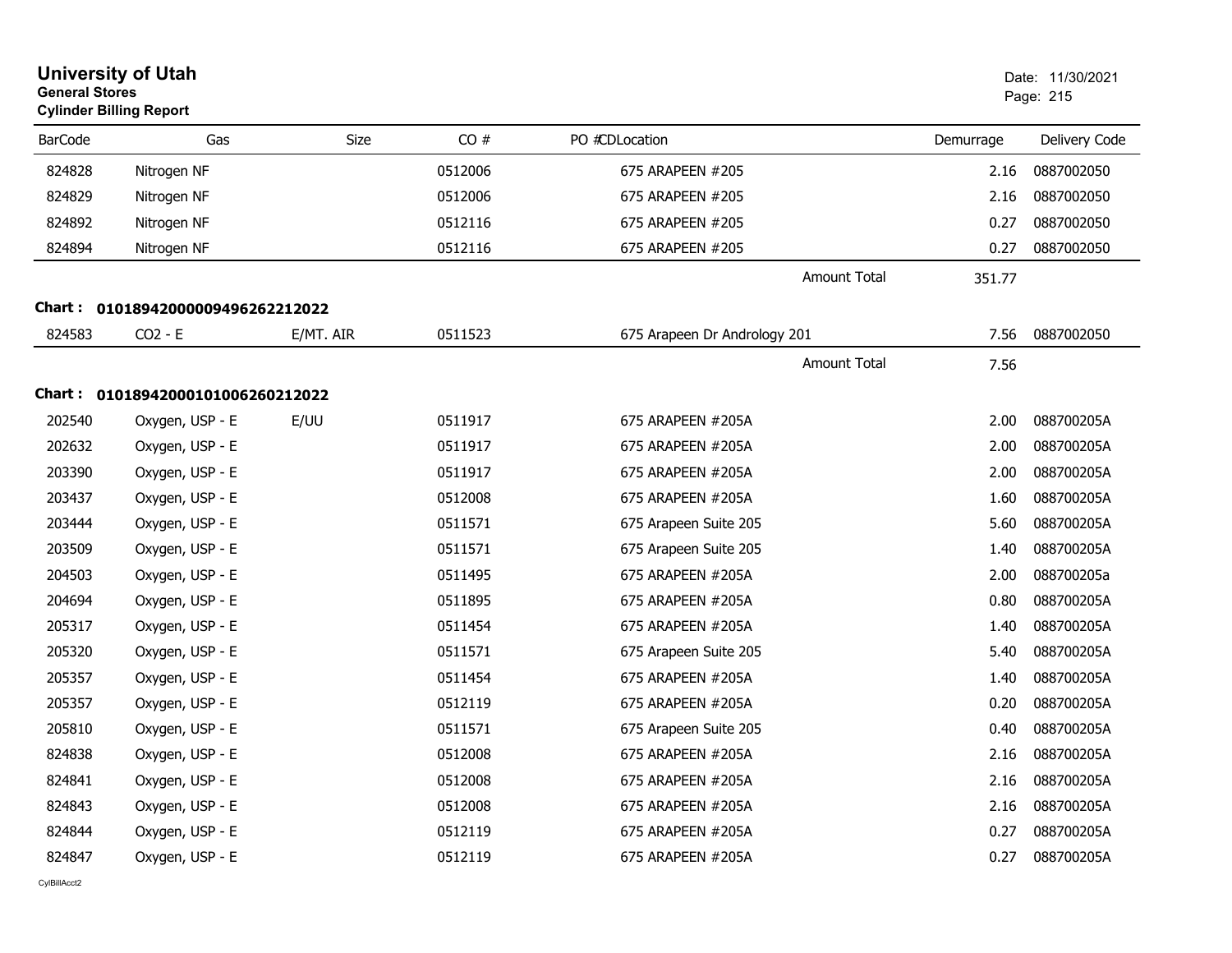| General Stores<br><b>Cylinder Billing Report</b> |                                     |             |         |                          |                     | Page: 216     |               |
|--------------------------------------------------|-------------------------------------|-------------|---------|--------------------------|---------------------|---------------|---------------|
| <b>BarCode</b>                                   | Gas                                 | <b>Size</b> | CO#     | PO #CDLocation           |                     | Demurrage     | Delivery Code |
| 824849                                           | Oxygen, USP - E                     |             | 0512119 | 675 ARAPEEN #205A        |                     | 0.27          | 088700205A    |
|                                                  |                                     |             |         |                          | <b>Amount Total</b> | 33.49         |               |
| <b>Chart :</b>                                   | 0101906500059317150626032022        |             |         |                          |                     |               |               |
| 200377                                           | Nitrogen 230 CF                     | K/UU        | 0487518 | S3140 Moran              |                     | 6.40          | 0523000000    |
| 200476                                           | 95% O2, 5% CO2                      |             | 0512342 | S3140 Moran Eye Ctr      |                     | 2.60          | 0523000000    |
| 200970                                           | 95% O2, 5% CO2                      |             | 0506392 | S3140 MORAN              |                     | 3.80          | 0523000000    |
| 201876                                           | CO2 - 50 Lb.                        |             | 0476362 | S3140 MORAN              |                     | 6.40          | 0550054150    |
| 202180                                           | 95% O2, 5% CO2                      |             | 0504129 | S3655 MORAN              |                     | 6.40          | 0523000000    |
| 202258                                           | 95% O2, 5% CO2                      |             | 0507546 | Room S3140 MORAN         |                     | 6.40          | 0523000000    |
| 202494                                           | 95% O2, 5% CO2                      |             | 0495078 | S3655 Moran Eye Ctr      |                     | 6.40          | 0523000000    |
| 204579                                           | CO2 - 50 Lb.                        |             | 0495998 | S3655 Moran              |                     | 6.40          | 0523000000    |
| 205584                                           | 95% O2, 5% CO2                      |             | 0506393 | S3655 MORAN              |                     | 6.40          | 0523000000    |
| 823820                                           | 12% O2 In N2                        |             | 0502899 | S3140 MORAN              |                     | 8.64          | 0523000000    |
| 823821                                           | 15% O2 In N2                        |             | 0502899 | S3140 MORAN              |                     | 8.64          | 0523000000    |
|                                                  |                                     |             |         |                          | <b>Amount Total</b> | 68.48         |               |
|                                                  | Chart: 01019066000113306260312022   |             |         |                          |                     |               |               |
| 202470                                           | CO2 - 50 Lb.                        | K/UU        | 0493094 | S3655 MORAN              |                     | 6.40          | 0523000000    |
|                                                  |                                     |             |         |                          | <b>Amount Total</b> | 6.40          |               |
|                                                  | Chart: 0101913500059316350626002022 |             |         |                          |                     |               |               |
| 205509                                           | Nitrogen NF                         | K/UU        | 0483097 | 5343 HCI RN- Meyer's Lab |                     | 6.40          | 0555LL3760    |
|                                                  |                                     |             |         |                          | $A$ mount $T$ otal  | $\sim$ $\sim$ |               |

# **University of Utah** Date: 11/30/2021 **General Stores**

|              | UIUISUOSUUUSSJI/ISUOZOUSZUZZ        |      |         |                               |       |            |
|--------------|-------------------------------------|------|---------|-------------------------------|-------|------------|
| 200377       | Nitrogen 230 CF                     | K/UU | 0487518 | S3140 Moran                   | 6.40  | 0523000000 |
| 200476       | 95% O2, 5% CO2                      |      | 0512342 | S3140 Moran Eye Ctr           | 2.60  | 0523000000 |
| 200970       | 95% O2, 5% CO2                      |      | 0506392 | S3140 MORAN                   | 3.80  | 0523000000 |
| 201876       | CO2 - 50 Lb.                        |      | 0476362 | S3140 MORAN                   | 6.40  | 0550054150 |
| 202180       | 95% O2, 5% CO2                      |      | 0504129 | S3655 MORAN                   | 6.40  | 0523000000 |
| 202258       | 95% O2, 5% CO2                      |      | 0507546 | Room S3140 MORAN              | 6.40  | 0523000000 |
| 202494       | 95% O2, 5% CO2                      |      | 0495078 | S3655 Moran Eye Ctr           | 6.40  | 0523000000 |
| 204579       | CO2 - 50 Lb.                        |      | 0495998 | S3655 Moran                   | 6.40  | 0523000000 |
| 205584       | 95% O2, 5% CO2                      |      | 0506393 | S3655 MORAN                   | 6.40  | 0523000000 |
| 823820       | 12% O2 In N2                        |      | 0502899 | S3140 MORAN                   | 8.64  | 0523000000 |
| 823821       | 15% O2 In N2                        |      | 0502899 | S3140 MORAN                   | 8.64  | 0523000000 |
|              |                                     |      |         | Amount Total                  | 68.48 |            |
| Chart :      | 01019066000113306260312022          |      |         |                               |       |            |
| 202470       | CO2 - 50 Lb.                        | K/UU | 0493094 | S3655 MORAN                   | 6.40  | 0523000000 |
|              |                                     |      |         | <b>Amount Total</b>           | 6.40  |            |
|              | Chart: 0101913500059316350626002022 |      |         |                               |       |            |
| 205509       | Nitrogen NF                         | K/UU | 0483097 | 5343 HCI RN- Meyer's Lab      | 6.40  | 0555LL3760 |
|              |                                     |      |         | <b>Amount Total</b>           | 6.40  |            |
| Chart :      | 01019332000304856260312022          |      |         |                               |       |            |
| 200929       | Air - 233 CF                        | K/UU | 0504712 | 295 CHipeta Way (Wind tunnel) | 6.40  | 0876002010 |
| 201832       | Air - 233 CF                        |      | 0502724 | 417 Wakara Way Rm 1705        | 4.20  | 0876002010 |
| 202811       | Air - 233 CF                        |      | 0504712 | 295 CHipeta Way (Wind tunnel) | 6.40  | 0876002010 |
|              |                                     |      |         | <b>Amount Total</b>           | 17.00 |            |
| CylBillAcct2 |                                     |      |         |                               |       |            |
|              |                                     |      |         |                               |       |            |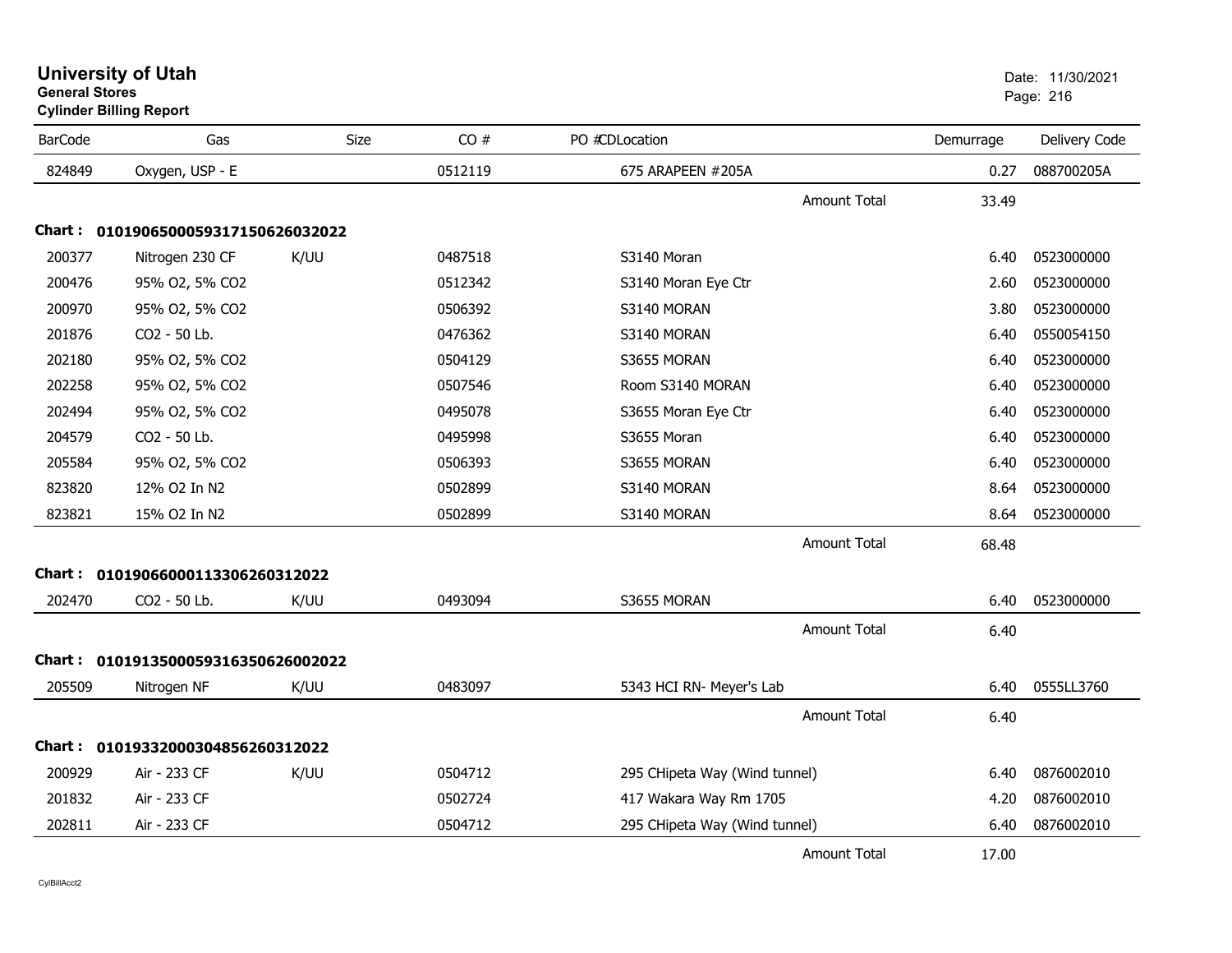| <b>General Stores</b> | <b>University of Utah</b><br><b>Cylinder Billing Report</b> |             |         |                                          |           | Date: 11/30/2021<br>Page: 217 |
|-----------------------|-------------------------------------------------------------|-------------|---------|------------------------------------------|-----------|-------------------------------|
| <b>BarCode</b>        | Gas                                                         | <b>Size</b> | CO#     | PO #CDLocation                           | Demurrage | Delivery Code                 |
|                       | Chart: 0101937500055900738626002022                         |             |         |                                          |           |                               |
| 201641                | Air - 233 CF                                                | K/UU        | 0512421 | 417 Wakara Way RM 1705                   | 2.20      | 0876002010                    |
| 202043                | Air - 233 CF                                                |             | 0512421 | 417 Wakara Way RM 1705                   | 2.20      | 0876002010                    |
| 202217                | Air - 233 CF                                                |             | 0512421 | 417 Wakara Way RM 1705                   | 2.20      | 0876002010                    |
| 202220                | Air - 233 CF                                                |             | 0512421 | 417 Wakara Way RM 1705                   | 2.20      | 0876002010                    |
|                       |                                                             |             |         | <b>Amount Total</b>                      | 8.80      |                               |
|                       | Chart: 0101939500059314850626002022                         |             |         |                                          |           |                               |
| 200233                | Nitrogen 230 CF                                             | K/UU        | 0506697 | 280 - 383 COLOROW ALONG WINDOW           | 6.40      | 0874001290                    |
| 200311                | Nitrogen 230 CF                                             |             | 0510263 | 280-383 COLOROW ALONG WINDOW             | 6.40      | 0874001290                    |
| 200315                | 95% O2, 5% CO2                                              |             | 0497762 | 280 - 383 COLOROW ALONG WINDOW           | 6.40      | 0874001290                    |
| 200337                | Air - 233 CF                                                |             | 0449422 | 280 - 383 COLOROW ALONG WINDOWS          | 5.12      | 0874001290                    |
| 200419                | 95% O2, 5% CO2                                              |             | 0486016 | 280 - 380 COLOROW ALONG WINDOWS          | 6.40      | 0874001290                    |
| 200610                | Air - 233 CF                                                |             | 0446352 | 280-383 COLOROW ALONG WINDOWS            | 5.12      | 0874001290                    |
| 200841                | Nitrogen 230 CF                                             |             | 0510263 | 280-383 COLOROW ALONG WINDOW             | 6.40      | 0874001290                    |
| 201094                | Nitrogen 230 CF                                             |             | 0509342 | 280 - 383 COLOROW ALONG WINDOW           | 6.40      | 0874001290                    |
| 201138                | Oxygen, USP                                                 |             | 0510552 | 280 - 383 COLOROW ALONG WINDOW           | 6.40      | 0874001290                    |
| 201247                | 95% O2, 5% CO2                                              |             | 0497762 | 280 - 383 COLOROW ALONG WINDOW           | 6.40      | 0874001290                    |
| 201277                | Nitrogen 230 CF                                             |             | 0502010 | 280 - 383 COLOROW ALONG WINDOW           | 6.40      | 0874001290                    |
| 201296                | Oxygen, USP                                                 |             | 0510263 | 280-383 COLOROW ALONG WINDOW             | 6.40      | 0874001290                    |
| 201521                | 95% O2, 5% CO2                                              |             | 0463507 | 280 - 383 COLOROW<br><b>ALONG WINDOW</b> | 4.96      | 0874001290                    |
| 201538                | Nitrogen 230 CF                                             |             | 0503405 | 280-383 COLOROW - ALONG WINDOWS          | 6.40      | 0874001290                    |
| 201560                | 95% O2, 5% CO2                                              |             | 0466795 | 280 - 383 COLOROW ALONG WINDOWS          | 6.40      | 0874001290                    |
| 201628                | Oxygen, USP                                                 |             | 0511101 | 280 - 383 COLOROW ALONG WINDOW           | 6.40      | 0874001290                    |
| 202270                | Nitrogen 230 CF                                             |             | 0510263 | 280-383 COLOROW ALONG WINDOW             | 6.40      | 0874001290                    |
| 202278                | Nitrogen 230 CF                                             |             | 0511599 | 280-383 COLOROW ALONG WINDOW             | 5.20      | 0874001290                    |
| 202927                | Nitrogen 230 CF                                             |             | 0509342 | 280 - 383 COLOROW ALONG WINDOW           | 1.20      | 0874001290                    |
| 203605                | Nitrogen NF                                                 |             | 0510552 | 280 - 383 COLOROW ALONG WINDOW           | 6.40      | 0874001290                    |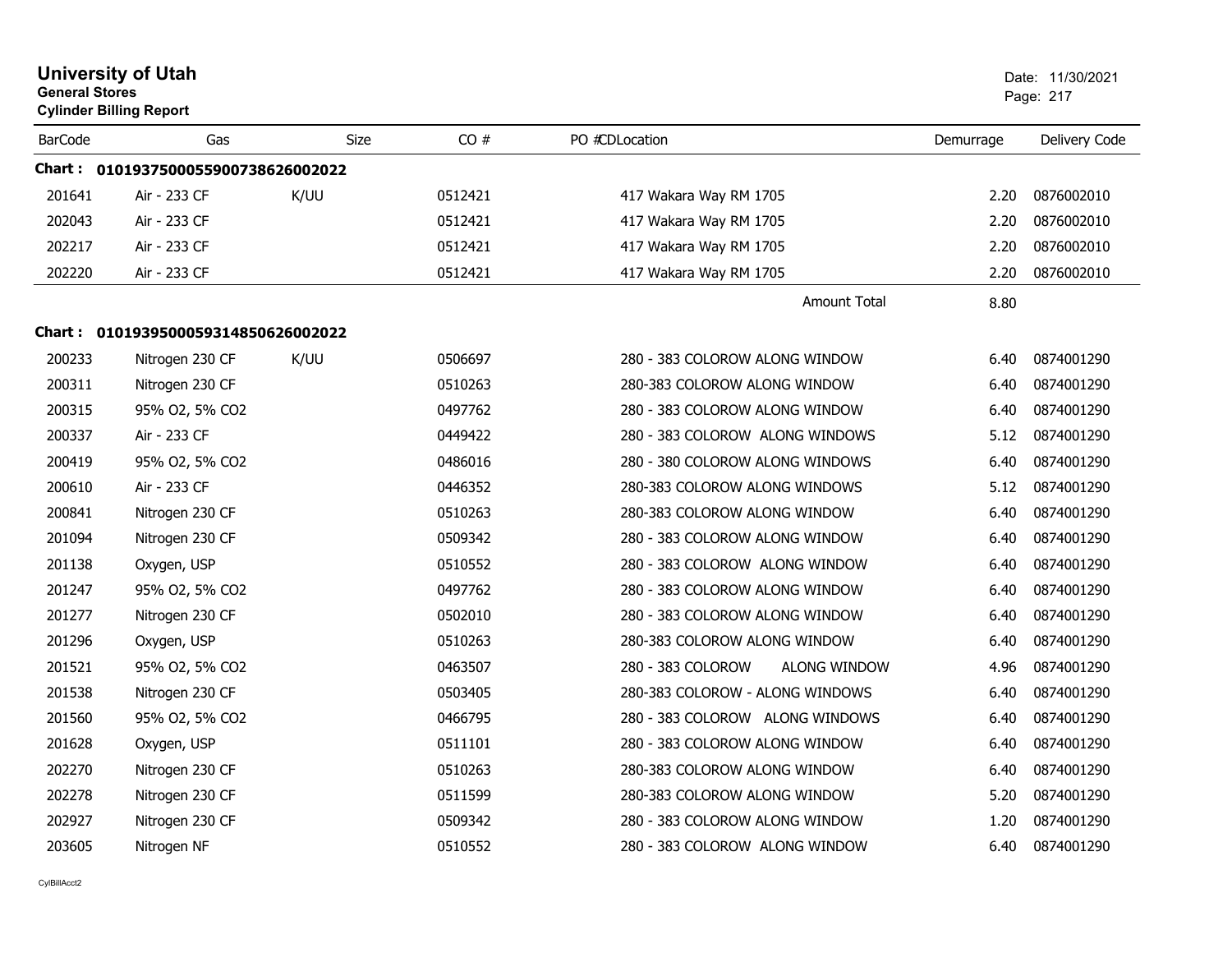| <b>University of Utah</b>      | Date: 11/ |
|--------------------------------|-----------|
| <b>General Stores</b>          | Page: 218 |
| <b>Cylinder Billing Report</b> |           |

| <b>BarCode</b> | Gas                               | <b>Size</b> | CO#     | PO #CDLocation                              | Demurrage | Delivery Code |
|----------------|-----------------------------------|-------------|---------|---------------------------------------------|-----------|---------------|
| 203823         | 95% O2, 5% CO2                    |             | 0498060 | 280 - 383 COLOROW ALONG WINDOW              | 6.40      | 0874001290    |
| 205492         | Nitrogen NF                       |             | 0511600 | 280-383 COLOROW ALONG WINDOW                | 5.20      | 0874001290    |
| 205619         | Oxygen, USP                       |             | 0510552 | 280 - 383 COLOROW ALONG WINDOW              | 6.40      | 0874001290    |
| 819615         | Nitrogen 230 CF                   |             | 0473810 | 280-383 COLOROW ALONG WINDOW                | 8.37      | 0874001290    |
| 821453         | Oxygen, USP                       |             | 0483227 | 280 - 383 COLOROW ALONG WINDOW              | 8.64      | 0874001290    |
| 822836         | Oxygen, USP                       |             | 0496688 | 383 Colorow Drive, Colorow Building, Rm 280 | 8.64      | 0874001290    |
| 824154         | Oxygen, USP                       |             | 0507884 | 280-383 COLOROW ALONG WINDOW                | 8.64      | 0874001290    |
| 824158         | Oxygen, USP                       |             | 0507884 | 280-383 COLOROW ALONG WINDOW                | 8.64      | 0874001290    |
| 824226         | Nitrogen NF                       |             | 0507884 | 280-383 COLOROW ALONG WINDOW                | 8.64      | 0874001290    |
| 824520         | Nitrogen NF                       |             | 0510263 | 280-383 COLOROW ALONG WINDOW                | 8.64      | 0874001290    |
| 824521         | Nitrogen NF                       |             | 0510263 | 280-383 COLOROW ALONG WINDOW                | 8.64      | 0874001290    |
| 824553         | Nitrogen 230 CF                   |             | 0511101 | 280 - 383 COLOROW ALONG WINDOW              | 8.64      | 0874001290    |
| 824564         | Nitrogen 230 CF                   |             | 0511101 | 280 - 383 COLOROW ALONG WINDOW              | 8.64      | 0874001290    |
|                |                                   |             |         | <b>Amount Total</b>                         | 221.73    |               |
| <b>Chart:</b>  | 01019406000028116260312022        |             |         |                                             |           |               |
| 202522         | CO2 - 50 Lb.                      | K/UU        | 0397392 | VA2 GC07                                    | 5.12      | 05212C4670    |
|                |                                   |             |         | <b>Amount Total</b>                         | 5.12      |               |
|                | Chart: 01019512000171806260212022 |             |         |                                             |           |               |
| 202990         | Oxygen, USP - E                   | E/UU        | 0498545 | Midvalley 243 East 6100 South, Murray       | 6.40      | 05214B4540    |
| 203004         | Nitrous Oxide-E                   |             | 0481970 | 243 East 6100 South 3rd floor               | 6.40      | 05214B4540    |
| 203087         | Oxygen, USP - E                   |             | 0498545 | Midvalley 243 East 6100 South, Murray       | 6.40      | 05214B4540    |
| 203374         | Oxygen, USP - E                   |             | 0467613 | 6100 S 243 E RM 350                         | 6.40      | 05214b4540    |
| 203427         | Oxygen, USP - E                   |             | 0491832 | 243 East 6100 South 3rd floor               | 6.40      | 05214B4540    |
| 203434         | Oxygen, USP - E                   |             | 0467613 | 6100 S 243 E RM 350                         | 6.40      | 05214b4540    |
| 819539         | Oxygen, USP - E                   |             | 0472664 | 7495 S State Midvale Health 3rd floor       | 8.64      | 05214B4540    |
| 819544         | Oxygen, USP - E                   |             | 0472664 | 7495 S State Midvale Health 3rd floor       | 8.64      | 05214B4540    |
| 819550         | Oxygen, USP - E                   |             | 0472664 | 7495 S State Midvale Health 3rd floor       | 8.64      | 05214B4540    |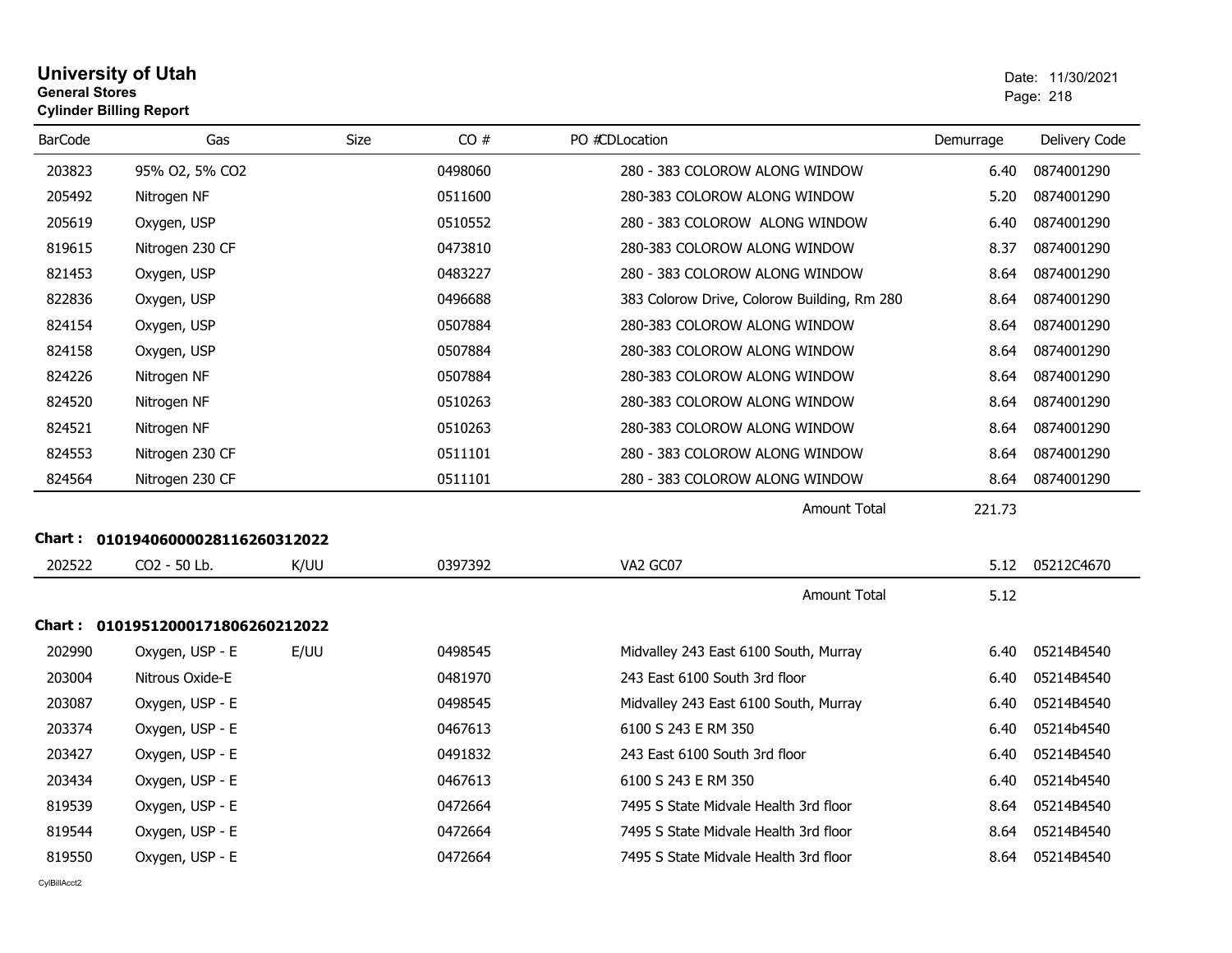| <b>General Stores</b> | <b>Cylinder Billing Report</b>    |      |         |                               |                     |           | Page: 219     |
|-----------------------|-----------------------------------|------|---------|-------------------------------|---------------------|-----------|---------------|
| <b>BarCode</b>        | Gas                               | Size | CO#     | PO #CDLocation                |                     | Demurrage | Delivery Code |
| 822108                | Oxygen, USP - E                   |      | 0491832 | 243 East 6100 South 3rd floor |                     | 8.64      | 05214B4540    |
| 822114                | Oxygen, USP - E                   |      | 0491832 | 243 East 6100 South 3rd floor |                     | 8.64      | 05214B4540    |
|                       |                                   |      |         |                               | <b>Amount Total</b> | 81.60     |               |
|                       | Chart: 01019536000162396260312022 |      |         |                               |                     |           |               |
| 201270                | CO2 - 50 Lb.                      | K/UU | 0490786 | 2160 - 417 WAKARA             |                     | 6.40      | 0860021510    |
| 201579                | Nitrogen 230 CF                   |      | 0490786 | 2160 - 417 WAKARA             |                     | 6.40      | 0860021510    |
|                       |                                   |      |         |                               | <b>Amount Total</b> | 12.80     |               |
|                       | Chart: 01020356000298426260012022 |      |         |                               |                     |           |               |
| 203860                | 95% Air, 5% CO2                   | K/UU | 0489121 | 2760 HCI RS                   |                     | 6.40      | 0555LL3760    |
| 820670                | 95% Air, 5% CO2                   |      | 0479159 | 2760 HCI - RS                 |                     | 10.56     | 0555113760    |
|                       |                                   |      |         |                               | Amount Total        | 16.96     |               |
|                       | Chart: 01020392000301216260012022 |      |         |                               |                     |           |               |
| 201284                | Nitrogen, UHP                     | K/UU | 0471791 | <b>HCI RS 2743</b>            |                     | 6.40      | 0555113760    |
| 205542                | Nitrogen, UHP                     |      | 0471791 | <b>HCI RS 2743</b>            |                     | 6.40      | 0555ll3760    |
|                       |                                   |      |         |                               | <b>Amount Total</b> | 12.80     |               |
|                       | Chart: 01020572000342866260312022 |      |         |                               |                     |           |               |
| 202347                | CO2 - 50 Lb.                      | K/UU | 0512329 | 5104 EEJ                      |                     | 2.60      | 0555113760    |
| 202463                | CO2 - 50 Lb.                      |      | 0512329 | 5104 EEJ                      |                     | 2.60      | 0555113760    |
| 203701                | CO2 - 50 Lb.                      |      | 0512329 | 5104 EEJ                      |                     | 2.60      | 0555113760    |
|                       |                                   |      |         |                               | <b>Amount Total</b> | 7.80      |               |
|                       | Chart: 01020612000302626260012022 |      |         |                               |                     |           |               |
| 202342                | Argon                             | K/UU | 0498364 | 3310 HCI                      |                     | 6.40      | 0555113760    |
| 205395                | Nitrogen 230 CF                   |      | 0482865 | 3440 HCI RN                   |                     | 6.40      | 0555113760    |
| 823263                | Hydrogen/125                      |      | 0498364 | 3310 HCI                      |                     | 8.64      | 0555113760    |
|                       |                                   |      |         |                               | <b>Amount Total</b> | 21.44     |               |

**University of Utah** Date: 11/30/2021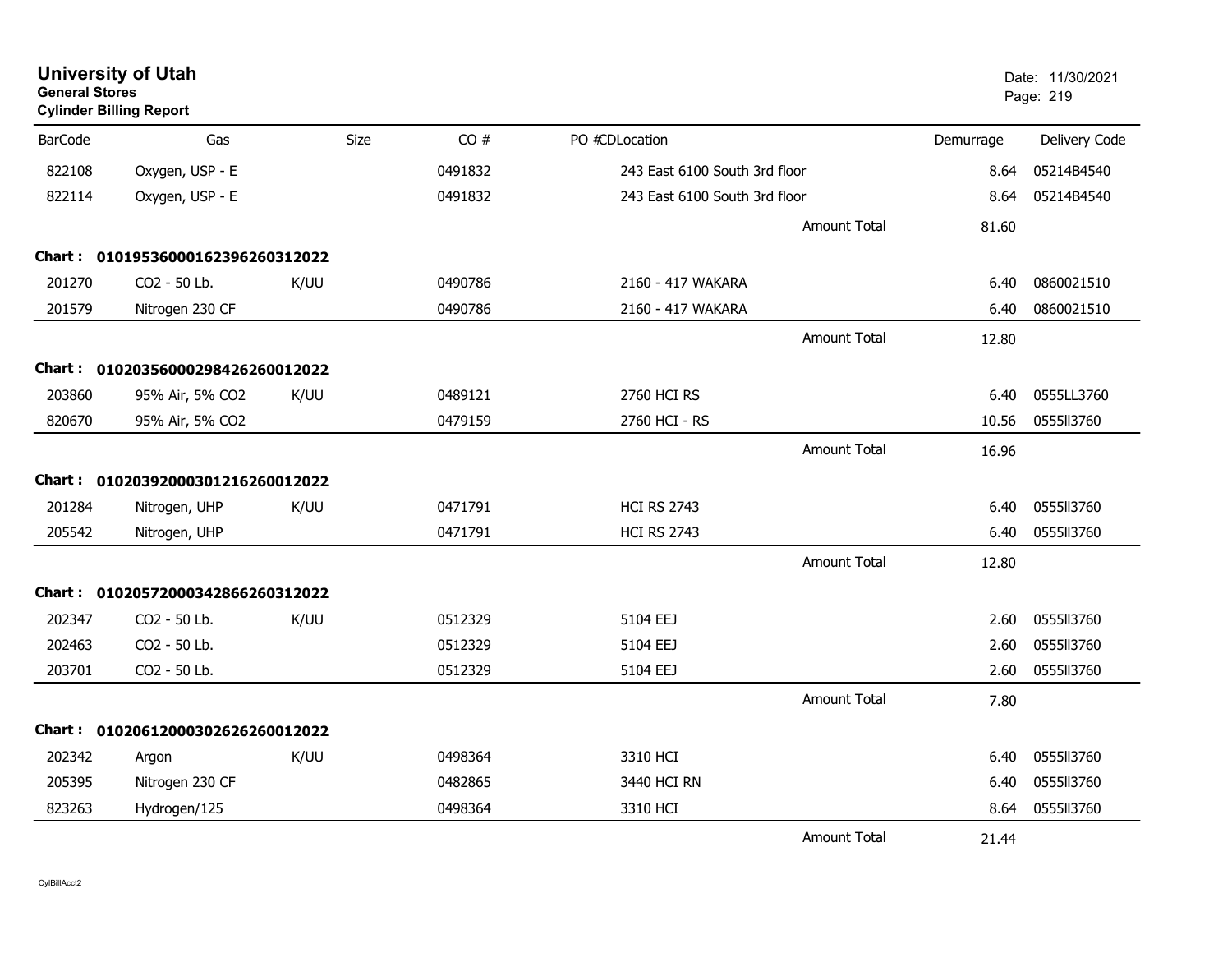| <b>General Stores</b> | <b>University of Utah</b><br><b>Cylinder Billing Report</b> |             |         |                                         |              |           | Date: 11/30/2021<br>Page: 220 |
|-----------------------|-------------------------------------------------------------|-------------|---------|-----------------------------------------|--------------|-----------|-------------------------------|
| <b>BarCode</b>        | Gas                                                         | <b>Size</b> | CO#     | PO #CDLocation                          |              | Demurrage | Delivery Code                 |
|                       | Chart: 01020636000299716260312022                           |             |         |                                         |              |           |                               |
| 820731                | Nitrogen NF                                                 | 200C/Mt.A   | 0479833 | S5644 Moran Eye Center                  |              | 8.64      | 0523000000                    |
|                       |                                                             |             |         |                                         | Amount Total | 8.64      |                               |
|                       | Chart : 01020652000106456260312022                          |             |         |                                         |              |           |                               |
| 200163                | CO <sub>2</sub> - 50 Lb.                                    | K/UU        | 0510043 | 229 WIntrobe                            |              | 6.40      | 05213B1100                    |
| 200464                | CO2 - 50 Lb.                                                |             | 0512451 | 207 WIntrobe                            |              | 1.60      | 05213B1100                    |
| 200696                | CO <sub>2</sub> - 50 Lb.                                    |             | 0510043 | 229 WIntrobe                            |              | 6.40      | 05213B1100                    |
| 201018                | CO2 - 50 Lb.                                                |             | 0512451 | 207 WIntrobe                            |              | 1.60      | 05213B1100                    |
| 201319                | N2, Liquid LX45                                             |             | 0511466 | 237 WIntrobe                            |              | 46.40     | 05213B1100                    |
| 201752                | CO2 - 50 Lb.                                                |             | 0512452 | 229 WIntorbe                            |              | 1.60      | 05213B1100                    |
| 202100                | Oxygen, USP                                                 |             | 0498968 | 237 Wintrobe                            |              | 6.40      | 05213B1100                    |
| 202271                | Oxygen, USP                                                 |             | 0507199 | 237 Wintrobe                            |              | 6.40      | 05213B1100                    |
| 202299                | N2, Liquid LX45                                             |             | 0510660 | 237 WIntorbe                            |              | 38.40     | 05213B1100                    |
| 202508                | CO2 - 50 Lb.                                                |             | 0512452 | 229 WIntorbe                            |              | 1.60      | 05213B1100                    |
| 203574                | N2, Liquid LX45                                             |             | 0512453 | 237 WIntrobe                            |              | 12.80     | 05213B1100                    |
| 205295                | Oxygen, USP                                                 |             | 0486008 | 237 WIntrobe                            |              | 6.40      | 05213B1100                    |
| 205618                | Oxygen, USP                                                 |             | 0507199 | 237 Wintrobe                            |              | 6.40      | 05213B1100                    |
| 205623                | Oxygen, USP                                                 |             | 0503207 | 237 Wintrobe                            |              | 6.40      | 05213B1100                    |
| 205709                | N2, Liquid LX45                                             |             | 0510035 | 237 WIntrobe                            |              | 4.80      | 05213B1100                    |
| 821884                | CO2 - 50 Lb.                                                |             | 0487359 | 207 WIntrobe                            |              | 6.48      | 05213B1100                    |
| 823559                | CO2 - 50 Lb.                                                |             | 0501744 | 229 Wintrobe                            |              | 8.64      | 05213B1100                    |
| 823560                | CO2 - 50 Lb.                                                |             | 0501744 | 229 Wintrobe                            |              | 8.64      | 05213B1100                    |
|                       |                                                             |             |         |                                         | Amount Total | 177.36    |                               |
|                       | Chart: 01020711001138576260012022                           |             |         |                                         |              |           |                               |
| 200053                | Nitrogen 230 CF                                             | K/UU        | 0510616 | 1390 Presidents Circle                  |              | 2.00      | 0014002200                    |
| 200053                | Nitrogen 230 CF                                             | K/UU        | 0512276 | Crocker Science Ctr East Side Receiving |              | 2.80      | 0014002200                    |
| 200055                | Nitrogen 230 CF                                             |             | 0506014 | East Side Recceiving JTB                |              | 2.00      | 0014002200                    |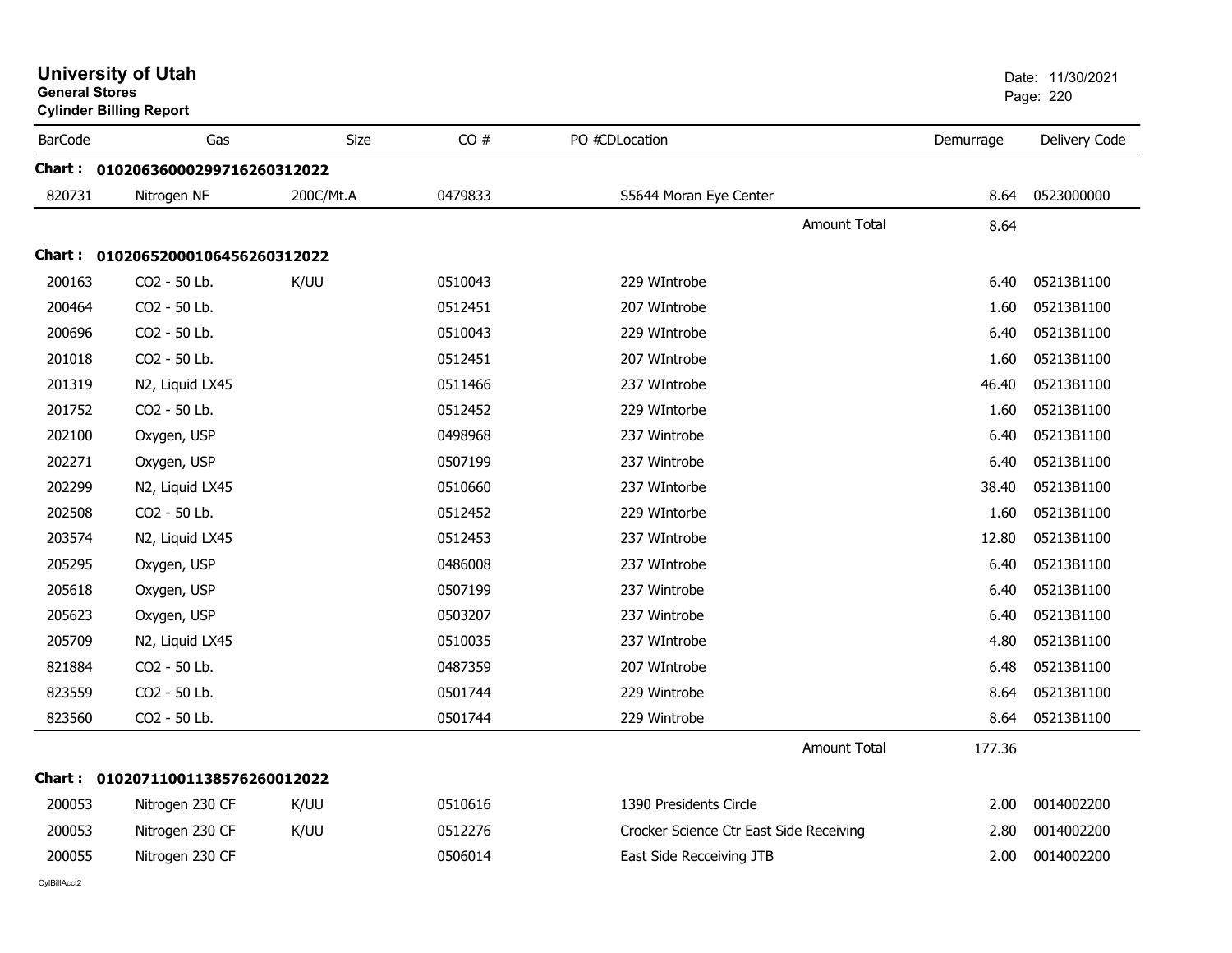### **University of Utah** Date: 11/30/2021 **General Stores**es and the contract of the contract of the contract of the contract of the contract of the contract of the contract of the contract of the contract of the contract of the contract of the contract of the contract of the con **Cylinder Billing Report**

| <b>BarCode</b> | Gas             | CO#<br>Size | PO #CDLocation                                 | Demurrage | Delivery Code |
|----------------|-----------------|-------------|------------------------------------------------|-----------|---------------|
| 200057         | CO2 - 50 Lb.    | 0510666     | BLDG 005 East side receiving area              | 6.40      | 0014002200    |
| 200313         | Nitrogen 230 CF | 0512276     | Crocker Science Ctr East Side Receiving        | 2.80      | 0014002200    |
| 200330         | Nitrogen 230 CF | 0511297     | Crocker Science Ctr East Side Receiving        | 3.60      | 0014002200    |
| 200382         | Nitrogen 230 CF | 0511366     | Crocker Science Ctr East Side Receiving        | 6.20      | 0014002200    |
| 200383         | Nitrogen 230 CF | 0506014     | East Side Recceiving JTB                       | 2.00      | 0014002200    |
| 200386         | Nitrogen 230 CF | 0511738     | Crocker Science Ctr East Side Receiving Area   | 1.60      | 0014002200    |
| 200388         | Nitrogen 230 CF | 0510258     | 1390 Presidents Circle                         | 2.00      | 0014002200    |
| 200388         | Nitrogen 230 CF | 0512276     | Crocker Science Ctr East Side Receiving        | 2.80      | 0014002200    |
| 200495         | Nitrogen 230 CF | 0511366     | Crocker Science Ctr East Side Receiving        | 6.20      | 0014002200    |
| 200501         | Nitrogen 230 CF | 0511884     | Crocker Science Center East Side Receiving Arm | 3.80      | 0014002200    |
| 200502         | Nitrogen 230 CF | 0511738     | Crocker Science Ctr East Side Receiving Area   | 4.40      | 0014002200    |
| 200539         | CO2 - 50 Lb.    | 0510666     | BLDG 005 East side receiving area              | 6.40      | 0014002200    |
| 200548         | Nitrogen 230 CF | 0510616     | 1390 Presidents Circle                         | 3.60      | 0014002200    |
| 200565         | Nitrogen 230 CF | 0511738     | Crocker Science Ctr East Side Receiving Area   | 1.60      | 0014002200    |
| 200567         | Nitrogen 230 CF | 0506014     | East Side Recceiving JTB                       | 6.40      | 0014002200    |
| 200576         | Nitrogen 230 CF | 0511366     | Crocker Science Ctr East Side Receiving        | 6.20      | 0014002200    |
| 200589         | Nitrogen 230 CF | 0506014     | East Side Recceiving JTB                       | 2.00      | 0014002200    |
| 200629         | Nitrogen 230 CF | 0511738     | Crocker Science Ctr East Side Receiving Area   | 0.60      | 0014002200    |
| 200671         | Nitrogen 230 CF | 0511884     | Crocker Science Center East Side Receiving Are | 3.80      | 0014002200    |
| 200695         | CO2 - 50 Lb.    | 0510666     | BLDG 005 East side receiving area              | 6.40      | 0014002200    |
| 200714         | Nitrogen 230 CF | 0511366     | Crocker Science Ctr East Side Receiving        | 6.20      | 0014002200    |
| 200715         | Nitrogen 230 CF | 0511297     | Crocker Science Ctr East Side Receiving        | 3.60      | 0014002200    |
| 200815         | Nitrogen 230 CF | 0510616     | 1390 Presidents Circle                         | 3.60      | 0014002200    |
| 200827         | CO2 - 50 Lb.    | 0510666     | BLDG 005 East side receiving area              | 6.40      | 0014002200    |
| 200839         | Nitrogen 230 CF | 0510301     | Crocker Science Ctr East Side Receiving Area   | 2.60      | 0014002200    |
| 200850         | Nitrogen 230 CF | 0511297     | Crocker Science Ctr East Side Receiving        | 6.40      | 0014002200    |
| 200888         | Nitrogen 230 CF | 0511884     | Crocker Science Center East Side Receiving Arm | 3.80      | 0014002200    |
| 201019         | Nitrogen 230 CF | 0510616     | 1390 Presidents Circle                         | 6.40      | 0014002200    |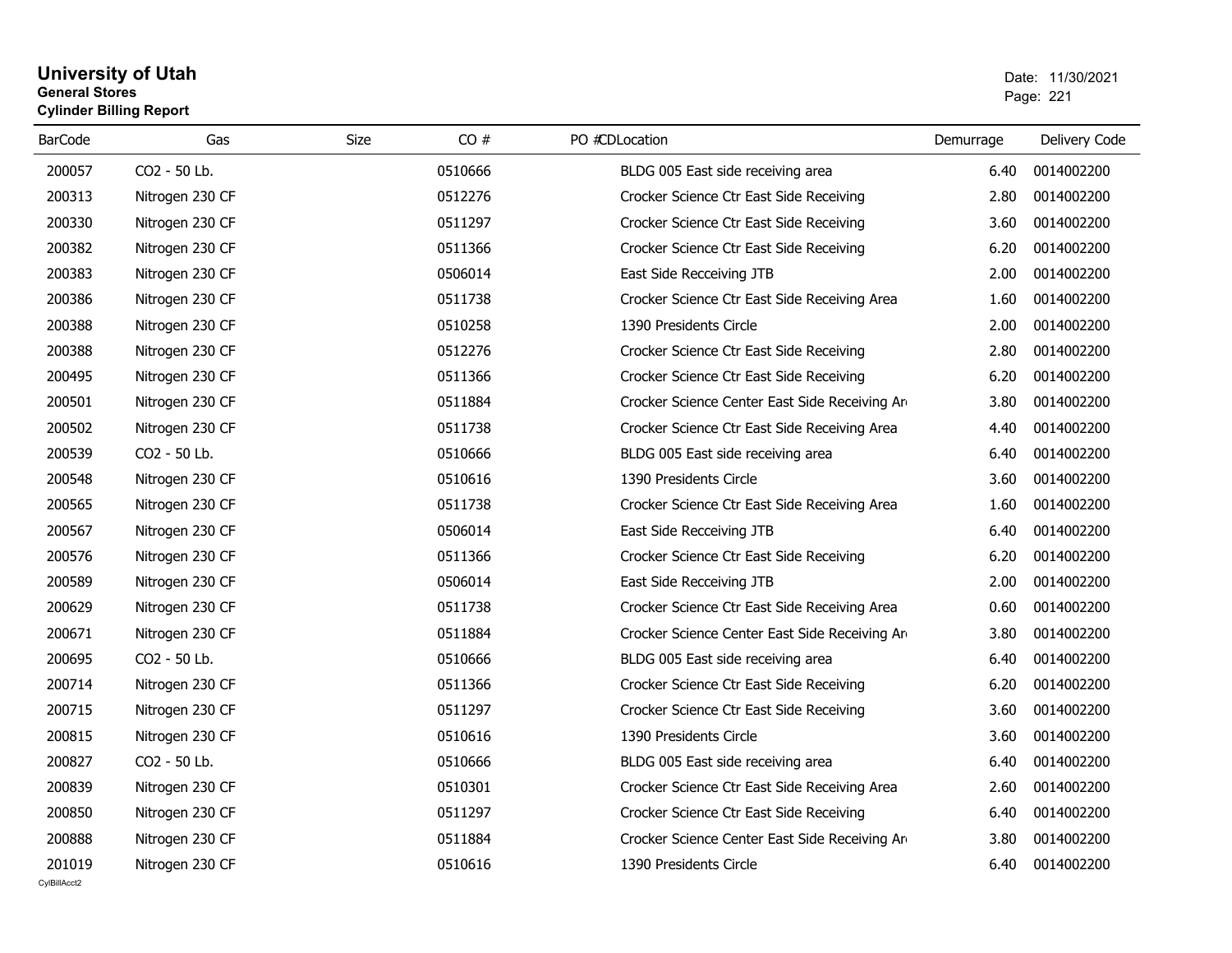### **University of Utah** Date: 11/30/2021 **General Stores**estate the control of the control of the control of the control of the control of the control of the control of the control of the control of the control of the control of the control of the control of the control of the c **Cylinder Billing Report**

| <b>BarCode</b> | Gas             | CO#<br>Size | PO #CDLocation                                  | Demurrage | Delivery Code |
|----------------|-----------------|-------------|-------------------------------------------------|-----------|---------------|
| 201165         | Nitrogen 230 CF | 0510301     | Crocker Science Ctr East Side Receiving Area    | 2.00      | 0014002200    |
| 201165         | Nitrogen 230 CF | 0512206     | Crocker Science Center, east side receiving are | 2.80      | 0014002200    |
| 201173         | Nitrogen 230 CF | 0510301     | Crocker Science Ctr East Side Receiving Area    | 2.60      | 0014002200    |
| 201299         | Nitrogen 230 CF | 0506014     | East Side Recceiving JTB                        | 2.00      | 0014002200    |
| 201313         | Nitrogen 230 CF | 0512276     | Crocker Science Ctr East Side Receiving         | 2.80      | 0014002200    |
| 201401         | Nitrogen 230 CF | 0511738     | Crocker Science Ctr East Side Receiving Area    | 0.60      | 0014002200    |
| 201603         | Nitrogen 230 CF | 0511738     | Crocker Science Ctr East Side Receiving Area    | 1.60      | 0014002200    |
| 201679         | CO2 - 50 Lb.    | 0509034     | Crocker Sci Center- East Recieving Dock         | 3.60      | 0014002200    |
| 201703         | Nitrogen 230 CF | 0510301     | Crocker Science Ctr East Side Receiving Area    | 6.40      | 0014002200    |
| 201745         | Nitrogen 230 CF | 0510301     | Crocker Science Ctr East Side Receiving Area    | 2.00      | 0014002200    |
| 201745         | Nitrogen 230 CF | 0512206     | Crocker Science Center, east side receiving are | 2.80      | 0014002200    |
| 201762         | Nitrogen 230 CF | 0475060     | Crocker Science Center                          | 2.00      | 0014002200    |
| 201762         | Nitrogen 230 CF | 0512276     | Crocker Science Ctr East Side Receiving         | 2.80      | 0014002200    |
| 201858         | Nitrogen 230 CF | 0510616     | 1390 Presidents Circle                          | 2.00      | 0014002200    |
| 202059         | Nitrogen 230 CF | 0497632     | <b>BLDG 005</b>                                 | 6.40      | 0014002200    |
| 202702         | Nitrogen 230 CF | 0511366     | Crocker Science Ctr East Side Receiving         | 6.20      | 0014002200    |
| 202704         | Nitrogen 230 CF | 0511366     | Crocker Science Ctr East Side Receiving         | 6.20      | 0014002200    |
| 202723         | Nitrogen 230 CF | 0510616     | 1390 Presidents Circle                          | 3.60      | 0014002200    |
| 202724         | Nitrogen 230 CF | 0511884     | Crocker Science Center East Side Receiving Arm  | 3.80      | 0014002200    |
| 202728         | Nitrogen 230 CF | 0512206     | Crocker Science Center, east side receiving are | 2.80      | 0014002200    |
| 202896         | CO2 - 50 Lb.    | 0509034     | Crocker Sci Center- East Recieving Dock         | 3.60      | 0014002200    |
| 202927         | Nitrogen 230 CF | 0512276     | Crocker Science Ctr East Side Receiving         | 2.80      | 0014002200    |
| 202940         | Nitrogen 230 CF | 0510301     | Crocker Science Ctr East Side Receiving Area    | 2.00      | 0014002200    |
| 202940         | Nitrogen 230 CF | 0512276     | Crocker Science Ctr East Side Receiving         | 2.80      | 0014002200    |
| 203464         | Nitrogen 230 CF | 0510616     | 1390 Presidents Circle                          | 3.60      | 0014002200    |
| 203874         | Nitrogen 230 CF | 0511738     | Crocker Science Ctr East Side Receiving Area    | 1.60      | 0014002200    |
| 203882         | CO2 - 50 Lb.    | 0510666     | BLDG 005 East side receiving area               | 6.40      | 0014002200    |
| 203936         | Nitrogen 230 CF | 0510301     | Crocker Science Ctr East Side Receiving Area    | 6.40      | 0014002200    |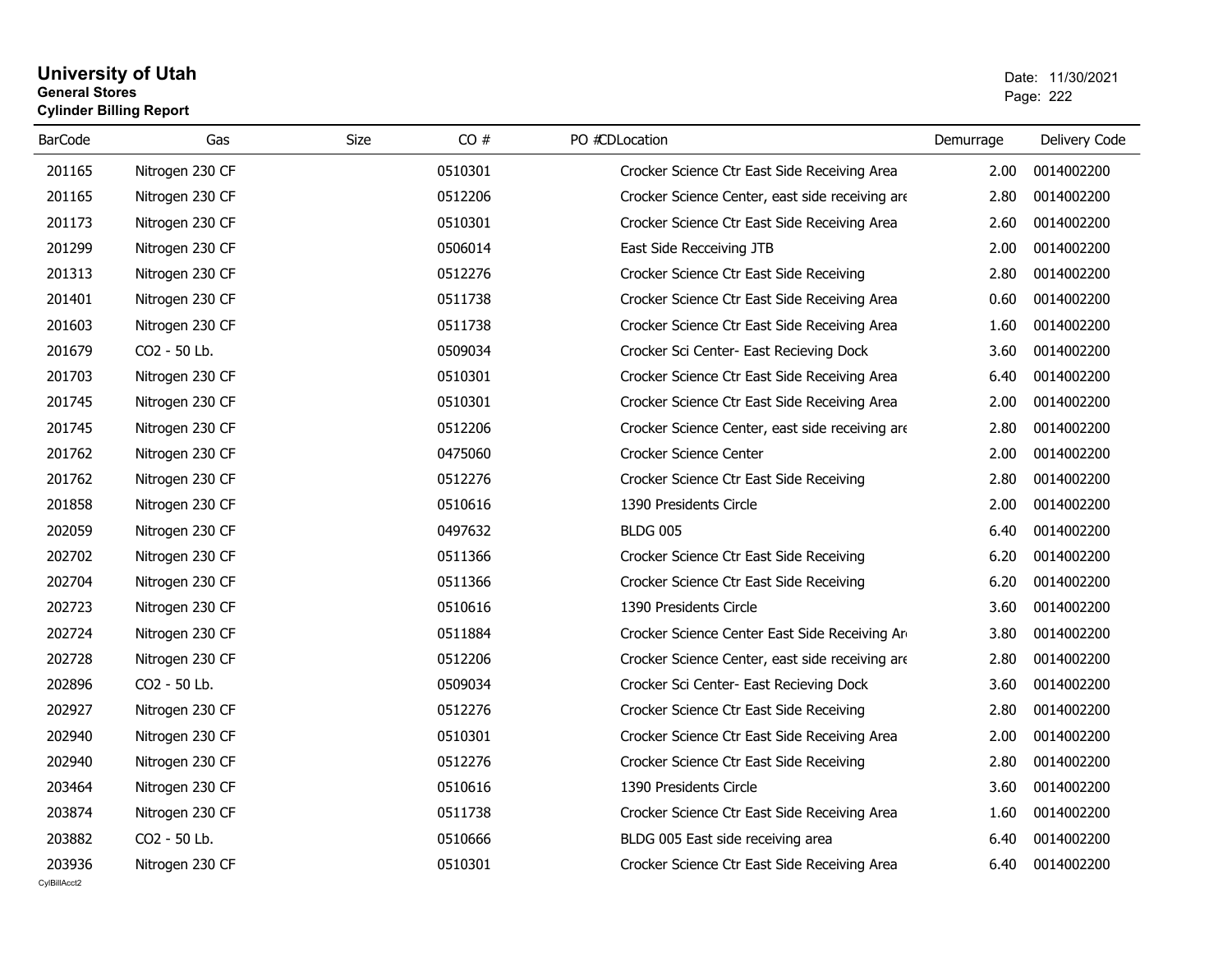## **University of Utah** Date: 11/30/2021 **General Stores**entry of the contract of the contract of the contract of the contract of the contract of the contract of the contract of the contract of the contract of the contract of the contract of the contract of the contract of the c **Cylinder Billing Report**

| <b>BarCode</b> | Gas                               | Size             | CO#     | PO #CDLocation                               | Demurrage | Delivery Code |
|----------------|-----------------------------------|------------------|---------|----------------------------------------------|-----------|---------------|
| 204552         | Nitrogen 230 CF                   |                  | 0511738 | Crocker Science Ctr East Side Receiving Area | 4.20      | 0014002200    |
| 205377         | CO2 - 50 Lb.                      |                  | 0510666 | BLDG 005 East side receiving area            | 6.40      | 0014002200    |
| 205393         | Nitrogen 230 CF                   |                  | 0506014 | East Side Recceiving JTB                     | 6.40      | 0014002200    |
| 821025         | Nitrogen                          |                  | 0481158 | Crocker Science Center                       | 8.64      | 0014002200    |
| 824458         | Nitrogen 230 CF                   |                  | 0510301 | Crocker Science Ctr East Side Receiving Area | 2.70      | 0014002200    |
| 824459         | Nitrogen 230 CF                   |                  | 0510301 | Crocker Science Ctr East Side Receiving Area | 2.70      | 0014002200    |
| 824859         | Nitrogen 230 CF                   |                  | 0512584 | Crocker Science ctr East Side Receiving area | 0.27      | 0014002200    |
| 824861         | Nitrogen 230 CF                   |                  | 0512584 | Crocker Science ctr East Side Receiving area | 0.27      | 0014002200    |
| 824862         | Nitrogen 230 CF                   |                  | 0512584 | Crocker Science ctr East Side Receiving area | 0.27      | 0014002200    |
| 824865         | Nitrogen 230 CF                   |                  | 0512584 | Crocker Science ctr East Side Receiving area | 0.27      | 0014002200    |
| 824867         | Nitrogen 230 CF                   |                  | 0512584 | Crocker Science ctr East Side Receiving area | 0.27      | 0014002200    |
| 824868         | Nitrogen 230 CF                   |                  | 0512584 | Crocker Science ctr East Side Receiving area | 0.27      | 0014002200    |
| 824869         | Nitrogen 230 CF                   |                  | 0512584 | Crocker Science ctr East Side Receiving area | 0.27      | 0014002200    |
|                |                                   |                  |         | <b>Amount Total</b>                          | 251.73    |               |
|                | Chart: 01020722500190356260012022 |                  |         |                                              |           |               |
| 202299         | N2, Liquid LX45                   | <b>180 LTR/U</b> | 0512042 | 578 BPRB                                     | 11.20     | 05213R2100    |
| 202431         | N2, Liquid LX45                   |                  | 0511611 | <b>578 BPRB</b>                              | 20.80     | 05213R2100    |
| 204398         | N2, Liquid LX45                   |                  | 0512042 | <b>578 BPRB</b>                              | 11.20     | 05213R2100    |
| 204435         | N2, Liquid LX45                   |                  | 0510989 | 578 BPRB                                     | 19.20     | 05213R2100    |
| 204484         | N2, Liquid LX45                   |                  | 0511611 | 578 BPRB                                     | 20.80     | 05213R2100    |
| 205935         | N2, Liquid LX45                   |                  | 0510989 | 578 BPRB                                     | 19.20     | 05213R2100    |
|                |                                   |                  |         | <b>Amount Total</b>                          | 102.40    |               |
|                | Chart: 01020726000169916260012022 |                  |         |                                              |           |               |
| 200028         | CO2 - 50 Lb.                      | K/UU             | 0476898 | 4344 SMBB                                    | 6.40      | 0151043400    |
| 200097         | CO2 - Siphon                      |                  | 0423439 | 4340 SMBB                                    | 5.12      | 0151043400    |
| 201854         | CO2 - 50 Lb.                      |                  | 0476898 | 4344 SMBB                                    | 6.40      | 0151043400    |
| 202343         | CO2 - 50 Lb.                      |                  | 0503145 | 574 BPRB                                     | 6.40      | 0550050010    |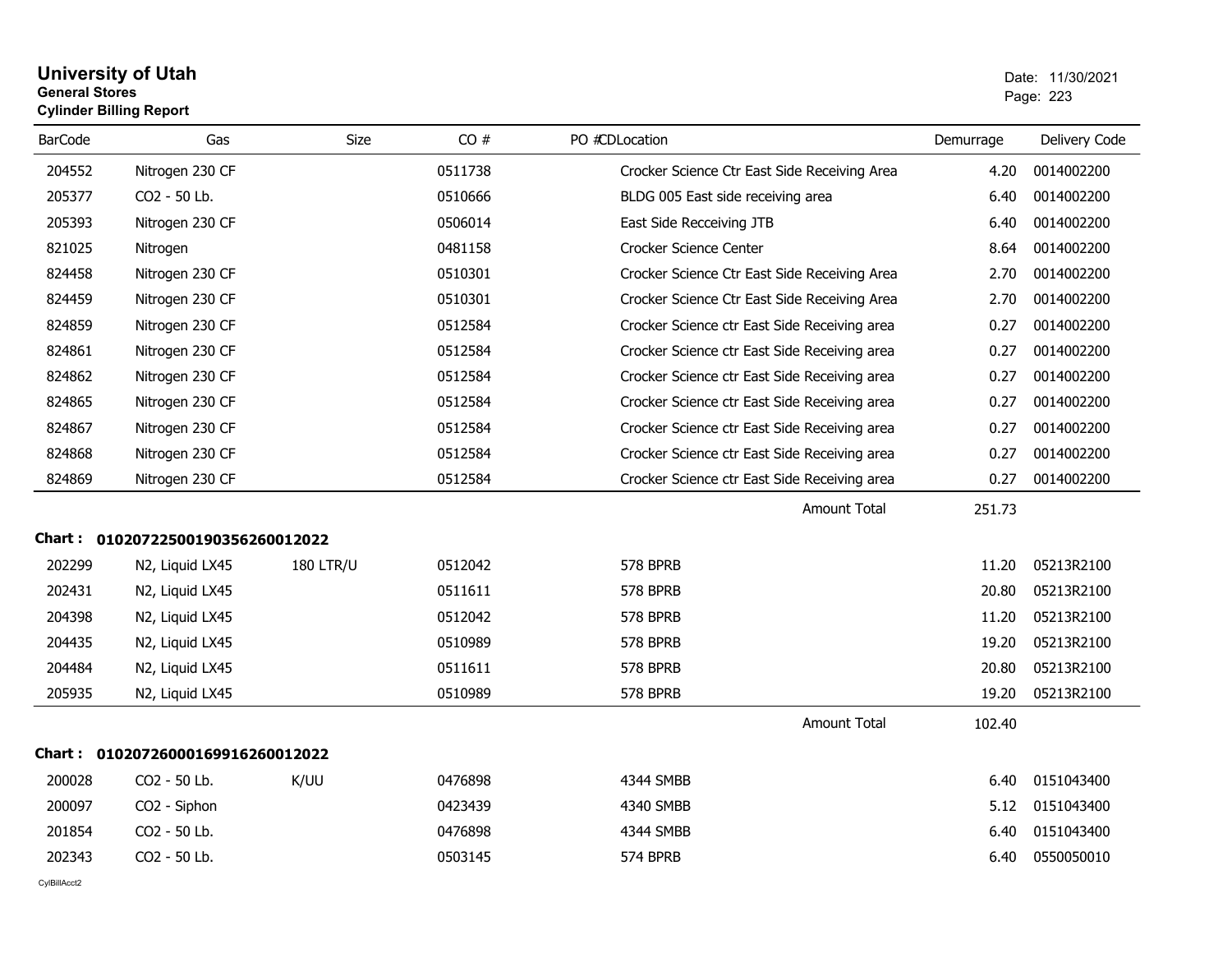| <b>General Stores</b> | <b>University of Utah</b><br><b>Cylinder Billing Report</b> |      |         |                                                |           | Date: 11/30/2021<br>Page: 224 |
|-----------------------|-------------------------------------------------------------|------|---------|------------------------------------------------|-----------|-------------------------------|
| <b>BarCode</b>        | Gas                                                         | Size | CO#     | PO #CDLocation                                 | Demurrage | Delivery Code                 |
| 202466                | CO2 - 50 Lb.                                                |      | 0503145 | <b>574 BPRB</b>                                | 6.40      | 0550050010                    |
| 202735                | CO2 - Siphon                                                |      | 0423439 | 4340 SMBB                                      | 5.12      | 0151043400                    |
| 203325                | Oxygen, USP                                                 |      | 0488716 | 065 BPRB                                       | 6.40      | 0550050010                    |
| 204724                | CO2 - 50 Lb.                                                |      | 0503145 | 574 BPRB                                       | 6.40      | 0550050010                    |
|                       |                                                             |      |         | <b>Amount Total</b>                            | 48.64     |                               |
| Chart :               | 01020812000289456260312022                                  |      |         |                                                |           |                               |
| 202472                | CO <sub>2</sub> - 50 Lb.                                    | K/UU | 0508879 | 2747 HCI RS                                    | 6.40      | 0555113760                    |
|                       |                                                             |      |         | <b>Amount Total</b>                            | 6.40      |                               |
|                       | Chart: 0102096500059317240626002022                         |      |         |                                                |           |                               |
| 202022                | Nitrogen 230 CF                                             | K/UU | 0511427 | 6460 ECCLES DOWN THE HALL                      | 5.80      | 0533021000                    |
| 204655                | Breathing Air/T                                             |      | 0511427 | 6460 ECCLES DOWN THE HALL                      | 4.64      | 0533021000                    |
|                       |                                                             |      |         | <b>Amount Total</b>                            | 10.44     |                               |
|                       | Chart: 0102101500054504454626002022                         |      |         |                                                |           |                               |
| 200120                | Helium - 219 CF                                             | K/UU | 0487855 | BLDG 10 SP Loading Dock                        | 6.40      | 0083002010                    |
| 200932                | Argon                                                       |      | 0478887 | JFB SP Loading Dock Attn: SHanti Deemyad       | 6.40      | 0083002010                    |
| 201421                | Argon                                                       |      | 0509162 | SP Loading Dock                                | 6.40      | 0083002010                    |
| 201563                | Argon                                                       |      | 0512114 | BLDG 10 SP Loading Dock                        | 3.00      | 0083002010                    |
| 821938                | 5% H2 95% N2                                                |      | 0488196 | Loading Dock SP (Building 10), Attn: Shanti De | 8.64      | 0083002010                    |
|                       |                                                             |      |         | <b>Amount Total</b>                            | 30.84     |                               |
|                       | Chart: 0102101500055800416626002022                         |      |         |                                                |           |                               |
| 200381                | Nitrogen, UHP                                               | K/UU | 0505648 | BLDG 10 SP Loading Dock                        | 6.40      | 0083002010                    |
| 200944                | Nitrogen, UHP                                               |      | 0508964 | BLDG 10 SP Loading Dock                        | 6.40      | 0083002010                    |
| 200947                | Nitrogen, UHP                                               |      | 0505648 | BLDG 10 SP Loading Dock                        | 6.40      | 0083002010                    |
| 201595                | Nitrogen, UHP                                               |      | 0512112 | BLDG 10 SP Loading Dock                        | 3.00      | 0083002010                    |
| 202387                | Nitrogen, UHP                                               |      | 0497623 | BLDG 19 INSCC West entrance                    | 6.40      | 0083002010                    |
| 203317                | Oxygen, USP                                                 |      | 0495595 | BLDG 10 SP loading Dock                        | 6.40      | 0083002010                    |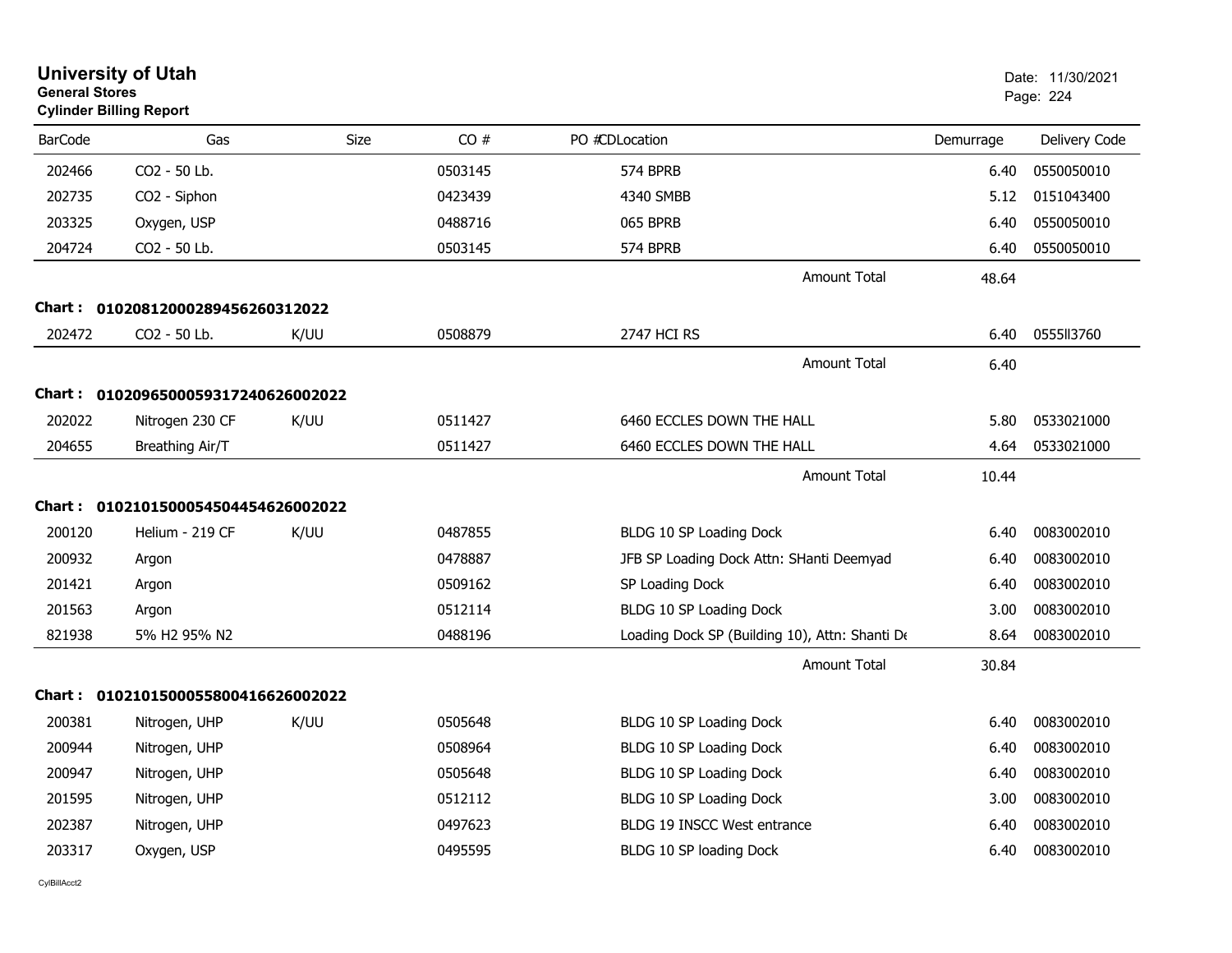| <b>General Stores</b> | <b>University of Utah</b><br><b>Cylinder Billing Report</b> |             |         |                                       |           | Date: 11/30/2021<br>Page: 225 |
|-----------------------|-------------------------------------------------------------|-------------|---------|---------------------------------------|-----------|-------------------------------|
| <b>BarCode</b>        | Gas                                                         | <b>Size</b> | CO#     | PO #CDLocation                        | Demurrage | Delivery Code                 |
| 203328                | Oxygen, USP                                                 |             | 0480807 | JFB SP Loading Dock Attn: Henna Popli | 6.40      | 0083002010                    |
| 820988                | Oxygen, USP                                                 |             | 0481007 | JFB SP LOADING DOCK ATTN: HENNA POPLI | 8.64      | 0083002010                    |
| 822127                | Nitrogen, UHP                                               |             | 0490611 | JFB SW Rotunda Entrance               | 8.64      | 0083002010                    |
| 822134                | Nitrogen, UHP                                               |             | 0490611 | JFB SW Rotunda Entrance               | 8.64      | 0083002010                    |
| 823824                | 5% H2 95% N2                                                |             | 0512112 | BLDG 10 SP Loading Dock               | 30.00     | 0083002010                    |
| 824202                | 5% H2 95% N2                                                |             | 0507857 | BLDG. 10 SP Loading Dock              | 8.64      | 0083002010                    |
| 824739                | Nitrogen, UHP                                               |             | 0511751 | BLDG 10 SP Loading DOck               | 5.94      | 0083002010                    |
|                       |                                                             |             |         | <b>Amount Total</b>                   | 111.90    |                               |
|                       | Chart: 0102101500055800799626002022                         |             |         |                                       |           |                               |
| 200345                | Nitrogen, UHP                                               | K/UU        | 0507859 | BLDG. 10 SP Loading Dock              | 6.40      | 0083002010                    |
| 200606                | Nitrogen, UHP                                               |             | 0507859 | BLDG. 10 SP Loading Dock              | 6.40      | 0083002010                    |
| 200704                | Nitrogen, UHP                                               |             | 0505940 | BLDG. 10 SP Loading Dock              | 6.40      | 0083002010                    |
| 201194                | Air - 233 CF                                                |             | 0462204 | $114$ jfb                             | 5.12      | 0083002010                    |
| 201370                | Helium - 219 CF                                             |             | 0493719 | JFB SW Rotunda Entrance               | 6.40      | 0083002010                    |
| 201593                | Nitrogen, UHP                                               |             | 0493706 | JFB SW Rotunda Entrance               | 6.40      | 0083002010                    |
| 201613                | Helium - 219 CF                                             |             | 0493719 | JFB SW Rotunda Entrance               | 6.40      | 0083002010                    |
| 201619                | Helium - UHP                                                |             | 0478043 | JFB SP Loading Dock Attn: HEnna Popli | 6.40      | 0083002010                    |
| 201621                | Helium - 219 CF                                             |             | 0493719 | JFB SW Rotunda Entrance               | 6.40      | 0083002010                    |
| 201916                | Helium - 219 CF                                             |             | 0493719 | JFB SW Rotunda Entrance               | 6.40      | 0083002010                    |
| 202081                | Helium - UHP                                                |             | 0482115 | JFB SP Loading Dock Attn: Xin Pan     | 6.40      | 0083002010                    |
| 203024                | Nitrogen, UHP                                               |             | 0505940 | BLDG. 10 SP Loading Dock              | 6.40      | 0083002010                    |
| 203279                | Helium - UHP                                                |             | 0510472 | BLDG 10 SP Loading Dock               | 6.40      | 0083002010                    |
| 203825                | Helium - UHP                                                |             | 0478043 | JFB SP Loading Dock Attn: HEnna Popli | 6.40      | 0083002010                    |
| 203981                | Helium - 219 CF                                             |             | 0493719 | JFB SW Rotunda Entrance               | 6.40      | 0083002010                    |
| 204672                | Nitrogen, UHP                                               |             | 0465470 | 114 JFB                               | 6.40      | 0083002010                    |
| 205804                | Nitrogen 40 CF                                              |             | 0492607 | JFB SW Rotunda Entrance               | 6.40      | 0083002010                    |
| 820485                | Nitrogen, UHP                                               |             | 0478684 | JFB SP Loading Dock Attn: Henna Popli | 8.64      | 0083002010                    |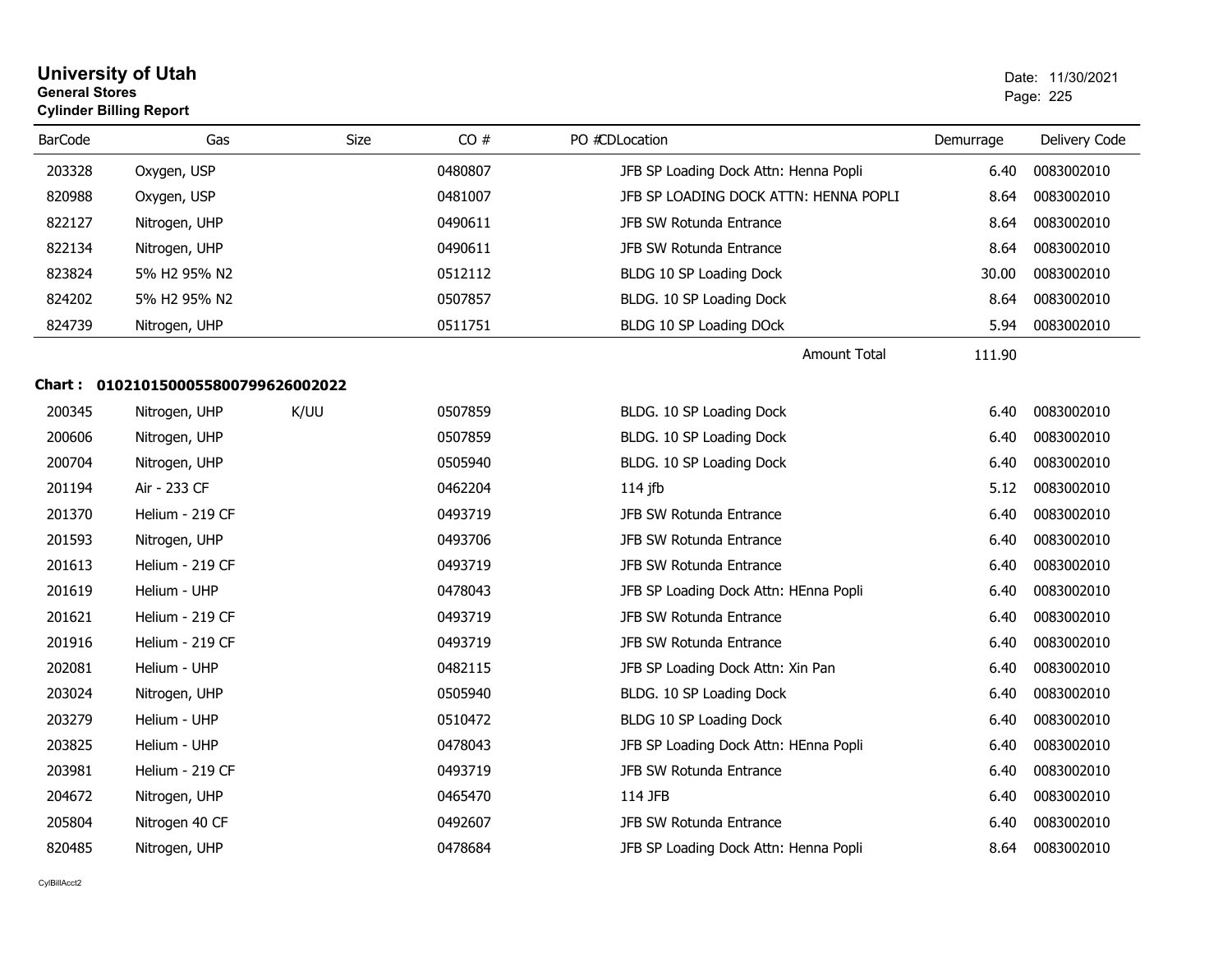| <b>General Stores</b> | <b>University of Utah</b><br><b>Cylinder Billing Report</b> |                  |         |                                              |           | Date: 11/30/2021<br>Page: 226 |
|-----------------------|-------------------------------------------------------------|------------------|---------|----------------------------------------------|-----------|-------------------------------|
| <b>BarCode</b>        | Gas                                                         | Size             | CO#     | PO #CDLocation                               | Demurrage | Delivery Code                 |
| 822088                | Nitrogen, UHP                                               |                  | 0490072 | BLDG 10 SP Loading DOck - Order for: Xin Par | 8.64      | 0083002010                    |
| 822089                | Nitrogen, UHP                                               |                  | 0490072 | BLDG 10 SP Loading DOck - Order for: Xin Par | 4.59      | 0083002010                    |
| 822381                | 5% H2 95% N2                                                |                  | 0492945 | JFB SW Rotunda Entrance                      | 8.64      | 0083002010                    |
| 823171                | 5% H2 95% N2                                                |                  | 0498102 | JFB SW Rotunda Entrance                      | 8.64      | 0083002010                    |
| 823654                | Nitrogen, UHP                                               |                  | 0502930 | BLDG 10 SP Loading DOck                      | 2.70      | 0083002010                    |
| 823655                | Nitrogen, UHP                                               |                  | 0502930 | BLDG 10 SP Loading DOck                      | 2.70      | 0083002010                    |
| 824291                | 5% H2 95% N2                                                |                  | 0510471 | BLDG 10 SP Loading Dock                      | 8.64      | 0083002010                    |
| 824292                | 5% H2 95% N2                                                |                  | 0510215 | BLDG 10 SP Loading Dock                      | 8.64      | 0083002010                    |
|                       |                                                             |                  |         | <b>Amount Total</b>                          | 169.35    |                               |
|                       | Chart: 0102101500055800924626002022                         |                  |         |                                              |           |                               |
| 203018                | N2, Liquid LX45                                             | <b>180 LTR/U</b> | 0507442 | BLDG 83 JFB B-13                             | 51.20     | 0083002010                    |
|                       |                                                             |                  |         | <b>Amount Total</b>                          | 51.20     |                               |
|                       | Chart: 0102101500058502811626002022                         |                  |         |                                              |           |                               |
| 200121                | Helium - UHP                                                | K/UU             | 0509870 | BLDG. 10 SP Loading Dock                     | 6.40      | 0083002010                    |
| 200122                | Helium - UHP                                                |                  | 0507162 | BLDG 10 SP Loading Dock                      | 6.40      | 0083002010                    |
| 200531                | Argon                                                       |                  | 0506523 | BLDG 10 SP Loading Dock                      | 6.40      | 0083002010                    |
| 200869                | N2, Liquid LX45                                             |                  | 0505942 | <b>JFB B-21</b>                              | 4.80      | 0083002010                    |
| 200920                | Helium - UHP                                                |                  | 0507443 | BLDG 10 SP Loading Dock                      | 6.40      | 0083002010                    |
| 201152                | Argon                                                       |                  | 0511130 | BLDG 10 SP Loading DOck                      | 6.40      | 0083002010                    |
| 201162                | Argon                                                       |                  | 0511130 | BLDG 10 SP Loading DOck                      | 6.40      | 0083002010                    |
| 202372                | Helium - UHP                                                |                  | 0510470 | BLDG 10 SP Loaidng Dock                      | 6.40      | 0083002010                    |
| 203525                | N2, Liquid LX45                                             |                  | 0511433 | <b>BLDG 83 JFB B-21</b>                      | 46.40     | 0083002010                    |
| 203820                | Argon                                                       |                  | 0508963 | BLDG 10 SP Loading Dock                      | 6.40      | 0083002010                    |
| 203898                | Argon                                                       |                  | 0508963 | BLDG 10 SP Loading Dock                      | 6.40      | 0083002010                    |
| 204484                | N2, Liquid LX45                                             |                  | 0510469 | BLDG 83 JFBB-21                              | 16.00     | 0083002010                    |
| 823931                | Argon                                                       |                  | 0506523 | BLDG 10 SP Loading Dock                      | 2.70      | 0083002010                    |

Amount Total

127.50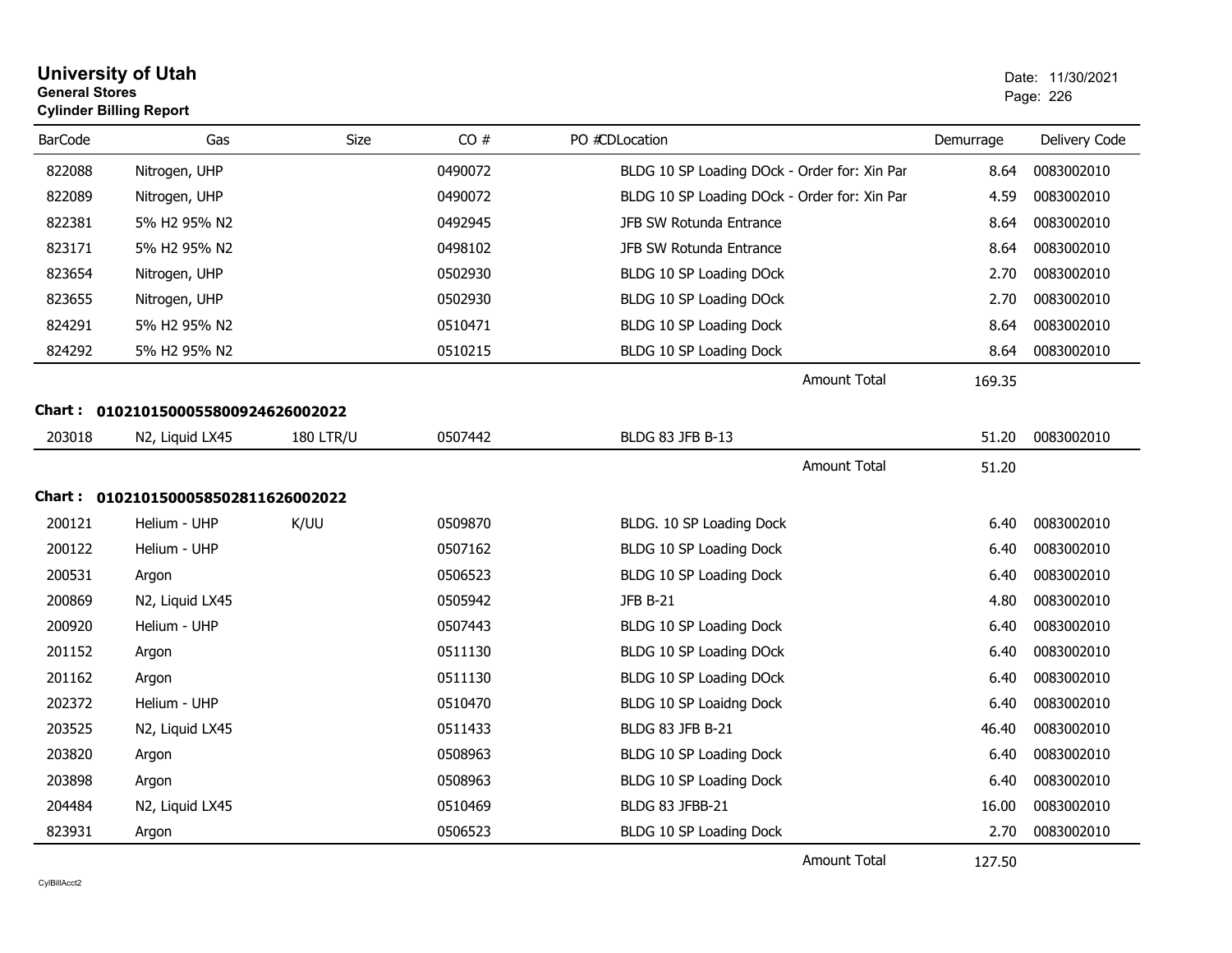| <b>General Stores</b> | <b>University of Utah</b><br><b>Cylinder Billing Report</b> |             |         |                                          |           | Date: 11/30/2021<br>Page: 227 |
|-----------------------|-------------------------------------------------------------|-------------|---------|------------------------------------------|-----------|-------------------------------|
| <b>BarCode</b>        | Gas                                                         | <b>Size</b> | CO#     | PO #CDLocation                           | Demurrage | Delivery Code                 |
|                       | Chart: 0102101500058502821626002022                         |             |         |                                          |           |                               |
| 200134                | Helium - 219 CF                                             | K/UU        | 0477432 | JFB SP Loading Dock Attn: Devon Fischer  | 6.40      | 0083002010                    |
| 200878                | Nitrogen 230 CF                                             |             | 0444690 | 115 S 1400 E Loading Dock                | 5.12      | 0083002010                    |
| 200935                | Helium - 219 CF                                             |             | 0477432 | JFB SP Loading Dock Attn: Devon Fischer  | 6.40      | 0083002010                    |
| 201877                | Helium - 219 CF                                             |             | 0477432 | JFB SP Loading Dock Attn: Devon Fischer  | 6.40      | 0083002010                    |
| 201914                | Helium - 219 CF                                             |             | 0477432 | JFB SP Loading Dock Attn: Devon Fischer  | 6.40      | 0083002010                    |
| 202064                | Helium - 219 CF                                             |             | 0477432 | JFB SP Loading Dock Attn: Devon Fischer  | 6.40      | 0083002010                    |
| 203864                | Helium - 219 CF                                             |             | 0477432 | JFB SP Loading Dock Attn: Devon Fischer  | 6.40      | 0083002010                    |
| 204487                | N2, Liquid LX45                                             |             | 0510217 | BLDG 19 INSCC WWest entrance (INSCC 123) | 20.80     | 0083002010                    |
| 205500                | Nitrogen 230 CF                                             |             | 0391786 | 114 JFB                                  | 5.12      | 0083002010                    |
| 205563                | Argon - UHP                                                 |             | 0452183 | 114 JFB                                  | 5.12      | 0083002010                    |
| 816299                | Helium - 219 CF                                             |             | 0451341 | 114 JFB                                  | 7.36      | 0083002010                    |
| 823652                | Nitrogen, UHP                                               |             | 0503237 | BLDG 10 SP Loading Dock                  | 8.64      | 0083002010                    |
|                       |                                                             |             |         | <b>Amount Total</b>                      | 90.56     |                               |
|                       | Chart: 0102101500058503124626002022                         |             |         |                                          |           |                               |
| 200083                | Acetylene, CF                                               | Acty-CF/U   | 0339700 |                                          | 5.12      | 0083002010                    |
| 200150                | Oxygen - 125 CF                                             |             | 0487938 | Will Call                                | 6.40      | 0083002010                    |
| 201158                | CO2 - 50 Lb.                                                |             | 0487938 | Will Call                                | 6.40      | 0083002010                    |
| 203044                | Oxygen, USP                                                 |             | 0474615 | 262 INCSS (COSMIC RAY)                   | 6.40      | 0083001140                    |
| 203966                | Acetylene, CF                                               |             | 0474615 | 262 INCSS (COSMIC RAY)                   | 6.40      | 0083001140                    |
| 800135                | Acetylene - B                                               |             | 0123498 | 320 JFB COSMIC RAY                       | 10.88     | 0083001140                    |
| 819932                | CO2 - 50 Lb.                                                |             | 0474615 | 262 INCSS (COSMIC RAY)                   | 8.64      | 0083001140                    |
|                       |                                                             |             |         | <b>Amount Total</b>                      | 50.24     |                               |
|                       | Chart: 01021036000329696260312022                           |             |         |                                          |           |                               |
| 203120                | Oxygen, USP - E                                             | E/UU        | 0508337 | 2470 Eccles                              | 6.40      | 0555113760                    |
|                       |                                                             |             |         | <b>Amount Total</b>                      | 6.40      |                               |

## **Chart : 01021122500268956260012022**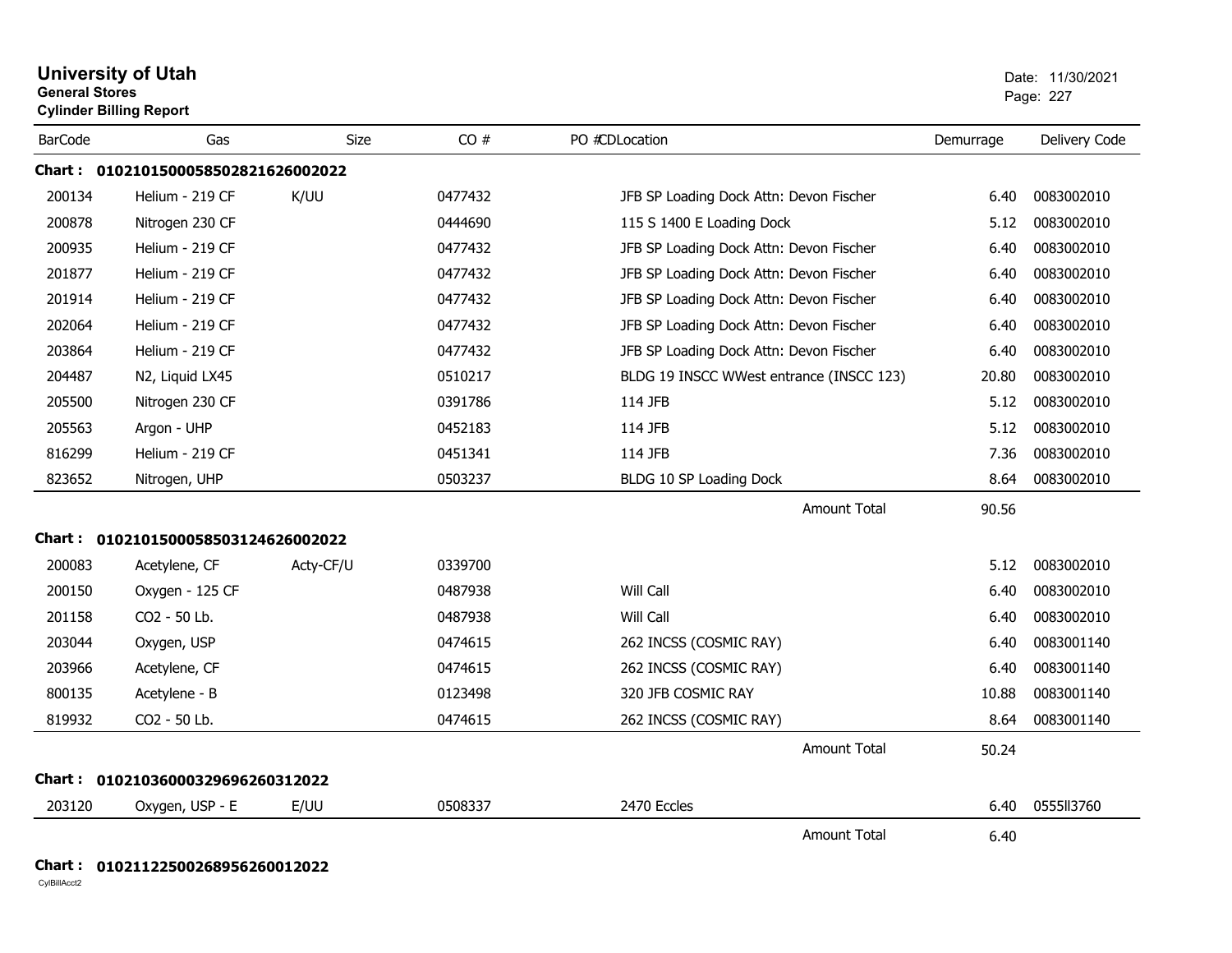| <b>General Stores</b> | <b>University of Utah</b><br><b>Cylinder Billing Report</b> |                  |         |                      |                     |           | Date: 11/30/2021<br>Page: 228 |
|-----------------------|-------------------------------------------------------------|------------------|---------|----------------------|---------------------|-----------|-------------------------------|
| <b>BarCode</b>        | Gas                                                         | Size             | CO#     | PO #CDLocation       |                     | Demurrage | Delivery Code                 |
| 200512                | Air - 233 CF                                                | K/UU             | 0505145 | 3450 Skaggs          |                     | 6.40      | 0581036000                    |
| 824146                | Oxygen, USP                                                 |                  | 0507281 | 3450 Skaggs          |                     | 8.64      | 0581036000                    |
|                       |                                                             |                  |         |                      | Amount Total        | 15.04     |                               |
|                       | Chart: 01021212000342506260212022                           |                  |         |                      |                     |           |                               |
| 203037                | Oxygen, USP                                                 | K/UU             | 0511213 | 383 COlorw Dr Rm 208 |                     | 4.20      | 0550050010                    |
| 203038                | Oxygen, USP                                                 |                  | 0508165 | 383 Colorow 208B     |                     | 6.40      | 0550050010                    |
| 824624                | Oxygen, USP                                                 |                  | 0512415 | 208-383 COLOROW      |                     | 2.97      | 0550050010                    |
|                       |                                                             |                  |         |                      | <b>Amount Total</b> | 13.57     |                               |
| Chart :               | 0102164500059315520626002022                                |                  |         |                      |                     |           |                               |
| 200740                | CO2 - 50 Lb.                                                | K/UU             | 0500613 | 5346 SMBB            |                     | 6.40      | 0582003010                    |
| 204720                | CO <sub>2</sub> - 50 Lb.                                    |                  | 0500613 | 5346 SMBB            |                     | 6.40      | 0582003010                    |
|                       |                                                             |                  |         |                      | <b>Amount Total</b> | 12.80     |                               |
|                       | Chart: 01021646000296636260012022                           |                  |         |                      |                     |           |                               |
| 201654                | CO2 - 50 Lb.                                                | K/UU             | 0506780 | 5211 SMBB            |                     | 6.40      | 0582003010                    |
| 202754                | CO2 - 50 Lb.                                                |                  | 0506780 | 5211 SMBB            |                     | 6.40      | 0582003010                    |
| 203992                | CO2 - 50 Lb.                                                |                  | 0506780 | 5211 SMBB            |                     | 6.40      | 0582003010                    |
| 205359                | CO2 - 50 Lb.                                                |                  | 0506780 | 5211 SMBB            |                     | 6.40      | 0582003010                    |
| 205662                | CO2 - 50 Lb.                                                |                  | 0506780 | 5211 SMBB            |                     | 6.40      | 0582003010                    |
|                       |                                                             |                  |         |                      | <b>Amount Total</b> | 32.00     |                               |
| Chart :               | 0261236635302022                                            |                  |         |                      |                     |           |                               |
| 824230                | NINF 265 LT 22                                              | Liq-Airga        | 0510996 | 3935 HCH             |                     | 24.00     | 0556000000                    |
| 824452                | NINF 265 LT 22                                              |                  | 0512048 | 3935 HCH             |                     | 12.00     | 0556000000                    |
| 824767                | NINF 265 LT 22                                              |                  | 0511619 | 3935 HCH             |                     | 28.00     | 0556000000                    |
|                       |                                                             |                  |         |                      | <b>Amount Total</b> | 64.00     |                               |
|                       | Chart: 0261244628002022                                     |                  |         |                      |                     |           |                               |
| 201801                | N2, Liquid LX45                                             | <b>180 LTR/U</b> | 0510836 | 3465 HCH             |                     | 16.00     | 0556000000                    |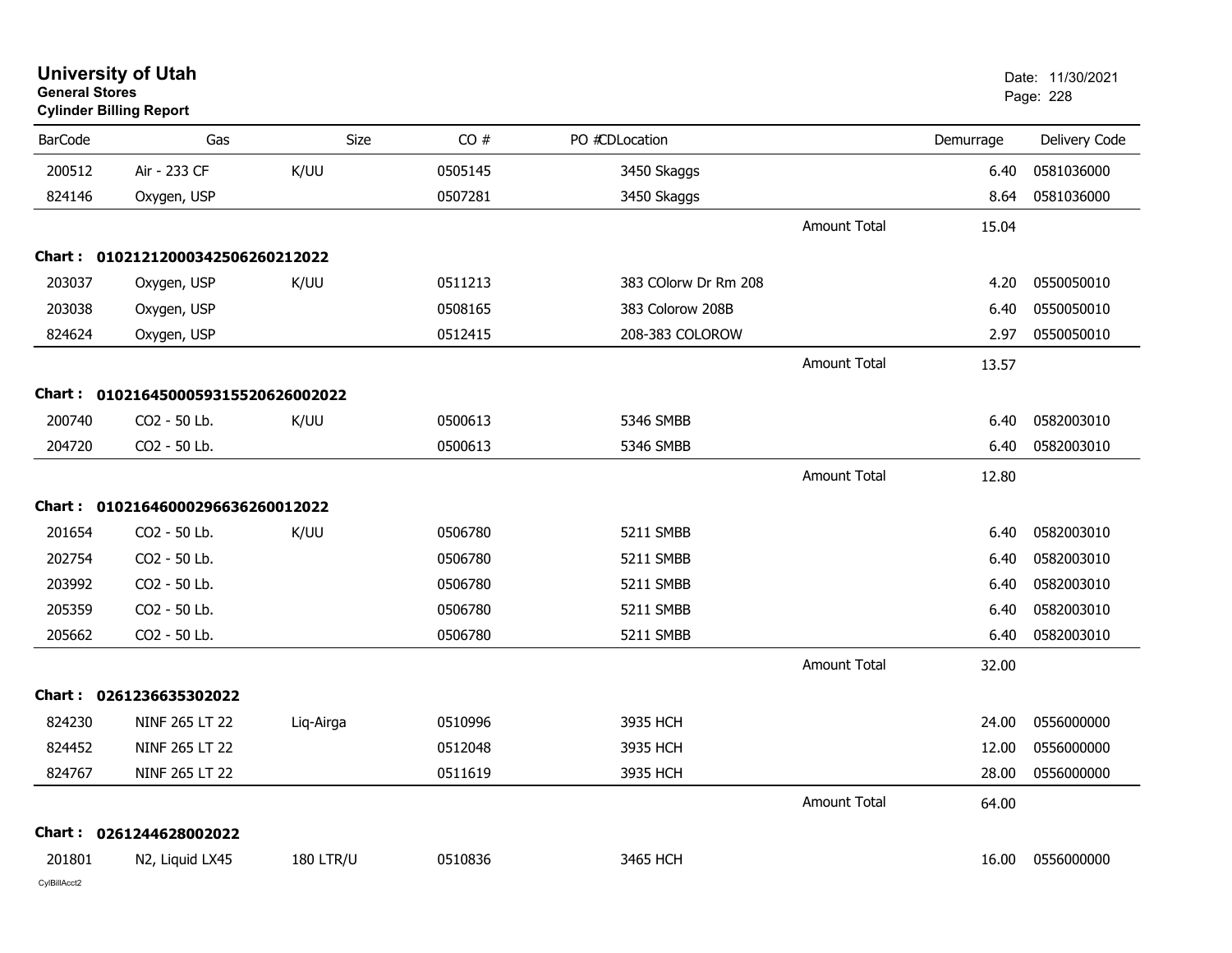| <b>General Stores</b> | <b>University of Utah</b><br><b>Cylinder Billing Report</b> |           |         |                                     |                                             |           | Date: 11/30/2021<br>Page: 229 |
|-----------------------|-------------------------------------------------------------|-----------|---------|-------------------------------------|---------------------------------------------|-----------|-------------------------------|
| <b>BarCode</b>        | Gas                                                         | Size      | CO#     | PO #CDLocation                      |                                             | Demurrage | Delivery Code                 |
| 201874                | N2, Liquid LX45                                             |           | 0511970 | 3465 HCH                            |                                             | 17.60     | 0556000000                    |
| 202306                | N2, Liquid LX45                                             |           | 0511472 | 3465 HCH                            |                                             | 17.60     | 0556000000                    |
|                       |                                                             |           |         |                                     | <b>Amount Total</b>                         | 51.20     |                               |
|                       | Chart: 0261262628602022                                     |           |         |                                     |                                             |           |                               |
| 805254                | Sulfur Hexafluo                                             | K-Praxair | 0271357 | 1218 HCH                            |                                             | 16.96     | 0556015700                    |
|                       |                                                             |           |         |                                     | <b>Amount Total</b>                         | 16.96     |                               |
|                       | Chart: 0261262630402022                                     |           |         |                                     |                                             |           |                               |
| 202442                | Nitrogen, 35CF                                              |           | 0215447 |                                     |                                             | 5.76      | 05250B0500                    |
|                       |                                                             |           |         |                                     | <b>Amount Total</b>                         | 5.76      |                               |
|                       | Chart: 0261262656202022                                     |           |         |                                     |                                             |           |                               |
| 804447                | Sulfur Hexafluo                                             | K-Praxair | 0247319 | 1218 HCH                            |                                             | 17.60     | 0556015700                    |
| 804498                | Sulfur Hexafluo                                             |           | 0249927 | 1218 HCH                            |                                             | 17.60     | 0556000000                    |
| 804699                | Sulfur Hexafluo                                             |           | 0254111 | 1218 HCH                            |                                             | 7.68      | 0556015700                    |
|                       |                                                             |           |         |                                     | <b>Amount Total</b>                         | 42.88     |                               |
|                       | Chart: 0261438628002022                                     |           |         |                                     |                                             |           |                               |
| 202976                | CO2 - 20 Lb.                                                | 20#/UU    | 0240467 | 2620 HCH                            |                                             | 6.40      | 0556000000                    |
|                       |                                                             |           |         |                                     | <b>Amount Total</b>                         | 6.40      |                               |
|                       | Chart: 0276057635302022                                     |           |         |                                     |                                             |           |                               |
| 203001                | Nitrous Oxide-E                                             | E/UU      | 0461892 |                                     | 1138 WILMINGTON AVE - SUGARHOUSE CLIN       | 5.12      | 55501                         |
| 203003                | Nitrous Oxide-E                                             |           | 0476054 | 1138 Willmington Sugar house clinic |                                             | 6.40      | 55501                         |
| 203405                | Oxygen, USP - E                                             |           | 0473520 |                                     | 555 FOothill Dr Madsen Health Clinic RM 338 | 6.40      | 55501                         |
| 203449                | Oxygen, USP - E                                             |           | 0447118 | 555 FOOTHILL # 301                  |                                             | 5.12      | 55501                         |
| 204500                | Oxygen, USP - E                                             |           | 0453743 | 301 MADSEN                          |                                             | 5.12      | 55501                         |
| 205354                | Oxygen, USP - E                                             |           | 0304507 | 1138 WILMINGTON AVE                 |                                             | 5.12      | 55501                         |
|                       |                                                             |           |         |                                     | <b>Amount Total</b>                         | 33.28     |                               |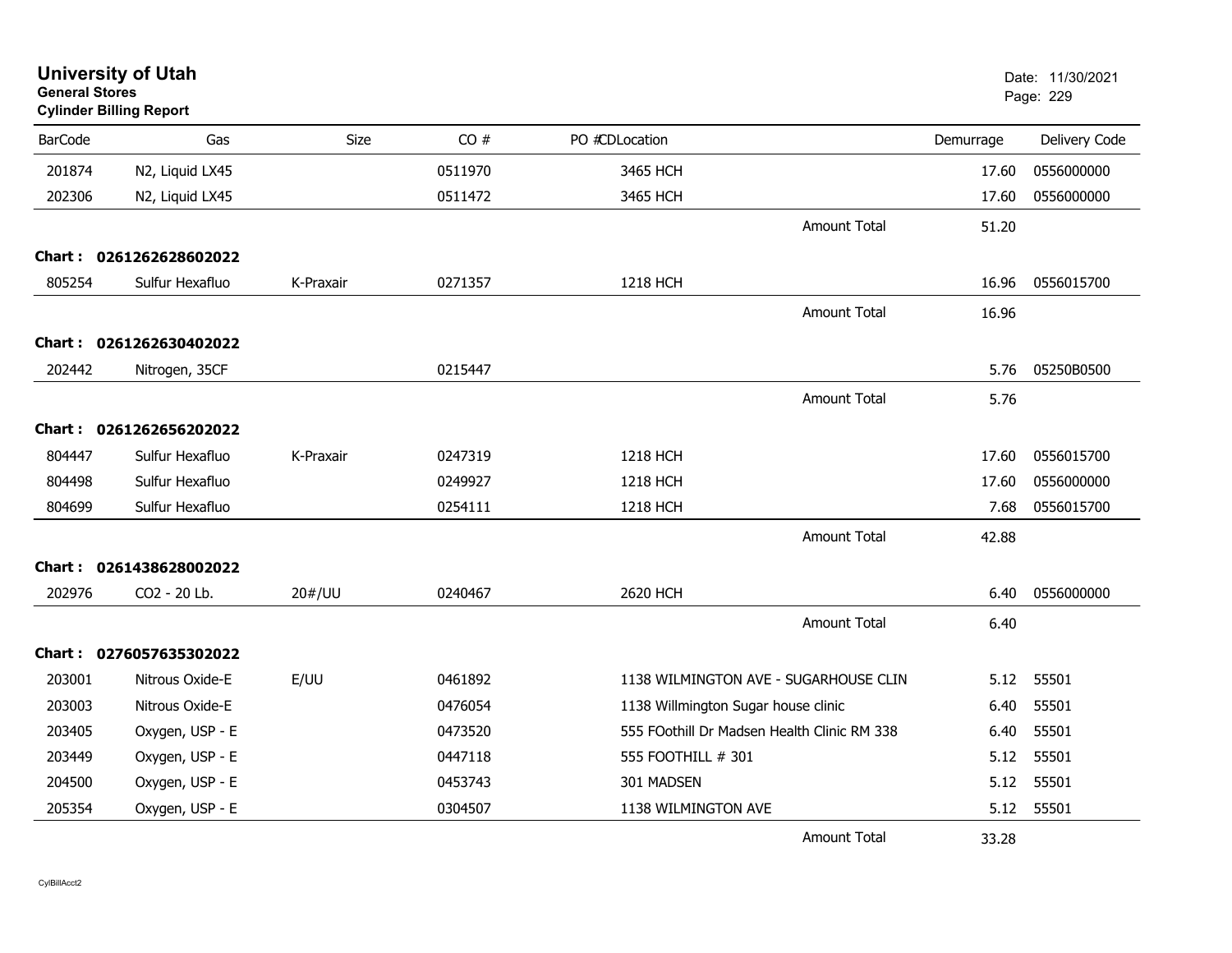| <b>University of Utah</b><br><b>General Stores</b><br><b>Cylinder Billing Report</b> |                         |      |         |                              |           | Date: 11/30/2021<br>Page: 230 |
|--------------------------------------------------------------------------------------|-------------------------|------|---------|------------------------------|-----------|-------------------------------|
| <b>BarCode</b>                                                                       | Gas                     | Size | CO#     | PO #CDLocation               | Demurrage | Delivery Code                 |
|                                                                                      | Chart: 0281057635302022 |      |         |                              |           |                               |
| 202393                                                                               | Oxygen, USP - E         | E/UU | 0510276 | <b>EAST SIDE OF BUILDING</b> | 1.20      | 0904001000                    |
| 202526                                                                               | Oxygen, USP - E         |      | 0511840 | EAST SIDE OF BUILDING        | 4.00      | 0904001000                    |
| 202541                                                                               | Oxygen, USP - E         |      | 0510638 | EAST SIDE OF BUILDING        | 2.40      | 0904001000                    |
| 202625                                                                               | Oxygen, USP - E         |      | 0511223 | EAST SIDE OF BUILDING        | 6.40      | 0904001000                    |
| 202631                                                                               | Oxygen, USP - E         |      | 0511840 | <b>EAST SIDE OF BUILDING</b> | 4.00      | 0904001000                    |
| 202632                                                                               | Oxygen, USP - E         |      | 0510276 | EAST SIDE OF BUILDING        | 2.40      | 0904001000                    |
| 202687                                                                               | Oxygen, USP - E         |      | 0512288 | EAST SIDE OF BUILDING        | 2.60      | 0904001000                    |
| 203080                                                                               | $CO2 - E$               |      | 0510639 | WEST SIDE OF BUILDING        | 2.40      | 0904001000                    |
| 203091                                                                               | Oxygen, USP - E         |      | 0418688 | <b>EAST SIDE OF BUILDING</b> | 5.12      | 0904001000                    |
| 203108                                                                               | $CO2 - E$               |      | 0510277 | WEST SIDE OF BUILDING        | 1.20      | 0904001000                    |
| 203117                                                                               | Oxygen, USP - E         |      | 0496698 | <b>EAST SIDE OF BUILDING</b> | 6.40      | 0904001000                    |
| 203158                                                                               | Oxygen, USP - E         |      | 0510276 | <b>EAST SIDE OF BUILDING</b> | 6.40      | 0904001000                    |
| 203404                                                                               | Oxygen, USP - E         |      | 0511840 | <b>EAST SIDE OF BUILDING</b> | 4.00      | 0904001000                    |
| 203437                                                                               | Oxygen, USP - E         |      | 0509963 | <b>EAST SIDE OF BUILDING</b> | 2.40      | 0904001000                    |
| 203450                                                                               | Oxygen, USP - E         |      | 0509629 | <b>EAST SIDE OF BUILDING</b> | 6.40      | 0904001000                    |
| 203745                                                                               | $CO2 - E$               |      | 0511559 | WEST SIDE OF BUILDING        | 5.20      | 0904001000                    |
| 204465                                                                               | $CO2 - E$               |      | 0511559 | WEST SIDE OF BUILDING        | 2.60      | 0904001000                    |
| 205313                                                                               | Oxygen, USP - E         |      | 0509963 | EAST SIDE OF BUILDING        | 6.40      | 0904001000                    |
| 205327                                                                               | Oxygen, USP - E         |      | 0485394 | EAST SIDE OF BUILDING        | 6.40      | 0904001000                    |
| 205330                                                                               | Oxygen, USP - E         |      | 0512288 | <b>EAST SIDE OF BUILDING</b> | 2.60      | 0904001000                    |
| 205332                                                                               | Oxygen, USP - E         |      | 0512288 | EAST SIDE OF BUILDING        | 2.60      | 0904001000                    |
| 205335                                                                               | Oxygen, USP - E         |      | 0510276 | <b>EAST SIDE OF BUILDING</b> | 1.20      | 0904001000                    |
| 205353                                                                               | Oxygen, USP - E         |      | 0431460 | EAST SIDE OF BUILDING        | 5.12      | 0904001000                    |
| 205389                                                                               | Oxygen, USP - E         |      | 0510638 | EAST SIDE OF BUILDING        | 1.20      | 0904001000                    |
| 205435                                                                               | Oxygen, USP - E         |      | 0511223 | EAST SIDE OF BUILDING        | 6.40      | 0904001000                    |
| 205462                                                                               | Oxygen, USP - E         |      | 0503884 | <b>EAST SIDE OF BUILDING</b> | 6.40      | 0904001000                    |
| 205468                                                                               | Oxygen, USP - E         |      | 0511223 | EAST SIDE OF BUILDING        | 6.40      | 0904001000                    |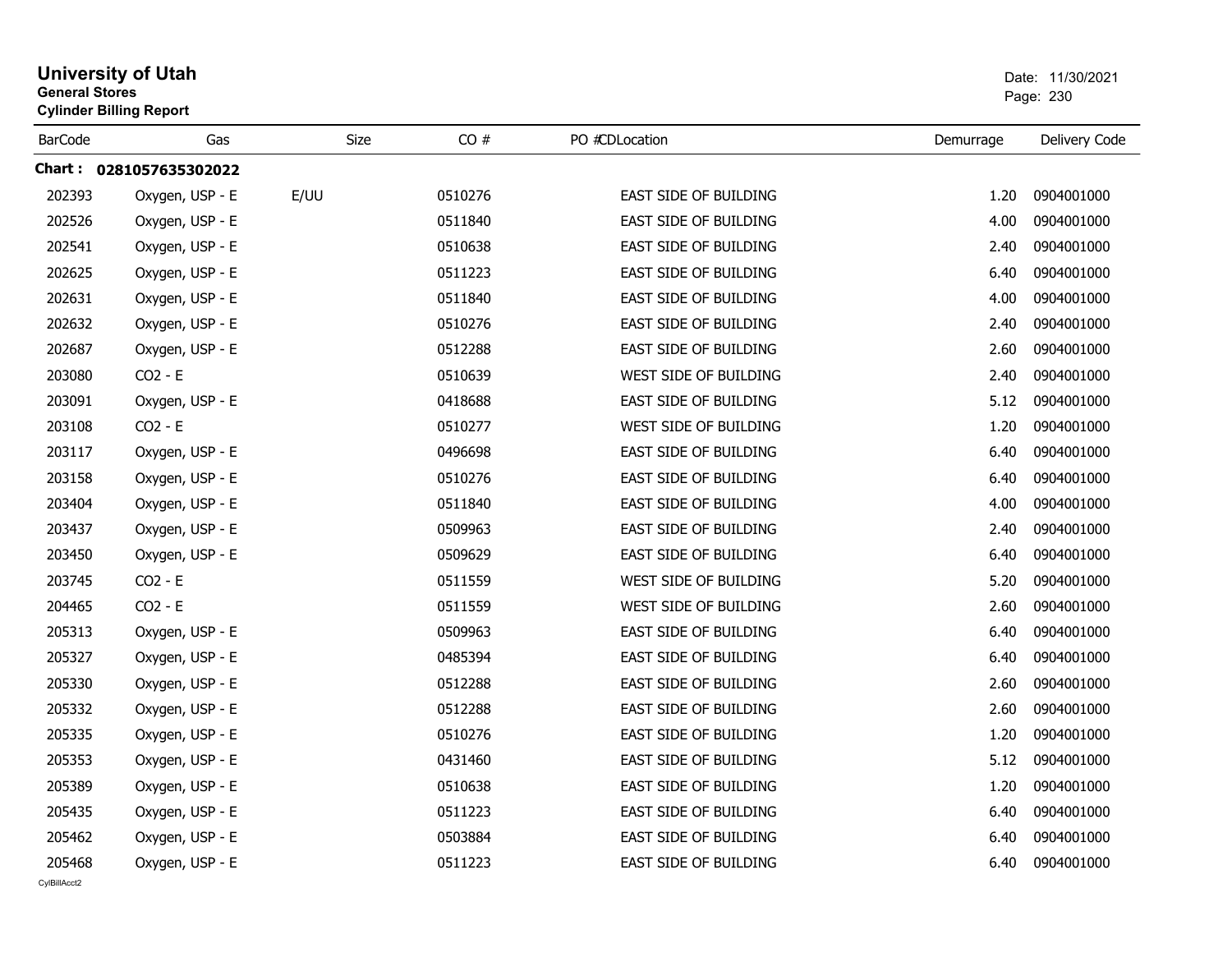## **University of Utah** Date: 11/30/2021 **General Stores**er van die 19de jaar van die 19de eeu n.C. Soos van die 19de eeu n.C. Soos van die 19de jaar 1231 v.C. 1231 v. **Cylinder Billing Report**

| <b>BarCode</b>         | Gas             | Size | CO#     | PO #CDLocation              | Demurrage | Delivery Code |
|------------------------|-----------------|------|---------|-----------------------------|-----------|---------------|
| 205477                 | Oxygen, USP - E |      | 0509629 | EAST SIDE OF BUILDING       | 6.40      | 0904001000    |
| 205732                 | Oxygen, USP - E |      | 0511223 | EAST SIDE OF BUILDING       | 6.40      | 0904001000    |
| 205735                 | Oxygen, USP - E |      | 0429631 | <b>EASTSIDE OF BUILDING</b> | 5.12      | 0904001000    |
| 205736                 | Oxygen, USP - E |      | 0511558 | EAST SIDE OF BUILDING       | 5.20      | 0904001000    |
| 205740                 | $CO2 - E$       |      | 0510639 | WEST SIDE OF BUILDING       | 2.40      | 0904001000    |
| 205879                 | Oxygen, USP - E |      | 0485394 | EAST SIDE OF BUILDING       | 6.40      | 0904001000    |
| 205950                 | Oxygen, USP - E |      | 0511223 | EAST SIDE OF BUILDING       | 6.40      | 0904001000    |
| 814419                 | Oxygen, USP - E |      | 0435220 | EAST SIDE OF BUILDING       | 5.76      | 0904001000    |
| 815180                 | Oxygen, USP - E |      | 0441626 | <b>EASTSIDE OF BUILDING</b> | 7.04      | 0904001000    |
| 815532                 | Nitrous Oxide   |      | 0443401 | WEST SIDE OF BUILDING       | 7.04      | 0904001000    |
| 816438                 | Oxygen, USP - E |      | 0481412 | EAST SIDE OF BUILDING       | 8.64      | 0904001000    |
| 818767                 | $CO2 - E$       |      | 0467969 | WEST SIDE OF BUILDING       | 8.64      | 0904001000    |
| 820514                 | Oxygen/300      |      | 0481413 | WEST SIDE OF BUILDING       | 8.64      | 0904001000    |
| 820775                 | Oxygen, UHP,    |      | 0510639 | WEST SIDE OF BUILDING       | 8.64      | 0904001000    |
| 820776                 | Oxygen, UHP,    |      | 0510639 | WEST SIDE OF BUILDING       | 8.64      | 0904001000    |
| 820777                 | Oxygen, UHP,    |      | 0510639 | WEST SIDE OF BUILDING       | 8.64      | 0904001000    |
| 820831                 | Oxygen, USP - E |      | 0479967 | EAST SIDE OF BUILDING       | 8.64      | 0904001000    |
| 821393                 | Oxygen, USP - E |      | 0482849 | EAST SIDE OF BUILDING       | 8.64      | 0904001000    |
| 821514                 | Oxygen, USP - E |      | 0483801 | EAST SIDE OF BUILDING       | 8.64      | 0904001000    |
| 822385                 | Helium          |      | 0492760 | EAST SIDE OF BUILDING       | 8.64      | 0904001000    |
| 824265                 | Oxygen/300      |      | 0508669 | WEST SIDE OF BUILDING       | 5.13      | 0904001000    |
| 824266                 | Oxygen/300      |      | 0508669 | WEST SIDE OF BUILDING       | 5.13      | 0904001000    |
| 824267                 | Oxygen/300      |      | 0508669 | WEST SIDE OF BUILDING       | 5.13      | 0904001000    |
| 824393                 | $CO2 - E$       |      | 0510277 | WEST SIDE OF BUILDING       | 1.62      | 0904001000    |
| 824423                 | Oxygen, USP - E |      | 0509293 | EAST SIDE OF BUILDING       | 8.64      | 0904001000    |
| 824565                 | Oxygen/300      |      | 0511224 | WEST SIDE OF BUILDING       | 8.64      | 0904001000    |
| 824566                 | Oxygen/300      |      | 0511224 | WEST SIDE OF BUILDING       | 8.64      | 0904001000    |
| 824567<br>CvIBillAcct2 | Oxygen/300      |      | 0511224 | WEST SIDE OF BUILDING       | 8.64      | 0904001000    |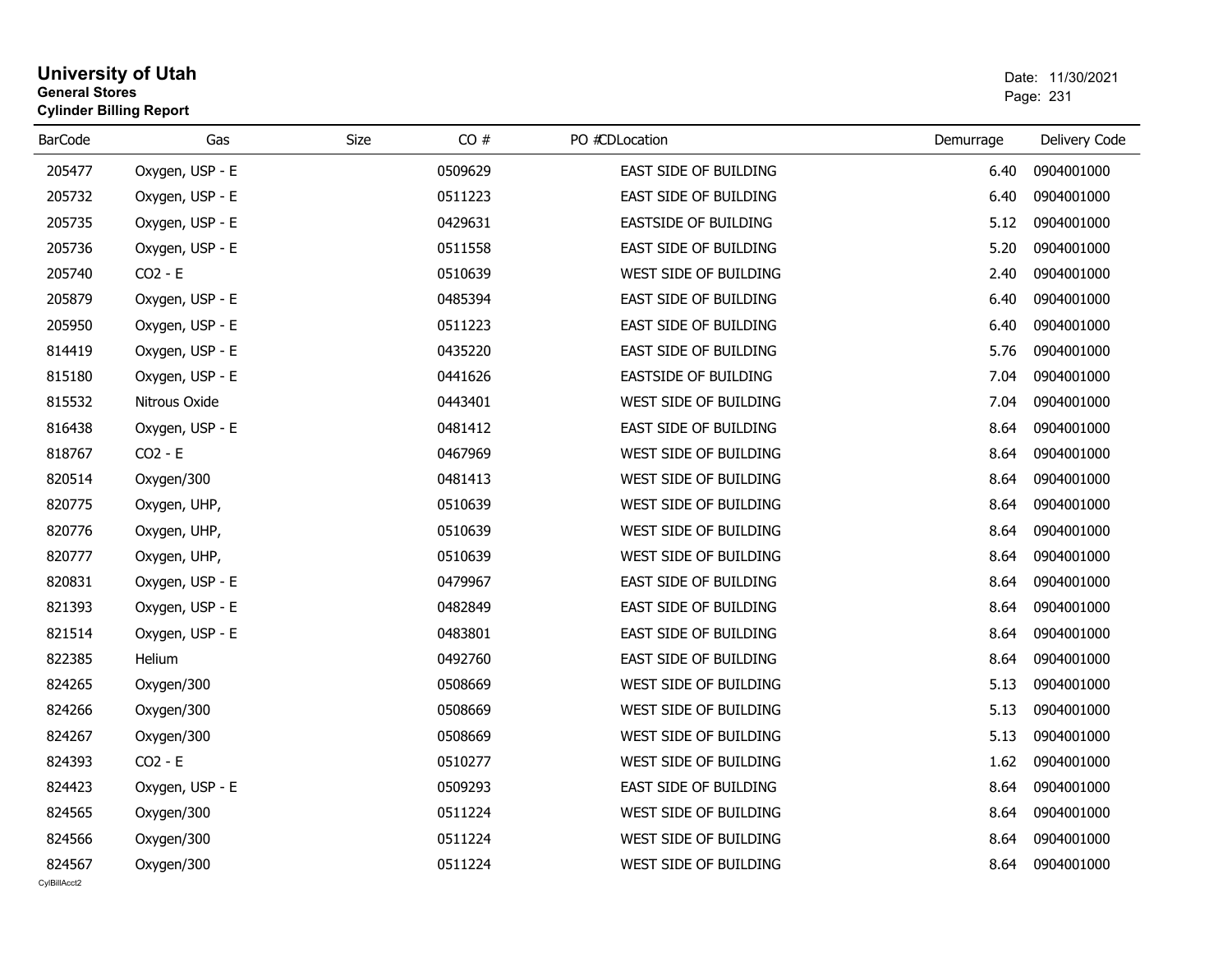| General Stores | <b>Cylinder Billing Report</b> |             |         |                       |                     |           | Page: 232     |
|----------------|--------------------------------|-------------|---------|-----------------------|---------------------|-----------|---------------|
| <b>BarCode</b> | Gas                            | <b>Size</b> | CO#     | PO #CDLocation        |                     | Demurrage | Delivery Code |
| 824584         | $CO2 - E$                      |             | 0511559 | WEST SIDE OF BUILDING |                     | 7.02      | 0904001000    |
| 824585         | $CO2 - E$                      |             | 0511224 | WEST SIDE OF BUILDING |                     | 3.24      | 0904001000    |
| 824586         | $CO2 - E$                      |             | 0511224 | WEST SIDE OF BUILDING |                     | 3.24      | 0904001000    |
| 824587         | $CO2 - E$                      |             | 0511224 | WEST SIDE OF BUILDING |                     | 8.64      | 0904001000    |
| 824588         | $CO2 - E$                      |             | 0511224 | WEST SIDE OF BUILDING |                     | 8.64      | 0904001000    |
| 824726         | Oxygen/300                     |             | 0512289 | WEST SIDE OF BUILDING |                     | 3.51      | 0904001000    |
| 824727         | Oxygen/300                     |             | 0512289 | WEST SIDE OF BUILDING |                     | 3.51      | 0904001000    |
| 824728         | Oxygen/300                     |             | 0512289 | WEST SIDE OF BUILDING |                     | 3.51      | 0904001000    |
| 824729         | Oxygen/300                     |             | 0511559 | WEST SIDE OF BUILDING |                     | 7.02      | 0904001000    |
| 824730         | Oxygen/300                     |             | 0511559 | WEST SIDE OF BUILDING |                     | 7.02      | 0904001000    |
| 824731         | Oxygen/300                     |             | 0511559 | WEST SIDE OF BUILDING |                     | 7.02      | 0904001000    |
| 824777         | $CO2 - E$                      |             | 0511841 | WEST SIDE OF BUILDING |                     | 5.40      | 0904001000    |
| 824778         | $CO2 - E$                      |             | 0511841 | WEST SIDE OF BUILDING |                     | 5.40      | 0904001000    |
| 824779         | $CO2 - E$                      |             | 0511841 | WEST SIDE OF BUILDING |                     | 5.40      | 0904001000    |
| 824803         | $CO2 - E$                      |             | 0512289 | WEST SIDE OF BUILDING |                     | 3.51      | 0904001000    |
| 824804         | $CO2 - E$                      |             | 0512289 | WEST SIDE OF BUILDING |                     | 3.51      | 0904001000    |
| 824805         | $CO2 - E$                      |             | 0512289 | WEST SIDE OF BUILDING |                     | 3.51      | 0904001000    |
| 824806         | $CO2 - E$                      |             | 0512289 | WEST SIDE OF BUILDING |                     | 3.51      | 0904001000    |
|                |                                |             |         |                       | <b>Amount Total</b> | 398.58    |               |
|                | Chart: 0290132626002022        |             |         |                       |                     |           |               |
| 201244         | Air - 233 CF                   | K/UU        | 0428367 | SOM DOCK              |                     | 5.12      | 0521bb0220    |
| 814704         | Nitrogen NF                    |             | 0437514 | HOSPITAL DOCK         |                     | 7.36      | 52109         |
| 814705         | Nitrogen NF                    |             | 0437514 | HOSPITAL DOCK         |                     | 7.36      | 52109         |
| 814969         | Nitrogen NF                    |             | 0439467 | HOSPITAL DOCK         |                     | 7.36      | 52109         |
| 814970         | Nitrogen NF                    |             | 0439467 | HOSPITAL DOCK         |                     | 7.36      | 52109         |
| 814971         | Nitrogen NF                    |             | 0439467 | HOSPITAL DOCK         |                     | 7.36      | 52109         |
| 814972         | Nitrogen NF                    |             | 0439467 | HOSPITAL DOCK         |                     | 7.36      | 52109         |

# **University of Utah** Date: 11/30/2021 **General Stores**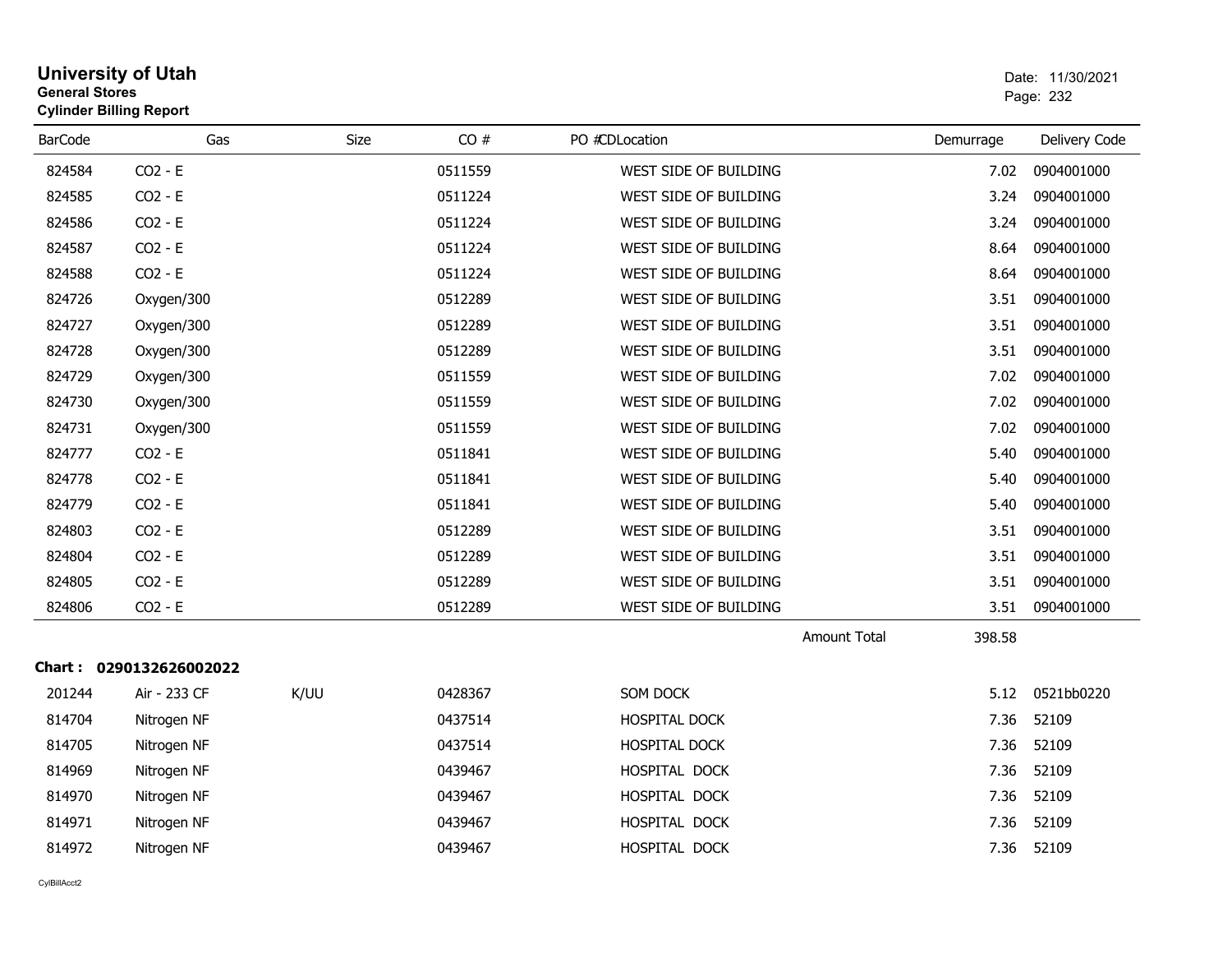**University of Utah** Date: 11/30/2021 **General Stores**

**Cylinder Billing Report**

| <b>BarCode</b> | Gas                     | <b>Size</b> | CO#     | PO #CDLocation           | Demurrage | Delivery Code |
|----------------|-------------------------|-------------|---------|--------------------------|-----------|---------------|
| 814973         | Nitrogen NF             |             | 0439467 | HOSPITAL DOCK            | 7.36      | 52109         |
|                |                         |             |         | Amount Total             | 56.64     |               |
|                | Chart: 0291061626602022 |             |         |                          |           |               |
| 201973         | CO2 - 20 Lb.            | 20#/UU      | 0505224 | WA810 HOSPITAL KITCHEN   | 6.40      | 0521ab1900    |
| 202591         | CO2 - 20 Lb.            |             | 0466311 | Hospital Kitchen- WA810  | 6.40      | 0521AB1900    |
| 202845         | CO2 - 20 Lb.            |             | 0505224 | WA810 HOSPITAL KITCHEN   | 6.40      | 0521ab1900    |
| 202975         | CO2 - 20 Lb.            |             | 0466311 | Hospital Kitchen- WA810  | 6.40      | 0521AB1900    |
| 204419         | CO2 - 20 Lb.            |             | 0476341 | Hospital Kitchens- WA810 | 6.40      | 0521AB1900    |
| 818692         | Co2 Food Grade          |             | 0472292 | Hospital Kitchens WA810  | 8.64      | 0521AB1900    |
| 823745         | Food Grade Co2          |             | 0505224 | WA810 HOSPITAL KITCHEN   | 3.78      | 0521ab1900    |
| 824205         | Lq Co <sub>2</sub> Food |             | 0507828 | Hospital Kitchen WA810   | 28.00     | 0521AB1900    |
| 824206         | Food Grade Co2          |             | 0507828 | Hospital Kitchen WA810   | 64.00     | 0521AB1900    |
| 824782         | Lq Co2 Food             |             | 0511954 | Hospital Kitchens WA810  | 4.86      | 0521AB1900    |
| 824783         | Food Grade Co2          |             | 0511954 | Hospital Kitchens WA810  | 36.00     | 0521AB1900    |
|                |                         |             |         | <b>Amount Total</b>      | 177.28    |               |
|                | Chart: 0291099635302022 |             |         |                          |           |               |
| 202681         | Oxygen, USP - E         | E/UU        | 0481631 | 555 Foothill Dr          | 6.40      | 55501         |
| 203090         | Oxygen, USP - E         |             | 0511162 | 555 Foothill Dr          | 6.40      | 55501         |
| 203143         | Oxygen, USP - E         |             | 0511162 | 555 Foothill Dr          | 6.40      | 55501         |
| 203150         | Oxygen, USP - E         |             | 0511162 | 555 Foothill Dr          | 6.40      | 55501         |
| 205346         | Oxygen, USP - E         |             | 0481631 | 555 Foothill Dr          | 6.40      | 55501         |
| 205383         | Oxygen, USP - E         |             | 0481631 | 555 Foothill Dr          | 6.40      | 55501         |
| 205388         | Oxygen, USP - E         |             | 0511162 | 555 Foothill Dr          | 6.40      | 55501         |
| 205878         | Oxygen, USP - E         |             | 0511162 | 555 Foothill Dr          | 6.40      | 55501         |
| 205947         | Oxygen, USP - E         |             | 0511162 | 555 Foothill Dr          | 6.40      | 55501         |
|                |                         |             |         | <b>Amount Total</b>      | 57.60     |               |

**Chart : 0291100635302022**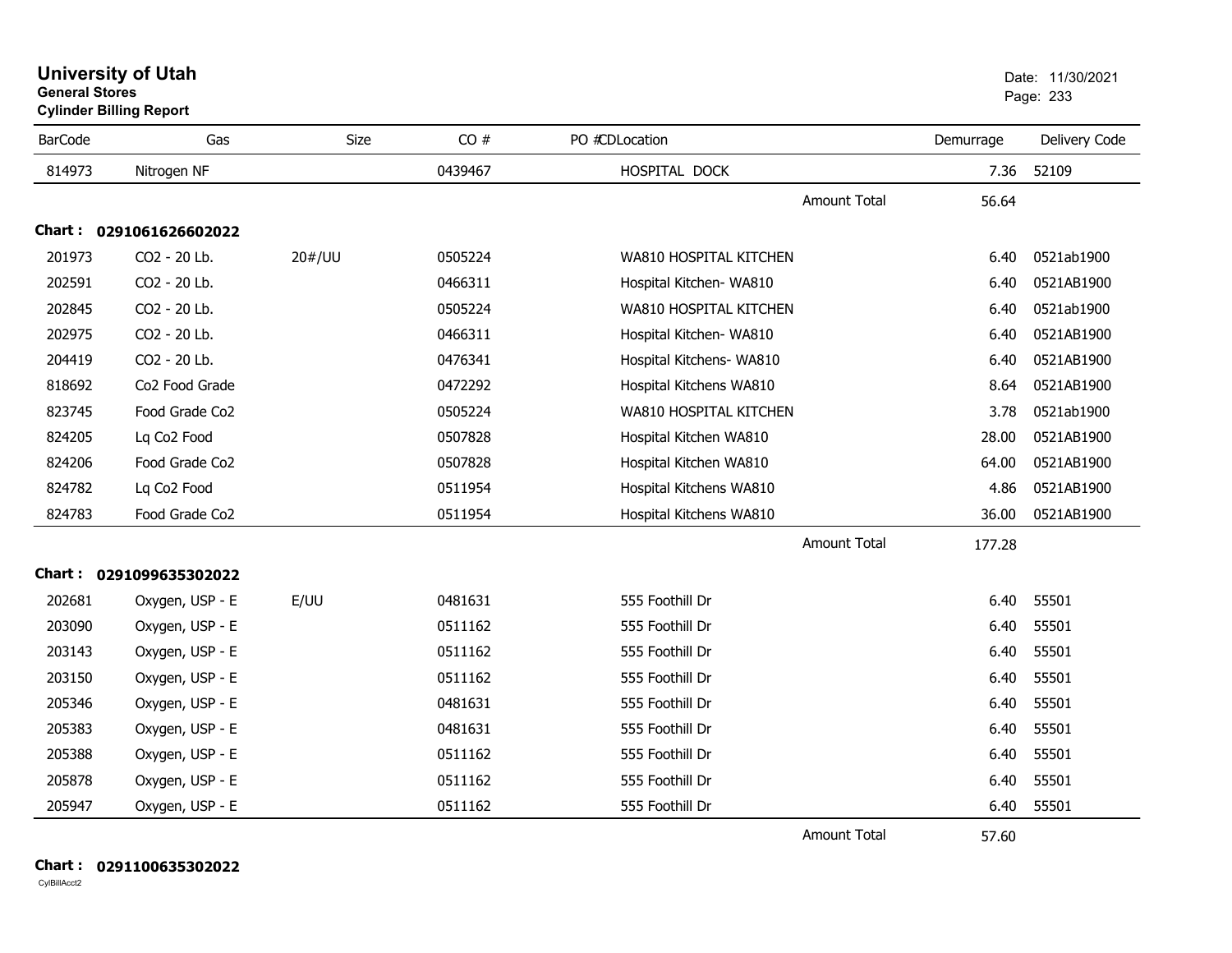**University of Utah** Date: 11/30/2021 **General Stores**

## **Cylinder Billing Report**

| <b>BarCode</b> | Gas                     | Size      | CO#     | PO #CDLocation                     | Demurrage | Delivery Code |
|----------------|-------------------------|-----------|---------|------------------------------------|-----------|---------------|
| 205345         | Oxygen, USP - E         | E/UU      | 0325587 | 203 MADSEN                         | 5.12      | 55501         |
|                |                         |           |         | <b>Amount Total</b>                | 5.12      |               |
|                | Chart: 0291115635302022 |           |         |                                    |           |               |
| 806038         | N20 20#                 | 40/60-MT  | 0298503 | <b>FIRST FLOOR</b>                 | 7.04      | 55501         |
| 806648         | UHP N2O                 |           | 0280955 | <b>WOMENS HEALTH</b>               | 7.04      | 55501         |
|                |                         |           |         | Amount Total                       | 14.08     |               |
|                | Chart: 0291236628002022 |           |         |                                    |           |               |
| 802719         | Argon 42CF              | 40/60-MT  | 0188057 | 3RD FLOOR FRONT DESK OR            | 7.04      | 05213B3060    |
| 802721         | Argon 42CF              |           | 0188057 | 3RD FLOOR FRONT DESK OR            | 7.04      | 05213B3060    |
| 802932         | Argon 42CF              |           | 0197567 | 3RD FLOOR MAIN OR                  | 7.04      | 05213b3060    |
|                |                         |           |         | Amount Total                       | 21.12     |               |
|                | Chart: 0291246625302022 |           |         |                                    |           |               |
| 802753         | $CO2 - E$               | E/MT. AIR | 0190578 | 4TH FLOOR HEART STATION CARDIOLOGY | 6.72      | 0525042710    |
|                |                         |           |         | <b>Amount Total</b>                | 6.72      |               |
|                | Chart: 0291254626002022 |           |         |                                    |           |               |
| 803232         | Nitrous Oxide           | 200C/Mt.A | 0208040 | 1B770 SOM                          | 7.04      | 05211a0980    |
|                |                         |           |         | Amount Total                       | 7.04      |               |
|                | Chart: 0291289173002022 |           |         |                                    |           |               |
| 815862         | CO2 - Siphon            | 50#/Mt.Ai | 0446186 | BLDG 525 A LEVEL                   | 7.04      | 52109         |
| 815864         | CO2 - Siphon            |           | 0446186 | BLDG 525 A LEVEL                   | 7.04      | 52109         |
| 815865         | CO2 - Siphon            |           | 0446186 | BLDG 525 A LEVEL                   | 7.04      | 52109         |
|                |                         |           |         | Amount Total                       | 21.12     |               |
|                | Chart: 0291293600002022 |           |         |                                    |           |               |
| 201590         | Argon - 125 CF          | 125 CF/UU | 0269354 | HOSPITAL DOCK                      |           | 5.12 52109    |
|                |                         |           |         | <b>Amount Total</b>                | 5.12      |               |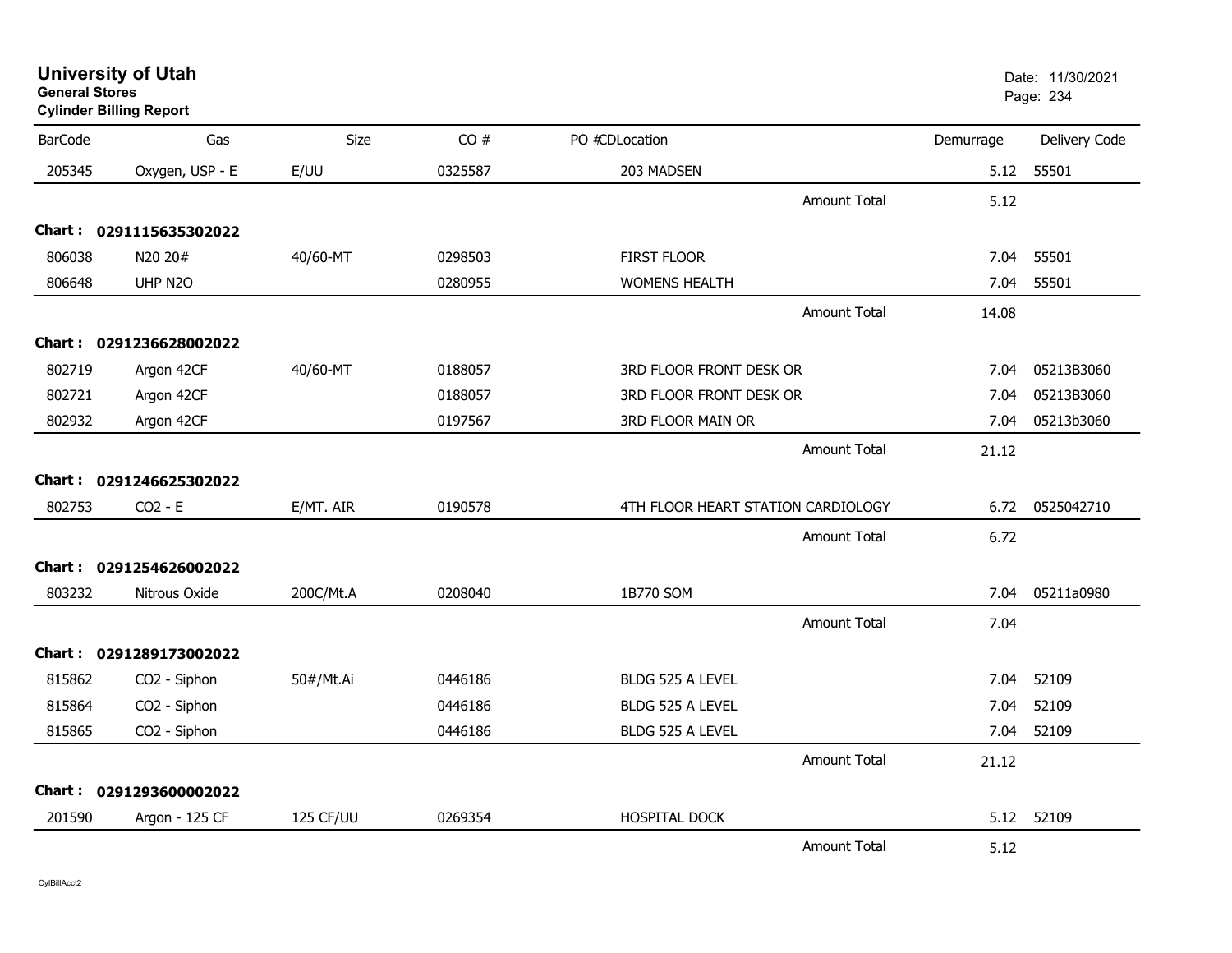| <b>General Stores</b> | <b>University of Utah</b><br><b>Cylinder Billing Report</b> |           |         |                                    |           | Date: 11/30/2021<br>Page: 235 |
|-----------------------|-------------------------------------------------------------|-----------|---------|------------------------------------|-----------|-------------------------------|
| <b>BarCode</b>        | Gas                                                         | Size      | CO#     | PO #CDLocation                     | Demurrage | Delivery Code                 |
|                       | Chart: 0291293626002022                                     |           |         |                                    |           |                               |
| 200106                | CO2 - Siphon                                                | K/UU      | 0486396 | <b>HOSPITAL DOCK</b>               | 6.40      | 52109                         |
| 202389                | CO2 - Siphon                                                |           | 0486396 | HOSPITAL DOCK                      | 6.40      | 52109                         |
| 202740                | CO2 - Siphon                                                |           | 0486396 | HOSPITAL DOCK                      | 6.40      | 52109                         |
| 203608                | Nitrogen NF                                                 |           | 0486396 | <b>HOSPITAL DOCK</b>               | 6.40      | 52109                         |
| 205499                | Nitrogen NF                                                 |           | 0486396 | HOSPITAL DOCK                      | 6.40      | 52109                         |
| 821741                | Nitrogen NF                                                 |           | 0486396 | HOSPITAL DOCK                      | 8.64      | 52109                         |
| 821743                | Nitrogen NF                                                 |           | 0486396 | <b>HOSPITAL DOCK</b>               | 8.64      | 52109                         |
| 821781                | CO2 - Siphon                                                |           | 0486514 | HOSPITAL DOCK                      | 8.64      | 52109                         |
| 821782                | CO2 - Siphon                                                |           | 0486514 | HOSPITAL DOCK                      | 8.64      | 52109                         |
|                       |                                                             |           |         | Amount Total                       | 66.56     |                               |
|                       | Chart: 0291296626002022                                     |           |         |                                    |           |                               |
| 200152                | Oxygen - 125 CF                                             | 125 CF/UU | 0435133 | BLDG 526 (BOILER PLANT BEHIND SOM) | 5.12      | 52509                         |
| 200780                | Nitrogen 230 CF                                             |           | 0479405 | Hospital WB280                     | 6.40      | 52109                         |
| 200993                | Acetylene, CF                                               |           | 0435133 | BLDG 526 (BOILER PLANT BEHIND SOM) | 5.12      | 52509                         |
| 201180                | Acetylene, CF                                               |           | 0435133 | BLDG 526 (BOILER PLANT BEHIND SOM) | 5.12      | 52509                         |
| 201375                | Argon                                                       |           | 0261519 | <b>BA9A HOSPITAL</b>               |           | 5.12 52509                    |
| 202082                | Acetylene, CF                                               |           | 0435133 | BLDG 526 (BOILER PLANT BEHIND SOM) | 5.12      | 52509                         |
| 202101                | Acetylene, CF                                               |           | 0351084 | BB4 SOM                            | 5.12      | 52509                         |
| 202262                | Acetylene, CF                                               |           | 0374444 | BA9A- Hospital Mech. Room          | 5.12      | 52509                         |
| 202274                | Oxygen, USP                                                 |           | 0351084 | <b>BB4 SOM</b>                     | 5.12      | 52509                         |
| 202730                | Nitrogen 230 CF                                             |           | 0510371 | Main Hospital WB280                | 6.40      | 52109                         |
| 203244                | Nitrogen 40 CF                                              |           | 0510371 | Main Hospital WB280                | 6.40      | 52109                         |
| 203245                | Nitrogen 40 CF                                              |           | 0510371 | Main Hospital WB280                | 6.40      | 52109                         |
| 203247                | Nitrogen 40 CF                                              |           | 0510371 | Main Hospital WB280                | 6.40      | 52109                         |
| 203951                | Acetylene, CF                                               |           | 0331599 | <b>BA9A SOM</b>                    | 5.12      | 52509                         |
| 204428                | Oxygen - 20 CF                                              |           | 0499609 | Main Hospital Refrigeration Shop   | 6.40      | 52109                         |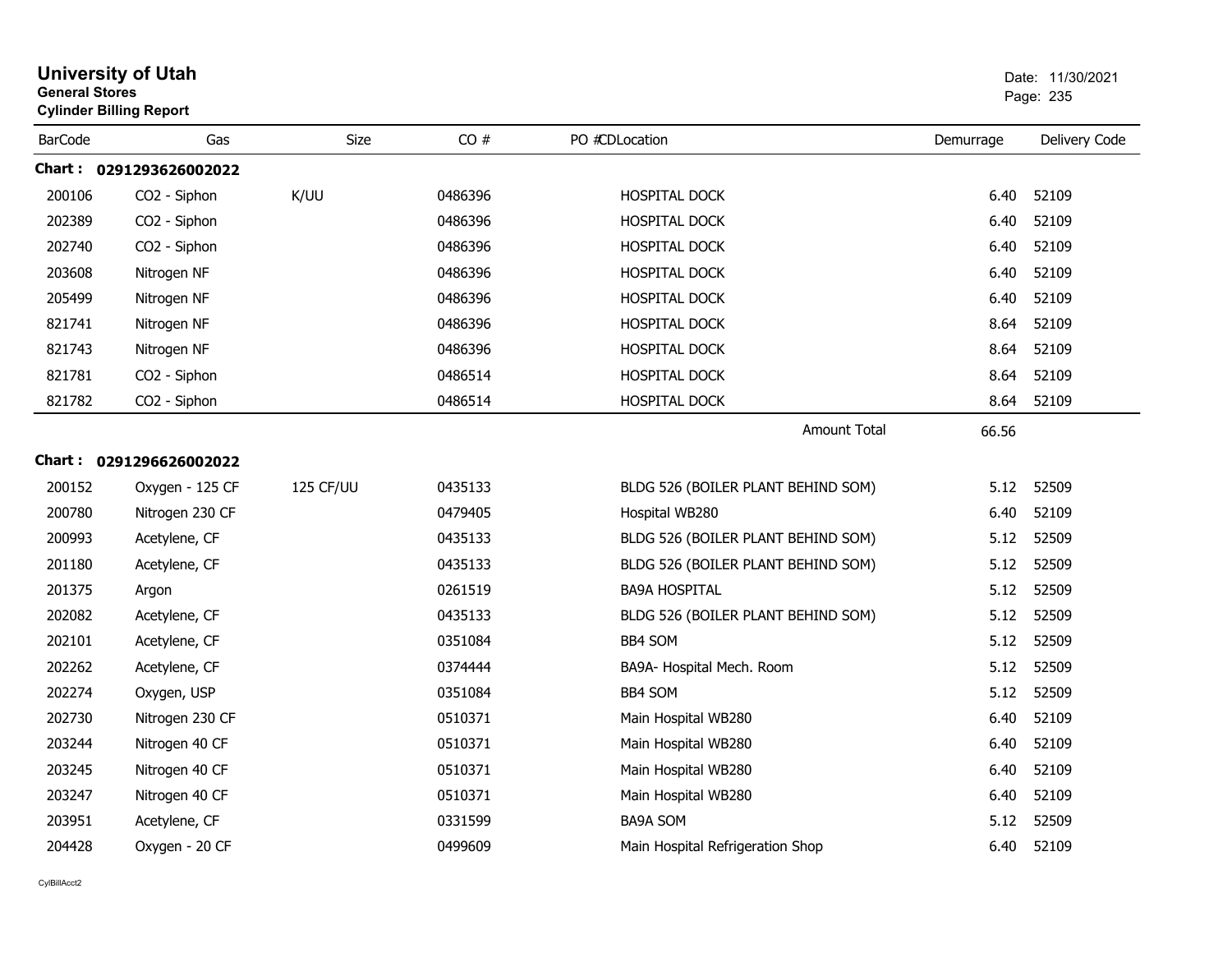## **University of Utah** Date: 11/30/2021 **General Stores**entry of the contract of the contract of the contract of the contract of the contract of the contract of the contract of the contract of the contract of the contract of the contract of the contract of the contract of the c **Cylinder Billing Report**

| <b>BarCode</b> | Gas                     | Size | CO#     | PO #CDLocation                                | Demurrage | Delivery Code |
|----------------|-------------------------|------|---------|-----------------------------------------------|-----------|---------------|
| 205381         | Acetylene, CF           |      | 0399246 | HOSPITAL DOCK                                 | 5.12      | 52509         |
| 205394         | Nitrogen 230 CF         |      | 0499513 | WB280 Main Hospital                           | 6.40      | 52109         |
| 205597         | Oxygen - 20 CF          |      | 0472939 |                                               | 6.40      | 52109         |
| 205611         | Acetylene - MC          |      | 0437530 | BLDG 526 (BOILER PLANT BEHIND SOM)            | 5.12      | 52509         |
| 205729         | Acetylene - MC          |      | 0499609 | Main Hospital Refrigeration Shop              | 6.40      | 52109         |
| 205749         | Acetylene - MC          |      | 0499609 | Main Hospital Refrigeration Shop              | 6.40      | 52109         |
| 810976         | Oxygen, USP             |      | 0399246 | HOSPITAL DOCK                                 | 7.04      | 52509         |
| 814374         | Oxygen, USP             |      | 0435133 | BLDG 526 (BOILER PLANT BEHIND SOM)            | 7.36      | 52509         |
|                |                         |      |         | Amount Total                                  | 134.72    |               |
|                | Chart: 0291494635302022 |      |         |                                               |           |               |
| 201233         | Oxygen, USP - E         | E/UU | 0508132 | 7495 S State- Greenwood Clinic (Dental)       | 6.40      | 05211B2420    |
| 202241         | Oxygen, USP - E         |      | 0508132 | 7495 S State- Greenwood Clinic (Dental)       | 6.40      | 05211B2420    |
| 202492         | Oxygen, USP - E         |      | 0511120 | Greenwood Dental Clinic- 7495 S State         | 6.40      | 05211B2420    |
| 202623         | Oxygen, USP - E         |      | 0511120 | Greenwood Dental Clinic- 7495 S State         | 6.40      | 05211B2420    |
| 202674         | Oxygen, USP - E         |      | 0511120 | Greenwood Dental Clinic- 7495 S State         | 6.40      | 05211B2420    |
| 202997         | Nitrous Oxide-E         |      | 0504165 | Greenwood Clinic- Dental. 7495 S State Street | 6.40      | 05211B2420    |
| 202998         | Nitrous Oxide-E         |      | 0504165 | Greenwood Clinic- Dental. 7495 S State Street | 6.40      | 05211B2420    |
| 203000         | Nitrous Oxide-E         |      | 0504165 | Greenwood Clinic- Dental. 7495 S State Street | 6.40      | 05211B2420    |
| 203005         | Nitrous Oxide-E         |      | 0504165 | Greenwood Clinic- Dental. 7495 S State Street | 6.40      | 05211B2420    |
| 203228         | Nitrous Oxide-E         |      | 0502315 | Greenwood Dental CLinic                       | 6.40      | 0840000000    |
| 203234         | Nitrous Oxide-E         |      | 0506198 | 7495 S State- Greenwood Dental Clinic         | 6.40      | 05211B2420    |
| 203735         | Nitrous Oxide-E         |      | 0497663 | Greenwood dental Clinic                       | 6.40      | 0840000000    |
| 204454         | Oxygen, USP             |      | 0511120 | Greenwood Dental Clinic- 7495 S State         | 6.40      | 05211B2420    |
| 205343         | Oxygen, USP - E         |      | 0511120 | Greenwood Dental Clinic- 7495 S State         | 6.40      | 05211B2420    |
| 205941         | Oxygen, USP - E         |      | 0511120 | Greenwood Dental Clinic- 7495 S State         | 6.40      | 05211B2420    |
| 824019         | Oxygen, USP - E         |      | 0506198 | 7495 S State- Greenwood Dental Clinic         | 8.64      | 05211B2420    |
| 824021         | Oxygen, USP - E         |      | 0506198 | 7495 S State- Greenwood Dental Clinic         | 8.64      | 05211B2420    |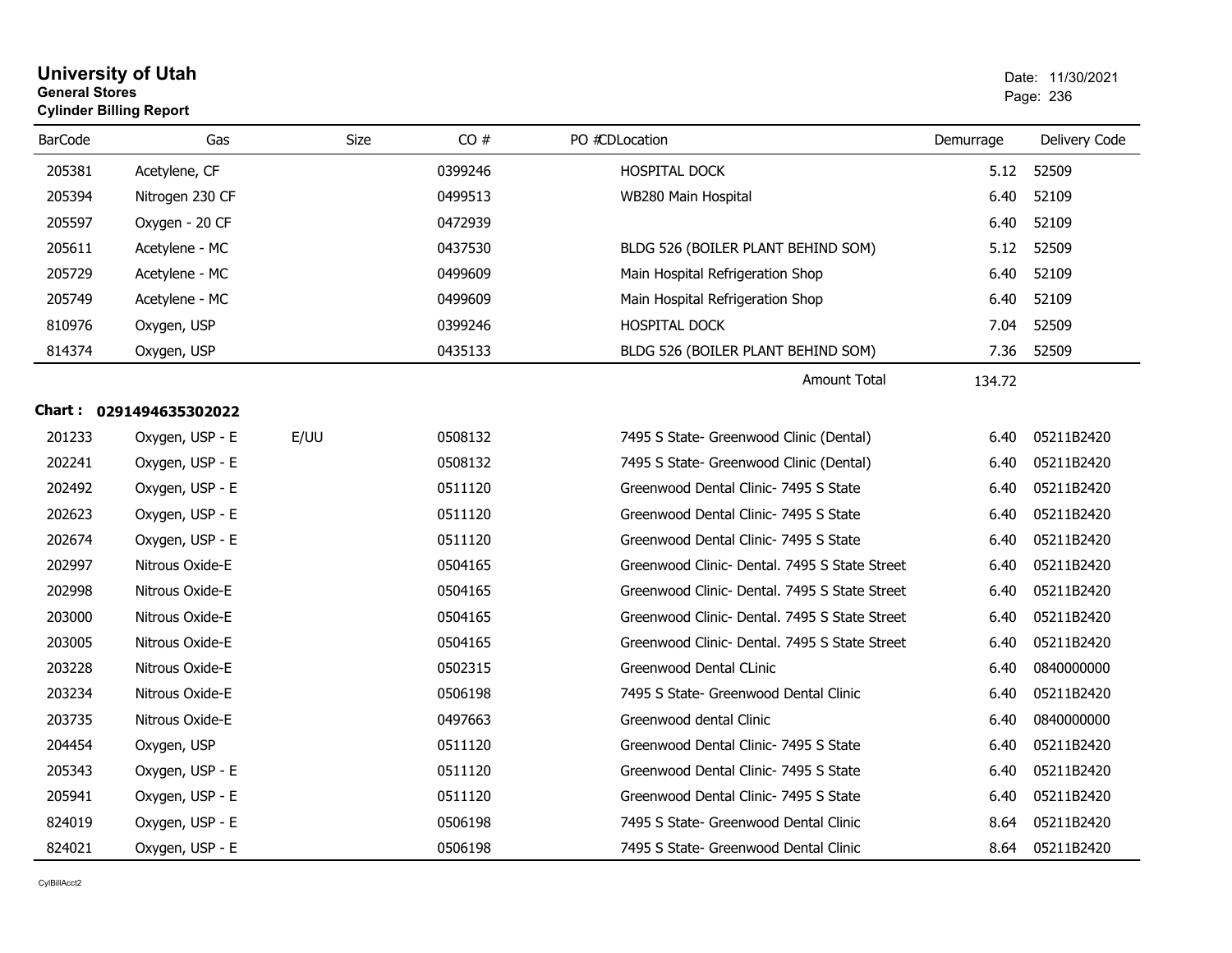| <b>General Stores</b>  | <b>University of Utah</b><br><b>Cylinder Billing Report</b> |           |         |                             |           | Date: 11/30/2021<br>Page: 237 |
|------------------------|-------------------------------------------------------------|-----------|---------|-----------------------------|-----------|-------------------------------|
| <b>BarCode</b>         | Gas                                                         | Size      | CO#     | PO #CDLocation              | Demurrage | Delivery Code                 |
|                        |                                                             |           |         | <b>Amount Total</b>         | 113.28    |                               |
|                        | Chart: 0291600635302022                                     |           |         |                             |           |                               |
| 200544                 | Nitrogen 230 CF                                             | K/UU      | 0498741 | 4040A Main Hospital         | 6.40      | 0525042710                    |
| 201201                 | Nitrogen 230 CF                                             |           | 0505831 | 4211 MAIN HOSPITAL          | 6.40      | 0525000000                    |
| 202928                 | Nitrogen 230 CF                                             |           | 0505451 | 4211 Main Hospital          | 6.40      | 0525000000                    |
|                        |                                                             |           |         | <b>Amount Total</b>         | 19.20     |                               |
|                        | Chart: 0293063635302022                                     |           |         |                             |           |                               |
| 202225                 | Oxygen, USP - E                                             | E/UU      | 0146025 |                             | 5.12      | 65765                         |
|                        |                                                             |           |         | <b>Amount Total</b>         | 5.12      |                               |
| Chart:                 | 0293511635302022                                            |           |         |                             |           |                               |
| 201237                 | Oxygen, USP                                                 | E/UU      | 0110212 |                             | 5.12      | 65765                         |
| 205315                 | Oxygen, USP - E                                             |           | 0421468 | <b>ETC Clinic Dock</b>      | 5.12      | 65765                         |
|                        |                                                             |           |         | <b>Amount Total</b>         | 10.24     |                               |
|                        | Chart: 0293536628002022                                     |           |         |                             |           |                               |
| 203375                 | Oxygen, USP - E                                             | E/UU      | 0343394 | 650 SOUTH KOMAS SUITE 200   | 5.12      | 65765                         |
| 820350                 | Oxygen, USP - E                                             |           | 0477994 | 240 East Morris Ave STe 400 | 8.64      | 65765                         |
| 820361                 | Oxygen, USP - E                                             |           | 0477994 | 240 East Morris Ave STe 400 | 8.64      | 65765                         |
| 820363                 | Oxygen, USP - E                                             |           | 0477994 | 240 East Morris Ave STe 400 | 8.64      | 65765                         |
|                        |                                                             |           |         | Amount Total                | 31.04     |                               |
| Chart :                | 0293536635302022                                            |           |         |                             |           |                               |
| 203424                 | Oxygen, USP - E                                             | E/UU      | 0306973 | 650 KOMAS #200              | 5.12      | 65765                         |
|                        |                                                             |           |         | Amount Total                | 5.12      |                               |
|                        | Chart: 0293537635302022                                     |           |         |                             |           |                               |
| 114600                 | Oxygen, USP - E                                             | E/MT. AIR | 0077983 | BLDG. RECEIVING DEPT.       |           | 6.72 65765                    |
| 114913                 | Oxygen, USP - E                                             |           | 0082656 | <b>REC DOCK</b>             | 6.72      | 65765                         |
| 117204<br>CylBillAcct2 | Oxygen, USP - E                                             |           | 0108428 | UNI                         |           | 6.72 65765                    |